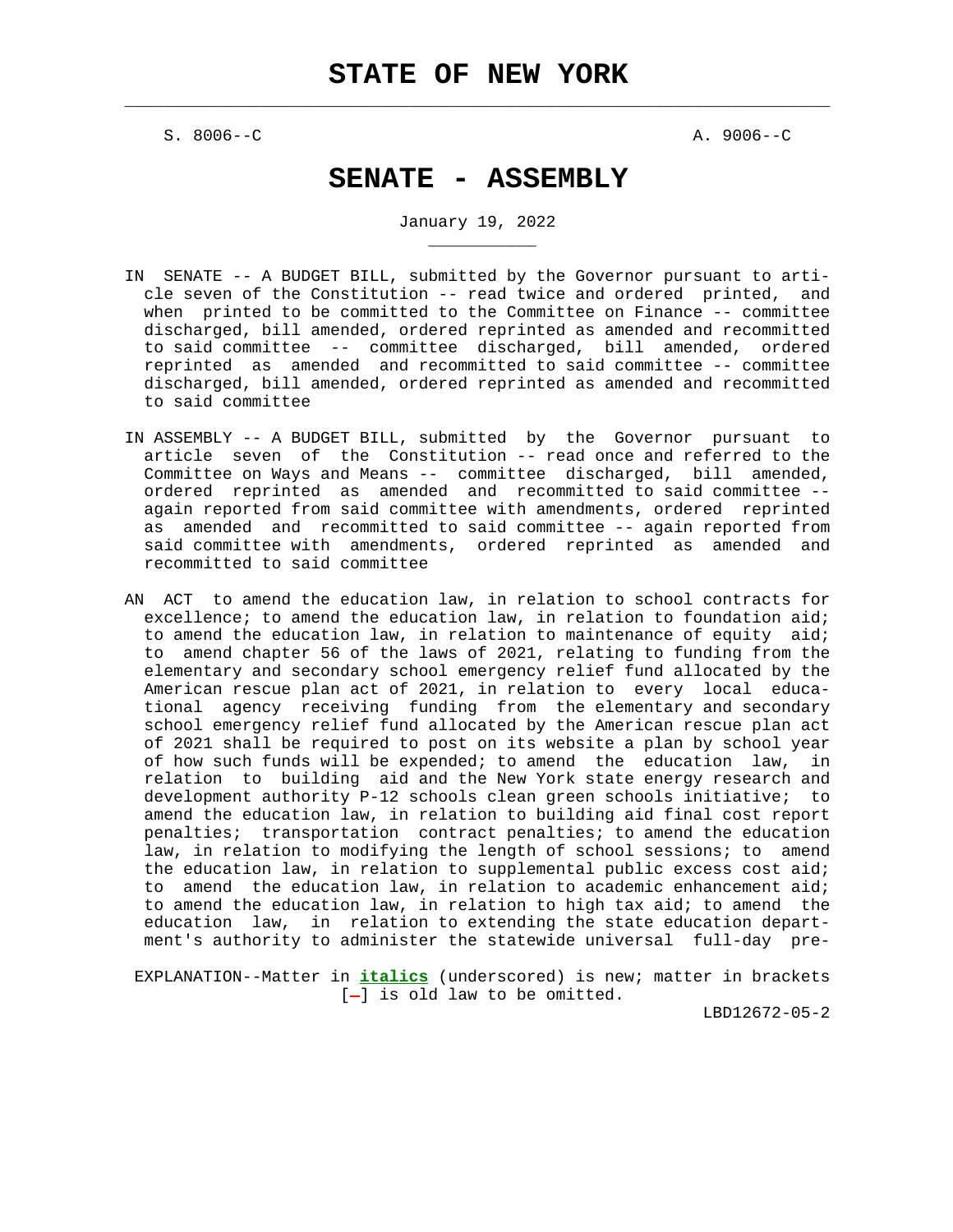kindergarten program; to amend the education law, in relation to universal prekindergarten expansions; to amend chapter 756 of the laws of 1992, relating to funding a program for work force education conducted by the consortium for worker education in New York city, in relation to reimbursement for the 2022-2023 school year, withholding a portion of employment preparation education aid and in relation to the effectiveness thereof; to amend chapter 537 of the laws of 1976, relating to paid, free and reduced price breakfast for eligible pupils in certain school districts, in relation to lunch meal state subsidy; to amend chapter 169 of the laws of 1994, relating to certain provisions related to the 1994-95 state operations, aid to localities, capital projects and debt service budgets, in relation to the effec tiveness thereof; to amend chapter 147 of the laws of 2001, amending the education law relating to conditional appointment of school district, charter school or BOCES employees, in relation to the effec tiveness thereof; to amend chapter 425 of the laws of 2002, amending the education law relating to the provision of supplemental educa tional services, attendance at a safe public school and the suspension of pupils who bring a firearm to or possess a firearm at a school, in relation to making certain provisions thereof permanent; to amend the No Child Left Behind Act of 2001, in relation to making the provisions thereof permanent; to amend chapter 552 of the laws of 1995, amending the education law relating to contracts for the transportation of school children, in relation to the effectiveness thereof; providing for school bus driver training grants; providing for special appor tionment for salary expenses; providing for special apportionment for public pension accruals; to amend chapter 121 of the laws of 1996, relating to authorizing the Roosevelt union free school district to finance deficits by the issuance of serial bonds, in relation to extending the school years to which apportionment for salary expenses apply; to amend the education law, in relation to permitting the city school district of the city of Rochester to make certain purchases from the board of cooperative educational services of the supervisory district serving its geographic region; to amend chapter 82 of the laws of 1995, amending the education law and certain other laws relat ing to state aid to school districts and the appropriation of funds for the support of government, in relation to the effectiveness there of; providing for set-asides from the state funds which certain districts are receiving from the total foundation aid; providing for support of public libraries; and providing for the repeal of certain provisions upon expiration thereof (Part A); to amend the education law and the local finance law, in relation to zero-emission school buses (Subpart A); to amend the public authorities law, in relation to the creation of a zero-emission bus roadmap (Subpart B)(Part B); intentionally omitted (Part C); to amend the education law, in relation to state appropriations for reimbursement of tuition credits (Part  $D$ ); to amend the education law, in relation to the expansion of the part-time tuition assistance program (Part  $E$ ); to amend the educa tion law, in relation to eligibility requirements and conditions for tuition assistance program awards; and to repeal certain provisions of the education law relating to the ban on incarcerated individuals to be eligible to receive state aid (Part  $F$ ); to amend the education law, in relation to setting tuition rates charged for recipients of the excelsior scholarship (Part G); to amend the education law, in relation to including certain apprenticeships in the definition of "eligible educational institution" for the New York state college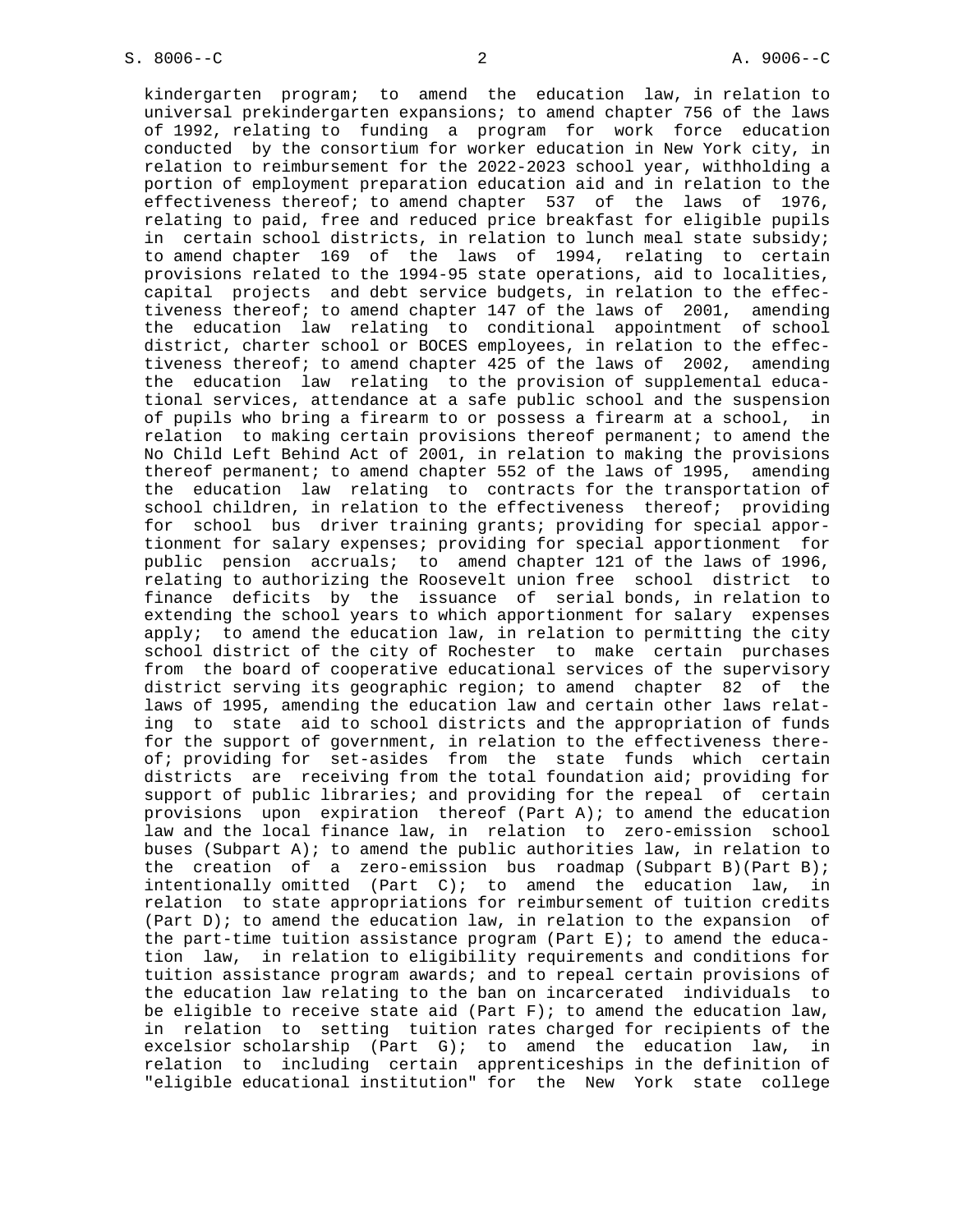choice tuition savings program (Part H); intentionally omitted (Part I); intentionally omitted (Part J); intentionally omitted (Part K); to amend the social services law, in relation to child care assistance (Part L); to amend part N of chapter 56 of the laws of 2020, amending the social services law relating to restructuring financing for resi dential school placements, in relation to the effectiveness thereof (Part M); to amend part C of chapter 83 of the laws of 2002, amending the executive law and other laws relating to funding for children and family services, in relation to extending the effectiveness thereof (Part N); to amend the social services law, in relation to reimburse ment for a portion of the costs of social services districts for care provided to foster children in institutions, group residences, group homes, and agency operated boarding homes (Part O); intentionally omitted (Part P); intentionally omitted (Part Q); to amend the execu tive law, in relation to increasing the amount of reimbursement the division of veterans' affairs shall provide to local veterans' service agencies for the cost of maintenance of such agencies (Part R); to amend the social services law, in relation to increasing the standards of monthly need for aged, blind and disabled persons living in the community (Part S); to amend part W of chapter 54 of the laws of 2016 amending the social services law relating to the powers and duties of the commissioner of social services relating to the appointment of a temporary operator, in relation to the effectiveness thereof (Part T); to amend the social services law, in relation to the public benefits and requirements; and to repeal certain provisions of such law relat ing thereto (Part U); intentionally omitted (Part V); intentionally omitted (Part W); intentionally omitted (Part X); intentionally omit ted (Part Y); to utilize reserves in the mortgage insurance fund for various housing purposes (Part Z); intentionally omitted (Part AA); intentionally omitted (Part BB); intentionally omitted (Part CC); intentionally omitted (Part DD); intentionally omitted (Part EE); intentionally omitted (Part FF); to amend the executive law, in relation to the state's language access policy (Part GG); to amend the retirement and social security law, in relation to waiving approval and income limitations on retirees employed in school districts and board of cooperative educational services; and providing for the repeal of such provisions upon expiration thereof (Part HH); inten tionally omitted (Part II); to amend chapter 277 of the laws of 2021 amending the labor law relating to the calculation of weekly employ ment insurance benefits for workers who are partially unemployed, in relation to the effectiveness thereof (Part JJ); directing the office of temporary and disability assistance to conduct a public outreach program regarding utilities assistance (Part KK); to amend the social services law, in relation to the savings plan demonstration project in the city of New York; and to amend part K of chapter 58 of the laws of 2010 amending the social services law relating to establishing the savings plan demonstration project, in relation to the effectiveness thereof (Part  $LL$ ); to repeal section 106 of the social services law relating to mortgage repayment liens for public assistance benefici aries (Part MM); requiring the state university of New York and the city university of New York to report on the hiring of faculty pursu ant to any state funding appropriated for such purposes (Part NN); to amend the education law, in relation to removing the limit on the total annual costs of the Senator Patricia K. McGee nursing faculty scholarship program and relates to the number of awards that may be given under the New York state young farmers loan forgiveness incen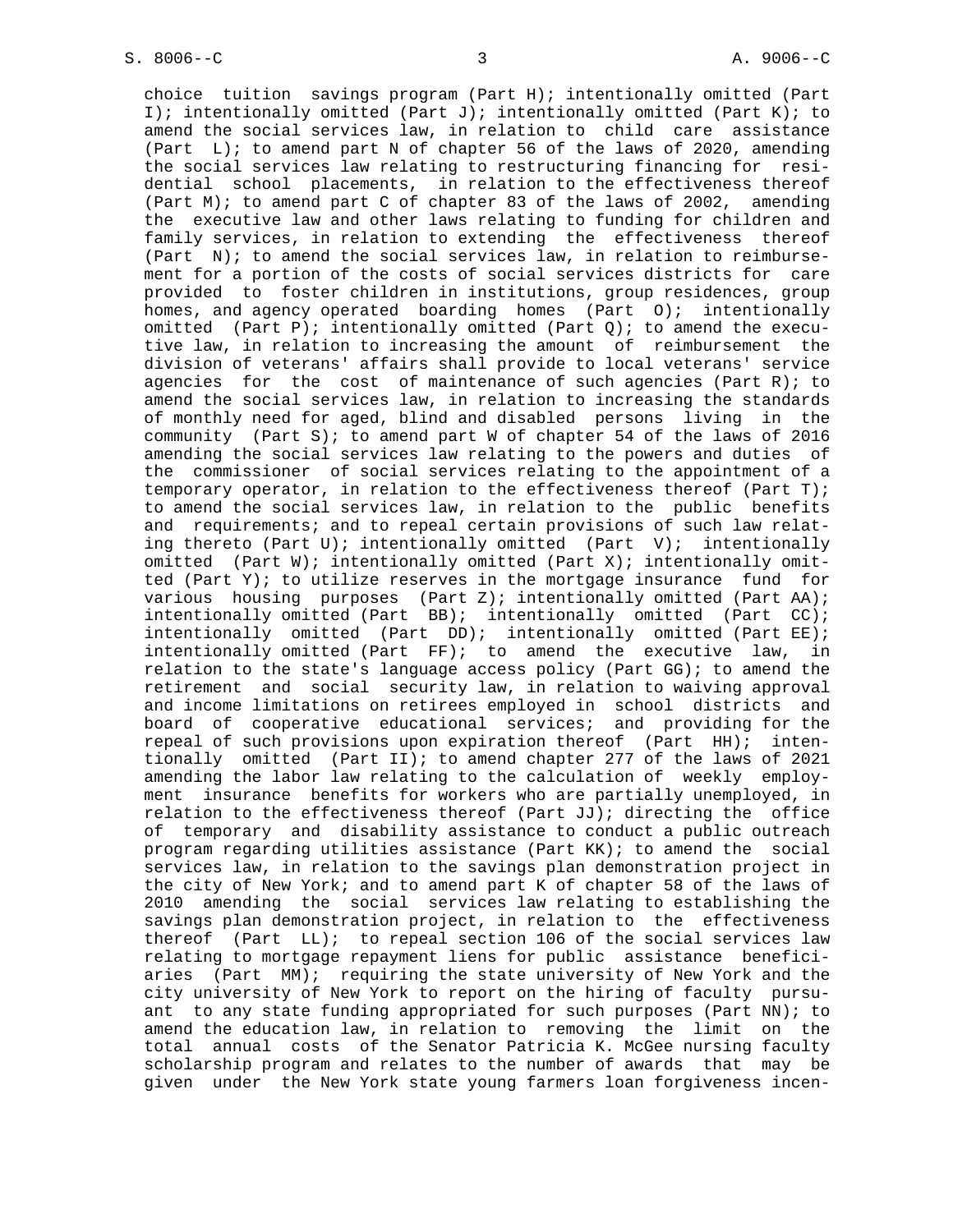tive program (Part OO); in relation to constituting chapter 13 of the consolidated laws establishing the veterans' services law and the department of veterans' services; to amend the domestic relations law, the education law, the election law, the environmental conservation law, the executive law, the general municipal law, the labor law, the mental hygiene law, the not-for-profit corporation law, the public health law, the social services law, the state finance law, the New York state defense emergency act, the administrative code of the city of New York, the New York city charter, the cannabis law, the state technology law, the county law, the economic development law, the correction law, the civil service law, the general business law, the general construction law, the highway law, the insurance law, the judiciary law, the military law, the public housing law, the public officers law, the private housing finance law, the real property tax law, the tax law, the town law, the vehicle and traffic law, and the workers' compensation law, in relation to replacing all instances of the term "division of veterans services" with the term "department of veterans' services" and making related conforming technical changes; and to repeal certain provisions of the executive law relating to veterans' services and of the military law relating to certain awards and medals (Part PP); to establish the "ethics commission reform act of 2022"; to amend the executive law, in relation to creating a commission on ethics and lobbying in government; to amend the legisla tive law, the public officers law, and the executive law, in relation to making technical corrections thereto; and to repeal certain provisions of the executive law relating thereto (Part  $QQ$ ); to amend the racing, pari-mutuel wagering and breeding law, in relation to gaming facility determinations and licensing (Part RR); to amend the retirement and social security law, in relation to enacting reforms related to public service performed during the COVID-19 pandemic (Part SS); to amend the retirement and social security law, in relation to providing reforms to Tier 5 and Tier 6 of the retirement system (Part TT); to amend the penal law, in relation to criminal sale of firearms (Subpart A); to amend the criminal procedure law, in relation to appearance tickets issued to certain persons (Subpart B); to amend the criminal procedure law, in relation to certain information the court must consider and take into account for securing an order (Subpart C); to amend the criminal procedure law, in relation to the failure to comply with a discovery order and certificates of compliance (Subpart D); to amend the family court act, in relation to the statute of limi tations and jurisdiction for juvenile delinquency proceedings; and community based treatment referrals (Subpart E); and to amend the criminal procedure law, in relation to release for mental health assessment and evaluation and involuntary commitment pending release (Subpart F); and to amend the judiciary law and the executive law, in relation to certain reports on pretrial release and detention (Subpart G); to amend Kendra's law, in relation to extending the expiration thereof; and to amend the mental hygiene law, in relation to extending Kendra's law and assisted outpatient treatment (Subpart H) (Part UU); in relation to enacting the private activity bond allocation act of 2022; and providing for the repeal of certain provisions upon expira tion thereof (Part VV); to amend the public officers law, in relation to permitting videoconferencing and remote participation in public meetings under certain circumstances; and providing for the repeal of such provisions upon expiration thereof (Part WW); to amend the public health law, in relation to the minimum wage of home care aides (Part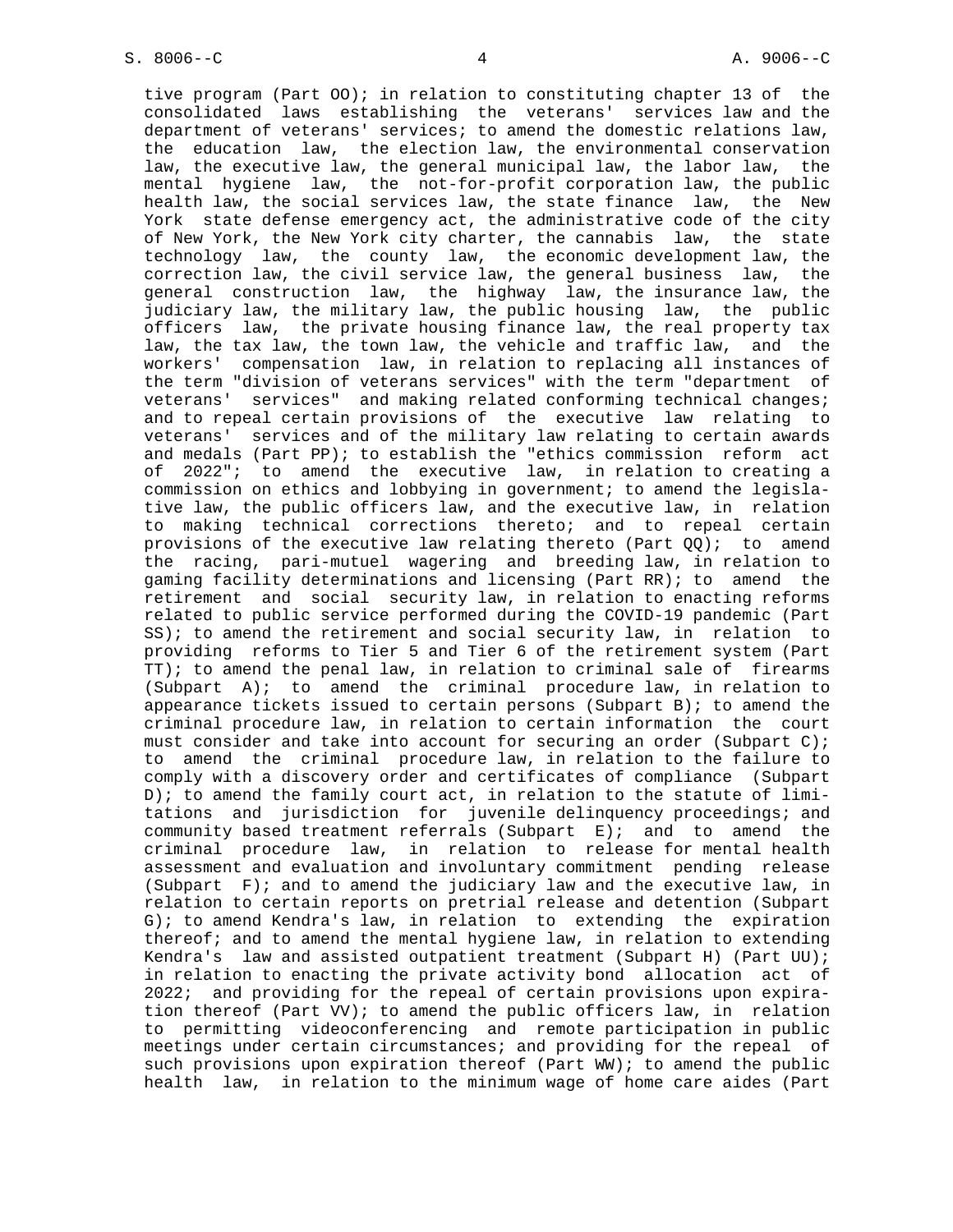XX); to amend chapter 252 of the laws of 1968 relating to the construction and financing of a stadium by the county of Erie and authorizing, in aid of such financing, the leasing of such stadium and exemption from current funds requirements, in relation to confirming the intention of the legislature that the purposes mentioned therein are public and governmental purposes of the county of Erie for which exemption shall be allowed from real property taxation (Part YY); to amend the social services law, in relation to establishing the health care and mental hygiene worker bonuses (Part ZZ); to amend the social services law, in relation to expanding Medicaid eligibility require ments for seniors and disabled individuals; and relating to expanding eligibility for the medicare savings program (Part AAA); to amend the public health law and the social services law, in relation to permit ting the commissioner of health to submit a waiver that expands eligi bility for New York's basic health program and increases the federal poverty limit cap for basic health program eligibility from two hundred to two hundred fifty percent; to amend the social services law, in relation to allowing pregnant individuals to be eligible for the basic health program and maintain coverage in the basic health program for one year post pregnancy and to deem a child born to an individual covered under the basic health program to be eligible for medical assistance; to amend the social services law, in relation to cost-sharing obligations for certain services and supports; and providing for the repeal of certain provisions upon the expiration thereof (Part BBB); to amend the social services law, in relation to including expanded pre-natal and post-partum care as standard coverage when determined to be necessary; and to repeal section 369-hh of the social services law (Part CCC); to amend the public health law, in relation to expanding benefits in the Child Health Plus Program, elim inating the premium contribution for certain households and trans ferring Child Health Plus rate setting authority from the Department of Financial Services to the Department of Health (Part DDD); to amend part E of chapter 55 of the laws of 2020, amending the state finance law relating to establishing the criminal justice discovery compen sation fund; amending the criminal procedure law relating to monies recovered by county district attorneys before the filing of an accusa tory instrument; and providing for the repeal of certain provisions upon expiration thereof, in relation to extending the effectiveness thereof; and to amend the judiciary law and the state finance law, in relation to monies allocated to the chief administrator of the courts and the division of criminal justice services for the purpose of completing certain reports (Part EEE); and to provide for the adminis tration of certain funds and accounts related to the 2022-2023 budget, authorizing certain payments and transfers; to amend the state finance law, in relation to the administration of certain funds and accounts; to amend part D3 of chapter 62 of the laws of 2003 amending the gener al business law and other laws relating to implementing the state fiscal plan for the 2003-2004 state fiscal year, in relation to the deposit provisions of the tobacco settlement financing corporation act; to amend part D of chapter 389 of the laws of 1997 relating to the financing of the correctional facilities improvement fund and the youth facility improvement fund, in relation to the issuance of certain bonds or notes; to amend chapter 81 of the laws of 2002 relat ing to providing for the administration of certain funds and accounts related to the 2002-2003 budget, in relation to the issuance of certain bonds & notes; to amend part Y of chapter 61 of the laws of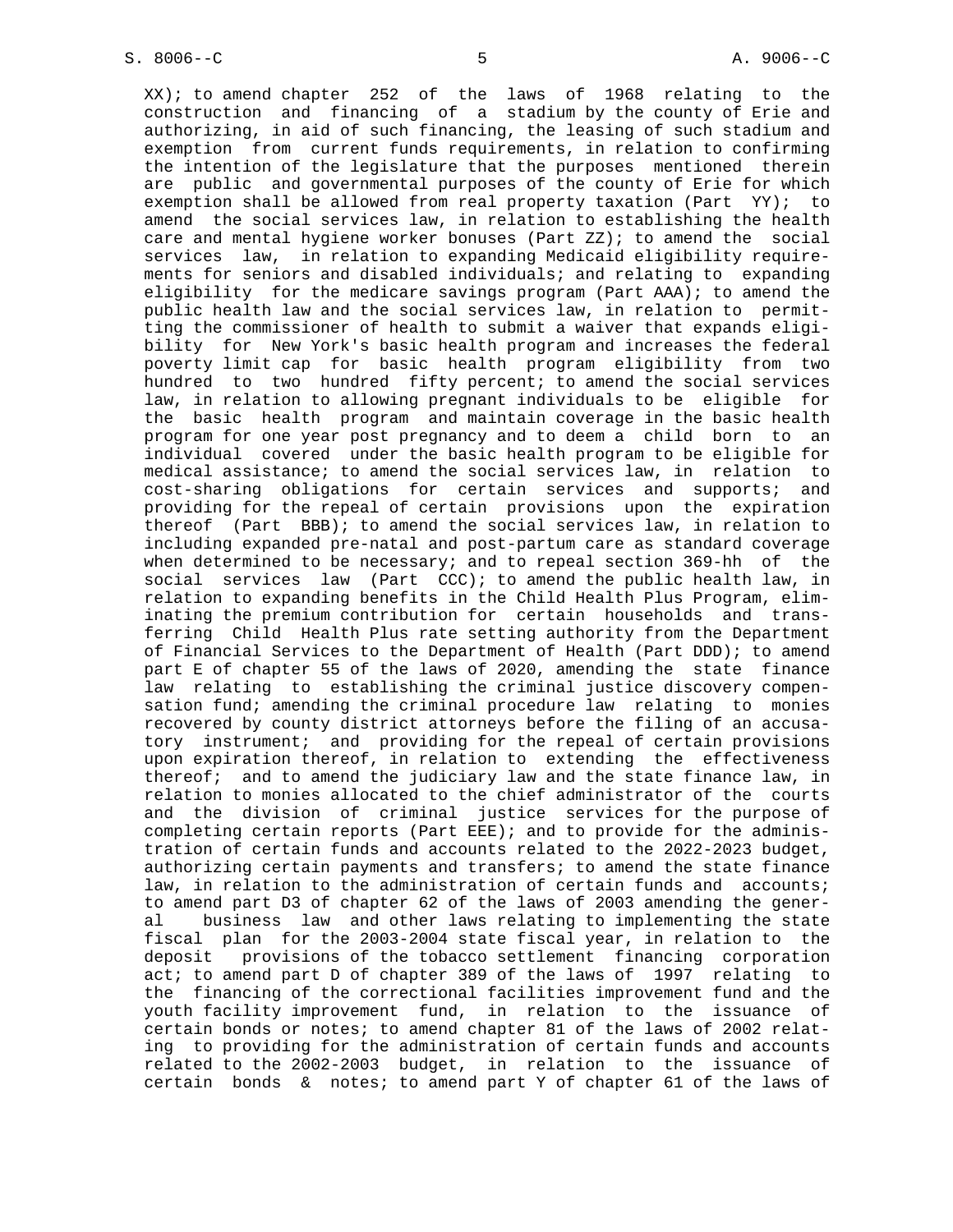2005, relating to providing for the administration of certain funds and accounts related to the 2005-2006 budget, in relation to the issu ance of certain bonds or notes; to amend the public authorities law, in relation to the issuance of certain bonds or notes; to amend the New York state medical care facilities finance agency act, in relation to the issuance of certain bonds or notes; to amend the New York state urban development corporation act, in relation to the issuance of certain bonds or notes; to amend chapter 329 of the laws of 1991, amending the state finance law and other laws relating to the estab lishment of the dedicated highway and bridge trust fund, in relation to the issuance of certain bonds or notes; to amend the public author ities law, in relation to the issuance of certain bonds or notes; to amend the private housing finance law, in relation to housing program bonds and notes; to amend part D of chapter 63 of the laws of 2005, relating to the composition and responsibilities of the New York state higher education capital matching grant board, in relation to increasing the amount of authorized matching capital grants; to amend the New York state urban development corporation act, in relation to the nonprofit infrastructure capital investment program; to amend the New York state urban development corporation act, in relation to personal income tax notes for 2022, in relation to author izing the dormitory authority of the state of New York and the urban development corporation to enter into line of credit facilities for 2022, and in relation to state-supported debt issued during the 2022 fiscal year; to amend the state finance law, in relation to payments of bonds; to amend the state finance law, in relation to the mental health services fund; to amend the state finance law, in relation to the issuance of revenue bonds; to amend the New York state urban development corporation act, in relation to permitting the dormitory authority, the New York state urban development corporation, and the thruway authority to issue bonds for the purpose of refunding obli gations of the power authority of the state of New York to fund energy efficiency projects at state agencies; to repeal subdivisions 4 and 5 of section 16 of part T of chapter 57 of the laws of 2007, relating to providing for the administration of certain funds and accounts related to the 2007-2008 budget; and providing for the repeal of certain provisions upon expiration thereof (Part FFF)

### **The People of the State of New York, represented in Senate and Assem bly, do enact as follows:**

 1 Section 1. This act enacts into law major components of legislation 2 necessary to implement the state education, labor, housing and family 3 assistance budget for the 2022-2023 state fiscal year. Each component is 4 wholly contained within a Part identified as Parts A through FFF. The 5 effective date for each particular provision contained within such Part 6 is set forth in the last section of such Part. Any provision in any 7 section contained within a Part, including the effective date of the 8 Part, which makes a reference to a section "of this act", when used in 9 connection with that particular component, shall be deemed to mean and 10 refer to the corresponding section of the Part in which it is found. 11 Section three of this act sets forth the general effective date of this 12 act.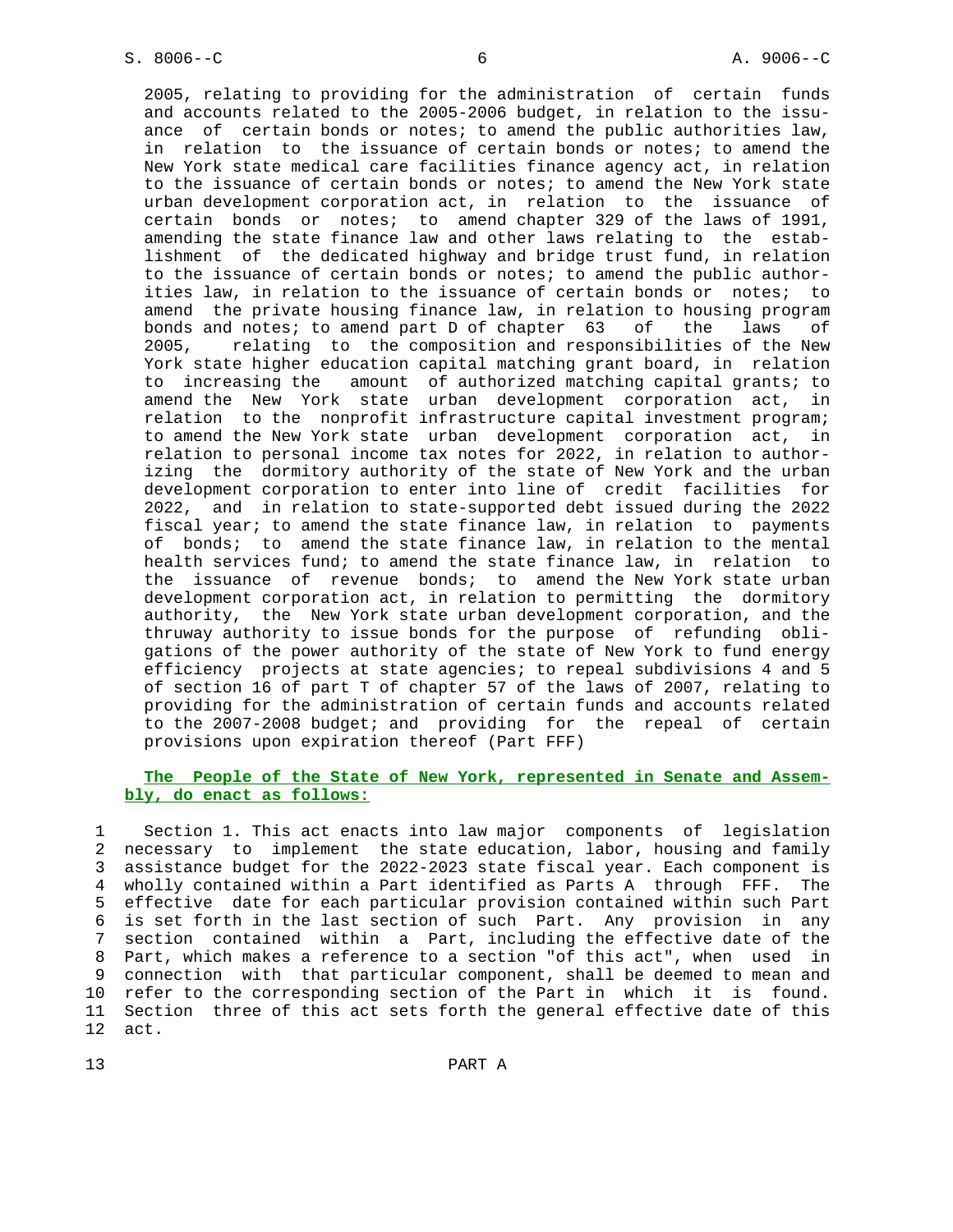1 Section 1. Paragraph e of subdivision 1 of section 211-d of the educa- 2 tion law, as amended by section 1 of part A of chapter 56 of the laws of 3 2021, is amended to read as follows:

 4 e. Notwithstanding paragraphs a and b of this subdivision, a school 5 district that submitted a contract for excellence for the two thousand 6 eight--two thousand nine school year shall submit a contract for excel- 7 lence for the two thousand nine--two thousand ten school year in 8 conformity with the requirements of subparagraph (vi) of paragraph a of 9 subdivision two of this section unless all schools in the district are 10 identified as in good standing and provided further that, a school 11 district that submitted a contract for excellence for the two thousand 12 nine--two thousand ten school year, unless all schools in the district 13 are identified as in good standing, shall submit a contract for excel- 14 lence for the two thousand eleven--two thousand twelve school year which 15 shall, notwithstanding the requirements of subparagraph (vi) of para- 16 graph a of subdivision two of this section, provide for the expenditure 17 of an amount which shall be not less than the product of the amount 18 approved by the commissioner in the contract for excellence for the two 19 thousand nine--two thousand ten school year, multiplied by the 20 district's gap elimination adjustment percentage and provided further 21 that, a school district that submitted a contract for excellence for the 22 two thousand eleven--two thousand twelve school year, unless all schools 23 in the district are identified as in good standing, shall submit a 24 contract for excellence for the two thousand twelve--two thousand thir- 25 teen school year which shall, notwithstanding the requirements of 26 subparagraph (vi) of paragraph a of subdivision two of this section, 27 provide for the expenditure of an amount which shall be not less than 28 the amount approved by the commissioner in the contract for excellence 29 for the two thousand eleven--two thousand twelve school year and 30 provided further that, a school district that submitted a contract for 31 excellence for the two thousand twelve--two thousand thirteen school 32 year, unless all schools in the district are identified as in good 33 standing, shall submit a contract for excellence for the two thousand 34 thirteen--two thousand fourteen school year which shall, notwithstanding 35 the requirements of subparagraph (vi) of paragraph a of subdivision two 36 of this section, provide for the expenditure of an amount which shall be 37 not less than the amount approved by the commissioner in the contract 38 for excellence for the two thousand twelve--two thousand thirteen school 39 year and provided further that, a school district that submitted a 40 contract for excellence for the two thousand thirteen--two thousand 41 fourteen school year, unless all schools in the district are identified 42 as in good standing, shall submit a contract for excellence for the two 43 thousand fourteen--two thousand fifteen school year which shall, 44 notwithstanding the requirements of subparagraph (vi) of paragraph a of 45 subdivision two of this section, provide for the expenditure of an 46 amount which shall be not less than the amount approved by the commis- 47 sioner in the contract for excellence for the two thousand thirteen--two 48 thousand fourteen school year; and provided further that, a school 49 district that submitted a contract for excellence for the two thousand 50 fourteen--two thousand fifteen school year, unless all schools in the 51 district are identified as in good standing, shall submit a contract for 52 excellence for the two thousand fifteen--two thousand sixteen school 53 year which shall, notwithstanding the requirements of subparagraph (vi) 54 of paragraph a of subdivision two of this section, provide for the 55 expenditure of an amount which shall be not less than the amount 56 approved by the commissioner in the contract for excellence for the two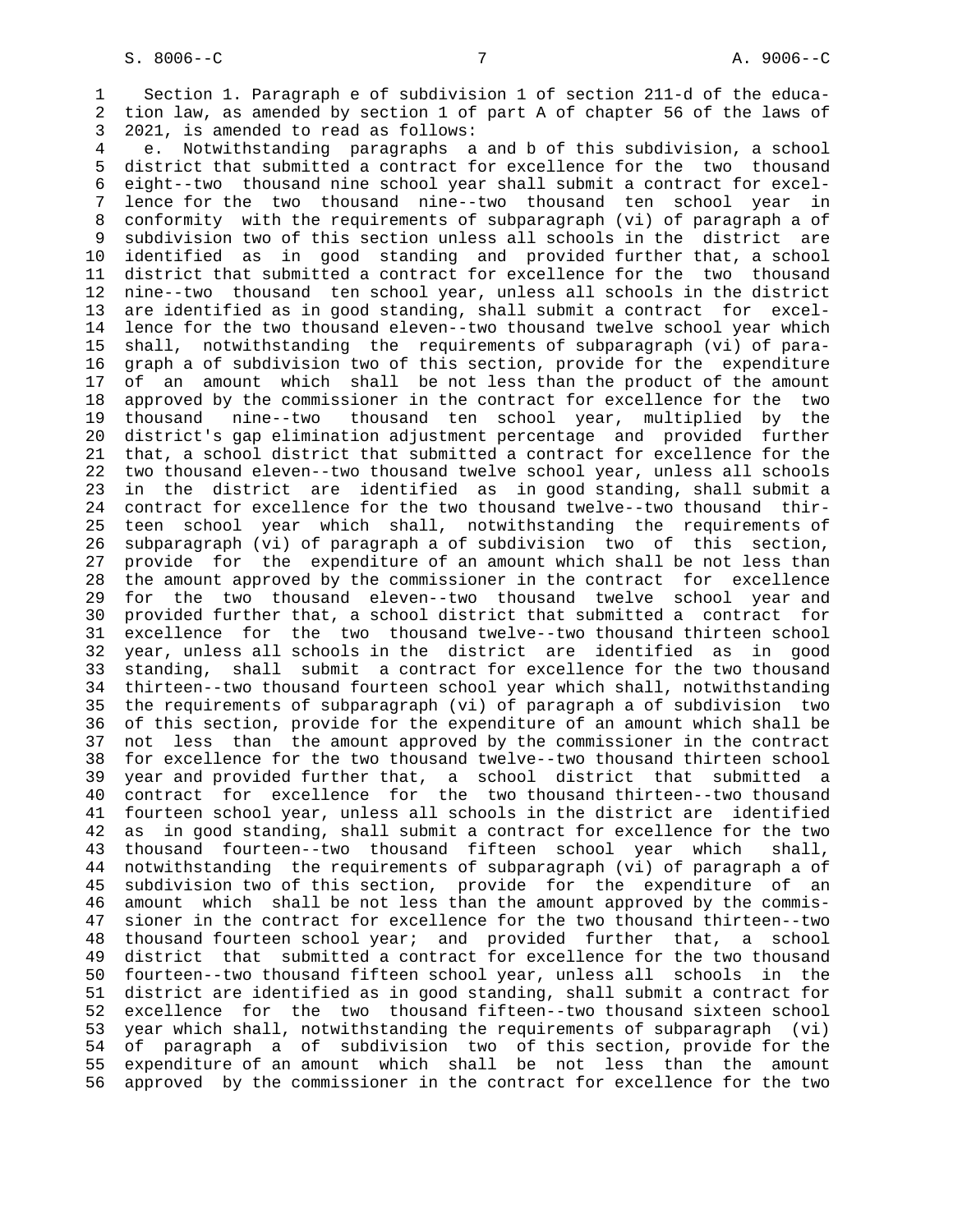1 thousand fourteen--two thousand fifteen school year; and provided 2 further that a school district that submitted a contract for excellence 3 for the two thousand fifteen--two thousand sixteen school year, unless 4 all schools in the district are identified as in good standing, shall 5 submit a contract for excellence for the two thousand sixteen--two thou- 6 sand seventeen school year which shall, notwithstanding the requirements 7 of subparagraph (vi) of paragraph a of subdivision two of this section, 8 provide for the expenditure of an amount which shall be not less than 9 the amount approved by the commissioner in the contract for excellence 10 for the two thousand fifteen--two thousand sixteen school year; and 11 provided further that, a school district that submitted a contract for 12 excellence for the two thousand sixteen--two thousand seventeen school 13 year, unless all schools in the district are identified as in good 14 standing, shall submit a contract for excellence for the two thousand 15 seventeen--two thousand eighteen school year which shall, notwithstand- 16 ing the requirements of subparagraph (vi) of paragraph a of subdivision 17 two of this section, provide for the expenditure of an amount which 18 shall be not less than the amount approved by the commissioner in the 19 contract for excellence for the two thousand sixteen--two thousand 20 seventeen school year; and provided further that a school district that 21 submitted a contract for excellence for the two thousand seventeen--two 22 thousand eighteen school year, unless all schools in the district are 23 identified as in good standing, shall submit a contract for excellence 24 for the two thousand eighteen--two thousand nineteen school year which 25 shall, notwithstanding the requirements of subparagraph (vi) of para- 26 graph a of subdivision two of this section, provide for the expenditure 27 of an amount which shall be not less than the amount approved by the 28 commissioner in the contract for excellence for the two thousand seven- 29 teen--two thousand eighteen school year; and provided further that, a 30 school district that submitted a contract for excellence for the two 31 thousand eighteen--two thousand nineteen school year, unless all schools 32 in the district are identified as in good standing, shall submit a 33 contract for excellence for the two thousand nineteen--two thousand 34 twenty school year which shall, notwithstanding the requirements of 35 subparagraph (vi) of paragraph a of subdivision two of this section, 36 provide for the expenditure of an amount which shall be not less than 37 the amount approved by the commissioner in the contract for excellence 38 for the two thousand eighteen--two thousand nineteen school year; and 39 provided further that, a school district that submitted a contract for 40 excellence for the two thousand nineteen--two thousand twenty school 41 year, unless all schools in the district are identified as in good 42 standing, shall submit a contract for excellence for the two thousand 43 twenty--two thousand twenty-one school year which shall, notwithstanding 44 the requirements of subparagraph (vi) of paragraph a of subdivision two 45 of this section, provide for the expenditure of an amount which shall be 46 not less than the amount approved by the commissioner in the contract 47 for excellence for the two thousand nineteen--two thousand twenty school 48 year; and provided further that, a school district that submitted a 49 contract for excellence for the two thousand twenty--two thousand twen- 50 ty-one school year, unless all schools in the district are identified as 51 in good standing, shall submit a contract for excellence for the two 52 thousand twenty-one--two thousand twenty-two school year which shall, 53 notwithstanding the requirements of subparagraph (vi) of paragraph a of 54 subdivision two of this section, provide for the expenditure of an 55 amount which shall be not less than the amount approved by the commis- 56 sioner in the contract for excellence for the two thousand twenty--two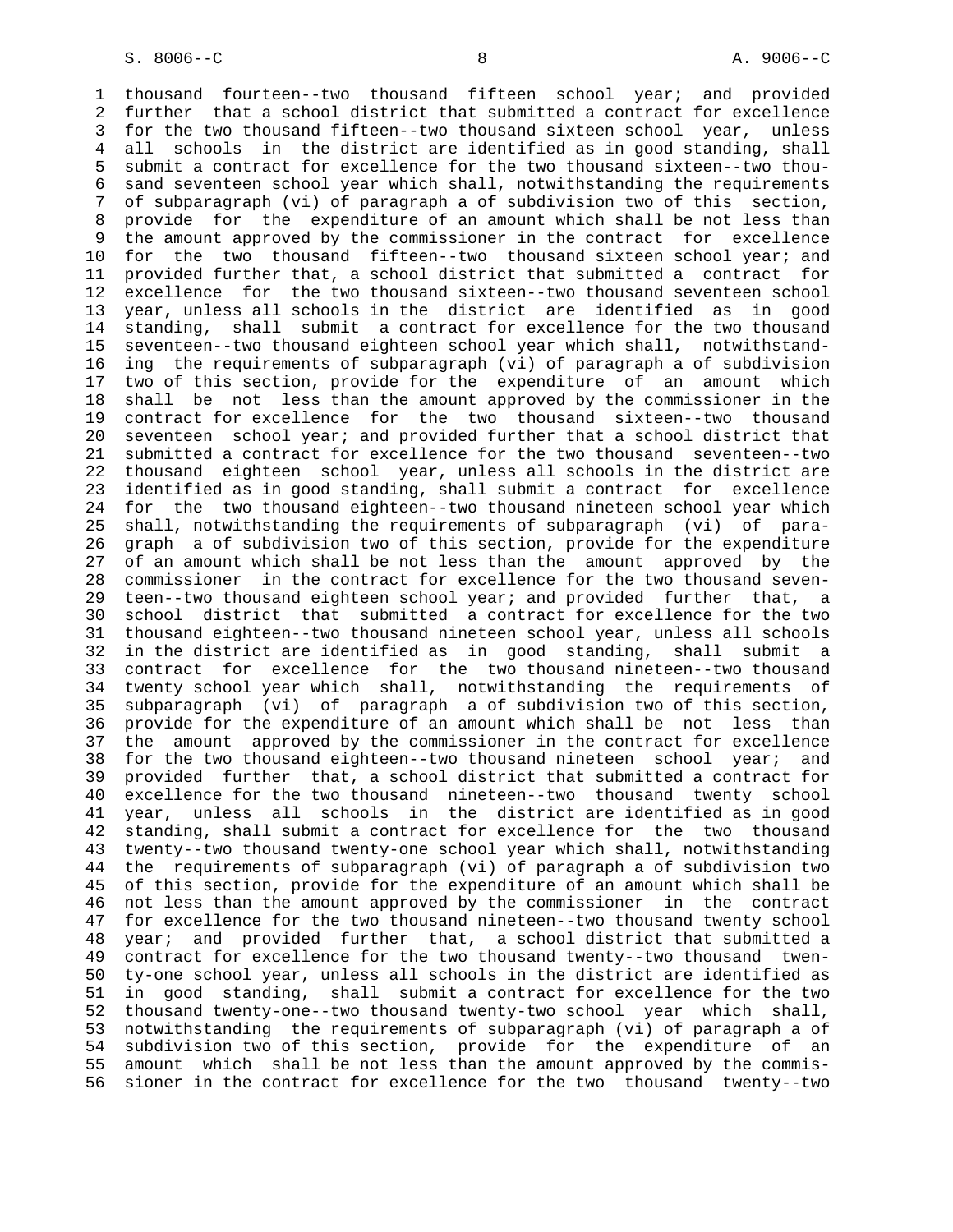S. 8006--C 9 A. 9006--C

 1 thousand twenty-one school year**; and provided further that, a school** 2 **district that submitted a contract for excellence for the two thousand** 3 **twenty-one--two thousand twenty-two school year, unless all schools in** 4 **the district are identified as in good standing, shall submit a contract** 5 **for excellence for the two thousand twenty-two--two thousand twenty-** 6 **three school year which shall, notwithstanding the requirements of** 7 **subparagraph (vi) of paragraph a of subdivision two of this section,** 8 **provide for the expenditure of an amount which shall be not less than** 9 **the amount approved by the commissioner in the contract for excellence** 10 **for the two thousand twenty-one--two thousand twenty-two school year**. 11 For purposes of this paragraph, the "gap elimination adjustment percent- 12 age" shall be calculated as the sum of one minus the quotient of the sum 13 of the school district's net gap elimination adjustment for two thousand 14 ten--two thousand eleven computed pursuant to chapter fifty-three of the 15 laws of two thousand ten, making appropriations for the support of 16 government, plus the school district's gap elimination adjustment for 17 two thousand eleven--two thousand twelve as computed pursuant to chapter 18 fifty-three of the laws of two thousand eleven, making appropriations 19 for the support of the local assistance budget, including support for 20 general support for public schools, divided by the total aid for adjust- 21 ment computed pursuant to chapter fifty-three of the laws of two thou- 22 sand eleven, making appropriations for the local assistance budget, 23 including support for general support for public schools. Provided, 24 further, that such amount shall be expended to support and maintain 25 allowable programs and activities approved in the two thousand nine--two 26 thousand ten school year or to support new or expanded allowable 27 programs and activities in the current year. 28 § 2. Subdivision 4 of section 3602 of the education law is amended by 29 adding a new paragraph j to read as follows: 30 **j. Foundation aid payable in the two thousand twenty-two--two thousand** 31 **twenty-three school year. Notwithstanding any provision of law to the** 32 **contrary, foundation aid payable in the two thousand twenty-two--two** 33 **thousand twenty-three school year shall be equal to the sum of the total** 34 **foundation aid base computed pursuant to paragraph j of subdivision one** 35 **of this section plus the greater of (a) the product of the phase-in** 36 **foundation increase factor as computed pursuant to subparagraph (ii) of** 37 **paragraph b of this subdivision multiplied by the positive difference,** 38 **if any, of (i) total foundation aid computed pursuant to paragraph a of** 39 **this subdivision less (ii) the total foundation aid base computed pursu-** 40 **ant to paragraph j of subdivision one of this section, or (b) the prod-** 41 **uct of three hundredths (0.03) multiplied by the total foundation aid** 42 **base computed pursuant to paragraph j of subdivision one of this** 43 **section.** 44 § 3. Section 3602 of the education law is amended by adding a new 45 subdivision 4-a to read as follows: 46 **4-a. Foundation Aid Maintenance of Equity Aid. 1. For purposes of** 47 **this subdivision the following terms shall be defined as follows:** 48 **a. "High-need LEAs" shall mean local educational agencies with (1) the** 49 **highest percentage of economically disadvantaged students as calculated** 50 **based on the most recent small area income and poverty estimates** 51 **provided by the United States census bureau and (2) the cumulative sum** 52 **of local educational agency enrollment for the base year is greater than** 53 **or equal to the product of five-tenths (0.5) and the statewide total of** 54 **such enrollment.** 55 **b. "Highest-poverty LEAs" shall mean local educational agencies with**

56 **(1) the highest percentage of economically disadvantaged students as**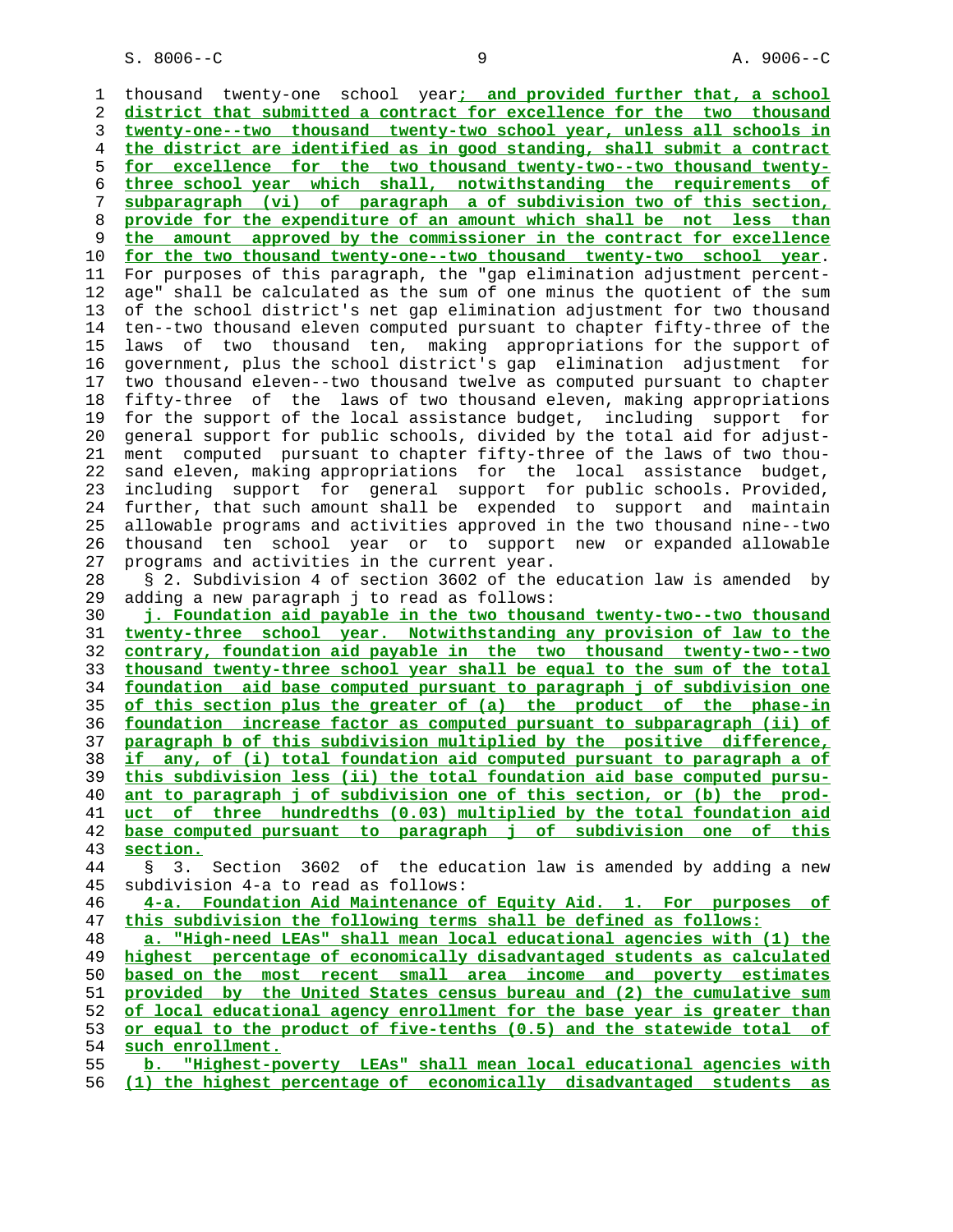S. 8006--C 10 10 A. 9006--C

| 1  | calculated based on the most recent small area income and poverty esti-  |
|----|--------------------------------------------------------------------------|
| 2  | mates provided by the United States census bureau and (2) the cumulative |
| 3  | sum of local educational agency enrollment for the base year is greater  |
| 4  | than or equal to the product of two-tenths (0.2) and the statewide total |
| 5  | of such enrollment.                                                      |
| 6  | c. "Eligible districts" shall mean school districts defined as high-     |
| 7  | need LEAs or highest-poverty LEAs in the current year which are subject  |
| 8  | to the state level maintenance of equity requirement in the American     |
| 9  | Rescue Plan Act of 2021, Section 2004, Part 1, Subtitle A, Title II,     |
| 10 | (Public Law 117-2) for the current year.                                 |
| 11 | d. "State funding" shall mean any apportionment provided pursuant to     |
| 12 | sections seven hundred one, seven hundred eleven, seven hundred fifty-   |
| 13 | one, and seven hundred fifty-three of this chapter plus apportionments   |
| 14 | pursuant to subdivisions four, five-a, ten, twelve, and sixteen of this  |
| 15 | section.                                                                 |
| 16 | e. "Local Educational Agency Enrollment" shall mean the unduplicated     |
| 17 | count of all children registered to receive educational services in      |
| 18 | grades kindergarten through twelve, including children in ungraded       |
| 19 | programs, as registered on the date prior to November first that is      |
| 20 | specified by the commissioner as the enrollment reporting date, regis-   |
| 21 | tered in a local educational agency as defined pursuant to section 7801  |
| 22 | of title 20 of the United States Code.                                   |
| 23 | 2. Eligible districts shall receive an apportionment of foundation aid   |
| 24 | maintenance of equity aid in the current year if the commissioner, in    |
| 25 | consultation with the director of the budget, determines the district    |
| 26 | would otherwise receive a reduction in state funding on a per pupil      |
| 27 | basis inconsistent with the federal state level maintenance of equity    |
| 28 | requirement. This apportionment shall be equal to the amount necessary   |
| 29 | to ensure compliance with the federal state level maintenance of equity  |
| 30 | requirement. This apportionment shall be paid in the current year        |
| 31 | pursuant to section thirty-six hundred nine-a of this part.              |
| 32 | § 4. Clause (ii) of paragraph j of subdivision 1 of section 3602 of      |
| 33 | the education law, as amended by section 11 of part B of chapter 57 of   |
| 34 | the laws of 2007, is amended to read as follows:                         |
| 35 | (ii) For aid payable in the two thousand eight--two thousand<br>nine     |
| 36 | school year and thereafter, the total foundation aid base shall equal    |
| 37 | the total amount a district was eligible to receive in the base<br>year  |
| 38 | pursuant to subdivision four of this section plus foundation aid mainte- |
| 39 | nance of equity aid pursuant to subdivision four-a of this section.      |
| 40 | § 5. Section 3602-b of the education law is amended by adding a new      |
| 41 | subdivision 3 to read as follows:                                        |
| 42 | 3. a. In addition to apportionments calculated pursuant to subdivi-      |
| 43 | sions one and two of this section, each school district employing fewer  |
| 44 | than eight teachers defined as eligible pursuant to paragraph one of     |
| 45 | subdivision four-a of section thirty-six hundred two of this part shall  |
| 46 | receive an additional apportionment of public money in the current year  |
| 47 | if the commissioner, in consultation with the director of the budget,    |
| 48 | determines the district would otherwise receive a reduction in state     |
| 49 | funding, as defined in subparagraph d of paragraph one of subdivision    |
| 50 | four-a of section thirty-six hundred two of this part, on a per pupil    |
| 51 | basis inconsistent with the federal state level maintenance of equity    |
| 52 | requirement.                                                             |
| 53 | b. The maintenance of equity aid shall be equal to the amount neces-     |
| 54 | sary to ensure compliance with the federal state level maintenance of    |
| 55 | equity requirement in the American Rescue Plan Act of 2021, Section      |
|    |                                                                          |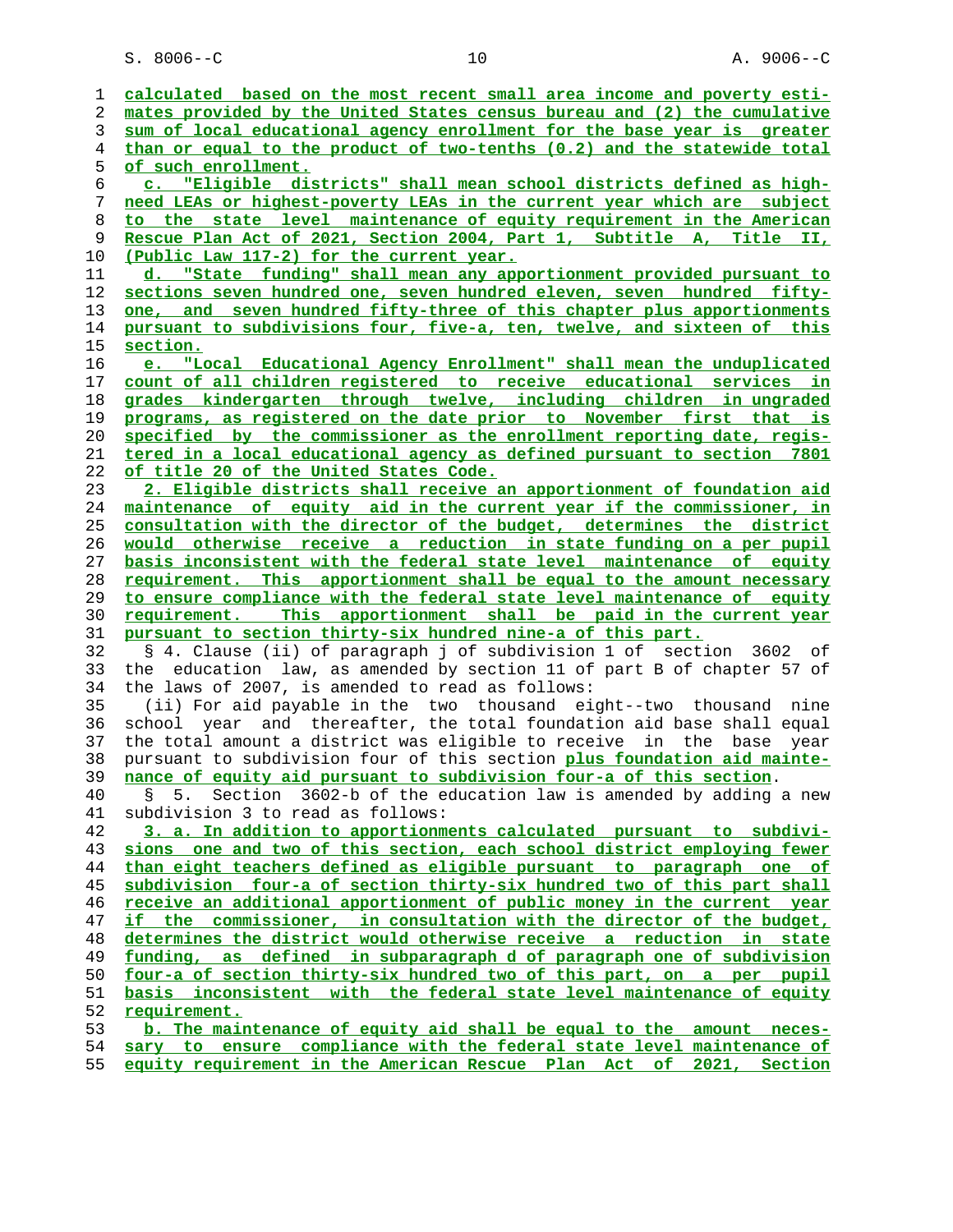1 **2004, Part 1, Subtitle A, Title II, (Public Law 117-2) for the current** 2 **year.** 3 § 5-a. Section 9-a of part A of chapter 56 of the laws of 2021, relat-

 4 ing to funding from the elementary and secondary school emergency relief 5 fund allocated by the American rescue plan act of 2021, is amended to 6 read as follows:

 7 § 9-a. **(1)** On or before July 1, 2021, every local educational agency 8 receiving funding from the elementary and secondary school emergency 9 relief fund allocated by the American rescue plan act of 2021 shall be<br>10 required to post on its website a plan by school vear of how such funds required to post on its website a plan by school year of how such funds 11 will be expended and how the local educational agency will prioritize 12 spending on non-recurring expenses in the areas of: safely returning 13 students to in-person instruction; maximizing in-person instruction 14 time; operating schools and meeting the needs of students; purchasing 15 educational technology; addressing the impacts of the COVID-19 pandemic 16 on students, including the impacts of interrupted instruction and learn- 17 ing loss and the impacts on low-income students, children with disabili- 18 ties, English language learners, and students experiencing homelessness; 19 implementing evidence-based strategies to meet students' social, 20 emotional, mental health, and academic needs; offering evidence-based 21 summer, afterschool, and other extended learning and enrichment 22 programs; and supporting early childhood education. Provided further, 23 that local educational agencies shall identify any programs utilizing 24 such funding that are expected to continue beyond the availability of 25 such federal funds and identify local funds that will be used to main- 26 tain such programs in order to minimize disruption to core academic and 27 other school programs. Before posting such plan, the local educational 28 agency shall seek public comment from parents, teachers and other stake- 29 holders on the plan and take such comments into account in the develop- 30 ment of the plan.

**(2) On or before July 1, 2022, every local educational agency receiv- ing funding from the elementary and secondary school emergency relief fund allocated by the American rescue plan act of 2021 shall be required to post on its website an updated plan as described in subdivision one of this section. This updated plan shall include an analysis of public comments, goals and ratios for pupil support, detailed summaries of investments in current year initiatives, and balance funds spent in priority areas. The local educational agency shall submit such plan to the state education department in a form prescribed by the department, and the department shall post all of the collected plans on its website.** 41 § 5-b. Section 10-d of part A of chapter 56 of the laws of 2021, 42 relating to funding from the elementary and secondary school emergency 43 relief fund allocated by the American rescue plan act of 2021, is

 44 amended to read as follows: 45 § 10-d. For the 2021-22, 2022-23 and 2023-24 school years, each school

 46 district receiving a foundation aid increase of more than: (i) ten 47 percent; or (ii) ten million dollars in a school year shall, on or 48 before July 1 of each school year, post to the district's website a plan 49 by school year of how such funds will be used to address student 50 performance and need, including but not limited to: (i) increasing grad- 51 uation rates and eliminating the achievement gap; (ii) reducing class 52 sizes; (iii) providing supports for students who are not meeting, or at 53 risk of not meeting, state learning standards in core academic subject 54 areas; (iv) addressing student social-emotional health; [**and**] (v) 55 providing adequate resources to English language learners, students with 56 disabilities; and students experiencing homelessness**; (vi) goals and**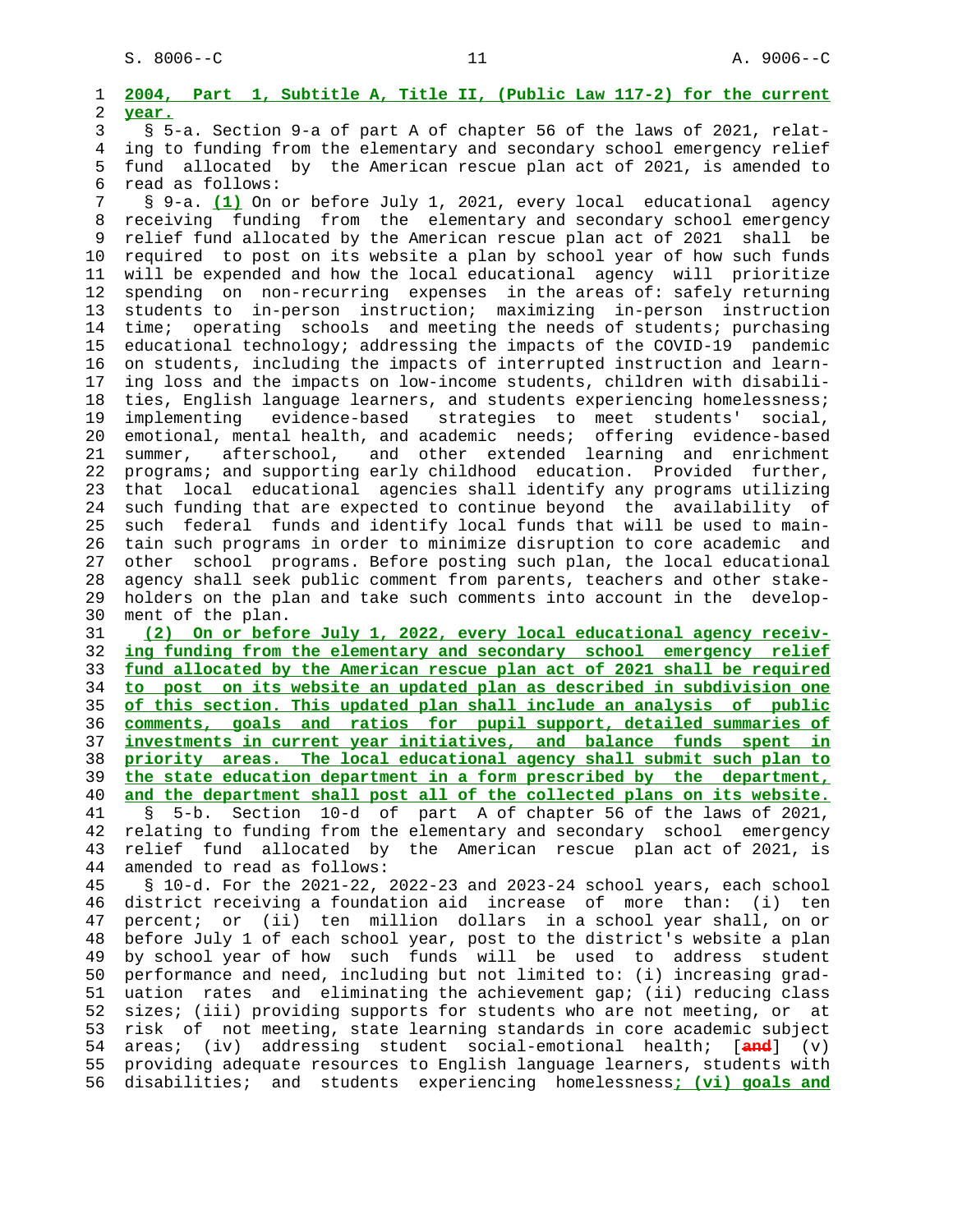S. 8006--C 12 12 A. 9006--C

| 1        | ratios for pupil support; and (vii) detailed summaries of investments in                                                                          |
|----------|---------------------------------------------------------------------------------------------------------------------------------------------------|
| 2        | current year initiatives and balance funds spent in priority areas.                                                                               |
| 3        | Prior to posting such plan, each school district shall seek public                                                                                |
| 4        | comment from parents, teachers and other stakeholders on the plan [and],                                                                          |
| 5        | take such comments into account in the development of the plan, and                                                                               |
| 6        | include an analysis of the public comments within the plan.<br><b>The</b>                                                                         |
| 7        | district shall submit such plan to the state education department in a                                                                            |
| 8        | form prescribed by the department, and the department shall post all of                                                                           |
| 9        | the collected plans on its website.                                                                                                               |
| 10       | Section 3602 of the education law is amended by adding a new<br>6.<br>S                                                                           |
| 11       | subdivision 6-i to read as follows:                                                                                                               |
| 12       | 6-i. Building aid and the New York state energy research and develop-                                                                             |
| 13       | ment authority P-12 schools: clean green schools initiative. 1. For aid                                                                           |
| 14       | payable in the school years two thousand twenty-two--two thousand twen-                                                                           |
| 15       | ty-three and thereafter, notwithstanding any provision of law to the                                                                              |
| 16       | contrary, the apportionment to any district under subdivision six,                                                                                |
| 17       | six-a, six-b, six-c, six-e, six-f, or six-h of this section for capital                                                                           |
| 18       | outlays for school building projects for energy efficiency shall not                                                                              |
| 19       | exclude grants authorized pursuant to the New York state energy research                                                                          |
| 20       | and development authority P-12 schools: clean green schools initiative                                                                            |
| 21       | from aidable expenditures, provided that the sum of apportionments for                                                                            |
| 22       | these projects calculated pursuant to subdivision six, six-a, six-b,                                                                              |
| 23       | six-c, six-e, six-f, or six-h of this section and such grants shall not                                                                           |
| 24       | exceed the actual project expenditures.                                                                                                           |
| 25       | 2. The New York state energy research and development authority shall                                                                             |
| 26       | provide a list of energy efficiency grants awarded to each school                                                                                 |
| 27       | district to the commissioner no later than one month prior to the end of                                                                          |
| 28       | each calendar year and each school year. This list shall include the                                                                              |
| 29       | capital construction project or projects funded by the grants, the award                                                                          |
| 30       | amounts of each individual project grant, the district receiving such                                                                             |
| 31       | grants, the schools receiving such grants, the date on which the grant                                                                            |
| 32       | was received, and any other information necessary for the calculation of                                                                          |
| 33       | aid pursuant to subdivision six, six-a, six-b, six-c, six-e, six-f, or                                                                            |
| 34       | six-h of this section.                                                                                                                            |
| 35       | § 7. Paragraph a of subdivision 4 of section 3204 of the education law                                                                            |
| 36       | is amended to read as follows:                                                                                                                    |
| 37       | A full time day school or class, except as otherwise prescribed,<br>а.                                                                            |
| 38       | shall be in session for not less than one hundred [ninety] eighty days                                                                            |
| 39       | each year, [indlusive] exclusive of legal holidays that occur during the                                                                          |
| 40       | term of said school and exclusive of Saturdays.                                                                                                   |
| 41       | § 8. Paragraph s of subdivision 1 of section 3602 of the education                                                                                |
| 42       | law, as amended by section 11 of part B of chapter 57 of the laws of                                                                              |
| 43       |                                                                                                                                                   |
|          | 2007, is amended to read as follows:                                                                                                              |
| 44       | s. "Extraordinary needs count" shall mean the sum of the product of                                                                               |
| 45       | the [limited English proficiency] English language learner count multi-                                                                           |
| 46       | plied by fifty percent, plus, the poverty count and the sparsity count.                                                                           |
| 47       | 9. Subdivision 6 of section 3602 of the education law is amended by<br>Š.                                                                         |
| 48       | adding a new paragraph k to read as follows:                                                                                                      |
| 49       | k. Final cost report penalties. (1) All acts done and proceedings                                                                                 |
| 50       | heretofore had and taken, or caused to be had and taken, by school                                                                                |
| 51       | districts and by all its officers or agents relating to or in connection                                                                          |
| 52       | with final building cost reports required to be filed with the commis-                                                                            |
| 53       | sioner for approved building projects for which a certificate of                                                                                  |
| 54       | substantial completion was issued on or after April first, nineteen                                                                               |
| 55<br>56 | hundred ninety-five, and where a final cost report was not submitted by<br>June thirtieth of the school year in which the certificate of substan- |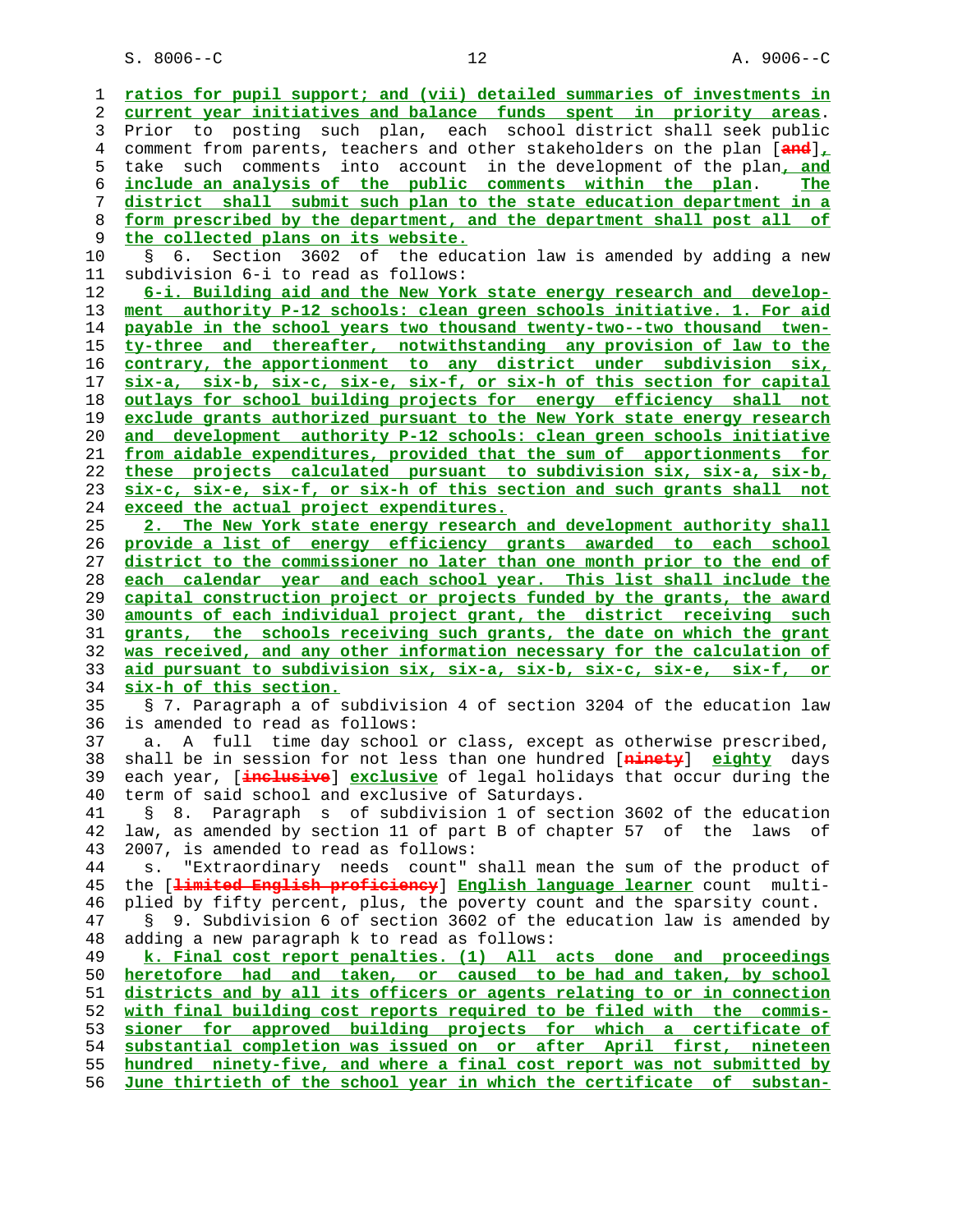S. 8006--C 13 A. 9006--C

| ı  | tial completion of the project was issued by the architect or engineer,   |
|----|---------------------------------------------------------------------------|
| 2  | or six months after issuance of such certificate, whichever was later,    |
| 3  | and all acts incidental thereto are hereby legalized, validated, rati-    |
| 4  | fied and confirmed, notwithstanding any failure to comply with the        |
| 5  | approval and filing provisions of the education law or any other law or   |
| 6  | any other statutory authority, rule or requlation, in relation to any     |
| 7  | omission, error, defect, irregularity or illegality in such proceedings   |
| 8  | had and taken.                                                            |
| 9  | (2) The commissioner is hereby directed to consider the approved costs    |
| 10 | of the aforementioned projects as valid and proper obligations of such    |
| 11 | school districts and shall not recover on or after July first, two thou-  |
| 12 | sand thirteen any penalty arising from the late filing of a final cost    |
| 13 | report, provided that any amounts already so recovered on or after July   |
| 14 | first, two thousand thirteen shall be deemed a payment of moneys due      |
| 15 | for prior years pursuant to paragraph c of subdivision five of section    |
| 16 | thirty-six hundred four of this part and shall be paid to the appropri-   |
| 17 | ate district pursuant to such provision, provided that:                   |
| 18 | (a) such school district submitted the late or missing final building     |
| 19 | cost report to the commissioner;                                          |
|    | (b) such cost report is approved by the commissioner;                     |
| 20 |                                                                           |
| 21 | (c) all state funds expended by the school district, as documented in     |
| 22 | such cost report, were properly expended for such building project in     |
| 23 | accordance with the terms and conditions for such project as approved by  |
| 24 | the commissioner; and                                                     |
| 25 | (d) the failure to submit such report in a timely manner was an inad-     |
| 26 | vertent administrative or ministerial oversight by the school district,   |
| 27 | and there is no evidence of any fraudulent or other improper intent by    |
| 28 | such district.                                                            |
| 29 | 10. Section 3625 of education law is amended by adding a new subdi-<br>S. |
| 30 | vision 5 to read as follows:                                              |
| 31 | 5. Transportation contract penalties. a. All acts done and proceedings    |
| 32 | heretofore had and taken, or caused to be had and taken, by school        |
| 33 | districts and by all its officers or agents relating to or in connection  |
| 34 | with a transportation contract, to be filed with the department, where    |
| 35 | such contract was not timely executed and/or filed within one hundred     |
| 36 | twenty days of the commencement of service under such contract pursuant   |
| 37 | to subdivision two of this section and/or where the advertisement for     |
| 38 | bids for such contract did not meet the requirements set forth in para-   |
| 39 | graph a of subdivision fourteen of section three hundred five of this     |
| 40 | chapter, and all acts incidental hereto are hereby legalized, validated,  |
| 41 | ratified and confirmed, notwithstanding any failure to comply with such   |
| 42 | filing and/or advertising provision or provisions, provided that the      |
| 43 | conditions in subparagraphs one, two, three, and four of paragraph b of   |
| 44 | this subdivision are met.                                                 |
| 45 | b. The department is hereby directed to consider the aforementioned       |
| 46 | contracts for transportation aid as valid and proper obligations and      |
| 47 | shall not recover from such school districts any penalty arising from     |
| 48 | the failure to execute and/or file a transportation contract in a timely  |
| 49 | manner and/or meet such advertisement requirements, provided that any     |
| 50 | amounts already so recovered shall be deemed a payment of moneys due for  |
| 51 | prior years pursuant to paragraph c of subdivision five of section thir-  |
| 52 | ty-six hundred four of this article and shall be paid to the school       |
| 53 | district pursuant to such provision, provided that:                       |
| 54 | such school district submitted the contract to the commissioner<br>(1)    |
| 55 | and such contract is for services in the two thousand twelve--two thou-   |

**sand thirteen school year or thereafter;**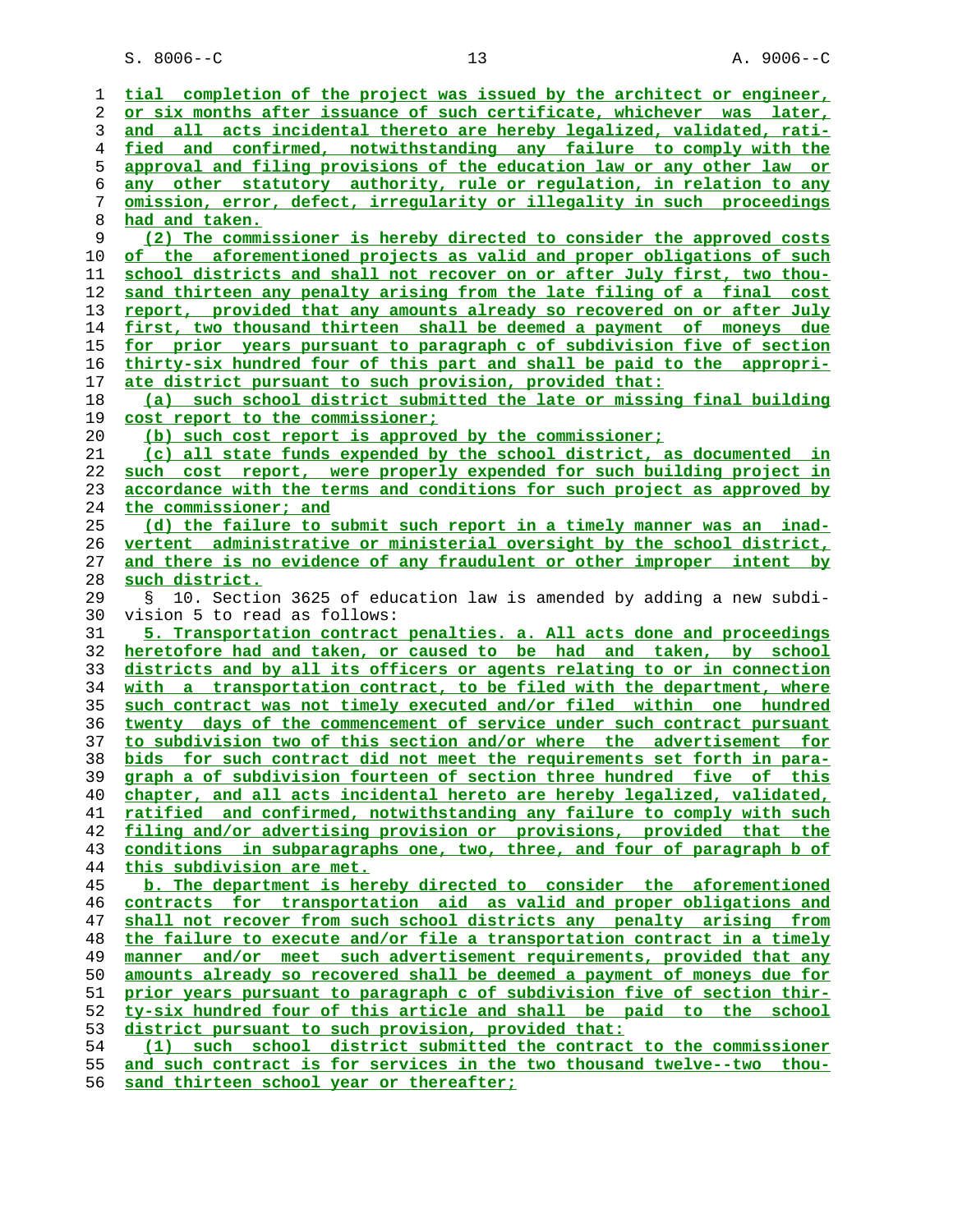| 1              | (2) such contract is approved by the commissioner;                                                                                                |
|----------------|---------------------------------------------------------------------------------------------------------------------------------------------------|
| 2              | (3) all state funds expended by the school district were properly                                                                                 |
| 3              | expended for such transportation as approved by the commissioner; and                                                                             |
| $\overline{4}$ | (4) the failure to execute or file such contract in a timely manner                                                                               |
| 5              | and/or meet such advertisement requirements was an inadvertent adminis-                                                                           |
| 6              | trative or ministerial oversight by the school district or due to exten-                                                                          |
| 7              | uating circumstances, and there is no evidence of any fraudulent or                                                                               |
| 8              | other improper intent by such district, as determined by the commission-                                                                          |
| 9              | er.                                                                                                                                               |
| 10             | Subdivision 2 of section 3625 of the education law, as amended<br>Ş.<br>11.                                                                       |
| 11             | by chapter 474 of the laws of 1996, is amended to read as follows:                                                                                |
| 12<br>13       | 2. Filing of transportation contracts. Every transportation contract<br>shall be filed with the department within one hundred twenty days of the  |
| 14             | commencement of service under such contract. No transportation expense                                                                            |
| 15             | shall be allowed for a period greater than one hundred twenty days prior                                                                          |
| 16             | to the filing of any contract for the transportation of pupils with the                                                                           |
| 17             | education department. No contract shall be considered filed unless it                                                                             |
| 18             | bears an original signature, in the case of a written document, or a                                                                              |
| 19             | certification, in the case of an approved electronic form, of the super-                                                                          |
| 20             | intendent of a school district or the designee of the superintendent and                                                                          |
| 21             | sole trustee or president of the board of education of the school<br>the                                                                          |
| 22             | district. The final approval of any such contract by the commissioner                                                                             |
| 23             | shall not, however, obligate the state to allow transportation expense                                                                            |
| 24             | in an amount greater than the amount that would be allowed under the                                                                              |
| 25             | provisions of this part. The state, acting through the department of                                                                              |
| 26             | audit and control, may examine any and all accounts of the contractor in                                                                          |
| 27             | connection with a contract for the transportation of pupils, and every                                                                            |
| 28             | such contract shall contain the following provision: "The contractor                                                                              |
| 29             | hereby consents to an audit of any and all financial records relating to                                                                          |
| 30             | this contract by the department of audit and control."                                                                                            |
| 31             | § 11-a. Subdivision 1 of section 3625 of the education law, as amended                                                                            |
| 32             | by section 47 of part L of chapter 405 of the laws of 1999, is amended                                                                            |
| 33             | to read as follows:                                                                                                                               |
| 34             | 1. Form of transportation contracts. Every contract for transportation                                                                            |
| 35             | of school children shall be in writing or in an electronic form approved                                                                          |
| 36             | by the commissioner when available, and before such contract is filed                                                                             |
| 37             | with the department as required by subdivision two of this section, the                                                                           |
| 38             | same shall be submitted for approval to the superintendent of schools of                                                                          |
| 39             | said district and such contract shall not be approved and filed by such                                                                           |
| 40             | superintendent unless he or she shall first investigate the<br>same with                                                                          |
| 41             | particular reference to the type of conveyance, the character and abili-                                                                          |
| 42             | ty of the driver, the routes over which the conveyances shall travel,                                                                             |
| 43             | the time schedule, and such other matters as in the judgement of the                                                                              |
| 44             | superintendent are necessary for the comfort and protection of the chil-                                                                          |
| 45             | dren while being transported to and from school. Every such contract for                                                                          |
| 46             | transportation of children shall contain an agreement upon the part of<br>the contractor that the vehicle shall come to a full stop before cross- |
| 47<br>48       | track or tracks of any railroad and before crossing any state<br>ing the                                                                          |
| 49             | highway.                                                                                                                                          |
| 50             | § 11-b. Subdivision 4 of section 3627 of the education law, as amended                                                                            |
| 51             | by section 14-f of part A of chapter 56 of the laws of 2020, is amended                                                                           |
| 52             | to read as follows:                                                                                                                               |
| 53             | any other provision of law to the contrary, any<br>4.<br>Notwithstanding                                                                          |
|                | expenditures for transportation provided pursuant to this section in the                                                                          |
|                |                                                                                                                                                   |
| 54<br>55       | two thousand thirteen--two thousand fourteen school year and thereafter                                                                           |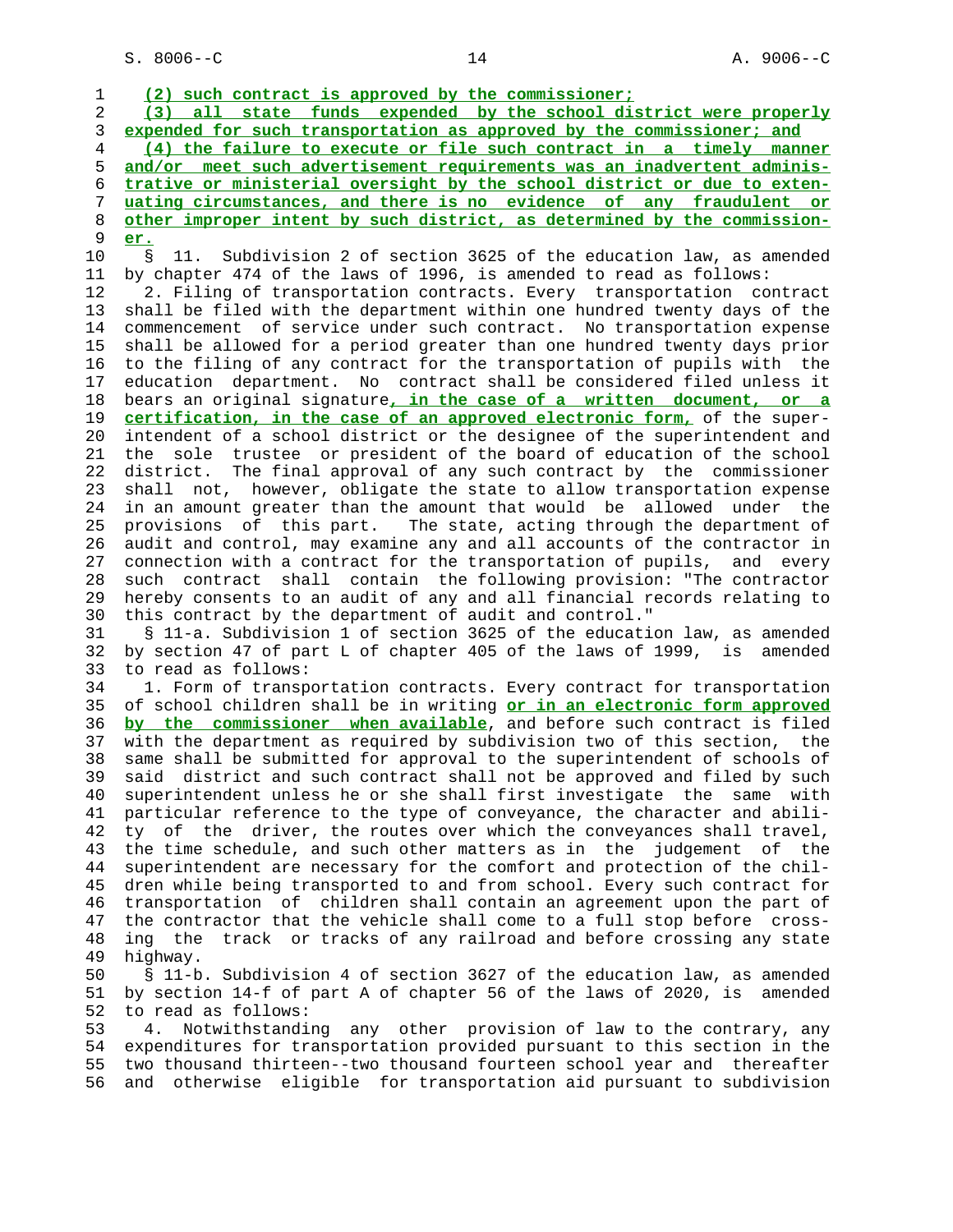1 seven of section thirty-six hundred two of this article shall be consid- 2 ered approved transportation expenses eligible for transportation aid, 3 provided further that for the two thousand thirteen--two thousand four- 4 teen school year such aid shall be limited to eight million one hundred 5 thousand dollars and for the two thousand fourteen--two thousand fifteen 6 school year such aid shall be limited to the sum of twelve million six 7 hundred thousand dollars plus the base amount and for the two thousand 8 fifteen--two thousand sixteen school year through two thousand eigh- 9 teen--two thousand nineteen school year such aid shall be limited to the 10 sum of eighteen million eight hundred fifty thousand dollars plus the 11 base amount[**,**] and for the two thousand nineteen--two thousand twenty 12 school year such aid shall be limited to the sum of nineteen million 13 three hundred fifty thousand dollars plus the base amount[**,**] and for the 14 two thousand twenty--two thousand twenty-one school year [**and thereaft-** 15 **er**] such aid shall be limited to the sum of nineteen million eight 16 hundred fifty thousand dollars plus the base amount **and for the two** 17 **thousand twenty-two--two thousand twenty-three school year and thereaft-** 18 **er such aid shall be limited to the sum of twenty-two million three** 19 **hundred fifty thousand dollars plus the base amount**. For purposes of 20 this subdivision, "base amount" means the amount of transportation aid 21 paid to the school district for expenditures incurred in the two thou- 22 sand twelve--two thousand thirteen school year for transportation that 23 would have been eligible for aid pursuant to this section had this 24 section been in effect in such school year, except that subdivision six 25 of this section shall be deemed not to have been in effect. And provided 26 further that the school district shall continue to annually expend for 27 the transportation described in subdivision one of this section at least 28 the expenditures used for the base amount.

 29 § 12. Intentionally omitted. 30 § 13. Intentionally omitted.

 31 § 14. The closing paragraph of subdivision 5-a of section 3602 of the 32 education law, as amended by section 12-b of part A of chapter 56 of the 33 laws of 2021, is amended to read as follows:

 34 For the two thousand eight--two thousand nine school year, each school 35 district shall be entitled to an apportionment equal to the product of 36 fifteen percent and the additional apportionment computed pursuant to 37 this subdivision for the two thousand seven--two thousand eight school 38 year. For the two thousand nine--two thousand ten through two thousand 39 [**twenty-one**] **twenty-two**--two thousand [**twenty-two**] **twenty-three** school 40 years, each school district shall be entitled to an apportionment equal 41 to the amount set forth for such school district as "SUPPLEMENTAL PUB 42 EXCESS COST" under the heading "2008-09 BASE YEAR AIDS" in the school 43 aid computer listing produced by the commissioner in support of the 44 budget for the two thousand nine--two thousand ten school year and enti- 45 tled "SA0910".

 46 § 15. Subdivision 12 of section 3602 of the education law, as amended 47 by section 13-a of part A of chapter 56 of the laws of 2021, is amended 48 to read as follows:

 49 12. Academic enhancement aid. **a.** A school district that as of April 50 first of the base year has been continuously identified as a district in 51 need of improvement for at least five years shall, for the two thousand 52 eight--two thousand nine school year, be entitled to an additional 53 apportionment equal to the positive remainder, if any, of (a) the lesser 54 of fifteen million dollars or the product of the total foundation aid 55 base, as defined by paragraph j of subdivision one of this section, 56 multiplied by ten percent (0.10), less (b) the positive remainder of (i)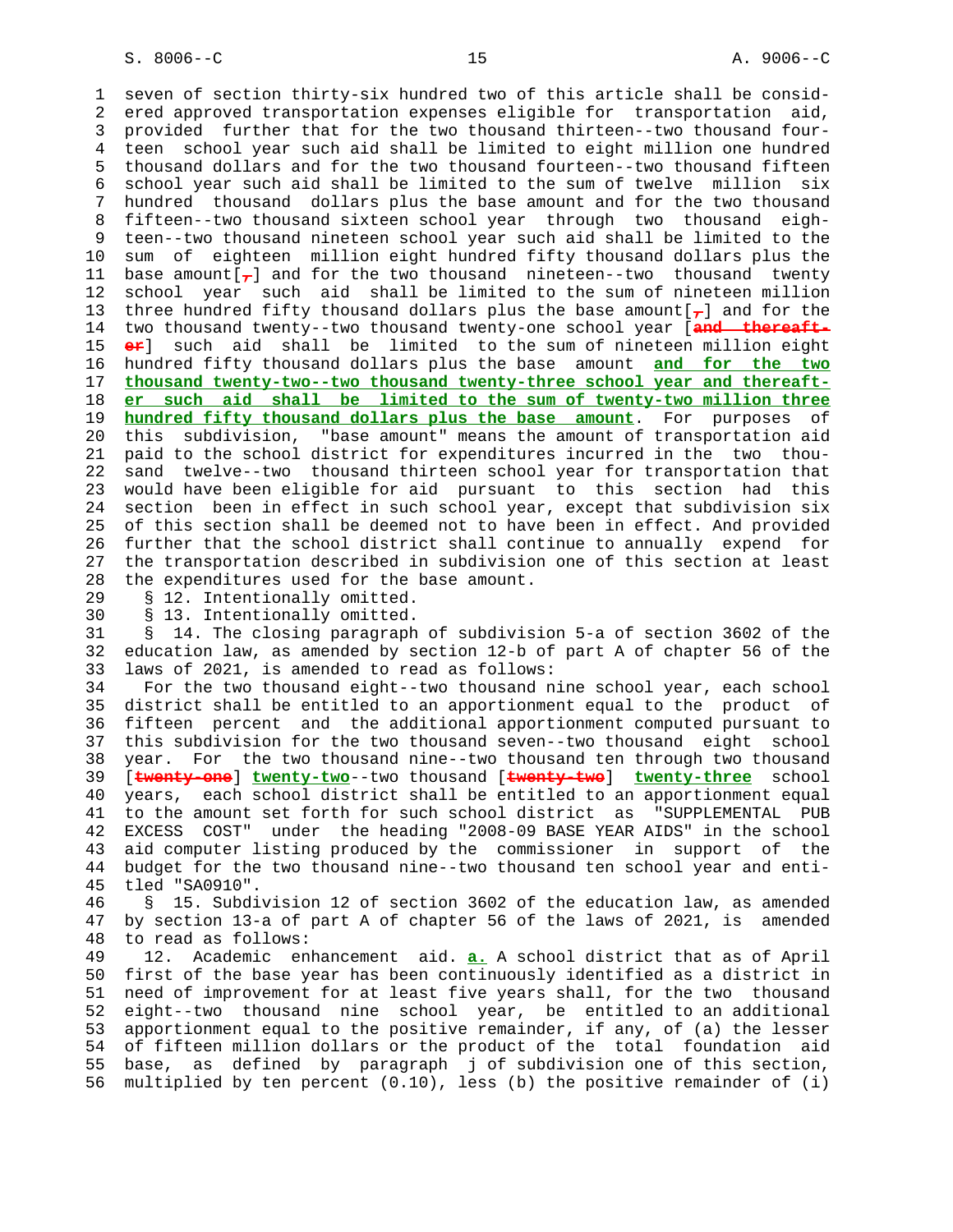1 the sum of the total foundation aid apportioned pursuant to subdivision 2 four of this section and the supplemental educational improvement grants 3 apportioned pursuant to subdivision eight of section thirty-six hundred 4 forty-one of this article, less (ii) the total foundation aid base.

5 **b.** For the two thousand nine--two thousand ten through two thousand 6 fourteen--two thousand fifteen school years, each school district shall 7 be entitled to an apportionment equal to the amount set forth for such 8 school district as "EDUCATION GRANTS, ACADEMIC EN" under the heading 9 "2008-09 BASE YEAR AIDS" in the school aid computer listing produced by 10 the commissioner in support of the budget for the two thousand nine--two 11 thousand ten school year and entitled "SA0910", and such apportionment 12 shall be deemed to satisfy the state obligation to provide an apportion- 13 ment pursuant to subdivision eight of section thirty-six hundred forty- 14 one of this article.

 15 **c.** For the two thousand fifteen--two thousand sixteen year, each 16 school district shall be entitled to an apportionment equal to the 17 amount set forth for such school district as "ACADEMIC ENHANCEMENT" 18 under the heading "2014-15 ESTIMATED AIDS" in the school aid computer 19 listing produced by the commissioner in support of the budget for the 20 two thousand fourteen--two thousand fifteen school year and entitled 21 "SA141-5", and such apportionment shall be deemed to satisfy the state 22 obligation to provide an apportionment pursuant to subdivision eight of 23 section thirty-six hundred forty-one of this article.

 24 **d.** For the two thousand sixteen--two thousand seventeen school year, 25 each school district shall be entitled to an apportionment equal to the 26 amount set forth for such school district as "ACADEMIC ENHANCEMENT" 27 under the heading "2015-16 ESTIMATED AIDS" in the school aid computer 28 listing produced by the commissioner in support of the budget for the 29 two thousand fifteen--two thousand sixteen school year and entitled 30 "SA151-6", and such apportionment shall be deemed to satisfy the state 31 obligation to provide an apportionment pursuant to subdivision eight of 32 section thirty-six hundred forty-one of this article.

 33 **e.** For the two thousand seventeen--two thousand eighteen school year, 34 each school district shall be entitled to an apportionment equal to the 35 amount set forth for such school district as "ACADEMIC ENHANCEMENT" 36 under the heading "2016-17 ESTIMATED AIDS" in the school aid computer 37 listing produced by the commissioner in support of the budget for the 38 two thousand sixteen--two thousand seventeen school year and entitled 39 "SA161-7", and such apportionment shall be deemed to satisfy the state 40 obligation to provide an apportionment pursuant to subdivision eight of 41 section thirty-six hundred forty-one of this article.

 42 **f.** For the two thousand eighteen--two thousand nineteen school year, 43 each school district shall be entitled to an apportionment equal to the 44 amount set forth for such school district as "ACADEMIC ENHANCEMENT" 45 under the heading "2017-18 ESTIMATED AIDS" in the school aid computer 46 listing produced by the commissioner in support of the budget for the 47 two thousand seventeen--two thousand eighteen school year and entitled 48 "SA171-8", and such apportionment shall be deemed to satisfy the state 49 obligation to provide an apportionment pursuant to subdivision eight of 50 section thirty-six hundred forty-one of this article.

 51 **g.** For the two thousand nineteen--two thousand twenty school year, 52 each school district shall be entitled to an apportionment equal to the 53 amount set forth for such school district as "ACADEMIC ENHANCEMENT" 54 under the heading "2018-19 ESTIMATED AIDS" in the school aid computer 55 listing produced by the commissioner in support of the budget for the 56 two thousand eighteen--two thousand nineteen school year and entitled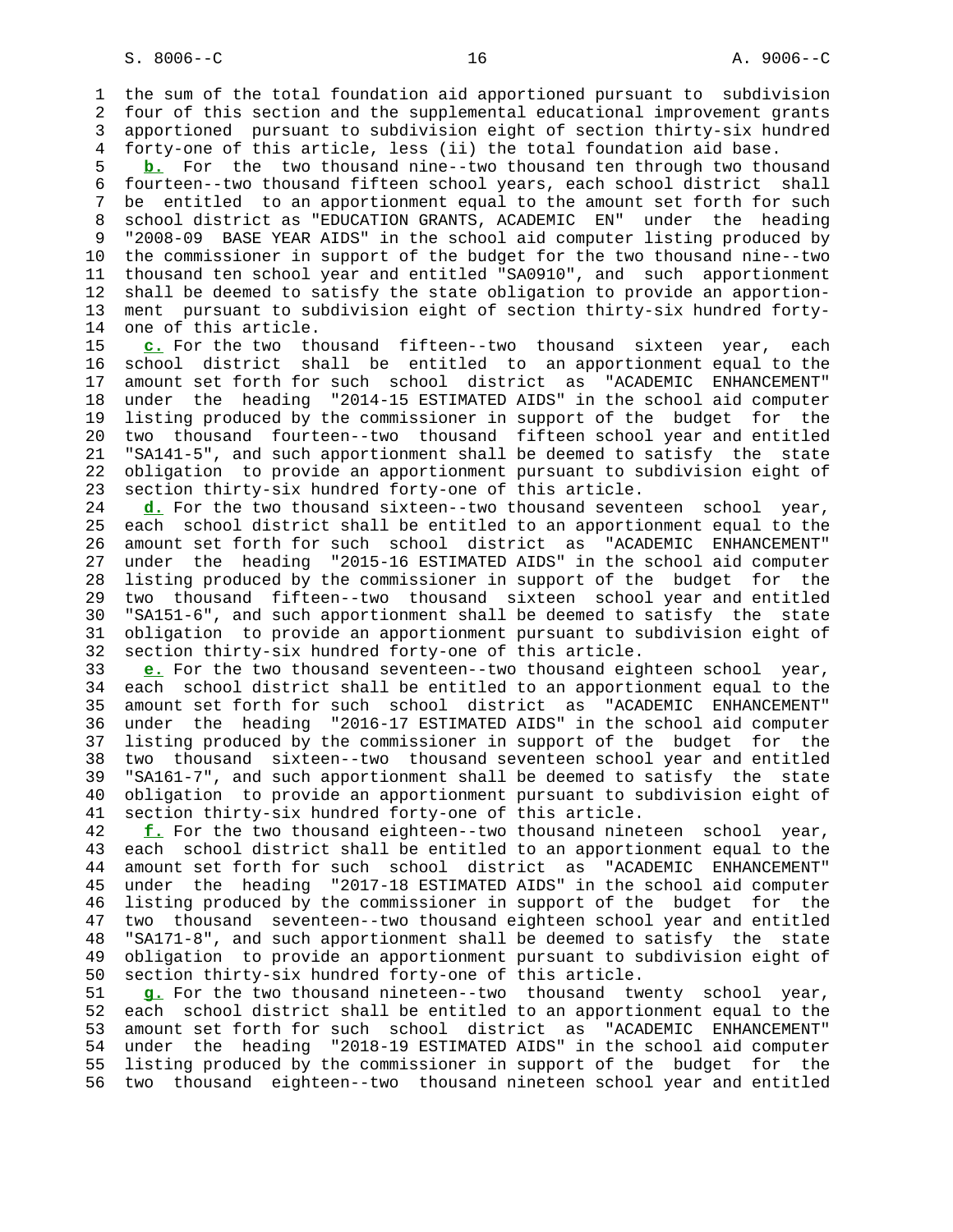1 "SA181-9", and such apportionment shall be deemed to satisfy the state 2 obligation to provide an apportionment pursuant to subdivision eight of 3 section thirty-six hundred forty-one of this article.

 4 **h.** For the two thousand twenty--two thousand twenty-one school year, 5 each school district shall be entitled to an apportionment equal to the 6 amount set forth for such school district as "ACADEMIC ENHANCEMENT" 7 under the heading "2019-20 ESTIMATED AIDS" in the school aid computer 8 listing produced by the commissioner in support of the budget for the 9 two thousand nineteen--two thousand twenty school year and entitled 10 "SA192-0", and such apportionment shall be deemed to satisfy the state 11 obligation to provide an apportionment pursuant to subdivision eight of 12 section thirty-six hundred forty-one of this article.

 13 **i.** For the two thousand twenty-one--two thousand twenty-two school 14 year **and the two thousand twenty-two--two thousand twenty-three school** 15 **year**, each school district shall be entitled to an apportionment equal 16 to the amount set forth for such school district as "ACADEMIC ENHANCE- 17 MENT" under the heading "2020-21 ESTIMATED AIDS" in the school aid 18 computer listing produced by the commissioner in support of the budget 19 for the two thousand twenty--two thousand twenty-one school year and 20 entitled "SA202-1", and such apportionment shall be deemed to satisfy 21 the state obligation to provide an apportionment pursuant to subdivision 22 eight of section thirty-six hundred forty-one of this article.

 23 § 16. The opening paragraph of subdivision 16 of section 3602 of the 24 education law, as amended by section 14-a of part A of chapter 56 of the 25 laws of 2021, is amended to read as follows:

 26 Each school district shall be eligible to receive a high tax aid 27 apportionment in the two thousand eight--two thousand nine school year, 28 which shall equal the greater of (i) the sum of the tier 1 high tax aid 29 apportionment, the tier 2 high tax aid apportionment and the tier 3 high 30 tax aid apportionment or (ii) the product of the apportionment received 31 by the school district pursuant to this subdivision in the two thousand 32 seven--two thousand eight school year, multiplied by the due-minimum 33 factor, which shall equal, for districts with an alternate pupil wealth 34 ratio computed pursuant to paragraph b of subdivision three of this 35 section that is less than two, seventy percent (0.70), and for all other 36 districts, fifty percent (0.50). Each school district shall be eligible 37 to receive a high tax aid apportionment in the two thousand nine--two 38 thousand ten through two thousand twelve--two thousand thirteen school 39 years in the amount set forth for such school district as "HIGH TAX AID" 40 under the heading "2008-09 BASE YEAR AIDS" in the school aid computer 41 listing produced by the commissioner in support of the budget for the 42 two thousand nine--two thousand ten school year and entitled "SA0910". 43 Each school district shall be eligible to receive a high tax aid appor- 44 tionment in the two thousand thirteen--two thousand fourteen through two 45 thousand [**twenty-one**] **twenty-two**--two thousand [**twenty-two**] **twenty-three** 46 school years equal to the greater of (1) the amount set forth for such 47 school district as "HIGH TAX AID" under the heading "2008-09 BASE YEAR 48 AIDS" in the school aid computer listing produced by the commissioner in 49 support of the budget for the two thousand nine--two thousand ten school 50 year and entitled "SA0910" or (2) the amount set forth for such school 51 district as "HIGH TAX AID" under the heading "2013-14 ESTIMATED AIDS" in 52 the school aid computer listing produced by the commissioner in support 53 of the executive budget for the 2013-14 fiscal year and entitled 54 "BT131-4".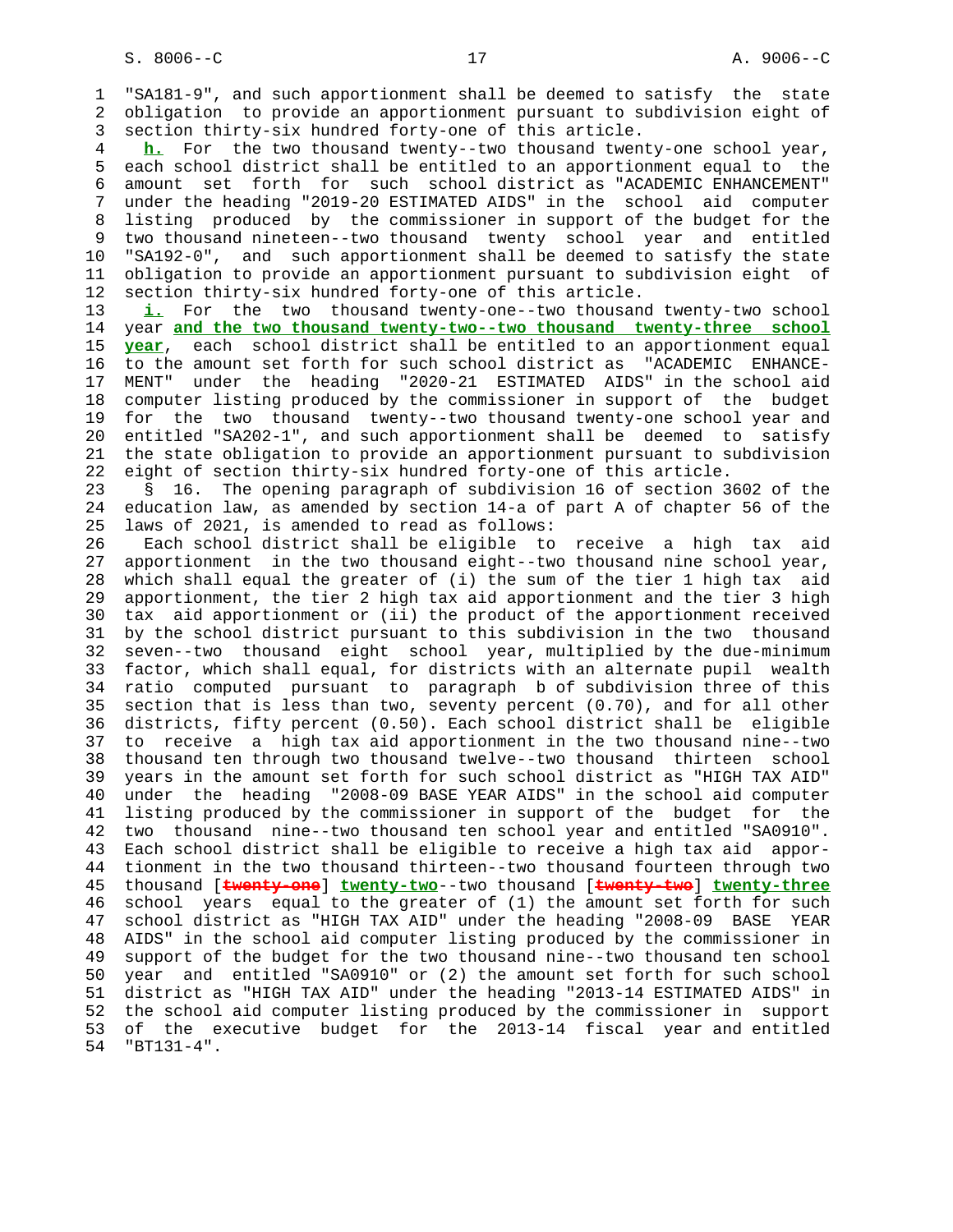1 § 17. Subdivision 16 of section 3602-ee of the education law, as 2 amended by section 23 of part A of chapter 56 of the laws of 2021, is 3 amended to read as follows: 4 16. The authority of the department to administer the universal full- 5 day pre-kindergarten program shall expire June thirtieth, two thousand 6 [**twenty-two**] **twenty-three**; provided that the program shall continue and 7 remain in full effect. 8 § 17-a. Paragraph (c) of subdivision 8 of section 3602-ee of the 9 education law, as amended by section 31-a of part YYY of chapter 59 of 10 the laws of 2017, subparagraph (ii) as amended by section 23-b of part A 11 of chapter 56 of the laws of 2021, is amended to read as follows: 12 (c) [**(i)**] for eligible agencies as defined in paragraph b of subdivi- 13 sion one of section thirty-six hundred two-e of this part that are not 14 schools, a bachelor's degree in early childhood education [**or a related field and a written plan to obtain a certification valid for service in the early childhood grades as follows:**]**. Provided however, beginning with the two thousand twenty-two--two thousand twenty-three school year, a school district may annually apply to the commissioner by August first of the current school year for a waiver that would allow personnel employed by an eligible agency that is collaborating with a school district to provide prekindergarten services and licensed by an agency other than the department, to meet the staff qualifications prescribed by the licensing or registering agency. Provided further that the commissioner shall annually submit a report by September first to the chairperson of the assembly ways and means committee, the chairperson of the senate finance committee and the director of the budget which shall include but not be limited to the following: (a) a listing of the school districts receiving a waiver pursuant to this paragraph from the commis- sioner for the current school year; (b) the number and proportion of students within each district receiving a waiver pursuant to this para- graph for the current school year that are receiving instruction from personnel employed by an eligible agency that is collaborating with a school district to provide prekindergarten services and licensed by an agency other than the department; and (c) the number and proportion of total prekindergarten personnel for each school district that are providing instructional services pursuant to this paragraph that are employed by an eligible agency that is collaborating with a school district to provide prekindergarten services and licensed by an agency other than the department, to meet the staff qualifications prescribed by the licensing or registering agency.** 41 [**(1) for teachers hired on or after the effective date of this section as the teacher for a universal full-day pre-kindergarten classroom, within three years after commencing employment, at which time such certification shall be required for employment; and (2) for teachers hired by such provider prior to the effective date of this section for other early childhood care and education programs, no later than June thirtieth, two thousand seventeen, at which time such certification shall be required for employment. (ii) Provided that, notwithstanding any provisions of this paragraph to the contrary, for the two thousand seventeen-two thousand eighteen through the two thousand twenty-one--two thousand twenty-two school years an exemption to the certification requirement of subparagraph (i) of this paragraph may be made for a teacher without certification valid for service in the early childhood grades who possesses a written plan to obtain certification and who has registered in the ASPIRE workforce registry as required under regulations of the commissioner of the office**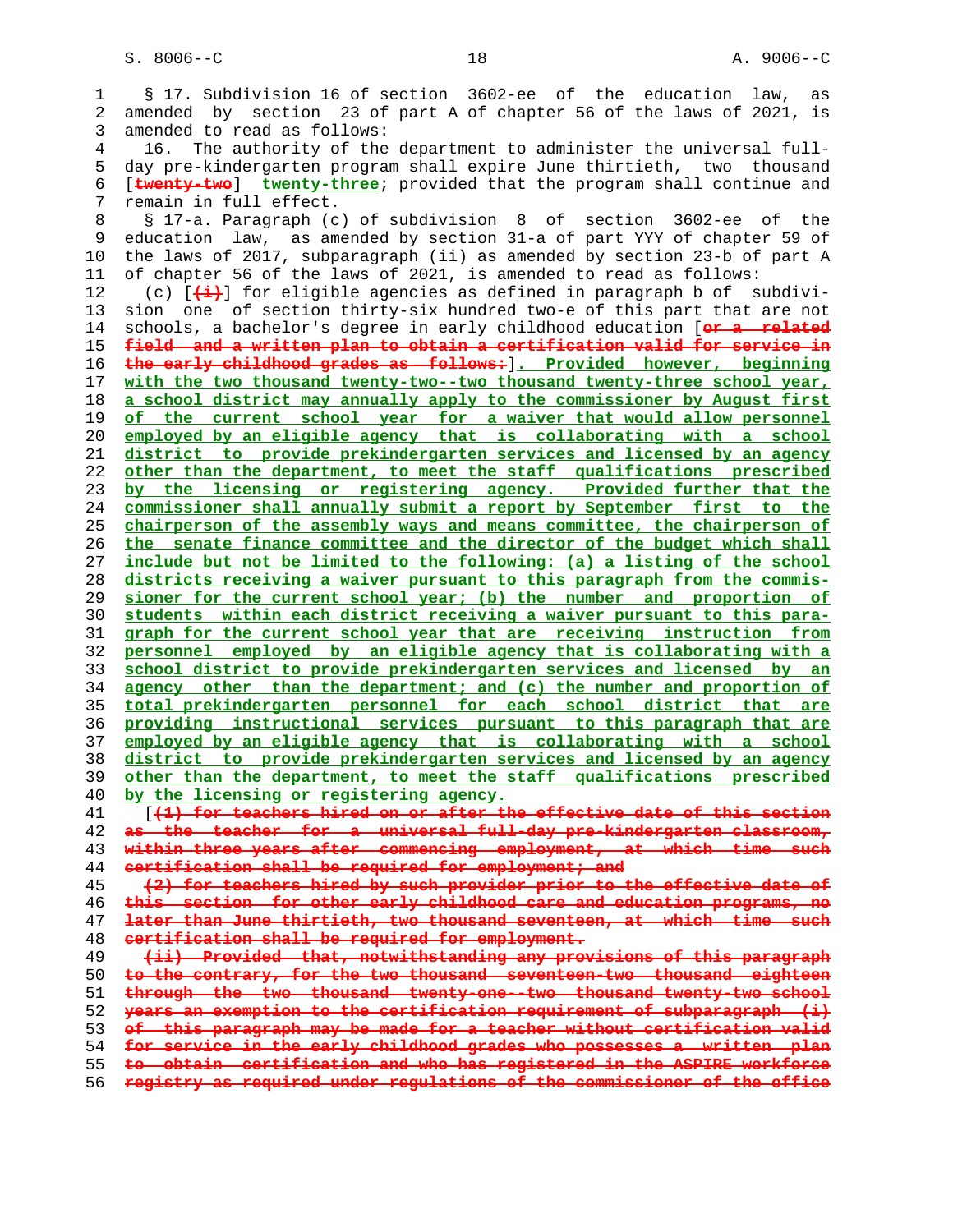**of children and family services. Notwithstanding any exemption provided by this subparagraph, certification shall be required for employment no later than June thirtieth, two thousand twenty-two; provided that for the two thousand twenty-one--two thousand twenty-two school year, school districts with teachers seeking an exemption to the certification requirement of subparagraph (i) of this paragraph shall submit a report to the commissioner regarding (A) the barriers to certification, if any, (B) the number of uncertified teachers registered in the ASPIRE work- force registry teaching pre-kindergarten in the district, including those employed by a community-based organization, (C) the number of previously uncertified teachers who have completed certification as required by this subdivision, and (D) the expected certification completion date of such teachers.**] 14 § 17-b. Paragraph d of subdivision 12 of section 3602-e of the educa- 15 tion law, as amended by section 19 of part B of chapter 57 of the laws 16 of 2007, is amended to read as follows: 17 d. transitional guidelines and rules which allow a program to meet the 18 required staff qualifications and any other requirements set forth 19 pursuant to this section and regulations adopted by the board of regents 20 and the commissioner; **provided that such guidelines include an annual process by which a district may apply to the commissioner by August first of the current school year for a waiver that would allow personnel employed by an eligible agency that is collaborating with a school district to provide prekindergarten services and licensed by an agency other than the department, to meet the staff qualifications prescribed by the licensing or registering agency. Provided, further, that the commissioner shall annually submit a report by September first to the chairperson of the assembly ways and means committee, the chairperson of the senate finance committee and the director of the budget which shall include but not be limited to the following: (a) a listing of the school districts receiving a waiver pursuant to this paragraph from the commis- sioner for the current school year; (b) the number and proportion of students within each district receiving a waiver pursuant to this para- graph for the current school year that are receiving instruction from personnel employed by an eligible agency that is collaborating with a school district to provide prekindergarten services and licensed by an agency other than the department; and (c) the number and proportion of total prekindergarten personnel for each school district that are providing instructional services pursuant to this paragraph that are employed by an eligible agency that is collaborating with a school district to provide prekindergarten services and licensed by an agency other than the department, to meet the staff qualifications prescribed by the licensing or registering agency.**

 44 § 17-c. Subparagraph (viii) of the opening paragraph of subdivision 10 45 of section 3602-e of the education law, as amended by section 23-c of 46 part A of chapter 56 of the laws of 2021, is amended and a new subpara- 47 graph (ix) is added to read as follows:

 48 (viii) for the two thousand twenty-one--two thousand twenty-two school 49 year [**and thereafter**], each school district shall be eligible to receive 50 a grant amount equal to the sum of (A) the amount set forth for such 51 school district as "UNIVERSAL PREKINDERGARTEN ALLOCATION" on the comput- 52 er file produced by the commissioner in support of the enacted budget 53 for the prior year excluding amounts subject to section thirty-six 54 hundred two-ee of this part and further excluding amounts paid pursuant 55 to subdivision nineteen of this section plus (B) the Full-day 4-Year-Old 56 Universal Prekindergarten Expansion added pursuant to paragraph e of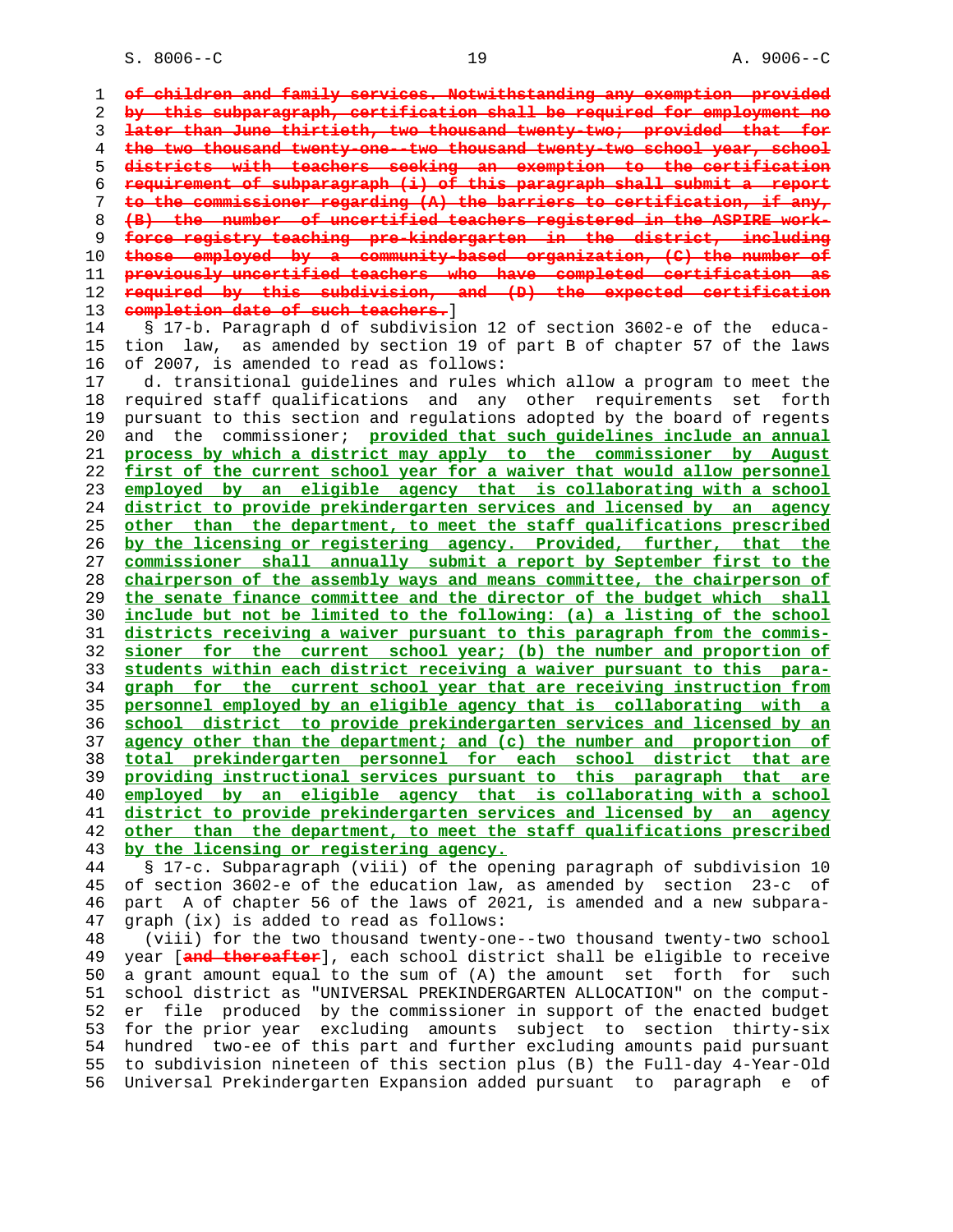S. 8006--C 20 A. 9006--C

 1 subdivision nineteen of this section, provided that such school district 2 has met all requirements pursuant to this section and such grants shall 3 be added into a four-year-old grant amount based on the amount each 4 district was eligible to receive in the base year to serve four-year-old 5 prekindergarten pupils[**, plus (C) the amount awarded to such school district, subject to an available appropriation, through the prekinder- garten expansion grant for the prior year, provided that such school district has met all requirements pursuant to this section and for purposes of calculating the maintenance of effort reduction in subdivi- sion eleven of this section that such grant amounts shall be divided into a four-year-old grant amount based on the amount each district was eligible to receive in the base year to serve four-year-old prekinder- garten pupils and a three-year-old grant amount based on the amount each district was eligible to receive in the base year to serve three-year- old pupils**], and provided further that the maximum grant shall not 16 exceed the total actual grant expenditures incurred by the school 17 district in the current school year as approved by the commissioner[**.**]**, and (ix) for the two thousand twenty-two--two thousand twenty-three school year and thereafter, each school district shall be eligible to receive a grant amount equal to the sum of (A) the amount set forth for such school district as "UNIVERSAL PREKINDERGARTEN ALLOCATION" on the comput- er file produced by the commissioner in support of the enacted budget for the prior year excluding amounts subject to section thirty-six hundred two-ee of this part and further excluding amounts paid pursuant to subdivision nineteen of this section plus (B) the Full-day 4-Year-Old Universal Prekindergarten Expansion added pursuant to paragraph e of subdivision nineteen of this section, provided that such school district has met all requirements pursuant to this section and such grants shall be added into a four-year-old grant amount based on the amount each district was eligible to receive in the base year to serve four-year-old prekindergarten pupils, plus (C) funds allocated pursuant to a universal prekindergarten expansion under subdivision twenty of this section as of the school aid computer listing produced by the commissioner in support of the enacted budget for the current year, provided that such grant amounts shall be divided into a four-year-old grant amount based on the amount each district was eligible to receive in the base year to serve four-year-old prekindergarten pupils, if any, and a three-year-old grant amount based on the amount each district was eligible to receive in the base year to serve three-year-old pupils, if any, and provided further that the maximum grant shall not exceed the total actual grant expendi- tures incurred by the school district in the current school year as approved by the commissioner.** 44 § 17-d. Subparagraph (ii) of paragraph b of subdivision 10 of section 45 3602-e of the education law, as amended by section 23-c of part A of 46 chapter 56 of the laws of 2021, is amended to read as follows: 47 (ii) (1) "Eligible Full-day four-year-old prekindergarten pupils" 48 shall equal: 49 For the two thousand seventeen--two thousand eighteen school year the 50 sum of, from the priority full-day prekindergarten program, (A) the 51 maximum aidable pupils such district was eligible to serve in the base 52 year plus (B) the maximum aidable number of half-day prekindergarten 53 pupils converted into a full-day prekindergarten pupil in the base year; 54 For the two thousand eighteen--two thousand nineteen school year the

 55 sum of, from the programs pursuant to this section, (A) the maximum 56 aidable full-day prekindergarten pupils such district was eligible to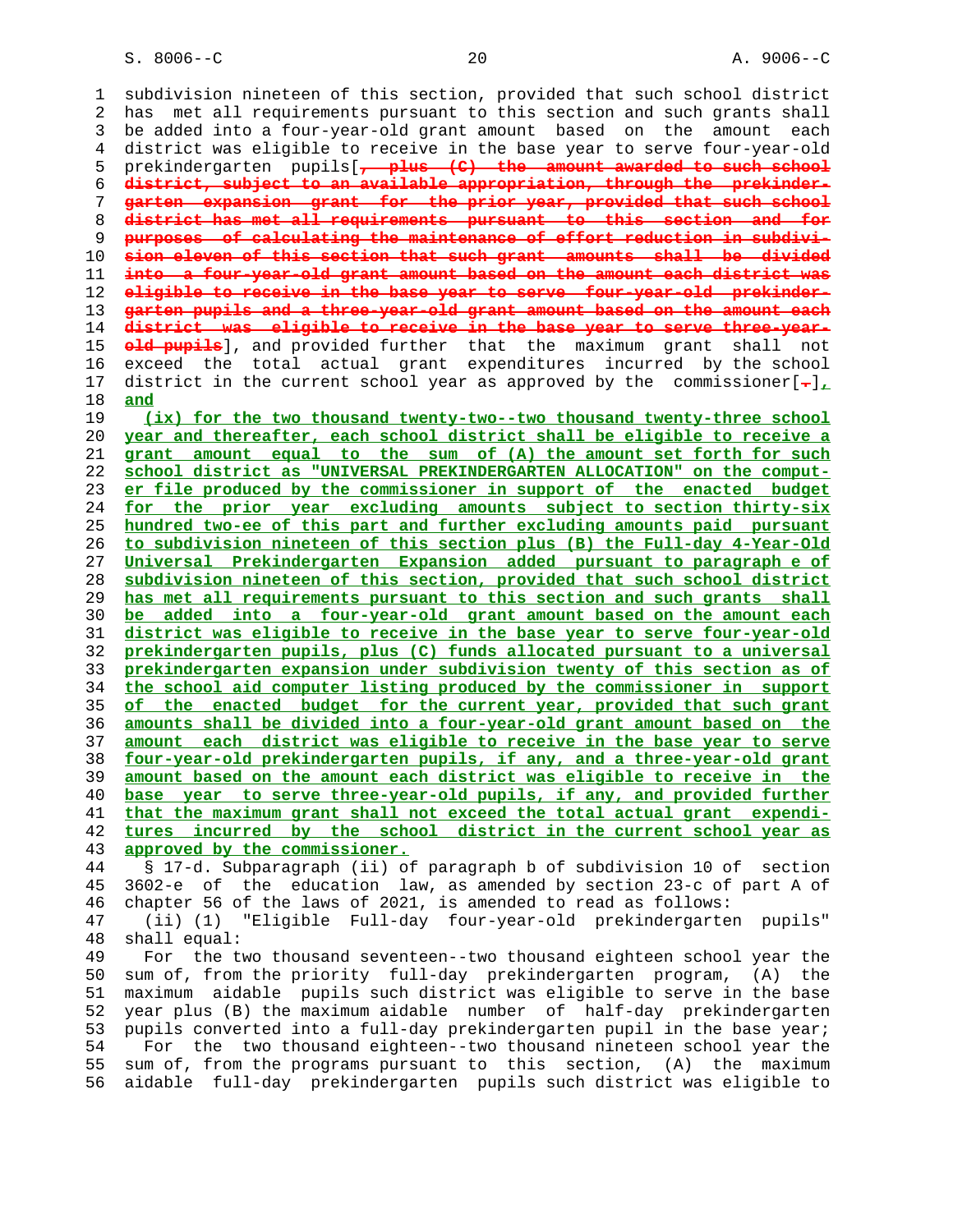1 serve in the base year plus (B) the maximum aidable number of half-day 2 prekindergarten pupils converted into full-day prekindergarten pupils in 3 the base year; 4 For the two thousand nineteen--two thousand twenty school year the sum 5 of, from each of (A) the programs pursuant to this section, (B) the 6 federal preschool development expansion grant, (C) the expanded prekin- 7 dergarten program, (D) the expanded prekindergarten program for three- 8 and four-year-olds, and (E) the prekindergarten expansion grant, (1) the 9 maximum aidable full-day four-year-old prekindergarten pupils such 10 district was eligible to serve in the base year, plus (2) the maximum 11 aidable number of half-day four-year-old prekindergarten pupils 12 converted into full-day prekindergarten pupils in the base year; 13 For the two thousand twenty--two thousand twenty-one school year the 14 sum of, from each of (A) the programs pursuant to this section and (B) 15 the pre-kindergarten expansion grant, (1) the maximum aidable full-day 16 four-year-old prekindergarten pupils such district was eligible to serve 17 in the base year, plus (2) the maximum aidable number of half-day four- 18 year-old prekindergarten pupils converted into full-day prekindergarten 19 pupils in the base year; 20 For the two thousand twenty-one--two thousand twenty-two school year 21 [**and thereafter**], the sum of, from the programs pursuant to this subdi- 22 vision, (1) the maximum aidable full-day four-year-old prekindergarten 23 pupils such district was eligible to serve in the base year, plus (2) 24 the maximum aidable number of half-day four-year-old prekindergarten 25 pupils converted into full-day prekindergarten pupils in the base year, 26 plus (3) expansion slots added pursuant to paragraph e of subdivision 27 nineteen of this section. 28 **For the two thousand twenty-two--two thousand twenty-three school year** 29 **and thereafter, the sum of, from the programs pursuant to this subdivi-** 30 **sion, (1) the maximum aidable full-day four-year-old prekindergarten** 31 **pupils such district was eligible to serve in the base year, plus (2)** 32 **the maximum aidable number of half-day four-year-old prekindergarten** 33 **pupils converted into full-day prekindergarten pupils in the base year,** 34 **plus (3) expansion slots calculated pursuant to subdivision twenty of** 35 **this section.** 36 § 17-e. Section 3602-e of the education law is amended by adding a new 37 subdivision 20 to read as follows: 38 **20. Universal prekindergarten expansions.** 39 **a. Two thousand twenty-two--two thousand twenty-three school year.** 40 **(i) The universal prekindergarten expansion for the two thousand twen-** 41 **ty-two--two thousand twenty-three school year shall be equal to twice** 42 **the product of (1) expansion slots multiplied by (2) selected aid per** 43 **prekindergarten pupil calculated pursuant to subparagraph (i) of para-** 44 **graph b of subdivision ten of this section for the two thousand twenty-** 45 **two--two thousand twenty-three school year.** 46 **(ii) For purposes of this paragraph, "expansion slots" shall be slots** 47 **for new full-day four-year-old prekindergarten pupils for purposes of** 48 **subparagraph (ii) of paragraph b of subdivision 10 of this section.** 49 **Expansion slots shall be equal to the positive difference, if any, of** 50 **(1) the product of fifty-nine hundred and nineteen ten thousandths** 51 **(0.5919) multiplied by unserved four-year-old prekindergarten pupils as** 52 **defined in subparagraph (iv) of paragraph b of subdivision ten of this** 53 **section less (2) the eligible four-year old students. If such expansion** 54 **slots are greater than or equal to ten but less than twenty, the expan-** 55 **sion slots shall be twenty; if such expansion slots are less than ten,**

56 **the expansion slots shall be zero; and for a city school district in a**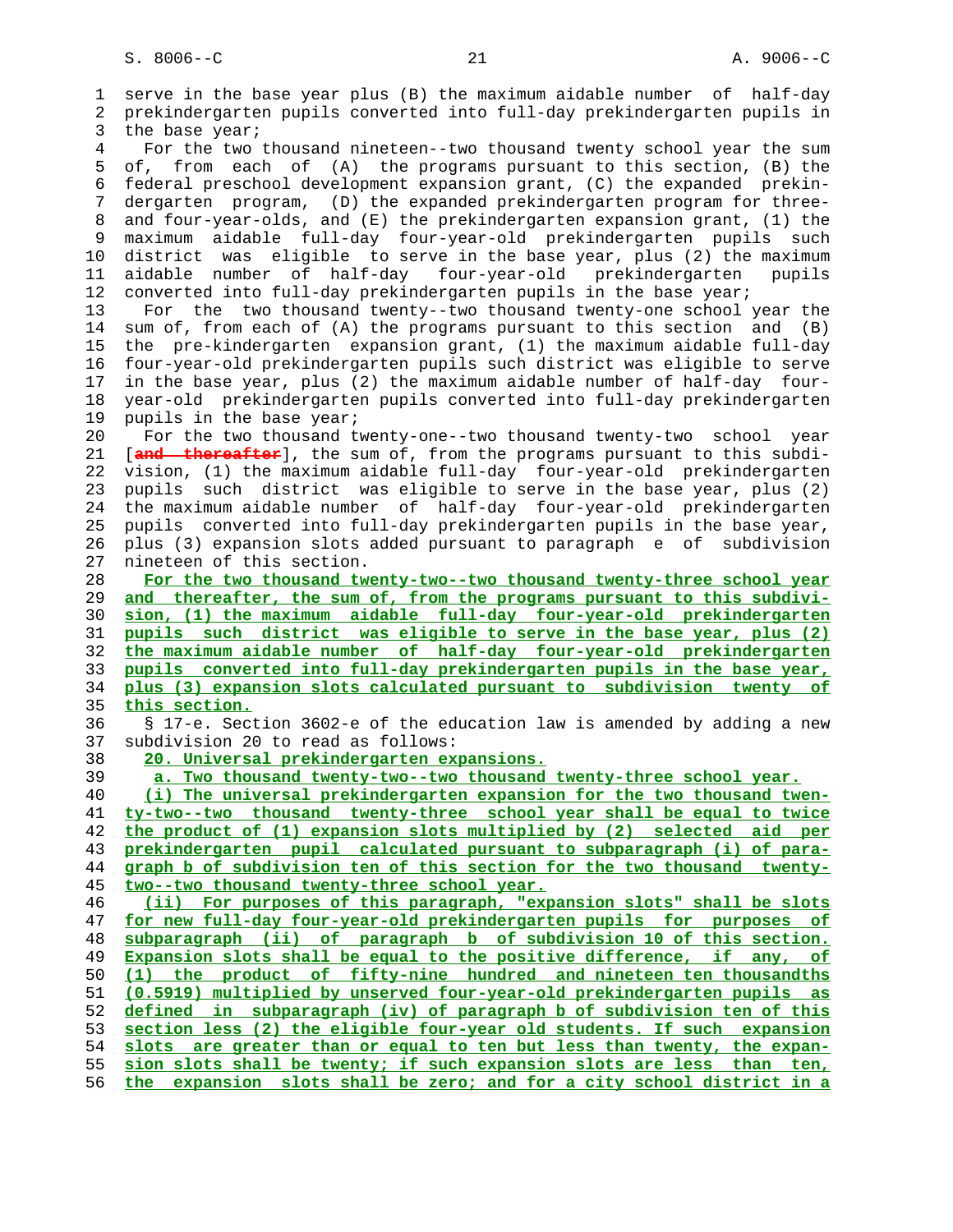1 **city having a population of one million or more, the expansion slots** 2 **shall be zero.** 3 **(iii) For purposes of this paragraph, "eligible four-year old** 4 **students" shall be equal to the sum of (1) eligible full-day four-year-** 5 **old prekindergarten pupils as defined in subparagraph (ii) of paragraph** 6 **b of subdivision ten of this section for the base year plus (2) the** 7 **product of five tenths (0.5) and the eligible half-day four-year-old** 8 **prekindergarten pupils as defined in subparagraph (ii) of paragraph b of** 9 **subdivision ten of this section for the base year, plus (3) the maximum** 10 **number of students that may be served by uncertified classroom teachers** 11 **in full-day prekindergarten programs funded by grants pursuant to** 12 **section thirty-six hundred two-ee of this part in the base year, plus** 13 **(4) expansion slots for the base year pursuant to subdivision nineteen** 14 **of this section.** 15 § 18. Intentionally omitted. 16 § 19. The opening paragraph of section 3609-a of the education law, as 17 amended by section 26 of part A of chapter 56 of the laws of 2021, is 18 amended to read as follows: 19 For aid payable in the two thousand seven--two thousand eight school 20 year through the two thousand [**twenty-one**] **twenty-two**--two thousand 21 [**twenty-two**] **twenty-three** school year, "moneys apportioned" shall mean 22 the lesser of (i) the sum of one hundred percent of the respective 23 amount set forth for each school district as payable pursuant to this 24 section in the school aid computer listing for the current year produced 25 by the commissioner in support of the budget which includes the appro- 26 priation for the general support for public schools for the prescribed 27 payments and individualized payments due prior to April first for the 28 current year plus the apportionment payable during the current school 29 year pursuant to subdivision six-a and subdivision fifteen of section 30 thirty-six hundred two of this part minus any reductions to current year 31 aids pursuant to subdivision seven of section thirty-six hundred four of 32 this part or any deduction from apportionment payable pursuant to this 33 chapter for collection of a school district basic contribution as 34 defined in subdivision eight of section forty-four hundred one of this 35 chapter, less any grants provided pursuant to subparagraph two-a of 36 paragraph b of subdivision four of section ninety-two-c of the state 37 finance law, less any grants provided pursuant to subdivision five of 38 section ninety-seven-nnnn of the state finance law, less any grants 39 provided pursuant to subdivision twelve of section thirty-six hundred 40 forty-one of this article, or (ii) the apportionment calculated by the 41 commissioner based on data on file at the time the payment is processed; 42 provided however, that for the purposes of any payments made pursuant to 43 this section prior to the first business day of June of the current 44 year, moneys apportioned shall not include any aids payable pursuant to 45 subdivisions six and fourteen, if applicable, of section thirty-six 46 hundred two of this part as current year aid for debt service on bond 47 anticipation notes and/or bonds first issued in the current year or any 48 aids payable for full-day kindergarten for the current year pursuant to 49 subdivision nine of section thirty-six hundred two of this part. The 50 definitions of "base year" and "current year" as set forth in subdivi- 51 sion one of section thirty-six hundred two of this part shall apply to 52 this section. For aid payable in the two thousand [**twenty-one**] **twenty-** 53 **two**--two thousand [**twenty-two**] **twenty-three** school year, reference to 54 such "school aid computer listing for the current year" shall mean the 55 printouts entitled [**"SA212-2"**] **"SA222-3"**.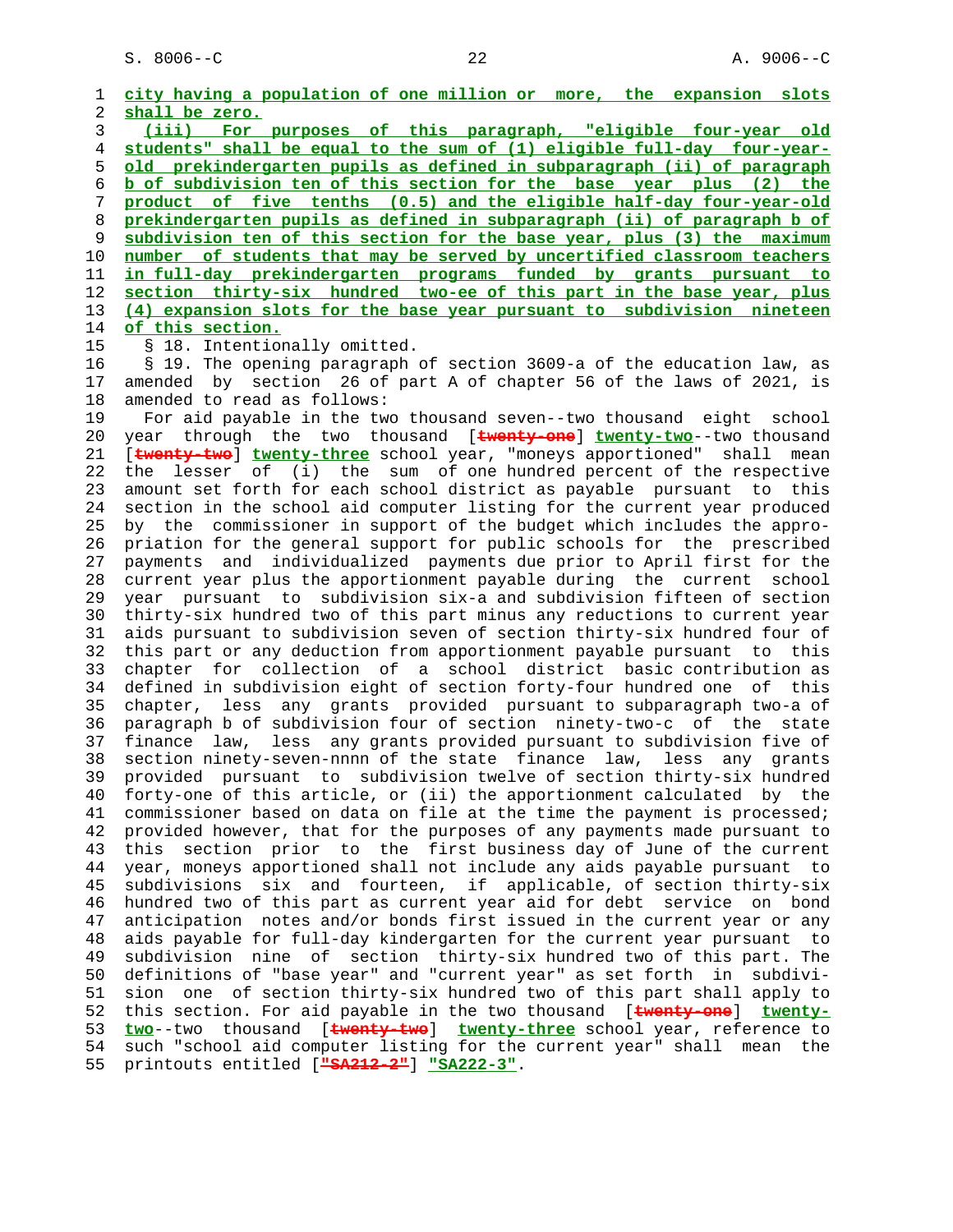1 § 19-a. Paragraph k of subdivision 4 of section 4405 of the education 2 law, as added by section 37-f of part A of chapter 56 of the laws of 3 2021, is amended to read as follows:

 4 k. **(i)** The tuition methodology established pursuant to this subdivi- 5 sion for the two thousand twenty-one--two thousand twenty-two school 6 year [**and annually thereafter**] shall authorize approved private residen- 7 tial or non-residential schools for the education of students with disa- 8 bilities that are located within the state, and special act school 9 districts to retain funds in excess of their allowable and reimbursable 10 costs incurred for services and programs provided to school-age 11 students. The amount of funds that may be annually retained shall not 12 exceed one percent of the school's or school district's total allowable 13 and reimbursable costs for services and programs provided to school-age 14 students for the school year from which the funds are to be retained; 15 provided that the total accumulated balance that may be retained shall 16 not exceed four percent of such total costs for such school year; and 17 provided further that such funds shall not be recoverable on reconcil- 18 iation of tuition rates, and shall be separate from and in addition to 19 any other authorization to retain surplus funds on reconciliation.

**(ii) The tuition methodology established pursuant to this subdivision for the two thousand twenty-two--two thousand twenty-three school year and annually thereafter shall authorize approved providers to retain funds in excess of their allowable and reimbursable costs incurred for services and programs provided to school-age and preschool students. The amount of funds that may be annually retained shall not exceed the allowable surplus percentage of the approved provider's total allowable and reimbursable costs for services and programs provided to school-age and preschool students for the school year from which the funds are to be retained, as defined in subparagraph (iii) of this paragraph; provided that such funds shall not be recoverable on reconciliation of tuition rates. For purposes of this subparagraph, "approved providers" shall mean private residential or non-residential schools for the educa- tion of students with disabilities that are located within the state, special act school districts, and programs approved pursuant to section forty-four hundred ten of this article that are subject to tuition rate reconciliation.**

**(iii) The approved surplus percentage shall be as follows: eleven percent for the two thousand twenty-two--two thousand twenty-three through two thousand twenty-four--two thousand twenty-five school years, eight percent for the two thousand twenty-five--two thousand twenty-six school year, five percent for the two thousand twenty-six--two thousand twenty-seven school year, and two percent for the two thousand twenty- seven--two thousand twenty-eight school year and annually thereafter.**

 44 **(iv)** Funds **authorized to be retained under this paragraph** may be 45 expended only pursuant to an authorization of the governing board of the 46 school [**or**]**,** school district **or program approved pursuant to section** 47 **forty-four hundred ten of this article**, for a purpose expressly author- 48 ized as part of the approved tuition methodology for the year in which 49 the funds are to be expended, provided that funds may be expended to pay 50 prior year outstanding debts. Any school [**or**]**,** school district**, or** 51 **program approved pursuant to section forty-four hundred ten of this** 52 **article** that retains funds pursuant to this paragraph shall be required 53 to annually report a statement of the total balance of any such retained 54 funds, the amount, if any, retained in the prior school year, the 55 amount, if any, dispersed in the prior school year, and any additional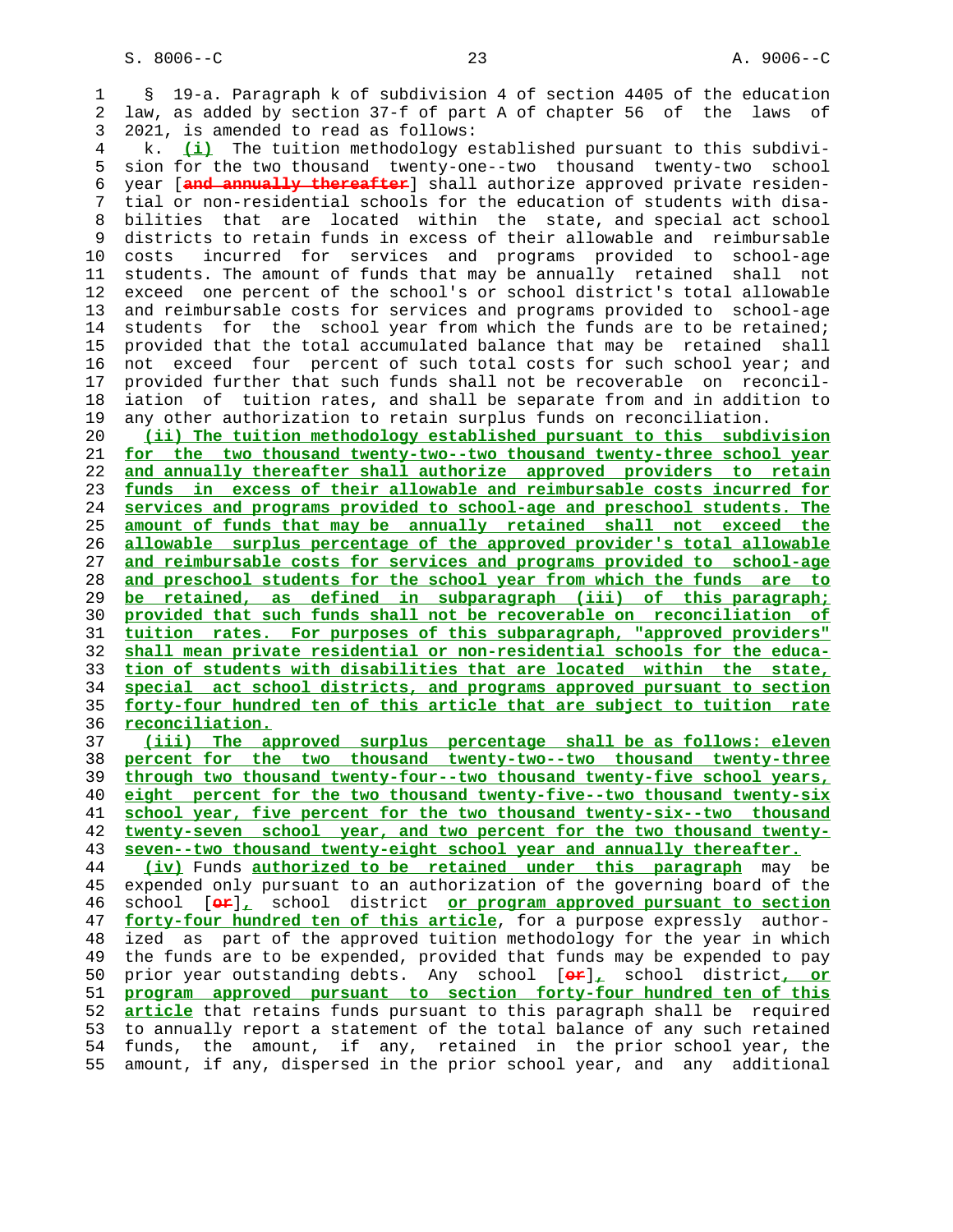1 information requested by the department as part of the financial reports 2 that are required to be annually submitted to the department.

 3 § 20. Subdivision b of section 2 of chapter 756 of the laws of 1992, 4 relating to funding a program for work force education conducted by the 5 consortium for worker education in New York city, as amended by section 6 39 of part A of chapter 56 of the laws of 2021, is amended to read as 7 follows:

 8 b. Reimbursement for programs approved in accordance with subdivision 9 a of this section for the reimbursement for the 2018--2019 school year 10 shall not exceed 59.4 percent of the lesser of such approvable costs per 11 contact hour or fourteen dollars and ninety-five cents per contact hour, 12 reimbursement for the 2019--2020 school year shall not exceed 57.7 13 percent of the lesser of such approvable costs per contact hour or 14 fifteen dollars sixty cents per contact hour, reimbursement for the 15 2020--2021 school year shall not exceed 56.9 percent of the lesser of 16 such approvable costs per contact hour or sixteen dollars and twenty- 17 five cents per contact hour, [**and**] reimbursement for the 2021--2022 18 school year shall not exceed 56.0 percent of the lesser of such approva- 19 ble costs per contact hour or sixteen dollars and forty cents per 20 contact hour, **and reimbursement for the 2022--2023 school year shall not** 21 **exceed 55.7 percent of the lesser of such approvable costs per contact** 22 **hour or sixteen dollars and sixty cents per contact hour,** and where a 23 contact hour represents sixty minutes of instruction services provided 24 to an eligible adult. Notwithstanding any other provision of law to the 25 contrary, for the 2018--2019 school year such contact hours shall not 26 exceed one million four hundred sixty-three thousand nine hundred 27 sixty-three (1,463,963); for the 2019--2020 school year such contact 28 hours shall not exceed one million four hundred forty-four thousand four 29 hundred forty-four (1,444,444); for the 2020--2021 school year such 30 contact hours shall not exceed one million four hundred six thousand 31 nine hundred twenty-six (1,406,926); [**and**] for the 2021--2022 school 32 year such contact hours shall not exceed one million four hundred 33 sixteen thousand one hundred twenty-two (1,416,122)**; and for the** 34 **2022--2023 school year such contact hours shall not exceed one million** 35 **four hundred six thousand nine hundred twenty-six (1,406,926)**. Notwith- 36 standing any other provision of law to the contrary, the apportionment 37 calculated for the city school district of the city of New York pursuant 38 to subdivision 11 of section 3602 of the education law shall be computed 39 as if such contact hours provided by the consortium for worker educa- 40 tion, not to exceed the contact hours set forth herein, were eligible 41 for aid in accordance with the provisions of such subdivision 11 of 42 section 3602 of the education law.

 43 § 21. Section 4 of chapter 756 of the laws of 1992, relating to fund- 44 ing a program for work force education conducted by the consortium for 45 worker education in New York city, is amended by adding a new subdivi- 46 sion aa to read as follows:

**aa. The provisions of this subdivision shall not apply after the completion of payments for the 2022-23 school year. Notwithstanding any inconsistent provisions of law, the commissioner of education shall withhold a portion of employment preparation education aid due to the city school district of the city of New York to support a portion of the costs of the work force education program. Such moneys shall be credited to the elementary and secondary education fund-local assistance account and shall not exceed thirteen million dollars (\$13,000,000).**

 55 § 22. Section 6 of chapter 756 of the laws of 1992, relating to fund- 56 ing a program for work force education conducted by the consortium for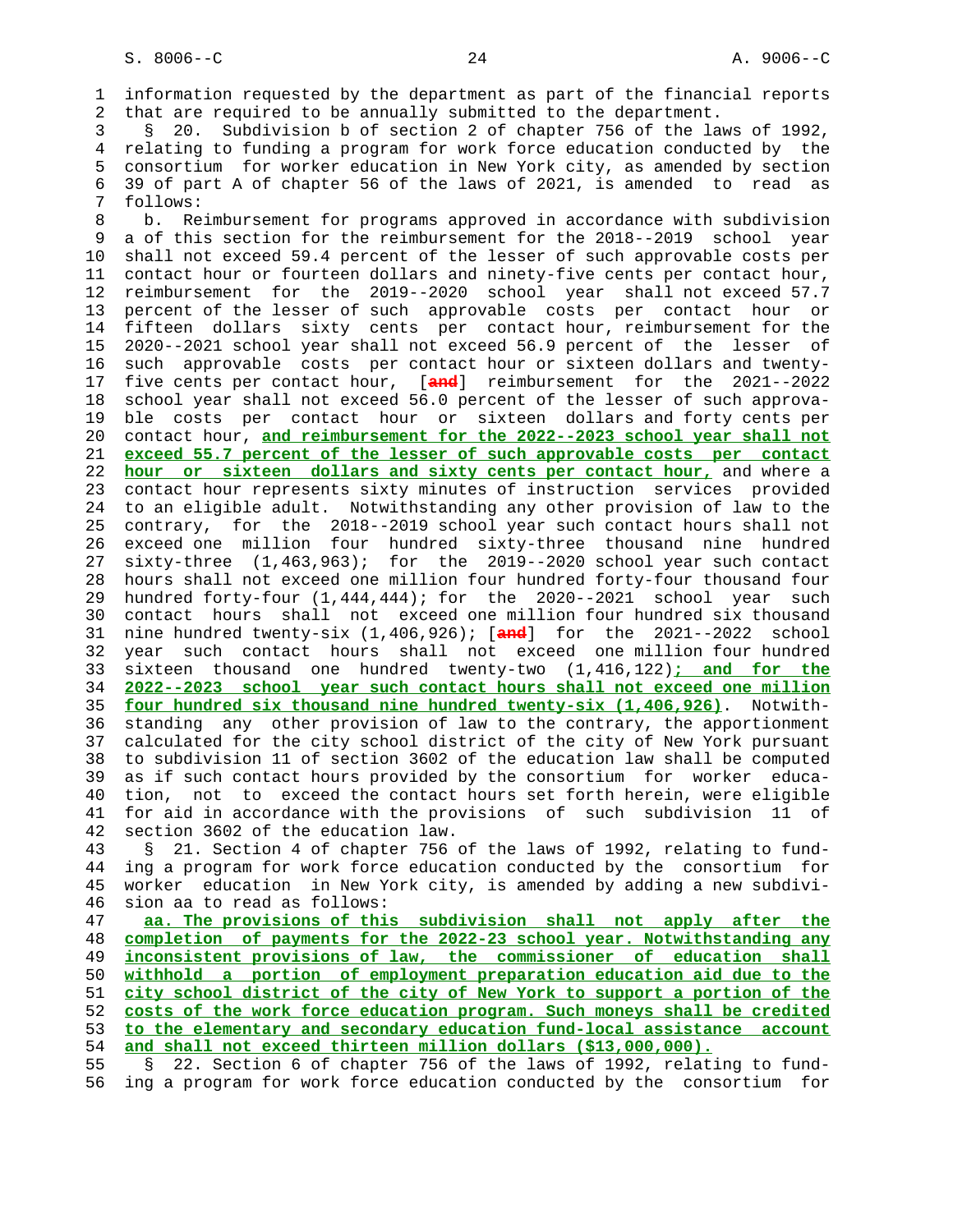1 worker education in New York city, as amended by section 41 of part A of 2 chapter 56 of the laws of 2021, is amended to read as follows:

 3 § 6. This act shall take effect July 1, 1992, and shall be deemed 4 repealed on June 30, [**2022**] **2023**.

 5 § 22-a. Paragraph a-1 of subdivision 11 of section 3602 of the educa- 6 tion law, as amended by section 41-a of part A of chapter 56 of the laws 7 of 2021, is amended to read as follows:

 8 a-1. Notwithstanding the provisions of paragraph a of this subdivi- 9 sion, for aid payable in the school years two thousand--two thousand one 10 through two thousand nine--two thousand ten, and two thousand eleven-- 11 two thousand twelve through two thousand [**twenty-one**] **twenty-two**--two 12 thousand [**twenty-two**] **twenty-three**, the commissioner may set aside an 13 amount not to exceed two million five hundred thousand dollars from the 14 funds appropriated for purposes of this subdivision for the purpose of 15 serving persons twenty-one years of age or older who have not been 16 enrolled in any school for the preceding school year, including persons 17 who have received a high school diploma or high school equivalency 18 diploma but fail to demonstrate basic educational competencies as 19 defined in regulation by the commissioner, when measured by accepted 20 standardized tests, and who shall be eligible to attend employment prep- 21 aration education programs operated pursuant to this subdivision.

 22 § 22-b. Section 5 of chapter 537 of the laws of 1976, relating to 23 paid, free and reduced price breakfast for eligible pupils in certain 24 school districts, as added by section 2 of part B of chapter 56 of the 25 laws of 2018, is amended to read as follows:

 26 § 5. a. Notwithstanding any monetary limitations with respect to 27 school lunch programs contained in any law or regulation, for school 28 lunch meals served in the school year commencing July 1, 2019 and [**each** 29 **July 1 thereafter**] **ending June 30, 2022**, a school food authority shall 30 be eligible for a lunch meal State subsidy of twenty-five cents, which 31 shall include any annual State subsidy received by such school food 32 authority under any other provision of State law, for any school lunch 33 meal served by such school food authority; provided that the school food 34 authority certifies to the State Education Department through the appli- 35 cation submitted pursuant to subdivision [**b**] **c** of this section that such 36 food authority has purchased at least thirty percent of its total cost 37 of food products for its school lunch service program from New York 38 state farmers, growers, producers or processors in the preceding school 39 year.

 40 b. **Notwithstanding any monetary limitations with respect to school lunch programs contained in any law or regulation, for school lunch meals served in the school year commencing July 1, 2022 and each July 1 thereafter, a school food authority shall be eligible for a lunch meal State subsidy of twenty-five cents, which shall include any annual State subsidy received by such school food authority under any other provision of State law, for any school lunch meal served by such school food authority; provided that the school food authority certifies to the Department of Agriculture and Markets through the application submitted pursuant to subdivision c of this section that such food authority has purchased at least thirty percent of its total cost of food products for its school lunch service program from New York state farmers, growers, producers or processors in the preceding school year. c.** The [**State Education Department, in cooperation with the**] Depart-

 54 ment of Agriculture and Markets **in cooperation with the State Education** 55 **Department**, shall develop an application for school food authorities to 56 seek an additional State subsidy pursuant to this section in a timeline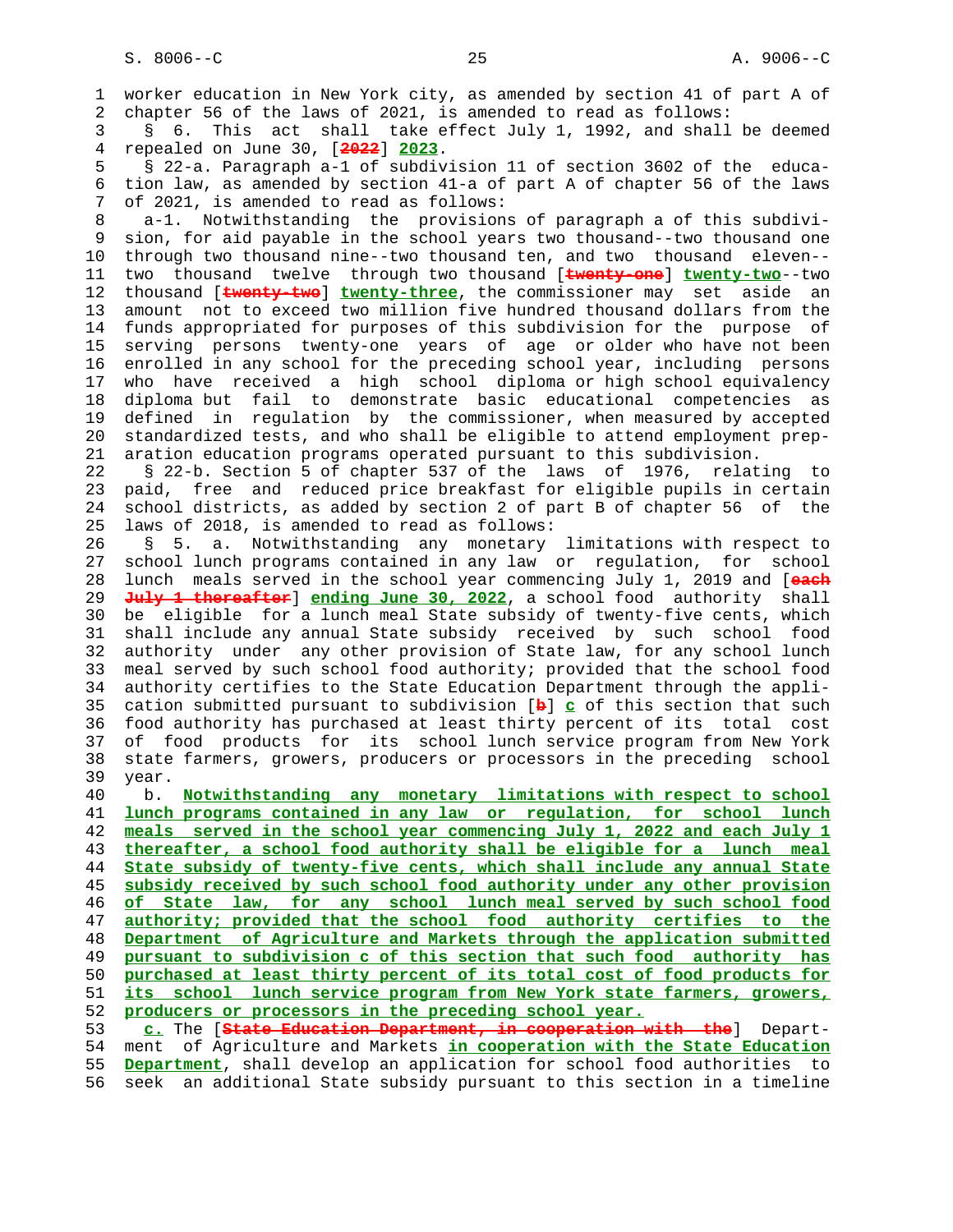1 and format prescribed by the commissioner of [**education**] **agriculture and** 2 **markets**. Such application shall include, but not be limited to, documen- 3 tation demonstrating the school food authority's total food purchases 4 for its school lunch service program, and documentation demonstrating 5 its total food purchases and percentages for such program from New York 6 State farmers, growers, producers or processors in the preceding school 7 year. The application shall also include an attestation from the school 8 food authority's chief operating officer that it purchased at least 9 thirty percent of its total cost of food products for its school lunch<br>10 service program from New York State farmers, growers, producers or service program from New York State farmers, growers, producers or 11 processors in the preceding school year in order to meet the require- 12 ments for this additional State subsidy. School food authorities shall 13 be required to annually apply for this subsidy. **After reviewing school** 14 **food authorities' completed applications for an additional State subsidy** 15 **pursuant to this section, the Department of Agriculture and Markets** 16 **shall certify to the State Education Department the school food authori-** 17 **ties approved for such additional State subsidy and the State Education** 18 **Department shall pay such additional State subsidy to such school food** 19 **authorities.**

 20 [**c.**] **d.** The [**State Education**] Department **of Agriculture and Markets** 21 shall annually publish information on its website commencing on Septem- 22 ber 1, [**2019**] **2022** and each September 1 thereafter, relating to each 23 school food authority that applied for and received this additional 24 State subsidy, including but not limited to: the school food authority 25 name, student enrollment, average daily lunch participation, total food 26 costs for its school lunch service program, total cost of food products 27 for its school lunch service program purchased from New York State farm- 28 ers, growers, producers or processors, and the percent of total food 29 costs that were purchased from New York State farmers, growers, produc- 30 ers or processors for its school lunch service program.

 31 § 23. Subdivision 1 of section 167 of chapter 169 of the laws of 1994, 32 relating to certain provisions related to the 1994-95 state operations, 33 aid to localities, capital projects and debt service budgets, as amended 34 by section 33 of part A of chapter 56 of the laws of 2020, is amended to 35 read as follows:

 36 1. Sections one through seventy of this act shall be deemed to have 37 been in full force and effect as of April 1, 1994 provided, however, 38 that sections one, two, twenty-four, twenty-five and twenty-seven 39 through seventy of this act shall expire and be deemed repealed on March 40 31, 2000; provided, however, that section twenty of this act shall apply 41 only to hearings commenced prior to September 1, 1994, and provided 42 further that section twenty-six of this act shall expire and be deemed 43 repealed on March 31, 1997; and provided further that sections four 44 through fourteen, sixteen, and eighteen, nineteen and twenty-one through 45 twenty-one-a of this act shall expire and be deemed repealed on March 46 31, 1997; and provided further that sections three, fifteen, seventeen, 47 twenty, twenty-two and twenty-three of this act shall expire and be 48 deemed repealed on March 31, [**2022**] **2024**.

 49 § 24. Section 12 of chapter 147 of the laws of 2001, amending the 50 education law relating to conditional appointment of school district, 51 charter school or BOCES employees, as amended by section 42 of part A of 52 chapter 56 of the laws of 2021, is amended to read as follows:

 53 § 12. This act shall take effect on the same date as chapter 180 of 54 the laws of 2000 takes effect, and shall expire July 1, [**2022**] **2023** when 55 upon such date the provisions of this act shall be deemed repealed.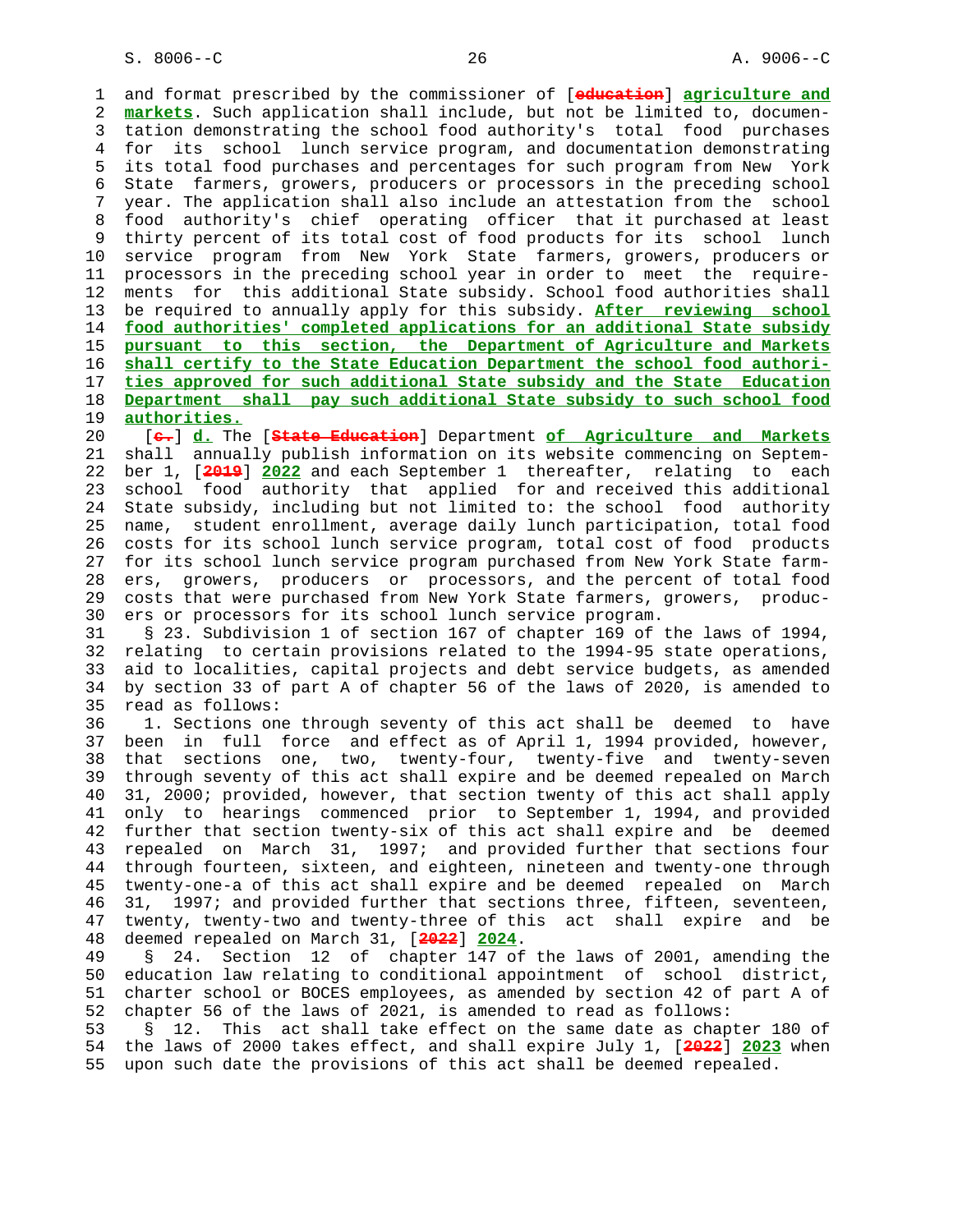1 § 25. Section 4 of chapter 425 of the laws of 2002, amending the 2 education law relating to the provision of supplemental educational 3 services, attendance at a safe public school and the suspension of 4 pupils who bring a firearm to or possess a firearm at a school, as 5 amended by section 43 of part A of chapter 56 of the laws of 2021, is 6 amended to read as follows: 7 § 4. This act shall take effect July 1, 2002 and section one of this 8 act shall expire and be deemed repealed June 30, 2019[**, and sections two** 9 **and three of this act shall expire and be deemed repealed on June 30,** 10 **2022**]. 11 § 26. Section 5 of chapter 101 of the laws of 2003, amending the 12 education law relating to the implementation of the No Child Left Behind 13 Act of 2001, as amended by section 44 of part A of chapter 56 of the 14 laws of 2021, is amended to read as follows: 15 § 5. This act shall take effect immediately[**; provided that sections** 16 **one, two and three of this act shall expire and be deemed repealed on** 17 **June 30, 2022**]. 18 § 27. Section 2 of chapter 552 of the laws of 1995, amending the 19 education law relating to contracts for the transportation of school 20 children, as amended by section 45 of part YYY of chapter 59 of the laws 21 of 2019, is amended to read as follows: 22 § 2. This act shall take effect on the first day of January next 23 succeeding the date on which it shall have become a law and shall remain 24 in full force and effect until January 1, [**2023**] **2028**, when upon such 25 date the provisions of this act shall be deemed repealed. 26 § 28. School bus driver training. In addition to apportionments other- 27 wise provided by section 3602 of the education law, for aid payable in 28 the 2022-2023 through the 2026-2027 school years, subject to available 29 appropriation, the commissioner of education shall allocate school bus 30 driver training grants to school districts and boards of cooperative 31 educational services pursuant to sections 3650-a, 3650-b and 3650-c of 32 the education law, or for contracts directly with not-for-profit educa- 33 tional organizations for the purposes of this section. Such payments 34 shall not exceed four hundred thousand dollars (\$400,000) per school 35 year. 36 § 29. Special apportionment for salary expenses. a. Notwithstanding 37 any other provision of law, upon application to the commissioner of 38 education, not sooner than the first day of the second full business 39 week of June 2023 and not later than the last day of the third full 40 business week of June 2023, a school district eligible for an apportion- 41 ment pursuant to section 3602 of the education law shall be eligible to 42 receive an apportionment pursuant to this section, for the school year 43 ending June 30, 2023, for salary expenses incurred between April 1 and 44 June 30, 2022 and such apportionment shall not exceed the sum of (i) the 45 deficit reduction assessment of 1990--1991 as determined by the commis- 46 sioner of education, pursuant to paragraph f of subdivision 1 of section 47 3602 of the education law, as in effect through June 30, 1993, plus (ii) 48 186 percent of such amount for a city school district in a city with a 49 population in excess of 1,000,000 inhabitants, plus (iii) 209 percent of 50 such amount for a city school district in a city with a population of 51 more than 195,000 inhabitants and less than 219,000 inhabitants accord- 52 ing to the latest federal census, plus (iv) the net gap elimination 53 adjustment for 2010--2011, as determined by the commissioner of educa- 54 tion pursuant to chapter 53 of the laws of 2010, plus (v) the gap elimi- 55 nation adjustment for 2011--2012 as determined by the commissioner of 56 education pursuant to subdivision 17 of section 3602 of the education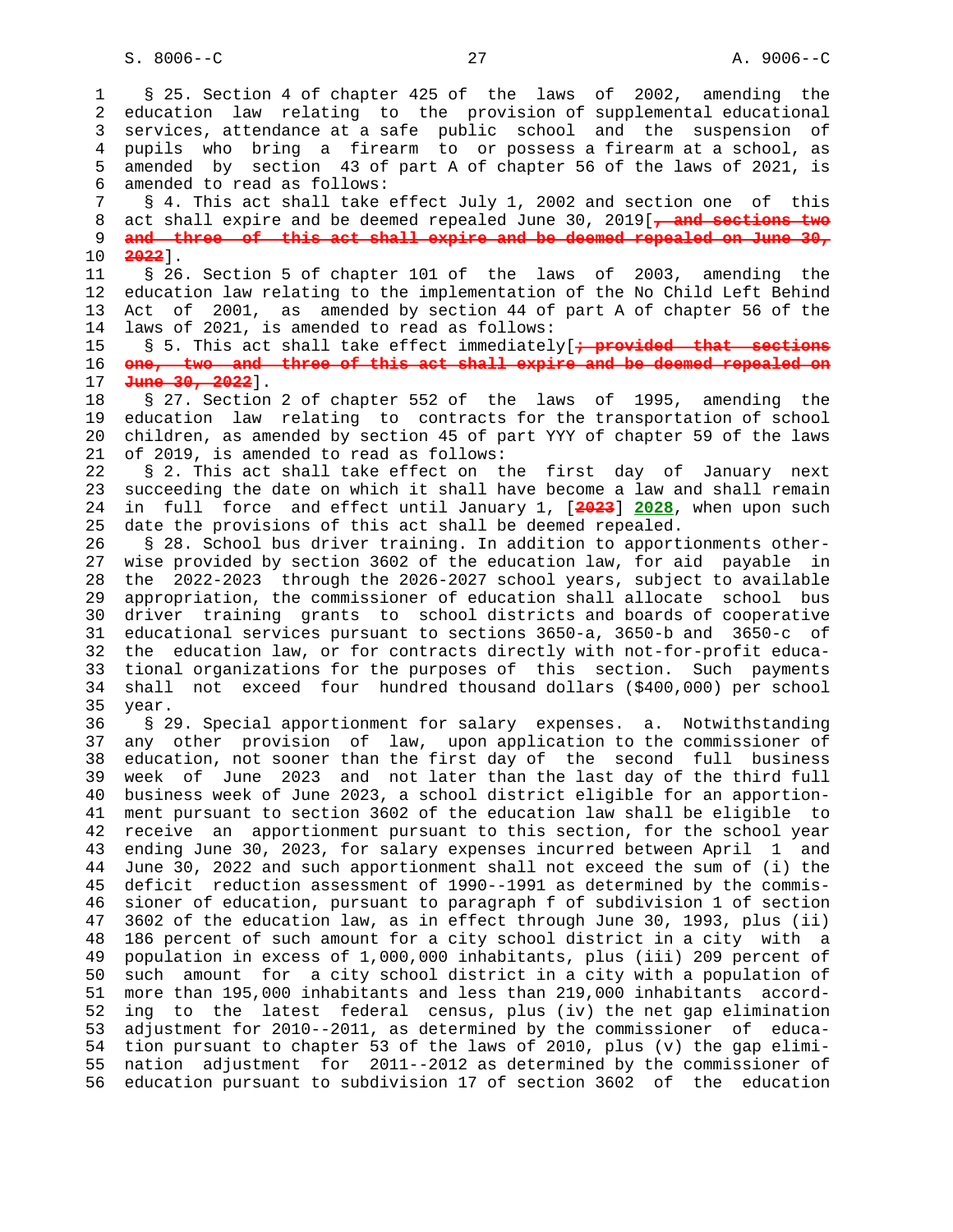1 law, and provided further that such apportionment shall not exceed such 2 salary expenses. Such application shall be made by a school district, 3 after the board of education or trustees have adopted a resolution to do 4 so and in the case of a city school district in a city with a population 5 in excess of 125,000 inhabitants, with the approval of the mayor of such 6 city.

 7 b. The claim for an apportionment to be paid to a school district 8 pursuant to subdivision a of this section shall be submitted to the 9 commissioner of education on a form prescribed for such purpose, and 10 shall be payable upon determination by such commissioner that the form 11 has been submitted as prescribed. Such approved amounts shall be payable 12 on the same day in September of the school year following the year in 13 which application was made as funds provided pursuant to subparagraph 4 14 of paragraph b of subdivision 4 of section 92-c of the state finance 15 law, on the audit and warrant of the state comptroller on vouchers 16 certified or approved by the commissioner of education in the manner 17 prescribed by law from moneys in the state lottery fund and from the 18 general fund to the extent that the amount paid to a school district 19 pursuant to this section exceeds the amount, if any, due such school 20 district pursuant to subparagraph 2 of paragraph a of subdivision 1 of 21 section 3609-a of the education law in the school year following the 22 year in which application was made.

 23 c. Notwithstanding the provisions of section 3609-a of the education 24 law, an amount equal to the amount paid to a school district pursuant to 25 subdivisions a and b of this section shall first be deducted from the 26 following payments due the school district during the school year 27 following the year in which application was made pursuant to subpara- 28 graphs 1, 2, 3, 4 and 5 of paragraph a of subdivision 1 of section 29 3609-a of the education law in the following order: the lottery appor- 30 tionment payable pursuant to subparagraph 2 of such paragraph followed 31 by the fixed fall payments payable pursuant to subparagraph 4 of such 32 paragraph and then followed by the district's payments to the teachers' 33 retirement system pursuant to subparagraph 1 of such paragraph, and any 34 remainder to be deducted from the individualized payments due the 35 district pursuant to paragraph b of such subdivision shall be deducted 36 on a chronological basis starting with the earliest payment due the 37 district.

 38 § 30. Special apportionment for public pension accruals. a. Notwith- 39 standing any other provision of law, upon application to the commission- 40 er of education, not later than June 30, 2023, a school district eligi- 41 ble for an apportionment pursuant to section 3602 of the education law 42 shall be eligible to receive an apportionment pursuant to this section, 43 for the school year ending June 30, 2023 and such apportionment shall 44 not exceed the additional accruals required to be made by school 45 districts in the 2004--2005 and 2005--2006 school years associated with 46 changes for such public pension liabilities. The amount of such addi- 47 tional accrual shall be certified to the commissioner of education by 48 the president of the board of education or the trustees or, in the case 49 of a city school district in a city with a population in excess of 50 125,000 inhabitants, the mayor of such city. Such application shall be 51 made by a school district, after the board of education or trustees have 52 adopted a resolution to do so and in the case of a city school district 53 in a city with a population in excess of 125,000 inhabitants, with the 54 approval of the mayor of such city.

 55 b. The claim for an apportionment to be paid to a school district 56 pursuant to subdivision a of this section shall be submitted to the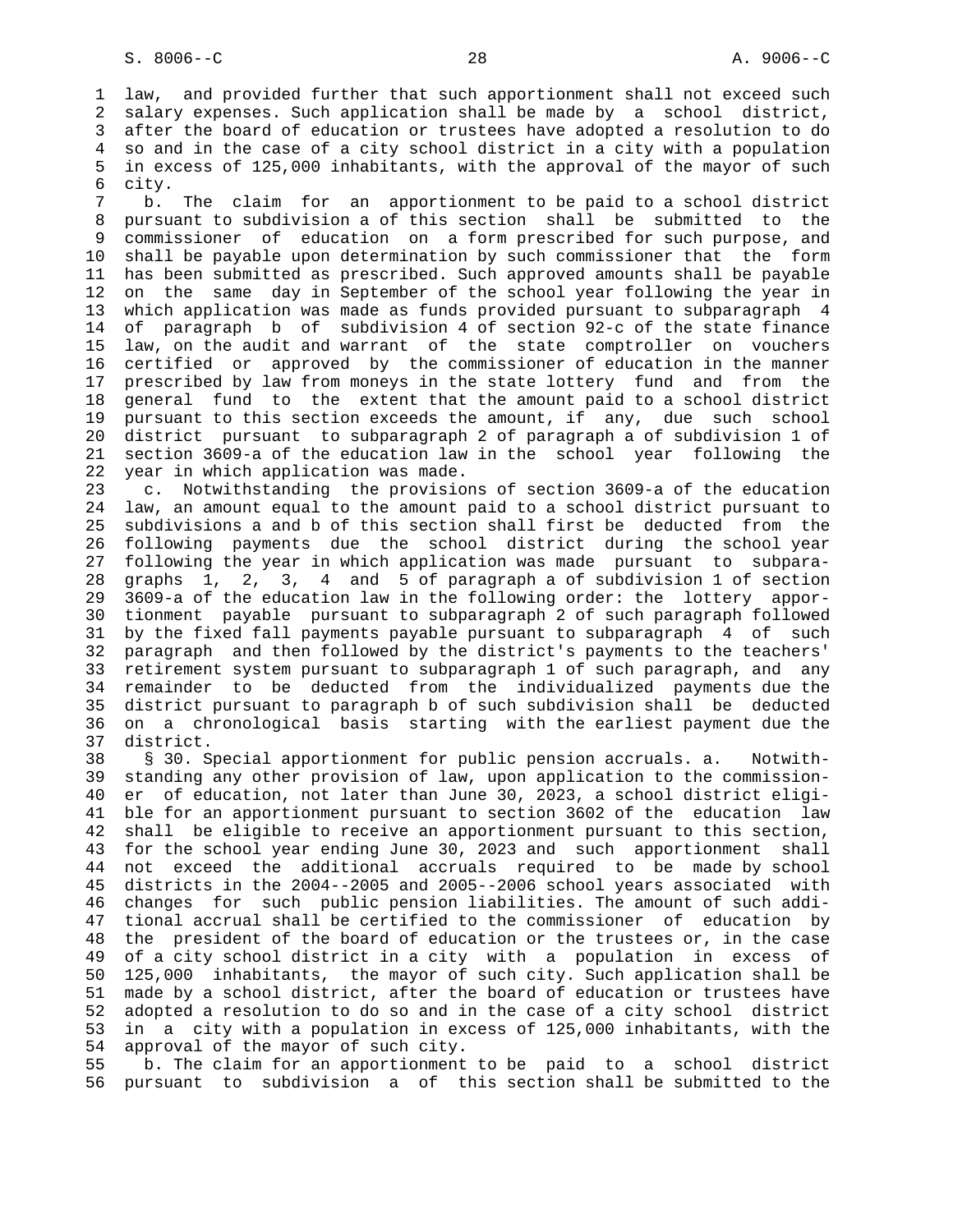1 commissioner of education on a form prescribed for such purpose, and 2 shall be payable upon determination by such commissioner that the form 3 has been submitted as prescribed. Such approved amounts shall be payable 4 on the same day in September of the school year following the year in 5 which application was made as funds provided pursuant to subparagraph 4 6 of paragraph b of subdivision 4 of section 92-c of the state finance 7 law, on the audit and warrant of the state comptroller on vouchers 8 certified or approved by the commissioner of education in the manner 9 prescribed by law from moneys in the state lottery fund and from the 10 general fund to the extent that the amount paid to a school district general fund to the extent that the amount paid to a school district 11 pursuant to this section exceeds the amount, if any, due such school 12 district pursuant to subparagraph 2 of paragraph a of subdivision 1 of 13 section 3609-a of the education law in the school year following the 14 year in which application was made.

 15 c. Notwithstanding the provisions of section 3609-a of the education 16 law, an amount equal to the amount paid to a school district pursuant to 17 subdivisions a and b of this section shall first be deducted from the 18 following payments due the school district during the school year 19 following the year in which application was made pursuant to subpara- 20 graphs 1, 2, 3, 4 and 5 of paragraph a of subdivision 1 of section 21 3609-a of the education law in the following order: the lottery appor- 22 tionment payable pursuant to subparagraph 2 of such paragraph followed 23 by the fixed fall payments payable pursuant to subparagraph 4 of such 24 paragraph and then followed by the district's payments to the teachers' 25 retirement system pursuant to subparagraph 1 of such paragraph, and any 26 remainder to be deducted from the individualized payments due the 27 district pursuant to paragraph b of such subdivision shall be deducted 28 on a chronological basis starting with the earliest payment due the 29 district.

 30 § 30-a. Subdivision a of section 5 of chapter 121 of the laws of 1996, 31 relating to authorizing the Roosevelt union free school district to 32 finance deficits by the issuance of serial bonds, as amended by section 33 46-a of part A of chapter 56 of the laws of 2021, is amended to read as 34 follows:

 35 a. Notwithstanding any other provisions of law, upon application to 36 the commissioner of education submitted not sooner than April first and 37 not later than June thirtieth of the applicable school year, the Roose- 38 velt union free school district shall be eligible to receive an appor- 39 tionment pursuant to this chapter for salary expenses, including related 40 benefits, incurred between April first and June thirtieth of such school 41 year. Such apportionment shall not exceed: for the 1996-97 school year 42 through the [**2021-22**] **2022-23** school year, four million dollars 43 (\$4,000,000); for the [**2022-23**] **2023-24** school year, three million 44 dollars (\$3,000,000); for the [**2023-24**] **2024-25** school year, two million 45 dollars (\$2,000,000); for the [**2024-25**] **2025-26** school year, one million 46 dollars (\$1,000,000); and for the [**2025-26**] **2026-27** school year, zero 47 dollars. Such annual application shall be made after the board of 48 education has adopted a resolution to do so with the approval of the 49 commissioner of education.

 50 § 31. Section 1950 of the education law is amended by adding a new 51 subdivision 8-d to read as follows:

**8-d. Notwithstanding the provision of any law, rule, or regulation to the contrary, the city school district of the city of Rochester, upon the consent of the board of cooperative educational services of the supervisory district serving its geographic region, may purchase from**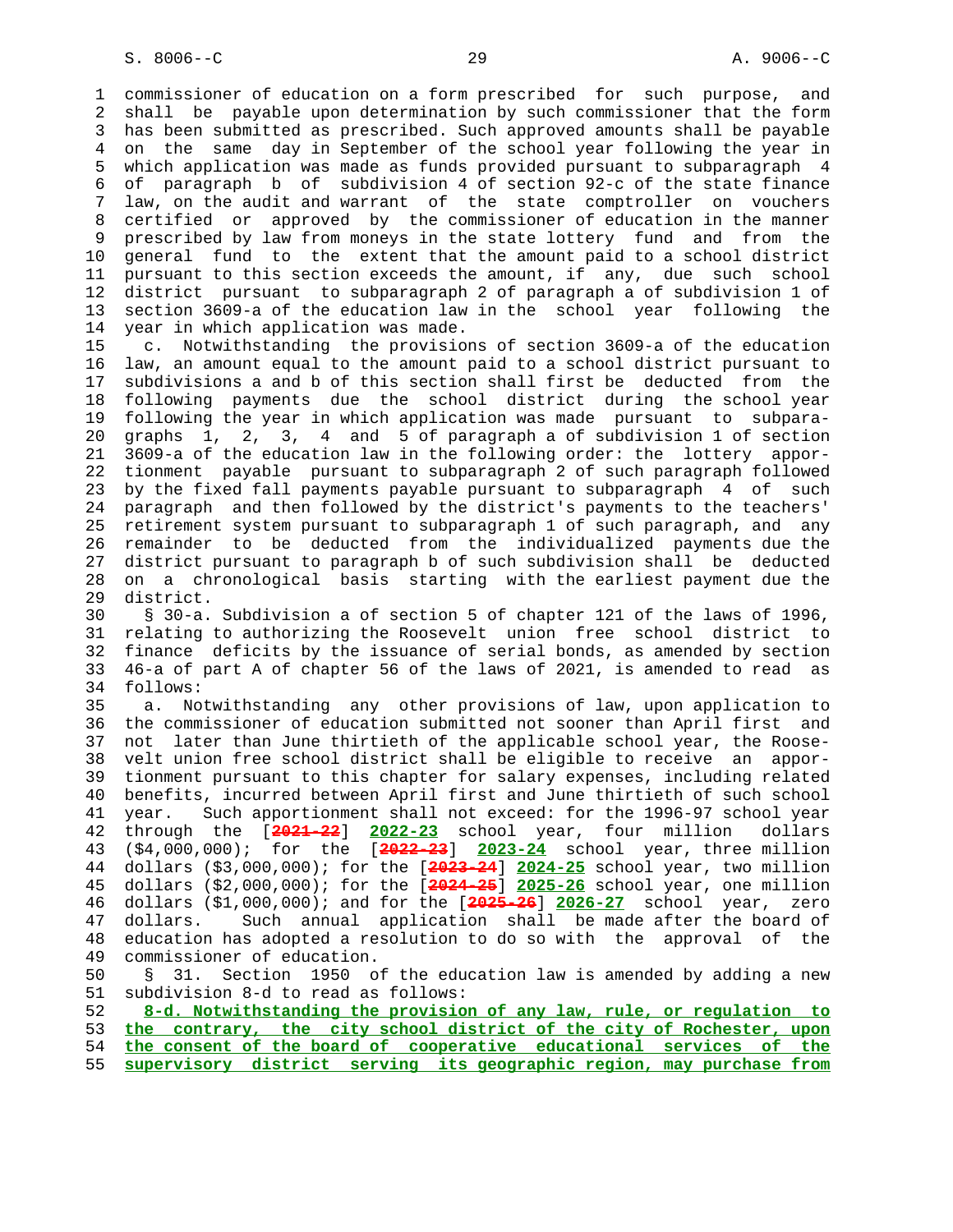1 **such board as a non-component school district, services required by** 2 **article nineteen of the education law.** 3 § 31-a. Subdivision 6-a of section 140 of chapter 82 of the laws of 4 1995, amending the education law and certain other laws relating to 5 state aid to school districts and the appropriation of funds for the 6 support of government, as amended by section 41 of part YYY of chapter 7 59 of the laws of 2017, is amended to read as follows: 8 (6-a) Section seventy-three of this act shall take effect July 1, 1995 9 and shall be deemed repealed June 30, [**2022**] **2027**; § 32. The amounts specified in this section shall be a set-aside from 11 the state funds which each such district is receiving from the total 12 foundation aid: 13 a. for the development, maintenance or expansion of magnet schools or 14 magnet school programs for the 2022--2023 school year. For the city 15 school district of the city of New York there shall be a set-aside of 16 foundation aid equal to forty-eight million one hundred seventy-five 17 thousand dollars (\$48,175,000) including five hundred thousand dollars 18 (\$500,000) for the Andrew Jackson High School; for the Buffalo city 19 school district, twenty-one million twenty-five thousand dollars 20 (\$21,025,000); for the Rochester city school district, fifteen million 21 dollars (\$15,000,000); for the Syracuse city school district, thirteen 22 million dollars (\$13,000,000); for the Yonkers city school district, 23 forty-nine million five hundred thousand dollars (\$49,500,000); for the 24 Newburgh city school district, four million six hundred forty-five thou- 25 sand dollars (\$4,645,000); for the Poughkeepsie city school district, 26 two million four hundred seventy-five thousand dollars (\$2,475,000); for 27 the Mount Vernon city school district, two million dollars (\$2,000,000); 28 for the New Rochelle city school district, one million four hundred ten 29 thousand dollars (\$1,410,000); for the Schenectady city school district, 30 one million eight hundred thousand dollars (\$1,800,000); for the Port 31 Chester city school district, one million one hundred fifty thousand 32 dollars (\$1,150,000); for the White Plains city school district, nine 33 hundred thousand dollars (\$900,000); for the Niagara Falls city school 34 district, six hundred thousand dollars (\$600,000); for the Albany city 35 school district, three million five hundred fifty thousand dollars 36 (\$3,550,000); for the Utica city school district, two million dollars 37 (\$2,000,000); for the Beacon city school district, five hundred sixty- 38 six thousand dollars (\$566,000); for the Middletown city school 39 district, four hundred thousand dollars (\$400,000); for the Freeport 40 union free school district, four hundred thousand dollars (\$400,000); 41 for the Greenburgh central school district, three hundred thousand 42 dollars (\$300,000); for the Amsterdam city school district, eight 43 hundred thousand dollars (\$800,000); for the Peekskill city school 44 district, two hundred thousand dollars (\$200,000); and for the Hudson 45 city school district, four hundred thousand dollars (\$400,000). 46 b. Notwithstanding any inconsistent provision of law to the contrary,

 47 a school district setting aside such foundation aid pursuant to this 48 section may use such set-aside funds for: (i) any instructional or 49 instructional support costs associated with the operation of a magnet 50 school; or (ii) any instructional or instructional support costs associ- 51 ated with implementation of an alternative approach to promote diversity 52 and/or enhancement of the instructional program and raising of standards 53 in elementary and secondary schools of school districts having substan- 54 tial concentrations of minority students.

 55 c. The commissioner of education shall not be authorized to withhold 56 foundation aid from a school district that used such funds in accordance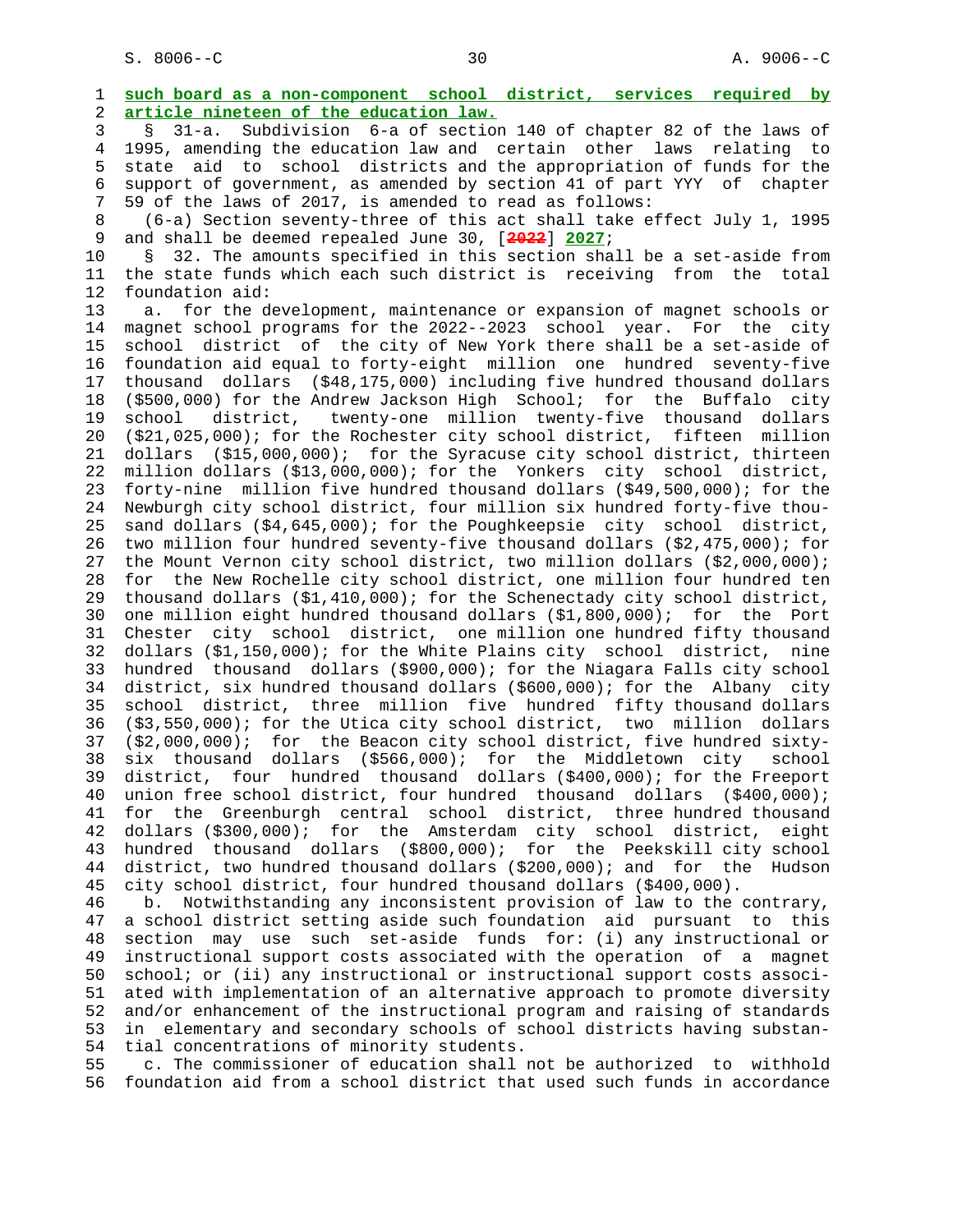1 with this paragraph, notwithstanding any inconsistency with a request 2 for proposals issued by such commissioner for the purpose of attendance 3 improvement and dropout prevention for the 2022--2023 school year, and 4 for any city school district in a city having a population of more than 5 one million, the set-aside for attendance improvement and dropout 6 prevention shall equal the amount set aside in the base year. For the 7 2022--2023 school year, it is further provided that any city school 8 district in a city having a population of more than one million shall 9 allocate at least one-third of any increase from base year levels in 10 funds set aside pursuant to the requirements of this section to communi- 11 ty-based organizations. Any increase required pursuant to this section 12 to community-based organizations must be in addition to allocations 13 provided to community-based organizations in the base year.

 14 d. For the purpose of teacher support for the 2022--2023 school year: 15 for the city school district of the city of New York, sixty-two million 16 seven hundred seven thousand dollars (\$62,707,000); for the Buffalo city 17 school district, one million seven hundred forty-one thousand dollars 18 (\$1,741,000); for the Rochester city school district, one million seven- 19 ty-six thousand dollars (\$1,076,000); for the Yonkers city school 20 district, one million one hundred forty-seven thousand dollars 21 (\$1,147,000); and for the Syracuse city school district, eight hundred 22 nine thousand dollars (\$809,000). All funds made available to a school 23 district pursuant to this section shall be distributed among teachers 24 including prekindergarten teachers and teachers of adult vocational and 25 academic subjects in accordance with this section and shall be in addi- 26 tion to salaries heretofore or hereafter negotiated or made available; 27 provided, however, that all funds distributed pursuant to this section 28 for the current year shall be deemed to incorporate all funds distrib- 29 uted pursuant to former subdivision 27 of section 3602 of the education 30 law for prior years. In school districts where the teachers are repres- 31 ented by certified or recognized employee organizations, all salary 32 increases funded pursuant to this section shall be determined by sepa- 33 rate collective negotiations conducted pursuant to the provisions and 34 procedures of article 14 of the civil service law, notwithstanding the 35 existence of a negotiated agreement between a school district and a 36 certified or recognized employee organization.

 37 § 33. Support of public libraries. The moneys appropriated for the 38 support of public libraries by a chapter of the laws of 2022 enacting 39 the aid to localities budget shall be apportioned for the 2022--2023 40 state fiscal year in accordance with the provisions of sections 271, 41 272, 273, 282, 284, and 285 of the education law as amended by the 42 provisions of this chapter and the provisions of this section, provided 43 that library construction aid pursuant to section 273-a of the education 44 law shall not be payable from the appropriations for the support of 45 public libraries and provided further that no library, library system or 46 program, as defined by the commissioner of education, shall receive less 47 total system or program aid than it received for the year 2001--2002 48 except as a result of a reduction adjustment necessary to conform to the 49 appropriations for support of public libraries.

 50 Notwithstanding any other provision of law to the contrary the moneys 51 appropriated for the support of public libraries for the year 2022--2023 52 by a chapter of the laws of 2022 enacting the education, labor and fami- 53 ly assistance budget shall fulfill the state's obligation to provide 54 such aid and, pursuant to a plan developed by the commissioner of educa- 55 tion and approved by the director of the budget, the aid payable to 56 libraries and library systems pursuant to such appropriations shall be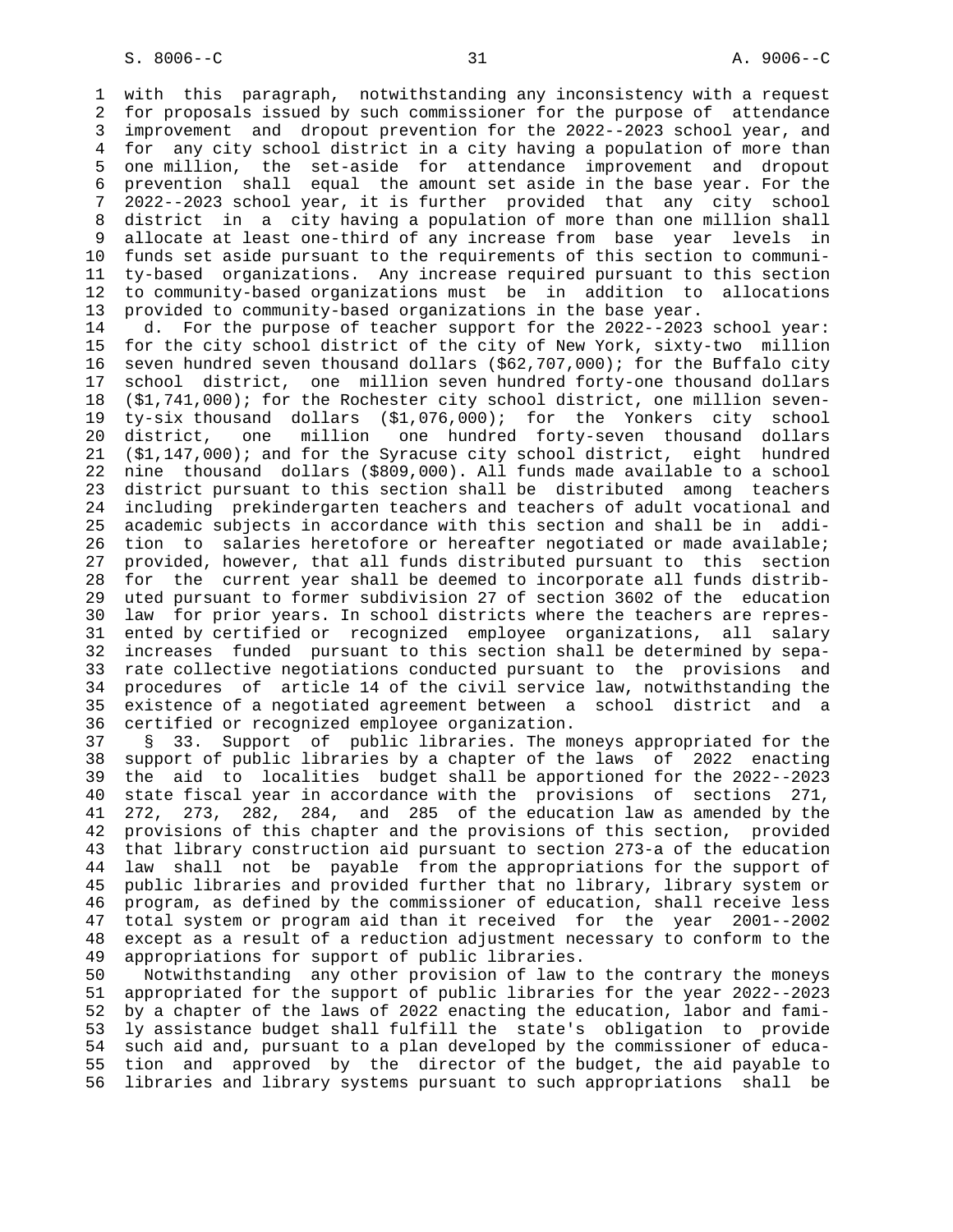1 reduced proportionately to ensure that the total amount of aid payable 2 does not exceed the total appropriations for such purpose.

 3 § 34. Severability. The provisions of this act shall be severable, and 4 if the application of any clause, sentence, paragraph, subdivision, 5 section or part of this act to any person or circumstance shall be 6 adjudged by any court of competent jurisdiction to be invalid, such 7 judgment shall not necessarily affect, impair or invalidate the applica- 8 tion of any such clause, sentence, paragraph, subdivision, section or 9 part of this act or remainder thereof, as the case may be, to any other 10 person or circumstance, but shall be confined in its operation to the 11 clause, sentence, paragraph, subdivision, section or part thereof 12 directly involved in the controversy in which such judgment shall have 13 been rendered.

 14 § 35. This act shall take effect immediately, and shall be deemed to 15 have been in full force and effect on and after April 1, 2022, provided, 16 however, that:

 17 1. Sections one, two, seven, eight, eleven-b, fourteen, fifteen, 18 sixteen, seventeen, nineteen, twenty-two, twenty-five, twenty-six, twen- 19 ty-eight, thirty-one, and thirty-two, of this act shall take effect July 20 1, 2022;

 21 2. Sections three, four, and five shall take effect immediately and 22 shall expire September 30, 2024 when upon such date the provisions of 23 such sections shall be deemed repealed;

 24 3. The amendments to paragraph d of subdivision 12 of section 3602-e 25 of the education law made by section seventeen-b of this act shall take 26 effect upon the repeal of subdivision 4 of section 51 of part B of 27 chapter 57 of the laws of 2008, as amended; and

 28 4. The amendments to chapter 756 of the laws of 1992, relating to 29 funding a program for work force education conducted by a consortium for 30 worker education in New York city made by sections twenty and twenty-one 31 of this act shall not affect the repeal of such chapter and shall be 32 deemed repealed therewith.

## 33 PART B

 34 Section 1. This Part enacts into law major components of legislation 35 relating to promoting zero-emission school buses. Each component is 36 wholly contained within a Subpart identified as Subparts A and B. The 37 effective date for each particular provision contained within such 38 Subpart is set forth in the last section of such Subpart. Any provision 39 in any section contained within a Subpart, including the effective date 40 of the Subpart, which makes reference to a section "of this act", when 41 used in connection with that particular component, shall be deemed to 42 mean and refer to the corresponding section of the Subpart in which it 43 is found. Section three of this Part sets forth the general effective 44 date of this Part.

### 45 SUBPART A

 46 Section 1. The education law is amended by adding a new section 3638 47 to read as follows:

**§ 3638. Zero-emission school buses. 1. For the purposes of this section "zero-emission school bus" shall mean a school bus that: is propelled by an electric motor and associated power electronics which provide acceleration torque to the drive wheels during normal vehicle operations and draws electricity from a hydrogen fuel cell or battery; or otherwise operates without direct emission of atmospheric pollutants.**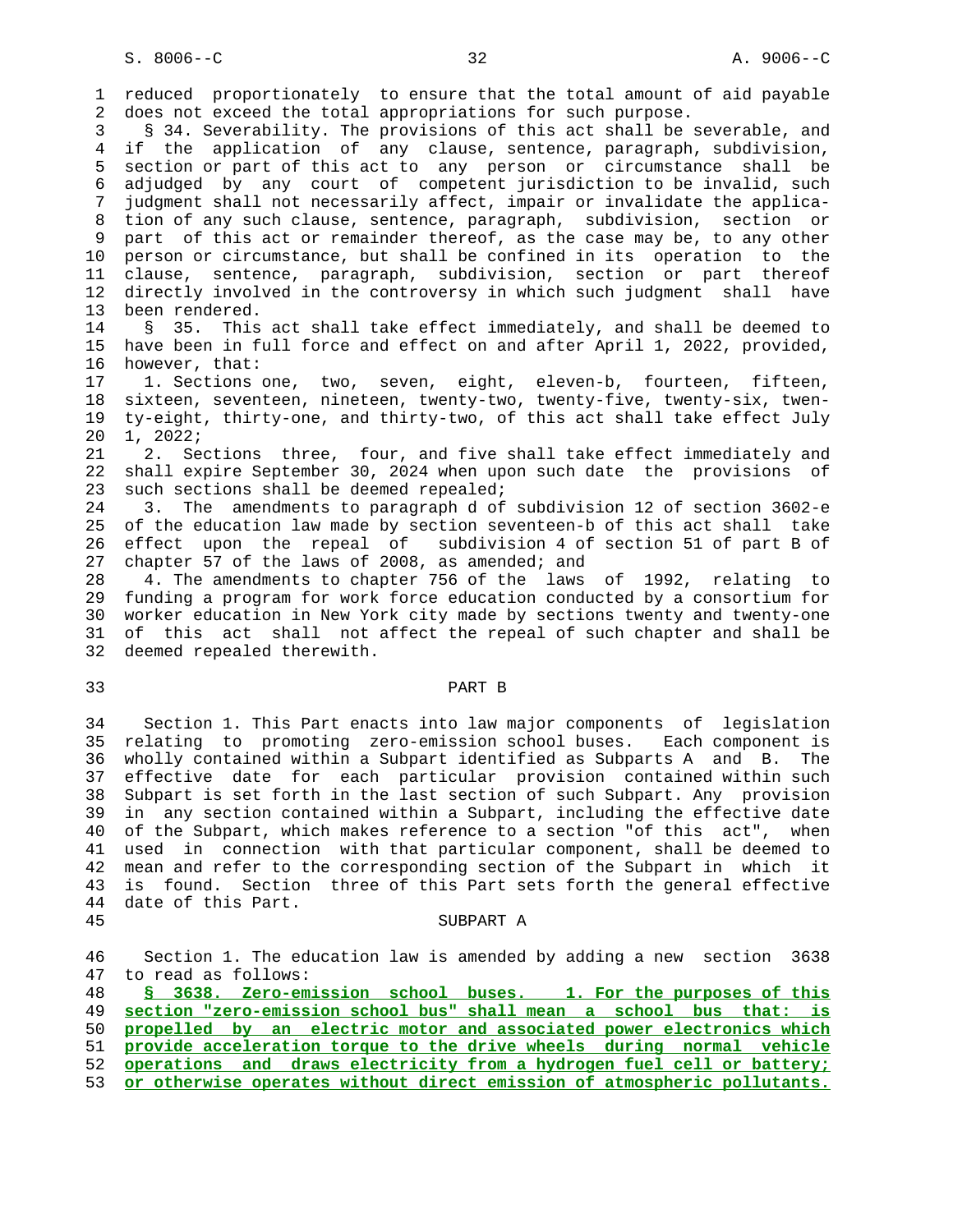| 1        | 2. (a) No later than July first, two thousand twenty-seven,<br>every                                                                             |
|----------|--------------------------------------------------------------------------------------------------------------------------------------------------|
| 2        | school district shall:                                                                                                                           |
| 3        | (i) only purchase or lease zero-emission school buses when purchasing                                                                            |
| 4        | or leasing new buses;                                                                                                                            |
| 5        | (ii) include requirements in any procurement for school transportation                                                                           |
| 6        | services that any contractors providing transportation services for the                                                                          |
| 7        | school district must only purchase or lease zero-emission school buses                                                                           |
| 8        | when purchasing or leasing new school buses; and                                                                                                 |
| 9        | (iii) include requirements in any procurement for the manufacturing or                                                                           |
| 10       | retrofitting of a zero-emission school bus and charging or fueling                                                                               |
|          |                                                                                                                                                  |
| 11<br>12 | infrastructure that the components and parts used or supplied in the<br>performance of the contract or any subcontract thereto shall be produced |
|          |                                                                                                                                                  |
| 13       | or made in whole or substantial part in the United States, its territo-                                                                          |
| 14       | ries or possessions and that final assembly of the zero-emission school                                                                          |
| 15       | bus and charging or fueling infrastructure shall occur in the United                                                                             |
| 16       | States, its territories or possessions.                                                                                                          |
| 17       | (b) The commissioner, in consultation with the New York state energy                                                                             |
| 18       | research and development authority and office of general services, may                                                                           |
| 19       | waive the contracting requirements set forth in subparagraph (iii) of                                                                            |
| 20       | paragraph (a) of this subdivision if the commissioner determines that                                                                            |
| 21       | the requirements would not be in the public interest, would result in                                                                            |
| 22       | unreasonable costs, or that obtaining such zero-emission school buses                                                                            |
| 23       | and charging or fueling infrastructure components and parts in the                                                                               |
| 24       | United States would increase the cost of a school district's contract                                                                            |
| 25       | for zero-emission school buses and charging or fueling infrastructure by                                                                         |
| 26       | an unreasonable amount, or such zero-emission school busses and charging                                                                         |
| 27       | or fueling infrastructure components and parts cannot be produced, made,                                                                         |
| 28       | or assembled in the United States in sufficient and reasonably available                                                                         |
| 29       | quantities or of satisfactory quality. Such determination must be made                                                                           |
| 30       | on an annual basis no later than December thirty-first, after providing                                                                          |
| 31       | notice and an opportunity for public comment, and be made publicly                                                                               |
| 32       | available, in writing, on the department's website with a detailed                                                                               |
| 33       | explanation of the findings leading to such determination. If the                                                                                |
| 34       | commissioner has issued determinations for three consecutive years that                                                                          |
| 35       | no such waiver is warranted pursuant to this paragraph, then the commis-                                                                         |
| 36       | sioner shall no longer be required to provide the annual determinations                                                                          |
| 37       | <u>required by this paragraph.</u>                                                                                                               |
| 38       | 3. No later than July first, two thousand thirty-five, every<br>school                                                                           |
| 39       | district shall:                                                                                                                                  |
| 40       | (a) only operate and maintain zero-emission school buses; and                                                                                    |
| 41       | (b) include requirements in any procurement for school transportation                                                                            |
| 42       | services that any contractors providing transportation services for the                                                                          |
| 43       | school district must only operate zero-emission school buses when                                                                                |
| 44       | providing such transportation services to the school district.                                                                                   |
| 45       | 4. A school district may apply to the commissioner, and the department                                                                           |
| 46       | may grant a one-time extension of up to twenty-four months to comply                                                                             |
| 47       | with the requirements of subdivision two of this section. The commis-                                                                            |
| 48       | sioner shall consider a school district's effort to meet the require-                                                                            |
| 49       | of subdivision two of this section when granting an extension,<br>ments                                                                          |
| 50       | including but not limited to, procurement efforts made by the school                                                                             |
| 51       | district, applications for state or federal funds, changes needed to                                                                             |
| 52       | school district operations to meet the requirements of this section,                                                                             |
| 53       | employee training, and receipt of technical assistance, if any. Upon a                                                                           |
| 54       | school district receiving an extension, the New York state energy                                                                                |
| 55       | research and development authority, in consultation with the department,                                                                         |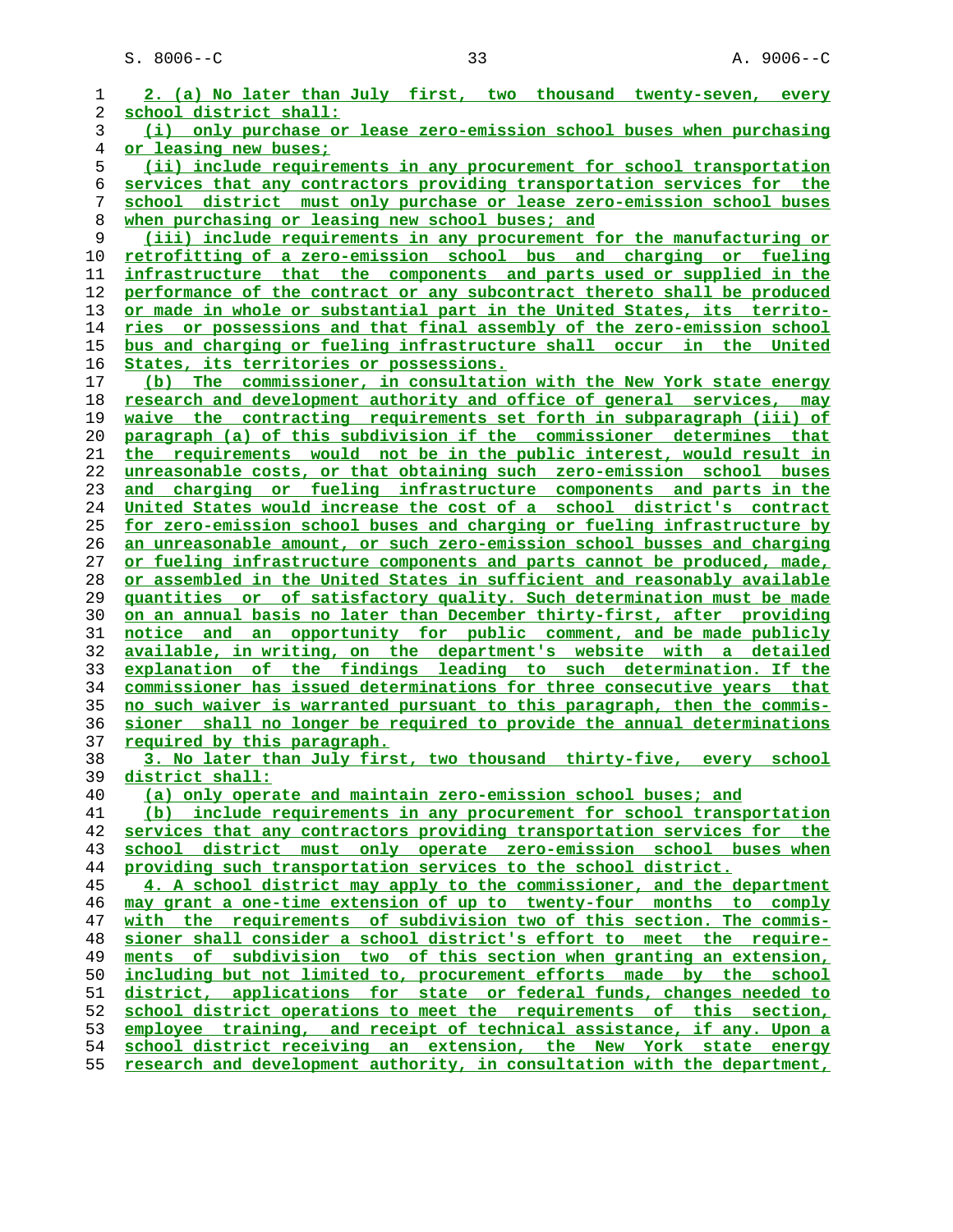S. 8006--C 34 A. 9006--C

| ı              | shall provide any additional technical assistance necessary to the        |
|----------------|---------------------------------------------------------------------------|
| 2              | district to meet the requirements of subdivision two of this section.     |
| 3              | 5. (a) Nothing in this section shall alter the rights or benefits, and    |
| $\overline{4}$ | privileges, including, but not limited to terms and conditions of         |
| 5              | employment, civil service status, and collective bargaining unit member-  |
| 6              | ship, of any current employees of school districts or any entity          |
| 7              | contracted to provide pupil transportation services, or services attend-  |
|                |                                                                           |
| 8              | ant thereto, including but not limited to drivers, attendants, dispatch-  |
| 9              | ers, and mechanics.                                                       |
| 10             | (b) Nothing in this section shall result in: (i) the discharge,           |
| 11             | displacement, or loss of position, including partial displacement such    |
| 12             | as a reduction in the hours of non-overtime work, wages, or employment    |
| 13             | benefits; (ii) the impairment of existing collective bargaining agree-    |
| 14             | ments; (iii) the transfer of existing duties and functions; or (iv) the   |
| 15             | transfer of future duties and functions, of any currently employed work-  |
| 16             | er impacted by the proposed purchase or lease who agrees to be            |
| 17             | <u>retrained.</u>                                                         |
| 18             | (c) Prior to the beginning of the procurement process for new zero-em-    |
| 19             | ission school buses, omnibuses, vehicles, charging infrastructure or      |
| 20             | equipment, fueling infrastructure or equipment, or other equipment, the   |
| 21             | school district, private school bus company, or other employer whose      |
| 22             | workers provide pupil transportation services or services attendant       |
| 23             | thereto, shall create and implement a workforce development report that:  |
| 24             | estimates the number of current positions that would be eliminated<br>(i) |
| 25             | or substantially changed as a result of the purchase or lease, and the    |
| 26             | number of positions expected to be created at the school district,        |
|                |                                                                           |
| 27             | private school bus company or other employer whose workers provide pupil  |
| 28             | transportation services or services attendant thereto by the proposed     |
| 29             | purchase or lease over the intended life of the proposed purchase or      |
| 30             | lease; (ii) identifies gaps in skills of its current workforce that are   |
| 31             | needed to operate and maintain zero-emission school buses, omnibuses,     |
| 32             | vehicles, charging infrastructure or equipment, fueling infrastructure    |
| 33             | or equipment, or other equipment; (iii) includes a comprehensive plan to  |
| 34             | transition, train, or retrain employees that are impacted by the          |
| 35             | proposed purchase or lease; and (iv) contains an estimated budget to      |
| 36             | transition, train, or retrain employees that are impacted by the          |
| 37             | proposed purchase or lease.                                               |
| 38             | (d) Nothing in this section shall: (i) limit rights of employees          |
| 39             | pursuant to a collective bargaining agreement, or (ii) alter the exist-   |
| 40             | ing representational relationships among collective bargaining represen-  |
| 41             | tatives or the bargaining relationships between the employer and any      |
| 42             | collective bargaining representative. Employees of public entities serv-  |
| 43             | ing in positions in newly created titles shall be assigned to the appro-  |
| 44             | priate bargaining unit.                                                   |
| 45             | (e) Prior to beginning the procurement process for zero-emission          |
| 46             | school buses, omnibuses, vehicles, charging infrastructure or equipment,  |
| 47             | fueling infrastructure or equipment, or other equipment, any employer of  |
| 48             | workers covered by this section shall inform its employees' collective    |
| 49             | bargaining representative of any potential impact on its members or       |
|                |                                                                           |
| 50             | unit, including positions that may be affected, altered, or eliminated    |
| 51             | as a result of the purchase.                                              |
| 52             | 6. When purchasing zero-emission school buses and charging or fueling     |
| 53             | infrastructure, school districts are encouraged to utilize the central-   |
| 54             | ized contracts for zero emission school buses and charging or fueling     |
| 55             | infrastructure established by the office of general services.             |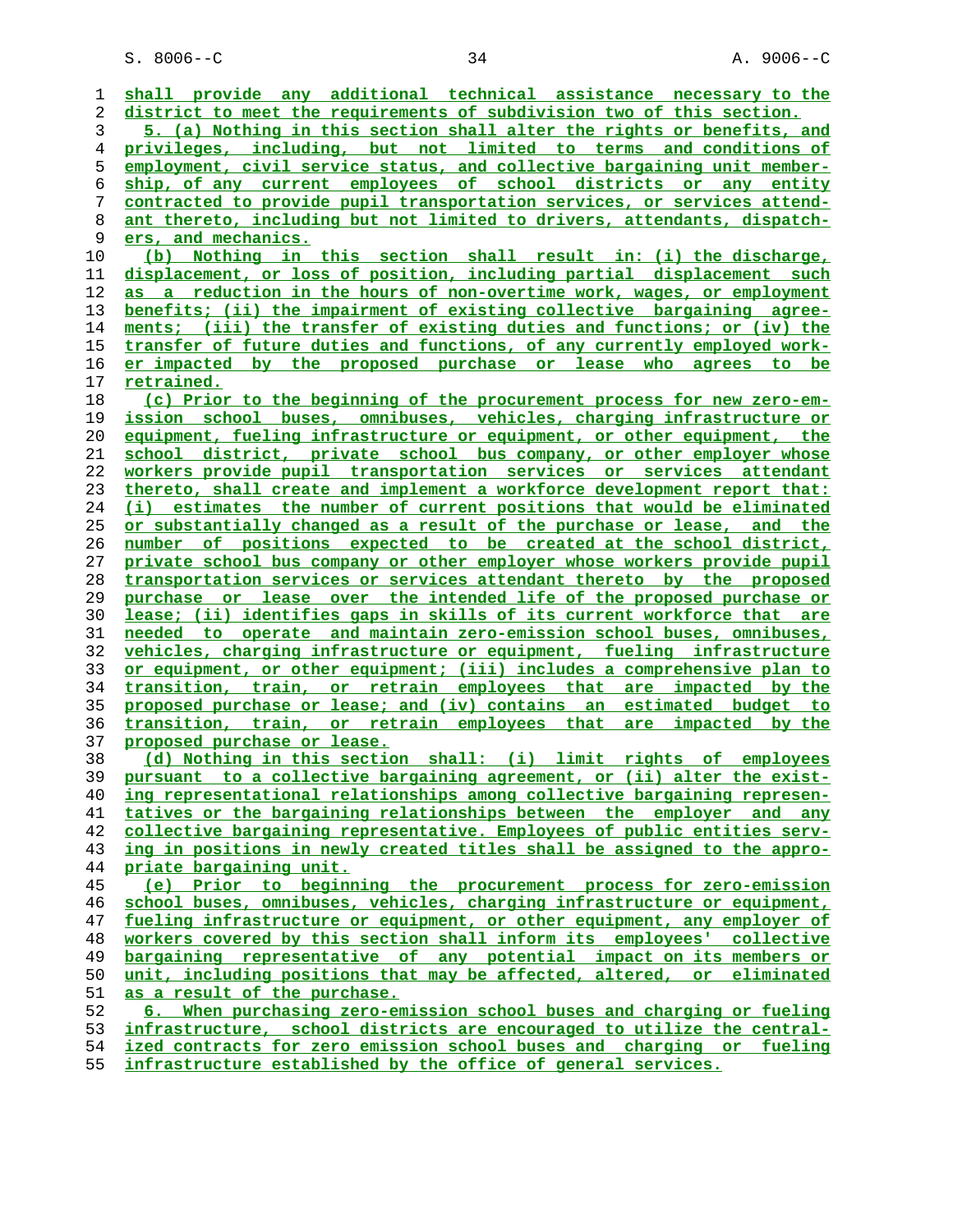1 § 2. Paragraphs c, d and e of subdivision 2 of section 3623-a of the 2 education law, paragraph c as amended by chapter 453 of the laws of 3 2005, paragraph d as added by chapter 474 of the laws of 1996, and para- 4 graph e as amended by section 68 of part A of chapter 436 of the laws of 5 1997, are amended and a new paragraph f is added to read as follows:

 6 c. The purchase of equipment deemed a proper school district expense, 7 including: (i) the purchase of two-way radios to be used on old and new 8 school buses, (ii) the purchase of stop-arms, to be used on old and new 9 school buses, (iii) the purchase and installation of seat safety belts 10 on school buses in accordance with the provisions of section thirty-six 11 hundred thirty-five-a of this article, (iv) the purchase of school bus 12 back up beepers, (v) the purchase of school bus front crossing arms, 13 (vi) the purchase of school bus safety sensor devices, (vii) the 14 purchase and installation of exterior reflective marking on school 15 buses, (viii) the purchase of automatic engine fire extinguishing 16 systems for school buses used to transport students who use wheelchairs 17 or other assistive mobility devices, and (ix) the purchase of other 18 equipment as prescribed in the regulations of the commissioner; [**and**]

 19 d. Other transportation capital, debt service and lease expense, as 20 approved pursuant to regulations of the commissioner[**.**]**;**

 21 e. Any approved cost of construction, reconstruction, lease or 22 purchase of a transportation storage facility or site in the amount of 23 ten thousand dollars or more shall be aidable in accordance with subdi- 24 vision six of section thirty-six hundred two of this article and shall 25 not be aidable as transportation expense[**.**]**; and**

**f. Approved costs relating to the lease, purchase, construction, or installation of zero-emission school bus electric charging or hydrogen fueling stations. For the purposes of this section, a zero-emission school bus electric charging station is a station that delivers elec- tricity from a source outside a zero-emission school bus into one or more zero-emission school buses. An electric school bus charging station may include several charge points simultaneously connecting several zero-emission school buses to the station and any related equipment needed to facilitate charging plug-in zero-emission school buses. Any work related to the construction or installation of zero-emission school bus electric charging or hydrogen fueling stations under this paragraph shall be considered public work and shall be subject to prevailing wage requirements in accordance with section two hundred twenty and two hundred twenty-b of the labor law.**

 40 § 3. Paragraph e of subdivision 7 of section 3602 of the education 41 law, as amended by section 4 of part L of chapter 57 of the laws of 42 2005, is amended to read as follows:

 43 e. In determining approved transportation capital, debt service and 44 lease expense for aid payable in the two thousand five--two thousand six 45 school year and thereafter, the commissioner, after applying the 46 provisions of paragraph c of this subdivision to such expense, shall 47 establish an assumed amortization pursuant to this paragraph to deter- 48 mine the approved capital, debt service and lease expense of the school 49 district that is aidable in the current year, whether or not the school 50 district issues debt for such expenditures, subject to any deduction 51 pursuant to paragraph d of this subdivision. Such assumed amortization 52 shall be for a period of five years**, and for the two thousand twenty-** 53 **two--two thousand twenty-three school year and thereafter such assumed** 54 **amortization for zero-emission school buses as defined in section thir-** 55 **ty-six hundred thirty-eight of this article and related costs pursuant** 56 **to paragraph f of subdivision two of section thirty-six hundred twenty-**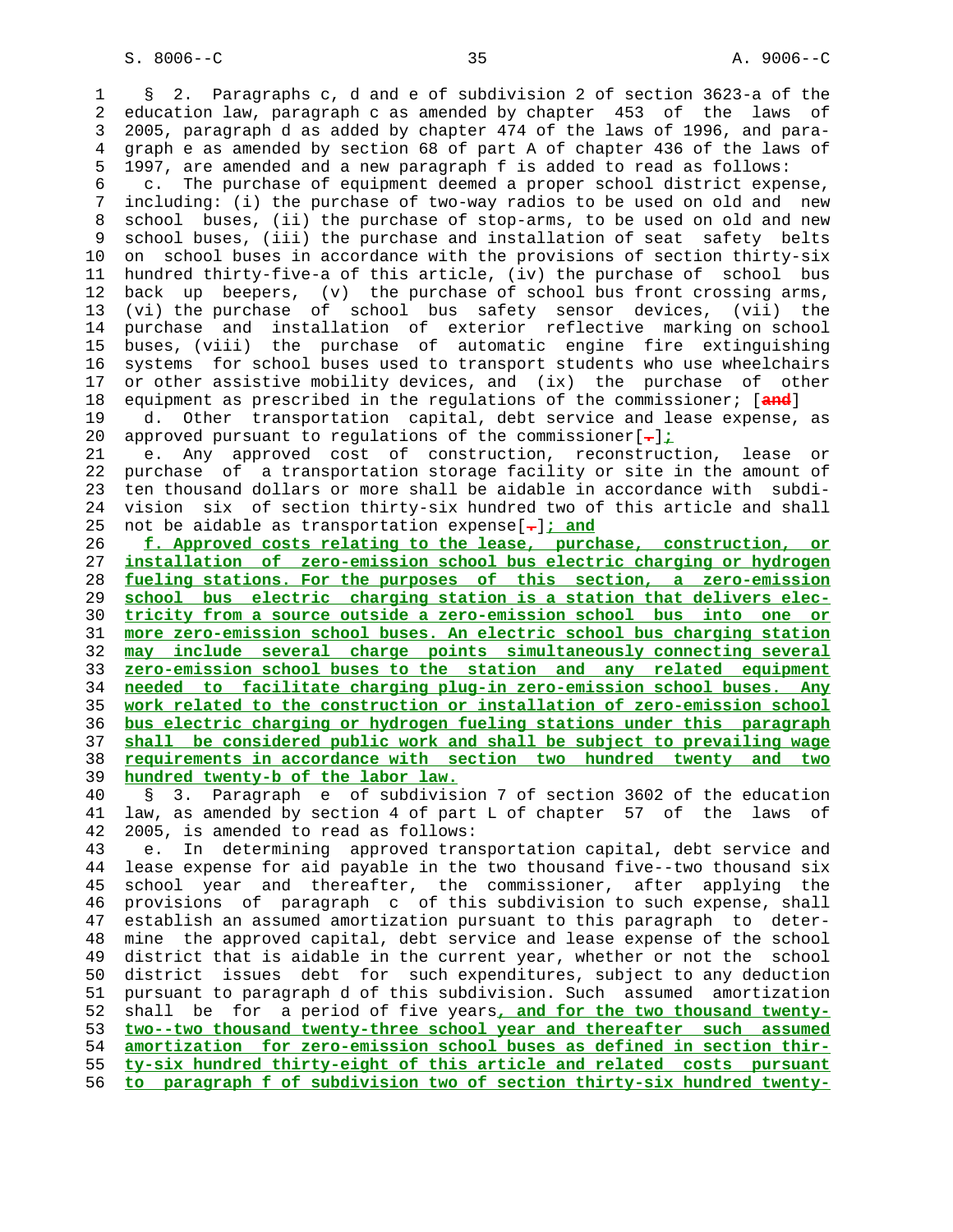S. 8006--C 36 36 A. 9006--C

 1 **three-a of this article shall be for a period of twelve years,** and shall 2 commence twelve months after the school district enters into a purchase 3 contract[**,**] **or** lease of the school bus**, charging station, hydrogen fuel-** 4 **ing station,** or equipment**,** or a general contract for the construction, 5 reconstruction, lease or purchase of a transportation storage facility 6 or site in an amount less than ten thousand dollars[**; except that where** 7 **expenses were incurred for the purchase or lease of a school bus or** 8 **equipment or the construction, reconstruction, lease or purchase of a** 9 **transportation storage facility or site prior to July first, two**  10 **sand five and debt service was still outstanding or the lease was still** 11 **in effect as of such date, the assumed amortization shall commence as of** 12 July first, two thousand five and the period of the amortization 13 **be for a period equal to five years less the number of years, rounded to** 14 **the nearest year, elapsed from the date upon which the school district** 15 **first entered into such purchase contract or general contract and July** 16 **first, two thousand five, as determined by the commissioner, or the** 17 **remaining term of the lease as of such date**]. Such assumed amortization 18 shall provide for equal semiannual payments of principal and interest 19 based on an assumed interest rate established by the commissioner pursu- 20 ant to this paragraph. By the first day of September of the current year 21 commencing with the two thousand five--two thousand six school year, 22 each school district shall provide to the commissioner in a format 23 prescribed by the commissioner such information as the commissioner 24 shall require for all capital debt incurred by such school district 25 during the preceding school year for expenses allowable pursuant to 26 subdivision two of section thirty-six hundred twenty-three-a of this 27 article. Based on such reported amortizations and a methodology 28 prescribed by the commissioner in regulations, the commissioner shall 29 compute an assumed interest rate that shall equal the average of the 30 interest rates applied to all such debt issued during the preceding 31 school year. The assumed interest rate shall be the interest rate of 32 each such school district applicable to the current year for the 33 purposes of this paragraph and shall be expressed as a decimal to five 34 places rounded to the nearest eighth of one-one hundredth. 35 § 4. Subparagraph 7 of paragraph e of subdivision 1 of section 3623-a 36 of the education law, as added by chapter 474 of the laws of 1996, is 37 amended to read as follows: 38 (7) fuel, oil, tires, chains, maintenance and repairs for school 39 buses**, provided that for purposes of this article, fuel shall include** 40 **electricity used to charge or hydrogen used to refuel zero-emission** 41 **school buses for the aidable transportation of pupils, but shall not** 42 **include electricity or hydrogen used for other purposes**; 43 § 5. Subdivision 29 of paragraph a of section 11.00 of the local 44 finance law, as amended by chapter 300 of the laws of 1971, is amended 45 to read as follows: 46 29. Motor vehicles. The purchase of a motor vehicle, five years. The 47 term "motor vehicle," as used in this subdivision, shall mean a vehicle 48 propelled by any power other than muscular power, except 49 (a) a passenger vehicle, other than a school bus, having a seating 50 capacity of less than ten persons, 51 (b) a vehicle used for fighting fires, 52 (c) a motor cycle, traction engine, and electric truck with small 53 wheels used in warehouses and railroad stations and a vehicle which runs 54 only upon rails or tracks, 55 (d) machinery or apparatus for which a period of probable usefulness 56 has been determined by subdivision twenty-eight of this paragraph, and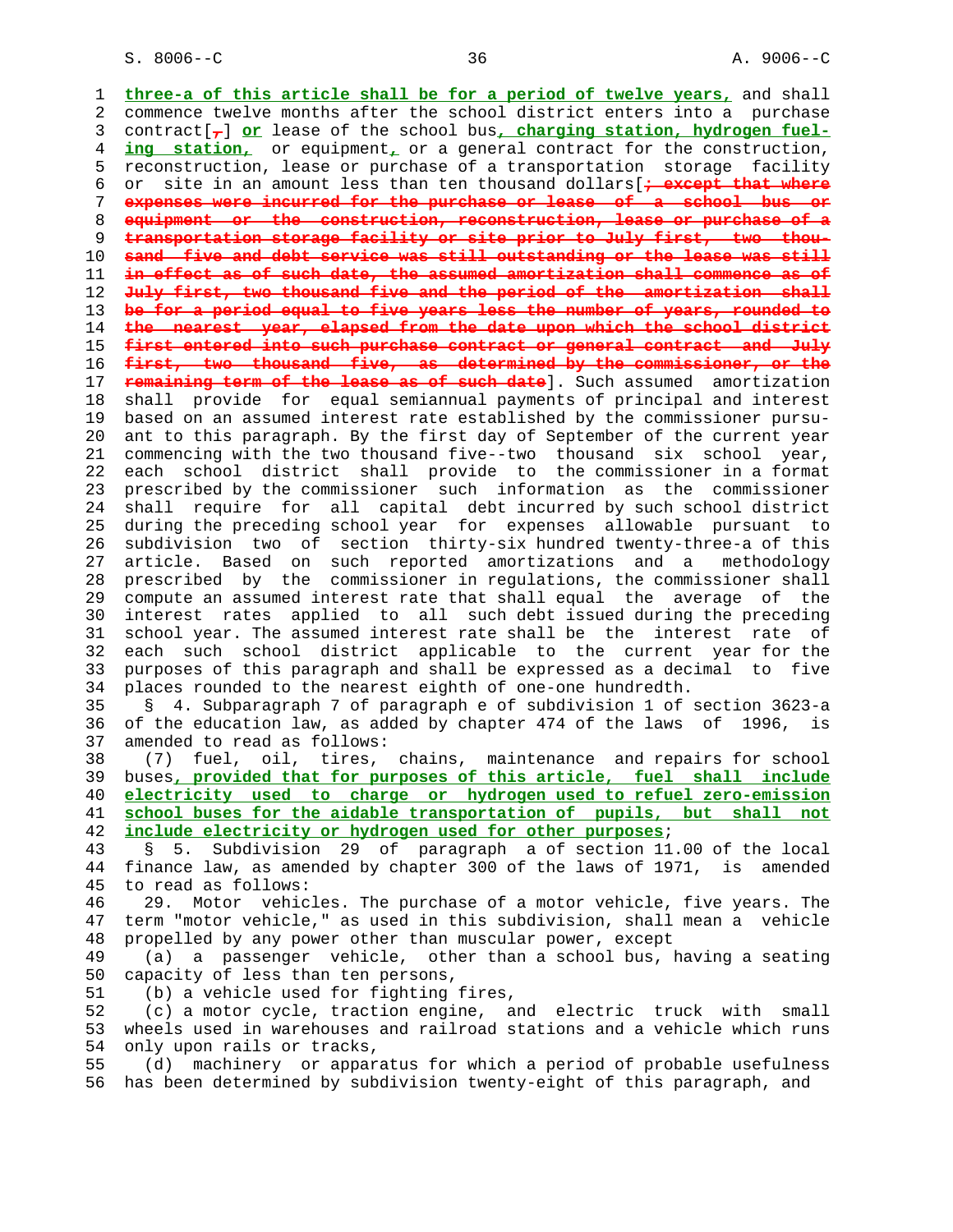1 (e) a vehicle which is specially designed for use for the treatment, 2 care or transport of sick or injured persons**, and** 3 **(f) a zero-emission school bus as defined in section three thousand** 4 **six hundred thirty-eight of the education law**. 5 § 6. Subdivision 21-a of section 1604 of the education law, as added 6 by chapter 472 of the laws of 1998, is amended to read as follows: 7 21-a. To lease a motor vehicle or vehicles to be used for the trans- 8 portation of the children of the district from a school district, board 9 of cooperative educational services or county vocational education and 10 extension board or from any other source, under the conditions specified 11 in this subdivision. No such agreement for the lease of a motor vehicle 12 or vehicles shall be for a term of more than one school year, provided 13 that when authorized by a vote of the qualified voters of the district 14 such lease may have a term of up to five years**, or twelve years for the** 15 **lease of zero-emission school buses as defined in section thirty-six** 16 **hundred thirty-eight of this chapter**. Where the trustee or board of 17 trustees enter into a lease of a motor vehicle or vehicles pursuant to 18 this subdivision for a term of one school year or less, such trustee or 19 board shall not be authorized to enter into another lease for the same 20 or an equivalent replacement vehicle or vehicles, as determined by the 21 commissioner, without obtaining approval of the qualified voters of the 22 school district. 23 § 7. Paragraph i of subdivision 25 of section 1709 of the education 24 law, as added by chapter 472 of the laws of 1998, is amended to read as 25 follows: 26 i. In addition to the authority granted in paragraph e of this subdi- 27 vision, the board of education shall be authorized to lease a motor 28 vehicle or vehicles to be used for the transportation of the children of 29 the district from sources other than a school district, board of cooper- 30 ative educational services or county vocational education and extension 31 board under the conditions specified in this paragraph. No such agree- 32 ment for the lease of a motor vehicle or vehicles shall be for a term of 33 more than one school year, provided that when authorized by a vote of 34 the qualified voters of the district such lease may have a term of up to 35 five years**, or twelve years for the lease of zero-emission school buses** 36 **as defined in section thirty-six hundred thirty-eight of this chapter**. 37 Where the board of education enters a lease of a motor vehicle or vehi- 38 cles pursuant to this paragraph for a term of one school year or less, 39 such board shall not be authorized to enter into another lease of the 40 same or an equivalent replacement vehicle or vehicles, as determined by 41 the commissioner, without obtaining approval of the voters. 42 § 8. Subdivision 29-a of paragraph a of section 11.00 of the local 43 finance law, as added by section 1 of part BB of chapter 58 of the laws 44 of 2015, is amended to read as follows: 45 29-a. Transit motor vehicles. The purchase of municipally owned omni- 46 bus or similar surface transit motor vehicles, ten years**; and the** 47 **purchase of zero-emission school buses owned by a school district** 48 **defined pursuant to paragraph two of section 2.00 of this chapter, a** 49 **city school district with a population of more than one hundred** 50 **twenty-five thousand inhabitants, or board of cooperative educational** 51 **services, twelve years.** 52 § 9. This act shall take effect immediately.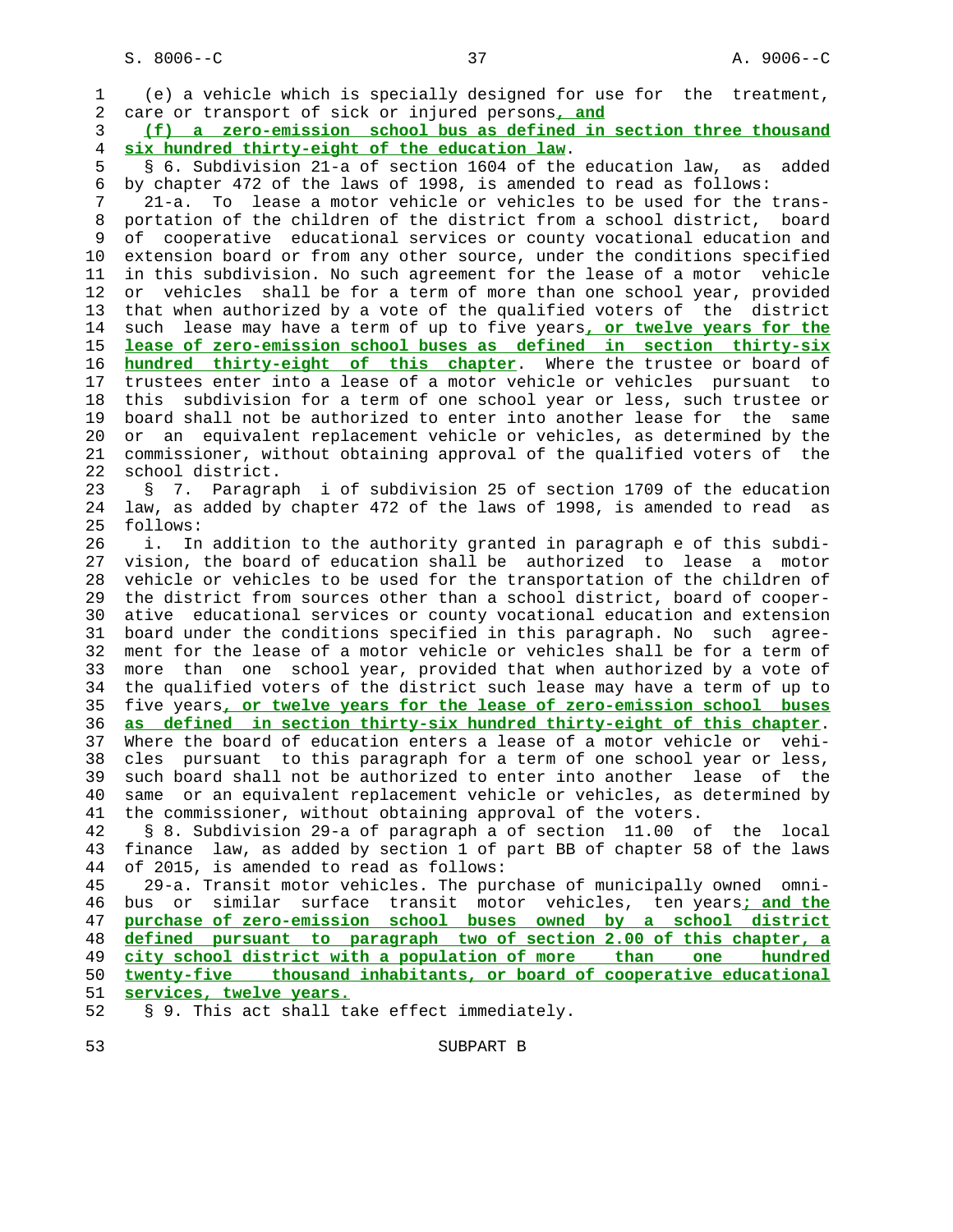S. 8006--C 38 A. 9006--C

 1 Section 1. Section 1854 of the public authorities law is amended by 2 adding two new subdivisions 22 and 23 to read as follows: **22. To administer a program to provide technical assistance to school districts, school bus fleet operators and public transportation systems on managing zero-emission vehicle fleets and the charging or fueling infrastructure for such zero-emission vehicle fleets. 23. No later than December thirty-first, two thousand twenty-six, and annually thereafter, the authority shall issue a report on the avail- ability of zero-emission school buses and charging or fueling infras- tructure that meet the criteria established in subdivision two of section thirty-six hundred thirty-eight of the education law. The authority shall provide technical assistance to school districts, upon request, in pursuing state and federal grants and other funding opportu- nities to support the purchase and contracting requirements set forth in subdivision two of section thirty-six hundred thirty-eight of the educa- tion law.** 17 § 2. The public authorities law is amended by adding a new section 18 1884 to read as follows: **§ 1884. Zero-emission bus roadmap. 1. The authority, in consultation with the department of public service and the department of transporta- tion, shall create a zero-emission public transportation system and school bus roadmap for the state which shall identify the actions needed to meet the fleet sales and conversion targets established in section thirty-six hundred thirty-eight of the education law. The roadmap shall include but not be limited to: (a) financial and technical guidance related to the purchasing, retrofitting, operation, and maintenance of zero-emission buses; (b) an identification and siting plan for charging and fueling infrastructure; (c) an identification of the necessary investments in the electric transmission and distribution grid; (d) an identification of how to ensure related facility upgrades are coordi- nated to maximize the cost effectiveness and overall system reliability; (e) the available federal, state, and local funding to purchase or lease zero-emission buses or convert existing buses to zero-emissions; (f) an identification of new incentives and programs to advance the deployment and adoption of zero-emission buses; and (g) streamlining actions to facilitate the conversion of public transportation systems and school bus fleets. 2. The authority shall convene a technical advisory group made up of diverse stakeholders to provide the authority with relevant technical, policy, and market expertise. The authority shall further develop a stakeholder engagement process to solicit feedback on the roadmap and raise consumer awareness and education across the state. 3. The authority shall report its findings and any recommendations to the governor, the temporary president of the senate, and the speaker of the assembly no later than one year after the effective date of this section. The roadmap shall be updated every three years and made publicly available on the authority's website.** 48 § 3. This act shall take effect immediately. 49 § 2. Severability clause. If any clause, sentence, paragraph, subdivi- 50 sion, section or part of this act shall be adjudged by any court of 51 competent jurisdiction to be invalid, such judgment shall not affect, 52 impair, or invalidate the remainder thereof, but shall be confined in 53 its operation to the clause, sentence, paragraph, subdivision, section 54 or part thereof directly involved in the controversy in which such judg-

55 ment shall have been rendered. It is hereby declared to be the intent of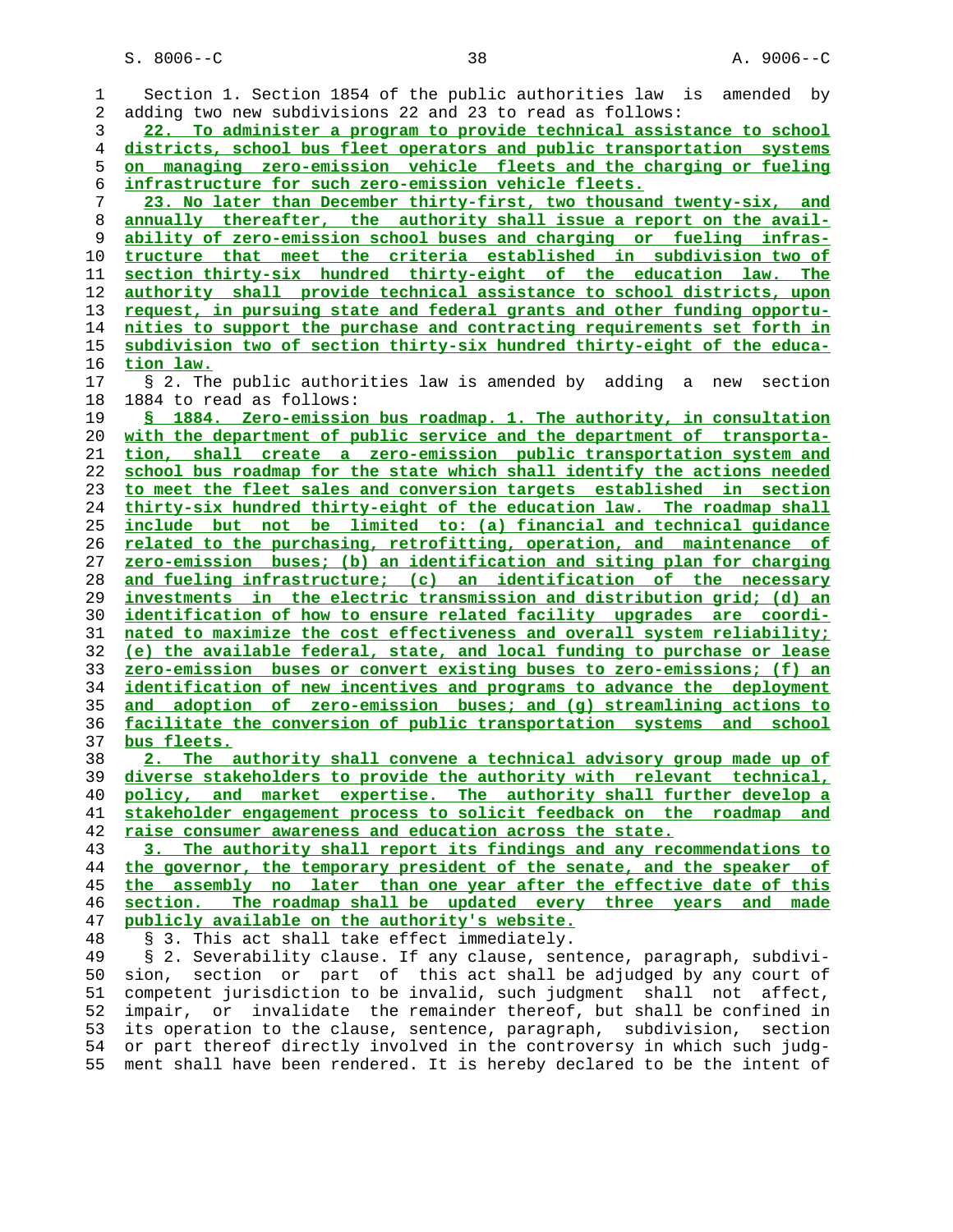1 the legislature that this act would have been enacted even if such 2 invalid provisions had not been included herein. 3 § 3. This act shall take effect immediately provided, however, that 4 the applicable effective date of Subparts A and B of this act shall be 5 as specifically set forth in the last section of such Subparts. 6 PART C 7 Intentionally Omitted 8 PART D 9 Section 1. Subparagraph 4-b of paragraph h of subdivision 2 of section 10 355 of the education law, as added by section 1 of part GG of chapter 56 11 of the laws of 2021, is amended to read as follows: 12 (4-b) [**(i)**] In state fiscal year two thousand twenty-two--two thousand 13 twenty-three **and thereafter**, the state shall appropriate and make avail- 14 able general fund operating support in the amount of [**thirty-three** 15 **percent of**] the tuition credit calculated pursuant to section six 16 hundred eighty-nine-a of this chapter [**for the two thousand twenty-two-** 17 **-two thousand twenty-three academic year.** 18 **(ii) In state fiscal year two thousand twenty-three--two thousand** 19 **twenty-four, the state shall appropriate and make available general fund** 20 **operating support in the amount of sixty-seven percent of the tuition** 21 **credit calculated pursuant to section six hundred eighty-nine-a of this** 22 **chapter for the two thousand twenty-three--two thousand twenty-four** 23 **academic year.** 24 **(iii) Beginning in state fiscal year two thousand twenty-four--two** 25 **thousand twenty-five and thereafter, the state shall appropriate and** 26 **make available general fund operating support in the amount of the** 27 **tuition credit calculated pursuant to section six hundred eighty-nine-a** 28 **of this chapter**] annually. 29 § 2. Paragraph (f) of subdivision 7 of section 6206 of the education 30 law, as added by section 2 of part GG of chapter 56 of the laws of 2021, 31 is amended to read as follows: 32 (f) [**(i)**] In state fiscal year two thousand twenty-two--two thousand 33 twenty-three **and thereafter**, the state shall appropriate and make avail- 34 able general fund operating support in the amount of [**thirty-three** 35 **percent of**] the tuition credit calculated pursuant to section six 36 hundred eighty-nine-a of this chapter [**for the two thousand twenty-two-** 37 **-two thousand twenty-three academic year.** 38 **(ii) In state fiscal year two thousand twenty-three--two thousand** 39 **twenty-four, the state shall appropriate and make available general fund** 40 **operating support in the amount of sixty-seven percent of the tuition** 41 **credit calculated pursuant to section six hundred eighty-nine-a of this** 42 **chapter for the two thousand twenty-three--two thousand twenty-four** 43 **academic year.** 44 **(iii) Beginning in state fiscal year two thousand twenty-four--two** 45 **thousand twenty-five and thereafter, the state shall appropriate and** 46 **make available general fund operating support in the amount of the** 47 **tuition credit calculated pursuant to section six hundred eighty-nine-a** 48 **of this chapter**] annually. 49 § 3. This act shall take effect immediately.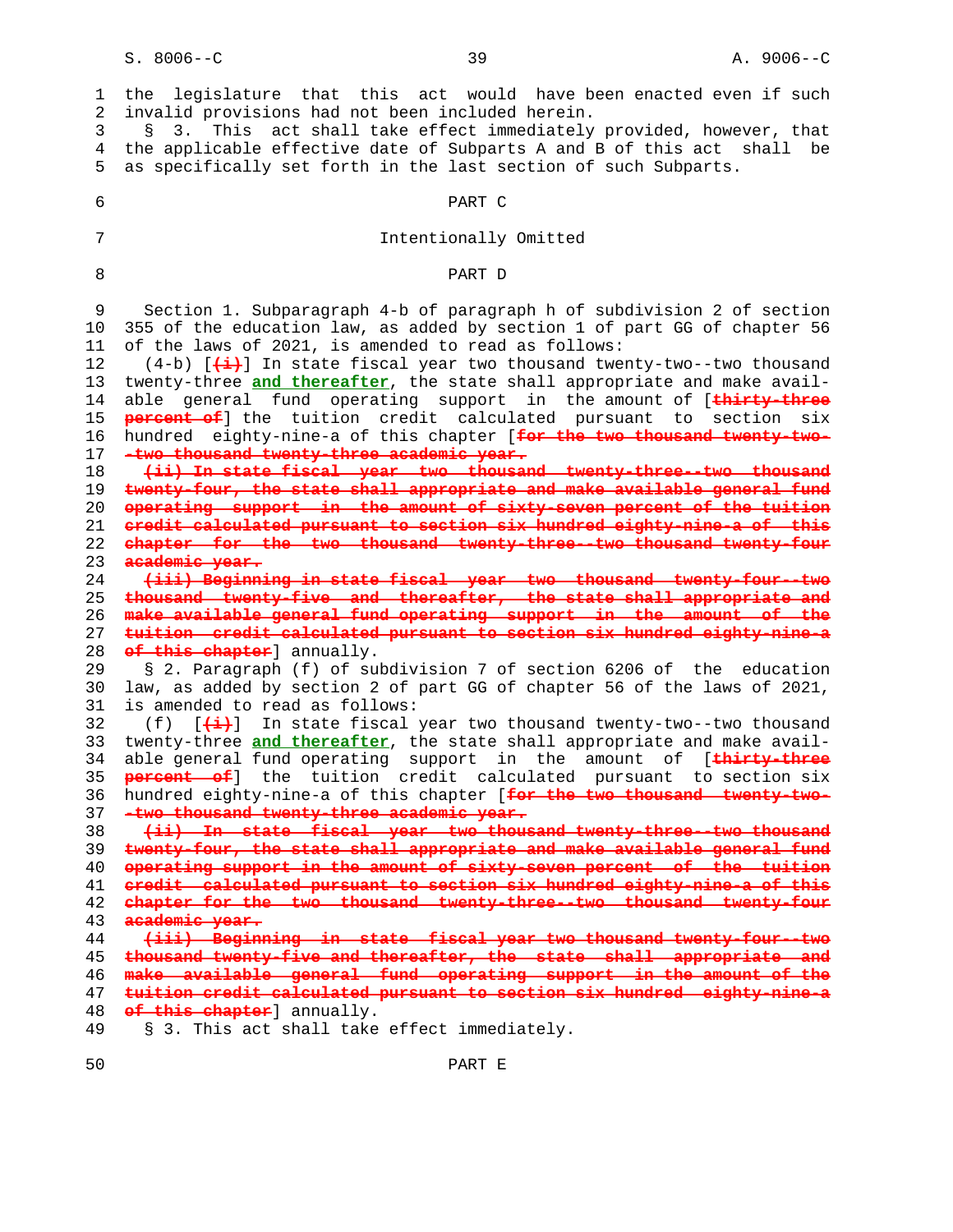S. 8006--C 40 A. 9006--C

 1 Section 1. Section 667-c of the education law, as added by section 1 2 of part N of chapter 58 of the laws of 2006, is amended to read as 3 follows: 4 § 667-c. Part-time tuition assistance program awards. 1. Notwithstand- 5 ing any law, rule or regulation to the contrary, the president of the 6 higher education services corporation is authorized to make tuition 7 assistance program awards to**:** 8 **a.** part-time students enrolled at the state university, a community 9 college, the city university of New York, and a non-profit college or 10 university incorporated by the regents or by the legislature who meet 11 all requirements for tuition assistance program awards except for the 12 students' part-time attendance**; or** 13 **b. part-time students enrolled at a community college in a non-degree** 14 **workforce credential program directly leading to the employment or** 15 **advancement of a student in a "significant industry" as identified by** 16 **the department of labor in its three most recent statewide significant** 17 **industries reports published preceding the student's enrollment in such** 18 **non-degree workforce credential program. The state university of New** 19 **York and the city university of New York shall publish and maintain a** 20 **master list of all eligible non-degree workforce credential program** 21 **courses and update such list every semester. A student who successfully** 22 **completes a non-degree workforce credential program and receives part-** 23 **time tuition assistance program awards pursuant to this paragraph shall** 24 **be awarded academic credit by the state university of New York or city** 25 **university of New York upon matriculation into a degree program at such** 26 **institution, provided that such credit shall be equal to the correspond-** 27 **ing credit hours earned in the non-degree workforce credential program**. 28 2. For purposes of this section[**, a part-time student is one who**]: 29 a. **for students defined in paragraph a of subdivision one of this** 30 **section, a part-time student is one who: (i)** enrolled as a first-time 31 freshman during the two thousand six--two thousand seven academic year 32 or thereafter at a college or university within the state university, 33 including a statutory or contract college, a community college estab- 34 lished pursuant to article one hundred twenty-six of this chapter, the 35 city university of New York, or a non-profit college or university 36 incorporated by the regents or by the legislature; 37 [**b. has earned at least twelve credits in each of two consecutive** 38 **semesters at one of the institutions named in paragraph a of this subdi-** 39 **vision by the time of the awards;** 40 **c.**] **(ii)** is enrolled for at least six but less than twelve semester 41 hours, or the equivalent, per semester in an approved undergraduate 42 degree program; and 43 [**d.**] **(iii)** has a cumulative grade-point average of at least 2.00. 44 **b. for students defined in paragraph b of subdivision one of this** 45 **section, a part-time student is one who: (i) meets all requirements for** 46 **tuition assistance program awards except for the student's part-time** 47 **attendance and any other requirements that are inconsistent with the** 48 **student's enrollment in a non-degree workforce credential program; and** 49 **(ii) is enrolled in an approved non-degree workforce credential** 50 **program at a community college pursuant to paragraph b of subdivision** 51 **one of this section.** 52 3. a. For part-time students defined in this section, the award shall 53 be calculated as provided in section six hundred sixty-seven of this 54 article and shall be in an amount equal to the enrollment factor percent 55 of the award the student would have been eligible for if the student 56 were enrolled full-time. [**The**] **For part-time students defined in para-**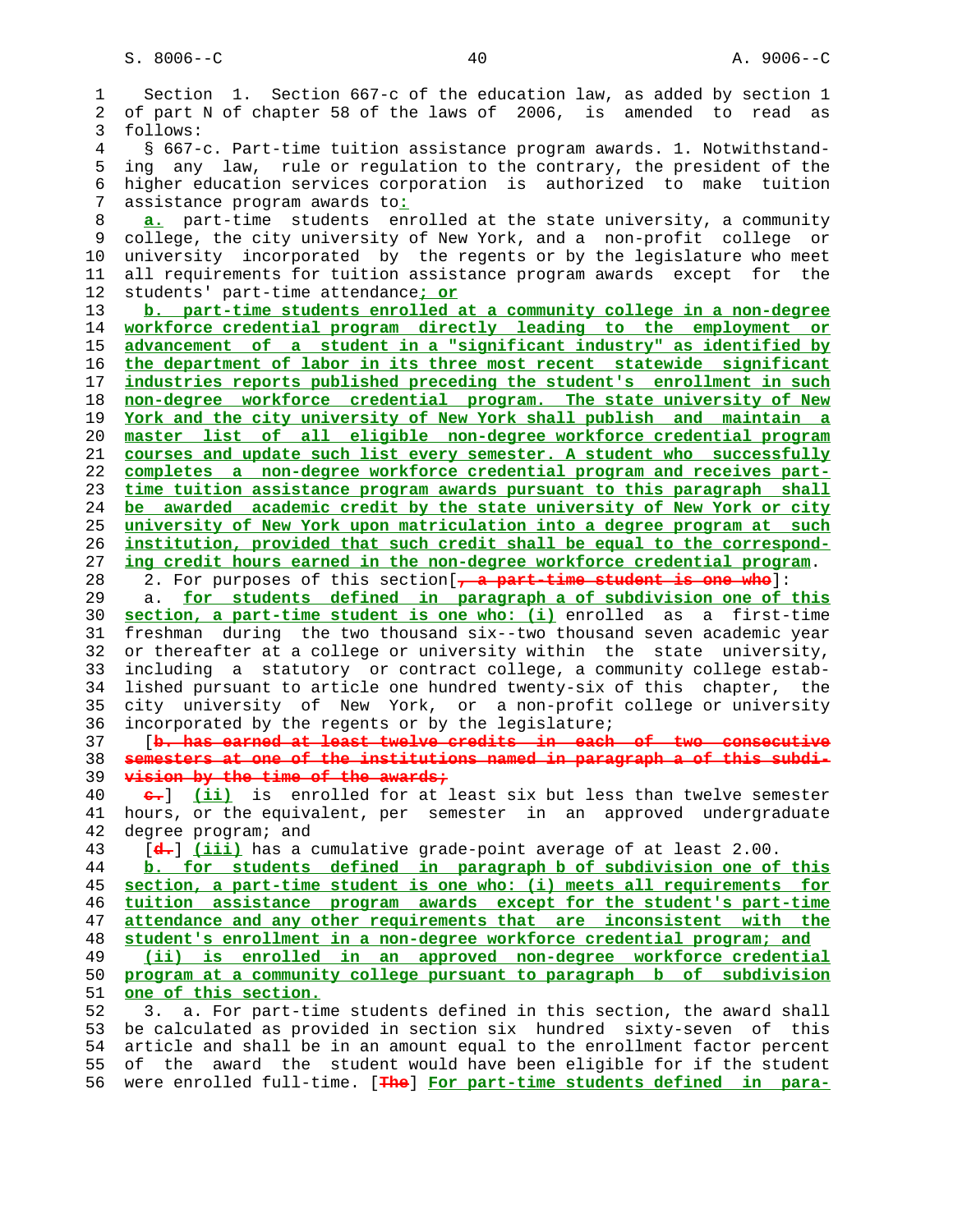1 **graph a of subdivision one of this section, the** enrollment factor 2 percent is the percentage obtained by dividing the number of credits the 3 student is enrolled in, as certified by the school, by the number of 4 credits required for full-time study in the semester, quarter or term as 5 defined by the commissioner. **For part-time students defined in para-** 6 **graph b of subdivision one of this section, the enrollment factor shall** 7 **be calculated pursuant to regulations established by the higher educa-** 8 **tion services corporation.**

 9 b. [**Any**] **(i) For part-time students defined in paragraph a of subdivi-** 10 **sion one of this section, any** semester, quarter or term of attendance 11 during which a student receives an award pursuant to this section shall 12 be counted as the enrollment factor percent of a semester, quarter or 13 term toward the maximum term of eligibility for tuition assistance 14 awards pursuant to section six hundred sixty-seven of this article. The 15 total period of study for which payment may be made shall not exceed the 16 equivalent of the maximum period authorized for that award.

**(ii) For part-time students defined in paragraph b of subdivision one of this section, the total period of study for which payment may be made shall not exceed the equivalent of the maximum period authorized for the non-degree workforce credential program pursuant to paragraph b of subdivision one of this section.**

22 § 2. This act shall take effect immediately.

# 23 PART F

 24 Section 1. Subparagraph (v) of paragraph b-1 of subdivision 4 of 25 section 661 of the education law is REPEALED.

 26 § 2. Subparagraphs (iii) and (iv) of paragraph b-1 of subdivision 4 of 27 section 661 of the education law, as added by section 1 of part Z of 28 chapter 58 of the laws of 2011, are amended to read as follows:

 29 (iii) does not maintain good academic standing pursuant to paragraph c 30 of subdivision six of section six hundred sixty-five of this subpart, 31 and if there is no applicable existing academic standards schedule 32 pursuant to such subdivision, then such recipient shall be placed on the 33 academic standards schedule applicable to students enrolled in a four- 34 year or five-year undergraduate program; **or**

 35 (iv) is in default in the repayment of any state or federal student 36 loan, has failed to comply with the terms of any service condition 37 imposed by an academic performance award made pursuant to this article, 38 or has failed to make a refund of any award[**; or**]**.**

 39 § 3. Paragraph d of subdivision 6 of section 661 of the education law 40 is REPEALED.

41 § 4. This act shall take effect immediately.

# 42 PART G

 43 Section 1. Subdivision 2 of section 669-h of the education law, as 44 amended by section 1 of part G of chapter 56 of the laws of 2021, is 45 amended to read as follows:

 46 2. Amount. Within amounts appropriated therefor and based on avail- 47 ability of funds, awards shall be granted beginning with the two thou- 48 sand seventeen--two thousand eighteen academic year and thereafter to 49 applicants that the corporation has determined are eligible to receive 50 such awards. The corporation shall grant such awards in an amount up to 51 five thousand five hundred dollars or actual tuition, whichever is less; 52 provided, however, (a) a student who receives educational grants and/or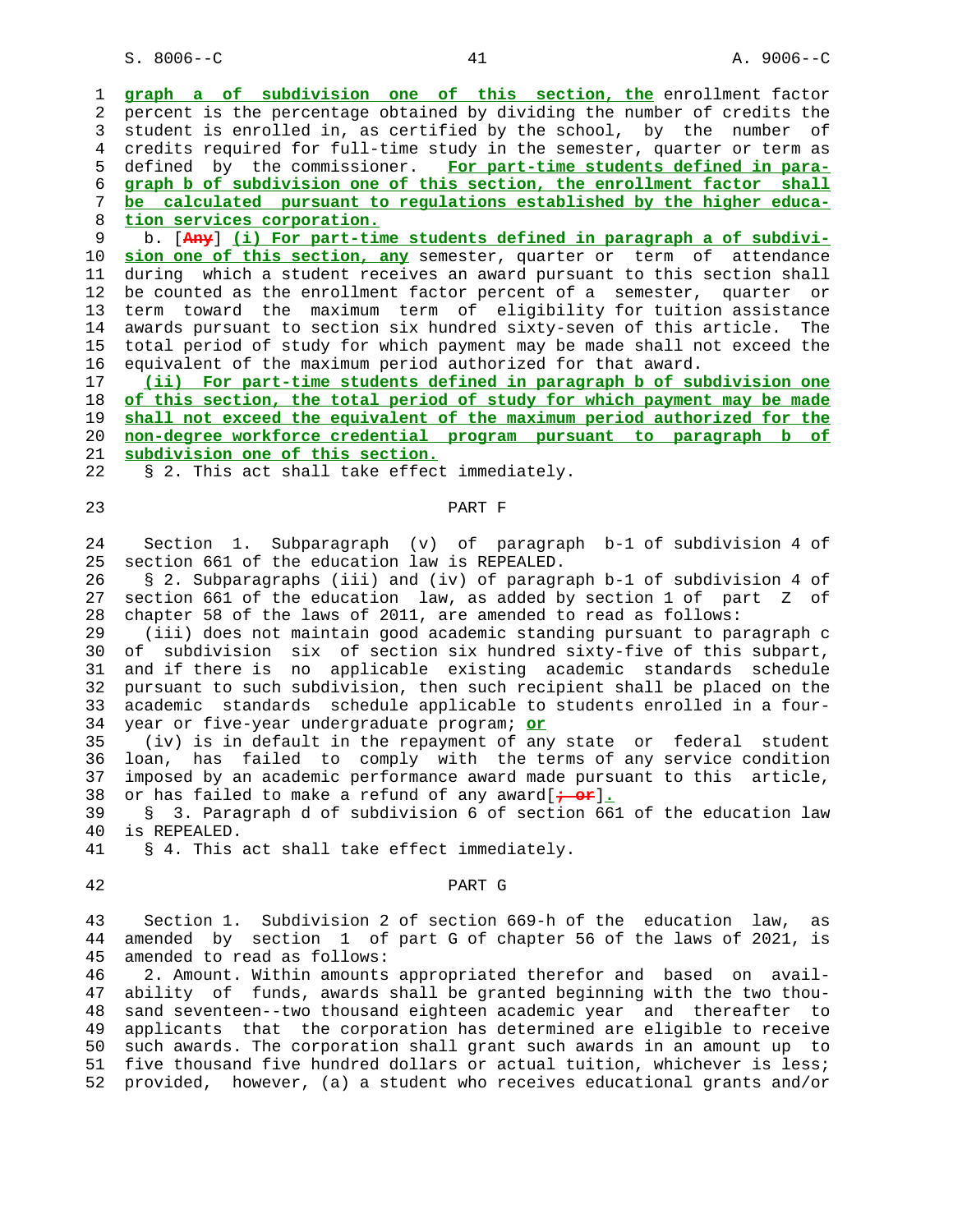1 scholarships that cover the student's full cost of attendance shall not 2 be eligible for an award under this program; and (b) an award under this 3 program shall be applied to tuition after the application of payments 4 received under the tuition assistance program pursuant to section six 5 hundred sixty-seven of this subpart, tuition credits pursuant to section 6 six hundred eighty-nine-a of this article, federal Pell grant pursuant 7 to section one thousand seventy of title twenty of the United States 8 code, et seq., and any other program that covers the cost of attendance 9 unless exclusively for non-tuition expenses, and the award under this 10 program shall be reduced in the amount equal to such payments, provided 11 that the combined benefits do not exceed five thousand five hundred 12 dollars. Upon notification of an award under this program, the institu- 13 tion shall defer the amount of tuition. Notwithstanding paragraph h of 14 subdivision two of section three hundred fifty-five and paragraph (a) of 15 subdivision seven of section six thousand two hundred six of this chap- 16 ter, and any other law, rule or regulation to the contrary, the under- 17 graduate tuition charged by the institution to recipients of an award 18 shall not exceed the tuition rate established by the institution for the 19 two thousand sixteen--two thousand seventeen academic year provided, 20 however, that in the two thousand [**twenty-three**] **twenty-two**--two thou- 21 sand [**twenty-four**] **twenty-three** academic year and every year thereafter, 22 the undergraduate tuition charged by the institution to recipients of an 23 award shall be reset to equal the tuition rate established by the insti- 24 tution for the forthcoming academic year, provided further that the 25 tuition credit calculated pursuant to section six hundred eighty-nine-a 26 of this article shall be applied toward the tuition rate charged for 27 recipients of an award under this program. Provided further that the 28 state university of New York and the city university of New York shall 29 provide an additional tuition credit to students receiving an award to 30 cover the remaining cost of tuition.

31 § 2. This act shall take effect immediately.

41 § 2. This act shall take effect immediately.

# 32 PART H

 33 Section 1. Subdivision 5 of section 695-b of the education law, as 34 amended by chapter 535 of the laws of 2000, is amended to read as 35 follows: 36 5. "Eligible educational institution" shall mean **(a)** any institution

 37 of higher education defined as an eligible educational institution in 38 section 529(e)(5) of the Internal Revenue Code of 1986, as amended**, or** 39 **(b) any apprenticeship program described in section 529(c)(8) of the** 40 **Internal Revenue Code of 1986, as amended**.

 42 PART I 43 Intentionally Omitted 44 PART J 45 Intentionally Omitted 46 PART K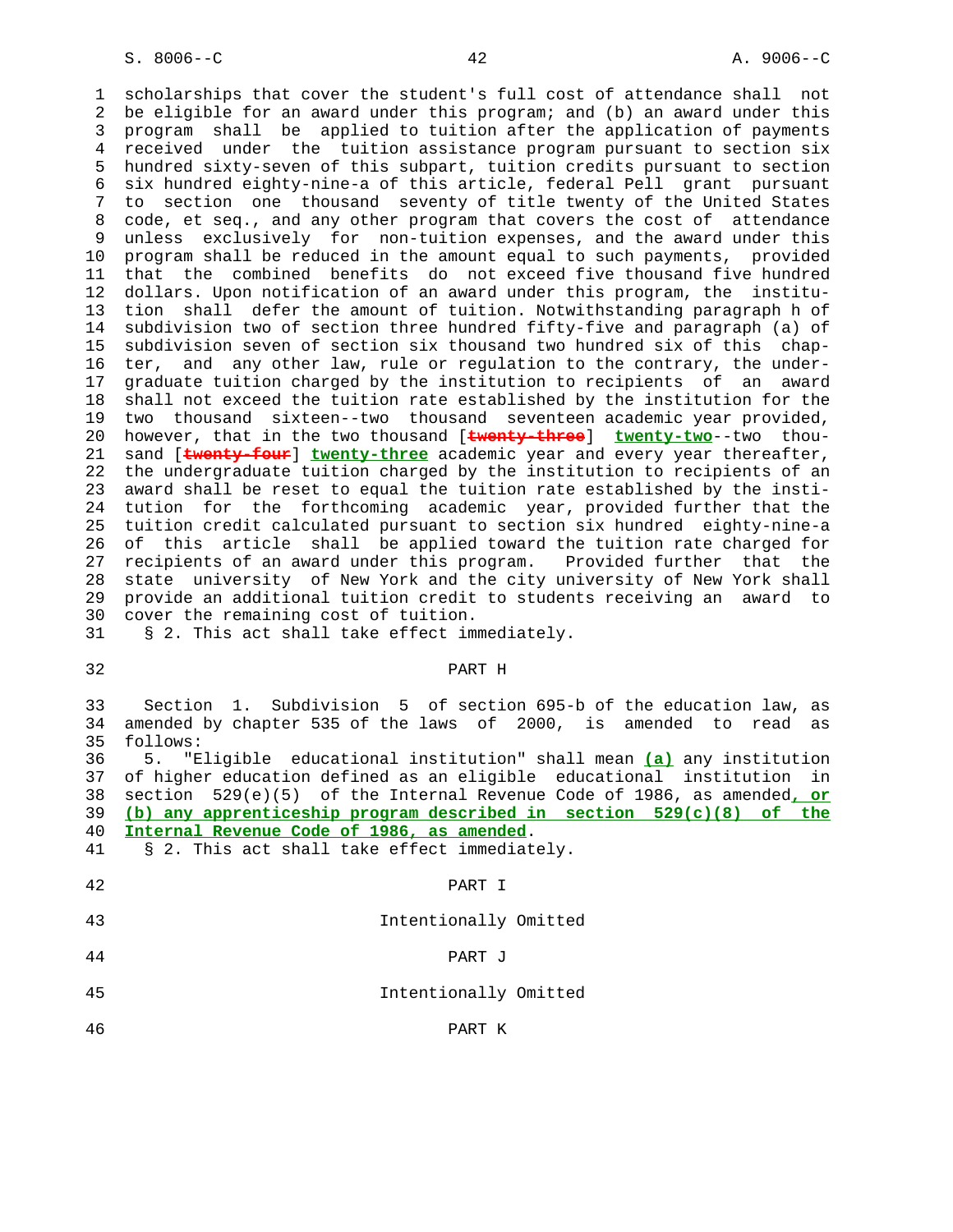1 Intentionally Omitted

# 2 PART L

 3 Section 1. Subdivision 2 of section 410-u of the social services law, 4 as added by section 52 of part B of chapter 436 of the laws of 1997, is 5 amended to read as follows:

 6 2. The state block grant for child care shall be divided into two 7 parts pursuant to a plan developed by the department and approved by the 8 director of the budget. One part shall be retained by the state to 9 provide child care on a statewide basis to special groups and for 10 activities to increase the availability and/or quality of child care 11 programs, including, but not limited to, the start-up of child care 12 programs, the operation of child care resource and referral programs, 13 training activities, the regulation and monitoring of child care 14 programs, the development of computerized data systems, and consumer 15 education, provided however, that child care resource and referral 16 programs funded under title five-B of article six of this chapter shall 17 meet additional performance standards developed by the department of 18 social services including but not limited to: increasing the number of 19 child care placements for persons who are at or below two hundred 20 **percent of the state income standard, or three hundred** percent of the 21 state income standard **effective August first, two thousand twenty-two,** 22 **provided such persons are at or below eighty-five percent of the state** 23 **median income,** with emphasis on placements supporting local efforts in 24 meeting federal and state work participation requirements, increasing 25 technical assistance to all modalities of legal child care to persons 26 who are at or below two hundred **percent of the state income standard, or** 27 **three hundred** percent of the state income standard[**,**] **effective August** 28 **first, two thousand twenty-two, provided such persons are at or below** 29 **eighty-five percent of the state median income,** including the provision 30 of training to assist providers in meeting child care standards or regu- 31 latory requirements, and creating new child care opportunities, and 32 assisting social services districts in assessing and responding to child 33 care needs for persons at or below two hundred **percent of the state** 34 **income standard, or three hundred** percent of the state income standard 35 **effective August first, two thousand twenty-two, provided such persons** 36 **are at or below eighty-five percent of the state median income**. The 37 department shall have the authority to withhold funds from those agen- 38 cies which do not meet performance standards. Agencies whose funds are 39 withheld may have funds restored upon achieving performance standards. 40 The other part shall be allocated to social services districts to 41 provide child care assistance to families receiving family assistance 42 and to other low income families.

 43 § 2. Subdivisions 1 and 3 of section 410-w of the social services law, 44 as amended by chapter 569 of the laws of 2001, are amended a new subdi- 45 vision 10 is added to read as follows:

 46 1. A social services district may use the funds allocated to it from 47 the block grant to provide child care assistance to:

 48 (a) families receiving public assistance when such child care assist- 49 ance is necessary: to enable a parent or caretaker relative to engage in 50 work, participate in work activities or perform a community service 51 pursuant to title nine-B of article five of this chapter; to enable a 52 teenage parent to attend high school or other equivalent training 53 program; because the parent or caretaker relative is physically or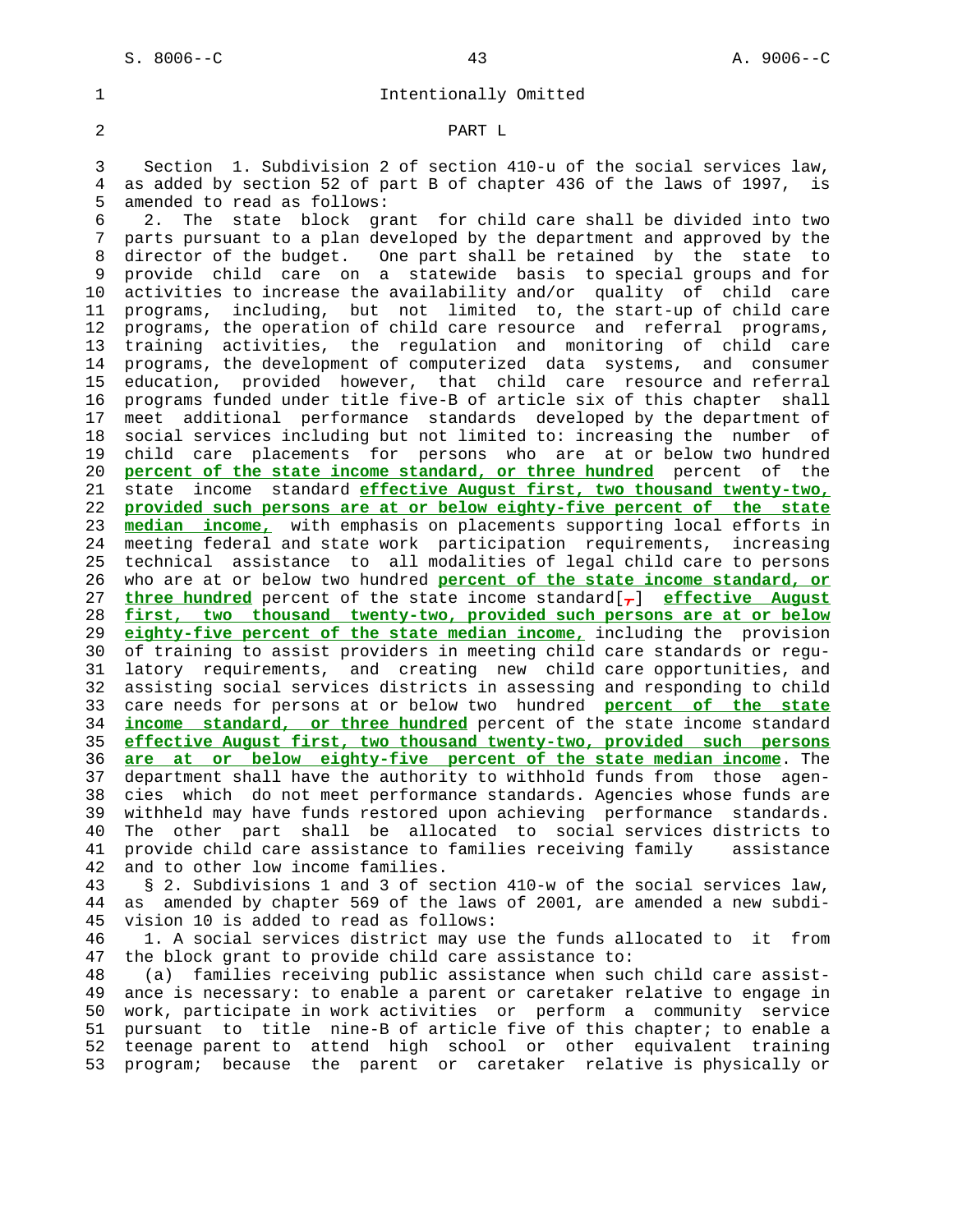1 mentally incapacitated; or because family duties away from home necessi- 2 tate the parent or caretaker relative's absence; child day care shall be 3 provided during breaks in activities, for a period of up to two weeks. 4 Such child day care may be authorized for a period of up to one month if 5 child care arrangements shall be lost if not continued, and the program 6 or employment is scheduled to begin within such period;

 7 (b) families with incomes up to two hundred **percent of the state** 8 **income standard, or three hundred** percent of the state income standard 9 **effective August first, two thousand twenty-two** who are attempting 10 through work activities to transition off of public assistance when such 11 child care is necessary in order to enable a parent or caretaker rela- 12 tive to engage in work provided such families' public assistance has 13 been terminated as a result of increased hours of or income from employ- 14 ment or increased income from child support payments or the family 15 voluntarily ended assistance; [**and,**] provided that the family received 16 public assistance at least three of the six months preceding the month 17 in which eligibility for such assistance terminated or ended or provided 18 that such family has received child care assistance under subdivision 19 four of this section; **and provided, the family income does not exceed** 20 **eighty-five percent of the state median income;**

 21 (c) families with incomes up to two hundred **percent of the state** 22 **income standard, or three hundred** percent of the state income standard 23 **effective August first, two thousand twenty-two,** which are determined in 24 accordance with the regulations of the department to be at risk of 25 becoming dependent on family assistance; **provided, the family income** 26 **does not exceed eighty-five percent of the state median income;**

 27 (d) families with incomes up to two hundred **percent of the state income standard, or three hundred** percent of the state income standard **effective August first, two thousand twenty-two,** who are attending a 30 post secondary educational program [**and working at least seventeen and one-half hours per week**]; **provided, the family income does not exceed eighty-five percent of the state median income;** and

 33 (e) other families with incomes up to two hundred **percent of the state** 34 **income standard, or three hundred** percent of the state income standard 35 **effective August first, two thousand twenty-two,** which the social 36 services district designates in its consolidated services plan as eligi- 37 ble for child care assistance in accordance with criteria established by 38 the department**; provided, the family income does not exceed eighty-five** 39 **percent of the state median income**.

 40 3. A social services district shall guarantee child care assistance to 41 families in receipt of public assistance with children under thirteen 42 years of age when such child care assistance is necessary for a parent 43 or caretaker relative to engage in work or participate in work activ- 44 ities pursuant to the provisions of title nine-B of article five of this 45 chapter. Child care assistance shall continue to be guaranteed for such 46 a family for a period of twelve months after the month in which the 47 family's eligibility for public assistance has terminated or ended when 48 such child care is necessary in order to enable the parent or caretaker 49 relative to engage in work, provided that the family's public assistance 50 has been terminated as a result of an increase in the hours of or income 51 from employment or increased income from child support payments or 52 because the family voluntarily ended assistance; that the family 53 received public assistance in at least three of the six months preceding 54 the month in which eligibility for such assistance terminated or ended 55 or provided that such family has received child care assistance under 56 subdivision four of this section; [**and**] that the family's income does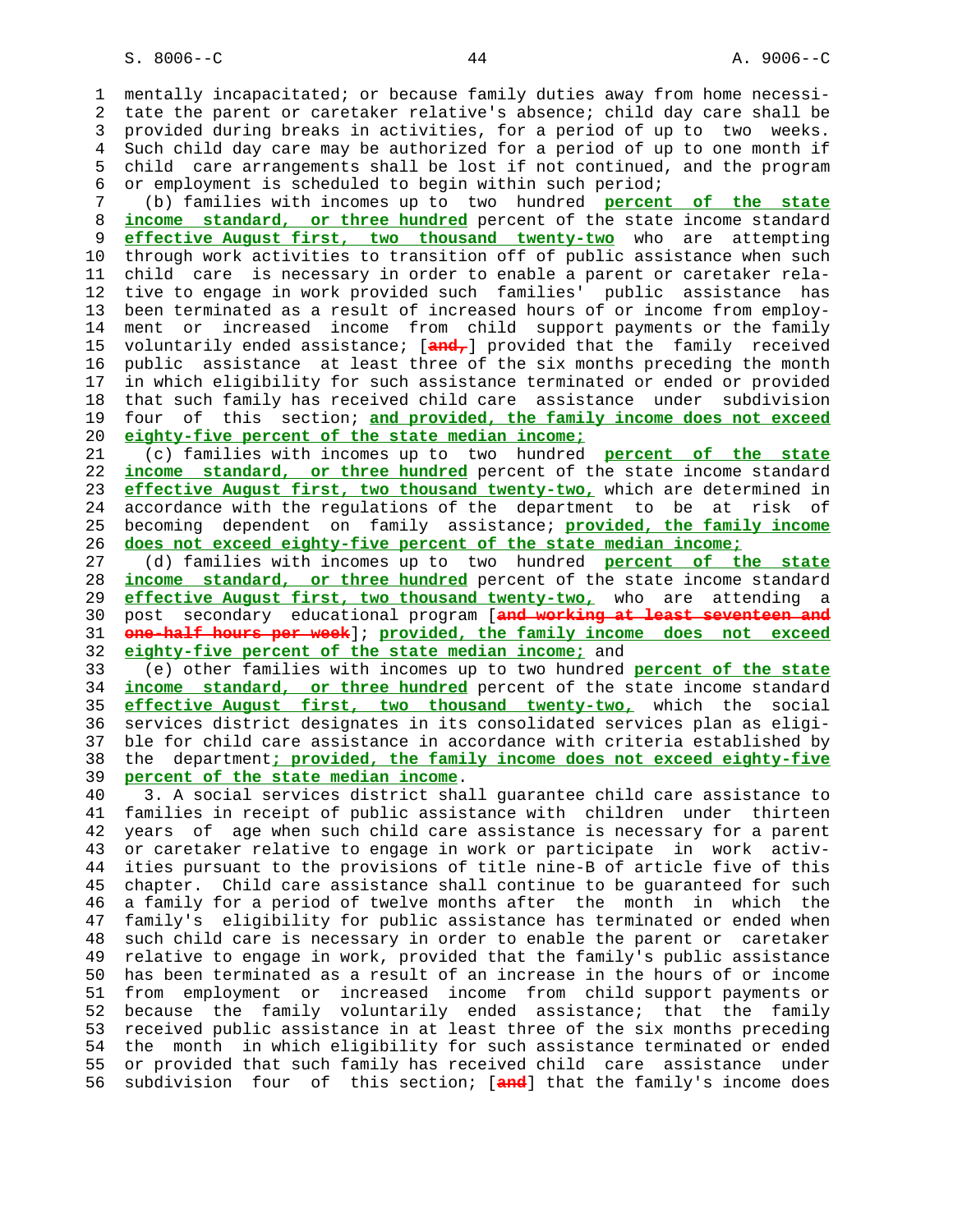S. 8006--C 45 A. 9006--C

|                 | 1 not exceed two hundred percent of the state income standard, or three    |
|-----------------|----------------------------------------------------------------------------|
|                 | 2 hundred percent of the state income standard effective August first, two |
|                 | thousand twenty-two; and that the family income does not exceed eighty-    |
| 4               | five percent of the state median income. Such child day care shall         |
| 5.              | recognize the need for continuity of care for the child and a district     |
| 6               | shall not move a child from an existing provider unless the participant    |
| 7               | consents to such move.                                                     |
|                 |                                                                            |
| 8               | 10. For the purposes of this section, the term "state median income"       |
| 9               | means the most recent state median income data published by the bureau     |
| 10              | of the census, for a family of the same size, updated by the department    |
| 11              | for a family size of four and adjusted by the department for family        |
| 12 <sup>°</sup> | size.                                                                      |
| 13              | § 3. This act shall take effect immediately; provided, however, that       |

### 15 PART M

 16 Section 1. Section 3 of part N of chapter 56 of the laws of 2020, 17 amending the social services law relating to restructuring financing for 18 residential school placements, as amended by section 1 of part I of 19 chapter 56 of the laws of 2021, is amended to read as follows:

 20 § 3. This act shall take effect immediately and shall expire and be 21 deemed repealed April 1, [**2022**] **2023**; provided however that the amend- 22 ments to subdivision 10 of section 153 of the social services law made 23 by section one of this act, shall not affect the expiration of such 24 subdivision and shall be deemed to expire therewith.

25 § 2. This act shall take effect immediately.

### 26 PART N

 27 Section 1. Section 28 of part C of chapter 83 of the laws of 2002, 28 amending the executive law and other laws relating to funding for chil- 29 dren and family services, as amended by section 1 of subpart A of part K 30 of chapter 56 of the laws of 2017, is amended to read as follows:

 31 § 28. This act shall take effect immediately; provided that sections 32 nine through eighteen and twenty through twenty-seven of this act shall 33 be deemed to have been in full force and effect on and after April 1, 34 2002; provided, however, that section fifteen of this act shall apply to 35 claims that are otherwise reimbursable by the state on or after April 1, 36 2002 except as provided in subdivision 9 of section 153-k of the social 37 services law as added by section fifteen of this act; provided further 38 however, that nothing in this act shall authorize the office of children 39 and family services to deny state reimbursement to a social services 40 district for violations of the provisions of section 153-d of the social 41 services law for services provided from January 1, 1994 through March 42 31, 2002; provided that section nineteen of this act shall take effect 43 September 13, 2002 and shall expire and be deemed repealed June 30, 44 2012; and, provided further, however, that notwithstanding any law to 45 the contrary, the office of children and family services shall have the 46 authority to promulgate, on an emergency basis, any rules and regu- 47 lations necessary to implement the requirements established pursuant to 48 this act; provided further, however, that the regulations to be devel- 49 oped pursuant to section one of this act shall not be adopted by emer- 50 gency rule; and provided further that the provisions of sections nine 51 through eighteen and twenty through twenty-seven of this act shall 52 expire and be deemed repealed on June 30, [**2022**] **2027**.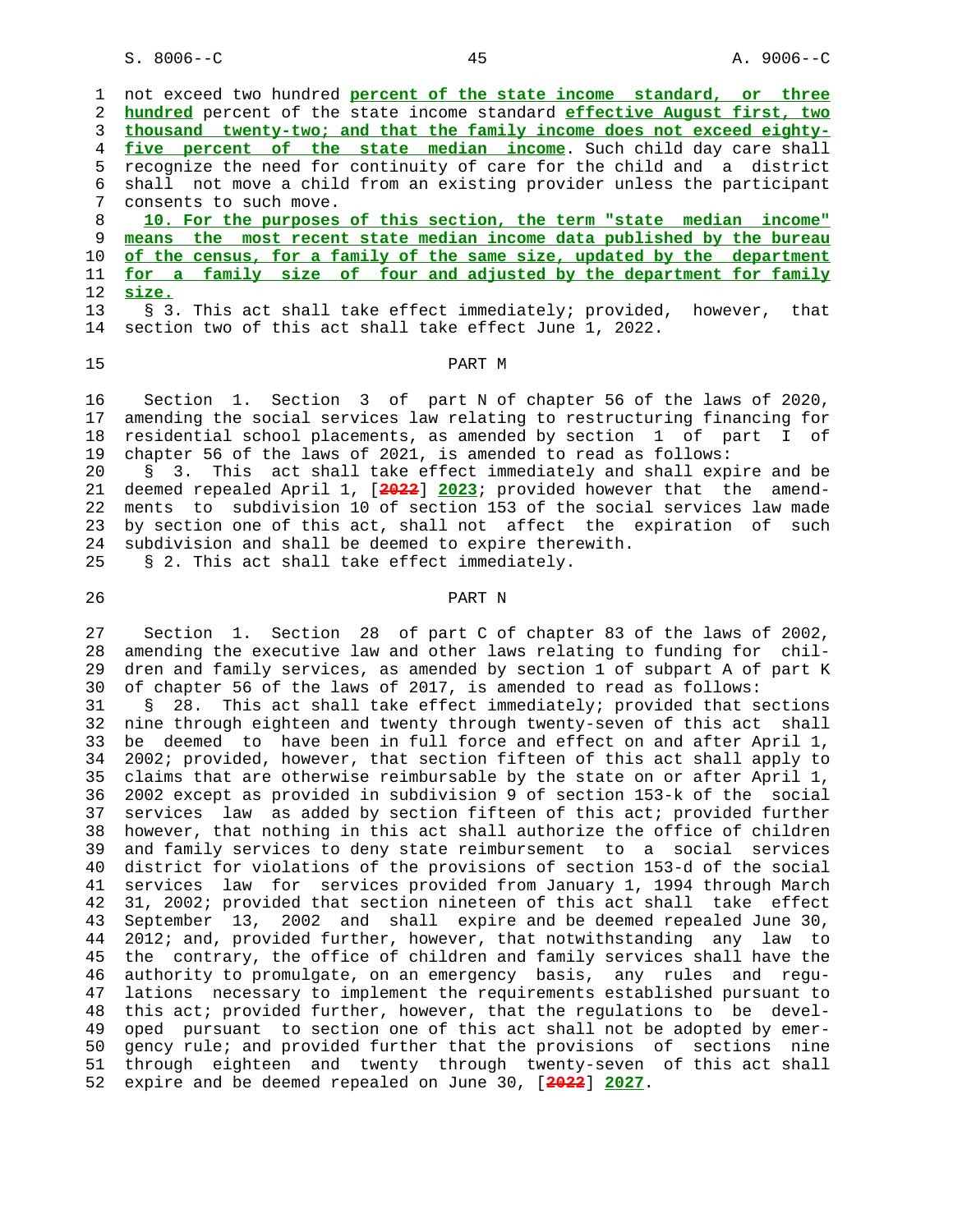# 1 § 2. This act shall take effect immediately.

### 2 PART O

 3 Section 1. Section 398-a of the social services law is amended by 4 adding a new subdivision 2-c to read as follows:

**(2-c) Those social services districts that as of July first, two thou- sand twenty-two were paying at least one hundred percent of the applica- ble rates published by the office of children and family services for the two thousand twenty-two--two thousand twenty-three rate year for care provided to foster children in regular, therapeutic, special needs, and emergency foster boarding homes shall pay for the two thousand twen- ty-two--two thousand twenty-three rate year and for each subsequent rate year thereafter at least one hundred percent of the applicable rates published by the office of children and family services for that rate year. Those social services districts that as of July first, two thou- sand twenty-two were paying less than the applicable rates published by the office of children and family services for the two thousand twenty- two--two thousand twenty-three rate year for care provided to foster children in regular, therapeutic, special needs and emergency foster boarding homes shall increase their rates of payment so that: effective July first, two thousand twenty-two the difference between the percent- age of the applicable rates published by the office of children and family services for the two thousand twenty-two--two thousand twenty- three rate year and the rates such districts are paying is at least one-half less than the difference between the percentage of the applica- ble rates published by the office of children and family services for the two thousand twenty-two--two thousand twenty-three rate year and the rates that such districts were paying for such programs on July first, two thousand twenty-two; and effective July first, two thousand twenty- three for the two thousand twenty-three--two thousand twenty-four rate year and for each subsequent year thereafter all social services districts shall pay at least one hundred percent of the applicable rates published by the office of children and family services for the applica- ble rate year.**

- 34 § 2. This act shall take effect immediately.
- 35 PART P
- 36 Intentionally Omitted
- 37 PART Q
- 38 Intentionally Omitted
- 
- 39 PART R

 40 Section 1. Subdivision 1 of section 359 of the executive law, as 41 amended by section 42 of part AA of chapter 56 of the laws of 2019, is 42 amended to read as follows:

 43 1. A local director shall designate the location of the local and 44 branch offices of the local veterans' service agency within his or her 45 jurisdiction, which offices shall be open during convenient hours. The 46 cost of maintenance and operation of a county veterans' service agency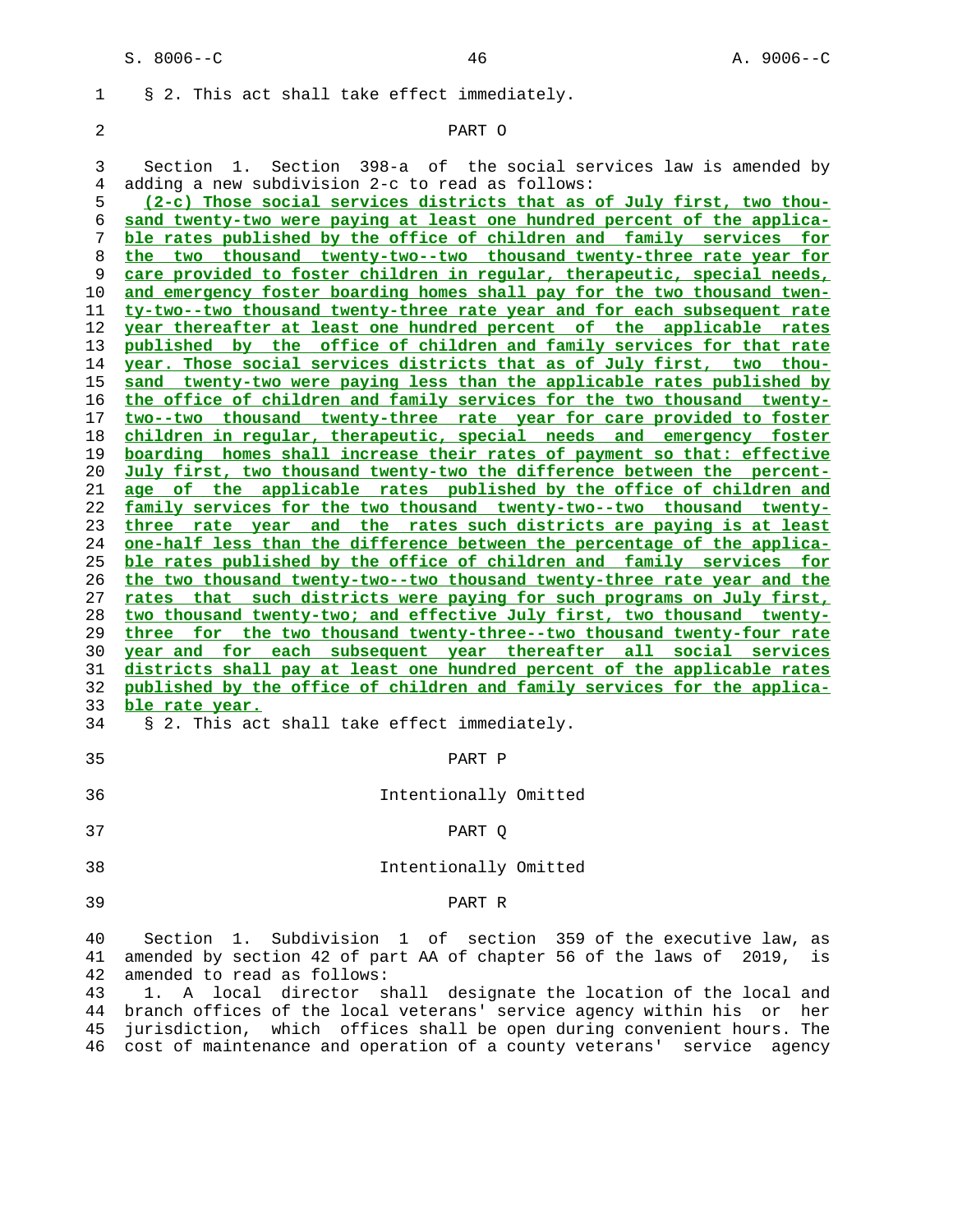1 shall be a county charge and the cost of maintenance and operation of a 2 city veterans' service agency shall be a city charge, excepting that the 3 state director with the approval of the veterans' services commission 4 shall allot and pay, from state moneys made available to him or her for 5 such purposes, to each county veterans' service agency and each city 6 veterans' service agency, an amount equal to fifty per centum of its 7 expenditures for maintenance and operation approved by the state direc- 8 tor, provided that in no event shall the amount allotted and paid for 9 such approved expenditures incurred in any given year exceed (1) in the<br>10 case of any county veterans' service agency in a county having a popucase of any county veterans' service agency in a county having a popu- 11 lation of not more than one hundred thousand or in the case of any city 12 veterans' service agency in a city having a population of not more than 13 one hundred thousand, the sum of [**ten**] **twenty-five** thousand dollars, nor 14 (2) in the case of any county veterans' service agency in a county 15 having a population in excess of one hundred thousand excluding the 16 population of any city therein which has a city veterans' service agen- 17 cy, the sum of [**ten**] **twenty-five** thousand dollars, and, in addition 18 thereto, the sum of five thousand dollars for each one hundred thousand, 19 or major portion thereof, of the population of the county in excess of 20 one hundred thousand excluding the population of any city therein which 21 has a city veterans' service agency, nor (3) in the case of any city 22 veterans' service agency in a city having a population in excess of one 23 hundred thousand, the sum of [**ten**] **twenty-five** thousand dollars, and, in 24 addition thereto, the sum of five thousand dollars for each one hundred 25 thousand, or major portion thereof, of the population of the city in 26 excess of one hundred thousand. Such population shall be certified in 27 the same manner as provided by section fifty-four of the state finance 28 law.

 29 § 2. This act shall take effect immediately and shall apply to all 30 expenditures made on and after April 1, 2022.

# 31 PART S

 32 Section 1. Paragraphs (a), (b), (c) and (d) of subdivision 1 of 33 section 131-o of the social services law, as amended by section 1 of 34 part P of chapter 56 of the laws of 2021, are amended to read as 35 follows:

 36 (a) in the case of each individual receiving family care, an amount 37 equal to at least [**\$152.00**] **\$161.00** for each month beginning on or after 38 January first, two thousand [**twenty-one**] **twenty-two**.

 39 (b) in the case of each individual receiving residential care, an 40 amount equal to at least [**\$176.00**] **\$186.00** for each month beginning on 41 or after January first, two thousand [**twenty-one**] **twenty-two**.

 42 (c) in the case of each individual receiving enhanced residential 43 care, an amount equal to at least [**\$210.00**] **\$222.00** for each month 44 beginning on or after January first, two thousand [**twenty-one**] **twenty-** 45 **two**.

 46 (d) for the period commencing January first, two thousand [**twenty-two**] 47 **twenty-three**, the monthly personal needs allowance shall be an amount 48 equal to the sum of the amounts set forth in subparagraphs one and two 49 of this paragraph:

 50 (1) the amounts specified in paragraphs (a), (b) and (c) of this 51 subdivision; and

 52 (2) the amount in subparagraph one of this paragraph, multiplied by 53 the percentage of any federal supplemental security income cost of 54 living adjustment which becomes effective on or after January first, two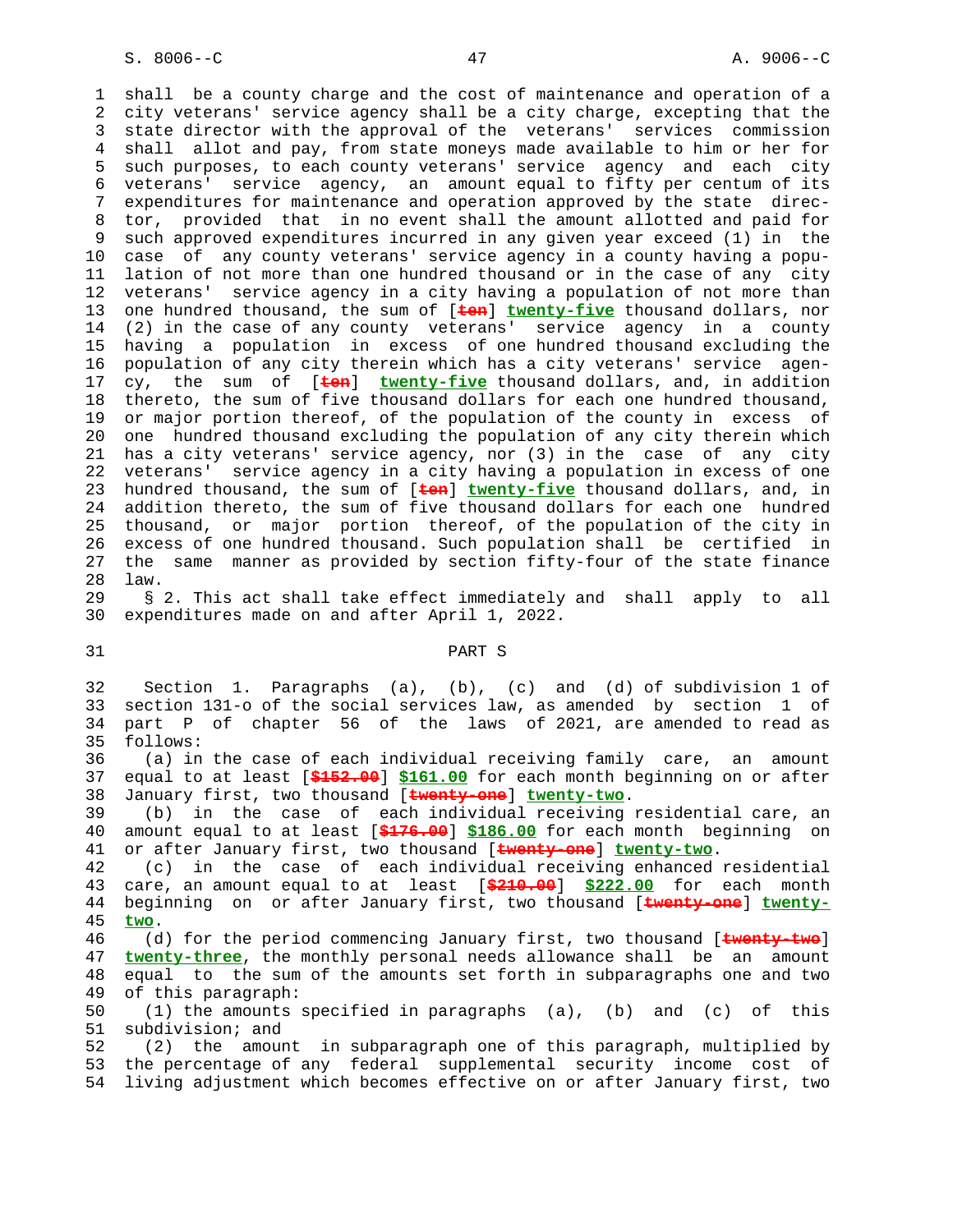1 thousand [**twenty-two**] **twenty-three**, but prior to June thirtieth, two 2 thousand [**twenty-two**] **twenty-three**, rounded to the nearest whole dollar. 3 § 2. Paragraphs (a), (b), (c), (d), (e) and (f) of subdivision 2 of 4 section 209 of the social services law, as amended by section 2 of part 5 P of chapter 56 of the laws of 2021, are amended to read as follows:

 6 (a) On and after January first, two thousand [**twenty-one**] **twenty-two**, 7 for an eligible individual living alone, [**\$881.00**] **\$928.00**; and for an 8 eligible couple living alone, [**\$1,295.00**] **\$1,365.00**.

 9 (b) On and after January first, two thousand [**twenty-one**] **twenty-two**, 10 for an eligible individual living with others with or without in-kind 11 income, [**\$817.00**] **\$864.00**; and for an eligible couple living with others 12 with or without in-kind income, [**\$1,237.00**] **\$1,307.00**.

 13 (c) On and after January first, two thousand [**twenty-one**] **twenty-two**, 14 (i) for an eligible individual receiving family care, [**\$1,060.48**] 15 **\$1,107.48** if he or she is receiving such care in the city of New York or 16 the county of Nassau, Suffolk, Westchester or Rockland; and (ii) for an 17 eligible couple receiving family care in the city of New York or the 18 county of Nassau, Suffolk, Westchester or Rockland, two times the amount 19 set forth in subparagraph (i) of this paragraph; or (iii) for an eligi- 20 ble individual receiving such care in any other county in the state, 21 [**\$1,022.48**] **\$1,069.48**; and (iv) for an eligible couple receiving such 22 care in any other county in the state, two times the amount set forth in 23 subparagraph (iii) of this paragraph.

 24 (d) On and after January first, two thousand [**twenty-one**] **twenty-two**, 25 (i) for an eligible individual receiving residential care, [**\$1,229.00**] 26 **\$1,276.00** if he or she is receiving such care in the city of New York or 27 the county of Nassau, Suffolk, Westchester or Rockland; and (ii) for an 28 eligible couple receiving residential care in the city of New York or 29 the county of Nassau, Suffolk, Westchester or Rockland, two times the 30 amount set forth in subparagraph (i) of this paragraph; or (iii) for an 31 eligible individual receiving such care in any other county in the 32 state, [**\$1,199.00**] **\$1,246.00**; and (iv) for an eligible couple receiving 33 such care in any other county in the state, two times the amount set 34 forth in subparagraph (iii) of this paragraph.

 35 (e) On and after January first, two thousand [**twenty-one**] **twenty-two**, 36 (i) for an eligible individual receiving enhanced residential care, 37 [**\$1,488.00**] **\$1,535.00**; and (ii) for an eligible couple receiving 38 enhanced residential care, two times the amount set forth in subpara- 39 graph (i) of this paragraph.

 40 (f) The amounts set forth in paragraphs (a) through (e) of this subdi- 41 vision shall be increased to reflect any increases in federal supple- 42 mental security income benefits for individuals or couples which become 43 effective on or after January first, two thousand [**twenty-two**] **twenty-** 44 **three** but prior to June thirtieth, two thousand [**twenty-two**] **twenty-** 45 **three**.

46 § 3. This act shall take effect December 31, 2022.

### 47 PART T

 48 Section 1. Section 4 of part W of chapter 54 of the laws of 2016, as 49 amended by section 1 of part M of chapter 56 of the laws of 2019, amend- 50 ing the social services law relating to the powers and duties of the 51 commissioner of social services relating to the appointment of a tempo- 52 rary operator, is amended to read as follows:

 53 § 4. This act shall take effect immediately and shall be deemed to 54 have been in full force and effect on and after April 1, 2016, provided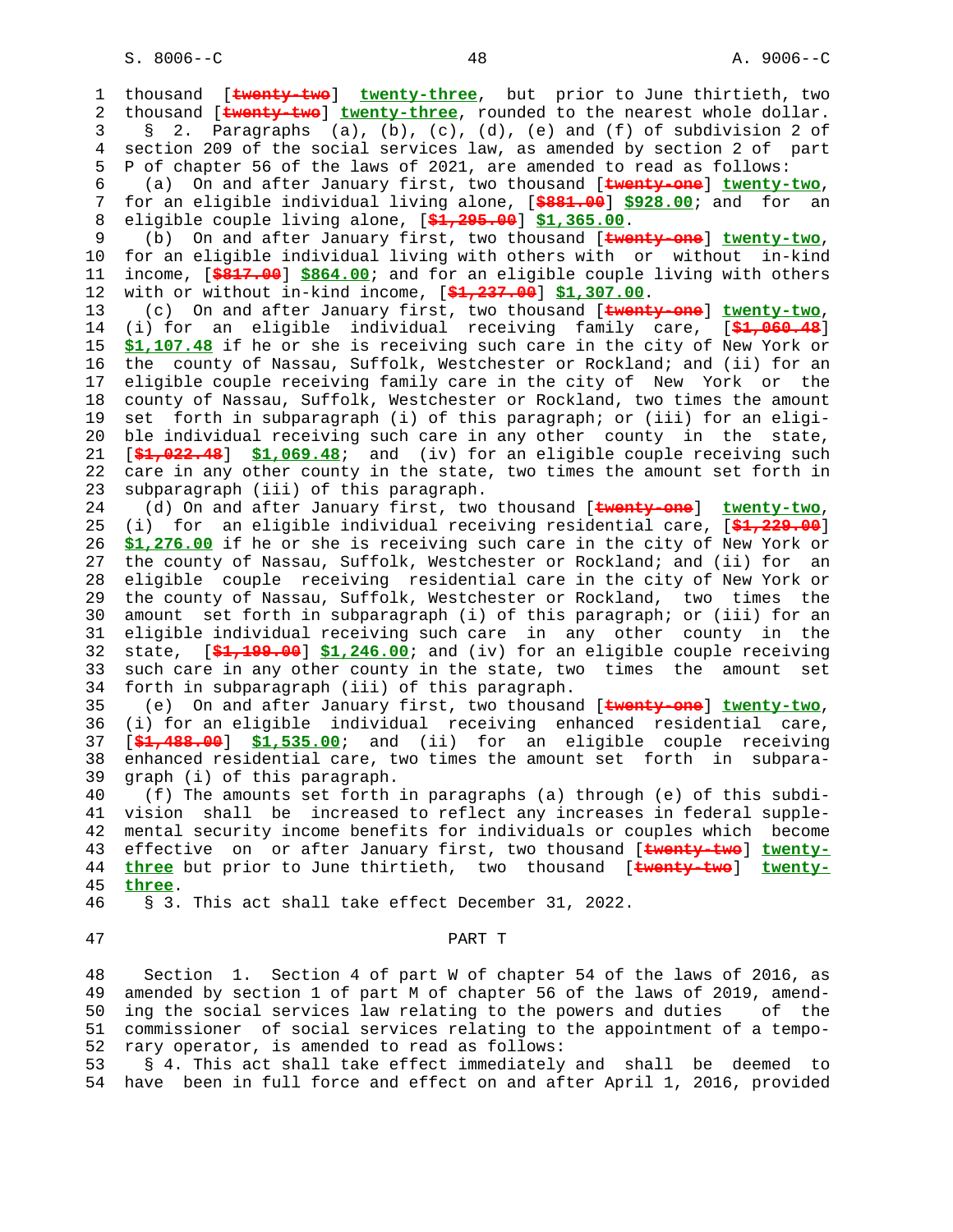1 further that this act shall expire and be deemed repealed March 31, 2 [**2022**] **2025**. 3 § 2. This act shall take effect immediately. 4 **PART** U 5 Section 1. Subdivision 4 of section 158 of the social services law, as 6 amended by section 44 of part B of chapter 436 of the laws of 1997, is 7 amended to read as follows: 8 4. Social services officials shall determine eligibility for safety 9 net assistance within [**forty-five**] **thirty** days of receiving an applica- 10 tion for safety net assistance. Such officials shall notify applicants 11 of safety net assistance about the availability of assistance to meet 12 emergency circumstances or to prevent eviction. 13 § 2. Subdivision 8 of section 153 of the social services law, as 14 amended by chapter 41 of the laws of 1992, is amended to read as 15 follows: 16 8. Any inconsistent provision of the law or regulation of the depart- 17 ment notwithstanding, state reimbursement shall not be made for any 18 expenditure made for the duplication of any grant and allowance for any 19 period, except as authorized by subdivision eleven of section one 20 hundred thirty-one of this chapter[**, or for any home relief payment made** 21 **for periods prior to forty-five days after the filing of an application** 22 **unless the district determines pursuant to department regulations that** 23 **such assistance is required to meet emergency circumstances or prevent** 24 **eviction**]. Notwithstanding any other provision of law, social services 25 districts are not required to provide [**home relief**] **safety net assist-** 26 **ance** to any person, otherwise eligible, if state reimbursement is not 27 available in accordance with this subdivision. 28 § 3. Subparagraphs (ii) and (iii) of paragraph (a) of subdivision 8 of 29 section 131-a of the social services law, subparagraph (ii) as amended 30 by section 12 of part B of chapter 436 of the laws of 1997 and subpara- 31 graph (iii) as amended by chapter 246 of the laws of 2002, are amended 32 to read as follows: 33 (ii) **fifty percent of the earned income for such month of any recipi-** 34 **ent; provided, however, that such percentage amount shall be adjusted in** 35 **June of each year to reflect changes in the most recently issued poverty** 36 **guidelines of the United States Bureau of the Census, such that a house-** 37 **hold of three without special needs, living in a heated apartment in New** 38 **York city and without unearned income would become ineligible for** 39 **assistance with gross earnings equal to the poverty level in such guide-** 40 **lines;** 41 **(iii)** from the earned income of any child**, applicant, recipient,** or 42 relative applying for or receiving aid pursuant to such program, or of 43 any other individual living in the same household as such relative and 44 child whose needs are taken into account in making such determination, 45 [**the first ninety**] **one hundred fifty** dollars of the [**total of such**] 46 earned income for such month **that remains after application of subpara-** 47 **graph (ii) of this paragraph**; 48 [**(iii) forty-two percent of the earned income for such month of any** 49 **recipient in a household containing a dependent child which remains** 50 **after application of all other subparagraphs of this paragraph;** 51 **provided, however, that such percentage amount shall be adjusted in June** 52 **of each year, commencing in nineteen hundred ninety-eight, to reflect** 53 **changes in the most recently issued poverty guidelines of the United** 54 **States Bureau of the Census, such that a household of three without**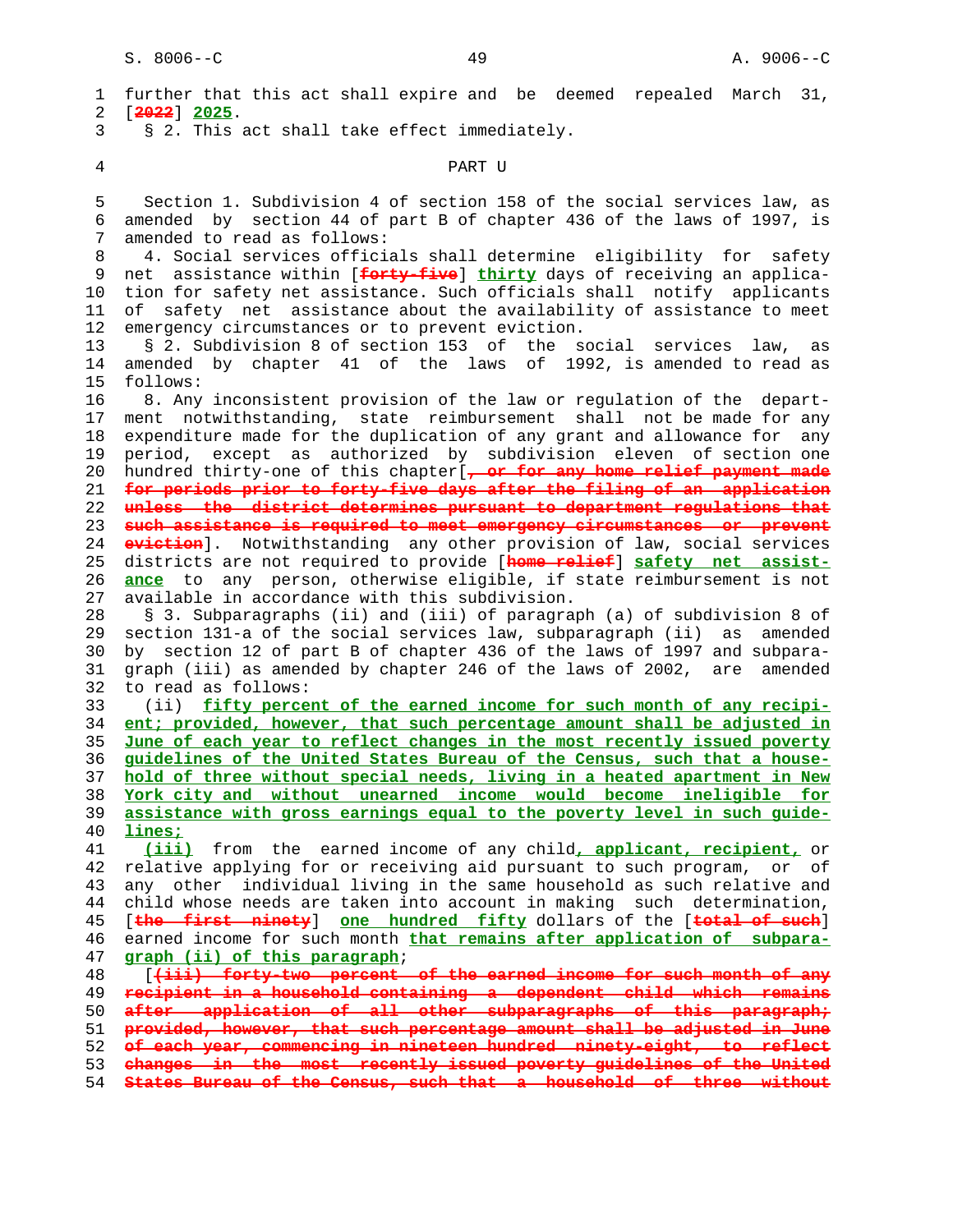$S. 8006 - C$  50 A. 9006--C

 1 **special needs, living in a heated apartment in New York city and without** 2 **unearned income would become ineligible for assistance with gross earn-** 3 **ings equal to the poverty level in such guidelines; provided, however,** 4 **that no assistance shall be given to any household with gross earned and** 5 **unearned income, exclusive of income described in subparagraphs (i) and** 6 **(vi) of this paragraph, in excess of such poverty level;**] 7 § 4. Subdivision 10 of section 131-a of the social services law is 8 REPEALED. 9 § 5. Subdivision 1 of section 131-n of the social services law, as 10 separately amended by chapters 323 and 329 of the laws of 2019, is 11 amended to read as follows: 12 1. The following resources shall be exempt and disregarded in calcu- 13 lating the amount of benefits of any household under any public assist- 14 ance program: (a) cash and liquid or nonliquid resources up to two thou- 15 sand **five hundred** dollars for applicants, [**or**] three thousand **seven** 16 **hundred fifty** dollars **for applicants** in [**the case of**] households in 17 which any member is sixty years of age or older **or is disabled or ten** 18 **thousand dollars for recipients**, (b) an amount up to four thousand six 19 hundred fifty dollars in a separate bank account established by an indi- 20 vidual while currently in receipt of assistance for the sole purpose of 21 enabling the individual to purchase a first or replacement vehicle for 22 the recipient to seek, obtain or maintain employment, so long as the 23 funds are not used for any other purpose, (c) an amount up to one thou- 24 sand four hundred dollars in a separate bank account established by an 25 individual while currently in receipt of assistance for the purpose of 26 paying tuition at a two-year or four-year accredited post-secondary 27 educational institution, so long as the funds are not used for any other 28 purpose, (d) the home which is the usual residence of the household, (e) 29 one automobile, up to ten thousand dollars fair market value, through 30 March thirty-first, two thousand seventeen; one automobile, up to eleven 31 thousand dollars fair market value, from April first, two thousand 32 seventeen through March thirty-first, two thousand eighteen; and one 33 automobile, up to twelve thousand dollars fair market value, beginning 34 April first, two thousand eighteen and thereafter, or such other higher 35 dollar value as the local social services district may elect to adopt, 36 (f) one burial plot per household member as defined in department regu- 37 lations, (g) bona fide funeral agreements up to a total of one thousand 38 five hundred dollars in equity value per household member, (h) funds in 39 an individual development account established in accordance with subdi- 40 vision five of section three hundred fifty-eight of this chapter and 41 section four hundred three of the social security act, (i) for a period 42 of six months, real property which the household is making a good faith 43 effort to sell, in accordance with department regulations and tangible 44 personal property necessary for business or for employment purposes in 45 accordance with department regulations, and (j) funds in a qualified 46 tuition program that satisfies the requirement of section 529 of the 47 Internal Revenue Code of 1986, as amended, and [**(j)**] **(k)** funds in a New 48 York achieving a better life experience savings account established in 49 accordance with article eighty-four of the mental hygiene law. 50 If federal law or regulations require the exemption or disregard of 51 additional income and resources in determining need for family assist- 52 ance, or medical assistance not exempted or disregarded pursuant to any

 53 other provision of this chapter, the department may, by regulations 54 subject to the approval of the director of the budget, require social 55 services officials to exempt or disregard such income and resources.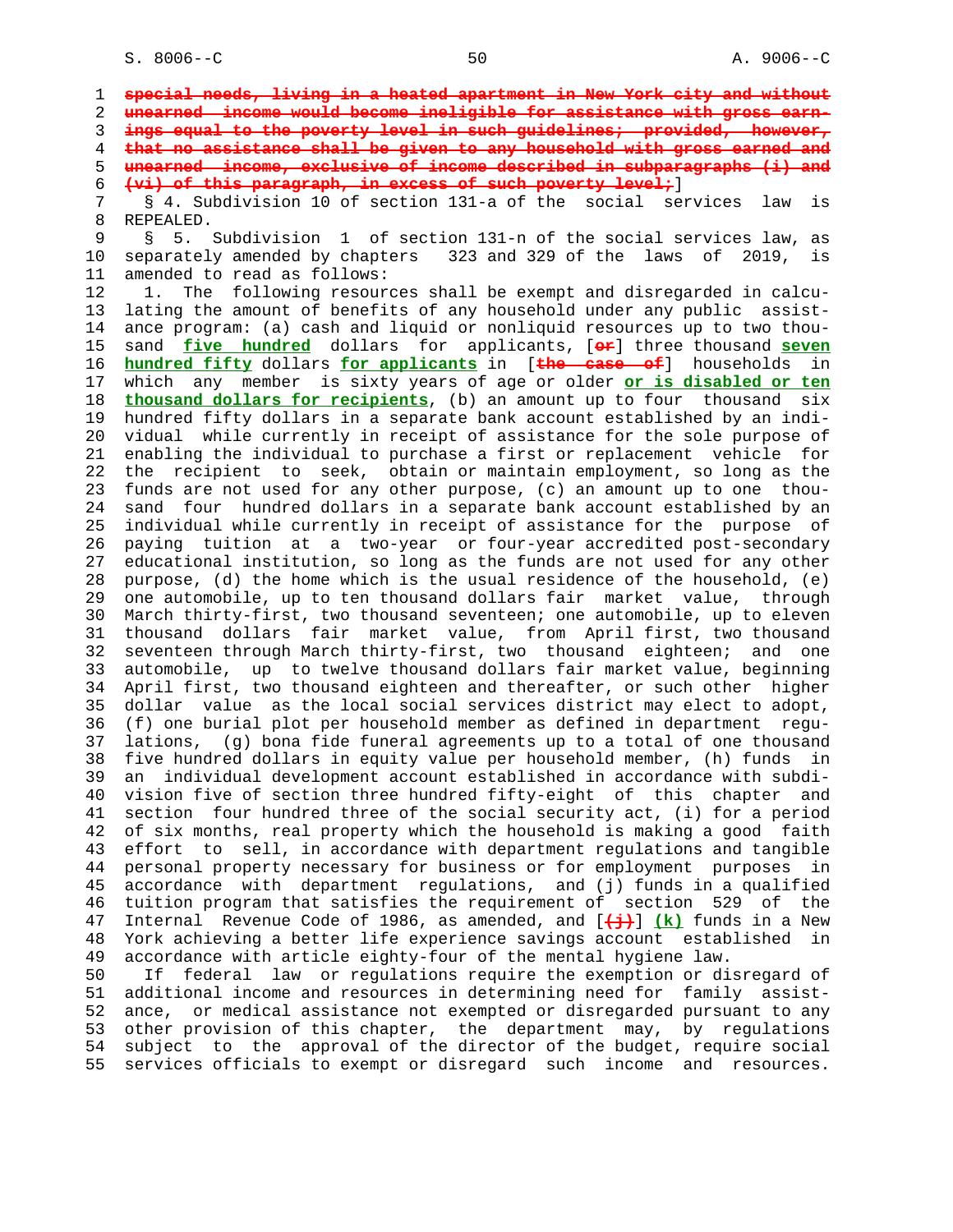1 Refunds resulting from earned income tax credits shall be disregarded in 2 public assistance programs. 3 § 6. This act shall take effect October 1, 2022; provided, however, 4 that effective immediately, any percentage adjustments reflecting chang- 5 es in the poverty guidelines of the United States Bureau of the Census 6 required in subparagraph (iii) of paragraph (a) of subdivision 8 of 7 section 131-a of the social services law through September 30, 2022, and 8 in subparagraph (ii) of paragraph (a) of subdivision 8 of section 131-a 9 of the social services law on and after October 1, 2022, shall not take 10 effect in the year 2022; and provided further that the amendments to 11 subdivision 1 of section 131-n of the social services law made by 12 section five of this act shall not affect the expiration of such section 13 and shall be deemed to expire therewith. 14 PART V 15 Intentionally Omitted 16 PART W 17 Intentionally Omitted 18 PART X 19 Intentionally Omitted

- 20 PART Y
- 21 Intentionally Omitted
- 

### 22 PART Z

 23 Section 1. Notwithstanding any other provision of law, the housing 24 trust fund corporation may provide, for purposes of the neighborhood 25 preservation program, a sum not to exceed \$12,930,000 for the fiscal 26 year ending March 31, 2023. Within this total amount, \$250,000 shall be 27 used for the purpose of entering into a contract with the neighborhood 28 preservation coalition to provide technical assistance and services to 29 companies funded pursuant to article 16 of the private housing finance 30 law. Notwithstanding any other provision of law, and subject to the 31 approval of the New York state director of the budget, the board of 32 directors of the state of New York mortgage agency shall authorize the 33 transfer to the housing trust fund corporation, for the purposes of 34 reimbursing any costs associated with neighborhood preservation program 35 contracts authorized by this section, a total sum not to exceed 36 \$12,930,000, such transfer to be made from (i) the special account of 37 the mortgage insurance fund created pursuant to section 2429-b of the 38 public authorities law, in an amount not to exceed the actual excess 39 balance in the special account of the mortgage insurance fund, as deter- 40 mined and certified by the state of New York mortgage agency for the 41 fiscal year 2021-2022 in accordance with section 2429-b of the public 42 authorities law, if any, and/or (ii) provided that the reserves in the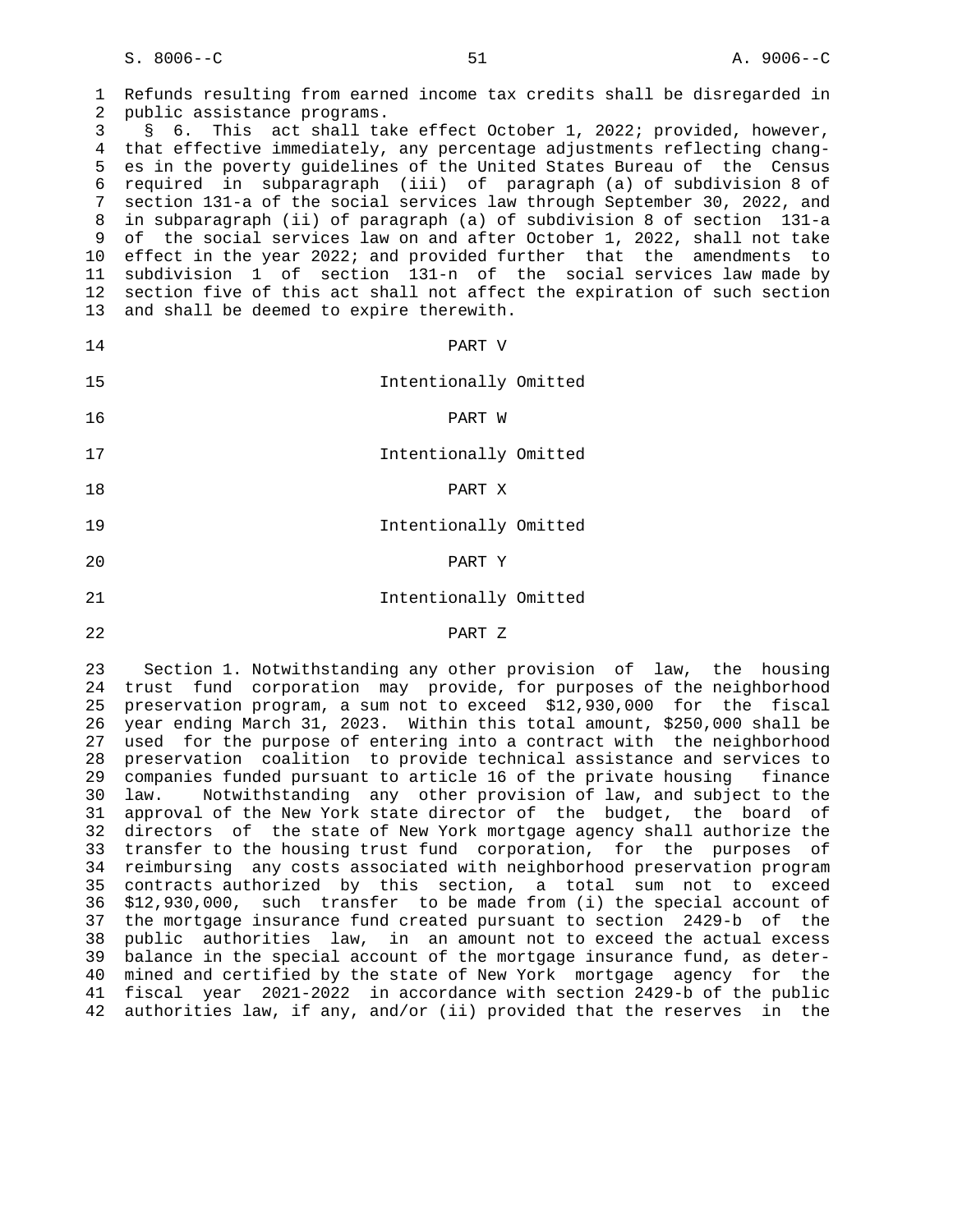1 project pool insurance account of the mortgage insurance fund created 2 pursuant to section 2429-b of the public authorities law are sufficient 3 to attain and maintain the credit rating (as determined by the state of 4 New York mortgage agency) required to accomplish the purposes of such 5 account, the project pool insurance account of the mortgage insurance 6 fund, such transfer to be made as soon as practicable but no later than 7 June 30, 2022.

 8 § 2. Notwithstanding any other provision of law, the housing trust 9 fund corporation may provide, for purposes of the rural preservation 10 program, a sum not to exceed \$5,460,000 for the fiscal year ending March 11 31, 2023. Within this total amount, \$250,000 shall be used for the 12 purpose of entering into a contract with the rural housing coalition 13 to provide technical assistance and services to companies funded pursu- 14 ant to article 17 of the private housing finance law. Notwithstanding 15 any other provision of law, and subject to the approval of the New York 16 state director of the budget, the board of directors of the state of New 17 York mortgage agency shall authorize the transfer to the housing trust 18 fund corporation, for the purposes of reimbursing any costs associated 19 with rural preservation program contracts authorized by this section, a 20 total sum not to exceed \$5,460,000, such transfer to be made from (i) 21 the special account of the mortgage insurance fund created pursuant to 22 section 2429-b of the public authorities law, in an amount not to exceed 23 the actual excess balance in the special account of the mortgage insur- 24 ance fund, as determined and certified by the state of New York mortgage 25 agency for the fiscal year 2021-2022 in accordance with section 2429-b 26 of the public authorities law, if any, and/or (ii) provided that the 27 reserves in the project pool insurance account of the mortgage insurance 28 fund created pursuant to section 2429-b of the public authorities law 29 are sufficient to attain and maintain the credit rating (as determined 30 by the state of New York mortgage agency) required to accomplish the 31 purposes of such account, the project pool insurance account of the 32 mortgage insurance fund, such transfer to be made as soon as practicable 33 but no later than June 30, 2022.

 34 § 3. Notwithstanding any other provision of law, the housing trust 35 fund corporation may provide, for purposes of the rural rental assist- 36 ance program pursuant to article 17-A of the private housing finance 37 law, a sum not to exceed \$21,630,000 for the fiscal year ending March 38 31, 2023. Notwithstanding any other provision of law, and subject to 39 the approval of the New York state director of the budget, the board of 40 directors of the state of New York mortgage agency shall authorize the 41 transfer to the housing trust fund corporation, for the purposes of 42 reimbursing any costs associated with rural rental assistance program 43 contracts authorized by this section, a total sum not to exceed 44 \$21,630,000, such transfer to be made from (i) the special account of 45 the mortgage insurance fund created pursuant to section 2429-b of the 46 public authorities law, in an amount not to exceed the actual excess 47 balance in the special account of the mortgage insurance fund, as deter- 48 mined and certified by the state of New York mortgage agency for the 49 fiscal year 2021-2022 in accordance with section 2429-b of the public 50 authorities law, if any, and/or (ii) provided that the reserves in the 51 project pool insurance account of the mortgage insurance fund created 52 pursuant to section 2429-b of the public authorities law are sufficient 53 to attain and maintain the credit rating, as determined by the state of 54 New York mortgage agency, required to accomplish the purposes of such 55 account, the project pool insurance account of the mortgage insurance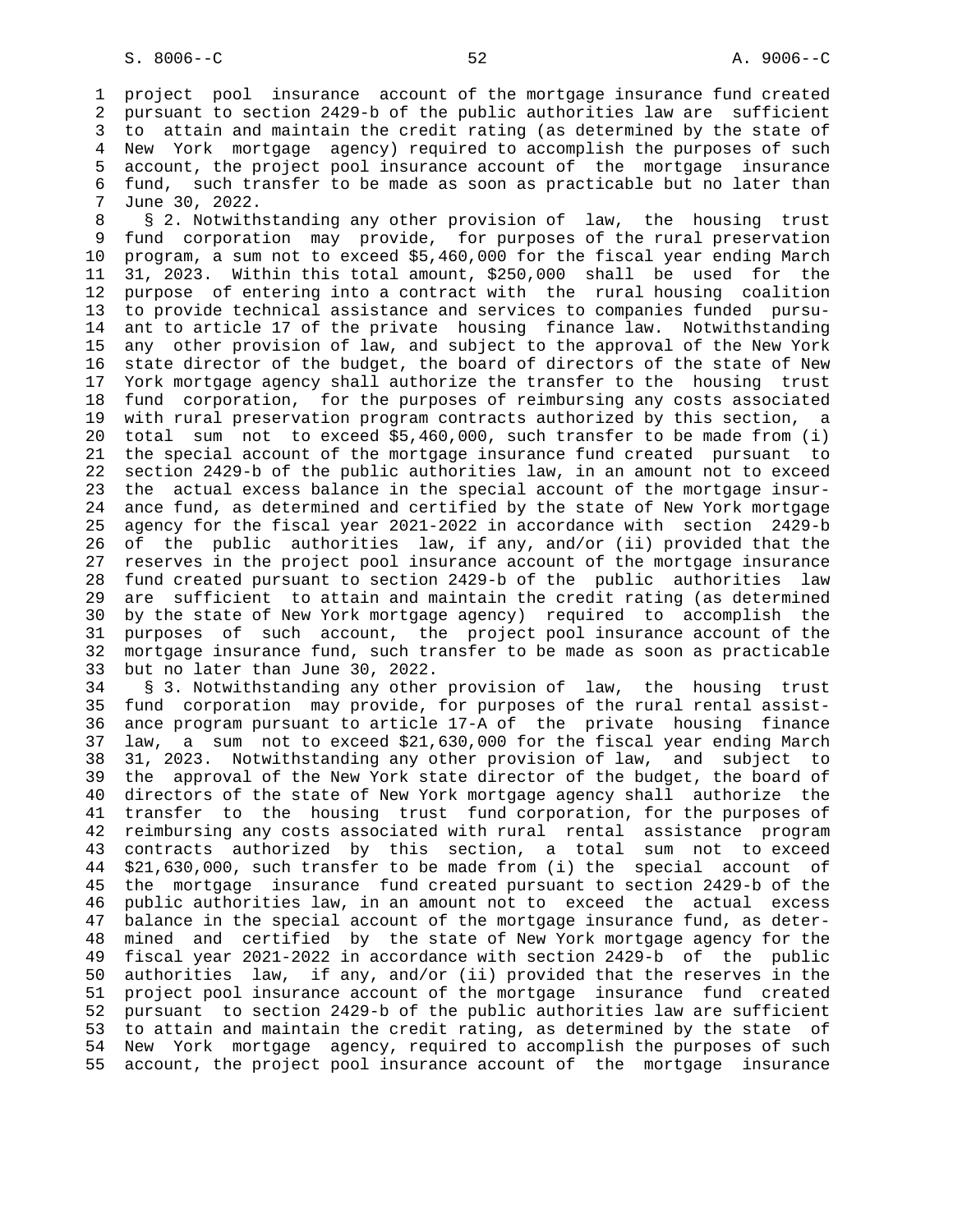| ı<br>2<br>3 | fund, such transfer shall be made as soon as practicable but no later<br>than June 30, 2022.<br>§ 4. This act shall take effect immediately.    |
|-------------|-------------------------------------------------------------------------------------------------------------------------------------------------|
| 4           | PART AA                                                                                                                                         |
| 5           | Intentionally Omitted                                                                                                                           |
| 6           | PART BB                                                                                                                                         |
| 7           | Intentionally Omitted                                                                                                                           |
| 8           | PART CC                                                                                                                                         |
| 9           | Intentionally Omitted                                                                                                                           |
| 10          | PART DD                                                                                                                                         |
| 11          | Intentionally Omitted                                                                                                                           |
| 12          | PART EE                                                                                                                                         |
| 13          | Intentionally Omitted                                                                                                                           |
| 14          | PART FF                                                                                                                                         |
| 15          | Intentionally Omitted                                                                                                                           |
| 16          | PART GG                                                                                                                                         |
| 17<br>18    | Section 1. The executive law is amended by adding a new section 202-a<br>to read as follows:                                                    |
| 19          | § 202-a. Language translation services. 1. Each state agency that                                                                               |
| 20          | provides direct public services in New York state shall translate all                                                                           |
| 21          | vital documents relevant to services offered by the agency into the                                                                             |
| 22          | twelve most common non-English languages spoken by limited-English                                                                              |
| 23          | proficient individuals in the state, based on the data in the most                                                                              |
| 24          | recent American Community Survey published by United States Census                                                                              |
| 25          | Bureau. Agencies subject to this section, in their discretion, may offer                                                                        |
| 26          | up to four additional languages beyond the twelve most common languages.                                                                        |
| 27          | Such additional languages shall be decided by the state agency in                                                                               |
| 28          | consultation with the office of general services and approved by the                                                                            |
| 29<br>30    | office of general services based on the number of limited-English profi-<br>cient immigrants of five years or less in New York state in need of |
| 31          | language translation services according to the American Community                                                                               |
| 32          | Survey, including the growth of recent arrival populations in the                                                                               |
| 33          | geographic regions in which the agency's services are offered, the popu-                                                                        |
| 34          | lation of limited-English proficient individuals served by the agency,                                                                          |

35 **feedback from impacted community or advocacy groups, and any other rele-**

36 **vant data published by the United States Census Bureau.**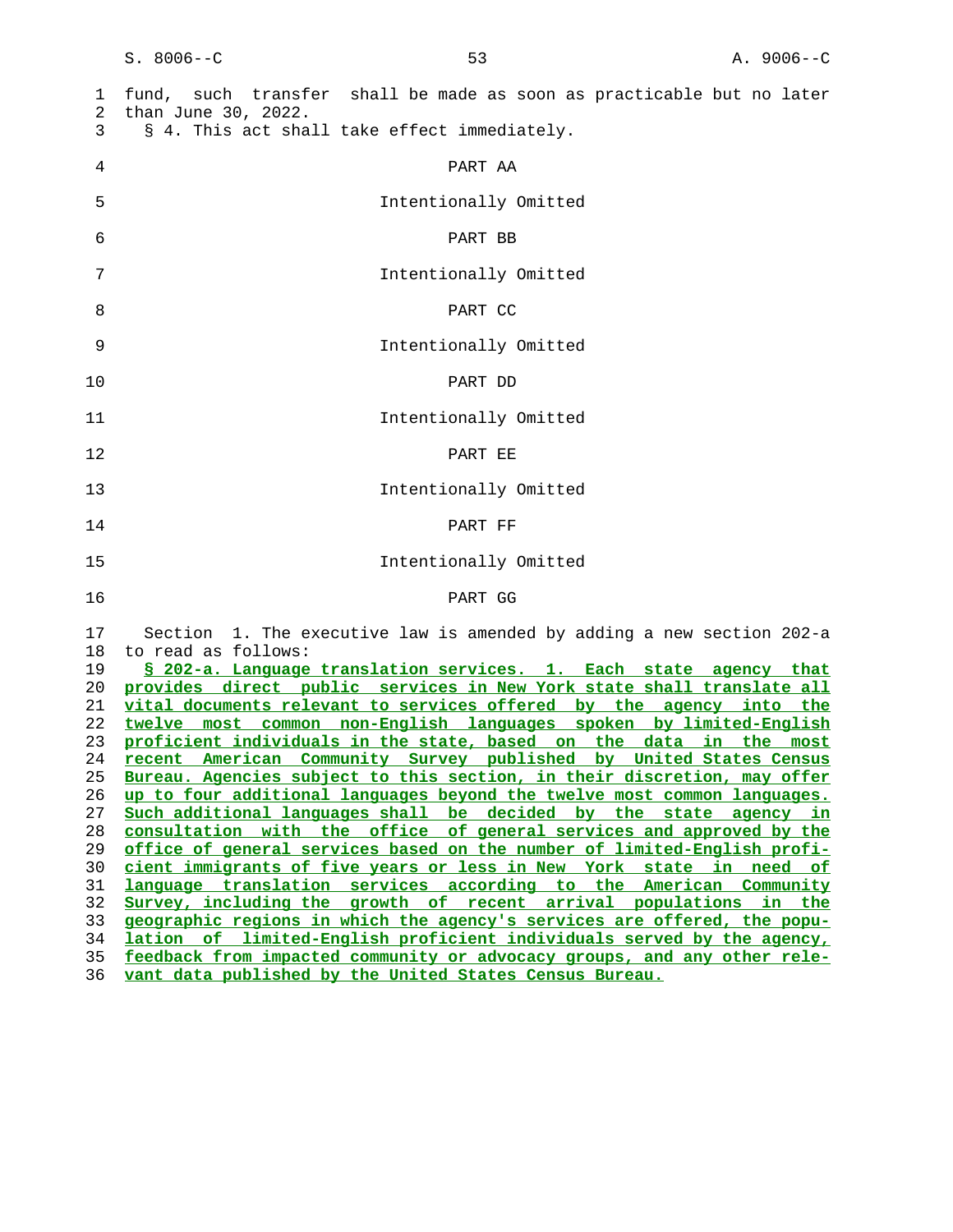S. 8006--C 54 54 A. 9006--C

| 1  | 2. Each agency subject to the provisions of this section shall desig-    |
|----|--------------------------------------------------------------------------|
| 2  | nate a language access coordinator who will work with the office of      |
| 3  | general services to ensure compliance with the requirements of this      |
| 4  | section.                                                                 |
| 5  | 3. Each agency subject to the provisions of this section shall develop   |
| 6  | a language access plan and submit such plan to the office of general     |
| 7  | <u>services.</u>                                                         |
| 8  | (a) An agency's initial language access plan shall be issued by the      |
| 9  | agency within ninety days of the effective date of this section.         |
| 10 | (b) Language access plans shall be updated and reissued every two        |
| 11 | vears on or before January first.                                        |
| 12 | (c) Language access plans shall set forth, at a minimum:                 |
| 13 | (i) when and by what means the agency will provide or is already         |
| 14 | providing language assistance services;                                  |
| 15 | (ii) the titles of all available translated documents and the            |
| 16 | languages into which they have been translated;                          |
| 17 | (iii) the number of public contact positions in the agency and the       |
| 18 | number of bilingual employees in public contact positions, and the       |
| 19 | languages such employees speak;                                          |
| 20 | (iv) a training plan for agency employees which includes, at minimum,    |
| 21 | annual training on the language access policies of the agency and train- |
| 22 | ing in how to provide language assistance services;                      |
| 23 | (v) a plan for annual internal monitoring of the agency's compliance     |
| 24 | with this section;                                                       |
| 25 | (vi) a description of how the agency intends to notify the public of     |
| 26 | the agency's offered language assistance services;                       |
| 27 | (vii) an assessment of the agency's service populations to determine     |
| 28 | whether additional languages of translation should be added beyond the   |
| 29 | top twelve languages;                                                    |
| 30 | (viii) an explanation as to how the agency determined it would provide   |
| 31 | any additional language beyond the top twelve languages required by this |
| 32 | section; and                                                             |
| 33 | (ix) the identity of the agency's language access coordinator.           |
| 34 | 4. Each agency subject to the provisions of this section shall:          |
| 35 | (a) provide interpretation services between the agency and an individ-   |
| 36 | ual in each individual's primary language with respect to the provision  |
| 37 | of services or benefits by the agency; and                               |
| 38 | (b) publish the agency's language access plan on the agency's website.   |
| 39 | 5. For purposes of this section, "vital document" means any paper or     |
| 40 | digital document that contains information that is critical for obtain-  |
| 41 | ing agency services or benefits or is otherwise required to be completed |
| 42 | by law.                                                                  |
| 43 | 6. The office of general services will ensure agency compliance with     |
| 44 | this section and shall prepare an annual report, which shall be made     |
| 45 | public on the office of general services website, detailing each agen-   |
| 46 | cy's progress and compliance with this section.                          |
| 47 | § 2. This act shall take effect July 1, 2022.                            |
|    |                                                                          |
| 48 | PART HH                                                                  |
|    |                                                                          |
| 49 | Section 1. Section 211 of the retirement and social security law is      |
| 50 | amended by adding a new subdivision 9 to read as follows:                |
| 51 | 9. Notwithstanding the provisions of this section, sections two          |
| 52 | hundred twelve and four hundred one of this chapter and section five     |
| 53 | hundred three of the education law and any other law, requlation, rule,  |

**local law, or charter to the contrary, a retired person may be employed**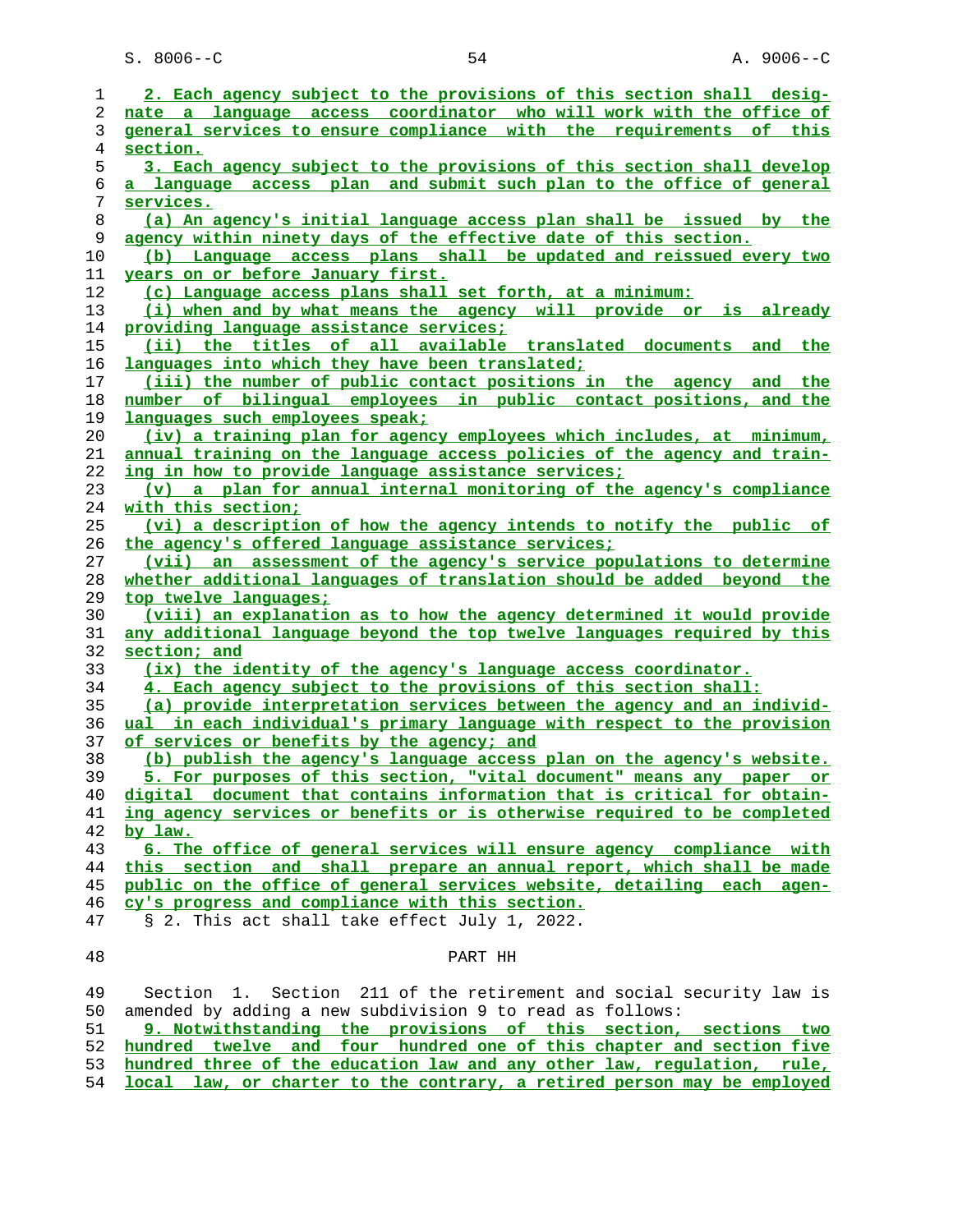S. 8006--C 55 A. 9006--C

|    | and earn compensation in a position or positions in the service of a    |
|----|-------------------------------------------------------------------------|
| 2  | school district or a board of cooperative educational services in the   |
| 3  | state without any effect on his or her status as retired and without    |
| 4  | suspension or diminution of his or her retirement allowance and without |
| 5. | prior approval pursuant to subdivision two of this section. Earnings    |
| 6  | received as a result of employment in a school district or a board of   |
| 7  | cooperative educational services in the state shall not be applied to a |
| 8  | retired person's earnings when calculating the earnings limitations     |
| 9  | imposed by subdivisions one and two of section two hundred twelve of    |
| 10 | this article.                                                           |
| 11 | § 2. This act shall take effect immediately and shall expire and be     |
| 12 | deemed repealed June 30, 2023.                                          |
| 13 | PART II                                                                 |
| 14 | Intentionally Omitted                                                   |
| 15 | PART JJ                                                                 |
| 16 | Section 1. Section 33 of chapter 277 of the laws of 2021 amending the   |

 17 labor law relating to the calculation of weekly employment insurance 18 benefits for workers who are partially unemployed, as amended by chapter 19 305 of the laws of 2021, is amended to read as follows:

 20 § 33. This act shall take effect on the thirtieth day after it shall 21 have become a law; provided, however, that sections one through thirty 22 of this act shall take effect on April 1, [**2022**] **2023** or thirty days 23 after the commissioner of labor certifies that the department of labor 24 has an information technology system capable of accommodating the amend- 25 ments in this act, whichever occurs earlier; provided that section thir- 26 ty-one of this act shall take effect on the thirtieth day after it shall 27 have become a law and shall be applicable to new claims on such date and 28 thereafter and shall be deemed repealed on the same date as the remain- 29 ing provisions of this act take effect. In a manner consistent with the 30 provisions of this section, the commissioner of labor shall notify the 31 legislative bill drafting commission upon issuing his or her certif- 32 ication in order that the commission may maintain an accurate and timely 33 effective data base of the official text of the laws of the state of New 34 York in furtherance of effecting the provisions of section 44 of the 35 legislative law and section 70-b of the public officers law, and 36 provided further that the amendments to subdivision 1 of section 591 of 37 the labor law made by section twelve of this act shall be subject to the 38 expiration and reversion of such subdivision pursuant to section 10 of 39 chapter 413 of the laws of 2003, as amended, when upon such date the 40 provisions of section thirteen of this act shall take effect; provided 41 further that the amendments to section 591-a of the labor law made by 42 section fifteen of this act shall not affect the repeal of such section 43 and shall be deemed repealed therewith.

44 § 2. This act shall take effect immediately.

# 45 PART KK

 46 Section 1. The office of temporary and disability assistance shall 47 develop program materials which will be made available to utilities and 48 community agencies for the purpose of informing the public about the 49 availability of existing and new utility assistance programs. Local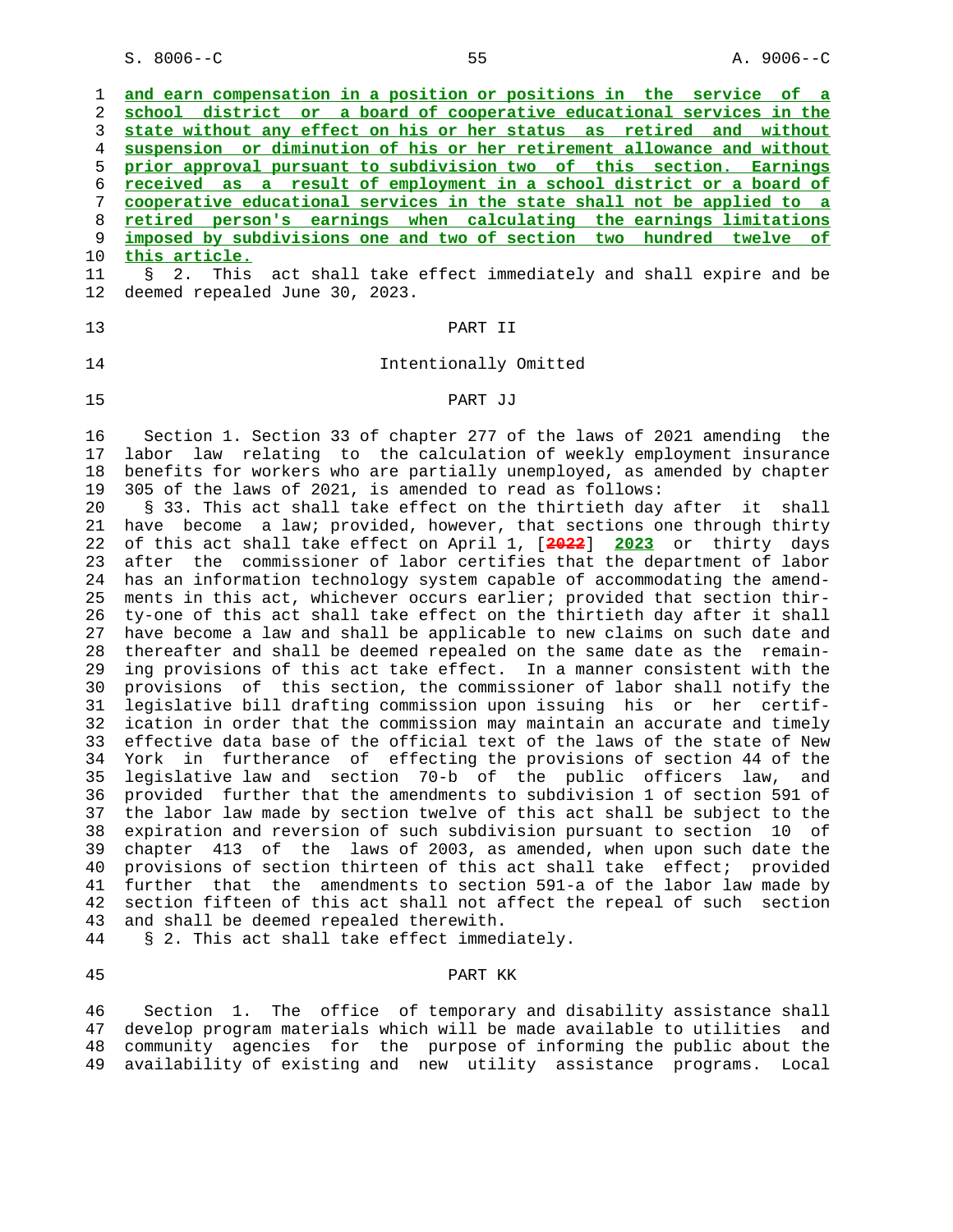1 social service districts may contract for the provision of an outreach 2 program to inform potentially eligible households of the availability of 3 assistance pursuant to section 131-s of the social services law. 4 § 2. This act shall take effect immediately. 5 PART LL 6 Section 1. Section 36-c of the social services law is amended by

 7 adding a new subdivision 5 to read as follows: **5. Upon the effective date of this subdivision, such social services district shall suspend implementation of the demonstration program, provided that (a) the recipient's need for the shelter component of temporary housing assistance shall not be reduced by the portion of a recipient's earned income that the recipient would have been required under subdivision two of this section to deposit in a savings plan, and (b) funds collected from recipients pursuant to this section prior to the effective date of this subdivision shall continue to be treated and made payable to recipients in accordance with the provisions of subdivi- sion three of this section.**

 18 § 2. Subdivision c of section 2 of part K of chapter 58 of the laws of 19 2010 amending the social services law relating to establishing the 20 savings plan demonstration project, as amended by section 2 of part DD 21 of chapter 56 of the laws of 2018, is amended to read as follows:

 22 c. this act shall expire and be deemed repealed March 31, [**2022**] **2030**. 23 § 3. This act shall take effect immediately, provided, however, that 24 the amendments to section 36-c of the social services law made by 25 section one of this act shall not affect the expiration and repeal of 26 such section and shall be deemed to expire and repeal therewith.

27 PART MM

 28 Section 1. Section 106 of the social services law is REPEALED. 29 § 2. This act shall take effect immediately.

# 30 PART NN

 31 Section 1. By September 1, 2023, the state university of New York and 32 the city university of New York shall each submit a report to the gover- 33 nor, the temporary president of the senate, and the speaker of the 34 assembly detailing the hiring of faculty at their respective insti- 35 tutions in the two thousand twenty-two-two thousand twenty-three academ- 36 ic year pursuant to any state funding appropriated for such purposes. 37 Such report shall include, but not be limited to, the following informa- 38 tion:

 39 1. the number of faculty hired, including a breakdown, by campus, of 40 the number of full-time tenured faculty, full-time tenure-track faculty, 41 full-time non-tenure track faculty, part-time faculty, adjunct faculty, 42 lecturers, visiting faculty, and any other related position;

43 2. the number of unfilled faculty positions at each campus;

 44 3. the ratio of full-time faculty to full-time equivalent students at 45 each campus;

46 4. the number of credit hours taught by full-time faculty, per year;

 47 5. the number of credit hours taught by part-time faculty, per year; 48 and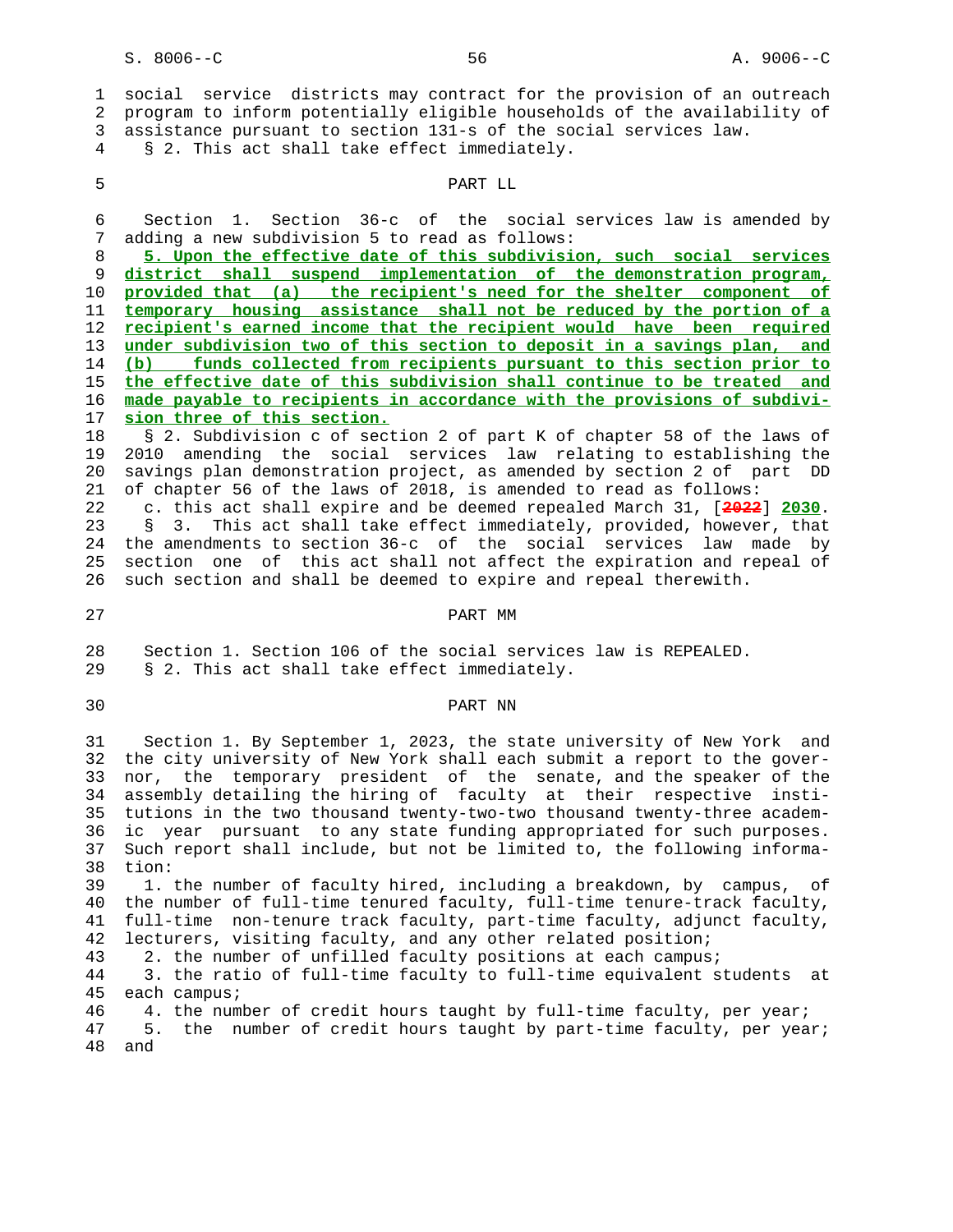| 1<br>2   | 6. deidentified demographic data of faculty hired, including but not<br>limited to age, race, gender, military or veteran status, and disabled |
|----------|------------------------------------------------------------------------------------------------------------------------------------------------|
| 3<br>4   | status.<br>§ 2. This act shall take effect immediately.                                                                                        |
| 5        | PART OO                                                                                                                                        |
| 6        | Section 1. Paragraph b of subdivision 3 of section 679-c of the educa-                                                                         |
| 7<br>8   | tion law, as amended by section 1 of part E-3 of chapter 57 of the laws<br>of 2007, is amended to read as follows:                             |
| 9        | b. [The total cost of the Senator Patricia K. McGee nursing faculty                                                                            |
| 10       | scholarship program shall not exceed an annual cost of two million                                                                             |
| 11       | dollars, and no No annual award shall exceed twenty thousand dollars.                                                                          |
| 12       | § 2. Subdivision 3 of section 679-f of the education law, as added by                                                                          |
| 13       | section 1 of part Y of chapter 56 of the laws of 2014, is amended to                                                                           |
| 14       | read as follows:                                                                                                                               |
| 15       | 3. Awards. [No greater than ten awards] Awards shall be granted to                                                                             |
| 16       | qualified applicants in the amount of up to ten thousand dollars per                                                                           |
| 17       | year, per applicant, not to exceed a duration of five years and not to                                                                         |
| 18       | exceed the total amount of such applicant's student loan debt. The                                                                             |
| 19       | corporation shall grant such awards within amounts appropriated for such                                                                       |
| 20       | purposes and based on the availability of funds. No one applicant shall                                                                        |
| 21       | receive more than a total of fifty thousand dollars upon the end of a                                                                          |
| 22       | five year period.                                                                                                                              |
| 23       | § 3. This act shall take effect immediately.                                                                                                   |
| 24       | PART PP                                                                                                                                        |
|          |                                                                                                                                                |
| 25       |                                                                                                                                                |
| 26       | Section 1. Articles 17, 17-A and 17-B of the executive law and subdi-                                                                          |
| 27       | vision 1-c of section 247 of the military law are REPEALED.<br>2. Chapter 13 of the consolidated laws is enacted to read as<br>S.              |
| 28       | follows:                                                                                                                                       |
| 29       | CHAPTER 13 OF THE CONSOLIDATED LAWS                                                                                                            |
| 30       | VETERANS' SERVICES                                                                                                                             |
| 31       | ARTICLE 1                                                                                                                                      |
| 32       | DEPARTMENT OF VETERANS' SERVICES                                                                                                               |
| 33       | Section 1. Definitions.                                                                                                                        |
| 34       | Department of veterans' services.<br>2.                                                                                                        |
| 35       | 3. Veterans' services commission.                                                                                                              |
| 36       | General functions, powers and duties of department.<br>4.                                                                                      |
| 37       | 5.<br>Veteran speaker education program.                                                                                                       |
| 38       | б.<br>Cooperation and facilities of other departments.                                                                                         |
| 39       | 7.<br>Information on status of veterans receiving assistance.                                                                                  |
| 40       | 8.<br>New York state supplemental burial allowance for members<br>оf                                                                           |
| 41       | the uniformed services of the United States killed in                                                                                          |
| 42       | combat or duty subject to hostile fire or imminent danger,                                                                                     |
| 43       | as defined in 37 USC § 310.<br>9.                                                                                                              |
| 44       | New York state veteran burial fund.                                                                                                            |
| 45<br>46 | 10. Time within which marriage may be solemnized; member of the<br>uniformed services.                                                         |
| 47       | of personal confidential<br>information obtained<br>11. Use<br>from                                                                            |
| 48       | veterans or family members of veterans receiving services                                                                                      |
| 49       | from the state and political subdivisions thereof.                                                                                             |
| 50       | 12. Acceptance of gifts.                                                                                                                       |
| 51       | 13. State veterans' service agency.                                                                                                            |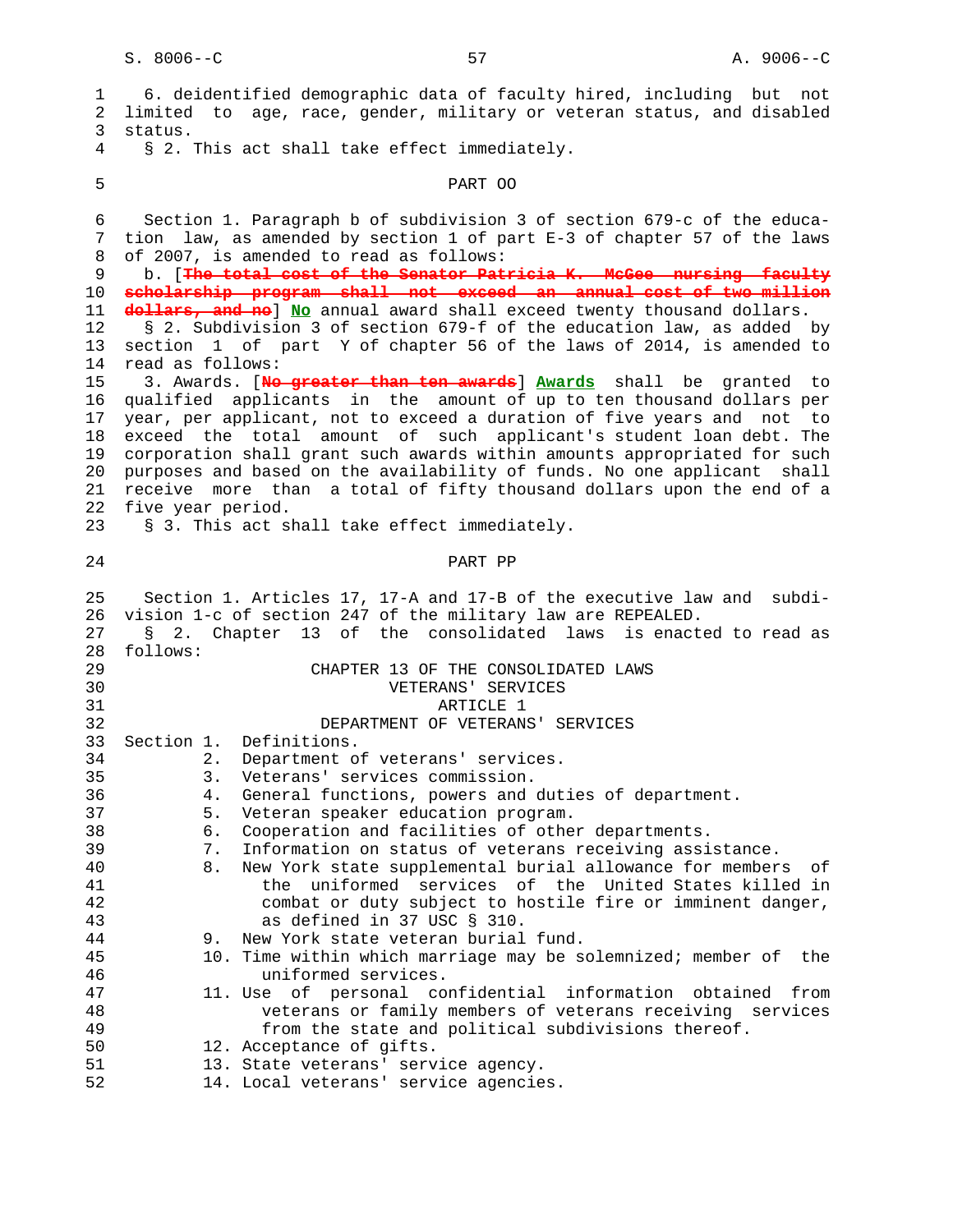| $\mathbf 1$    | 15. Powers and duties of local veterans' service agencies.                |
|----------------|---------------------------------------------------------------------------|
| $\overline{2}$ | 16. Location and cost of local veterans' service agencies; depu-          |
| 3              | ty local directors.                                                       |
| $\overline{4}$ | 17. Local veterans' service committees.                                   |
| 5              | 18. Appropriations for expenses and activities of local veter-            |
| 6              | ans' service agencies.                                                    |
| 7              | 19. Women veterans coordinator.                                           |
| 8              | 20. Women veterans advisory committee.                                    |
| 9              | 21. Creation of annuity.                                                  |
| 10             | 22. Evidence of entitlement.                                              |
| 11             | 23. Persons who may receive annuity.                                      |
| 12             | 24. New York state veterans' cemeteries.                                  |
| 13             | 25. Veterans health screening.                                            |
| 14             | 26. Payment to parents of veterans.                                       |
| 15             | 27. Cremated remains of a veteran.                                        |
| 16             | 28. New York state silver rose veterans service certificate.              |
| 17             | 29. Intake forms for admission and residency.                             |
| 18             | § 1. Definitions. When used in this article:                              |
| 19             | 1. The term "department" means the department of veterans' services.      |
| 20             | 2. The term "state commissioner" means the New York state commissioner    |
| 21             | of veterans' services.                                                    |
| 22             | 3. The term "veteran" means a person who served on active duty in the     |
| 23             | uniformed services of the United States, or in the army national guard,   |
| 24             | air national guard, or service as a commissioned officer in the public    |
| 25             | health service, commissioned officer of the national oceanic and atmo-    |
| 26             | spheric administration or environmental sciences services<br>adminis-     |
| 27             | tration, cadet at a United States armed forces service academy, and who   |
| 28             | has been released from such service under other than dishonorable condi-  |
| 29             | tions.                                                                    |
| 30             | 4. The term "uniformed services" means the army, navy, marine corps,      |
| 31             | air force, space force, coast guard, public health commissioned corps,    |
| 32             | and the national oceanic and atmospheric administration commissioned      |
| 33             | officer corps of the United States.                                       |
| 34             | The term "local director" means the director of a county or city<br>5.    |
| 35             | veterans' service agency.                                                 |
| 36             | 6. The term "county director" means a local director of a county          |
| 37             | veterans' service agency.                                                 |
| 38             | 7. The term "city director" means a local director of a city veterans'    |
| 39             | service agency.                                                           |
| 40             | 8. The term "qualifying condition" means a diagnosis of post-traumatic    |
| 41             | stress disorder or traumatic brain injury made by, or an experience of    |
| 42             | military sexual trauma, as described in 38 USC 1720D, as amended from     |
| 43             | time to time, disclosed to, an individual licensed to provide health      |
| 44             | care services at a United States Department of Veterans Affairs facility  |
| 45             | or an individual licensed to provide health care services within the      |
| 46             | state of New York. The department shall develop a standardized form used  |
| 47             | to confirm that the veteran has a qualifying condition under this subdi-  |
| 48             | vision.                                                                   |
| 49             | term "discharged LGBT veteran"<br>9.<br>The<br>means<br>a veteran who was |
| 50             | discharged less than honorably from the uniformed services due to their   |
| 51             | sexual orientation or gender identity or expression, as those terms are   |
| 52             | defined in section two hundred ninety-two of the executive<br>law,<br>or  |
| 53             | statements, consensual sexual conduct, or consensual acts relating to     |
| 54             | sexual orientation, gender identity or expression, or the disclosure of   |
| 55             | such statements, conduct, or acts, that were prohibited by the branch of  |
| 56             | the uniformed services at the time of discharge. The department shall     |
|                |                                                                           |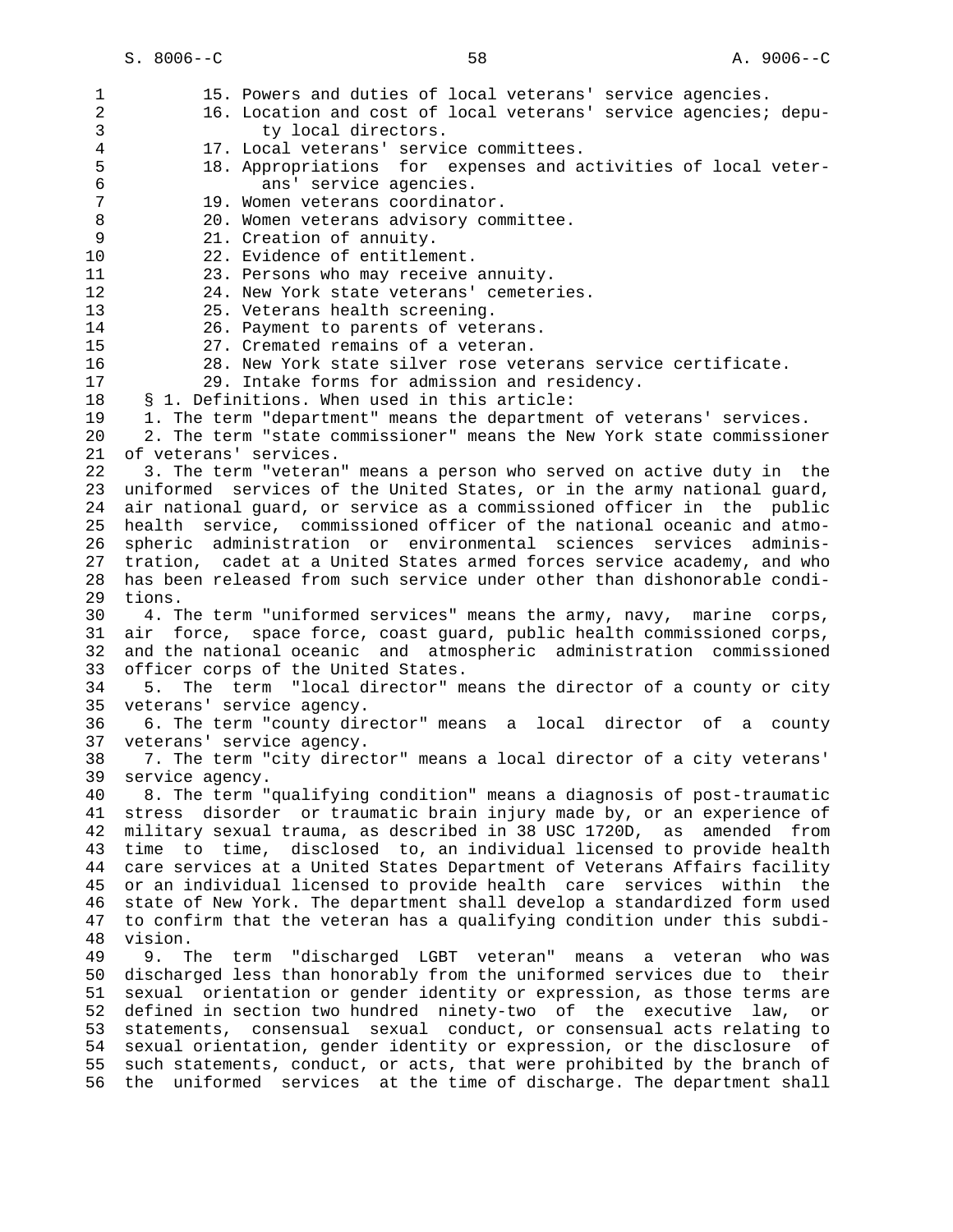1 establish a consistent and uniform process to determine whether a veter- 2 an qualifies as a discharged LGBT veteran under this subdivision, 3 including, at a minimum, standards for verifying a veteran's status as a 4 discharged LGBT veteran, and a method of demonstrating eligibility as a 5 discharged LGBT veteran.

 6 § 2. Department of veterans' services. There is hereby created a 7 department of veterans' services. The head of such department shall be 8 the New York state commissioner of veterans' services who shall be a 9 veteran. He or she shall be appointed by the governor and shall hold 10 office during his or her pleasure. Such state commissioner shall receive 11 an annual salary to be fixed by the governor within the limitation 12 provided by law. He or she shall also be entitled to receive his or her 13 expenses actually and necessarily incurred by him or her in the perform- 14 ance of his or her duties. The state commissioner, with the approval of 15 the governor, may establish such bureaus within the department as are 16 necessary and appropriate to carrying out its functions and may consol- 17 idate or abolish such bureaus. The state commissioner may appoint such 18 officers, consultants, clerks and other employees and agents as he or 19 she may deem necessary, fix their compensation within the limitation 20 provided by law, and prescribe their duties.

 21 § 3. Veterans' services commission. 1. There shall be in the depart- 22 ment a veterans' services commission, which shall consist of the members 23 and the ex officio members provided for in this section.

 24 2. There shall be thirteen members of the commission who shall be 25 veterans appointed by the governor, including two appointed on recommen- 26 dation of the temporary president of the senate, one appointed on recom- 27 mendation of the minority leader of the senate, two appointed on recom- 28 mendation of the speaker of the assembly, and one appointed on 29 recommendation of the minority leader of the assembly. The appointment 30 of members made by the governor without recommendation shall be subject 31 to advice and consent of the senate. The members of the commission 32 shall serve for terms of three years each. Appointed members presently 33 serving on the commission shall continue to serve for the remainder of 34 the term appointed. Any member chosen to fill a vacancy of such an 35 appointed member occurring otherwise than by expiration of term shall be 36 appointed for the remainder of the unexpired term of the member whom he 37 or she is to succeed. Members appointed as provided in this subdivision 38 shall receive no salary or other compensation, but each shall be enti- 39 tled to receive expenses actually and necessarily incurred in the 40 performance of their duties.

 41 3. Ex officio members. (a) The adjutant general of the state of New 42 York shall be an ex officio member of the commission.

 43 (b) In addition, the state commissioner may appoint the head of any 44 other state agency or their designee as a non-voting, ex officio member 45 of the commission. Such appointments shall expire annually on December 46 thirty-first unless such appointments are renewed by the state commis- 47 sioner.

 48 4. One of the members of the commission, which shall include the adju- 49 tant general, shall be designated as chairperson by the governor. The 50 designation shall be in writing and shall be filed with the commission.

 51 5. The commission shall have power, and it shall be its duty, to 52 assist the state commissioner in the formulation of policies affecting 53 veterans and in the coordination of all operations of state agencies 54 relating to veterans' services.

 55 § 4. General functions, powers and duties of department. The depart- 56 ment, by and through the state commissioner or his or her duly author-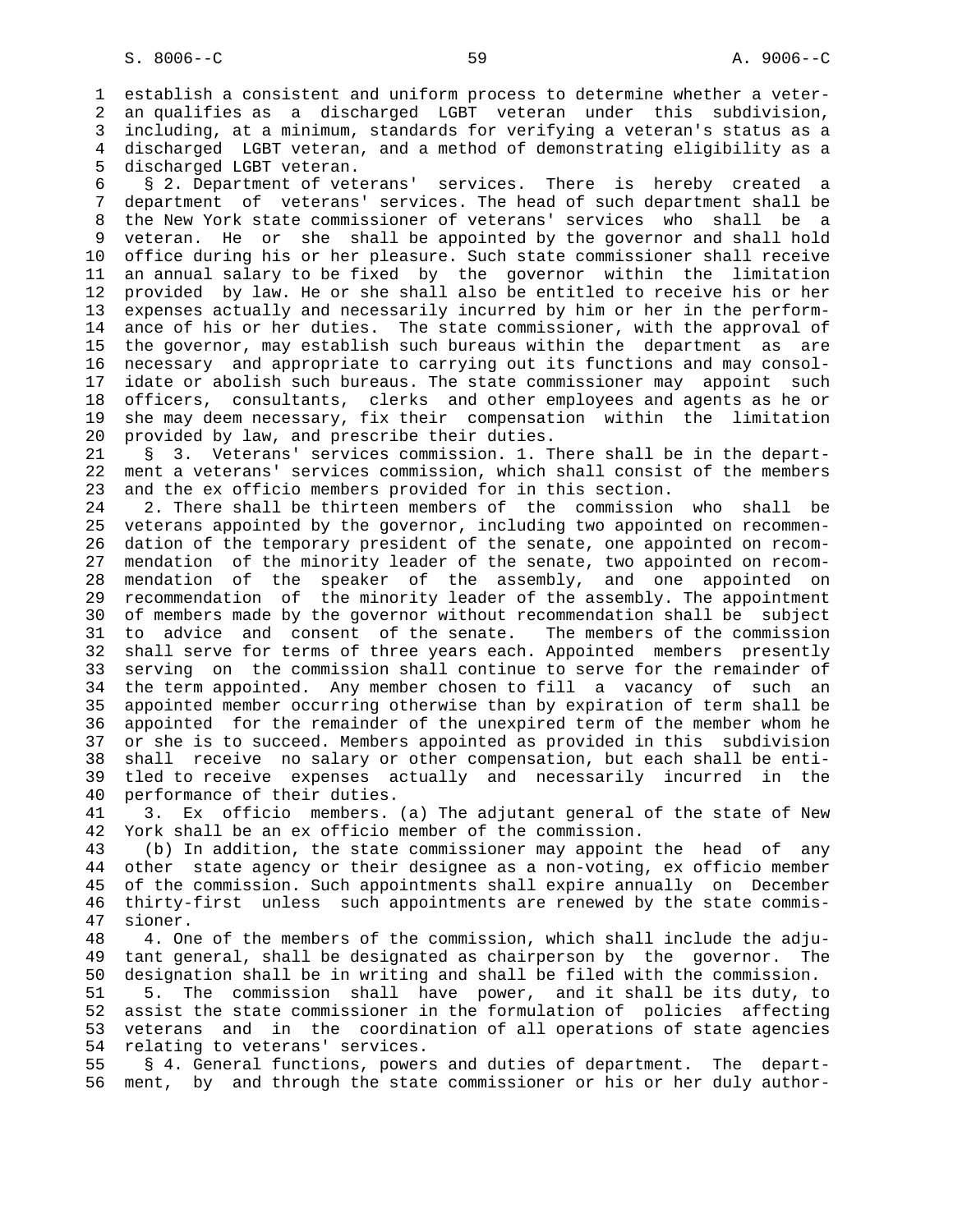1 ized officer or employee, shall have the following functions, powers and 2 duties: 3 1. To coordinate the program and activities of departments, divisions, 4 boards, bureaus, commissions or agencies of the state or of any poli- 5 tical subdivision of the state in providing services and facilities to 6 members of the uniformed services and to veterans who are residents of 7 this state and their families. 8 2. To maintain liaison with other public officials and agencies 9 concerned with the development or execution of plans for members of the 10 uniformed services and veterans who are residents of this state, and 11 their families, and to assist in the development and execution of such 12 plans. 13 3. To establish, direct and supervise a state veterans' services agen- 14 cy; and to create or designate other agencies of the department to aid 15 and assist in the discharge of one or more of its functions, powers or 16 duties under this article, and grant authority to such agencies as may 17 be deemed necessary for the effective accomplishment of any of such 18 functions, powers or duties. 19 4. To operate and maintain veterans benefits advisement and to admin- 20 ister benefits for members of the uniformed services and veterans who 21 are residents of this state, and their families. 22 5. To provide seminars three times per year at locations throughout 23 the state to advise veterans and their surviving spouses, who are age 24 sixty-two or older, of veterans' benefits for which they may be eligible 25 from the state and federal governments, and the means of obtaining such 26 benefits. 27 6. To provide seminars three times per year at locations throughout 28 the state to advise women veterans of their benefits for which they may 29 be eligible from the state and federal governments, the means of obtain- 30 ing such benefits and other topics, including, but not limited to, 31 health care issues of specific interest to women veterans. 32 7. To provide in cooperation with the office of general services and 33 the office of the comptroller a series of seminars, that shall be 34 conducted four or more times per year at regional sites located through- 35 out the state of New York for the purpose of advising veteran-owned 36 businesses regarding the opportunities available for obtaining procure- 37 ment contracts from New York state agencies, municipalities, and author- 38 ities. Furthermore the seminars shall provide requirements and training 39 that will enable veteran-owned businesses to successfully participate in 40 the procurement process. 41 8. To execute and assist in the execution of plans for the efficient 42 utilization of the resources and facilities of the state in matters 43 related to members of the uniformed services and veterans who are resi- 44 dents of this state, and their families. 45 9. To make studies and analyses and develop and execute plans for 46 assistance and benefits to members of the uniformed services and veter- 47 ans who are residents of this state, and their families, and the 48 creation of agencies, institutions and facilities therefor. 49 10. To prepare and submit a report, in consultation with the office of 50 temporary and disability assistance, department of labor, and office of 51 children and family services to determine the number of homeless persons 52 in New York state that are veterans. Such report shall include, but not 53 be limited to, the following information to the extent it is reasonably 54 accessible to the department: (a) an analysis of veterans in New York 55 state who are currently homeless, or have been homeless within five 56 years of being released from active duty including an analysis of gender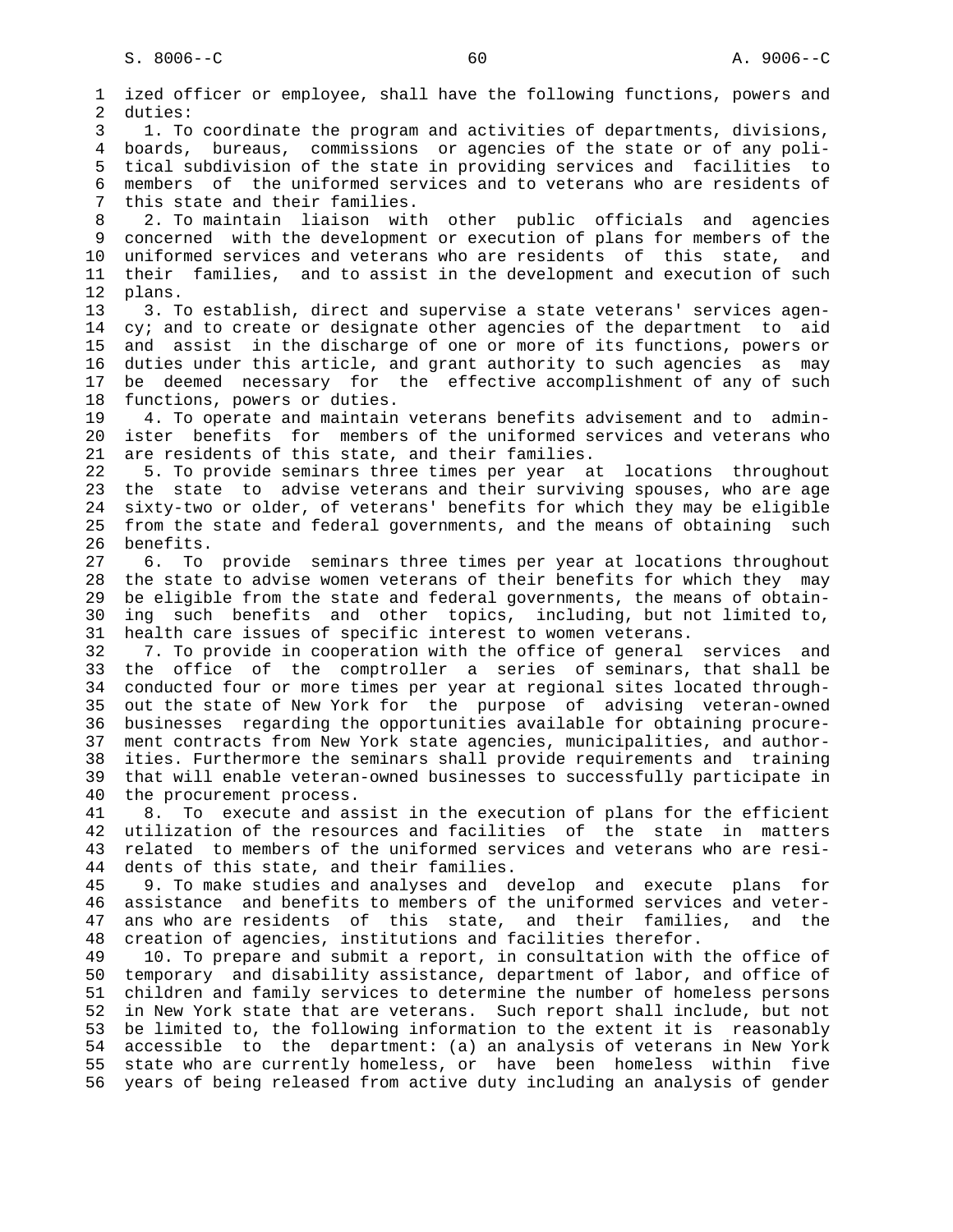1 as it relates to homelessness of veterans; (b) data on the number of 2 children of homeless veterans, including the current placement of such 3 children; (c) cases of military sexual trauma experienced by homeless 4 veterans while on active duty or during military training, including a 5 breakdown of the collected data based upon the gender of the victim; and 6 (d) the unemployment rate for New York state veterans. The term "chil- 7 dren of homeless veterans" shall mean a person who is unmarried and who 8 is under the age of eighteen years, and is the biological or legally 9 adopted child of a veteran. The report shall be delivered to the gover- 10 nor, the speaker of the assembly and the temporary president of the 11 senate by June thirtieth, two thousand twenty and every three years 12 thereafter. Such report shall be publicly available and posted on the 13 department of veterans' services website.

 14 11. To develop and encourage plans for the occupational reorientation 15 of veterans who are residents of this state, including the determination 16 and certification of civilian equivalents for military experience and 17 the development and encouragement of on-the-job training and apprentice- 18 ship training programs. Furthermore, the department shall provide an 19 internet connection to correlate military occupations and skills into 20 civilian translations and terms.

 21 12. To provide information regarding resources that are available to 22 assist veterans in establishing and sustaining a small business by main- 23 taining a small business portal on the department's internet website. 24 Such portal shall provide virtual links to appropriate government 25 programs including, but not limited to the United States Department of 26 Veterans' Affairs. The department may consult with the New York State 27 Small Business Development Center and any other appropriate state agen- 28 cies. The department shall make reference to this information in its 29 newsletter, at the three seminars sponsored by the department pursuant 30 to subdivisions five, six, and seven of this section and the annual 31 report to the governor and the legislature as provided in subdivision 32 seventeen of this section. Such information required under this subdivi- 33 sion shall be maintained and updated annually. The information may also 34 be made available in printed form.

 35 13. To provide information regarding resources that are available to 36 assist veterans in obtaining employment by maintaining a veterans' 37 employment portal on the department's internet website. Such portal 38 shall provide virtual links to appropriate governmental programs on the 39 federal and state level, including, but not limited to the United States 40 department of labor and the New York state department of labor. The 41 department may consult with members of the community devoted to helping 42 veterans obtain employment. The department shall make reference to this 43 information pursuant to subdivisions five, six, and seven of this 44 section and the annual report to the governor and the legislature as 45 provided in subdivision seventeen of this section. Such information 46 required under this subdivision shall be maintained and updated annual- 47 ly. The information may also be made available in printed form.

 48 14. To adopt, promulgate, amend and rescind suitable rules and regu- 49 lations to carry out the provisions of this article.

 50 15. To recommend to the legislature and the governor legislative 51 proposals for the benefit of members of the uniformed services and 52 veterans who are residents of this state, and their families.

 53 16. To exercise and perform such other functions, powers and duties as 54 may be deemed necessary to protect the interests and promote the welfare 55 of members of the uniformed services and veterans who are residents of 56 this state, and their families.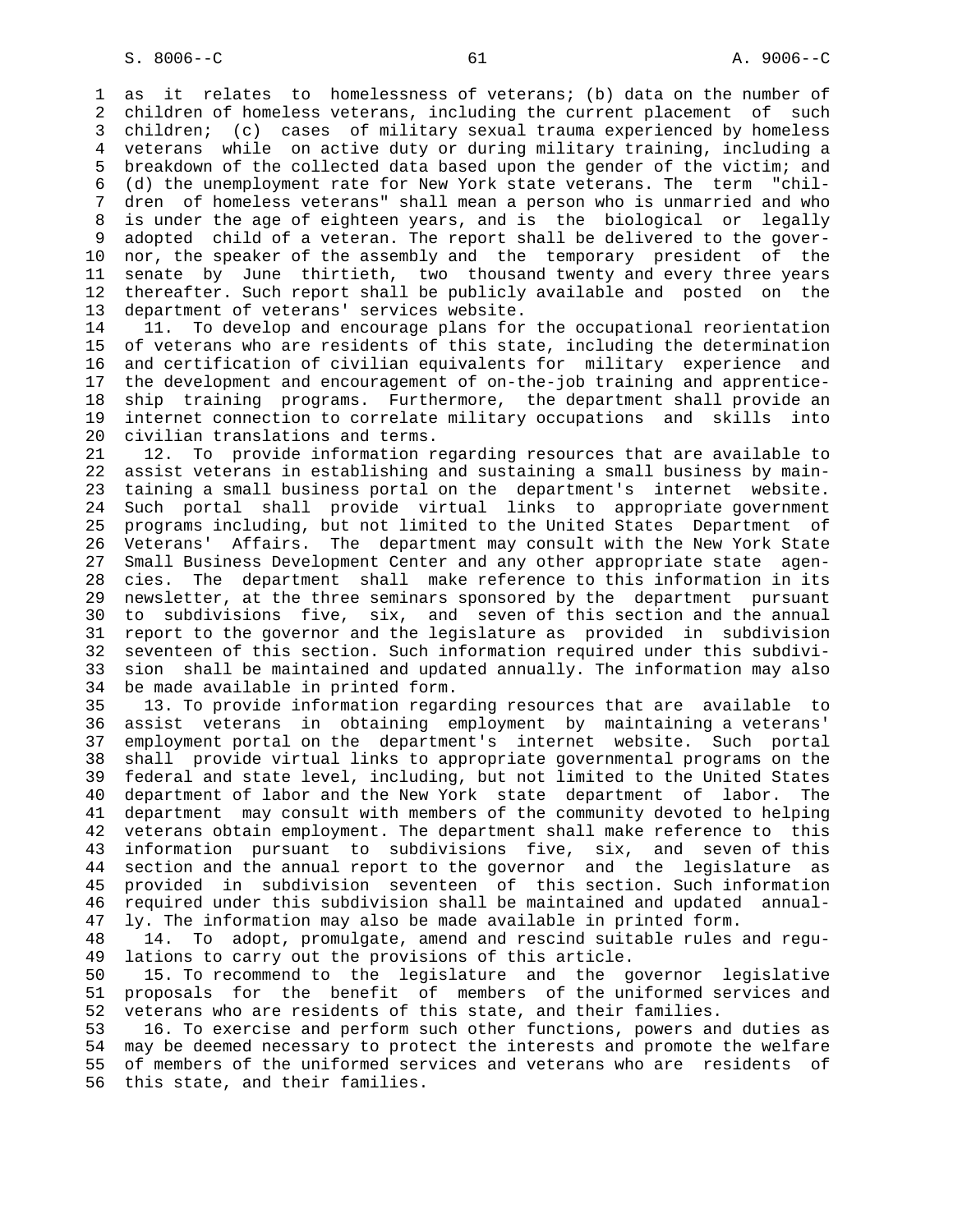1 17. To render each year to the governor and to the legislature a writ- 2 ten report of the activities and recommendations of the department. 3 18. (a) For the purpose of providing for the construction, establish- 4 ment, expansion, improvement, support, operation, maintenance and the 5 provision of perpetual care for state veterans' cemeteries, to seek 6 funding from, and make application for funding to: 7 (1) the government of the United States, including any agency or 8 public authority thereof; 9 (2) the government of the state of New York, including any agency or 10 public authority thereof; public authority thereof; 11 (3) any political subdivision of the government of the state of New 12 York, including any agency or public authority thereof; or 13 (4) any private individual, corporation or foundation; 14 (b) Pursuant to section twenty-three of this article, to provide for 15 the construction, establishment, expansion, improvement, support, opera- 16 tion, maintenance and the provision of perpetual care for state veterans 17 cemeteries; 18 (c) To expend moneys from the veterans remembrance and cemetery main- 19 tenance and operation fund, established pursuant to section ninety-sev- 20 en-mmmm of the state finance law; and 21 (d) To evaluate, monitor and otherwise oversee the operation of veter- 22 ans cemeteries in this state. 23 19. To make application to the government of the United States or any 24 political subdivision, agency or instrumentality thereof, for funds for 25 the purpose of providing an optional fund for the burial of veterans who 26 (i) were honorably discharged or (ii) had a qualifying condition, as 27 defined in section one of this article, and received a discharge other 28 than bad conduct or dishonorable, or (iii) were a discharged LGBT veter- 29 an, as defined in section one of this article, and received a discharge 30 other than bad conduct or dishonorable, in any not-for-profit cemetery 31 corporation in this state; provided, however, that all costs associated 32 with the establishment of such optional fund shall be borne by the poli- 33 tical subdivision, agency or instrumentality with which the department 34 has contracted. 35 20. To establish, operate and maintain a toll-free telephone number, 36 under the supervision of the state commissioner, for the purpose of 37 providing callers thereof with information relating to services provided 38 by the department as well as services and programs provided to veterans 39 by other agencies, bureaus and organizations. Such services and programs 40 shall include, but not be limited to, educational and job benefits, 41 tuition assistance programs, survivor benefits, health and mental health 42 referrals and real property tax exemptions. 43 21. To establish, operate and maintain a free mobile application, 44 under the supervision of the state commissioner, for the purposes of 45 providing veterans and their family members with information, available 46 on a region-specific basis, relating to services provided by the depart- 47 ment as well as services and programs provided to veterans by other 48 state agencies, the federal government, and other organizations. Such 49 services and programs shall include, but not be limited to educational 50 and job benefits, tuition assistance programs, survivor benefits, health 51 and mental health referrals, and real property tax exemptions. The 52 department's website shall contain a link to the free mobile applica- 53 tion. 54 22. To develop, jointly with the commissioner of education, a form by 55 which the parent or person in parental relation to a designated child

56 may, should he or she so elect, report to the department that a parent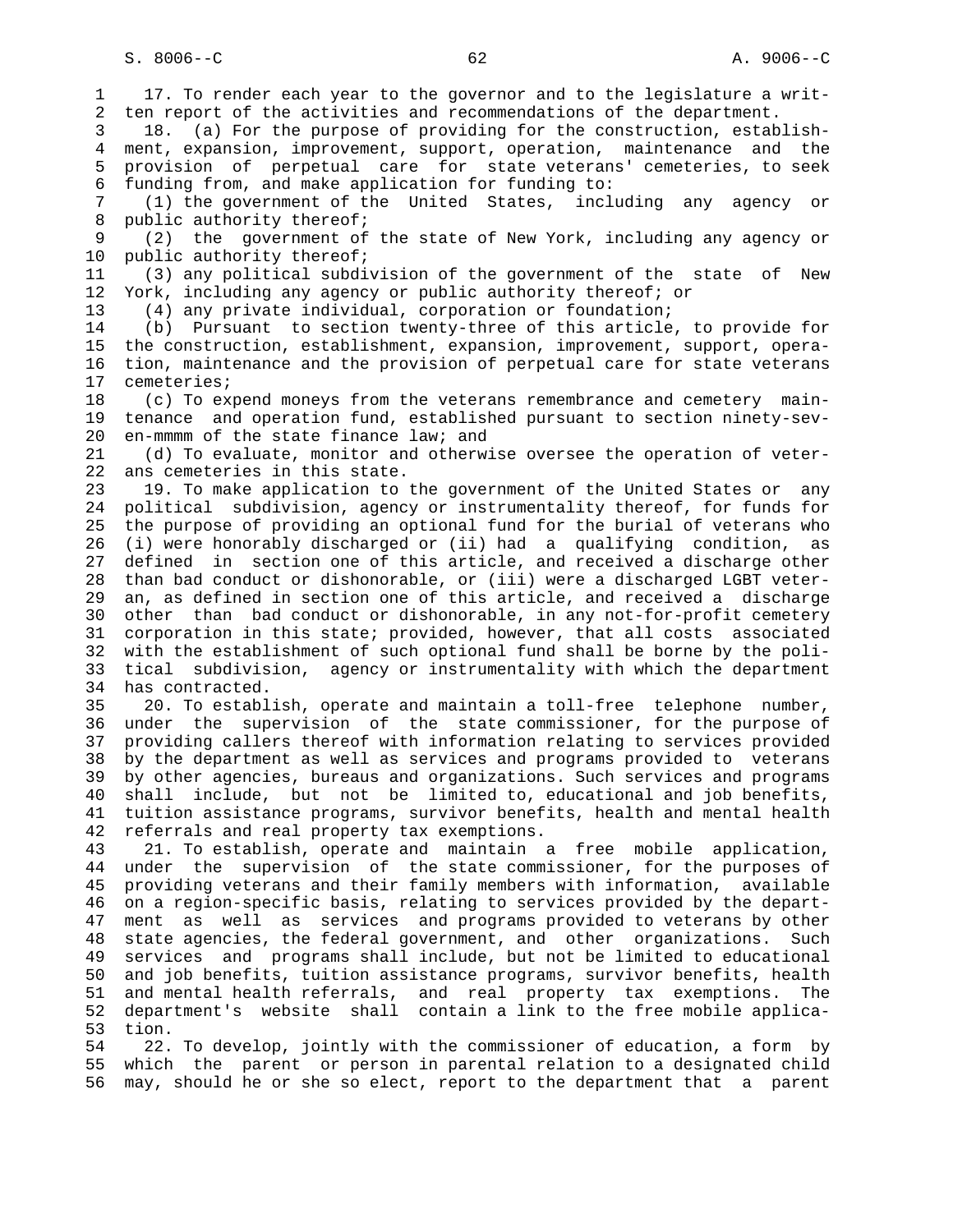1 of such child is a veteran of the uniformed services who served in Viet- 2 nam during the Vietnam conflict. This form shall: (i) clearly state that 3 the parent or person in parental relation is not required to provide the 4 information requested and that the information will have no bearing upon 5 the services the child will receive; (ii) state that the information 6 will be used exclusively for research purposes and explain those 7 research purposes in plain language; and (iii) provide the address to 8 which the form is to be mailed, should the parent or person in parental 9 relation elect to make such report. For the purposes of this subdivi- 10 sion, the term "designated child" shall mean a child designated by a 11 school district committee on special education pursuant to section 12 forty-four hundred two of the education law as either learning disabled 13 or emotionally disturbed.

 14 23. To process all information received from nursing homes and resi- 15 dential health care facilities, including assisted living and assisted 16 living residences as defined in section forty-six hundred fifty-one of 17 the public health law, and adult care facilities authorized under title 18 two of article seven of the social services law, indicating veteran or 19 veteran spouse status. Such processing shall occur by transmitting such 20 information to veterans benefits advisors for review and potential link- 21 age to applicable benefits, including but not limited to federal aid and 22 attendance and a federal improved pension program. Veterans benefits 23 advisors shall work with county veterans service officers or any accred- 24 ited service officers of an organization chartered by the congress of 25 the United States and/or recognized by the department of veterans 26 affairs for claim representation as necessary and where appropriate. 27 Such information shall be protected as personal confidential information 28 under article six-A of the public officers law against disclosure of 29 confidential material, and shall be used only to assist in providing 30 linkage to applicable benefits and entitlements under federal and state 31 law.

 32 24. To include within the annual report as required by subdivision 33 seventeen of this section an accounting of the number of forms received 34 from nursing homes and residential health care facilities, including 35 assisted living and assisted living residences as defined in section 36 forty-six hundred fifty-one of the public health law, and adult care 37 facilities authorized under title two of article seven of the social 38 services law, and the specific number of veterans and spouses of veter- 39 ans linked to applicable benefits, including, but not limited to federal 40 aid and attendance and a federal improved pension program. Such report 41 shall evaluate the average time taken by the department between receipt 42 of such information, transmission to veterans benefits advisors and 43 linkage to available benefits. Such report shall also evaluate the 44 effectiveness of the program and make recommendations for improvements 45 as necessary.

 46 25. To encourage the development of and to provide for the establish- 47 ment of a state women veterans coordinator, as provided in section nine- 48 teen of this article.

 49 26. To make available information on accident prevention courses 50 approved by the commissioner of motor vehicles online on the depart- 51 ment's website. The department shall provide a link to the department of 52 motor vehicles website pages containing information on the accident 53 prevention courses.

 54 27. To provide information regarding resources that are available to 55 assist veterans who experience mental health or substance abuse prob- 56 lems, and veterans with physical disabilities, by maintaining mental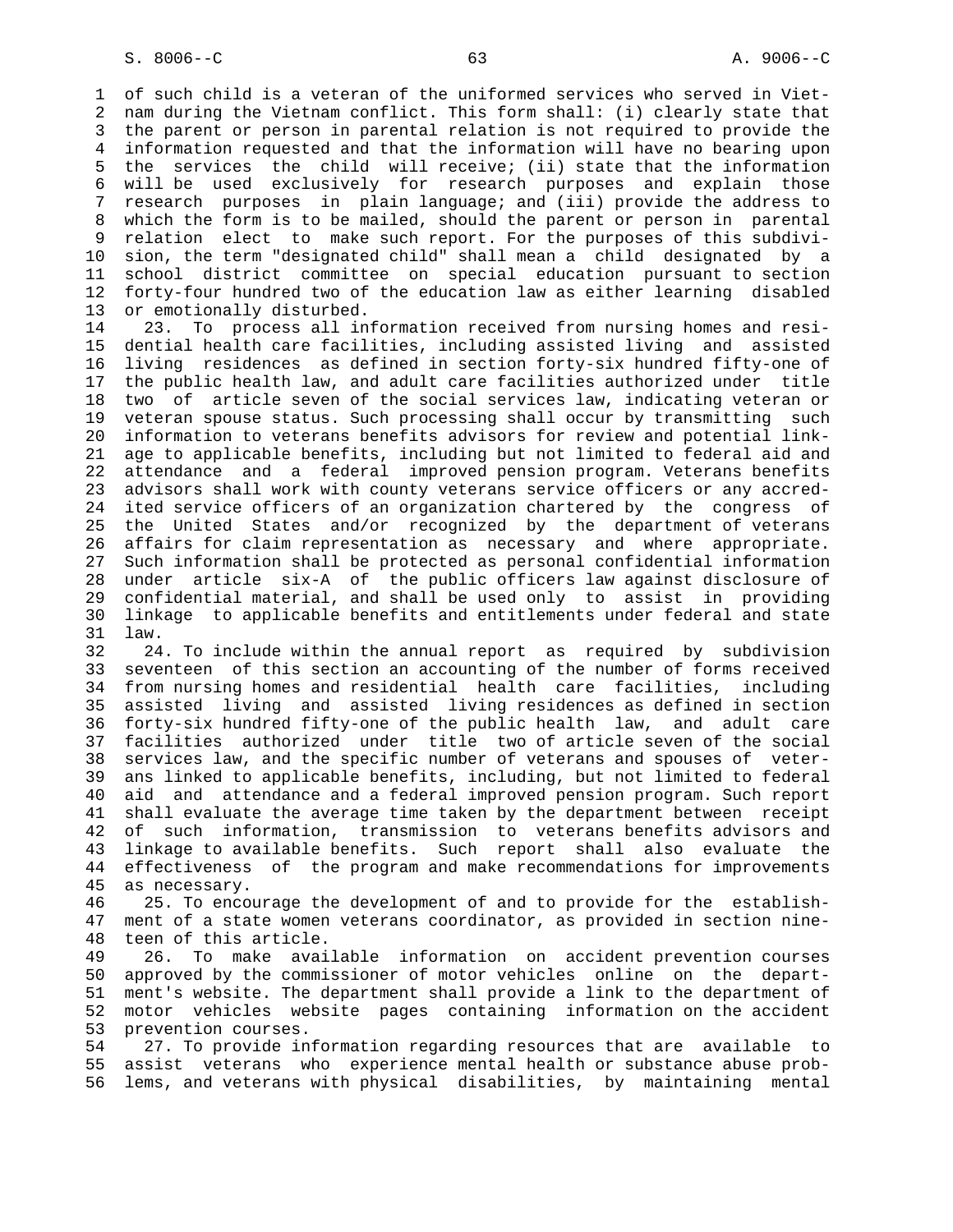1 health, substance abuse and physical disabilities portals on the depart- 2 ment's internet website. Such portals shall provide virtual links to 3 appropriate governmental programs on the federal and state levels and 4 information on suicide prevention, peer outreach and support, and 5 services that address the special needs of physically disabled veterans. 6 The department may consult with the office of mental health, the office 7 of addiction services and supports, the department of health and the 8 department of labor. The department shall make reference to this infor- 9 mation provided pursuant to subdivisions five and six of this section 10 and in the annual report to the governor and the legislature required 11 pursuant to subdivision seventeen of this section. Such information 12 required under this subdivision shall be maintained and updated annual- 13 ly.

 14 28. To include within the annual report as required by subdivision 15 seventeen of this section an accounting of the number of veteran-owned 16 small businesses in the state of New York, to be listed by the following 17 designations: small business concern owned and controlled by veterans as 18 set forth in 15 U.S.C. section  $632(Q)(3)$ , as amended from time to time, 19 and service disabled veteran-owned business enterprise as set forth in 20 article three of this chapter. Such listing shall include but not be 21 limited to the name of the veteran owner or owners of each business, 22 location of each such business, the type of each such business and when- 23 ever practicable, be divided into categories of labor, services, equip- 24 ment, materials and recognized construction trades. The department shall 25 request this information annually from the U.S. department of veterans 26 affairs, any other appropriate federal agencies and the department of 27 service-disabled veterans' business development within the New York 28 state office of general services.

 29 29. To maintain a fact sheet on the department's webpage containing 30 (a) contact information for all veterans integrated service networks 31 located within the state, (b) current contact information for the United 32 States veterans health administration including VA medical centers and 33 clinics and (c) contact information for each New York State veterans' 34 home. The fact sheet shall be entitled, "Information for Veterans 35 concerning Health Care Options" and shall be updated annually.

 36 30. To maintain a listing on the department's website of the local 37 veterans' service agencies established pursuant to section fourteen of 38 this article with the name, location, hours of operation and contact 39 information of each county and city veterans' service agency. The 40 department shall also provide this information in its annual report to 41 the governor and the legislature as required pursuant to subdivision 42 seventeen of this section. Information under this subdivision shall be 43 provided to the department by each local veterans' service agency and 44 shall be updated annually.

 45 31. To maintain a discharge upgrade advisory board program within the 46 department to provide written non-binding advisory opinions to veterans 47 of the state of New York appealing their character of discharge from the 48 discharge review board or the board for corrections of military records 49 for their branch of service on the federal level. Individuals may 50 submit an application with evidence, including all relevant documents, 51 which shall be reviewed by the discharge upgrade advisory board program 52 in a timely manner. If such board finds the veteran's application for a 53 discharge upgrade is meritorious, then the board will provide the veter- 54 an with a written opinion advocating for the discharge review board or 55 board for corrections of military or naval records to grant that veter- 56 an's appeal. The department shall post information on the discharge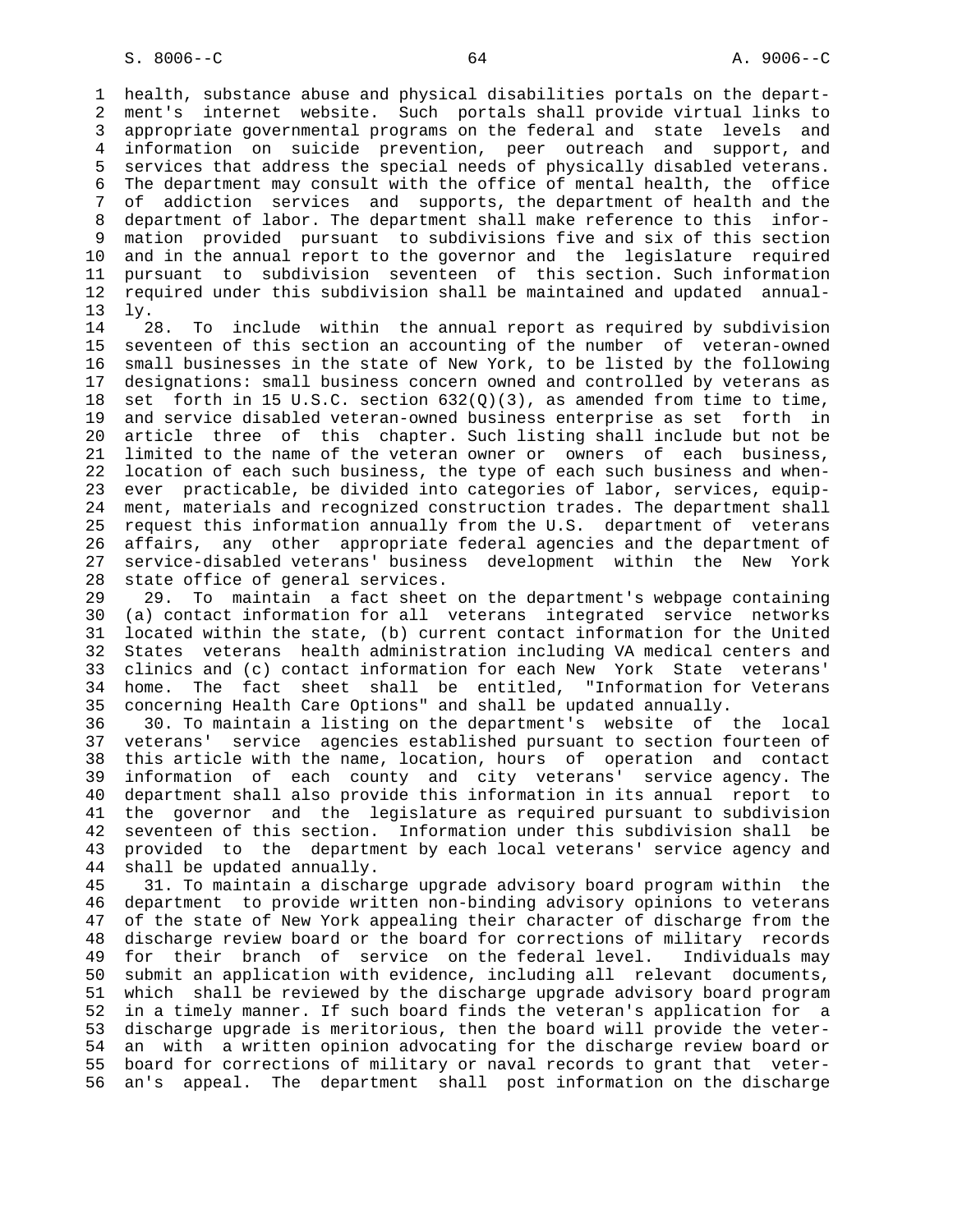1 upgrade advisory board program on its official webpage. The annual 2 report required by subdivision seventeen of this section shall contain 3 information including, but not limited to, the number of cases reviewed, 4 and the number of cases where a veteran's application was found to be 5 meritorious.

 6 32. To provide information regarding resources that are available to 7 assist veterans who experienced military sexual trauma while on active 8 duty or during military training, by maintaining a military sexual trau- 9 ma portal on the department's internet website. Such portal shall<br>10 provide virtual links to appropriate governmental programs on the federprovide virtual links to appropriate governmental programs on the feder- 11 al and state levels. The department may consult with the office of 12 mental health and the department of health. The department shall make 13 reference to this information provided pursuant to subdivisions five and 14 six of this section and in the annual report to the governor and the 15 legislature required pursuant to subdivision seventeen of this section. 16 Such information required under this subdivision shall be maintained and 17 updated annually.

 18 33. To make widely available to the public via, among other things, 19 publication on the department's website and free mobile application 20 pursuant to subdivision twenty-one of this section, information regard- 21 ing the veterans remembrance and cemetery maintenance and operation fund 22 established pursuant to section ninety-seven-mmmm of the state finance 23 law.

 24 34. To prepare and submit a report in consultation with the 25 department of health and the department of mental hygiene including the 26 following information to the extent it is reasonably accessible: (a) the 27 number of veterans who died by suicide; (b) trends of veterans suicide 28 rates over the last five years, including details by period of military 29 service; and (c) a comparison of veterans suicide rates by county, 30 statewide and nationwide. Such report shall be delivered to the governor 31 and legislature no later than June thirteenth, two thousand twenty-four 32 and every three years thereafter. Such report shall also be made 33 available on the division's website.

 34 35. The department shall: (a) forward completed forms received from a 35 coroner, coroner's physician or medical examiner pursuant to section six 36 hundred seventy-seven of the county law to the office of mental hygiene 37 pursuant to subdivision (g) of section 7.07 of the mental hygiene law in 38 a timely manner; and (b) compile such information for inclusion in the 39 annual report pursuant to this section.

 40 36. To coordinate outreach efforts that ensure members of the 41 uniformed services and veterans who are residents of this state, and 42 their families, are made aware of services for veterans from any depart- 43 ments, divisions, boards, bureaus, commissions or agencies of the state 44 or any political subdivision of this state.

 45 37. To develop collaborative relationships among state, federal, and 46 local agencies and private organizations, including but not limited to 47 the office of mental health, state office for the aging, and office of 48 addiction services and supports, to help facilitate access to services 49 by members of the uniformed services and veterans who are residents 50 of the state and their families.

 51 § 5. Veteran speaker education program. 1. There is hereby established 52 within the department a veteran speaker education program to be devel- 53 oped and implemented by the commissioner in consultation with the 54 commissioner of the New York state military museum and veterans resource 55 center and in accordance with the provisions of this section. Such 56 program shall provide school districts within this state with a listing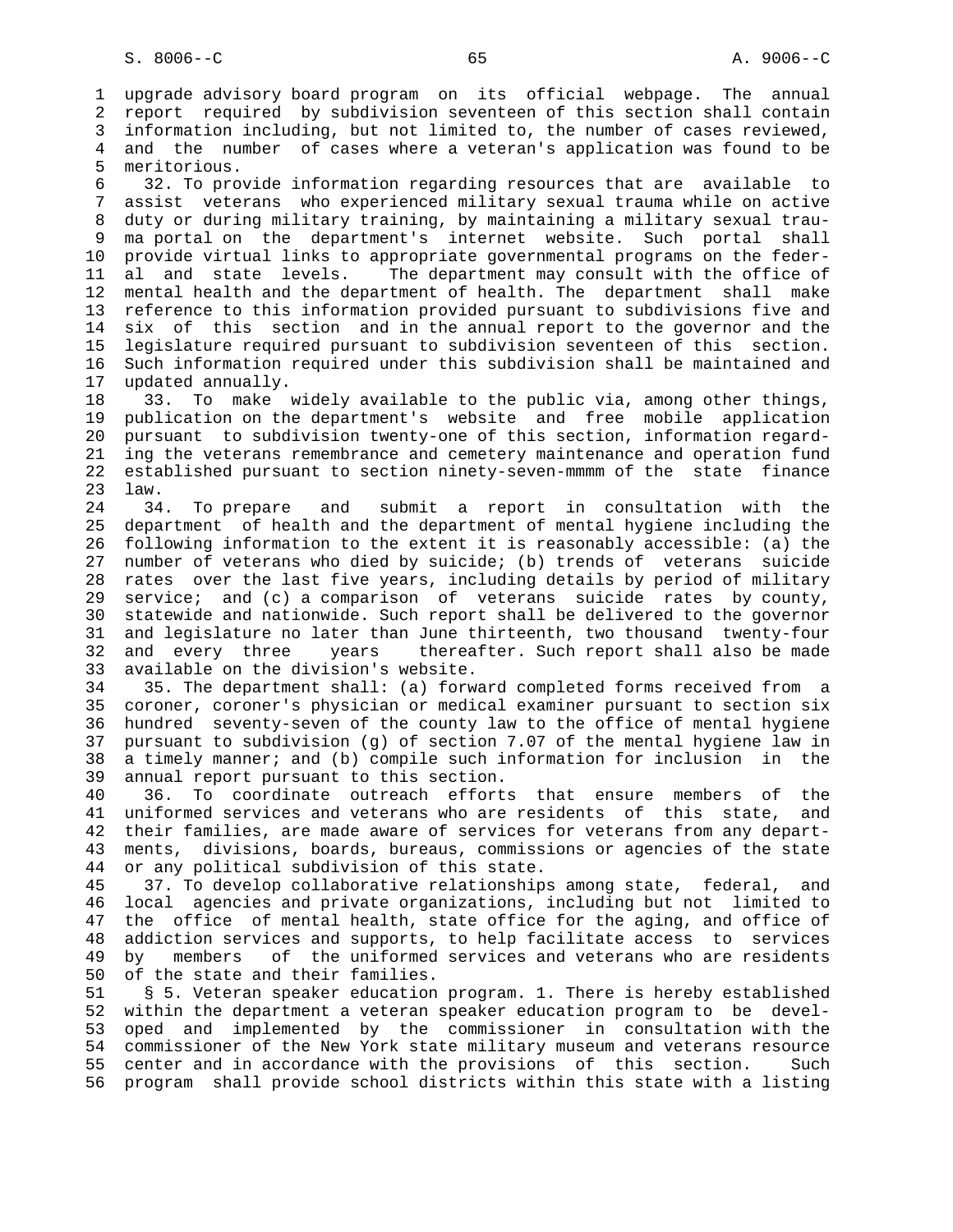1 of available veteran speakers willing to visit classrooms for the 2 purpose of discussing their military experience.

 3 2. The department, from its available resources, shall develop an 4 informational pamphlet to be distributed either by mail or electron- 5 ically to school districts which provides a general overview of the 6 program including its purpose and how to participate. The department 7 shall, in consultation with congressionally chartered veterans organiza- 8 tions and local veterans services agencies, appoint and create a listing 9 of veteran speakers coordinators for each county of the state who shall 10 be listed in the informational pamphlet. The veteran speakers coordina- 11 tors' duties shall include but not be limited to contacting veterans who 12 reside in their county including those who have participated in the 13 veteran's oral history program at the New York state military museum or 14 the West Point oral history project or the veterans history project of 15 the American Folklore Center or any similar oral history project with 16 information about this program and inquiring as to whether such persons 17 would be willing to participate as speakers or in any other capacity. 18 The listing shall include the names and contact information for such 19 veterans including information describing the type of military service 20 performed by each such person, the time and length of service, geograph- 21 ic area or areas where such person served and rank. The veteran speak- 22 ers coordinators shall annually update such information regarding the 23 availability of such veterans.

 24 3. No teacher or veteran shall be required to participate in this 25 program. Any teacher who wishes to supplement his or her classroom 26 instruction concerning a particular era in American military history may 27 contact a participating veteran personally to request that such person 28 visit a classroom to discuss his or her military experience. A teacher 29 shall be responsible for ascertaining the appropriateness of any 30 proposed speaker based upon the age of the children and the intended 31 subject matter. Nothing in this section shall be intended to supersede 32 any particular or general school rules or regulations or other laws 33 relating to curriculum.

 34 4. The department shall require a certified copy of the veteran's 35 discharge papers to participate in the veteran speaker program. Such 36 form shall be filed with the department to serve as evidence that such 37 person is a veteran who served in the United States military honorably. 38 5. The department shall implement a procedure for evaluations of each 39 speaker to be completed by teachers and students, and maintain such 40 evaluations and make them available upon request to other teachers who

 41 plan to participate. 42 6. The department may consult with other veterans organizations and 43 any branch of the U.S. military in the development of this program.

 44 § 6. Cooperation and facilities of other departments. To effectuate 45 the purposes of this article, the governor may direct any department, 46 division, board, bureau, commission or agency of the state, or of any 47 political subdivision thereof, to cooperate with and assist and advise 48 the department in the performance of its duties and functions, and to 49 provide such facilities, including personnel, materials and other 50 assistance and data as will enable the department or any of its agencies 51 to properly carry out its activities and effectuate its purposes under 52 this article.

 53 § 7. Information on status of veterans receiving assistance. Depart- 54 ments, divisions, bureaus, boards, commissions and agencies of the state 55 and political subdivisions thereof, which provide assistance, treatment, 56 counseling, care, supervision or custody in service areas involving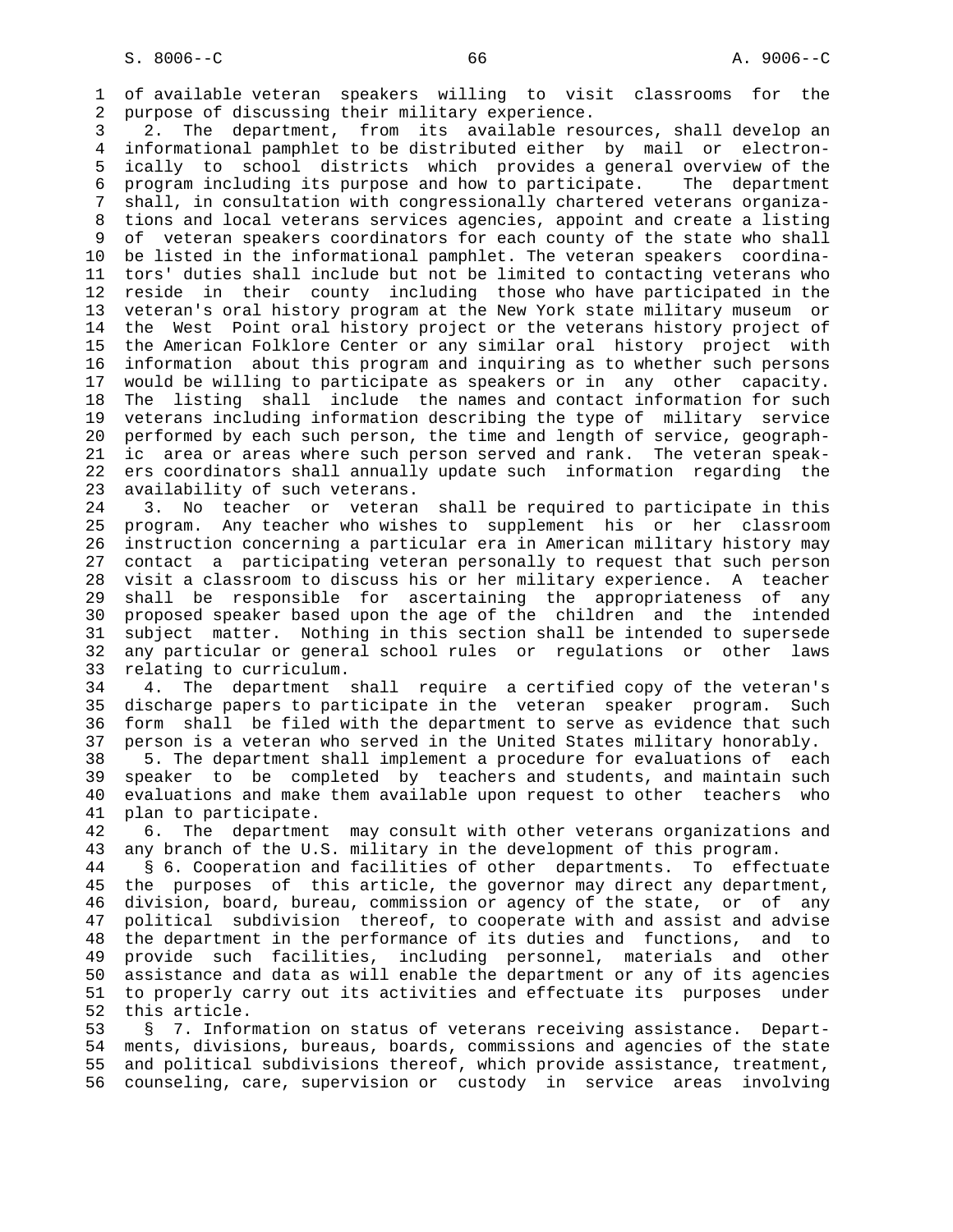1 health, mental health, family services, criminal justice or employment, 2 including but not limited to the office of addiction services and 3 supports, office of mental health, office of probation and correctional 4 alternatives, office of children and family services, office of tempo- 5 rary and disability assistance, department of health, department of 6 labor, local workforce investment boards, office for people with devel- 7 opmental disabilities, and department of corrections and community 8 supervision, shall request assisted persons to provide information with 9 regard to their veteran status and military experiences. Individuals 10 identifying themselves as veterans shall be advised that the department 11 of veterans' services and local veterans' service agencies established<br>12 pursuant to section fourteen of this article provide assistance to pursuant to section fourteen of this article provide assistance to 13 veterans regarding benefits under federal and state law. Information 14 regarding veterans status and military service provided by assisted 15 persons solely to implement this section shall be protected as personal 16 confidential information under article six-A of the public officers law 17 against disclosure of confidential material, and used only to assist in 18 the diagnosis, treatment, assessment and handling of the veteran's prob- 19 lems within the agency requesting such information and in referring the 20 veteran to the department of veterans' services for information and 21 assistance with regard to benefits and entitlements under federal and 22 state law.

 23 § 8. New York state supplemental burial allowance for members of the 24 uniformed services of the United States killed in combat or duty subject 25 to hostile fire or imminent danger, as defined in 37 USC § 310. 1. As 26 used in this section, "parent" means a father, a mother, a father 27 through adoption, a mother through adoption, or an individual who, for a 28 period of not less than one year, at any time before the decedent's 29 entry into active military service stood in the relationship of a parent 30 to a decedent who died in combat or duty subject to hostile fire or 31 imminent danger, as defined in 37 USC § 310, or who died from a wound 32 incurred in combat or while serving on duty subject to hostile fire or 33 imminent danger, as defined in 37 USC § 310 or, if two persons stood in 34 the relationship of a parent for one year or more, the person who bore 35 the expenses of the funeral of the decedent.

 36 2. As used in this section, (a) "wound" means a physical injury to a 37 servicemember on active duty caused by (i) a bullet, shrapnel, or other 38 projectile; (ii) a mine or trap; (iii) an explosion; (iv) a vehicle or 39 aircraft accident not caused by the servicemember's willful misconduct; 40 or (v) any other action caused or induced by the enemy directly result- 41 ing in physical harm to the servicemember.

 42 (b) "burial receptacle" means (i) a casket, which shall mean a rigid 43 container that is designed for the encasement of human remains and 44 customarily ornamented and lined with fabric, (ii) an urn, which shall 45 mean a container of wood, metal, pottery, or other material designed for 46 the storage of cremated human remains, and/or (iii) an outer burial 47 receptacle, which shall mean a graveliner, burial vault, or other simi- 48 lar type of container for the placement of a casket or urn.

 49 3. There is hereby established within the department a New York state 50 supplemental burial allowance for any member of the uniformed services 51 of the United States who: (a) died in combat or duty subject to hostile 52 fire or imminent danger, as defined in 37 USC § 310 or died from a wound 53 incurred in combat or while serving on duty subject to hostile fire or 54 imminent danger, as defined in 37 USC § 310, other than the exceptions 55 noted in paragraphs (d), (e) and (f) of subdivision four of this 56 section, and (b) who was (i) a resident of New York state at the time of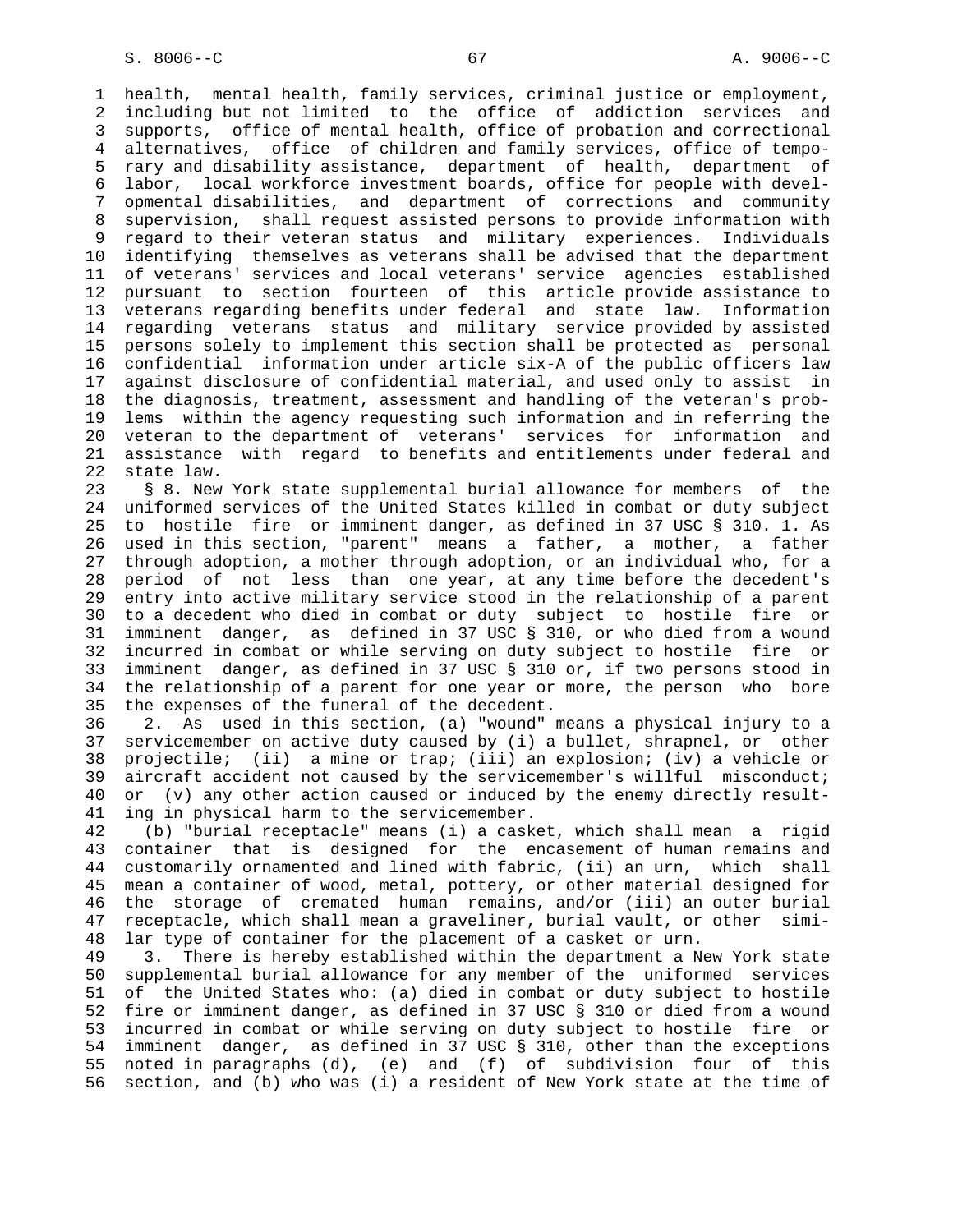1 his or her death or (ii) a nonresident of New York state at the time of 2 his or her death and a member of the New York Army National Guard or New 3 York Air National Guard at the time he or she entered title 10, United 4 States Code, federal active duty status during which period of service 5 he or she died.

 6 4. (a) The purpose of the program is to administer and monitor a 7 supplemental allowance program to aid families of military personnel who 8 died in combat or duty subject to hostile fire or imminent danger, as 9 defined in 37 USC § 310, or died from a wound incurred in combat or duty 10 subject to hostile fire or imminent danger, as defined in 37 USC § 310, 11 with respect to expenses incurred in connection with the decedent's 12 funeral and the burial, burial receptacle, cremation, or other interment 13 of the decedent's remains.

 14 (b) Eligible recipients under this program shall be those who bore the 15 cost of the decedent's funeral and burial, burial receptacle, cremation, 16 or other interment, in the following order of priority: (i) a surviving 17 spouse or domestic partner of the decedent; (ii) adult children of the 18 decedent, to include step-children and adopted children; (iii) parents 19 or grandparents of the decedent, and parents-in-law or grandparents-in- 20 law of the decedent; (iv) siblings of the decedent, to include siblings 21 adopted by the decedent's immediate family and siblings with whom the 22 decedent shares only one parent in common, and siblings-in-law of the 23 decedent; (v) aunts, uncles, and first cousins of the decedent; and  $(vi)$  24 any other relative. Any applicant convicted of making any false state- 25 ment in the application for the reimbursement shall be subject to the 26 penalties prescribed in the penal law.

 27 (c) Such burial allowance is a partial reimbursement of an eligible 28 decedent's funeral and burial, burial receptacle, cremation or other 29 interment costs. The reimbursement is generally applicable to two compo- 30 nents: (i) funeral expenses, and (ii) expenses arising from the burial, 31 burial receptacle, cremation, or other interment of the decedent's 32 remains. Any allowance granted by the government of the United States, 33 pursuant to 38 U.S.C. §§2301, 2302, 2303, 2306, 2307 and 2308 or 10 34 U.S.C. § 1482, or by the decedent's state of residence in the case of an 35 allowance eligible pursuant to subparagraph (ii) of paragraph (b) of 36 subdivision three of this section, shall be first applied toward funeral 37 and burial, burial receptacle, cremation or other interment costs. The 38 state may award an allowance of up to six thousand dollars to cover any 39 remaining expenses.

 40 (d) The state shall not award any funds from this allowance to reim- 41 burse any costs for the headstone, grave marker, or medallion of the 42 decedent.

 43 (e) The state shall not grant supplemental burial allowance payments 44 for the funeral or the burial, burial receptacle, cremation, or other 45 interment of remains of any decedent whose relations received any 46 reimbursement from this allowance for any previous funeral or burial, 47 burial receptacle, cremation, or other interment of remains for this 48 same decedent.

 49 (f) The state shall not grant supplemental burial allowance payments 50 for any person filing a completed application for such allowance with 51 the state later than: (i) two years after the applicant received final 52 written notice from the United States Department of Veterans Affairs 53 regarding an application for reimbursement of funeral or burial, burial 54 receptacle, cremation or other interment expenses pursuant to 38 U.S.C. 55 §§2301, 2302, 2303, 2306, 2307, or 2308, or 10 U.S.C. § 1482, or any 56 combination thereof; or (ii) two years after the expiration date of the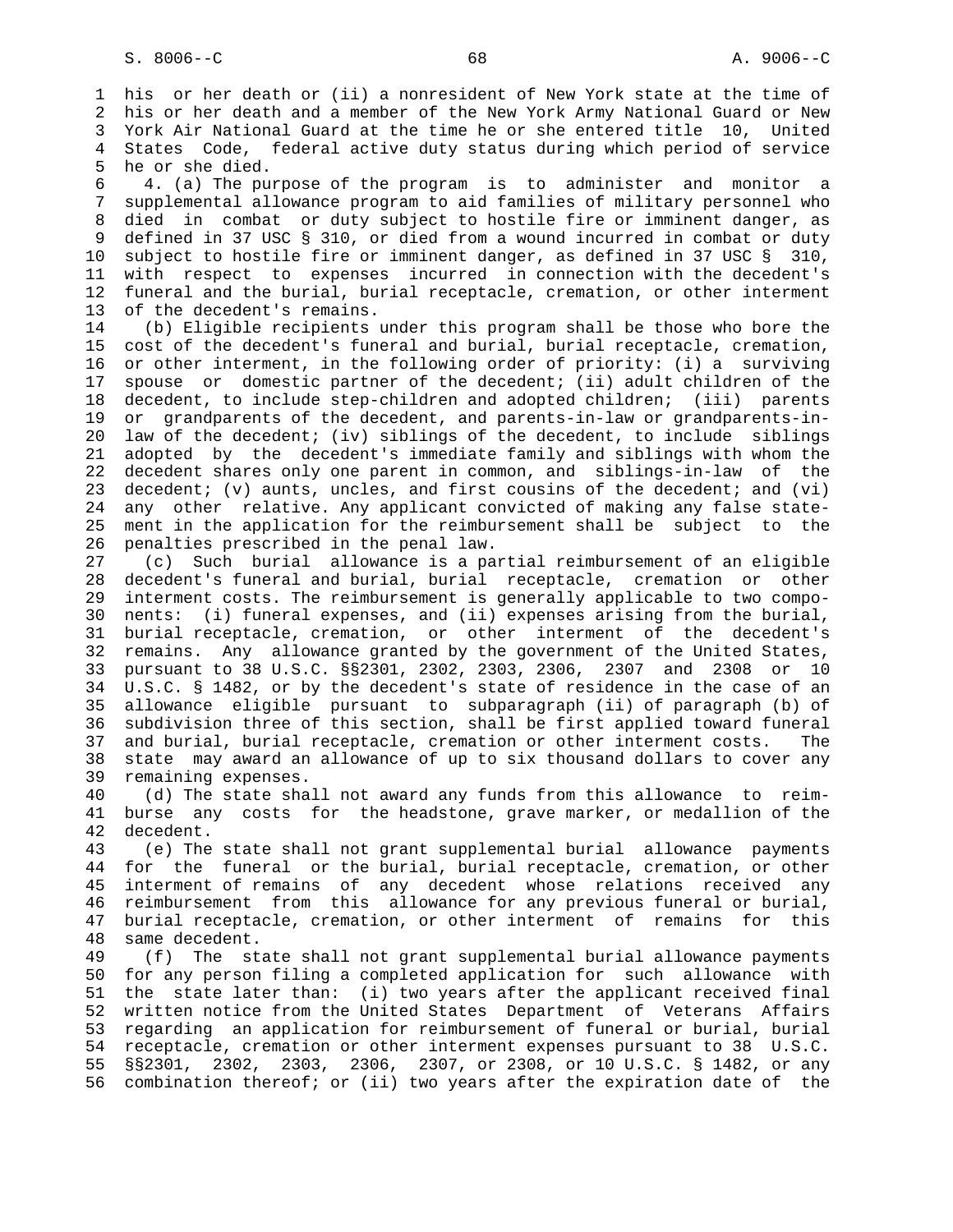1 filing deadline to apply for reimbursement of funeral, burial, burial 2 receptacle, cremation or other interment expenses from the United States 3 Department of Veterans Affairs, as defined in 38 U.S.C. § 2304, if the 4 applicant never applied for reimbursement of funeral, burial, burial 5 receptacle, cremation or interment expenses from the United States 6 Department of Veterans Affairs. Any applications received subsequent to 7 these prescribed periods shall be denied as time-barred.

 8 (g) Applicants shall furnish evidence of the decedent's military 9 service and relevant after action reports or other documents explaining 10 why the application meets eligibility requirements for each case in the 11 manner and form prescribed by the state commissioner or his or her 12 designee. Upon being satisfied that the facts in the application are 13 true, the state commissioner or his or her designee shall certify to the 14 state comptroller the name and address of such recipient. The decision 15 of the state commissioner or his or her designee on all matters regard- 16 ing any payment from this allowance shall be final.

 17 (h) The state commissioner shall submit a report to the governor, the 18 chairperson of the senate finance committee, and the chairperson of the 19 assembly ways and means committee not later than January fifteenth of 20 each year in which this section is in effect. Such report shall include, 21 but not be limited to, regulations promulgated pursuant to this section, 22 allowances paid, and an account of the monies spent and the relationship 23 of the distributees to the decedent.

 24 § 9. New York state veteran burial fund. 1. As used in this section, 25 "agent in control of the disposition of remains" means the person 26 responsible or designated to control the disposition of a deceased 27 veteran's remains as defined and outlined in section forty-two hundred 28 one of the public health law. The term "interment" means the disposition 29 of remains as defined in paragraph (g) of section fifteen hundred two of 30 the not-for-profit corporation law. The term "burial" shall include the 31 process as defined in paragraph (e) of section fifteen hundred two of 32 the not-for-profit corporation law.

 33 2. As provided in subdivision nineteen of section four of this arti- 34 cle, there is hereby established within the department a New York state 35 veterans burial fund for honorably discharged members of the uniformed 36 services of the United States who were residents of New York state at 37 the time of his or her death who (i) were honorably discharged from such 38 service, or (ii) had a qualifying condition, as defined in section one 39 of this article, and received a discharge other than bad conduct or 40 dishonorable from such service, or (iii) were discharged LGBT veterans, 41 as defined in section one of this article, and received a discharge 42 other than bad conduct or dishonorable from such service.

 43 (a) Eligible recipients under this program shall be those who bore the 44 cost of the funeral as the agent in control of the disposition of 45 remains. An application shall be made available to an eligible recipi- 46 ent. Any applicant convicted of making any false statement in the appli- 47 cation for the reimbursement shall be subject to the penalties 48 prescribed in the penal law.

 49 (b) Such optional burial allowance is a reimbursement of an eligible 50 decedent's burial and interment costs not to exceed two thousand five 51 hundred dollars in a New York state not-for-profit cemetery. The 52 reimbursement is generally available as a plot interment allowance. Any 53 allowance granted by the government of the United States, pursuant to 38 54 U.S.C. §§ 2302, 2303, 2306, 2307 and 2308 or 10 U.S.C. § 1482 shall be 55 first applied toward interment costs. An additional allowance of up to 56 the cost of the actual burial and interment as provided under subdivi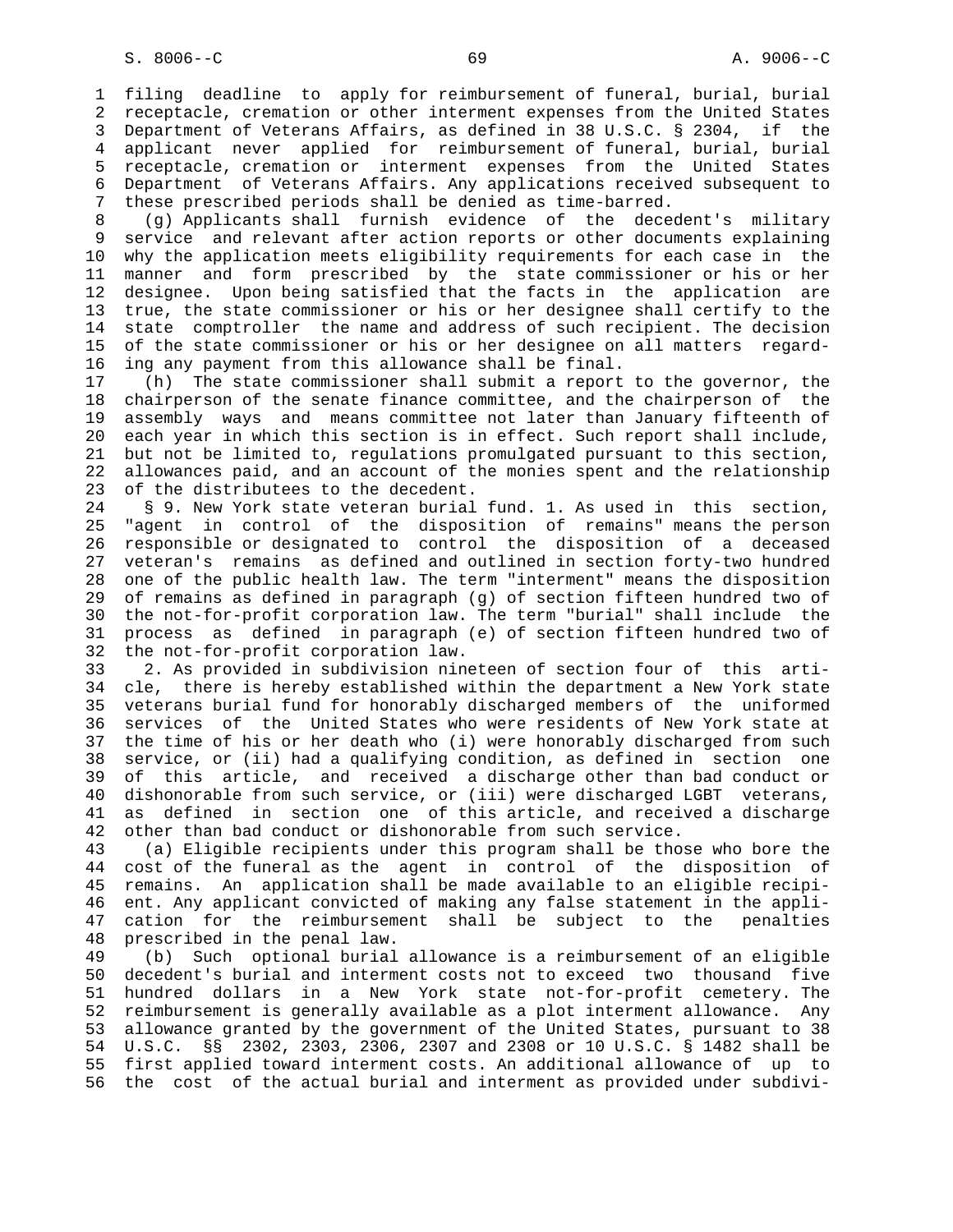1 sion nineteen of section four of this article may be awarded to cover 2 any remaining expenses.

 3 (c) Evidence of the military service of the decedent for each case 4 shall be furnished in the manner and form prescribed by the state 5 commissioner; upon being satisfied that the facts in the application are 6 true, the state commissioner shall certify to the state comptroller the 7 name and address of such agent in control of the disposition of remains 8 for reimbursement as provided in this section.

 9 § 10. Time within which marriage may be solemnized; member of the 10 uniformed services. Notwithstanding section thirteen-b of the domestic 11 relations law, where either of the parties making application for a 12 marriage license, pursuant to section thirteen of the domestic relations 13 law, is a member of the uniformed services of the United States on 14 active duty the marriage of the parties shall not be solemnized within 15 twenty-four hours after the issuance of the marriage license, nor shall 16 it be solemnized after one hundred eighty days from the date of the 17 issuance of the marriage license. Proof that the applicant is a member 18 of the uniformed services of the United States shall be furnished to the 19 satisfaction of the official issuing the marriage license. Every license 20 to marry issued pursuant to the provisions of this section shall state 21 the day and hour the license is issued and shall contain a recital that 22 it is issued pursuant to the provisions of this section.

 23 § 11. Use of personal confidential information obtained from veterans 24 or family members of veterans receiving services from the state and 25 political subdivisions thereof. 1. Departments, divisions, bureaus, 26 boards, commissions and agencies of the state and political subdivisions 27 thereof, which provide assistance, treatment, counseling, care, super- 28 vision or custody in service areas involving health, mental health, 29 family services, criminal justice or employment shall be required to 30 solicit information on whether their customer or client is a veteran as 31 defined in section eighty-five of the civil service law or family member 32 of a veteran. Any new forms created after the effective date of this 33 section shall contain the following questions: "Have you served in the 34 United States military?" "Has someone in your family served in the 35 United States military?"

 36 2. Individuals identifying themselves as having served in the military 37 or a family member shall be advised that the department of veterans' 38 services and local veterans service agencies established pursuant to 39 section seventeen of this article provide assistance to veterans regard- 40 ing benefits under federal and state law. Information regarding veterans 41 and military status provided by assisted persons solely to implement 42 this section shall be protected as personal confidential material, and 43 used only to assist in the diagnosis, treatment, assessment and handling 44 of the veteran's or family member's problems within the agency request- 45 ing such information and in referring the veteran or family member to 46 the department of veterans' services for the information and assistance 47 with regard to benefits and entitlements under federal and state law.

 48 § 12. Acceptance of gifts. The department with the approval of the 49 governor, may accept any gift or grant for any of the purposes of this 50 article. Any moneys so received may be expended by the department to 51 effectuate any of the purposes of this article, subject to the same 52 limitations as to authorization, audit and approval as are prescribed 53 for state moneys appropriated for the purposes of this article.

 54 § 13. State veterans' service agency. 1. A state veterans' service 55 agency established by the department pursuant to this article shall have 56 power and it shall be its duty to inform military and naval authorities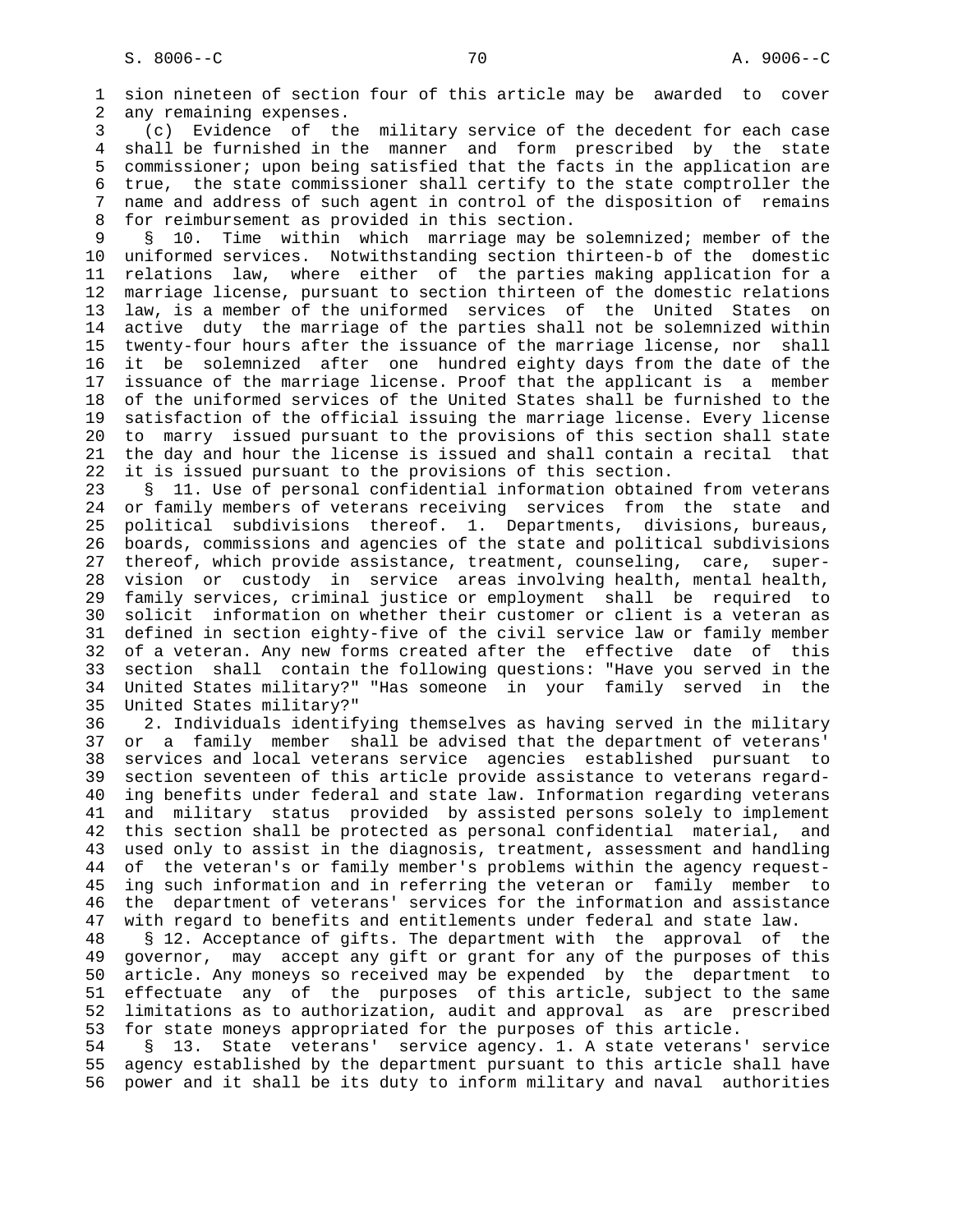1 of the United States and assist members of the uniformed services and 2 veterans, who are residents of this state, and their families, in 3 relation to (1) matters pertaining to educational training and retrain- 4 ing services and facilities, (2) health, medical and rehabilitation 5 services and facilities, (3) provisions of federal, state and local laws 6 and regulations affording special rights and privileges to members of 7 the uniformed services and war veterans and their families, (4) employ- 8 ment and re-employment services, and (5) other matters of similar, 9 related or appropriate nature. The state veterans' service agency also 10 shall perform such other duties as may be assigned by the state commis- 11 sioner.

 12 2. The state commissioner may, with the approval of the governor, 13 appoint and remove a director of the state veterans' service agency. The 14 state commissioner may from time to time establish, alter or abolish 15 state veterans' service agency districts within the state, establish or 16 abolish offices therefor, and appoint and at pleasure remove a deputy 17 director of the state veterans' service agency for each such district 18 office. With the approval of the state commissioner, the director of the 19 veterans' service agency may appoint such officers, consultants, clerks 20 and other employees as may be necessary to administer the functions of 21 the state veterans' service agency, fix their compensation within the 22 limitation provided by law, and prescribe their duties.

 23 § 14. Local veterans' service agencies. 1. County veterans' service 24 agencies. There shall be established a county veterans' service agency 25 in each county not wholly included within a city, and there shall be a 26 county director of each county veterans' service agency. Any county 27 director hired after the effective date of this chapter shall be a 28 veteran as defined in New York state statute. The chair of the board of 29 supervisors of a county, with the approval of the board of supervisors, 30 shall appoint and may at pleasure remove a county director of the county 31 veterans' service agency for such county. In a county having a county 32 president, a county executive or other chief executive officer, such 33 president or executive officer shall appoint and may at pleasure remove 34 a county director. The county director may be paid such compensation as 35 shall be fixed by the appointing officer and the board of supervisors. 36 The county director shall appoint such assistants and employees as he or 37 she may deem necessary, other than those, if any, supplied by the state; 38 he or she may prescribe the duties of those appointed by him or her and 39 fix their salaries within the appropriations made available for that 40 purpose by the county and may at pleasure remove any such assistants or 41 employees. The county director shall have jurisdiction throughout the 42 territorial limits of the county, including any city therein which does 43 not have a city veterans' service agency, provided that after the estab- 44 lishment of a city veterans' service agency in any such city, the county 45 director shall not have jurisdiction within such city.

 46 2. City veterans' service agency. There may be established a city 47 veterans' service agency in each city; and there shall be a city direc- 48 tor of each city veterans' service agency which is established. The 49 mayor of such city, or the city manager in a city of less than one 50 hundred forty thousand population having a city manager, shall appoint 51 and may at pleasure remove the city director. A city director may be 52 paid such compensation as shall be fixed by the mayor or city manager, 53 as the case may be, empowered to appoint the city director, and the 54 governing body of the city. The city director may appoint such deputies, 55 assistants and employees as he or she may deem necessary other than 56 those, if any, supplied by the state; the director may prescribe the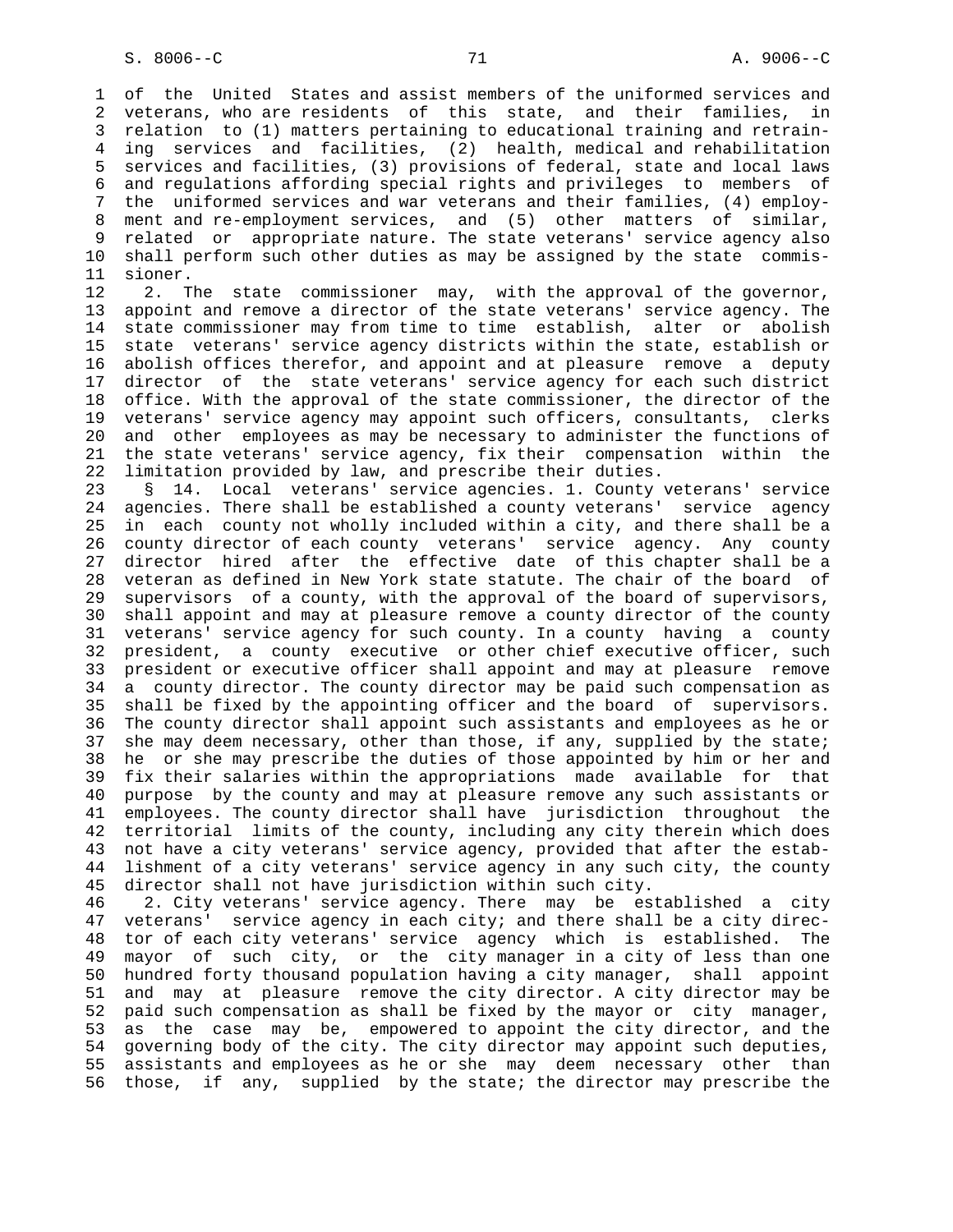1 duties of those appointed by him or her and fix their salaries within 2 the appropriations made available for that purpose by the city and may 3 at pleasure remove any such assistant or employee. A city director 4 shall have jurisdiction throughout the territorial limits of the city.

 5 3. Accreditation. (a) Current county or city directors within three 6 years from the effective date of this subdivision shall take all steps 7 necessary to be accredited as a veterans service organization (VSO) 8 representative. Accreditation shall mean the authority granted by the 9 United States Department of Veterans Affairs to assist veterans and 10 their family members in the preparation, presentation, and prosecution 11 of claims for benefits pursuant to section 5902 of Title 38 U.S.C. and 12 section 14.628 of Title 38 Code of Federal Regulations. Once an appli- 13 cation for accreditation is approved by the General Counsel of the 14 United States Department of Veterans Affairs and the applicant is noti- 15 fied of this action, the director of the county or city veterans service 16 agency shall file a copy of the accreditation certificate from the 17 appropriate veterans service organization with the commissioner of the 18 department. Such accreditation shall be maintained during the duration 19 of his or her status as a director of such county or city veterans 20 service agency. The commissioner of the department may determine that 21 satisfactory completion of a course or instruction on veterans' benefits 22 approved by the United States Department of Veterans Affairs and 23 conducted by the department may fulfill the requirements of this subdi- 24 vision.

 25 (b) Any county or city director hired after the effective date of this 26 chapter shall take all steps necessary to be accredited as a veterans 27 service organization (VSO) representative within eighteen months of such 28 appointment. Accreditation shall mean the authority granted by the 29 United States Department of Veterans Affairs to assist veterans and 30 their family members in the preparation, presentation, and prosecution 31 of claims for benefits pursuant to section 5902 of Title 38 U.S.C. and 32 section 14.628 of Title 38 Code of Federal Regulations. Once an appli- 33 cation for accreditation is approved by the General Counsel of the 34 United States Department of Veterans Affairs and the applicant is noti- 35 fied of this action, the director of the county or city veterans service 36 agency shall file a copy of the accreditation certificate from the 37 appropriate veterans service organization with the commissioner of the 38 department. Such accreditation shall be maintained during the duration 39 of his or her status as a director of such county or city veterans 40 service agency. The commissioner of the department may determine that a 41 satisfactory completion of a course of instruction on veterans' benefits 42 approved by the United States Department of Veterans Affairs and 43 conducted by the department may fulfill the requirements of this subdi- 44 vision.

 45 (c) During the time a director is working toward accreditation pursu- 46 ant to paragraphs (a) and (b) of this subdivision, such individual may 47 provide services to veterans and their family members as defined in 48 section fifteen of this article other than the preparation, presenta- 49 tion, and prosecution of claims for benefits under federal statutes and 50 regulations.

 51 § 15. Powers and duties of local veterans' service agencies. 1. A 52 local veterans' service agency shall have power under the direction of 53 the state veterans' service agency, and it shall be its duty to inform 54 military and naval authorities of the United States and assist members 55 of the uniformed services and veterans, who are residents of this state, 56 and their families, in relation to (1) matters pertaining to educational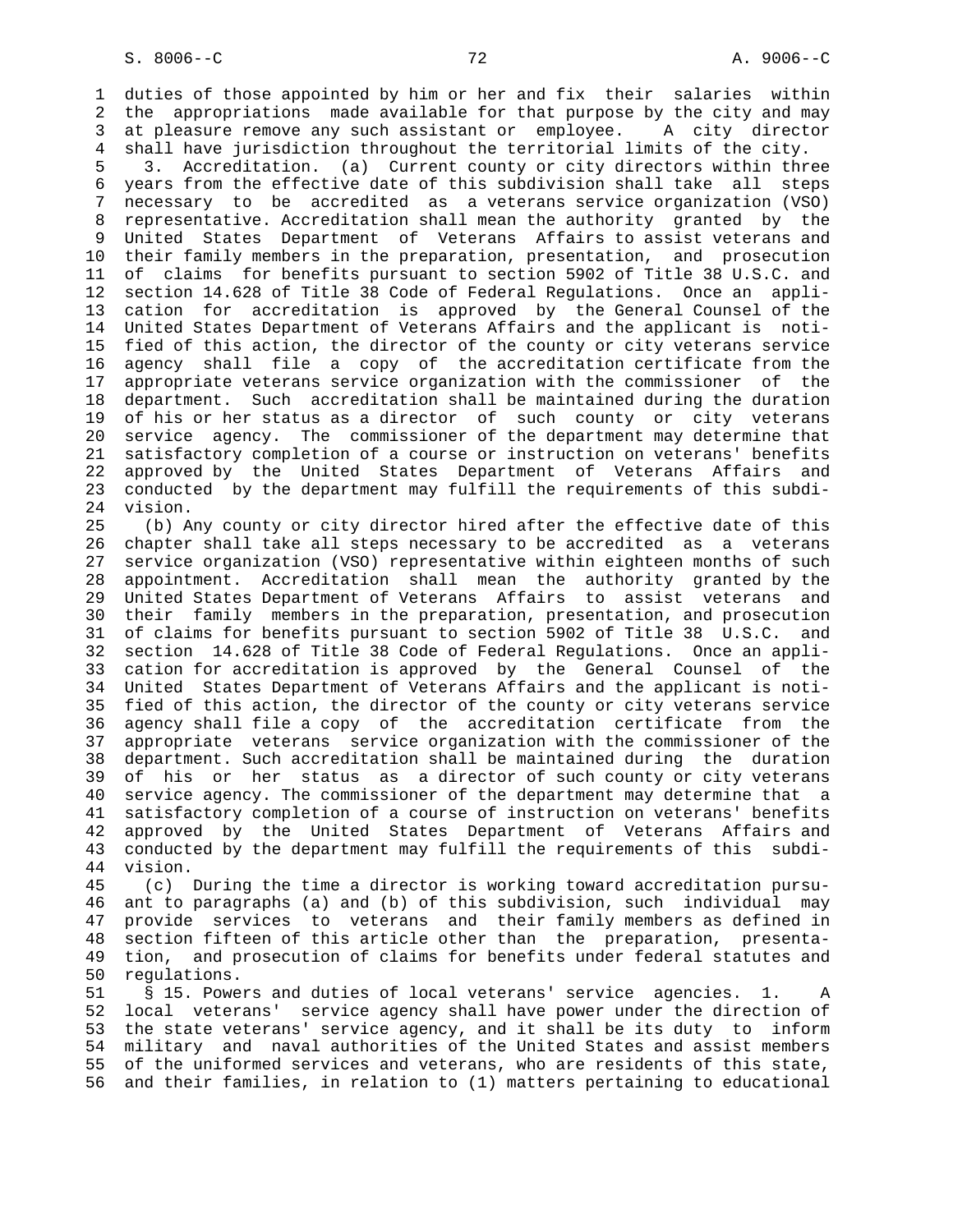1 training and retraining services and facilities, (2) health, medical and 2 rehabilitation services and facilities, (3) provisions of federal, state 3 and local laws and regulations affording special rights and privileges 4 to members of the uniformed services and war veterans and their fami- 5 lies, (4) employment and re-employment services, (5) the process of 6 submitting an application for a discharge upgrade to the discharge 7 upgrade advisory board, and (6) other matters of similar, related or 8 appropriate nature. The local veterans' service agency may also assist 9 families of members of the reserve components of the uniformed services 10 and the organized militia ordered into active duty to ensure that they 11 are made aware of and are receiving all appropriate support available to 12 them and are placed in contact with the agencies responsible for such 13 support, including, but not limited to, the division of military and 14 naval affairs and other state agencies responsible for providing such 15 support. The local veterans' service agency also shall perform such 16 other duties as may be assigned by the state commissioner.

 17 2. A local veterans' service agency shall utilize, so far as possible, 18 the services and facilities of existing officers, offices, departments, 19 commissions, boards, bureaus, institutions and other agencies of the 20 state and of the political subdivisions thereof and all such officers 21 and agencies shall cooperate with and extend such services and facili- 22 ties to the local veterans' service agency as it may require.

 23 § 16. Location and cost of local veterans' service agencies; deputy 24 local directors. 1. A local director shall designate the location of the 25 local and branch offices of the local veterans' service agency within 26 his or her jurisdiction, which offices shall be open during convenient 27 hours. The cost of maintenance and operation of a county veterans' 28 service agency shall be a county charge and the cost of maintenance and 29 operation of a city veterans' service agency shall be a city charge, 30 excepting that the state commissioner with the approval of the veterans' 31 services commission shall allot and pay, from state moneys made avail- 32 able to him or her for such purposes, to each county veterans' service 33 agency and each city veterans' service agency, an amount equal to fifty 34 per centum of its expenditures for maintenance and operation approved by 35 the state commissioner, provided that in no event shall the amount 36 allotted and paid for such approved expenditures incurred in any given 37 year exceed (1) in the case of any county veterans' service agency in a 38 county having a population of not more than one hundred thousand or in 39 the case of any city veterans' service agency in a city having a popu- 40 lation of not more than one hundred thousand, the sum of twenty-five 41 thousand dollars, nor (2) in the case of any county veterans' service 42 agency in a county having a population in excess of one hundred thousand 43 excluding the population of any city therein which has a city veterans' 44 service agency, the sum of twenty-five thousand dollars, and, in addi- 45 tion thereto, the sum of five thousand dollars for each one hundred 46 thousand, or major portion thereof, of the population of the county in 47 excess of one hundred thousand excluding the population of any city 48 therein which has a city veterans' service agency, nor (3) in the case 49 of any city veterans' service agency in a city having a population in 50 excess of one hundred thousand, the sum of twenty-five thousand dollars, 51 and, in addition thereto, the sum of five thousand dollars for each one 52 hundred thousand, or major portion thereof, of the population of the 53 city in excess of one hundred thousand. Such population shall be certi- 54 fied in the same manner as provided by section fifty-four of the state 55 finance law.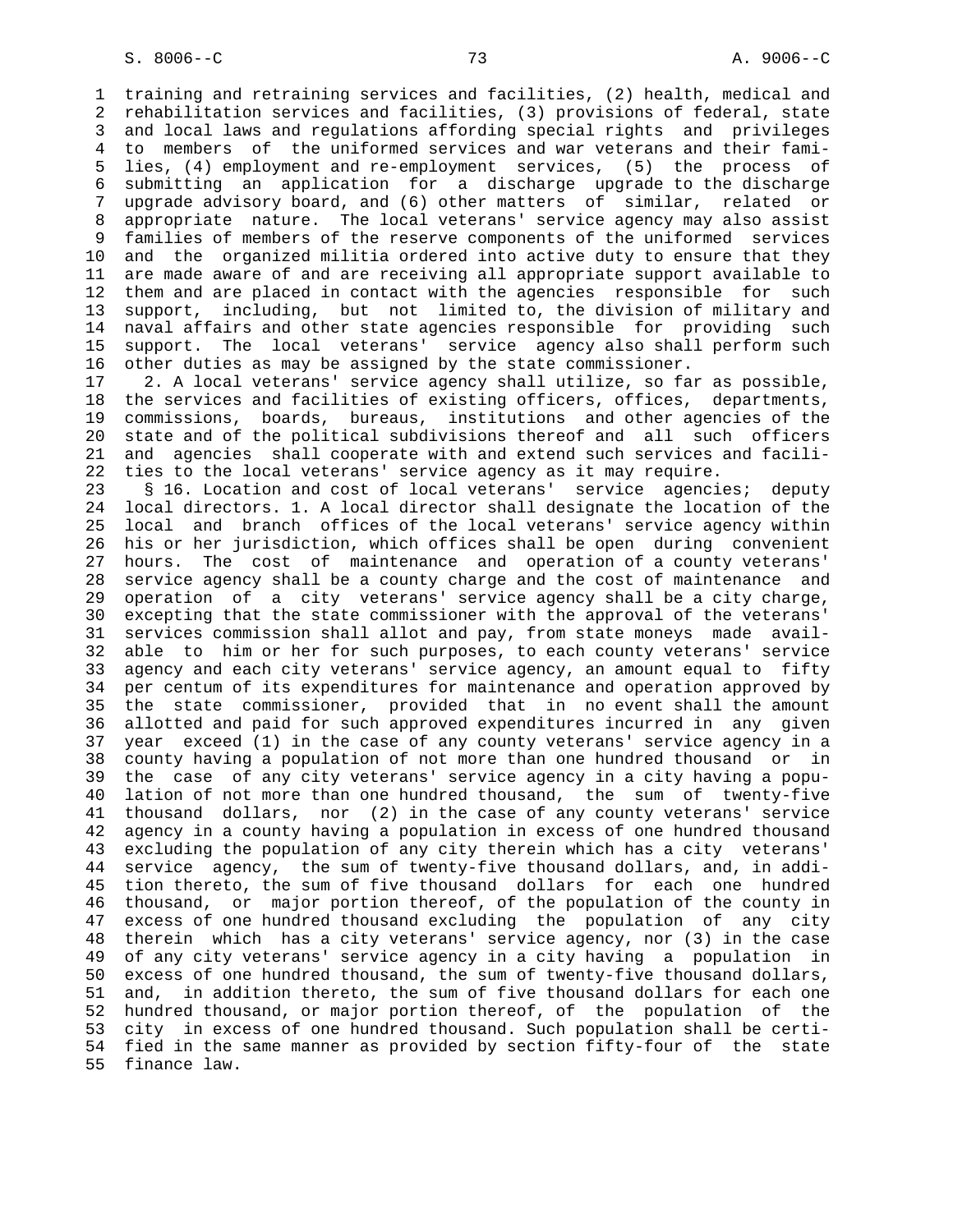1 2. The head of a branch office of a local veterans' service agency 2 shall be a deputy local director of the local veterans' service agency 3 who shall be appointed by the local director of the county or city in 4 which the branch office is located with the approval of the governing 5 body which makes the appropriation for the maintenance of such branch 6 office; provided, however, that the head of a branch office of a local 7 veterans' service agency which operates in and for two or more adjoining 8 towns or adjoining villages in the same county, and hereinafter in this 9 article referred to as a consolidated branch office, shall be appointed<br>10 by the local director of the county in which the branch office is by the local director of the county in which the branch office is 11 located with the approval of the governing body of each town or village 12 which makes an appropriation for or toward the maintenance of such 13 branch office, and any town or village is authorized to enter into an 14 agreement with an adjoining town or an adjoining village in the same 15 county, respectively, or with two or more respective adjoining towns or 16 villages in the same county, providing for their joint undertaking to 17 appropriate and make available moneys for or toward the maintenance of 18 such a consolidated branch office.

 19 § 17. Local veterans' service committees. The same authority which 20 appoints a local director shall appoint for each county and city veter- 21 ans' service agency a veterans' service committee to assist the local 22 director and shall appoint a chair thereof. Similar committees may be 23 appointed in each village and town where there is a deputy local direc- 24 tor by the mayor of such village and the supervisor of such town in 25 which the branch office of the deputy local director is located or in 26 which it operates. A similar committee may also be appointed in any city 27 in and for which there is not established a separate city veterans' 28 service agency, and in and for which there is a deputy local director 29 and a branch office of the county veterans' service agency; and such 30 appointment in any case shall be made by the city official authorized to 31 appoint a city director in the case of a separate city veterans' service 32 agency.

 33 § 18. Appropriations for expenses and activities of local veterans' 34 service agencies. Each county and each city of the state in which is 35 established a county veterans' service agency or a city veterans' 36 service agency, as the case may be, is hereby authorized to appropriate 37 and make available to the veterans' service agency of such respective 38 county or city, such sums of money as it may deem necessary to defray 39 the expenses and activities of such agency, and the expenses and activ- 40 ities of such agencies are hereby declared to be proper county and city 41 purposes for which the moneys of the county or city may be expended. 42 Each city in and for which there is not established a separate city 43 veterans' service agency, and each village and town of the state is 44 hereby authorized to appropriate and make available to the deputy local 45 director heading the branch office in and for such city, village or 46 town, if any, of the county veterans' service agency having jurisdiction 47 within such city, village or town, such sums of money as it may deem 48 necessary to defray the salary, expenses and activities of the deputy 49 local director heading such branch office in and for such city, village 50 or town and his or her office, including the salaries of persons 51 employed in such office, and such salaries, expenses and activities are 52 hereby declared to be proper city, village and town purposes for which 53 the moneys of such cities, villages and towns may be expended. Each 54 village and town is also authorized to appropriate and make available to 55 the deputy local director heading the consolidated branch office, if 56 any, for such village or town and any adjoining village or villages, or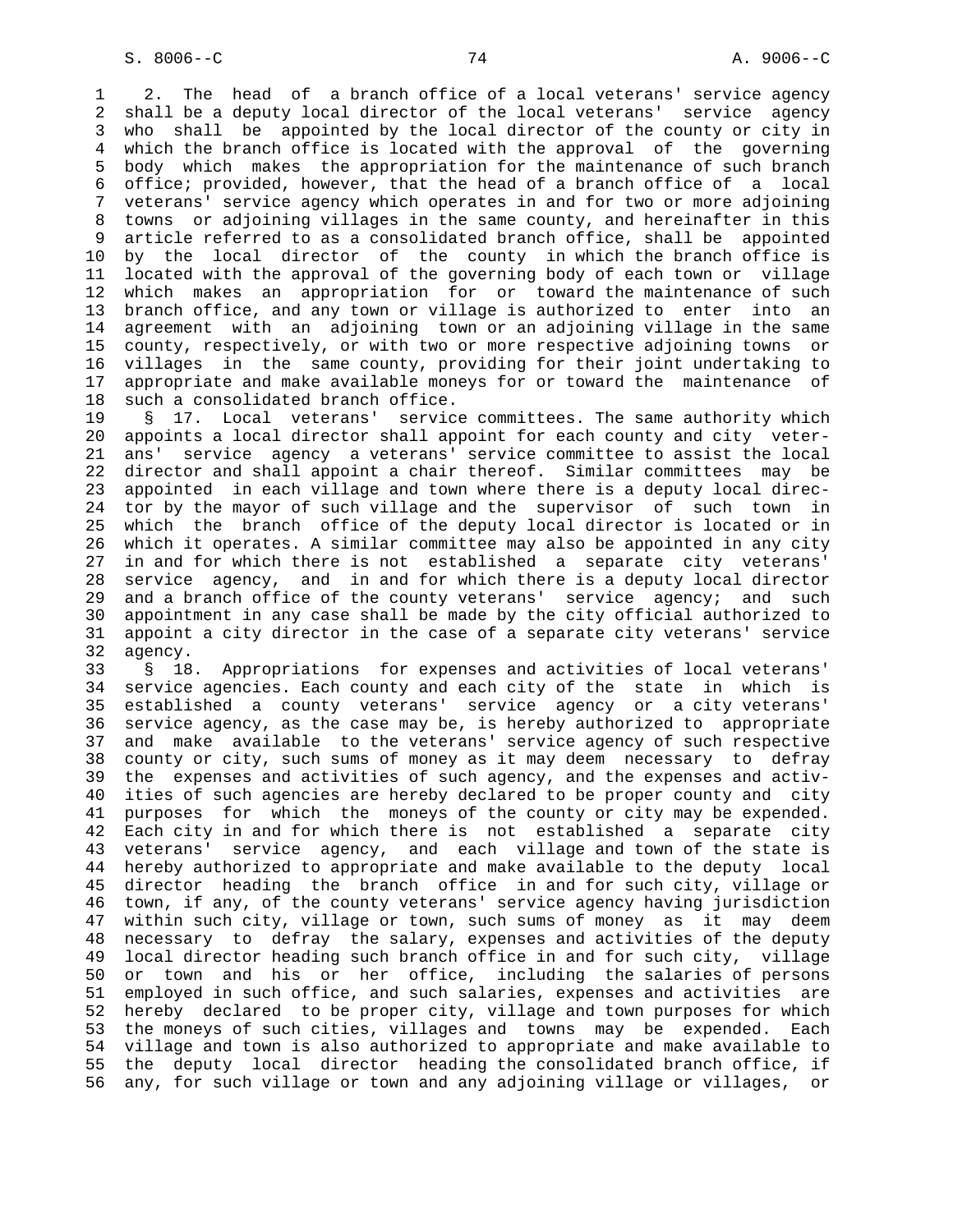1 town or towns, as the case may be, of the county veterans' service agen- 2 cy having jurisdiction within such village or town, such sums of money 3 as it may determine to defray in part the salary, expenses and activ- 4 ities of the deputy local director heading such consolidated branch 5 office for such village or town and any adjoining village or villages or 6 town or towns, as the case may be, including the salaries of persons 7 employed in such consolidated branch office, and such salaries, expenses 8 and activities are hereby declared to be proper village and town 9 purposes for which the moneys of such villages and towns may be 10 expended. 11 § 19. Women veterans coordinator. 1. Definitions. (a) "Veteran" shall 12 have the same meaning as defined in section one of this article. 13 (b) "Department" shall mean the state department of veterans' 14 services. 15 (c) "Women veterans coordinator" shall be a veteran. 16 2. Such women veterans coordinator shall be appointed by the commis- 17 sioner. 18 3. Establishment of women veterans coordinator. There is hereby estab- 19 lished within the department, a "women veterans coordinator" who shall 20 work under the direction of the commissioner and whose duties shall 21 include, but not be limited to, the: 22 (a) identification, development, planning, organization and coordi- 23 nation of all statewide programs and services to meet the needs of women 24 veterans; 25 (b) recommendation to the commissioner to ensure compliance with all 26 existing department policies and regulations pertaining to the needs of 27 women veterans on the state and federal level and make recommendations 28 regarding the improvement of benefits and services to women veterans; 29 (c) liaison between the department, the United States Department of 30 Veterans Affairs center for women veterans, the United States Department 31 of Veterans Affairs Advisory Committee on Women Veterans, state veterans 32 nursing homes, state agencies, community groups, advocates and other 33 veterans and military organizations and interested parties; 34 (d) advocating for all women veterans in the state; 35 (e) development and maintenance of a clearinghouse for information and 36 resources for women veterans; 37 (f) promote events and activities that recognize, educate and honor 38 women veterans, including but not limited to seminars required under 39 subdivision six of section four of this article, veteran human rights 40 conferences, veterans benefits and resources events, and veterans 41 cultural competence training; 42 (g) inclusion of the contributions women veterans have made on behalf 43 of the United States and this state on the department's official 44 website; and 45 (h) preparation of reports on topics including, but not limited to, 46 the demographics of women veterans, the number of women veterans listed 47 by county, and the unique needs of the women veterans population, to the 48 extent such information is available, to the commissioner on the status 49 of women veterans within New York state. 50 4. Reports. The women veterans coordinator shall submit a report to 51 the commissioner each year after the effective date of this section. 52 Such report shall include, but not be limited to, a description of the 53 women veterans coordinator's activities for the calendar year and the 54 programs developed pursuant to the provisions of this section. The 55 commissioner shall submit the report or a synopsis of the report to the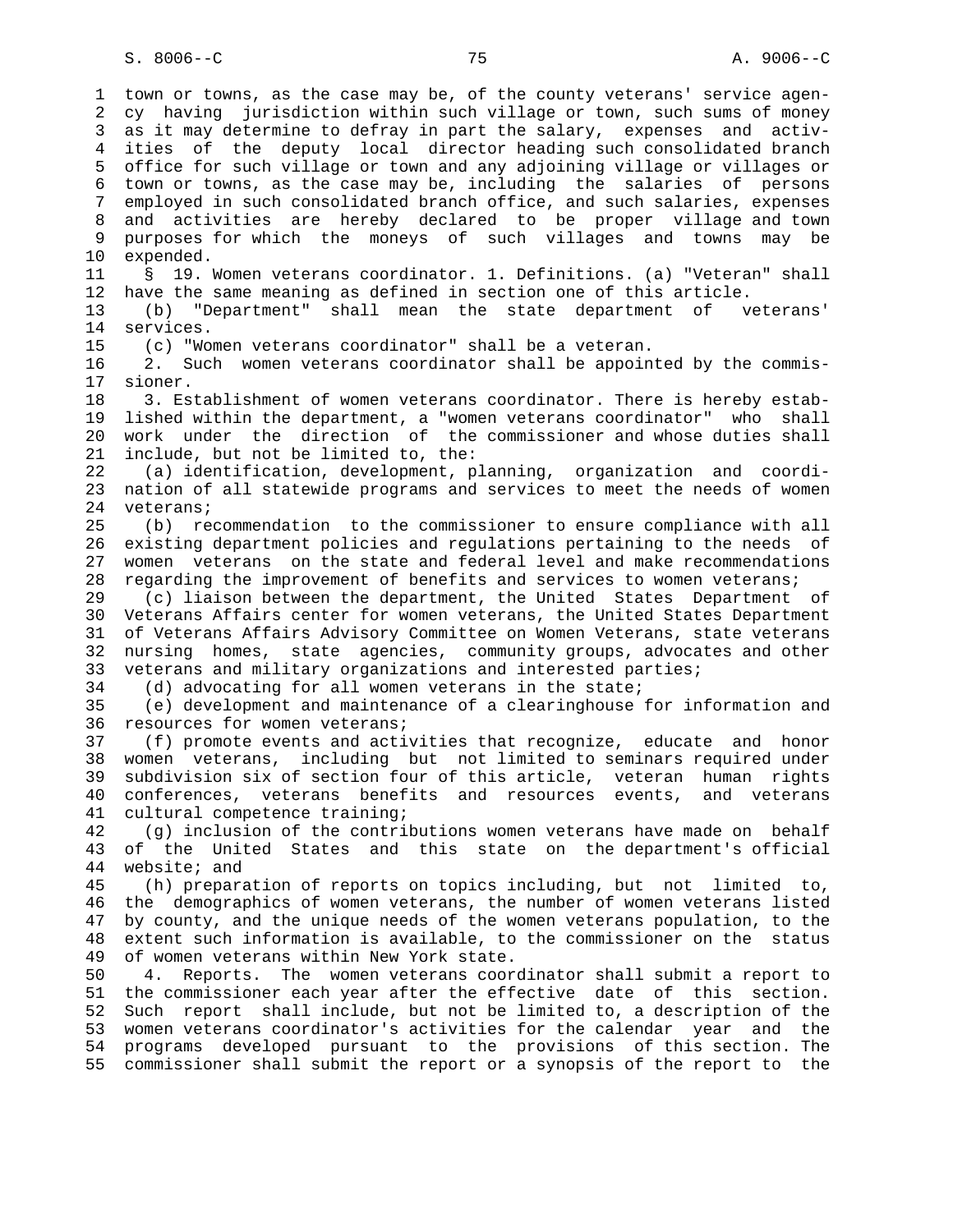1 governor in accordance with the provisions of section four of this arti- 2 cle. 3 § 20. Women veterans advisory committee. 1. The women veterans advi- 4 sory committee is hereby created consisting of twelve members, with 5 members appointed as follows: (a) six members by the governor; (b) two 6 members by the temporary president of the senate; (c) two members by the 7 speaker of the assembly; and (d) one member each by the minority leader 8 of the senate and the minority leader of the assembly. All appointed 9 members must be women, and veterans who served in the United States 10 uniformed services including members of the reserve component. Each 11 veteran shall have received an honorable discharge or have a 12 qualifying condition as defined in section one of this article. 13 2. In making appointments pursuant to subdivision one of this section, 14 the following shall be considered: 15 (a) whether the appointments provide a geographical balance between 16 the urban and rural areas of this state and represent the cultural 17 diversity of this state; and 18 (b) the level of activity of the woman in the veteran community. 19 3. The committee shall elect a chair from among its members. 20 4. Each member of the committee shall serve a term of four years. 21 5. A vacancy on the committee shall be filled for the remainder of the 22 unexpired term in the same manner as the original appointment. 23 6. The committee shall meet at least four times per year at the call 24 of the chair. 25 7. A majority of the members of the committee appointed constitutes a 26 quorum. 27 8. Each member of the committee: 28 (a) serves without compensation, except that a member of the committee 29 who is a state officer or employee may receive her regular compensation 30 while engaging in the business of the committee; and 31 (b) shall be entitled to receive reimbursement for any actual, 32 necessary expenses incurred in the course of performing business for the 33 committee. 34 9. The committee shall: 35 (a) support and assist the department of veterans' services and the 36 women veterans coordinator pursuant to section nineteen of this article 37 in: 38 (i) locating, educating and advocating for all women veterans in this 39 state; 40 (ii) identifying the unique needs of women veterans; 41 (iii) conducting outreach and education through various means, 42 including, without limitation, the organization of statewide women 43 veterans events, the promotion of benefits and health care for women 44 veterans and the development of programs that inform students, business 45 leaders and educators about the important role women play in the 46 uniformed services of the United States; 47 (iv) educating women veterans as to benefits and programs that are 48 available to them; 49 (v) at least annually, making such recommendations as may be deemed 50 necessary or advisable to the governor, the state legislature, the 51 commissioner of the department of veterans' services and such other 52 offices of this state as may be appropriate; 53 (vi) making information available regarding job and career opportu- 54 nities;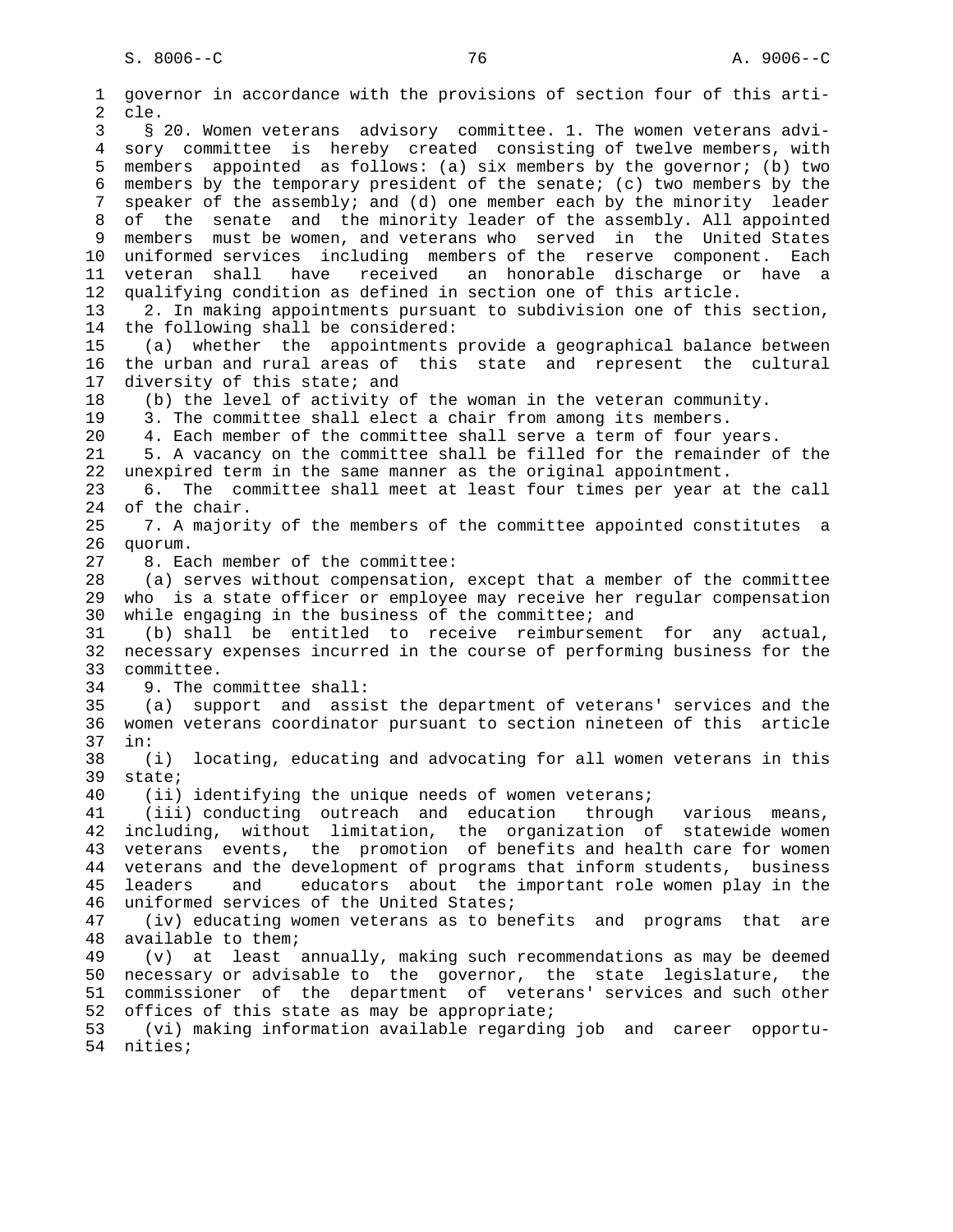1 (vii) providing outreach regarding available resources for veterans 2 with a qualifying condition as defined in section one of this article; 3 and 4 (viii) advocating on behalf of women veterans to ensure that the 5 programs and policies of this state and of the United States department 6 of veterans' affairs remain open to women and mindful of the elements of 7 the experience of a veteran that are unique to women. 8 (b) submit a report on or before February fifteenth of each year, 9 outlining the activities of the committee during the preceding calendar 10 year and any recommendations of the committee to the governor and 11 legislature. The report must include, without limitation, information 12 pertaining to: 13 (i) the demographics of women veterans; 14 (ii) the current contributions that women veterans have made on behalf 15 of the United States and this state; 16 (iii) the unique needs of the population of women veterans; 17 (iv) recommendations regarding what steps should be taken to reduce 18 misinformation and improve support for programs for women veterans; and 19 (v) outreach activities undertaken by the committee. 20 10. The department of veterans' services shall help support 21 the committee's activities. 22 § 21. Creation of annuity. 1. Payment to veterans. a. Any veteran as 23 defined in this article who has been or is hereafter classified by the 24 New York State commission for the visually handicapped as a blind person 25 as defined in section three of chapter four hundred fifteen of the laws 26 of nineteen hundred thirteen, as amended, and continues to be a blind 27 person within the meaning of that section, shall, upon application to 28 the commissioner of the department of veterans' services, be paid out of 29 the treasury of the state for such term as such veteran shall be enti- 30 tled thereto under the provisions of this article, the sum of one thou- 31 sand dollars annually, plus any applicable annual adjustment, as 32 provided in this section. 33 b. The entitlement of any veteran to receive the annuity herein 34 provided shall terminate upon his or her ceasing to continue to be a 35 resident of and domiciled in the state, but such entitlement may be 36 reinstated upon application to the commissioner of veterans' services, 37 if such veteran shall thereafter resume his or her residence and domi- 38 cile in the state. 39 c. The effective date of an award of the annuity to a veteran shall be 40 the date of receipt of the application therefor by the commissioner of 41 veterans' services, except that if the application is denied but is 42 granted at a later date upon an application for reconsideration based 43 upon new evidence, the effective date of the award of the annuity to a 44 veteran shall be the date of receipt of the application for reconsider- 45 ation by the commissioner of veterans' services. 46 2. Payment to widows and widowers of blind veterans. a. The unremar- 47 ried spouse of a veteran who heretofore has died or the unremarried 48 spouse of a veteran dying hereafter, such veteran being at the time of 49 her or his death a recipient of, or eligible for, the benefits above 50 provided, shall, upon application to the commissioner of veterans' 51 services, also be paid out of the treasury of the state the sum of one 52 thousand dollars annually, plus any applicable annual adjustment, for 53 such term as such unremarried spouse shall be entitled thereto under the 54 provisions of this article.

 55 b. The entitlement of any widow or widower to receive the annuity 56 herein provided shall terminate upon her or his death or re-marriage or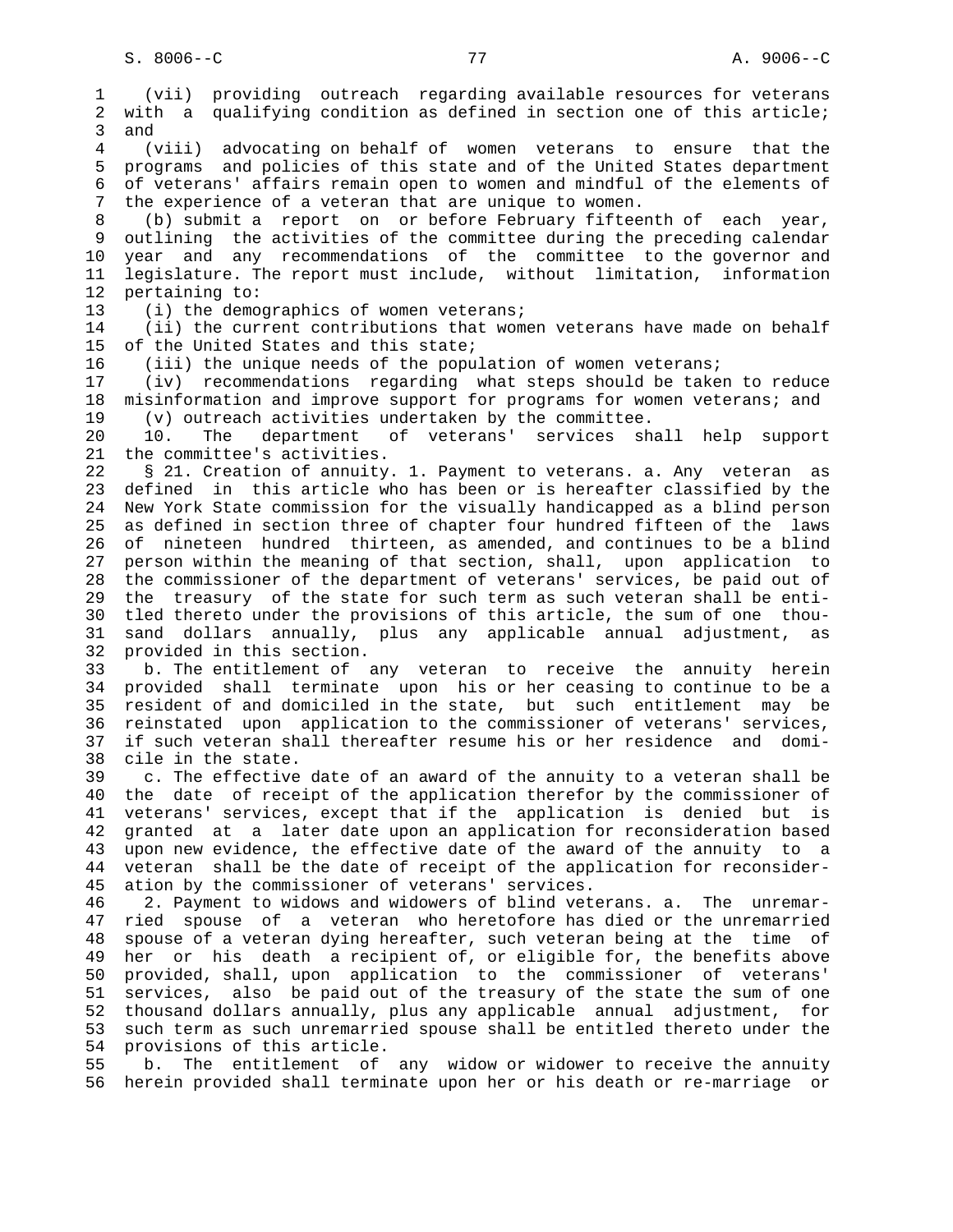1 upon her or his ceasing to continue to be a resident of and domiciled in 2 the state of New York, but such entitlement may be reinstated upon 3 application to the commissioner of veterans' services, if such widow or 4 widower shall thereafter resume her or his residence and domicile in the 5 state.

 6 c. The effective date of an award of the annuity to a widow or widower 7 shall be the day after the date of death of the veteran if the applica- 8 tion therefor is received within one year from such date of death. If 9 the application is received after the expiration of the first year 10 following the date of the death of the veteran, the effective date of an 11 award of the annuity to a widow or widower shall be the date of receipt 12 of the application by the commissioner of veterans' services. If an 13 application is denied but is granted at a later date upon an application 14 for reconsideration based upon new evidence, the effective date of the 15 award of the annuity to a widow or widower shall be the date of receipt 16 of the application for reconsideration by the commissioner of veterans' 17 services.

 18 3. Annual adjustment. Commencing in the year two thousand five, and 19 for each year thereafter, the amount of any annuity payable under this 20 section shall be the same amount as the annuity payable in the preceding 21 year plus a percentage adjustment equal to the annual percentage 22 increase, if any, for compensation and pension benefits administered by 23 the United States Department of Veterans' Affairs in the previous year. 24 Such percentage increase shall be rounded up to the next highest one- 25 tenth of one percent and shall not be less than one percent nor more 26 than four percent. Commencing in the year two thousand five, the commis- 27 sioner of veterans' services, not later than February first of each 28 year, shall publish by any reasonable means the amount of the annuity as 29 adjusted payable under this section.

 30 § 22. Evidence of entitlement. 1. The evidence of such service, blind- 31 ness, residence and domicile, or of such marriage, widowhood, residence 32 and domicile in each case shall be furnished in the manner and form 33 prescribed by the commissioner of veterans' services who shall examine 34 the same.

 35 2. Upon being satisfied that such service was performed, that other 36 facts and statements in the application of such veteran or widow or 37 widower are true and that the said veteran has been classified by the 38 New York state commission for the visually handicapped as a blind 39 person, where such veteran is not receiving or not entitled to receive a 40 benefit from any existing retirement system to which the state is a 41 contributor, unless such veteran shall have become disabled by reason of 42 loss of sight, while engaged in employment entitling him or her to 43 receive a benefit from any existing retirement system to which the state 44 is a contributor, and as a result of such disability has retired from 45 such employment and is receiving or is entitled to receive a benefit 46 from such retirement system the commissioner of veterans' services shall 47 certify to the state comptroller the name and address of such veteran or 48 widow or widower.

 49 3. Thereafter the department of taxation and finance, through the 50 division of finance, on the audit and warrant of the comptroller, shall 51 pay such veteran or widow or widower such sum as is authorized by the 52 provisions of this article in monthly installments for so long as such 53 veteran or widow or widower shall meet the requirements of this article. 54 § 23. Persons who may receive annuity. 1. a. The word "veteran" means 55 a veteran as defined in section one of this article who is a resident, 56 and who (i) has been or may be released from such service under other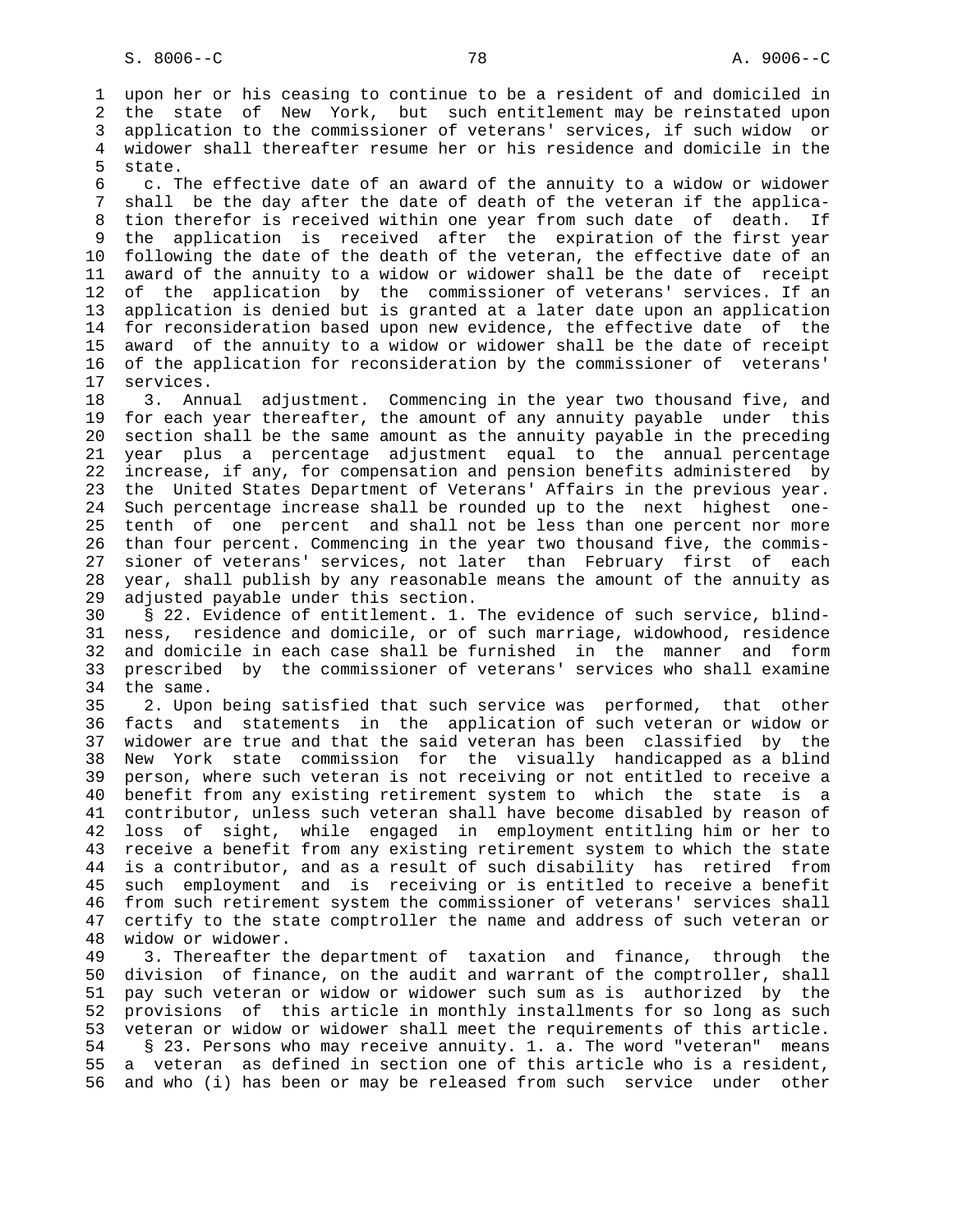1 than dishonorable conditions, or (ii) has a qualifying condition, as 2 defined in section one of this article, and has received a discharge 3 other than bad conduct or dishonorable from such service, or (iii) is a 4 discharged LGBT veteran, as defined in section one of this article, and 5 has received a discharge other than bad conduct or dishonorable from 6 such service, and who (iv) was a recipient of the armed forces expedi- 7 tionary medal, the navy expeditionary medal or the marine corps expedi- 8 tionary medal for participation in operations in Lebanon from June 9 first, nineteen hundred eighty-three to December first, nineteen hundred 10 eighty-seven, in Grenada from October twenty-third, nineteen hundred 11 eighty-three to November twenty-first, nineteen hundred eighty-three, or 12 in Panama from December twentieth, nineteen hundred eighty-nine to Janu- 13 ary thirty-first, nineteen hundred ninety, or (v) served on active duty 14 for ninety days or more in the uniformed services of the United States 15 during any one of the following wars or hostilities:

 16 (1) in the Spanish-American war from the twenty-first day of April, 17 eighteen hundred ninety-eight to the eleventh day of April, eighteen 18 hundred ninety-nine, inclusive;

 19 (2) in the Philippine insurrection or the China relief expedition from 20 the eleventh day of April, eighteen hundred ninety-nine to the fourth 21 day of July, nineteen hundred two, inclusive;

 22 (3) in the Mexican border campaign from the ninth day of May, nineteen 23 hundred sixteen, to the fifth day of April, nineteen hundred seventeen, 24 inclusive;

 25 (4) in World War I from the sixth day of April, nineteen hundred 26 seventeen to the eleventh day of November, nineteen hundred eighteen, 27 inclusive;

 28 (5) in World War II from the seventh day of December, nineteen hundred 29 forty-one to the thirty-first day of December, nineteen hundred forty- 30 six, inclusive, or who was employed by the War Shipping Administration 31 or Office of Defense Transportation or their agents as a merchant seaman 32 documented by the United States Coast Guard or Department of Commerce, 33 or as a civil servant employed by the United States Army Transport 34 Service (later redesignated as the United States Army Transportation 35 Corps, Water Division) or the Naval Transportation Service; and who 36 served satisfactorily as a crew member during the period of armed 37 conflict, December seventh, nineteen hundred forty-one, to August fifteenth, nineteen hundred forty-five, aboard merchant vessels in 39 oceangoing, i.e., foreign, intercoastal, or coastwise service as such 40 terms are defined under federal law (46 USCA 10301 & 10501) and further 41 to include "near foreign" voyages between the United States and Canada, 42 Mexico, or the West Indies via ocean routes, or public vessels in ocean- 43 going service or foreign waters and who has received a Certificate of 44 Release or Discharge from Active Duty and a discharge certificate, or an 45 Honorable Service Certificate/Report of Casualty, from the Department of 46 Defense, or who served as a United States civilian employed by the Amer- 47 ican Field Service and served overseas under United States Armies and 48 United States Army Groups in World War II during the period of armed 49 conflict, December seventh, nineteen hundred forty-one through May 50 eighth, nineteen hundred forty-five, and who (i) was discharged or 51 released therefrom under honorable conditions, or (ii) has a qualifying 52 condition, as defined in section one of this article, and has received a 53 discharge other than bad conduct or dishonorable from such service, or 54 (iii) is a discharged LGBT veteran, as defined in section one of this 55 article, and has received a discharge other than bad conduct or 56 dishonorable from such service, or who served as a United States civil-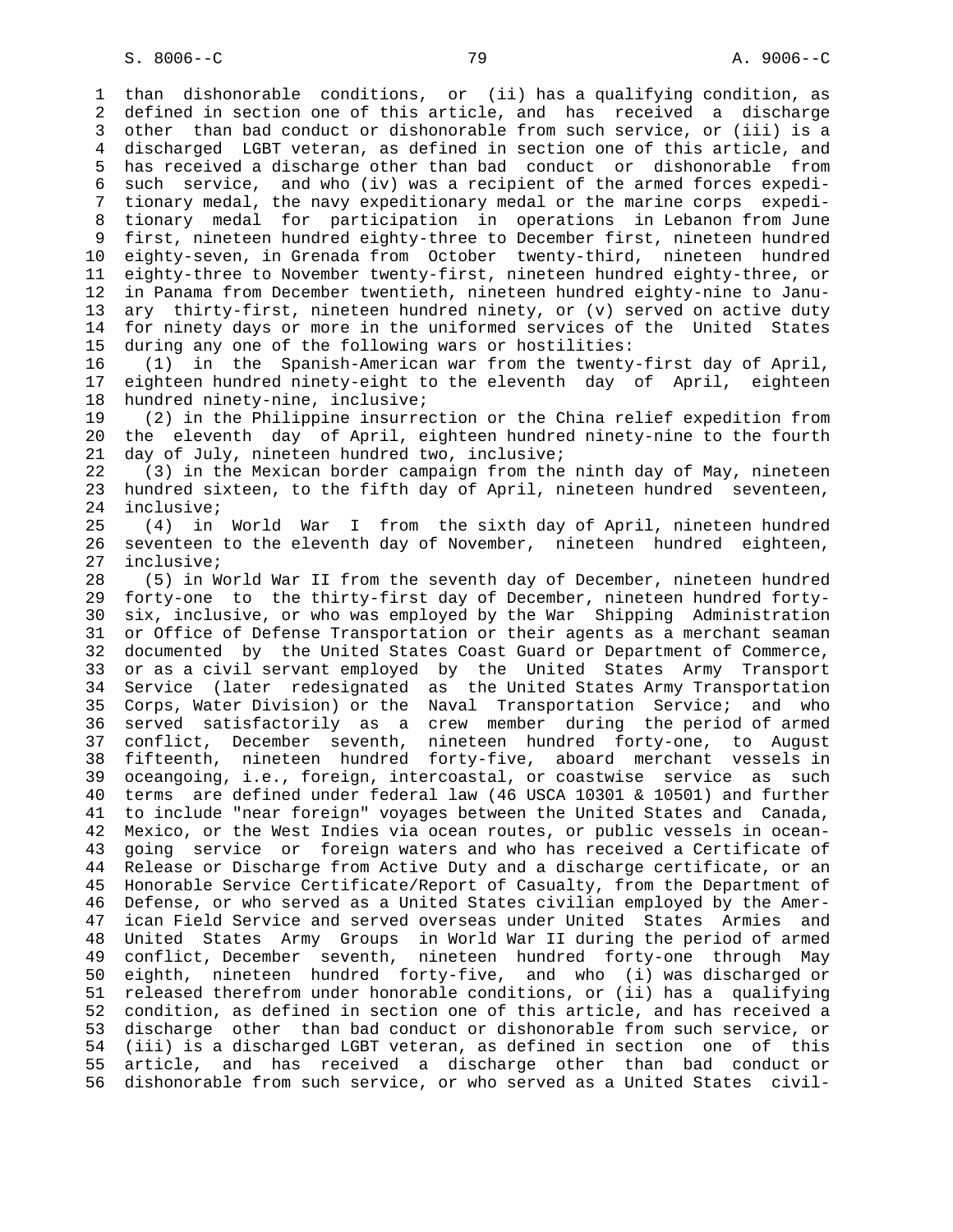1 ian Flight Crew and Aviation Ground Support Employee of Pan American 2 World Airways or one of its subsidiaries or its affiliates and served 3 overseas as a result of Pan American's contract with Air Transport 4 Command or Naval Air Transport Service during the period of armed 5 conflict, December fourteenth, nineteen hundred forty-one through August 6 fourteenth, nineteen hundred forty-five, and who (iv) was discharged or 7 released therefrom under honorable conditions, or (v) has a qualifying 8 condition, as defined in section one of this article, and has received a 9 discharge other than bad conduct or dishonorable from such service, or 10 (vi) is a discharged LGBT veteran, as defined in section one of this 11 article, and has received a discharge other than bad conduct or 12 dishonorable from such service; 13 (6) in the Korean hostilities from the twenty-seventh day of June, 14 nineteen hundred fifty to the thirty-first day of January, nineteen 15 hundred fifty-five, inclusive; 16 (7) in the Vietnam conflict from the first day of November, nineteen 17 hundred fifty-five to the seventh day of May, nineteen hundred seventy- 18 five; 19 (8) in the Persian Gulf conflict from the second day of August, nine- 20 teen hundred ninety to the end of such conflict. 21 b. The word "veteran" shall also mean any person who meets the other 22 requirements of paragraph a of this subdivision, who served on active 23 duty for less than ninety days, if he or she was discharged or released 24 from such service for a service-connected disability or who served for a 25 period of ninety consecutive days or more and such period began or ended 26 during any war or period of hostilities as defined in paragraph a of 27 this subdivision. 28 c. The term "active duty" as used in this article shall mean full time 29 duty in the uniformed services, other than active duty for training; 30 provided, however, that "active duty" shall also include any period of 31 active duty for training during which the individual concerned was disa- 32 bled or died from a disease or injury incurred or aggravated during such 33 period. 34 2. No annuity shall be paid under this article to or for a person who 35 is in prison in a federal, state or local penal institution as a result 36 of conviction of a felony or misdemeanor for any part of the period 37 beginning sixty-one days after his or her imprisonment begins and ending 38 when his or her imprisonment ends. 39 3. Where any veteran is disqualified for the annuity for any period 40 solely by reason of the provisions of subdivision two of this section, 41 the commissioner of veterans' services shall pay to his or her spouse, 42 if any, the annuity which such veteran would receive for that period but 43 for said subdivision two. 44 4. In case an unmarried, divorced or widowed veteran or a widow of a 45 deceased annuitant is being furnished hospital treatment, institutional 46 or domiciliary care by the United States or the state, the annuity paya- 47 ble under this article to such veteran or widow or widower may be 48 discontinued after the first day of the seventh calendar month following 49 the month of admission of such veteran or widow for treatment or care. 50 Payment of such annuity shall be resumed if such veteran or widow or 51 widower is discharged from the hospital, institution or home, or if his 52 or her treatment or care therein is otherwise terminated. 53 5. Where payment of the annuity as hereinbefore authorized is to be 54 made to a mentally incompetent person or a conservatee, such payment may 55 be authorized by the commissioner of veterans' services of the state to

56 be paid only to a duly qualified court-appointed committee or conserva-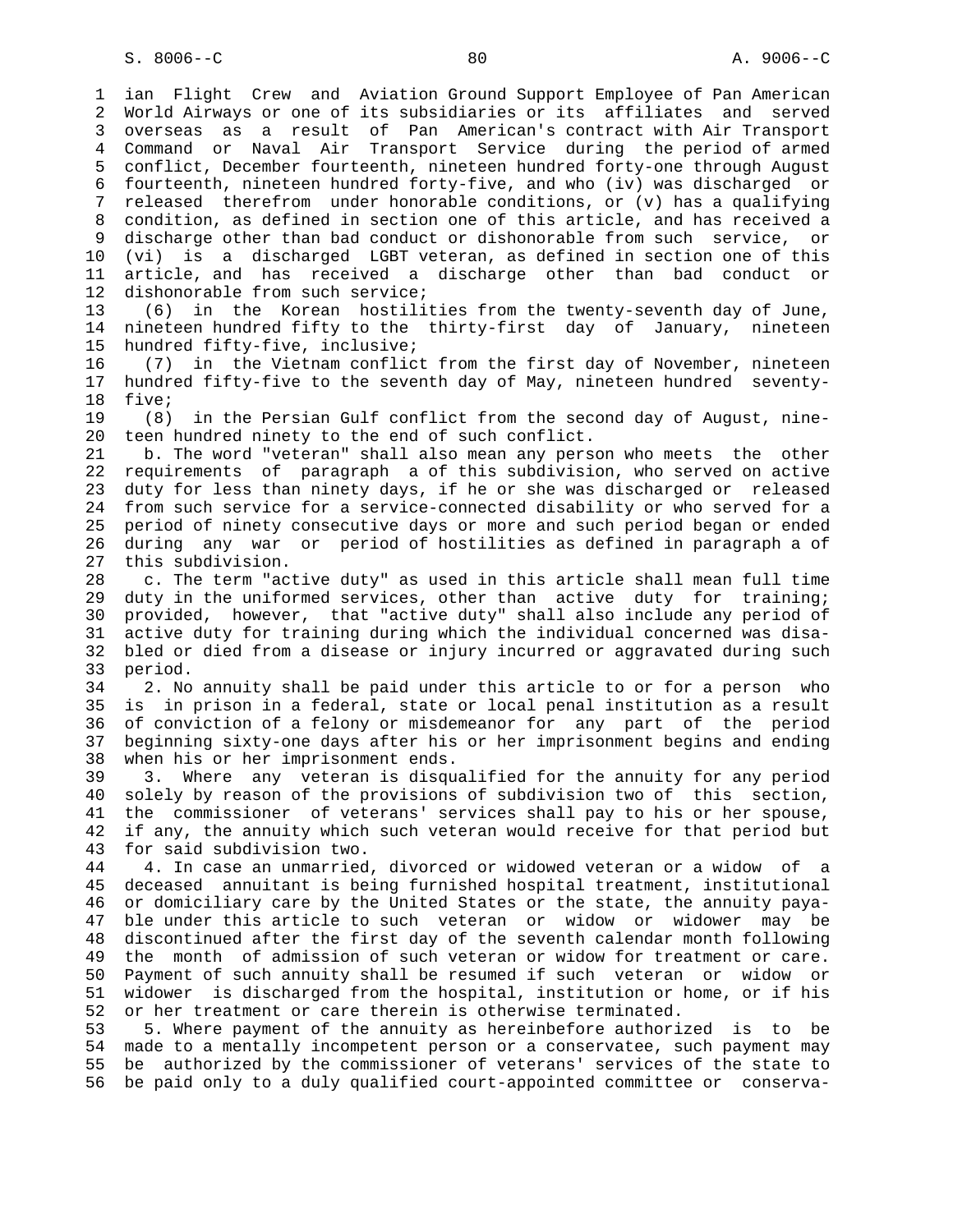1 tor, legally vested with the care of such incompetent's person or prop- 2 erty or of such conservatee's property, except that in the case of an 3 incompetent annuitant for whom a committee has not been appointed or a 4 person under a substantial impairment for whom a conservator has not 5 been appointed and who is hospitalized in a United States veterans 6 health administration hospital or in a hospital under the jurisdiction 7 of the state of New York, the commissioner of veterans' services of the 8 state may in his or her discretion certify payment of the annuity, as 9 hereinbefore authorized, to the manager of such United States veterans 10 health administration hospital or to the commissioner of such state 11 hospital for the account of the said incompetent or substantially 12 impaired annuitant.

 13 § 24. New York state veterans' cemeteries. 1. Legislative intent. The 14 legislature finds and determines that the devoted service and sacrifice 15 of veterans deserve important, unique and eternal recognition by the 16 state of New York. That it is by means of the devoted service and sacri- 17 fice of veterans that the liberty, freedom and prosperity enjoyed by all 18 New Yorkers is maintained and preserved.

 19 The legislature further finds and determines that to provide this 20 important, unique and eternal recognition, the state shall establish a 21 program of New York state veterans' cemeteries in New York. Such program 22 shall provide for the construction, establishment, expansion, improve- 23 ment, support, operation, maintenance and the provision of perpetual 24 care for state veterans' cemeteries in this state, and thereby for the 25 memorialization and remembrance of individual veterans and their service 26 to their community, state and nation.

 27 The legislature additionally finds and determines that it is therefore 28 necessary to provide for the construction and establishment of one or 29 more New York state veterans' cemeteries, and that to thereafter, 30 provide for the expansion, improvement, support, operation, maintenance 31 and the provision of perpetual care of all such cemeteries so 32 constructed and established. The legislature also finds and determines 33 that it is appropriate to have the responsibility for the construction, 34 establishment, expansion, improvement, support, operation, maintenance 35 and the provision of perpetual care for veterans' cemeteries in this 36 state, to be under the oversight and direction of the state department 37 of veterans' services, and its commissioner, individually, and as chair 38 of the management board, for each such veterans' cemetery so constructed 39 and established.

 40 2. The establishment of the first New York state veterans' cemetery. 41 (a) The commissioner shall issue, on behalf of the department, a public 42 request for information for any local government desiring to have the 43 first state veterans' cemetery located within its political subdivision. 44 Such request shall specify the type of information to be provided, 45 including, at a minimum, a detailed map of the site including potential 46 transportation routes, the history of the site, the types of burials the 47 site could accommodate, and the estimated number of veterans within a 48 seventy-five mile radius of the site. Such requests for information 49 shall be returnable to the department by no later than sixty days 50 following the issuance of the requests for information. Requests for 51 information issued by and returned to the department shall be publicly 52 available and posted on the department's website.

 53 (a-1) Following the deadline for the return of requests for informa- 54 tion pursuant to paragraph (a) of this subdivision, the department, in 55 cooperation with the United States Department of Veterans Affairs, and 56 in consultation with, and upon the support of the department of state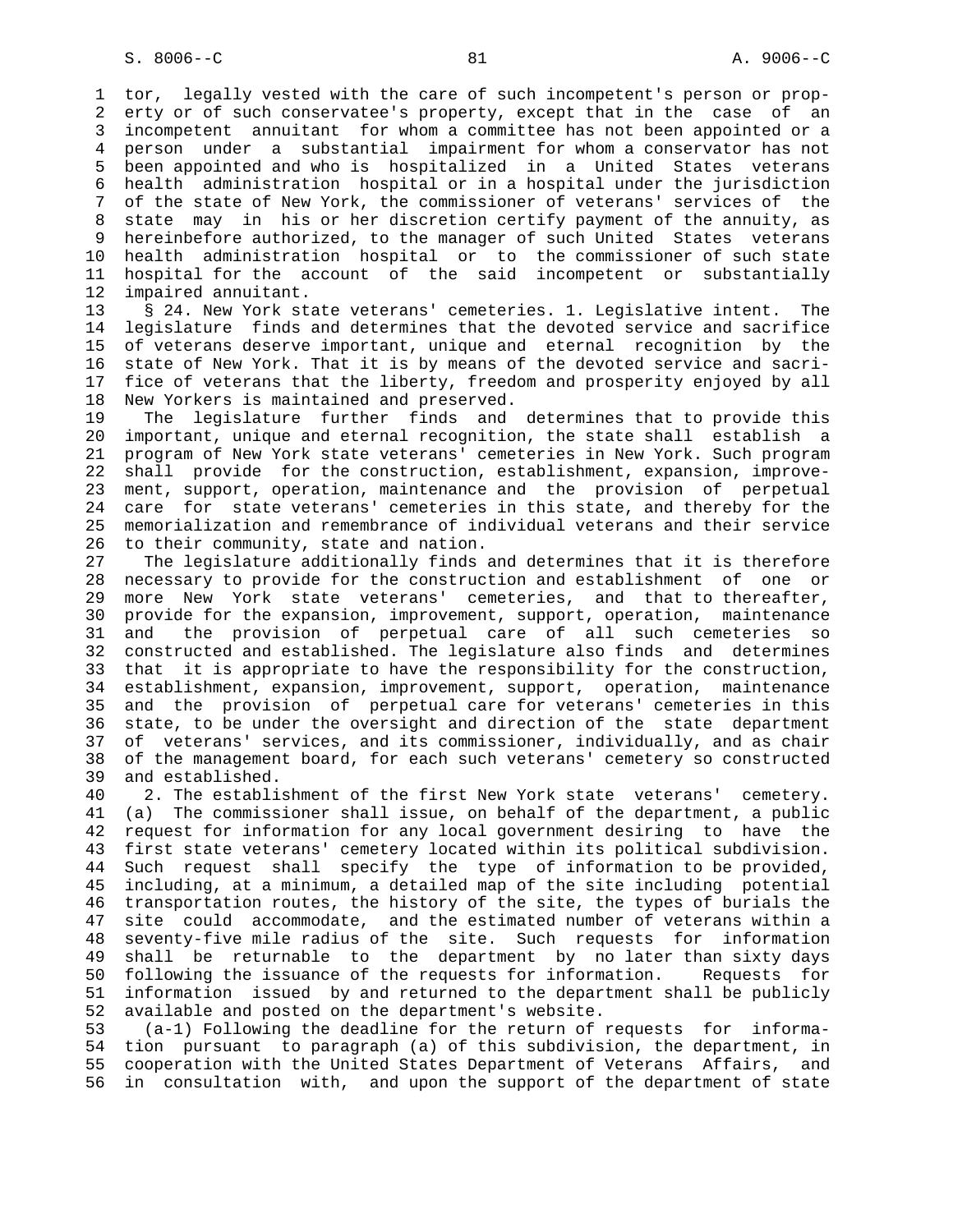1 division of cemeteries, is hereby directed to conduct an investigation 2 and study on the issue of the construction and establishment of the 3 first New York state veterans' cemetery. Such investigation and study 4 shall include, but not be limited to: 5 (i) Potential site locations for such cemetery, with full consider- 6 ation as to the needs of the veterans population; only locations within 7 local governments that have submitted a request for information pursuant 8 to paragraph (a) of this subdivision shall be considered and each such 9 submission shall be considered; 10 (ii) The size of the cemetery and types of grave sites; 11 (iii) The number of annual interments at the cemetery; 12 (iv) Transportation accessibility to the cemetery by veterans, their 13 families and the general public; 14 (v) Costs for construction of the cemetery; 15 (vi) Costs of operation of the cemetery, including but not limited to 16 staffing costs to maintain the cemetery; 17 (vii) Scalability of the cemetery for future growth and expansion; 18 (viii) Potential for funding for the cemetery from federal, local and 19 private sources; 20 (ix) Cost of maintenance; 21 (x) Data on the population that would be served by the site; 22 (xi) The average age of the population in the area covered; 23 (xii) The mortality rate of the veteran population for the area; 24 (xiii) Surrounding land use; 25 (xiv) Topography of the land; 26 (xv) Site characteristics; 27 (xvi) Cost of land acquisition; 28 (xvii) The location of existing cemeteries including but not limited 29 to national veterans' cemeteries, county veterans' cemeteries, ceme- 30 teries that have plots devoted to veterans, not-for-profit cemeteries 31 and any other burial ground devoted to veterans and any other type of 32 burial grounds devoted to the interment of human remains that is of 33 public record; and 34 (xviii) Such other and further items as the commissioner of the 35 department deems necessary for the first state veterans' cemetery to be 36 successful. 37 A report of the investigation and study conclusions shall be delivered 38 to the governor, the temporary president of the senate, the speaker of 39 the assembly and the chair of the senate committee on veterans, homeland 40 security and military affairs, and the chair of the assembly committee 41 on veterans' affairs by no later than one hundred eighty days after the 42 department has commenced the conduct of the investigation and study. 43 (a-2) Upon the completion of the investigation and study, the results 44 shall be provided to the selection committee. The selection committee 45 shall consist of nine members as follows: 46 (i) The commissioner of the department of veterans' services, or his 47 or her representative; 48 (ii) The director of the division of the budget, or his or her repre- 49 sentative; 50 (iii) Three members appointed by the governor, two of whom shall be 51 veterans; 52 (iv) Two members appointed by the temporary president of the senate, 53 at least one of whom shall be a veteran; and 54 (v) Two members appointed by the speaker of the assembly, at least one 55 of whom shall be a veteran.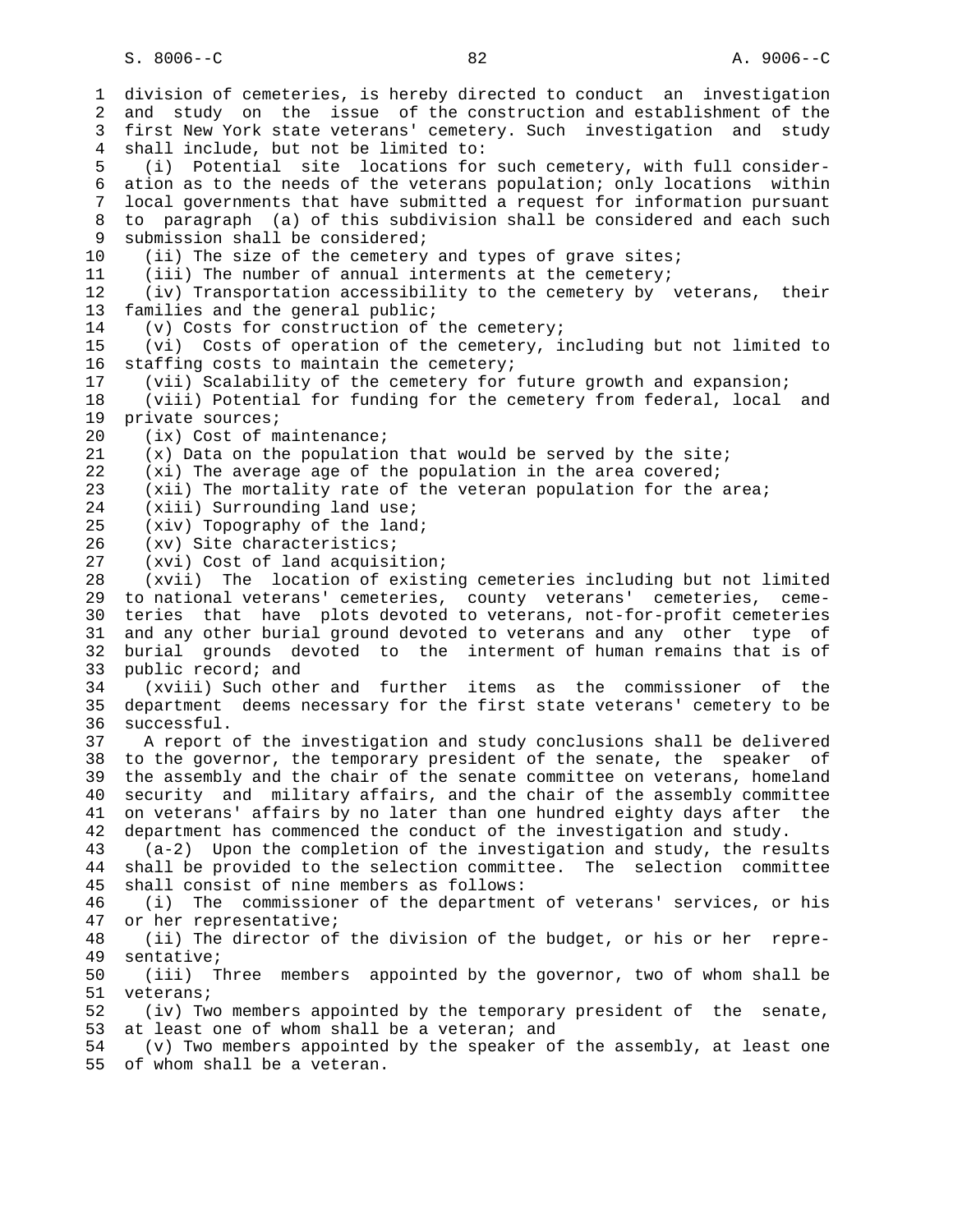1 (a-3) The selection committee shall be subject to articles six and 2 seven of the public officers law. The selection committee shall evaluate 3 the results of the study and, upon a majority vote, make a determination 4 as to the location of the first state veterans' cemetery. In making this 5 determination, the committee's consideration shall, at a minimum, 6 include: 7 (i) The findings established by the study; 8 (ii) The submitted responses to the requests for information issued 9 pursuant to paragraph (a) of this subdivision; 10 (iii) The guidelines for receipt of federal funding specified in 38 11 USC 2408, 38 CFR 39, and any other relevant federal statute or regu- 12 lation; 13 (iv) The possibility of funding from private individuals, corpo- 14 rations, or foundations; and 15 (v) Any other consideration that would facilitate the successful oper- 16 ation of the first state veterans' cemetery. 17 (b) The commissioner of the department, the commissioner of the office 18 of general services, and the chair of the division of cemeteries shall 19 determine the amount of money necessary to fund the non-reimbursable 20 costs of a state veterans' cemetery, such as operation and maintenance, 21 for a period of not less than ten years, provided that such amount shall 22 not include monies that would be recoverable by the cemetery pursuant to 23 a charge of fee for the provision of a gravesite for a non-veteran 24 spouse or eligible dependent. Prior to submitting any application for 25 funding from the government of the United States in accordance with the 26 grant requirements specified in 38 USC 2408, 38 CFR 30, and other rele- 27 vant federal statutes or regulations, for the purpose of seeking funds 28 to support the construction, establishment, expansion, improvement, 29 support, operation or maintenance of New York state's veterans' ceme- 30 teries, the director of the division of the budget and the office of the 31 state comptroller must certify to the governor, the temporary president 32 of the senate, the speaker of the assembly, the chair of the senate 33 finance committee and the chair of the assembly ways and means committee 34 that there are sufficient funds to cover such amount; provided further 35 that such moneys may include the veterans remembrance and cemetery main- 36 tenance and operation fund created pursuant to section ninety-seven-mmmm 37 of the state finance law. In making such a certification, the director 38 of the division of the budget and the office of the state comptroller 39 shall consider, but are not limited to, the following factors: 40 (i) physical attributes of the veterans cemetery, including size, 41 location, and terrain; 42 (ii) staffing costs, cost of equipment and equipment maintenance, and 43 security costs; 44 (iii) relevant state and federal requirements and specifications for 45 interment and perpetual care; 46 (iv) estimates provided by the United States Department of Veterans 47 Affairs; 48 (v) any other non-reimbursable fiscal cost, charge or assessment that 49 would be incurred by the cemetery. 50 (c) Once the certification that there are sufficient funds pursuant to 51 paragraph (b) of this subdivision has been made, and no later than thir- 52 ty days following the selection of the site pursuant to paragraph (a-3) 53 of this subdivision, the commissioner, in consultation with the manage- 54 ment board of the first New York state veterans' cemetery, shall 55 commence the application process for funding from the government of the 56 United States, in accordance with the grant requirements specified in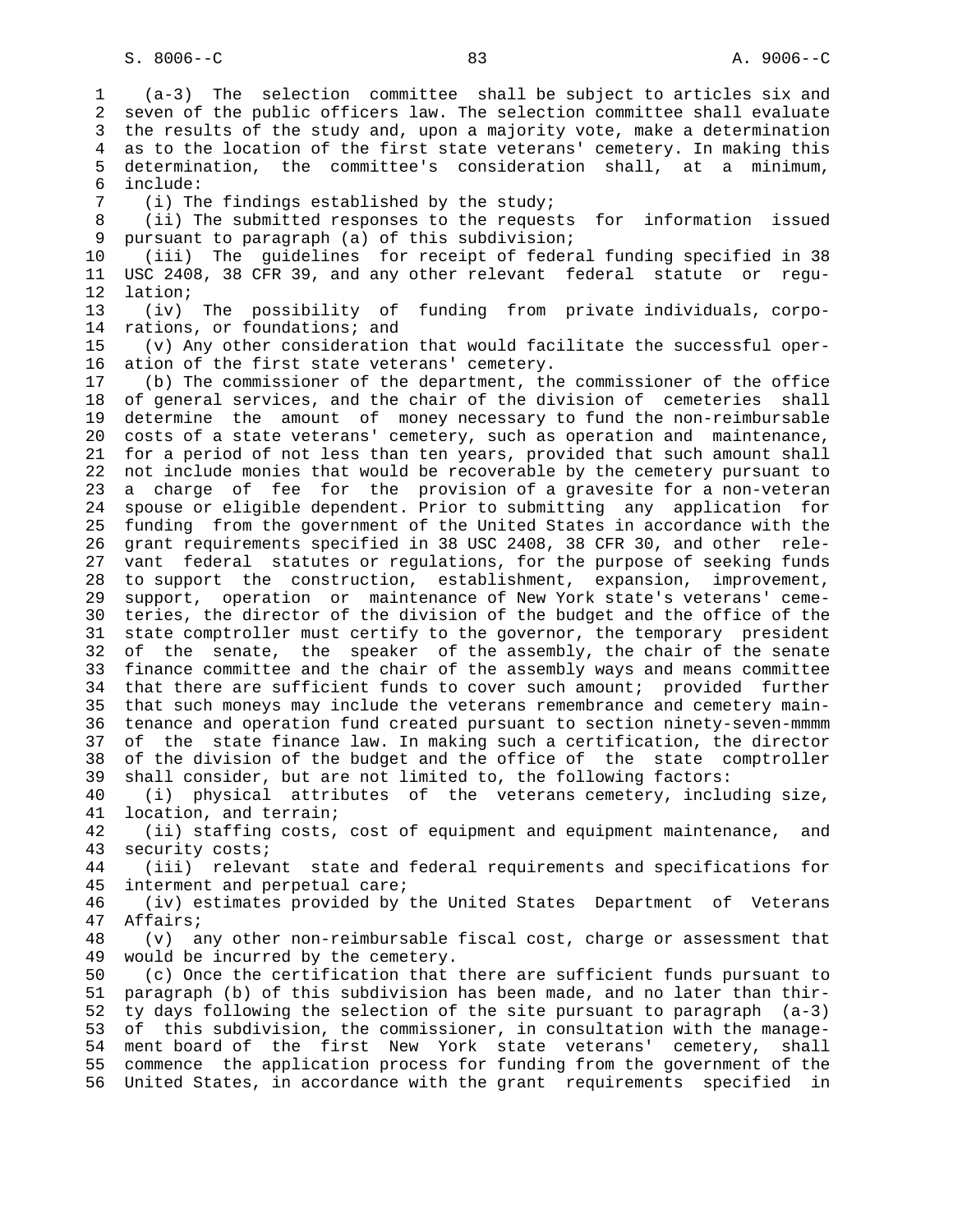$S. 8006 - C$   $84$   $A. 9006 - C$ 

 1 section 2408 of title 38 of the United States code, part 39 of title 38 2 of the code of federal regulations, and any other relevant federal stat- 3 ute or regulation, for the purpose of seeking funds to support the 4 construction, establishment, expansion, improvement, support, operation, 5 maintenance and the provision of perpetual care of New York state's 6 first veterans' cemetery. Such grant application shall be based on a 7 site selected pursuant to paragraph (a-3) of this subdivision, and shall 8 be consistent with the guidelines for receipt of federal funding pursu- 9 ant to the relevant provisions of federal law. 10 (d) A management board for the first New York state veterans' cemetery 11 shall be appointed pursuant to subdivision three of this section. 12 (e) The commissioner shall promulgate rules and regulations governing: 13 (i) The guidelines and standards for the construction, establishment, 14 expansion, improvement, support, operation, maintenance and the 15 provision of perpetual care for a state veterans' cemetery. Such guide- 16 lines shall include, but not be limited to: 17 (1) The size and terrain of the cemetery; 18 (2) The management and operation of the cemetery, including but not 19 limited to: 20 (A) Hours of operation; 21 (B) Employees, employee relations, and employee duties; 22 (C) The conduct and practice of events, ceremonies and programs; 23 (D) The filing and compliance of the cemetery with state and federal 24 regulators; and 25 (E) Such other and further operational and management practices and 26 procedures as the commissioner shall determine to be necessary for the 27 successful operation of a state veterans' cemetery. 28 (3) The layout of plots; 29 (4) The locations of building and infrastructure, including but not 30 limited to: 31 (A) Electrical lines and facilities; 32 (B) Waterlines, irrigation systems, and drainage facilities; 33 (C) Trees, flowers and other plantings; 34 (D) Non gravesite memorials, gravesite memorials, mausoleums, colum- 35 barium niches, headstones, grave markers, indoor interment facilities, 36 committal-service shelters, signage, flag poles, and other memorial 37 gathering spaces or infrastructure; 38 (E) Roadways, pedestrian pathways, parking sites, curbs and curb cuts; 39 (F) Ponds, lakes and other water sites; 40 (G) Retaining walls, gates, fences, security systems or other devices 41 for cemetery protection; and 42 (H) Any other buildings, structures or infrastructure necessary for 43 the safe, efficient and effective operation of the cemetery; 44 (5) The qualifications for interment, consistent with the provisions 45 of state and federal law and any requirements pursuant to the receipt of 46 federal, state, local or private funds; 47 (6) The location and placement of interments; 48 (7) Consistent with the provisions of state and federal law and any 49 requirements pursuant to the receipt of federal, state, local or private 50 funds, the financial management of the cemetery, including but not 51 limited to: 52 (A) The procedures for the protection and implementation of the ceme- 53 tery's annual budget; 54 (B) The seeking, collecting, deposit and expenditure of operating 55 funds pursuant to the cemetery's budget;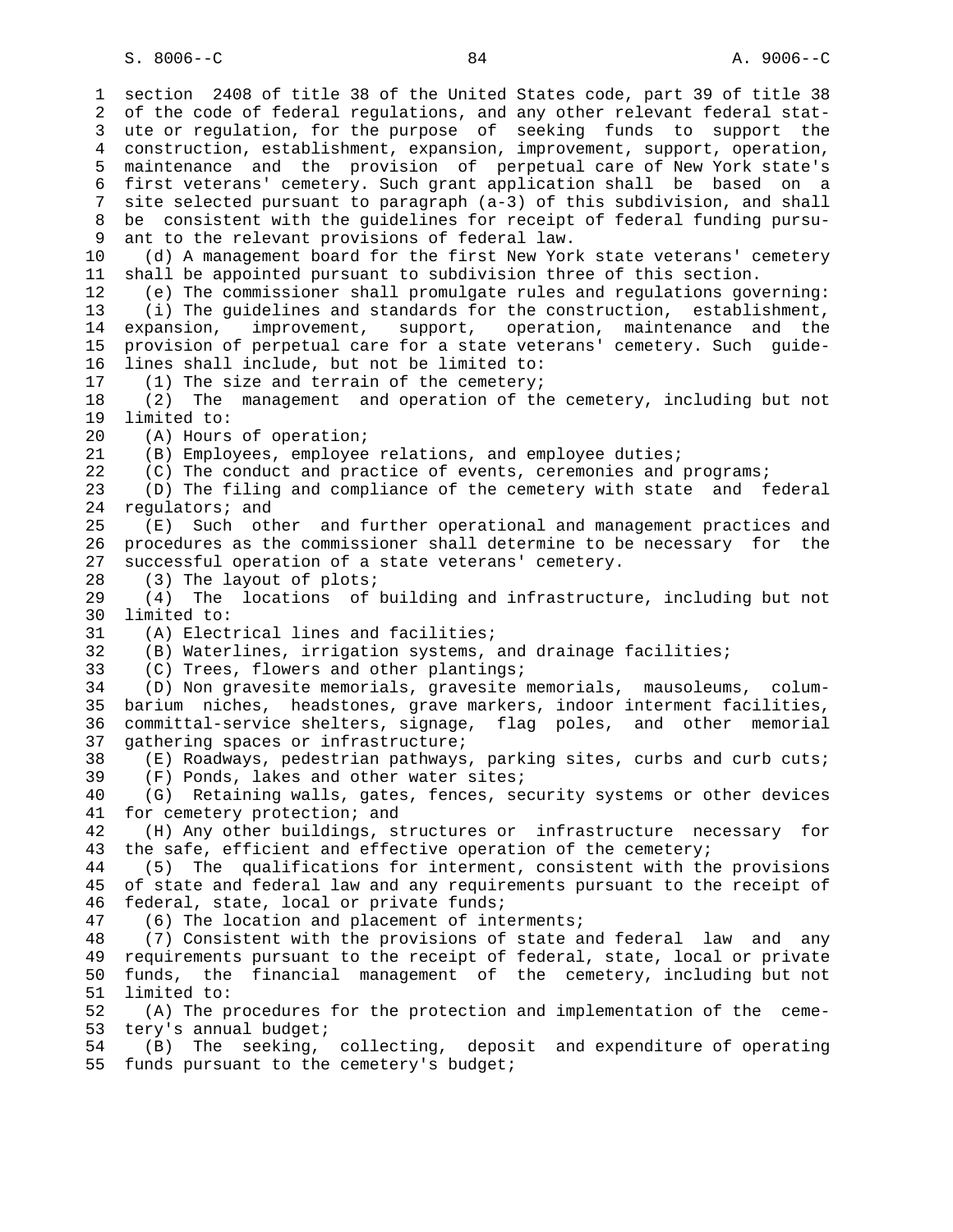1 (C) The seeking, collecting, deposit and expenditure of capital funds 2 pursuant to the cemetery's capital plan; 3 (D) The seeking, collecting, deposit and expenditure of emergency 4 funds to address an unexpected event; 5 (E) The assessment, charging, collection and deposit of fees and 6 charges; 7 (F) The management of cemetery finances, both current and future, with 8 respect to investments; and 9 (G) Such other and further procedures and activities concerning the 10 financial management of the cemetery; 11 (8) The provision of perpetual care for the cemetery, including but 12 not limited to: 13 (A) The frequency, standards and methods for the beautification and 14 maintenance of grounds, memorials, gravesites, buildings, ceremonial 15 sites, or other locations within, or upon the curtilage of the cemetery; 16 (B) The frequency, standards and methods for the provision of flags, 17 patriotic and military symbols, and other honorary items, at each 18 gravesite and throughout the cemetery; and 19 (C) Such other and further standards as are necessary to assure the 20 proper perpetual care of the cemetery in a manner befitting the highest 21 level of honor and respect deserving to those veterans and their fami- 22 lies interred in the cemetery; 23 (9) Guidelines and standards for the procurement of land for the ceme- 24 tery providing that the state veterans' cemetery, and all the property 25 upon which it resides shall be owned in fee simple absolute by the state 26 of New York; 27 (10) Guidelines and standards for the practices and procedures for the 28 construction and establishment of a state veterans' cemetery, including 29 contracting and purchasing for construction services, professional 30 services, legal services, architectural services, consulting services, 31 as well as the procurement of materials, all consistent with the rele- 32 vant provisions of federal, state and local law, the regulations promul- 33 gated thereunder, and the requirements contained in the grants awarded 34 or pursued from the federal government, or any source of private fund- 35 ing; 36 (11) Guidelines and standards for the practices and procedures for the 37 expansion and improvement of a state veterans' cemetery, including 38 contracting and purchasing for construction services, professional 39 services, legal services, architectural services, consulting services, 40 as well as the procurement of materials, all consistent with the rele- 41 vant provisions of federal, state and local law, the regulations promul- 42 gated thereunder, and the requirements contained in the grants awarded 43 or pursued from the federal government, or any source of private fund- 44 ing; 45 (12) Any other guidelines and standards that would facilitate the 46 successful construction, establishment, expansion, improvement, support, 47 operation, maintenance and the provision of perpetual care for the state 48 veterans' cemetery; 49 (ii) Guidelines and standards for any local government desiring to 50 have the first state veterans' cemetery located within its political 51 subdivision, including, but not limited to: 52 (1) The requirement that the local government will comply with all 53 state and federal statutes and regulations concerning the construction, 54 establishment, expansion, improvement, support, operation, maintenance 55 and the provision of perpetual care of the state veterans' cemetery, and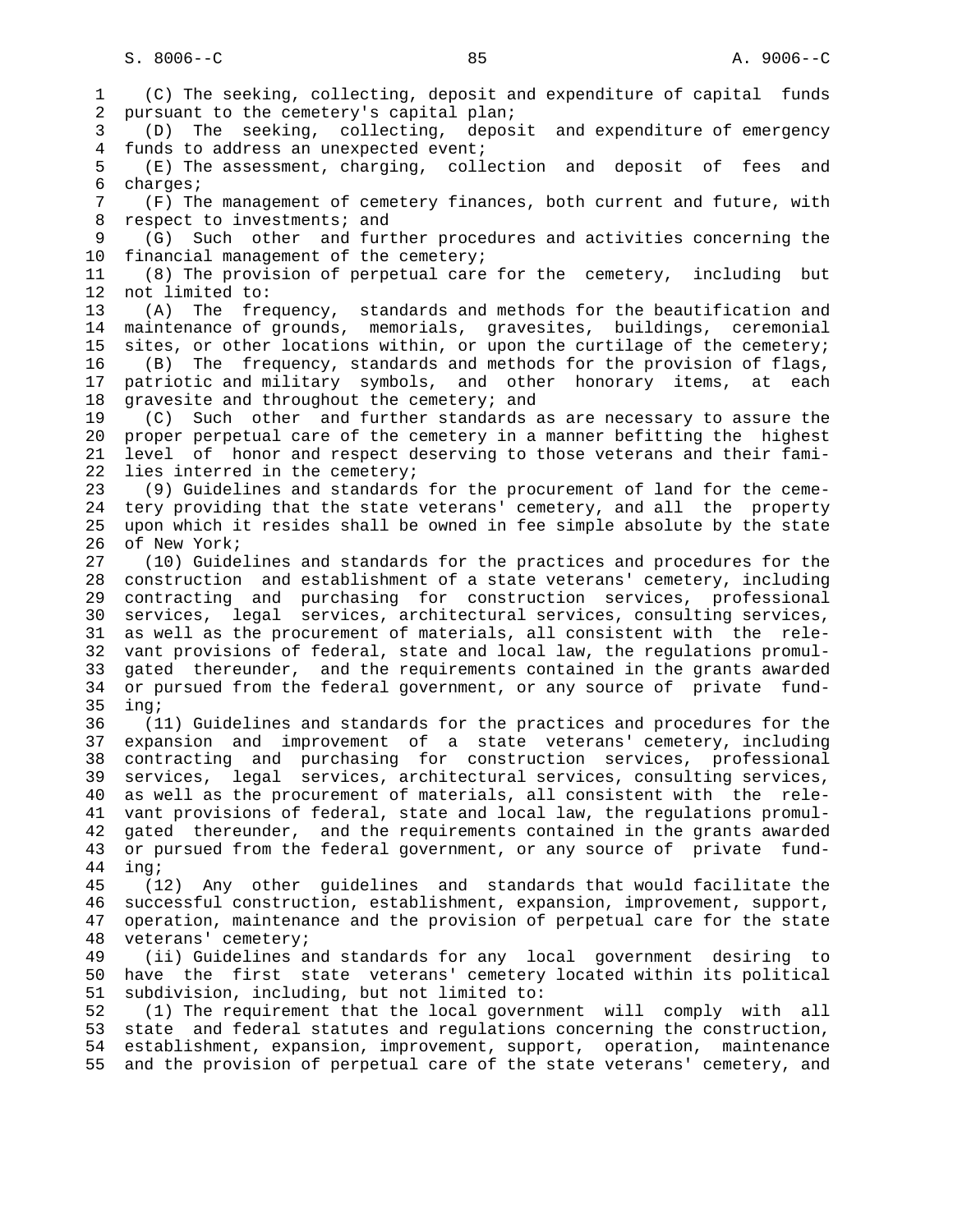1 shall satisfy any and all applicable state and federal standards and 2 requirements for the perpetual care of the state veterans' cemetery; 3 (2) That the state veterans' cemetery, and all the property upon which 4 it resides shall be owned in fee simple absolute by the state of New<br>5 York; York; 6 (3) That all lands upon which such cemetery is constructed and estab- 7 lished shall be used solely for state veterans' cemetery purposes, and 8 for the purpose of providing the honor and remembrance of veterans and 9 their service through ceremonies and programs; 10 (4) Such other and further requirements as the commissioner may deem 11 prudent in the facilitation of the successful siting and operation of a 12 state veterans' cemetery in the jurisdiction of the local government; 13 and 14 (iii) Such other and further guidelines and standards as are necessary 15 for the successful construction, establishment, expansion, improvement, 16 support, operation, maintenance and the provision of perpetual care for 17 a state veterans' cemetery. 18 (f) Upon the approval of the application for funding from the govern- 19 ment of the United States, made pursuant to paragraph (c) of this subdi- 20 vision, the commissioner, upon consultation with the management board, 21 shall commence the process of construction and establishment of the 22 first state veterans' cemetery. Such process shall be consistent with 23 the relevant provisions of local, state and federal law, and the rules 24 and regulations established pursuant to paragraph (e) of this subdivi- 25 sion. 26 3. Management boards of New York state veterans' cemeteries. (a) For 27 each New York state veterans' cemetery there shall be a management 28 board. Each such management board shall consist of nine members, includ- 29 ing the commissioner of the department who shall serve as chair, and 30 four members, appointed by the governor. Of such four members, not fewer 31 than two shall be a veteran of the United States as defined in section 32 one of this article or a member of the New York army national guard or 33 the New York air national guard, or the New York naval militia. Two 34 members shall be appointed by the temporary president of the senate, and 35 two members shall be appointed by the speaker of the state assembly. 36 At least one of the members appointed by the temporary president of the 37 senate and at least one of the members appointed by the speaker of 38 the assembly shall be a veteran of the United States as defined in 39 section one of this article or a member of the New York army national 40 guard or the New York air national guard, or the New York naval militia. 41 No member shall receive any compensation for his or her service, but 42 members who are not state officials may be reimbursed for their actu- 43 al and necessary expenses, including travel expenses incurred in 44 performance of their duties. The management board may consult with any 45 federal, state or local entity for the purposes of advancing its 46 purposes, mission and duties. 47 (b) The management board shall advise, by majority vote, the commis- 48 sioner on issues concerning the construction, establishment, expansion, 49 improvement, support, operation, maintenance and the provision of 50 perpetual care for the veterans' cemetery, including but not limited to 51 issues of financial concern, employment relations, cemetery policy, 52 cemetery events and programs, and such other and further issues as the 53 board and commissioner shall deem important. 54 4. Additional state veterans' cemeteries. (a) Not later than ten years 55 after the construction and establishment of the first New York state

56 veterans' cemetery, and every ten years thereafter, the department, in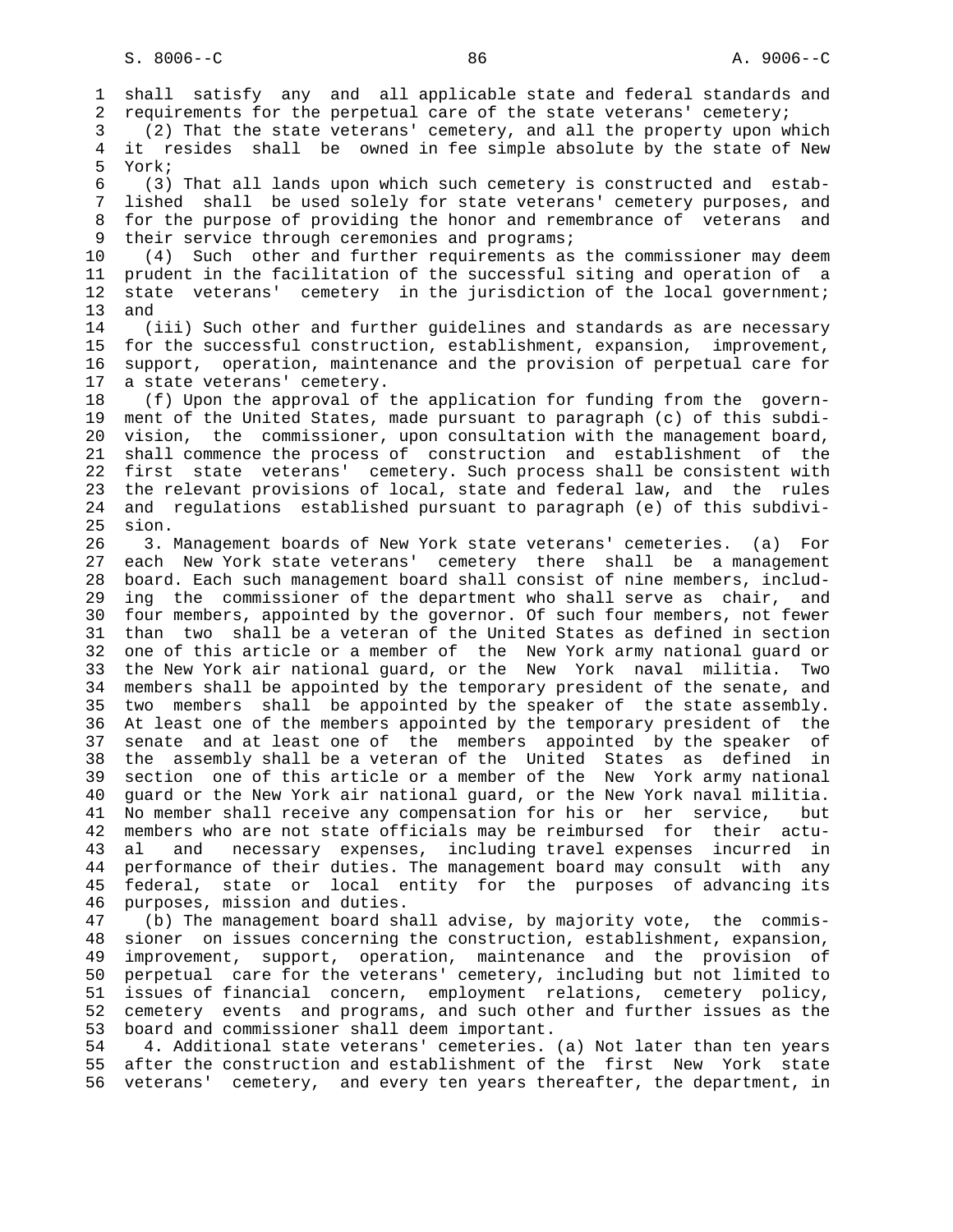1 cooperation with the United States Department of Veterans Affairs, shall 2 conduct an investigation and study on the issue of the construction and 3 establishment of additional New York state veterans' cemeteries. Such 4 investigation and study shall consider, but not be limited to, the study 5 parameters established pursuant to paragraph (a) of subdivision two of 6 this section. A report of the investigation and study required to be 7 conducted pursuant to this subdivision shall be delivered to the gover- 8 nor, the temporary president of the senate, the speaker of the assembly 9 and the chair of the senate committee on veterans, homeland security and 10 military affairs, and the chair of the assembly committee on veterans' 11 affairs, by no later than ninety days after the department has commenced 12 the conduct of the investigation and study;

 13 (b) The report of the investigation and study required to be conducted 14 pursuant to this subdivision shall provide a determination by the direc- 15 tor as to whether the state should construct and establish one or more 16 additional veterans' cemeteries, and shall state the reasoning and basis 17 for such determination; and

 18 (c) The department may, at the discretion of the commissioner, at any 19 time after five years from the completion of construction of the most 20 recently constructed and established state veterans' cemetery, in coop- 21 eration with the United States Department of Veterans Affairs, conduct 22 an investigation and study on the issue of the construction and estab- 23 lishment of additional New York state veterans' cemeteries. A report of 24 the investigation and study required to be conducted shall be delivered 25 to the governor, the temporary president of the senate, the speaker of 26 the assembly and the chair of the senate committee on veterans, homeland 27 security and military affairs, and the chair of the assembly committee 28 on veterans' affairs, by no later than ninety days after the department 29 has commenced the conduct of the investigation and study.

 30 (d) If the commissioner, pursuant to the investigation and study 31 conducted pursuant to this subdivision, determines that there shall be 32 an additional state veterans' cemetery in New York state, the commis- 33 sioner shall provide for the construction and establishment of such new 34 veterans' cemetery pursuant to the same guidelines and standards for the 35 construction and establishment of the first state veterans' cemetery 36 under this section.

 37 5. Expansion and improvement of existing state veterans' cemeteries. 38 The commissioner, in consultation with the management board of a state 39 veterans' cemetery, may provide for the expansion and/or improvement of 40 the cemetery. Such expansion and improvement shall be conducted in 41 accordance with the rules and regulations of the department under para- 42 graph (e) of subdivision two of this section.

 43 § 25. Veterans health screening. 1. As used in this section: a. 44 "Eligible member" means a member of the New York army national guard or 45 the New York air national guard who served in the Persian Gulf War, as 46 defined in 38 USC 101, or in an area designated as a combat zone by the 47 president of the United States during Operation Enduring Freedom or 48 Operation Iraqi Freedom;

 49 b. "Veteran" means a person as defined in section one of this article 50 who is a resident of the state;

 51 c. "Military physician" includes a physician who is under contract 52 with the United States department of defense to provide physician 53 services to members of the uniformed services; and

 54 d. "Depleted uranium" means uranium containing less uranium-235 than 55 the naturally occurring distribution of uranium isotopes.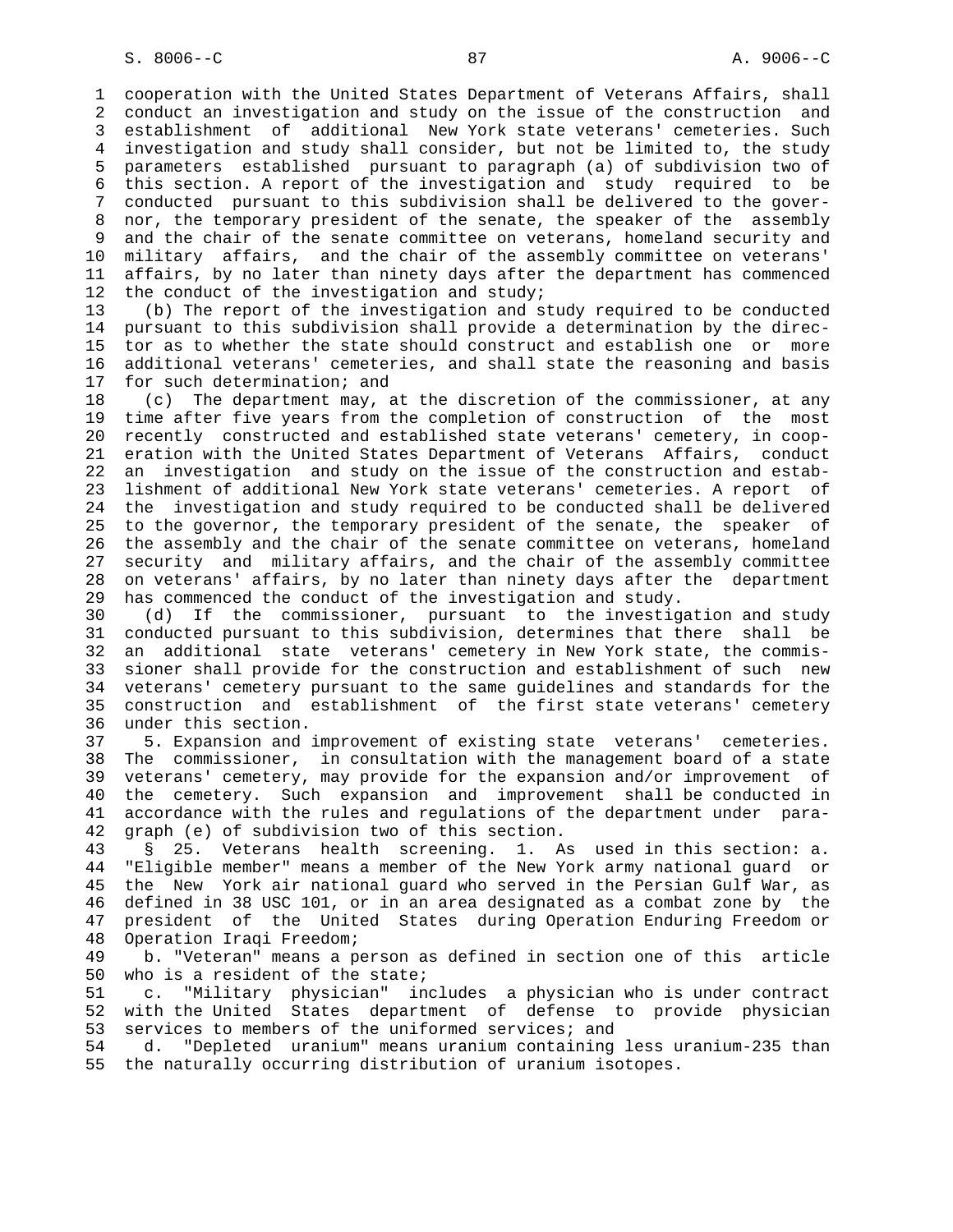1 2. On and after February first, two thousand seven, the adjutant 2 general and the state commissioner shall assist any eligible member or 3 veteran who has been experiencing health problems. Such problems may 4 include exposure to toxic materials or harmful physical agents such as 5 depleted uranium. An eligible member or veteran who has been assigned a 6 risk level I, II or III for depleted uranium exposure by his or her 7 branch of service, is referred by a military physician, or has reason to 8 believe that he or she was exposed to toxic materials or harmful phys- 9 ical agents such as depleted uranium during such service, in obtaining 10 federal treatment services. Such treatment shall include, but not be 11 limited to, a best practice health screening test for exposure to 12 depleted uranium using a bioassay procedure involving sensitive methods 13 capable of detecting depleted uranium at low levels and the use of 14 equipment with the capacity to discriminate between different radioiso- 15 topes in naturally occurring levels of uranium and the characteristic 16 ratio and marker for depleted uranium. As more scientific reliable tests 17 become available such test shall be included in the treatment protocol. 18 No state funds shall be used to pay for such tests or such other federal 19 treatment services.

 20 3. On or before February first, two thousand seven, the adjutant 21 general shall submit a report to the chair of the senate veterans, home- 22 land security and military affairs committee and the chair of the assem- 23 bly veterans' affairs committee on the scope and adequacy of training 24 received by members of the New York army national guard and the New York 25 air national guard on detecting whether their service as eligible 26 members is likely to entail, or to have entailed, exposure to toxic 27 materials or harmful physical agents such as depleted uranium. The 28 report shall include an assessment of the feasibility and cost of adding 29 predeployment training concerning potential exposure to depleted uranium 30 and other toxic chemical substances and the precautions recommended 31 under combat and noncombat conditions while in a combat theater or 32 combat zone of operations.

 33 § 26. Payment to parents of veterans. 1. Annuity established. (a) A 34 parent, identified in 10 USC 1126 as a gold star parent, of a veteran 35 who heretofore has died or a parent of a veteran dying hereafter, shall 36 upon application to the state commissioner, be paid an annual annuity 37 out of the treasury of the state for the sum of five hundred dollars for 38 such term as such parent shall be entitled thereto under the provisions 39 of this article. Commencing in the year two thousand nineteen, the 40 amount of any annuity payable under this section shall be the same 41 amount as the annuity payable in the preceding year plus a percentage 42 adjustment equal to the annual percentage increase, if any, for compen- 43 sation and pension benefits administered by the United States Department 44 of Veterans Affairs in the previous year. Such percentage increase shall 45 be rounded up to the next highest one-tenth of one percent and shall not 46 be less than one percent nor more than four percent. The commissioner of 47 veterans' services, not later than February first of each year, shall 48 publish by any reasonable means, including but not limited to posting on 49 the department's website, the amount of the annuity as adjusted payable 50 under this section. The term "parent" for the purposes of this section 51 includes mother, father, stepmother, stepfather, mother through adoption 52 and father through adoption.

 53 (b) The entitlement of any parent to receive the annuity provided by 54 paragraph (a) of this subdivision shall terminate upon his or her death 55 or upon his or her ceasing to continue to be a resident of and domiciled 56 in the state of New York, but such entitlement may be reinstated upon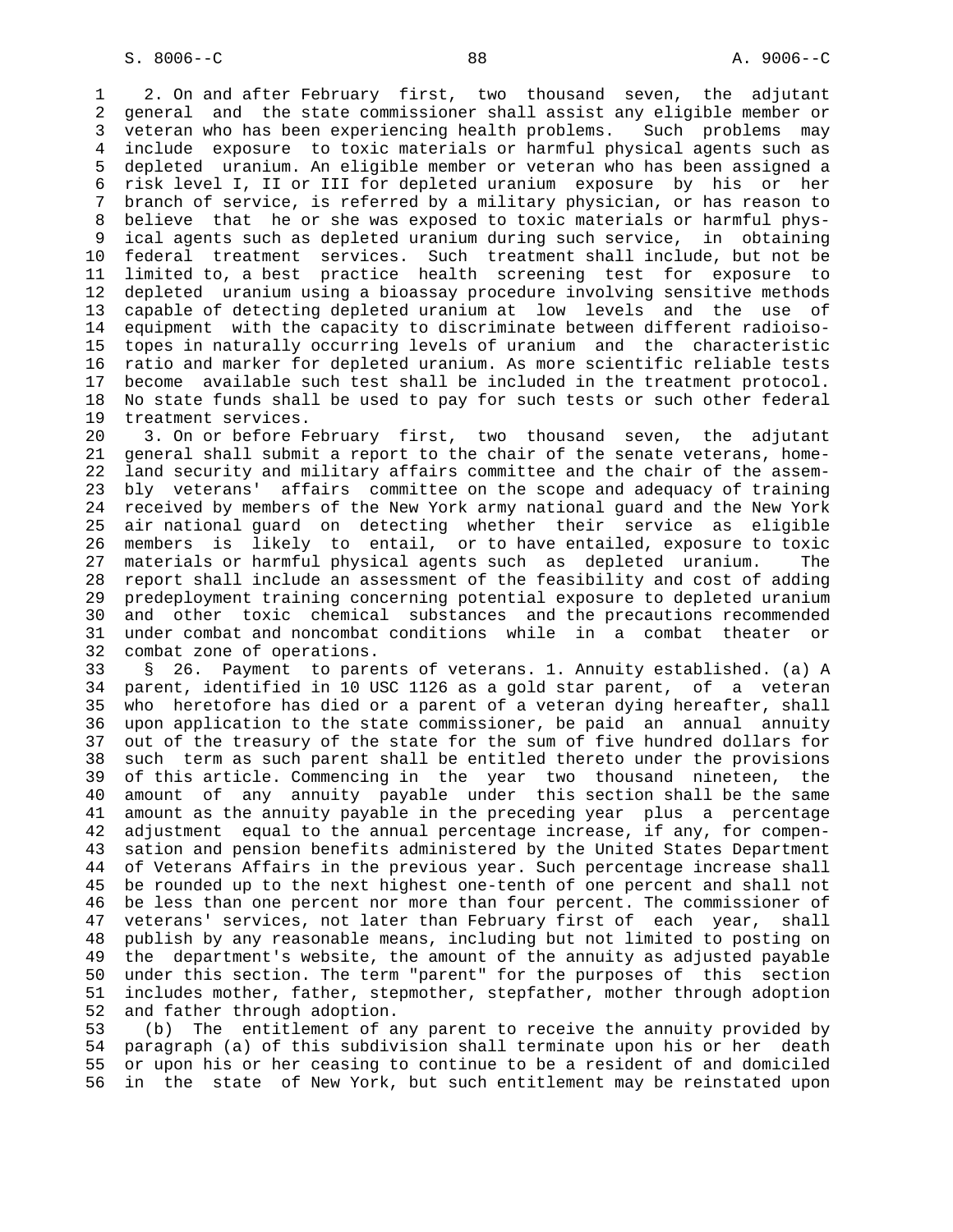1 application to the state commissioner, if such parent shall thereafter 2 resume his or her residence and domicile in the state.

 3 (c) The effective date of an award of the annuity to a parent shall be 4 the day after the date of death of the veteran if the application there- 5 for is received within one year from date of death. If the application 6 is received after the expiration of the first year following the date of 7 the death of the veteran, the effective date of an award of the annuity 8 to a parent shall be the date of receipt of the application by the state 9 commissioner. If the application is denied but is granted at a later 10 date upon an application for reconsideration based upon new evidence, 11 the effective date of the award of the annuity to a parent shall be the 12 date of the receipt of the application for reconsideration by the state 13 commissioner.

 14 (d) Any applicant convicted of making any false statement in the 15 application for the annuity shall be subject to penalties prescribed in 16 the penal law.

 17 2. Qualifications. (a) Any gold star parent, who is the parent of a 18 deceased veteran, and who is a resident of and domiciled in the state of 19 New York, shall make application to the department.

 20 (b) No entitlement shall be paid under this section to or for a gold 21 star parent who is in prison in a federal, state, or local penal insti- 22 tution as a result of conviction of a felony or misdemeanor for any part 23 of the period beginning sixty-one days after his or her imprisonment 24 begins and ending with his or her release.

 25 (c) Where one or more gold star parents are disqualified for the annu- 26 ity for a period under paragraph (b) of this subdivision, the state 27 commissioner shall pay the shares of such disqualified parents to the 28 other parents, if they meet the qualifications on their own.

 29 (d) The decision of the state commissioner on matters regarding the 30 payment of such annuity shall be final.

 31 3. Method of payment. (a) Evidence of the military service of the 32 deceased veteran of the gold star parent for each case shall be 33 furnished in the manner and form prescribed by the state commissioner.

 34 (b) Upon being satisfied that such service was honorable, that other 35 facts and statements in the application of such gold star parent are 36 true, the state commissioner shall certify to the state comptroller the 37 name and address of such gold star parent.

 38 (c) Thereafter, the department of taxation and finance, on the audit 39 and warrant of the comptroller, shall pay such gold star parent such sum 40 as is authorized by the provisions of this section in semi-annual 41 installments for so long as such qualified gold star parent shall meet 42 the requirements of this section.

 43 4. Report. The state commissioner shall submit a report to the gover- 44 nor, the chair of the senate finance committee, and the chair of the 45 assembly ways and means committee not later than January fifteenth of 46 each year this section is in effect. Such report shall include, but not 47 be limited to regulations promulgated pursuant to this section, and a 48 description and evaluation of the program.

 49 § 27. Cremated remains of a veteran. The cremated remains of a veteran 50 may be disposed of pursuant to the provisions of section forty-two 51 hundred three of the public health law.

 52 § 28. New York state silver rose veterans service certificate. The 53 commissioner, in consultation with the adjutant general, is hereby 54 authorized to present in the name of the legislature of the state of New 55 York, a certificate, to be known as the "New York State Silver Rose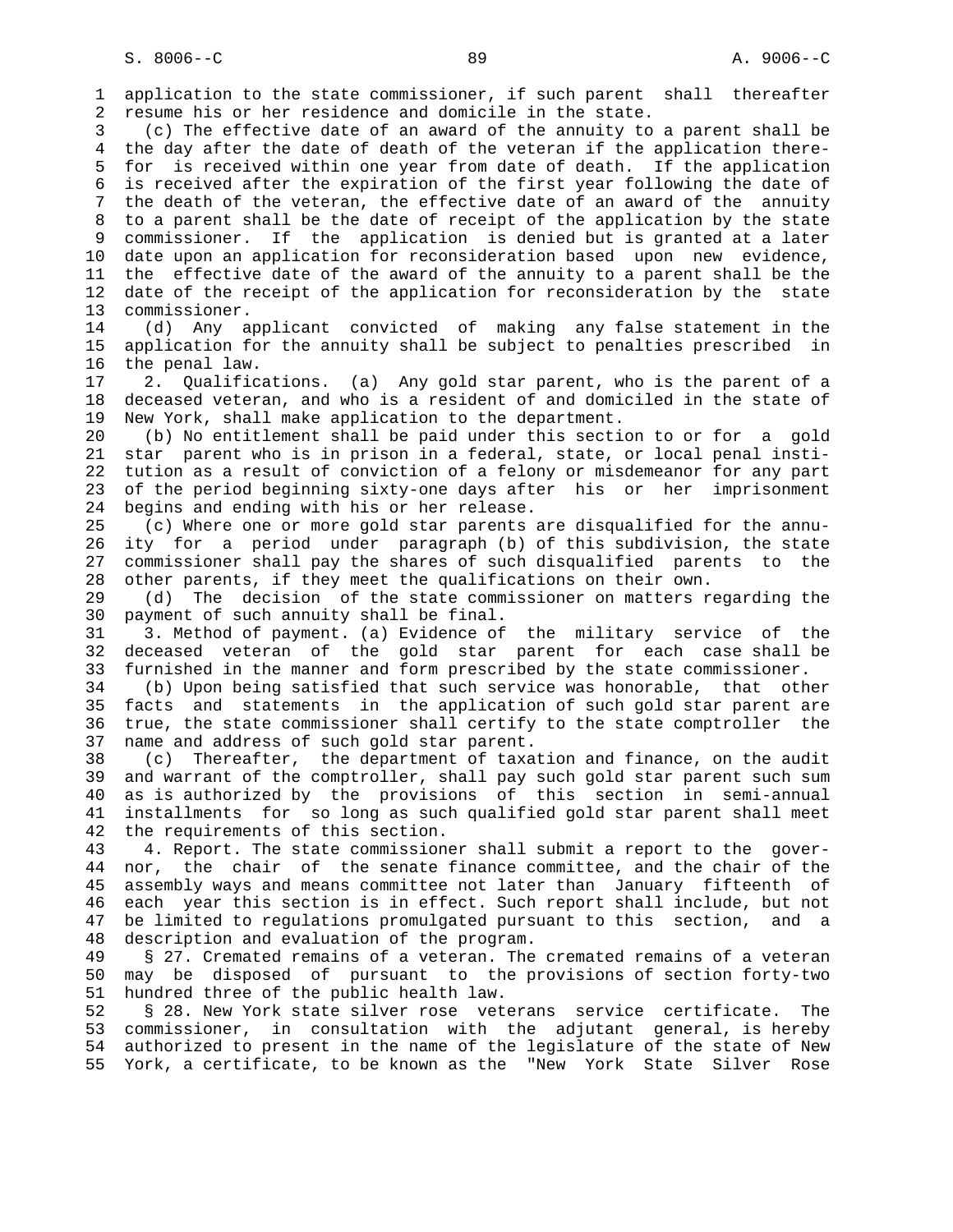1 Veterans Service Certificate", bearing a suitable inscription to any 2 person: 3 1. who is a citizen of the state of New York; or 4 2. who was a citizen of the state of New York while serving in the 5 uniformed services of the United States, and who while serving in the 6 uniformed services of the United States, or the organized militia on 7 active duty was exposed to dioxin or phenoxy herbicides, as evinced by a 8 medical diagnosis of a disease associated with dioxin or phenoxy herbi- 9 cides, and any other proof determined by the adjutant general to be 10 necessary; or 11 3. who was honorably discharged or released under honorable circum- 12 stances. 13 Not more than one New York state silver rose veterans certificates 14 shall be awarded or presented, under the provisions of this section, to 15 any person whose entire service subsequent to the time of the receipt of 16 such certificate shall not have been honorable. In the event of the 17 death of any person during or subsequent to the receipt of such certif- 18 icate it shall be presented to such representative of the deceased as 19 may be designated. The commissioner, in consultation with the adjutant 20 general, shall make such rules and regulations as may be deemed neces- 21 sary for the proper presentation and distribution of such certificates. 22 § 29. Intake forms for admission and residency. 1. The department, in 23 cooperation with the office of temporary and disability assistance and 24 any other state department, office, division or agency the depart- 25 ment deems necessary, shall require that all intake forms for admis- 26 sion or residency to any temporary shelter that is reimbursed from 27 state or state-administered grants or funds shall ask an applicant: 28 "Have you or anyone in your household ever been in the United States 29 military?". Each social services district or social services district's 30 designee shall in writing advise all individuals applying for temporary 31 housing assistance and identifying themselves as having been in the 32 United States military that the department of veterans' services 33 and local veterans' service agencies established pursuant to section 34 fourteen of this article provide assistance to veterans regarding bene- 35 fits available under federal and state law. Such written information 36 shall include the name, address and telephone number of the New York 37 state department of veterans' services, the nearest department of 38 veterans' services office, the nearest county or city veterans' service 39 agency and the nearest accredited veterans' service officer. Each<br>40 social services district or social services district's designee, 40 social services district or social services district's designee, 41 with the permission of such individual's identifying themself as 42 a veteran, shall transmit such veteran's status information to the 43 department of veterans' services. 44 2. The department, in cooperation with the office of temporary 45 and disability assistance and any other state department, office,

 46 division or agency the department deems necessary, shall encourage 47 all other temporary shelter providers to share information to 48 increase veteran access to benefits by:

49 (a) providing information on the department website including:

 50 (i) potential questions for inclusion on intake forms including, but 51 not limited to: "Have you or anyone in your household ever been in the 52 United States military?";

 53 (ii) advising such providers that all individuals identifying 54 themselves as having been in the United States military that the 55 division and local veterans' service agencies provide assistance to 56 veterans regarding benefits available under federal and state law; and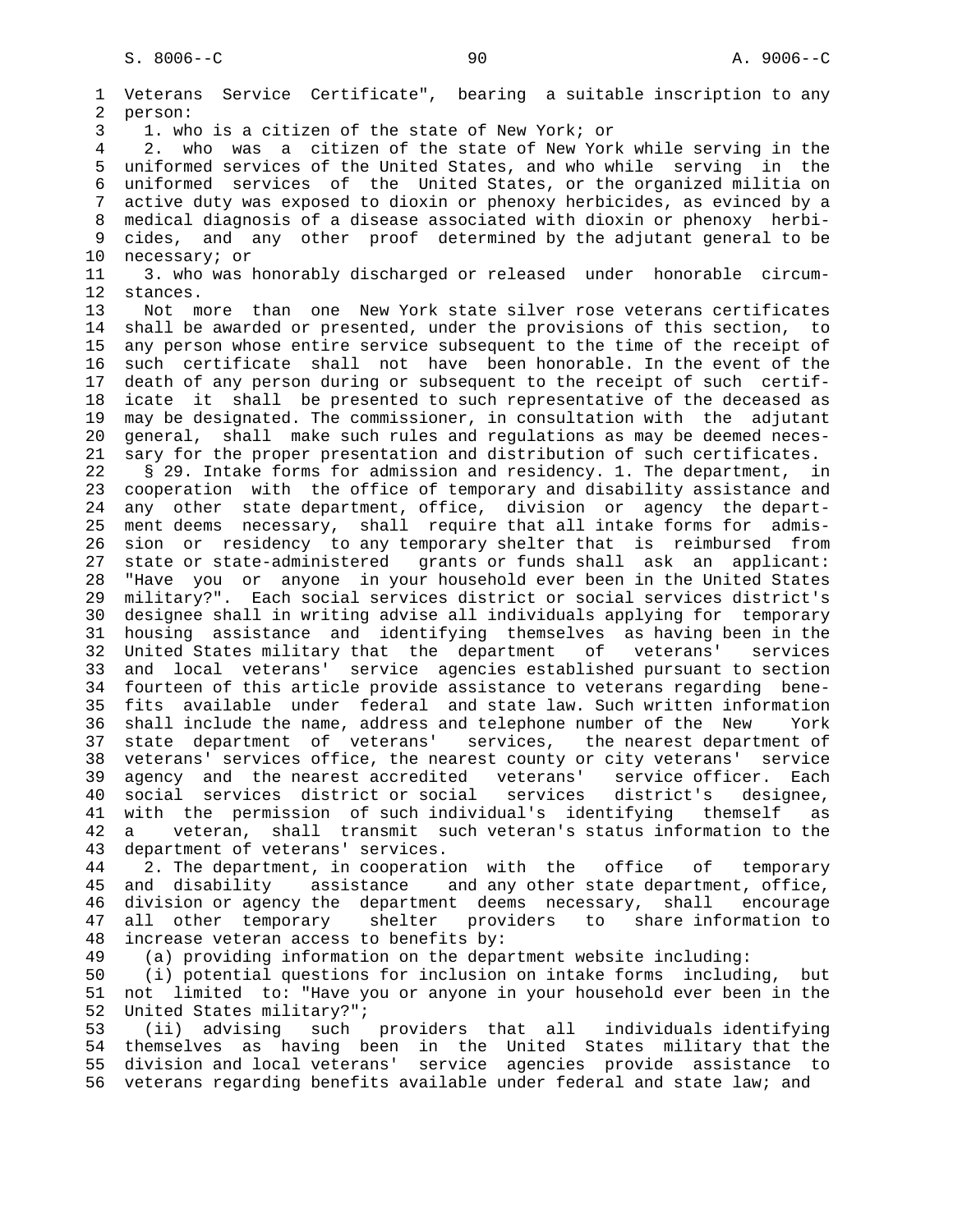1 (iii) the address and telephone number of the department, county 2 and city veterans' service agencies and accredited veterans' 3 service officers; and 4 (b) facilitating the transmission of such veteran's status 5 information, with the permission of individuals identifying themselves 6 as a veteran, to the department. 7 ARTICLE 2 8 VETERANS EMPLOYMENT ACT<br>9 Section 30. Short title. Section 30. Short title. 10 31. Legislative findings. 11 32. Definitions. 12 33. Temporary hiring. 13 34. Department of civil services responsibilities. 14 35. Regulations. 15 § 30. Short title. This article shall be known and may be cited as the 16 "veterans employment act". 17 § 31. Legislative findings. The legislature hereby finds that it is 18 estimated that over the next five years, forty-four thousand veterans 19 are expected to return to this state from their military posts, making 20 the Empire State home to one of the largest veteran populations in the 21 country. Shockingly, the unemployment rate for Post-9/11 veterans in New 22 York was 10.7% in two thousand twelve, which is nearly one percent high- 23 er than the national average and higher than the state's overall 8.2% 24 unemployment rate. The legislature has found previously that it is in 25 the interest of the state to ensure that returning veterans have employ- 26 ment opportunities available upon their separation from military 27 service. 28 The state already encourages private businesses to hire military 29 veterans through tax credits and other economic incentives. In addition, 30 the legislature has previously found that state agencies spend millions 31 of dollars annually on temporary staff hired from temporary employment 32 service companies to cover temporary staffing needs. These temporary 33 state jobs could serve as a bridge for recently discharged military 34 veterans who have yet to find full-time permanent work. In addition, 35 these temporary assignments could serve to develop the next generation 36 of the state workforce and help with succession planning for the current 37 workforce. 38 The legislature declares it to be the policy of this state to use 39 veterans for temporary appointments in state agencies rather than 40 utilizing temporary employment service companies in order to provide 41 employment opportunities for returning military veterans. 42 § 32. Definitions. As used in this article: 43 1. "State agency" shall mean any department, board, bureau, division, 44 commission, council or committee within the executive branch, the state 45 university of New York, the city university of New York, and all public 46 authorities under the control of the executive branch. 47 2. "Temporary appointment" shall have the same meaning as provided in 48 section sixty-four of the civil service law. 49 3. "Veteran" means a veteran (a) as defined in section one of this 50 chapter, or (b) a member of the New York guard or New York naval mili- 51 tia who was discharged under other than dishonorable conditions, and who 52 was released from such service after September eleventh, two thousand 53 one. 54 4. "Veteran temporary hiring list" shall mean a hiring list maintained 55 by the department of civil service.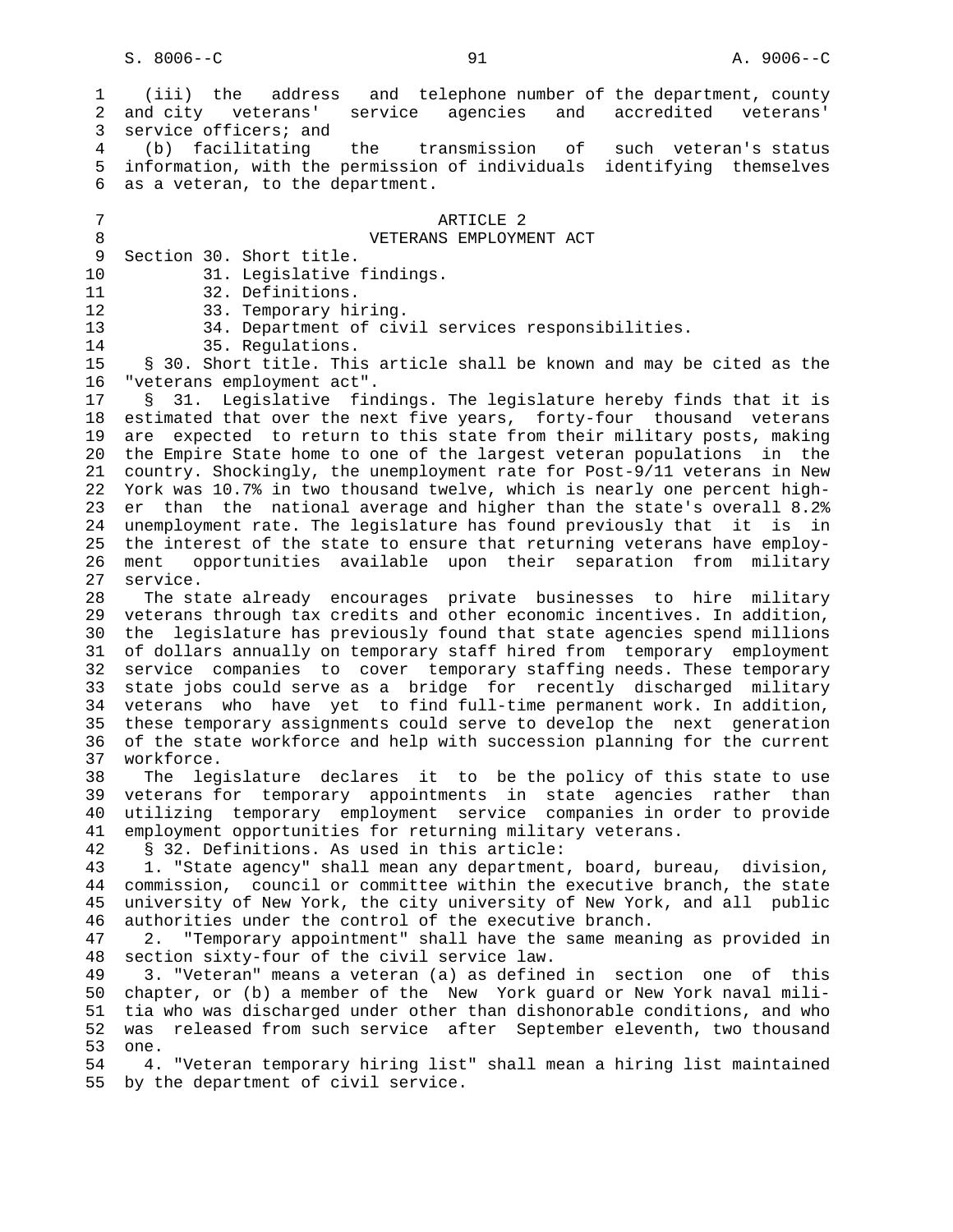1 § 33. Temporary hiring. Notwithstanding any provision of law to the 2 contrary, a state agency shall select a veteran from the veteran tempo- 3 rary hiring list when making a temporary appointment provided such 4 veteran possesses the applicable skills needed for the temporary assign- 5 ment. 6 § 34. Department of civil services responsibilities. The department of 7 civil service shall: 8 1. establish and maintain a veteran temporary hiring list, for use by 9 state agencies in the implementation of this article; 10 2. assist state agencies by making available services of the depart- 11 ment of civil service to facilitate the provisions of this article; and 12 3. establish and maintain, together with the commissioner of the 13 department of veterans' services, a program to educate separating 14 service members as to the benefits available to veterans under this 15 article. 16 § 35. Regulations. The president of the state civil service commission 17 shall promulgate such rules and regulations as shall be necessary to 18 implement the provisions of this article. 19 ARTICLE 3 20 PARTICIPATION BY SERVICE-DISABLED VETERANS WITH RESPECT TO 21 STATE CONTRACTS 22 Section 40. Definitions. 23 41. Division of service-disabled veterans' business development. 24 42. Opportunities for certified service-disabled veteran-owned 25 business enterprises. 26 43. Severability. 27 § 40. Definitions. As used in this article, the following terms shall 28 have the following meanings: 29 1. "Certified service-disabled veteran-owned business enterprise" 30 shall mean a business enterprise, including a sole proprietorship, part- 31 nership, limited liability company or corporation that is: 32 (a) at least fifty-one percent owned by one or more service-disabled 33 veterans; 34 (b) an enterprise in which such service-disabled veteran ownership is 35 real, substantial, and continuing; 36 (c) an enterprise in which such service-disabled veteran ownership has 37 and exercises the authority to control independently the day-to-day 38 business decisions of the enterprise; 39 (d) an enterprise authorized to do business in this state and is inde- 40 pendently-owned and operated; 41 (e) an enterprise that is a small business which has a significant 42 business presence in the state, not dominant in its field and employs, 43 based on its industry, a certain number of persons as determined by the 44 director, but not to exceed three hundred, taking into consideration 45 factors which include, but are not limited to, federal small business 46 administration standards pursuant to 13 CFR part 121 and any amendments 47 thereto; and 48 (f) certified by the office of general services. 49 2. "Commissioner" shall mean the commissioner of the office of general 50 services. 51 3. "Director" shall mean the director of the division of service-disa- 52 bled veterans' business development. 53 4. "Division" shall mean the division of service-disabled veterans' 54 business development in the office of general services.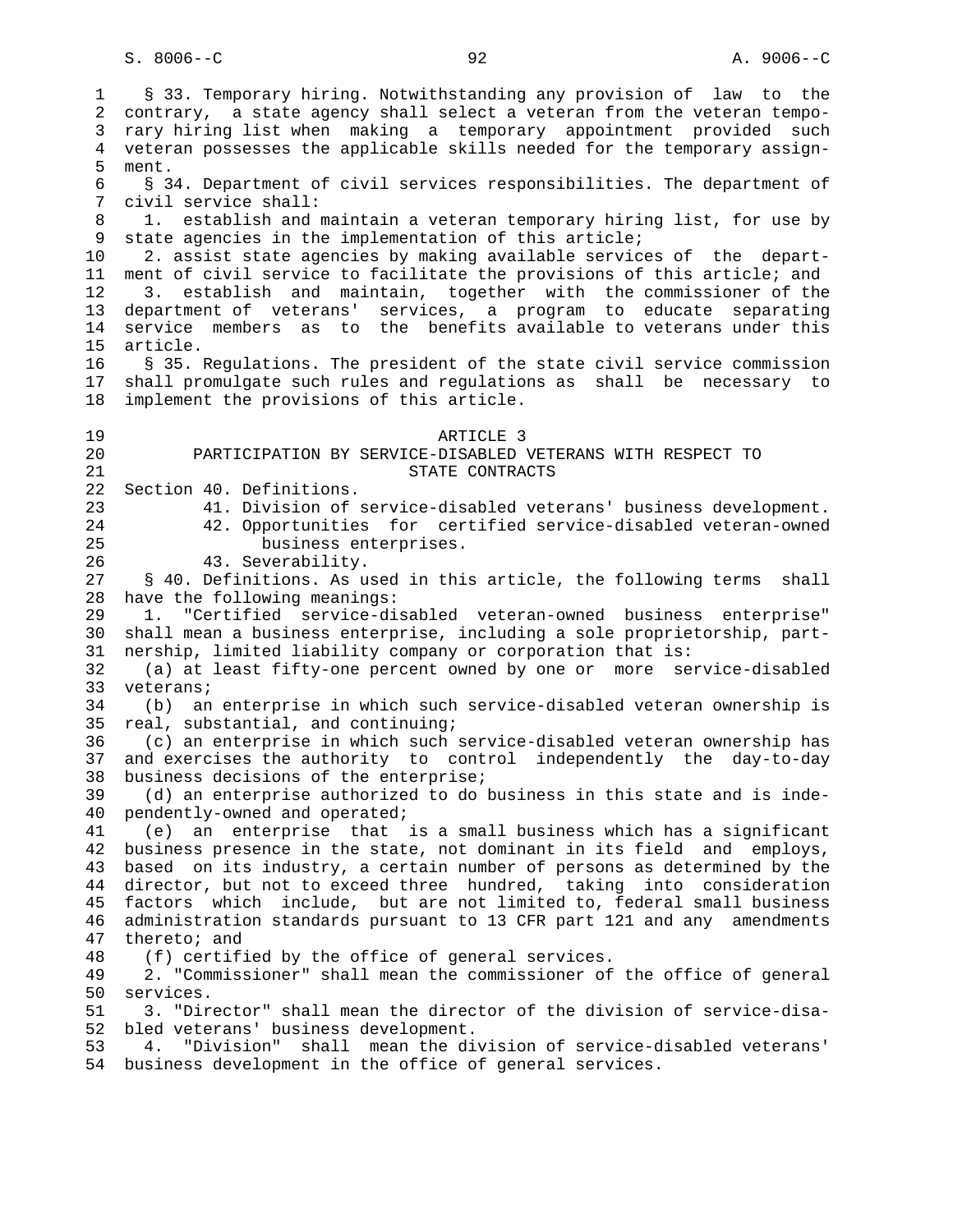S. 8006--C 2008 - 93 A. 9006--C

 1 5. "Service-disabled veteran" shall mean (a) a veteran as defined in 2 section one of this chapter and who received a compensation rating of 3 ten percent or greater from the United States Department of Veterans 4 Affairs or from the United States department of defense because of a 5 service-connected disability incurred in the line of duty, and (b) in 6 the case of the New York guard or the New York naval militia and/or 7 reserves thereof, a veteran who certifies, pursuant to the rules and 8 regulations promulgated by the director, to having incurred an injury 9 equivalent to a compensation rating of ten percent or greater from the 10 United States Department of Veterans Affairs or from the United States 11 Department of Defense because of a service-connected disability incurred 12 in the line of duty. 13 6. "State agency" shall mean: (a)(i) any state department; or (ii) any 14 division, board, commission or bureau of any state department; or (iii) 15 the state university of New York and the city university of New York, 16 including all their constituent units except community colleges and the 17 independent institutions operating statutory or contract colleges on 18 behalf of the state; or (iv) a board, a majority of whose members are 19 appointed by the governor or who serve by virtue of being state officers 20 or employees as defined in subparagraph (i), (ii) or (iii) of paragraph 21 (i) of subdivision one of section seventy-three of the public officers 22 law. 23 (b) a "state authority" as defined in subdivision one of section two 24 of the public authorities law, and the following: 25 Albany County Airport Authority; 26 Albany Port District Commission; 27 Alfred, Almond, Hornellsville Sewer Authority; 28 Battery Park City Authority; 29 Cayuga County Water and Sewer Authority; 30 (Nelson A. Rockefeller) Empire State Plaza Performing Arts Center 31 Corporation; 32 Industrial Exhibit Authority; 33 Livingston County Water and Sewer Authority; 34 Long Island Power Authority; 35 Long Island Rail Road; 36 Long Island Market Authority; 37 Manhattan and Bronx Surface Transit Operating Authority; 38 Metro-North Commuter Railroad; 39 Metropolitan Suburban Bus Authority; 40 Metropolitan Transportation Authority; 41 Natural Heritage Trust; 42 New York City Transit Authority; 43 New York Convention Center Operating Corporation; 44 New York State Bridge Authority; 45 New York State Olympic Regional Development Authority; 46 New York State Thruway Authority; 47 Niagara Falls Public Water Authority; 48 Niagara Falls Water Board; 49 Port of Oswego Authority;<br>50 Power Authority of the St Power Authority of the State of New York; 51 Roosevelt Island Operating Corporation; 52 Schenectady Metroplex Development Authority; 53 State Insurance Fund; 54 Staten Island Rapid Transit Operating Authority; 55 State University Construction Fund;

56 Syracuse Regional Airport Authority;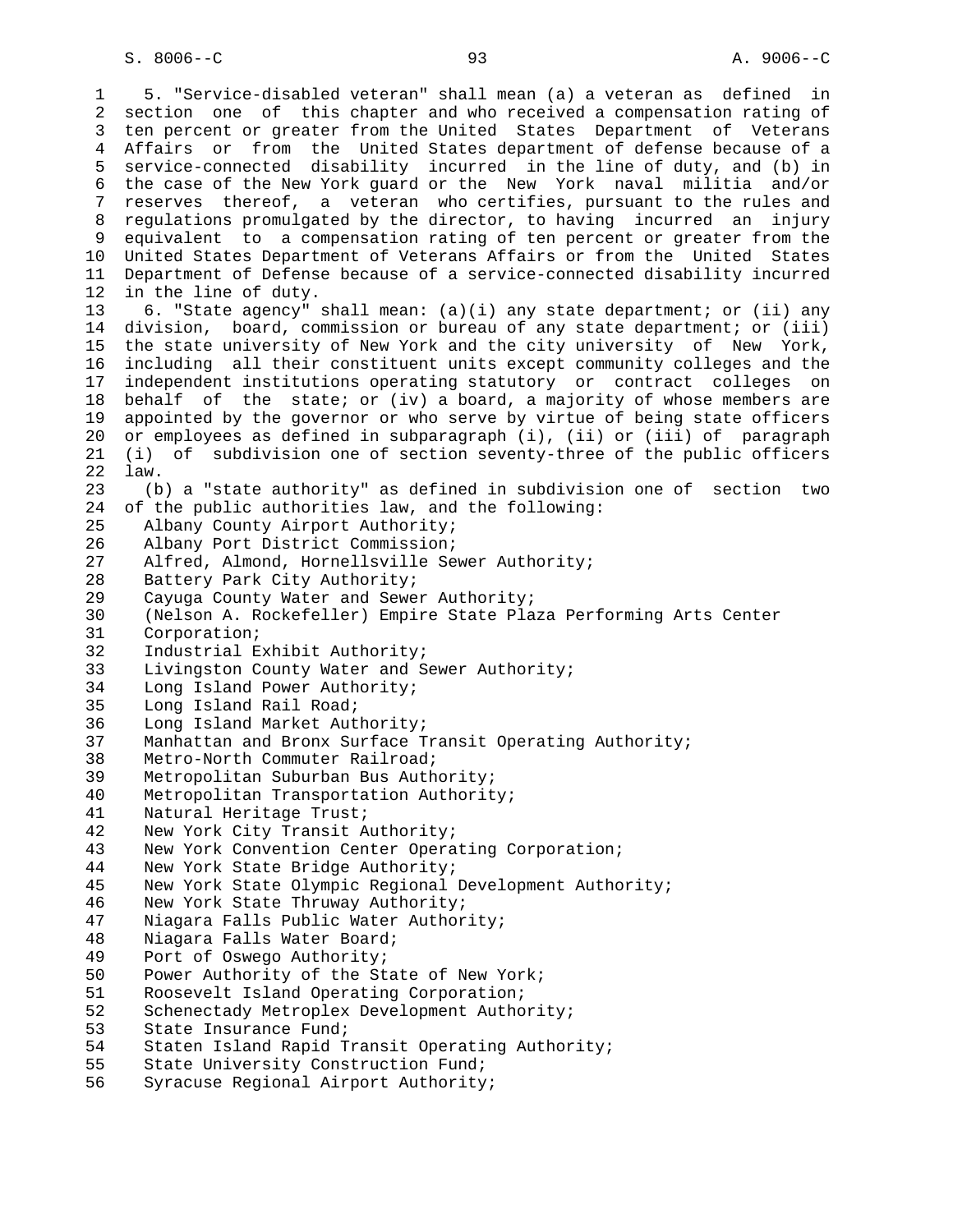1 Triborough Bridge and Tunnel Authority;

2 Upper Mohawk valley regional water board;

3 Upper Mohawk valley regional water finance authority;

4 Upper Mohawk valley memorial auditorium authority;

Urban Development Corporation and its subsidiary corporations.

 6 (c) the following only to the extent of state contracts entered into 7 for its own account or for the benefit of a state agency as defined in 8 paragraph (a) or (b) of this subdivision:

9 Dormitory Authority of the State of New York;

10 Facilities Development Corporation;

11 New York State Energy Research and Development Authority;

12 New York State Science and Technology Foundation.

 13 (d) "state contract" shall mean: (i) a written agreement or purchase 14 order instrument, providing for a total expenditure in excess of twen- 15 ty-five thousand dollars, whereby a contracting agency is committed to 16 expend or does expend funds in return for labor, services including but 17 not limited to legal, financial and other professional services, 18 supplies, equipment, materials or any combination of the foregoing, to 19 be performed for, or rendered or furnished to the contracting agency; 20 (ii) a written agreement in excess of one hundred thousand dollars 21 whereby a contracting agency is committed to expend or does expend funds 22 for the acquisition, construction, demolition, replacement, major repair 23 or renovation of real property and improvements thereon; and (iii) a 24 written agreement in excess of one hundred thousand dollars whereby the 25 owner of a state assisted housing project is committed to expend or does 26 expend funds for the acquisition, construction, demolition, replacement, 27 major repair or renovation of real property and improvements thereon for 28 such project.

 29 7. "Veteran" shall mean (a) a veteran as defined in section one of 30 this chapter, or (b) a member of the New York guard who was 31 discharged under other than dishonorable conditions, or (c) has a qual- 32 ifying condition, as defined in section one of this chapter, and has 33 received a discharge other than bad conduct or dishonorable from such 34 service, or (d) is a discharged LGBT veteran, as defined in section one 35 of this chapter, and has received a discharge other than bad conduct 36 or dishonorable from such service.

 37 § 41. Division of service-disabled veterans' business development. 1. 38 The head of the division of service-disabled veterans' business develop- 39 ment shall be the director who shall be appointed by the governor and 40 who shall hold office at the pleasure of the commissioner.

 41 2. The director may appoint such deputies, assistants, and other 42 employees as may be needed for the performance of the duties prescribed 43 herein subject to the provisions of the civil service law and the rules 44 and regulations of the civil service commission. The director may 45 request and shall receive from any (i) department, division, board, 46 bureau, or executive commission of the state or (ii) state agency, such 47 assistance as may be necessary to carry out the provisions of this arti- 48 cle.

49 3. The director shall have the following powers and duties:

 50 (a) Develop, collect, summarize and disseminate information that will 51 be helpful to persons and organizations throughout the state in under- 52 taking or promoting the establishment and successful operation of a 53 service-disabled veteran-owned business.

 54 (b) Develop and make available to state agencies a directory of certi- 55 fied service-disabled veteran-owned business enterprises which shall, 56 wherever practicable, be divided into categories of labor, services,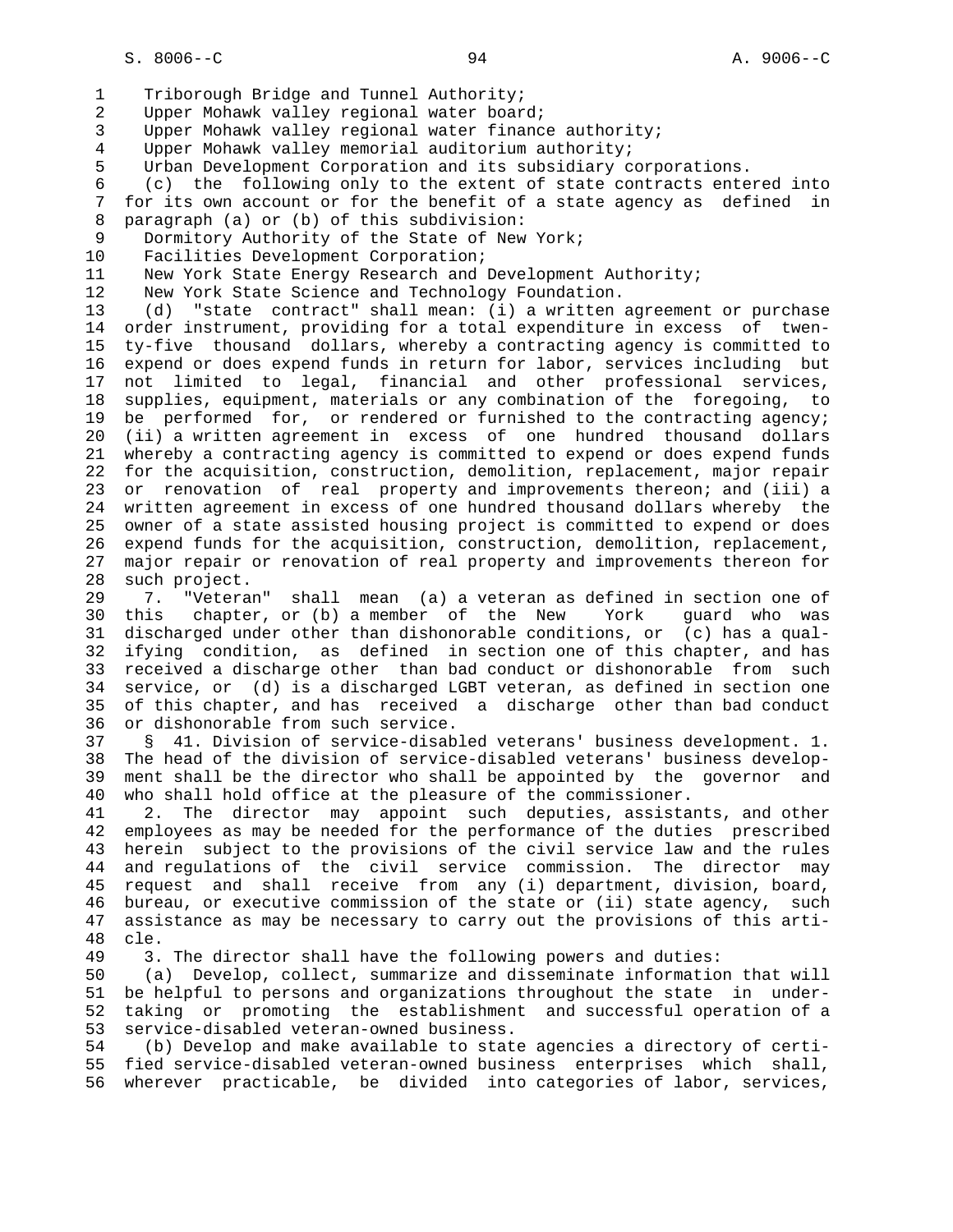1 supplies, equipment, materials and recognized construction trades and 2 which shall indicate areas or locations of the state where such enter- 3 prises are available to perform services. Such directory shall be posted 4 on the office of general services website.

 5 (c) Assist state agencies in the development of programs to foster and 6 promote the use of service-disabled veteran-owned business enterprises 7 on state contracts.

 8 (d) Coordinate the plans, programs and operations of the state govern- 9 ment which affect or may contribute to the establishment, preservation 10 and development of service-disabled veteran-owned business enterprises.

 11 (e) To appoint independent hearing officers who by contract or terms 12 of employment shall preside over adjudicatory hearings pursuant to this 13 section for the office and who are assigned no other work by the office. 14 (f) In conjunction with the commissioner, develop a comprehensive 15 statewide plan and operational guidelines to promote service-disabled 16 veteran-owned business enterprises and to assist them in obtaining 17 opportunities to participate in the procurement of goods and services by 18 the state, including identification of barriers to service-disabled 19 veterans' business development and investigation and evaluation of their 20 impact on achieving the objectives of this article.

21 4. The commissioner shall:

 22 (a) Coordinate training of all procurement personnel of state agen- 23 cies, emphasizing increased sensitivity and responsiveness to the unique 24 needs and requirements of service-disabled veteran-owned business enter- 25 prises.

 26 (b) Conduct a coordinated review of all existing and proposed state 27 training and technical assistance activities in direct support of the 28 service-disabled veterans' business development program to assure 29 consistency with the objectives of this article.

 30 (c) Evaluate and assess availability of firms for the purpose of 31 increasing participation of such firms in state contracting in consulta- 32 tion with relevant state entities including, but not limited to, the New 33 York state department of veterans' services.

 34 (d) Provide advice and technical assistance to promote service-disa- 35 bled veteran-owned business enterprises' understanding of state procure- 36 ment laws, practices and procedures to facilitate and increase the 37 participation of service-disabled veteran-owned business enterprises in 38 state procurement.

 39 (e) Establish regular performance reporting systems regarding imple- 40 mentation of the programs designed to increase service-disabled veter- 41 an-owned business participation in procurement contracts by state agen- 42 cies.

 43 (f) Submit a report by the thirty-first of December each year, to the 44 governor, the temporary president of the senate, the speaker of the 45 assembly and the chairpersons of the senate finance and assembly ways 46 and means committees. Such report shall include information including, 47 but not limited to, the number of contracts entered into pursuant to 48 this article, the average amount of such contracts, the number of 49 service-disabled veteran-owned business enterprises certified, the 50 number of applications for certification as a service-disabled veteran- 51 owned business enterprise, the number of denials for such certification, 52 the number of appeals of such denials, and the outcome of such appeals 53 and the average time that is required for such certification to be 54 completed. Also to be included shall be the level of service-disabled 55 veteran-owned businesses participating in each agency's contracts for 56 goods and services and on activities of the division and efforts by each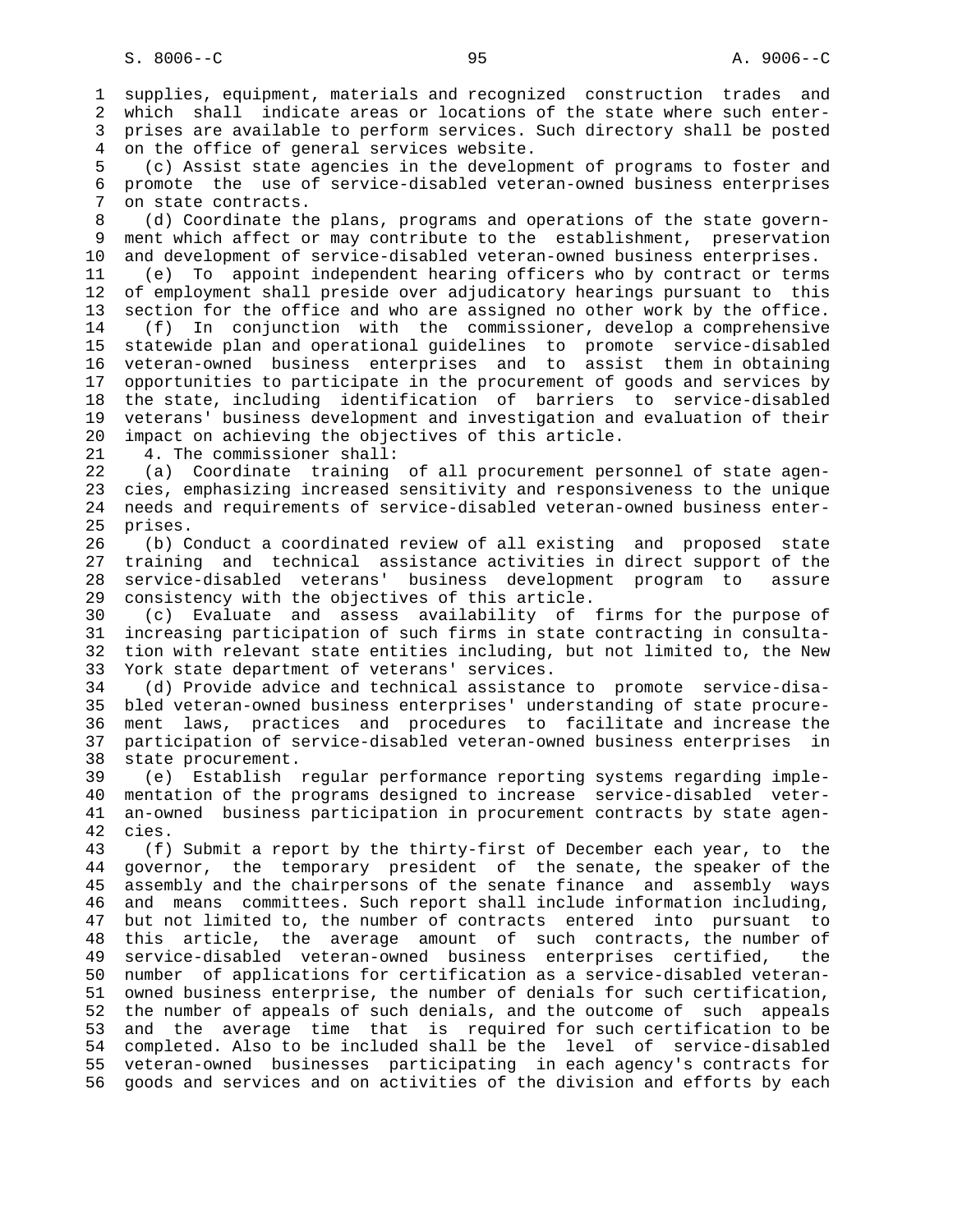1 contracting agency to promote utilization of service-disabled veteran- 2 owned businesses and to promote and increase participation by certified 3 service-disabled veteran-owned businesses with respect to state 4 contracts and subcontracts to such businesses. Such report may recommend 5 new activities and programs to effectuate the purposes of this article.

 6 5. Certification. (a) The director, or in the absence of the director, 7 the commissioner, within ninety days of the effective date of this arti- 8 cle, shall promulgate rules and regulations providing for the establish- 9 ment of a statewide certification program including rules and regu- 10 lations governing the approval, denial, or revocation of any such 11 certification. Such rules and regulations shall include, but not be 12 limited to, such matters as may be required to ensure that the estab- 13 lished procedures thereunder shall at least be in compliance with the 14 code of fair procedure set forth in section seventy-three of the civil 15 rights law.

 16 (b) The division of service-disabled veterans' business development 17 shall be responsible for verifying businesses as being owned, operated, 18 and controlled by a service-disabled veteran and for certifying such 19 verified businesses. Status as a service-disabled veteran pursuant to 20 paragraph (a) of this subdivision shall be documented by a copy of the 21 veteran's certificate of release or discharge from active duty, includ- 22 ing but not limited to, a DD-214 form or an honorable service 23 certificate/report of casualty from the Department of Defense, a letter 24 of certification by the United States Department of Veterans Affairs or 25 the United States Department of Defense and any additional information 26 that may be required by the division of service-disabled veterans' busi- 27 ness development. In the case of the New York guard or the New York 28 naval militia and/or reserves thereof, status as a service-disabled 29 veteran pursuant to this paragraph shall be documented pursuant to rules 30 and regulations promulgated by the director, or in the absence of the 31 director, the commissioner.

 32 (c) Following application for certification pursuant to this section, 33 the director shall provide the applicant with written notice of the 34 status of the application, including notice of any outstanding deficien- 35 cies, within thirty days. Within sixty days of submission of a final 36 completed application, the director shall provide the applicant with 37 written notice of a determination by the director approving or denying 38 such certification and, in the event of a denial, a statement setting 39 forth the reasons for such denial. Upon a determination denying or 40 revoking certification, the business enterprise for which certification 41 has been so denied or revoked shall, upon written request made within 42 thirty days from receipt of notice of such determination, be entitled to 43 a hearing before an independent hearing officer designated for such 44 purpose by the director. In the event that a request for a hearing is 45 not made within such thirty-day period, such determination shall be 46 deemed to be final. The independent hearing officer shall conduct a 47 hearing and upon the conclusion of such hearing, issue a written recom- 48 mendation to the director to affirm, reverse, or modify such determi- 49 nation of the director. Such written recommendation shall be issued to 50 the parties. The director, within thirty days, by order, must accept, 51 reject or modify such recommendation of the hearing officer and set 52 forth in writing the reason therefor. The director shall serve a copy of 53 such order and reasons therefor upon the business enterprise by personal 54 service or by certified mail return receipt requested. The order of the 55 director shall be subject to review pursuant to article seventy-eight of 56 the civil practice law and rules.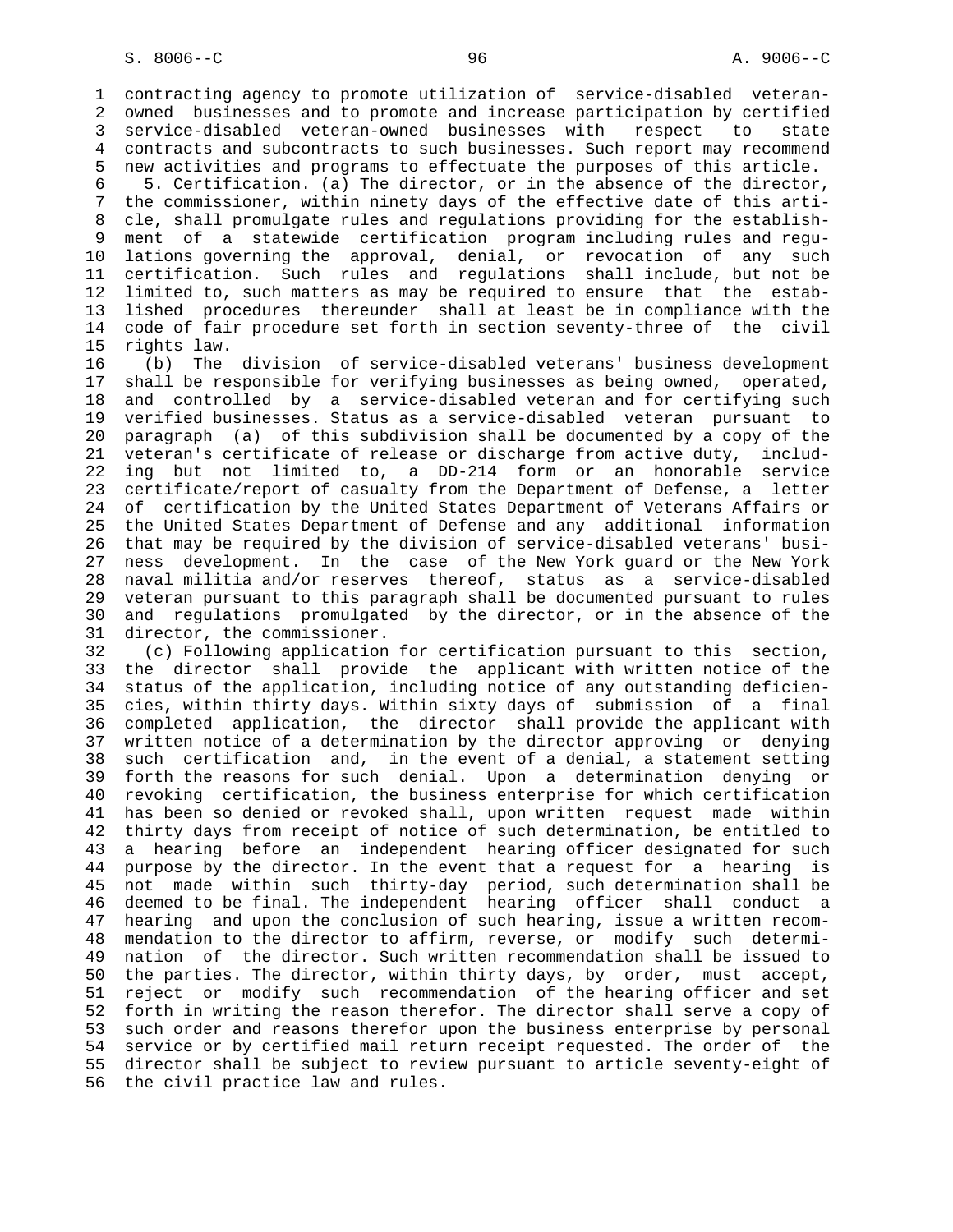1 (d) All certifications shall be valid for a period of five years. 2 § 42. Opportunities for certified service-disabled veteran-owned busi- 3 ness enterprises. 1. The director, or in the absence of the director, 4 the commissioner, within ninety days of the effective date of this arti- 5 cle shall promulgate rules and regulations for the following purposes: 6 (a) provide measures and procedures to ensure that certified service- 7 disabled veteran-owned business enterprises are afforded the opportunity 8 for meaningful participation in the performance of state contracts and 9 to assist in state agencies' identification of those state contracts for 10 which certified service-disabled veteran-owned business enterprises may 11 best perform; 12 (b) provide for measures and procedures that assist state agencies in 13 the identification of state contracts where service-disabled veteran 14 contract goals are practical, feasible and appropriate for the purpose 15 of increasing the utilization of service-disabled veteran-owned business 16 enterprise participation on state contracts; 17 (c) achieve a statewide goal for participation on state contracts by 18 service-disabled veteran-owned business enterprises of six percent; 19 (d) provide for procedures relating to submission and receipt of 20 applications by service-disabled veteran-owned business enterprises for 21 certification; 22 (e) provide for the monitoring and compliance of state contracts by 23 state agencies with respect to the provisions of this article; 24 (f) provide for the requirement that state agencies submit regular 25 reports, as determined by the director, with respect to their service- 26 disabled veteran-owned business enterprise program activity, including 27 but not limited to, utilization reporting and state contract monitoring 28 and compliance; 29 (g) notwithstanding any provision of the state finance law, the public 30 buildings law, the highway law, the transportation law or the public 31 authorities law to the contrary, provide for the reservation or set-a- 32 side of certain procurements by state agencies in order to achieve the 33 objectives of this article; provided, however, that such procurements 34 shall remain subject to (i) priority of preferred sources pursuant to 35 sections one hundred sixty-two and one hundred sixty-three of the state 36 finance law; (ii) the approval of the comptroller of the state of New 37 York pursuant to section one hundred twelve and section one hundred 38 sixty-three of the state finance law and section twenty-eight hundred 39 seventy-nine-a of the public authorities law; and (iii) the procurement 40 record requirements pursuant to paragraph g of subdivision nine of 41 section one hundred sixty-three of the state finance law; and 42 (h) provide for any other purposes to effectuate this article. 43 2. State agencies shall administer the rules and regulations promul- 44 gated by the director for the implementation of this article. 45 § 43. Severability. If any clause, sentence, paragraph, section or 46 part of this article shall be adjudged by any court of competent juris- 47 diction to be invalid, the judgment shall not affect, impair or invali- 48 date the remainder thereof, but shall be confined in its operation to 49 the clause, sentence, paragraph, section or part of this article direct- 50 ly involved in the controversy in which the judgment shall have been 51 rendered. 52 § 3. Paragraph a of subdivision 3 of section 14-a of the domestic 53 relations law, as separately amended by section 27 of part AA of chapter 54 56 and chapter 177 of the laws of 2019, is amended to read as follows: 55 a. No fee shall be charged for any certificate when required by the 56 United States department of veterans affairs or by the [**division**]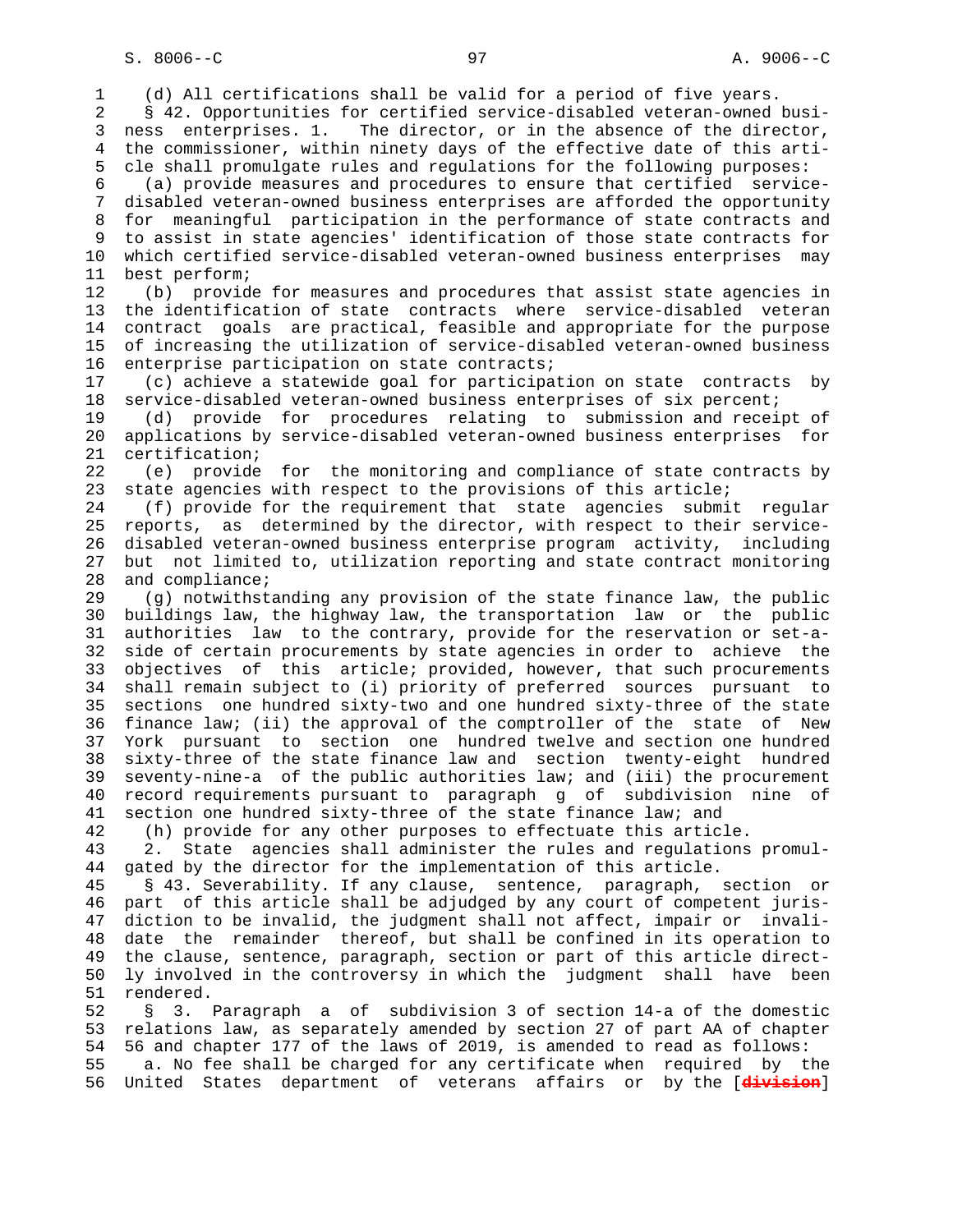1 **department** of veterans' services of the state of New York to be used in 2 determining the eligibility of any person to participate in the benefits 3 made available by the United States department of veterans affairs or by 4 the state of New York.

 5 § 4. Subdivision 1 of section 19 of the domestic relations law, as 6 amended by section 28 of part AA of chapter 56 of the laws of 2019, is 7 amended to read as follows:

 8 1. Each town and city clerk hereby empowered to issue marriage 9 licenses shall keep a book supplied by the state department of health in 10 which such clerk shall record and index such information as is required 11 therein, which book shall be kept and preserved as a part of the public 12 records of his or her office. Whenever an application is made for a 13 search of such records the city or town clerk, excepting the city clerk 14 of the city of New York, may make such search and furnish a certificate 15 of the result to the applicant upon the payment of a fee of five dollars 16 for a search of one year and a further fee of one dollar for the second 17 year for which such search is requested and fifty cents for each addi- 18 tional year thereafter, which fees shall be paid in advance of such 19 search. Whenever an application is made for a search of such records in 20 the city of New York, the city clerk of the city of New York may make 21 such search and furnish a certificate of the result to the applicant 22 upon the payment of a fee of five dollars for a search of one year and a 23 further fee of one dollar for the second year for which search is 24 requested and fifty cents each additional year thereafter. Notwithstand- 25 ing any other provision of this article, no fee shall be charged for any 26 search or certificate when required by the United States department of 27 veterans affairs or by the [**division**] **department** of veterans' services 28 of the state of New York to be used in determining the eligibility of 29 any person to participate in the benefits made available by the United 30 States department of veterans affairs or by the state of New York. All 31 such affidavits, statements and consents, immediately upon the taking or 32 receiving of the same by the town or city clerk, shall be recorded and 33 indexed as provided herein and shall be public records and open to 34 public inspection whenever the same may be necessary or required for 35 judicial or other proper purposes. At such times as the commissioner 36 shall direct, the said town or city clerk, excepting the city clerk of 37 the city of New York, shall file in the office of the state department 38 of health the original of each affidavit, statement, consent, order of a 39 justice or judge authorizing immediate solemnization of marriage, 40 license and certificate, filed with or made before such clerk during the 41 preceding month. Such clerk shall not be required to file any of said 42 documents with the state department of health until the license is 43 returned with the certificate showing that the marriage to which they 44 refer has been actually performed.

 45 The county clerks of the counties comprising the city of New York 46 shall cause all original applications and original licenses with the 47 marriage solemnization statements thereon heretofore filed with each, 48 and all papers and records and binders relating to such original docu- 49 ments pertaining to marriage licenses issued by said city clerk, in 50 their custody and possession to be removed, transferred, and delivered 51 to the borough offices of the city clerk in each of said counties.

 52 § 5. Subdivision 1 of section 3308 of the education law, as amended by 53 section 29 of part AA of chapter 56 of the laws of 2019, is amended to 54 read as follows:

 55 1. Each member state shall, through the creation of a state council or 56 use of an existing body or board, provide for the coordination among its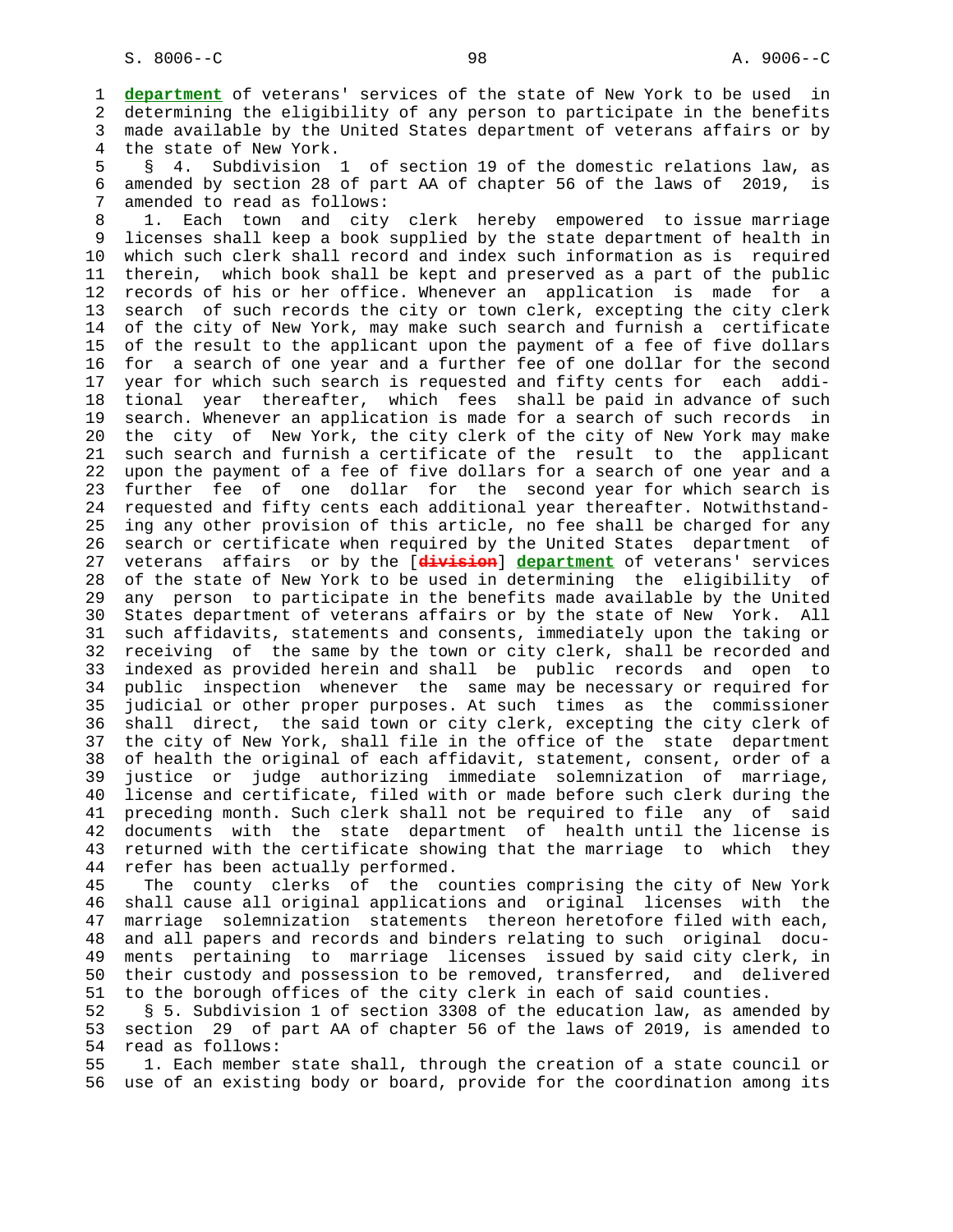1 agencies of government, local educational agencies and military instal- 2 lations concerning the state's participation in, and compliance with, 3 this compact and interstate commission activities. In New York, the 4 state council shall include the commissioner or his or her designee, the 5 [**director**] **commissioner** of the New York state [**division**] **department** of 6 veterans' services or his or her designee, the adjutant general of the 7 state of New York or his or her designee, a superintendent of a school 8 district with a high concentration of military children appointed by the 9 commissioner, a district superintendent of schools of a board of cooper- 10 ative educational services serving an area with a high concentration of 11 military children appointed by the commissioner, a representative from a 12 military installation appointed by the governor, a representative of 13 military families appointed by the governor, a public member appointed 14 by the governor and one representative each appointed by the speaker of 15 the assembly, the temporary president of the senate and the governor.

 16 § 6. Subdivision 1 of section 6505-c of the education law, as amended 17 by section 30 of part AA of chapter 56 of the laws of 2019, is amended 18 to read as follows:

 19 1. The commissioner shall develop, jointly with the [**director**] **commis-** 20 **sioner** of the [**division**] **department** of veterans' services, a program to 21 facilitate articulation between participation in the military service of 22 the United States or the military service of the state and admission to 23 practice of a profession. The commissioner and the [**director**] **commis-** 24 **sioner of veterans' services** shall identify, review and evaluate profes- 25 sional training programs offered through either the military service of 26 the United States or the military service of the state which may, where 27 applicable, be accepted by the department as equivalent education and 28 training in lieu of all or part of an approved program. Particular 29 emphasis shall be placed on the identification of military programs 30 which have previously been deemed acceptable by the department as equiv- 31 alent education and training, programs which may provide, where applica- 32 ble, equivalent education and training for those professions which are 33 critical to public health and safety and programs which may provide, 34 where applicable, equivalent education and training for those 35 professions for which shortages exist in the state of New York.

 36 § 7. The opening paragraph of section 5-211 of the election law, as 37 separately amended by chapters 587 and 672 of the laws of 2019, is 38 amended to read as follows:

 39 Each agency designated as a participating agency under the provisions 40 of this section shall implement and administer a program of distribution 41 of voter registration forms pursuant to the provisions of this section. 42 The following offices which provide public assistance and/or provide 43 state funded programs primarily engaged in providing services to persons 44 with disabilities are hereby designated as voter registration agencies: 45 designated as the state agencies which provide public assistance are the 46 office of children and family services, the office of temporary and 47 disability assistance and the department of health. Also designated as 48 public assistance agencies are all agencies of local government that 49 provide such assistance. Designated as state agencies that provide 50 programs primarily engaged in providing services to people with disabil- 51 ities are the department of labor, office for the aging, [**division**] 52 **department** of veterans' services, office of mental health, office of 53 vocational and educational services for individuals with disabilities, 54 commission on quality of care for the mentally disabled, office for 55 people with developmental disabilities, commission for the blind, office 56 of [**alcoholism and substance abuse services**] **addiction services and**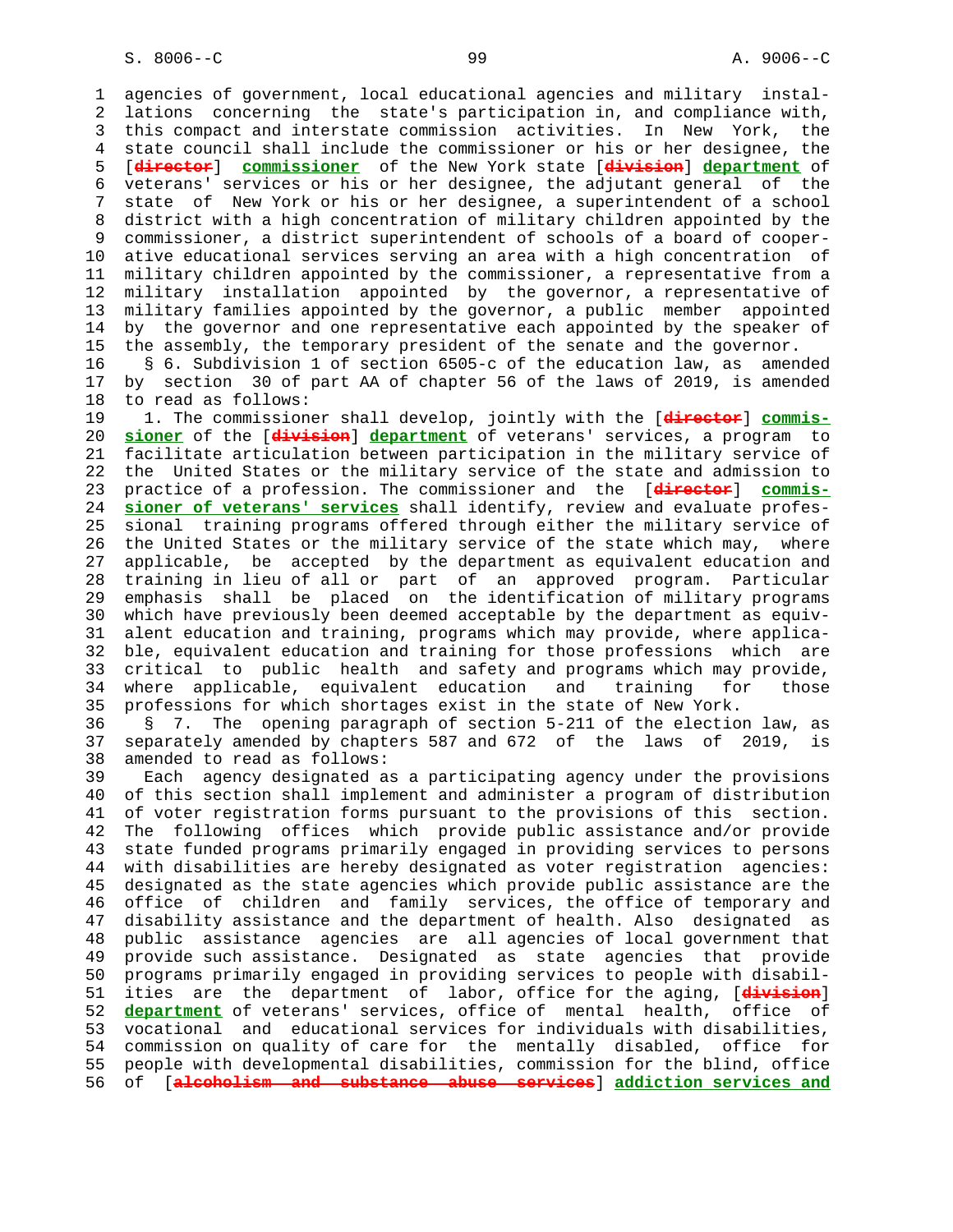1 **supports**, the office of the advocate for the disabled and all offices 2 which administer programs established or funded by such agencies. Addi- 3 tional participating agencies designated as voter registration offices 4 are the department of state and the district offices of the workers' 5 compensation board. Such agencies shall be required to offer voter 6 registration forms to persons upon initial application for services, 7 renewal or recertification for services and upon change of address 8 relating to such services. Such agencies shall also be responsible for 9 providing assistance to applicants in completing voter registration<br>10 forms, receiving and transmitting the completed application form from forms, receiving and transmitting the completed application form from 11 all applicants who wish to have such form transmitted to the appropriate 12 board of elections. The state board of elections shall, together with 13 representatives of the United States department of defense, develop and 14 implement procedures for including recruitment offices of the armed 15 forces of the United States as voter registration offices when such 16 offices are so designated by federal law. The state board of elections 17 shall also make request of the United States Citizenship and Immigration 18 Services to include applications for registration by mail with any mate- 19 rials which are given to new citizens.

 20 § 8. Subdivision 3 of section 11-0707 of the environmental conserva- 21 tion law, as amended by chapter 322 of the laws of 2021, is amended to 22 read as follows:

 23 3. Any person who is a patient at any facility in this state main- 24 tained by the United States Veterans Health Administration or at any 25 hospital or sanitorium for treatment of tuberculosis maintained by the 26 state or any municipal corporation thereof or resident patient at any 27 institution of the department of Mental Hygiene, or resident patient at 28 the rehabilitation hospital of the department of Health, [**or at any rest** 29 **camp maintained by the state through the Division of Veterans' Services** 30 **in the Executive Department**] or any incarcerated individual of a conser- 31 vation work camp within the youth rehabilitation facility of the depart- 32 ment of corrections and community supervision, or any incarcerated indi- 33 vidual of a youth opportunity or youth rehabilitation center within the 34 Office of Children and Family Services, any resident of a nursing home 35 or residential health care facility as defined in subdivisions two and 36 three of section twenty-eight hundred one of the public health law, or 37 any staff member or volunteer accompanying or assisting one or more 38 residents of such nursing home or residential health care facility on an 39 outing authorized by the administrator of such nursing home or residen- 40 tial health care facility may take fish as if he or she held a fishing 41 license, except that he or she may not take bait fish by net or trap, if 42 he or she has on his or her person an authorization upon a form 43 furnished by the department containing such identifying information and 44 data as may be required by it, and signed by the superintendent or other 45 head of such facility, institution, hospital, sanitarium, nursing home, 46 residential health care facility or rest camp, as the case may be, or by 47 a staff physician thereat duly authorized so to do by the superintendent 48 or other head thereof. Such authorization with respect to incarcerated 49 individuals of said conservation work camps shall be limited to areas 50 under the care, custody and control of the department.

 51 § 9. Subdivisions 8, 9 and 10 of section 31 of the executive law, 52 subdivision 8 as amended by section 2 of part AA of chapter 56 of the 53 laws of 2019, subdivision 9 as amended by section 106 of subpart B of 54 part C of chapter 62 of the laws of 2011 and subdivision 10 as amended 55 by section 8 of part O of chapter 55 of the laws of 2012, are amended to 56 read as follows: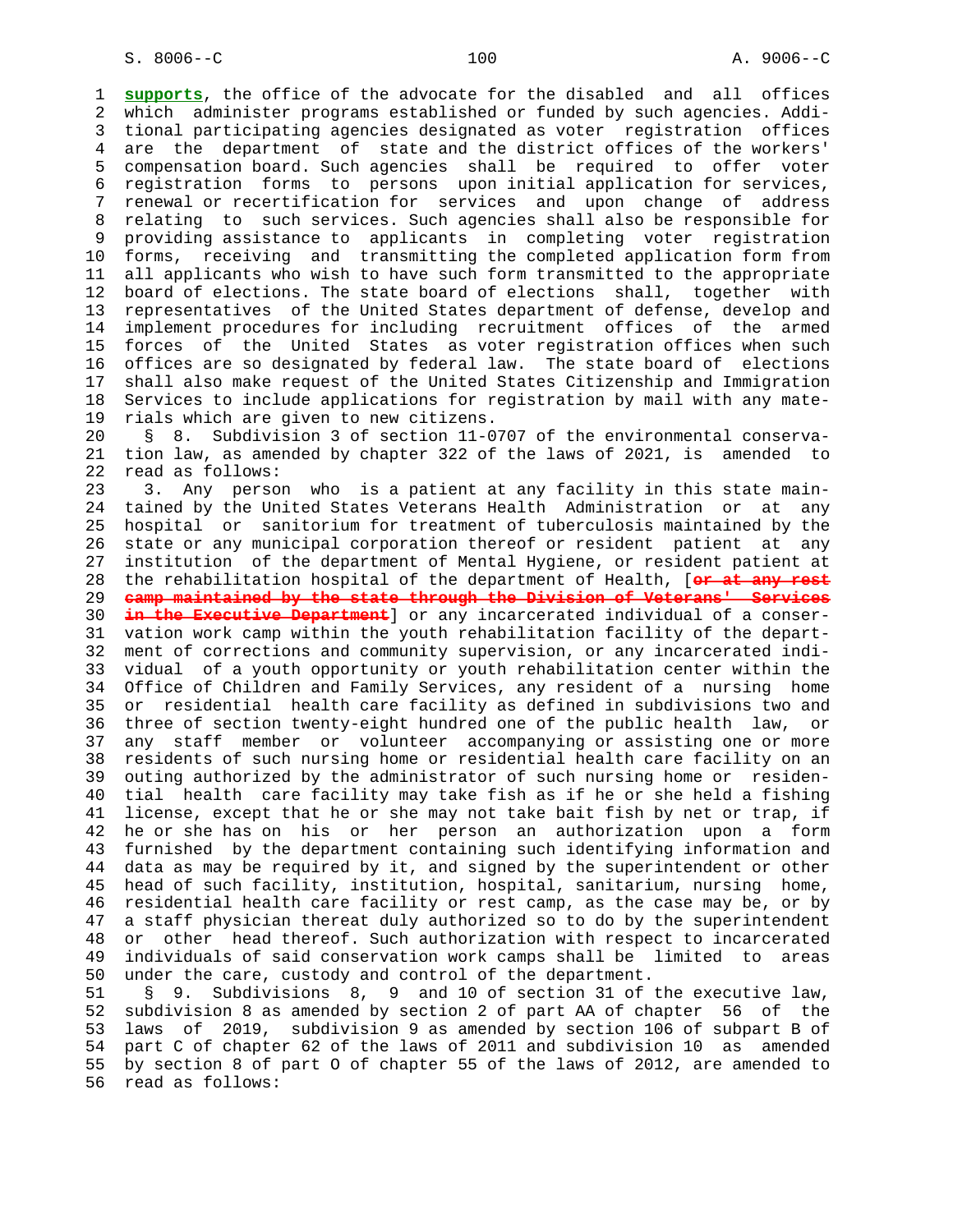1 8. [**The division of veterans' services.** 2 **9.**] The division of homeland security and emergency services. 3 [**10.**] **9.** Office of information technology services. 4 § 10. Subdivision 1 of section 191 of the executive law, as amended by 5 section 3 of part AA of chapter 56 of the laws of 2019, is amended to 6 read as follows: 7 1. There is hereby established within the division of military and 8 naval affairs a temporary advisory committee on the restoration and 9 display of New York state's military battle flags (hereinafter referred 10 to as the "committee"). The committee shall have thirteen members as 11 follows: the adjutant general, the director of the New York state mili- 12 tary heritage museum, the commissioners of education and parks, recre- 13 ation and historic preservation and the [**director**] **commissioner** of the 14 [**division**] **department** of veterans' services, or their designated repre- 15 sentatives, two members appointed each by the governor, speaker of the 16 assembly and majority leader of the senate and one member each appointed 17 by the minority leaders of the senate and assembly and shall serve at 18 the pleasure of the appointing authority. Appointed members shall 19 include individuals with experience in restoration of historical memora- 20 bilia, expertise in military history, or a background in historical 21 restoration or fine arts conservation. No appointed member shall be a 22 member of the executive, legislative or judicial branch of the state 23 government at the time of his/her appointment. The advisory committee 24 shall meet at least four times a year. No members shall receive any 25 compensation, but members who are not state officials may receive actual 26 and necessary expenses incurred in the performance of their duties. 27 § 11. Subdivision 1 of section 643 of the executive law, as amended by 28 section 14 of part AA of chapter 56 of the laws of 2019, is amended to 29 read as follows: 30 1. As used in this section, "crime victim-related agency" means any 31 agency of state government which provides services to or deals directly 32 with crime victims, including (a) the office of children and family 33 services, the office for the aging, the [**division**] **department** of veter- 34 ans' services, the office of probation and correctional alternatives, 35 the department of corrections and community supervision, the office of 36 victim services, the department of motor vehicles, the office of voca- 37 tional rehabilitation, the workers' compensation board, the department 38 of health, the division of criminal justice services, the office of 39 mental health, every transportation authority and the division of state 40 police, and (b) any other agency so designated by the governor within 41 ninety days of the effective date of this section. 42 § 12. Section 99-v of the general municipal law, as amended by section 43 25 of part AA of chapter 56 of the laws of 2019, is amended to read as 44 follows: 45 § 99-v. Veterans services; display of events. Each county, city, town 46 or village may adopt a local law to provide a bulletin board to be 47 conspicuously displayed in such county, city, town or village building 48 holding its local legislative body or municipal offices. Such bulletin 49 board shall be used by veterans organizations, the New York state [**divi-** 50 **sion**] **department** of veterans' services, the county veterans service 51 agency or city veterans service agency to display information regarding 52 veterans in such county, city, town or village. Such information may 53 include, but not be limited to, benefits or upcoming veterans related 54 events in the community. 55 § 13. Subdivision 1 of section 168 of the labor law, as amended by 56 chapter 322 of the laws of 2021, is amended to read as follows: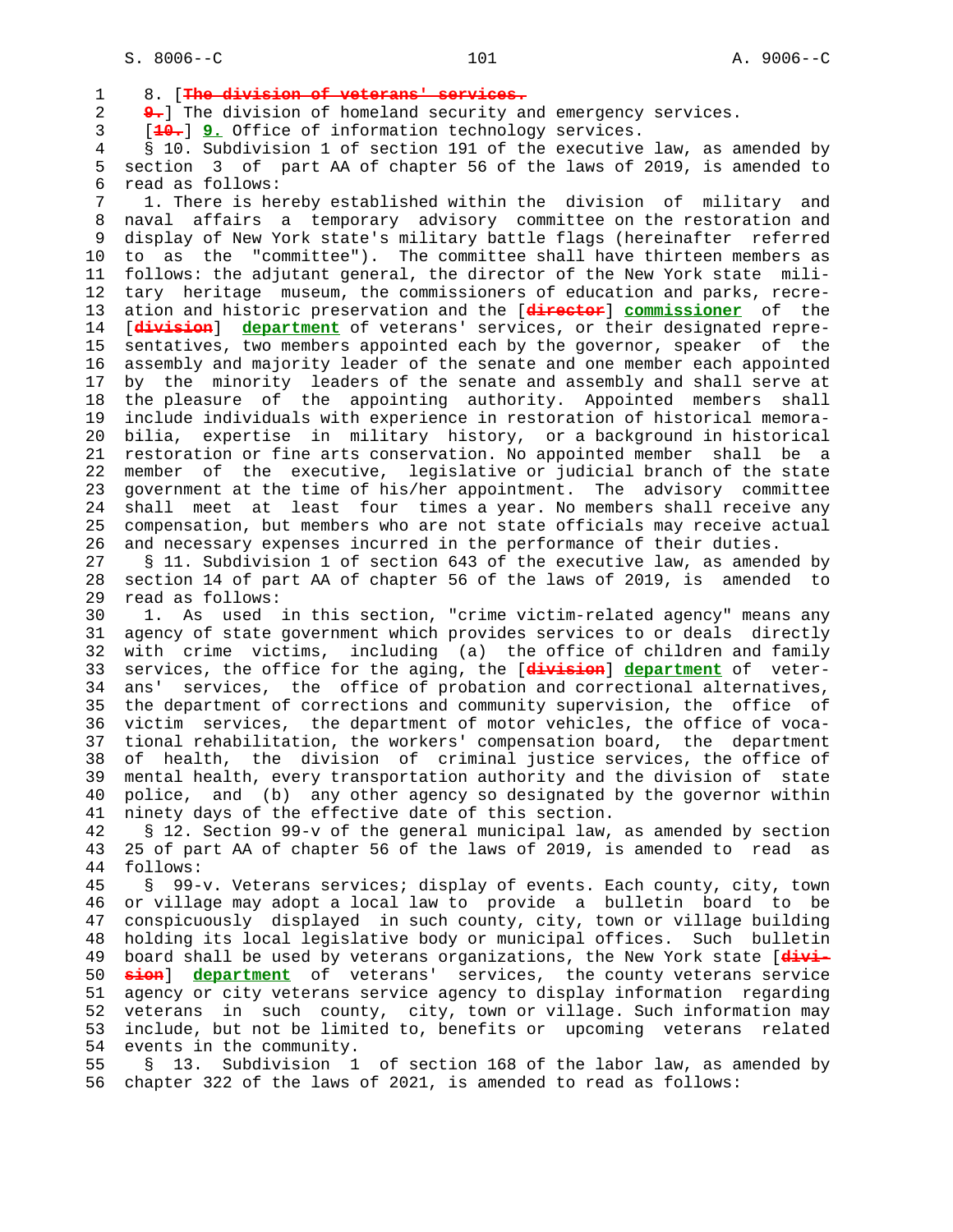1 1. This section shall apply to all persons employed by the state in 2 the ward, cottage, colony, kitchen and dining room, and guard service 3 personnel in any hospital, school, prison, reformatory or other institu- 4 tion within or subject to the jurisdiction, supervision, control or 5 visitation of the department of corrections and community supervision, 6 the department of health, the department of mental hygiene, the depart- 7 ment of social welfare or the [**division**] **department** of veterans' 8 services [**in the executive department**], and engaged in the performance 9 of such duties as nursing, guarding or attending the incarcerated indi- 10 viduals, patients, wards or other persons kept or housed in such insti- 11 tutions, or in protecting and guarding the buildings and/or grounds 12 thereof, or in preparing or serving food therein. 13 § 14. Paragraph 5 of subdivision (b) of section 5.06 of the mental 14 hygiene law, as amended by section 31 of part AA of chapter 56 of the 15 laws of 2019, is amended to read as follows: 16 (5) one member appointed on the recommendation of the state [**director**] 17 **commissioner** of the [**division**] **department** of veterans' services and one 18 member appointed on the recommendation of the adjutant general of the 19 division of military and naval affairs, at least one of whom shall be a 20 current or former consumer of mental health services or substance use 21 disorder services who is a veteran who has served in a combat theater or 22 combat zone of operations and is a member of a veterans organization; 23 § 14-a. Paragraph 5 of subdivision (b) of section 5.06 of the mental 24 hygiene law, as amended by chapter 4 of the laws of 2022, is amended to 25 read as follows: 26 (5) one member appointed on the recommendation of the state [**director**] 27 **commissioner** of the [**division**] **department** of veterans' services and one 28 member appointed on the recommendation of the adjutant general of the 29 division of military and naval affairs, at least one of whom shall be a 30 current or former consumer of mental health services or substance use 31 disorder services who is a veteran who has served in a combat theater or 32 combat zone of operations and is a member of a veterans organization; 33 § 15. Subdivision (l) of section 7.09 of the mental hygiene law, as 34 added by chapter 378 of the laws of 2019, is amended to read as follows: 35 (l) Notwithstanding any general or special law to the contrary, the 36 commissioner, in conjunction with the commissioner of [**alcoholism and** 37 **substance abuse services**] **addiction services and supports** and the direc- 38 tor of the [**division**] **department** of veterans' services shall develop a 39 public education initiative designed to eliminate stigma and misinforma- 40 tion about mental illness and substance use among service members, 41 veterans, and their families, improve their understanding of mental and 42 substance use disorders and the existence of effective treatment, and 43 provide information regarding available resources and how to access 44 them. These public education initiatives may include the use of the 45 internet, including the use of social networking sites. 46 § 16. Paragraph (g) of section 202 of the not-for-profit corporation 47 law, as amended by section 33 of part AA of chapter 56 of the laws of 48 2019, is amended to read as follows:

 49 (g) Every corporation receiving any kind of state funding shall ensure 50 the provision on any form required to be completed at application or 51 recertification for the purpose of obtaining financial assistance pursu- 52 ant to this chapter, that the application form shall contain a check-off 53 question asking whether the applicant or recipient or a member of his or 54 her family served in the United States military, and an option to answer 55 in the affirmative. Where the applicant or recipient answers in the 56 affirmative to such question, the not-for-profit corporation shall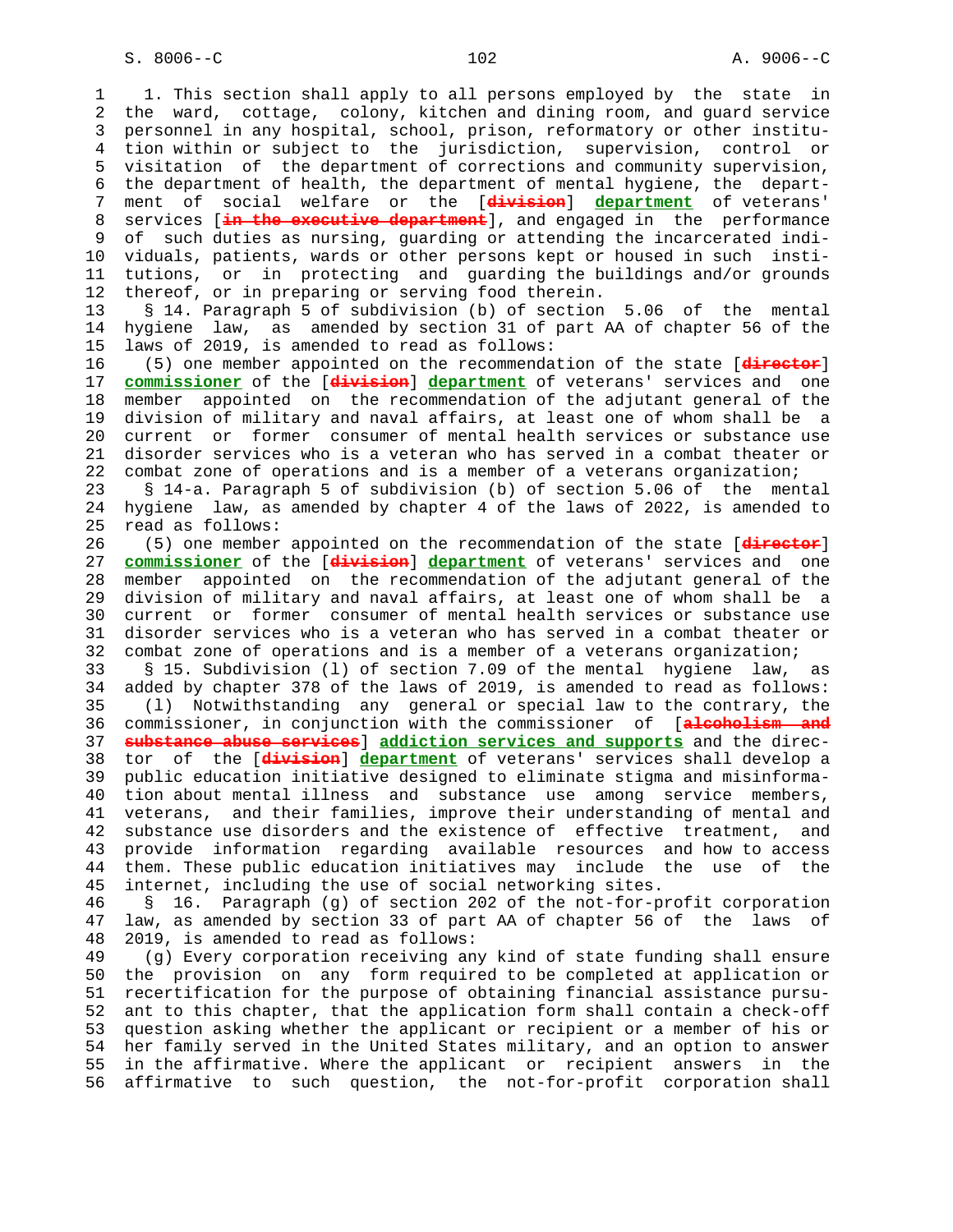1 ensure that contact information for the state [**division**] **department** of 2 veterans' services is provided to such applicant or recipient in addi- 3 tion to any other materials provided.

 4 § 17. Paragraph (b) of section 1401 of the not-for-profit corporation 5 law, as amended by section 34 of part AA of chapter 56 of the laws of 6 2019, is amended to read as follows:

 7 (b) Removal of remains from private cemeteries to other cemeteries. 8 The supervisor of any town containing a private cemetery may remove any 9 body interred in such cemetery to any other cemetery within the town, if 10 the owners of such cemeteries and the next of kin of the deceased 11 consent to such removal. The owners of a private cemetery may remove the 12 bodies interred therein to any other cemetery within such town, or to 13 any cemetery designated by the next of kin of the deceased. Notice of 14 such removal shall be given within twenty days before such removal 15 personally or by certified mail to the next of kin of the deceased if 16 known and to the clerk and historian of the county in which such real 17 property is situated and notice shall be given to the New York state 18 department of state, division of cemeteries. If any of the deceased are 19 known to be veterans, the owners shall also notify the [**division**] 20 **department** of veterans' services. In the absence of the next of kin, the 21 county clerk, county historian or the [**division**] **department** of veterans' 22 services may act as a guardian to ensure proper reburial.

 23 § 18. Subdivision 2 of section 3802 of the public health law, as 24 amended by section 23 of part AA of chapter 56 of the laws of 2019, is 25 amended to read as follows:

 26 2. In the exercise of the foregoing powers and duties the commissioner 27 shall consult with the [**director**] **commissioner** of the [**division**] **depart-** 28 **ment** of veterans' services and the heads of state agencies charged with 29 responsibility for manpower and health resources.

 30 § 19. Subdivision 3 of section 3803 of the public health law, as 31 amended by section 24 of part AA of chapter 56 of the laws of 2019, is 32 amended to read as follows:

 33 3. In exercising any of his or her powers under this section, the 34 commissioner shall consult with appropriate health care professionals, 35 providers, veterans or organizations representing them, the [**division**] 36 **department** of veterans' services, the United States department of veter- 37 ans affairs and the United States defense department.

 38 § 20. Paragraph (j) of subdivision 3 of section 20 of the social 39 services law, as amended by section 32 of part AA of chapter 56 of the 40 laws of 2019, is amended to read as follows:

 41 (j) to ensure the provision, on any form required to be completed at 42 application or recertification for the purpose of obtaining financial 43 assistance pursuant to this chapter, the form shall contain a check-off 44 question asking whether the applicant or recipient or a member of his or 45 her family served in the United States military, and an option to answer 46 in the affirmative. Where the applicant or recipient answers in the 47 affirmative to such question, the office of temporary and disability 48 assistance shall ensure that contact information for the state [**divi-** 49 **sion**] **department** of veterans' services is provided to such applicant or 50 recipient addition to any other materials provided.

 51 § 21. Subdivisions 3 and 4 of section 95-f of the state finance law, 52 as amended by section 15 of part AA of chapter 56 of the laws of 2019, 53 are amended to read as follows:

 54 3. Monies of the fund shall be expended for the provision of veterans' 55 counseling services provided by local veterans' service agencies pursu- 56 ant to section [**three hundred fifty-seven**] **fourteen** of the [**executive**]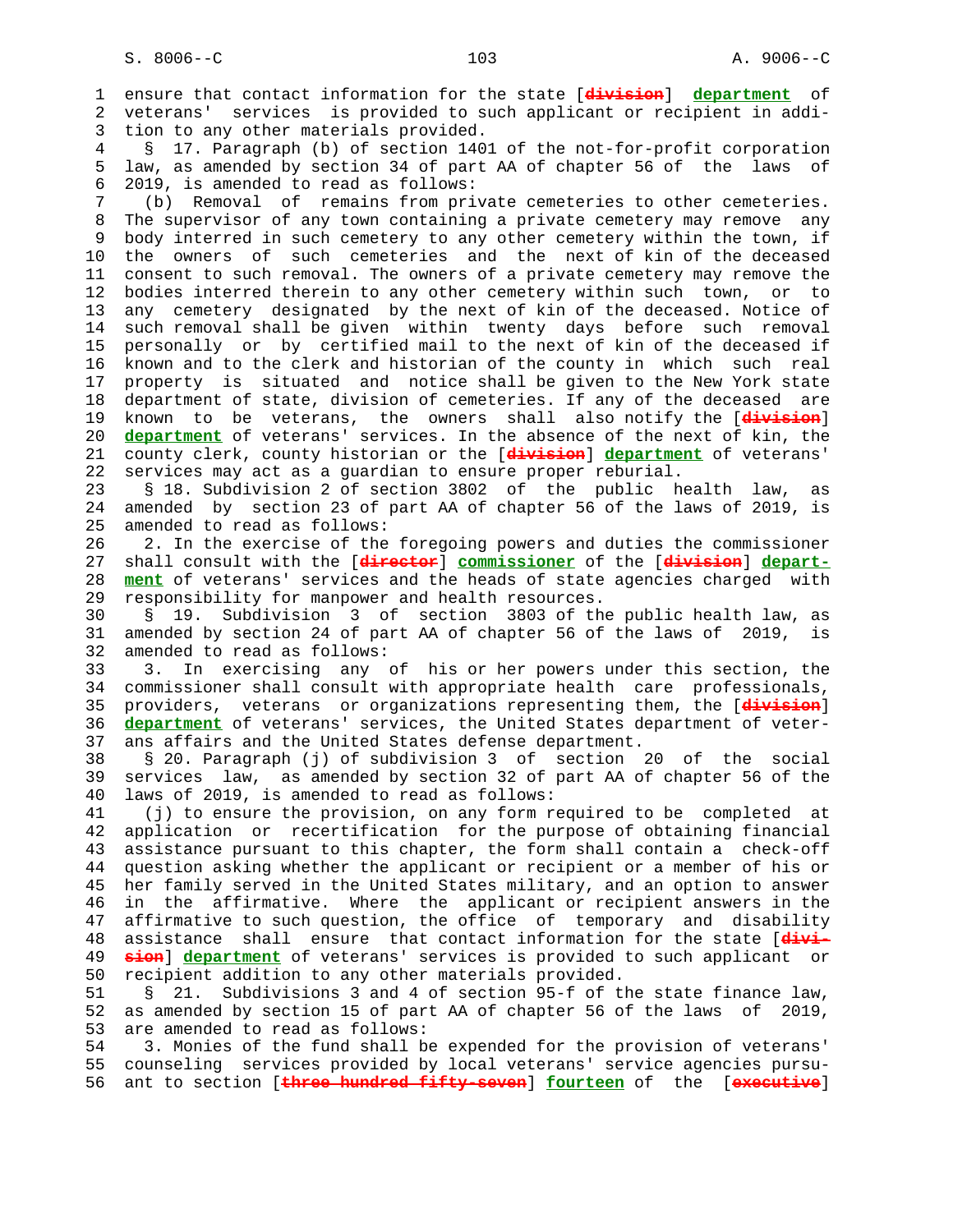1 **veterans' services** law under the direction of the [**division**] **department** 2 of veterans' services. 3 4. To the extent practicable, the [**director**] **commissioner** of the 4 [**division**] **department** of veterans' services shall ensure that all monies 5 received during a fiscal year are expended prior to the end of that 6 fiscal year. 7 § 22. The opening paragraph of subdivision 2-a and subdivision 5 of 8 section 97-mmmm of the state finance law, as amended by section 16 of 9 part AA of chapter 56 of the laws of 2019, are amended to read as 10 follows: 11 On or before the first day of February each year, the [**director**] 12 **commissioner** of the New York state [**division**] **department** of veterans' 13 services shall provide a written report to the temporary president of 14 the senate, speaker of the assembly, chair of the senate finance commit- 15 tee, chair of the assembly ways and means committee, chair of the senate 16 committee on veterans, homeland security and military affairs, chair of 17 the assembly veterans' affairs committee, the state comptroller and the 18 public. Such report shall include how the monies of the fund were 19 utilized during the preceding calendar year, and shall include: 20 5. Moneys shall be payable from the fund on the audit and warrant of 21 the comptroller on vouchers approved and certified by the [**director**] 22 **commissioner** of the [**division**] **department** of veterans' services. 23 § 23. The opening paragraph of subdivision 2-a and subdivision 4 of 24 section 99-v of the state finance law, as amended by section 17 of part 25 AA of chapter 56 of the laws of 2019, are amended to read as follows: 26 On or before the first day of February each year, the [**director**] 27 **commissioner** of the New York state [**division**] **department** of veterans' 28 services shall provide a written report to the temporary president of 29 the senate, speaker of the assembly, chair of the senate finance commit- 30 tee, chair of the assembly ways and means committee, chair of the senate 31 committee on veterans, homeland security and military affairs, chair of 32 the assembly veterans' affairs committee, the state comptroller and the 33 public. Such report shall include how the monies of the fund were 34 utilized during the preceding calendar year, and shall include: 35 4. Moneys of the fund shall be expended only for the assistance and 36 care of homeless veterans, for housing and housing-related expenses, as 37 determined by the [**division**] **department** of veterans' services. 38 § 24. Subdivision 1 of section 20 of chapter 784 of the laws of 1951, 39 constituting the New York state defense emergency act, as amended by 40 section 38 of part AA of chapter 56 of the laws of 2019, is amended to 41 read as follows: 42 1. There is hereby continued in the division of military and naval 43 affairs in the executive department a state civil defense commission to 44 consist of the same members as the members of the disaster preparedness 45 commission as established in article two-B of the executive law. In 46 addition, the superintendent of financial services, the chairperson of 47 the workers' compensation board and the [**director**] **commissioner** of the 48 [**division**] **department** of veterans' services shall be members. The gover- 49 nor shall designate one of the members of the commission to be the 50 chairperson thereof. The commission may provide for its division into 51 subcommittees and for action by such subcommittees with the same force 52 and effect as action by the full commission. The members of the commis- 53 sion, except for those who serve ex officio, shall be allowed their 54 actual and necessary expenses incurred in the performance of their 55 duties under this article but shall receive no additional compensation 56 for services rendered pursuant to this article.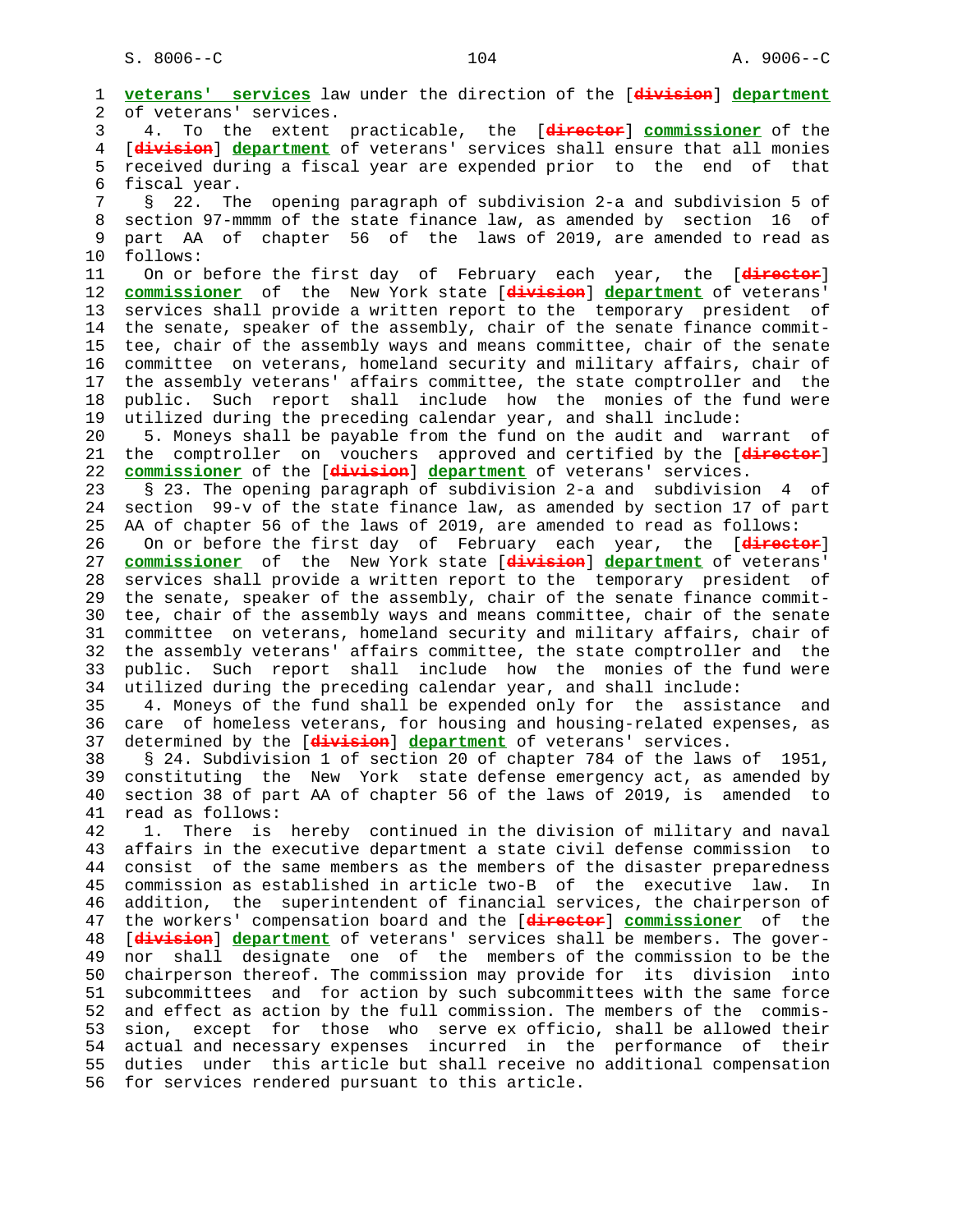1 § 25. Paragraph 2 of subdivision b of section 31-102 of the adminis- 2 trative code of the city of New York, as amended by section 39 of part 3 AA of chapter 56 of the laws of 2019, is amended to read as follows:

 4 2. links to websites describing veteran employment services provided 5 by the federal government and New York state government, including, but 6 not limited to, the websites of the United States department of labor, 7 the New York state department of labor, the United States department of 8 veterans affairs, and the New York state [**division**] **department** of veter- 9 ans' services; and

 10 § 26. Subdivision a of section 3102 of the New York city charter, as 11 amended by section 40 of part AA of chapter 56 of the laws of 2019, is 12 amended to read as follows:

 13 a. Except as otherwise provided by law, the commissioner shall have 14 such powers as provided by the [**director**] **commissioner** of the state 15 **department** veterans' [**service agency**] **services'** and shall have the duty 16 to inform military and naval authorities of the United States and assist 17 members of the armed forces and veterans, who are residents of the city, 18 and their families, in relation to: (1) matters pertaining to educa- 19 tional training and retraining services and facilities, (2) health, 20 medical and rehabilitation service and facilities, (3) provisions of 21 federal, state and local laws and regulations affording special rights 22 and privileges to members of the armed forces and veterans and their 23 families, (4) employment and re-employment services, and (5) other 24 matters of similar, related or appropriate nature. The commissioner 25 shall also assist families of members of the reserve components of the 26 armed forces and the organized militia ordered into active duty to 27 ensure that they are made aware of and are receiving all appropriate 28 support available to them. The department also shall perform such other 29 duties as may be assigned by the state [**director**] **commissioner** of the 30 [**division**] **department** of veterans' services.

 31 § 27. Subdivision 1 of section 143 of the state finance law, as 32 amended by chapter 96 of the laws of 2019, is amended to read as 33 follows:

 34 1. Notwithstanding any inconsistent provision of any general or 35 special law, the board, division, department, bureau, agency, officer or 36 commission of the state charged with the duty of preparing plans and 37 specifications for and awarding or entering into contracts for the 38 performance of public work may require the payment of a fixed sum of 39 money, not exceeding one hundred dollars, for each copy of such plans 40 and specifications, by persons or corporations desiring a copy thereof. 41 Any person or corporation desiring a copy of such plans and specifica- 42 tions and making the deposit required by this section shall be furnished 43 with one copy of the plans and specifications. Notwithstanding the fore- 44 going, where payment is required it shall be waived upon request by 45 minority- and women-owned business enterprises certified pursuant to 46 article fifteen-A of the executive law or by service-disabled veteran- 47 owned business enterprises certified pursuant to article [**seventeen-B**] 48 **three** of the [**executive**] **veterans' services** law. Such payment may also 49 be waived when such plans and specifications are made available and 50 obtained electronically or in any non-paper form from the board, divi- 51 sion, department, bureau, agency, officer or commission of the state. 52 § 28. Paragraph j of subdivision 1 and subdivisions 6 and 6-d of 53 section 163 of the state finance law, paragraph j of subdivision 1 as 54 amended by chapter 569 of the laws of 2015, subdivision 6 as amended by 55 chapter 257 of the laws of 2021 and subdivision 6-d as added by chapter

56 96 of the laws of 2019, are amended to read as follows: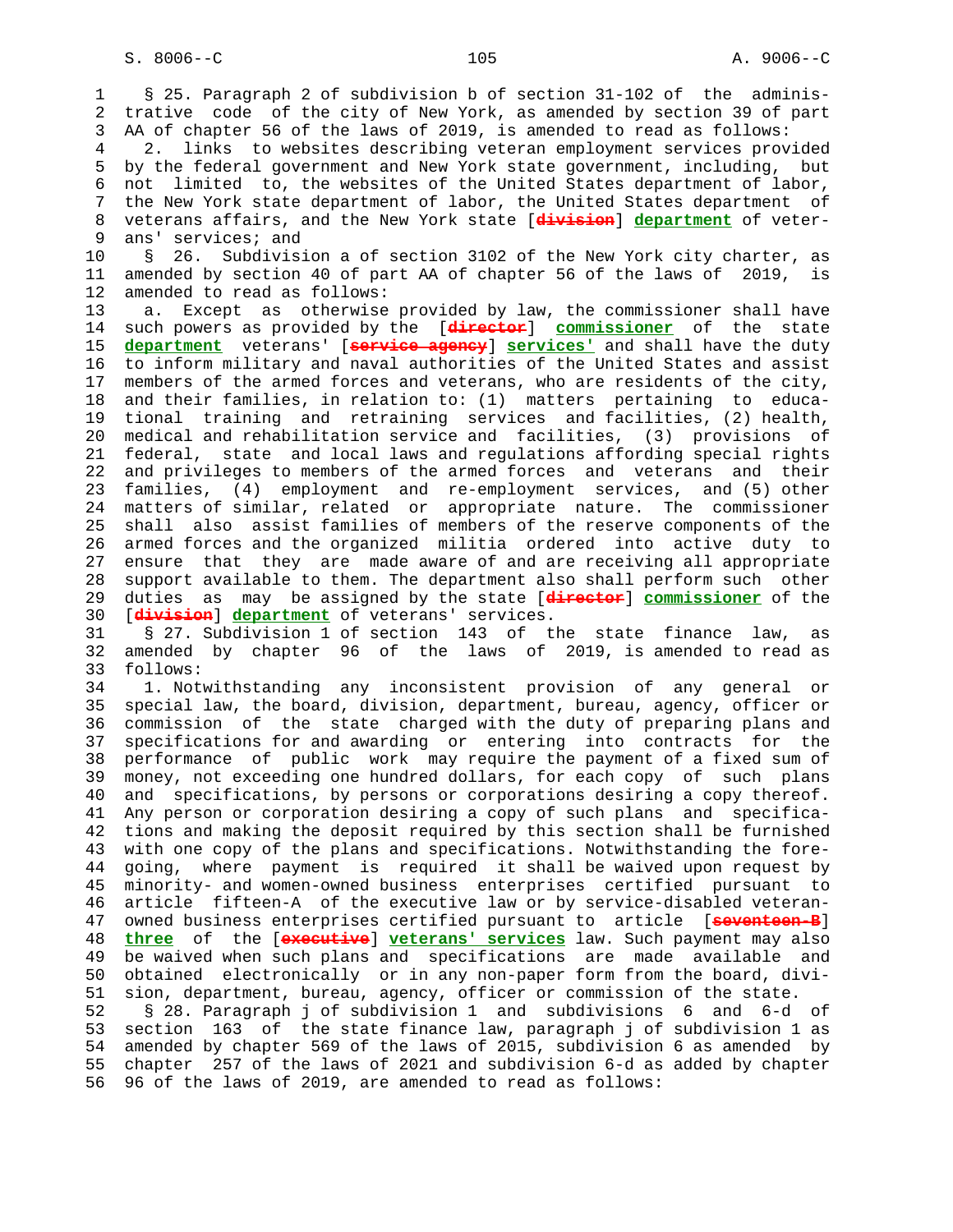1 j. "Best value" means the basis for awarding contracts for services to 2 the offerer which optimizes quality, cost and efficiency, among respon- 3 sive and responsible offerers. Such basis shall reflect, wherever possi- 4 ble, objective and quantifiable analysis. Such basis may also identify a 5 quantitative factor for offerers that are small businesses, certified 6 minority- or women-owned business enterprises as defined in subdivisions 7 one, seven, fifteen and twenty of section three hundred ten of the exec- 8 utive law or service-disabled veteran-owned business enterprises as 9 defined in subdivision one of section [**three hundred sixty-nine-h**] **forty** 10 of the [**executive**] **veterans' services** law to be used in evaluation of 11 offers for awarding of contracts for services.

 12 6. Discretionary buying thresholds. Pursuant to guidelines established 13 by the state procurement council: the commissioner may purchase services 14 and commodities for the office of general services or its customer agen- 15 cies serviced by the office of general services business services center 16 in an amount not exceeding eighty-five thousand dollars without a formal 17 competitive process; state agencies may purchase services and commod- 18 ities in an amount not exceeding fifty thousand dollars without a formal 19 competitive process; and state agencies may purchase commodities or 20 services from small business concerns or those certified pursuant to 21 [**articles**] **article** fifteen-A [**and seventeen-B**] of the executive law **and** 22 **article three of the veterans' services law**, or commodities or technolo- 23 gy that are recycled or remanufactured in an amount not exceeding five 24 hundred thousand dollars without a formal competitive process and for 25 commodities that are food, including milk and milk products, grown, 26 produced or harvested in New York state in an amount not to exceed two 27 hundred thousand dollars, without a formal competitive process.

 28 6-d. Pursuant to the authority provided in subdivision six of this 29 section, state agencies shall report annually on a fiscal year basis by 30 July first of the ensuing year to the director of the division of minor- 31 ity and women-owned business development the total number and total 32 value of contracts awarded to businesses certified pursuant to article 33 fifteen-A of the executive law, and with respect to contracts awarded to 34 businesses certified pursuant to article [**seventeen-B**] **three** of the 35 [**executive**] **veterans' services** law such information shall be reported to 36 the division of service-disabled veteran-owned business enterprises for 37 inclusion in their respective annual reports.

 38 § 29. Paragraph (f) of subdivision 5 of section 87 of the cannabis law 39 is amended to read as follows:

 40 (f) "Service-disabled veterans" shall mean persons qualified under 41 article [**seventeen-B**] **three** of the [**executive**] **veterans' services** law.

 42 § 30. Subdivision 6 of section 224-d of the labor law, as added by 43 section 2 of part AA of chapter 56 of the laws of 2021, is amended to 44 read as follows:

 45 6. Each owner and developer subject to the requirements of this 46 section shall comply with the objectives and goals of certified minority 47 and women-owned business enterprises pursuant to article fifteen-A of 48 the executive law and certified service-disabled veteran-owned busi- 49 nesses pursuant to article [**seventeen-B**] **three** of the [**executive**] **veter-** 50 **ans' services** law. The department in consultation with the [**directors**] 51 **commissioner** of the division of minority and women's business develop- 52 ment and **the director** of the division of service-disabled veterans' 53 business development shall make training and resources available to 54 assist minority and women-owned business enterprises and service-disa- 55 bled veteran-owned business enterprises on covered renewable energy 56 systems to achieve and maintain compliance with prevailing wage require-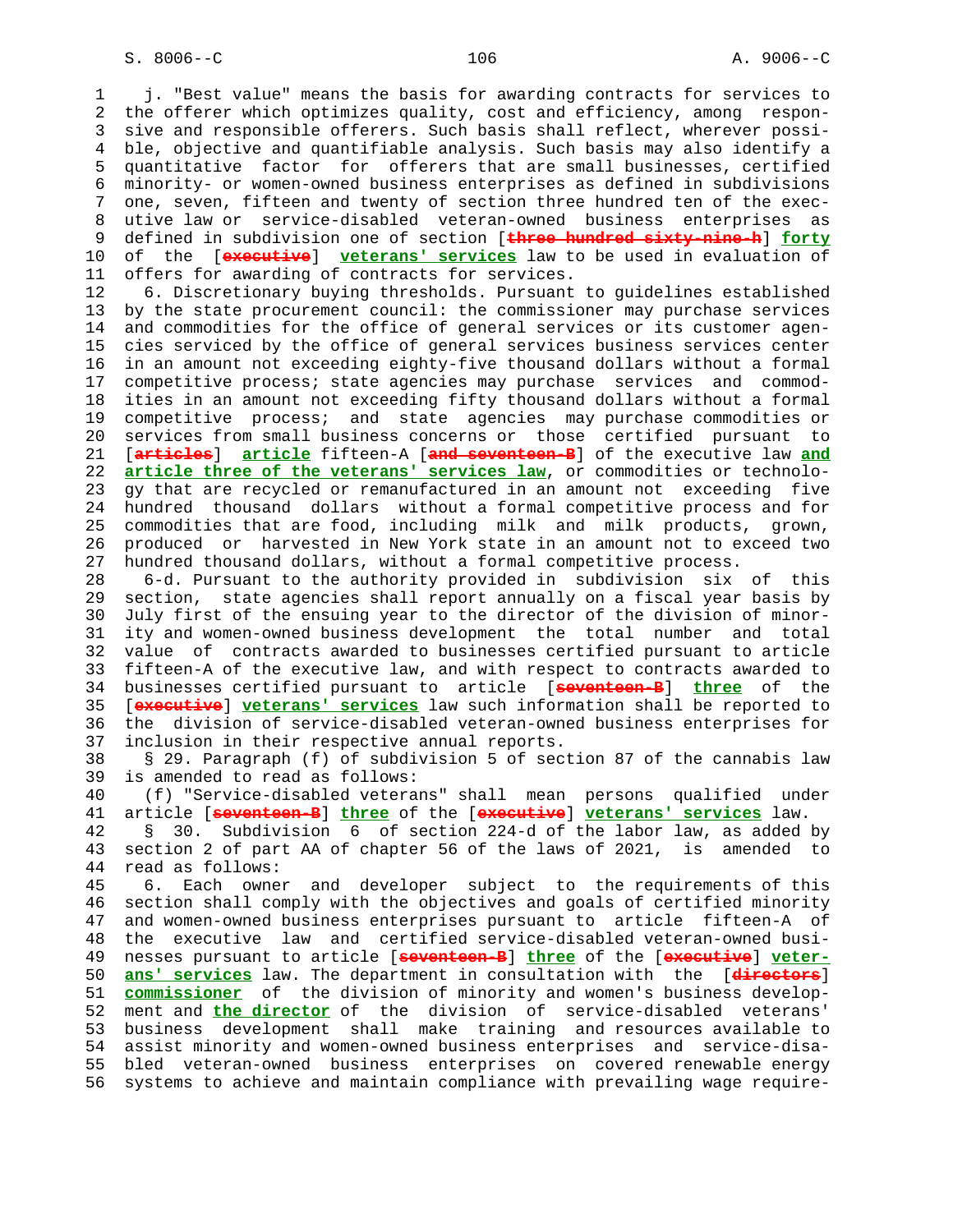1 ments. The department shall make such training and resources available 2 online and shall afford minority and women-owned business enterprises 3 and service-disabled veteran-owned business enterprises an opportunity 4 to submit comments on such training. 5 § 31. Subdivision 3 of section 103-a of the state technology law, as 6 added by chapter 427 of the laws of 2017, is amended to read as follows: 7 3. The director shall conduct an outreach campaign informing the 8 public of the iCenter and shall conduct specific outreach to minority 9 and women-owned business enterprises certified pursuant to article 10 fifteen-A of the executive law, small businesses as such term is defined 11 in section one hundred thirty-one of the economic development law, and 12 service disabled veteran owned business enterprises certified pursuant 13 to article [**seventeen-B**] **three** of the [**executive**] **veterans' services** law 14 to inform such businesses of iCenter initiatives. 15 § 32. Section 831 of the county law, as amended by chapter 490 of the 16 laws of 2019, is amended to read as follows: 17 § 831. Soldier burial plots in Dutchess county. The legislature of the 18 county of Dutchess may authorize the purchase of burial plots and 19 provide for marker settings and perpetual care and maintenance of such 20 plots in one or more of the cemeteries of the county of Dutchess for 21 deceased veterans, who, at the time of death, were residents of the 22 county of Dutchess and who (i) were discharged from the armed forces of 23 the United States either honorably or under honorable circumstances, or 24 (ii) had a qualifying condition, as defined in section [**three hundred** 25 **fifty**] **one** of the [**executive**] **veterans' services** law, and received a 26 discharge other than bad conduct or dishonorable, or (iii) were a 27 discharged LGBT veteran, as defined in section [**three hundred fifty**] **one** 28 of the [**executive**] **veterans' services** law, and received a discharge 29 other than bad conduct or dishonorable. The expense thereof shall be a 30 county charge. 31 § 33. Subdivision 6 of section 210 of the economic development law, as 32 amended by chapter 490 of the laws of 2019, is amended to read as 33 follows: 34 6. "Veteran" shall mean a person who served in the United States army, 35 navy, air force, marines, coast guard, and/or reserves thereof, and/or 36 in the army national guard, air national guard, New York guard and/or 37 New York naval militia and who (a) has received an honorable or general 38 discharge from such service, or (b) has a qualifying condition, as 39 defined in section [**three hundred fifty**] **one** of the [**executive**] **veter-** 40 **ans' services** law, and has received a discharge other than bad conduct 41 or dishonorable from such service, or (c) is a discharged LGBT veteran, 42 as defined in section [**three hundred fifty**] **one** of the [**executive**] 43 **veterans' services** law, and has received a discharge other than bad 44 conduct or dishonorable from such service. 45 § 34. Paragraph 1 of subdivision (a) of section 42 of the correction 46 law, as amended by chapter 322 of the laws of 2021, is amended to read 47 as follows: 48 1. There shall be within the commission a citizen's policy and 49 complaint review council. It shall consist of nine persons to be 50 appointed by the governor, by and with the advice and consent of the 51 senate. One person so appointed shall have served in the armed forces of 52 the United States in any foreign war, conflict or military occupation, 53 who (i) was discharged therefrom under other than dishonorable condi- 54 tions, or (ii) has a qualifying condition, as defined in section [**three** 55 **hundred fifty**] **one** of the [**executive**] **veterans' services** law, and has 56 received a discharge other than bad conduct or dishonorable from such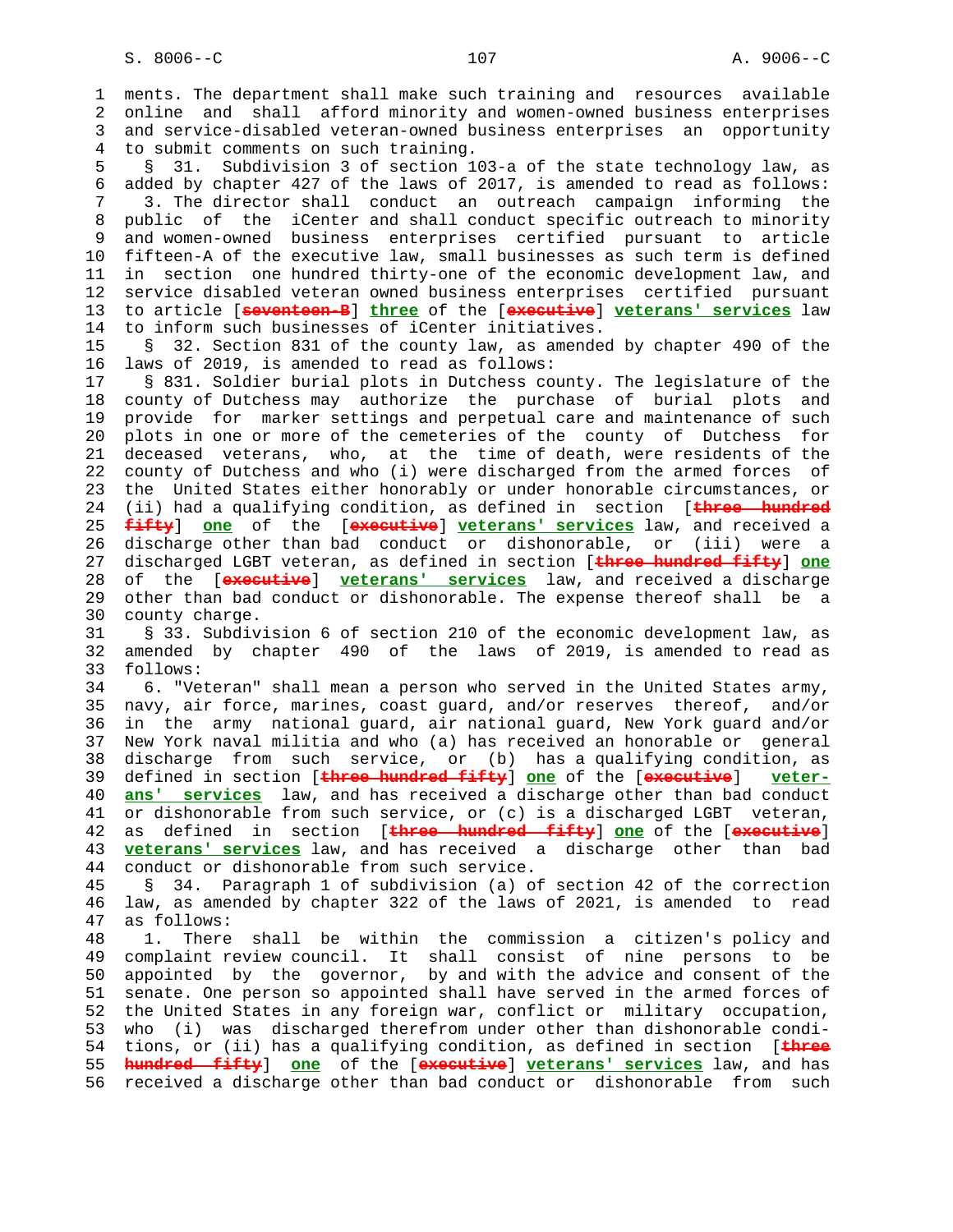1 service, or (iii) is a discharged LGBT veteran, as defined in section 2 [**three hundred fifty**] **one** of the [**executive**] **veterans' services** law, and 3 has received a discharge other than bad conduct or dishonorable from 4 such service, or shall be a duly licensed mental health professional who 5 has professional experience or training with regard to post-traumatic 6 stress syndrome. One person so appointed shall be an attorney admitted 7 to practice in this state. One person so appointed shall be a former 8 incarcerated individual of a correctional facility. One person so 9 appointed shall be a former correction officer. One person so appointed 10 shall be a former resident of a division for youth secure center or a 11 health care professional duly licensed to practice in this state. One 12 person so appointed shall be a former employee of the office of children 13 and family services who has directly supervised youth in a secure resi- 14 dential center operated by such office. In addition, the governor shall 15 designate one of the full-time members other than the [**chairman**] **chair** 16 of the commission as [**chairman**] **chair** of the council to serve as such at 17 the pleasure of the governor.

 18 § 35. Paragraph (b) of subdivision 5 of section 50 of the civil 19 service law, as amended by chapter 490 of the laws of 2019, is amended 20 to read as follows:

 21 (b) Notwithstanding the provisions of paragraph (a) of this subdivi- 22 sion, the state civil service department, subject to the approval of the 23 director of the budget, a municipal commission, subject to the approval 24 of the governing board or body of the city or county, as the case may 25 be, or a regional commission or personnel officer, pursuant to govern- 26 mental agreement, may elect to waive application fees, or to abolish 27 fees for specific classes of positions or types of examinations or 28 candidates, or to establish a uniform schedule of reasonable fees 29 different from those prescribed in paragraph (a) of this subdivision, 30 specifying in such schedule the classes of positions or types of exam- 31 inations or candidates to which such fees shall apply; provided, howev- 32 er, that fees shall be waived for candidates who certify to the state 33 civil service department, a municipal commission or a regional commis- 34 sion that they are unemployed and primarily responsible for the support 35 of a household, or are receiving public assistance. Provided further, 36 the state civil service department shall waive the state application fee 37 for examinations for original appointment for all veterans. Notwith- 38 standing any other provision of law, for purposes of this section, the 39 term "veteran" shall mean a person who has served in the armed forces of 40 the United States or the reserves thereof, or in the army national 41 guard, air national guard, New York guard, or the New York naval mili- 42 tia, and who (1) has been honorably discharged or released from such 43 service under honorable conditions, or (2) has a qualifying condition, 44 as defined in section [**three hundred fifty**] **one** of the [**executive**] 45 **veterans' services** law, and has received a discharge other than bad 46 conduct or dishonorable from such service, or (3) is a discharged LGBT 47 veteran, as defined in section [**three hundred fifty**] **one** of the [**execu-** 48 **tive**] **veterans' services** law, and has received a discharge other than 49 bad conduct or dishonorable from such service. The term "armed forces" 50 shall mean the army, navy, air force, marine corps, and coast guard. 51 § 36. Paragraph (b) of subdivision 1 of section 75 of the civil 52 service law, as amended by chapter 490 of the laws of 2019, is amended 53 to read as follows: 54 (b) a person holding a position by permanent appointment or employment

 55 in the classified service of the state or in the several cities, coun- 56 ties, towns, or villages thereof, or in any other political or civil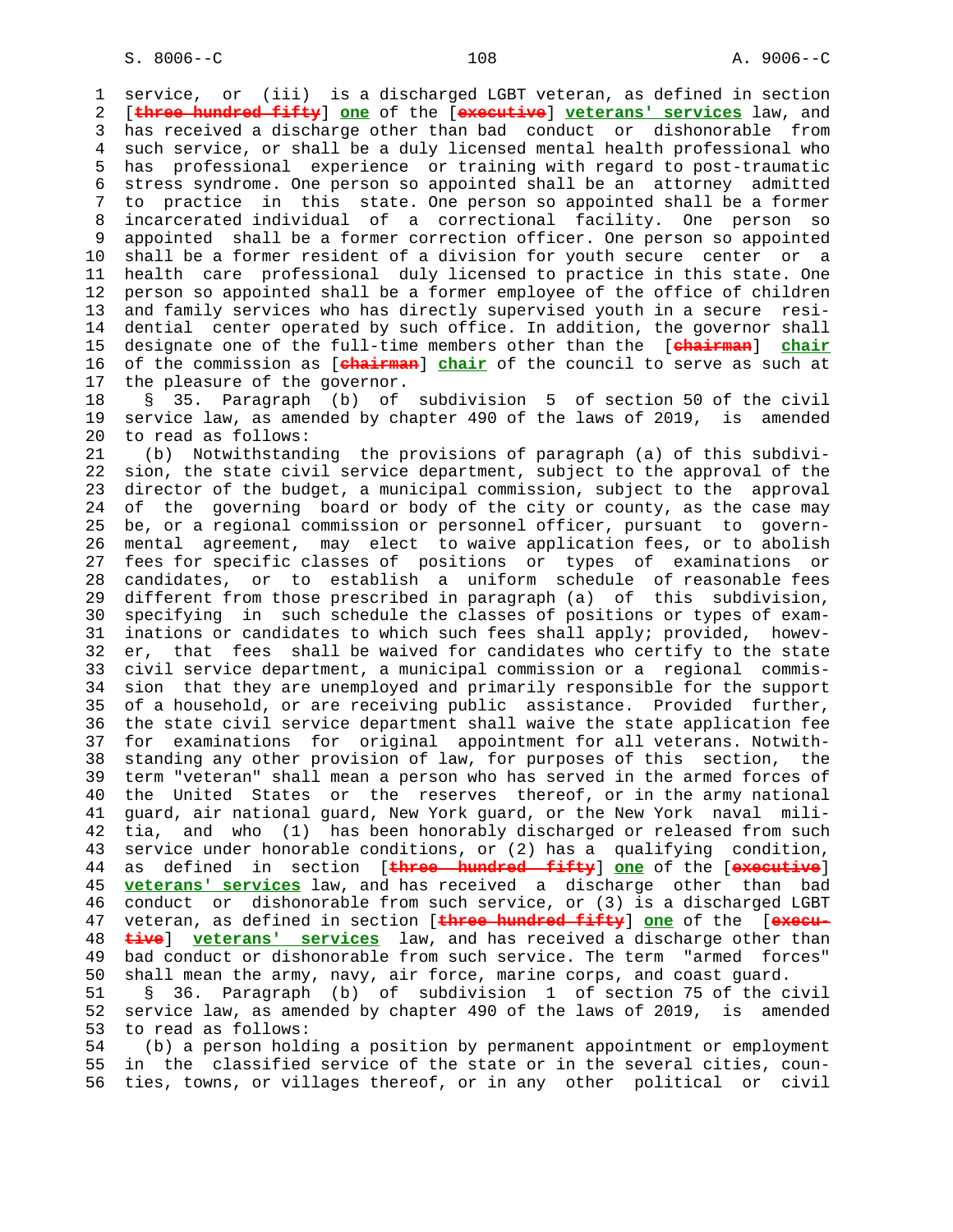1 division of the state or of a municipality, or in the public school 2 service, or in any public or special district, or in the service of any 3 authority, commission or board, or in any other branch of public 4 service, who was honorably discharged or released under honorable 5 circumstances from the armed forces of the United States including (i) 6 having a qualifying condition as defined in section [**three hundred** 7 **fifty**] **one** of the [**executive**] **veterans' services** law, and receiving a 8 discharge other than bad conduct or dishonorable from such service, or 9 (ii) being a discharged LGBT veteran, as defined in section [**three** 10 **hundred fifty**] **one** of the [**executive**] **veterans' services** law, and 11 receiving a discharge other than bad conduct or dishonorable from such 12 service, having served therein as such member in time of war as defined 13 in section eighty-five of this chapter, or who is an exempt volunteer 14 firefighter as defined in the general municipal law, except when a 15 person described in this paragraph holds the position of private secre- 16 tary, cashier or deputy of any official or department, or 17 § 37. Paragraph (a) of subdivision 1 of section 85 of the civil 18 service law, as amended by chapter 608 of the laws of 2021, is amended

19 to read as follows:

 20 (a) The terms "veteran" and "non-disabled veteran" mean a member of 21 the armed forces of the United States who was honorably discharged or 22 released under honorable circumstances from such service including (i) 23 having a qualifying condition as defined in section [**three hundred** 24 **fifty**] **one** of the [**executive**] **veterans' services** law, and receiving a 25 discharge other than bad conduct or dishonorable from such service, or 26 (ii) being a discharged LGBT veteran, as defined in section [**three** 27 **hundred fifty**] **one** of the [**executive**] **veterans' services** law, and 28 receiving a discharge other than bad conduct or dishonorable from such 29 service, who is a citizen of the United States or an alien lawfully 30 admitted for permanent residence in the United States and who is a resi- 31 dent of the state of New York at the time of application for appointment 32 or promotion or at the time of retention, as the case may be.

 33 § 38. Section 86 of the civil service law, as amended by chapter 490 34 of the laws of 2019, is amended to read as follows:

 35 § 86. Transfer of veterans or exempt volunteer firefighters upon abol- 36 ition of positions. If the position in the non-competitive or in the 37 labor class held by any honorably discharged veteran of the armed forces 38 of the United States or by any veteran of the armed forces of the United 39 States released under honorable circumstances from such service includ- 40 ing (i) having a qualifying condition as defined in section [**three** 41 **hundred fifty**] **one** of the [**executive**] **veterans' services** law, and 42 receiving a discharge other than bad conduct or dishonorable from such 43 service, or (ii) being a discharged LGBT veteran, as defined in section 44 [**three hundred fifty**] **one** of the [**executive**] **veterans' services** law, and 45 receiving a discharge other than bad conduct or dishonorable from such 46 service, who served therein in time of war as defined in section eight- 47 y-five of this chapter, or by an exempt volunteer firefighter as defined 48 in the general municipal law, shall become unnecessary or be abolished 49 for reasons of economy or otherwise, the honorably discharged veteran or 50 exempt volunteer firefighter holding such position shall not be 51 discharged from the public service but shall be transferred to a similar 52 position wherein a vacancy exists, and shall receive the same compen- 53 sation therein. It is hereby made the duty of all persons clothed with 54 the power of appointment to make such transfer effective. The right to 55 transfer herein conferred shall continue for a period of one year 56 following the date of abolition of the position, and may be exercised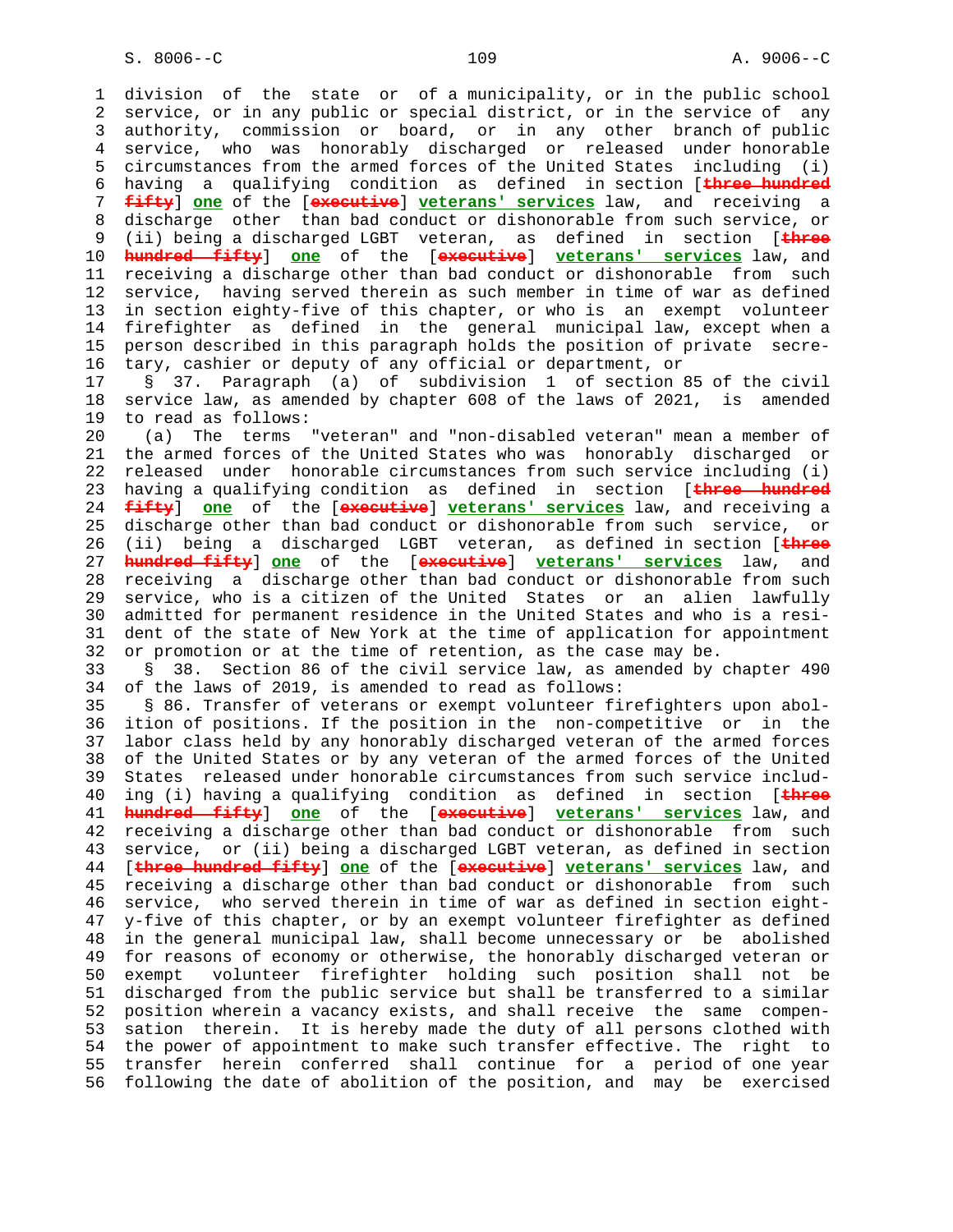1 only where a vacancy exists in an appropriate position to which transfer 2 may be made at the time of demand for transfer. Where the positions of 3 more than one such veteran or exempt volunteer firefighter are abolished 4 and a lesser number of vacancies in similar positions exist to which 5 transfer may be made, the veterans or exempt volunteer firefighters 6 whose positions are abolished shall be entitled to transfer to such 7 vacancies in the order of their original appointment in the service. 8 Nothing in this section shall be construed to apply to the position of 9 private secretary, cashier or deputy of any official or department. This 10 section shall have no application to persons encompassed by section 11 eighty-a of this chapter.

 12 § 39. Section 13-b of the domestic relations law, as amended by chap- 13 ter 306 of the laws of 2021, is amended to read as follows:

 14 § 13-b. Time within which marriage may be solemnized. A marriage shall 15 not be solemnized within twenty-four hours after the issuance of the 16 marriage license, unless authorized by an order of a court of record as 17 hereinafter provided, nor shall it be solemnized after sixty days from 18 the date of the issuance of the marriage license unless authorized 19 pursuant to section [**three hundred fifty-four-d**] **ten** of the [**executive**] 20 **veterans' services** law. Every license to marry hereafter issued by a 21 town or city clerk, in addition to other requirements specified by this 22 chapter, must contain a statement of the day and the hour the license is 23 issued and the period during which the marriage may be solemnized. It 24 shall be the duty of the clergyman or magistrate performing the marriage 25 ceremony, or if the marriage is solemnized by written contract, of the 26 judge before whom the contract is acknowledged, to annex to or endorse 27 upon the marriage license the date and hour the marriage is solemnized. 28 A judge or justice of the supreme court of this state or the county 29 judge of the county in which either party to be married resides, or the 30 judge of the family court of such county, if it shall appear from an 31 examination of the license and any other proofs submitted by the parties 32 that one of the parties is in danger of imminent death, or by reason of 33 other emergency public interest will be promoted thereby, or that such 34 delay will work irreparable injury or great hardship upon the contract- 35 ing parties, or one of them, may, make an order authorizing the immedi- 36 ate solemnization of the marriage and upon filing such order with the 37 clergyman or magistrate performing the marriage ceremony, or if the 38 marriage is to be solemnized by written contract, with the judge before 39 whom the contract is acknowledged, such clergyman or magistrate may 40 solemnize such marriage, or such judge may take such acknowledgment as 41 the case may be, without waiting for such three day period and twenty- 42 four hour period to elapse. The clergyman, magistrate or judge must file 43 such order with the town or city clerk who issued the license within 44 five days after the marriage is solemnized. Such town or city clerk must 45 record and index the order in the book required to be kept by him or her 46 for recording affidavits, statements, consents and licenses, and when so 47 recorded the order shall become a public record and available in any 48 prosecution under this section. A person who shall solemnize a marriage 49 in violation of this section shall be guilty of a misdemeanor and upon 50 conviction thereof shall be punished by a fine of fifty dollars for each 51 offense, and in addition thereto, his or her right to solemnize a 52 marriage shall be suspended for ninety days.

 53 § 40. Paragraph c of subdivision 1 of section 360 of the education 54 law, as amended by chapter 490 of the laws of 2019, is amended to read 55 as follows: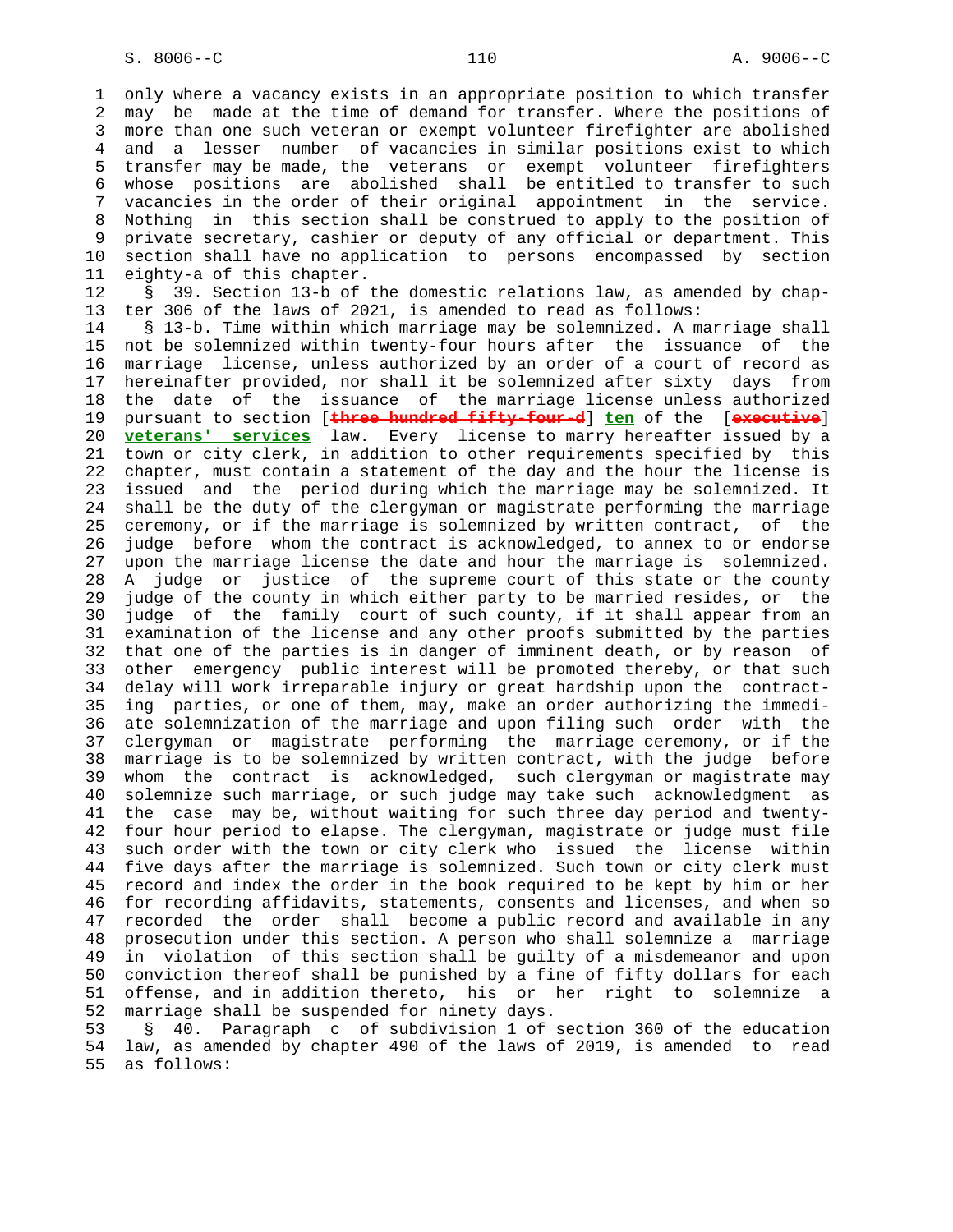1 c. Adopt and enforce campus rules and regulations not inconsistent 2 with the vehicle and traffic law relating to parking, vehicular and 3 pedestrian traffic, and safety. Such rules and regulations may include 4 provisions for the disposition of abandoned vehicles, removal by towing 5 or otherwise of vehicles parked in violation of such rules at the 6 expense of the owner, the payment of fees for the registration or park- 7 ing of such vehicles, provided that such campus rules and regulations 8 may provide that any veteran attending the state university as a student 9 shall be exempt from any fees for parking or registering a motor vehi- 10 cle, and the assessment of administrative fines upon the owner or opera- 11 tor of such vehicles for each violation of the regulations. However, no 12 such fine may be imposed without a hearing or an opportunity to be heard 13 conducted by an officer or board designated by the board of trustees. 14 Such fines, in the case of an officer or employee of state university, 15 may be deducted from the salary or wages of such officer or employee 16 found in violation of such regulations, or in the case of a student of 17 state university found in violation of such regulations, the university 18 may withhold his **or her** grades and transcripts until such time as any 19 fine is paid. For purposes of this subdivision, the term "veteran" shall 20 mean a member of the armed forces of the United States who served in 21 such armed forces in time of war and who (i) was honorably discharged or 22 released under honorable circumstances from such service, or (ii) has a 23 qualifying condition, as defined in section [**three hundred fifty**] **one** of 24 the [**executive**] **veterans' services** law, and has received a discharge 25 other than bad conduct or dishonorable from such service, or (iii) is a 26 discharged LGBT veteran, as defined in section [**three hundred fifty**] **one** 27 of the [**executive**] **veterans' services** law, and has received a discharge 28 other than bad conduct or dishonorable from such service. 29 § 41. The opening paragraph of subdivision 6, subdivision 7, paragraph 30 c of subdivision 9, and paragraphs a of subdivisions 10 and 10-a of 31 section 503 of the education law, as amended by chapter 490 of the laws 32 of 2019, are amended to read as follows: 33 Credit for service in war after world war I, which shall mean military 34 service during the period commencing the first day of July, nineteen 35 hundred forty, and terminating the thirtieth day of June, nineteen 36 hundred forty-seven, or during the period commencing the twenty-seventh 37 day of June, nineteen hundred fifty, and terminating the thirty-first 38 day of January, nineteen hundred fifty-five, or during both such peri- 39 ods, as a member of the armed forces of the United States, of any person 40 who (i) has been honorably discharged or released under honorable 41 circumstances from such service, or (ii) has a qualifying condition, as 42 defined in section [**three hundred fifty**] **one** of the [**executive**] **veter-** 43 **ans' services** law, and has received a discharge other than bad conduct 44 or dishonorable from such service, or (iii) is a discharged LGBT veter- 45 an, as defined in section [**three hundred fifty**] **one** of the [**executive**] 46 **veterans' services** law, and has received a discharge other than bad 47 conduct or dishonorable from such service, or service by one who was 48 employed by the War Shipping Administration or Office of Defense Trans- 49 portation or their agents as a merchant seaman documented by the United 50 States Coast Guard or Department of Commerce, or as a civil servant 51 employed by the United States Army Transport Service (later redesignated 52 as the United States Army Transportation Corps, Water Division) or the 53 Naval Transportation Service; and who served satisfactorily as a crew 54 member during the period of armed conflict, December seventh, nineteen 55 hundred forty-one, to August fifteenth, nineteen hundred forty-five, 56 aboard merchant vessels in oceangoing, i.e., foreign, intercoastal, or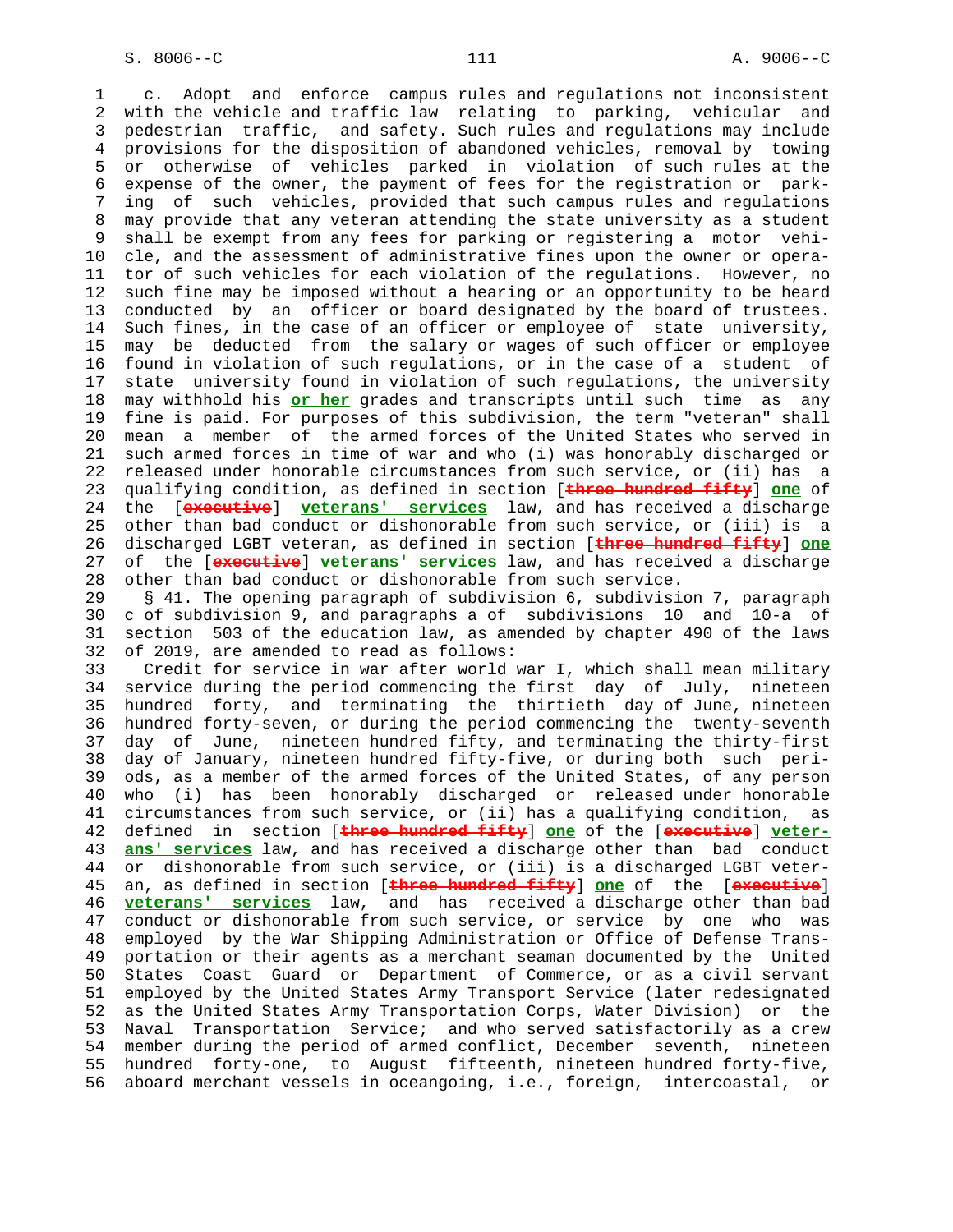1 coastwise service as such terms are defined under federal law (46 USCA 2 10301 & 10501) and further to include "near foreign" voyages between the 3 United States and Canada, Mexico, or the West Indies via ocean routes, 4 or public vessels in oceangoing service or foreign waters and who has 5 received a Certificate of Release or Discharge from Active Duty and a 6 discharge certificate, or an Honorable Service Certificate/Report of 7 Casualty, from the Department of Defense or who served as a United 8 States civilian employed by the American Field Service and served over- 9 seas under United States Armies and United States Army Groups in world<br>10 war II during the period of armed conflict, December seventh, nineteen war II during the period of armed conflict, December seventh, nineteen 11 hundred forty-one through May eighth, nineteen hundred forty-five, and 12 (iv) who was discharged or released therefrom under honorable condi- 13 tions, or (v) has a qualifying condition, as defined in section [**three** 14 **hundred fifty**] **one** of the [**executive**] **veterans' services** law, and has 15 received a discharge other than bad conduct or dishonorable from such 16 service, or (vi) is a discharged LGBT veteran, as defined in section 17 [**three hundred fifty**] **one** of the [**executive**] **veterans' services** law, and 18 has received a discharge other than bad conduct or dishonorable from 19 such service, or who served as a United States civilian Flight Crew and 20 Aviation Ground Support Employee of Pan American World Airways or one of 21 its subsidiaries or its affiliates and served overseas as a result of 22 Pan American's contract with Air Transport Command or Naval Air Trans- 23 port Service during the period of armed conflict, December fourteenth, 24 nineteen hundred forty-one through August fourteenth, nineteen hundred 25 forty-five, and who (vii) was discharged or released therefrom under 26 honorable conditions, or (viii) has a qualifying condition, as defined 27 in section [**three hundred fifty**] **one** of the [**executive**] **veterans'** 28 **services** law, and has received a discharge other than bad conduct or 29 dishonorable from such service, or (ix) is a discharged LGBT veteran, as 30 defined in section [**three hundred fifty**] **one** of the [**executive**] **veter-** 31 **ans' services** law, and has received a discharge other than bad conduct 32 or dishonorable from such service, and who was a teacher in the public 33 schools of this state at the time of his **or her** entrance into the armed 34 forces of the United States, provided no compensation was received under 35 the provisions of section two hundred forty-two of the military law, and 36 who returned to public school teaching following discharge or completion 37 of advanced education provided under servicemen's readjustment act of 38 nineteen hundred forty-four, or who following such discharge or release 39 entered into a service which would qualify him **or her** pursuant to 40 section forty-three of the retirement and social security law to trans- 41 fer his **or her** membership in the New York state teachers' retirement 42 system, shall be provided as follows, any provisions of section two 43 hundred forty-three of the military law to the contrary notwithstanding. 44 7. A teacher, who was a member of the New York state teachers retire- 45 ment system but who withdrew his **or her** accumulated contributions imme- 46 diately prior to his **or her** entry into, or during his **or her** service in 47 the armed forces of the United States in war after World War I, who (i) 48 has been honorably discharged or released from service, or (ii) has a 49 qualifying condition, as defined in section [**three hundred fifty**] **one** of 50 the [**executive**] **veterans' services** law, and has received a discharge 51 other than bad conduct or dishonorable from such service, or (iii) is a 52 discharged LGBT veteran, as defined in section [**three hundred fifty**] **one** 53 of the [**executive**] **veterans' services** law, and has received a discharge 54 other than bad conduct or dishonorable from such service, provided no 55 compensation was received under the provisions of section two hundred 56 forty-two of the military law, and who returned to public school teach-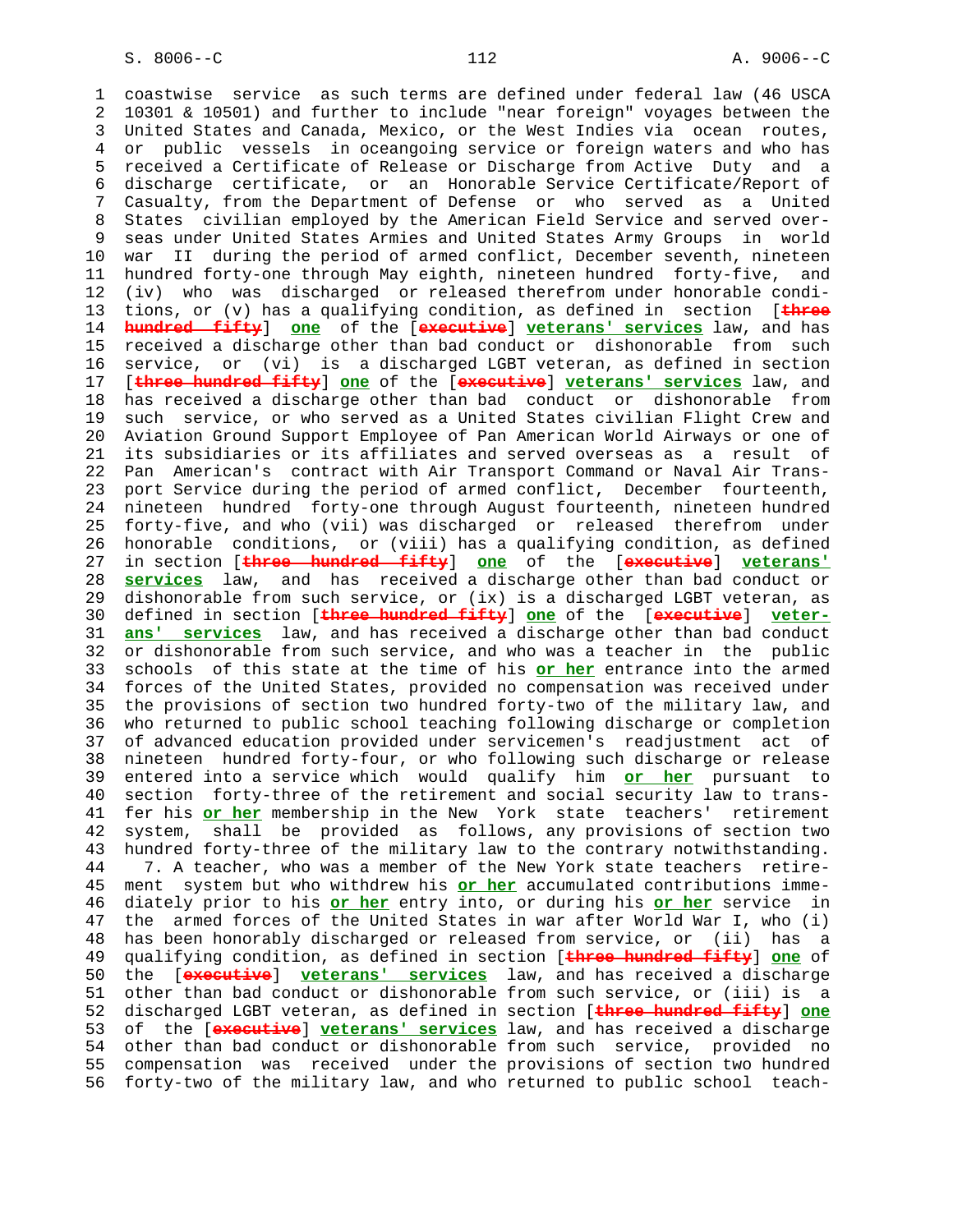1 ing in the state of New York following such discharge or release, or 2 following completion of advanced education provided under servicemen's 3 readjustment act of nineteen hundred forty-four, any provisions of 4 section two hundred forty-three of the military law to the contrary 5 notwithstanding, will be entitled to credit for service in war after 6 World War I, cost free, provided, however, that such credit will not be 7 allowed until he **or she** claims and pays for all prior teaching service 8 credited to him **or her** at the time of his **or her** termination of member- 9 ship in the New York state teachers retirement system, and provided 10 further that claim for such service in war after World War I shall be 11 filed by the member with the retirement board before the first day of 12 July, nineteen hundred sixty-eight.

 13 c. (i) has been honorably discharged or released under honorable 14 circumstances from such service, or (ii) has a qualifying condition, as 15 defined in section [**three hundred fifty**] **one** of the [**executive**] **veter-** 16 **ans' services** law, and has received a discharge other than bad conduct 17 or dishonorable from such service, or (iii) is a discharged LGBT veter- 18 an, as defined in section [**three hundred fifty**] **one** of the [**executive**] 19 **veterans' services** law, and has received a discharge other than bad 20 conduct or dishonorable from such service, and

 21 a. In addition to credit for military service pursuant to section two 22 hundred forty-three of the military law and subdivisions six through 23 nine of this section, a member employed as a full-time teacher by an 24 employer as defined in subdivision three of section five hundred one of 25 this article and who joined the retirement system prior to July first, 26 nineteen hundred seventy-three, may obtain credit for military service 27 not in excess of three years and not otherwise creditable under section 28 two hundred forty-three of the military law and subdivisions six through 29 nine of this section, rendered on active duty in the armed forces of the 30 United States during the period commencing July first, nineteen hundred 31 forty, and terminating December thirty-first, nineteen hundred forty- 32 six, or on service by one who was employed by the War Shipping Adminis- 33 tration or Office of Defense Transportation or their agents as a 34 merchant seaman documented by the United States Coast Guard or Depart- 35 ment of Commerce, or as a civil servant employed by the United States 36 Army Transport Service (later redesignated as the United States Army 37 Transportation Corps, Water Division) or the Naval Transportation 38 Service; and who served satisfactorily as a crew member during the peri- 39 od of armed conflict, December seventh, nineteen hundred forty-one, to 40 August fifteenth, nineteen hundred forty-five, aboard merchant vessels 41 in oceangoing, i.e., foreign, intercoastal, or coastwise service as such 42 terms are defined under federal law (46 USCA 10301 & 10501) and further 43 to include "near foreign" voyages between the United States and Canada, 44 Mexico, or the West Indies via ocean routes, or public vessels in ocean- 45 going service or foreign waters and who has received a Certificate of 46 Release or Discharge from Active Duty and a discharge certificate, or an 47 Honorable Service Certificate/Report of Casualty, from the Department of 48 Defense or on service by one who served as a United States civilian 49 employed by the American Field Service and served overseas under United 50 States Armies and United States Army Groups in world war II during the 51 period of armed conflict, December seventh, nineteen hundred forty-one 52 through May eighth, nineteen hundred forty-five, and who (i) was 53 discharged or released therefrom under honorable conditions, or (ii) has 54 a qualifying condition, as defined in section [**three hundred fifty**] **one** 55 of the [**executive**] **veterans' services** law, and has received a discharge 56 other than bad conduct or dishonorable from such service, or (iii) is a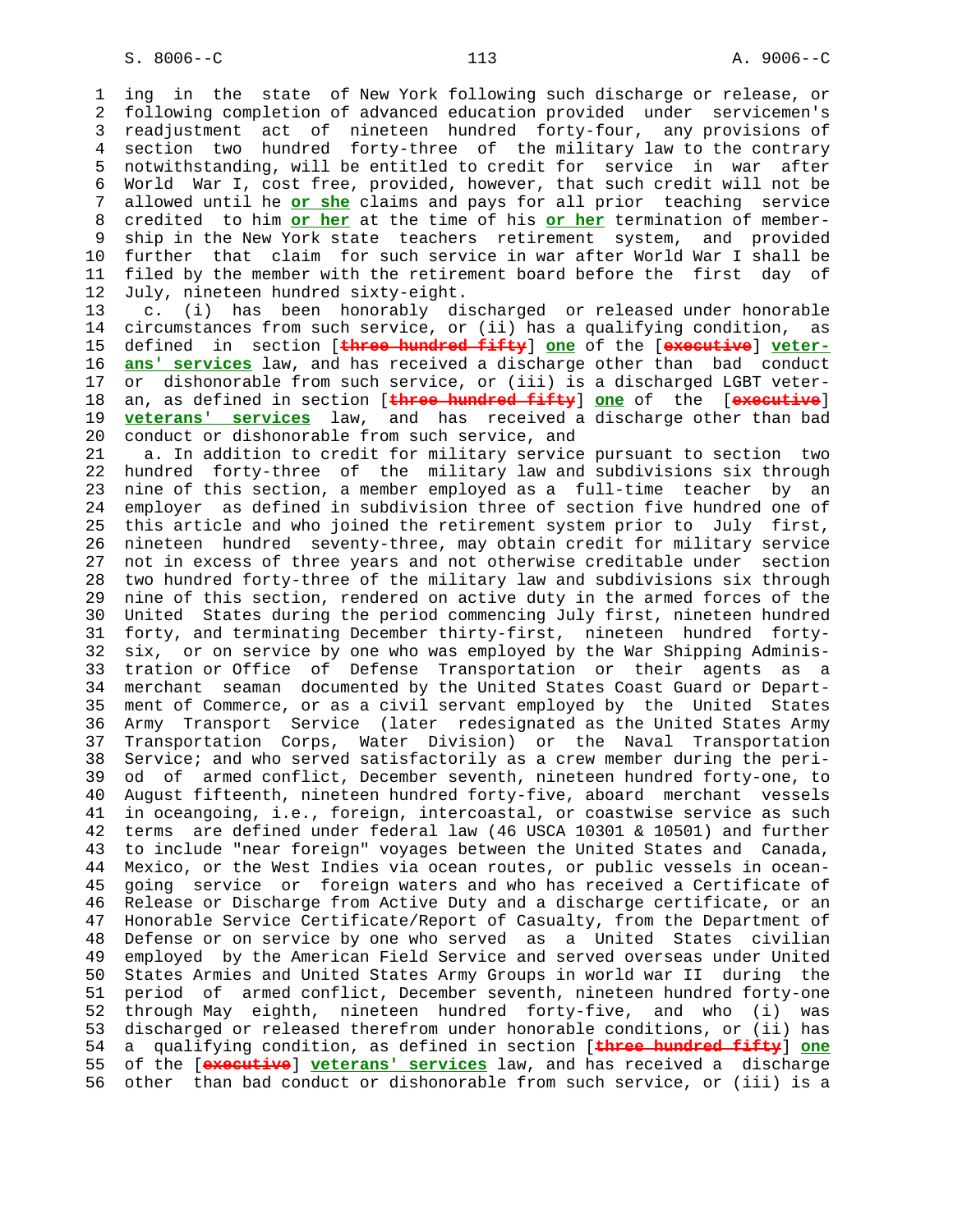1 discharged LGBT veteran, as defined in section [**three hundred fifty**] **one** 2 of the [**executive**] **veterans' services** law, and has received a discharge 3 other than bad conduct or dishonorable from such service, or on service 4 by one who served as a United States civilian Flight Crew and Aviation 5 Ground Support Employee of Pan American World Airways or one of its 6 subsidiaries or its affiliates and served overseas as a result of Pan 7 American's contract with Air Transport Command or Naval Air Transport 8 Service during the period of armed conflict, December fourteenth, nine- 9 teen hundred forty-one through August fourteenth, nineteen hundred<br>10 forty-five, and who (iv) was discharged or released therefrom under 10 forty-five, and who (iv) was discharged or released therefrom under 11 honorable conditions, or (v) has a qualifying condition, as defined in 12 section [**three hundred fifty**] **one** of the [**executive**] **veterans' services** 13 law, and has received a discharge other than bad conduct or dishonorable 14 from such service, or (vi) is a discharged LGBT veteran, as defined in 15 section [**three hundred fifty**] **one** of the [**executive**] **veterans' services** 16 law, and has received a discharge other than bad conduct or dishonorable 17 from such service, by a person who was a resident of New York state at 18 the time of entry into such service and at the time of being discharged 19 therefrom under honorable circumstances, and who makes the payments 20 required in accordance with the provisions of this subdivision.

 21 a. In addition to credit for military service pursuant to section two 22 hundred forty-three of the military law and subdivisions six through 23 nine of this section, a member who joined the retirement system prior to 24 July first, nineteen hundred seventy-three, and who was not eligible for 25 credit for military service under subdivision ten of this section as a 26 result of being on a leave of absence without pay between July twenti- 27 eth, nineteen hundred seventy-six and October fifteenth, nineteen 28 hundred seventy-seven or on leave of absence with less than full pay 29 between July twentieth, nineteen hundred seventy-six and October 30 fifteenth, nineteen hundred seventy-seven, may obtain credit for mili- 31 tary service not in excess of three years and not otherwise creditable 32 under section two hundred forty-three of the military law and subdivi- 33 sions six through nine of this section, rendered on active duty in the 34 armed forces of the United States during the period commencing July 35 first, nineteen hundred forty, and terminating December thirty-first, 36 nineteen hundred forty-six, or on service by one who was employed by the 37 War Shipping Administration or Office of Defense Transportation or their 38 agents as a merchant seaman documented by the United States Coast Guard 39 or Department of Commerce, or as a civil servant employed by the United 40 States Army Transport Service (later redesignated as the United States 41 Army Transportation Corps, Water Division) or the Naval Transportation 42 Service; and who served satisfactorily as a crew member during the peri- 43 od of armed conflict, December seventh, nineteen hundred forty-one, to 44 August fifteenth, nineteen hundred forty-five, aboard merchant vessels 45 in oceangoing, i.e., foreign, intercoastal, or coastwise service as such 46 terms are defined under federal law (46 USCA 10301 & 10501) and further 47 to include "near foreign" voyages between the United States and Canada, 48 Mexico, or the West Indies via ocean routes, or public vessels in ocean- 49 going service or foreign waters and who has received a Certificate of 50 Release or Discharge from Active Duty and a discharge certificate, or an 51 Honorable Service Certificate/Report of Casualty, from the Department of 52 Defense, or on service by one who served as a United States civilian 53 employed by the American Field Service and served overseas under United 54 States Armies and United States Army Groups in world war II during the 55 period of armed conflict, December seventh, nineteen hundred forty-one 56 through May eighth, nineteen hundred forty-five, and who (i) was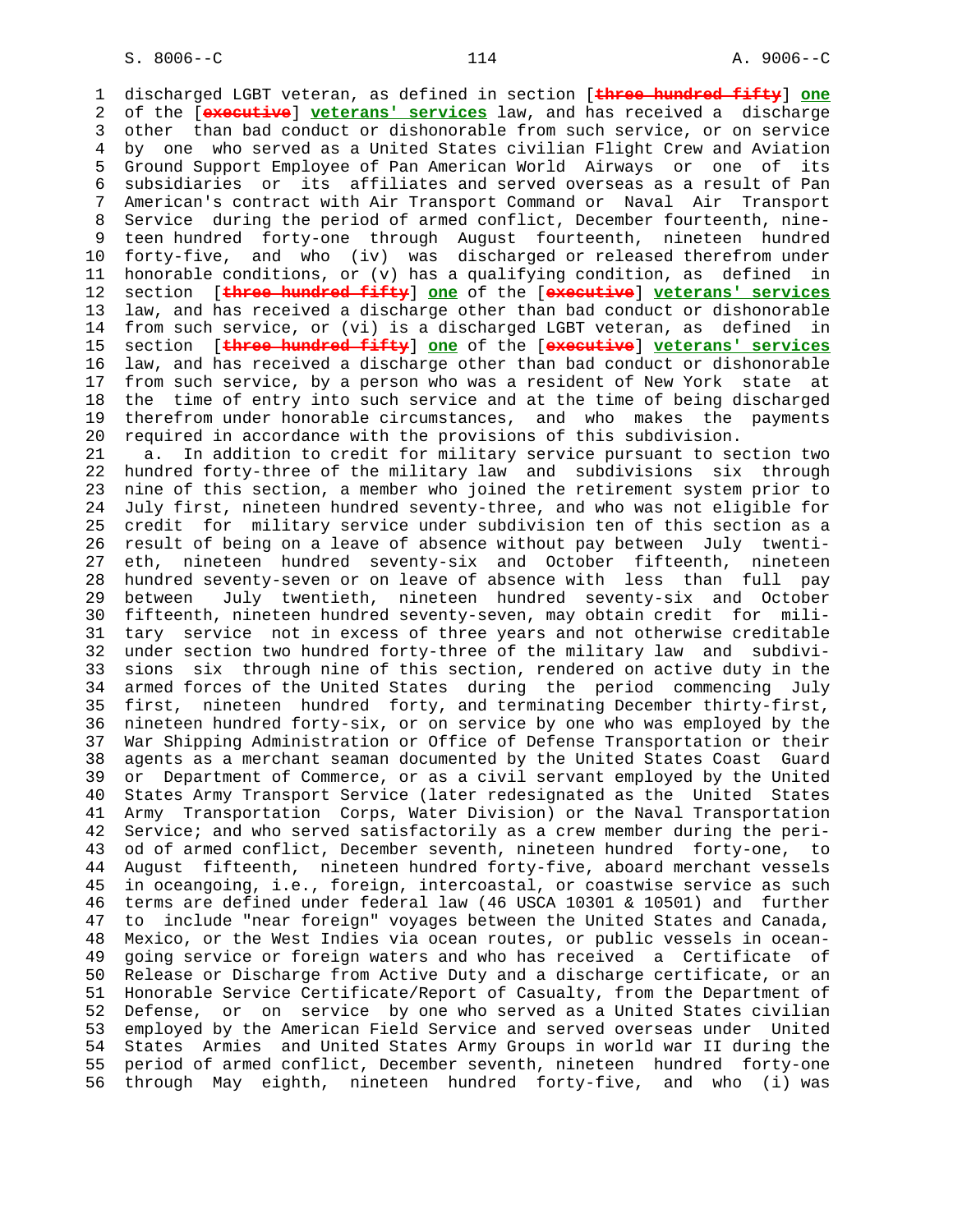1 discharged or released therefrom under honorable conditions, or (ii) has 2 a qualifying condition, as defined in section [**three hundred fifty**] **one** 3 of the [**executive**] **veterans' services** law, and has received a discharge 4 other than bad conduct or dishonorable from such service, or (iii) is a 5 discharged LGBT veteran, as defined in section [**three hundred fifty**] **one** 6 of the [**executive**] **veterans' services** law, and has received a discharge 7 other than bad conduct or dishonorable from such service, or on service 8 by one who served as a United States civilian Flight Crew and Aviation 9 Ground Support Employee of Pan American World Airways or one of its 10 subsidiaries or its affiliates and served overseas as a result of Pan 11 American's contract with Air Transport Command or Naval Air Transport 12 Service during the period of armed conflict, December fourteenth, nine- 13 teen hundred forty-one through August fourteenth, nineteen hundred 14 forty-five, and who (iv) was discharged or released therefrom under 15 honorable conditions, or (v) has a qualifying condition, as defined in 16 section [**three hundred fifty**] **one** of the [**executive**] **veterans' services** 17 law, and has received a discharge other than bad conduct or dishonorable 18 from such service, or (vi) is a discharged LGBT veteran, as defined in 19 section [**three hundred fifty**] **one** of the [**executive**] **veterans' services** 20 law, and has received a discharge other than bad conduct or dishonorable 21 from such service, by a person who was a resident of New York state at 22 the time of entry into such service and at the time of being discharged 23 therefrom under honorable circumstances, and who makes the payments 24 required in accordance with the provisions of this subdivision. 25 § 42. Subdivision 5 of section 605 of the education law, as amended by 26 chapter 490 of the laws of 2019, is amended to read as follows: 27 5. Regents scholarships for war veterans. Regents scholarships for war 28 veterans shall be awarded on a competitive basis, for study beginning 29 with the college year nineteen hundred seventy-five--nineteen hundred 30 seventy-six. Six hundred such scholarships shall be awarded in such year 31 to veterans of the armed forces of the United States who have served on 32 active duty (other than for training) between October one, nineteen 33 hundred sixty-one and March twenty-nine, nineteen hundred seventy-three, 34 and who on the date by which applications are required to be submitted 35 (a) have been released from such active duty on conditions not other 36 than honorable, or (b) have a qualifying condition, as defined in 37 section [**three hundred fifty**] **one** of the [**executive**] **veterans' services** 38 law, and have received a discharge other than bad conduct or dishonor- 39 able from such service, or (c) are discharged LGBT veterans, as defined 40 in section [**three hundred fifty**] **one** of the [**executive**] **veterans'** 41 **services** law, and have received a discharge other than bad conduct or 42 dishonorable from such service. Such scholarships shall be allocated to 43 each county in the state in the same ratio that the number of legal 44 residents in such county, as determined by the most recent federal 45 census, bears to the total number of residents in the state; provided, 46 however, that no county shall be allocated fewer scholarships than such 47 county received during the year nineteen hundred sixty-eight--sixty- 48 nine.

 49 § 43. Subparagraph 3 of paragraph b of subdivision 3 of section 663 of 50 the education law, as amended by chapter 490 of the laws of 2019, is 51 amended to read as follows:

 52 (3) The applicant was enlisted in full time active military service in 53 the armed forces of the United States and (i) has been honorably 54 discharged from such service, or (ii) has a qualifying condition, as 55 defined in section [**three hundred fifty**] **one** of the [**executive**] **veter-** 56 **ans' services** law, and has received a discharge other than bad conduct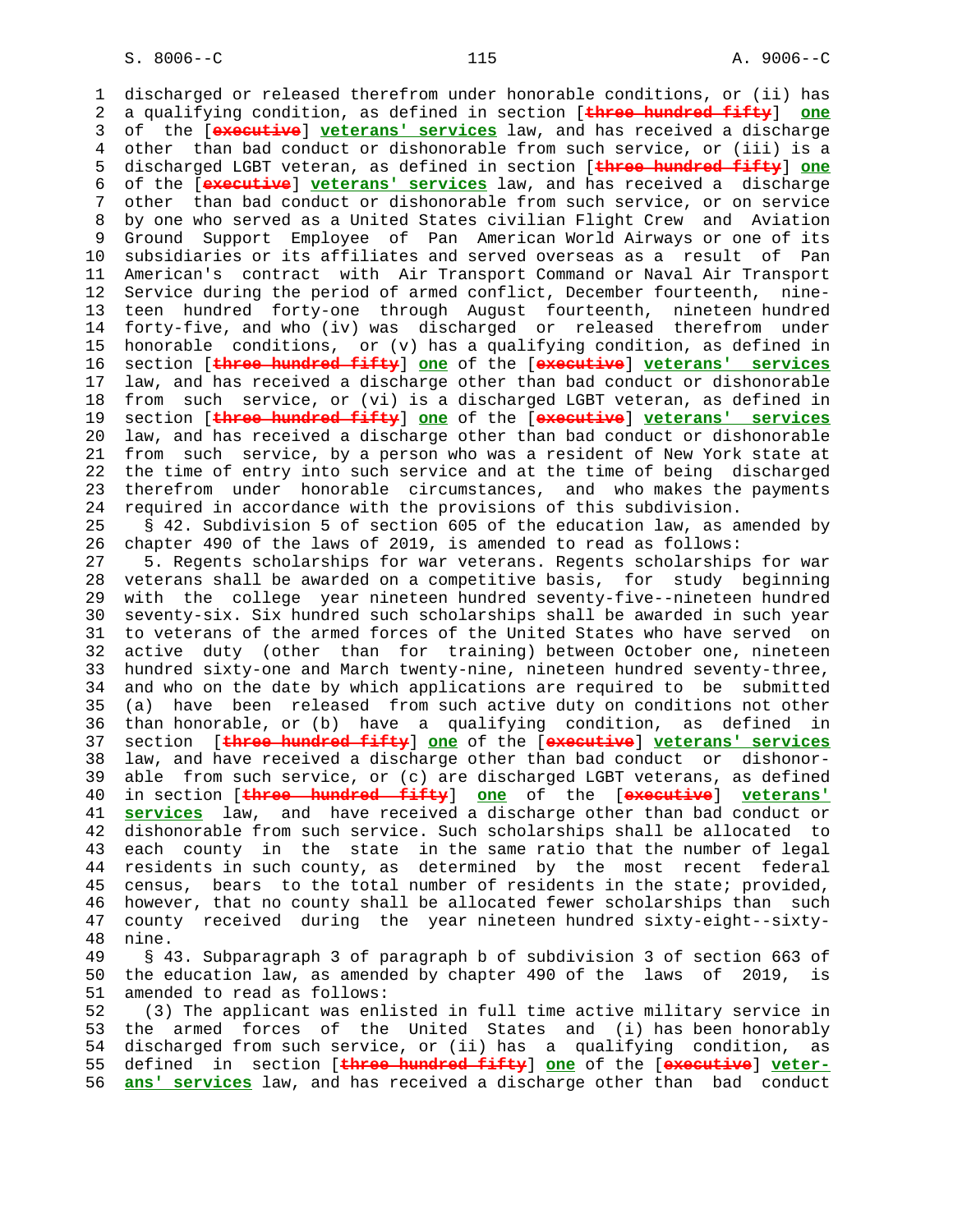1 or dishonorable from such service, or (iii) is a discharged LGBT veter- 2 an, as defined in section [**three hundred fifty**] **one** of the [**executive**] 3 **veterans' services** law, and has received a discharge other than bad 4 conduct or dishonorable from such service, and, provided, however, that 5 the applicant has not and will not be claimed as a dependent by either 6 parent for purposes of either federal or state income tax.

 7 § 44. Paragraphs (b) of subdivisions 1 and 2 of section 668 of the 8 education law, as amended by chapter 490 of the laws of 2019, are 9 amended to read as follows:

 10 (b) December seven, nineteen hundred forty-one to December thirty-one, 11 nineteen hundred forty-six, or have been employed by the War Shipping 12 Administration or Office of Defense Transportation or their agents as a 13 merchant seaman documented by the United States Coast Guard or Depart- 14 ment of Commerce, or as a civil servant employed by the United States 15 Army Transport Service (later redesignated as the United States Army 16 Transportation Corps, Water Division) or the Naval Transportation 17 Service; and who served satisfactorily as a crew member during the peri- 18 od of armed conflict, December seventh, nineteen hundred forty-one, to 19 August fifteenth, nineteen hundred forty-five, aboard merchant vessels 20 in oceangoing, i.e., foreign, intercoastal, or coastwise service as such 21 terms are defined under federal law (46 USCA 10301 & 10501) and further 22 to include "near foreign" voyages between the United States and Canada, 23 Mexico, or the West Indies via ocean routes, or public vessels in ocean- 24 going service or foreign waters and who has received a Certificate of 25 Release or Discharge from Active Duty and a discharge certificate, or an 26 Honorable Service Certificate/Report of Casualty, from the Department of 27 Defense or have served as a United States civilian employed by the Amer- 28 ican Field Service and served overseas under United States Armies and 29 United States Army Groups in world war II during the period of armed 30 conflict, December seventh, nineteen hundred forty-one through May 31 eighth, nineteen hundred forty-five, and who (i) was discharged or 32 released therefrom under honorable conditions, or (ii) has a qualifying 33 condition, as defined in section [**three hundred fifty**] **one** of the [**exec-** 34 **utive**] **veterans' services** law, and has received a discharge other than 35 bad conduct or dishonorable from such service, or (iii) is a discharged 36 LGBT veteran, as defined in section [**three hundred fifty**] **one** of the 37 [**executive**] **veterans' services** law, and has received a discharge other 38 than bad conduct or dishonorable from such service, or have served as a 39 United States civilian Flight Crew and Aviation Ground Support Employee 40 of Pan American World Airways or one of its subsidiaries or its affil- 41 iates and served overseas as a result of Pan American's contract with 42 Air Transport Command or Naval Air Transport Service during the period 43 of armed conflict, December fourteenth, nineteen hundred forty-one 44 through August fourteenth, nineteen hundred forty-five, and who (iv) was 45 discharged or released therefrom under honorable conditions, or (v) has 46 a qualifying condition, as defined in section [**three hundred fifty**] **one** 47 of the [**executive**] **veterans' services** law, and has received a discharge 48 other than bad conduct or dishonorable from such service, or (vi) is a 49 discharged LGBT veteran, as defined in section [**three hundred fifty**] **one** 50 of the [**executive**] **veterans' services** law, and has received a discharge 51 other than bad conduct or dishonorable from such service. 52 (b) (i) is an honorably discharged veteran of the United States or

 53 member of the armed forces of the United States, or (ii) has a qualify- 54 ing condition, as defined in section [**three hundred fifty**] **one** of the 55 [**executive**] **veterans' services** law, and has received a discharge other 56 than bad conduct or dishonorable from such service, or (iii) is a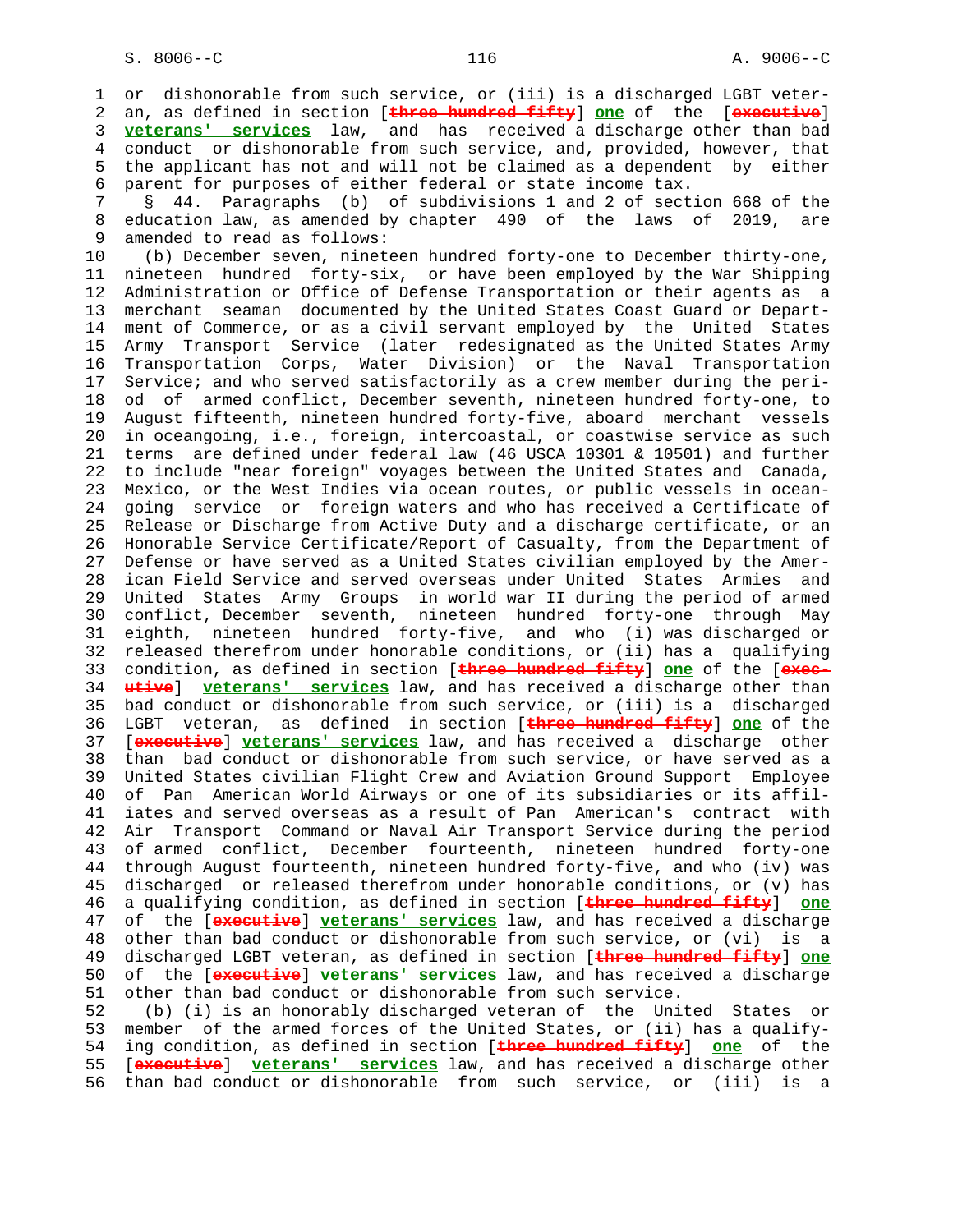1 discharged LGBT veteran, as defined in section [**three hundred fifty**] **one** 2 of the [**executive**] **veterans' services** law, and has received a discharge 3 other than bad conduct or dishonorable from such service, who is a resi- 4 dent of the state of New York, and who has a current disability of forty 5 percent or more as a result of an injury or illness which is incurred or 6 was incurred during such military service; or

 7 § 45. Subdivision 1 of section 668-c of the education law, as amended 8 by chapter 606 of the laws of 2021, is amended to read as follows:

 9 1. Eligible students. Awards shall be made to Vietnam veterans' resi- 10 dent children born with Spina Bifida enrolled in approved undergraduate 11 or graduate programs at degree granting institutions. For the purpose of 12 this section, "Vietnam veteran" shall mean a person who served in Indo- 13 china at any time from the first day of November, nineteen hundred 14 fifty-five, to and including the seventh day of May, nineteen hundred 15 seventy-five and (a) was honorably discharged from the armed forces of 16 the United States, or (b) has a qualifying condition, as defined in 17 section [**three hundred fifty**] **one** of the [**executive**] **veterans' services** 18 law, and has received a discharge other than bad conduct or dishonorable 19 from the armed forces of the United States, or (c) is a discharged LGBT 20 veteran, as defined in section [**three hundred fifty**] **one** of the [**execu-** 21 **tive**] **veterans' services** law, and has received a discharge other than 22 bad conduct or dishonorable from the armed forces of the United States; 23 "born with Spina Bifida" shall mean a diagnosis at birth of such disease 24 inclusive of all forms, manifestations, complications and associated 25 medical conditions thereof, but shall not include Spina Bifida Occulta. 26 Such diagnosis shall be in accordance with the provisions of the federal 27 Spina Bifida program and shall be documented by the United States Admin- 28 istration of Veterans' Affairs.

 29 § 46. Paragraphs a, b, c and d of subdivision 1 of section 669-a of 30 the education law, paragraph a as amended by chapter 606 of the laws of 31 2021 and paragraphs b, c and d as amended by chapter 490 of the laws of 32 2019, are amended to read as follows:

 33 a. "Vietnam veteran" means (i) a person who is a resident of this 34 state, (ii) who served in the armed forces of the United States in Indo- 35 china at any time from the first day of November, nineteen hundred 36 fifty-five, to and including the seventh day of May, nineteen hundred 37 seventy-five, and (iii) who was either discharged therefrom under honor- 38 able conditions, including but not limited to honorable discharge, 39 discharge under honorable conditions, or general discharge, or has a 40 qualifying condition, as defined in section [**three hundred fifty**] **one** of 41 the [**executive**] **veterans' services** law, and has received a discharge 42 other than bad conduct or dishonorable from such service, or is a 43 discharged LGBT veteran, as defined in section [**three hundred fifty**] **one** 44 of the [**executive**] **veterans' services** law, and has received a discharge 45 other than bad conduct or dishonorable from such service.

 46 b. "Persian Gulf veteran" means (i) a person who is a resident of this 47 state[**,**] (ii) who served in the armed forces of the United States in the 48 hostilities that occurred in the Persian Gulf from the second day of 49 August, nineteen hundred ninety through the end of such hostilities, and 50 (iii) who was either discharged therefrom under honorable conditions, 51 including but not limited to honorable discharge, discharge under honor- 52 able conditions, or general discharge, or has a qualifying condition, as 53 defined in section [**three hundred fifty**] **one** of the [**executive**] **veter-** 54 **ans' services** law, and has received a discharge other than bad conduct 55 or dishonorable from such service, or is a discharged LGBT veteran, as 56 defined in section [**three hundred fifty**] **one** of the [**executive**] **veter-**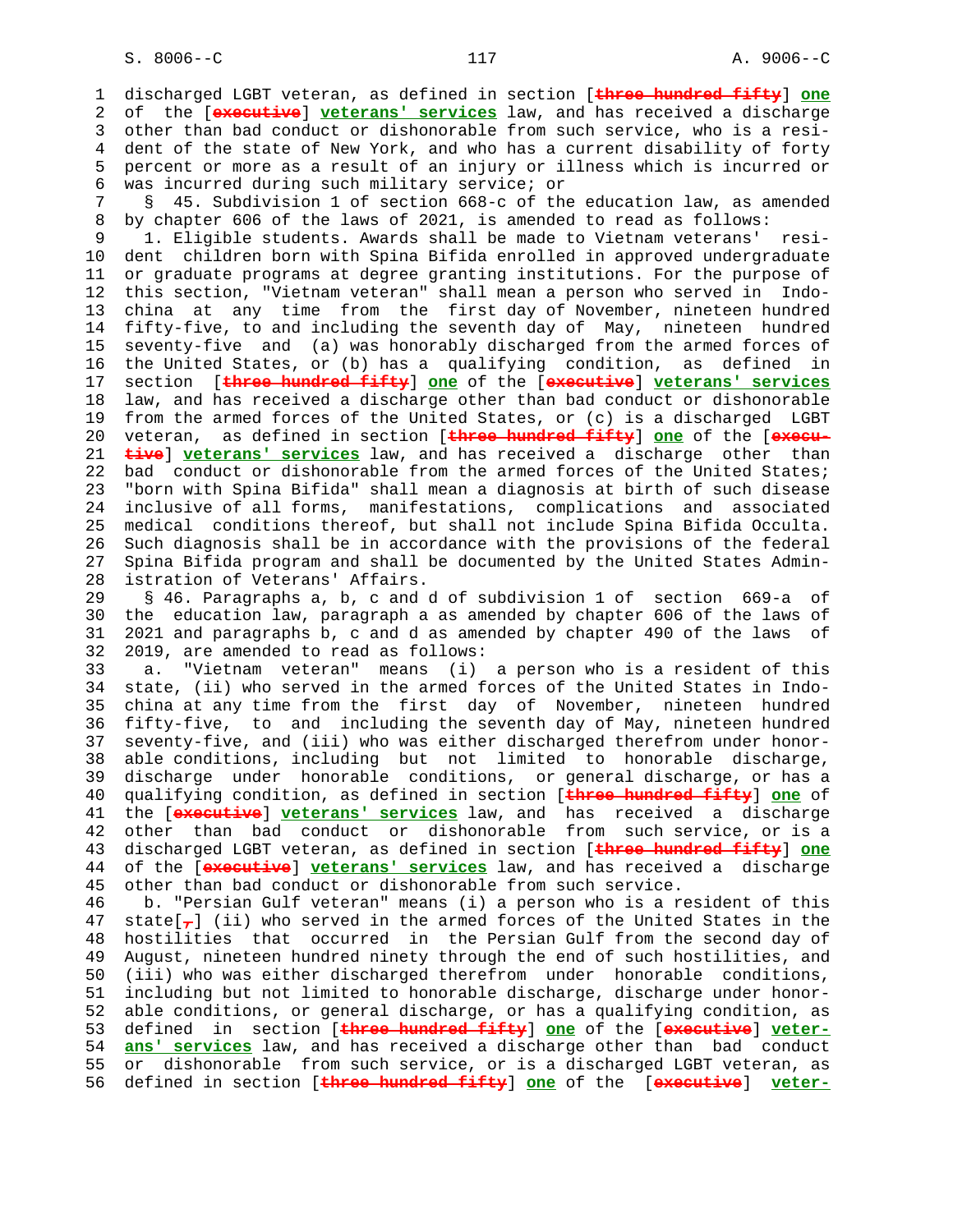1 **ans' services** law, and has received a discharge other than bad conduct 2 or dishonorable from such service. 3 c. "Afghanistan veteran" means (i) a person who is a resident of this 4 state[**,**] (ii) who served in the armed forces of the United States in the 5 hostilities that occurred in Afghanistan from the eleventh day of 6 September, two thousand one, to the end of such hostilities, and (iii) 7 who was either discharged therefrom under honorable conditions, includ- 8 ing but not limited to honorable discharge, discharge under honorable 9 conditions, or general discharge, or has a qualifying condition, as 10 defined in section [**three hundred fifty**] **one** of the [**executive**] **veter-** 11 **ans' services** law, and has received a discharge other than bad conduct 12 or dishonorable from such service, or is a discharged LGBT veteran, as 13 defined in section [**three hundred fifty**] **one** of the [**executive**] **veter-** 14 **ans' services** law, and has received a discharge other than bad conduct 15 or dishonorable from such service. 16 d. "Other eligible combat veteran" means: an individual who (i) is a 17 resident of this state, (ii) served in the armed forces of the United 18 States in hostilities that occurred after February twenty-eighth, nine- 19 teen hundred sixty-one, as evidenced by their receipt of an Armed Forces 20 Expeditionary Medal, Navy Expeditionary Medal, or Marine Corps Expedi- 21 tionary Medal, and (iii) was either discharged under honorable condi- 22 tions, including but not limited to honorable discharge, discharge under 23 honorable conditions, or general discharge, or has a qualifying condi- 24 tion, as defined in section [**three hundred fifty**] **one** of the [**executive**] 25 **veterans' services** law, and has received a discharge other than bad 26 conduct or dishonorable from such service, or is a discharged LGBT 27 veteran, as defined in section [**three hundred fifty**] **one** of the [**execu-** 28 **tive**] **veterans' services** law, and has received a discharge other than 29 bad conduct or dishonorable from such service. 30 § 47. Subdivision 1 of section 3202 of the education law, as amended 31 by chapter 490 of the laws of 2019, is amended to read as follows: 32 1. A person over five and under twenty-one years of age who has not 33 received a high school diploma is entitled to attend the public schools 34 maintained in the district in which such person resides without the 35 payment of tuition. Provided further that such person may continue to 36 attend the public school in such district in the same manner, if tempo- 37 rarily residing outside the boundaries of the district when relocation 38 to such temporary residence is a consequence of such person's parent or 39 person in parental relationship being called to active military duty, 40 other than training. Notwithstanding any other provision of law to the 41 contrary, the school district shall not be required to provide transpor- 42 tation between a temporary residence located outside of the school 43 district and the school the child attends. A veteran of any age who 44 shall have served as a member of the armed forces of the United States 45 and who (a) shall have been discharged therefrom under conditions other 46 than dishonorable, or (b) has a qualifying condition, as defined in 47 section [**three hundred fifty**] **one** of the [**executive**] **veterans' services** 48 law, and has received a discharge other than bad conduct or dishonorable 49 from such service, or (c) is a discharged LGBT veteran, as defined in 50 section [**three hundred fifty**] **one** of the [**executive**] **veterans' services** 51 law, and has received a discharge other than bad conduct or dishonorable 52 from such service, may attend any of the public schools of the state 53 upon conditions prescribed by the board of education, and such veterans 54 shall be included in the pupil count for state aid purposes. A nonveter- 55 an under twenty-one years of age who has received a high school diploma 56 shall be permitted to attend classes in the schools of the district in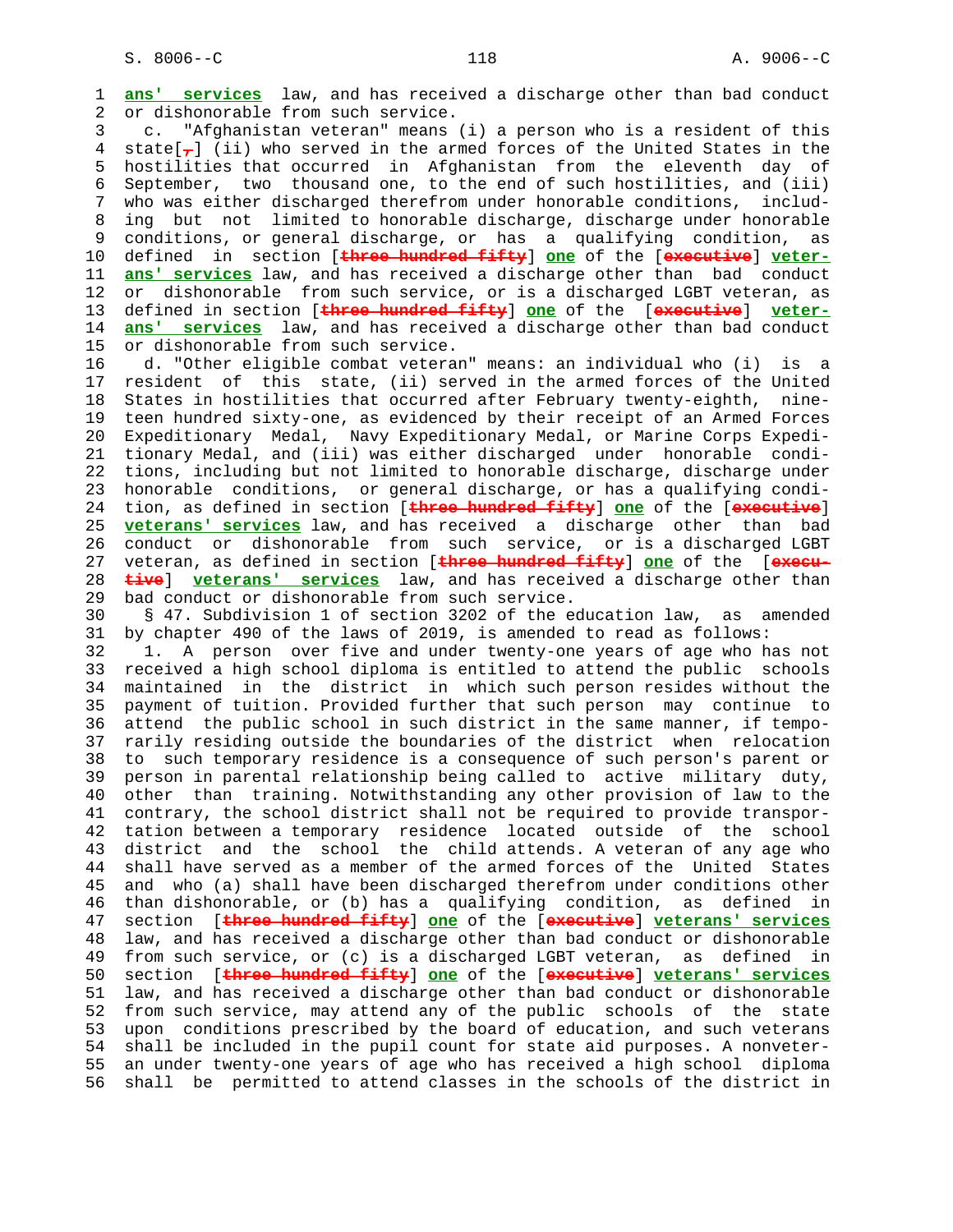1 which such person resides or in a school of a board of cooperative 2 educational services upon payment of tuition under such terms and condi- 3 tions as shall be established in regulations promulgated by the commis- 4 sioner; provided, however, that a school district may waive the payment 5 of tuition for such nonveteran, but in any case such a nonveteran who 6 has received a high school diploma shall not be counted for any state 7 aid purposes. Nothing herein contained shall, however, require a board 8 of education to admit a child who becomes five years of age after the 9 school year has commenced unless his **or her** birthday occurs on or before 10 the first of December. 11 § 48. Clause (h) of subparagraph 3 of paragraph b of subdivision 1 of 12 section 4402 of the education law, as amended by chapter 652 of the laws 13 of 2007, is amended to read as follows: 14 (h) Provide the form developed pursuant to subdivision [**fifteen**] **twen-** 15 **ty-two** of section [**three hundred fifty-three**] **four** of the [**executive**] 16 **veterans' services** law to the parent or person in parental relation of a 17 child designated by the committee as either disabled or emotionally 18 disturbed. 19 § 49. Subdivision 15 of section 1-104 of the election law, as amended 20 by chapter 490 of the laws of 2019, is amended to read as follows: 21 15. The term "veterans' hospital" means any sanitarium, hospital, 22 soldiers' and sailors' home, United States Veterans' Administration 23 Hospital, or other home or institution, which is used, operated and 24 conducted exclusively for the care, maintenance and treatment of persons 25 serving in the military or naval service or coast guard of the United 26 States or the state of New York, or persons who (a) were honorably 27 discharged from such service, or (b) have a qualifying condition, as 28 defined in section [**three hundred fifty**] **one** of the [**executive**] **veter-** 29 **ans' services** law, and have received a discharge other than bad conduct 30 or dishonorable from such service, or (c) are a discharged LGBT veteran, 31 as defined in section [**three hundred fifty**] **one** of the [**executive**] 32 **veterans' services** law, and have received a discharge other than bad 33 conduct or dishonorable from such service. 34 § 50. Subdivision 4 of section 5-210 of the election law, as amended 35 by chapter 490 of the laws of 2019, is amended to read as follows: 36 4. Any qualified person who has been honorably discharged from the 37 military after the twenty-fifth day before a general election, or who 38 has a qualifying condition, as defined in section [**three hundred fifty**] 39 **one** of the [**executive**] **veterans' services** law, and has received a 40 discharge other than bad conduct or dishonorable from the military after 41 the twenty-fifth day before a general election, or who is a discharged 42 LGBT veteran, as defined in section [**three hundred fifty**] **one** of the 43 [**executive**] **veterans' services** law, and has received a discharge other 44 than bad conduct or dishonorable from the military after the twenty- 45 fifth day before a general election, or who has become a naturalized 46 citizen after the twenty-fifth day before a general election may 47 personally register at the board of elections in the county of his or 48 her residence and vote in the general election held at least ten days 49 after such registration. 50 § 51. Subdivision 16 of section 11-0305 of the environmental conserva- 51 tion law, as amended by chapter 103 of the laws of 2012, is amended to 52 read as follows: 53 16. Notwithstanding any inconsistent provision of law, to authorize

 54 free sport fishing clinics. A free sport fishing clinic shall include, 55 but not be limited to, instruction provided by employees of the depart- 56 ment or its designee in recreational angling, including its benefits and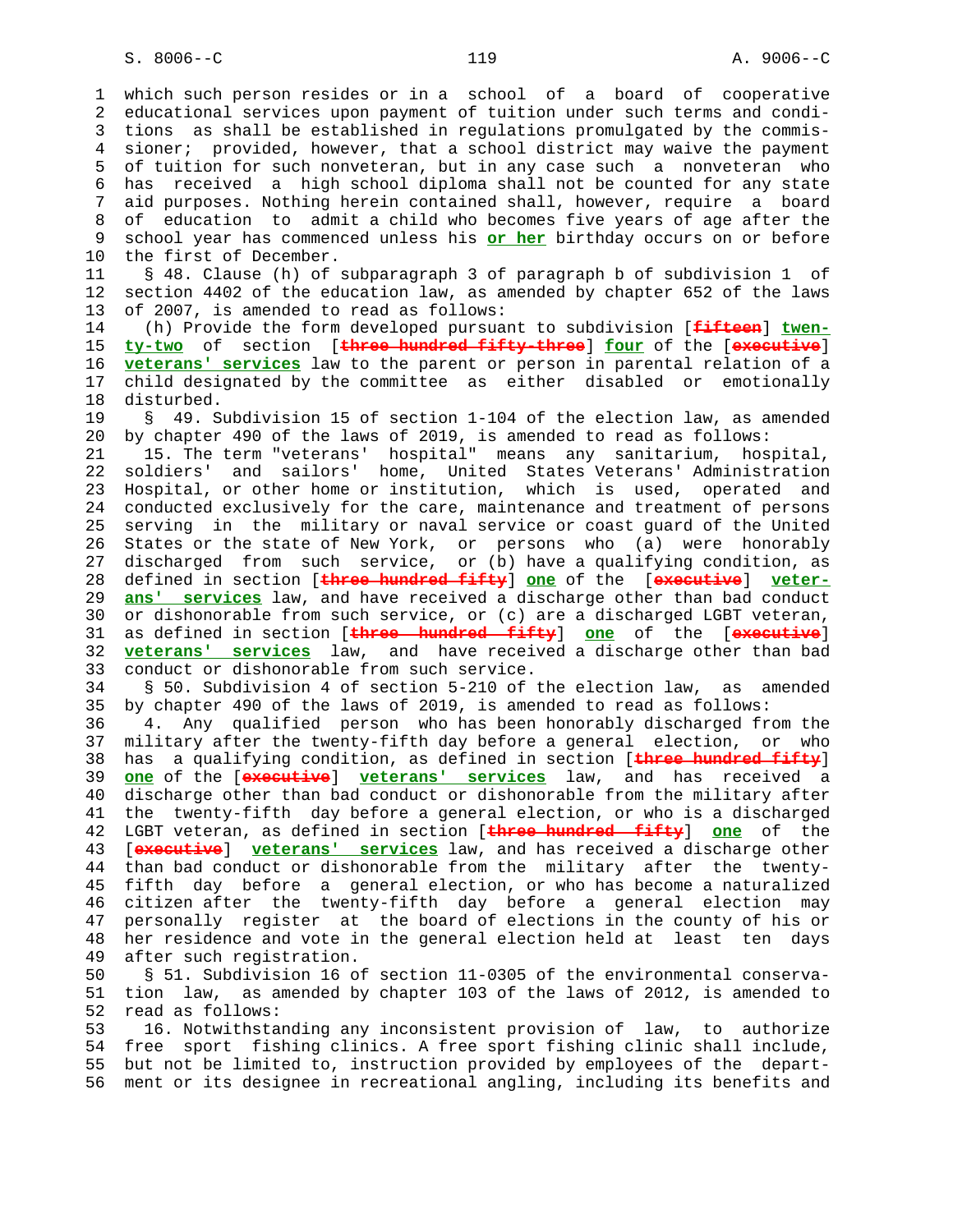1 values, and may also include instruction and other information relevant 2 to an understanding of fisheries management, ethics and aquatic ecology 3 and habitat. No license or recreational marine fishing registration is 4 required to take fish by angling while participating in a fishing clinic 5 conducted by the department or its designee that has been designated by 6 the commissioner as a free sport fishing clinic. Such clinics shall be 7 implemented consistent with department standards and in a manner deter- 8 mined by the department to best provide public notice thereof and to 9 maximize public participation therein, so as to promote the recreational<br>10 opportunities afforded by sport fishing. Further, the commissioner mav 10 opportunities afforded by sport fishing. Further, the commissioner may 11 designate additional fishing events organized through the department 12 that provide physical or emotional rehabilitation for veterans, as 13 defined in subdivision three of section [**three hundred fifty**] **one** of the 14 [**executive**] **veterans' services** law, or active duty members of the armed 15 forces of the United States[**, as defined in 10 U.S.C. section** 16 **101(d)(1)**]. No license or recreational marine fishing registration shall 17 be required for such veterans or active duty members to take fish by 18 angling while participating in these events.

 19 § 52. Subdivision 4 of section 11-0715 of the environmental conserva- 20 tion law, as amended by chapter 490 of the laws of 2019, is amended to 21 read as follows:

 22 4. A person, resident in the state for at least thirty days immediate- 23 ly prior to the date of application, who (a) has been honorably 24 discharged from service in the armed forces of the United States, or (b) 25 has a qualifying condition, as defined in section [**three hundred fifty**] 26 **one** of the [**executive**] **veterans' services** law, and has received a 27 discharge other than bad conduct or dishonorable from such service, or 28 (c) is a discharged LGBT veteran, as defined in section [**three hundred** 29 **fifty**] **one** of the [**executive**] **veterans' services** law, and has received a 30 discharge other than bad conduct or dishonorable from such service, and 31 is certified as having a forty percent or greater service-connected 32 disability is entitled to receive all licenses, privileges, tags, and 33 permits authorized by this title for which he or she is eligible, except 34 turkey permits, renewable each year for a five dollar fee.

 35 § 53. Subparagraph (iv) of paragraph c of subdivision 1 of section 36 13-0328 of the environmental conservation law, as amended by chapter 656 37 of the laws of 2021, is amended to read as follows:

 38 (iv) licenses shall be issued only to persons who demonstrate in a 39 manner acceptable to the department that they received an average of at 40 least fifteen thousand dollars of income over three consecutive years 41 from commercial fishing or fishing, or who successfully complete a 42 commercial food fish apprenticeship pursuant to subdivision seven of 43 this section. As used in this subparagraph, "commercial fishing" means 44 the taking and sale of marine resources including fish, shellfish, crus- 45 tacea or other marine biota and "fishing" means commercial fishing and 46 carrying fishing passengers for hire. Individuals who wish to qualify 47 based on income from "fishing" must hold a valid marine and coastal 48 district party and charter boat license. No more than ten percent of the 49 licenses issued each year based on income eligibility pursuant to this 50 paragraph shall be issued to applicants who qualify based solely upon 51 income derived from operation of or employment by a party or charter 52 boat. For the income evaluation of this subdivision, the department may 53 consider persons who would otherwise be eligible but for having served 54 in the United States armed forces on active duty, provided that such 55 individual (1) has received an honorable or general discharge, or (2) 56 has a qualifying condition, as defined in section [**three hundred fifty**]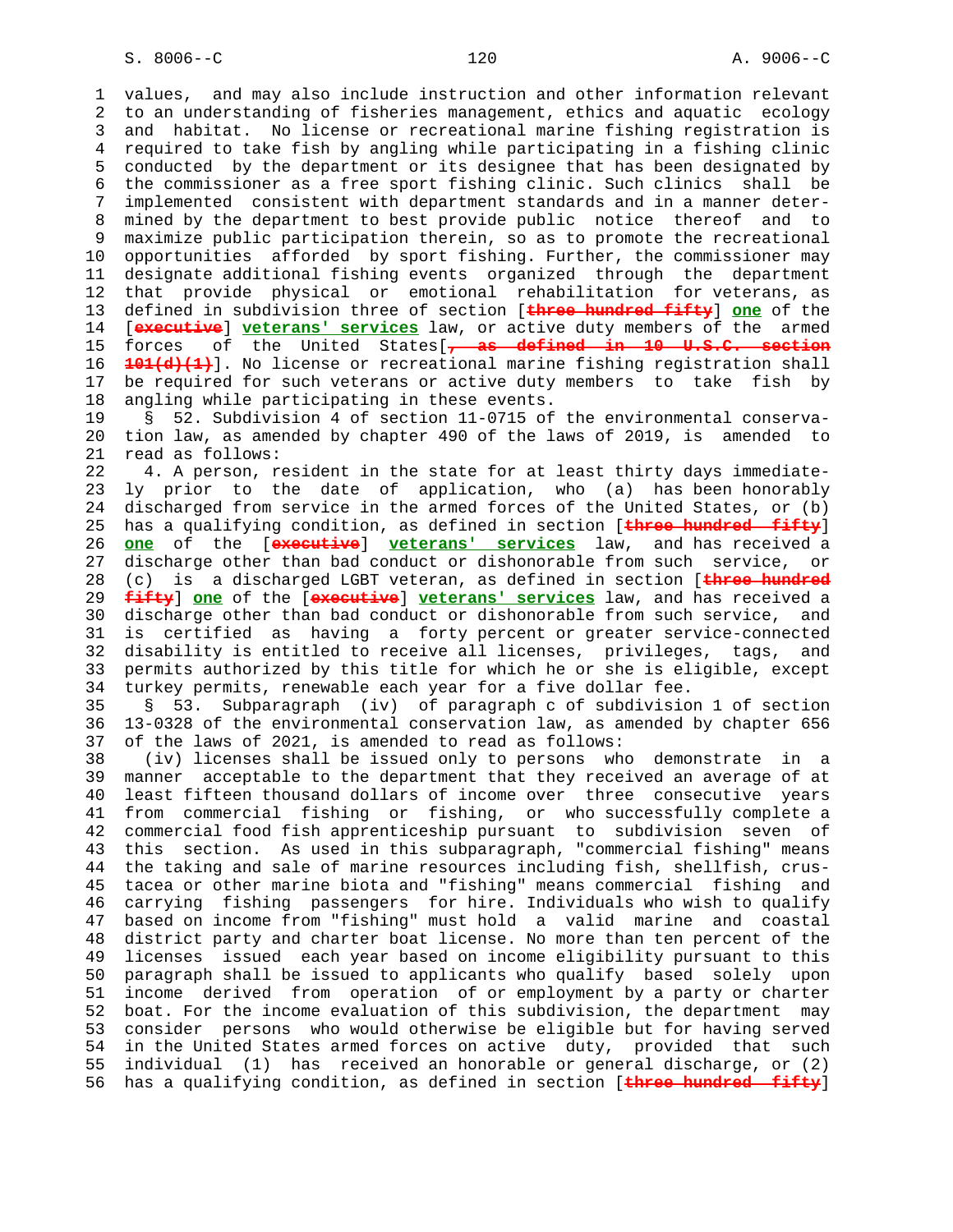1 **one** of the [**executive**] **veteran's services** law, and has received a 2 discharge other than bad conduct or dishonorable from such service, or 3 (3) is a discharged LGBT veteran, as defined in section [**three hundred** 4 **fifty**] **one** of the [**executive**] **veteran's services** law, and has received a 5 discharge other than bad conduct or dishonorable from such service, 6 shall not be deemed ineligible.

 7 § 54. Subdivision 1 of section 130 of the executive law, as amended by 8 section 2 of part V of chapter 58 of the laws of 2020, is amended to 9 read as follows:

 10 1. The secretary of state may appoint and commission as many notaries 11 public for the state of New York as in his or her judgment may be deemed 12 best, whose jurisdiction shall be co-extensive with the boundaries of 13 the state. The appointment of a notary public shall be for a term of 14 four years. An application for an appointment as notary public shall be 15 in form and set forth such matters as the secretary of state shall 16 prescribe. Every person appointed as notary public must, at the time of 17 his or her appointment, be a resident of the state of New York or have 18 an office or place of business in New York state. A notary public who is 19 a resident of the state and who moves out of the state but still main- 20 tains a place of business or an office in New York state does not vacate 21 his or her office as a notary public. A notary public who is a nonresi- 22 dent and who ceases to have an office or place of business in this 23 state, vacates his or her office as a notary public. A notary public who 24 is a resident of New York state and moves out of the state and who does 25 not retain an office or place of business in this state shall vacate his 26 or her office as a notary public. A non-resident who accepts the office 27 of notary public in this state thereby appoints the secretary of state 28 as the person upon whom process can be served on his or her behalf. 29 Before issuing to any applicant a commission as notary public, unless he 30 or she be an attorney and counsellor at law duly admitted to practice in 31 this state or a court clerk of the unified court system who has been 32 appointed to such position after taking a civil service promotional 33 examination in the court clerk series of titles, the secretary of state 34 shall satisfy himself or herself that the applicant is of good moral 35 character, has the equivalent of a common school education and is famil- 36 iar with the duties and responsibilities of a notary public; provided, 37 however, that where a notary public applies, before the expiration of 38 his or her term, for reappointment with the county clerk or where a 39 person whose term as notary public shall have expired applies within six 40 months thereafter for reappointment as a notary public with the county 41 clerk, such qualifying requirements may be waived by the secretary of 42 state, and further, where an application for reappointment is filed with 43 the county clerk after the expiration of the aforementioned renewal 44 period by a person who failed or was unable to re-apply by reason of his 45 or her induction or enlistment in the armed forces of the United States, 46 such qualifying requirements may also be waived by the secretary of 47 state, provided such application for reappointment is made within a 48 period of one year after the military discharge of the applicant under 49 conditions other than dishonorable, or if the applicant has a qualifying 50 condition, as defined in section [**three hundred fifty of this chapter**] 51 **one of the veterans' services law**, within a period of one year after the 52 applicant has received a discharge other than bad conduct or dishonor- 53 able from such service, or if the applicant is a discharged LGBT veter- 54 an, as defined in section [**three hundred fifty of this chapter**] **one of** 55 **the veterans' services law**, within a period of one year after the appli- 56 cant has received a discharge other than bad conduct or dishonorable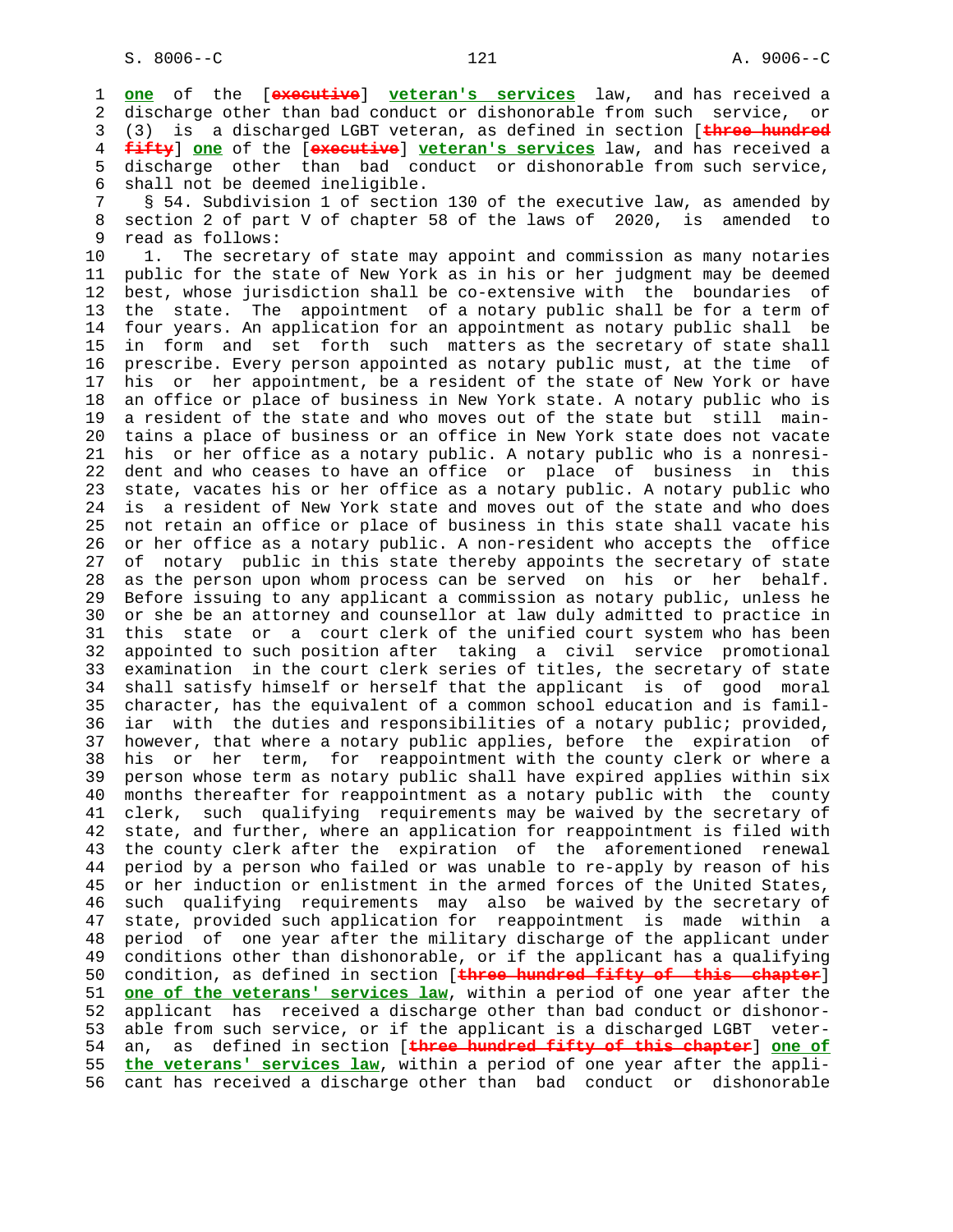1 from such service. In any case, the appointment or reappointment of any 2 applicant is in the discretion of the secretary of state. The secretary 3 of state may suspend or remove from office, for misconduct, any notary 4 public appointed by him or her but no such removal shall be made unless 5 the person who is sought to be removed shall have been served with a 6 copy of the charges against him or her and have an opportunity of being 7 heard. No person shall be appointed as a notary public under this arti- 8 cle who has been convicted, in this state or any other state or territo- 9 ry, of a crime, unless the secretary makes a finding in conformance with 10 all applicable statutory requirements, including those contained in 11 article twenty-three-A of the correction law, that such convictions do 12 not constitute a bar to appointment.

 13 § 55. Subdivision 1 of section 32 of the general business law, as 14 amended by chapter 490 of the laws of 2019, is amended to read as 15 follows:

 16 1. Every member of the armed forces of the United States who (a) was 17 honorably discharged from such service, or (b) has a qualifying condi- 18 tion, as defined in section [**three hundred fifty**] **one** of the [**executive**] 19 **veterans' services** law, and has received a discharge other than bad 20 conduct or dishonorable from such service, or (c) is a discharged LGBT 21 veteran, as defined in section [**three hundred fifty**] **one** of the [**execu-** 22 **tive**] **veterans' services** law, and has received a discharge other than 23 bad conduct or dishonorable from such service, and who is a resident of 24 this state and a veteran of any war, or who shall have served in the 25 armed forces of the United States overseas, and the surviving spouse of 26 any such veteran, if a resident of the state, shall have the right to 27 hawk, peddle, vend and sell goods, wares or merchandise or solicit trade 28 upon the streets and highways within the county of his or her residence, 29 as the case may be, or if such county is embraced wholly by a city, 30 within such city, by procuring a license for that purpose to be issued 31 as herein provided. No part of the lands or premises under the jurisdic- 32 tion of the division of the state fair in the department of agriculture 33 and markets, shall be deemed a street or highway within the meaning of 34 this section.

 35 § 56. Section 35 of the general business law, as amended by chapter 36 490 of the laws of 2019, is amended to read as follows:

 37 § 35. Municipal regulations. This article shall not affect the appli- 38 cation of any ordinance, by-law or regulation of a municipal corporation 39 relating to hawkers and peddlers within the limits of such corporations, 40 but the provisions of this article are to be complied with in addition 41 to the requirements of any such ordinance, by-law or regulation; 42 provided, however, that no such by-law, ordinance or regulation shall 43 prevent or in any manner interfere with the hawking or peddling, without 44 the use of any but a hand driven vehicle, in any street, avenue, alley, 45 lane or park of a municipal corporation, by any honorably discharged 46 member of the armed forces of the United States who (1) was honorably 47 discharged from such service, or (2) has a qualifying condition, as 48 defined in section [**three hundred fifty**] **one** of the [**executive**] **veter-** 49 **ans' services** law, and has received a discharge other than bad conduct 50 or dishonorable from such service, or (3) is a discharged LGBT veteran, 51 as defined in section [**three hundred fifty**] **one** of the [**executive**] 52 **veterans' services** law, and has received a discharge other than bad 53 conduct or dishonorable from such service, and who is physically disa- 54 bled as a result of injuries received while in the service of said armed 55 forces and the holder of a license granted pursuant to section thirty- 56 two of this article.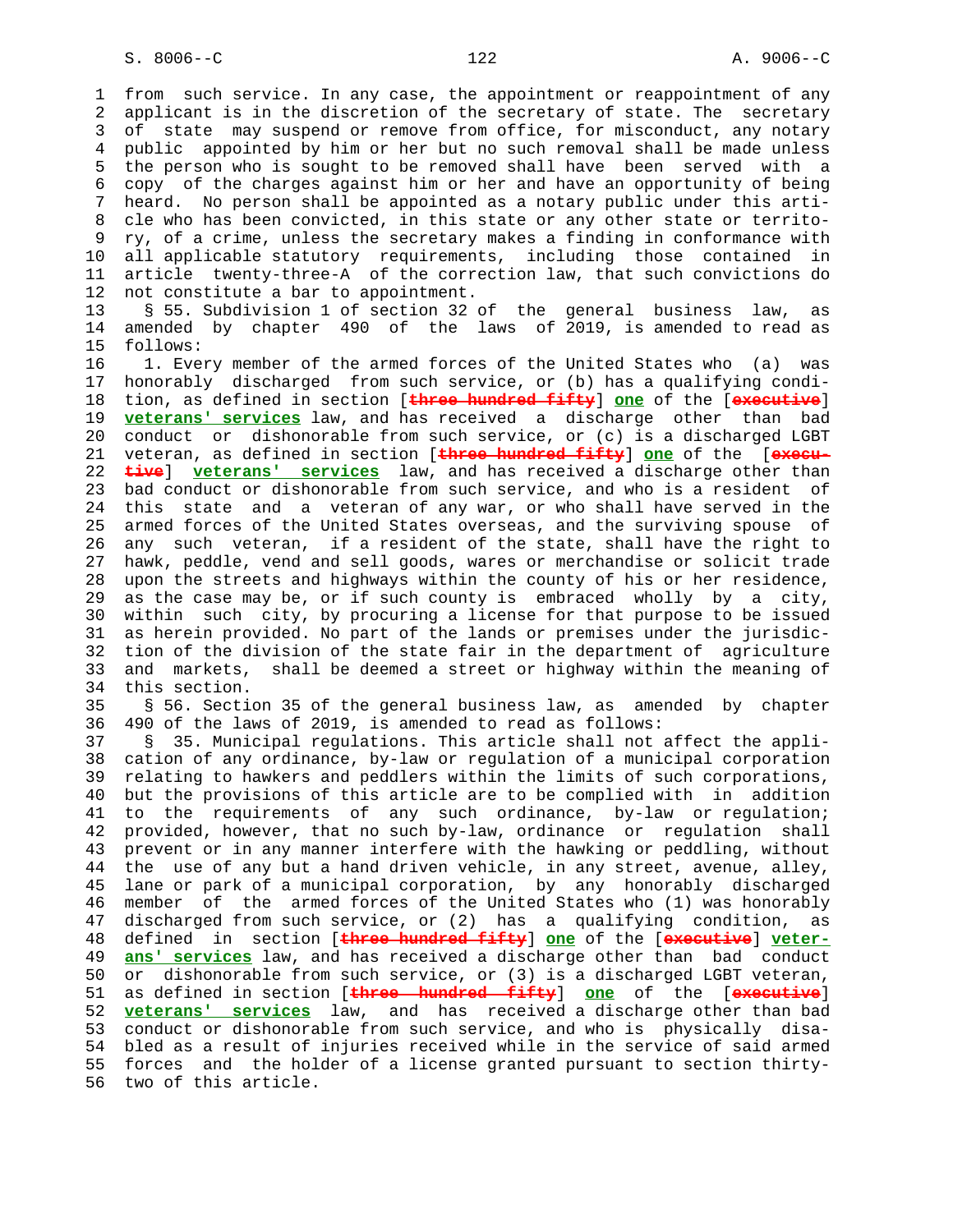1 § 57. Paragraph (a) of subdivision 1 of section 35-a of the general 2 business law, as amended by chapter 490 of the laws of 2019, is amended 3 to read as follows: 4 (a) In cities having a population of one million or more, the official 5 designated by a local law or ordinance to issue a local license to hawk, 6 peddle, vend and sell goods, wares or merchandise or solicit trade upon 7 the streets and highways within such city shall issue specialized vend- 8 ing licenses to members of the armed forces of the United States who (i) 9 were honorably discharged from such service, or (ii) have a qualifying 10 condition, as defined in section [**three hundred fifty**] **one** of the [**exec-** 11 **utive**] **veterans' services** law, and received a discharge other than bad 12 conduct or dishonorable from such service, or (iii) are a discharged 13 LGBT veteran, as defined in section [**three hundred fifty**] **one** of the 14 [**executive**] **veterans' services** law, and received a discharge other than 15 bad conduct or dishonorable from such service, and who are physically 16 disabled as a result of injuries received while in the service of said 17 armed forces and who are eligible to hold licenses granted pursuant to 18 section thirty-two of this article. Such specialized vending licenses 19 shall authorize holders thereof to hawk or peddle within such city in 20 accordance with the provisions contained in this section. Specialized 21 vending licenses issued under this section shall permit the holders 22 thereof to vend on any block face, and no licensee authorized under this 23 section shall be restricted in any way from vending in any area, except 24 as provided in this section. 25 § 58. Paragraph (b) of subdivision 3 of section 69-p of the general 26 business law, as amended by chapter 490 of the laws of 2019, is amended 27 to read as follows: 28 (b) In the case of persons who are or were in the military service and 29 (i) have been or will be discharged under conditions other than 30 dishonorable, or (ii) have a qualifying condition, as defined in section 31 [**three hundred fifty**] **one** of the [**executive**] **veterans' services** law, and 32 received a discharge other than bad conduct or dishonorable from such 33 service, or (iii) are discharged LGBT veterans, as defined in section 34 [**three hundred fifty**] **one** of the [**executive**] **veterans' services** law, and 35 have received a discharge other than bad conduct or dishonorable from 36 such service, the period of two years specified in subdivision one of 37 this section need not be continuous. The length of time such person was 38 engaged in the business of installing, servicing or maintaining security 39 or fire alarm systems before entering the military service may be added 40 to any period of time during which such person was or is engaged in the 41 business of installing, servicing or maintaining security or fire alarm 42 systems after the termination of military service. 43 § 59. The closing paragraph of section 435 of the general business 44 law, as amended by chapter 490 of the laws of 2019, is amended to read 45 as follows: 46 In the case of persons who are or were in the military service and (a) 47 have been or will be discharged under conditions other than dishonor- 48 able, or (b) have a qualifying condition, as defined in section [**three** 49 **hundred fifty**] **one** of the [**executive**] **veterans' services** law, and 50 received a discharge other than bad conduct or dishonorable from such 51 service, or (c) are discharged LGBT veterans, as defined in section 52 [**three hundred fifty**] **one** of the [**executive**] **veterans' services** law, and 53 have received a discharge other than bad conduct or dishonorable from 54 such service, the period of one year specified in subdivision one of 55 this section and the period of six months specified in subdivision two 56 of this section need not be continuous. The length of time such person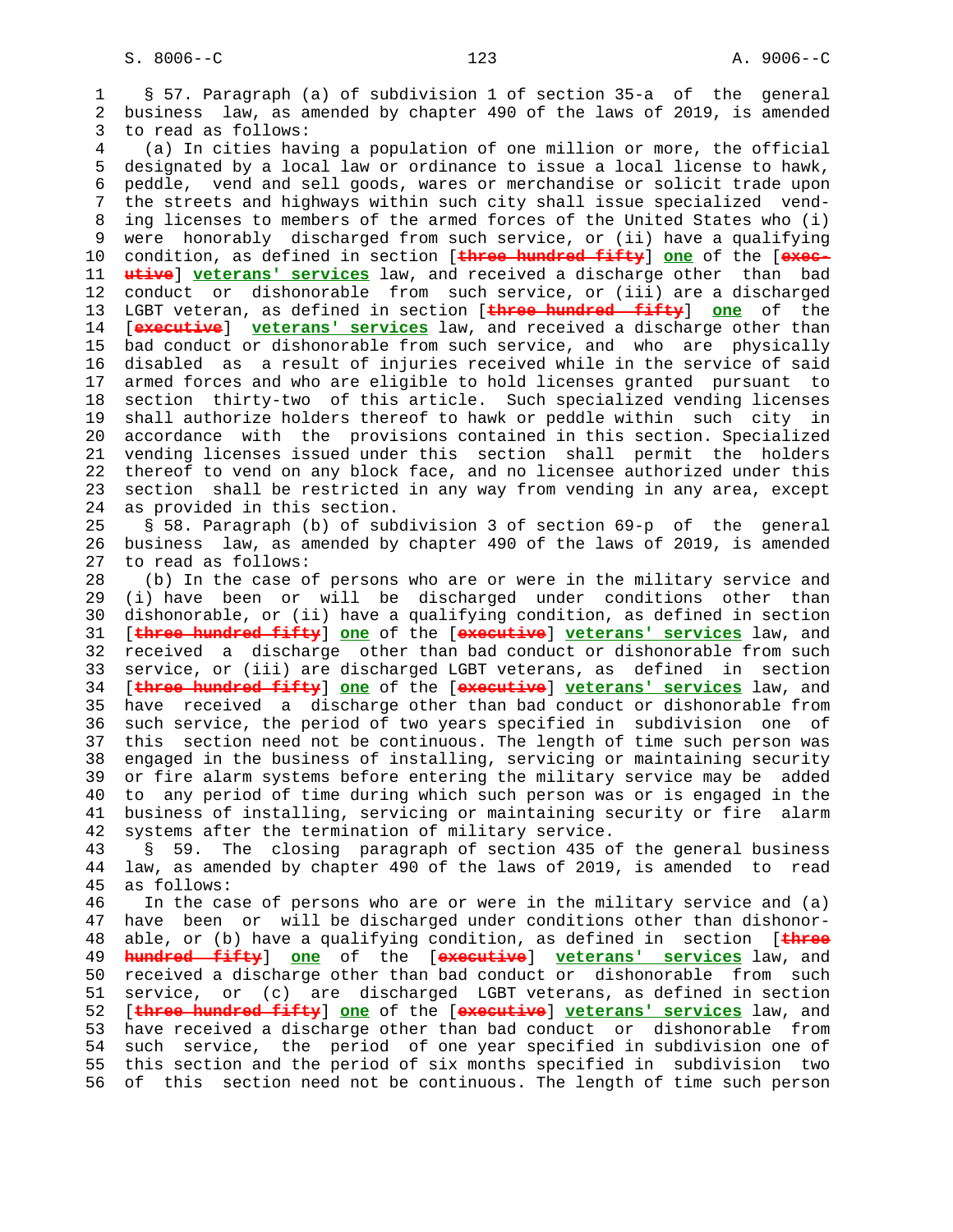1 was engaged in the practice of barbering before entering the military 2 service may be added to any period of time during which such person was 3 or is engaged in the practice of barbering after the termination of 4 military service.

 5 § 60. Section 13-a of the general construction law, as amended by 6 chapter 490 of the laws of 2019, is amended to read as follows:

 7 § 13-a. Armed forces of the United States. "Armed forces of the United 8 States" means the army, navy, marine corps, air force and coast guard[**,**] 9 including all components thereof, and the national guard when in the 10 service of the United States pursuant to call as provided by law. 11 Pursuant to this definition no person shall be considered a member or 12 veteran of the armed forces of the United States unless his or her 13 service therein is or was on a full-time active duty basis, other than 14 active duty for training or he or she was employed by the War Shipping 15 Administration or Office of Defense Transportation or their agents as a 16 merchant seaman documented by the United States Coast Guard or Depart- 17 ment of Commerce, or as a civil servant employed by the United States 18 Army Transport Service (later redesignated as the United States Army 19 Transportation Corps, Water Division) or the Naval Transportation 20 Service; and who served satisfactorily as a crew member during the peri- 21 od of armed conflict, December seventh, nineteen hundred forty-one, to 22 August fifteenth, nineteen hundred forty-five, aboard merchant vessels 23 in oceangoing, i.e., foreign, intercoastal, or coastwise service as such 24 terms are defined under federal law (46 USCA 10301 & 10501) and further 25 to include "near foreign" voyages between the United States and Canada, 26 Mexico, or the West Indies via ocean routes, or public vessels in ocean- 27 going service or foreign waters and who has received a Certificate of 28 Release or Discharge from Active Duty and a discharge certificate, or an 29 Honorable Service Certificate/Report of Casualty, from the Department of 30 Defense or he or she served as a United States civilian employed by the 31 American Field Service and served overseas under United States Armies 32 and United States Army Groups in world war II during the period of armed 33 conflict, December seventh, nineteen hundred forty-one through May 34 eighth, nineteen hundred forty-five, and (i) was discharged or released 35 therefrom under honorable conditions, or (ii) has a qualifying condi- 36 tion, as defined in section [**three hundred fifty**] **one** of the [**executive**] 37 **veterans' services** law, and has received a discharge other than bad 38 conduct or dishonorable from such service, or (iii) is a discharged LGBT 39 veteran, as defined in section [**three hundred fifty**] **one** of the [**execu-** 40 **tive**] **veterans' services** law, and has received a discharge other than 41 bad conduct or dishonorable from such service, or he or she served as a 42 United States civilian Flight Crew and Aviation Ground Support Employee 43 of Pan American World Airways or one of its subsidiaries or its affil- 44 iates and served overseas as a result of Pan American's contract with 45 Air Transport Command or Naval Air Transport Service during the period 46 of armed conflict, December fourteenth, nineteen hundred forty-one 47 through August fourteenth, nineteen hundred forty-five, and (iv) was 48 discharged or released therefrom under honorable conditions, or (v) has 49 a qualifying condition, as defined in section [**three hundred fifty**] **one** 50 of the [**executive**] **veterans' services** law, and has received a discharge 51 other than bad conduct or dishonorable from such service, or (vi) is a 52 discharged LGBT veteran, as defined in section [**three hundred fifty**] **one** 53 of the [**executive**] **veterans' services** law, and has received a discharge 54 other than bad conduct or dishonorable from such service.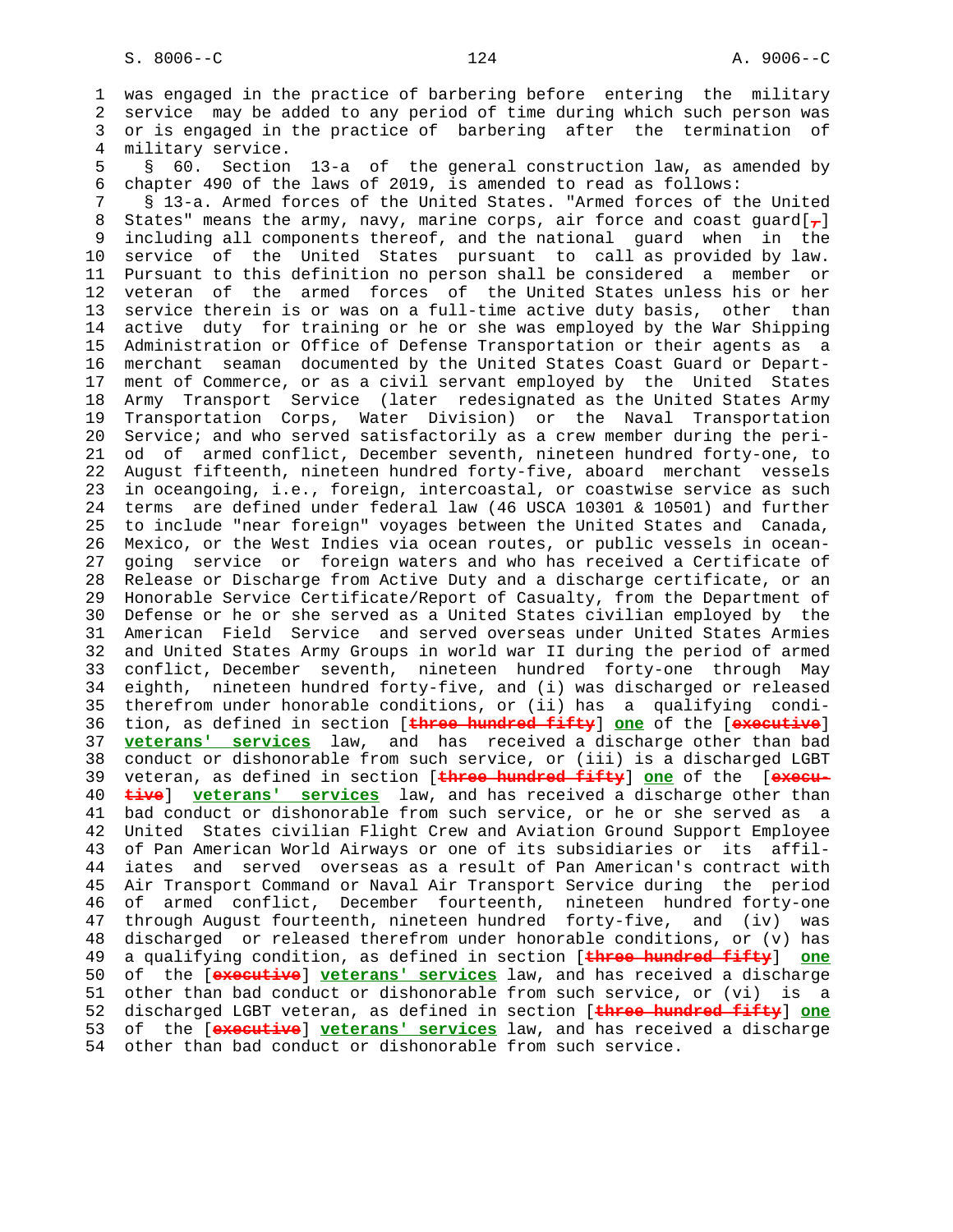1 § 61. Subdivision 1 of section 77 of the general municipal law, as 2 amended by chapter 490 of the laws of 2019, is amended to read as 3 follows: 4 1. A municipal corporation may lease, for not exceeding five years, to 5 a post or posts of the Grand Army of the Republic, Veterans of Foreign 6 Wars of the United States, American Legion, Catholic War Veterans, Inc., 7 Disabled American Veterans, the Army and Navy Union, U.S.A., Marine 8 Corps League, AMVETS, American Veterans of World War II, Jewish War 9 Veterans of the United States, Inc., Italian American War Veterans of 10 the United States, Incorporated, Masonic War Veterans of the State of 11 New York, Inc., Veterans of World War I of the United States of America 12 Department of New York, Inc., Polish-American Veterans of World War II, 13 Amsterdam, N.Y., Inc., Polish-American Veterans of World War II, Sche- 14 nectady, N.Y., Inc., Polish Legion of American Veterans, Inc., Vietnam 15 Veterans of America or other veteran organization of members of the 16 [**armed forces**] **uniformed services** of the United States who (a) were 17 honorably discharged from such service or (b) have a qualifying condi- 18 tion, as defined in section [**three hundred fifty**] **one** of the [**executive**] 19 **veterans' services** law, and received a discharge other than bad conduct 20 or dishonorable from such service, or (c) are discharged LGBT veterans, 21 as defined in section [**three hundred fifty**] **one** of the [**executive**] 22 **veterans' services** law, and received a discharge other than bad conduct 23 or dishonorable from such service, or to an incorporated organization or 24 an association of either active or exempt volunteer firefighters, a 25 public building or part thereof, belonging to such municipal corpo- 26 ration, except schoolhouses in actual use as such, without expense, or 27 at a nominal rent, fixed by the board or council having charge of such 28 buildings and provide furniture and furnishings, and heat, light and 29 janitor service therefor, in like manner. 30 § 62. Paragraph (a) of subdivision 1 of section 148 of the general 31 municipal law, as amended by chapter 490 of the laws of 2019, is amended 32 to read as follows: 33 (a) The board of supervisors in each of the counties, or the board of 34 estimate in the city of New York, shall designate some proper person, 35 association or commission, other than that designated for the care of 36 burial of public charges or criminals, who shall cause to be interred 37 the body of any member of the [**armed forces**] **uniformed services** of the 38 United States who (i) was honorably discharged from such service or (ii) 39 had a qualifying condition, as defined in section [**three hundred fifty**] 40 **one** of the [**executive**] **veterans' services** law, and received a discharge 41 other than bad conduct or dishonorable from such service, or (iii) was a 42 discharged LGBT veteran, as defined in section [**three hundred fifty**] **one** 43 of the [**executive**] **veterans' services** law, and received a discharge 44 other than bad conduct or dishonorable from such service, or the body of 45 any minor child or either parent, or the spouse or unremarried surviving 46 spouse of any such member of the [**armed forces**] **uniformed services** of 47 the United States, if such person shall hereafter die in a county or in 48 the city of New York without leaving sufficient means to defray his or 49 her funeral expenses. 50 § 63. Section 117-c of the highway law, as amended by chapter 490 of 51 the laws of 2019, is amended to read as follows: 52 § 117-c. Hawking, peddling, vending, sale of goods, wares or merchan-

 53 dise; Erie county; certain areas. Notwithstanding any law to the contra- 54 ry, except section thirty-five of the general business law, the county 55 of Erie shall have the power to enact a local law prohibiting hawking, 56 peddling, vending and sale of goods, wares or merchandise or solicita-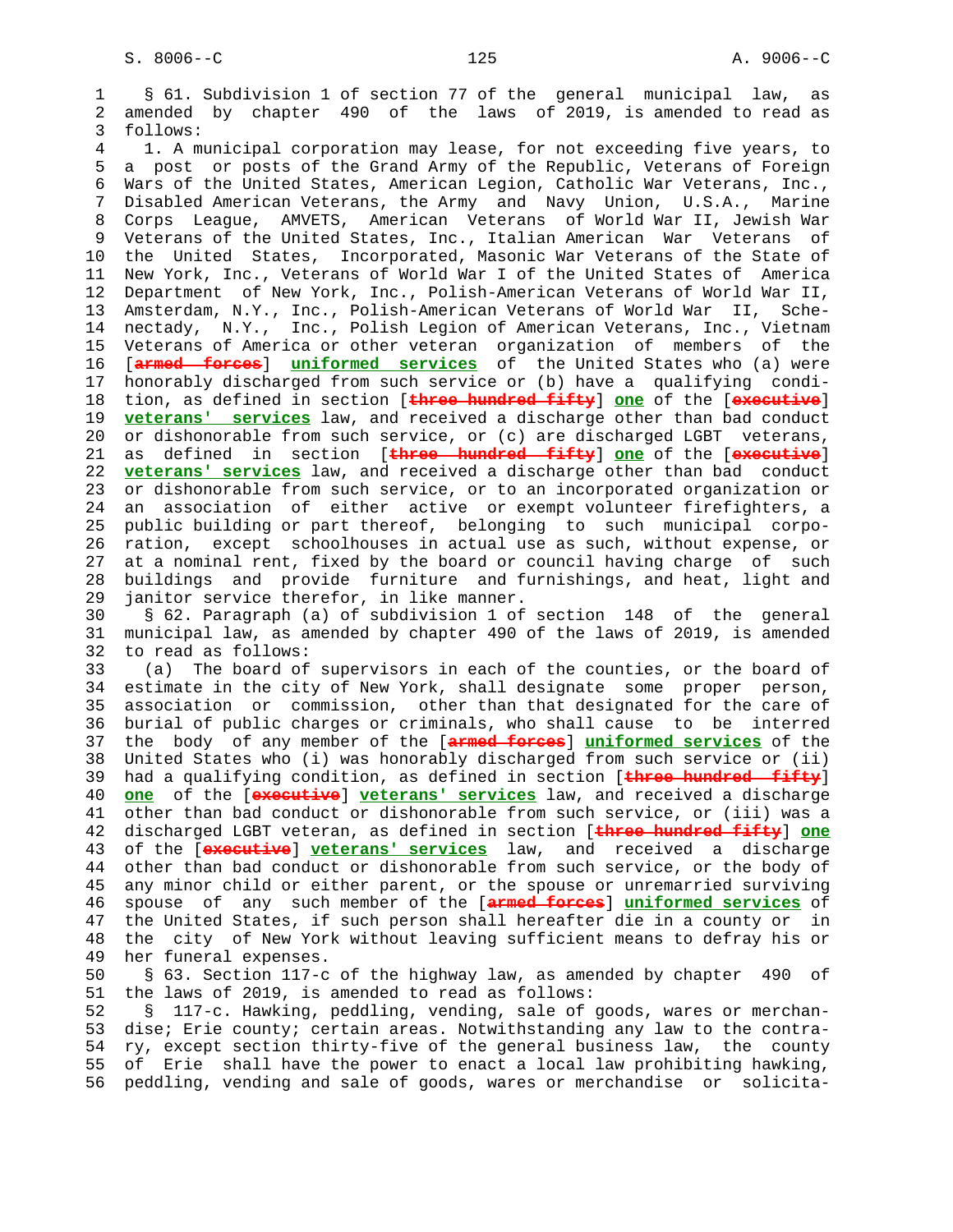1 tion of trade in the right-of-way of county roads adjacent to arenas, 2 stadiums, auditoriums or like facilities, which contain fifty thousand 3 or more seats, which are used for events likely to attract large numbers 4 of spectators, including but not limited to home games of a National 5 Football League franchise. Provided, however, that the power to enact 6 such local law shall be subject to the requirement that provision be 7 made, by lease agreement, regulation or otherwise, for the hawking, 8 peddling, vending and sales of goods, wares or merchandise or solicita- 9 tion of trade in designated vending areas on the ground of county-owned 10 lands leased for use as an arena, stadium or auditorium or like facility 11 which contain fifty thousand or more seats; and further provided that 12 members of the armed forces of the United States who (a) were honorably 13 discharged from such service, or (b) have a qualifying condition, as 14 defined in section [**three hundred fifty**] **one** of the [**executive**] **veter-** 15 **ans' services** law, and received a discharge other than bad conduct or 16 dishonorable from such service, or (c) are discharged LGBT veterans, as 17 defined in section [**three hundred fifty**] **one** of the [**executive**] **veter-** 18 **ans' services** law, and received a discharge other than bad conduct or 19 dishonorable from such service, and who are entitled to hawk, vend, sell 20 or peddle merchandise in the public right-of-way pursuant to sections 21 thirty-two and thirty-five of the general business law, shall be given 22 first preference in any assignment or vending locations or in the allo- 23 cation of such locations. 24 § 64. Paragraph 11 of subsection (j) of section 2103 of the insurance 25 law, as amended by chapter 490 of the laws of 2019, is amended to read 26 as follows: 27 (11) No license fee shall be required of any person who served as a 28 member of the armed forces of the United States at any time and who (A) 29 shall have been discharged therefrom, under conditions other than 30 dishonorable, or (B) has a qualifying condition, as defined in section 31 [**three hundred fifty**] **one** of the [**executive**] **veterans' services** law, and 32 has received a discharge other than bad conduct or dishonorable from 33 such service, or (C) is a discharged LGBT veteran, as defined in section 34 [**three hundred fifty**] **one** of the [**executive**] **veterans' services** law, and 35 has received a discharge other than bad conduct or dishonorable from 36 such service, in a current licensing period, for the duration of such 37 period. 38 § 65. Subparagraph (F) of paragraph 3 of subsection (e) and paragraph 39 2 of subsection (f) of section 2104 of the insurance law, as amended by 40 chapter 490 of the laws of 2019, are amended to read as follows: 41 (F) served as a member of the armed forces of the United States at any 42 time, and shall (i) have been discharged under conditions other than 43 dishonorable, or (ii) has a qualifying condition, as defined in section 44 [**three hundred fifty**] **one** of the [**executive**] **veterans' services** law, and 45 has received a discharge other than bad conduct or dishonorable from 46 such service, or (iii) is a discharged LGBT veteran, as defined in 47 section [**three hundred fifty**] **one** of the [**executive**] **veterans' services** 48 law, and has received a discharge other than bad conduct or dishonorable 49 from such service, and who within three years prior to his **or her** entry 50 into the armed forces held a license as insurance broker for similar 51 lines, provided his **or her** application for such license is filed before 52 one year from the date of final discharge; or 53 (2) No license fee shall be required of any person who served as a 54 member of the armed forces of the United States at any time, and who (A) 55 shall have been discharged, under conditions other than dishonorable, or

56 (B) has a qualifying condition, as defined in section [**three hundred**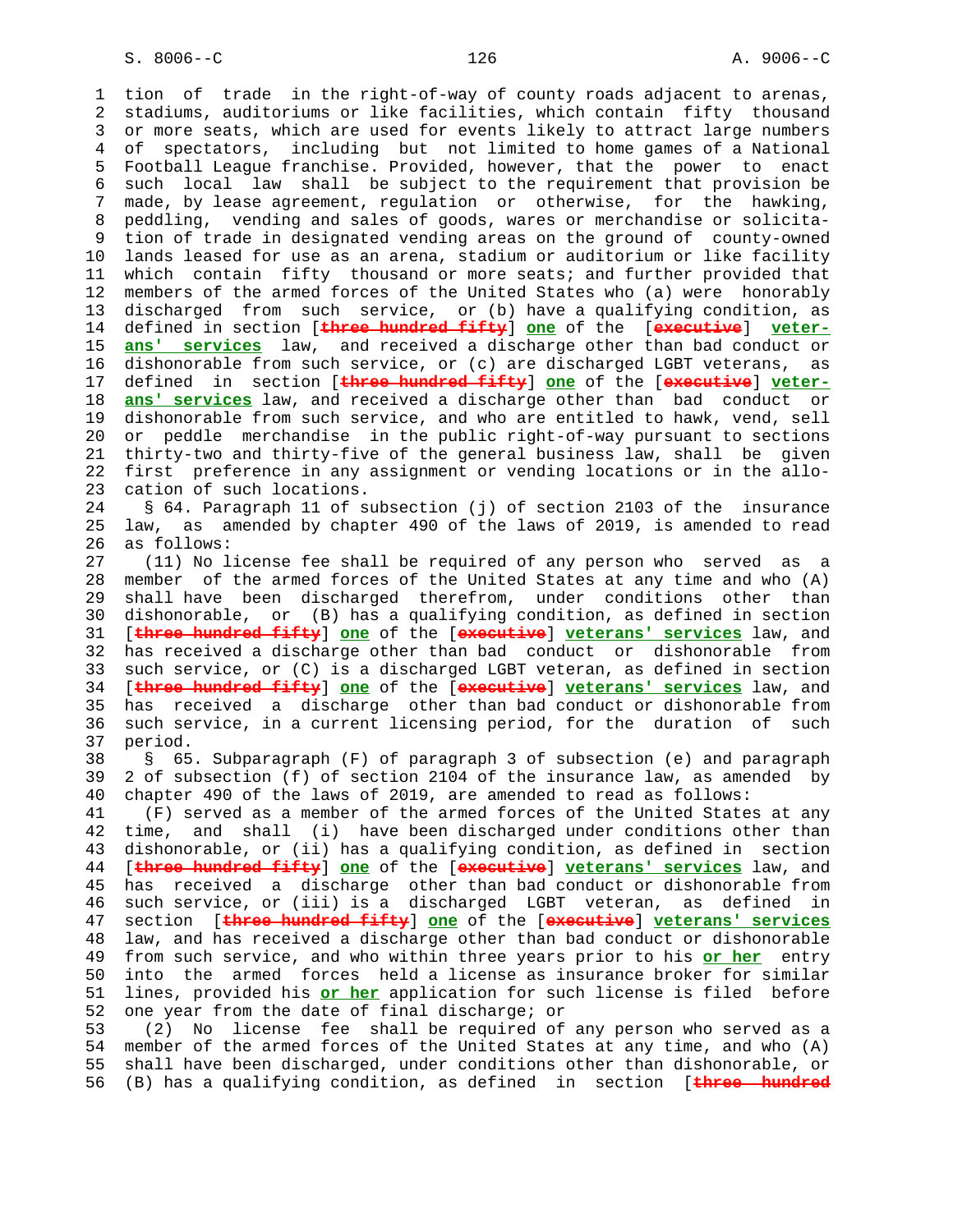1 **fifty**] **one** of the [**executive**] **veterans' services** law, and has received a 2 discharge other than bad conduct or dishonorable from such service, or 3 (C) is a discharged LGBT veteran, as defined in section [**three hundred** 4 **fifty**] **one** of the [**executive**] **veterans' services** law, and has received a 5 discharge other than bad conduct or dishonorable from such service, in a 6 current licensing period, for the duration of such period. 7 § 66. Paragraph 2 of subsection (i) of section 2108 of the insurance 8 law, as amended by chapter 490 of the laws of 2019, is amended to read 9 as follows: 10 (2) No license fee shall be required of any person who served as a 11 member of the armed forces of the United States at any time and who (A) 12 shall have been discharged, under conditions other than dishonorable, or 13 (B) has a qualifying condition, as defined in section [**three hundred** 14 **fifty**] **one** of the [**executive**] **veterans' services** law, and has received a 15 discharge other than bad conduct or dishonorable from such service, or 16 (C) is a discharged LGBT veteran, as defined in section [**three hundred** 17 **fifty**] **one** of the [**executive**] **veterans' services** law, and has received a 18 discharge other than bad conduct or dishonorable from such service, in a 19 current licensing period, for the duration of such period. 20 § 67. Paragraph 10 of subsection (h) of section 2137 of the insurance 21 law, as amended by chapter 490 of the laws of 2019, is amended to read 22 as follows: 23 (10) No license fee shall be required of any person who served as a 24 member of the armed forces of the United States at any time and who (A) 25 shall have been discharged therefrom, under conditions other than 26 dishonorable, or (B) has a qualifying condition, as defined in section 27 [**three hundred fifty**] **one** of the [**executive**] **veterans' services** law, and 28 has received a discharge other than bad conduct or dishonorable from 29 such service, or (C) is a discharged LGBT veteran, as defined in section 30 [**three hundred fifty**] **one** of the [**executive**] **veterans' services** law, and 31 has received a discharge other than bad conduct or dishonorable from 32 such service, in a current licensing period, for the duration of such 33 period. 34 § 68. Paragraph 11 of subsection (i) of section 2139 of the insurance 35 law, as amended by chapter 490 of the laws of 2019, is amended to read 36 as follows: 37 (11) No license fee shall be required of any person who served as a 38 member of the armed forces of the United States at any time, and who (A) 39 shall have been discharged therefrom under conditions other than 40 dishonorable, or (B) has a qualifying condition, as defined in section 41 [**three hundred fifty**] **one** of the [**executive**] **veterans' services** law, and 42 has received a discharge other than bad conduct or dishonorable from 43 such service, or (C) is a discharged LGBT veteran, as defined in section 44 [**three hundred fifty**] **one** of the [**executive**] **veterans' services** law, and 45 has received a discharge other than bad conduct or dishonorable from 46 such service, in a current licensing period for the duration of such 47 period. 48 § 69. Section 466 of the judiciary law, as amended by chapter 490 of 49 the laws of 2019, is amended to read as follows: 50 § 466. Attorney's oath of office. **1.** Each person, admitted as 51 prescribed in this chapter must, upon his or her admission, take the 52 constitutional oath of office in open court, and subscribe the same in a 53 roll or book, to be kept in the office of the clerk of the appellate 54 division of the supreme court for that purpose. 55 **2.** Any person now in actual service in the armed forces of the United 56 States or whose induction or enlistment therein is imminent, or within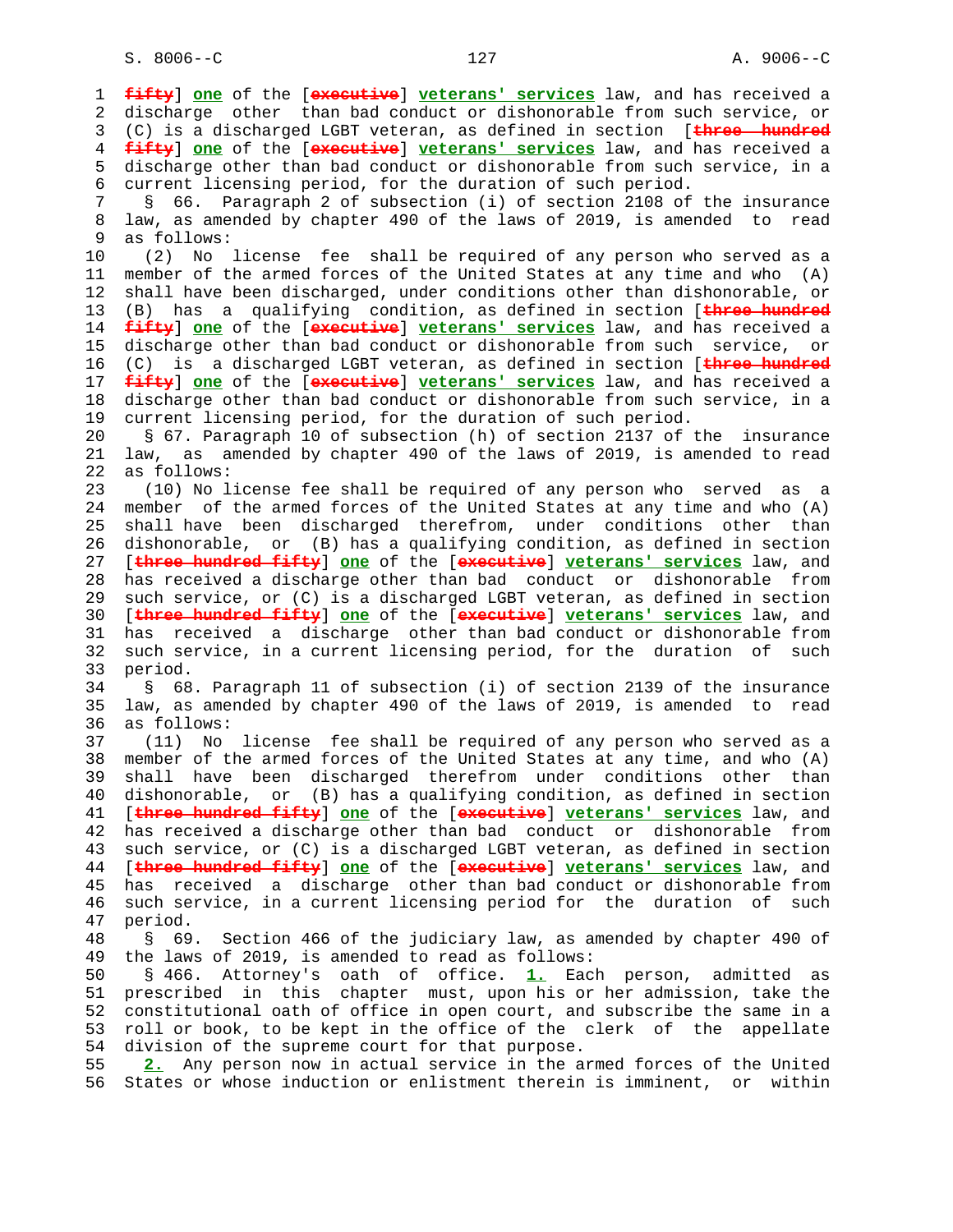1 sixty days after such person (1) has been honorably discharged, or (2) 2 has received a discharge other than bad conduct or dishonorable from 3 such service, if such person has a qualifying condition, as defined in 4 section [**three hundred fifty**] **one** of the [**executive**] **veterans' services** 5 law, or (3) has received a discharge other than bad conduct or dishonor- 6 able from such service, if such person is a discharged LGBT veteran, as 7 defined in section [**three hundred fifty**] **one** of the [**executive**] **veter-** 8 **ans' services** law, if the appellate division of the supreme court in the 9 department in which such person resides is not in session, may subscribe<br>10 and take the oath before a justice of that court, with the same force and take the oath before a justice of that court, with the same force 11 and effect as if it were taken in open court, except that in the first 12 department the oath must be taken before the presiding justice or, in 13 his or her absence, before the senior justice.

 14 § 70. Subdivision 3 of section 20 of the military law, as amended by 15 chapter 490 of the laws of 2019, is amended to read as follows:

 16 3. Any person who has served as a commissioned or warrant officer in 17 the organized militia or in the armed forces of the United States and 18 (a) has been honorably discharged therefrom, or (b) has a qualifying 19 condition, as defined in section [**three hundred fifty**] **one** of the [**exec-** 20 **utive**] **veterans' services** law, and has received a discharge other than 21 bad conduct or dishonorable from such service, or (c) is a discharged 22 LGBT veteran, as defined in section [**three hundred fifty**] **one** of the 23 [**executive**] **veterans' services** law, and has received a discharge other 24 than bad conduct or dishonorable from such service, may be commissioned 25 and placed on the state reserve list in the highest grade previously 26 held by him **or her** after complying with such conditions as may be 27 prescribed by regulations issued pursuant to this chapter.

 28 § 71. Paragraphs (b) and (c) of subdivision 1 and subparagraphs 1 and 29 2 of paragraph (a) of subdivision 4-b of section 243 of the military 30 law, as amended by chapter 490 of the laws of 2019, are amended to read 31 as follows:

 32 (b) The term "military duty" shall mean military service in the mili- 33 tary, naval, aviation or marine service of the United States subsequent 34 to July first, nineteen hundred forty, or service under the selective 35 training and service act of nineteen hundred forty, or the national 36 guard and reserve officers mobilization act of nineteen hundred forty, 37 or any other act of congress supplementary or amendatory thereto, or any 38 similar act of congress hereafter enacted and irrespective of the fact 39 that such service was entered upon following a voluntary enlistment 40 therefor or was required under one of the foregoing acts of congress, or 41 service with the United States public health service as a commissioned 42 officer, or service with the American Red Cross while with the armed 43 forces of the United States on foreign service, or service with the 44 special services section of the armed forces of the United States on 45 foreign service, or service in the merchant marine which shall consist 46 of service as an officer or member of the crew on or in connection with 47 a vessel documented under the laws of the United States or a vessel 48 owned by, chartered to, or operated by or for the account or use of the 49 government of the United States, or service by one who was employed by 50 the War Shipping Administration or Office of Defense Transportation or 51 their agents as a merchant seaman documented by the United States Coast 52 Guard or Department of Commerce, or as a civil servant employed by the 53 United States Army Transport Service (later redesignated as the United 54 States Army Transportation Corps, Water Division) or the Naval Transpor- 55 tation Service; and who served satisfactorily as a crew member during 56 the period of armed conflict, December seventh, nineteen hundred forty-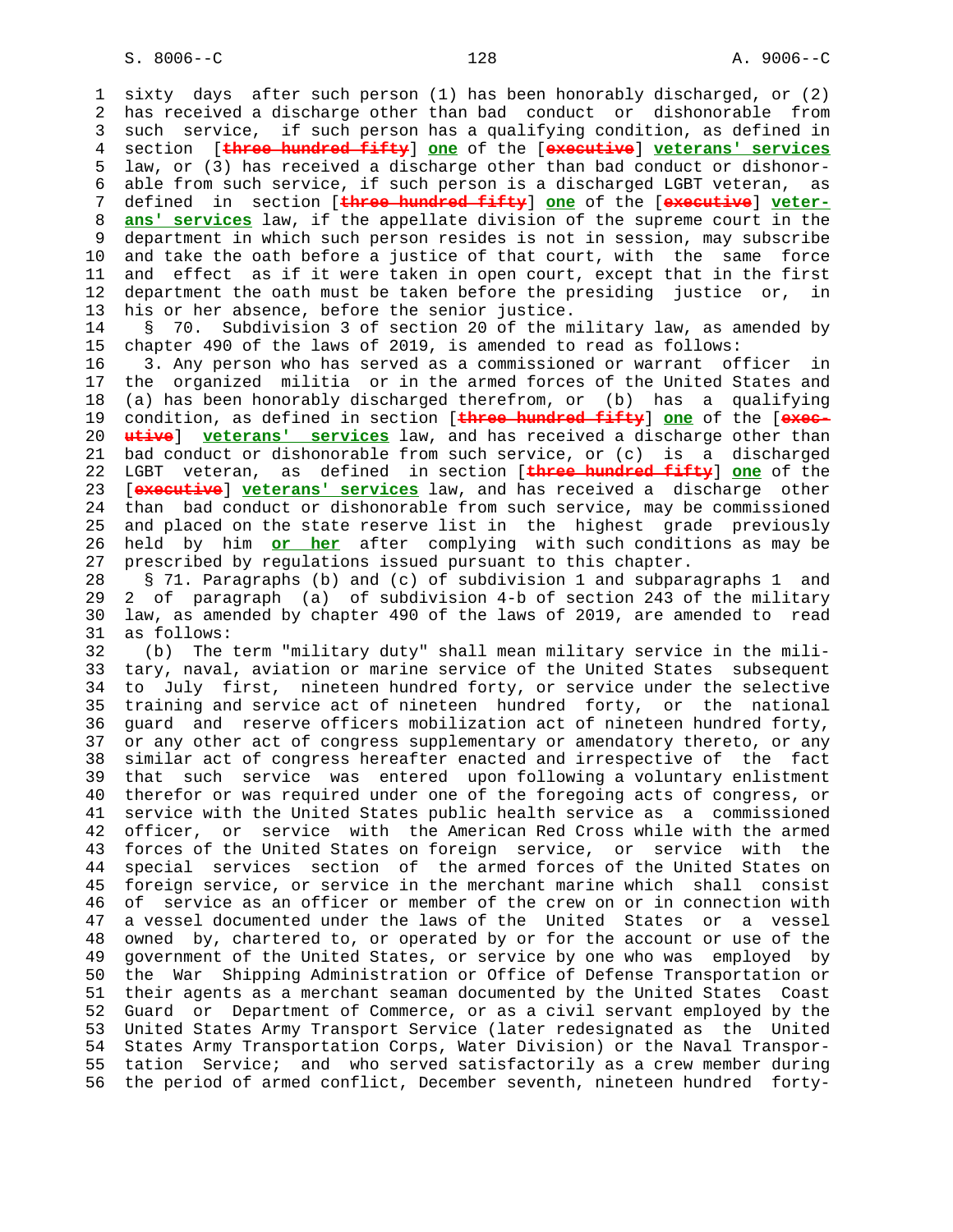1 one, to August fifteenth, nineteen hundred forty-five, aboard merchant 2 vessels in oceangoing, i.e., foreign, intercoastal, or coastwise service 3 as such terms are defined under federal law (46 USCA 10301 & 10501) and 4 further to include "near foreign" voyages between the United States and 5 Canada, Mexico, or the West Indies via ocean routes, or public vessels 6 in oceangoing service or foreign waters and who has received a Certif- 7 icate of Release or Discharge from Active Duty and a discharge certif- 8 icate, or an Honorable Service Certificate/Report of Casualty, from the 9 Department of Defense, or who served as a United States civilian 10 employed by the American Field Service and served overseas under United 11 States Armies and United States Army Groups in world war II during the 12 period of armed conflict, December seventh, nineteen hundred forty-one 13 through May eighth, nineteen hundred forty-five, and who (i) was 14 discharged or released therefrom under honorable conditions, or (ii) has 15 a qualifying condition, as defined in section [**three hundred fifty**] **one** 16 of the [**executive**] **veterans' services** law, and has received a discharge 17 other than bad conduct or dishonorable from such service, or (iii) is a 18 discharged LGBT veteran, as defined in section [**three hundred fifty**] **one** 19 of the [**executive**] **veterans' services** law, and has received a discharge 20 other than bad conduct or dishonorable from such service, or who served 21 as a United States civilian Flight Crew and Aviation Ground Support 22 Employee of Pan American World Airways or one of its subsidiaries or its 23 affiliates and served overseas as a result of Pan American's contract 24 with Air Transport Command or Naval Air Transport Service during the 25 period of armed conflict, December fourteenth, nineteen hundred forty- 26 one through August fourteenth, nineteen hundred forty-five, and who (iv) 27 was discharged or released therefrom under honorable conditions, or (v) 28 has a qualifying condition, as defined in section [**three hundred fifty**] 29 **one** of the [**executive**] **veterans' services** law, and has received a 30 discharge other than bad conduct or dishonorable from such service, or 31 (vi) is a discharged LGBT veteran, as defined in section [**three hundred** 32 **fifty**] **one** of the [**executive**] **veterans' services** law, and has received a 33 discharge other than bad conduct or dishonorable from such service; or 34 service in police duty on behalf of the United States government in a 35 foreign country, if such person is a police officer, as defined by 36 section 1.20 of the criminal procedure law, and if such police officer 37 obtained the prior consent of his or her public employer to absent 38 himself or herself from his or her position to engage in the performance 39 of such service; or as an enrollee in the United States maritime service 40 on active duty and, to such extent as may be prescribed by or under the 41 laws of the United States, any period awaiting assignment to such 42 service and any period of education or training for such service in any 43 school or institution under the jurisdiction of the United States 44 government, but shall not include temporary and intermittent gratuitous 45 service in any reserve or auxiliary force. It shall include time spent 46 in reporting for and returning from military duty and shall be deemed to 47 commence when the public employee leaves his **or her** position and to end 48 when he **or she** is reinstated to his **or her** position, provided such rein- 49 statement is within ninety days after the termination of military duty, 50 as hereinafter defined. Notwithstanding the foregoing provisions of this 51 paragraph, the term "military duty" shall not include any of the forego- 52 ing services entered upon voluntarily on or after January first, nine- 53 teen hundred forty-seven and before June twenty-fifth, nineteen hundred 54 fifty; and, on or after July first, nineteen hundred seventy, the term 55 "military duty" shall not include any voluntary service in excess of 56 four years performed after that date, or the total of any voluntary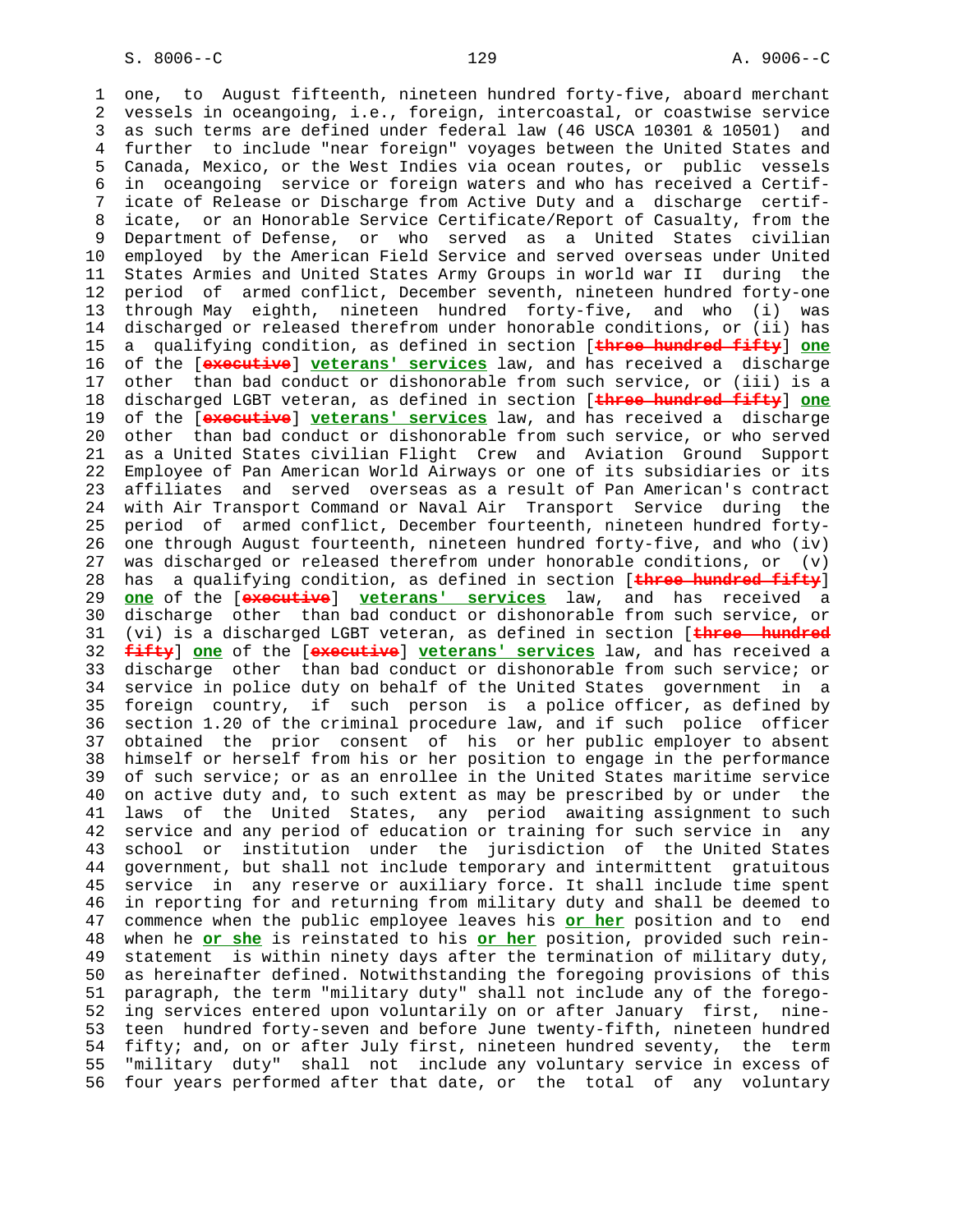1 services, additional or otherwise, in excess of four years performed 2 after that date, shall not exceed five years, if the service in excess 3 of four years is at the request and for the convenience of the federal 4 government, except if such voluntary service is performed during a peri- 5 od of war, or national emergency declared by the president.

 6 (c) The term "termination of military duty" shall mean the date of a 7 certificate of honorable discharge or a certificate of completion of 8 training and service as set forth in the selective training and service 9 act of nineteen hundred forty, and the national guard and reserve offi- 10 cers mobilization act of nineteen hundred forty or, or a certificate of 11 release or discharge from active duty where an employee (i) has a quali- 12 fying condition, as defined in section [**three hundred fifty**] **one** of the 13 [**executive**] **veterans' services** law, and has received a discharge other 14 than bad conduct or dishonorable from such service, or (ii) is a 15 discharged LGBT veteran, as defined in section [**three hundred fifty**] **one** 16 of the [**executive**] **veterans' services** law, and has received a discharge 17 other than bad conduct or dishonorable from such service, or in the 18 event of the incurrence of a temporary disability arising out of and in 19 the course of such military duty, the date of termination of such disa- 20 bility. The existence and termination of such temporary disability, in 21 the case of a public employee occupying a position in the classified 22 civil service or of a person on an eligible list for a position in such 23 service, shall be determined by the civil service commission having 24 jurisdiction over such position and, in the case of a public employee 25 occupying a position not in the classified civil service, shall be 26 determined by the officer or body having the power of appointment.

 27 (1) "New York city veteran of world war II". Any member of the New 28 York city employees' retirement system in city-service who, after his **or** 29 **her** last membership in such system began, served as a member of the 30 armed forces of the United States during the period beginning on Decem- 31 ber seventh, nineteen hundred forty-one and ending on December thirty- 32 first, nineteen hundred forty-six, and (i) was honorably discharged or 33 released under honorable circumstances from such service, or (ii) has a 34 qualifying condition, as defined in section [**three hundred fifty**] **one** of 35 the [**executive**] **veterans' services** law, and has received a discharge 36 other than bad conduct or dishonorable from such service, or (iii) is a 37 discharged LGBT veteran, as defined in section [**three hundred fifty**] **one** 38 of the [**executive**] **veterans' services** law, and has received a discharge 39 other than bad conduct or dishonorable from such service.

 40 (2) "New York city veteran of the Korean conflict." Any member of the 41 New York city employees' retirement system in city-service who, after 42 his **or her** last membership in such system began, served as a member of 43 the armed forces of the United States during the period beginning on the 44 twenty-seventh of June, nineteen hundred fifty and ending on the thir- 45 ty-first day of January, nineteen hundred fifty-five, and (i) was honor- 46 ably discharged or released under honorable circumstances from such 47 service, or (ii) has a qualifying condition, as defined in section 48 [**three hundred fifty**] **one** of the [**executive**] **veterans' services** law, and 49 has received a discharge other than bad conduct or dishonorable from 50 such service, or (iii) is a discharged LGBT veteran, as defined in 51 section [**three hundred fifty**] **one** of the [**executive**] **veterans' services** 52 law, and has received a discharge other than bad conduct or dishonorable 53 from such service.

 54 § 72. Section 245 of the military law, as amended by chapter 490 of 55 the laws of 2019, is amended to read as follows: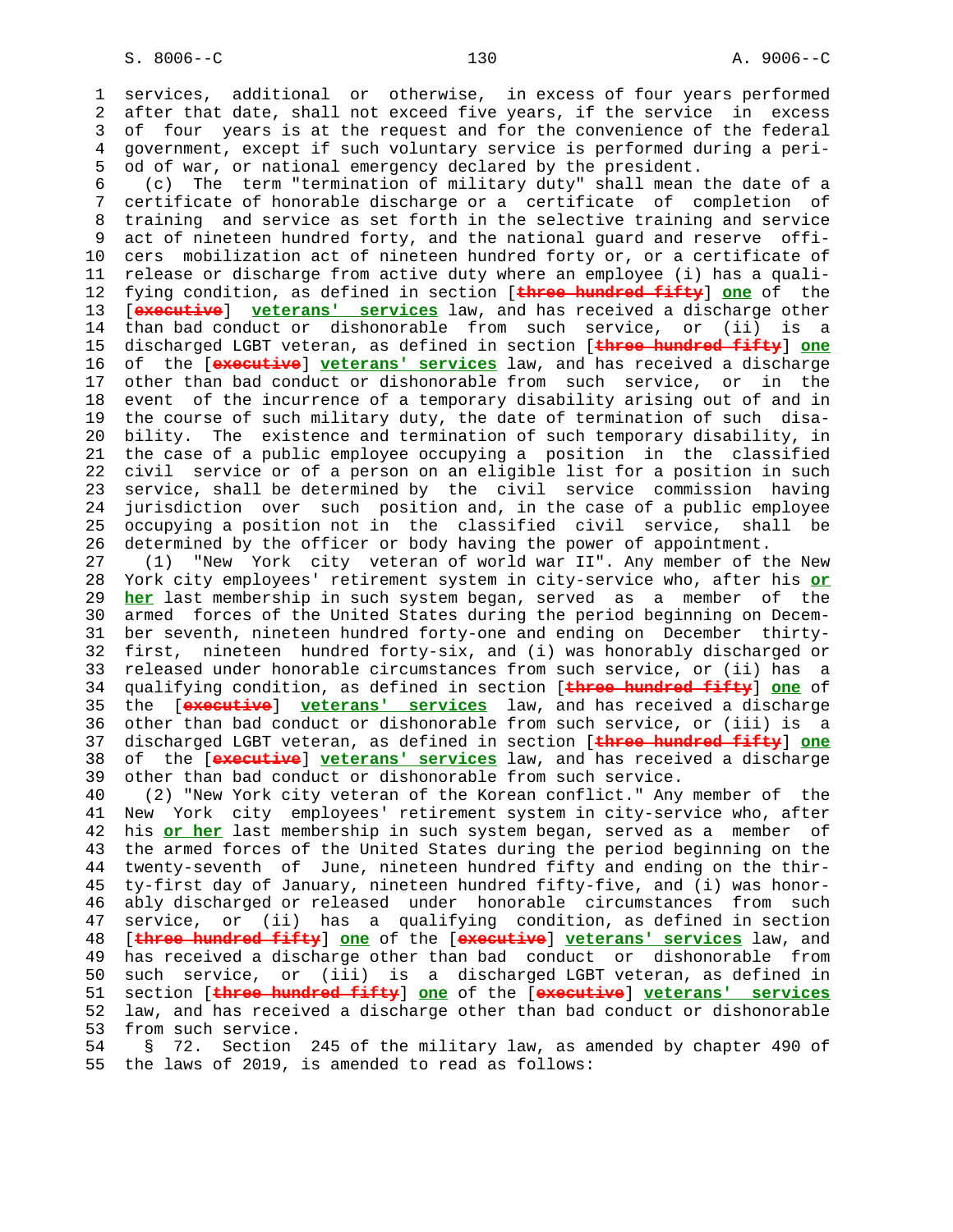1 § 245. Retirement allowances of certain war veterans. **1.** Any member 2 of a teachers' retirement system to which the city of New York is 3 required by law to make contributions on account of such member who (i) 4 is an honorably discharged member of any branch of the armed forces of 5 the United States, or (ii) has a qualifying condition, as defined in 6 section [**three hundred fifty**] **one** of the [**executive**] **veterans' services** 7 law, and has received a discharge other than bad conduct or dishonor- 8 able, or (iii) is a discharged LGBT veteran, as defined in section 9 [**three hundred fifty**] **one** of the [**executive**] **veterans' services** law, and 10 has received a discharge other than bad conduct or dishonorable, having 11 served as such during the time of war and who has attained the age of 12 fifty years, may retire upon his **or her** own request upon written appli- 13 cation to the board setting forth at what time not less than thirty days 14 subsequent to the execution and filing thereof he **or she** desires to be 15 retired, provided that such member at the time so specified for his **or** 16 **her** retirement shall have completed at least twenty-five years of allow- 17 able service. Upon retirement such member shall receive an annuity of 18 equivalent actuarial value to his **or her** accumulated deductions, and, in 19 addition, a pension beginning immediately, having a value equal to the 20 present value of the pension that would have become payable had he **or** 21 **she** continued at his **or her** current salary to the age at which he **or she** 22 would have first become eligible for service retirement, provided, 23 however, that the said member on making application for retirement shall 24 pay into the retirement fund a sum of money which calculated on an actu- 25 arial basis, together with his **or her** prior contributions and other 26 accumulations in said fund then to his **or her** credit, shall be suffi- 27 cient to entitle the said member to the same annuity and pension that he 28 **or she** would have received had he **or she** remained in the service of the 29 city until he **or she** had attained the age at which he **or she** otherwise 30 would have first become eligible for service retirement. 31 **2.** Notwithstanding any other provision of this section or of any 32 general, special or local law or code to the contrary, a member of any

 33 such teachers' retirement system who (i) is separated or discharged 34 under honorable conditions from any branch of the armed forces of the 35 United States, or (ii) has a qualifying condition, as defined in section 36 [**three hundred fifty**] **one** of the [**executive**] **veterans' services** law, and 37 has received a discharge other than bad conduct or dishonorable, or 38 (iii) is a discharged LGBT veteran, as defined in section [**three hundred** 39 **fifty**] **one** of the [**executive**] **veterans' services** law, and has received a 40 discharge other than bad conduct or dishonorable, having served as such 41 during the time of war and who has attained the age of fifty years, may 42 retire upon his **or her** own request upon written application to the board 43 setting forth at what time, not less than thirty days subsequent to the 44 execution and filing thereof, he **or she** desires to be retired, provided 45 that such member at that time so specified for his **or her** retirement 46 shall have completed at least twenty-five years of allowable service. 47 Upon reaching his **or her** previously selected minimum retirement age, 48 such member shall receive an annuity of equivalent actuarial value, at 49 that time, to his **or her** accumulated deductions, and, in addition, a 50 pension based upon his **or her** credited years of allowable service, plus 51 the pension-for-increased-take-home-pay, if any. Should such member die 52 before reaching his **or her** retirement age, then any beneficiary under a 53 selected option shall be eligible for benefits under such option at the 54 date upon which the member would have reached his **or her** selected 55 retirement age.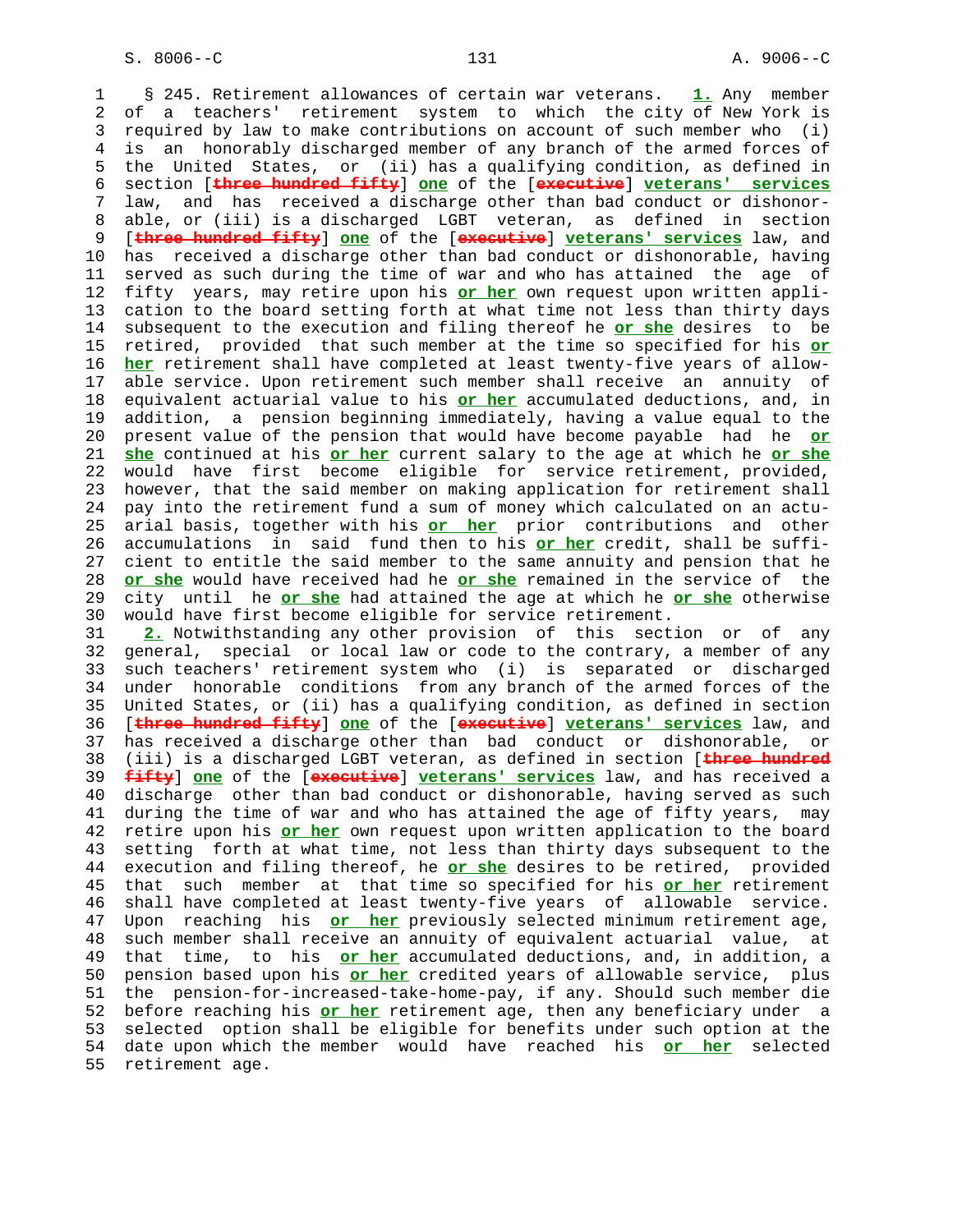1 § 73. Subdivision 1-b of section 247 of the military law, as amended 2 by chapter 490 of the laws of 2019, is amended to read as follows:

 3 1-b. The adjutant general is hereby authorized to present in the name 4 of the legislature of the state of New York, a certificate, to be known 5 as the "Cold War Certificate", bearing a suitable inscription, to any 6 person: (i) who is a citizen of the state of New York or (ii) who was a 7 citizen of the state of New York while serving in the armed forces of 8 the United States; (iii) who served in the United States Armed Forces 9 during the period of time from September second, nineteen hundred 10 forty-five through December twenty-sixth, nineteen hundred ninety-one, 11 commonly known as the Cold War Era; and (iv) who was honorably 12 discharged or released under honorable circumstances during the Cold War 13 Era, or has a qualifying condition, as defined in section [**three hundred** 14 **fifty**] **one** of the [**executive**] **veterans' services** law, and received a 15 discharge other than bad conduct or dishonorable during the Cold War 16 Era, or is a discharged LGBT veteran, as defined in section [**three** 17 **hundred fifty**] **one** of the [**executive**] **veterans' services** law, and 18 received a discharge other than bad conduct or dishonorable during the 19 Cold War Era. Not more than one Cold War Certificate shall be awarded or 20 presented, under the provisions of this subdivision, to any person whose 21 entire service subsequent to the time of the receipt of such medal shall 22 not have been honorable. In the event of the death of any person during 23 or subsequent to the receipt of such certificate it shall be presented 24 to such representative of the deceased as may be designated. The adju- 25 tant general, in consultation with the [**director**] **commissioner** of the 26 [**division**] **department** of veterans' services, shall make such rules and 27 regulations as may be deemed necessary for the proper presentation and 28 distribution of the certificate.

 29 § 74. Section 249 of the military law, as amended by chapter 490 of 30 the laws of 2019, is amended to read as follows:

 31 § 249. State and municipal officers and employees granted leaves of 32 absence on July fourth in certain cases. Each officer and employee of 33 the state or of a municipal corporation or of any other political subdi- 34 vision thereof who was a member of the national guard or naval militia 35 or a member of the reserve corps at a time when the United States was 36 not at war and who (i) has been honorably discharged therefrom, or (ii) 37 has a qualifying condition, as defined in section [**three hundred fifty**] 38 **one** of the [**executive**] **veterans' services** law, and has received a 39 discharge other than bad conduct or dishonorable from such service, or 40 (iii) is a discharged LGBT veteran, as defined in section [**three hundred** 41 **fifty**] **one** of the [**executive**] **veterans' services** law, and has received a 42 discharge other than bad conduct or dishonorable from such service, 43 shall, in so far as practicable, be entitled to absent himself **or** 44 **herself** from [**his**] duties or service, with pay, on July fourth of each 45 year. Notwithstanding the provisions of any general, special or local 46 law or the provisions of any city charter, no such officer or employee 47 shall be subjected by any person whatever directly or indirectly by 48 reason of such absence to any loss or diminution of vacation or holiday 49 privilege or be prejudiced by reason of such absence with reference to 50 promotion or continuance in office or employment or to reappointment to 51 office or to re-employment.

52 § 75. Subparagraph 2 of paragraph b of subdivision 1 of section 156 of<br>53 the public housing law, as amended by chapter 490 of the laws of 2019. the public housing law, as amended by chapter 490 of the laws of 2019, 54 is amended to read as follows:

 55 (2) (i) have been thereafter discharged or released therefrom under 56 conditions other than dishonorable, or (ii) have a qualifying condition,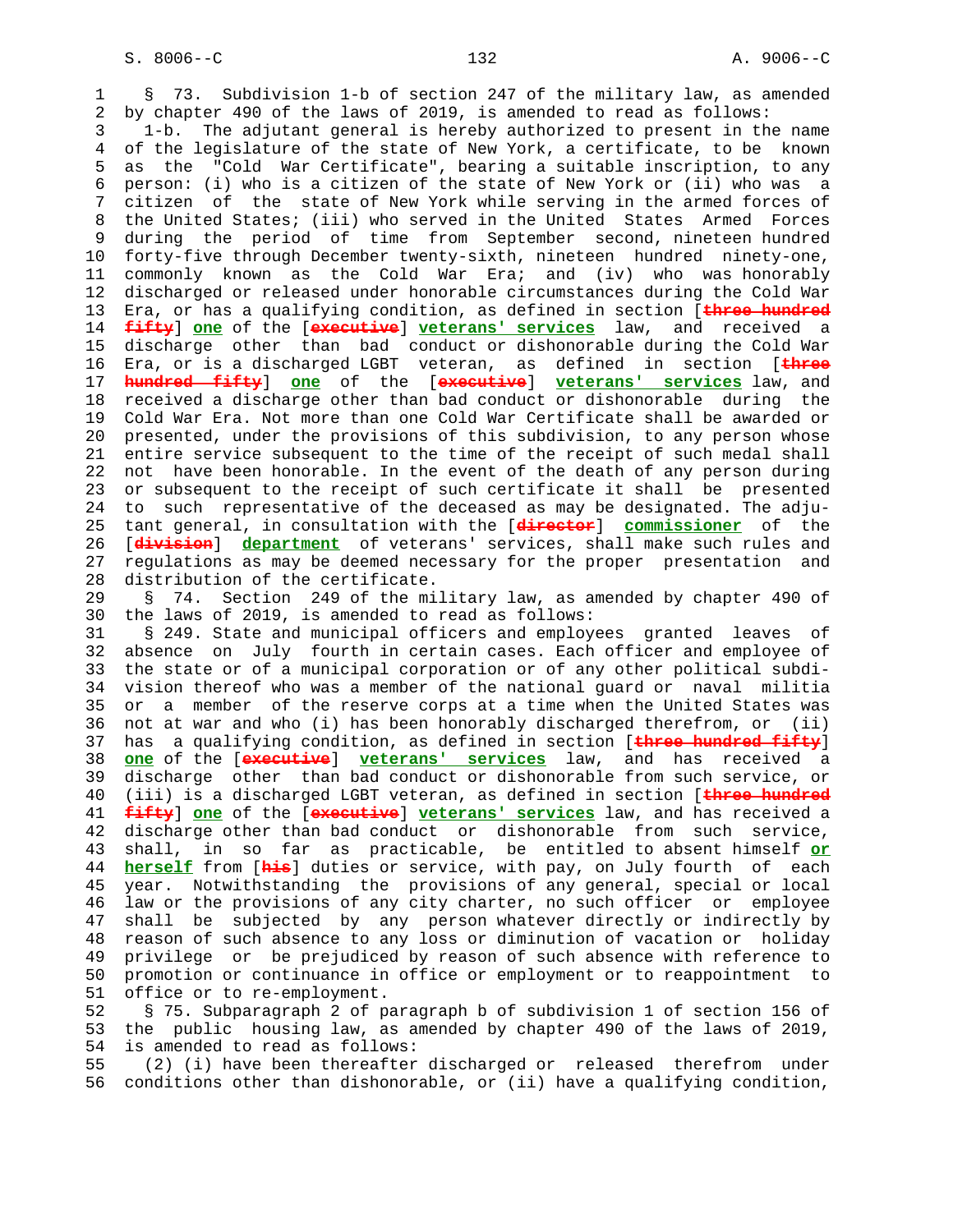1 as defined in section [**three hundred fifty**] **one** of the [**executive**] 2 **veterans' services** law, and have received a discharge other than bad 3 conduct or dishonorable from such service, or (iii) are discharged LGBT 4 veterans, as defined in section [**three hundred fifty**] **one** of the [**execu-** 5 **tive**] **veterans' services** law, and have received a discharge other than 6 bad conduct or dishonorable from such service, or (iv) died in such 7 service, not more than five years prior to the time of application for 8 admission to such project, and 9 § 76. The opening paragraph and paragraph (d) of subdivision 1 of<br>10 section 2632 of the public health law, as amended by chapter 490 of the section 2632 of the public health law, as amended by chapter 490 of the 11 laws of 2019, are amended to read as follows: 12 Every veteran of the armed forces of the United States, who (i) (A) 13 was separated or discharged under honorable conditions after serving on 14 active duty therein for a period of not less than thirty days, or (B) 15 has a qualifying condition, as defined in section [**three hundred fifty**] 16 **one** of the [**executive**] **veterans' services** law, and has received a 17 discharge other than bad conduct or dishonorable after serving on active 18 duty therein for a period of not less than thirty days, or (C) is a 19 discharged LGBT veteran, as defined in section [**three hundred fifty**] **one** 20 of the [**executive**] **veterans' services** law, and has received a discharge 21 other than bad conduct or dishonorable after serving on active duty 22 therein for a period of not less than thirty days, or (ii) (A) was sepa- 23 rated or discharged under honorable conditions after serving on active 24 duty therein for a period of not less than thirty days or (B) has a 25 qualifying condition, as defined in section [**three hundred fifty**] **one** of 26 the [**executive**] **veterans' services** law, and has received a discharge 27 other than bad conduct or dishonorable after serving on active duty 28 therein for a period of not less than thirty days, or (C) is a 29 discharged LGBT veteran, as defined in section [**three hundred fifty**] **one** 30 of the [**executive**] **veterans' services** law, and has received a discharge 31 other than bad conduct or dishonorable after serving on active duty 32 therein for a period of not less than thirty days, and who was a recipi- 33 ent of the armed forces expeditionary medal, navy expeditionary medal or 34 marine corps expeditionary medal for participation in operations in 35 Lebanon from June first, nineteen hundred eighty-three to December 36 first, nineteen hundred eighty-seven, in Grenada from October twenty- 37 third, nineteen hundred eighty-three to November twenty-first, nineteen 38 hundred eighty-three, or in Panama from December twentieth, nineteen 39 hundred eighty-nine to January thirty-first, nineteen hundred ninety, or 40 in Bosnia and Herzgegovina from November twenty-first, nineteen hundred 41 ninety-five to November first, two thousand seven, or was a recipient of 42 the Kosovo campaign medal or (iii) (A) was separated or discharged under 43 honorable conditions after serving on active duty therein for a period 44 of not less than thirty days or (B) has a qualifying condition, as 45 defined in section [**three hundred fifty**] **one** of the [**executive**] **veter-** 46 **ans' services** law, and has received a discharge other than bad conduct 47 or dishonorable after serving on active duty therein for a period of not 48 less than thirty days, or (C) is a discharged LGBT veteran, as defined 49 in section [**three hundred fifty**] **one** of the [**executive**] **veterans'** 50 **services** law, and has received a discharge other than bad conduct or 51 dishonorable after serving on active duty therein for a period of not 52 less than thirty days, and who served during the period of actual 53 hostilities of either 54 (d) world war II between December seventh, nineteen hundred forty-one 55 and December thirty-first, nineteen hundred forty-six, both inclusive,

56 or who was employed by the War Shipping Administration or Office of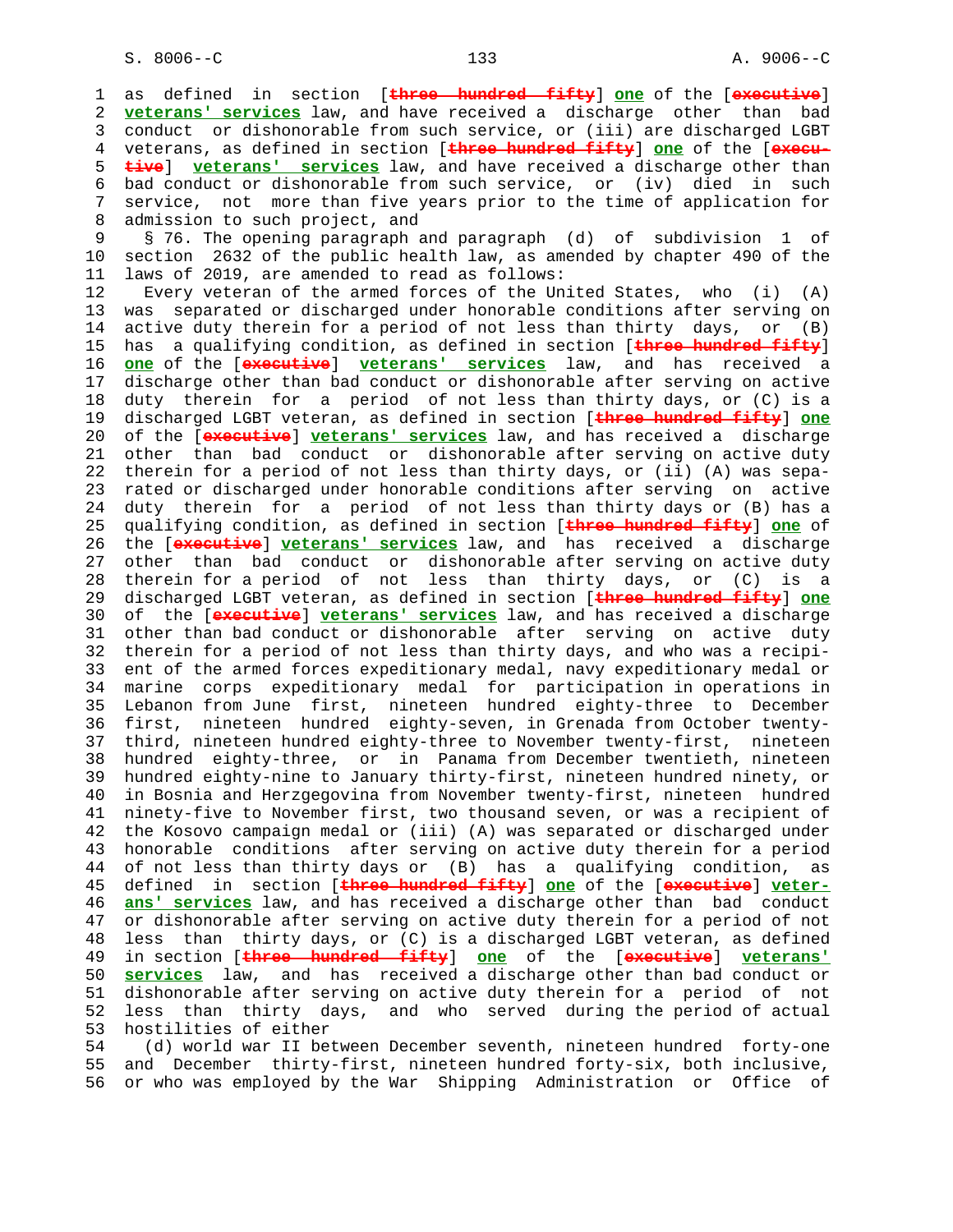1 Defense Transportation or their agents as a merchant seaman documented 2 by the United States Coast Guard or Department of Commerce, or as a 3 civil servant employed by the United States Army Transport Service 4 (later redesignated as the United States Army Transportation Corps, 5 Water Division) or the Naval Transportation Service; and who served 6 satisfactorily as a crew member during the period of armed conflict, 7 December seventh, nineteen hundred forty-one, to August fifteenth, nine- 8 teen hundred forty-five, aboard merchant vessels in oceangoing, i.e., 9 foreign, intercoastal, or coastwise service as such terms are defined 10 under federal law (46 USCA 10301 & 10501) and further to include "near 11 foreign" voyages between the United States and Canada, Mexico, or the 12 West Indies via ocean routes, or public vessels in oceangoing service or 13 foreign waters and who has received a Certificate of Release or 14 Discharge from Active Duty and a discharge certificate, or an Honorable 15 Service Certificate/Report of Casualty, from the Department of Defense, 16 or who served as a United States civilian employed by the American Field 17 Service and served overseas under United States Armies and United States 18 Army Groups in world war II during the period of armed conflict, Decem- 19 ber seventh, nineteen hundred forty-one through May eighth, nineteen 20 hundred forty-five, and who (i) was discharged or released therefrom 21 under honorable conditions, or (ii) has a qualifying condition, as 22 defined in section [**three hundred fifty**] **one** of the [**executive**] **veter-** 23 **ans' services** law, and has received a discharge other than bad conduct 24 or dishonorable from such service, or (iii) is a discharged LGBT veter- 25 an, as defined in section [**three hundred fifty**] **one** of the [**executive**] 26 **veterans' services** law, and has received a discharge other than bad 27 conduct or dishonorable from such service, or who served as a United 28 States civilian Flight Crew and Aviation Ground Support Employee of Pan 29 American World Airways or one of its subsidiaries or its affiliates and 30 served overseas as a result of Pan American's contract with Air Trans- 31 port Command or Naval Air Transport Service during the period of armed 32 conflict, December fourteenth, nineteen hundred forty-one through August 33 fourteenth, nineteen hundred forty-five, and who (iv) was discharged or 34 released therefrom under honorable conditions, or (v) has a qualifying 35 condition, as defined in section [**three hundred fifty**] **one** of the [**exec-** 36 **utive**] **veterans' services** law, and has received a discharge other than 37 bad conduct or dishonorable from such service, or (vi) is a discharged 38 LGBT veteran, as defined in section [**three hundred fifty**] **one** of the 39 [**executive**] **veterans' services** law, and has received a discharge other 40 than bad conduct or dishonorable from such service; or

 41 § 77. Subdivision 5 of section 2805-b of the public health law, as 42 amended by section 21 of part AA of chapter 56 of the laws of 2019, is 43 amended to read as follows:

 44 5. The staff of a general hospital shall: (a) inquire whether or not 45 the person admitted has served in the United States armed forces. Such 46 information shall be listed on the admissions form; (b) notify any 47 admittee who is a veteran of the possible availability of services at a 48 hospital operated by the United States veterans health administration, 49 and, upon request by the admittee, such staff shall make arrangements 50 for the individual's transfer to a United States veterans health admin- 51 istration hospital, provided, however, that transfers shall be author- 52 ized only after it has been determined, according to accepted clinical 53 and medical standards, that the patient's condition has stabilized and 54 transfer can be accomplished safely and without complication; and (c) 55 provide any admittee who has served in the United States armed forces 56 with a copy of the "Information for Veterans concerning Health Care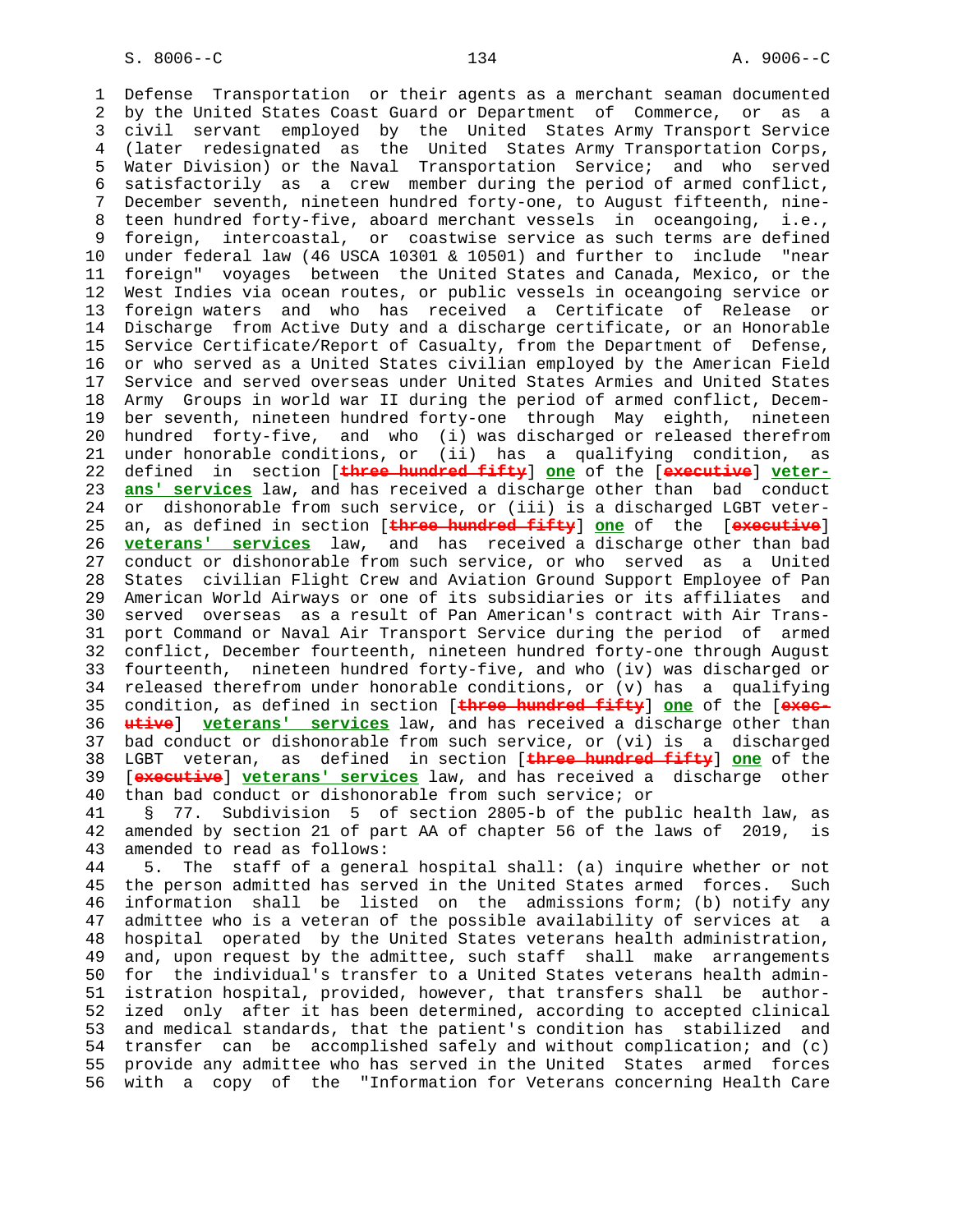2 ans' services pursuant to subdivision [**twenty-three**] **twenty-nine** of 3 section [**three hundred fifty-three**] **four** of the [**executive**] **veterans'** 4 **services** law prior to discharging or transferring the patient. The 5 commissioner shall promulgate rules and regulations for notifying such 6 admittees of possible available services and for arranging a requested 7 transfer. 8 § 78. Subdivision 2 of section 2805-o of the public health law, as 9 amended by chapter 75 of the laws of 2022, is amended to read as 10 follows: 11 2. Every nursing home, residential health care facility and every 12 adult care facility licensed and certified by the department pursuant to 13 title two of article seven of the social services law or article forty- 14 six-B of this chapter, including all adult homes, enriched housing 15 programs, residences for adults, assisted living programs, and assisted 16 living residences shall in writing advise all individuals identifying 17 themselves as veterans or spouses of veterans that the [**division**] 18 **department** of veterans' services and local veterans' service agencies 19 established pursuant to section [**three hundred fifty-seven**] **fourteen** of 20 the [**executive**] **veterans' services** law to provide assistance to veterans 21 and their spouses regarding benefits under federal and state law. Such 22 written information shall include the name, address and telephone number 23 of the New York state [**division**] **department** of veterans' services, the 24 nearest [**division**] **department** of veterans' services office, the nearest 25 county or city veterans' service agency and the nearest accredited 26 veterans' service officer. 27 § 79. Subdivision 3 of section 3422 of the public health law, as 28 amended by chapter 490 of the laws of 2019, is amended to read as 29 follows: 30 3. A candidate who fails to attain a passing grade on his **or her** 31 licensing examination is entitled to a maximum of three re-examinations; 32 provided, however, that if such candidate fails to attain a passing 33 grade within three years after completion of his **or her** training, he **or** 34 **she** must requalify in accordance with the provisions of the public 35 health law and rules and regulations promulgated thereunder existing and 36 in force as of the date of subsequent application for licensing examina- 37 tion, except that a satisfactorily completed required course of study 38 need not be recompleted. A candidate inducted into the armed forces of 39 the United States during or after completion of training may (a) after 40 honorable discharge or (b) after a discharge other than bad conduct or 41 dishonorable where the candidate (i) has a qualifying condition, as 42 defined in section [**three hundred fifty**] **one** of the [**executive**] **veter-** 43 **ans' services** law, or (ii) is a discharged LGBT veteran, as defined in 44 section [**three hundred fifty**] **one** of the [**executive**] **veterans' services** 45 law, and upon proper application as required by the department be eligi- 46 ble for an exemption with respect to time served in such service. 47 § 80. Section 63 of the public officers law, as amended by chapter 606 48 of the laws of 2021, is amended to read as follows: 49 § 63. Leave of absence for veterans on Memorial day and Veterans' day. 50 It shall be the duty of the head of every public department and of every 51 court of the state of New York, of every superintendent or foreman on 52 the public works of said state, of the county officers of the several 53 counties of said state, of the town officers of the various towns in 54 this state, of the fire district officers of the various fire districts 55 in this state, and of the head of every department, bureau and office in 56 the government of the various cities and villages in this state, and the

1 Options" fact sheet, maintained by the [**division**] **department** of veter-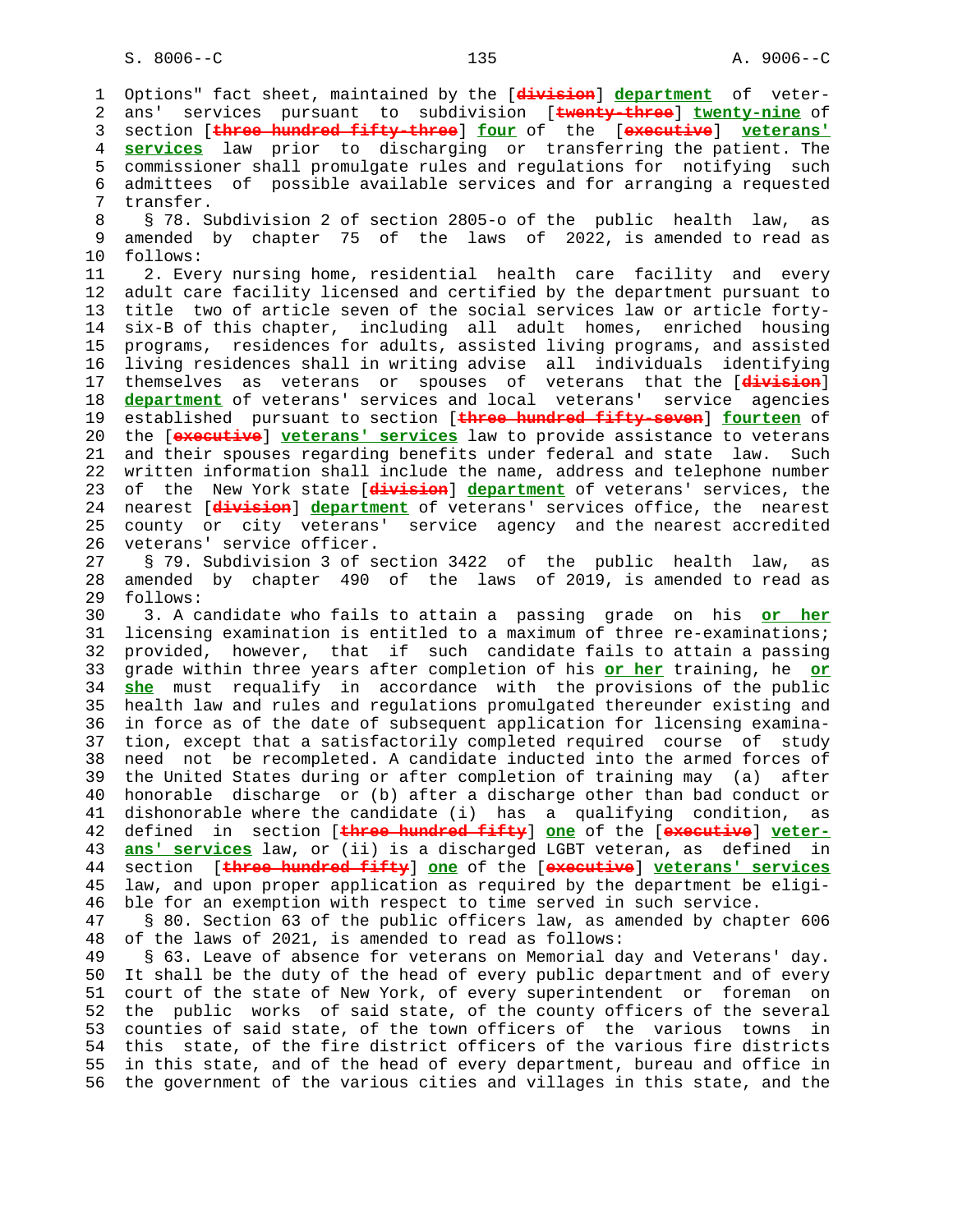1 officers of any public benefit corporation or any public authority of 2 this state, or of any public benefit corporation or public authority of 3 any county or subdivision of this state, to give leave of absence with 4 pay for twenty-four hours on the day prescribed by law as a public holi- 5 day for the observance of Memorial day and on the eleventh day of Novem- 6 ber, known as Veterans' day, to every person in the service of the 7 state, the county, the town, the fire district, the city or village, the 8 public benefit corporation or public authority of this state, or any 9 public benefit corporation or public authority of any county or subdivi- 10 sion of this state, as the case may be, (i) who served on active duty in 11 the armed forces of the United States during world war I or world war 12 II, or who was employed by the War Shipping Administration or Office of 13 Defense Transportation or their agents as a merchant seaman documented 14 by the United States Coast Guard or Department of Commerce, or as a 15 civil servant employed by the United States Army Transport Service 16 (later redesignated as the United States Army Transportation Corps, 17 Water Division) or the Naval Transportation Service; and who served 18 satisfactorily as a crew member during the period of armed conflict, 19 December seventh, nineteen hundred forty-one, to August fifteenth, nine- 20 teen hundred forty-five, aboard merchant vessels in oceangoing, i.e., 21 foreign, intercoastal, or coastwise service as such terms are defined 22 under federal law (46 USCA 10301 & 10501) and further to include "near 23 foreign" voyages between the United States and Canada, Mexico, or the 24 West Indies via ocean routes, or public vessels in oceangoing service or 25 foreign waters and who has received a Certificate of Release or 26 Discharge from Active Duty and a discharge certificate, or an Honorable 27 Service Certificate/Report of Casualty, from the Department of Defense, 28 or who served as a United States civilian employed by the American Field 29 Service and served overseas under United States Armies and United States 30 Army Groups in world war II during the period of armed conflict, Decem- 31 ber seventh, nineteen hundred forty-one through May eighth, nineteen 32 hundred forty-five, and who (a) was discharged or released therefrom 33 under honorable conditions, or (b) has a qualifying condition, as 34 defined in section [**three hundred fifty**] **one** of the [**executive**] **veter-** 35 **ans' services** law, and has received a discharge other than bad conduct 36 or dishonorable from such service, or (c) is a discharged LGBT veteran, 37 as defined in section [**three hundred fifty**] **one** of the [**executive**] 38 **veterans' services** law, and has received a discharge other than bad 39 conduct or dishonorable from such service or who served as a United 40 States civilian Flight Crew and Aviation Ground Support Employee of Pan 41 American World Airways or one of its subsidiaries or its affiliates and 42 served overseas as a result of Pan American's contract with Air Trans- 43 port Command or Naval Air Transport Service during the period of armed 44 conflict, December fourteenth, nineteen hundred forty-one through August 45 fourteenth, nineteen hundred forty-five, and who (d) was discharged or 46 released therefrom under honorable conditions, or (e) has a qualifying 47 condition, as defined in section [**three hundred fifty**] **one** of the [**exec-** 48 **utive**] **veterans' services** law, and has received a discharge other than 49 bad conduct or dishonorable from such service, or (f) is a discharged 50 LGBT veteran, as defined in section [**three hundred fifty**] **one** of the 51 [**executive**] **veterans' services** law, and has received a discharge other 52 than bad conduct or dishonorable from such service or during the period 53 of the Korean conflict at any time between the dates of June twenty-sev- 54 enth, nineteen hundred fifty and January thirty-first, nineteen hundred 55 fifty-five, or during the period of the Vietnam conflict from the [**twen-** 56 **ty-eighth day of February, nineteen hundred sixty-one**] **first day of**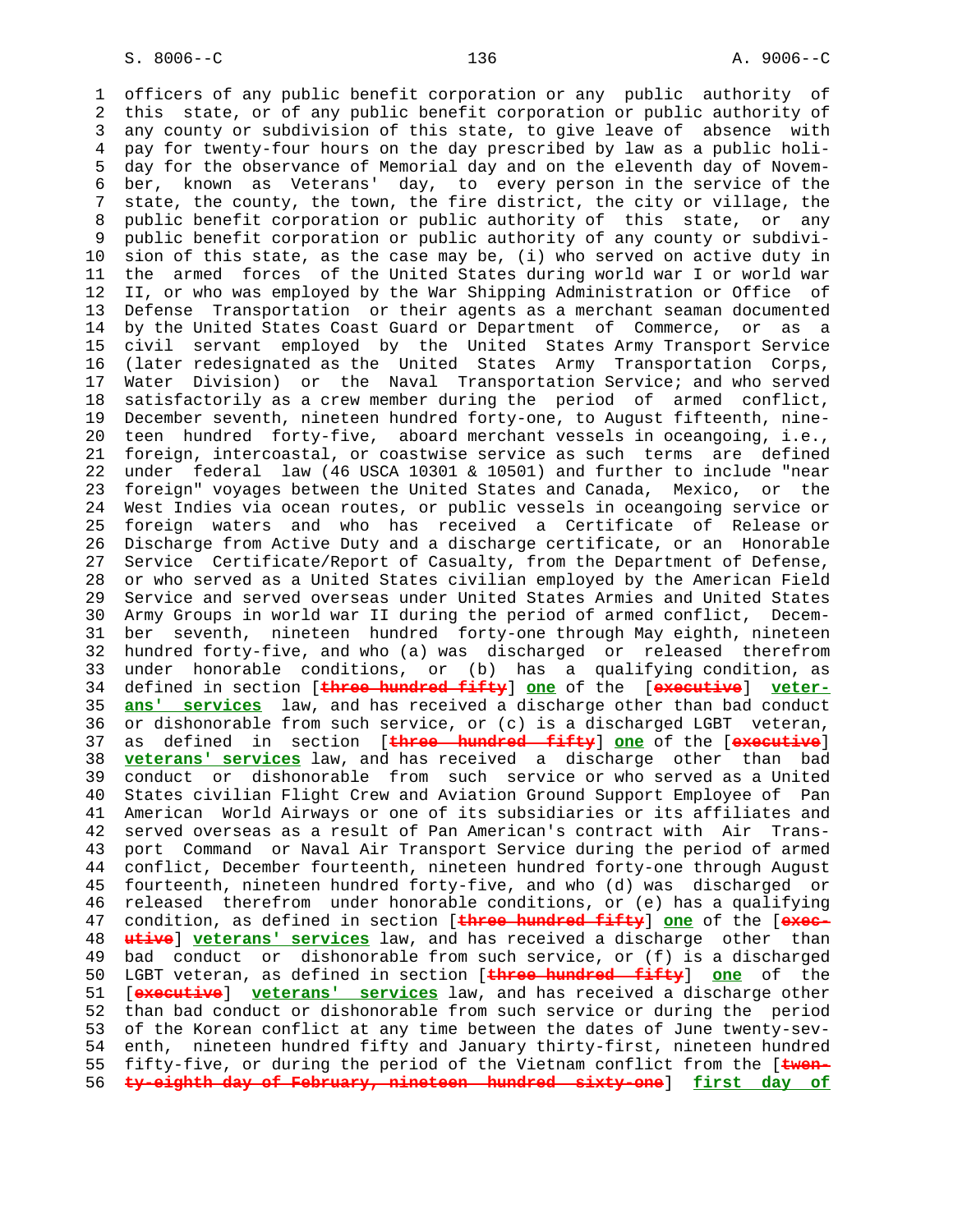1 **November, nineteen hundred fifty-five** to the seventh day of May, nine- 2 teen hundred seventy-five, or (ii) who served on active duty in the 3 armed forces of the United States and who was a recipient of the armed 4 forces expeditionary medal, navy expeditionary medal or marine corps 5 expeditionary medal for participation in operations in Lebanon from June 6 first, nineteen hundred eighty-three to December first, nineteen hundred 7 eighty-seven, in Grenada from October twenty-third, nineteen hundred 8 eighty-three to November twenty-first, nineteen hundred eighty-three, or 9 in Panama from December twentieth, nineteen hundred eighty-nine to Janu-<br>10 ary thirty-first, nineteen hundred ninety, or (iii) who served in the ary thirty-first, nineteen hundred ninety, or (iii) who served in the 11 armed forces of a foreign country allied with the United States during 12 world war I or world war II, or during the period of the Korean conflict 13 at any time between June twenty-seventh, nineteen hundred fifty and 14 January thirty-first, nineteen hundred fifty-five, or during the period 15 of the Vietnam conflict from the first day of November, nineteen hundred 16 fifty-five to the seventh day of May, nineteen hundred seventy-five, or 17 during the period of the Persian Gulf conflict from the second day of 18 August, nineteen hundred ninety to the end of such conflict, or who 19 served on active duty in the army or navy or marine corps or air force 20 or coast guard of the United States, and who (a) was honorably 21 discharged or separated from such service under honorable conditions, or 22 (b) has a qualifying condition, as defined in section [**three hundred** 23 **fifty**] **one** of the [**executive**] **veterans' services** law, and has received a 24 discharge other than bad conduct or dishonorable from such service, or 25 (c) is a discharged LGBT veteran, as defined in section [**three hundred** 26 **fifty**] **one** of the [**executive**] **veterans' services** law, and has received a 27 discharge other than bad conduct or dishonorable from such service 28 except where such action would endanger the public safety or the safety 29 or health of persons cared for by the state, in which event such persons 30 shall be entitled to leave of absence with pay on another day in lieu 31 thereof. All such persons who are compensated on a per diem, hourly, 32 semi-monthly or monthly basis, with or without maintenance, shall also 33 be entitled to leave of absence with pay under the provisions of this 34 section and no deduction in vacation allowance or budgetary allowable 35 number of working days shall be made in lieu thereof. A refusal to give 36 such leave of absence to one entitled thereto shall be neglect of duty. 37 § 81. Subdivision 3 of section 1271 of the private housing finance 38 law, as amended by chapter 490 of the laws of 2019, is amended to read 39 as follows:

 40 3. "Veteran" shall mean [**a resident of this state who (a) has served in the United States army, navy, marine corps, air force or coast guard or (b) has served on active duty or ordered to active duty as defined in 10 USC 101 (d)(1) as a member of the national guard or other reserve component of the armed forces of the United States or (c) has served on active duty or ordered to active duty for the state, as a member of the state organized militia as defined in subdivision nine of section one of the military law, and has been released from such service docum an honorable or general discharge, or has a qualifying condition, as defined in section three hundred fifty of the executive law, and has received a discharge other than bad conduct or dishonorable from such service**] **a veteran as defined in section one of the veterans' services law**, or is a discharged LGBT veteran, as defined in section [**three hundred fifty**] **one** of the [**executive**] **veterans' services** law, **who is a resident of the state** and has received a discharge other than bad 55 conduct or dishonorable from such service.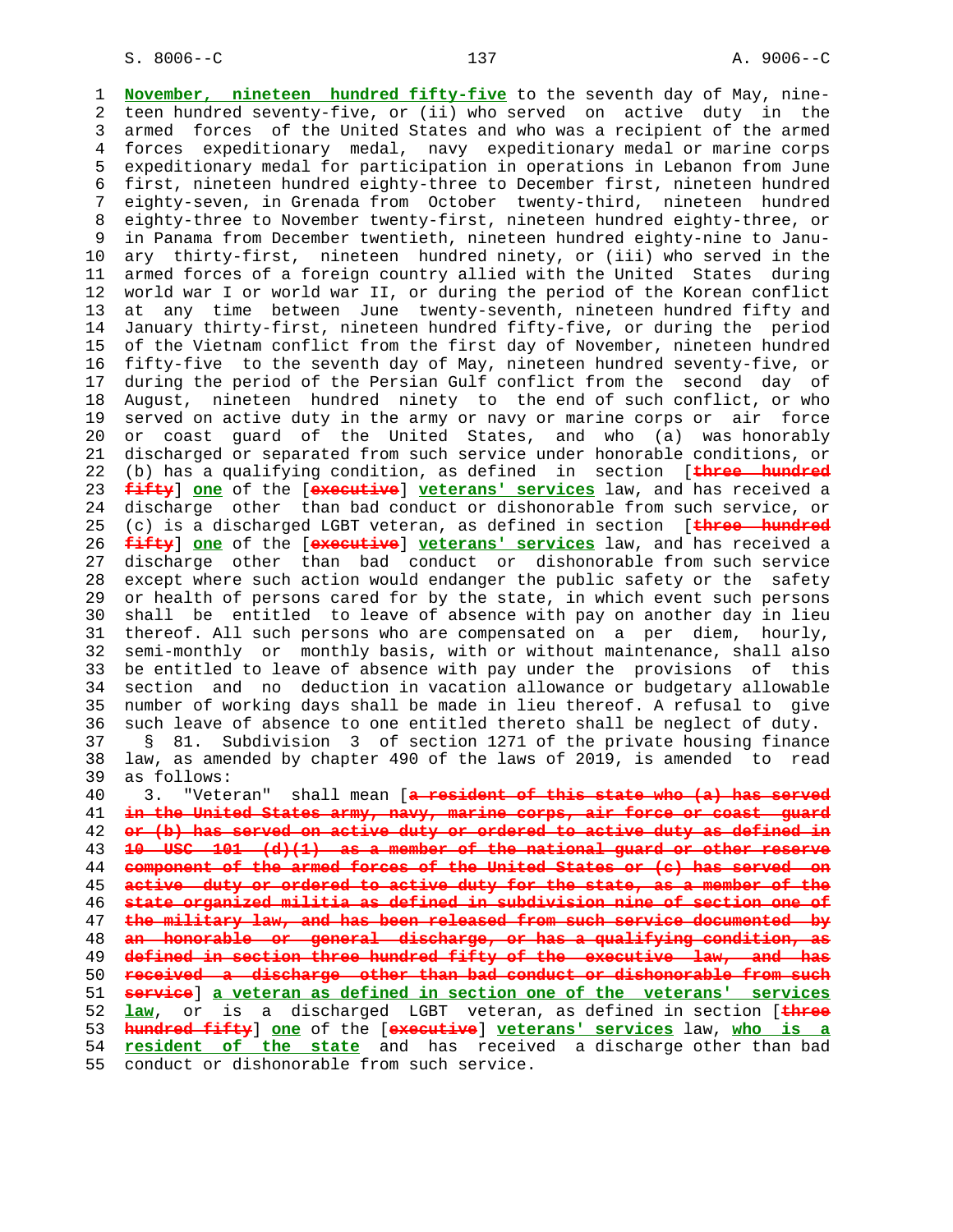1 § 82. Subdivisions 2 and 4-a of section 458 of the real property tax 2 law, as amended by chapter 490 of the laws of 2019, are amended to read 3 as follows:

 4 2. Real property purchased with moneys collected by popular 5 subscription in partial recognition of extraordinary services rendered 6 by any veteran of world war one, world war two, or of the hostilities 7 which commenced June twenty-seventh, nineteen hundred fifty, who (a) was 8 honorably discharged from such service, or (b) has a qualifying condi- 9 tion, as defined in section [**three hundred fifty**] **one** of the [**executive**] 10 **veterans' services** law, and has received a discharge other than bad 11 conduct or dishonorable from such service, or (c) is a discharged LGBT 12 veteran, as defined in section [**three hundred fifty**] **one** of the [**execu-** 13 **tive**] **veterans' services** law, and has received a discharge other than 14 bad conduct or dishonorable from such service, and who sustained perma- 15 nent disability while on military duty, either total or partial, and 16 owned by the person who sustained such injuries, or by his or her spouse 17 or unremarried surviving spouse, or dependent father or mother, is 18 subject to taxation as herein provided. Such property shall be assessed 19 in the same manner as other real property in the tax district. At the 20 meeting of the assessors to hear complaints concerning the assessments, 21 a verified application for the exemption of such real property from 22 taxation may be presented to them by or on behalf of the owner thereof, 23 which application must show the facts on which the exemption is claimed, 24 including the amount of moneys so raised and used in or toward the 25 purchase of such property. No exemption on account of any such gift 26 shall be allowed in excess of five thousand dollars. The application for 27 exemption shall be presented and action thereon taken in the manner 28 provided by subdivision one of this section. If no application for 29 exemption be granted, the property shall be subject to taxation for all 30 purposes. The provisions herein, relating to the assessment and 31 exemption of property purchased with moneys raised by popular 32 subscription, apply and shall be enforced in each municipal corporation 33 authorized to levy taxes.

 34 4-a. For the purposes of this section, the term "military or naval 35 services" shall be deemed to also include service: (a) by a person who 36 was employed by the War Shipping Administration or Office of Defense 37 Transportation or their agents as a merchant seaman documented by the 38 United States Coast Guard or Department of Commerce, or as a civil serv- 39 ant employed by the United States Army Transport Service (later redesig- 40 nated as the United States Army Transportation Corps, Water Division) or 41 the Naval Transportation Service; and who served satisfactorily as a 42 crew member during the period of armed conflict, December seventh, nine- 43 teen hundred forty-one, to August fifteenth, nineteen hundred forty- 44 five, aboard merchant vessels in oceangoing, i.e., foreign, inter- 45 coastal, or coastwise service as such terms are defined under federal 46 law (46 USCA 10301 & 10501) and further to include "near foreign" 47 voyages between the United States and Canada, Mexico, or the West Indies 48 via ocean routes, or public vessels in oceangoing service or foreign 49 waters and who has received a Certificate of Release or Discharge from 50 Active Duty and a discharge certificate, or an Honorable Service 51 Certificate/Report of Casualty, from the department of defense; (b) 52 service by a United States civilian employed by the American Field 53 Service who served overseas under United States Armies and United States 54 Army Groups in world war II during the period of armed conflict, Decem- 55 ber seventh, nineteen hundred forty-one through May eighth, nineteen 56 hundred forty-five, and who (i) was discharged or released therefrom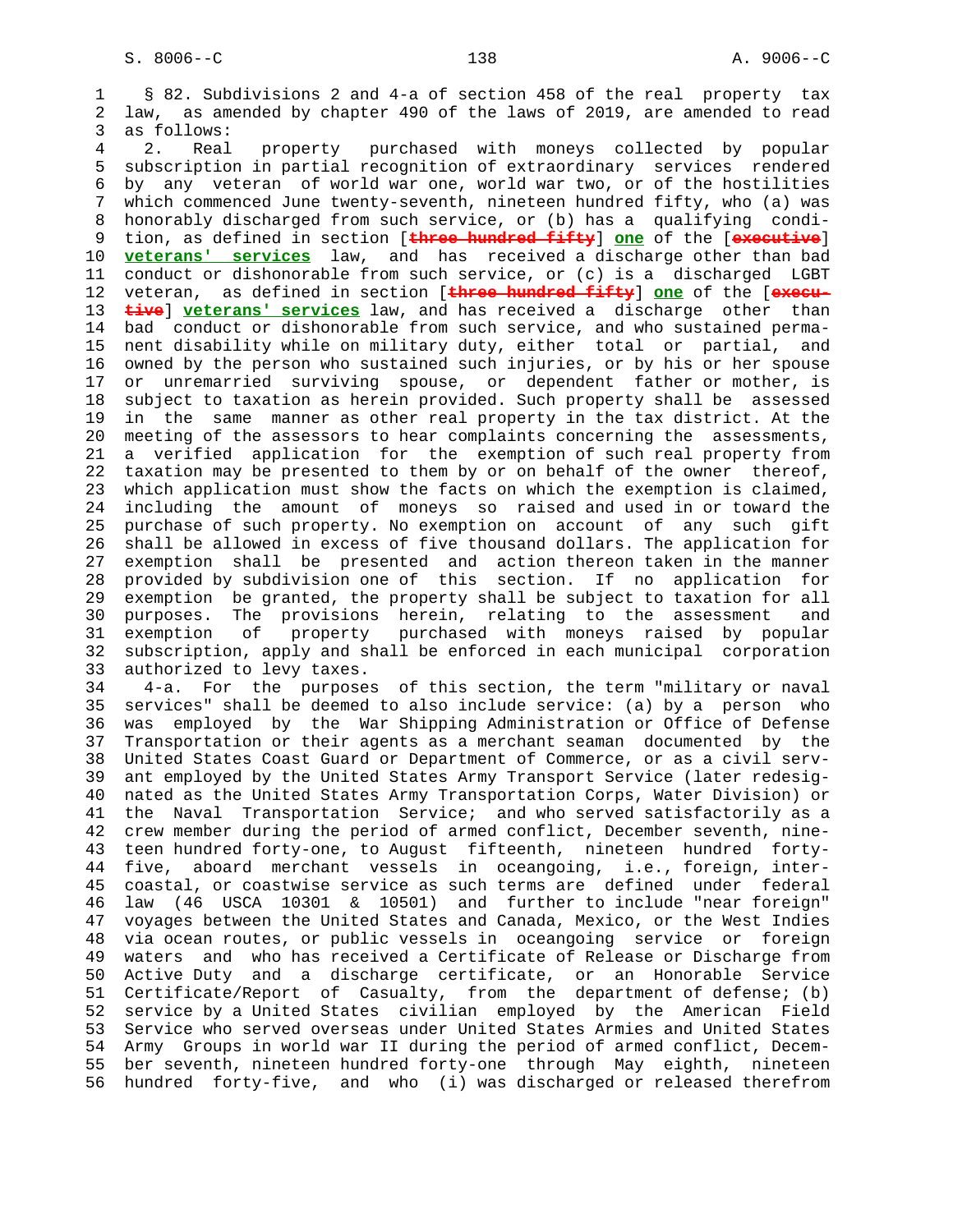1 under honorable conditions, or (ii) has a qualifying condition, as 2 defined in section [**three hundred fifty**] **one** of the [**executive**] **veter-** 3 **ans' services** law, and has received a discharge other than bad conduct 4 or dishonorable from such service, or (iii) is a discharged LGBT veter- 5 an, as defined in section [**three hundred fifty**] **one** of the [**executive**] 6 **veterans' services** law, and has received a discharge other than bad 7 conduct or dishonorable from such service; or (c) service by a United 8 States civilian Flight Crew and Aviation Ground Support Employee of Pan 9 American World Airways or one of its subsidiaries or its affiliates who 10 served overseas as a result of Pan American's contract with Air Trans- 11 port Command or Naval Air Transport Service during the period of armed 12 conflict, December fourteenth, nineteen hundred forty-one through August 13 fourteenth, nineteen hundred forty-five, and who (i) was discharged or 14 released therefrom under honorable conditions, or (ii) has a qualifying 15 condition, as defined in section [**three hundred fifty**] **one** of the [**exec-** 16 **utive**] **veterans' services** law, and has received a discharge other than 17 bad conduct or dishonorable from such service, or (iii) is a discharged 18 LGBT veteran, as defined in section [**three hundred fifty**] **one** of the 19 [**executive**] **veterans' services** law, and has received a discharge other 20 than bad conduct or dishonorable from such service. 21 § 83. Paragraph (e) of subdivision 1 and subdivisions 9 and 10 of 22 section 458-a of the real property tax law, paragraph (e) of subdivision 23 1 and subdivision 10 as amended by chapter 490 of the laws of 2019, 24 subdivision 9 as amended by section 36 of part AA of chapter 56 of the 25 laws of 2019, are amended to read as follows: 26 (e) "Veteran" means a person (i) who served in the active military, 27 naval, or air service during a period of war, or who was a recipient of 28 the armed forces expeditionary medal, navy expeditionary medal, marine 29 corps expeditionary medal, or global war on terrorism expeditionary 30 medal, and who (1) was discharged or released therefrom under honorable 31 conditions, or (2) has a qualifying condition, as defined in section 32 [**three hundred fifty**] **one** of the [**executive**] **veterans' services** law, and 33 has received a discharge other than bad conduct or dishonorable from 34 such service, or (3) is a discharged LGBT veteran, as defined in section 35 [**three hundred fifty**] **one** of the [**executive**] **veterans' services** law, and 36 has received a discharge other than bad conduct or dishonorable from 37 such service, (ii) who was employed by the War Shipping Administration 38 or Office of Defense Transportation or their agents as a merchant seaman 39 documented by the United States Coast Guard or Department of Commerce, 40 or as a civil servant employed by the United States Army Transport 41 Service (later redesignated as the United States Army Transportation 42 Corps, Water Division) or the Naval Transportation Service; and who 43 served satisfactorily as a crew member during the period of armed 44 conflict, December seventh, nineteen hundred forty-one, to August 45 fifteenth, nineteen hundred forty-five, aboard merchant vessels in 46 oceangoing, i.e., foreign, intercoastal, or coastwise service as such 47 terms are defined under federal law (46 USCA 10301 & 10501) and further 48 to include "near foreign" voyages between the United States and Canada, 49 Mexico, or the West Indies via ocean routes, or public vessels in ocean- 50 going service or foreign waters and who has received a Certificate of 51 Release or Discharge from Active Duty and a discharge certificate, or an 52 Honorable Service Certificate/Report of Casualty, from the department of 53 defense, (iii) who served as a United States civilian employed by the 54 American Field Service and served overseas under United States Armies 55 and United States Army Groups in world war II during the period of armed 56 conflict, December seventh, nineteen hundred forty-one through May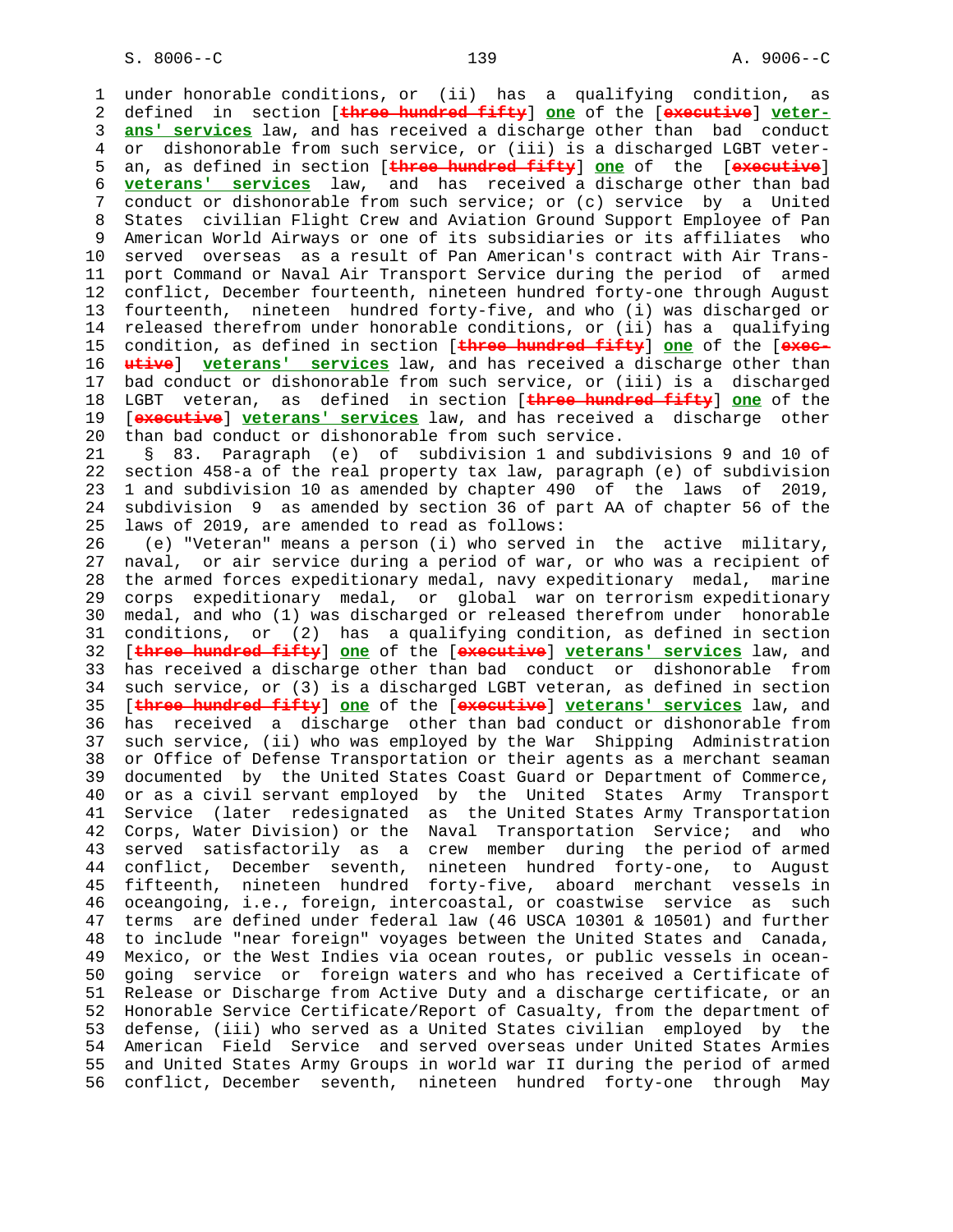1 eighth, nineteen hundred forty-five, and who (1) was discharged or 2 released therefrom under honorable conditions, or (2) has a qualifying 3 condition, as defined in section [**three hundred fifty**] **one** of the [**exec-** 4 **utive**] **veterans' services** law, and has received a discharge other than 5 bad conduct or dishonorable from such service, or (3) is a discharged 6 LGBT veteran, as defined in section [**three hundred fifty**] **one** of the 7 [**executive**] **veterans' services** law, and has received a discharge other 8 than bad conduct or dishonorable from such service, (iv) who served as a 9 United States civilian Flight Crew and Aviation Ground Support Employee 10 of Pan American World Airways or one of its subsidiaries or its affil- 11 iates and served overseas as a result of Pan American's contract with 12 Air Transport Command or Naval Air Transport Service during the period 13 of armed conflict, December fourteenth, nineteen hundred forty-one 14 through August fourteenth, nineteen hundred forty-five, and who (1) was 15 discharged or released therefrom under honorable conditions, or (2) has 16 a qualifying condition, as defined in section [**three hundred fifty**] **one** 17 of the [**executive**] **veterans' services** law, and has received a discharge 18 other than bad conduct or dishonorable from such service, or (3) is a 19 discharged LGBT veteran, as defined in section [**three hundred fifty**] **one** 20 of the [**executive**] **veterans' services** law, and has received a discharge 21 other than bad conduct or dishonorable from such service, or (v) 22 notwithstanding any other provision of law to the contrary, who are 23 members of the reserve components of the armed forces of the United 24 States who (1) received an honorable discharge or release therefrom 25 under honorable conditions, or (2) has a qualifying condition, as 26 defined in section [**three hundred fifty**] **one** of the [**executive**] **veter-** 27 **ans' services** law, and has received a discharge other than bad conduct 28 or dishonorable from such service, or (3) is a discharged LGBT veteran, 29 as defined in section [**three hundred fifty**] **one** of the [**executive**] 30 **veterans' services** law, and has received a discharge other than bad 31 conduct or dishonorable from such service, but are still members of the 32 reserve components of the armed forces of the United States provided 33 that such members meet all other qualifications under the provisions of 34 this section.

 35 9. The commissioner shall develop in consultation with the [**director**] 36 **commissioner** of the New York state [**division**] **department** of veterans' 37 services a listing of documents to be used to establish eligibility 38 under this section, including but not limited to a certificate of 39 release or discharge from active duty also known as a DD-214 form or an 40 Honorable Service Certificate/Report of [**Causality**] **Casualty** from the 41 department of defense. Such information shall be made available to each 42 county, city, town or village assessor's office, or congressional char- 43 tered veterans service officers who request such information. The list- 44 ing of acceptable military records shall be made available on the inter- 45 net websites of the [**division**] **department** of veterans' services and the 46 office of real property tax services.

 47 10. A county, city, town, village or school district may adopt a local 48 law or resolution to include those military personnel who served in the 49 Reserve component of the United States Armed Forces that were deemed on 50 active duty under Executive Order 11519 signed March twenty-third, nine- 51 teen hundred seventy, 35 Federal Register 5003, dated March twenty- 52 fourth, nineteen hundred seventy and later designated by the United 53 States Department of Defense as Operation Graphic Hand, if such member 54 (1) was discharged or released therefrom under honorable conditions, or 55 (2) has a qualifying condition, as defined in section [**three hundred** 56 **fifty**] **one** of the [**executive**] **veterans' services** law, and has received a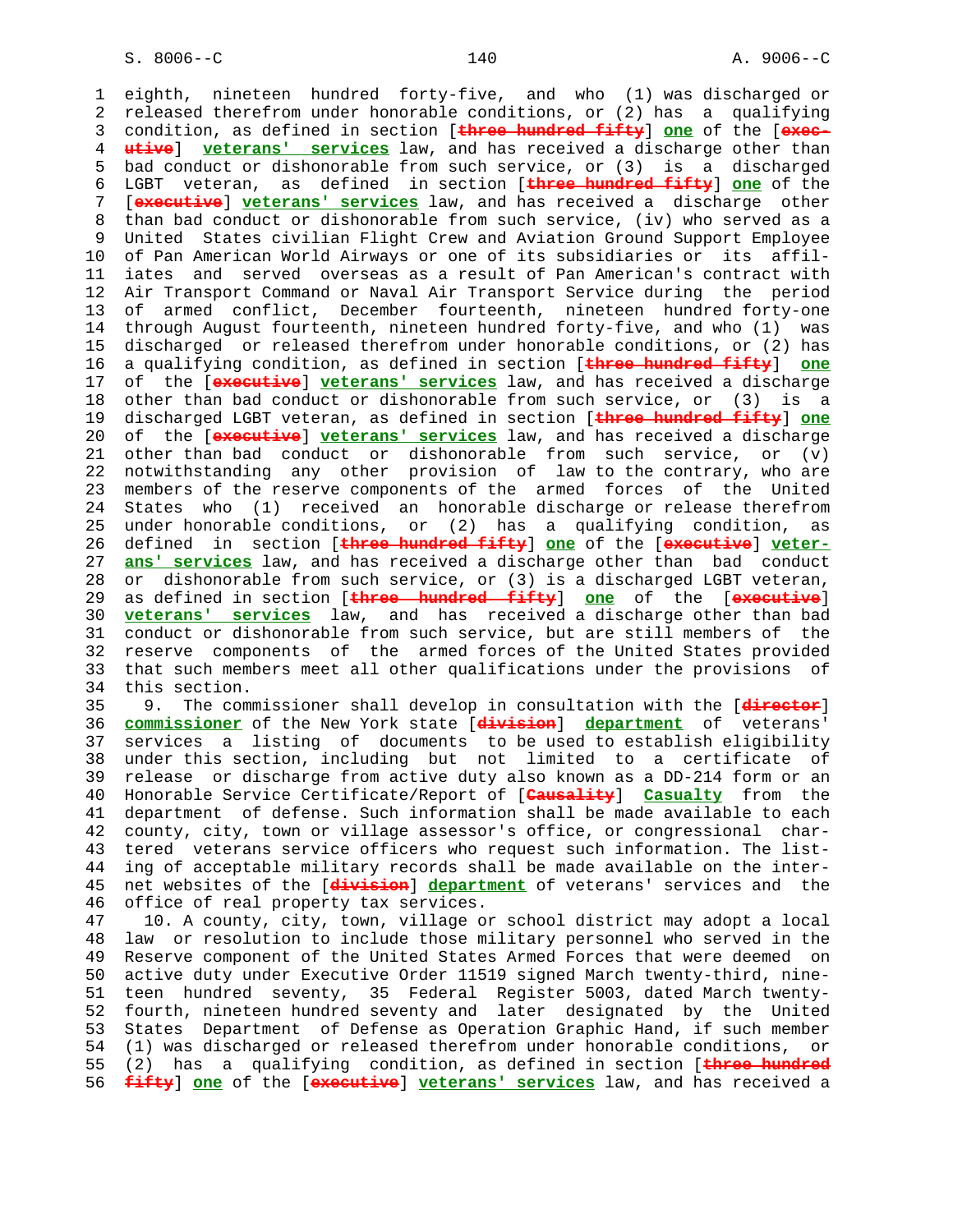1 discharge other than bad conduct or dishonorable from such service, or 2 (3) is a discharged LGBT veteran, as defined in section [**three hundred** 3 **fifty**] **one** of the [**executive**] **veterans' services** law, and has received a 4 discharge other than bad conduct or dishonorable from such service, 5 provided that such veteran meets all other qualifications of this 6 section. 7 § 84. Paragraph (a) of subdivision 1 and subdivision 8 of section 8 458-b of the real property tax law, paragraph (a) of subdivision 1 as 9 amended by chapter 490 of the laws of 2019, subdivision 8 as amended by 10 section 37 of part AA of chapter 56 of the laws of 2019, are amended to 11 read as follows: 12 (a) "Cold War veteran" means a person, male or female, who served on 13 active duty in the United States armed forces, during the time period 14 from September second, nineteen hundred forty-five to December twenty- 15 sixth, nineteen hundred ninety-one, and (i) was discharged or released 16 therefrom under honorable conditions, or (ii) has a qualifying condi- 17 tion, as defined in section [**three hundred fifty**] **one** of the [**executive**] 18 **veterans' services** law, and has received a discharge other than bad 19 conduct or dishonorable from such service, or (iii) is a discharged LGBT 20 veteran, as defined in section [**three hundred fifty**] **one** of the [**execu-** 21 **tive**] **veterans' services** law, and has received a discharge other than 22 bad conduct or dishonorable from such service. 23 8. The commissioner shall develop in consultation with the [**director**] 24 **commissioner** of the New York state [**division**] **department** of veterans' 25 services a listing of documents to be used to establish eligibility 26 under this section, including but not limited to a certificate of 27 release or discharge from active duty also known as a DD-214 form or an 28 Honorable Service Certificate/Report of [**Causality**] **Casualty** from the 29 department of defense. Such information shall be made available to each 30 county, city, town or village assessor's office, or congressional char- 31 tered veterans service officers who request such information. The list- 32 ing of acceptable military records shall be made available on the inter- 33 net websites of the [**division**] **department** of veterans' services and the 34 office of real property tax services. 35 § 85. Subparagraph (v) of paragraph (a) of subdivision 1 of section 36 122 of the social services law, as amended by chapter 490 of the laws of 37 2019, is amended to read as follows: 38 (v) any alien lawfully residing in the state who is on active duty in 39 the armed forces (other than active duty for training) or who (1) has 40 received an honorable discharge (and not on account of alienage) from 41 the armed forces, or (2) has a qualifying condition, as defined in 42 section [**three hundred fifty**] **one** of the [**executive**] **veterans' services** 43 law, and has received a discharge other than bad conduct or dishonorable 44 (and not on account of alienage) from the armed forces, or (3) is a 45 discharged LGBT veteran, as defined in section [**three hundred fifty**] **one** 46 of the [**executive**] **veterans' services** law, and has received a discharge 47 other than bad conduct or dishonorable (and not on account of alienage) 48 from the armed forces, or the spouse, unremarried surviving spouse or 49 unmarried dependent child of any such alien, if such alien, spouse or 50 dependent child is a qualified alien as defined in section 431 of the 51 federal personal responsibility and work opportunity reconciliation act 52 of 1996 (8 U.S. Code 1641), as amended;

 53 § 86. Subdivision 1 and paragraph 5 of subdivision 2 of section 168 of 54 the social services law, as amended by chapter 490 of the laws of 2019, 55 are amended to read as follows: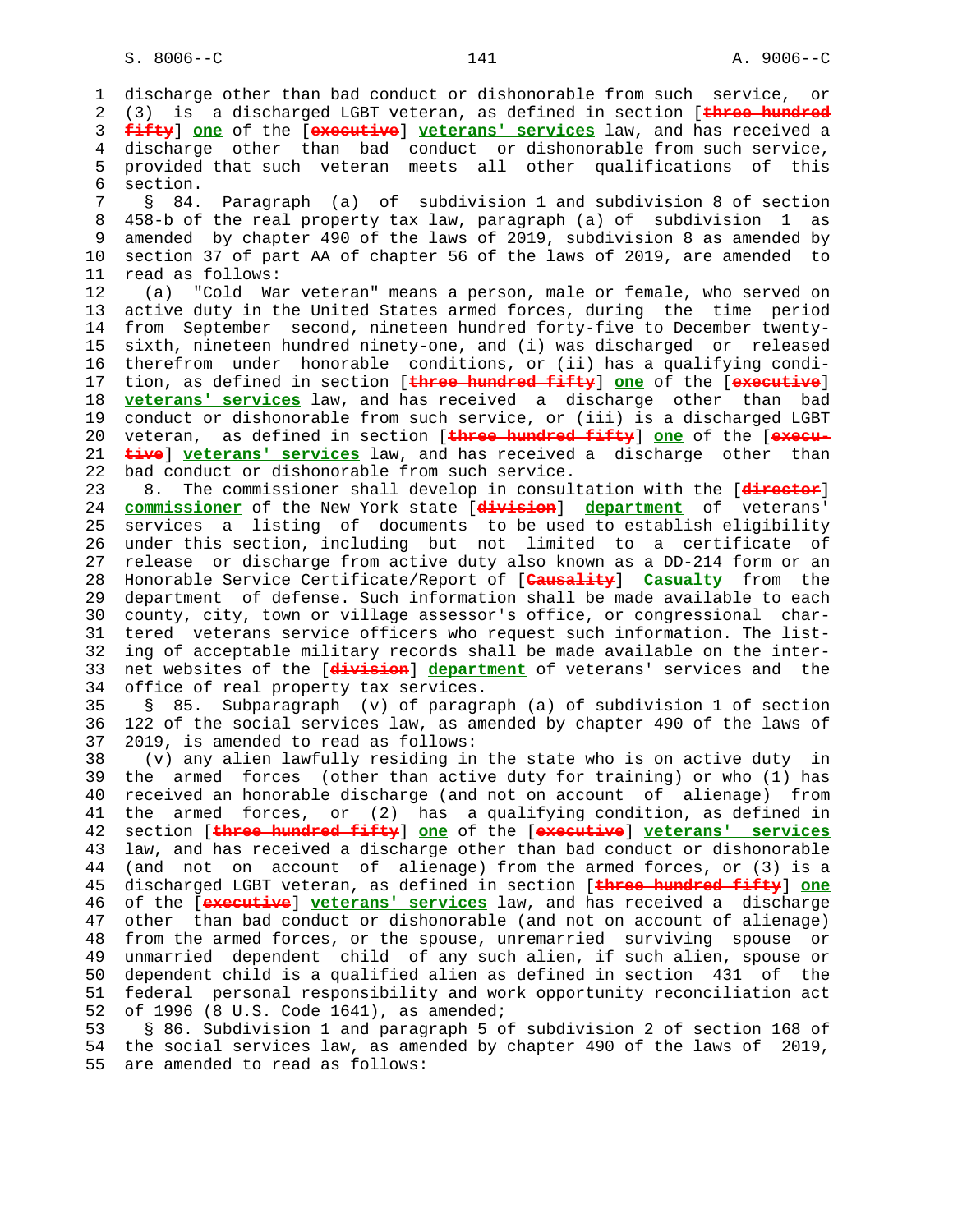1 1. Veteran means a person, male or female, who has served in the armed 2 forces of the United States in time of war, or who was a recipient of 3 the armed forces expeditionary medal, navy expeditionary medal or marine 4 corps expeditionary medal for participation in operations in Lebanon 5 from June first, nineteen hundred eighty-three to December first, nine- 6 teen hundred eighty-seven, in Grenada from October twenty-third, nine- 7 teen hundred eighty-three to November twenty-first, nineteen hundred 8 eighty-three, or in Panama from December twentieth, nineteen hundred 9 eighty-nine to January thirty-first, nineteen hundred ninety, and who<br>10 (1) has been honorably discharged or released under honorable circum-(1) has been honorably discharged or released under honorable circum- 11 stances from such service or furloughed to the reserve, or (2) has a 12 qualifying condition, as defined in section [**three hundred fifty**] **one** of 13 the [**executive**] **veterans' services** law, and has received a discharge 14 other than bad conduct or dishonorable from such service, or (3) is a 15 discharged LGBT veteran, as defined in section [**three hundred fifty**] **one** 16 of the [**executive**] **veterans' services** law, and has received a discharge 17 other than bad conduct or dishonorable from such service. 18 (5) World war II; from the seventh day of December, nineteen hundred 19 forty-one to and including the thirty-first day of December, nineteen 20 hundred forty-six, or who was employed by the War Shipping Adminis- 21 tration or Office of Defense Transportation or their agents as a 22 merchant seaman documented by the United States Coast Guard or Depart- 23 ment of Commerce, or as a civil servant employed by the United States 24 Army Transport Service (later redesignated as the United States Army 25 Transportation Corps, Water Division) or the Naval Transportation 26 Service; and who served satisfactorily as a crew member during the peri- 27 od of armed conflict, December seventh, nineteen hundred forty-one, to 28 August fifteenth, nineteen hundred forty-five, aboard merchant vessels 29 in oceangoing, i.e., foreign, intercoastal, or coastwise service as such 30 terms are defined under federal law (46 USCA 10301 & 10501) and further 31 to include "near foreign" voyages between the United States and Canada, 32 Mexico, or the West Indies via ocean routes, or public vessels in ocean- 33 going service or foreign waters and who has received a Certificate of 34 Release or Discharge from Active Duty and a discharge certificate, or an 35 Honorable Service Certificate/Report of Casualty, from the Department of 36 Defense or who served as a United States civilian employed by the Ameri- 37 can Field Service and served overseas under United States Armies and 38 United States Army Groups in world war II during the period of armed 39 conflict, December seventh, nineteen hundred forty-one through May 40 eighth, nineteen hundred forty-five, and who (i) was discharged or 41 released therefrom under honorable conditions, or (ii) has a qualifying 42 condition, as defined in section [**three hundred fifty**] **one** of the [**exec-** 43 **utive**] **veterans' services** law, and has received a discharge other than 44 bad conduct or dishonorable from such service, or (iii) is a discharged 45 LGBT veteran, as defined in section [**three hundred fifty**] **one** of the 46 [**executive**] **veterans' services** law, and has received a discharge other

 47 than bad conduct or dishonorable from such service, or who served as a 48 United States civilian Flight Crew and Aviation Ground Support Employee 49 of Pan American World Airways or one of its subsidiaries or its affil- 50 iates and served overseas as a result of Pan American's contract with 51 Air Transport Command or Naval Air Transport Service during the period 52 of armed conflict, December fourteenth, nineteen hundred forty-one 53 through August fourteenth, nineteen hundred forty-five, and who (iv) was 54 discharged or released therefrom under honorable conditions, or (v) has 55 a qualifying condition, as defined in section [**three hundred fifty**] **one** 56 of the [**executive**] **veterans' services** law, and has received a discharge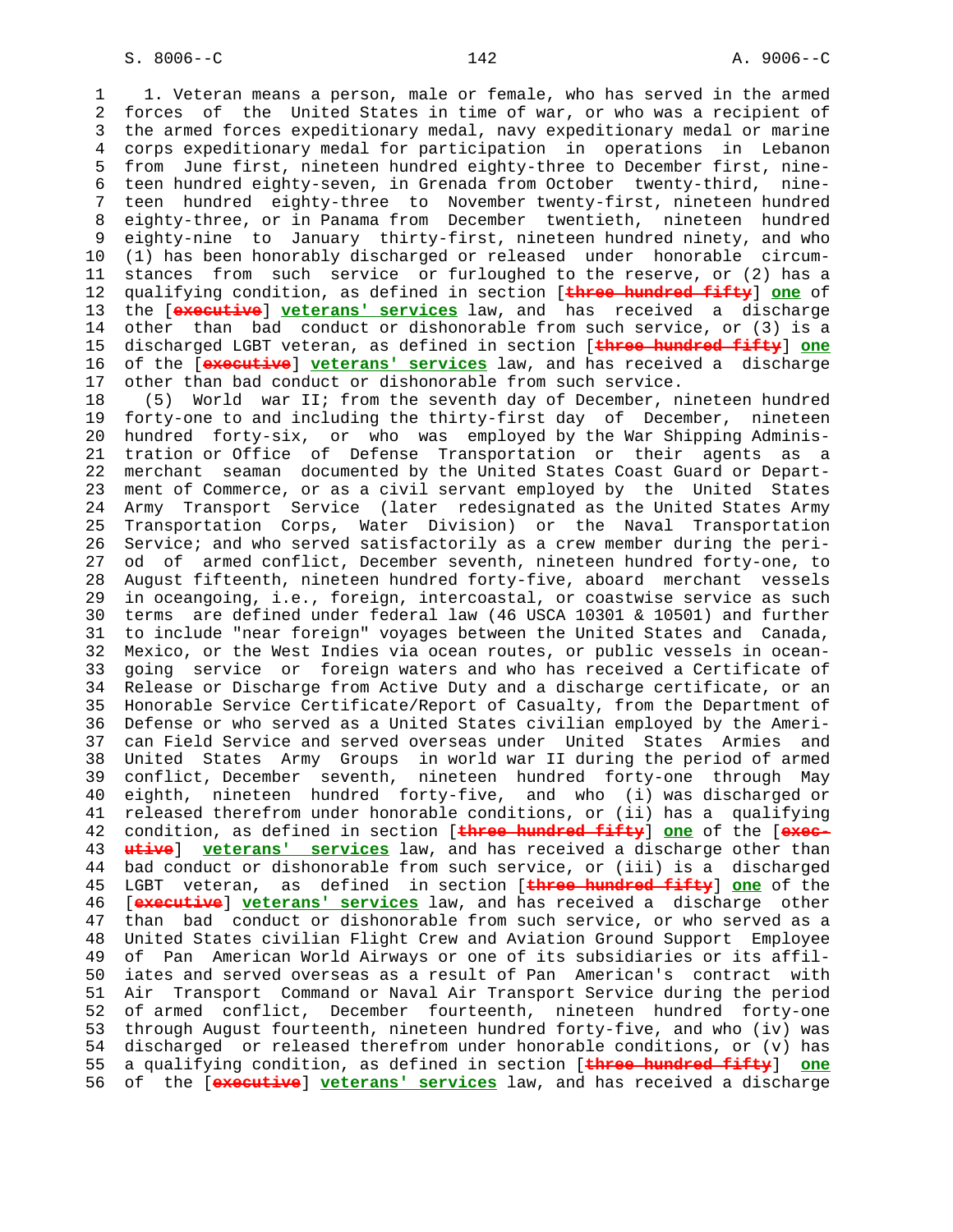1 other than bad conduct or dishonorable from such service, or (vi) is a 2 discharged LGBT veteran, as defined in section [**three hundred fifty**] **one** 3 of the [**executive**] **veterans' services** law, and has received a discharge 4 other than bad conduct or dishonorable from such service. 5 § 87. Subparagraph 1 of paragraph (b) of subdivision 29 of section 6 210-B of the tax law, as amended by chapter 490 of the laws of 2019, is 7 amended to read as follows: 8 (1) who served on active duty in the United States army, navy, air 9 force, marine corps, coast guard or the reserves thereof, or who served<br>10 in active military service of the United States as a member of the army in active military service of the United States as a member of the army 11 national guard, air national guard, New York guard or New York naval 12 militia; who (i) was released from [**active duty by general or honorable** 13 **discharge**] **such service** after September eleventh, two thousand one, or 14 (ii) has a qualifying condition, as defined in section [**three hundred** 15 **fifty**] **one** of the [**executive**] **veterans' services** law, and has received a 16 discharge other than bad conduct or dishonorable from such service after 17 September eleventh, two thousand one, or (iii) is a discharged LGBT 18 veteran, as defined in section [**three hundred fifty**] **one** of the [**execu-** 19 **tive**] **veterans' services** law, and has received a discharge other than 20 bad conduct or dishonorable from such service after September eleventh, 21 two thousand one; 22 § 88. Subparagraph (A) of paragraph 2 of subsection (a-2) of section 23 606 of the tax law, as amended by chapter 490 of the laws of 2019, is 24 amended to read as follows: 25 (A) who served on active duty in the United States army, navy, air 26 force, marine corps, coast guard or the reserves thereof, or who served 27 in active military service of the United States as a member of the army 28 national guard, air national guard, New York guard or New York naval 29 militia; who (i) was released from active duty by general or honorable 30 discharge after September eleventh, two thousand one, or (ii) has a 31 qualifying condition, as defined in section [**three hundred fifty**] **one** of 32 the [**executive**] **veterans' services** law, and has received a discharge 33 other than bad conduct or dishonorable from such service after September 34 eleventh, two thousand one, or (iii) is a discharged LGBT veteran, as 35 defined in section [**three hundred fifty**] **one** of the [**executive**] **veter-** 36 **ans' services** law, and has received a discharge other than bad conduct 37 or dishonorable from such service after September eleventh, two thousand 38 one; 39 § 89. Paragraph 18-a of subdivision (a) of section 1115 of the tax 40 law, as added by chapter 478 of the laws of 2016, is amended to read as 41 follows: 42 (18-a) Tangible personal property manufactured and sold by a veteran, 43 as defined in section [**three hundred sixty-four**] **twenty-two** of the 44 [**executive**] **veterans' services** law, for the benefit of a veteran's 45 service organization, provided that such person or any member of his or 46 her household does not conduct a trade or business in which similar 47 items are sold, the first two thousand five hundred dollars of receipts 48 from such sales in a calendar year. 49 § 90. Subparagraph (A) of paragraph 2 of subdivision (g-1) of section 50 1511 of the tax law, as amended by chapter 490 of the laws of 2019, is 51 amended to read as follows: 52 (A) who served on active duty in the United States army, navy, air 53 force, marine corps, coast guard or the reserves thereof, or who served 54 in active military service of the United States as a member of the army 55 national guard, air national guard, New York guard or New York naval 56 militia; who (i) was released from active duty by general or honorable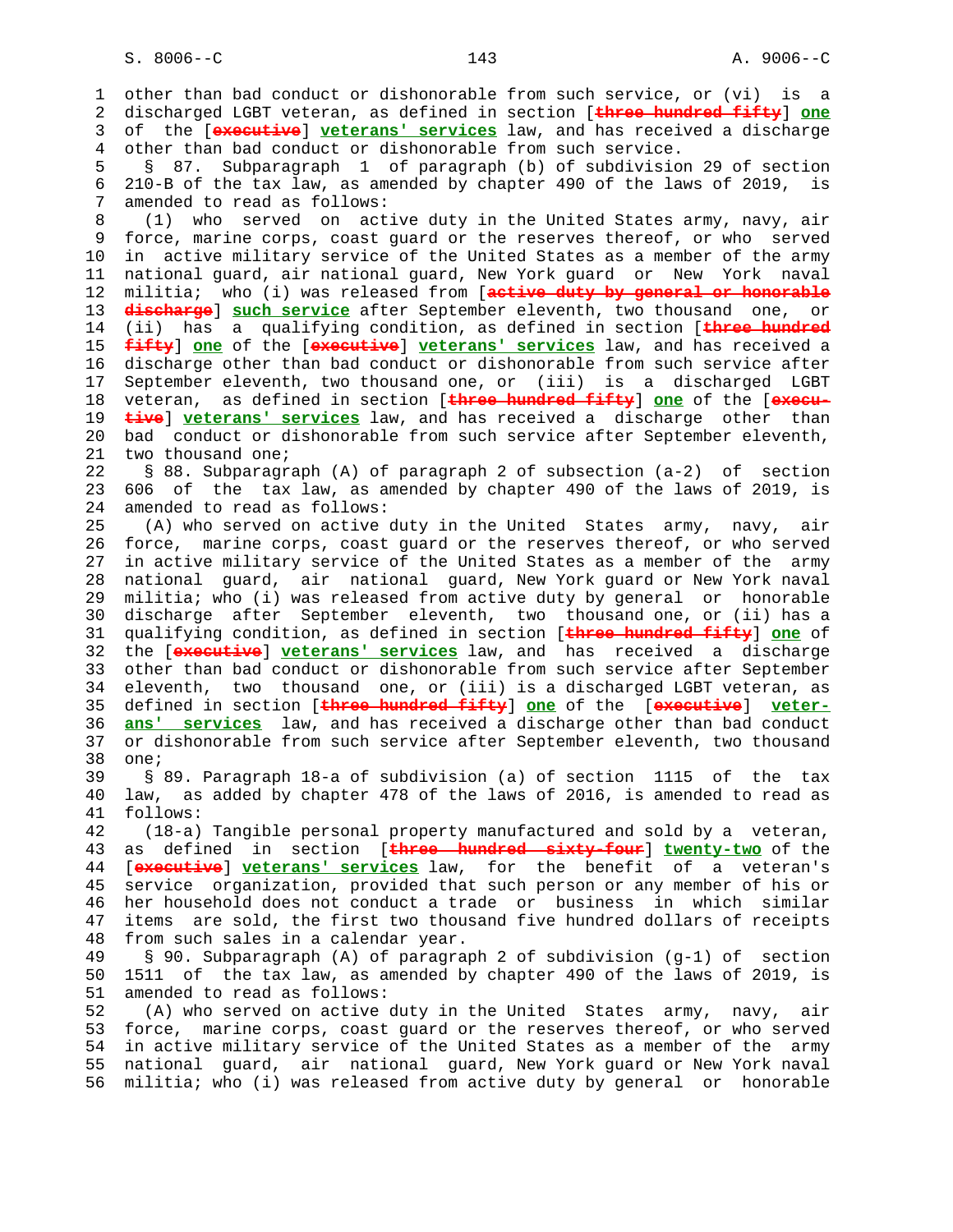1 discharge after September eleventh, two thousand one, or (ii) has a 2 qualifying condition, as defined in section [**three hundred fifty**] **one** of 3 the [**executive**] **veterans' services** law, and has received a discharge 4 other than bad conduct or dishonorable from such service after September 5 eleventh, two thousand one, or (iii) is a discharged LGBT veteran, as 6 defined in section [**three hundred fifty**] **one** of the [**executive**] **veter-** 7 **ans' services** law, and has received a discharge other than bad conduct 8 or dishonorable from such service after September eleventh, two thousand 9 one;<br>10  $\S$ 

§ 91. Section 295 of the town law, as amended by chapter 490 of the 11 laws of 2019, is amended to read as follows:

 12 § 295. Removal of remains of deceased members of armed forces. Upon a 13 verified petition presented to a judge of a court of record by any armed 14 forces' organization in any town or city in this state by a majority of 15 its officers, or a majority of any memorial committee in any town or 16 city where there are two or more veteran armed forces' organizations, or 17 in towns or cities where there are no veteran armed forces' organiza- 18 tions, upon the petition of five or more veterans of the armed forces, 19 the judge to whom said verified petition is presented shall make an 20 order to show cause, returnable before him **or her** at a time and place 21 within the county in not less than fourteen or more than twenty days 22 from the date of presentation of said petition, why the remains of any 23 deceased members of the armed forces buried in potter's field, or in any 24 neglected or abandoned cemeteries, should not be removed to and rein- 25 terred in a properly kept incorporated cemetery in the same town or city 26 or in a town adjoining the town or city in which the remains of a 27 deceased member of the armed forces are buried, and to fix the amount of 28 the expenses for such removal and reinterment, and the order to show 29 cause shall provide for its publication in a newspaper, to be designated 30 in the order, which is published nearest to the cemetery from which the 31 removal is sought to be made, once in each week for two successive 32 weeks. The verified petition presented to the judge shall show that the 33 petitioners are a majority of the officers of a veteran armed forces 34 organization, or a majority of a memorial committee in towns or cities 35 where two or more veteran armed forces organizations exist, or that the 36 petitioners are honorably discharged veterans of the armed forces in 37 towns or cities where no veteran armed forces organization exists, or 38 that the petitioners have a qualifying condition, as defined in section 39 [**three hundred fifty**] **one** of the [**executive**] **veterans' services** law, and 40 received a discharge other than bad conduct or dishonorable from such 41 service and are in towns or cities where no veteran armed forces organ- 42 izations exist, or that the petitioners are discharged LGBT veterans, as 43 defined in section [**three hundred fifty**] **one** of the [**executive**] **veter-** 44 **ans' services** law, and received a discharge other than bad conduct or 45 dishonorable from such service and are in towns and cities where no 46 veteran armed forces organizations exist, and (1) the name of the 47 deceased member or members of the armed forces, whose remains are sought 48 to be removed, and if known the unit in which he**, she** or they served; 49 (2) the name and location of the cemetery in which he **or she** is interred 50 and from which removal is asked to be made; (3) the name and location of 51 the incorporated cemetery to which the remains are desired to be removed 52 and reinterred; (4) the facts showing the reasons for such removal. Upon 53 the return day of the order to show cause and at the time and place 54 fixed in said order, upon filing proof of publication of the order to 55 show cause with the judge, if no objection is made thereto, he **or she** 56 shall make an order directing the removal of the remains of said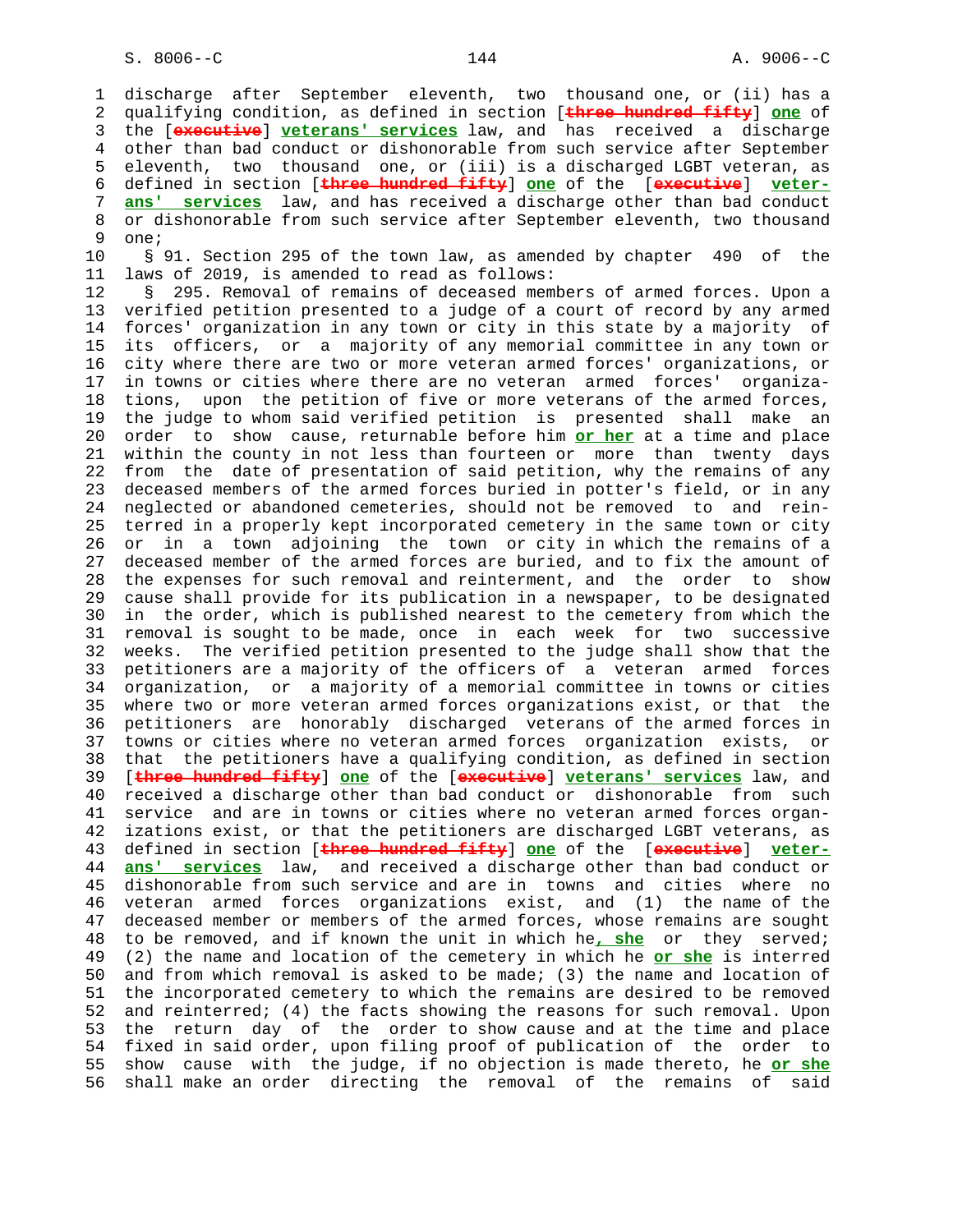1 deceased member or members of the armed forces to the cemetery desig- 2 nated in the petition within the town or city or within a town adjoining 3 the town or city in which the remains are then buried and shall specify 4 in the order the amount of the expenses of such removal, which expenses 5 of removal and reinterment, including the expense of the proceeding 6 under this section, shall be a charge upon the county in which the town 7 or city is situated from which the removal is made and such expenses 8 shall be a county charge and audited by the board of supervisors of the 9 county and paid in the same manner as other county charges. On and after 10 the removal and reinterment of the remains of the deceased member or 11 members of the armed forces in the armed forces' plot, the expenses for 12 annual care of the grave in the armed forces' burial plot to which the 13 removal is made shall be annually provided by the town or city in which 14 the remains were originally buried, at the rate of not to exceed twenty 15 dollars per grave, and shall be paid annually to the incorporated ceme- 16 tery association to which the remains of each deceased member of the 17 armed forces may be removed and reinterred. The petition and order shall 18 be filed in the county clerk's office of the county in which the remains 19 of the deceased member of the armed forces were originally interred, and 20 the service of a certified copy of the final order upon the cemetery 21 association shall be made prior to any removal. Any relative of the 22 deceased member or members of the armed forces, or the officer of any 23 cemetery association in which the remains of the deceased member or 24 members of the armed forces were originally interred, or the authorities 25 of the county in which the member or members of the armed forces were 26 originally buried, may oppose the granting of said order and the judge 27 shall summarily hear the statement of the parties and make such order as 28 the justice and equity of the application shall require. Any headstone 29 or monument which marks the grave of the deceased member of the armed 30 forces shall be removed and reset at the grave in the cemetery in which 31 the removal is permitted to be made and in each case the final order 32 shall provide the amount of the expenses of such removals and reinter- 33 ment and resetting of the headstone or monument, including the expenses 34 of the proceedings under this section; except that where provision is 35 otherwise made for the purchase or erection of a new headstone, monument 36 or marker at the grave in the cemetery to which such removal is permit- 37 ted, such old headstone or monument need not be so removed and reset, in 38 which case such final order shall not provide for the expense of reset- 39 ting. The order shall designate the person or persons having charge of 40 the removals and reinterments. Upon completion of the removal, reinter- 41 ment and resetting of the headstones or monuments, the person or persons 42 having charge of the same shall make a verified report of the removal, 43 reinterment and resetting of the headstone or monument and file the 44 report in the clerk's office of the proper county. The words "member of 45 the armed forces" shall be construed to mean a member of the armed forc- 46 es who served in the armed forces of the United States and who (5) was 47 honorably discharged from such service, or (6) has a qualifying condi- 48 tion, as defined in section [**three hundred fifty**] **one** of the [**executive**] 49 **veterans' services** law, and has received a discharge other than bad 50 conduct or dishonorable from such service, or (7) is a discharged LGBT 51 veteran, as defined in section [**three hundred fifty**] **one** of the [**execu-** 52 **tive**] **veterans' services** law, and has received a discharge other than 53 bad conduct or dishonorable from such service, and the words "armed 54 forces plot" shall be construed to mean a plot of land in any incorpo- 55 rated cemetery set apart to be exclusively used as a place for interring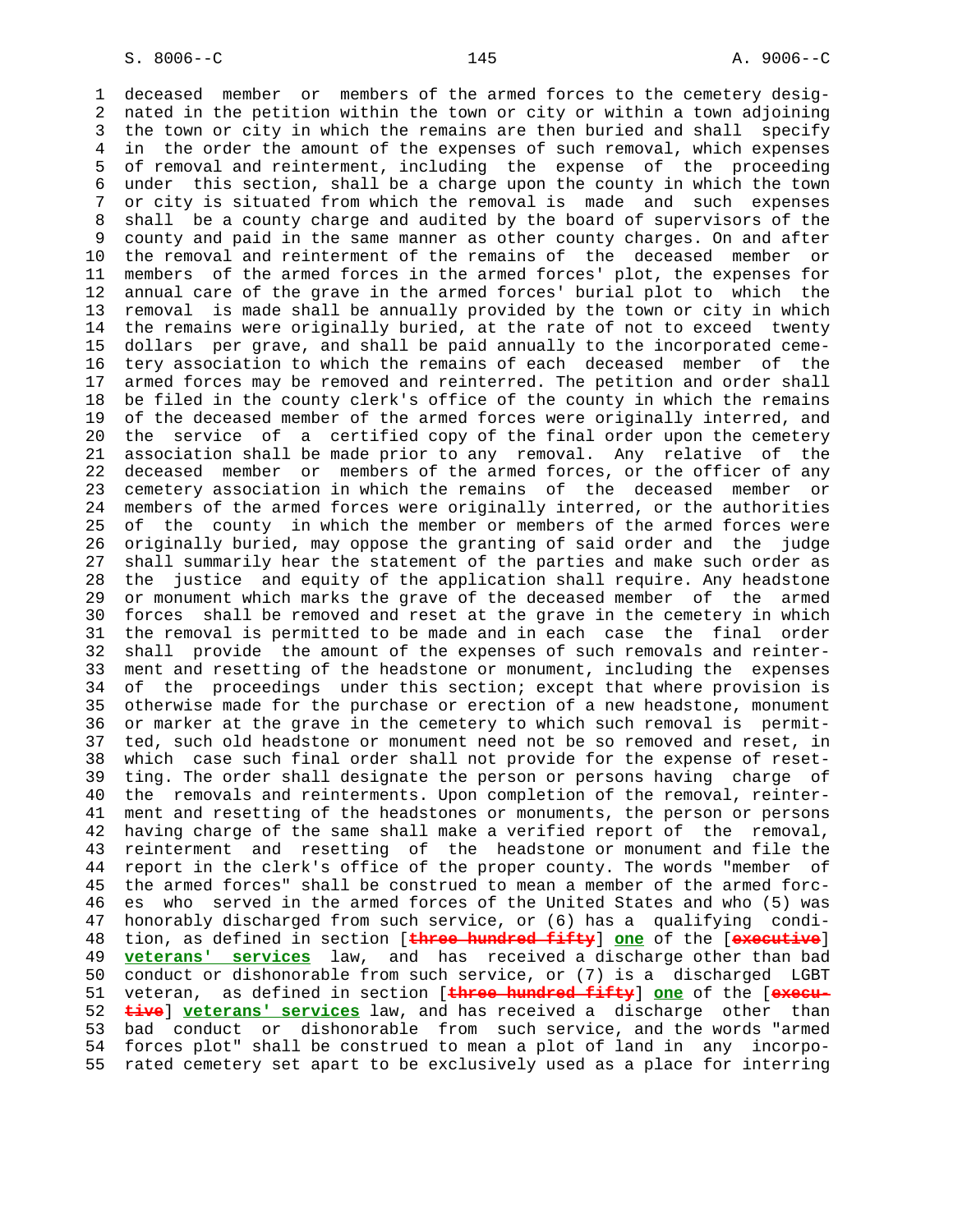1 the remains of deceased veterans of the armed forces of the United 2 States. 3 § 92. Subdivision 2 of section 404-v of the vehicle and traffic law, 4 as amended by chapter 490 of the laws of 2019, is amended to read as 5 follows: 6 2. The distinctive plate authorized pursuant to this section shall be 7 issued upon proof, satisfactory to the commissioner, that the applicant 8 is a veteran who served in the United States Naval Armed Guard and who 9 (1) was honorably discharged from such service, or (2) has a qualifying 10 condition, as defined in section [**three hundred fifty**] **one** of the [**exec-** 11 **utive**] **veterans' services** law, and has received a discharge other than 12 bad conduct or dishonorable from such service, or (3) is a discharged 13 LGBT veteran, as defined in section [**three hundred fifty**] **one** of the 14 [**executive**] **veterans' services** law, and has received a discharge other 15 than bad conduct or dishonorable from such service. 16 § 93. Subdivision 3 of section 404-v of the vehicle and traffic law, 17 as amended by section 19 of part AA of chapter 56 of the laws of 2019, 18 is amended to read as follows: 19 3. A distinctive plate issued pursuant to this section shall be issued 20 in the same manner as other number plates upon the payment of the regu- 21 lar registration fee prescribed by section four hundred one of this 22 article, provided, however, that an additional annual service charge of 23 fifteen dollars shall be charged for such plate. Such annual service 24 charge shall be deposited to the credit of the Eighth Air Force Histor- 25 ical Society fund established pursuant to section ninety-five-f of the 26 state finance law and shall be used for veterans' counseling services 27 provided by local veterans' service agencies pursuant to section [**three** 28 **hundred fifty-seven**] **fourteen** of the [**executive**] **veterans' services** law 29 under the direction of the [**division**] **department** of veterans' services. 30 Provided, however, that one year after the effective date of this 31 section funds in the amount of five thousand dollars, or so much thereof 32 as may be available, shall be allocated to the department to offset 33 costs associated with the production of such license plates. 34 § 94. Paragraphs (a) and (b) of subdivision 1 of section 404-w of the 35 vehicle and traffic law, as amended by chapter 490 of the laws of 2019, 36 are amended to read as follows: 37 (a) a person who served in the armed forces of the United States in 38 the hostilities that occurred in the Persian Gulf from the eleventh day 39 of September, two thousand one, to the end of such hostilities, who (i) 40 was discharged therefrom under other than dishonorable conditions, or 41 (ii) has a qualifying condition, as defined in section [**three hundred** 42 **fifty**] **one** of the [**executive**] **veterans' services** law, and has received a 43 discharge other than bad conduct or dishonorable from such service, or 44 (iii) is a discharged LGBT veteran, as defined in section [**three hundred** 45 **fifty**] **one** of the [**executive**] **veterans' services** law, and has received a 46 discharge other than bad conduct or dishonorable from such service; or 47 (b) a person who served in the armed forces of the United States**,** in 48 the hostilities that occurred in Afghanistan from the eleventh day of 49 September, two thousand one, to the end of such hostilities, who (i) was 50 discharged therefrom under other than dishonorable conditions, or (ii) 51 has a qualifying condition, as defined in section [**three hundred fifty**] 52 **one** of the [**executive**] **veterans' services** law, and has received a 53 discharge other than bad conduct or dishonorable from such service, or 54 (iii) is a discharged LGBT veteran, as defined in section [**three hundred** 55 **fifty**] **one** of the [**executive**] **veterans' services** law, and has received a 56 discharge other than bad conduct or dishonorable from such service.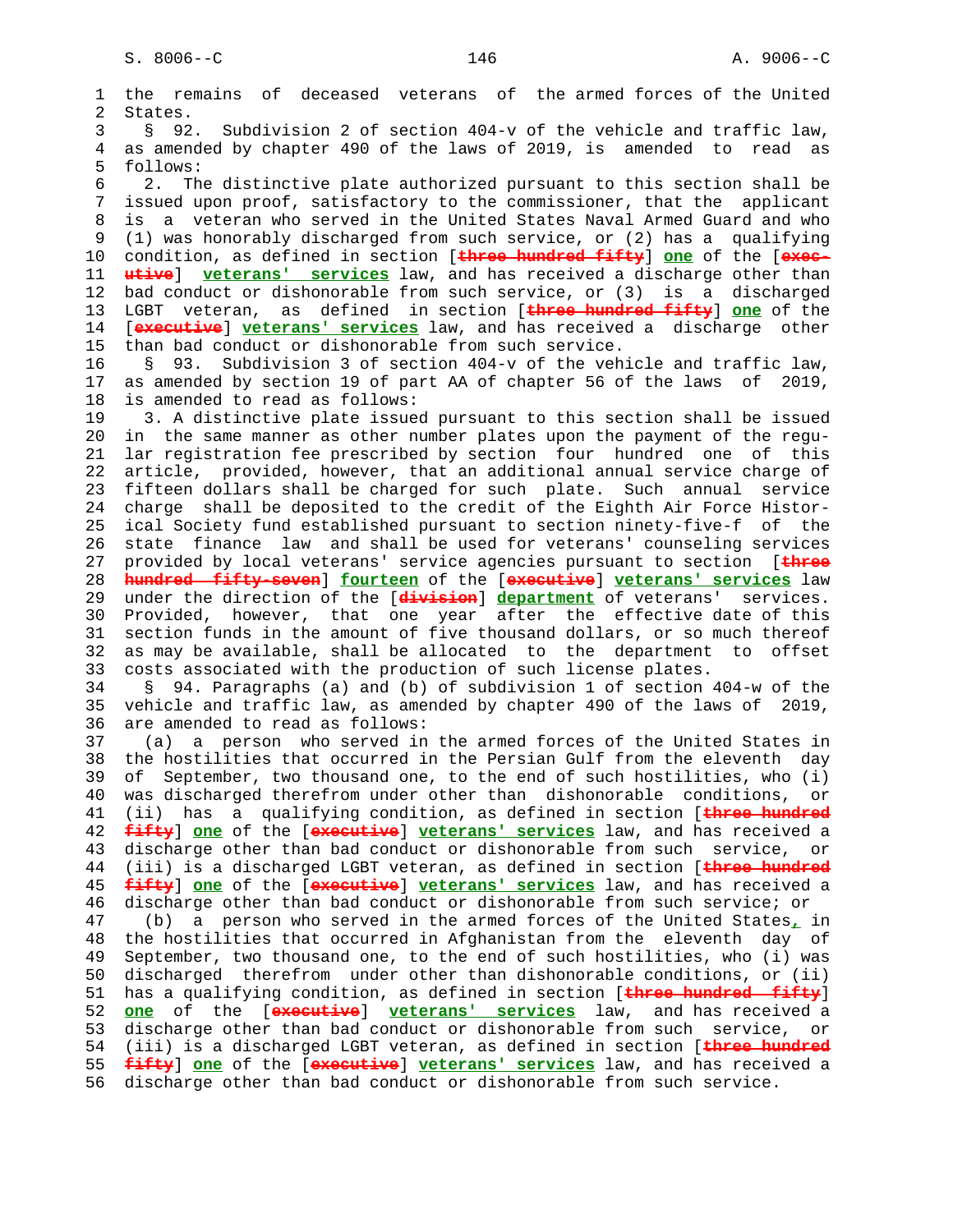1 § 95. Subdivision 3 of section 404-w of the vehicle and traffic law, 2 as amended by chapter 490 of the laws of 2019, is amended to read as 3 follows: 4 3. For the purposes of this section, "Persian Gulf veteran" shall mean 5 a person who is a resident of this state, who served in the armed forces 6 of the United States in the hostilities that occurred in the Persian 7 Gulf from the second day of August, nineteen hundred ninety to the end 8 of such hostilities, and was (a) honorably discharged from the military, 9 or (b) has a qualifying condition, as defined in section [**three hundred** 10 **fifty**] **one** of the [**executive**] **veterans' services** law, and has received a 11 discharge other than bad conduct or dishonorable from such service, or 12 (c) is a discharged LGBT veteran, as defined in section [**three hundred** 13 **fifty**] **one** of the [**executive**] **veterans' services** law, and has received a 14 discharge other than bad conduct or dishonorable from such service. 15 § 96. Paragraphs (a) and (b) of subdivision 3 of section 404-y of the 16 vehicle and traffic law, as amended by chapter 490 of the laws of 2019, 17 are amended to read as follows: 18 (a) "Veteran of the Iraq War" shall mean a person who is a resident of 19 this state, who served in the armed forces of the United States in the 20 hostilities that occurred in Iraq from the sixteenth day of October, two 21 thousand two to the end of such hostilities who (i) was discharged ther- 22 efrom under other than dishonorable conditions or (ii) has a qualifying 23 condition, as defined in section [**three hundred fifty**] **one** of the [**exec-** 24 **utive**] **veterans' services** law, and has received a discharge other than 25 bad conduct or dishonorable from such service, or (iii) is a discharged 26 LGBT veteran, as defined in section [**three hundred fifty**] **one** of the 27 [**executive**] **veterans' services** law, and has received a discharge other 28 than bad conduct or dishonorable from such service; and 29 (b) "Veteran of the Afghanistan War" shall mean a person who is a 30 resident of this state, who served in the armed forces of the United 31 States in the hostilities that occurred in Afghanistan from the seventh 32 day of October, two thousand one to the end of such hostilities who (i) 33 was discharged therefrom under other than dishonorable conditions or 34 (ii) has a qualifying condition, as defined in section [**three hundred** 35 **fifty**] **one** of the [**executive**] **veterans' services** law, and has received a 36 discharge other than bad conduct or dishonorable from such service, or 37 (iii) is a discharged LGBT veteran, as defined in section [**three hundred** 38 **fifty**] **one** of the [**executive**] **veterans' services** law, and has received a 39 discharge other than bad conduct or dishonorable from such service. 40 § 97. Paragraph (b) of subdivision 3 of section 490 of the vehicle and 41 traffic law, as amended by chapter 490 of the laws of 2019, is amended 42 to read as follows: 43 (b) The identification card shall contain a distinguishing number or 44 mark and adequate space upon which an anatomical gift, pursuant to arti- 45 cle forty-three of the public health law, by the holder may be recorded 46 and shall contain such other information and shall be issued in such 47 form as the commissioner shall determine; provided, however, every iden- 48 tification card or renewal thereof issued to a person under the age of 49 twenty-one years shall have prominently imprinted thereon the statement 50 "UNDER 21 YEARS OF AGE" in notably distinctive print or format. 51 Provided, further, however, that every identification card issued to an 52 applicant who was a member of the armed forces of the United States and 53 (i) received an honorable discharge or was released therefrom under

 54 honorable conditions, or (ii) has a qualifying condition, as defined in 55 section [**three hundred fifty**] **one** of the [**executive**] **veterans' services** 56 law, and has received a discharge other than bad conduct or dishonorable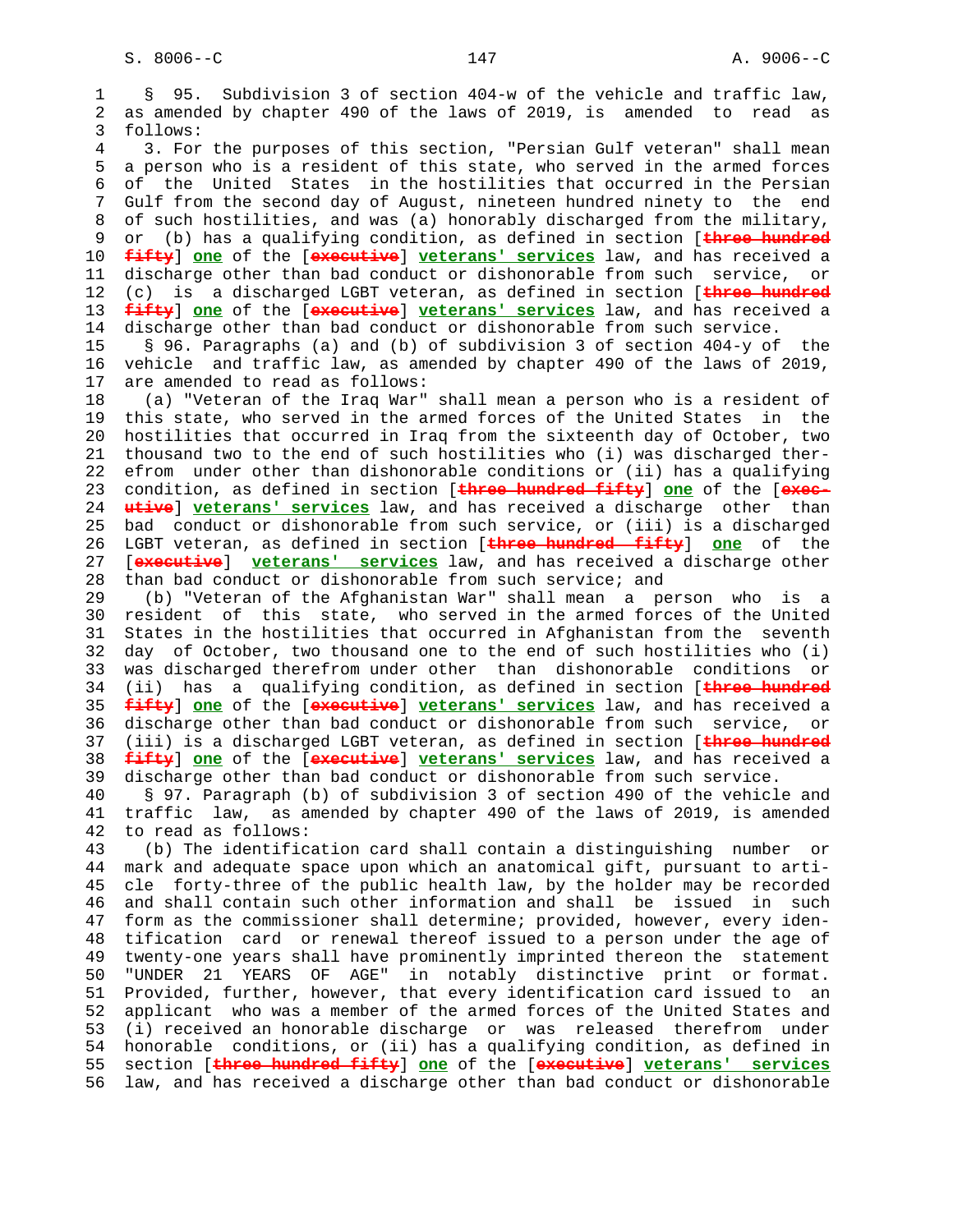1 from such service, or (iii) is a discharged LGBT veteran, as defined in 2 section [**three hundred fifty**] **one** of the [**executive**] **veterans' services** 3 law, and has received a discharge other than bad conduct or dishonorable 4 from such service, shall, upon his or her request and submission of 5 proof as set forth herein, contain a distinguishing mark, in such form 6 as the commissioner shall determine, indicating that he or she is a 7 veteran. Such proof shall consist of a certificate of release or 8 discharge from active duty including but not limited to a DD Form 214 or 9 other proof satisfactory to the commissioner. The commissioner shall not 10 require fees for the issuance of such identification cards or renewals 11 thereof to persons under twenty-one years of age which are different 12 from the fees required for the issuance of identification cards or 13 renewals thereof to persons twenty-one years of age or over, nor fees to 14 persons requesting a veteran distinguishing mark which are different 15 from fees that would otherwise be required. Provided, however, that 16 notwithstanding the provisions of section four hundred ninety-one of 17 this article, the commissioner shall not require any fees for the dupli- 18 cation or amendment of an identification card prior to its renewal if 19 such duplication or amendment was solely for the purpose of adding a 20 veteran distinguishing mark to such identification card.

 21 § 98. Paragraph (a-1) of subdivision 1 of section 504 of the vehicle 22 and traffic law, as amended by chapter 490 of the laws of 2019, is 23 amended to read as follows:

 24 (a-1) Every license or renewal thereof issued to an applicant who was 25 a member of the armed forces of the United States and who (i) received 26 an honorable discharge or was released therefrom under honorable condi- 27 tions, or (ii) has a qualifying condition, as defined in section [**three** 28 **hundred fifty**] **one** of the [**executive**] **veterans' services** law, and has 29 received a discharge other than bad conduct or dishonorable from such 30 service, or (iii) is a discharged LGBT veteran, as defined in section 31 [**three hundred fifty**] **one** of the [**executive**] **veterans' services** law, and 32 has received a discharge other than bad conduct or dishonorable from 33 such service, shall, upon his or her request and submission of proof as 34 set forth herein, contain a distinguishing mark, in such form as the 35 commissioner shall determine, indicating that he or she is a veteran. 36 Such proof shall consist of a certificate of release or discharge from 37 active duty including but not limited to a DD Form 214 or other proof 38 satisfactory to the commissioner. The commissioner shall not require 39 fees for the issuance of such licenses or renewals thereof to persons 40 requesting a veteran distinguishing mark which are different from fees 41 otherwise required; provided, however, that notwithstanding the 42 provisions of this section, the commissioner shall not require fees for 43 a duplication or amendment of a license prior to its renewal if such 44 duplication or amendment was solely for the purpose of adding a veteran 45 distinguishing mark to such license.

 46 § 99. The second undesignated subparagraph of paragraph (a) of subdi- 47 vision 8 of section 15 of the workers' compensation law, as amended by 48 chapter 490 of the laws of 2019, is amended to read as follows:

 49 Second: That any plan which will reasonably, equitably and practically 50 operate to break down hindrances and remove obstacles to the employment 51 of partially disabled persons who (i) are honorably discharged from our 52 armed forces, or (ii) have a qualifying condition, as defined in section 53 [**three hundred fifty**] **one** of the [**executive**] **veterans' services** law, and 54 received a discharge other than bad conduct or dishonorable from such 55 service, or (iii) are discharged LGBT veterans, as defined in section 56 [**three hundred fifty**] **one** of the [**executive**] **veterans' services** law, and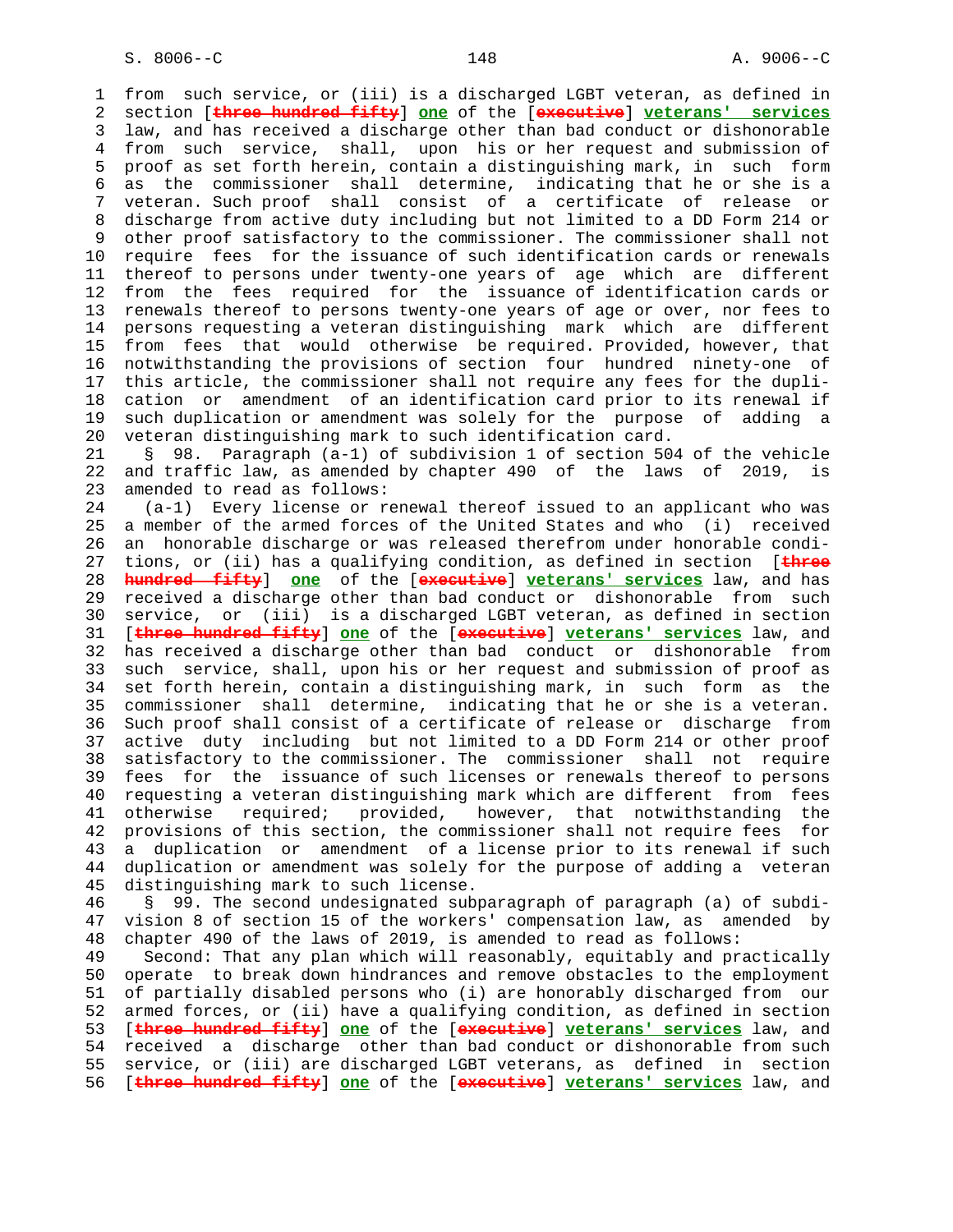1 received a discharge other than bad conduct or dishonorable from such 2 service, or any other physically handicapped persons, is of vital impor- 3 tance to the state and its people and is of concern to this legislature; 4 § 100. Transfer of powers of the division of veterans' services. The 5 functions and powers possessed by and all of the obligations and duties 6 of the division of veterans' services, as established pursuant to arti- 7 cle 17 of the executive law and other laws, shall be transferred and 8 assigned to, and assumed by and devolved upon, the department of veter-

9 ans' services.<br>10 § 101. Aboli § 101. Abolition of the division of veterans' services. Upon the 11 transfer pursuant to this act of the functions and powers possessed by 12 and all of the obligations and duties of the division of veterans' 13 services, as established pursuant to article 17 of the executive law and 14 other laws, the division of veterans' services shall be abolished.

 15 § 102. Continuity of authority of the division of veterans' services. 16 Except as herein otherwise provided, upon the transfer pursuant to this 17 act of the functions and powers possessed by, and all of the obligations 18 and duties of, the division of veterans' services, as established pursu- 19 ant to article 17 of the executive law and other laws, to the department 20 of veterans' services as prescribed by this act, for the purpose of 21 succession, all functions, powers, duties and obligations of the depart- 22 ment of veterans' services shall be deemed and be held to constitute the 23 continuation of such functions, powers, duties and obligations and not a 24 different agency.

 25 § 103. Transfer of records of the division of veterans' services. Upon 26 the transfer pursuant to this act of the functions and powers possessed 27 by and all of the obligations and duties of the division of veterans' 28 services, as established pursuant to article 17 of the executive law and 29 other laws, to the department of veterans' services as prescribed by 30 this act, all books, papers, records and property pertaining to the 31 division of veterans' services shall be transferred to and maintained by 32 the department of veterans' services.

 33 § 104. Completion of unfinished business of the division of veterans' 34 services. Upon the transfer pursuant to this act of the functions and 35 powers possessed by and all of the obligations and duties of the divi- 36 sion of veterans' services, as established pursuant to article 17 of the 37 executive law and other laws, to the department of veterans' services as 38 prescribed by this act, any business or other matter undertaken or 39 commenced by the division of veterans' services pertaining to or 40 connected with the functions, powers, obligations and duties so trans- 41 ferred and assigned to the department of veterans' services, may be 42 conducted or completed by the department of veterans' services.

 43 § 105. Terms occurring in laws, contracts or other documents of or 44 pertaining to the division of veterans' services. Upon the transfer 45 pursuant to this act of the functions and powers possessed by and all of 46 the obligations and duties of the division of veterans' services, as 47 established pursuant to article 17 of the executive law and other laws, 48 as prescribed by this act, whenever the division of veterans' services 49 and the commissioner thereof, the functions, powers, obligations and 50 duties of which are transferred to the department of veterans' services, 51 are referred to or designated in any law, regulation, contract or docu- 52 ment pertaining to the functions, powers, obligations and duties trans- 53 ferred and assigned pursuant to this act, such reference or designation 54 shall be deemed to refer to the department of veterans' services and its 55 commissioner.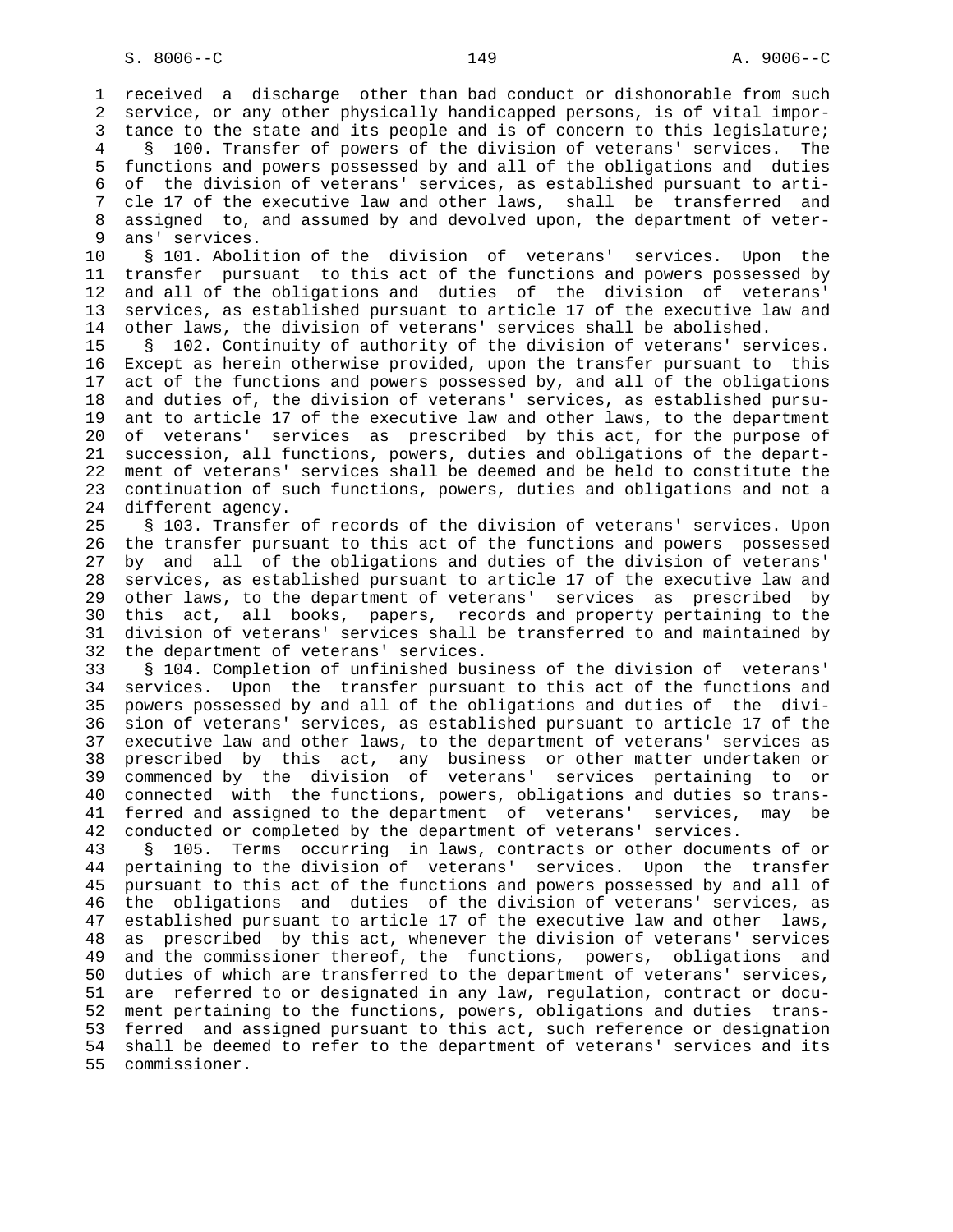1 § 106. (a) Wherever the term "division of veterans' services" appears 2 in the consolidated or unconsolidated laws of this state, such term is 3 hereby changed to "department of veterans' services".

 4 (b) The legislative bill drafting commission is hereby directed to 5 effectuate this provision, and shall be guided by a memorandum of 6 instruction setting forth the specific provisions of law to be amended. 7 Such memorandum shall be transmitted to the legislative bill drafting 8 commission within sixty days of enactment of this provision. Such memo- 9 randum shall be issued jointly by the governor, the temporary president 10 of the senate and the speaker of the assembly, or by the delegate of 11 each.

 12 § 107. Existing rights and remedies of or pertaining to the division 13 of veterans' services. Upon the transfer pursuant to this act of the 14 functions and powers possessed by and all of the obligations and duties 15 of the division of veterans' services, as established pursuant to arti- 16 cle 17 of the executive law and other laws, to the department of veter- 17 ans' services as prescribed by this act, no existing right or remedy of 18 the state, including the division of veterans' services, shall be lost, 19 impaired or affected by reason of this act.

 20 § 108. Pending actions and proceedings of or pertaining to the divi- 21 sion of veterans' services. Upon the transfer pursuant to this act of 22 the functions and powers possessed by and all of the obligations and 23 duties of the division of veterans' services, as established pursuant to 24 article 17 of the executive law and other laws, to the department of 25 veterans' services as prescribed by this act, no action or proceeding 26 pending on the effective date of this act, brought by or against the 27 division of veterans' services or the commissioner thereof shall be 28 affected by any provision of this act, but the same may be prosecuted or 29 defended in the name of the New York state department of veterans' 30 services. In all such actions and proceedings, the New York state 31 department of veterans' services, upon application to the court, shall 32 be substituted as a party.

 33 § 109. Continuation of rules and regulations of or pertaining to the 34 division of veterans' services. Upon the transfer pursuant to this act 35 of the functions and powers possessed by and all the obligations and 36 duties of the division of veterans' services, as established pursuant to 37 article 17 of the executive law and other laws, to the department of 38 veterans' services as prescribed by this act, all rules, regulations, 39 acts, orders, determinations, decisions, licenses, registrations and 40 charters of the division of veterans' services, pertaining to the func- 41 tions transferred and assigned by this act to the department of veter- 42 ans' services, in force at the time of such transfer, assignment, 43 assumption or devolution shall continue in force and effect as rules, 44 regulations, acts, determinations and decisions of the department of 45 veterans' services until duly modified or repealed.

 46 § 110. Transfer of appropriations heretofore made to the division of 47 veterans' services. Upon the transfer pursuant to this act of the func- 48 tions and powers possessed by and all of the obligations and duties of 49 the division of veterans' services, as established pursuant to article 50 17 of the executive law and other laws, to the department of veterans' 51 services as prescribed by this act, all appropriations and reappropri- 52 ations which shall have been made available as of the date of such 53 transfer to the division of veterans' services or segregated pursuant to 54 law, to the extent of remaining unexpended or unencumbered balances 55 thereof, whether allocated or unallocated and whether obligated or unob- 56 ligated, shall be transferred to and made available for use and expendi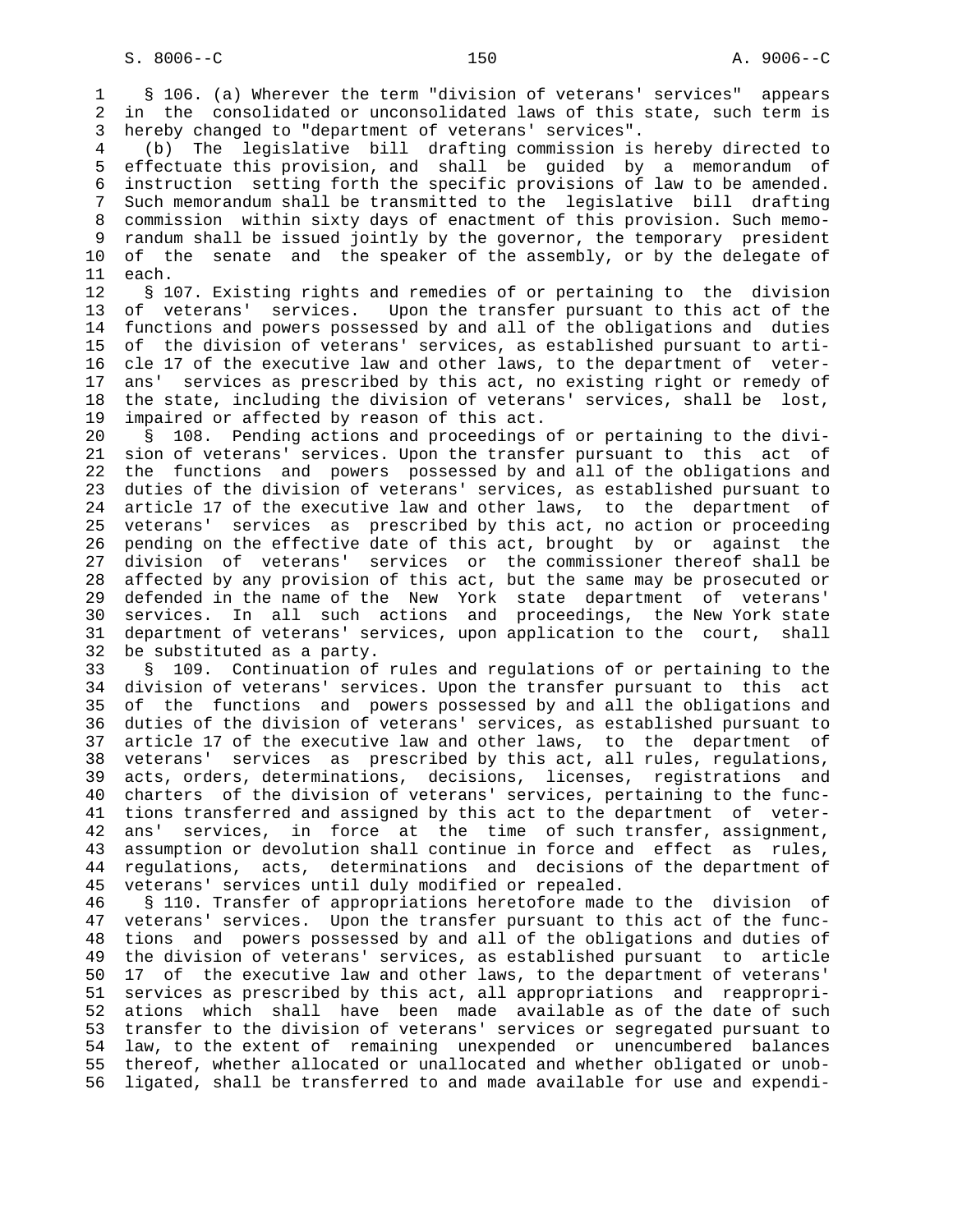1 ture by the department of veterans' services and shall be payable on 2 vouchers certified or approved by the commissioner of taxation and 3 finance, on audit and warrant of the comptroller. Payments of liabil- 4 ities for expenses of personnel services, maintenance and operation 5 which shall have been incurred as of the date of such transfer by the 6 division of veterans' services, and for liabilities incurred and to be 7 incurred in completing its affairs shall also be made on vouchers certi- 8 fied or approved by the commissioner of veterans' services, on audit and 9 warrant of the comptroller.

 10 § 111. Transfer of employees. Upon the transfer pursuant to this act 11 of the functions and powers possessed by and all of the division of 12 veterans' services, as established pursuant to article 17 of the execu- 13 tive law and other laws, to the department of veterans' services as 14 prescribed by this act, provision shall be made for the transfer of all 15 employees from the division of veterans' services into the department of 16 veterans' services. Employees so transferred shall be transferred with- 17 out further examination or qualification to the same or similar titles 18 and shall remain in the same collective bargaining units and shall 19 retain their respective civil service classifications, status and rights 20 pursuant to their collective bargaining units and collective bargaining 21 agreements.

 22 § 112. Severability. If any clause, sentence, paragraph, section or 23 part of this act shall be adjudged by any court of competent jurisdic- 24 tion to be invalid, such judgment shall not affect, impair or invalidate 25 the remainder thereof, but shall be confined in its operation to the 26 clause, sentence, paragraph, section or part thereof directly involved 27 in the controversy in which such judgment shall have been rendered.

 28 § 113. This act shall take effect April 1, 2023; provided, however, 29 that the amendments to subdivision (l) of section 7.09 of the mental 30 hygiene law made by section fifteen of this act shall not affect the 31 repeal of such subdivision and shall be deemed repealed therewith; and 32 provided further that the amendments to paragraph j of subdivision 1 and 33 subdivisions 6 and 6-d of section 163 of the state finance law made by 34 section twenty-eight of this act shall not affect the repeal of such 35 section and shall be deemed to be repealed therewith; and provided 36 further that the amendments to paragraph 5 of subdivision (b) of section 37 5.06 of the mental hygiene law made by section fourteen-a of this act 38 shall take effect on the same date and in the same manner as section 2 39 of chapter 4 of the laws of 2022, takes effect; and provided further 40 that the amendments to subdivision 3 of section 103-a of the state tech- 41 nology law made by section thirty-one of this act shall not affect the 42 repeal of such section and shall be deemed to be repealed therewith. 43 Effective immediately, the addition, amendment and/or repeal of any rule 44 or regulation necessary for the implementation of this act on its effec- 45 tive date are authorized to be made on or before such date.

46 PART QQ

 47 Section 1. This act shall be known and may be cited as the "ethics 48 commission reform act of 2022".

 49 § 2. Section 94 of the executive law is REPEALED and a new section 94 50 is added to read as follows:

 51 **§ 94. Commission on ethics and lobbying in government. 1. (a)** 52 **Commission established. There is hereby established within the depart-** 53 **ment of state, a commission on ethics and lobbying in government, an**

54 **agency responsible for administering, enforcing, and interpreting New**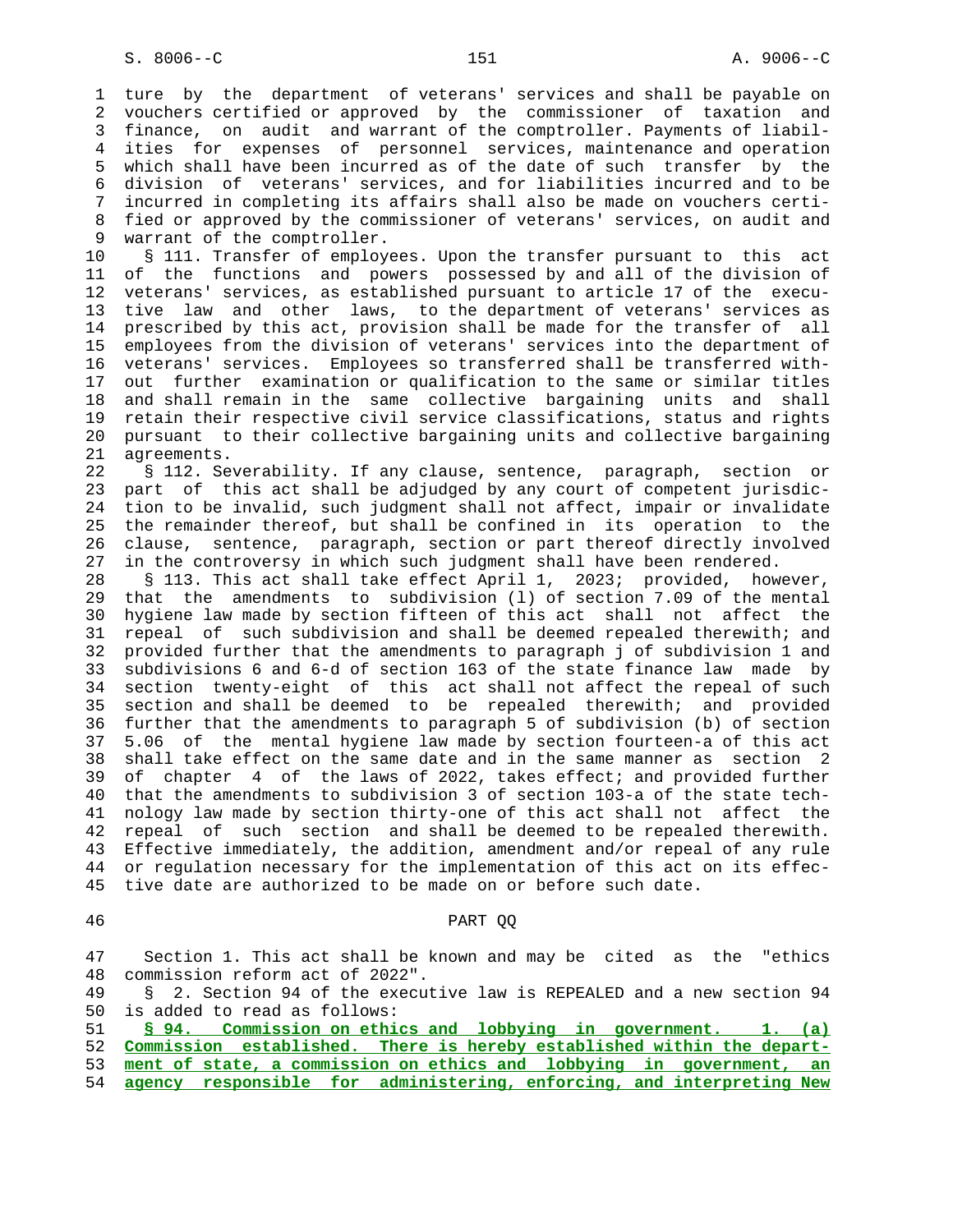S. 8006--C 152 A. 9006--C

**York state's ethics and lobbying laws. The commission shall have and exercise the powers and duties set forth in this section with respect to statewide elected officials, members of the legislature and employees of the legislature, and state officers and employees as defined in sections seventy-three, seventy-three-a, and seventy-four of the public officers law, candidates for statewide elected office and for the senate or assembly, and the political party chair as is defined in section seven- ty-three of the public officers law, lobbyists and the clients of lobby- ists as defined in section one-c of the legislative law, and individuals who have formerly held such positions, were lobbyists or clients of lobbyists as defined in section one-c of the legislative law, or who have formerly been such candidates. (b) The commission shall provide for the transfer, assumption or other disposition of the records, property, and personnel affected by this section, and it is further provided, should any employees be transferred from the joint commission on public ethics ("JCOPE"), the predecessor ethics agency, to the commission, that such transfer will be without further examination or qualification and such employees shall retain their respective civil service classifications, status and collective bargaining agreements. (c) The commission shall review any pending inquiries or matters affected by this section and shall establish policies to address them. (d) The commission shall undertake a comprehensive review of all regu- lations in effect upon the effective date of this section; and review of all advisory opinions of predecessor ethics agencies, including JCOPE, the legislative ethics commission, the commission on public integrity, the state ethics commission, and the temporary lobbying commission, which will address the consistency of such regulations and advisory opinions among each other and with the new statutory language, and of the effectiveness of the existing laws, regulations, guidance and ethics enforcement structure. (e) This section shall not be deemed to have revoked or rescinded any regulations or advisory opinions in effect on the effective date of this section that were issued by predecessor ethics and lobbying bodies. The commission shall cooperate, consult, and coordinate with the legislative ethics commission, to the extent possible, to administer and enforce the laws under its jurisdiction. (f) The annual budget submitted by the governor shall separately state the recommended appropriations for the commission on ethics and lobbying in government. Upon enactment, these separately stated appropriations for the commission on ethics and lobbying in government shall not be decreased by interchange with any other appropriation, notwithstanding section fifty-one of the state finance law. 2. Definitions. For the purposes of this section, the following terms shall have the following meanings: (a) "commission" means the commission on ethics and lobbying in government established pursuant to subdivision one of this section. (b) "selection members" means the governor, speaker of the assembly, temporary president of the senate, minority leader of the senate, minor** ity leader of the assembly, comptroller, and the attorney general. **(c) "independent review committee" means the committee of the Ameri- can Bar Association accredited New York state law school deans or inter- im deans, or their designee who is an associate dean of their respective law school, tasked with reviewing, approving, or denying the members of the commission as nominated by the selection members and other tasks**

**pursuant to this section.**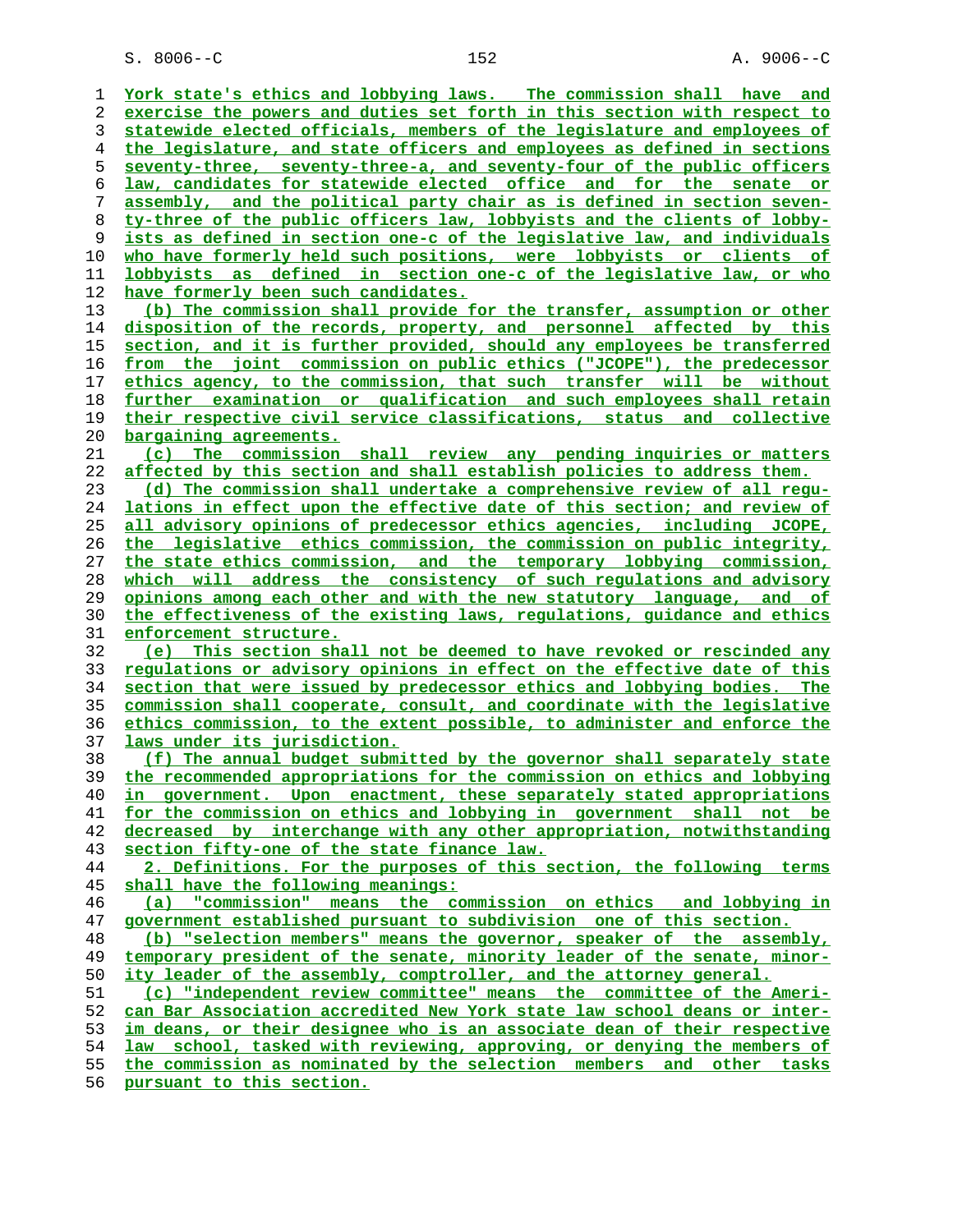S. 8006--C 153 A. 9006--C

| 1        | (d) "respondent" means the individual or individuals or organization                                                                              |
|----------|---------------------------------------------------------------------------------------------------------------------------------------------------|
| 2        | or organizations subject to an inquiry, investigation, or enforcement                                                                             |
| 3        | action.                                                                                                                                           |
| 4        | (e) "victim" means any individual that has suffered or alleged to have                                                                            |
| 5        | suffered direct harm from any violation of law that is subject to inves-                                                                          |
| 6        | tigation under the jurisdiction of the commission.                                                                                                |
| 7        | 3. Nomination and appointment of the commission. (a) The commission                                                                               |
| 8        | shall consist of eleven members, to be nominated by the selection                                                                                 |
| 9        | members as follows: three members by the governor; two members by the                                                                             |
| 10       | temporary president of the senate; one member by the minority leader of                                                                           |
| 11       | the senate; two members by the speaker of the assembly; one member by                                                                             |
| 12       | the minority leader of the assembly; one member by the attorney general;                                                                          |
| 13       | and one member by the comptroller.                                                                                                                |
| 14       | (b) The independent review committee shall within thirty days review                                                                              |
| 15       | the qualifications of the nominated candidates and approve or deny each                                                                           |
| 16       | candidate nominated by their respective selection member.                                                                                         |
| 17       | (c) The independent review committee shall publish on its website a                                                                               |
| 18       | procedure by which it will review the qualifications of the nominated                                                                             |
| 19       | candidate and approve or deny each candidate.                                                                                                     |
| 20       | (d) Those candidates that the independent review committee deems to                                                                               |
| 21       | meet the qualifications necessary for the services required based on                                                                              |
| 22       | their background and expertise that relate to the candidate's potential                                                                           |
| 23       | service on the commission shall be appointed as a commission member. The                                                                          |
| 24       | nominating selection member shall nominate a new candidate for those                                                                              |
| 25       | that are denied by the independent review committee.                                                                                              |
| 26       | (e) No individual shall be eligible for nomination and appointment as                                                                             |
| 27       | a member of the commission who is currently, or has within the last two                                                                           |
| 28       | years:                                                                                                                                            |
|          |                                                                                                                                                   |
| 29       | (i) been registered as a lobbyist in New York state;                                                                                              |
| 30       | (ii) been a member or employee of the New York state legislature, a                                                                               |
| 31       | statewide elected official, or a commissioner of an executive agency                                                                              |
| 32       | appointed by the governor;                                                                                                                        |
| 33       | (iii) been a political party chair, as defined in section seventy-                                                                                |
| 34       | three of the public officers law; or                                                                                                              |
| 35       | (iv) been a state officer or employee as defined in section seventy-                                                                              |
| 36       | three of the public officers law.                                                                                                                 |
| 37       | (f) The independent review committee shall convene as needed or as                                                                                |
| 38       | requested by the selection members. The chair of the independent review                                                                           |
| 39       | committee shall be elected from the members of the independent review                                                                             |
| 40       | committee.                                                                                                                                        |
| 41       | (q) Appropriate staffing and other resources shall be provided for in                                                                             |
| 42       | commission's budget for the independent review committee to carry<br>the                                                                          |
| 43       | out its powers, functions, and duties. The independent review committee                                                                           |
| 44       | shall publish on the commission's website a procedure by which it will                                                                            |
| 45       | review and select the commission members and other processes to effectu-                                                                          |
| 46       | ate its responsibilities under this section.                                                                                                      |
| 47       | (h) The majority of the independent review committee shall constitute                                                                             |
| 48       | a quorum to hold a meeting and conduct official business.                                                                                         |
| 49       | (i) During the pendency of the review and approval or denial of the                                                                               |
| 50       | candidates, the independent review committee shall be subject to and                                                                              |
| 51       | maintain confidentiality in all independent review committee processes,                                                                           |
| 52       | reviews, analyses, approvals, and denials. A member of the independent                                                                            |
| 53       | review committee may be removed by majority vote of the committee for                                                                             |
| 54<br>55 | substantial neglect of duty, misconduct, violation of the confidentiali-<br>ty restrictions set forth in this section, inability to discharge the |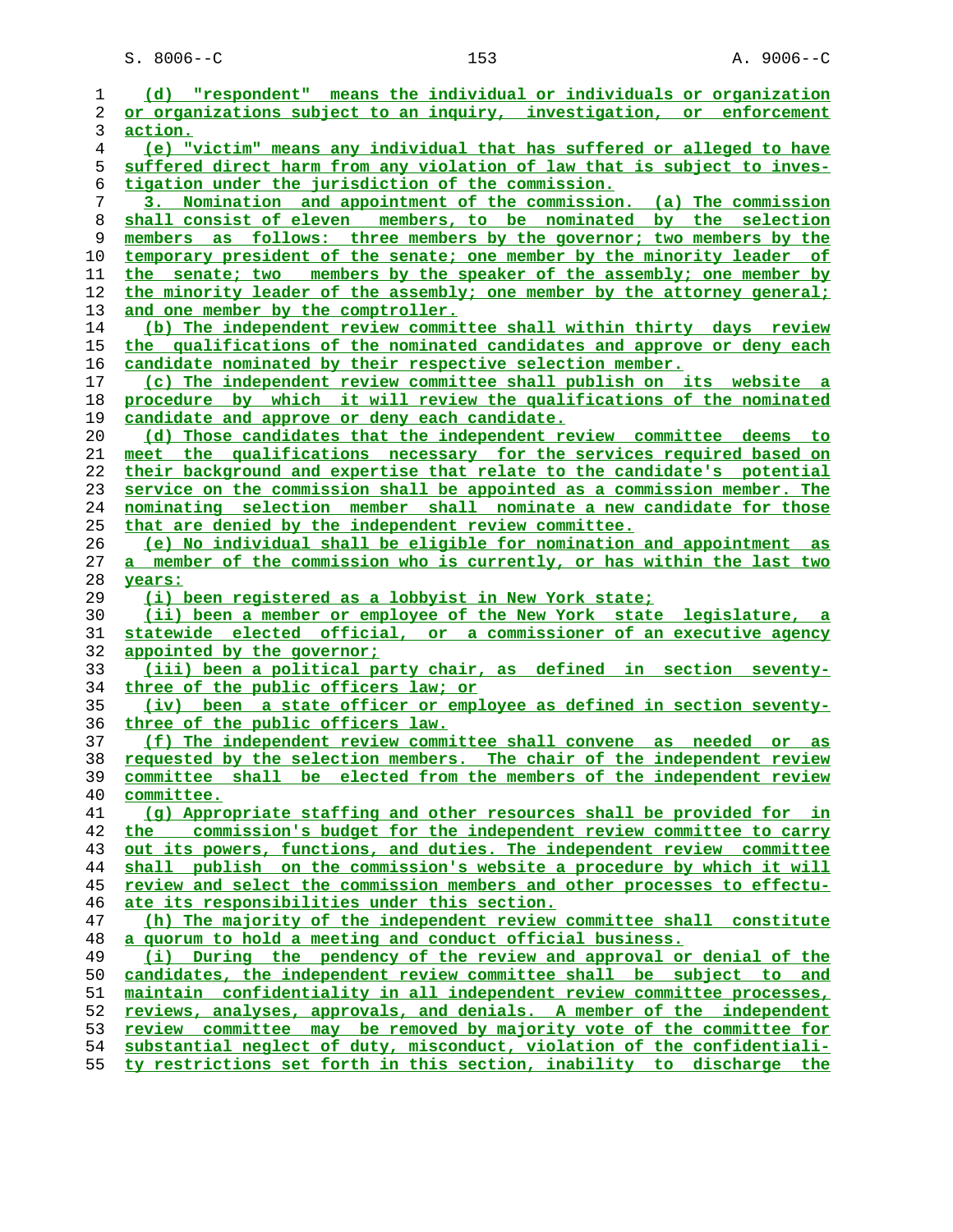S. 8006--C 154 A. 9006--C

**powers or duties of the committee or violation of this section, after written notice and opportunity for a reply. (j) Upon the receipt of the selection members' appointments, members of the independent review committee shall disclose to the independent review committee any personal, professional, financial, or other direct or indirect relationships a member of the independent review committee may have with an appointee. If the independent review committee deter- mines a conflict of interest exists, such independent review committee member shall, in writing, notify the other members of the independent review committee of the possible conflict. The member may recuse them- self from all subsequent involvement in the consideration of and action upon the appointment. If, after disclosure, the member does not recuse themself from the matter, the independent review committee, by majority vote finding the disclosed information creates a substantial conflict of interest, may remove the conflicted member from further consideration of and action upon the appointment. (k) Notwithstanding the provisions of article seven of the public officers law, no meeting or proceeding of the independent review commit- tee shall be open to the public, except the applicable records pertain- ing to the review and selection process for a member's seat shall be subject to disclosure pursuant to article six of the public officers law only after an individual member is appointed to the commission. Requests for such records shall be made to, and processed by, the commission's records access officer. (l) The independent review committee shall neither be public officers nor be subject to the requirements of the public officers law. (m) Notwithstanding subdivision (l) of this section, the independent review committee members shall be entitled to representation, indemnifi- cation, and to be held harmless to the same extent as any other person employed in service of the state and entitled to such coverage under sections seventeen and nineteen of the public officers law, provided however, that any independent review committee member removed due to a violation of paragraph (i) of this subdivision shall not qualify for such entitlements. 4. Commission. (a) The first class of members of the commission shall serve staggered terms to ensure continuity. For the first class of the commission, five members shall serve a term of four years, three members shall serve a term of two years, and one member shall serve a term of one year. All subsequent members shall serve a term of four years. No member shall be selected to the commission for more than two full consecutive terms, except that a member who has held the position by filling a vacancy can only be selected to the commission for an additional two full consecutive terms. (b) The commission by majority vote shall elect a chairperson from among its members for a term of two years. A chairperson may be elected to no more than two terms for such office. (c) Members of the commission may be removed by majority vote of the commission for substantial neglect of duty, misconduct in office, violation of the confidentiality restrictions set forth in this section, inability to discharge the powers or duties of office or violation of this section, after written notice and opportunity for a reply. (d) Any vacancy occurring on the commission shall be filled within thirty days of its occurrence in the same manner as a member is initial-**

**ly selected to complete the vacant term.**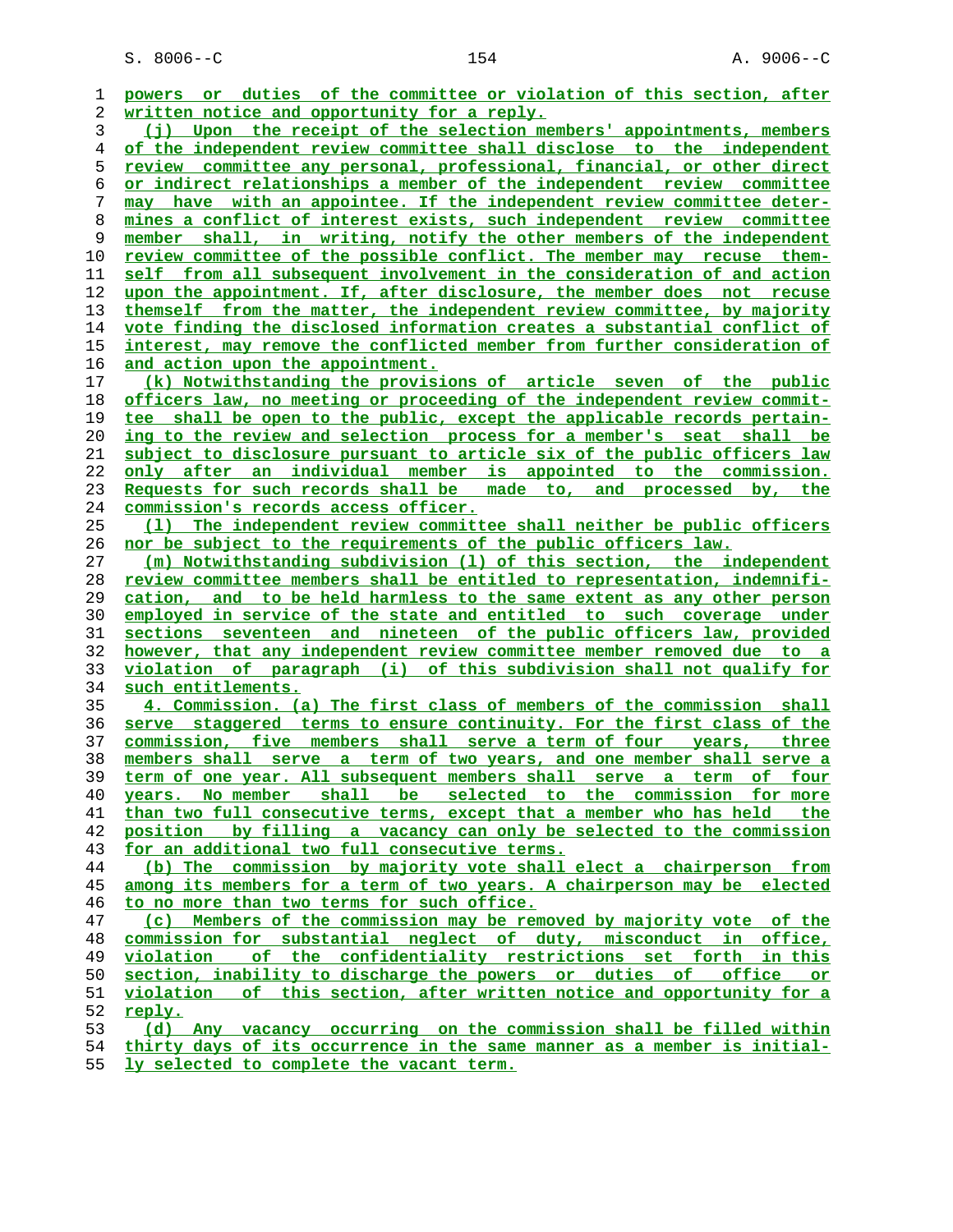S. 8006--C 2008 155 A. 9006--C

**(e) During the period of a member's service as a member of the commis- sion, the member shall refrain from making, or soliciting from other persons, any contributions to candidates, political action committees, political parties or committees, newsletter funds, or political adver- tisements for election to the offices of governor, lieutenant gover- nor, member of the assembly or the senate, attorney general or state comptroller. (f) Members of the commission shall receive a per diem allowance equal to the salary of a justice of the supreme court divided by two hundred twenty for each day or each pro-rated day actually spent in the perform- ance of the member's duties under this section, and, in addition there- to, shall be reimbursed for all reasonable expenses actually and neces- sarily incurred by the member in the performance of the member's duties under this section. For the purposes of this subdivision, a day shall consist of at least seven and one-half hours spent in the performance of the member's duties under this section. (g) The commission shall meet at least quarterly and additionally as called by the chairperson, or upon the call of a majority of the members of the commission. The commission shall be subject to articles six and seven of the public officers law. (h) A majority of the members of the commission shall constitute a quorum, and the commission shall have the power to act by majority vote of the total number of members of the commission without vacancy. (i) The commission shall hold a public hearing at least once each calendar year to take testimony regarding the operation of the commission and solicit public input regarding potential or proposed changes in the laws under its jurisdiction. 5. Powers. (a) The commission has the authority to: (i) adopt, amend, and rescind any rules and regulations pertaining to section seventy- three, seventy-three-a or seventy-four of the public officers law, article one-A of the legislative law, or section one hundred seven of the civil service law; (ii) adopt, amend, and rescind any procedures of the commission, including but not limited to, procedures for advice and guidance, training, filing, review, and enforcement of financial disclo- sure statements, investigations, enforcement, and due process hearings; and (iii) develop and promulgate any programs for reviews, training, and guidance to carry out the commission's mission. (b) The commission shall adopt and post on its website guidance docu- ments detailing the processes and procedures of an investigation, including the stages of an investigation; timelines, including the reasons for any potential delays in an investigation; the hearing and adjudication process; outcomes of an investigation; and, anything else the commission deems necessary to inform the public as well as relevant parties to an investigation including complainants, respondents, victims, if any, and witnesses as to such processes and procedures. The guidance documents shall delineate the processes and procedures that apply to the relevant parties, including, where applicable, the due process and any other rights or remedies that the relevant party may have under the commission's procedures or any other area of law. The guidance documents shall be provided to the relevant party of an inves- tigation upon such party's involvement in such investigation. (c) The commission has the authority to compel the testimony of witnesses, and may administer oaths or affirmations, subpoena witnesses, compel their attendance and require the production of any books or records which it may deem relevant or material.**

**6. Executive director and commission staff. The commission shall:**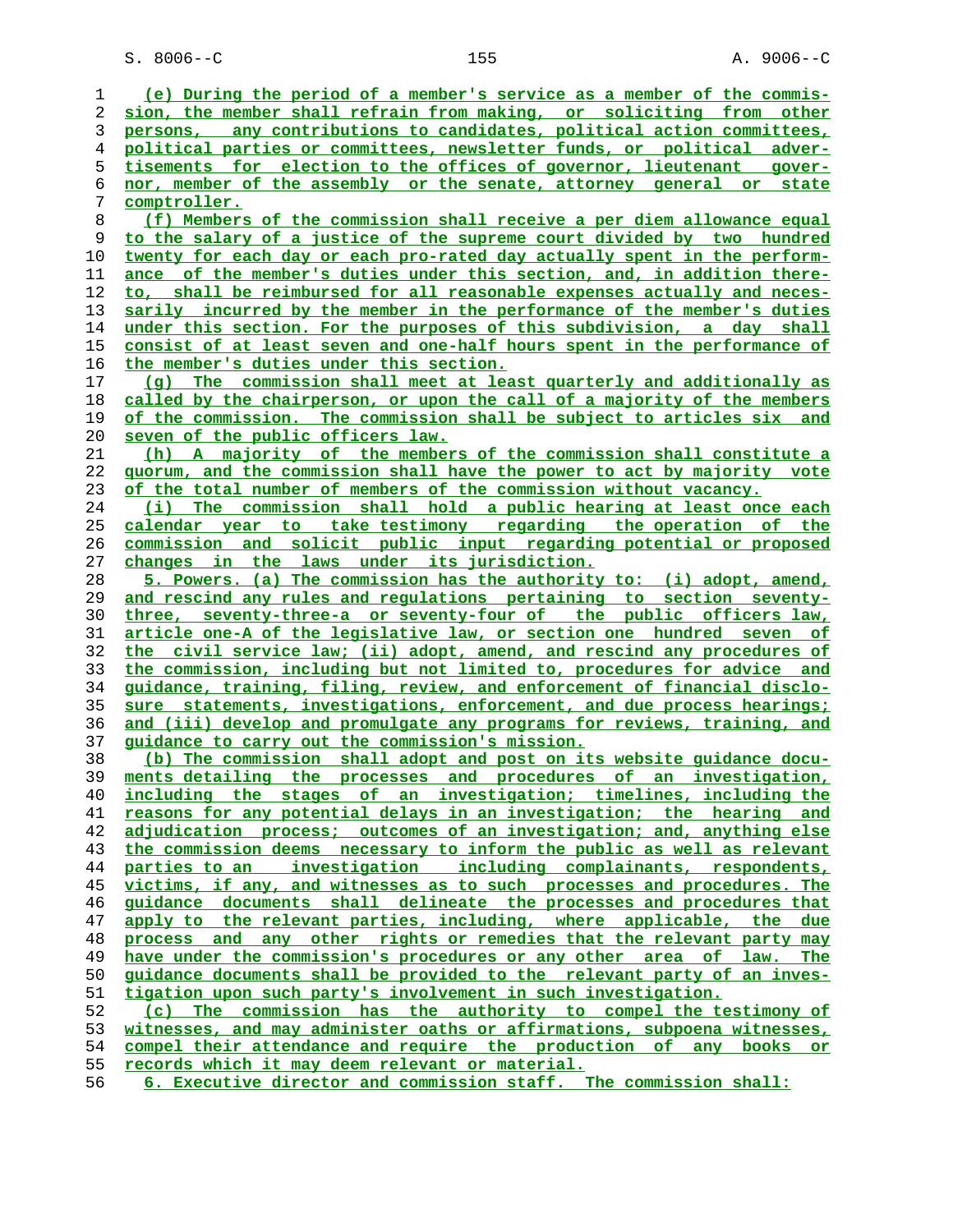S. 8006--C 156 A. 9006--C

**(a) (i) Appoint an executive director through a majority vote of the members of the commission, who shall act in accordance with the policies of the commission. The executive director shall be appointed without regard to political affiliation and solely on the basis of fitness to perform the duties assigned by this section, and meet the qualifications necessary for the services required based on their background and exper- tise that relate to the candidate's potential service to the commission. No individual shall be eligible to be appointed as an executive director if the individual is currently, or within the last two years has been: (1) registered as a lobbyist in New York state; (2) a member or employee of the New York state legislature or a state- wide elected official, or a commissioner of an executive agency appointed by the governor; or (3) a political party chair, as defined in section seventy-three of the public officers law. (ii) The appointment and removal of the executive director shall be made by a majority vote of the commission. (iii) The term of office of the executive director shall be four years from the date of appointment. The salary of the executive director shall be determined by the members of the commission based on experience. (iv) The commission may remove the executive director for neglect of duty, misconduct in office, violation of the confidentiality restrictions in this section, or inability or failure to discharge the powers or duties of office, including the failure to follow the lawful instructions of the commission. (b) The commission may delegate authority to the executive director to act in the name of the commission between meetings of the commission provided such delegation is in writing, the specific powers to be deleg- ated are enumerated, and the commission shall not delegate any decisions specified in this section that require a vote of the commission. (c) The commission, through the executive director, shall establish units within the commission to carry out it duties, including, but not limited to, (i) an advice and guidance unit, (ii) a training unit, (iii) a financial disclosure unit, (iv) a lobbying unit, and (v) an investi- gations and enforcement unit. (d) The commission, through the executive director, shall appoint such other staff as are necessary to carry out its duties under this section, including, but not limited to, a deputy director of an advice and guid- ance unit to provide timely confidential advice to persons subject to the commission's jurisdiction, a deputy director for training, a deputy director for investigations and enforcement, and a deputy director for lobbying. (e) In addition to meeting the qualifications necessary for the services required for the position, the deputy director for investi- gations and enforcement shall have completed substantial training and have experience in trauma-informed approaches to investigations and enforcement. The deputy director for investigations and enforcement shall complete a minimum of four hours of training annually in trauma- informed approaches to investigations and enforcement. Such trainings may include, but not be limited to, the impact of trauma, first impression matters, victim interviews, investigative strategies, and alcohol and drug facilitated cases. (f) The commission, through the executive director, shall review and approve a staffing plan provided and prepared by the executive director which shall contain, at a minimum, a list of the various units and divi- sions as well as the number of positions in each unit, titles and their**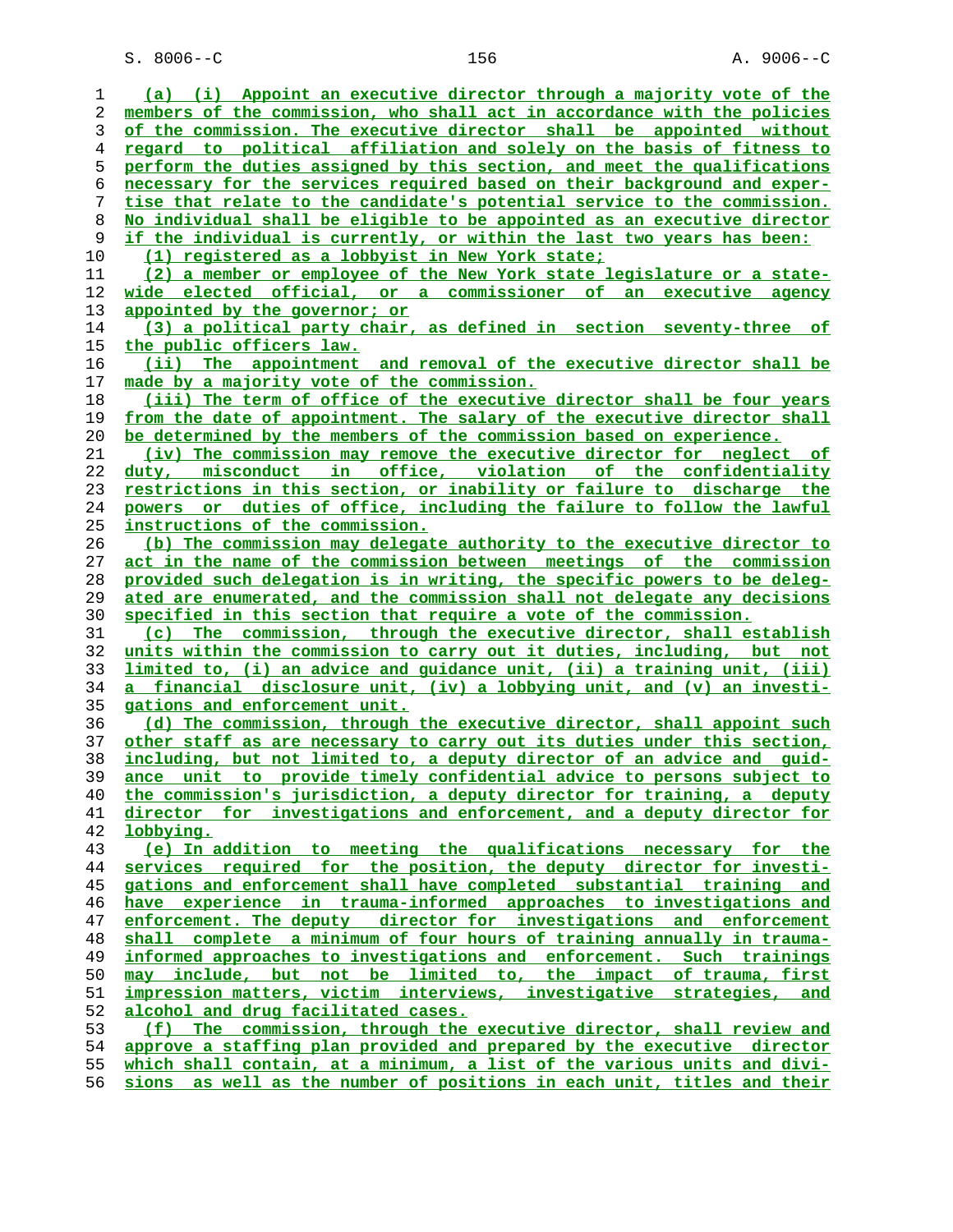| duties, and salaries, as well as the various qualifications for each                                                                            |
|-------------------------------------------------------------------------------------------------------------------------------------------------|
|                                                                                                                                                 |
|                                                                                                                                                 |
| 7. Advice and quidance. (a) The commission shall establish a unit or                                                                            |
| units solely for ethics and lobbying guidance, and give such prompt,                                                                            |
| informal advice to persons whose conduct it oversees, except with                                                                               |
| respect to members of the legislature and legislative staff, who shall                                                                          |
|                                                                                                                                                 |
| seek advice from the legislative ethics commission in the first                                                                                 |
|                                                                                                                                                 |
| (b) Persons receiving such informal advice may rely on that advice                                                                              |
| absent misrepresentation or omission of material facts to the commission                                                                        |
| <u>and such communications with the commission shall be treated as confi-</u>                                                                   |
| dential, except as disclosure is needed to prevent or rectify a                                                                                 |
| crime or fraud, or prevent a substantial threat to public health or                                                                             |
|                                                                                                                                                 |
|                                                                                                                                                 |
| (c) The commission may also render, on written request or on its own                                                                            |
| initiative, advisory opinions, and may allow for public comment before                                                                          |
| issuance of an advisory opinion. Such an opinion rendered by the                                                                                |
| commission shall be relied on by those subject to the commission's                                                                              |
| jurisdiction and until, or unless, amended, superseded, or revoked.                                                                             |
| Such opinion may also be relied upon by any such person, and may be                                                                             |
|                                                                                                                                                 |
| introduced and shall be a defense, in any criminal or civil action.                                                                             |
| 8. Training. The commission shall establish a training unit and shall                                                                           |
| develop and administer an on-going program for the education and train-                                                                         |
| ing in ethics and lobbying for those subject to the provisions of this                                                                          |
|                                                                                                                                                 |
| (a) The commission shall develop and administer a comprehensive and                                                                             |
| interactive live-in person or live-online ethics training course and                                                                            |
| shall designate and train instructors to conduct such training. Such                                                                            |
|                                                                                                                                                 |
| live course shall be designed to include practical application of the                                                                           |
|                                                                                                                                                 |
| material covered and a question-and-answer participatory segment. Unless                                                                        |
| the commission grants an extension or waiver for good cause shown,                                                                              |
| statewide elected officials, members of the legislature and employees of                                                                        |
| the legislature, and state officers and employees as defined in sections                                                                        |
|                                                                                                                                                 |
| seventy-three, seventy-three-a, and seventy-four of the public officers                                                                         |
| law, and the political party chair as is defined in section seventy-                                                                            |
| three of the public officers law, shall complete the live course within                                                                         |
| ninety days of appointment or employment and shall complete the live                                                                            |
|                                                                                                                                                 |
| commission shall develop and administer an online ethics                                                                                        |
| refresher course for all individuals listed under subparagraph (i) of                                                                           |
| this paragraph who have previously completed the live course. Such                                                                              |
| refresher course shall be designed to include any changes in law, regu-                                                                         |
|                                                                                                                                                 |
| lation, or policy or in the interpretation thereof, and practical appli-                                                                        |
| cation of the material covered. Unless the commission grants an exten-                                                                          |
| sion or waiver for good cause shown, such individuals shall take such                                                                           |
| refresher course once every year after having completed the live course                                                                         |
|                                                                                                                                                 |
| (c) The commission shall develop and administer an online live ques-                                                                            |
| tion and answer course for agency ethics officers.                                                                                              |
| (d) The commission shall develop and administer training courses for                                                                            |
|                                                                                                                                                 |
|                                                                                                                                                 |
| (e) The provisions of this subdivision shall be applicable to the                                                                               |
| legislature except to the extent that an ethics training program is                                                                             |
| otherwise established by the assembly and/or senate for their respective<br>members and employees and such program meets or exceeds each of the |
|                                                                                                                                                 |

**requirements set forth in this subdivision.**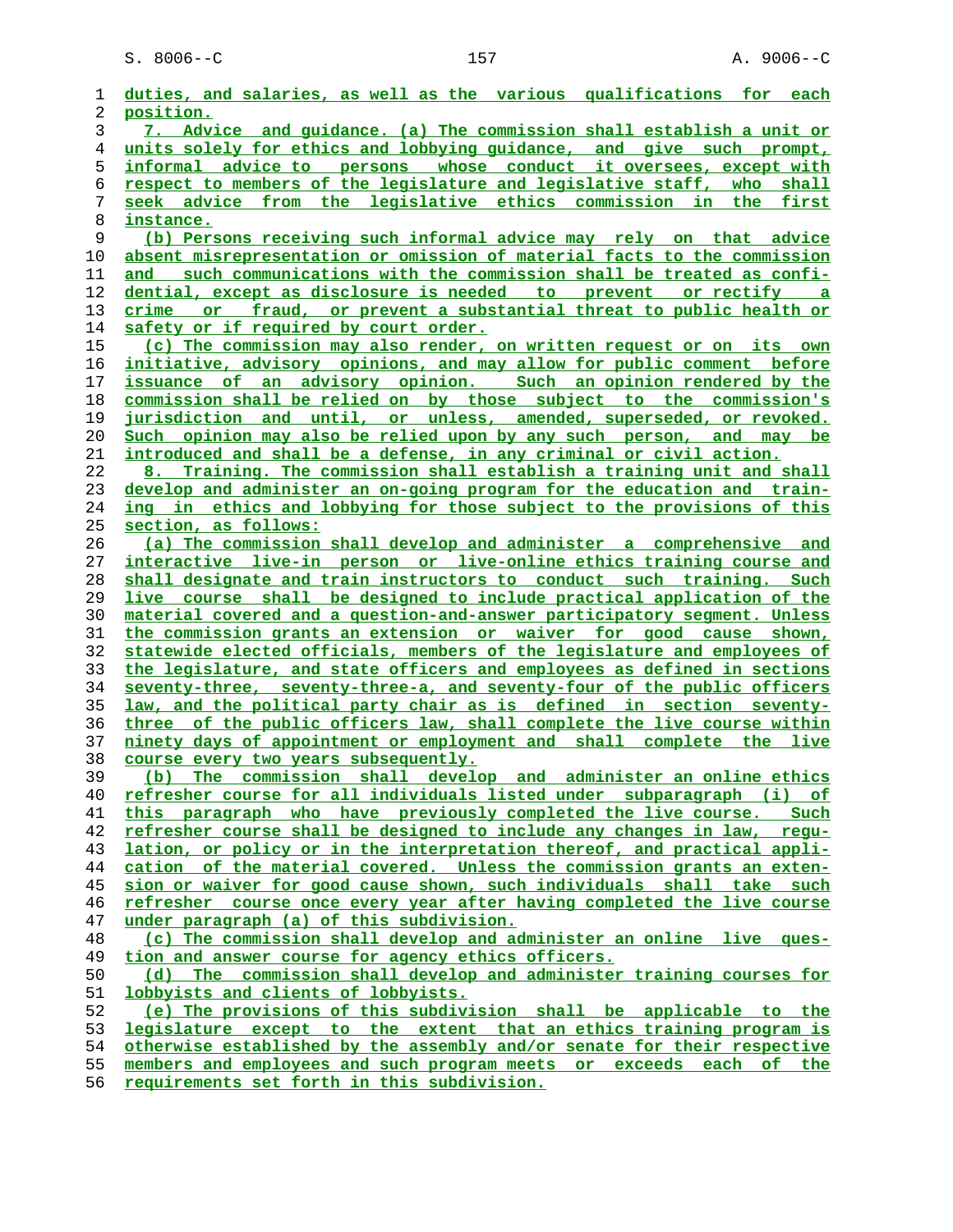S. 8006--C 158 A. 9006--C

**(f) On an annual basis, the commission, in coordination with the legislative ethics commission, shall determine the status of compliance with the training requirements under this subdivision by each state agency and by the senate and the assembly. Such determination shall include aggregate statistics regarding participation in such training and shall be reported on a quarterly basis to the governor and the legislature in writing. 9. Financial disclosure statements. (a) The commission may delegate all or part of review, inquiry and advice in this section to the staff** under the supervision of the executive director. **(b) The commission shall make available forms for annual statements of financial disclosure required to be filed pursuant to section seven- ty-three-a of the public officers law. (c) The commission shall review the financial disclosure statements of the statewide elected officials and members of the legislature within sixty days of their filings to determine, among other things, deficien- cies and conflicts. (d) The commission shall review on a random basis the financial disclosure statements for filers who are not statewide elected officials and members of the legislature. (e) The commission shall review financial disclosure statements filed in accordance with the provisions of this section and (i) inquire into any disclosed conflict to recommend how best to address such conflict; and (ii) ascertain whether any person subject to the reporting require- ments of section seventy-three-a of the public officers law has failed to file such a statement, has filed a deficient statement or has filed a statement which reveals a possible violation of section seventy-three, seventy-three-a or seventy-four of the public officers law. (f) If a person required to file a financial disclosure statement with the commission has failed to file a disclosure statement or has filed a deficient statement, the commission shall notify the reporting person in writing, state the failure to file or detail the deficiency, provide the person with a fifteen-day period to cure the deficiency, and advise the person of the penalties for failure to comply with the reporting requirements. This first notice of deficiency shall be confidential. If the person fails to make such filing or fails to cure the deficiency within the specified time period, the commission shall send a notice of delinquency (i) to the reporting person; (ii) in the case of a statewide elected official, to the chief of staff or counsel to the statewide elected official; (iii) in the case of a member of the legislature or a legislative employee, to the temporary president of the senate and the speaker of the assembly; and (iv) in the case of a state officer, employee or board member, to the appointing authority for such person. Such notice of delinquency may be sent at any time during the reporting person's service as a statewide elected official, state officer or employee, member of the assembly or the senate, or a legislative employ- ee or a political party chair or while a candidate for statewide office, or within one year after termination of such service or candidacy. A copy of any notice of delinquency or report shall be included in the reporting person's file and be available for public inspection and copying pursuant to the provisions of this section. The jurisdiction of the commission, when acting pursuant to this subdivision with respect to financial disclosure, shall continue for two years notwithstanding that the reporting person separates from state service, or ceases to hold public or political party office, or ceases to be a candidate, provided**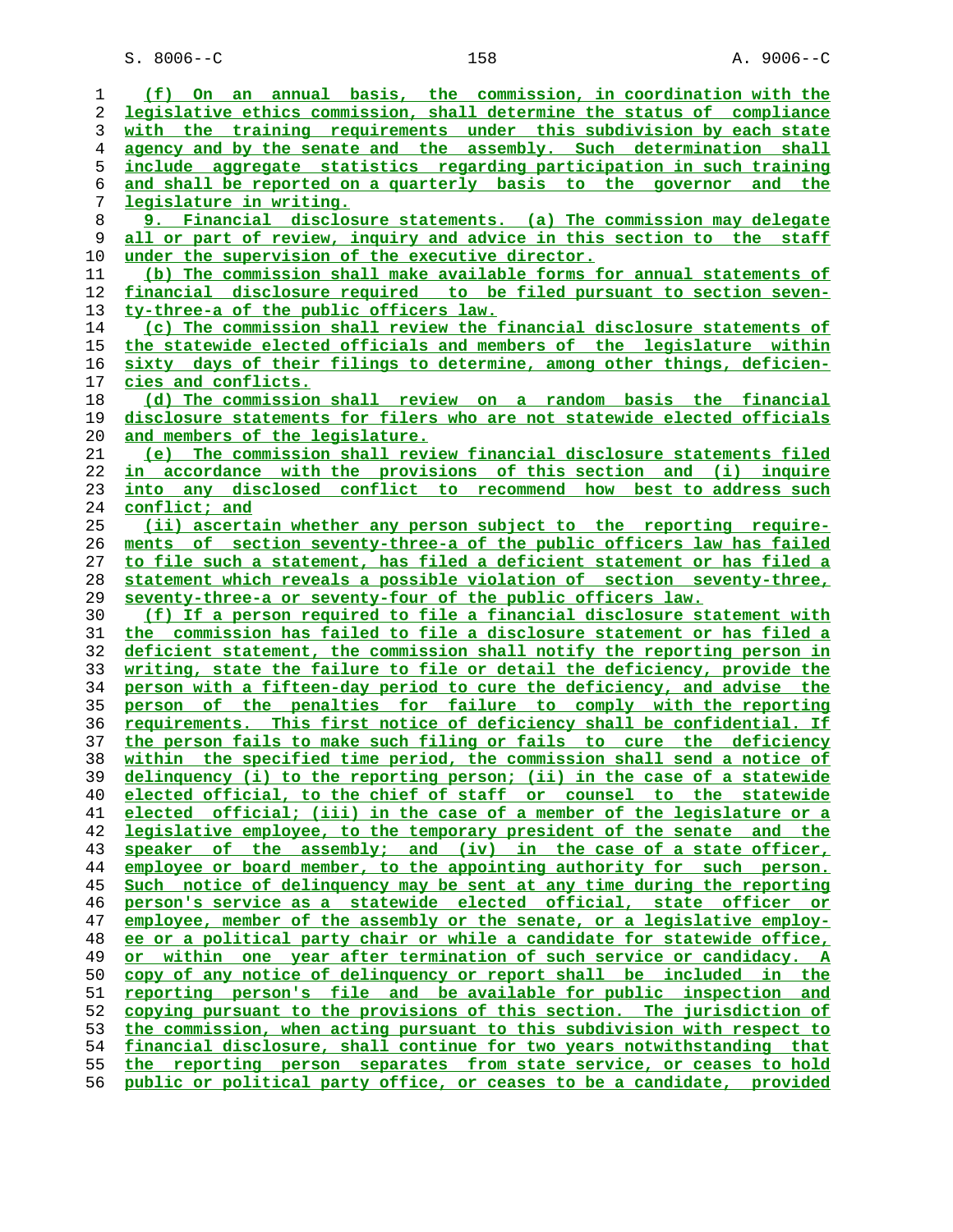S. 8006--C 159 A. 9006--C

**the commission notifies such person of the alleged failure to file or deficient filing pursuant to this subdivision. (g) The commission shall adopt a procedure whereby a person who is required to file an annual financial disclosure statement with the commission may request an additional period of time within which to file such statement, other than members of the legislature, candidates for members of the legislature and legislative employees, due to justi- fiable cause or undue hardship. (h) The commission may permit any person who is required to file a financial disclosure statement with the commission to request that the commission delete from the copy thereof made available for public inspection and copying one or more items of information which may be deleted by the commission upon a finding by the commission that the information which would otherwise be required to be made available for public inspection and copying will have no material bearing on the discharge of the reporting person's official duties. If such request for deletion is denied, the commission, in its notification of denial, shall inform the person of their right to appeal the commission's determination in a proceeding commenced against the commission, pursuant to article seventy-eight of the civil practice law and rules. (i) The commission may permit any person who is required to file a financial disclosure statement with the commission to request an exemption from any requirement to report one or more items of infor- mation which pertain to such person's spouse, domestic partner, or unemancipated children which item or items may be exempted by the commission upon a finding by the commission that the reporting individ- ual's spouse, domestic partner, on their own behalf, or on behalf of an unemancipated child, objects to providing the information necessary to make such disclosure and that the information which would otherwise be required to be reported shall have no material bearing on the discharge of the reporting person's official duties. If such request for exemption is denied, the commission, in its notification of denial, shall inform the person of their right to appeal the commis- sion's determination, pursuant to article seventy-eight of the civil practice law and rules. (j) The commission may permit any person required to file a financial disclosure statement to request an exemption from any requirement to report the identity of a client pursuant to the question under subpara- graph (b) of paragraph eight of subdivision three of section seventy- three-a of the public officers law in such statement based upon an exemption set forth in such question. The reporting individual need not seek an exemption to refrain from disclosing the identity of any client with respect to any matter where they or their firm provided legal representation to the client in connection with an investi- gation or prosecution by law enforcement authorities, bankruptcy, or domestic relations matters. In addition, clients or customers receiving medical or dental services, mental health services, residen- tial real estate brokering services, or insurance brokering services need not be disclosed. Pending any application for deletion or exemption to the commission relating to the filing of a financial disclosure statement, all information which is the subject or part of the application shall remain confidential. Upon an adverse determination by the commission, the reporting individual may request, and upon such request the commission shall provide, that any information that is the subject or part of the application remain confidential for a peri- od of thirty days following notice of such determination. In the event**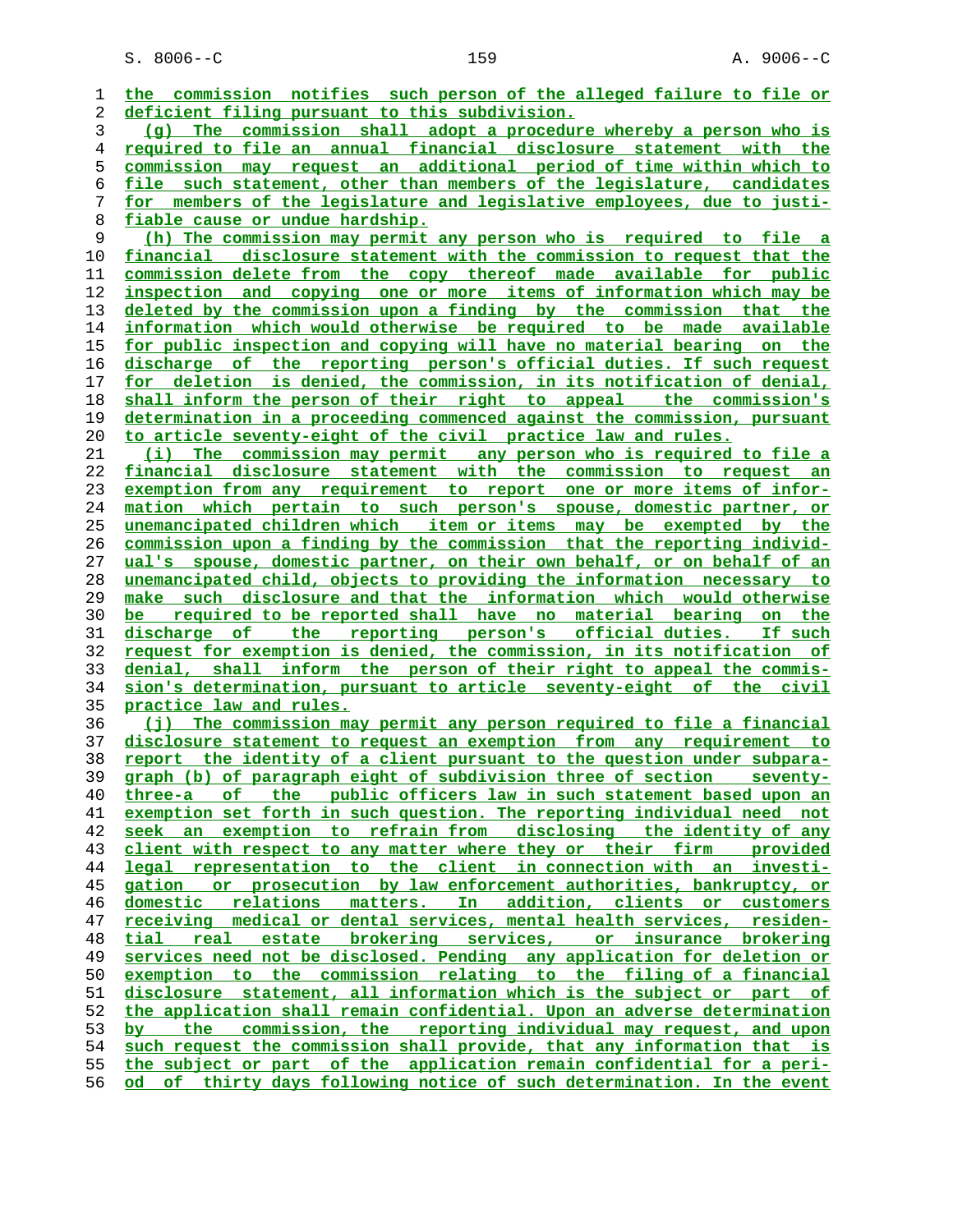S. 8006--C 160 A. 9006--C

**that the reporting individual resigns their office and holds no other office subject to the jurisdiction of the commission, the informa- tion shall not be made public and shall be expunged in its entirety. (k) The commission shall permit any person who has not been determined by the person's appointing authority to hold a policy-making posi- tion, but who is otherwise required to file a financial disclo- sure statement to request an exemption from such requirement in accordance with rules and regulations governing such exemptions. Such rules and regulations shall provide for exemptions to be granted either on the application of an individual or on behalf of persons who share the same job title or employment classification which the commission deems to be comparable for purposes of this section. Such rules and regulations may permit the granting of an exemption where, in the discretion of the commission, the public interest does not require disclosure and the applicant's duties do not involve the negotiation, authorization or approval of: (i) contracts, leases, franchises, revocable consents, concessions, variances, special permits, or licenses as such terms are defined in section seventy-three of the public officers law; (ii) the purchase, sale, rental or lease of real property, goods or services, or a contract therefor; (iii) the obtaining of grants of money or loans; or (iv) the adoption or repeal of any rule or regulation having the force and effect of law. 10. Investigation and enforcement. (a) The commission shall receive complaints and referrals alleging violations of section seventy-three, seventy-three-a or seventy-four of the public officers law, article one-A of the legislative law, or section one hundred seven of the civil service law. (b) Upon the receipt of a complaint, referral, or the commencement of an investigation, members of the commission shall disclose to the commission any personal, professional, financial, or other direct or indirect relationships a member of the commission may have with a complainant or respondent. If any commissioner determines a conflict of interest may exist, the commissioner shall, in writing, notify the other members of the commission setting forth the possible conflict of inter- est. The commissioner may recuse themself from all subsequent involve- ment in the consideration and determination of the matter. If, after the disclosure, the commissioner does not recuse themself from the matter, the commission, by a majority vote finding that the disclosed informa- tion creates a substantial conflict of interest, shall remove the conflicted commissioner from all subsequent involvement in the consider- ation and determination of the matter, provided the reason for the deci- sion is clearly stated in the determination of the commission. (c) The commission shall conduct any investigation necessary to carry out the provisions of this section. Pursuant to this power and duty, the commission may administer oaths or affirmations, subpoena witnesses, compel their attendance and testimony, and require the production of any books or records which it may deem relevant or material. The commission may, by a majority vote and pursuant to regulations adopted pursuant to the state administrative procedure act, delegate to the executive direc- tor the authority to issue subpoenas, provided that the executive direc- tor first notify the chair of the commission. (d) The commission staff shall review and investigate, as appropriate, any information in the nature of a complaint or referral received by the**

**commission or initiated by the commission, including through its review**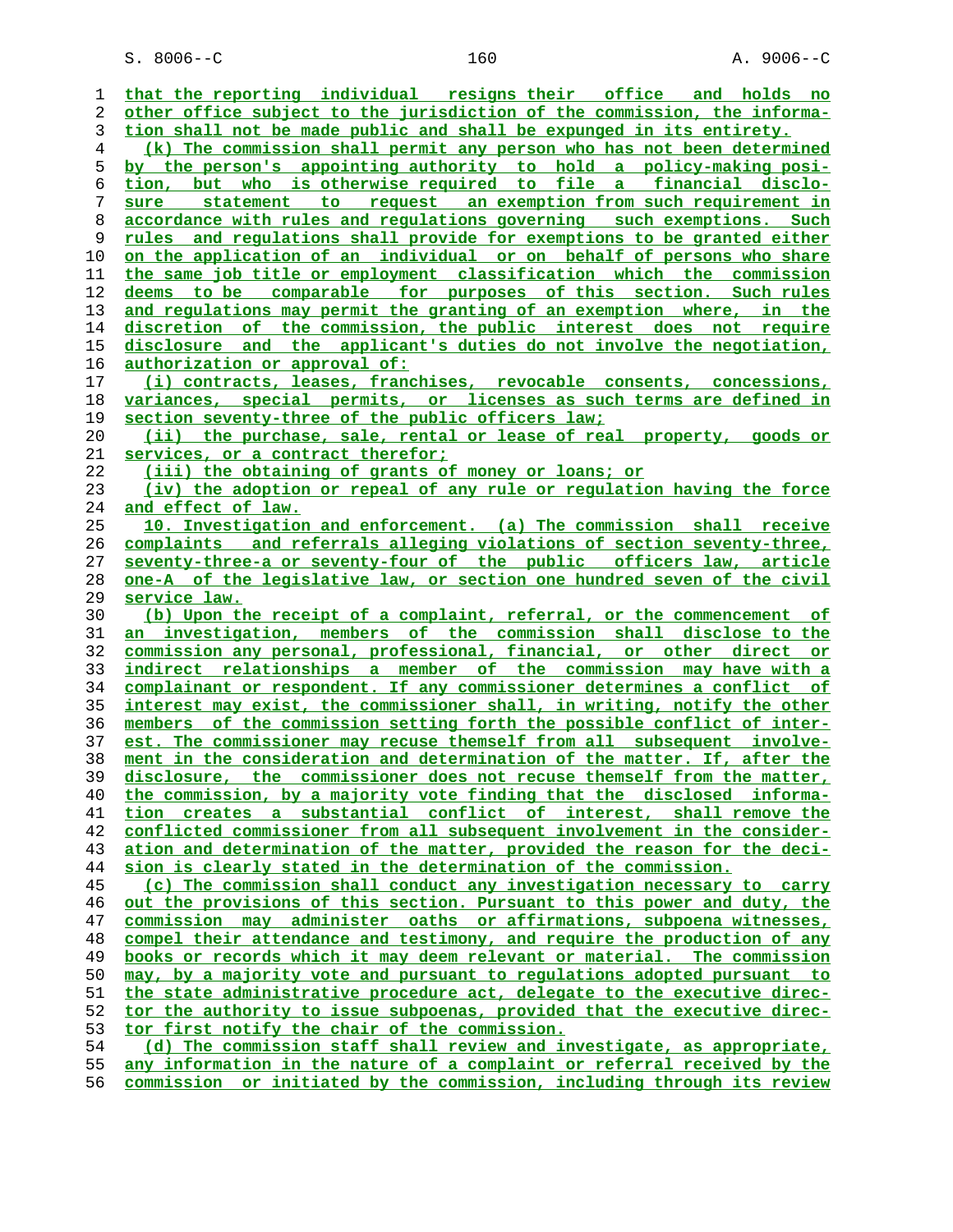S. 8006--C 161 A. 9006--C

**of media reports and other information, where there is specific and credible evidence that a violation of section seventy-three, seventy- three-a, or seventy-four of the public officers law, section one hundred seven of the civil service law or article one-A of the legislative law by a person or entity subject to the jurisdiction of the commission including members of the legislature and legislative employees and candidates for members of the legislature. (e) The commission shall notify the complainant, if any, that the commission has received their complaint. (f) If, following a preliminary review of any complaint or referral, the commission or commission staff decides to elevate such preliminary review into an investigation, written notice shall be provided to the respondent setting forth, to the extent the commission is able to, the possible or alleged violation or violations of such law and a description of the allegations against the respondent and the evidence, if any, already gathered pertaining to such allegations, provided howev- er that any information that may, in the judgment of the commission or staff, either be prejudicial to the complainant or compromise the inves- tigation shall be redacted. The respondent shall have fifteen days from receipt of the written notice to provide any preliminary response or information the respondent determines may benefit the commission or commission staff in its work. After the review and investigation, the staff shall prepare a report to the commission setting forth the allega- tion or allegations made, the evidence gathered in the review and inves- tigation tending to support and disprove, if any, the allegation or allegations, the relevant law, and a recommendation for the closing of the matter as unfounded or unsubstantiated, for settlement, for guid- ance, or moving the matter to a confidential due process hearing. The commission shall, by majority vote, return the matter to the staff for further investigation or accept or reject the staff recommendation. (g) In an investigation involving a victim the commission shall ensure that any interview of such victim is upon such victim's consent and that the investigator or investigators interviewing such victim have adequate trauma informed and victim centered investigative training. If a victim is requested to testify at a hearing, the commission shall provide sufficient notice to the victim of such request. Regardless of whether a victim is requested to or testifies at a hearing, the victim shall be informed as to how any statements made or information provided will be used in an investigation. (h) Upon the conclusion of an investigation, if the commission, after consideration of a staff report, determines by majority vote that there is credible evidence of a violation of the laws under its jurisdiction, it shall provide the respondent timely notice for a due process hearing. The commission shall also inform the respondent of its rules regarding the conduct of adjudicatory proceedings and appeals and the other due process procedural mechanisms available to the respondent. If after a hearing the complaint is unsubstantiated or unfounded, the commission shall provide written notice to the respondent, complainant, if any, and victim, if any, provided that such notice shall not include any personally identifying information or information tending to identify any party involved in an investigation. (i) The hearing shall be conducted before an independent arbitrator. Such hearing shall afford the respondent with a reasonable opportunity to appear in person, and by attorney, give sworn testimony, present evidence, and cross-examine witnesses.**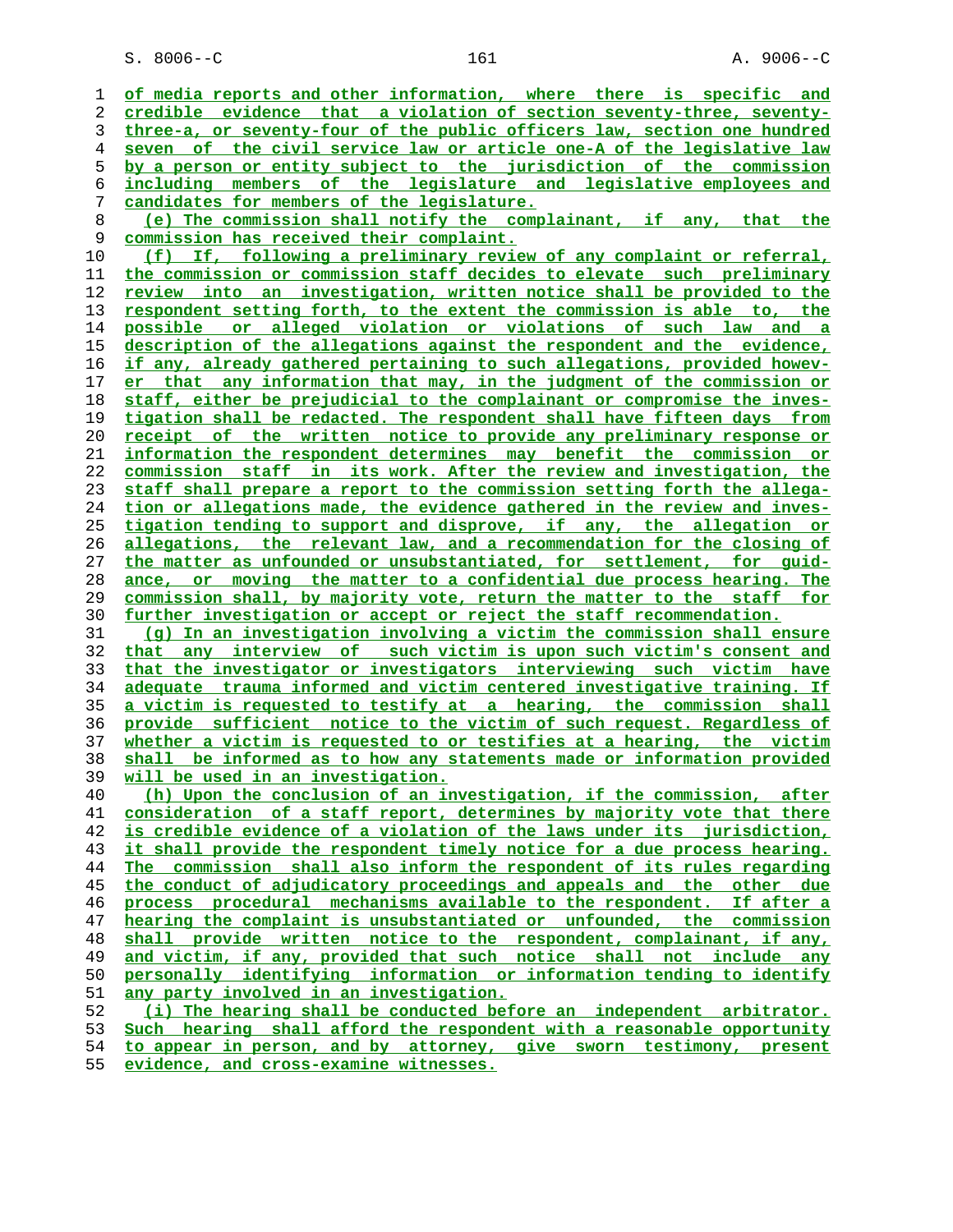S. 8006--C 2008 162 A. 9006--C

**(j) The commission may, at any time, develop procedures and rules for resolution of de minimus or minor violations that can be resolved outside of the enforcement process, including the sending of a confiden- tial guidance or educational letter. (k) The jurisdiction of the commission when acting pursuant to this section shall continue notwithstanding that a statewide elected official or a state officer or employee or member of the legislature or legisla- tive employee separates from state service, or a political party chair ceases to hold such office, or a candidate ceases to be a candidate, or a lobbyist or client of a lobbyist ceases to act as such, provided that the commission notifies such individual or entity of the alleged violation of law within two years from the individual's separation from state service or termination of party service or candidacy, or from the last report filed pursuant to article one-A of the legislative law. Nothing in this section shall serve to limit the jurisdiction of the commission in enforcement of subdivision eight of section seventy-three of the public officers law. (l) If the commission's vote to proceed to a due process hearing after the completion of an investigation does not carry, the commission shall provide written notice of the decision to the respondent, complainant, if any, and victim, if any, provided that such notice shall not include any personally identifying information or information tending to identi- fy any party involved in an investigation. (m) If the commission determines a complaint or referral lacks specif- ic and credible evidence of a violation of the laws under its jurisdic- tion, or a matter is closed due to the allegations being unsubstantiated prior to a vote by the commission, such records and all related material shall be exempt from public disclosure under article six of the public officers law, except the commission's vote shall be publicly disclosed in accordance with articles six and seven of the public officers law. The commission shall provide written notice of such closure to the respondent, complainant, if any, or victim, if any, provided that such notice shall not include any personally identifying information or information tending to identify any party involved in an investigation. (n) (i) An individual subject to the jurisdiction of the commission who knowingly and intentionally violates the provisions of subdivisions two through five-a, seven, eight, twelve or fourteen through seventeen of section seventy-three of the public officers law, section one hundred seven of the civil service law, or a reporting individual who knowingly and willfully fails to file an annual statement of financial disclosure or who knowingly and willfully with intent to deceive makes a false statement or fraudulent omission or gives information which such indi- vidual knows to be false on such statement of financial disclosure filed pursuant to section seventy-three-a of the public officers law, shall be subject to a civil penalty in an amount not to exceed forty thousand dollars and the value of any gift, compensation or benefit received as a result of such violation. (ii) An individual who knowingly and intentionally violates the provisions of paragraph a, b, c, d, e, g, or i of subdivision three of section seventy-four of the public officers law, shall be subject to a civil penalty in an amount not to exceed ten thousand dollars and the value of any gift, compensation or benefit received as a result of such violation. (iii) An individual subject to the jurisdiction of the commission who knowingly and willfully violates article one-A of the legislative law**

**shall be subject to civil penalty as provided for in that article.**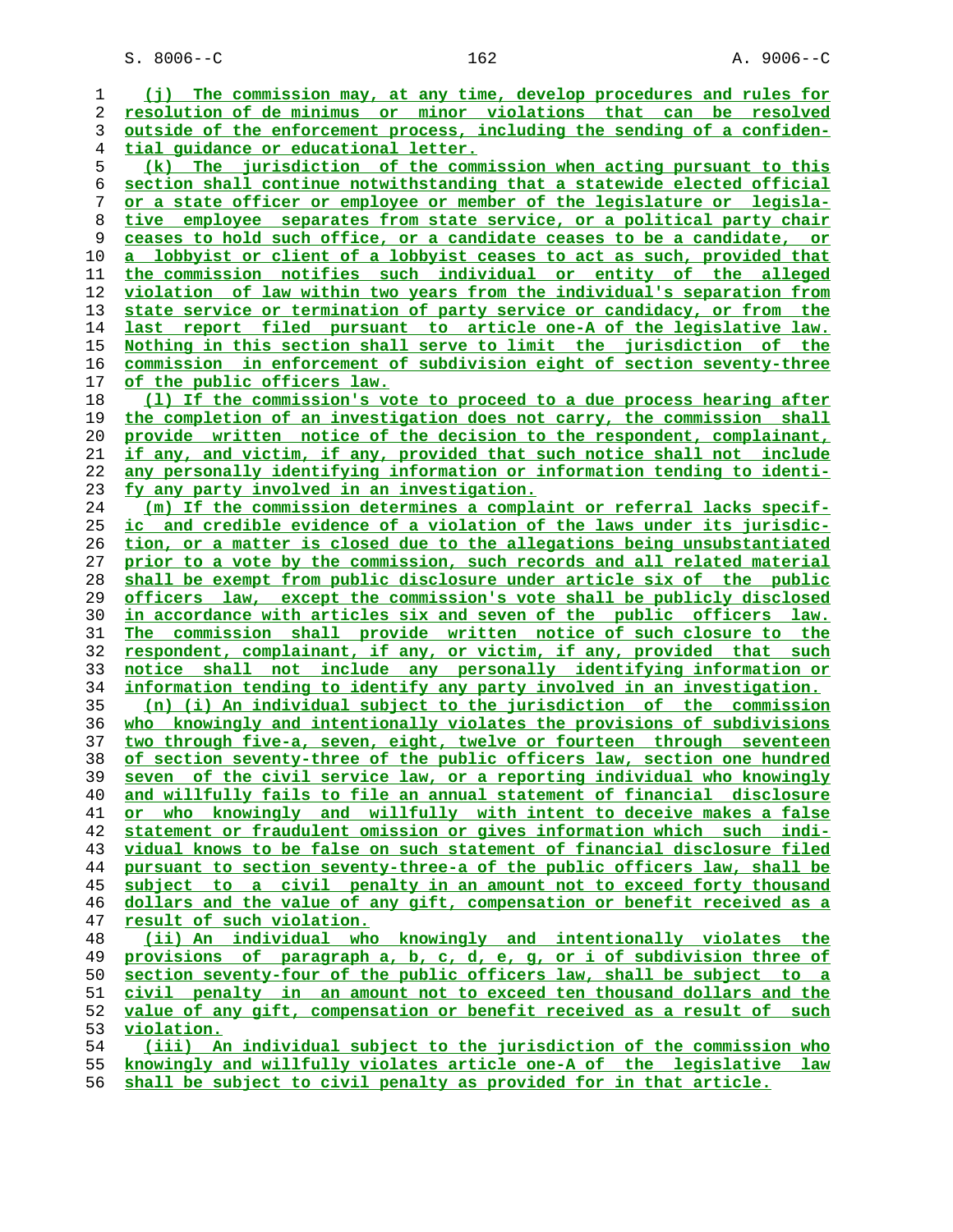S. 8006--C 163 A. 9006--C

| 1  | (iv) With respect to a potential violation of any criminal law where     |
|----|--------------------------------------------------------------------------|
| 2  | the commission finds sufficient cause by a majority vote, it shall refer |
| 3  | such matter to the appropriate law enforcement authority for further     |
| 4  | investigation.                                                           |
| 5  | (v) In assessing the amount of the civil penalties to be imposed, the    |
| 6  | commission shall consider the seriousness of the violation, the amount   |
| 7  | of gain to the individual and whether the individual previously had any  |
| 8  | civil or criminal penalties imposed pursuant to this section, and any    |
| 9  | other factors the commission deems appropriate.                          |
| 10 | (vi) A civil penalty for false filing shall not be imposed under this    |
| 11 | subdivision in the event a category of "value" or "amount" reported      |
| 12 | hereunder is incorrect unless such reported information is falsely       |
| 13 | understated.                                                             |
| 14 | (vii) Notwithstanding any other provision of law to the contrary, no     |
| 15 | other penalty, civil or criminal may be imposed for a failure to file,   |
| 16 | or for a false filing, of such statement, or a violation of subdivision  |
| 17 | six of section seventy-three of the public officers law or section one   |
| 18 | hundred seven of the civil service law, except that the commission may   |
| 19 | recommend that the individual in violation of such subdivision or        |
| 20 | section be disciplined.                                                  |
| 21 | (o) The commission shall be deemed to be an agency within the meaning    |
| 22 | of article three of the state administrative procedure act and shall     |
| 23 |                                                                          |
|    | adopt rules governing the conduct of adjudicatory proceedings and        |
| 24 | appeals taken pursuant to a proceeding commenced under article seventy-  |
| 25 | eight of the civil practice law and rules relating to the assessment of  |
| 26 | the civil penalties or the recommendation of employee discipline herein  |
| 27 | authorized. Such rule shall provide for due process procedural mech-     |
| 28 | anisms substantially similar to those set forth in article three of the  |
| 29 | state administrative procedure act but such mechanisms need not be iden- |
| 30 | tical in terms or scope.                                                 |
| 31 | (p) (i) The commission shall have jurisdiction to investigate, but       |
| 32 | shall have no jurisdiction to impose penalties or discipline upon        |
| 33 | members of or candidates for member of the legislature or legislative    |
| 34 | employees for any violation of the public officers law or section one    |
| 35 | hundred seven of the civil service law. If, after investigation and a    |
| 36 | due process hearing, the commission has found, by a majority vote, a     |
| 37 | substantial basis to conclude that a member of the legislature or a      |
| 38 | legislative employee or candidate for member of the legislature has      |
| 39 | violated any provisions of such laws, it shall prepare a written report  |
| 40 | of its findings and provide a copy of that report to the legislative     |
| 41 | ethics commission, and to such individual in violation of such law. The  |
| 42 | commission shall provide to the legislative ethics commission copies of  |
| 43 | the full investigative file and hearing record.                          |
| 44 | (ii) With respect to the investigation of any individual who is not a    |
| 45 | member of the legislature or a legislative employee or candidate for     |
| 46 | member of the legislature, if after its investigation and due process    |
| 47 | hearing, the commission has found, by a majority vote, a substantial     |
| 48 | basis to conclude that the individual or entity has violated the public  |
| 49 | officers law, section one hundred seven of the civil service law, or the |
| 50 | legislative law, the commission shall determine whether, in addition to  |
| 51 | or in lieu of any fine authorized by this article, the matter should be  |
| 52 | referred to their employer for discipline with a warning, admonition,    |
| 53 | censure, suspension or termination or other appropriate discipline. With |
| 54 | regard to statewide elected officials, the commission may not order      |
| 55 | suspension or termination but may recommend impeachment. The commission  |
| 56 | shall then issue a report containing its determinations including its    |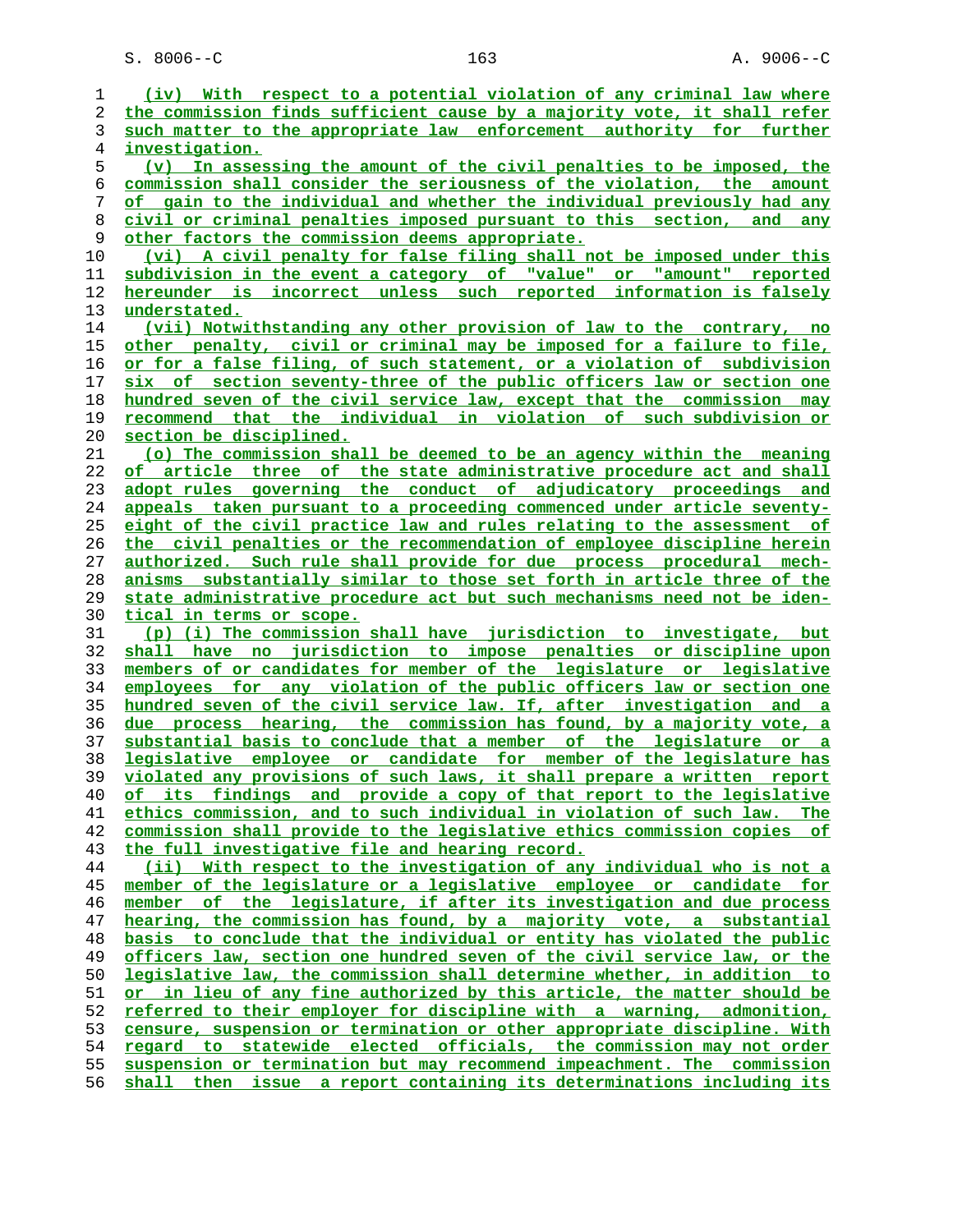S. 8006--C 164 A. 9006--C

**findings of fact and conclusions of law to the complainant and respond- ent. The commission shall publish such report on its website within twenty days of its delivery to the complainant and respondent. 11. Confidentiality. (a) When an individual becomes a commissioner or staff of the commission, such individual shall be required to sign a non-disclosure statement. (b) Except as otherwise required or provided by law, or when necessary to inform the complainant or respondent of the alleged violation of law, if any, of the status of an investigation, testimony received, or any other information obtained by a commissioner or staff of the commis- sion, shall not be disclosed by any such individual to any person or entity outside of the commission during the pendency of any matter. Any confidential communication to any person or entity outside the commis- sion related to the matters before the commission shall occur only as authorized by the commission. For the purposes of this paragraph, "matter" shall mean any complaint, review, inquiry, or investigation into alleged violations of this chapter. (c) The commission shall establish procedures necessary to prevent the unauthorized disclosure of any information received by any member of the commission or staff of the commission. Any breaches of confidentiality may be investigated by the New York state office of the inspector gener- al, attorney general, or other appropriate law enforcement authority upon a majority vote of the commission to refer, and appropriate action shall be taken. (d) Any commission member or person employed by the commission who intentionally and without authorization releases confidential informa- tion received or generated by the commission shall be guilty of a class A misdemeanor. 12. Annual report. (a) The commission shall make an annual public report summarizing the activities of the commission during the previous year and recommending any changes in the laws governing the conduct of persons subject to the jurisdiction of the commission, or the rules, regulations and procedures governing the commission's conduct. Such report shall include, but is not limited to: (i) information on the number and type of complaints received by the commission and the status of such complaints; (ii) information on the number of investigations pending and nature of such investigations; (iii) where a matter has been resolved, the date and nature of the disposition and any sanction imposed; provided, however, that such annu- al report shall not contain any information for which disclosure is not permitted pursuant to this section or other laws; (iv) information regarding financial disclosure compliance for the preceding year; and (v) information regarding lobbying law filing compliance for the preceding year. (b) Such a report shall be filed in the office of the governor and with the legislature on or before the first day of April for the preced- ing year. 13. Website. (a) Within one hundred twenty days of the effective date of this section, the commission shall update JCOPE's publicly accessible website which shall set forth the procedure for filing a complaint with the commission, the filing of financial disclosure statements filed by state officers or employees or legislative employees, the filing of statements required by article one-A of the legislative law, and any**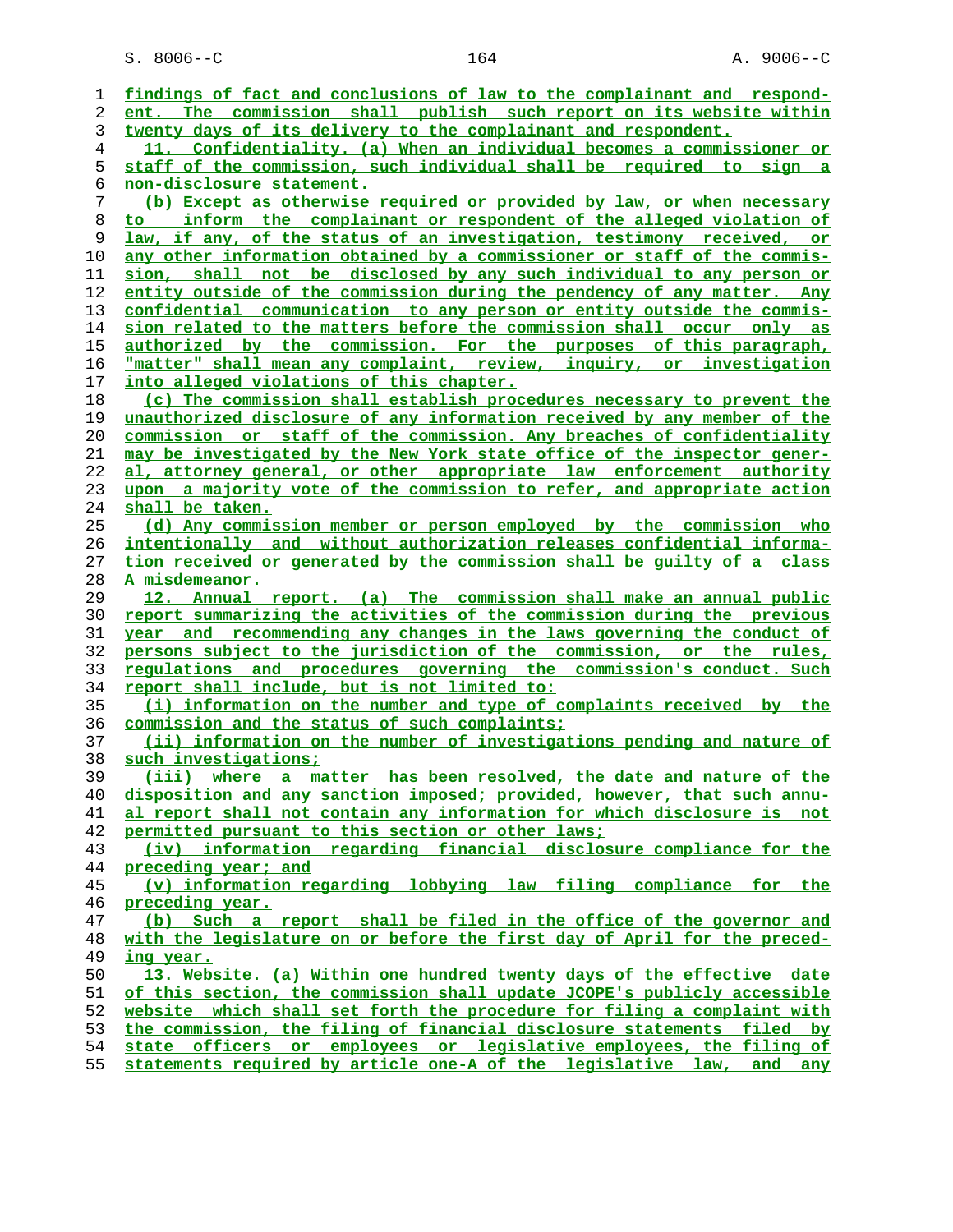| 1  | other records or information which the commission determines to be                              |
|----|-------------------------------------------------------------------------------------------------|
| 2  | appropriate.                                                                                    |
| 3  | (b) The commission shall post on its website the following documents:                           |
| 4  | (i) the information set forth in an annual statement of financial                               |
| 5  | disclosure filed pursuant to section seventy-three-a of the public offi-                        |
| 6  | cers law except information deleted pursuant to paragraph (g) of subdi-                         |
| 7  | vision nine of this section of statewide elected officials and members                          |
| 8  | of the legislature;                                                                             |
| 9  | (ii) notices of delinquency sent under subdivision nine of this                                 |
| 10 | section;                                                                                        |
| 11 | (iii) notices of civil assessments imposed under this section which                             |
| 12 | shall include a description of the nature of the alleged wrongdoing, the                        |
| 13 | procedural history of the complaint, the findings and determinations                            |
| 14 | made by the commission, and any sanction imposed;                                               |
| 15 | (iv) the terms of any settlement or compromise of a complaint or                                |
| 16 | referral which includes a fine, penalty or other remedy;                                        |
| 17 | (v) those required to be held or maintained publicly available pursu-                           |
| 18 | ant to article one-A of the legislative law; and                                                |
| 19 | (vi) reports issued by the commission pursuant to this section.                                 |
| 20 | 14. Additional powers. In addition to any other powers and duties                               |
| 21 | specified by law, the commission shall have the power and duty to admin-                        |
| 22 | ister and enforce all the provisions of this section.                                           |
| 23 | 15. Severability. If any part or provision of this section or the                               |
| 24 | application thereof to any person or organization is adjudged by a court                        |
| 25 | of competent jurisdiction to be unconstitutional or otherwise invalid,                          |
| 26 | such judgment shall not affect or impair any other part or provision or                         |
| 27 | the application thereof to any other person or organization, but shall                          |
| 28 | be confined in its operation to such part or provision.                                         |
| 29 | § 3. Subdivision (f) of section 1-c of the legislative law, as amended                          |
| 30 | by chapter 14 of the laws of 2007, is amended to read as follows:                               |
| 31 | (f) The term "commission" shall mean the commission on [public integ-                           |
| 32 |                                                                                                 |
| 33 | rity] ethics and lobbying in government created by section ninety-four<br>of the executive law. |
| 34 | § 4. Subdivisions 7, 9, 10, 12 and 13 of section 80 of the legislative                          |
|    | law, subdivisions 7, 9, 12 and 13 as amended and subdivision 10 as added                        |
| 35 |                                                                                                 |
| 36 | by section 9 of part A of chapter 399 of the laws of 2011, are amended                          |
| 37 | to read as follows:                                                                             |
| 38 | 7. The commission shall:                                                                        |
| 39 | a. Appoint an executive director who shall act in accordance with the                           |
| 40 | policies of the commission, provided that the commission may remove the                         |
| 41 | executive director for neglect of duty, misconduct in office, or inabil-                        |
| 42 | ity or failure to discharge the powers or duties of office;                                     |
| 43 | b. Appoint such other staff as are necessary to assist it to carry out                          |
| 44 | its duties under this section;                                                                  |
| 45 | Adopt, amend, and rescind policies, rules and regulations consist-<br>$\circ$ .                 |
| 46 | ent with this section to govern procedures of the commission which shall                        |
| 47 | not be subject to the promulgation and hearing requirements of the state                        |
|    |                                                                                                 |
| 48 | administrative procedure act;                                                                   |
| 49 | d. Administer the provisions of this section;                                                   |
| 50 | e. Specify the procedures whereby a person who is required to file an                           |
| 51 | annual financial disclosure statement with the commission may request an                        |
| 52 | additional period of time within which to file such statement, due to                           |
| 53 | justifiable cause or undue hardship; such rules or regulations<br>shall                         |
| 54 | provide for a date beyond which in all cases of justifiable cause or                            |
| 55 | undue hardship no further extension of time will be granted;                                    |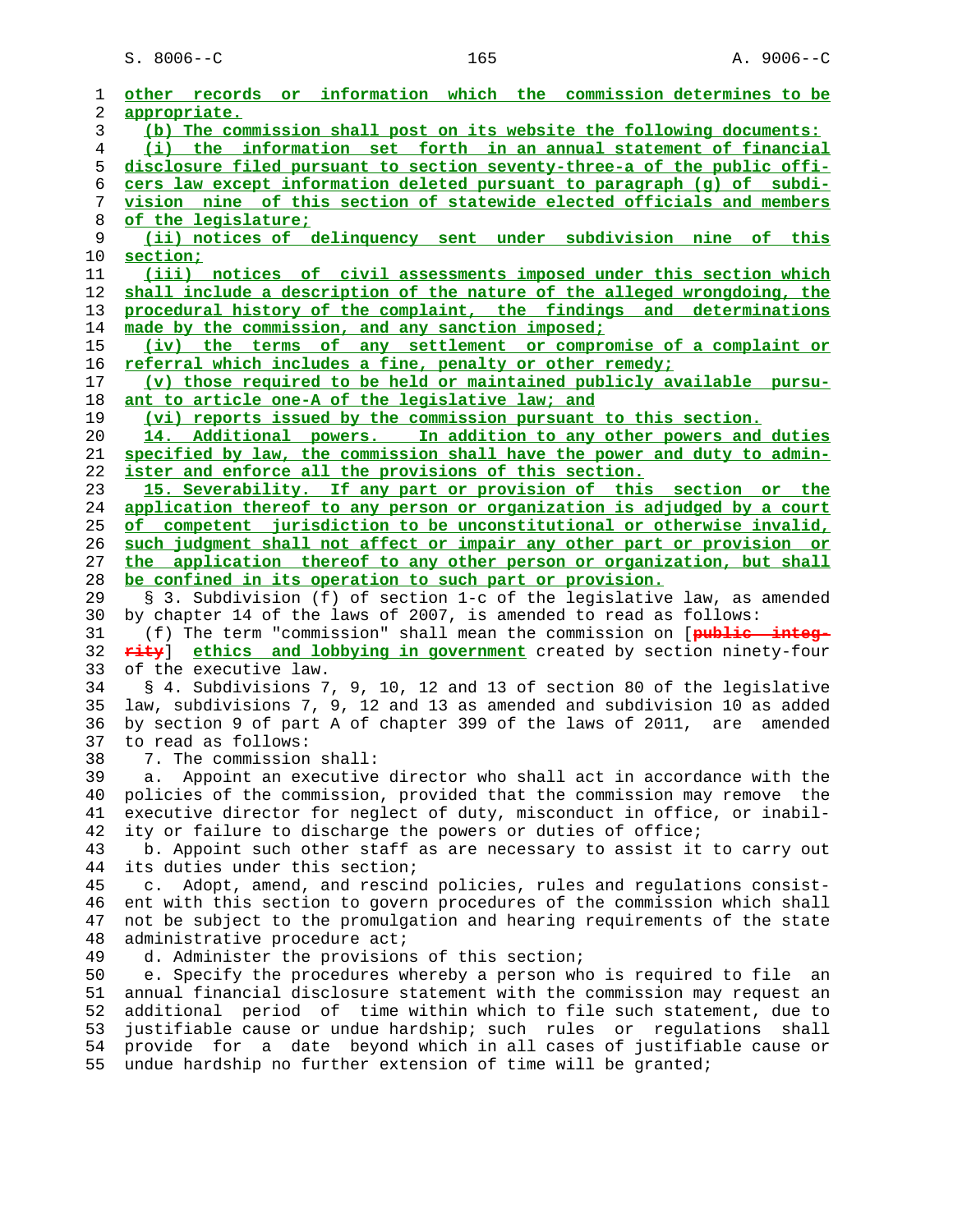1 f. Promulgate guidelines to assist appointing authorities in determin- 2 ing which persons hold policy-making positions for purposes of section 3 seventy-three-a of the public officers law and may promulgate guidelines 4 to assist firms, associations and corporations in separating affected 5 persons from net revenues for purposes of subdivision ten of section 6 seventy-three of the public officers law, and promulgate guidelines to 7 assist any firm, association or corporation in which any present or 8 former statewide elected official, state officer or employee, member of 9 the legislature or legislative employee, or political party [**chairman**] 10 **chair** is a member, associate, retired member, of counsel or shareholder, 11 in complying with the provisions of subdivision ten of section seventy- 12 three of the public officers law with respect to the separation of such 13 present or former statewide elected official, state officer or employee, 14 member of the legislature or legislative employee, or political party 15 [**chairman**] **chair** from the net revenues of the firm, association or 16 corporation. Such firm, association or corporation shall not be required 17 to adopt the procedures contained in the guidelines to establish compli- 18 ance with subdivision ten of section seventy-three of the public offi- 19 cers law, but if such firm, association or corporation does adopt such 20 procedures, it shall be deemed to be in compliance with such subdivision 21 ten;

 22 g. Make available forms for financial disclosure statements required 23 to be filed pursuant to subdivision six of section seventy-three and 24 section seventy-three-a of the public officers law as provided by the 25 [**joint**] commission on [**public**] ethics **and lobbying in government**;

 26 h. Review financial disclosure statements in accordance with the 27 provisions of this section, provided however, that the commission may 28 delegate all or part of the review function relating to financial 29 disclosure statements filed by legislative employees pursuant to 30 sections seventy-three and seventy-three-a of the public officers law to 31 the executive director who shall be responsible for completing staff 32 review of such statements in a manner consistent with the terms of the 33 commission's delegation;

 34 i. Upon written request from any person who is subject to the juris- 35 diction of the commission and the requirements of sections seventy- 36 three, seventy-three-a and seventy-four of the public officers law, 37 render formal advisory opinions on the requirements of said provisions. 38 A formal written opinion rendered by the commission, until and unless 39 amended or revoked, shall be binding on the legislative ethics commis- 40 sion in any subsequent proceeding concerning the person who requested 41 the opinion and who acted in good faith, unless material facts were 42 omitted or misstated by the person in the request for an opinion. Such 43 opinion may also be relied upon by such person, and may be introduced 44 and shall be a defense in any criminal or civil action. The [**joint**] 45 commission on [**public**] ethics **and lobbying in government** shall not 46 investigate an individual for potential violations of law based upon 47 conduct approved and covered in its entirety by such an opinion, except 48 that such opinion shall not prevent or preclude an investigation of and 49 report to the legislative ethics commission concerning the conduct of 50 the person who obtained it by the [**joint**] commission on [**public**] ethics 51 **and lobbying in government** for violations of section seventy-three, 52 seventy-three-a or seventy-four of the public officers law to determine 53 whether the person accurately and fully represented to the legislative 54 ethics commission the facts relevant to the formal advisory opinion and 55 whether the person's conduct conformed to those factual representations. 56 The [**joint**] commission **on ethics and lobbying in government** shall be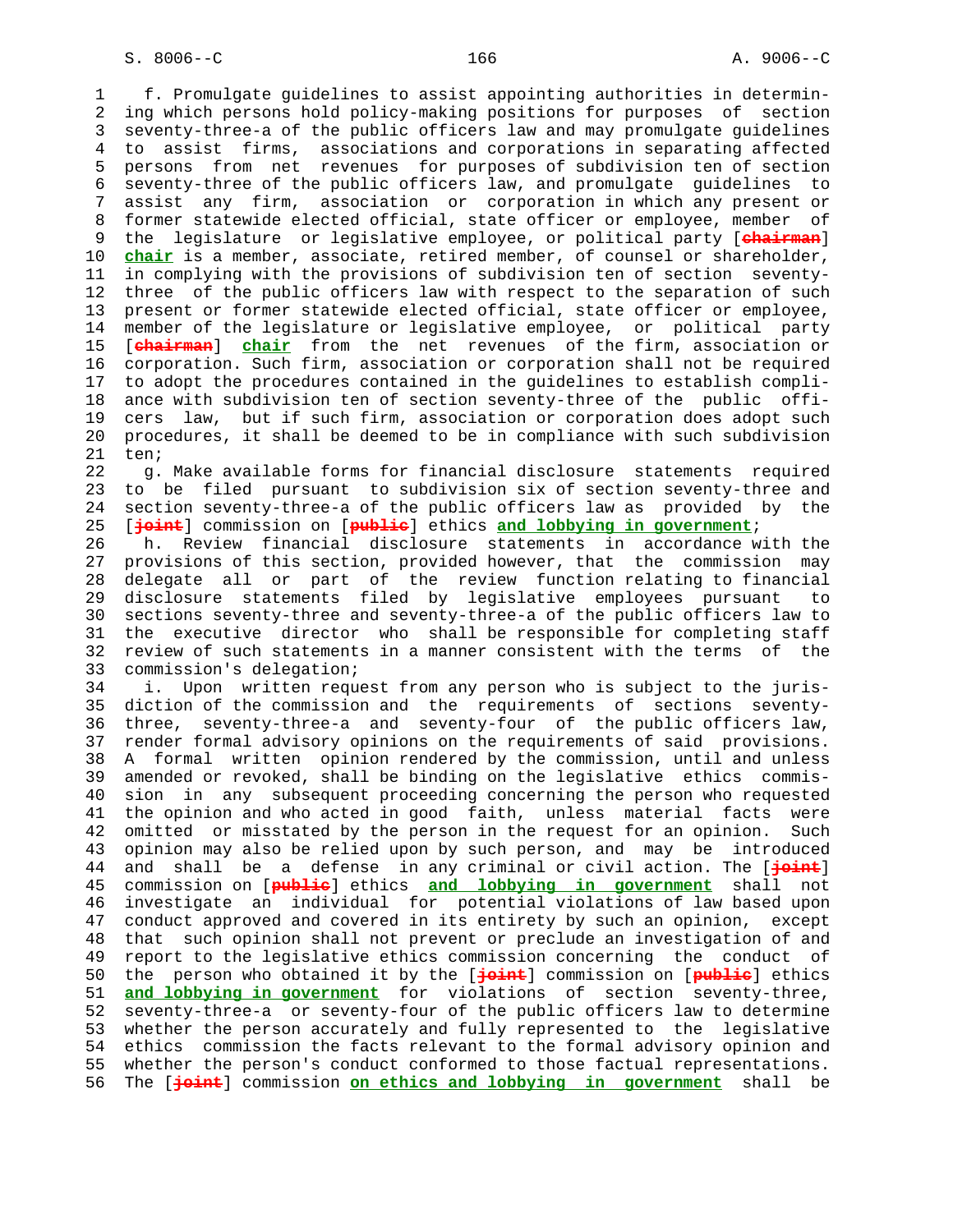1 authorized and shall have jurisdiction to investigate potential 2 violations of the law arising from conduct outside of the scope of the 3 terms of the advisory opinion; and

 4 j. Issue and publish generic advisory opinions covering questions 5 frequently posed to the commission, or questions common to a class or 6 defined category of persons, or that will tend to prevent undue repe- 7 tition of requests or undue complication, and which are intended to 8 provide general guidance and information to persons subject to the 9 commission's jurisdiction;

 10 k. Develop educational materials and training with regard to legisla- 11 tive ethics for members of the legislature and legislative employees 12 including an online ethics orientation course for newly-hired employees 13 and, as requested by the senate or the assembly, materials and training 14 in relation to a comprehensive ethics training program; and

 15 l. Prepare an annual report to the governor and legislature summariz- 16 ing the activities of the commission during the previous year and recom- 17 mending any changes in the laws governing the conduct of persons subject 18 to the jurisdiction of the commission, or the rules, regulations and 19 procedures governing the commission's conduct. Such report shall 20 include: (i) a listing by assigned number of each complaint and report 21 received from the [**joint**] commission on [**public**] ethics **and lobbying in** 22 **government** which alleged a possible violation within its jurisdiction, 23 including the current status of each complaint, and (ii) where a matter 24 has been resolved, the date and nature of the disposition and any sanc- 25 tion imposed, subject to the confidentiality requirements of this 26 section. Such annual report shall not contain any information for which 27 disclosure is not permitted pursuant to subdivision twelve of this 28 section.

 29 9. (a) An individual subject to the jurisdiction of the commission 30 with respect to the imposition of penalties who knowingly and inten- 31 tionally violates the provisions of subdivisions two through five-a, 32 seven, eight, twelve, fourteen or fifteen of section seventy-three of 33 the public officers law or a reporting individual who knowingly and 34 wilfully fails to file an annual statement of financial disclosure or 35 who knowingly and wilfully with intent to deceive makes a false state- 36 ment or gives information which such individual knows to be false on 37 such statement of financial disclosure filed pursuant to section seven- 38 ty-three-a of the public officers law shall be subject to a civil penal- 39 ty in an amount not to exceed forty thousand dollars and the value of 40 any gift, compensation or benefit received as a result of such 41 violation. Any such individual who knowingly and intentionally violates 42 the provisions of paragraph a, b, c, d, e, g, or i of subdivision three 43 of section seventy-four of the public officers law shall be subject to a 44 civil penalty in an amount not to exceed ten thousand dollars and the 45 value of any gift, compensation or benefit received as a result of such 46 violation. Assessment of a civil penalty hereunder shall be made by the 47 commission with respect to persons subject to its jurisdiction. In 48 assessing the amount of the civil penalties to be imposed, the commis- 49 sion shall consider the seriousness of the violation, the amount of gain 50 to the individual and whether the individual previously had any civil or 51 criminal penalties imposed pursuant to this section, and any other 52 factors the commission deems appropriate. For a violation of this 53 section, other than for conduct which constitutes a violation of subdi- 54 vision twelve, fourteen or fifteen of section seventy-three or section 55 seventy-four of the public officers law, the legislative ethics commis- 56 sion may, in lieu of or in addition to a civil penalty, refer a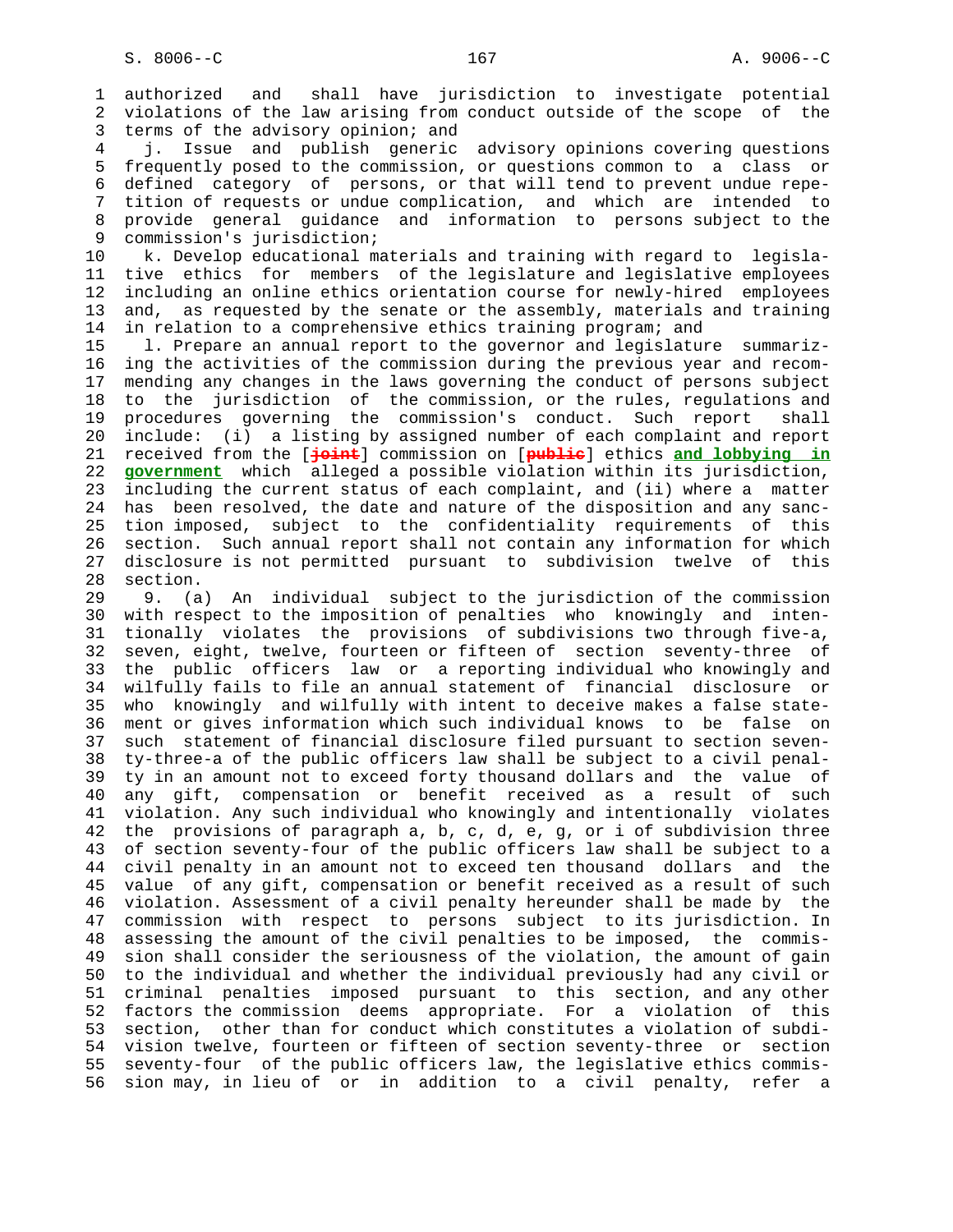1 violation to the appropriate prosecutor and upon such conviction, but 2 only after such referral, such violation shall be punishable as a class 3 A misdemeanor. Where the commission finds sufficient cause, it shall 4 refer such matter to the appropriate prosecutor. A civil penalty for 5 false filing may not be imposed hereunder in the event a category of 6 "value" or "amount" reported hereunder is incorrect unless such reported 7 information is falsely understated. Notwithstanding any other provision 8 of law to the contrary, no other penalty, civil or criminal may be 9 imposed for a failure to file, or for a false filing, of such statement, 10 or a violation of subdivision six of section seventy-three of the public 11 officers law, except that the appointing authority may impose discipli- 12 nary action as otherwise provided by law. The legislative ethics commis- 13 sion shall be deemed to be an agency within the meaning of article three 14 of the state administrative procedure act and shall adopt rules govern- 15 ing the conduct of adjudicatory proceedings and appeals taken pursuant 16 to a proceeding commenced under article seventy-eight of the civil prac- 17 tice law and rules relating to the assessment of the civil penalties 18 herein authorized. Such rules, which shall not be subject to the promul- 19 gation and hearing requirements of the state administrative procedure 20 act, shall provide for due process procedural mechanisms substantially 21 similar to those set forth in such article three but such mechanisms 22 need not be identical in terms or scope. Assessment of a civil penalty 23 shall be final unless modified, suspended or vacated within thirty days 24 of imposition, with respect to the assessment of such penalty, or unless 25 such denial of request is reversed within such time period, and upon 26 becoming final shall be subject to review at the instance of the 27 affected reporting individuals in a proceeding commenced against the 28 legislative ethics commission, pursuant to article seventy-eight of the 29 civil practice law and rules. 30 (b) Not later than [**forty-five**] **twenty** calendar days after receipt

 31 from the [**joint**] commission on [**public**] ethics **and lobbying in govern-** 32 **ment** of a written substantial basis investigation report and any 33 supporting documentation or other materials regarding a matter before 34 the commission pursuant to [**subdivision fourteen-a of**] section ninety- 35 four of the executive law, unless requested by a law enforcement agency 36 to suspend the commission's action because of an ongoing criminal inves- 37 tigation, the legislative ethics commission shall make public such 38 report in its entirety; provided, however, that the commission may with- 39 hold such information for not more than one additional period of the 40 same duration or refer the matter back to the [**joint**] commission on 41 [**public**] ethics **and lobbying in government** once for additional investi- 42 gation, in which case the legislative ethics commission shall, upon the 43 termination of such additional period or upon receipt of a new report by 44 the [**joint**] commission on [**public**] ethics **and lobbying in government** 45 after such additional investigation, make public the written report and 46 publish it on the commission's website. If the legislative ethics 47 commission fails to make public the written report received from the 48 [**joint**] commission **on ethics and lobbying in government** in accordance 49 with this paragraph, the [**joint**] commission **on ethics and lobbying in** 50 **government** shall release such report publicly promptly and in any event 51 no later than ten days after the legislative ethics commission is 52 required to release such report. The legislative ethics commission shall 53 not refer the matter back to the [**joint**] commission on [**public**] ethics 54 **and lobbying in government** for additional investigation more than once. 55 If the commission refers the matter back to the [**joint**] commission **on** 56 **ethics and lobbying in government** for additional fact-finding, the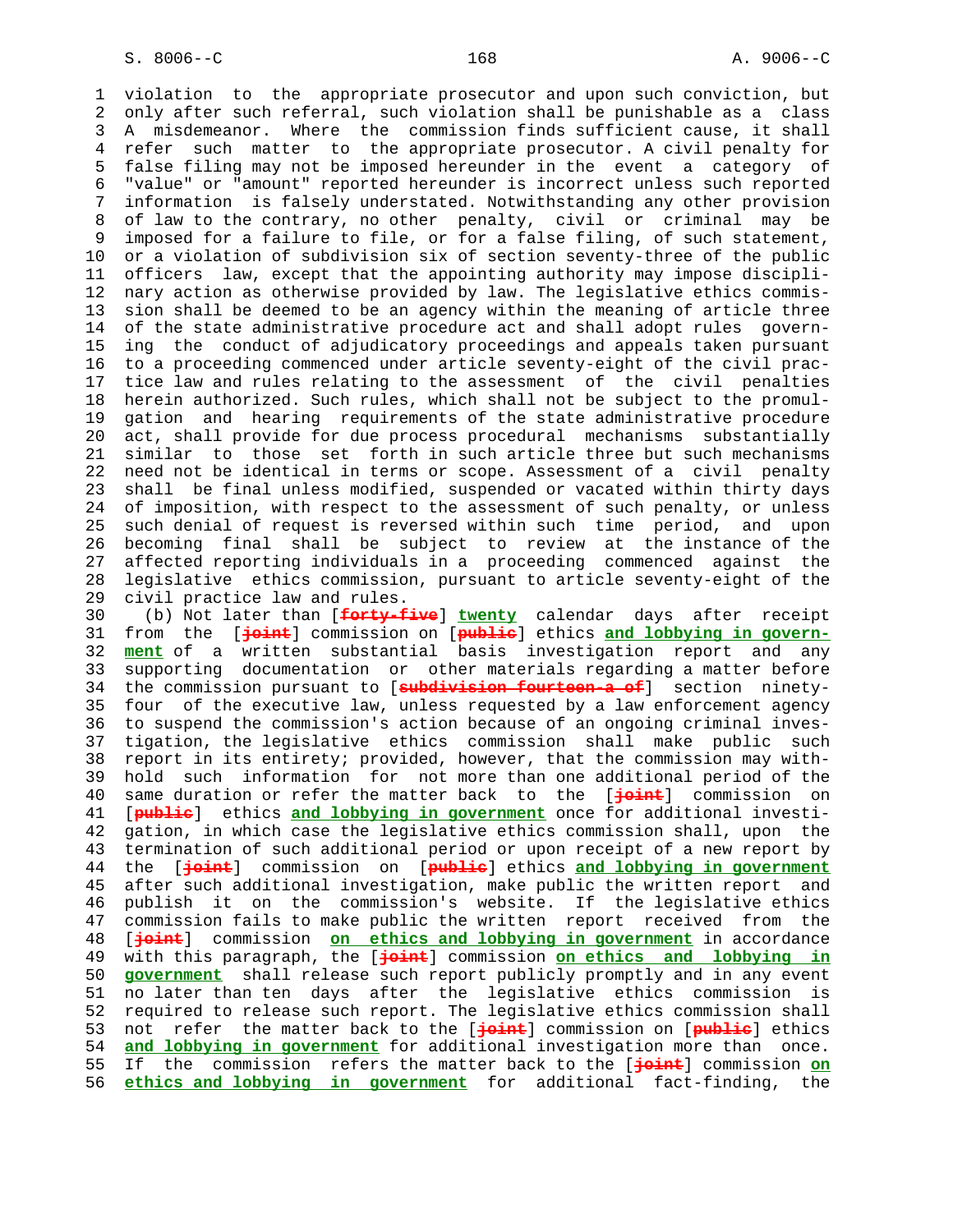S. 8006--C 169 A. 9006--C

 1 [**joint commission's**] **commission on ethics and lobbying in government's** 2 original report shall remain confidential. 3 10. Upon receipt of a written report from the [**joint**] commission on 4 [**public**] ethics **and lobbying in government** pursuant to subdivision four- 5 teen-a of section seventy-three of the public officers law, the legisla- 6 tive ethics commission shall commence its review of the matter addressed 7 in such report. No later than ninety days after receipt of such report, 8 the legislative ethics commission shall dispose of the matter by making 9 one or more of the following determinations: 10 a. whether the legislative ethics commission concurs with the [**joint** 11 **commission's**] **commission on ethics and lobbying in government's** conclu- 12 sions of law and the reasons therefor; 13 b. whether and which penalties have been assessed pursuant to applica- 14 ble law or rule and the reasons therefor; and 15 c. whether further actions have been taken by the commission to punish 16 or deter the misconduct at issue and the reasons therefor. 17 The commission's disposition shall be reported in writing and 18 published on its website no later than ten days after such disposition 19 unless requested by a law enforcement agency to suspend the commission's 20 action because of an ongoing criminal investigation. 21 12. a. Notwithstanding the provisions of article six of the public 22 officers law, the only records of the commission which shall be avail- 23 able for public inspection and copying are: 24 (1) the terms of any settlement or compromise of a complaint or refer- 25 ral or report which includes a fine, penalty or other remedy reached 26 after the commission has received a report from the [**joint**] commission 27 on [**public**] ethics **and lobbying in government** pursuant to [**subdivision** 28 **fourteen-a of**] section ninety-four of the executive law; 29 (2) generic advisory opinions; 30 (3) all reports required by this section; and 31 (4) all reports received from the [**joint**] commission on [**public**] 32 ethics **and lobbying in government** pursuant to [**subdivision fourteen-a** 33 **of**] section ninety-four of the executive law and in conformance with 34 paragraph (b) of subdivision [**nine-b**] **nine** of this section. 35 b. Notwithstanding the provisions of article seven of the public offi- 36 cers law, no meeting or proceeding of the commission shall be open to 37 the public, except if expressly provided otherwise by this section or 38 the commission. 39 13. Within one hundred twenty days of the effective date of this 40 subdivision, the commission shall create and thereafter maintain a 41 publicly accessible website which shall set forth the procedure for 42 filing a complaint with the [**joint**] commission on [**public**] ethics **and** 43 **lobbying in government**, and which shall contain any other records or 44 information which the commission determines to be appropriate. 45 § 5. Paragraphs (c), (d) and (d-1) of subdivision 1 of section 73-a of 46 the public officers law, paragraphs (c) and (d) as amended and paragraph 47 (d-1) as added by section 5 of part A of chapter 399 of the laws of 48 2011, are amended to read as follows: 49 (c) The term "state officer or employee" shall mean: 50 (i) heads of state departments and their deputies and assistants; 51 (ii) officers and employees of statewide elected officials, officers 52 and employees of state departments, boards, bureaus, divisions, commis- 53 sions, councils or other state agencies, who receive annual compensation 54 in excess of the filing rate established by paragraph (l) of this subdi- 55 vision or who hold policy-making positions, as annually determined by 56 the appointing authority and set forth in a written instrument which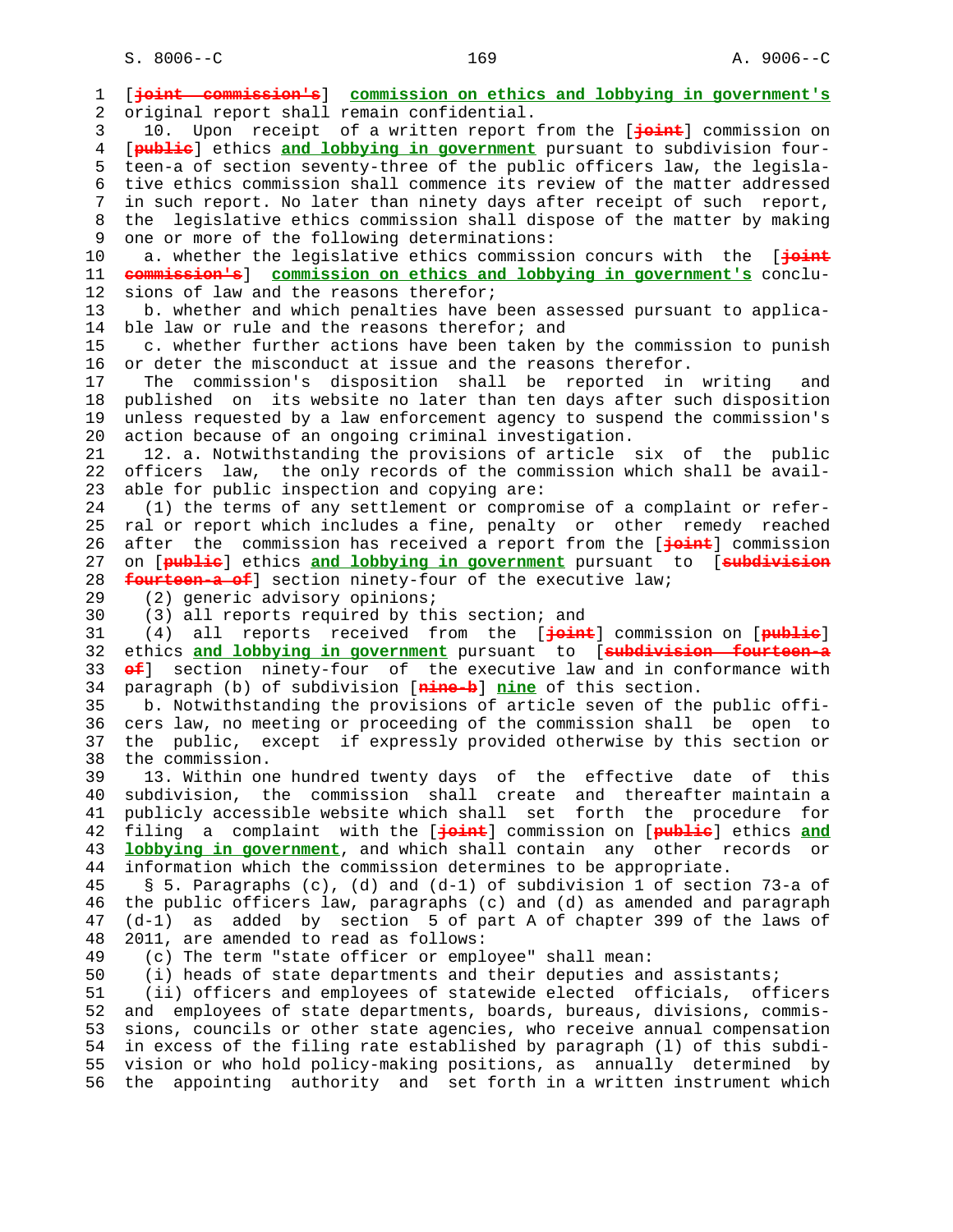1 shall be filed with the [**joint**] commission on [**public**] ethics **and lobby-** 2 **ing in government** established by section ninety-four of the executive 3 law during the month of February, provided, however, that the appointing 4 authority shall amend such written instrument after such date within 5 thirty days after the undertaking of policy-making responsibilities by a 6 new employee or any other employee whose name did not appear on the most 7 recent written instrument; and

 8 (iii) members or directors of public authorities, other than multi- 9 state authorities, public benefit corporations and commissions at least 10 one of whose members is appointed by the governor, and employees of such 11 authorities, corporations and commissions who receive annual compen- 12 sation in excess of the filing rate established by paragraph (l) of this 13 subdivision or who hold policy-making positions, as determined annually 14 by the appointing authority and set forth in a written instrument which 15 shall be filed with the [**joint**] commission on [**public**] ethics **and lobby-** 16 **ing in government** established by section ninety-four of the executive 17 law during the month of February, provided, however, that the appointing 18 authority shall amend such written instrument after such date within 19 thirty days after the undertaking of policy-making responsibilities by a 20 new employee or any other employee whose name did not appear on the most 21 recent written instrument.

 22 (d) The term "legislative employee" shall mean any officer or employee 23 of the legislature who receives annual compensation in excess of the 24 filing rate established by paragraph (l) below or who is determined to 25 hold a policy-making position by the appointing authority as set forth 26 in a written instrument which shall be filed with the legislative ethics 27 commission and the [**joint**] commission on [**public**] ethics **and lobbying in** 28 **government**.

 29 (d-1) A financial disclosure statement required pursuant to section 30 seventy-three of this article and this section shall be deemed "filed" 31 with the [**joint**] commission on [**public**] ethics **and lobbying in govern-** 32 **ment** upon its filing, in accordance with this section, with the legisla- 33 tive ethics commission for all purposes including, but not limited to, 34 [**subdivision fourteen of**] section ninety-four of the executive law, 35 subdivision nine of section eighty of the legislative law and subdivi- 36 sion four of this section.

 37 § 6. Subdivision 1 of section 73-a of the public officers law is 38 amended by adding a new paragraph (e-1) to read as follows:

**(e-1) The term "domestic partner" shall mean a person who, with respect to another person, is formally a party in a domestic partnership or similar relationship with the other person, entered into pursuant to the laws of the United States or any state, local or foreign jurisdic- tion, or registered as the domestic partner of the other person with any registry maintained by the employer of either party or any state, muni- cipality, or foreign jurisdiction.**

 46 § 7. Subdivision 2 of section 73-a of the public officers law, as amended by section 5 of part A of chapter 399 of the laws of 2011, is 48 amended to read as follows:

 49 2. (a) Every statewide elected official, state officer or employee, 50 member of the legislature, legislative employee and political party 51 [**chairman**] **chair** and every candidate for statewide elected office or for 52 member of the legislature shall file an annual statement of financial 53 disclosure containing the information and in the form set forth in 54 subdivision three of this section. On or before the fifteenth day of May 55 with respect to the preceding calendar year: (1) every member of the 56 legislature, every candidate for member of the legislature and legisla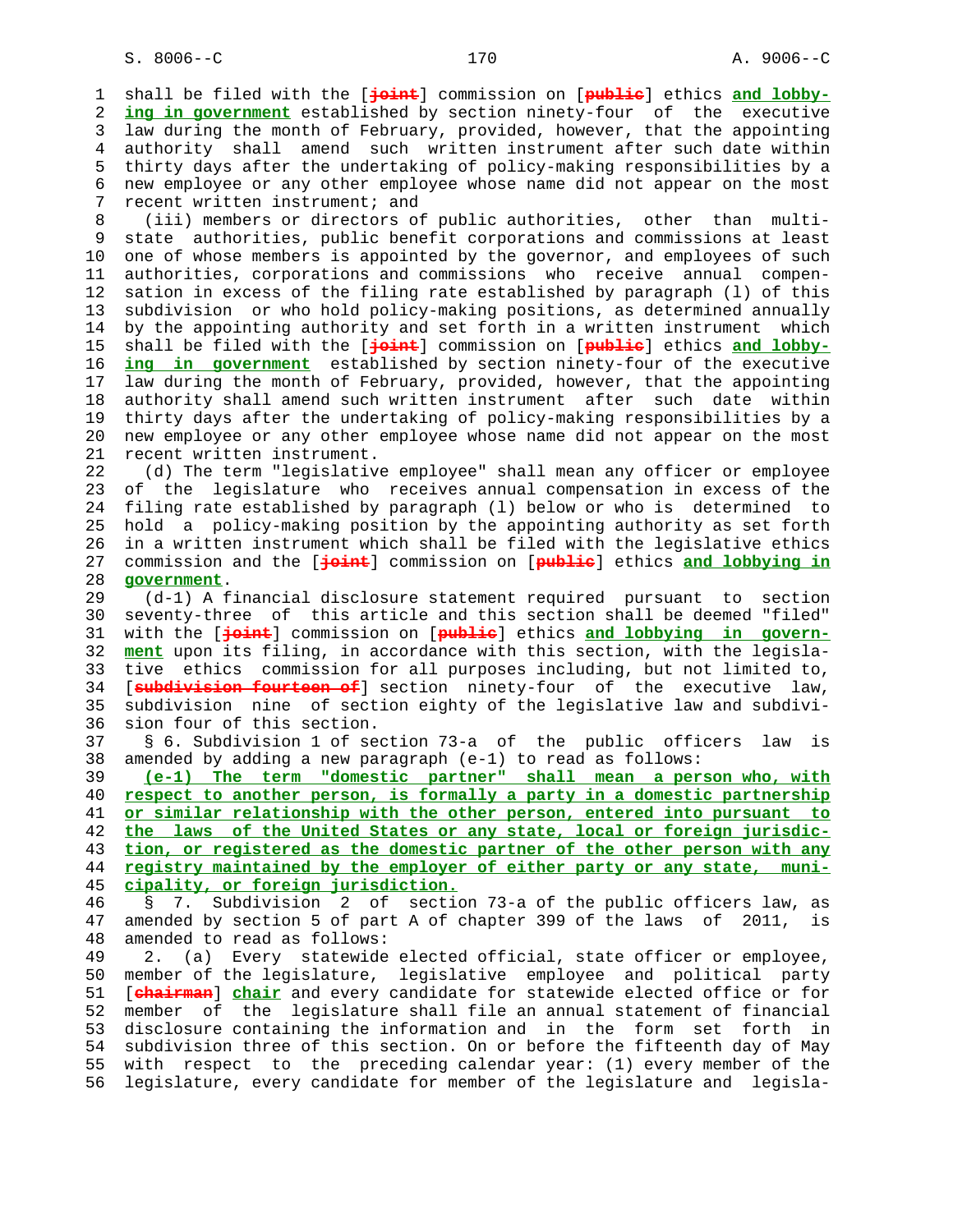1 tive employee shall file such statement with the legislative ethics 2 commission which shall provide such statement along with any requests 3 for exemptions or deletions to the [**joint**] commission on [**public**] ethics 4 **and lobbying in government** for filing and rulings with respect to such 5 requests for exemptions or deletions, on or before the thirtieth day of 6 June; and (2) all other individuals required to file such statement 7 shall file it with the [**joint**] commission on [**public**] ethics **and lobby-** 8 **ing in government**, except that:

 9 (i) a person who is subject to the reporting requirements of this 10 subdivision and who timely filed with the internal revenue service an 11 application for automatic extension of time in which to file his or her 12 individual income tax return for the immediately preceding calendar or 13 fiscal year shall be required to file such financial disclosure state- 14 ment on or before May fifteenth but may, without being subjected to any 15 civil penalty on account of a deficient statement, indicate with respect 16 to any item of the disclosure statement that information with respect 17 thereto is lacking but will be supplied in a supplementary statement of 18 financial disclosure, which shall be filed on or before the seventh day 19 after the expiration of the period of such automatic extension of time 20 within which to file such individual income tax return, provided that 21 failure to file or to timely file such supplementary statement of finan- 22 cial disclosure or the filing of an incomplete or deficient supplementa- 23 ry statement of financial disclosure shall be subject to the notice and 24 penalty provisions of this section respecting annual statements of 25 financial disclosure as if such supplementary statement were an annual 26 statement;

 27 (ii) a person who is required to file an annual financial disclosure 28 statement with the [**joint**] commission on [**public**] ethics **and lobbying in** 29 **government**, and who is granted an additional period of time within which 30 to file such statement due to justifiable cause or undue hardship, in 31 accordance with required rules and regulations [**on the subject**] adopted 32 pursuant to [**paragraph c of subdivision nine of**] section ninety-four of 33 the executive law shall file such statement within the additional period 34 of time granted; and the legislative ethics commission shall notify the 35 [**joint**] commission on [**public**] ethics **and lobbying in government** of any 36 extension granted pursuant to this paragraph;

 37 (iii) candidates for statewide office who receive a party designation 38 for nomination by a state committee pursuant to section 6-104 of the 39 election law shall file such statement within ten days after the date of 40 the meeting at which they are so designated;

 41 (iv) candidates for statewide office who receive twenty-five percent 42 or more of the vote cast at the meeting of the state committee held 43 pursuant to section 6-104 of the election law and who demand to have 44 their names placed on the primary ballot and who do not withdraw within 45 fourteen days after such meeting shall file such statement within ten 46 days after the last day to withdraw their names in accordance with the 47 provisions of such section of the election law;

 48 (v) candidates for statewide office and candidates for member of the 49 legislature who file party designating petitions for nomination at a 50 primary election shall file such statement within ten days after the 51 last day allowed by law for the filing of party designating petitions 52 naming them as candidates for the next succeeding primary election;

 53 (vi) candidates for independent nomination who have not been desig- 54 nated by a party to receive a nomination shall file such statement with- 55 in ten days after the last day allowed by law for the filing of inde-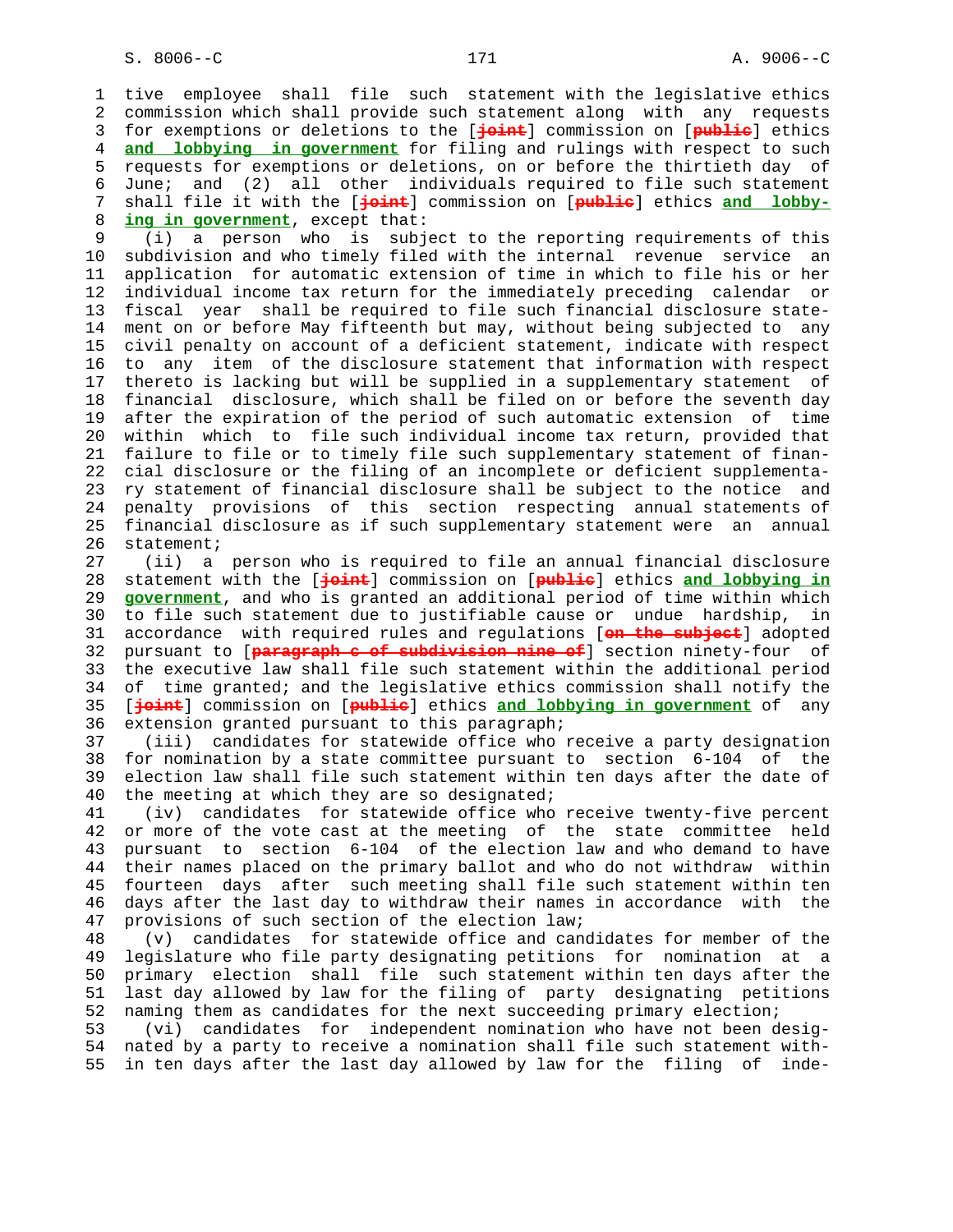1 pendent nominating petitions naming them as candidates in the next 2 succeeding general or special election; 3 (vii) candidates who receive the nomination of a party for a special 4 election shall file such statement within ten days after the date of the 5 meeting of the party committee at which they are nominated; 6 (viii) a candidate substituted for another candidate, who fills a 7 vacancy in a party designation or in an independent nomination, caused 8 by declination, shall file such statement within ten days after the last 9 day allowed by law to file a certificate to fill a vacancy in such party 10 designation or independent nomination; 11 (ix) with respect to all candidates for member of the legislature, the 12 legislative ethics commission shall within five days of receipt provide 13 the [**joint**] commission on [**public**] ethics **and lobbying in government** the 14 statement filed pursuant to subparagraphs (v), (vi), (vii) and (viii) of 15 this paragraph. 16 (b) As used in this subdivision, the terms "party", "committee" (when 17 used in conjunction with the term "party"), "designation", "primary", 18 "primary election", "nomination", "independent nomination" and "ballot" 19 shall have the same meanings as those contained in section 1-104 of the 20 election law. 21 (c) If the reporting individual is a senator or member of assembly, 22 candidate for the senate or member of assembly or a legislative employ- 23 ee, such statement shall be filed with both the legislative ethics 24 commission established by section eighty of the legislative law and the 25 [**joint**] commission on [**public**] ethics **and lobbying in government** in 26 accordance with paragraph (d-1) of subdivision one of this section. If 27 the reporting individual is a statewide elected official, candidate for 28 statewide elected office, a state officer or employee or a political 29 party [**chairman**] **chair**, such statement shall be filed with the [**joint**] 30 commission on [**public**] ethics **and lobbying in government** established by 31 section ninety-four of the executive law. 32 (d) The [**joint**] commission on [**public**] ethics **and lobbying in govern-** 33 **ment** shall obtain from the state board of elections a list of all candi- 34 dates for statewide office and for member of the legislature, and from 35 such list, shall determine and publish a list of those candidates who 36 have not, within ten days after the required date for filing such state- 37 ment, filed the statement required by this subdivision. 38 (e) Any person required to file such statement who commences employ- 39 ment after May fifteenth of any year and political party [**chairman**] 40 **chair** shall file such statement within thirty days after commencing 41 employment or of taking the position of political party [**chairman**] 42 **chair**, as the case may be. In the case of members of the legislature and 43 legislative employees, such statements shall be filed with the legisla- 44 tive ethics commission within thirty days after commencing employment, 45 and the legislative ethics commission shall provide such statements to 46 the [**joint**] commission on [**public**] ethics **and lobbying in government** 47 within forty-five days of receipt. 48 (f) A person who may otherwise be required to file more than one annu- 49 al financial disclosure statement with both the [**joint**] commission on 50 [**public**] ethics **and lobbying in government** and the legislative ethics 51 commission in any one calendar year may satisfy such requirement by 52 filing one such statement with either body and by notifying the other 53 body of such compliance. 54 (g) A person who is employed in more than one employment capacity for 55 one or more employers certain of whose officers and employees are 56 subject to filing a financial disclosure statement with the same ethics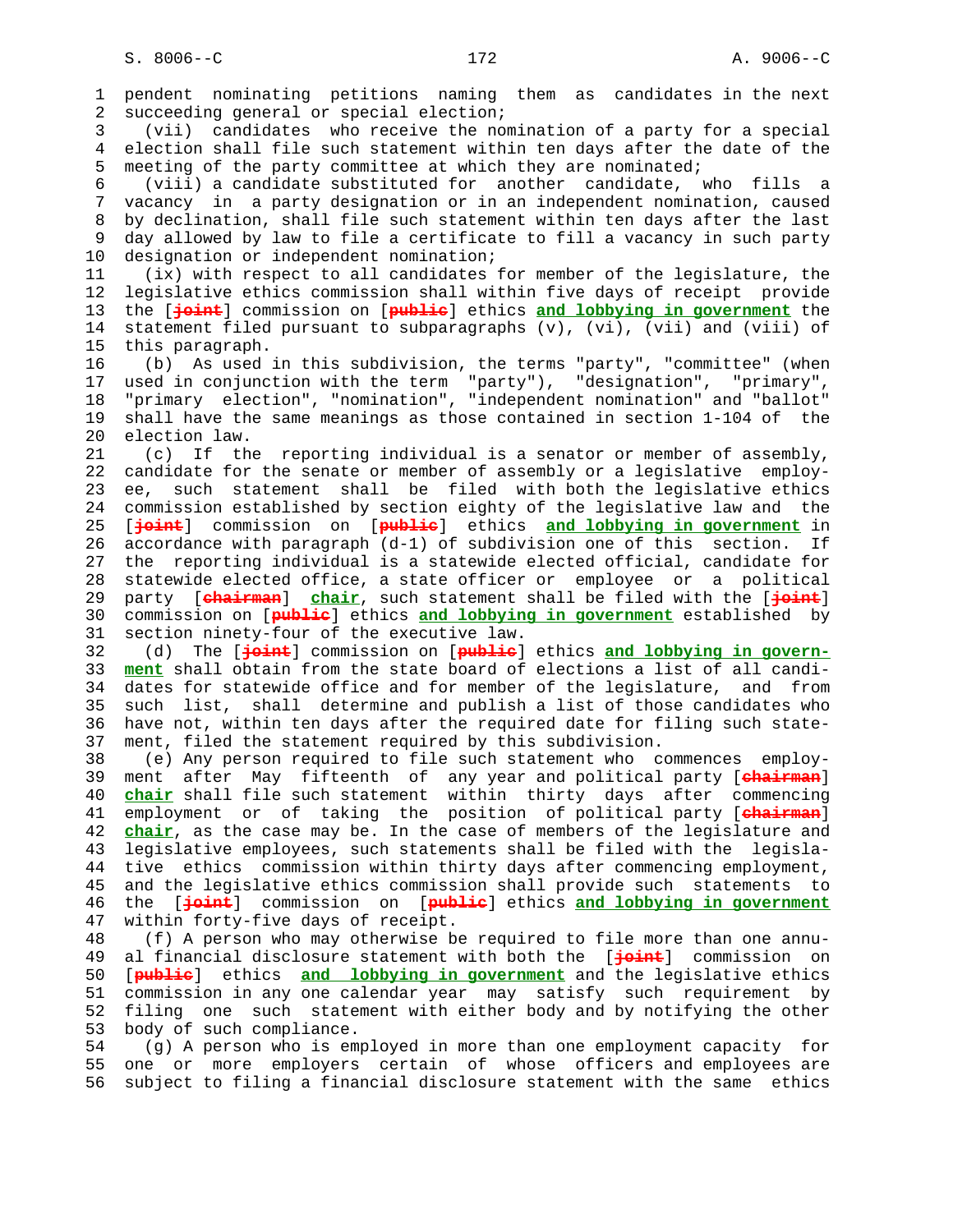1 commission, as the case may be, and who receives distinctly separate 2 payments of compensation for such employment shall be subject to the 3 filing requirements of this section if the aggregate annual compensation 4 for all such employment capacities is in excess of the filing rate 5 notwithstanding that such person would not otherwise be required to file 6 with respect to any one particular employment capacity. A person not 7 otherwise required to file a financial disclosure statement hereunder 8 who is employed by an employer certain of whose officers or employees 9 are subject to filing a financial disclosure statement with the [**joint**] 10 commission on [**public**] ethics **and lobbying in government** and who is also 11 employed by an employer certain of whose officers or employees are 12 subject to filing a financial disclosure statement with the legislative 13 ethics commission shall not be subject to filing such statement with 14 either such commission on the basis that his aggregate annual compen- 15 sation from all such employers is in excess of the filing rate.

 16 (h) A statewide elected official or member of the legislature, who is 17 simultaneously a candidate for statewide elected office or member of the 18 legislature, shall satisfy the filing deadline requirements of this 19 subdivision by complying only with the deadline applicable to one who 20 holds a statewide elected office or who holds the office of member of 21 the legislature.

 22 (i) A candidate whose name will appear on both a party designating 23 petition and on an independent nominating petition for the same office 24 or who will be listed on the election ballot for the same office more 25 than once shall satisfy the filing deadline requirements of this subdi- 26 vision by complying with the earliest applicable deadline only.

 27 (j) A member of the legislature who is elected to such office at a 28 special election prior to May fifteenth in any year shall satisfy the 29 filing requirements of this subdivision in such year by complying with 30 the earliest applicable deadline only.

 31 (k) The [**joint**] commission on [**public**] ethics **and lobbying in govern-** 32 **ment** shall post for at least five years beginning for filings made on 33 January first, two thousand thirteen the annual statement of financial 34 disclosure and any amendments filed by each person subject to the 35 reporting requirements of this subdivision who is an elected official on 36 its website for public review within thirty days of its receipt of such 37 statement or within ten days of its receipt of such amendment that 38 reflects any corrections of deficiencies identified by the commission or 39 by the reporting individual after the reporting individual's initial 40 filing. Except upon an individual determination by the commission that 41 certain information may be deleted from a reporting individual's annual 42 statement of financial disclosure, none of the information in the state- 43 ment posted on the commission's website shall be otherwise deleted.

 44 § 8. Subparagraphs (b), (b-2) and (c) of paragraph 8 of subdivision 3 45 of section 73-a of the public officers law, as amended by section 6 of 46 part K of chapter 286 of the laws of 2016, are amended to read as 47 follows:

 48 (b) APPLICABLE ONLY TO NEW CLIENTS OR CUSTOMERS FOR WHOM SERVICES ARE 49 PROVIDED ON OR AFTER JULY FIRST, TWO THOUSAND TWELVE AND BEFORE DECEMBER 50 THIRTY-FIRST, TWO THOUSAND FIFTEEN, OR FOR NEW MATTERS FOR EXISTING 51 CLIENTS OR CUSTOMERS WITH RESPECT TO THOSE SERVICES THAT ARE PROVIDED ON 52 OR AFTER JULY FIRST, TWO THOUSAND TWELVE AND BEFORE DECEMBER 53 THIRTY-FIRST, TWO THOUSAND FIFTEEN:

 54 If the reporting individual personally provides services to any person 55 or entity, or works as a member or employee of a partnership or corpo- 56 ration that provides such services (referred to hereinafter as a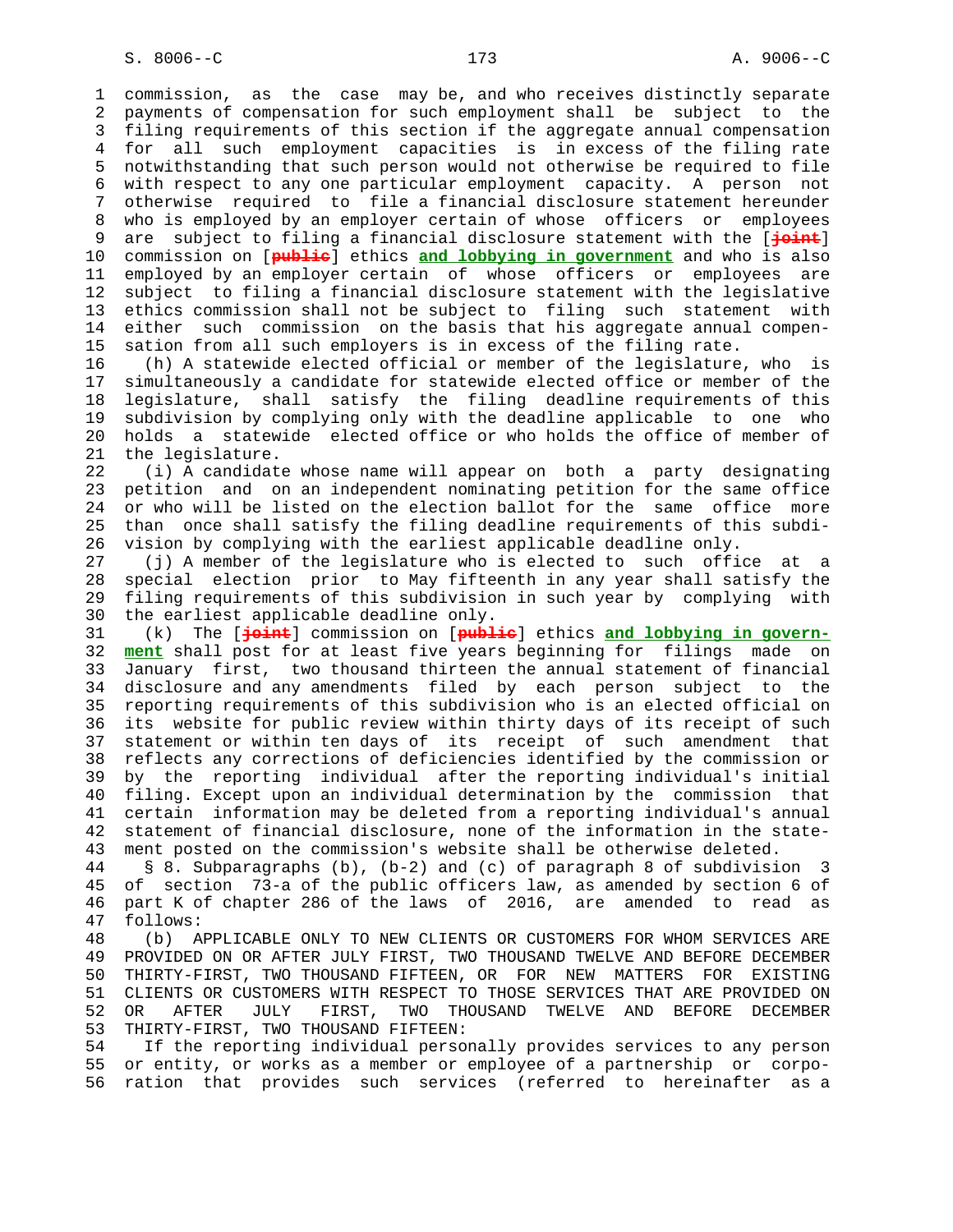1 "firm"), then identify each client or customer to whom the reporting 2 individual personally provided services, or who was referred to the firm 3 by the reporting individual, and from whom the reporting individual or 4 his or her firm earned fees in excess of \$10,000 during the reporting 5 period for such services rendered in direct connection with: 6 (i) A contract in an amount totaling \$50,000 or more from the state or 7 any state agency for services, materials, or property; 8 (ii) A grant of \$25,000 or more from the state or any state agency 9 during the reporting period; 10 (iii) A grant obtained through a legislative initiative during the 11 reporting period; or 12 (iv) A case, proceeding, application or other matter that is not a 13 ministerial matter before a state agency during the reporting period. 14 For purposes of this question, "referred to the firm" shall mean: 15 having intentionally and knowingly taken a specific act or series of 16 acts to intentionally procure for the reporting individual's firm or 17 knowingly solicit or direct to the reporting individual's firm in whole 18 or substantial part, a person or entity that becomes a client of that 19 firm for the purposes of representation for a matter as defined in 20 subparagraphs (i) through (iv) of this paragraph, as the result of such 21 procurement, solicitation or direction of the reporting individual. A 22 reporting individual need not disclose activities performed while 23 lawfully acting pursuant to paragraphs  $(c)$ ,  $(d)$ ,  $(e)$  and  $(f)$  of subdivi- 24 sion seven of section seventy-three of this article. 25 The disclosure requirement in this question shall not require disclo- 26 sure of clients or customers receiving medical or dental services, 27 mental health services, residential real estate brokering services, or 28 insurance brokering services from the reporting individual or his or her 29 firm. The reporting individual need not identify any client to whom he 30 or she or his or her firm provided legal representation with respect to 31 investigation or prosecution by law enforcement authorities, bankruptcy, 32 or domestic relations matters. With respect to clients represented in 33 other matters, where disclosure of a client's identity is likely to 34 cause harm, the reporting individual shall request an exemption from the 35 [**joint**] commission **on ethics and lobbying in government** pursuant to 36 [**paragraph (i-1) of subdivision nine of**] section ninety-four of the 37 executive law, provided, however, that a reporting individual who first 38 enters public office after July first, two thousand twelve, need not 39 report clients or customers with respect to matters for which the 40 reporting individual or his or her firm was retained prior to entering 41 public office. 42 Client Nature of Services Provided 43 \_\_\_\_\_\_\_\_\_\_\_\_\_\_\_\_\_\_\_\_\_\_\_\_\_\_\_\_\_\_\_\_\_\_\_\_\_\_\_\_\_\_\_\_\_\_\_\_\_\_\_\_\_\_\_\_\_\_\_\_\_\_\_\_\_\_\_\_\_\_\_\_ 44 \_\_\_\_\_\_\_\_\_\_\_\_\_\_\_\_\_\_\_\_\_\_\_\_\_\_\_\_\_\_\_\_\_\_\_\_\_\_\_\_\_\_\_\_\_\_\_\_\_\_\_\_\_\_\_\_\_\_\_\_\_\_\_\_\_\_\_\_\_\_\_\_ 45 \_\_\_\_\_\_\_\_\_\_\_\_\_\_\_\_\_\_\_\_\_\_\_\_\_\_\_\_\_\_\_\_\_\_\_\_\_\_\_\_\_\_\_\_\_\_\_\_\_\_\_\_\_\_\_\_\_\_\_\_\_\_\_\_\_\_\_\_\_\_\_\_ 46 \_\_\_\_\_\_\_\_\_\_\_\_\_\_\_\_\_\_\_\_\_\_\_\_\_\_\_\_\_\_\_\_\_\_\_\_\_\_\_\_\_\_\_\_\_\_\_\_\_\_\_\_\_\_\_\_\_\_\_\_\_\_\_\_\_\_\_\_\_\_\_\_ 47 \_\_\_\_\_\_\_\_\_\_\_\_\_\_\_\_\_\_\_\_\_\_\_\_\_\_\_\_\_\_\_\_\_\_\_\_\_\_\_\_\_\_\_\_\_\_\_\_\_\_\_\_\_\_\_\_\_\_\_\_\_\_\_\_\_\_\_\_\_\_\_\_

 48 (b-2) APPLICABLE ONLY TO NEW CLIENTS OR CUSTOMERS FOR WHOM SERVICES 49 ARE PROVIDED ON OR AFTER DECEMBER THIRTY-FIRST, TWO THOUSAND FIFTEEN, OR 50 FOR NEW MATTERS FOR EXISTING CLIENTS OR CUSTOMERS WITH RESPECT TO THOSE 51 SERVICES THAT ARE PROVIDED ON OR AFTER DECEMBER THIRTY-FIRST, TWO THOU- 52 SAND FIFTEEN (FOR PURPOSES OF THIS QUESTION, "SERVICES" SHALL MEAN 53 CONSULTATION, REPRESENTATION, ADVICE OR OTHER SERVICES):

 54 (i) With respect to reporting individuals who receive ten thousand 55 dollars or more from employment or activity reportable under question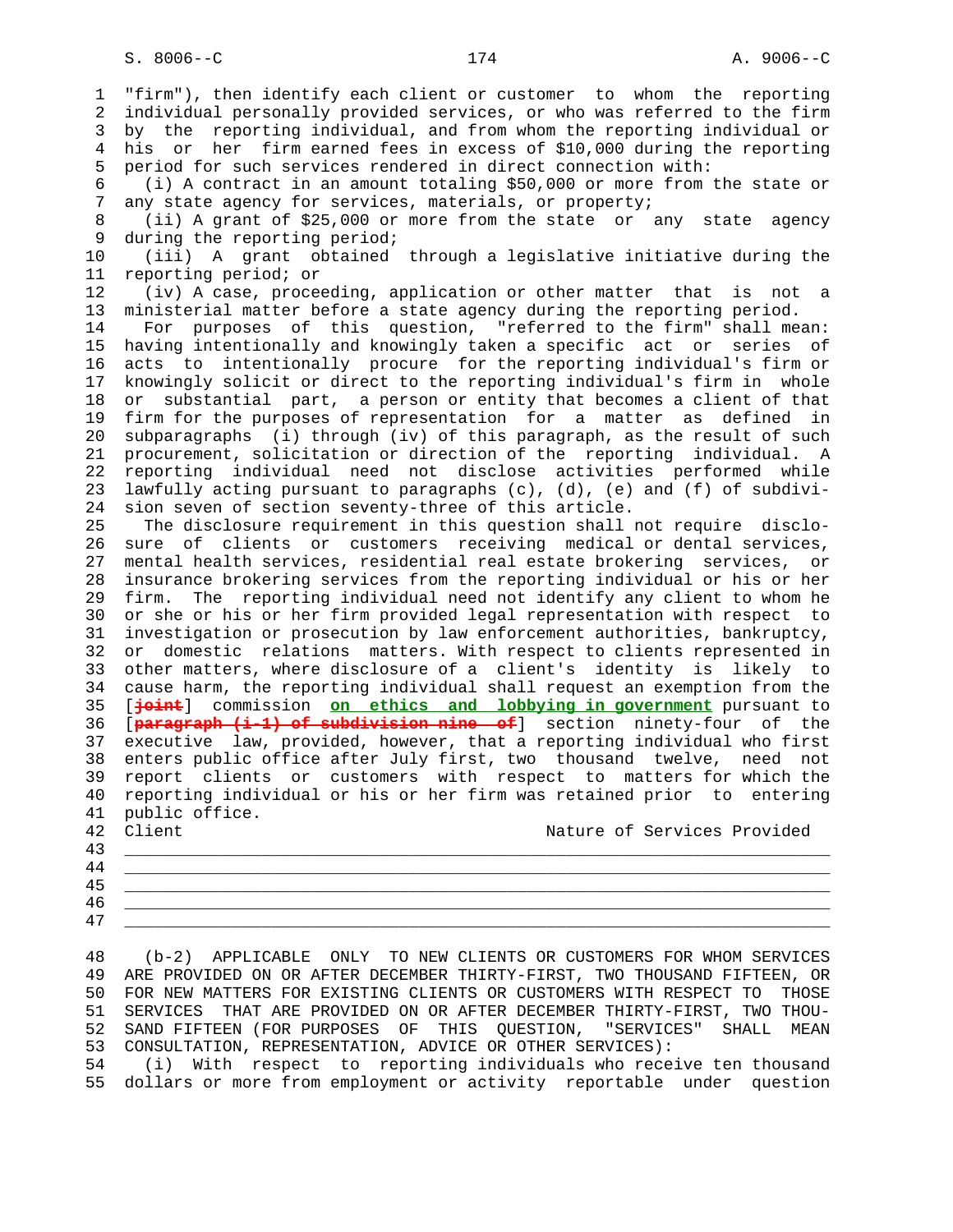## S. 8006--C 175 A. 9006--C

 1 8(a), for each client or customer NOT otherwise disclosed or exempted in 2 question 8 or 13, disclose the name of each client or customer known to 3 the reporting individual to whom the reporting individual provided 4 services: (A) who paid the reporting individual in excess of five thou- 5 sand dollars for such services; or (B) who had been billed with the 6 knowledge of the reporting individual in excess of five thousand dollars 7 by the firm or other entity named in question 8(a) for the reporting 8 individual's services.

 $\mathcal{L}_\text{max} = \frac{1}{2} \sum_{i=1}^{n} \frac{1}{2} \sum_{i=1}^{n} \frac{1}{2} \sum_{i=1}^{n} \frac{1}{2} \sum_{i=1}^{n} \frac{1}{2} \sum_{i=1}^{n} \frac{1}{2} \sum_{i=1}^{n} \frac{1}{2} \sum_{i=1}^{n} \frac{1}{2} \sum_{i=1}^{n} \frac{1}{2} \sum_{i=1}^{n} \frac{1}{2} \sum_{i=1}^{n} \frac{1}{2} \sum_{i=1}^{n} \frac{1}{2} \sum_{i=1}^{n} \frac{1$  $\mathcal{L}_\text{max} = \frac{1}{2} \sum_{i=1}^{n} \frac{1}{2} \sum_{i=1}^{n} \frac{1}{2} \sum_{i=1}^{n} \frac{1}{2} \sum_{i=1}^{n} \frac{1}{2} \sum_{i=1}^{n} \frac{1}{2} \sum_{i=1}^{n} \frac{1}{2} \sum_{i=1}^{n} \frac{1}{2} \sum_{i=1}^{n} \frac{1}{2} \sum_{i=1}^{n} \frac{1}{2} \sum_{i=1}^{n} \frac{1}{2} \sum_{i=1}^{n} \frac{1}{2} \sum_{i=1}^{n} \frac{1$  $\mathcal{L}_\text{max} = \frac{1}{2} \sum_{i=1}^{n} \frac{1}{2} \sum_{i=1}^{n} \frac{1}{2} \sum_{i=1}^{n} \frac{1}{2} \sum_{i=1}^{n} \frac{1}{2} \sum_{i=1}^{n} \frac{1}{2} \sum_{i=1}^{n} \frac{1}{2} \sum_{i=1}^{n} \frac{1}{2} \sum_{i=1}^{n} \frac{1}{2} \sum_{i=1}^{n} \frac{1}{2} \sum_{i=1}^{n} \frac{1}{2} \sum_{i=1}^{n} \frac{1}{2} \sum_{i=1}^{n} \frac{1$  $\mathcal{L}_\text{max}$  , and the set of the set of the set of the set of the set of the set of the set of the set of the set of the set of the set of the set of the set of the set of the set of the set of the set of the set of the  $\mathcal{L}_\text{max} = \frac{1}{2} \sum_{i=1}^{n} \frac{1}{2} \sum_{i=1}^{n} \frac{1}{2} \sum_{i=1}^{n} \frac{1}{2} \sum_{i=1}^{n} \frac{1}{2} \sum_{i=1}^{n} \frac{1}{2} \sum_{i=1}^{n} \frac{1}{2} \sum_{i=1}^{n} \frac{1}{2} \sum_{i=1}^{n} \frac{1}{2} \sum_{i=1}^{n} \frac{1}{2} \sum_{i=1}^{n} \frac{1}{2} \sum_{i=1}^{n} \frac{1}{2} \sum_{i=1}^{n} \frac{1$ 

 9 Client Services Category of Amount Actually Provided (in Table I)

 11 FOLLOWING IS AN ILLUSTRATIVE, NON-EXCLUSIVE LIST OF EXAMPLES OF 12 DESCRIPTIONS OF "SERVICES ACTUALLY PROVIDED": 13 \* REVIEWED DOCUMENTS AND CORRESPONDENCE; 14 \* REPRESENTED CLIENT (IDENTIFY CLIENT BY NAME) IN LEGAL PROCEEDING; 15 \* PROVIDED LEGAL ADVICE ON CLIENT MATTER (IDENTIFY CLIENT BY NAME); 16 \* CONSULTED WITH CLIENT OR CONSULTED WITH LAW PARTNERS/ASSOCIATES/MEMBERS 17 OF FIRM ON CLIENT MATTER (IDENTIFY CLIENT BY NAME); 18 \* PREPARED CERTIFIED FINANCIAL STATEMENT FOR CLIENT (IDENTIFY CLIENT BY 19 NAME); 20 \* REFERRED INDIVIDUAL OR ENTITY (IDENTIFY CLIENT BY NAME) FOR 21 REPRESENTATION OR CONSULTATION; 22 \* COMMERCIAL BROKERING SERVICES (IDENTIFY CUSTOMER BY NAME); 23 \* PREPARED CERTIFIED ARCHITECTURAL OR ENGINEERING 24 RENDERINGS FOR CLIENT (IDENTIFY CUSTOMER BY NAME); 25 \* COURT APPOINTED GUARDIAN OR EVALUATOR (IDENTIFY COURT NOT CLIENT). 26 (ii) With respect to reporting individuals who disclosed in question 27 8(a) that the reporting individual did not provide services to a client 28 but provided services to a firm or business, identify the category of 29 amount received for providing such services and describe the services 30 rendered. 31 Services Actually Provided Category of Amount (Table I)  $\mathcal{L}_\text{max} = \frac{1}{2} \sum_{i=1}^{n} \frac{1}{2} \sum_{i=1}^{n} \frac{1}{2} \sum_{i=1}^{n} \frac{1}{2} \sum_{i=1}^{n} \frac{1}{2} \sum_{i=1}^{n} \frac{1}{2} \sum_{i=1}^{n} \frac{1}{2} \sum_{i=1}^{n} \frac{1}{2} \sum_{i=1}^{n} \frac{1}{2} \sum_{i=1}^{n} \frac{1}{2} \sum_{i=1}^{n} \frac{1}{2} \sum_{i=1}^{n} \frac{1}{2} \sum_{i=1}^{n} \frac{1$ 

 32 A reporting individual need not disclose activities performed while 33 lawfully acting in his or her capacity as provided in paragraphs (c), 34 (d), (e) and (f) of subdivision seven of section seventy-three of this 35 article. 36 The disclosure requirement in questions (b-1) and (b-2) shall not 37 require disclosing clients or customers receiving medical, pharmaceu- 38 tical or dental services, mental health services, or residential real 39 estate brokering services from the reporting individual or his or her 40 firm or if federal law prohibits or limits disclosure. The reporting 41 individual need not identify any client to whom he or she or his or her 42 firm provided legal representation with respect to investigation or 43 prosecution by law enforcement authorities, bankruptcy, family court, 44 estate planning, or domestic relations matters, nor shall the reporting 45 individual identify individuals represented pursuant to an insurance 46 policy but the reporting individual shall in such circumstances only 47 report the entity that provides compensation to the reporting individ-

 $\mathcal{L}_\text{max}$  , and the set of the set of the set of the set of the set of the set of the set of the set of the set of the set of the set of the set of the set of the set of the set of the set of the set of the set of the  $\mathcal{L}_\text{max} = \frac{1}{2} \sum_{i=1}^{n} \frac{1}{2} \sum_{i=1}^{n} \frac{1}{2} \sum_{i=1}^{n} \frac{1}{2} \sum_{i=1}^{n} \frac{1}{2} \sum_{i=1}^{n} \frac{1}{2} \sum_{i=1}^{n} \frac{1}{2} \sum_{i=1}^{n} \frac{1}{2} \sum_{i=1}^{n} \frac{1}{2} \sum_{i=1}^{n} \frac{1}{2} \sum_{i=1}^{n} \frac{1}{2} \sum_{i=1}^{n} \frac{1}{2} \sum_{i=1}^{n} \frac{1$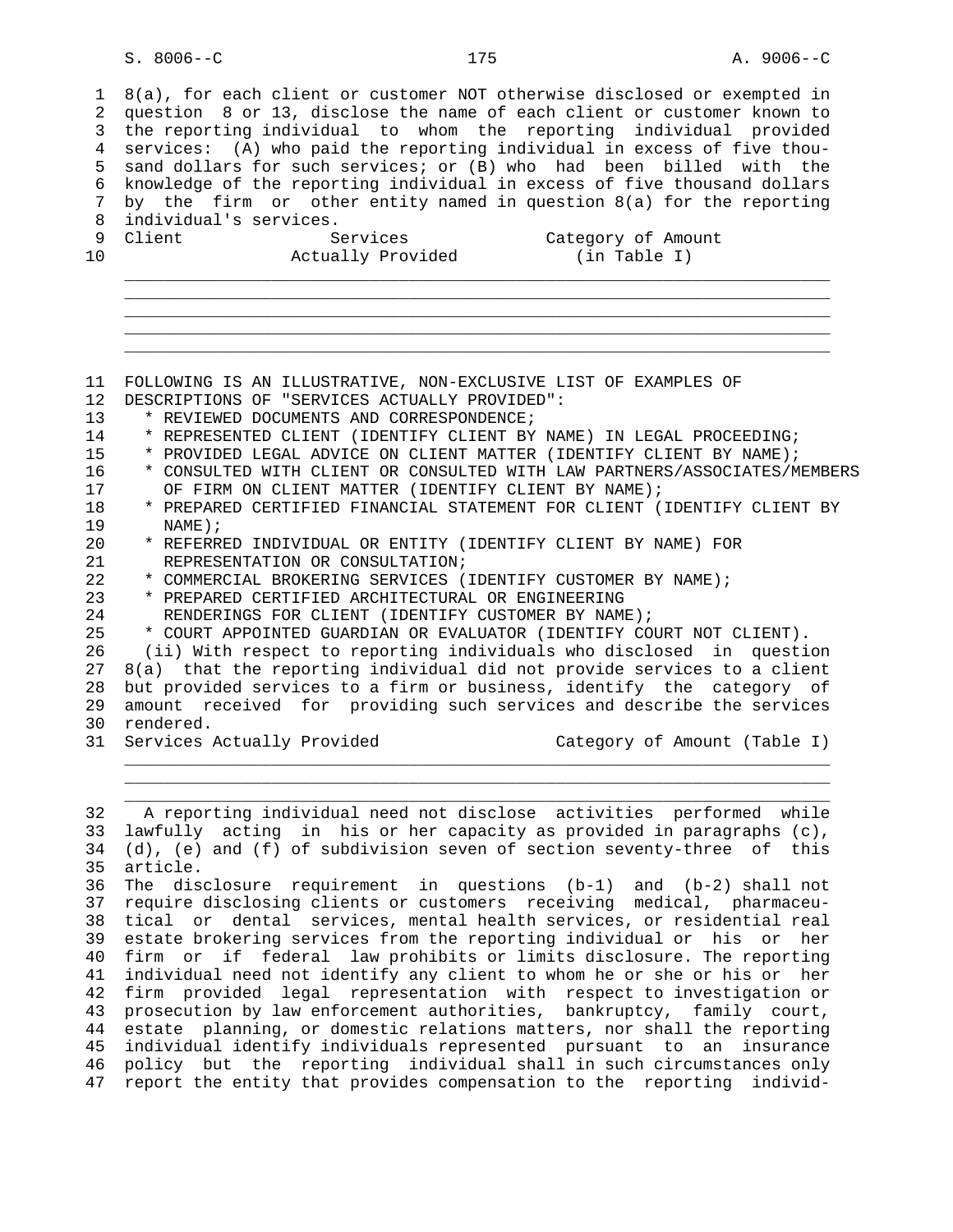1 ual; with respect to matters in which the client's name is required by 2 law to be kept confidential (such as matters governed by the family 3 court act) or in matters in which the reporting individual represents or 4 provides services to minors, the client's name may be replaced with 5 initials. To the extent that the reporting individual, or his or her 6 firm, provided legal representation with respect to an initial public 7 offering, and professional disciplinary rules, federal law or regu- 8 lations restrict the disclosure of information relating to such work, 9 the reporting individual shall (i) disclose the identity of the client 10 and the services provided relating to the initial public offering to the 11 office of court administration, who will maintain such information 12 confidentially in a locked box; and (ii) include in his or her response 13 to questions (b-1) and (b-2) that pursuant to this paragraph, a disclo- 14 sure to the office of court administration has been made. Upon such time 15 that the disclosure of information maintained in the locked box is no 16 longer restricted by professional disciplinary rules, federal law or 17 regulation, the reporting individual shall disclose such information in 18 an amended disclosure statement in response to the disclosure require- 19 ments in questions (b-1) and (b-2). The office of court administration 20 shall develop and maintain a secure portal through which information 21 submitted to it pursuant to this paragraph can be safely and confiden- 22 tially stored. With respect to clients represented in other matters not 23 otherwise exempt, the reporting individual may request an exemption to 24 publicly disclosing the name of that client from the [**joint**] commission 25 **on ethics and lobbying in government** pursuant to [**paragraph (i-1) of** 26 **subdivision nine of**] section ninety-four of the executive law, or from 27 the office of court administration. In such application, the reporting 28 individual shall state the following: "My client is not currently 29 receiving my services or seeking my services in connection with: 30 (i) A proposed bill or resolution in the senate or assembly during the 31 reporting period; 32 (ii) A contract in an amount totaling \$10,000 or more from the state 33 or any state agency for services, materials, or property; 34 (iii) A grant of \$10,000 or more from the state or any state agency 35 during the reporting period; 36 (iv) A grant obtained through a legislative initiative during the 37 reporting period; or 38 (v) A case, proceeding, application or other matter that is not a 39 ministerial matter before a state agency during the reporting period." 40 In reviewing the request for an exemption, the [**joint**] commission **on** 41 **ethics and lobbying in government** or the office of court administration 42 may consult with bar or other professional associations and the legisla- 43 tive ethics commission for individuals subject to its jurisdiction and 44 may consider the rules of professional conduct. In making its determi- 45 nation, the [**joint**] commission **on ethics and lobbying in government** or 46 the office of court administration shall conduct its own inquiry and 47 shall consider factors including, but not limited to: (i) the nature and 48 the size of the client; (ii) whether the client has any business before 49 the state; and if so, how significant the business is; and whether the 50 client has any particularized interest in pending legislation and if so 51 how significant the interest is; (iii) whether disclosure may reveal 52 trade secrets; (iv) whether disclosure could reasonably result in retal- 53 iation against the client; (v) whether disclosure may cause undue harm 54 to the client; (vi) whether disclosure may result in undue harm to the 55 attorney-client relationship; and (vii) whether disclosure may result in 56 an unnecessary invasion of privacy to the client.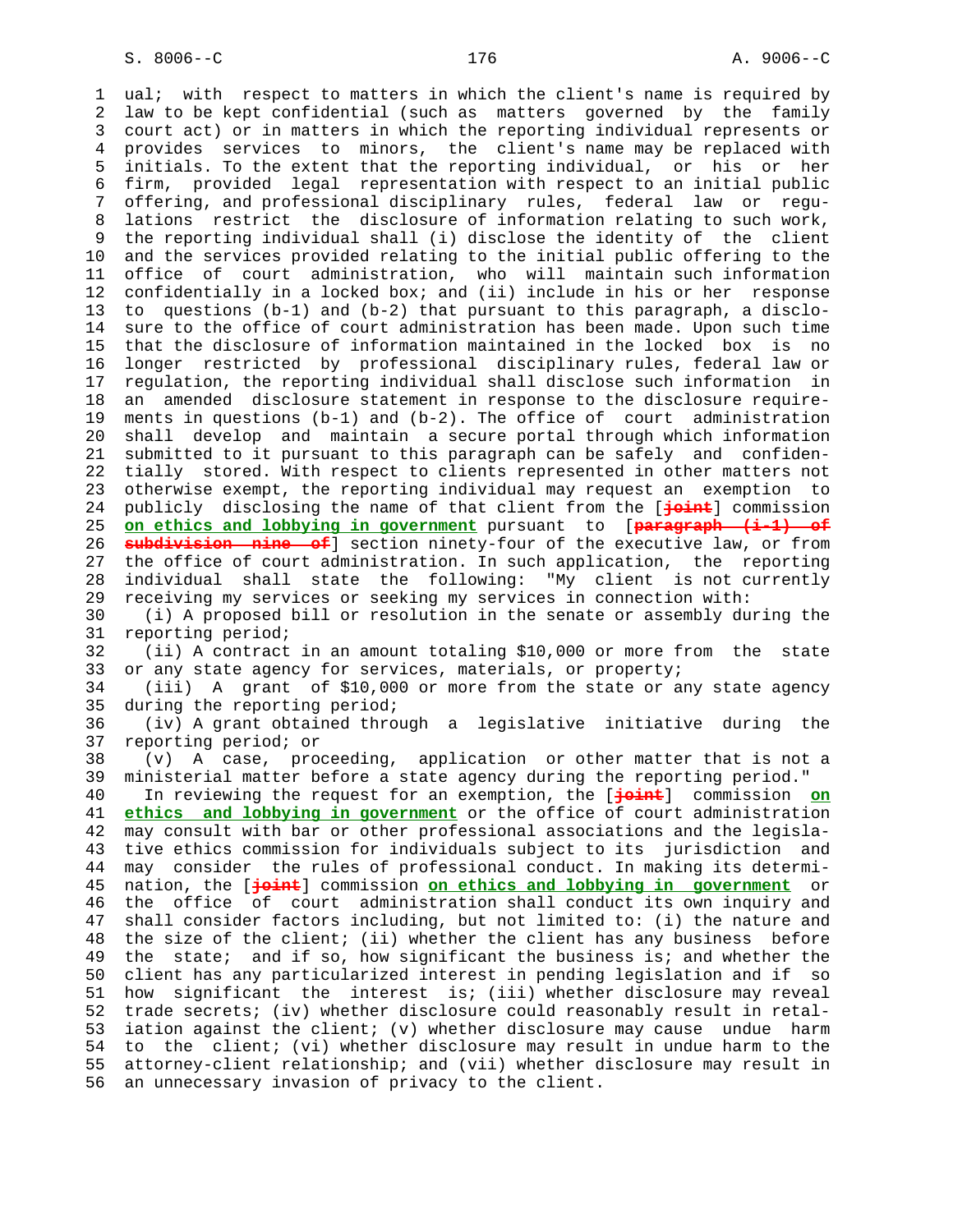1 The [**joint**] commission **on ethics and lobbying in government** or, as the 2 case may be, the office of court administration shall promptly make a 3 final determination in response to such request, which shall include an 4 explanation for its determination. The office of court administration 5 shall issue its final determination within three days of receiving the 6 request. Notwithstanding any other provision of law or any professional 7 disciplinary rule to the contrary, the disclosure of the identity of any 8 client or customer in response to this question shall not constitute 9 professional misconduct or a ground for disciplinary action of any kind, 10 or form the basis for any civil or criminal cause of action or proceed- 11 ing. A reporting individual who first enters public office after January 12 first, two thousand sixteen, need not report clients or customers with 13 respect to matters for which the reporting individual or his or her firm 14 was retained prior to entering public office.

 15 (c) APPLICABLE ONLY TO NEW CLIENTS OR CUSTOMERS FOR WHOM SERVICES ARE 16 PROVIDED ON OR AFTER DECEMBER THIRTY-FIRST, TWO THOUSAND FIFTEEN, OR FOR 17 NEW MATTERS FOR EXISTING CLIENTS OR CUSTOMERS WITH RESPECT TO THOSE 18 SERVICES THAT ARE PROVIDED ON OR AFTER DECEMBER THIRTY-FIRST, TWO THOU- 19 SAND FIFTEEN:

 20 If the reporting individual receives income of ten thousand dollars or 21 greater from any employment or activity reportable under question 8(a), 22 identify each registered lobbyist who has directly referred to such 23 individual a client who was successfully referred to the reporting indi- 24 vidual's business and from whom the reporting individual or firm 25 received a fee for services in excess of five thousand dollars. Report 26 only those referrals that were made to a reporting individual by direct 27 communication from a person known to such reporting individual to be a 28 registered lobbyist at the time the referral is made. With respect to 29 each such referral, the reporting individual shall identify the client, 30 the registered lobbyist who has made the referral, the category of value 31 of the compensation received and a general description of the type of 32 matter so referred. A reporting individual need not disclose activities 33 performed while lawfully acting pursuant to paragraphs (c), (d), (e) and 34 (f) of subdivision seven of section seventy-three of this article. The 35 disclosure requirements in this question shall not require disclosing 36 clients or customers receiving medical, pharmaceutical or dental 37 services, mental health services, or residential real estate brokering 38 services from the reporting individual or his or her firm or if federal 39 law prohibits or limits disclosure. The reporting individual need not 40 identify any client to whom he or she or his or her firm provided legal 41 representation with respect to investigation or prosecution by law 42 enforcement authorities, bankruptcy, family court, estate planning, or 43 domestic relations matters, nor shall the reporting individual identify 44 individuals represented pursuant to an insurance policy but the report- 45 ing individual shall in such circumstances only report the entity that 46 provides compensation to the reporting individual; with respect to 47 matters in which the client's name is required by law to be kept confi- 48 dential (such as matters governed by the family court act) or in matters 49 in which the reporting individual represents or provides services to 50 minors, the client's name may be replaced with initials. To the extent 51 that the reporting individual, or his or her firm, provided legal repre- 52 sentation with respect to an initial public offering, and federal law or 53 regulations restricts the disclosure of information relating to such 54 work, the reporting individual shall (i) disclose the identity of the 55 client and the services provided relating to the initial public offering 56 to the office of court administration, who will maintain such informa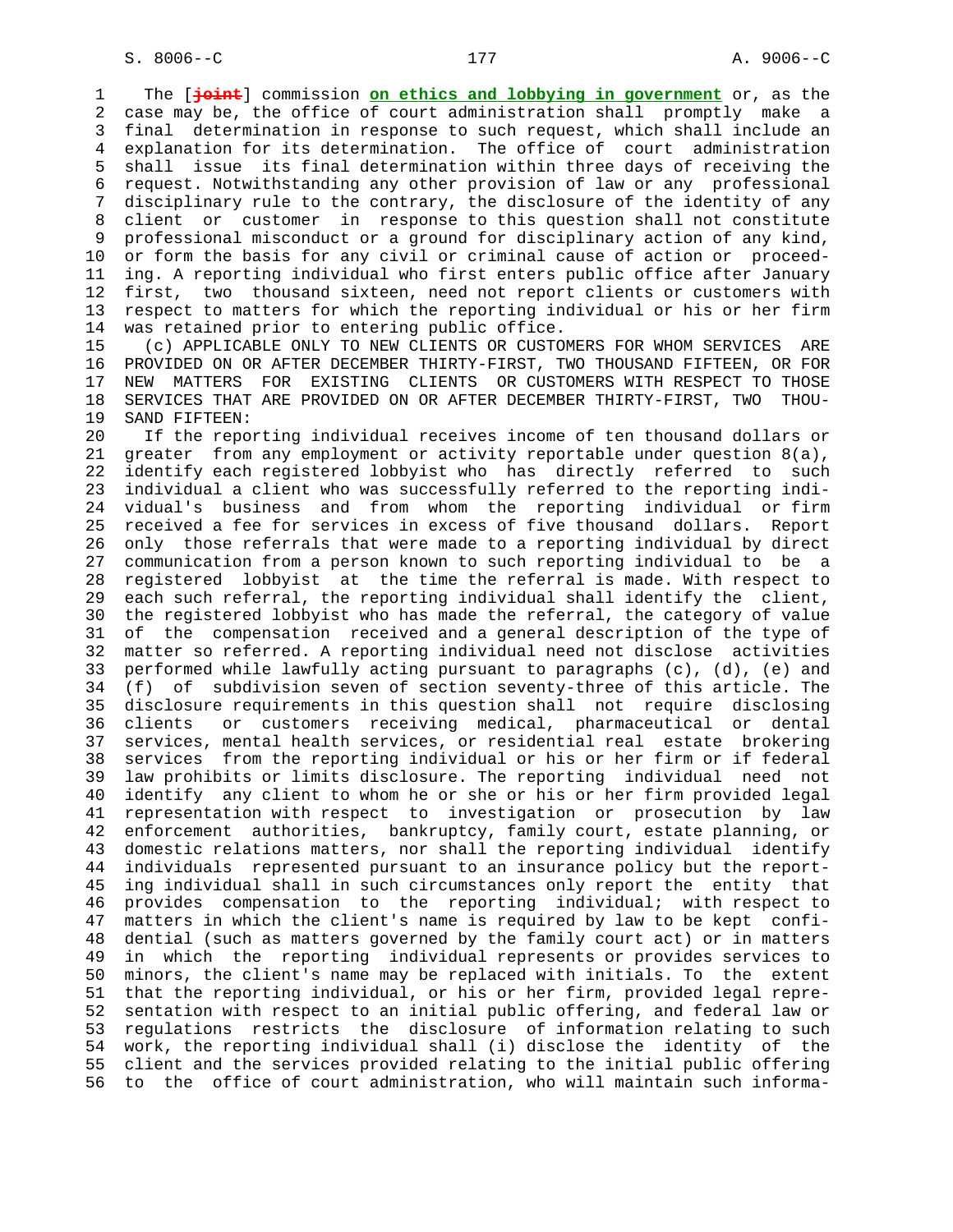S. 8006--C 178 A. 9006--C

 1 tion confidentially in a locked box; and (ii) include in his or her 2 response a statement that pursuant to this paragraph, a disclosure to 3 the office of court administration has been made. Upon such time that 4 the disclosure of information maintained in the locked box is no longer 5 restricted by federal law or regulation, the reporting individual shall 6 disclose such information in an amended disclosure statement in response 7 to the disclosure requirements of this paragraph. The office of court 8 administration shall develop and maintain a secure portal through which 9 information submitted to it pursuant to this paragraph can be safely and 10 confidentially stored. With respect to clients represented in other 11 matters not otherwise exempt, the reporting individual may request an 12 exemption to publicly disclosing the name of that client from the 13 [**joint**] commission **on ethics and lobbying in government** pursuant to 14 [**paragraph (i-1) of subdivision nine of**] section ninety-four of the 15 executive law, or from the office of court administration. In such 16 application, the reporting individual shall state the following: "My 17 client is not currently receiving my services or seeking my services in 18 connection with: 19 (i) A proposed bill or resolution in the senate or assembly during the 20 reporting period; 21 (ii) A contract in an amount totaling \$10,000 or more from the state 22 or any state agency for services, materials, or property; 23 (iii) A grant of \$10,000 or more from the state or any state agency 24 during the reporting period; 25 (iv) A grant obtained through a legislative initiative during the 26 reporting period; or 27 (v) A case, proceeding, application or other matter that is not a 28 ministerial matter before a state agency during the reporting period." 29 In reviewing the request for an exemption, the [**joint**] commission **on** 30 **ethics and lobbying in government** or the office of court administration 31 may consult with bar or other professional associations and the legisla- 32 tive ethics commission for individuals subject to its jurisdiction and 33 may consider the rules of professional conduct. In making its determi- 34 nation, the [**joint**] commission **on ethics and lobbying in government** or 35 the office of court administration shall conduct its own inquiry and 36 shall consider factors including, but not limited to: (i) the nature and 37 the size of the client; (ii) whether the client has any business before 38 the state; and if so, how significant the business is; and whether the 39 client has any particularized interest in pending legislation and if so 40 how significant the interest is; (iii) whether disclosure may reveal 41 trade secrets; (iv) whether disclosure could reasonably result in retal- 42 iation against the client; (v) whether disclosure may cause undue harm 43 to the client; (vi) whether disclosure may result in undue harm to the 44 attorney-client relationship; and (vii) whether disclosure may result in 45 an unnecessary invasion of privacy to the client. 46 The [**joint**] commission **on ethics and lobbying in government** or, as the 47 case may be, the office of court administration shall promptly make a 48 final determination in response to such request, which shall include an 49 explanation for its determination. The office of court administration 50 shall issue its final determination within three days of receiving the 51 request. Notwithstanding any other provision of law or any professional 52 disciplinary rule to the contrary, the disclosure of the identity of any 53 client or customer in response to this question shall not constitute 54 professional misconduct or a ground for disciplinary action of any kind, 55 or form the basis for any civil or criminal cause of action or proceed- 56 ing. A reporting individual who first enters public office after Decem-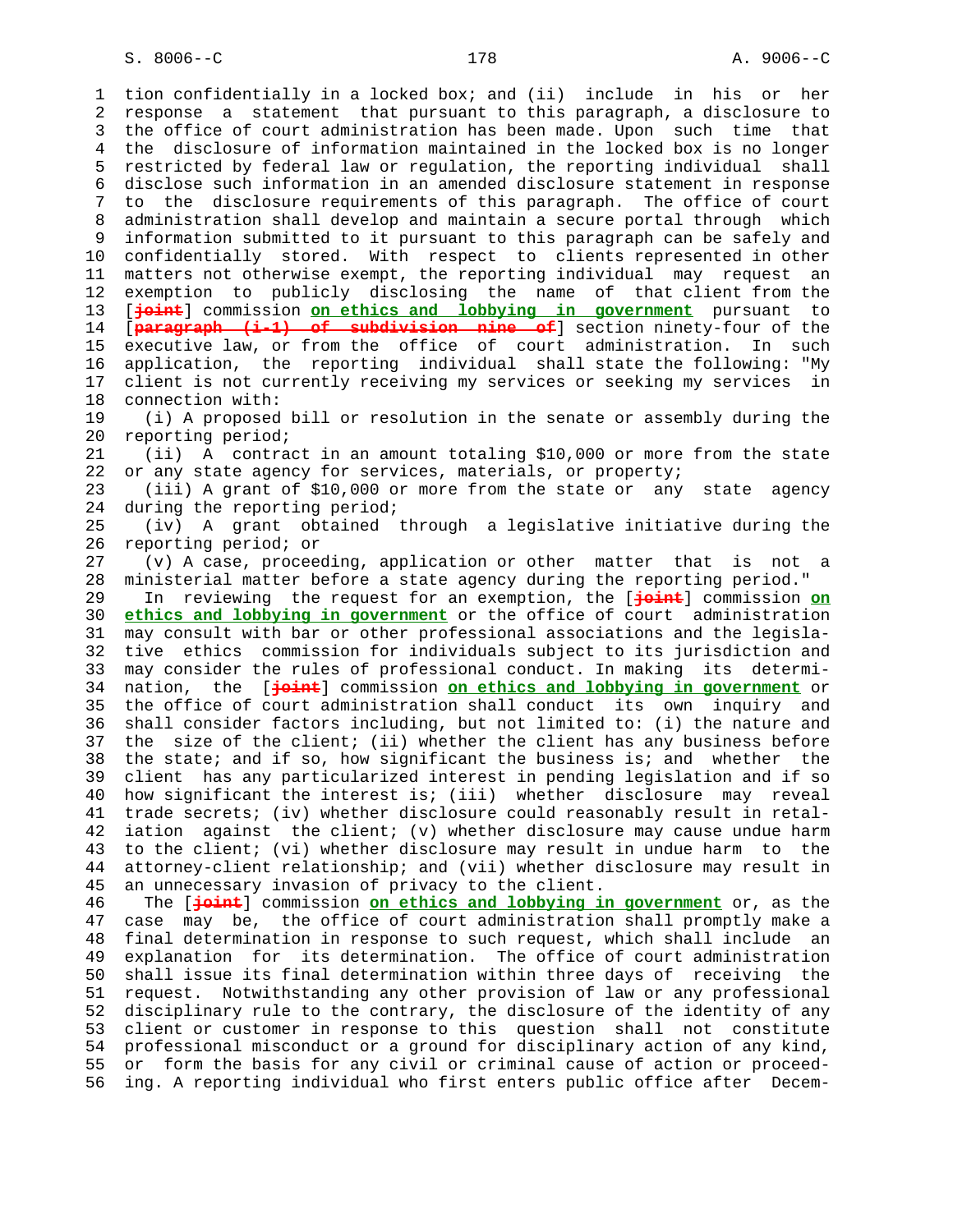1 ber thirty-first, two thousand fifteen, need not report clients or 2 customers with respect to matters for which the reporting individual or 3 his or her firm was retained prior to entering public office. 4 Client Name of Lobbyist Description Category of Amount of Matter (in Table 1) 6 \_\_\_\_\_\_\_\_\_\_\_\_\_\_\_\_\_\_\_\_\_\_\_\_\_\_\_\_\_\_\_\_\_\_\_\_\_\_\_\_\_\_\_\_\_\_\_\_\_\_\_\_\_\_\_\_\_\_\_\_\_\_\_\_\_\_\_\_\_\_\_\_ 7 \_\_\_\_\_\_\_\_\_\_\_\_\_\_\_\_\_\_\_\_\_\_\_\_\_\_\_\_\_\_\_\_\_\_\_\_\_\_\_\_\_\_\_\_\_\_\_\_\_\_\_\_\_\_\_\_\_\_\_\_\_\_\_\_\_\_\_\_\_\_\_\_ 8 \_\_\_\_\_\_\_\_\_\_\_\_\_\_\_\_\_\_\_\_\_\_\_\_\_\_\_\_\_\_\_\_\_\_\_\_\_\_\_\_\_\_\_\_\_\_\_\_\_\_\_\_\_\_\_\_\_\_\_\_\_\_\_\_\_\_\_\_\_\_\_\_

 11 § 9. Subdivisions 4 and 7 of section 73-a of the public officers law, 12 subdivision 4 as amended by section 5 of part A of chapter 399 of the 13 laws of 2011 and subdivision 7 as added by section 3 of part CC of chap- 14 ter 56 of the laws of 2015, are amended to read as follows:

 9 \_\_\_\_\_\_\_\_\_\_\_\_\_\_\_\_\_\_\_\_\_\_\_\_\_\_\_\_\_\_\_\_\_\_\_\_\_\_\_\_\_\_\_\_\_\_\_\_\_\_\_\_\_\_\_\_\_\_\_\_\_\_\_\_\_\_\_\_\_\_\_\_ 10 \_\_\_\_\_\_\_\_\_\_\_\_\_\_\_\_\_\_\_\_\_\_\_\_\_\_\_\_\_\_\_\_\_\_\_\_\_\_\_\_\_\_\_\_\_\_\_\_\_\_\_\_\_\_\_\_\_\_\_\_\_\_\_\_\_\_\_\_\_\_\_\_

 15 4. A reporting individual who knowingly and wilfully fails to file an 16 annual statement of financial disclosure or who knowingly and wilfully 17 with intent to deceive makes a false statement or gives information 18 which such individual knows to be false on such statement of financial 19 disclosure filed pursuant to this section shall be subject to a civil 20 penalty in an amount not to exceed forty thousand dollars. Assessment of 21 a civil penalty hereunder shall be made by the [**joint**] commission on 22 [**public**] ethics **and lobbying in government** or by the legislative ethics 23 commission, as the case may be, with respect to persons subject to their 24 respective jurisdictions. The [**joint**] commission on [**public**] ethics **and** 25 **lobbying in government** acting pursuant to subdivision fourteen of 26 section ninety-four of the executive law or the legislative ethics 27 commission acting pursuant to subdivision eleven of section eighty of 28 the legislative law, as the case may be, may, in lieu of or in addition 29 to a civil penalty, refer a violation to the appropriate prosecutor and 30 upon such conviction, but only after such referral, such violation shall 31 be punishable as a class A misdemeanor. A civil penalty for false filing 32 may not be imposed hereunder in the event a category of "value" or 33 "amount" reported hereunder is incorrect unless such reported informa- 34 tion is falsely understated. Notwithstanding any other provision of law 35 to the contrary, no other penalty, civil or criminal may be imposed for 36 a failure to file, or for a false filing, of such statement, except that 37 the appointing authority may impose disciplinary action as otherwise 38 provided by law. The [**joint**] commission on [**public**] ethics **and lobbying** 39 **in government** and the legislative ethics commission shall each be deemed 40 to be an agency within the meaning of article three of the state admin- 41 istrative procedure act and shall adopt rules governing the conduct of 42 adjudicatory proceedings and appeals relating to the assessment of the 43 civil penalties herein authorized. Such rules, which shall not be 44 subject to the approval requirements of the state administrative proce- 45 dure act, shall provide for due process procedural mechanisms substan- 46 tially similar to those set forth in such article three but such mech- 47 anisms need not be identical in terms or scope. Assessment of a civil 48 penalty shall be final unless modified, suspended or vacated within 49 thirty days of imposition and upon becoming final shall be subject to 50 review at the instance of the affected reporting individual in a 51 proceeding commenced against the [**joint**] commission on [**public**] ethics 52 **and lobbying in government** or the legislative ethics commission, pursu- 53 ant to article seventy-eight of the civil practice law and rules. 54 7. With respect to an application to either the [**joint**] commission **on** 55 **ethics and lobbying in government** or the office of court administration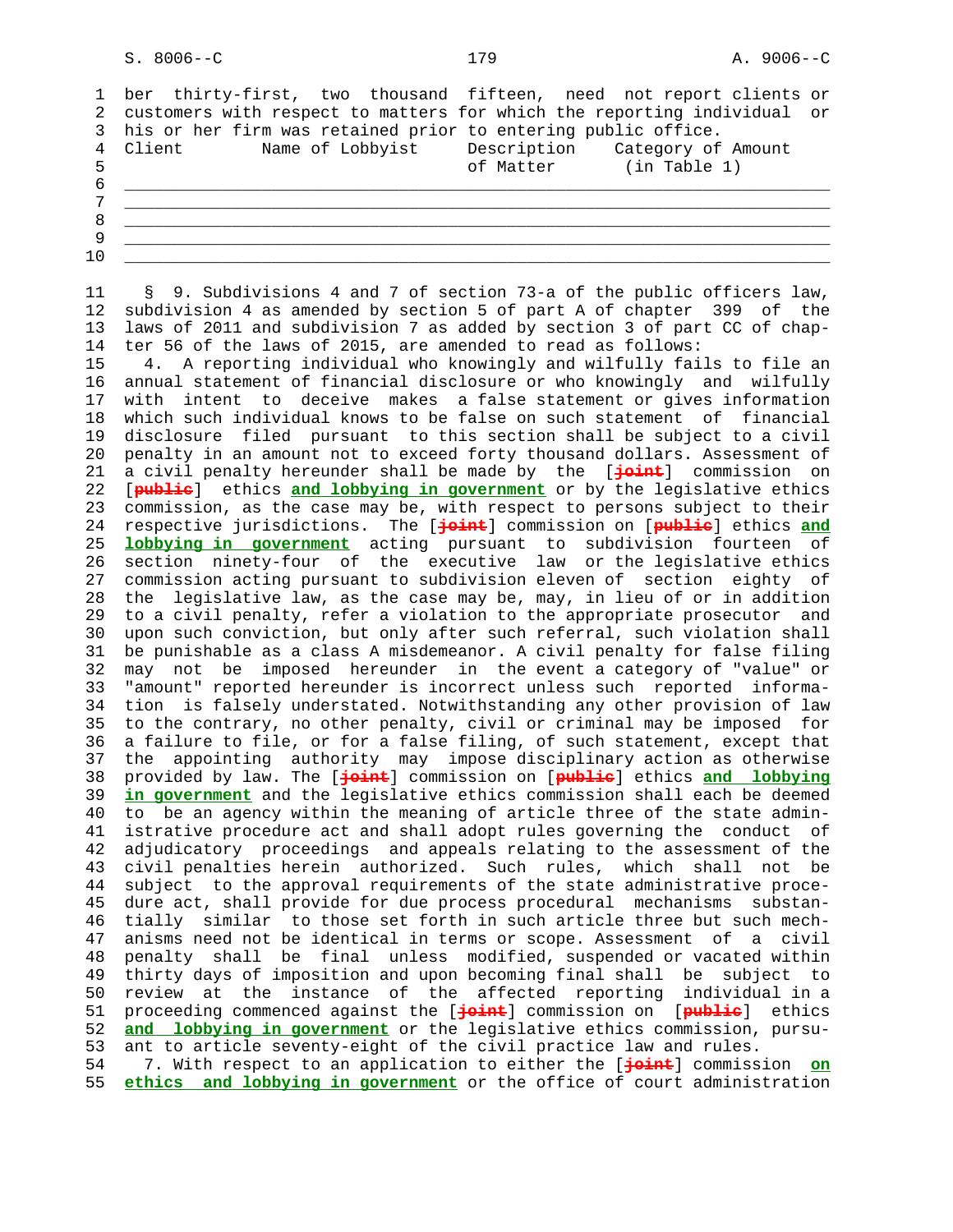S. 8006--C 180 A. 9006--C

 1 for an exemption to disclosing the name of a client or customer in 2 response to questions 8 (b-1), 8 (b-2) and 8 (c), all information which 3 is the subject of or a part of such application shall remain confiden- 4 tial. The name of the client need not be disclosed by the reporting 5 individual unless and until the [**joint**] commission **on ethics and lobby-** 6 **ing in government** or the office of court administration formally advises 7 the reporting individual that he or she must disclose such names and the 8 reporting individual agrees to represent the client. Any commissioner or 9 person employed by the [**joint**] commission **on ethics and lobbying in** 10 **government** or any person employed by the office of court administration 11 who, intentionally and without authorization from a court of competent 12 jurisdiction releases confidential information related to a request for 13 an exemption received by the commission or the office of court adminis- 14 tration shall be guilty of a class A misdemeanor. 15 § 10. Paragraph (d) of subdivision 1 of section 172-e of the executive 16 law, as added by section 1 of part F of chapter 286 of the laws of 2016, 17 is amended to read as follows: 18 (d) "Recipient entity" shall mean any corporation or entity that is 19 qualified as an exempt organization or entity by the United States 20 Department of the Treasury under I.R.C. 501(c)(4) that is required to 21 file a source of funding report with the [**joint**] commission on [**public**] 22 ethics **and lobbying in government** pursuant to sections one-h and one-j 23 of the legislative law. 24 § 11. The closing paragraph of paragraph 4 of subdivision (c) of 25 section 1-h of the legislative law, as amended by section 1 of part D of 26 chapter 286 of the laws of 2016, is amended to read as follows: 27 The [**joint**] commission on [**public**] ethics **and lobbying in government** 28 shall promulgate regulations to implement these requirements. 29 § 12. The closing paragraph of paragraph 4 of subdivision (c) of 30 section 1-j of the legislative law, as amended by section 2 of part D of 31 chapter 286 of the laws of 2016, is amended to read as follows: 32 The [**joint**] commission on [**public**] ethics **and lobbying in government** 33 shall promulgate regulations to implement these requirements. 34 § 13. Paragraph (a) of subdivision 1 of section 73 of the public offi- 35 cers law, as amended by section 1 of part A of chapter 399 of the laws 36 of 2011, is amended to read as follows: 37 (a) The term "compensation" shall mean any money, thing of value or 38 financial benefit conferred in return for services rendered or to be 39 rendered. With regard to matters undertaken by a firm, corporation or 40 association, compensation shall mean net revenues, as defined in accord- 41 ance with generally accepted accounting principles as defined by the 42 [**joint**] commission on [**public**] ethics **and lobbying in government** or 43 legislative ethics commission in relation to persons subject to their 44 respective jurisdictions. 45 § 14. Subdivision 1 of section 73 of the public officers law is 46 amended by adding a new paragraph (n) to read as follows: 47 **(n) The term "domestic partner" shall mean a person who, with respect** 48 **to another person, is formally a party in a domestic partnership or** 49 **similar relationship with the other person, entered into pursuant to the** 50 **laws of the United States or of any state, local or foreign jurisdic-** 51 **tion, or registered as the domestic partner of the other person with any** 52 **registry maintained by the employer of either party or any state, muni-** 53 **cipality, or foreign jurisdiction.** 54 § 15. Paragraph (a) of subdivision 6 of section 73 of the public offi- 55 cers law, as amended by section 3 of part K of chapter 286 of the laws

56 of 2016, is amended to read as follows: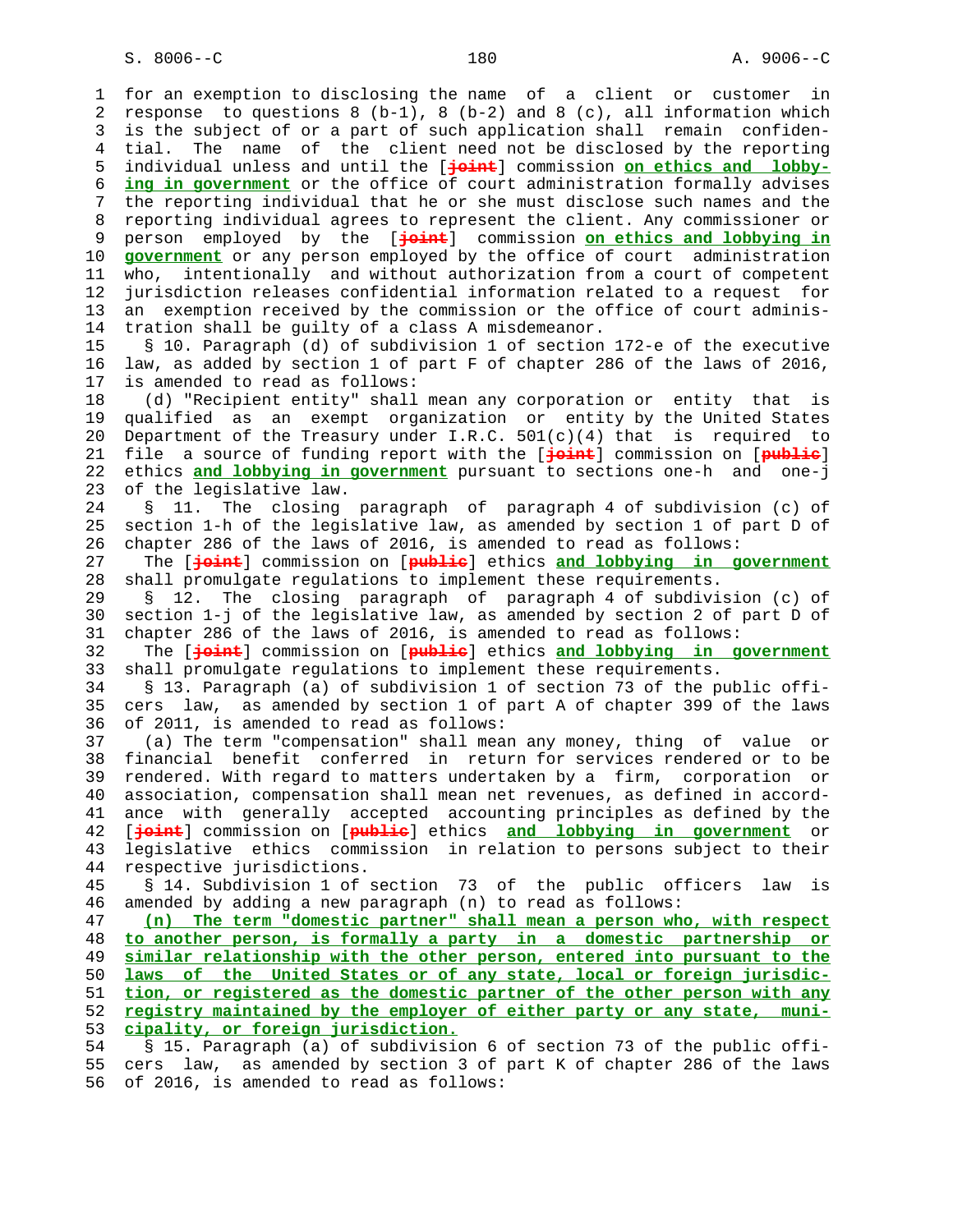1 (a) Every legislative employee not subject to the provisions of 2 section seventy-three-a of this chapter shall, on and after December 3 fifteenth and before the following January fifteenth, in each year, file 4 with the [**joint**] commission on [**public**] ethics **and lobbying in govern-** 5 **ment** and the legislative ethics commission a financial disclosure state- 6 ment of 7 (1) each financial interest, direct or indirect of himself or herself, 8 his or her spouse **or domestic partner** and his or her unemancipated chil- 9 dren under the age of eighteen years in any activity which is subject to 10 the jurisdiction of a regulatory agency or name of the entity in which 11 the interest is had and whether such interest is over or under five 12 thousand dollars in value. 13 (2) every office and directorship held by him or her in any corpo- 14 ration, firm or enterprise which is subject to the jurisdiction of a 15 regulatory agency, including the name of such corporation, firm or 16 enterprise. 17 (3) any other interest or relationship which he or she determines in 18 his or her discretion might reasonably be expected to be particularly 19 affected by legislative action or in the public interest should be 20 disclosed. 21 § 16. Paragraph (h) of subdivision 8 of section 73 of the public offi- 22 cers law, as amended by section 10 of part A of chapter 399 of the laws 23 of 2011, is amended to read as follows: 24 (h) Notwithstanding the provisions of subparagraphs (i) and (ii) of 25 paragraph (a) of this subdivision, a former state officer or employee 26 may contract individually, or as a member or employee of a firm, corpo- 27 ration or association, to render services to any state agency when the 28 agency head certifies in writing to the [**joint**] commission on [**public**] 29 ethics **and lobbying in government** that the services of such former offi- 30 cer or employee are required in connection with the agency's response to 31 a disaster emergency declared by the governor pursuant to section twen- 32 ty-eight of the executive law. 33 § 17. Subdivisions 8-a, 8-b and 10 of section 73 of the public offi- 34 cers law, subdivision 8-a as amended by chapter 357 of the laws of 2001, 35 the opening paragraph of subdivision 8-a as amended by section 11 and 36 subdivision 8-b as amended by section 12 of part A of chapter 399 of the 37 laws of 2011, and subdivision 10 as amended by section 5 of part K of 38 chapter 286 of the laws of 2016, are amended to read as follows: 39 8-a. The provisions of subparagraphs (i) and (ii) of paragraph (a) of 40 subdivision eight of this section shall not apply to any such former 41 state officer or employee engaged in any of the specific permitted 42 activities defined in this subdivision that are related to any civil 43 action or proceeding in any state or federal court, provided that the 44 attorney general has certified in writing to the [**joint**] commission on 45 [**public**] ethics **and lobbying in government**, with a copy to such former 46 state officer or employee, that the services are rendered on behalf of 47 the state, a state agency, state officer or employee, or other person or 48 entity represented by the attorney general, and that such former state 49 officer or employee has expertise, knowledge or experience which is 50 unique or outstanding in a field or in a particular matter or which 51 would otherwise be generally unavailable at a comparable cost to the 52 state, a state agency, state officer or employee, or other person or 53 entity represented by the attorney general in such civil action or 54 proceeding. In those instances where a state agency is not represented 55 by the attorney general in a civil action or proceeding in state or 56 federal court, a former state officer or employee may engage in permit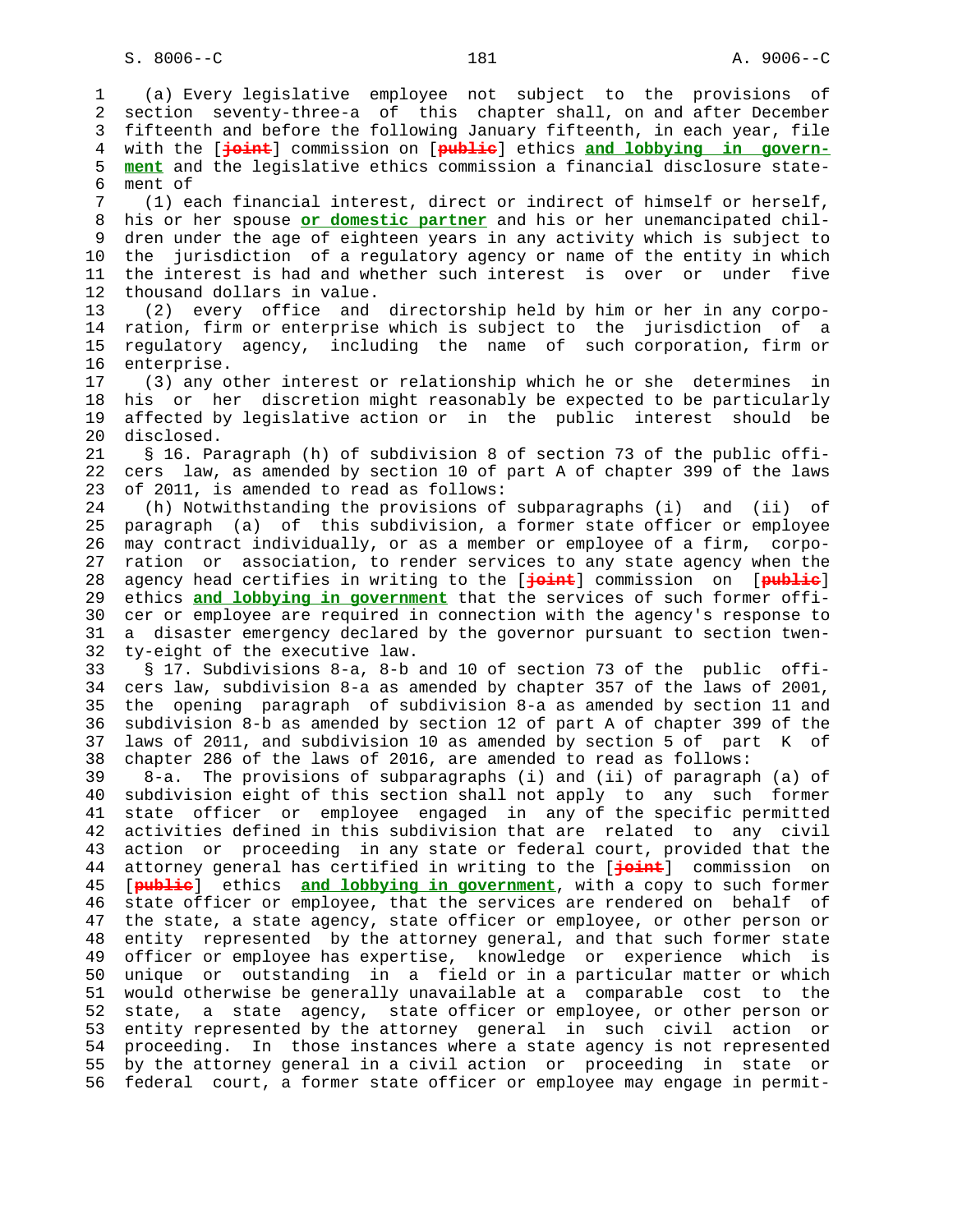S. 8006--C 182 A. 9006--C

 1 ted activities provided that the general counsel of the state agency, 2 after consultation with the [**joint**] commission on [**public**] ethics **and** 3 **lobbying in government**, provides to the [**joint**] commission on [**public**] 4 ethics **and lobbying in government** a written certification which meets 5 the requirements of this subdivision. For purposes of this subdivision 6 the term "permitted activities" shall mean generally any activity 7 performed at the request of the attorney general or the attorney gener- 8 al's designee, or in cases where the state agency is not represented by 9 the attorney general, the general counsel of such state agency, includ- 10 ing without limitation: 11 (a) preparing or giving testimony or executing one or more affidavits; 12 (b) gathering, reviewing or analyzing information, including documen- 13 tary or oral information concerning facts or opinions, attending deposi- 14 tions or participating in document review or discovery; 15 (c) performing investigations, examinations, inspections or tests of 16 persons, documents or things; 17 (d) performing audits, appraisals, compilations or computations, or 18 reporting about them; 19 (e) identifying information to be sought concerning facts or opinions; 20 or 21 (f) otherwise assisting in the preparation for, or conduct of, such 22 litigation. 23 Nothing in this subdivision shall apply to the provision of legal 24 representation by any former state officer or employee. 25 8-b. Notwithstanding the provisions of subparagraphs (i) and (ii) of 26 paragraph (a) of subdivision eight of this section, a former state offi- 27 cer or employee may contract individually, or as a member or employee of 28 a firm, corporation or association, to render services to any state 29 agency if, prior to engaging in such service, the agency head certifies 30 in writing to the [**joint**] commission on [**public**] ethics **and lobbying in** 31 **government** that such former officer or employee has expertise, knowledge 32 or experience with respect to a particular matter which meets the needs 33 of the agency and is otherwise unavailable at a comparable cost. Where 34 approval of the contract is required under section one hundred twelve of 35 the state finance law, the comptroller shall review and consider the 36 reasons for such certification. The [**joint**] commission on [**public**] 37 ethics **and lobbying in government** must review and approve all certif- 38 ications made pursuant to this subdivision. 39 10. Nothing contained in this section, the judiciary law, the educa- 40 tion law or any other law or disciplinary rule shall be construed or 41 applied to prohibit any firm, association or corporation, in which any 42 present or former statewide elected official, state officer or employee, 43 or political party [**chairman**] **chair**, member of the legislature or legis- 44 lative employee is a member, associate, retired member, of counsel or 45 shareholder, from appearing, practicing, communicating or otherwise 46 rendering services in relation to any matter before, or transacting 47 business with a state agency, or a city agency with respect to a poli- 48 tical party [**chairman**] **chair** in a county wholly included in a city with 49 a population of more than one million, otherwise proscribed by this 50 section, the judiciary law, the education law or any other law or disci- 51 plinary rule with respect to such official, member of the legislature or 52 officer or employee, or political party [**chairman**] **chair**, where such 53 statewide elected official, state officer or employee, member of the 54 legislature or legislative employee, or political party [**chairman**] **chair** 55 does not share in the net revenues, as defined in accordance with gener- 56 ally accepted accounting principles by the [**joint**] commission on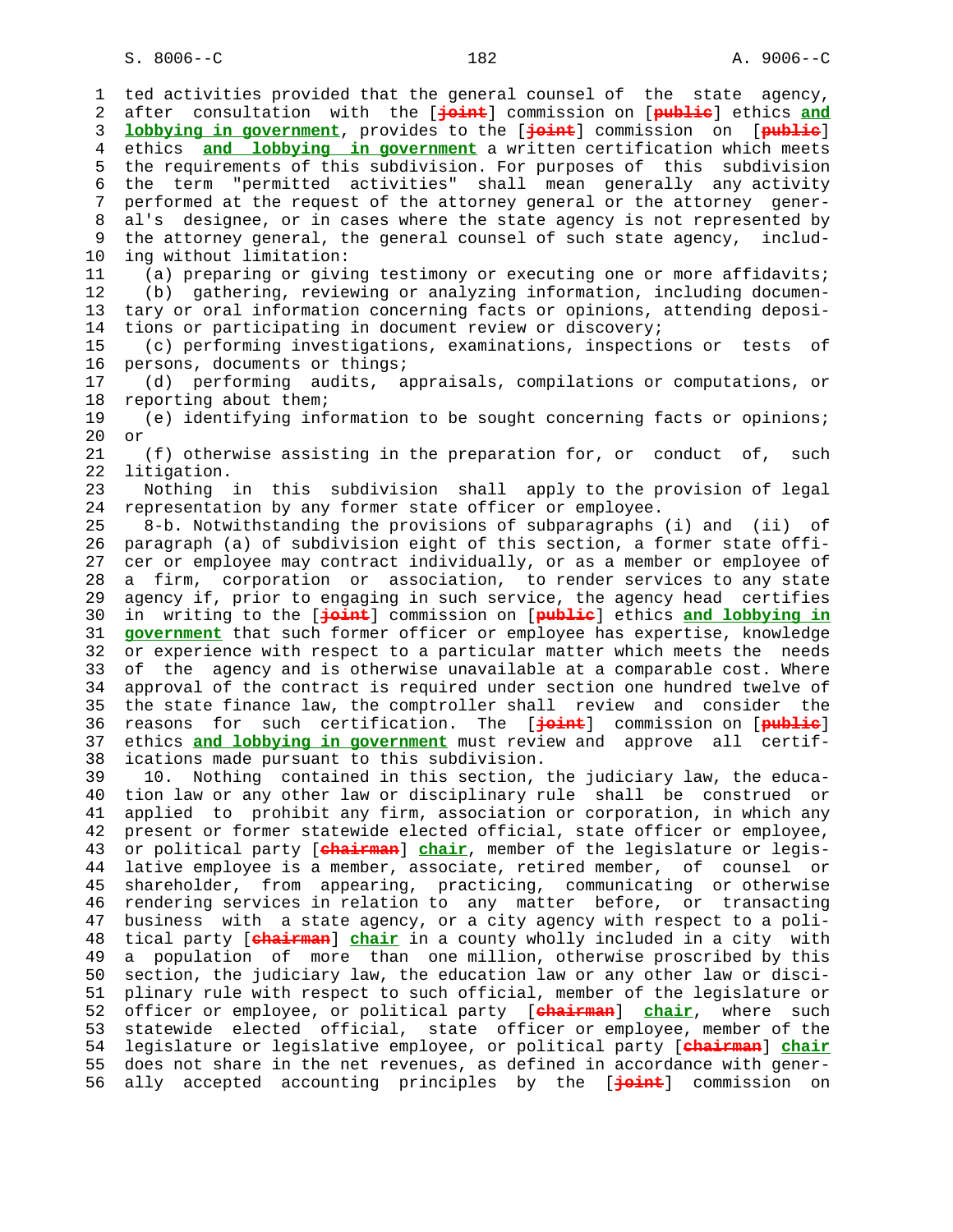1 [**public**] ethics **and lobbying in government** or by the legislative ethics 2 commission in relation to persons subject to their respective jurisdic- 3 tions, resulting therefrom, or, acting in good faith, reasonably 4 believed that he or she would not share in the net revenues as so 5 defined; nor shall anything contained in this section, the judiciary 6 law, the education law or any other law or disciplinary rule be 7 construed to prohibit any firm, association or corporation in which any 8 present or former statewide elected official, member of the legislature, 9 legislative employee, full-time salaried state officer or employee or 10 state officer or employee who is subject to the provisions of section 11 seventy-three-a of this article is a member, associate, retired member, 12 of counsel or shareholder, from appearing, practicing, communicating or 13 otherwise rendering services in relation to any matter before, or trans- 14 acting business with, the court of claims, where such statewide elected 15 official, member of the legislature, legislative employee, full-time 16 salaried state officer or employee or state officer or employee who is 17 subject to the provisions of section seventy-three-a of this article 18 does not share in the net revenues, as defined in accordance with gener- 19 ally accepted accounting principles by the [**joint**] commission on 20 [**public**] ethics **and lobbying in government** or by the legislative ethics 21 commission in relation to persons subject to their respective jurisdic- 22 tions, resulting therefrom, or, acting in good faith, reasonably 23 believed that he or she would not share in the net revenues as so 24 defined. 25 § 18. Subdivision 3 of section 73-a of the public officers law, as 26 amended by section 5 of part A of chapter 399 of the laws of 2011, para- 27 graph 8 as amended by section 6 of part K of chapter 286 of the laws of

 28 2016, and paragraph 13 as amended by section 1 of part CC of chapter 56 29 of the laws of 2015, is amended to read as follows:

 30 3. The annual statement of financial disclosure shall contain the 31 information and shall be in the form set forth hereinbelow:

32 ANNUAL STATEMENT OF FINANCIAL DISCLOSURE - (For calendar year \_\_\_\_\_\_\_\_)

 33 1. Name \_\_\_\_\_\_\_\_\_\_\_\_\_\_\_\_\_\_\_\_\_\_\_\_\_\_\_\_\_\_\_\_\_\_\_\_\_\_\_\_\_\_\_\_\_\_\_\_\_\_\_\_\_\_\_\_\_\_\_\_\_\_ 34 2. (a) Title of Position \_\_\_\_\_\_\_\_\_\_\_\_\_\_\_\_\_\_\_\_\_\_\_\_\_\_\_\_\_\_\_\_\_\_\_\_\_\_\_\_\_\_\_\_\_ 35 (b) Department, Agency or other Governmental Entity \_\_\_\_\_\_\_\_\_\_\_\_\_\_ 36 (c) Address of Present Office \_\_\_\_\_\_\_\_\_\_\_\_\_\_\_\_\_\_\_\_\_\_\_\_\_\_\_\_\_\_\_\_\_\_\_\_\_ 37 (d) Office Telephone Number \_\_\_\_\_\_\_\_\_\_\_\_\_\_\_\_\_\_\_\_\_\_\_\_\_\_\_\_\_\_\_\_\_\_\_\_\_\_\_ 38 3. (a) Marital Status \_\_\_\_\_\_\_\_\_\_\_\_\_\_. If married, please give spouse's 39 full name [**including maiden name where applicable**]. 40 \_\_\_\_\_\_\_\_\_\_\_\_\_\_\_\_\_\_\_\_\_\_\_\_\_\_\_\_\_\_\_\_\_\_\_\_\_\_\_\_\_\_\_\_\_\_\_\_\_\_\_\_\_\_\_\_\_\_\_\_\_\_\_\_\_\_.

## 41 (b) **Full name of domestic partner (if applicable).**

43 (c) List the names of all unemancipated children.

 44 \_\_\_\_\_\_\_\_\_\_\_\_\_\_\_\_\_\_\_\_\_\_\_\_\_\_\_\_\_\_\_\_\_\_\_\_\_\_\_\_\_\_\_\_\_\_\_\_\_\_\_\_\_\_\_\_\_\_\_\_\_\_\_\_\_\_\_\_ 45 \_\_\_\_\_\_\_\_\_\_\_\_\_\_\_\_\_\_\_\_\_\_\_\_\_\_\_\_\_\_\_\_\_\_\_\_\_\_\_\_\_\_\_\_\_\_\_\_\_\_\_\_\_\_\_\_\_\_\_\_\_\_\_\_\_\_\_\_ 46 \_\_\_\_\_\_\_\_\_\_\_\_\_\_\_\_\_\_\_\_\_\_\_\_\_\_\_\_\_\_\_\_\_\_\_\_\_\_\_\_\_\_\_\_\_\_\_\_\_\_\_\_\_\_\_\_\_\_\_\_\_\_\_\_\_\_\_\_ 47 \_\_\_\_\_\_\_\_\_\_\_\_\_\_\_\_\_\_\_\_\_\_\_\_\_\_\_\_\_\_\_\_\_\_\_\_\_\_\_\_\_\_\_\_\_\_\_\_\_\_\_\_\_\_\_\_\_\_\_\_\_\_\_\_\_\_\_\_ 48 \_\_\_\_\_\_\_\_\_\_\_\_\_\_\_\_\_\_\_\_\_\_\_\_\_\_\_\_\_\_\_\_\_\_\_\_\_\_\_\_\_\_\_\_\_\_\_\_\_\_\_\_\_\_\_\_\_\_\_\_\_\_\_\_\_\_\_\_

42 \_\_\_\_\_\_\_\_\_\_\_\_\_\_\_\_\_\_\_\_\_\_\_\_\_\_\_\_\_\_\_\_\_\_\_\_\_\_\_\_\_\_\_\_\_\_\_\_\_\_\_\_\_\_\_\_\_\_\_\_\_\_\_\_\_ .

 49 Answer each of the following questions completely, with respect to 50 calendar year \_\_\_\_\_\_\_\_\_, unless another period or date is otherwise 51 specified. If additional space is needed, attach additional pages.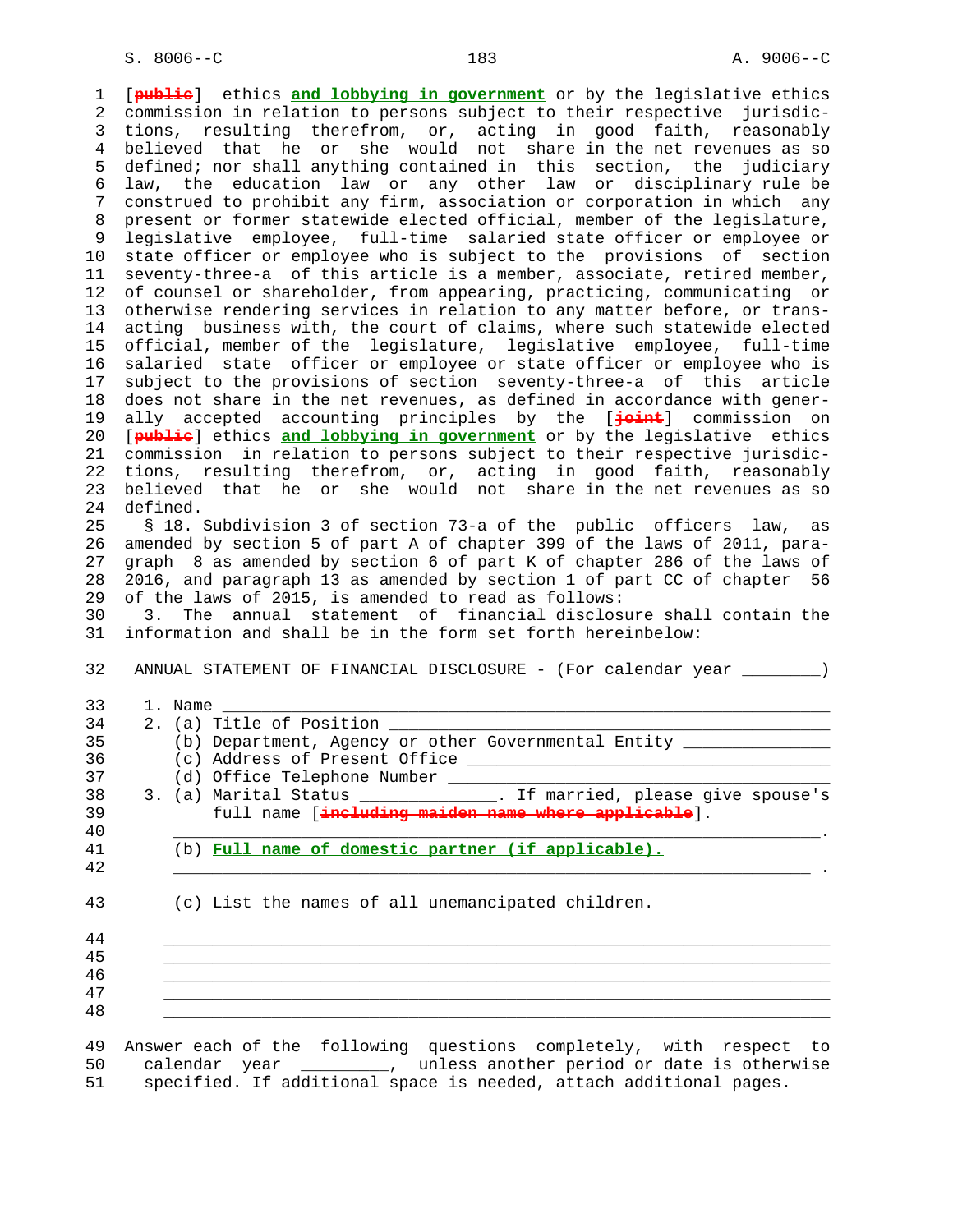S. 8006--C 184 A. 9006--C

 1 Whenever a "value" or "amount" is required to be reported herein, such 2 value or amount shall be reported as being within one of the following 3 Categories in Table I or Table II of this subdivision as called for in 4 the question: A reporting individual shall indicate the Category by 5 letter only. 6 Whenever "income" is required to be reported herein, the term "income" 7 shall mean the aggregate net income before taxes from the source identi- 8 fied. 9 The term "calendar year" shall mean the year ending the December 31st 10 preceding the date of filing of the annual statement.

 11 4. (a) List any office, trusteeship, directorship, partnership, or 12 position of any nature, whether compensated or not, held by the 13 reporting individual with any firm, corporation, association, part- 14 nership, or other organization other than the State of New York. 15 Include compensated honorary positions; do NOT list membership or 16 uncompensated honorary positions. If the listed entity was licensed 17 by any state or local agency, was regulated by any state regulatory 18 agency or local agency, or, as a regular and significant part of the business or activity of said entity, did business with, or had 20 matters other than ministerial matters before, any state or local 21 agency, list the name of any such agency.

22 State or  $\sim$  State or  $\sim$  23 Position Organization Local Agency 24 \_\_\_\_\_\_\_\_\_\_\_\_\_\_\_\_\_\_\_\_\_\_\_\_\_\_\_\_\_\_\_\_\_\_\_\_\_\_\_\_\_\_\_\_\_\_\_\_\_\_\_\_\_\_\_\_\_\_\_\_\_\_\_\_\_\_\_\_ 25 \_\_\_\_\_\_\_\_\_\_\_\_\_\_\_\_\_\_\_\_\_\_\_\_\_\_\_\_\_\_\_\_\_\_\_\_\_\_\_\_\_\_\_\_\_\_\_\_\_\_\_\_\_\_\_\_\_\_\_\_\_\_\_\_\_\_\_\_ 26 \_\_\_\_\_\_\_\_\_\_\_\_\_\_\_\_\_\_\_\_\_\_\_\_\_\_\_\_\_\_\_\_\_\_\_\_\_\_\_\_\_\_\_\_\_\_\_\_\_\_\_\_\_\_\_\_\_\_\_\_\_\_\_\_\_\_\_\_ 27 \_\_\_\_\_\_\_\_\_\_\_\_\_\_\_\_\_\_\_\_\_\_\_\_\_\_\_\_\_\_\_\_\_\_\_\_\_\_\_\_\_\_\_\_\_\_\_\_\_\_\_\_\_\_\_\_\_\_\_\_\_\_\_\_\_\_\_\_ 28 \_\_\_\_\_\_\_\_\_\_\_\_\_\_\_\_\_\_\_\_\_\_\_\_\_\_\_\_\_\_\_\_\_\_\_\_\_\_\_\_\_\_\_\_\_\_\_\_\_\_\_\_\_\_\_\_\_\_\_\_\_\_\_\_\_\_\_\_

 29 (b) List any office, trusteeship, directorship, partnership, or position 30 of any nature, whether compensated or not, held by the spouse**,** 31 **domestic partner** or unemancipated child of the reporting individual, 32 with any firm, corporation, association, partnership, or other 33 organization other than the State of New York. Include compensated 34 honorary positions; do NOT list membership or uncompensated honorary 35 positions. If the listed entity was licensed by any state or local 36 agency, was regulated by any state regulatory agency or local agen- 37 cy, or, as a regular and significant part of the business or activ- 38 ity of said entity, did business with, or had matters other than 39 ministerial matters before, any state or local agency, list the name 40 of any such agency.

| 41     |          |              | State or     |
|--------|----------|--------------|--------------|
| 42     | Position | Organization | Local Agency |
| 43     |          |              |              |
| $4\,4$ |          |              |              |
| 45     |          |              |              |
| 46     |          |              |              |
| 47     |          |              |              |
|        |          |              |              |
|        |          |              |              |

 48 5. (a) List the name, address and description of any occupation, 49 employment (other than the employment listed under Item 2 above),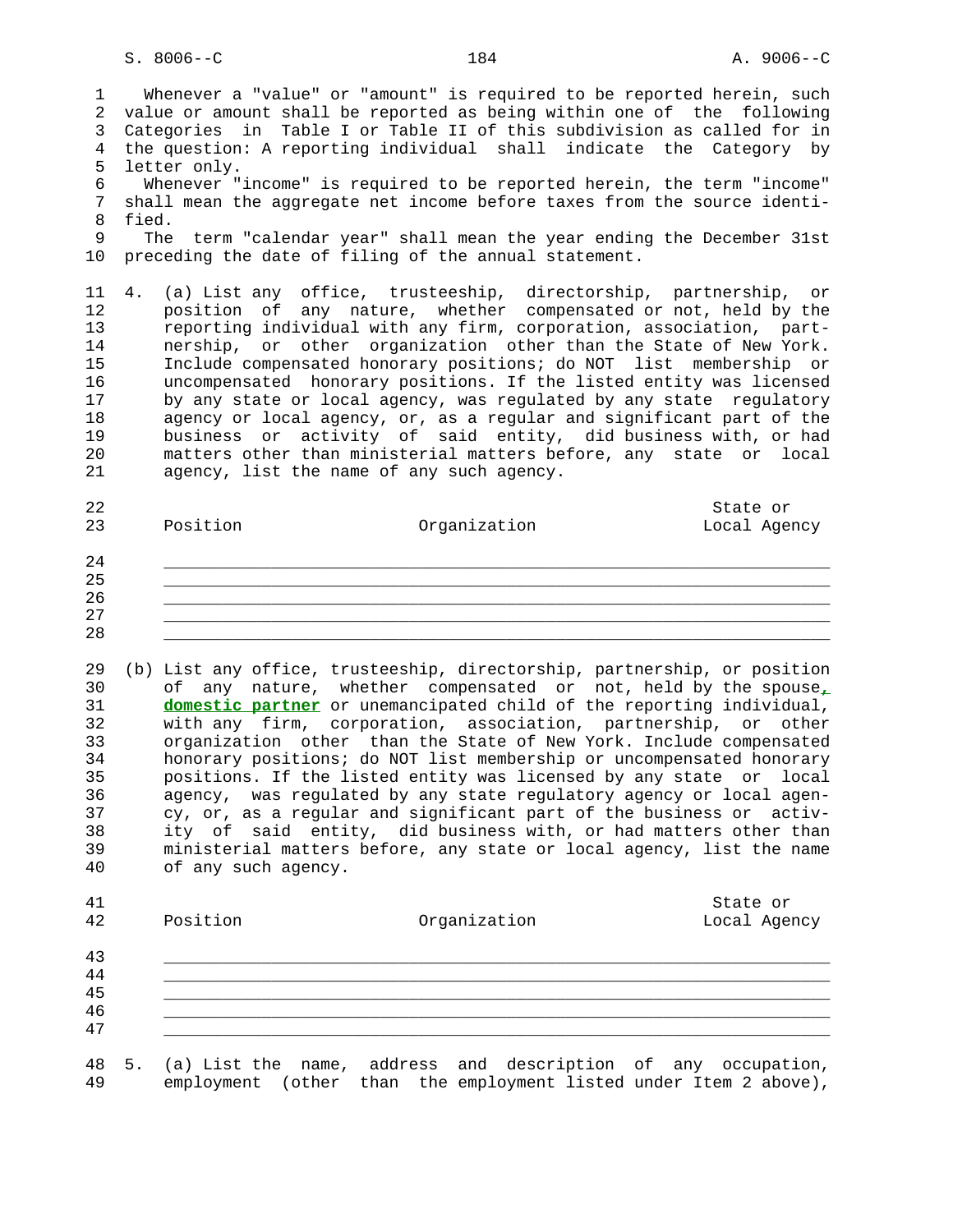S. 8006--C 185 A. 9006--C

 1 trade, business or profession engaged in by the reporting individ- 2 ual. If such activity was licensed by any state or local agency, was<br>3 regulated by any state regulatory agency or local agency, or, as a regulated by any state regulatory agency or local agency, or, as a 4 regular and significant part of the business or activity of said<br>5 entity, did business with, or had matters other than ministerial entity, did business with, or had matters other than ministerial 6 matters before, any state or local agency, list the name of any such 7 agency.

| 8  |          |                 |             | State or |
|----|----------|-----------------|-------------|----------|
| 9  |          | Name & Address  |             | Local    |
| 10 | Position | of Organization | Description | Agency   |
| 11 |          |                 |             |          |
| 12 |          |                 |             |          |
|    |          |                 |             |          |
| 13 |          |                 |             |          |
| 14 |          |                 |             |          |
| 15 |          |                 |             |          |

 16 (b) If the spouse**, domestic partner** or unemancipated child of the 17 reporting individual was engaged in any occupation, employment, 18 trade, business or profession which activity was licensed by any 19 state or local agency, was regulated by any state regulatory agency 20 or local agency, or, as a regular and significant part of the busi- 21 ness or activity of said entity, did business with, or had matters 22 other than ministerial matters before, any state or local agency, 23 list the name, address and description of such occupation, employ- 24 ment, trade, business or profession and the name of any such agency.

| 25 |          |                 |             | State or |
|----|----------|-----------------|-------------|----------|
| 26 |          | Name & Address  |             | Local    |
| 27 | Position | of Organization | Description | Agency   |
| 28 |          |                 |             |          |
| 29 |          |                 |             |          |
| 30 |          |                 |             |          |
| 31 |          |                 |             |          |
| 32 |          |                 |             |          |

 33 6. List any interest, in EXCESS of \$1,000, held by the reporting indi- 34 vidual, such individual's spouse**, domestic partner** or unemancipated 35 child, or partnership of which any such person is a member, or 36 corporation, 10% or more of the stock of which is owned or 37 controlled by any such person, whether vested or contingent, in any 38 contract made or executed by a state or local agency and include the 39 name of the entity which holds such interest and the relationship of 40 the reporting individual or such individual's spouse**, domestic part-** 41 **ner** or such child to such entity and the interest in such contract. 42 Do NOT include bonds and notes. Do NOT list any interest in any such 43 contract on which final payment has been made and all obligations 44 under the contract except for guarantees and warranties have been 45 performed, provided, however, that such an interest must be listed 46 if there has been an ongoing dispute during the calendar year for<br>47 which this statement is filed with respect to any such quarantees or which this statement is filed with respect to any such guarantees or 48 warranties. Do NOT list any interest in a contract made or executed 49 by a local agency after public notice and pursuant to a process for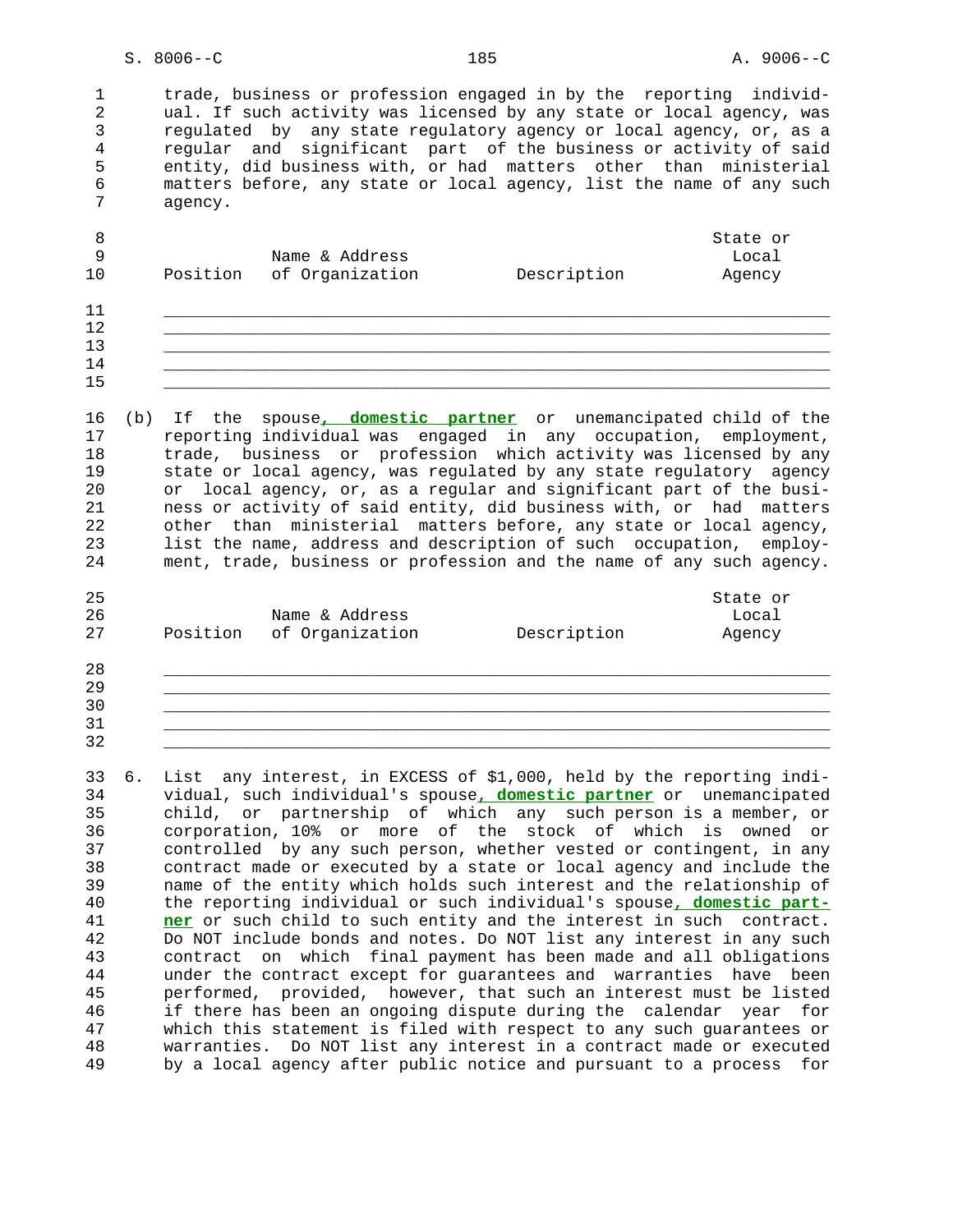|                                  |    | $S. 8006 - C$                                       |                                                 |  | 186                                                      |                                                                                                                                                                                                                                                                                                                                                                                                                                         | $A. 9006 - C$                                           |  |
|----------------------------------|----|-----------------------------------------------------|-------------------------------------------------|--|----------------------------------------------------------|-----------------------------------------------------------------------------------------------------------------------------------------------------------------------------------------------------------------------------------------------------------------------------------------------------------------------------------------------------------------------------------------------------------------------------------------|---------------------------------------------------------|--|
| $\mathbf 1$<br>$\overline{2}$    |    | proposals.                                          | competitive bidding                             |  | or a process                                             | for competitive requests for                                                                                                                                                                                                                                                                                                                                                                                                            |                                                         |  |
| 3<br>4<br>5<br>6<br>7<br>8       |    | Self,<br>Spouse,<br>Domestic<br>Partner or<br>Child | Entity<br>Which Held<br>Interest in<br>Contract |  | Relationship<br>to Entity<br>and Interest<br>in Contract | Contracting<br>State or<br>Local<br>Agency                                                                                                                                                                                                                                                                                                                                                                                              | Category<br>оf<br>Value of<br>Contract<br>(In Table II) |  |
| 9<br>10<br>11<br>12<br>13        |    |                                                     |                                                 |  |                                                          |                                                                                                                                                                                                                                                                                                                                                                                                                                         |                                                         |  |
| 14<br>15<br>16<br>17<br>18<br>19 | 7. |                                                     |                                                 |  |                                                          | List any position the reporting individual held as an officer of any<br>political party or political organization, as a member of any poli-<br>tical party committee, or as a political party district leader. The<br>term "party" shall have the same meaning as "party" in the election<br>law. The term "political organization" means any party or independ-<br>ent body as defined in the election law or any organization that is |                                                         |  |

 21 \_\_\_\_\_\_\_\_\_\_\_\_\_\_\_\_\_\_\_\_\_\_\_\_\_\_\_\_\_\_\_\_\_\_\_\_\_\_\_\_\_\_\_\_\_\_\_\_\_\_\_\_\_\_\_\_\_\_\_\_\_\_\_\_\_\_\_\_ 22 \_\_\_\_\_\_\_\_\_\_\_\_\_\_\_\_\_\_\_\_\_\_\_\_\_\_\_\_\_\_\_\_\_\_\_\_\_\_\_\_\_\_\_\_\_\_\_\_\_\_\_\_\_\_\_\_\_\_\_\_\_\_\_\_\_\_\_\_ 23 \_\_\_\_\_\_\_\_\_\_\_\_\_\_\_\_\_\_\_\_\_\_\_\_\_\_\_\_\_\_\_\_\_\_\_\_\_\_\_\_\_\_\_\_\_\_\_\_\_\_\_\_\_\_\_\_\_\_\_\_\_\_\_\_\_\_\_\_ 24 \_\_\_\_\_\_\_\_\_\_\_\_\_\_\_\_\_\_\_\_\_\_\_\_\_\_\_\_\_\_\_\_\_\_\_\_\_\_\_\_\_\_\_\_\_\_\_\_\_\_\_\_\_\_\_\_\_\_\_\_\_\_\_\_\_\_\_\_ 25 \_\_\_\_\_\_\_\_\_\_\_\_\_\_\_\_\_\_\_\_\_\_\_\_\_\_\_\_\_\_\_\_\_\_\_\_\_\_\_\_\_\_\_\_\_\_\_\_\_\_\_\_\_\_\_\_\_\_\_\_\_\_\_\_\_\_\_\_

20 affiliated with or a subsidiary of a party or independent body.

26 8. (a) If the reporting individual practices law, is licensed by the<br>27 department of state as a real estate broker or agent or practices a department of state as a real estate broker or agent or practices a 28 profession licensed by the department of education, or works as a member 29 or employee of a firm required to register pursuant to section one-e of 30 the legislative law as a lobbyist, describe the services rendered for 31 which compensation was paid including a general description of the prin- 32 cipal subject areas of matters undertaken by such individual and princi- 33 pal duties performed. Specifically state whether the reporting individ- 34 ual provides services directly to clients. Additionally, if such an 35 individual practices with a firm or corporation and is a partner or 36 shareholder of the firm or corporation, give a general description of 37 principal subject areas of matters undertaken by such firm or corpo- 38 ration.

 44 (b) APPLICABLE ONLY TO NEW CLIENTS OR CUSTOMERS FOR WHOM SERVICES ARE 45 PROVIDED ON OR AFTER JULY FIRST, TWO THOUSAND TWELVE AND BEFORE DECEMBER 46 THIRTY-FIRST, TWO THOUSAND FIFTEEN, OR FOR NEW MATTERS FOR EXISTING 47 CLIENTS OR CUSTOMERS WITH RESPECT TO THOSE SERVICES THAT ARE PROVIDED ON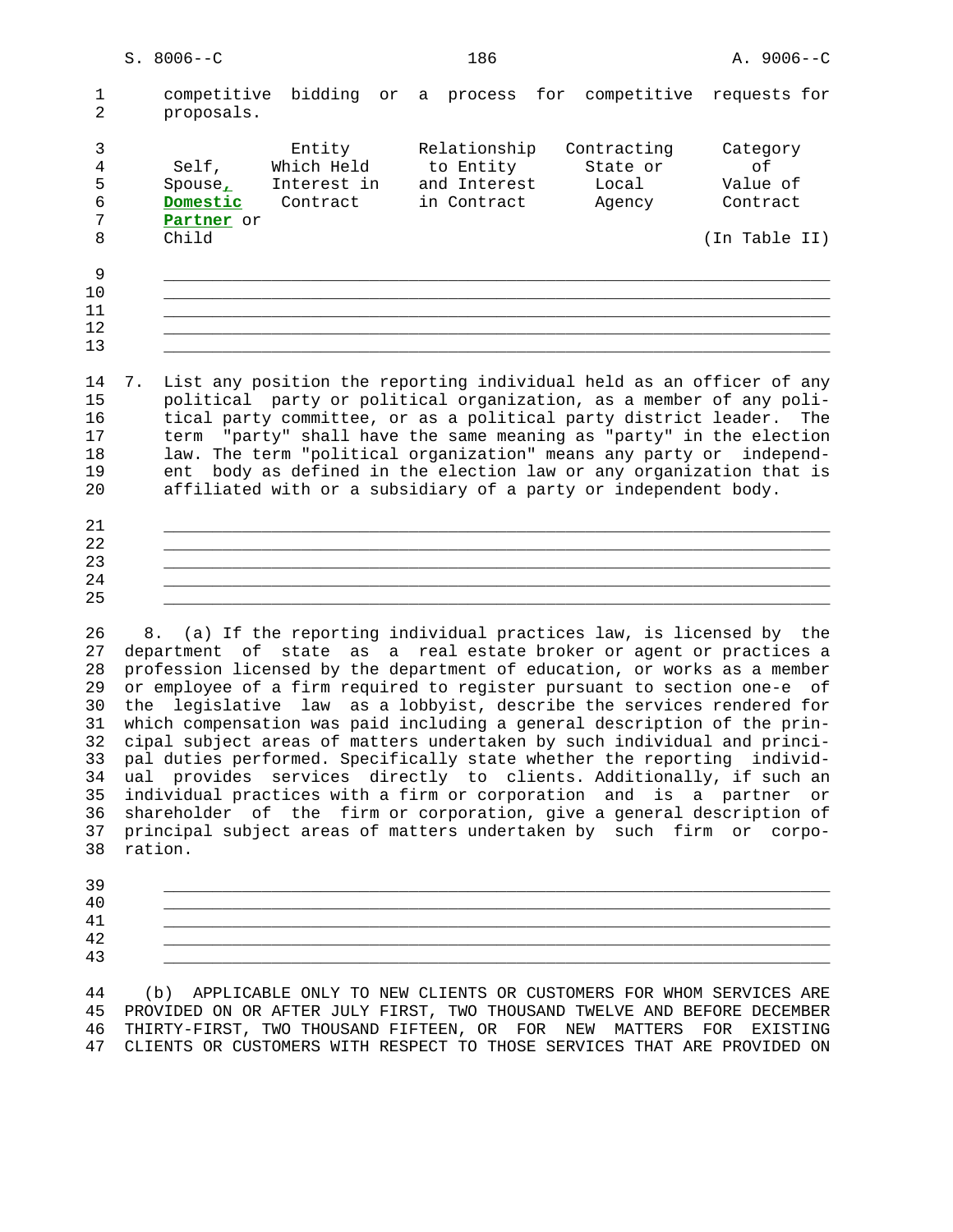1 OR AFTER JULY FIRST, TWO THOUSAND TWELVE AND BEFORE DECEMBER 2 THIRTY-FIRST, TWO THOUSAND FIFTEEN: 3 If the reporting individual personally provides services to any person 4 or entity, or works as a member or employee of a partnership or corpo- 5 ration that provides such services (referred to hereinafter as a 6 "firm"), then identify each client or customer to whom the reporting 7 individual personally provided services, or who was referred to the firm 8 by the reporting individual, and from whom the reporting individual or 9 his or her firm earned fees in excess of \$10,000 during the reporting 10 period for such services rendered in direct connection with: 11 (i) A contract in an amount totaling \$50,000 or more from the state or 12 any state agency for services, materials, or property; 13 (ii) A grant of \$25,000 or more from the state or any state agency 14 during the reporting period; 15 (iii) A grant obtained through a legislative initiative during the 16 reporting period; or 17 (iv) A case, proceeding, application or other matter that is not a 18 ministerial matter before a state agency during the reporting period. 19 For purposes of this question, "referred to the firm" shall mean: 20 having intentionally and knowingly taken a specific act or series of 21 acts to intentionally procure for the reporting individual's firm or 22 knowingly solicit or direct to the reporting individual's firm in whole 23 or substantial part, a person or entity that becomes a client of that 24 firm for the purposes of representation for a matter as defined in 25 subparagraphs (i) through (iv) of this paragraph, as the result of such 26 procurement, solicitation or direction of the reporting individual. A 27 reporting individual need not disclose activities performed while 28 lawfully acting pursuant to paragraphs (c), (d), (e) and (f) of subdivi- 29 sion seven of section seventy-three of this article. 30 The disclosure requirement in this question shall not require disclo- 31 sure of clients or customers receiving medical or dental services, 32 mental health services, residential real estate brokering services, or 33 insurance brokering services from the reporting individual or his or her 34 firm. The reporting individual need not identify any client to whom he 35 or she or his or her firm provided legal representation with respect to 36 investigation or prosecution by law enforcement authorities, bankruptcy, 37 or domestic relations matters. With respect to clients represented in 38 other matters, where disclosure of a client's identity is likely to 39 cause harm, the reporting individual shall request an exemption from the 40 [**joint**] commission pursuant to [**paragraph (i-1) of subdivision nine of**] 41 section ninety-four of the executive law, provided, however, that a 42 reporting individual who first enters public office after July first, 43 two thousand twelve, need not report clients or customers with respect 44 to matters for which the reporting individual or his or her firm was 45 retained prior to entering public office. 46 Client Nature of Services Provided 47 \_\_\_\_\_\_\_\_\_\_\_\_\_\_\_\_\_\_\_\_\_\_\_\_\_\_\_\_\_\_\_\_\_\_\_\_\_\_\_\_\_\_\_\_\_\_\_\_\_\_\_\_\_\_\_\_\_\_\_\_\_\_\_\_\_\_\_\_\_\_\_\_ 48 \_\_\_\_\_\_\_\_\_\_\_\_\_\_\_\_\_\_\_\_\_\_\_\_\_\_\_\_\_\_\_\_\_\_\_\_\_\_\_\_\_\_\_\_\_\_\_\_\_\_\_\_\_\_\_\_\_\_\_\_\_\_\_\_\_\_\_\_\_\_\_\_ 49 \_\_\_\_\_\_\_\_\_\_\_\_\_\_\_\_\_\_\_\_\_\_\_\_\_\_\_\_\_\_\_\_\_\_\_\_\_\_\_\_\_\_\_\_\_\_\_\_\_\_\_\_\_\_\_\_\_\_\_\_\_\_\_\_\_\_\_\_\_\_\_\_ 50 \_\_\_\_\_\_\_\_\_\_\_\_\_\_\_\_\_\_\_\_\_\_\_\_\_\_\_\_\_\_\_\_\_\_\_\_\_\_\_\_\_\_\_\_\_\_\_\_\_\_\_\_\_\_\_\_\_\_\_\_\_\_\_\_\_\_\_\_\_\_\_\_ 51 \_\_\_\_\_\_\_\_\_\_\_\_\_\_\_\_\_\_\_\_\_\_\_\_\_\_\_\_\_\_\_\_\_\_\_\_\_\_\_\_\_\_\_\_\_\_\_\_\_\_\_\_\_\_\_\_\_\_\_\_\_\_\_\_\_\_\_\_\_\_\_\_

 52 (b-1) APPLICABLE ONLY TO NEW CLIENTS OR CUSTOMERS FOR WHOM SERVICES 53 ARE PROVIDED ON OR AFTER DECEMBER THIRTY-FIRST, TWO THOUSAND FIFTEEN, OR 54 FOR NEW MATTERS FOR EXISTING CLIENTS OR CUSTOMERS WITH RESPECT TO THOSE 55 SERVICES THAT ARE PROVIDED ON OR AFTER DECEMBER THIRTY-FIRST, TWO THOU-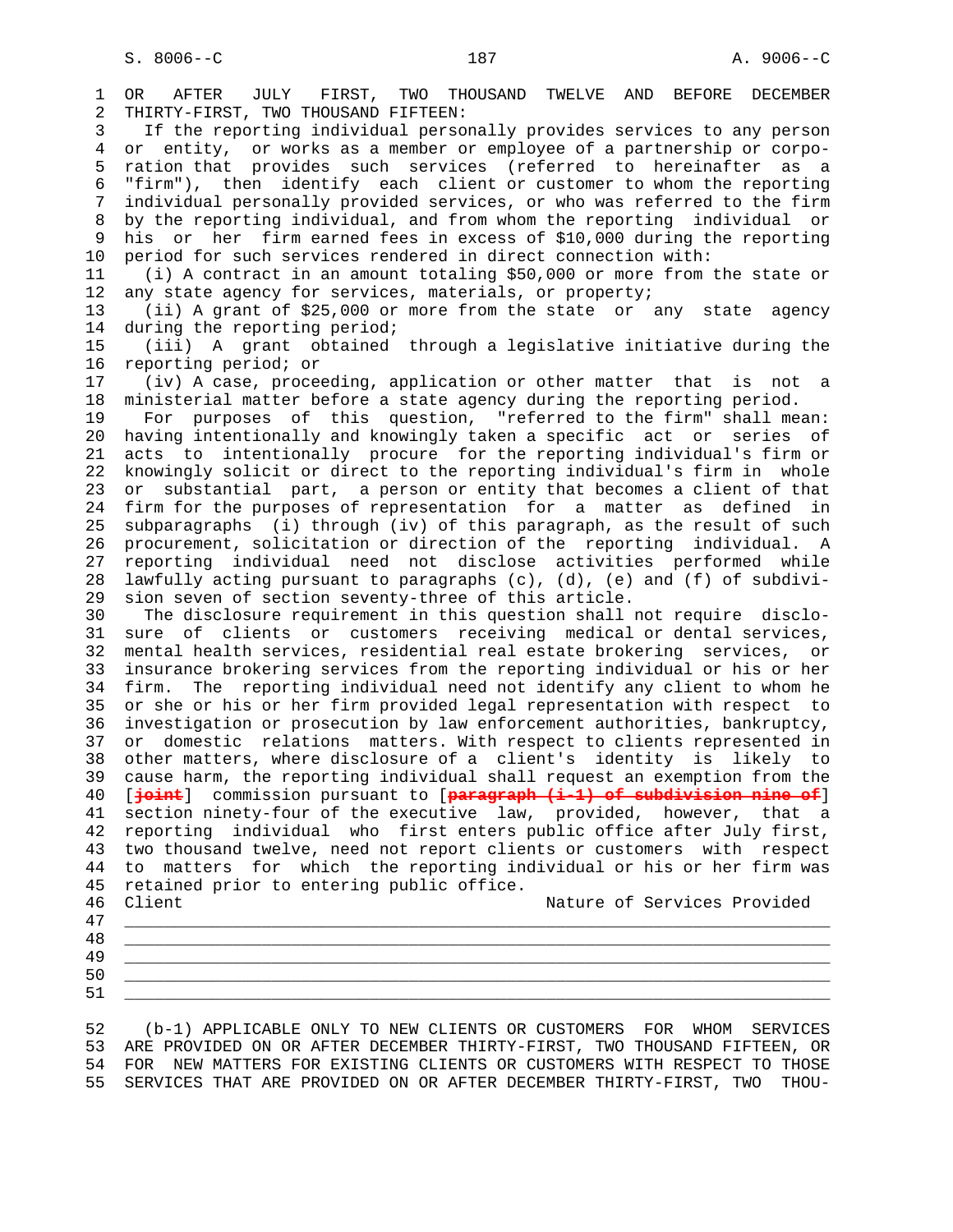1 SAND FIFTEEN (FOR PURPOSES OF THIS QUESTION, "SERVICES" SHALL MEAN 2 CONSULTATION, REPRESENTATION, ADVICE OR OTHER SERVICES): 3 If the reporting individual receives income from employment reportable 4 in question 8(a) and personally provides services to any person or enti- 5 ty, or works as a member or employee of a partnership or corporation 6 that provides such services (referred to hereinafter as a "firm"), the 7 reporting individual shall identify each client or customer to whom the 8 reporting individual personally provided services, or who was referred 9 to the firm by the reporting individual, and from whom the reporting 10 individual or his or her firm earned fees in excess of \$10,000 during 11 the reporting period in direct connection with: 12 (i) A contract in an amount totaling \$10,000 or more from the state or 13 any state agency for services, materials, or property; 14 (ii) A grant of \$10,000 or more from the state or any state agency 15 during the reporting period; 16 (iii) A grant obtained through a legislative initiative during the 17 reporting period; or 18 (iv) A case, proceeding, application or other matter that is not a 19 ministerial matter before a state agency during the reporting period. 20 For such services rendered by the reporting individual directly to 21 each such client, describe each matter that was the subject of such 22 representation, the services actually provided and the payment received. 23 For payments received from clients referred to the firm by the reporting 24 individual, if the reporting individual directly received a referral fee 25 or fees for such referral, identify the client and the payment so 26 received. 27 For purposes of this question, "referred to the firm" shall mean: 28 having intentionally and knowingly taken a specific act or series of 29 acts to intentionally procure for the reporting individual's firm or 30 having knowingly solicited or directed to the reporting individual's 31 firm in whole or substantial part, a person or entity that becomes a 32 client of that firm for the purposes of representation for a matter as 33 defined in clauses (i) through (iv) of this subparagraph, as the result 34 of such procurement, solicitation or direction of the reporting individ- 35 ual. A reporting individual need not disclose activities performed while 36 lawfully acting in his or her capacity as provided in paragraphs (c), 37 (d), (e) and (f) of subdivision seven of section seventy-three of this 38 article. 39 Client Matter Nature of Services Provided Category 40 of Amount 41 (in Table I) 42 \_\_\_\_\_\_\_\_\_\_\_\_\_\_\_\_\_\_\_\_\_\_\_\_\_\_\_\_\_\_\_\_\_\_\_\_\_\_\_\_\_\_\_\_\_\_\_\_\_\_\_\_\_\_\_\_\_\_\_\_\_\_\_\_\_\_\_\_\_\_\_\_ 43 \_\_\_\_\_\_\_\_\_\_\_\_\_\_\_\_\_\_\_\_\_\_\_\_\_\_\_\_\_\_\_\_\_\_\_\_\_\_\_\_\_\_\_\_\_\_\_\_\_\_\_\_\_\_\_\_\_\_\_\_\_\_\_\_\_\_\_\_\_\_\_\_ 44 \_\_\_\_\_\_\_\_\_\_\_\_\_\_\_\_\_\_\_\_\_\_\_\_\_\_\_\_\_\_\_\_\_\_\_\_\_\_\_\_\_\_\_\_\_\_\_\_\_\_\_\_\_\_\_\_\_\_\_\_\_\_\_\_\_\_\_\_\_\_\_\_ 45 \_\_\_\_\_\_\_\_\_\_\_\_\_\_\_\_\_\_\_\_\_\_\_\_\_\_\_\_\_\_\_\_\_\_\_\_\_\_\_\_\_\_\_\_\_\_\_\_\_\_\_\_\_\_\_\_\_\_\_\_\_\_\_\_\_\_\_\_\_\_\_\_ 46 \_\_\_\_\_\_\_\_\_\_\_\_\_\_\_\_\_\_\_\_\_\_\_\_\_\_\_\_\_\_\_\_\_\_\_\_\_\_\_\_\_\_\_\_\_\_\_\_\_\_\_\_\_\_\_\_\_\_\_\_\_\_\_\_\_\_\_\_\_\_\_\_

 47 (b-2) APPLICABLE ONLY TO NEW CLIENTS OR CUSTOMERS FOR WHOM SERVICES 48 ARE PROVIDED ON OR AFTER DECEMBER THIRTY-FIRST, TWO THOUSAND FIFTEEN, OR 49 FOR NEW MATTERS FOR EXISTING CLIENTS OR CUSTOMERS WITH RESPECT TO THOSE 50 SERVICES THAT ARE PROVIDED ON OR AFTER DECEMBER THIRTY-FIRST, TWO THOU- 51 SAND FIFTEEN (FOR PURPOSES OF THIS QUESTION, "SERVICES" SHALL MEAN 52 CONSULTATION, REPRESENTATION, ADVICE OR OTHER SERVICES):

 53 (i) With respect to reporting individuals who receive ten thousand 54 dollars or more from employment or activity reportable under question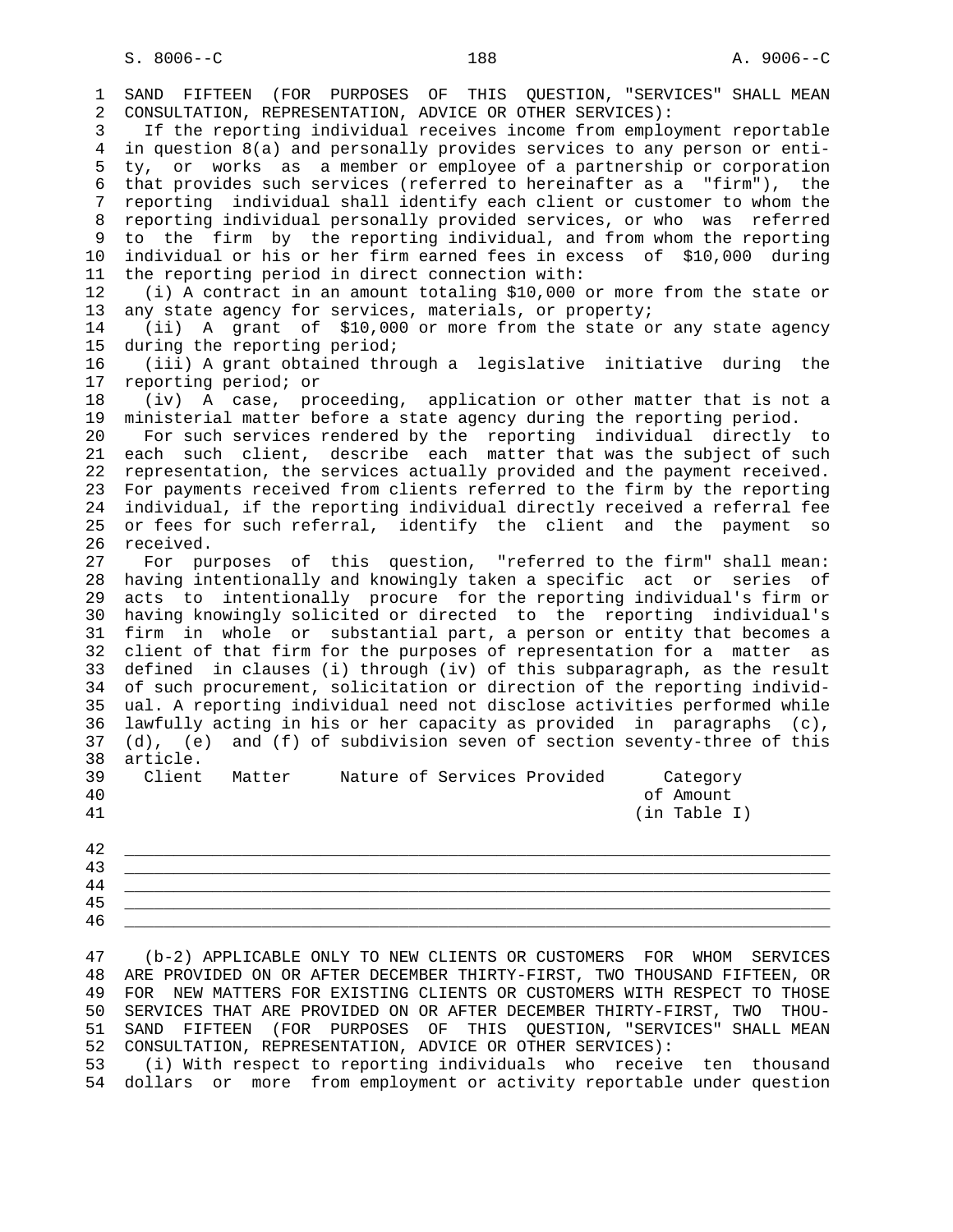### S. 8006--C 189 A. 9006--C

 1 8(a), for each client or customer NOT otherwise disclosed or exempted in 2 question 8 or 13, disclose the name of each client or customer known to 3 the reporting individual to whom the reporting individual provided 4 services: (A) who paid the reporting individual in excess of five thou- 5 sand dollars for such services; or (B) who had been billed with the 6 knowledge of the reporting individual in excess of five thousand dollars 7 by the firm or other entity named in question 8(a) for the reporting 8 individual's services.

 $\mathcal{L}_\text{max} = \frac{1}{2} \sum_{i=1}^{n} \frac{1}{2} \sum_{i=1}^{n} \frac{1}{2} \sum_{i=1}^{n} \frac{1}{2} \sum_{i=1}^{n} \frac{1}{2} \sum_{i=1}^{n} \frac{1}{2} \sum_{i=1}^{n} \frac{1}{2} \sum_{i=1}^{n} \frac{1}{2} \sum_{i=1}^{n} \frac{1}{2} \sum_{i=1}^{n} \frac{1}{2} \sum_{i=1}^{n} \frac{1}{2} \sum_{i=1}^{n} \frac{1}{2} \sum_{i=1}^{n} \frac{1$  $\mathcal{L}_\text{max} = \frac{1}{2} \sum_{i=1}^{n} \frac{1}{2} \sum_{i=1}^{n} \frac{1}{2} \sum_{i=1}^{n} \frac{1}{2} \sum_{i=1}^{n} \frac{1}{2} \sum_{i=1}^{n} \frac{1}{2} \sum_{i=1}^{n} \frac{1}{2} \sum_{i=1}^{n} \frac{1}{2} \sum_{i=1}^{n} \frac{1}{2} \sum_{i=1}^{n} \frac{1}{2} \sum_{i=1}^{n} \frac{1}{2} \sum_{i=1}^{n} \frac{1}{2} \sum_{i=1}^{n} \frac{1$  $\mathcal{L}_\text{max} = \frac{1}{2} \sum_{i=1}^{n} \frac{1}{2} \sum_{i=1}^{n} \frac{1}{2} \sum_{i=1}^{n} \frac{1}{2} \sum_{i=1}^{n} \frac{1}{2} \sum_{i=1}^{n} \frac{1}{2} \sum_{i=1}^{n} \frac{1}{2} \sum_{i=1}^{n} \frac{1}{2} \sum_{i=1}^{n} \frac{1}{2} \sum_{i=1}^{n} \frac{1}{2} \sum_{i=1}^{n} \frac{1}{2} \sum_{i=1}^{n} \frac{1}{2} \sum_{i=1}^{n} \frac{1$  $\mathcal{L}_\text{max}$  , and the set of the set of the set of the set of the set of the set of the set of the set of the set of the set of the set of the set of the set of the set of the set of the set of the set of the set of the  $\mathcal{L}_\text{max} = \frac{1}{2} \sum_{i=1}^{n} \frac{1}{2} \sum_{i=1}^{n} \frac{1}{2} \sum_{i=1}^{n} \frac{1}{2} \sum_{i=1}^{n} \frac{1}{2} \sum_{i=1}^{n} \frac{1}{2} \sum_{i=1}^{n} \frac{1}{2} \sum_{i=1}^{n} \frac{1}{2} \sum_{i=1}^{n} \frac{1}{2} \sum_{i=1}^{n} \frac{1}{2} \sum_{i=1}^{n} \frac{1}{2} \sum_{i=1}^{n} \frac{1}{2} \sum_{i=1}^{n} \frac{1$ 

 9 Client Services Category of Amount Actually Provided (in Table I)

 11 FOLLOWING IS AN ILLUSTRATIVE, NON-EXCLUSIVE LIST OF EXAMPLES OF 12 DESCRIPTIONS OF "SERVICES ACTUALLY PROVIDED": 13 \* REVIEWED DOCUMENTS AND CORRESPONDENCE; 14 \* REPRESENTED CLIENT (IDENTIFY CLIENT BY NAME) IN LEGAL PROCEEDING; 15 \* PROVIDED LEGAL ADVICE ON CLIENT MATTER (IDENTIFY CLIENT BY NAME); 16 \* CONSULTED WITH CLIENT OR CONSULTED WITH LAW PARTNERS/ASSOCIATES/MEMBERS 17 OF FIRM ON CLIENT MATTER (IDENTIFY CLIENT BY NAME); 18 \* PREPARED CERTIFIED FINANCIAL STATEMENT FOR CLIENT (IDENTIFY CLIENT BY 19 NAME); 20 \* REFERRED INDIVIDUAL OR ENTITY (IDENTIFY CLIENT BY NAME) FOR 21 REPRESENTATION OR CONSULTATION; 22 \* COMMERCIAL BROKERING SERVICES (IDENTIFY CUSTOMER BY NAME); 23 \* PREPARED CERTIFIED ARCHITECTURAL OR ENGINEERING 24 RENDERINGS FOR CLIENT (IDENTIFY CUSTOMER BY NAME); 25 \* COURT APPOINTED GUARDIAN OR EVALUATOR (IDENTIFY COURT NOT CLIENT). 26 (ii) With respect to reporting individuals who disclosed in question 27 8(a) that the reporting individual did not provide services to a client 28 but provided services to a firm or business, identify the category of 29 amount received for providing such services and describe the services 30 rendered. 31 Services Actually Provided Category of Amount (Table I)  $\mathcal{L}_\text{max} = \frac{1}{2} \sum_{i=1}^{n} \frac{1}{2} \sum_{i=1}^{n} \frac{1}{2} \sum_{i=1}^{n} \frac{1}{2} \sum_{i=1}^{n} \frac{1}{2} \sum_{i=1}^{n} \frac{1}{2} \sum_{i=1}^{n} \frac{1}{2} \sum_{i=1}^{n} \frac{1}{2} \sum_{i=1}^{n} \frac{1}{2} \sum_{i=1}^{n} \frac{1}{2} \sum_{i=1}^{n} \frac{1}{2} \sum_{i=1}^{n} \frac{1}{2} \sum_{i=1}^{n} \frac{1$ 

 32 A reporting individual need not disclose activities performed while 33 lawfully acting in his or her capacity as provided in paragraphs (c), 34 (d), (e) and (f) of subdivision seven of section seventy-three of this 35 article. 36 The disclosure requirement in questions (b-1) and (b-2) shall not 37 require disclosing clients or customers receiving medical, pharmaceu- 38 tical or dental services, mental health services, or residential real 39 estate brokering services from the reporting individual or his or her 40 firm or if federal law prohibits or limits disclosure. The reporting 41 individual need not identify any client to whom he or she or his or her 42 firm provided legal representation with respect to investigation or 43 prosecution by law enforcement authorities, bankruptcy, family court, 44 estate planning, or domestic relations matters, nor shall the reporting 45 individual identify individuals represented pursuant to an insurance 46 policy but the reporting individual shall in such circumstances only 47 report the entity that provides compensation to the reporting individ-

 $\mathcal{L}_\text{max}$  , and the set of the set of the set of the set of the set of the set of the set of the set of the set of the set of the set of the set of the set of the set of the set of the set of the set of the set of the  $\mathcal{L}_\text{max} = \frac{1}{2} \sum_{i=1}^{n} \frac{1}{2} \sum_{i=1}^{n} \frac{1}{2} \sum_{i=1}^{n} \frac{1}{2} \sum_{i=1}^{n} \frac{1}{2} \sum_{i=1}^{n} \frac{1}{2} \sum_{i=1}^{n} \frac{1}{2} \sum_{i=1}^{n} \frac{1}{2} \sum_{i=1}^{n} \frac{1}{2} \sum_{i=1}^{n} \frac{1}{2} \sum_{i=1}^{n} \frac{1}{2} \sum_{i=1}^{n} \frac{1}{2} \sum_{i=1}^{n} \frac{1$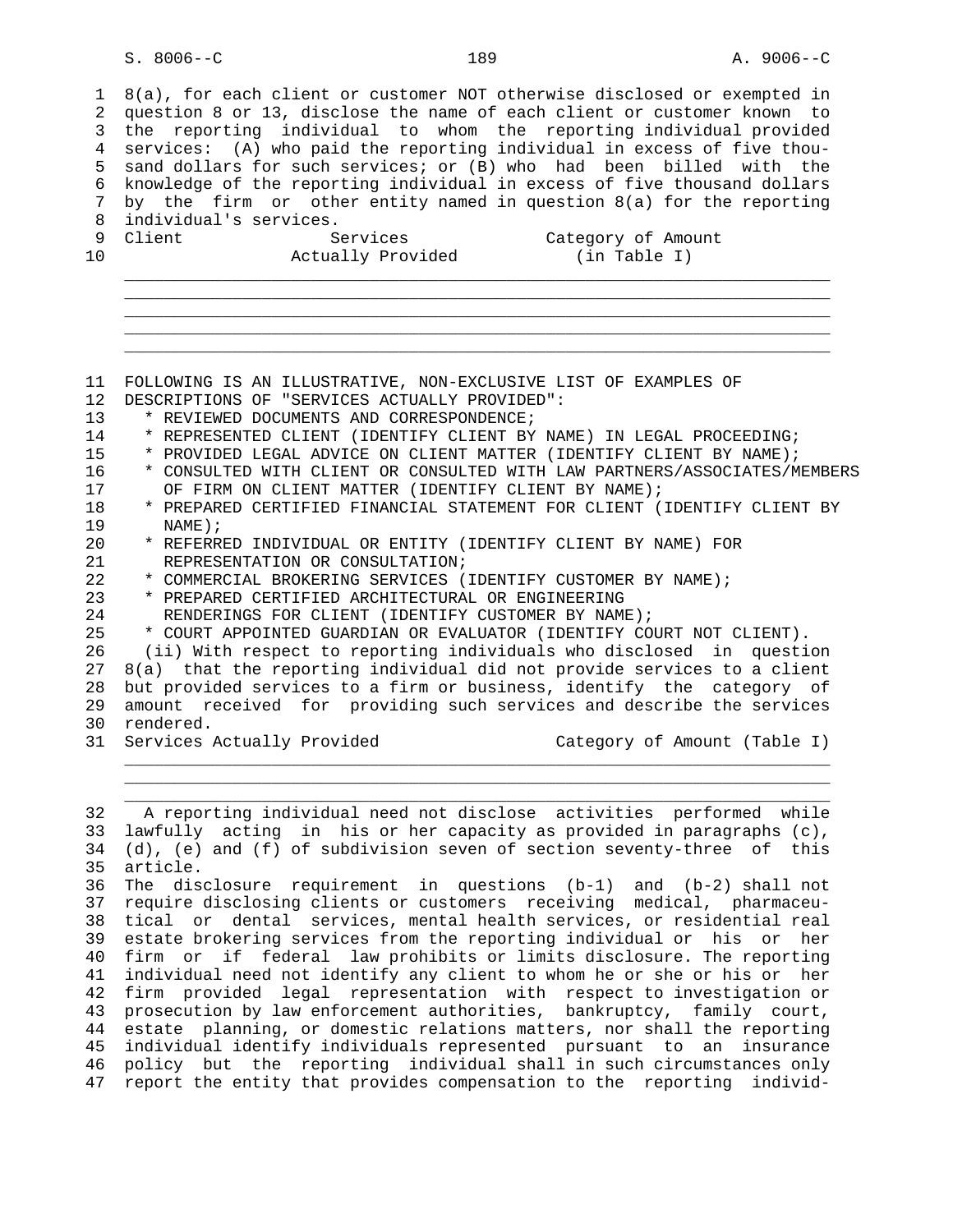1 ual; with respect to matters in which the client's name is required by 2 law to be kept confidential (such as matters governed by the family 3 court act) or in matters in which the reporting individual represents or 4 provides services to minors, the client's name may be replaced with 5 initials. To the extent that the reporting individual, or his or her 6 firm, provided legal representation with respect to an initial public 7 offering, and professional disciplinary rules, federal law or regu- 8 lations restrict the disclosure of information relating to such work, 9 the reporting individual shall (i) disclose the identity of the client 10 and the services provided relating to the initial public offering to the 11 office of court administration, who will maintain such information 12 confidentially in a locked box; and (ii) include in his or her response 13 to questions (b-1) and (b-2) that pursuant to this paragraph, a disclo- 14 sure to the office of court administration has been made. Upon such time 15 that the disclosure of information maintained in the locked box is no 16 longer restricted by professional disciplinary rules, federal law or 17 regulation, the reporting individual shall disclose such information in 18 an amended disclosure statement in response to the disclosure require- 19 ments in questions (b-1) and (b-2). The office of court administration 20 shall develop and maintain a secure portal through which information 21 submitted to it pursuant to this paragraph can be safely and confiden- 22 tially stored. With respect to clients represented in other matters not 23 otherwise exempt, the reporting individual may request an exemption to 24 publicly disclosing the name of that client from the [**joint**] commission 25 pursuant to [**paragraph (i-1) of subdivision nine of**] section ninety-four 26 of the executive law, or from the office of court administration. In 27 such application, the reporting individual shall state the following: 28 "My client is not currently receiving my services or seeking my services 29 in connection with: 30 (i) A proposed bill or resolution in the senate or assembly during the 31 reporting period; 32 (ii) A contract in an amount totaling \$10,000 or more from the state 33 or any state agency for services, materials, or property; 34 (iii) A grant of \$10,000 or more from the state or any state agency 35 during the reporting period; 36 (iv) A grant obtained through a legislative initiative during the 37 reporting period; or 38 (v) A case, proceeding, application or other matter that is not a 39 ministerial matter before a state agency during the reporting period." 40 In reviewing the request for an exemption, the [**joint**] commission or 41 the office of court administration may consult with bar or other profes- 42 sional associations and the legislative ethics commission for individ- 43 uals subject to its jurisdiction and may consider the rules of profes- 44 sional conduct. In making its determination, the [**joint**] commission or 45 the office of court administration shall conduct its own inquiry and 46 shall consider factors including, but not limited to: (i) the nature and 47 the size of the client; (ii) whether the client has any business before 48 the state; and if so, how significant the business is; and whether the 49 client has any particularized interest in pending legislation and if so 50 how significant the interest is; (iii) whether disclosure may reveal 51 trade secrets; (iv) whether disclosure could reasonably result in retal- 52 iation against the client; (v) whether disclosure may cause undue harm 53 to the client; (vi) whether disclosure may result in undue harm to the 54 attorney-client relationship; and (vii) whether disclosure may result in 55 an unnecessary invasion of privacy to the client.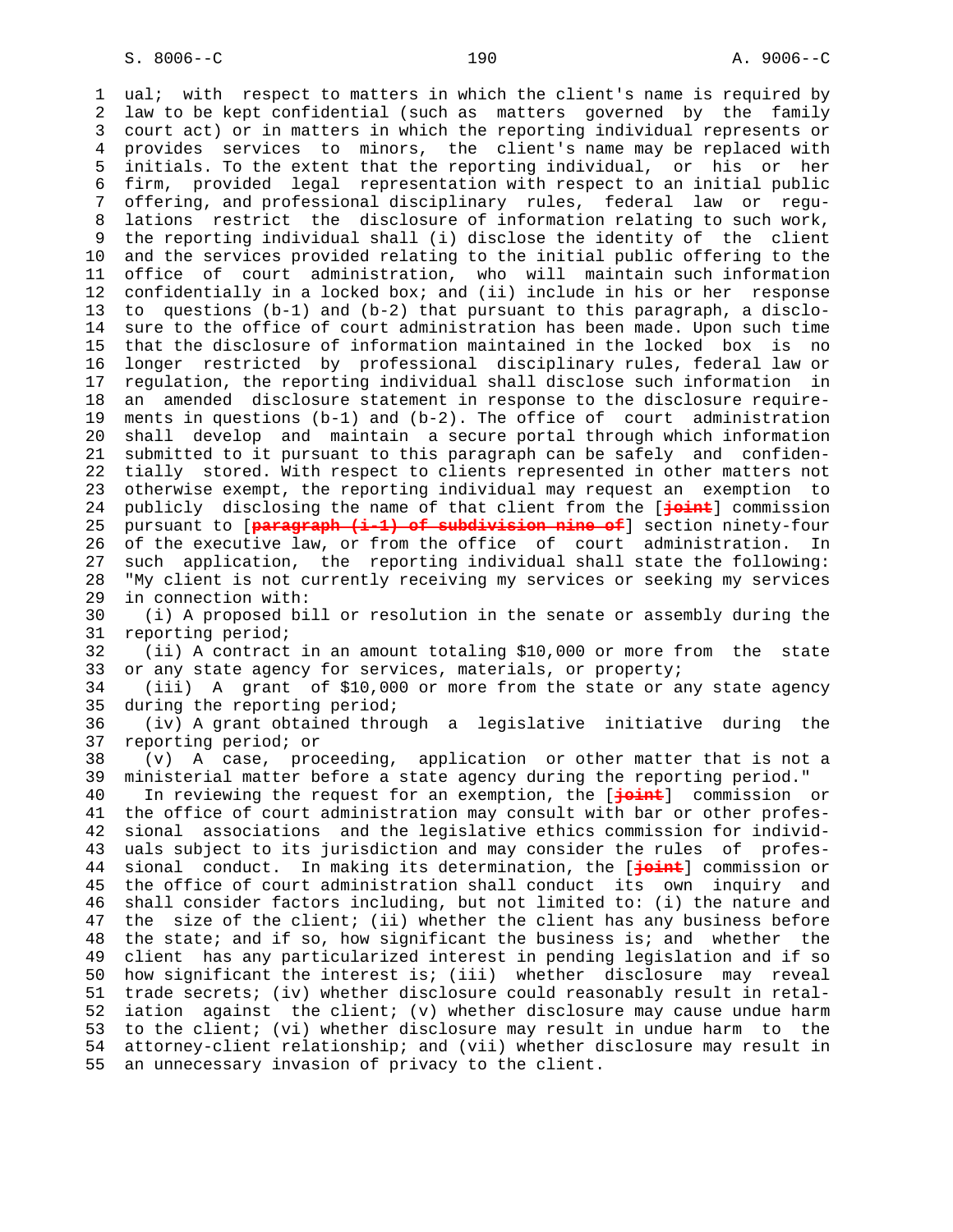1 The [**joint**] commission or, as the case may be, the office of court 2 administration shall promptly make a final determination in response to 3 such request, which shall include an explanation for its determination. 4 The office of court administration shall issue its final determination 5 within three days of receiving the request. Notwithstanding any other 6 provision of law or any professional disciplinary rule to the contrary, 7 the disclosure of the identity of any client or customer in response to 8 this question shall not constitute professional misconduct or a ground 9 for disciplinary action of any kind, or form the basis for any civil or 10 criminal cause of action or proceeding. A reporting individual who first 11 enters public office after January first, two thousand sixteen, need not 12 report clients or customers with respect to matters for which the 13 reporting individual or his or her firm was retained prior to entering 14 public office.

 15 (c) APPLICABLE ONLY TO NEW CLIENTS OR CUSTOMERS FOR WHOM SERVICES ARE 16 PROVIDED ON OR AFTER DECEMBER THIRTY-FIRST, TWO THOUSAND FIFTEEN, OR FOR 17 NEW MATTERS FOR EXISTING CLIENTS OR CUSTOMERS WITH RESPECT TO THOSE 18 SERVICES THAT ARE PROVIDED ON OR AFTER DECEMBER THIRTY-FIRST, TWO THOU- 19 SAND FIFTEEN:

 20 If the reporting individual receives income of ten thousand dollars or 21 greater from any employment or activity reportable under question 8(a), 22 identify each registered lobbyist who has directly referred to such 23 individual a client who was successfully referred to the reporting indi- 24 vidual's business and from whom the reporting individual or firm 25 received a fee for services in excess of five thousand dollars. Report 26 only those referrals that were made to a reporting individual by direct 27 communication from a person known to such reporting individual to be a 28 registered lobbyist at the time the referral is made. With respect to 29 each such referral, the reporting individual shall identify the client, 30 the registered lobbyist who has made the referral, the category of value 31 of the compensation received and a general description of the type of 32 matter so referred. A reporting individual need not disclose activities 33 performed while lawfully acting pursuant to paragraphs (c), (d), (e) and 34 (f) of subdivision seven of section seventy-three of this article. The 35 disclosure requirements in this question shall not require disclosing 36 clients or customers receiving medical, pharmaceutical or dental 37 services, mental health services, or residential real estate brokering 38 services from the reporting individual or his or her firm or if federal 39 law prohibits or limits disclosure. The reporting individual need not 40 identify any client to whom he or she or his or her firm provided legal 41 representation with respect to investigation or prosecution by law 42 enforcement authorities, bankruptcy, family court, estate planning, or 43 domestic relations matters, nor shall the reporting individual identify 44 individuals represented pursuant to an insurance policy but the report- 45 ing individual shall in such circumstances only report the entity that 46 provides compensation to the reporting individual; with respect to 47 matters in which the client's name is required by law to be kept confi- 48 dential (such as matters governed by the family court act) or in matters 49 in which the reporting individual represents or provides services to 50 minors, the client's name may be replaced with initials. To the extent 51 that the reporting individual, or his or her firm, provided legal repre- 52 sentation with respect to an initial public offering, and federal law or 53 regulations restricts the disclosure of information relating to such 54 work, the reporting individual shall (i) disclose the identity of the 55 client and the services provided relating to the initial public offering 56 to the office of court administration, who will maintain such informa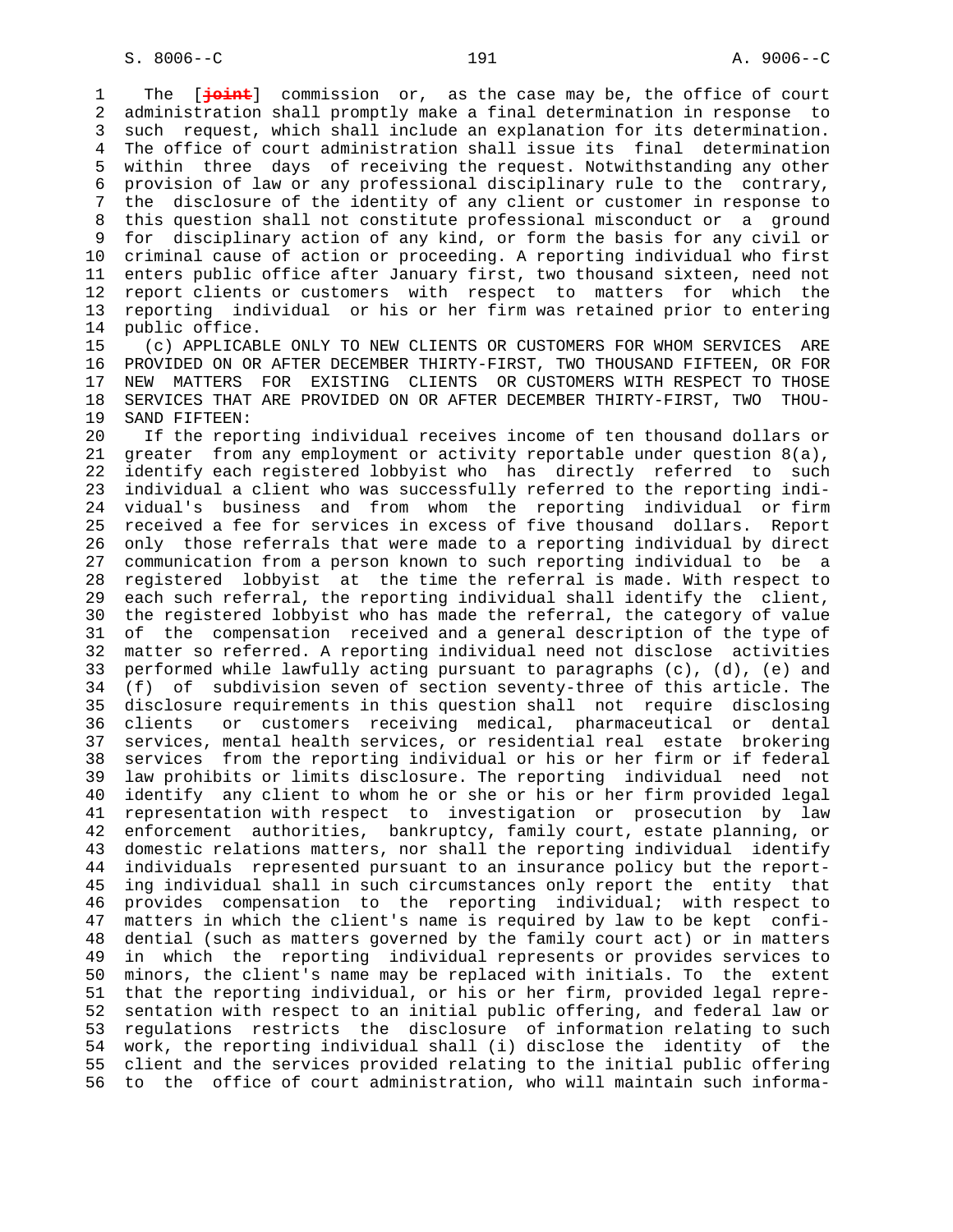S. 8006--C 192 A. 9006--C

 1 tion confidentially in a locked box; and (ii) include in his or her 2 response a statement that pursuant to this paragraph, a disclosure to 3 the office of court administration has been made. Upon such time that 4 the disclosure of information maintained in the locked box is no longer 5 restricted by federal law or regulation, the reporting individual shall 6 disclose such information in an amended disclosure statement in response 7 to the disclosure requirements of this paragraph. The office of court 8 administration shall develop and maintain a secure portal through which 9 information submitted to it pursuant to this paragraph can be safely and<br>10 confidentially stored. With respect to clients represented in other confidentially stored. With respect to clients represented in other 11 matters not otherwise exempt, the reporting individual may request an 12 exemption to publicly disclosing the name of that client from the 13 [**joint**] commission pursuant to [**paragraph (i-1) of subdivision nine of**] 14 section ninety-four of the executive law, or from the office of court 15 administration. In such application, the reporting individual shall 16 state the following: "My client is not currently receiving my services 17 or seeking my services in connection with: 18 (i) A proposed bill or resolution in the senate or assembly during the 19 reporting period; 20 (ii) A contract in an amount totaling \$10,000 or more from the state 21 or any state agency for services, materials, or property; 22 (iii) A grant of \$10,000 or more from the state or any state agency 23 during the reporting period; 24 (iv) A grant obtained through a legislative initiative during the 25 reporting period; or 26 (v) A case, proceeding, application or other matter that is not a 27 ministerial matter before a state agency during the reporting period." 28 In reviewing the request for an exemption, the [**joint**] commission or 29 the office of court administration may consult with bar or other profes- 30 sional associations and the legislative ethics commission for individ- 31 uals subject to its jurisdiction and may consider the rules of profes- 32 sional conduct. In making its determination, the [**joint**] commission or 33 the office of court administration shall conduct its own inquiry and 34 shall consider factors including, but not limited to: (i) the nature and 35 the size of the client; (ii) whether the client has any business before 36 the state; and if so, how significant the business is; and whether the 37 client has any particularized interest in pending legislation and if so 38 how significant the interest is; (iii) whether disclosure may reveal 39 trade secrets; (iv) whether disclosure could reasonably result in retal- 40 iation against the client; (v) whether disclosure may cause undue harm 41 to the client; (vi) whether disclosure may result in undue harm to the 42 attorney-client relationship; and (vii) whether disclosure may result in 43 an unnecessary invasion of privacy to the client. 44 The [**joint**] commission or, as the case may be, the office of court 45 administration shall promptly make a final determination in response to 46 such request, which shall include an explanation for its determination. 47 The office of court administration shall issue its final determination 48 within three days of receiving the request. Notwithstanding any other 49 provision of law or any professional disciplinary rule to the contrary, 50 the disclosure of the identity of any client or customer in response to 51 this question shall not constitute professional misconduct or a ground 52 for disciplinary action of any kind, or form the basis for any civil or 53 criminal cause of action or proceeding. A reporting individual who first 54 enters public office after December thirty-first, two thousand fifteen, 55 need not report clients or customers with respect to matters for which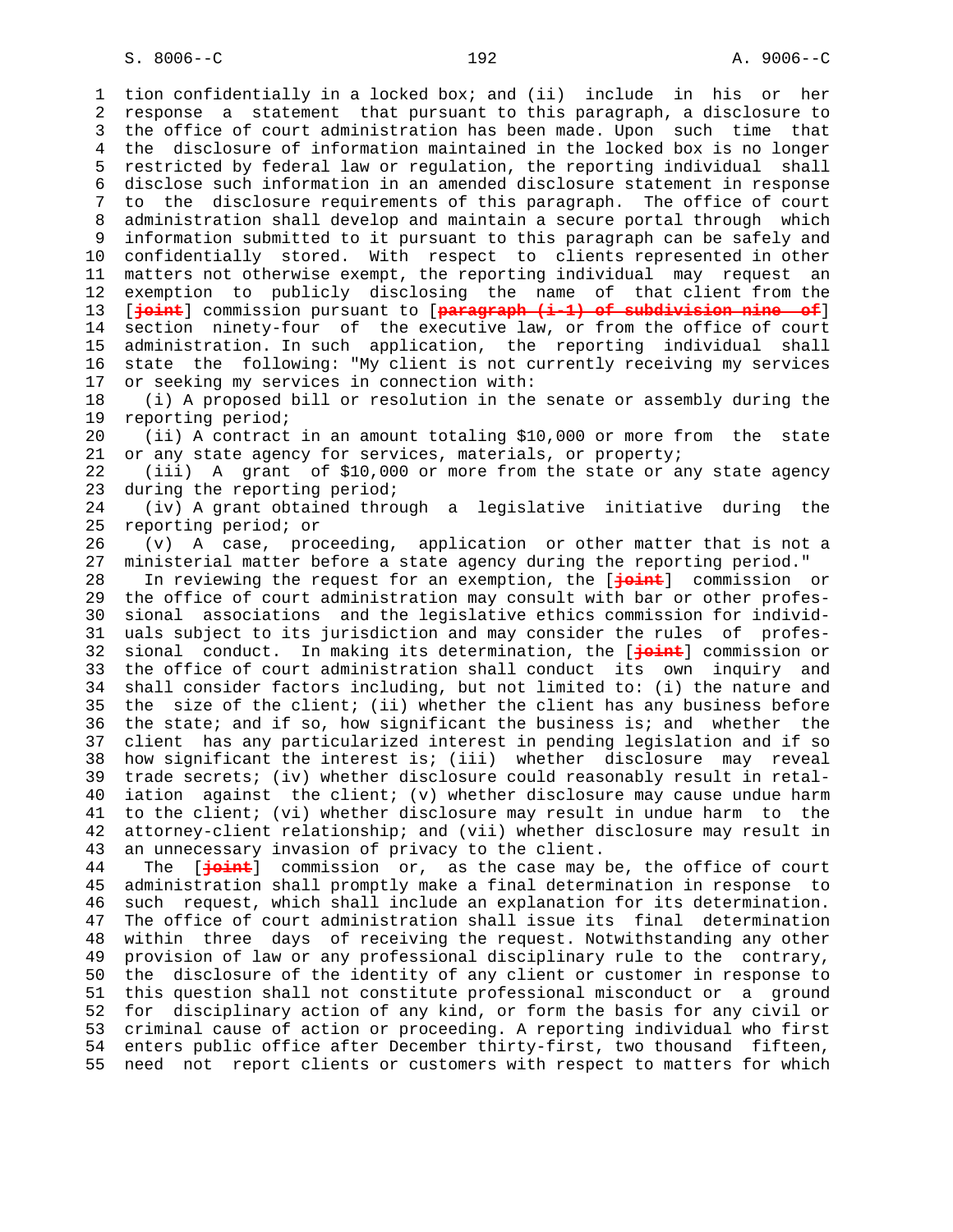| 3<br>$\overline{4}$                                | Client                                                      | Name of Lobbyist            |                                      | Description<br>of Matter | Category of Amount<br>(in Table 1)                                                                                                                                                                                                                                                                                                                                                                                                                                                                                                                                                         |
|----------------------------------------------------|-------------------------------------------------------------|-----------------------------|--------------------------------------|--------------------------|--------------------------------------------------------------------------------------------------------------------------------------------------------------------------------------------------------------------------------------------------------------------------------------------------------------------------------------------------------------------------------------------------------------------------------------------------------------------------------------------------------------------------------------------------------------------------------------------|
| 5<br>6<br>7                                        |                                                             |                             |                                      |                          |                                                                                                                                                                                                                                                                                                                                                                                                                                                                                                                                                                                            |
| $\,8\,$<br>9                                       |                                                             |                             |                                      |                          |                                                                                                                                                                                                                                                                                                                                                                                                                                                                                                                                                                                            |
| 10<br>11<br>12<br>13<br>14<br>15<br>16<br>17<br>18 | 9.                                                          | interests in real property. |                                      |                          | (d) List the name, principal address and general description or the<br>nature of the business activity of any entity in which the reporting<br>individual or such individual's spouse or domestic partner had an<br>investment in excess of \$1,000 excluding investments in securities and<br>List each source of gifts, EXCLUDING campaign contributions, in<br>EXCESS of \$1,000, received during the reporting period for which this<br>statement is filed by the reporting individual or such individual's<br>spouse, domestic partner or unemancipated child from the same<br>donor, |
| 19<br>20<br>21                                     | EXCLUDING                                                   |                             |                                      |                          | gifts from a relative. INCLUDE the name and address of the<br>donor. The term "gifts" does not include reimbursements, which term is<br>defined in item 10. Indicate the value and nature of each such gift.                                                                                                                                                                                                                                                                                                                                                                               |
| 22<br>23<br>24<br>25<br>26<br>27                   | Self,<br>Spouse <u>.</u><br>Domestic<br>Partner<br>or Child | Name of<br>Donor            | Address                              | Nature<br>of Gift        | Category<br>оf<br>Value of<br>Gift<br>(In Table I)                                                                                                                                                                                                                                                                                                                                                                                                                                                                                                                                         |
| 28<br>29<br>30<br>31<br>32                         |                                                             |                             |                                      |                          |                                                                                                                                                                                                                                                                                                                                                                                                                                                                                                                                                                                            |
| 33<br>34<br>35<br>36<br>37<br>38<br>39<br>40<br>41 |                                                             |                             | include gifts reported under item 9. |                          | 10. Identify and briefly describe the source of any reimbursements for<br>expenditures, EXCLUDING campaign expenditures and expenditures in<br>connection with official duties reimbursed by the state, in EXCESS<br>of \$1,000 from each such source. For purposes of this item, the term<br>"reimbursements" shall mean any travel-related expenses provided by<br>nongovernmental sources and for activities related to the reporting<br>individual's official duties such as, speaking engagements, confer-<br>ences, or factfinding events. The term "reimbursements" does NOT        |
| 42                                                 | Source                                                      |                             |                                      |                          | Description                                                                                                                                                                                                                                                                                                                                                                                                                                                                                                                                                                                |
| 43<br>44<br>45                                     |                                                             |                             |                                      |                          |                                                                                                                                                                                                                                                                                                                                                                                                                                                                                                                                                                                            |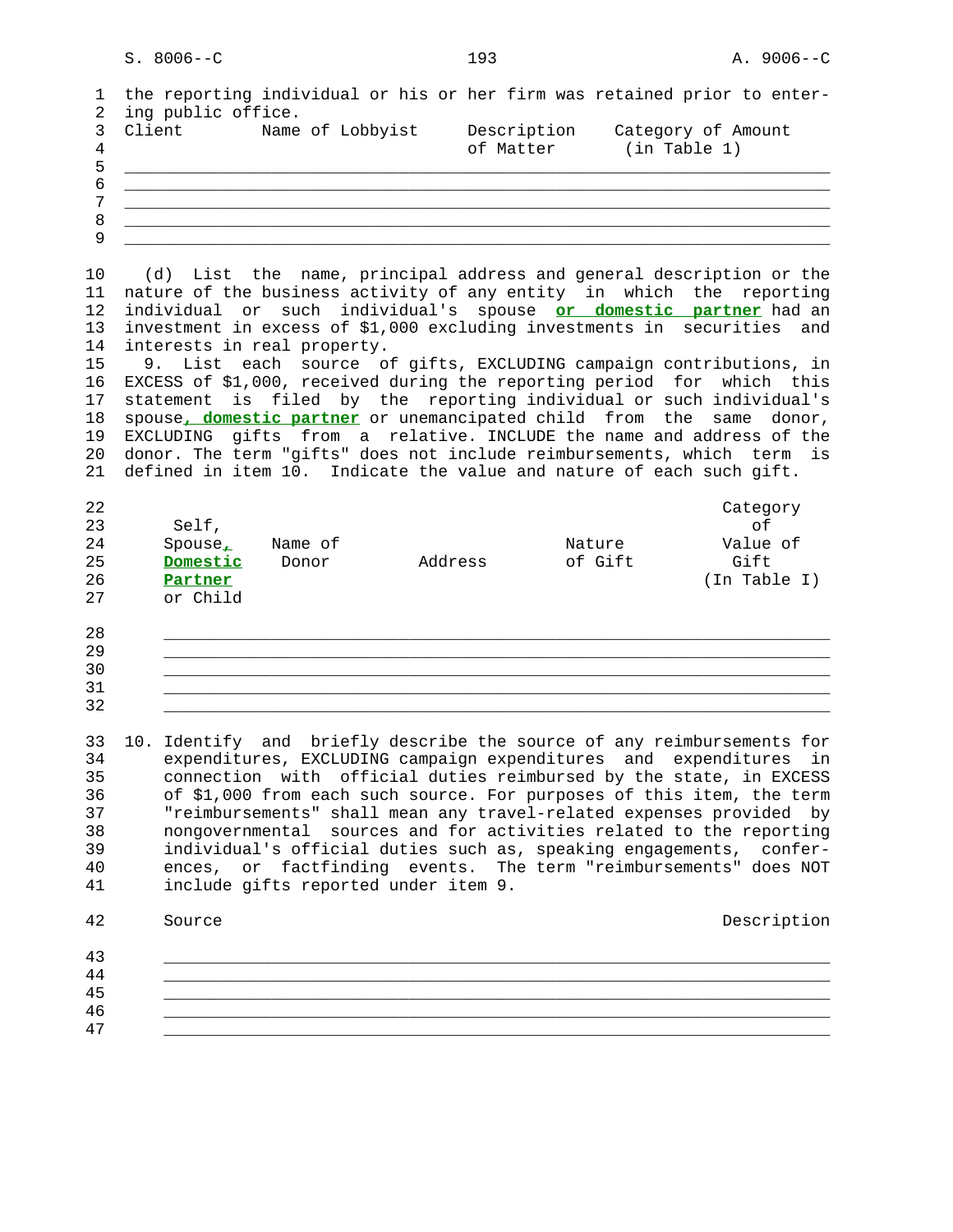| 1<br>2<br>3<br>4<br>5<br>6<br>7<br>8<br>9<br>10                | 11. List the identity and value, if reasonably ascertainable, of each<br>interest in a trust, estate or other beneficial interest, including<br>retirement plans (other than retirement plans of the state of New<br>York or the city of New York), and deferred compensation plans<br>$403(b)$ , $457$ , etc.) established in accordance with the<br>(e. q. , 401,<br>internal revenue code, in which the REPORTING INDIVIDUAL held a<br>interest in EXCESS of<br>\$1,000 at any time during the<br>beneficial<br>preceding year. Do NOT report interests in a trust, estate or<br>other<br>beneficial interest established by or for, or the estate of, a rela-<br>tive. |
|----------------------------------------------------------------|----------------------------------------------------------------------------------------------------------------------------------------------------------------------------------------------------------------------------------------------------------------------------------------------------------------------------------------------------------------------------------------------------------------------------------------------------------------------------------------------------------------------------------------------------------------------------------------------------------------------------------------------------------------------------|
| 11<br>12<br>13                                                 | Category<br>of Value*<br>Identity<br>(In Table II)                                                                                                                                                                                                                                                                                                                                                                                                                                                                                                                                                                                                                         |
| 14<br>15<br>16<br>17<br>18<br>19<br>20<br>21<br>22<br>23<br>24 | * The value<br>shall be reported only if reasonably<br>of<br>such<br>interest<br>ascertainable.<br>12. (a) Describe the terms of, and the parties to, any contract, prom-<br>ise, or other agreement between the reporting individual and any<br>person, firm, or corporation with respect to the employment of such<br>individual after leaving office or position (other than a leave of                                                                                                                                                                                                                                                                                 |
| 25<br>26<br>27<br>28<br>29<br>30                               | absence).                                                                                                                                                                                                                                                                                                                                                                                                                                                                                                                                                                                                                                                                  |
| 31<br>32<br>33<br>34<br>35<br>36                               | (b) Describe the parties to and the terms of any agreement providing<br>for continuation of payments or benefits to the REPORTING INDIVIDUAL<br>EXCESS of \$1,000 from a prior employer OTHER THAN the State.<br>in<br>(This includes interests in or contributions to a pension fund,<br>profit-sharing plan, or life or health insurance; buy-out agree-<br>ments; severance payments; etc.)                                                                                                                                                                                                                                                                             |
| 37<br>38<br>39<br>40<br>41                                     |                                                                                                                                                                                                                                                                                                                                                                                                                                                                                                                                                                                                                                                                            |
| 42<br>43<br>44<br>45<br>46<br>47<br>48                         | 13. List below the nature and amount of any income in EXCESS of<br>\$1,000<br>from EACH SOURCE for the reporting individual and such individual's<br>spouse or domestic partner for the taxable year last occurring prior<br>to the date of filing. Each such source must be described with<br>particularity. Nature of income includes, but is not limited to, all<br>income (other than that received from the employment listed under<br>Item 2 above) from compensated employment whether public or private,                                                                                                                                                           |

Item 2 above) from compensated employment whether public or private, 49 directorships and other fiduciary positions, contractual arrange-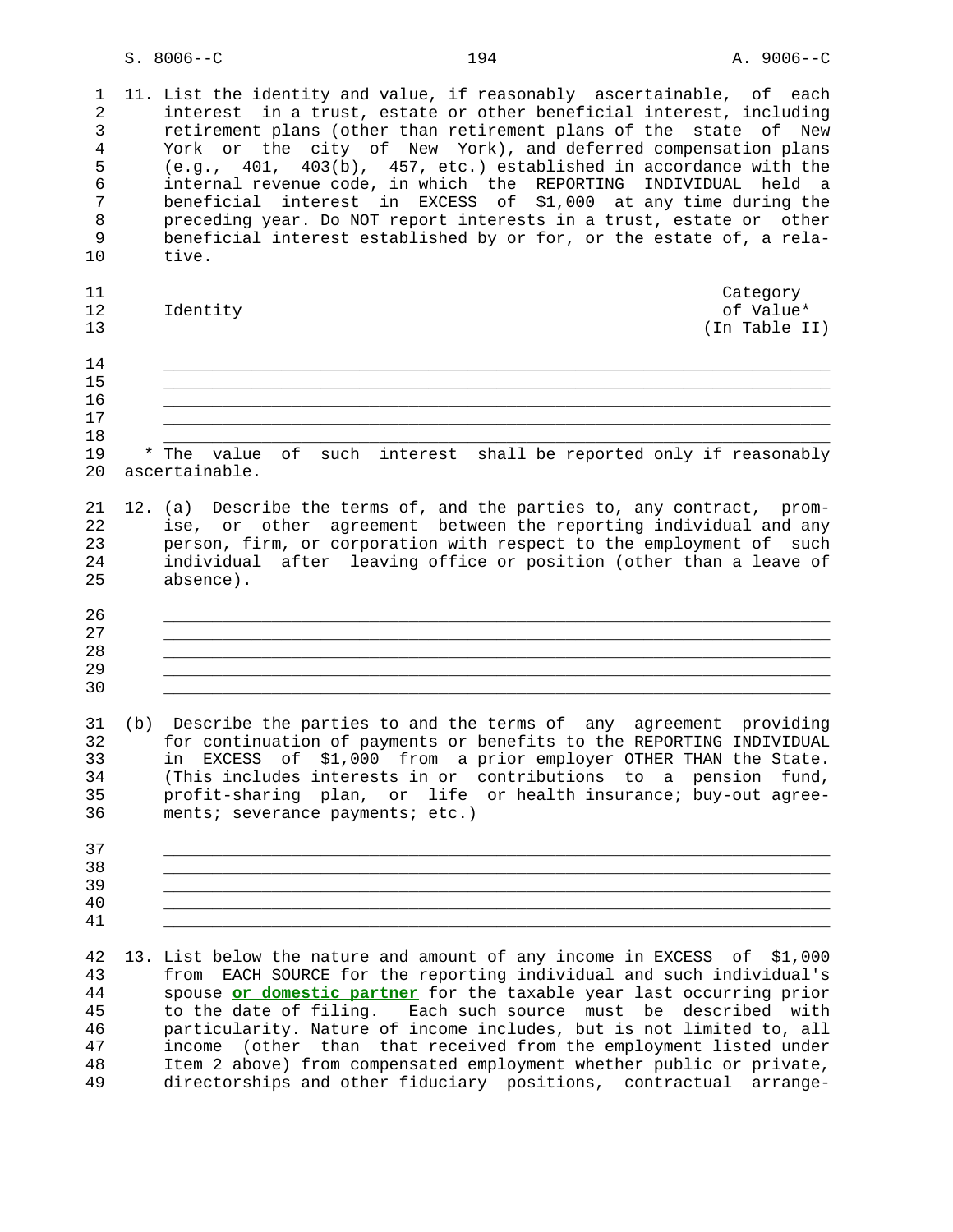1 ments, teaching income, partnerships, honorariums, lecture fees, 2 consultant fees, bank and bond interest, dividends, income derived from a trust, real estate rents, and recognized gains from the sale 4 or exchange of real or other property. Income from a business or<br>5 profession and real estate rents shall be reported with the source 5 profession and real estate rents shall be reported with the source 6 identified by the building address in the case of real estate rents 7 and otherwise by the name of the entity and not by the name of the 8 individual customers, clients or tenants, with the aggregate net 9 income before taxes for each building address or entity. The 10 receipt of maintenance received in connection with a matrimonial 11 action, alimony and child support payments shall not be listed. 12 Self/ Category 13 Spouse Source Source Nature of Amount 14 **or Domestic** (In Table I) 15 **Partner** 16 \_\_\_\_\_\_\_\_\_\_\_\_\_\_\_\_\_\_\_\_\_\_\_\_\_\_\_\_\_\_\_\_\_\_\_\_\_\_\_\_\_\_\_\_\_\_\_\_\_\_\_\_\_\_\_\_\_\_\_\_\_\_\_\_\_\_\_\_ 17 \_\_\_\_\_\_\_\_\_\_\_\_\_\_\_\_\_\_\_\_\_\_\_\_\_\_\_\_\_\_\_\_\_\_\_\_\_\_\_\_\_\_\_\_\_\_\_\_\_\_\_\_\_\_\_\_\_\_\_\_\_\_\_\_\_\_\_\_ 18 \_\_\_\_\_\_\_\_\_\_\_\_\_\_\_\_\_\_\_\_\_\_\_\_\_\_\_\_\_\_\_\_\_\_\_\_\_\_\_\_\_\_\_\_\_\_\_\_\_\_\_\_\_\_\_\_\_\_\_\_\_\_\_\_\_\_\_\_ 19 \_\_\_\_\_\_\_\_\_\_\_\_\_\_\_\_\_\_\_\_\_\_\_\_\_\_\_\_\_\_\_\_\_\_\_\_\_\_\_\_\_\_\_\_\_\_\_\_\_\_\_\_\_\_\_\_\_\_\_\_\_\_\_\_\_\_\_\_ 20 \_\_\_\_\_\_\_\_\_\_\_\_\_\_\_\_\_\_\_\_\_\_\_\_\_\_\_\_\_\_\_\_\_\_\_\_\_\_\_\_\_\_\_\_\_\_\_\_\_\_\_\_\_\_\_\_\_\_\_\_\_\_\_\_\_\_\_\_ 21 14. List the sources of any deferred income (not retirement income) in 22 EXCESS of \$1,000 from each source to be paid to the reporting indi- 23 vidual following the close of the calendar year for which this 24 disclosure statement is filed, other than deferred compensation 25 reported in item 11 hereinabove. Deferred income derived from the 26 practice of a profession shall be listed in the aggregate and shall 27 identify as the source, the name of the firm, corporation, partner- 28 ship or association through which the income was derived, but shall 29 not identify individual clients. 30 Category 31 Source Superintendent Superintendent Superintendent Superintendent Superintendent Superintendent Superintendent Superintendent Superintendent Superintendent Superintendent Superintendent Superintendent Superintendent Su 32 (In Table I) 33 \_\_\_\_\_\_\_\_\_\_\_\_\_\_\_\_\_\_\_\_\_\_\_\_\_\_\_\_\_\_\_\_\_\_\_\_\_\_\_\_\_\_\_\_\_\_\_\_\_\_\_\_\_\_\_\_\_\_\_\_\_\_\_\_\_\_\_\_ 34 \_\_\_\_\_\_\_\_\_\_\_\_\_\_\_\_\_\_\_\_\_\_\_\_\_\_\_\_\_\_\_\_\_\_\_\_\_\_\_\_\_\_\_\_\_\_\_\_\_\_\_\_\_\_\_\_\_\_\_\_\_\_\_\_\_\_\_\_ 35 \_\_\_\_\_\_\_\_\_\_\_\_\_\_\_\_\_\_\_\_\_\_\_\_\_\_\_\_\_\_\_\_\_\_\_\_\_\_\_\_\_\_\_\_\_\_\_\_\_\_\_\_\_\_\_\_\_\_\_\_\_\_\_\_\_\_\_\_ 36 \_\_\_\_\_\_\_\_\_\_\_\_\_\_\_\_\_\_\_\_\_\_\_\_\_\_\_\_\_\_\_\_\_\_\_\_\_\_\_\_\_\_\_\_\_\_\_\_\_\_\_\_\_\_\_\_\_\_\_\_\_\_\_\_\_\_\_\_ 37 \_\_\_\_\_\_\_\_\_\_\_\_\_\_\_\_\_\_\_\_\_\_\_\_\_\_\_\_\_\_\_\_\_\_\_\_\_\_\_\_\_\_\_\_\_\_\_\_\_\_\_\_\_\_\_\_\_\_\_\_\_\_\_\_\_\_\_\_ 38 15. List each assignment of income in EXCESS of \$1,000, and each trans- 39 fer other than to a relative during the reporting period for which 40 this statement is filed for less than fair consideration of an 41 interest in a trust, estate or other beneficial interest, securities 42 or real property, by the reporting individual, in excess of \$1,000, 43 which would otherwise be required to be reported herein and is not 44 or has not been so reported. or has not been so reported.

| 45 | Item Assigned  | Assigned or    | Category     |
|----|----------------|----------------|--------------|
| 46 | or Transferred | Transferred to | of Value     |
| 47 |                |                | (In Table I) |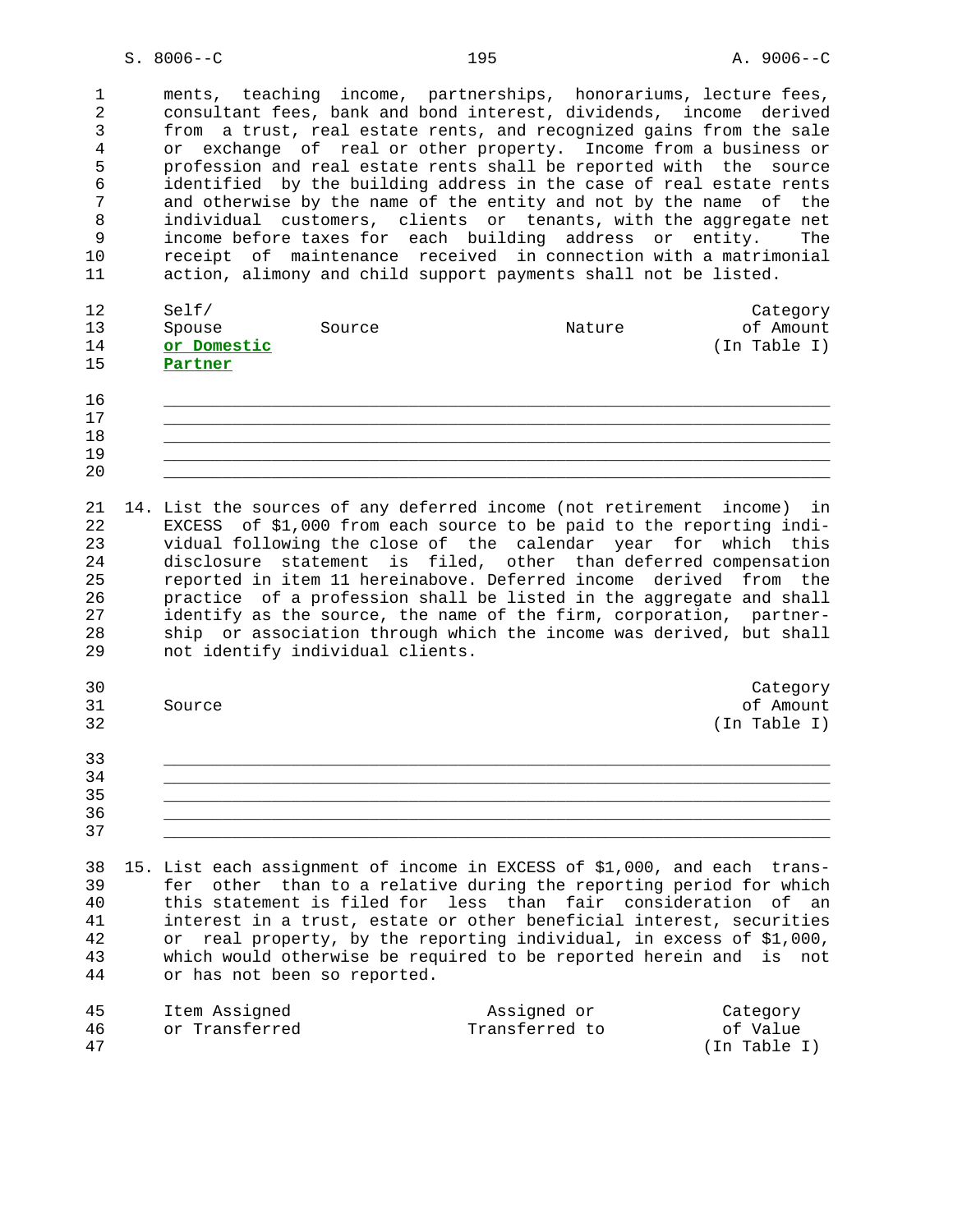| _______ |  |
|---------|--|
|         |  |
|         |  |
| _____   |  |
|         |  |

6 16. List below the type and market value of securities held by the

 7 reporting individual or such individual's spouse **or domestic partner** 8 from each issuing entity in EXCESS of \$1,000 at the close of the<br>9 taxable year last occurring prior to the date of filing, including taxable year last occurring prior to the date of filing, including 10 the name of the issuing entity exclusive of securities held by the 11 reporting individual issued by a professional corporation. Whenever an interest in securities exists through a beneficial interest in a 13 trust, the securities held in such trust shall be listed ONLY IF the 14 reporting individual has knowledge thereof except where the report- 15 ing individual or the reporting individual's spouse **or domestic** 16 **partner** has transferred assets to such trust for his or her benefit 17 in which event such securities shall be listed unless they are not 18 ascertainable by the reporting individual because the trustee is under an obligation or has been instructed in writing not to 20 disclose the contents of the trust to the reporting individual. 21 Securities of which the reporting individual or the reporting indi- 22 vidual's spouse **or domestic partner** is the owner of record but in 23 which such individual or the reporting individual's spouse **or domes-** 24 **tic partner** has no beneficial interest shall not be listed. Indi- 25 cate percentage of ownership ONLY if the reporting person or the 26 reporting person's spouse **or domestic partner** holds more than five 27 percent (5%) of the stock of a corporation in which the stock is 28 publicly traded or more than ten percent (10%) of the stock of a 29 corporation in which the stock is NOT publicly traded. Also list 30 securities owned for investment purposes by a corporation more than 31 fifty percent (50%) of the stock of which is owned or controlled by 32 the reporting individual or such individual's spouse **or domestic** 33 **partner**. For the purpose of this item the term "securities" shall 34 mean mutual funds, bonds, mortgages, notes, obligations, warrants 35 and stocks of any class, investment interests in limited or general 36 partnerships and certificates of deposits (CDs) and such other 37 evidences of indebtedness and certificates of interest as are usual- 38 ly referred to as securities. The market value for such securities 39 shall be reported only if reasonably ascertainable and shall not be 40 reported if the security is an interest in a general partnership 41 that was listed in item 8 (a) or if the security is corporate stock, 42 NOT publicly traded, in a trade or business of a reporting individ- 43 ual or a reporting individual's spouse **or domestic partner**.

| 44 | Percentage    |                 |
|----|---------------|-----------------|
| 45 | of corporate  |                 |
| 46 | stock owned   |                 |
| 47 | or controlled | Category of     |
| 48 | (if more than | Market Value    |
| 49 | $5\%$ of pub- | as of the close |
| 50 | licly traded  | of the          |
| 51 | stock, or     | taxable year    |
| 52 | more than     | last occurring  |
|    |               |                 |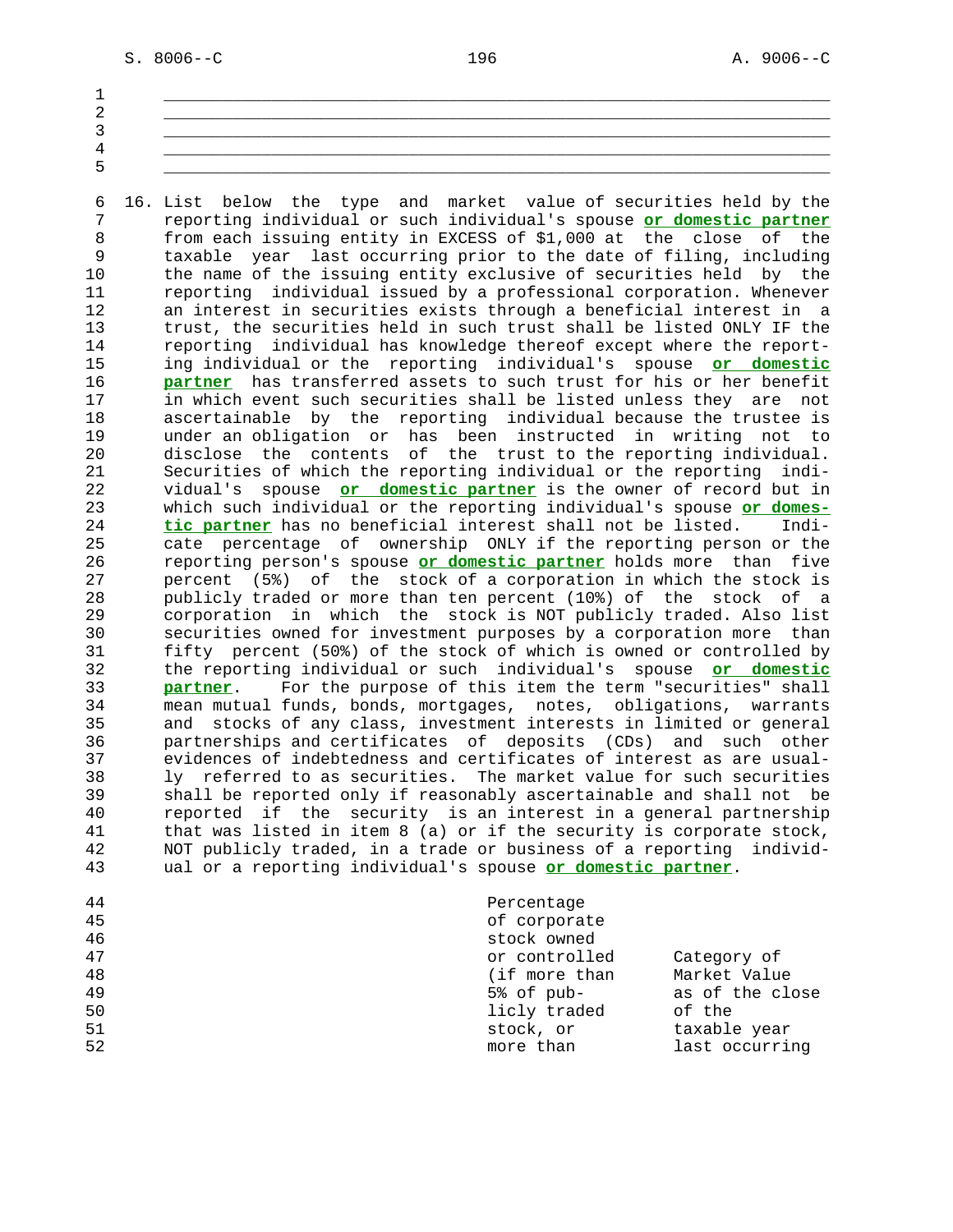S. 8006--C 197 197 A. 9006--C

| $\mathbf 1$<br>2<br>3<br>4<br>5<br>6                                 | Self/<br>Issuing<br>Entity<br>Spouse<br>or<br>Domestic<br>Partner                            | Type of<br>Security | 10% if stock<br>not publicly<br>traded, is held)                     | prior to<br>the filing of<br>this statement<br>(In Table II)                                                                                                                                                                                                                                                                                                                                                                                                                                                                                                                                                                                                                                                                     |
|----------------------------------------------------------------------|----------------------------------------------------------------------------------------------|---------------------|----------------------------------------------------------------------|----------------------------------------------------------------------------------------------------------------------------------------------------------------------------------------------------------------------------------------------------------------------------------------------------------------------------------------------------------------------------------------------------------------------------------------------------------------------------------------------------------------------------------------------------------------------------------------------------------------------------------------------------------------------------------------------------------------------------------|
| 7<br>8<br>9<br>10<br>11                                              |                                                                                              |                     |                                                                      |                                                                                                                                                                                                                                                                                                                                                                                                                                                                                                                                                                                                                                                                                                                                  |
| 12<br>13<br>14<br>15<br>16<br>17<br>18<br>19<br>20<br>21<br>22<br>23 | of which is owned or controlled by the reporting individual or<br>relative.                  |                     |                                                                      | 17. List below the location, size, general nature, acquisition date,<br>market value and percentage of ownership of any real property in<br>which any vested or contingent interest in EXCESS of \$1,000 is held<br>by the reporting individual or the reporting individual's spouse or<br>domestic partner. Also list real property owned for investment<br>purposes by a corporation more than fifty percent (50%) of the stock<br>such<br>individual's spouse or domestic partner. Do NOT list any real prop-<br>erty which is the primary or secondary personal residence of the<br>reporting individual or the reporting individual's spouse or domes-<br>tic partner, except where there is a co-owner who is other than a |
| 24<br>25<br>26<br>27<br>28                                           | Self/<br>$Spouse_$<br>Domestic<br>Partner<br>Corporation Location Size                       | General<br>Nature   | оf<br>Acquisition<br>Date                                            | Percentage<br>Category<br>of Market<br>Ownership<br>Value<br>(In<br>Table II)                                                                                                                                                                                                                                                                                                                                                                                                                                                                                                                                                                                                                                                    |
| 29<br>30<br>31<br>32<br>33                                           |                                                                                              |                     |                                                                      |                                                                                                                                                                                                                                                                                                                                                                                                                                                                                                                                                                                                                                                                                                                                  |
| 34<br>35<br>36<br>37<br>38<br>39<br>40<br>41<br>42<br>43             | 18. List<br>and accounts receivable owed to the individual by a relative<br>not be reported. |                     |                                                                      | below all notes and accounts receivable, other than from goods<br>or services sold, held by the reporting individual at the close of<br>the taxable year last occurring prior to the date of filing and<br>other debts owed to such individual at the close of the taxable year<br>last occurring prior to the date of filing, in EXCESS of \$1,000,<br>including the name of the debtor, type of obligation, date due and<br>the nature of the collateral securing payment of each, if any,<br>excluding securities reported in item 16 hereinabove. Debts, notes<br>shall                                                                                                                                                      |
| 44<br>45<br>46<br>47                                                 | Name of Debtor                                                                               |                     | Type of Obligation,<br>Date Due, and Nature<br>of Collateral, if any | Category<br>оf<br>Amount<br>(In Table II)                                                                                                                                                                                                                                                                                                                                                                                                                                                                                                                                                                                                                                                                                        |
| 48<br>49                                                             |                                                                                              |                     |                                                                      |                                                                                                                                                                                                                                                                                                                                                                                                                                                                                                                                                                                                                                                                                                                                  |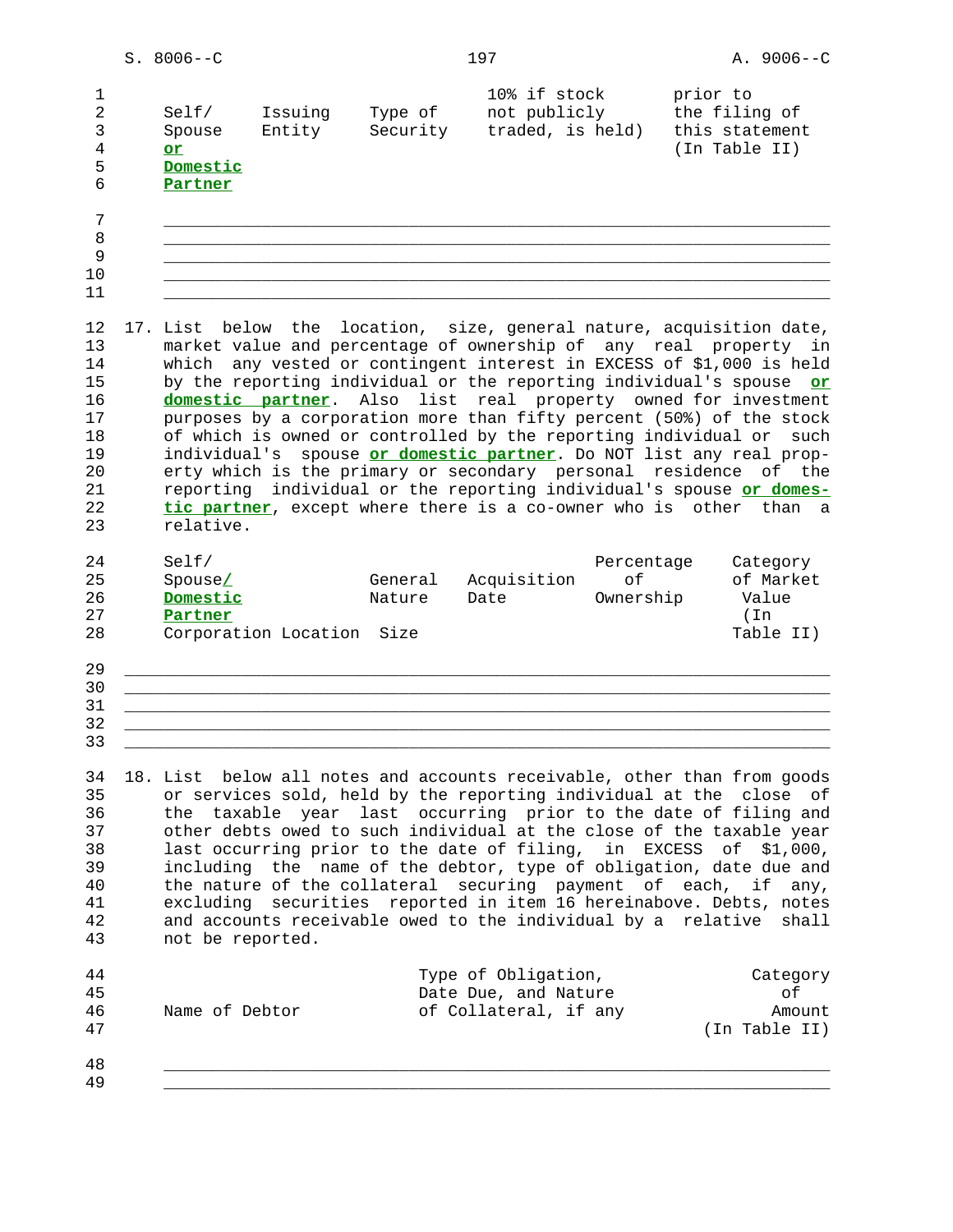| __ |
|----|
|    |
|    |

 4 19. List below all liabilities of the reporting individual and such 5 individual's spouse **or domestic partner**, in EXCESS of \$10,000 as of 6 the date of filing of this statement, other than liabilities to a<br>7 selative. Do NOT list liabilities incurred by, or quarantees made 7 relative. Do NOT list liabilities incurred by, or guarantees made 8 by, the reporting individual or such individual's spouse **or domestic partner** or by any proprietorship, partnership or corporation in 10 which the reporting individual or such individual's spouse **or domes-** 11 **tic partner** has an interest, when incurred or made in the ordinary 12 course of the trade, business or professional practice of the 13 reporting individual or such individual's spouse **or domestic** 14 **partner**. Include the name of the creditor and any collateral 15 pledged by such individual to secure payment of any such liability. 16 A reporting individual shall not list any obligation to pay mainte- 17 nance in connection with a matrimonial action, alimony or child 18 support payments. Any loan issued in the ordinary course of business by a financial institution to finance educational costs, the cost of 20 home purchase or improvements for a primary or secondary residence, 21 or purchase of a personally owned motor vehicle, household furniture 22 or appliances shall be excluded. If any such reportable liability 23 has been guaranteed by any third person, list the liability and name 24 the guarantor.

| 25 |                  |                        | Category      |
|----|------------------|------------------------|---------------|
| 26 | Name of Creditor | Type of Liability      |               |
| 27 | or Guarantor     | and Collateral, if any | Amount        |
| 28 |                  |                        | (In Table II) |

 29 \_\_\_\_\_\_\_\_\_\_\_\_\_\_\_\_\_\_\_\_\_\_\_\_\_\_\_\_\_\_\_\_\_\_\_\_\_\_\_\_\_\_\_\_\_\_\_\_\_\_\_\_\_\_\_\_\_\_\_\_\_\_\_\_\_\_\_\_ 30 \_\_\_\_\_\_\_\_\_\_\_\_\_\_\_\_\_\_\_\_\_\_\_\_\_\_\_\_\_\_\_\_\_\_\_\_\_\_\_\_\_\_\_\_\_\_\_\_\_\_\_\_\_\_\_\_\_\_\_\_\_\_\_\_\_\_\_\_ 31 \_\_\_\_\_\_\_\_\_\_\_\_\_\_\_\_\_\_\_\_\_\_\_\_\_\_\_\_\_\_\_\_\_\_\_\_\_\_\_\_\_\_\_\_\_\_\_\_\_\_\_\_\_\_\_\_\_\_\_\_\_\_\_\_\_\_\_\_ 32 \_\_\_\_\_\_\_\_\_\_\_\_\_\_\_\_\_\_\_\_\_\_\_\_\_\_\_\_\_\_\_\_\_\_\_\_\_\_\_\_\_\_\_\_\_\_\_\_\_\_\_\_\_\_\_\_\_\_\_\_\_\_\_\_\_\_\_\_ 33 \_\_\_\_\_\_\_\_\_\_\_\_\_\_\_\_\_\_\_\_\_\_\_\_\_\_\_\_\_\_\_\_\_\_\_\_\_\_\_\_\_\_\_\_\_\_\_\_\_\_\_\_\_\_\_\_\_\_\_\_\_\_\_\_\_\_\_\_

 34 The requirements of law relating to the reporting of financial 35 interests are in the public interest and no adverse inference of 36 unethical or illegal conduct or behavior will be drawn merely from 37 compliance with these requirements.

38 \_\_\_\_\_\_\_\_\_\_\_\_\_\_\_\_\_\_\_\_\_\_\_\_\_\_\_\_\_\_\_\_\_\_\_ \_\_\_\_\_\_\_\_\_\_\_\_\_\_\_\_\_\_\_\_\_\_\_\_\_

| 39<br>(Signature of Reporting Individual)<br>Date<br>40<br>TABLE I<br>41<br>Category A<br>none<br>42<br>\$<br>1,000<br>1 to under \$<br>Category B<br>43<br>5,000<br>1,000 to under $\sin$<br>\$<br>Category C<br>44<br>20,000<br>$5.000$ to under \$<br>\$<br>Category D<br>45<br>50,000<br>\$<br>20,000 to under \$<br>Category E<br>46<br>\$<br>75,000<br>50,000 to under \$<br>Category F<br>47<br>\$<br>75,000 to under \$<br>100,000<br>Category G |    |            |    |         |                  |  |
|----------------------------------------------------------------------------------------------------------------------------------------------------------------------------------------------------------------------------------------------------------------------------------------------------------------------------------------------------------------------------------------------------------------------------------------------------------|----|------------|----|---------|------------------|--|
|                                                                                                                                                                                                                                                                                                                                                                                                                                                          |    |            |    |         | (month/day/year) |  |
|                                                                                                                                                                                                                                                                                                                                                                                                                                                          |    |            |    |         |                  |  |
|                                                                                                                                                                                                                                                                                                                                                                                                                                                          |    |            |    |         |                  |  |
|                                                                                                                                                                                                                                                                                                                                                                                                                                                          |    |            |    |         |                  |  |
|                                                                                                                                                                                                                                                                                                                                                                                                                                                          |    |            |    |         |                  |  |
|                                                                                                                                                                                                                                                                                                                                                                                                                                                          |    |            |    |         |                  |  |
|                                                                                                                                                                                                                                                                                                                                                                                                                                                          |    |            |    |         |                  |  |
|                                                                                                                                                                                                                                                                                                                                                                                                                                                          |    |            |    |         |                  |  |
|                                                                                                                                                                                                                                                                                                                                                                                                                                                          |    |            |    |         |                  |  |
| $100,000$ to under \$                                                                                                                                                                                                                                                                                                                                                                                                                                    | 48 | Category H | \$ | 150,000 |                  |  |
| 49<br>\$<br>150,000 to under \$<br>250,000<br>Category I                                                                                                                                                                                                                                                                                                                                                                                                 |    |            |    |         |                  |  |
| 50<br>250,000 to under \$<br>350,000<br>Ś<br>Category J                                                                                                                                                                                                                                                                                                                                                                                                  |    |            |    |         |                  |  |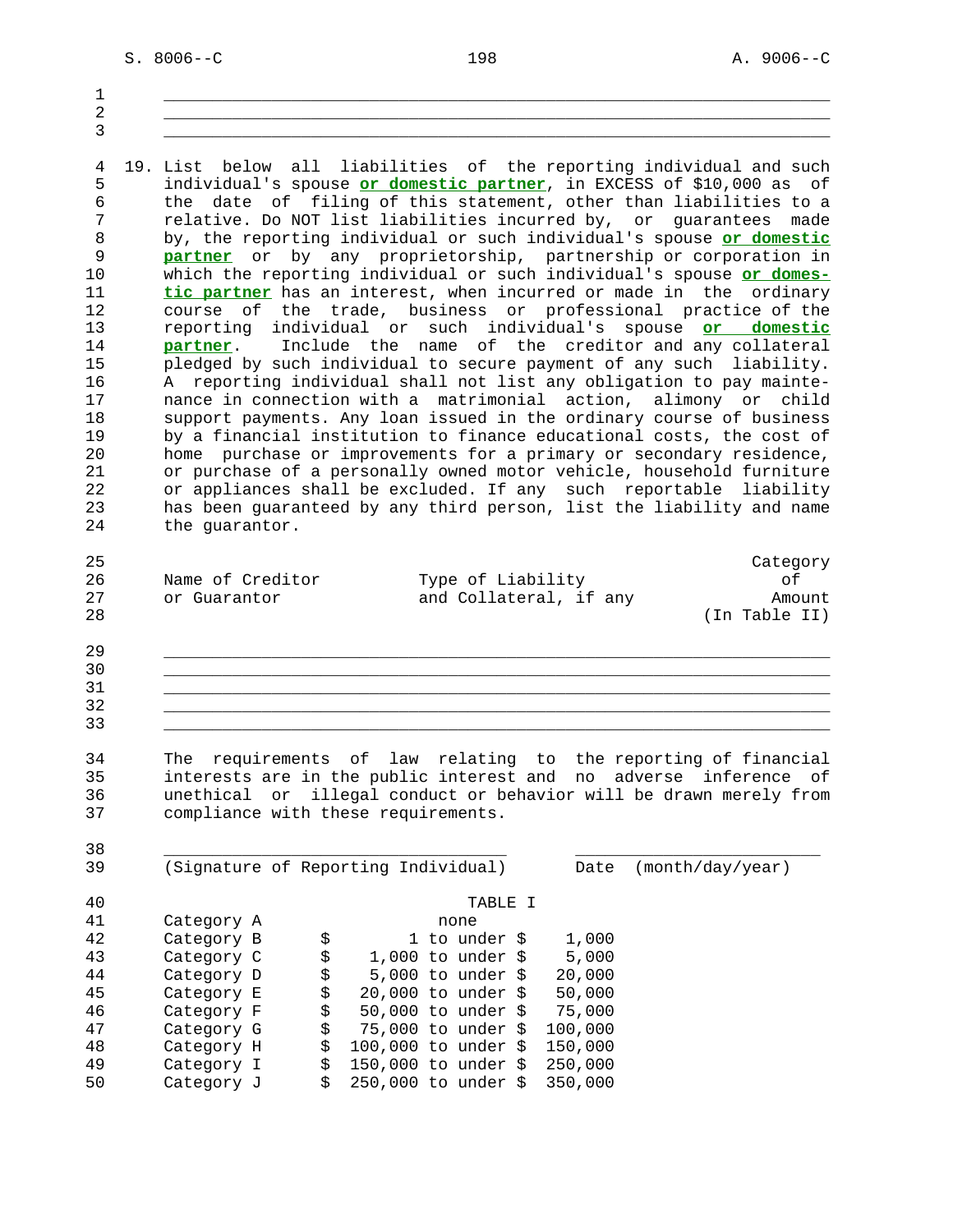| 1              | Category K   | \$ | 350,000 to under \$              |  | 450,000 |                                                |
|----------------|--------------|----|----------------------------------|--|---------|------------------------------------------------|
| $\sqrt{2}$     | Category L   | \$ | 450,000 to under \$              |  | 550,000 |                                                |
| $\mathsf{3}$   | Category M   | \$ | 550,000 to under \$              |  | 650,000 |                                                |
| $\overline{4}$ | Category N   | \$ | 650,000 to under \$              |  | 750,000 |                                                |
| 5              | Category O   | \$ | 750,000 to under \$              |  | 850,000 |                                                |
| 6              | Category P   | \$ | 850,000 to under \$              |  | 950,000 |                                                |
| 7              | Category Q   | \$ | 950,000 to under \$1,050,000     |  |         |                                                |
| $\,8\,$        | Category R   |    | \$1,050,000 to under \$1,150,000 |  |         |                                                |
| 9              | Category S   |    | \$1,150,000 to under \$1,250,000 |  |         |                                                |
| 10             | Category T   |    | \$1,250,000 to under \$1,350,000 |  |         |                                                |
| 11             | Category U   |    | \$1,350,000 to under \$1,450,000 |  |         |                                                |
| 12             | Category V   |    | \$1,450,000 to under \$1,550,000 |  |         |                                                |
| 13             | Category W   |    | \$1,550,000 to under \$1,650,000 |  |         |                                                |
| 14             | Category X   |    | \$1,650,000 to under \$1,750,000 |  |         |                                                |
| 15             | Category Y   |    | \$1,750,000 to under \$1,850,000 |  |         |                                                |
| 16             | Category Z   |    | \$1,850,000 to under \$1,950,000 |  |         |                                                |
| 17             | Category AA  |    | \$1,950,000 to under \$2,050,000 |  |         |                                                |
| 18             | Category BB  |    | \$2,050,000 to under \$2,150,000 |  |         |                                                |
| 19             | Category CC  |    | \$2,150,000 to under \$2,250,000 |  |         |                                                |
| 20             | Category DD  |    | \$2,250,000 to under \$2,350,000 |  |         |                                                |
| 21             | Category EE  |    | \$2,350,000 to under \$2,450,000 |  |         |                                                |
| 22             | Category FF  |    | \$2,450,000 to under \$2,550,000 |  |         |                                                |
| 23             | Category GG  |    | \$2,550,000 to under \$2,650,000 |  |         |                                                |
| 24             | Category HH  |    | \$2,650,000 to under \$2,750,000 |  |         |                                                |
| 25             | Category II  |    | \$2,750,000 to under \$2,850,000 |  |         |                                                |
| 26             | Category JJ  |    | \$2,850,000 to under \$2,950,000 |  |         |                                                |
| 27             | Category KK  |    | \$2,950,000 to under \$3,050,000 |  |         |                                                |
| 28             | Category LL  |    | \$3,050,000 to under \$3,150,000 |  |         |                                                |
| 29             | Category MM  |    | \$3,150,000 to under \$3,250,000 |  |         |                                                |
| 30             | Category NN  |    | \$3,250,000 to under \$3,350,000 |  |         |                                                |
| 31             | Category 00  |    | \$3,350,000 to under \$3,450,000 |  |         |                                                |
| 32             | Category PP  |    | \$3,450,000 to under \$3,550,000 |  |         |                                                |
| 33             | Category QQ  |    | \$3,550,000 to under \$3,650,000 |  |         |                                                |
| 34             | Category RR  |    | \$3,650,000 to under \$3,750,000 |  |         |                                                |
| 35             | Category SS  |    | \$3,750,000 to under \$3,850,000 |  |         |                                                |
| 36             | Category TT  |    | \$3,850,000 to under \$3,950,000 |  |         |                                                |
| 37             | Category UU  |    | \$3,950,000 to under \$4,050,000 |  |         |                                                |
| 38             | Category VV  |    | \$4,050,000 to under \$4,150,000 |  |         |                                                |
| 39             | Category WW  |    | \$4,150,000 to under \$4,250,000 |  |         |                                                |
| 40             | Category XX  |    | \$4,250,000 to under \$4,350,000 |  |         |                                                |
| 41             | Category YY  |    | \$4,350,000 to under \$4,450,000 |  |         |                                                |
| 42             | Category ZZ  |    | \$4,450,000 to under \$4,550,000 |  |         |                                                |
| 43             | Category AAA |    | \$4,550,000 to under \$4,650,000 |  |         |                                                |
| 44             | Category BBB |    | \$4,650,000 to under \$4,750,000 |  |         |                                                |
| 45             | Category CCC |    | \$4,750,000 to under \$4,850,000 |  |         |                                                |
| 46             | Category DDD |    | \$4,850,000 to under \$4,950,000 |  |         |                                                |
| 47             | Category EEE |    | \$4,950,000 to under \$5,050,000 |  |         |                                                |
| 48             | Category FFF |    | \$5,050,000 to under \$5,150,000 |  |         |                                                |
| 49             | Category GGG |    | \$5,150,000 to under \$5,250,000 |  |         |                                                |
| 50             | Category HHH |    | \$5,250,000 to under \$5,350,000 |  |         |                                                |
| 51             | Category III |    | \$5,350,000 to under \$5,450,000 |  |         |                                                |
| 52             | Category JJJ |    | \$5,450,000 to under \$5,550,000 |  |         |                                                |
| 53             | Category KKK |    | \$5,550,000 to under \$5,650,000 |  |         |                                                |
| 54             | Category LLL |    | \$5,650,000 to under \$5,750,000 |  |         |                                                |
| 55             | Category MMM |    | \$5,750,000 to under \$5,850,000 |  |         |                                                |
| 56             | Category NNN |    |                                  |  |         | [\$5,580,000] \$5,850,000 to under \$5,950,000 |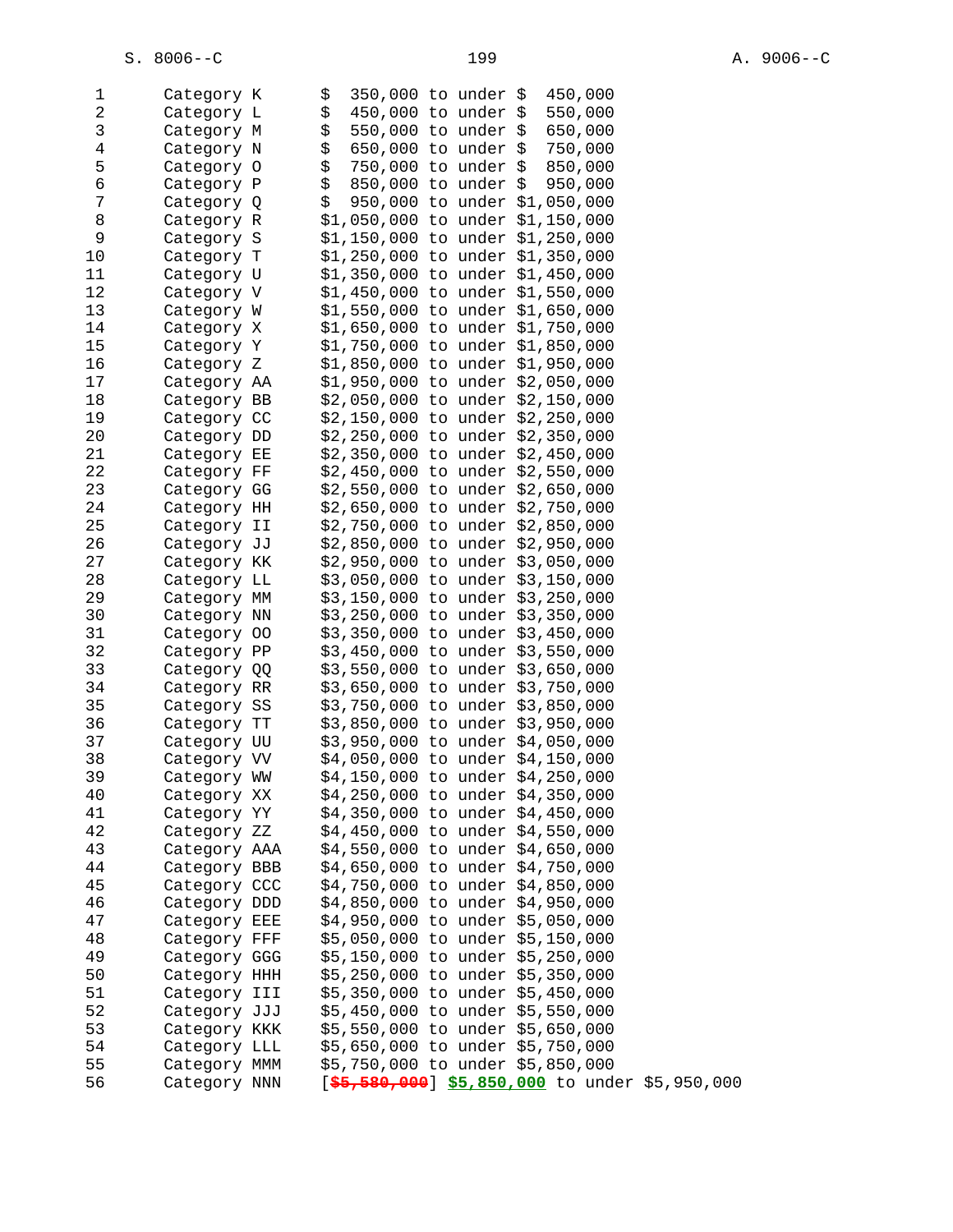| 1              | Category 000   | \$5,950,000 to under \$6,050,000        |
|----------------|----------------|-----------------------------------------|
| 2              | Category PPP   | \$6,050,000<br>to under<br>\$6,150,000  |
| 3              | Category QQQ   | \$6,150,000<br>to under<br>\$6,250,000  |
| $\overline{4}$ | Category RRR   | \$6,250,000<br>to under \$6,350,000     |
| 5              | Category SSS   | \$6,350,000 to under \$6,450,000        |
| б              | Category TTT   | to under \$6,550,000<br>\$6,450,000     |
| 7              | Category UUU   | \$6,550,000<br>\$6,650,000<br>to under  |
| 8              | Category VVV   | to under \$6,750,000<br>\$6,650,000     |
| 9              | Category WWW   | \$6,750,000<br>to under<br>\$6,850,000  |
| 10             | Category XXX   | \$6,850,000<br>to under<br>\$6,950,000  |
| 11             | Category YYY   | to under<br>\$6,950,000<br>\$7,050,000  |
| 12             | Category ZZZ   | to under<br>\$7,150,000<br>\$7,050,000  |
| 13             | Category AAAA  | \$7,150,000<br>to under<br>\$7,250,000  |
| 14             |                | to under<br>\$7,350,000                 |
|                | Category BBBB  | \$7,250,000                             |
| 15             | Category CCCC  | to under<br>\$7,350,000<br>\$7,450,000  |
| 16             | Category DDDD  | \$7,450,000<br>to under<br>\$7,550,000  |
| 17             | Category EEEE  | \$7,550,000<br>to under<br>\$7,650,000  |
| 18             | Category FFFF  | \$7,650,000<br>to under \$7,750,000     |
| 19             | Category GGGG  | \$7,750,000<br>to under \$7,850,000     |
| 20             | Category HHHH  | to under \$7,950,000<br>\$7,850,000     |
| 21             | Category IIII  | \$7,950,000<br>to under<br>\$8,050,000  |
| 22             | Category JJJJ  | \$8,150,000<br>\$8,050,000<br>to under  |
| 23             | Category KKKK  | to under \$8,250,000<br>\$8,150,000     |
| 24             | Category LLLL  | \$8,250,000<br>\$8,350,000<br>to under  |
| 25             | Category MMMM  | \$8,350,000<br>to under<br>\$8,450,000  |
| 26             | Category NNNN  | \$8,450,000<br>to under<br>\$8,550,000  |
| 27             | Category 0000  | \$8,550,000<br>to under<br>\$8,650,000  |
| 28             | Category PPPP  | \$8,650,000<br>to under<br>\$8,750,000  |
| 29             | Category QQQQ  | \$8,750,000<br>to under<br>\$8,850,000  |
| 30             | Category RRRR  | \$8,850,000<br>to under<br>\$8,950,000  |
| 31             | Category SSSS  | \$8,950,000<br>to under<br>\$9,050,000  |
| 32             | Category TTTT  | \$9,050,000<br>\$9,150,000<br>to under  |
| 33             | Category UUUU  | to under \$9,250,000<br>\$9,150,000     |
| 34             | Category VVVV  | to under \$9,350,000<br>\$9,250,000     |
| 35             | Category WWWW  | \$9,350,000<br>to under \$9,450,000     |
| 36             |                | to under \$9,550,000<br>\$9,450,000     |
|                | Category XXXX  |                                         |
| 37             | Category YYYY  | \$9,550,000<br>to under \$9,650,000     |
| 38             | Category ZZZZ  | \$9,650,000 to under \$9,750,000        |
| 39             | Category AAAAA | \$9,750,000 to under \$9,850,000        |
| 40             | Category BBBBB | \$9,850,000 to under \$9,950,000        |
| 41             | Category CCCCC | \$9,950,000 to under \$10,000,000       |
| 42             | Category DDDDD | \$10,000,000 or over                    |
| 43             |                | TABLE II                                |
| 44             | Category A     | none                                    |
| 45             | Category B     | \$<br>1 to under \$<br>1,000            |
| 46             | Category C     | \$<br>5,000<br>1,000 to under<br>\$     |
| 47             | Category D     | \$<br>20,000<br>5,000 to under<br>\$    |
| 48             | Category E     | \$<br>50,000<br>20,000 to under<br>\$   |
| 49             | Category F     | \$<br>50,000 to under<br>75,000<br>\$   |
| 50             | Category G     | \$<br>100,000<br>75,000 to under<br>\$  |
| 51             | Category H     | \$<br>150,000<br>100,000 to under<br>\$ |
| 52             | Category I     | \$<br>150,000 to under<br>250,000<br>\$ |
| 53             | Category J     | \$<br>250,000 to under<br>500,000<br>\$ |
| 54             | Category K     | \$<br>500,000 to under<br>750,000       |
|                |                | \$<br>\$                                |
| 55             | Category L     | 750,000 to under<br>\$1,000,000         |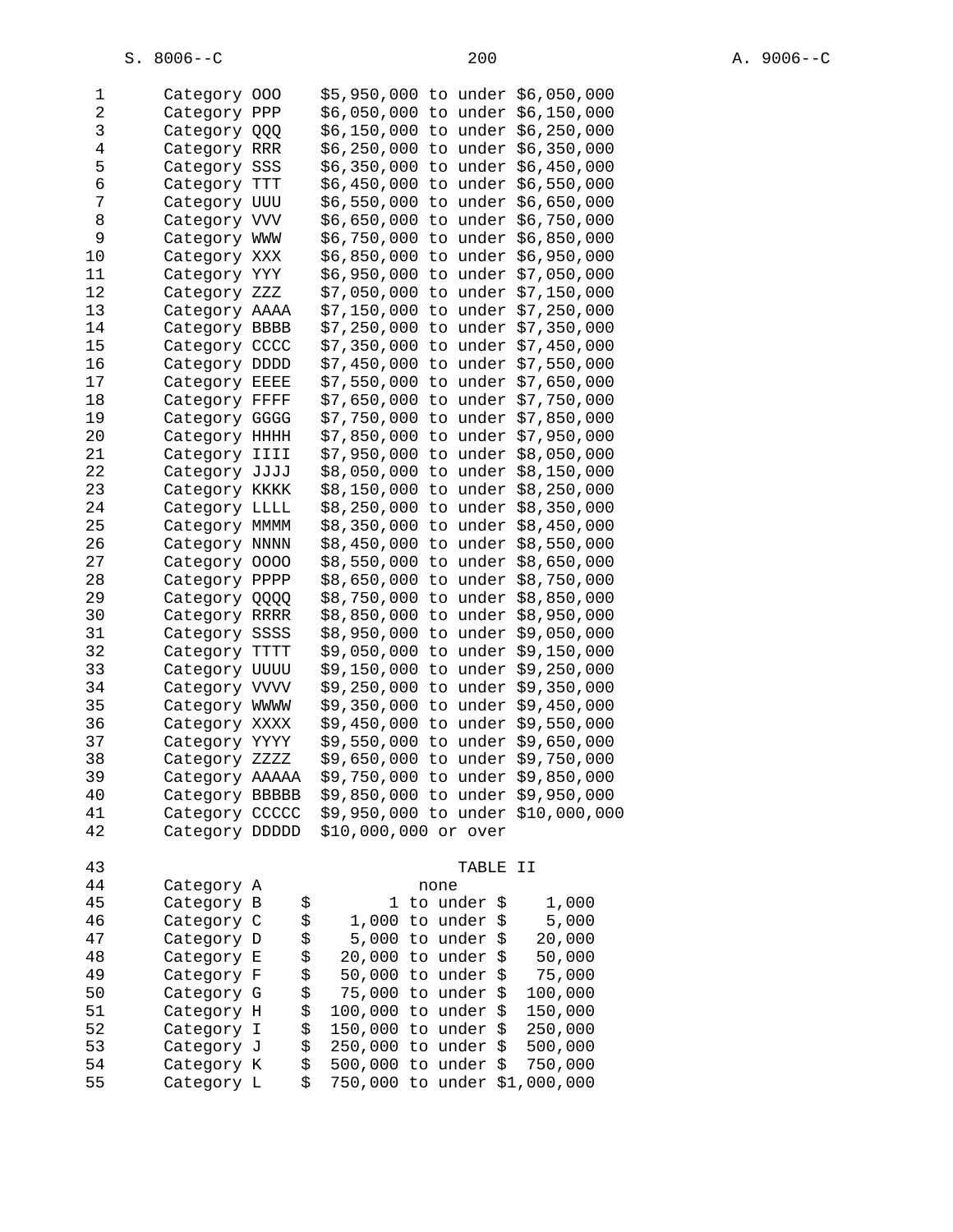| 1              | Category M  | \$1,000,000 to under \$1,250,000 |          |                                  |
|----------------|-------------|----------------------------------|----------|----------------------------------|
| 2              | Category N  | \$1,250,000 to under \$1,500,000 |          |                                  |
| 3              | Category 0  | \$1,500,000                      | to under | \$1,750,000                      |
| $\overline{4}$ | Category P  | \$1,750,000                      | to under | \$2,000,000                      |
| 5              | Category Q  | \$2,000,000                      | to under | \$2,250,000                      |
| 6              | Category R  | \$2,250,000                      | to under | \$2,500,000                      |
| 7              | Category S  | \$2,500,000                      |          | to under \$2,750,000             |
| 8              | Category T  | \$2,750,000 to under \$3,000,000 |          |                                  |
| 9              | Category U  | \$3,000,000 to under \$3,250,000 |          |                                  |
| 10             | Category V  |                                  |          | \$3,250,000 to under \$3,500,000 |
| 11             | Category W  | \$3,500,000 to under             |          | \$3,750,000                      |
| 12             | Category X  | \$3,750,000                      | to under | \$4,000,000                      |
| 13             | Category Y  | \$4,000,000                      | to under | \$4,250,000                      |
| 14             | Category Z  | \$4,250,000                      |          | to under \$4,500,000             |
| 15             | Category AA |                                  |          | \$4,500,000 to under \$4,750,000 |
| 16             | Category BB | \$4,750,000 to under             |          | \$5,000,000                      |
| 17             | Category CC | \$5,000,000 to under             |          | \$5,250,000                      |
| 18             | Category DD | \$5,250,000                      | to under | \$5,500,000                      |
| 19             | Category EE | \$5,500,000                      | to under | \$5,750,000                      |
| 20             | Category FF | \$5,750,000                      | to under | \$6,000,000                      |
| 21             | Category GG | \$6,000,000                      | to under | \$6,250,000                      |
| 22             | Category HH | \$6,250,000                      |          | to under \$6,500,000             |
| 23             | Category II | \$6,500,000 to under \$6,750,000 |          |                                  |
| 24             | Category JJ | \$6,750,000 to under \$7,000,000 |          |                                  |
| 25             | Category KK | \$7,000,000 to under             |          | \$7,250,000                      |
| 26             | Category LL | \$7,250,000                      | to under | \$7,500,000                      |
| 27             | Category MM | \$7,500,000                      | to under | \$7,750,000                      |
| 28             | Category NN | \$7,750,000                      | to under | \$8,000,000                      |
| 29             | Category 00 | \$8,000,000                      | to under | \$8,250,000                      |
| 30             | Category PP | \$8,250,000                      | to under | \$8,500,000                      |
| 31             | Category QQ | \$8,500,000                      | to under | \$8,750,000                      |
| 32             | Category RR | \$8,750,000 to under             |          | \$9,000,000                      |
| 33             | Category SS | \$9,000,000                      | to under | \$9,250,000                      |
| 34             | Category TT | \$9,250,000                      | to under | \$9,500,000                      |
| 35             | Category UU | \$9,500,000 or over              |          |                                  |
|                |             |                                  |          |                                  |

 36 § 19. This act shall take effect on the ninetieth day after it shall 37 have become a law.

# 38 PART RR

 39 Section 1. The opening paragraph and subdivisions 1 and 2 of section 40 1306 of the racing, pari-mutuel wagering and breeding law, the opening 41 paragraph as amended by chapter 243 of the laws of 2020 and subdivisions 42 1 and 2 as added by chapter 174 of the laws of 2013, are amended to read 43 as follows:

 44 The New York state gaming facility location board shall select, 45 following a competitive process and subject to the restrictions of this 46 article, no more than [**four**] **seven** entities to apply to the commission 47 for gaming facility licenses**; provided however, that no more than three** 48 **gaming facilities shall be located in zone one**. In exercising its 49 authority, the board shall have all powers necessary or convenient to 50 fully carry out and effectuate its purposes including, but not limited 51 to, the following powers. The board shall:

 52 1. issue a request for applications for zone **one or** two gaming facili- 53 ty licenses pursuant to section one thousand three hundred twelve **or** 54 **section one thousand three hundred twenty-one-b** of this article;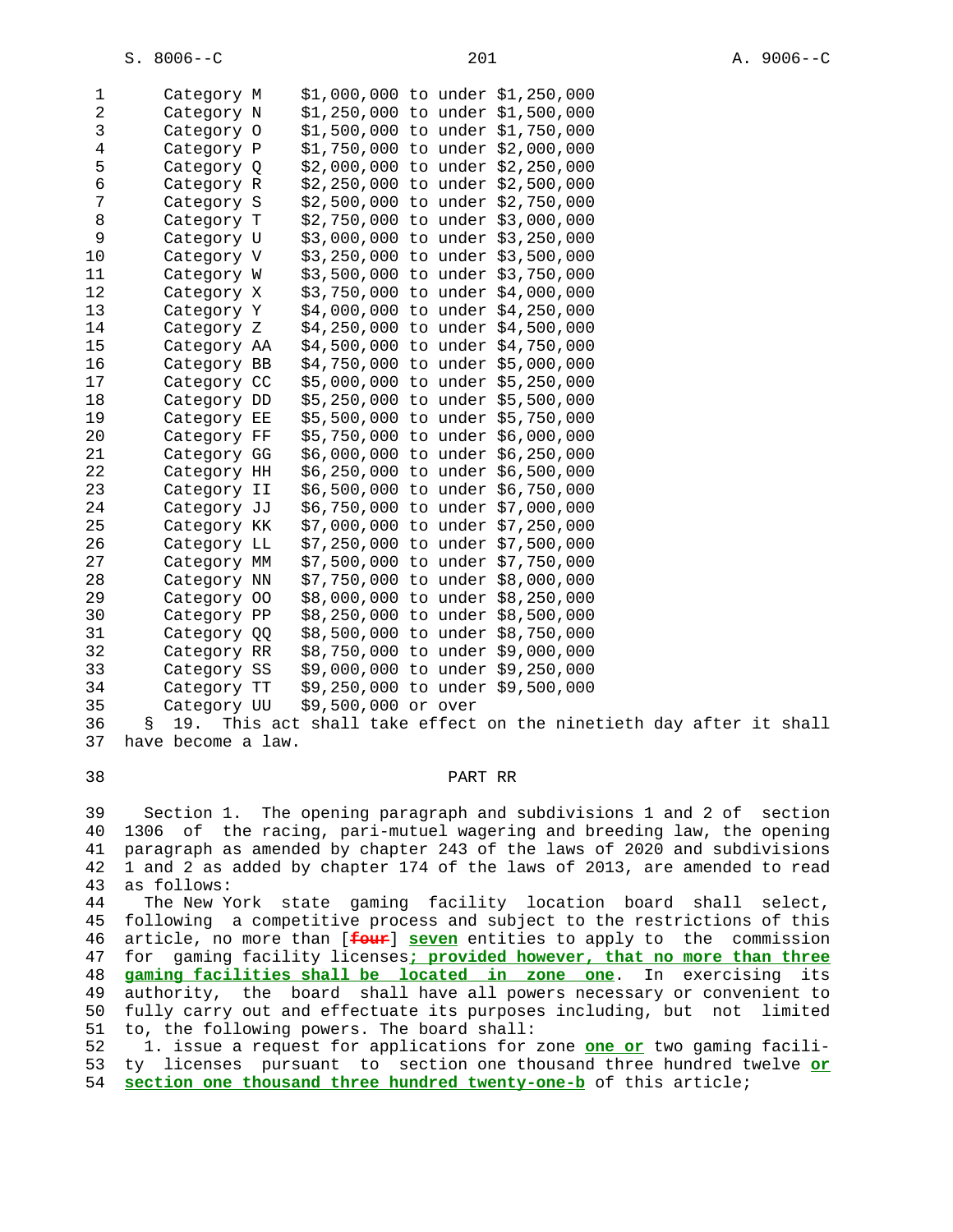1 2. assist the commission in prescribing the form of the application 2 for zone **one or** two gaming facility licenses including information to be 3 furnished by an applicant concerning an applicant's antecedents, habits, 4 character, associates, criminal record, business activities and finan- 5 cial affairs, past or present pursuant to section one thousand three 6 hundred thirteen **or section one thousand three hundred twenty-one-c** of 7 this article; 8 § 2. Subparagraph 2 of paragraph (a) of subdivision 2 of section 1310 9 of the racing, pari-mutuel wagering and breeding law, as added by chap- 10 ter 174 of the laws of 2013, is amended to read as follows: 11 (2) Region two shall consist of Bronx, Kings, New York, Queens and 12 Richmond counties[**. No gaming facility shall be authorized in region** 13 **two**]; and 14 § 3. The title heading of title 2 of article 13 of the racing, pari- 15 mutuel wagering and breeding law, as added by chapter 174 of the laws of 16 2013, is amended to read as follows: 17 FACILITY DETERMINATION AND LICENSING**: UPSTATE GAMING FACILITIES** 18 § 4. Section 1310 of title 2 of article 13 of the racing, pari-mutuel 19 wagering and breeding law is redesignated section 1310 of title 1 of 20 such article. 21 § 5. Subdivisions 1 and 3 of section 1311 of the racing, pari-mutuel 22 wagering and breeding law, subdivision 1 as amended by chapter 175 of 23 the laws of 2013 and subdivision 3 as added by section 6 of part Y of 24 chapter 59 of the laws of 2021, are amended to read as follows: 25 1. The commission is authorized to award up to four gaming facility 26 licenses, in regions one, two and five of zone two. The duration of such 27 initial license shall be ten years. The term of renewal shall be deter- 28 mined by the commission. The commission may award a second license to a 29 qualified applicant in no more than a single region. The commission is 30 not empowered to award any license [**in zone one. No gaming facilities** 31 **are authorized**] **nor are any gaming facilities authorized** under this 32 [**article**] **title** for the city of New York or any other portion of zone 33 one. 34 As a condition of licensure, licensees are required to commence gaming 35 operations no more than twenty-four months following license award. No 36 additional licenses may be awarded during the twenty-four month period, 37 nor for an additional sixty months following the end of the twenty-four 38 month period. Should the state legislatively authorize additional gaming 39 facility licenses within these periods, licensees shall have the right 40 to recover the license fee paid pursuant to section one thousand three 41 hundred six of this article. 42 This right shall be incorporated into the license itself, vest upon 43 the opening of a gaming facility in zone one or in the same region as 44 the licensee and entitle the holder of such license to bring an action 45 in the court of claims to recover the license fee paid pursuant to 46 section one thousand three hundred fifteen of this [**article**] **title** in 47 the event that any gaming facility license in excess of the number 48 authorized by this section as of the effective date of this section is 49 awarded within seven years from the date that the initial gaming facili- 50 ty license is awarded. This right to recover any such fee shall be 51 proportionate to the length of the respective period that is still 52 remaining upon the vesting of such right. 53 Additionally, the right to bring an action in the court of claims to 54 recover the fee paid to the state on the twenty-fourth day of September, 55 two thousand ten, by the operator of a video lottery gaming facility in 56 a city of more than one million shall vest with such operator upon the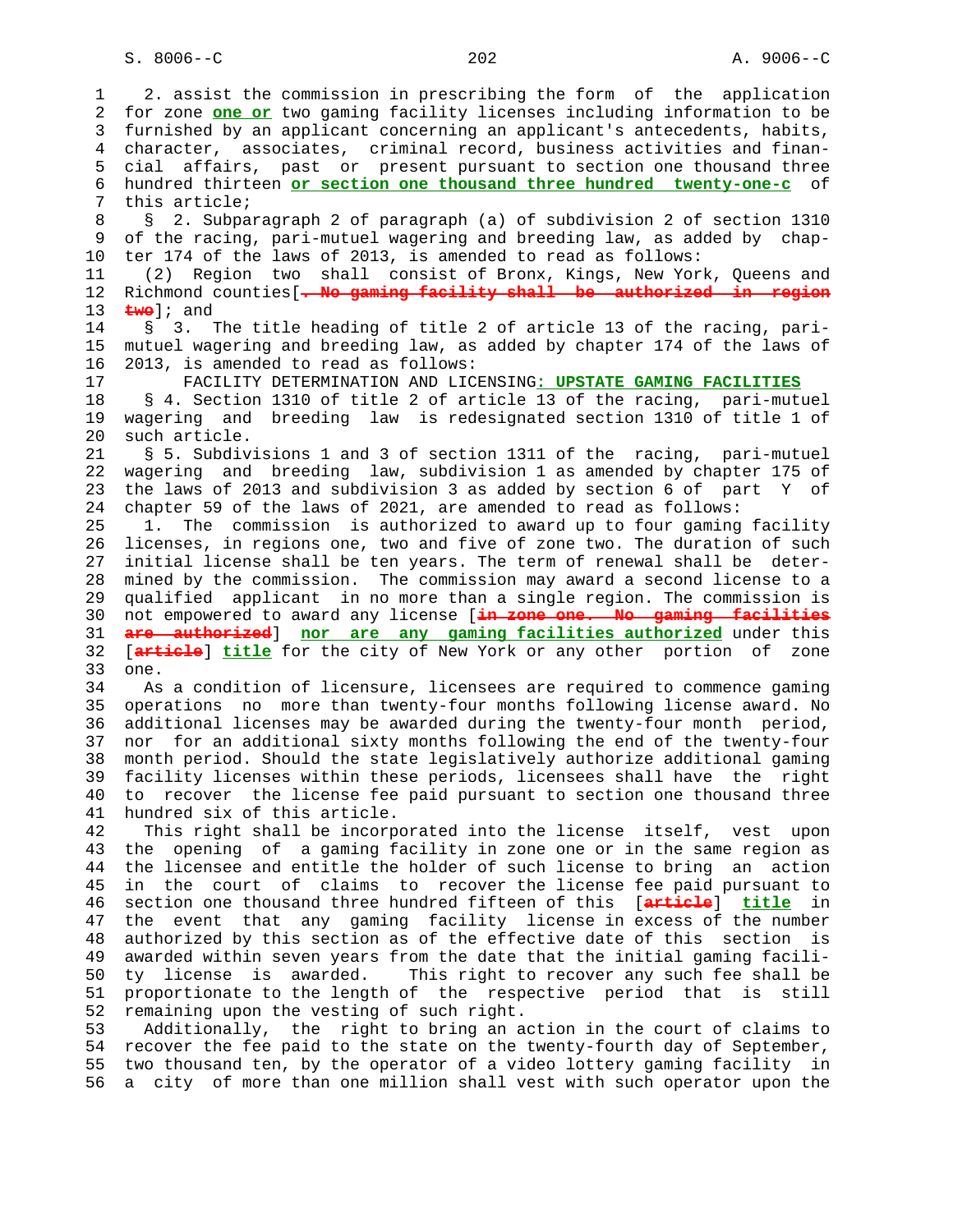1 opening of any gaming facility licensed by the commission in zone one 2 within seven years from the date that the initial gaming facility 3 license is awarded; provided however that the amount recoverable shall 4 be limited to the pro rata amount of the time remaining until the end of 5 the seven year exclusivity period, proportionate to the period of time 6 between the date of opening of the video lottery facility until the 7 conclusion of the seven year period. 8 3. As a condition for continued licensure, licensees shall be required 9 to house upon the physical premises of the licensed gaming facility, 10 **upon request,** a mobile sports wagering platform provider's server or 11 other equipment used for receiving mobile sports wagers pursuant to 12 section [**1367-a of the racing, pari-mutuel wagering and breeding law**] 13 **1367-a of this article**; provided however, that such licensee shall be 14 entitled to the reasonable and actual costs, as determined by the gaming 15 commission, of physically housing and securing such server or other 16 equipment used for receiving mobile sports wagers at such licensee's 17 licensed gaming facility; and provided further, [**that as consideration** 18 **for housing and securing such server at the physical premises of the** 19 **licensed gaming facility,**] **for the duration of the initial license term,** 20 a mobile sports wagering platform [**providers**] **provider** shall pay [**to** 21 **such licensed gaming facility, five**] **two and one-half** million dollars 22 per year [**for the duration of the time that such server is housed and** 23 **operating at the physical premises of such licensed gaming facility**]. 24 **Each gaming facility licensed under title two of this article shall** 25 **receive five million dollars per year, which shall be paid no later than** 26 **May first of each year.** 27 § 6. The opening paragraph of subdivision 1 of section 1312 of the 28 racing, pari-mutuel wagering and breeding law, as added by chapter 174 29 of the laws of 2013, is amended to read as follows: 30 The board shall issue within ninety days of a majority of members 31 being appointed a request for applications for a gaming facility license 32 in regions one, two and five in zone two; provided, however, that the 33 board shall not issue any requests for applications for any region in 34 zone one **under this title**; and further provided that the board shall not 35 issue any requests for applications with respect to any gaming facility 36 subsequently legislatively authorized until seven years following the 37 commencement of gaming activities in zone two**, unless such request for** 38 **application with respect to any subsequently legislatively authorized** 39 **gaming facility adheres to the procedure as described in section one** 40 **thousand three hundred eleven of this title**. All requests for applica- 41 tions shall include: 42 § 7. Article 13 of the racing, pari-mutuel wagering and breeding law 43 is amended by adding a new title 2-A to read as follows: 44 **TITLE 2-A** 45 **FACILITY DETERMINATION AND LICENSING: ADDITIONAL GAMING FACILITIES** 46 **Section 1321-a. License authorization; restrictions.** 47 **1321-b. Requests for applications.** 48 **1321-c. Form of application.** 49 **1321-d. License applicant eligibility.** 50 **1321-e. Required capital investment.** 51 **1321-f. Minimum license thresholds.** 52 **1321-g. Investigation of license applicants.** 53 **1321-h. Disqualifying criteria.** 54 **1321-i. Hearings.** 55 **1321-j. Siting evaluation.** 56 **1321-k. Zoning.**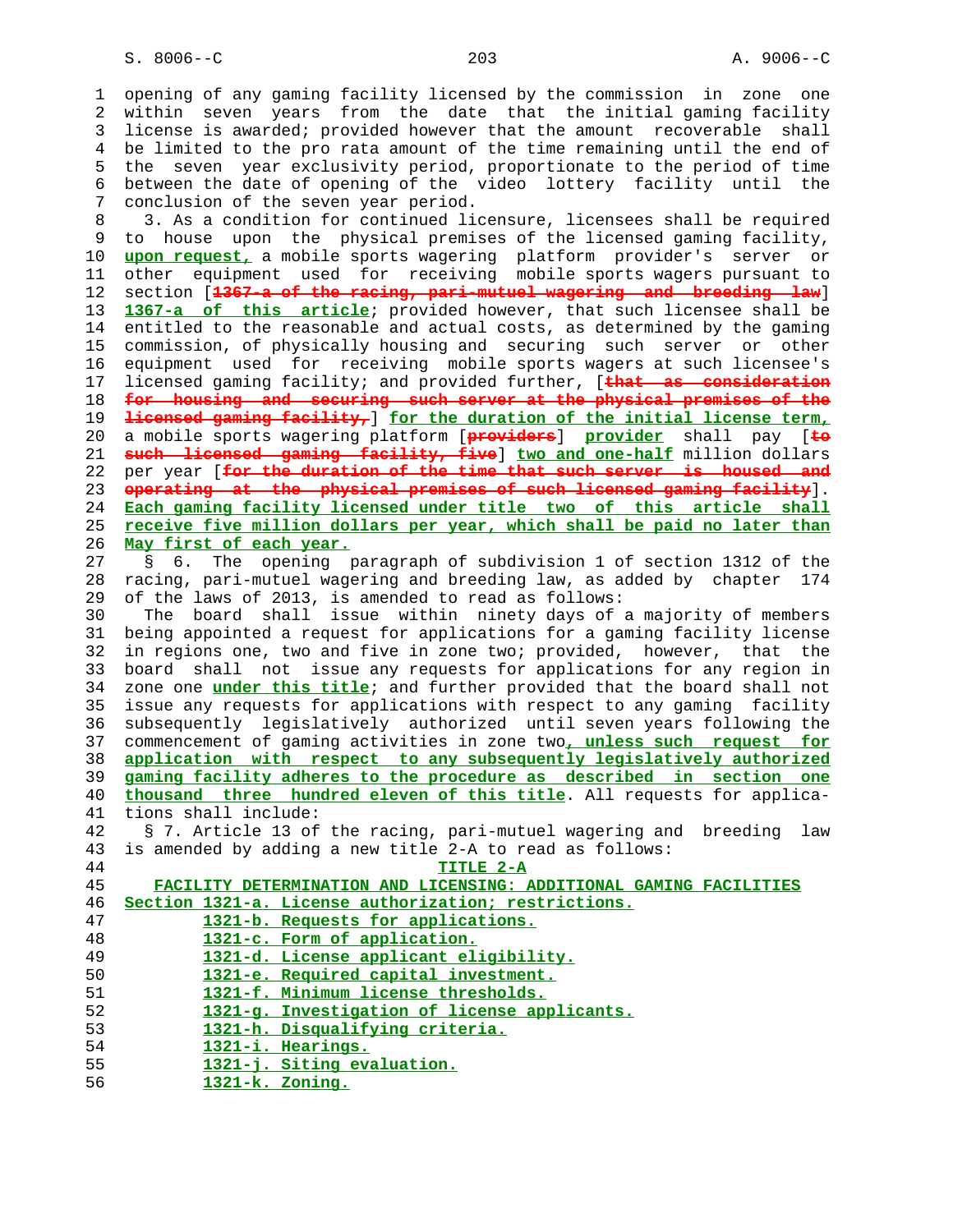S. 8006--C 204 A. 9006--C

**§ 1321-a. License authorization; restrictions. 1. The commission is authorized to award up to three additional gaming facility licenses. The duration of such initial license and the term of renewal shall be deter- mined by the commission; provided however, that such initial license term shall be no less than ten years but no more than thirty years based on the proposed total investment of the applicant's project. 2. If any of the three additional gaming facility licenses are awarded to an entity that was licensed for video lottery gaming pursuant to section sixteen hundred seventeen-a of the tax law as of January first two thousand twenty-two, the education aid for the state resulting from taxes imposed pursuant to subdivision one-a of section thirteen hundred fifty-one of this article on the gaming facility operations of any such entity in a given state fiscal year shall be no less than the total of education aid deposits into the state lottery fund from the video lottery gaming operations of such entity for the full twelve month peri- od immediately preceding its opening date as a gaming facility, provided however, that the twelve month period education aid total shall not be less than the education aid total from the video lottery gaming oper- ations of such entity for state fiscal year two thousand twenty-two. Should the education aid for the state resulting from taxes imposed pursuant to subdivision one-a of section thirteen hundred fifty-one of this article on the gaming facility operations of such entity at the conclusion of a given state fiscal year be less than the total required under this subdivision, such entity shall remit the necessary payment to the commission for deposit into the commercial gaming revenue fund no later than the next occurring May first. Notwithstanding section nine- ty-seven-nnnn of the state finance law, such payment into the commercial gaming revenue fund shall be available only for elementary and secondary education. For the purposes of this section, video lottery gaming oper- ations of an entity shall include any hosted video lottery devices. 3. Notwithstanding the foregoing, no casino gaming facility shall be authorized: (a) in the counties of Clinton, Essex, Franklin, Hamilton, Jefferson, Lewis, Saint Lawrence and Warren; (b) within the following area: (1) to the east, State Route 14 from Sodus Point to the Pennsylvania border with New York; (2) to the north, the border between New York and Canada; (3) to the south, the Pennsylva- nia border with New York; and (4) to the west, the border between New York and Canada and the border between Pennsylvania and New York; and (c) in the counties of Cayuga, Chenango, Cortland, Herkimer, Lewis, Madison, Oneida, Onondaga, Oswego and Otsego. § 1321-b. Requests for applications. Requests for applications shall be handled in the same manner as provided for in section thirteen hundred twelve of this article for gaming licenses authorized but not awarded, provided however that any requests for applications for gaming facility licenses authorized but not awarded may be for gaming facility licenses in any region in zone one or in regions one, two and five in zone two. § 1321-c. Form of application. The form of the application shall be the same as established under section thirteen hundred thirteen of this article. § 1321-d. License applicant eligibility. 1. Gaming facility licenses shall only be issued to applicants who are qualified under the criteria set forth in this article, as determined by the commission. 2. Prior to official review by the board, each potential license**

**applicant must:**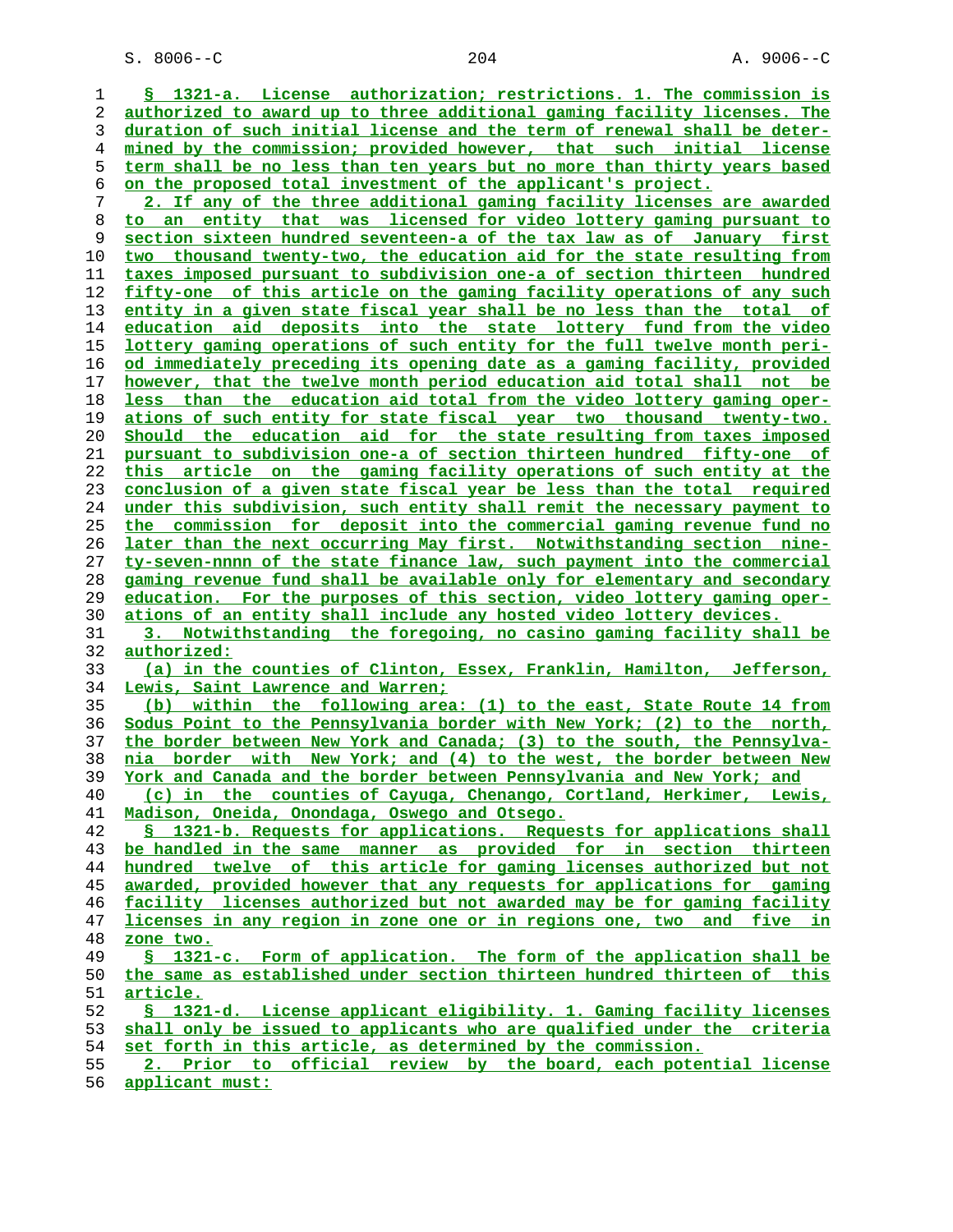S. 8006--C 205 205 A. 9006--C

| 1              | (a) demonstrate to the board's satisfaction that the applicant has           |
|----------------|------------------------------------------------------------------------------|
| 2              | acquired public support and presented evidence of compliance and             |
| 3              | approval with all required state and local zoning requirements as            |
| $\overline{4}$ | required under subdivision three of this section and section thirteen        |
| 5              | hundred twenty-one-k of this title; and                                      |
| 6              | (b) waive all rights they or any affiliated entity possess under             |
| 7              | section thirteen hundred eleven of this article to bring an action to        |
|                |                                                                              |
| 8              | recover a fee.                                                               |
| 9              | (c) pursuant to section thirteen hundred twenty-one-f of this title,         |
| 10             | an applicant shall pay to the commission an application fee of one           |
| 11             | million dollars to defray the costs associated with the processing of        |
| 12             | the application, commission expenses related to the community advisory       |
| 13             | committee, and investigation of the applicant; provided, however, that       |
| 14             | if the costs exceed the initial application fee, the applicant shall pay     |
| 15             | the additional amount to the commission within thirty days after notifi-     |
| 16             | cation of insufficient fees or the application shall be rejected and         |
| 17             | further provided that should the costs not exceed the fee remitted, any      |
| 18             | unexpended portion shall be returned to the applicant;                       |
| 19             | 3. (a) For each applicant who proposes a gaming facility located in          |
| 20             | region two of zone one, there shall be established a community advisory      |
| 21             | committee. Each committee shall consist of six members, one to be            |
| 22             | appointed by the governor, one to be appointed by the senator represent-     |
| 23             | ing the senate district where the proposed facility is to be located,        |
| 24             | one to be appointed by the assemblymember representing the assembly          |
| 25             | district where the proposed facility is to be located, one to be             |
| 26             | appointed by the borough president where the facility is proposed to be      |
| 27             | located, one to be appointed by the city councilmember representing the      |
| 28             | district where the facility is proposed to be located, and one to be         |
| 29             | <u>appointed by the New York city mayor.</u>                                 |
| 30             | (b) For each applicant who proposes a gaming facility located in             |
| 31             | <u>regions one or three of zone one, or regions one, two or five of zone</u> |
| 32             | two there shall be established a community advisory committee. Each          |
| 33             | committee shall consist of five members, one to be appointed by the          |
| 34             | governor, one to be appointed by the senator representing the senate         |
| 35             | district where the proposed facility is to be located, one to be             |
| 36             | appointed by the assemblymember representing the assembly district where     |
| 37             | the proposed facility is to be located, one to be appointed by the coun-     |
| 38             | ty executive of the county where the facility is proposed to be located,     |
| 39             | and one to be appointed as follows:                                          |
| 40             | (i) If the proposed facility is to be located in a city, one to be           |
| 41             | appointed by the mayor of such city;                                         |
| 42             | (ii) If the proposed facility is to be located in a town, one to be          |
| 43             | appointed by the town supervisor of such town; or                            |
| 44             | (iii) If the proposed facility is to be located in a village, one            |
| 45             | representative to be appointed jointly by the village mayor and the town     |
| 46             | supervisor.                                                                  |
| 47             | (c) The activities of the community advisory committees constituted          |
| 48             | pursuant to this subdivision shall be subject to the open meetings           |
| 49             | provisions contained in article seven of the public officers law.            |
| 50             | (d) The commission may hire a consultant to serve as a community             |
| 51             | consultant to assist and manage the community advisory committee proc-       |
| 52             | ess. The commission or community consultant shall provide administra-        |
| 53             | tive support and technical assistance for the establishment and activ-       |
| 54             | ities of committees constituted pursuant to this subdivision.                |
| 55             | (e) Prior to a determination on any application by the board, the            |
| 56             | following community advisory committee process shall apply:                  |
|                |                                                                              |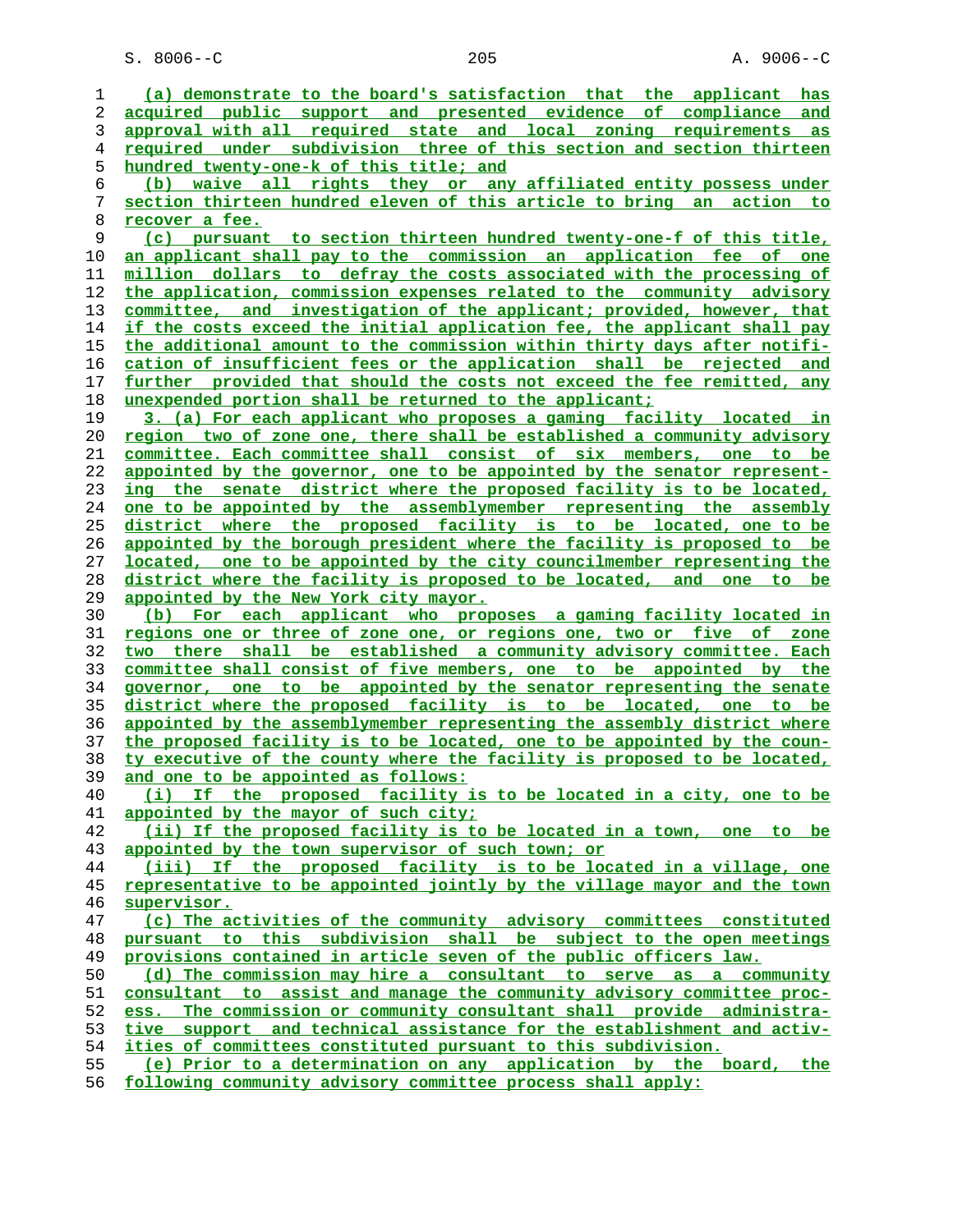S. 8006--C 206 206 A. 9006--C

| 1        | (i) Upon the majority of members of the board being appointed, a                                                                                  |
|----------|---------------------------------------------------------------------------------------------------------------------------------------------------|
| 2        | community consultant may be hired by the commission to manage the proc-                                                                           |
| 3        | ess and any other activities as determined by the commission;                                                                                     |
| 4        | (ii) the commission shall issue a request for applications no later                                                                               |
| 5        | than ninety days following the majority of members of the board being                                                                             |
| 6        | appointed;                                                                                                                                        |
| 7        | (iii) interested entities may submit an application to the board who                                                                              |
| 8        | shall provide such application to the community consultant;                                                                                       |
| 9        | (iv) the community consultant shall notify the commission of all                                                                                  |
| 10       | applications and notify the appropriate appointing authorities of their                                                                           |
| 11       | responsibility to submit appointments for each required community advi-                                                                           |
| 12       | sory committee established pursuant to this section;                                                                                              |
| 13       | (v) the community consultant shall ensure the formation of each                                                                                   |
| 14       | committee, as necessary;                                                                                                                          |
| 15       | (vi) upon notification, the appointing authority shall appoint their                                                                              |
| 16       | respective appointees;                                                                                                                            |
| 17       | (vii) upon a committee's first meeting the respective appointees shall                                                                            |
| 18       | elect by majority vote a committee chair;                                                                                                         |
| 19       | (viii) the community consultant shall assign applications to each                                                                                 |
| 20       | appropriate committee;                                                                                                                            |
| 21       | (ix) each committee shall review, solicit public comments and written                                                                             |
| 22       | submissions of such comments, and hold public hearings;                                                                                           |
| 23       | (x) upon a two-thirds vote, each committee shall issue a finding                                                                                  |
| 24       | either establishing public support approving or disapproving the appli-                                                                           |
| 25       | cation.                                                                                                                                           |
| 26       | (f) Following a two-thirds vote by the applicable community advisory                                                                              |
| 27       | committee, the following shall apply:                                                                                                             |
| 28       | (i) Upon notification of a finding of support in approval of an appli-                                                                            |
| 29       | cation following a two-thirds vote by the appropriate committee, the                                                                              |
| 30       | community consultant shall notify the applicant, board, and commission;                                                                           |
| 31       | (ii) following such notification, the applicant must comply and                                                                                   |
| 32       | receive approval under the applicable state and local zoning require-                                                                             |
| 33       | ments;                                                                                                                                            |
| 34       | (iii) the board shall not issue a decision on the application until                                                                               |
| 35       | the applicant presents evidence of compliance and approval with all                                                                               |
| 36       | necessary state and local zoning requirements.                                                                                                    |
| 37       | The expiration of the seven year restricted period from the date                                                                                  |
| 38       | that an initial gaming facility license was awarded is February twenty-                                                                           |
| 39       | eighth, two thousand twenty-three for the three initial casino licenses                                                                           |
| 40       | and November twenty-second, two thousand twenty-three for the final                                                                               |
| 41       | casino license awarded. Should an applicant or applicants commence                                                                                |
| 42       | gaming activities prior to such dates, such applicant or applicants                                                                               |
| 43       | shall be jointly and severally liable for payment of the proportionate                                                                            |
| 44       | fee for the respective period remaining as required by section thirteen                                                                           |
| 45       | hundred eleven of this article.                                                                                                                   |
| 46       | § 1321-e. Required capital investment. 1. The board shall establish                                                                               |
| 47       | the minimum capital investment for each unawarded gaming facility                                                                                 |
| 48       | license. Such investment may include, but not be limited to, a casino                                                                             |
| 49       | area, hotel and other amenities; and provided further, that the board                                                                             |
| 50       | shall determine whether it will include the purchase or lease price of                                                                            |
|          | the land where the gaming facility will be located or any infrastructure                                                                          |
| 51<br>52 | designed to support the site including, but not limited to, drainage,                                                                             |
|          | utility support, roadways, interchanges, fill and soil or groundwater or                                                                          |
| 53       |                                                                                                                                                   |
| 54       | surface water contamination issues. The board may consider private capi-<br>tal investment made previous to the effective date of this title, but |
| 55       |                                                                                                                                                   |
| 56       | may, in its discretion, discount a percentage of the investment made.                                                                             |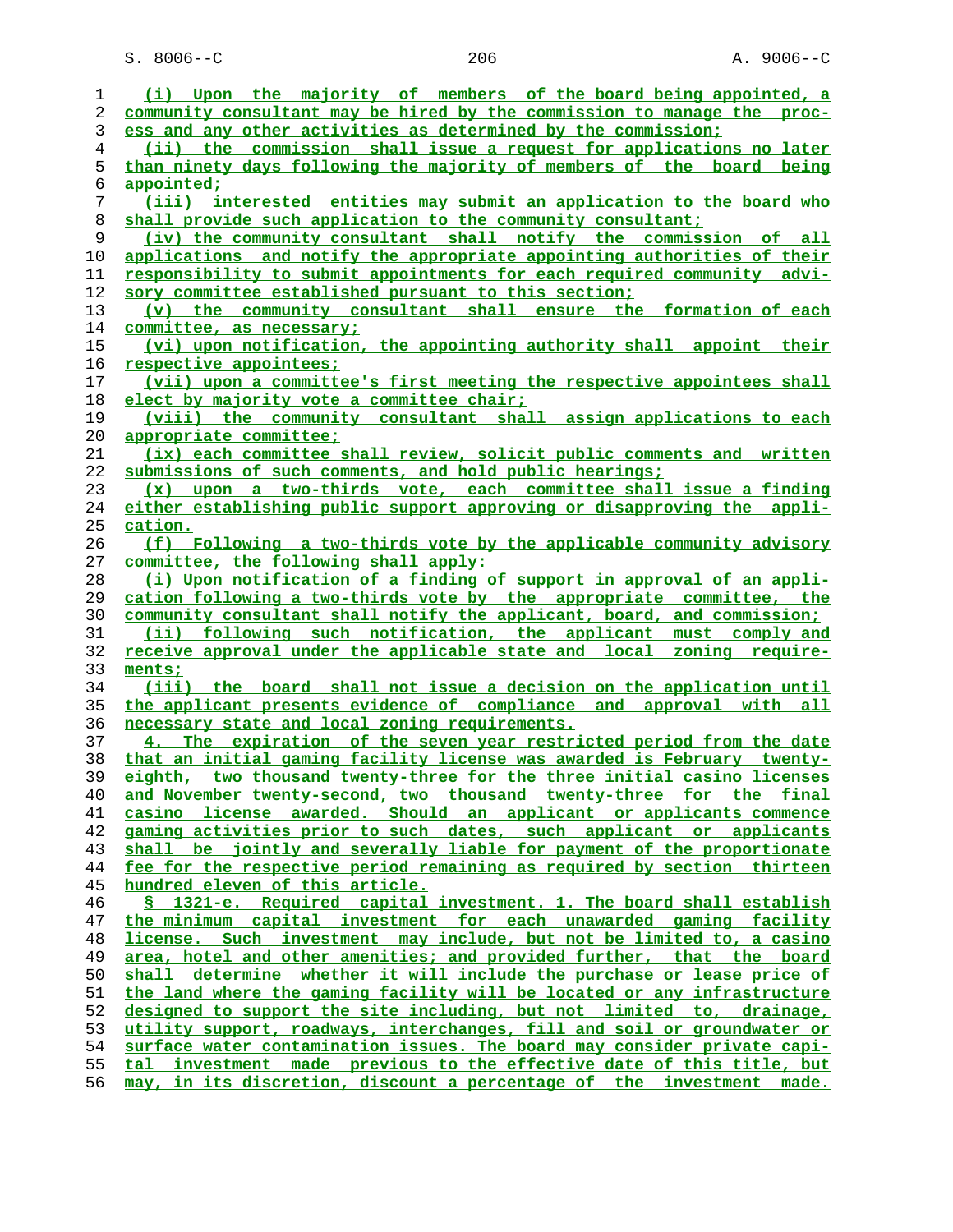S. 8006--C 207 A. 9006--C

**Upon award of a gaming license by the commission, the commission shall require the applicant to deposit no less than five percent and no more than ten percent of the total investment proposed in the application into an interest-bearing account based on the liquidity of the appli- cant. Monies received from the applicant shall be held in escrow until the final stage of construction, as detailed in the timeline of construction submitted with the licensee's application and approved by the commission, at which time the deposit plus interest earned shall be returned to the applicant to be applied for the final stage. Should the applicant be unable to complete the gaming facility, the deposit shall be forfeited to the state. In place of a cash deposit, the commission may allow for an applicant to secure a deposit bond insuring that such percent of the proposed capital investment shall be forfeited to the state if the applicant is unable to complete the gaming facility. 2. Each applicant shall submit its proposed capital investment with its application to the board which shall include stages of construction of the gaming facility and the deadline by which the stages and overall construction and any infrastructure improvements will be completed. In awarding a license, the commission shall determine at what stage of construction a licensee shall be approved to open for gaming; provided, however, that a licensee shall not be approved to open for gaming until the commission has determined that at least the gaming area and other ancillary entertainment services and non-gaming amenities, as required by the board, have been built and are of a superior quality as set forth in the conditions of licensure. The commission shall not approve a gaming facility to open before the completion of the permanent casino area. 3. The board shall determine a licensing fee to be paid by a licensee within thirty days after the award of the license which shall be depos- ited into the commercial gaming revenue fund, provided however that no licensing fee shall be less than five hundred million dollars. The license shall set forth the conditions to be satisfied by the licensee before the gaming facility shall be opened to the public. The commission shall set any renewal fee for such license based on the cost of fees associated with the evaluation of a licensee under this article which shall be deposited into the commercial gaming fund. Such renewal fee shall be exclusive of any subsequent licensing fees under this section. 4. The commission shall determine the sources and total amount of an applicant's proposed capitalization to develop, construct, maintain and operate a proposed gaming facility under this article. Upon award of a gaming license, the commission shall continue to assess the capitaliza- tion of a licensee for the duration of construction of the proposed gaming facility and the term of the license. § 1321-f. Minimum license thresholds. The minimum licensing thresh- olds shall be the same as those established under section thirteen hundred sixteen of this article. § 1321-g. Investigation of license applicants. The process used to investigate license applicants shall be the same process established under section thirteen hundred seventeen of this article. § 1321-h. Disqualifying criteria. The criteria to disqualify appli- cants shall be the same criteria used for upstate gaming facility licensing, which are enumerated in section thirteen hundred eighteen of this article. § 1321-i. Hearings. The process used for hearings shall be the same process established under section thirteen hundred nineteen of this article.**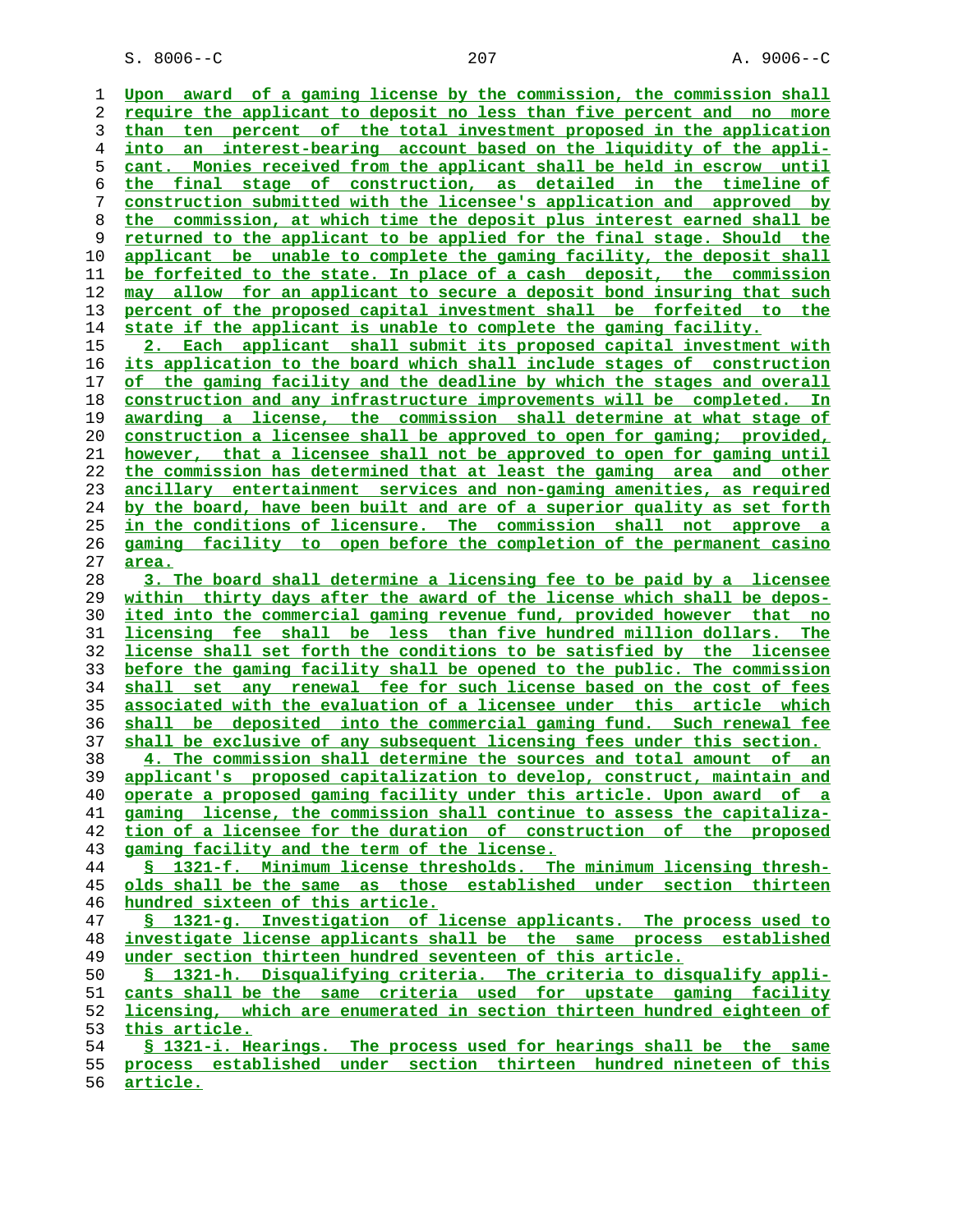S. 8006--C 208 208 A. 9006--C

| 1        | § 1321-j. Siting evaluation. In determining whether an applicant shall                                    |
|----------|-----------------------------------------------------------------------------------------------------------|
| 2        | be eligible for a gaming facility license, the board shall evaluate and                                   |
| 3        | make a determination of how each applicant proposes to advance the                                        |
| 4        | following objectives with consideration given to the differences between                                  |
| 5        | proposed projects related to whether it is a conversion of an existing                                    |
| 6        | video lottery gaming facility or new facility construction, and the                                       |
| 7        | proposed location. The board shall also conduct an analysis of the                                        |
| 8        | revenue impact of each applicant's proposed qaming facility on existing                                   |
| 9        | facilities and potential new facilities.                                                                  |
| 10       | 1. The decision by the board to select a gaming facility license                                          |
| 11       | applicant shall be weighted by seventy percent based on economic activ-                                   |
| 12       | ity and business development factors including:                                                           |
| 13       | (a) realizing capital investment exclusive of land acquisition and                                        |
| 14       | infrastructure improvements;                                                                              |
| 15       | (b) maximizing revenues received by the state and localities;                                             |
| 16       | (c) providing the highest number of quality jobs in the gaming facili-                                    |
| 17       | ty;                                                                                                       |
| 18       | (d) building a gaming facility of the highest caliber with a variety                                      |
| 19       | of quality amenities;                                                                                     |
| 20       | (e) offering the highest and best value to patrons to create a secure                                     |
| 21       | and robust gaming market in the region and the state;                                                     |
| 22       | (f) detailing the benefits of the site location of the gaming facility                                    |
| 23       | and the estimated recapture rate of gaming-related spending by residents                                  |
| 24       | travelling to an out-of-state gaming facility;                                                            |
| 25       | (q) offering a reasonable and feasible construction schedule to                                           |
| 26       | completion of the full gaming facility;                                                                   |
| 27       | (h) demonstrating the ability to fully finance the gaming facility;                                       |
| 28       | and                                                                                                       |
| 29       | (i) demonstrating experience in the development and operation of a                                        |
| 30       | quality gaming facility;                                                                                  |
| 31       | 2. The decision by the board to select a gaming facility license                                          |
| 32       | applicant shall be weighted by ten percent based on local impact siting                                   |
| 33       | factors including:                                                                                        |
| 34       | (a) mitigating potential impacts on host and nearby municipalities                                        |
| 35       | which might result from the development or operation of the gaming                                        |
| 36       | facility;                                                                                                 |
| 37       | (b) operating in partnership with and promoting local hotels, restau-                                     |
| 38       | rants and retail facilities so that patrons experience the full diversi-                                  |
| 39       | fied regional tourism industry; and                                                                       |
| 40       | (c) establishing a fair and reasonable partnership with live enter-                                       |
| 41       | tainment venues that may be impacted by a gaming facility under which                                     |
| 42       | the gaming facility actively supports the mission and the operation of                                    |
| 43       | the impacted entertainment venues;                                                                        |
| 44       |                                                                                                           |
| 45       |                                                                                                           |
|          | 3. The decision by the board to select a gaming facility license                                          |
|          | applicant shall be weighted by ten percent based on workforce enhance-                                    |
| 46       | ment factors including:                                                                                   |
| 47       | (a) implementing a workforce development plan that utilizes the exist-                                    |
| 48       | ing labor force, including the estimated number of construction jobs a                                    |
| 49       | proposed gaming facility will generate, the development of workforce                                      |
| 50       | training programs that serve the unemployed and methods for accessing                                     |
| 51       | employment at the gaming facility;                                                                        |
| 52       | (b) taking additional measures to address problem gambling including,                                     |
| 53       | but not limited to, training of gaming employees to identify patrons                                      |
| 54<br>55 | exhibiting problems with gambling;<br>(c) utilizing sustainable development principles including, but not |

**limited to:**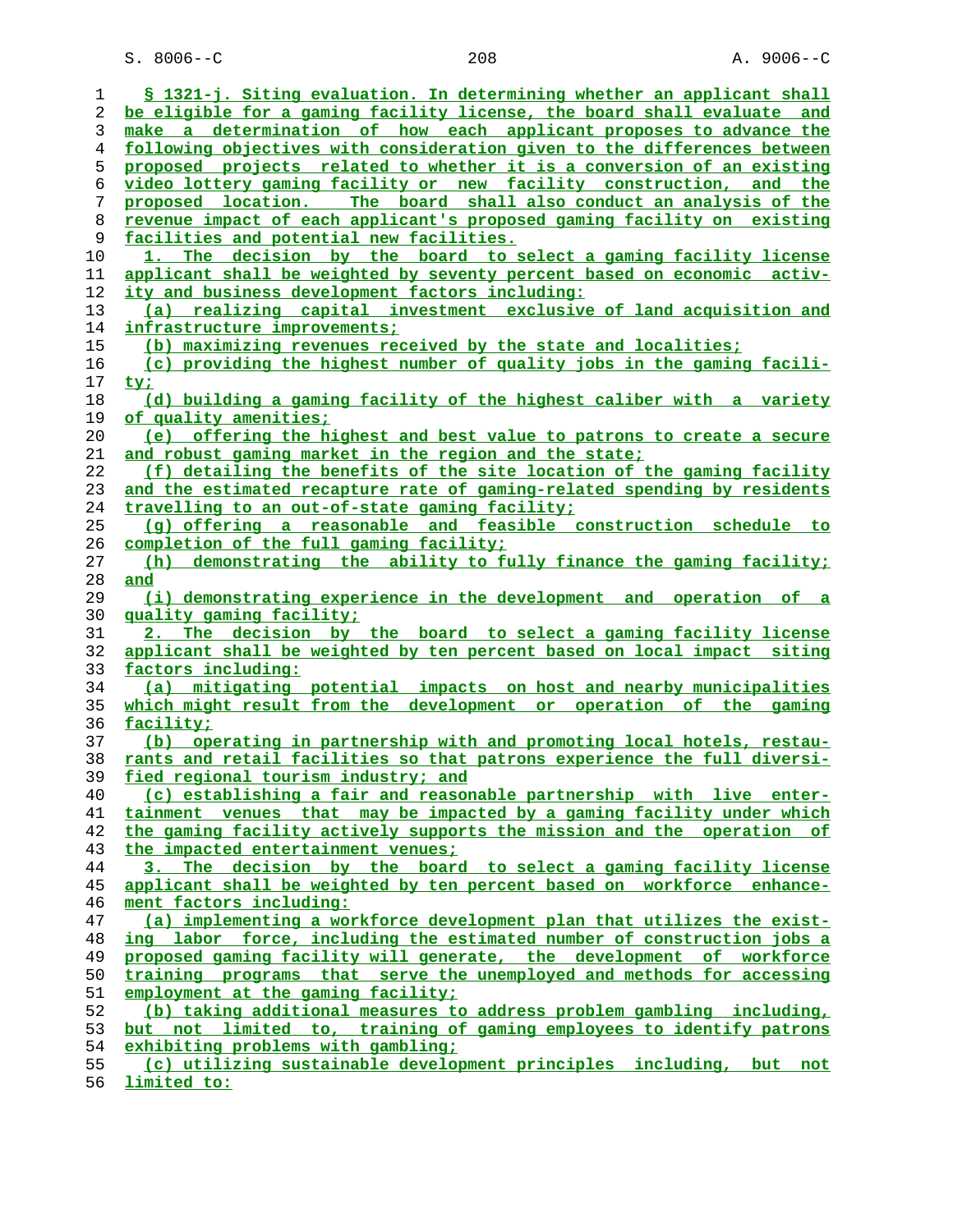S. 8006--C 209 209 A. 9006--C

| 1  | (1) having new and renovation construction certified under the appro-    |
|----|--------------------------------------------------------------------------|
| 2  | priate certification category in the Leadership in Energy and Environ-   |
| 3  | mental Design Green Building Rating System created by the United States  |
| 4  | Green Building Council;                                                  |
| 5  | (2) efforts to mitigate vehicle trips;                                   |
| 6  | (3) efforts to conserve water and manage storm water;                    |
| 7  | (4) demonstrating that electrical and HVAC equipment and appliances      |
| 8  | will be Energy Star labeled where available;                             |
| 9  | (5) procuring or generating on-site ten percent of its annual elec-      |
| 10 | tricity consumption from renewable sources; and                          |
| 11 | (6) developing an ongoing plan to submeter and monitor all major         |
| 12 | sources of energy consumption and undertake regular efforts to maintain  |
| 13 | and improve energy efficiency of buildings in their systems;             |
| 14 | (d) establishing, funding and maintaining human resource hiring and      |
| 15 | training practices that promote the development of a skilled and diverse |
| 16 | workforce and access to promotion opportunities through a workforce      |
| 17 | training program that:                                                   |
| 18 | (1) establishes transparent career paths with measurable criteria        |
| 19 | within the gaming facility that lead to increased responsibility and     |
| 20 | higher pay grades that are designed to allow employees to pursue career  |
| 21 | advancement and promotion;                                               |
| 22 | (2) provides employee access to additional resources, such as tuition    |
| 23 | reimbursement or stipend policies, to enable employees to acquire the    |
| 24 | education or job training needed to advance career paths based on        |
| 25 | increased responsibility and pay grades; and                             |
| 26 | (3) establishes an on-site child day care program;                       |
| 27 | (e) purchasing, whenever possible, domestically manufactured slot        |
| 28 | machines for installation in the gaming facility;                        |
| 29 | (f) implementing a workforce development plan that:                      |
| 30 | (1) utilizes the existing labor force in the state;                      |
| 31 | (2) estimates the number of construction jobs a gaming facility will     |
| 32 | generate and provides for equal employment opportunities and which       |
| 33 | includes specific goals for the utilization of minorities, women and     |
| 34 | service-disabled veterans on those construction jobs;                    |
| 35 | (3) identifies workforce training programs offered by the gaming         |
| 36 | facility; and                                                            |
| 37 | (4) identifies the methods for accessing employment at the gaming        |
| 38 | facility; and                                                            |
| 39 | incorporates a workforce diversity framework, which is scored<br>(5)     |
| 40 | under subdivision four of this section.                                  |
| 41 | (q) demonstrating that the applicant has an agreement with organized     |
| 42 | labor, including hospitality services, and has the support of organized  |
| 43 | labor for its application, which specifies:                              |
| 44 | (1) the number of employees to be employed at the gaming facility,       |
| 45 | including detailed information on the pay rate and benefits for employ-  |
| 46 | ees and contractors in the gaming facility and all infrastructure        |
| 47 | improvements related to the project; and                                 |
| 48 | (2) detailed plans for assuring labor harmony during all phases of the   |
| 49 | construction, reconstruction, renovation, development and operation of   |
| 50 | the gaming facility.                                                     |
| 51 | 4. The decision by the board to select a gaming facility license         |
| 52 | applicant shall be weighted by ten percent based on a diversity frame-   |
| 53 | work. Diversity framework factors shall include, but not be limited to,  |

**the following:**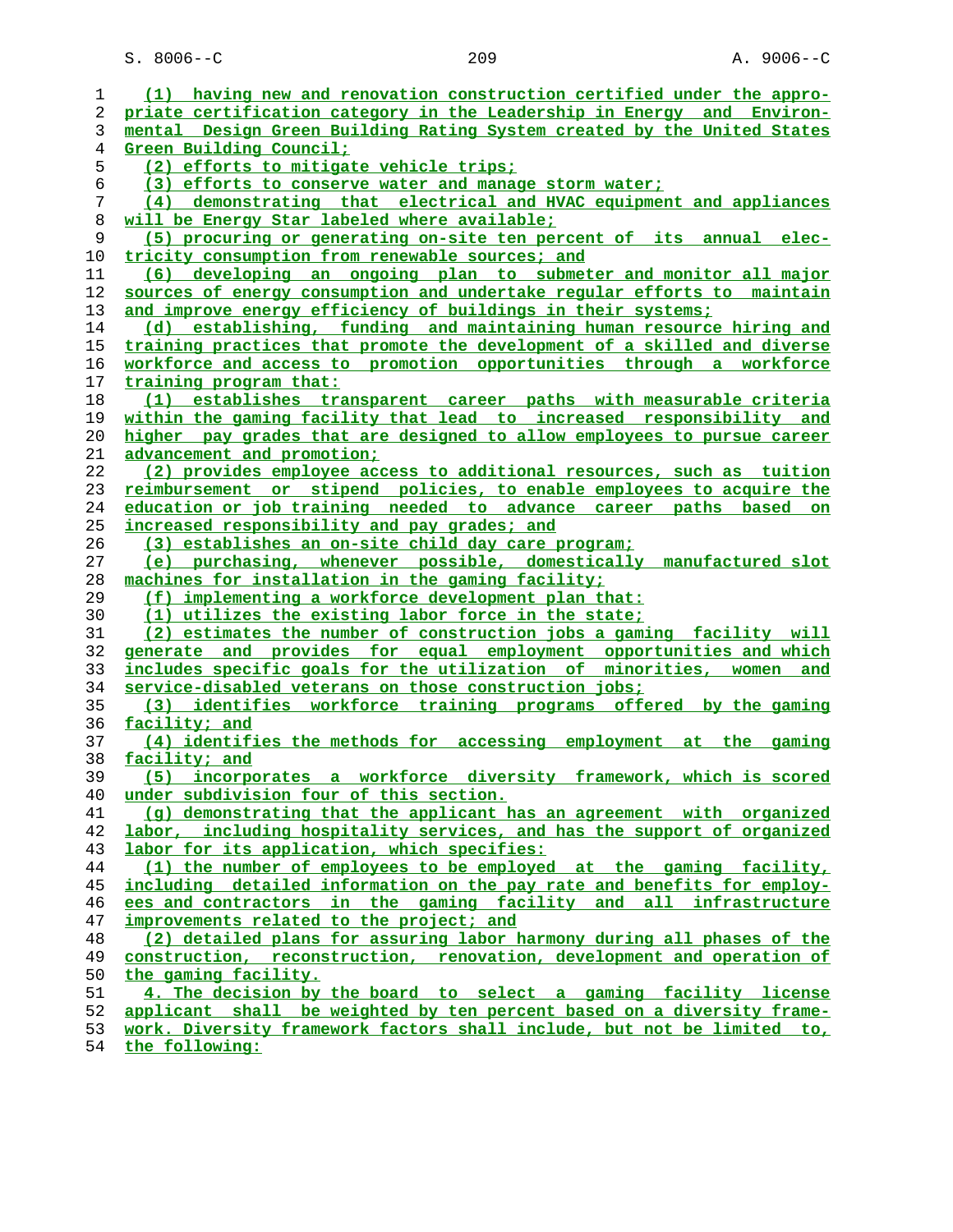S. 8006--C 210 2006--C

| 1              | (a) workforce demographics including current employment of minorities,        |
|----------------|-------------------------------------------------------------------------------|
| 2              | women and service-disabled veterans in permanent and part-time jobs at        |
| 3              | the applicant's gaming facilities;                                            |
| $\overline{4}$ | (b) diversity in the ownership and leadership of the corporate entity;        |
| 5              | (c) efforts the applicant is currently undertaking to ensure diversity        |
| 6              | at its facilities and plans to undertake at this proposed facility            |
| 7              | <u>including:</u>                                                             |
| 8              | (1) establishing mentorship opportunities and other business develop-         |
| 9              | ment programs;                                                                |
| 10             | (2) incorporating an affirmative action program of equal opportunity          |
|                |                                                                               |
| 11             | by which the applicant guarantees to provide equal employment opportu-        |
| 12             | nities to all employees qualified for licensure in all employment cate-       |
| 13             | gories, including minorities, women and persons with disabilities;            |
| 14             | (3) providing specific goals for the inclusion of minorities, women           |
| 15             | and veterans on construction jobs;                                            |
| 16             | (4) ensuring that any contractors or subcontractors to any contractor         |
| 17             | make good faith efforts to provide minorities, women and veterans an          |
| 18             | opportunity to participate in the workforce;                                  |
| 19             | (5) working and partnering with minority-owned businesses;                    |
| 20             | (6) developing a plan of action that shall promote diversity in its           |
| 21             | business model, financing, employment goals, and other social and             |
| 22             | economic equity roles in the gaming industry; and                             |
| 23             | (7) any such further criteria as the board shall see fit for inclusion        |
| 24             | after consultation with the division of minority and women's business         |
| 25             | development in the department of economic development.                        |
| 26             | § 1321-k. Zoning. 1. Notwithstanding section thirteen hundred sixty-          |
| 27             | six of this article, all gaming facilities licensed pursuant to this          |
| 28             | title shall comply with all relevant city, county, town, or village land      |
| 29             | use or zoning ordinances, rules, or regulations if applicable.                |
| 30             | 2. (a) In addition, for any gaming facility located within the city of        |
| 31             | New York, all applicable zoning provisions shall be subject to the            |
| 32             | uniform land use review procedure pursuant to section one hundred nine-       |
| 33             | ty-seven-c of the New York city charter if such provisions would other-       |
| 34             | wise be applicable; and                                                       |
| 35             | (b) Any determination on whether gaming is a permissible use or activ-        |
| 36             | ity or whether any other activity taken pursuant to the uniform land use      |
| 37             | review procedure shall not be subject to a mayoral zoning override,           |
| 38             | special permit process, or any other action or decision that preempts,        |
| 39             | circumvents, or supersedes the usual and customary local zoning process.      |
| 40             | § 8. Section 1351 of the racing, pari-mutuel wagering and breeding law        |
| 41             | is amended by adding a new subdivision 1-a to read as follows:                |
| 42             | 1-a. For a gaming facility licensed pursuant to title two-A of this           |
| 43             | article, there is hereby imposed a tax on gross gaming revenues with the      |
| 44             | rates to be determined by the gaming commission pursuant to a compet-         |
| 45             | itive bidding process as outlined in title two-A of this article;             |
| 46             | provided however that the tax rate on gross gaming revenue from slot          |
| 47             | machines shall be no less than twenty-five percent and the tax rate on        |
| 48             | gross gaming revenue from all other sources shall be no less than ten         |
| 49             | percent.                                                                      |
| 50             | Section 109-a of the racing, pari-mutuel wagering and breeding<br>S<br>9.     |
| 51             | law, as added by chapter 174 of the laws of 2013, is amended to read as       |
|                |                                                                               |
| 52             | follows:                                                                      |
| 53             | Separate board for facility siting. The commission shall<br>Š.<br>$109 - a$ . |
| 54             | establish a separate board to be known as the New York gaming facility        |
| 55             | location board to perform designated functions under article thirteen of      |
| 56             | this chapter, the following provisions shall apply to the board:              |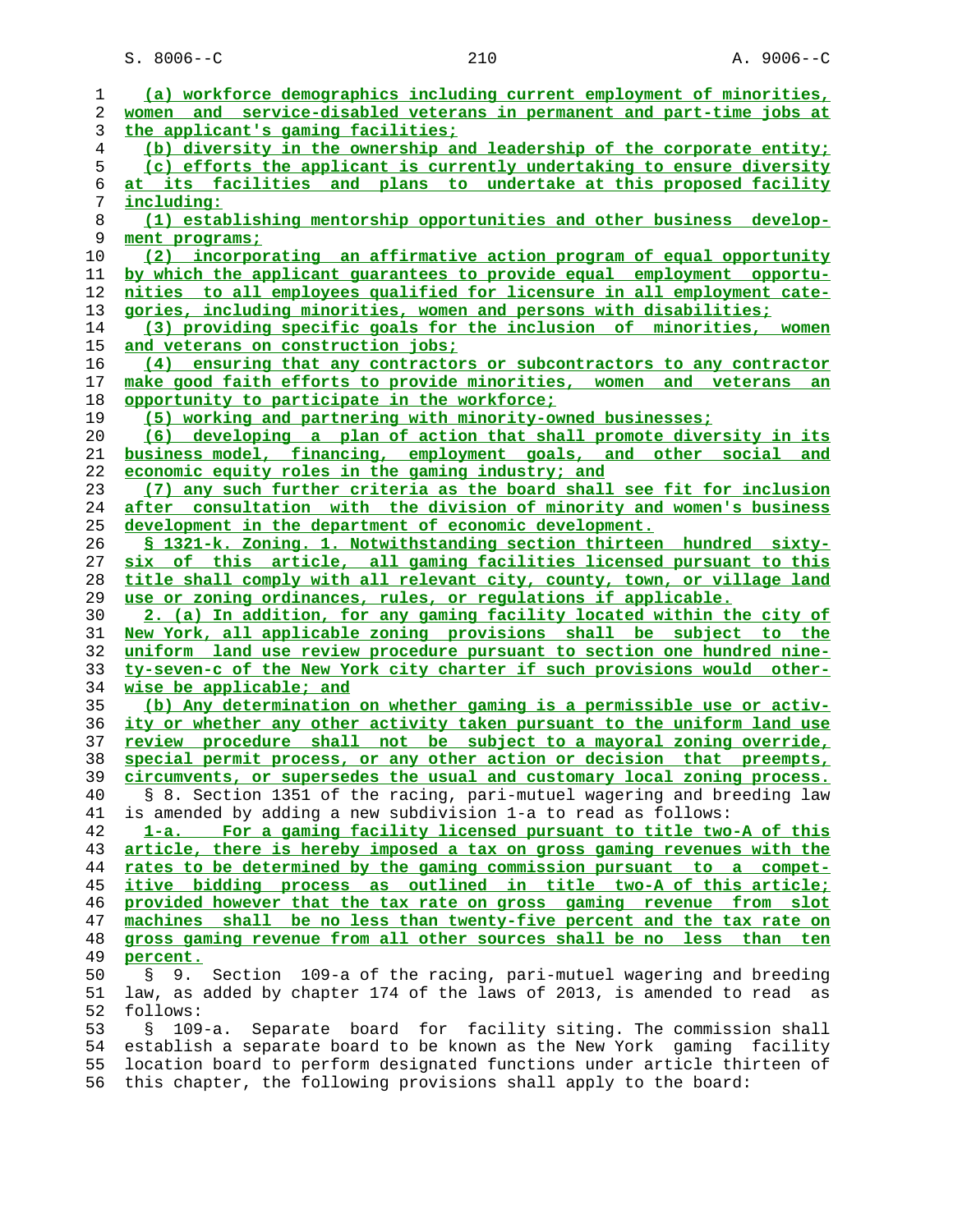1 1. The commission shall select five members and name the chair of the 2 board. Each member of the board shall be a resident of the state of New 3 York. No member of the legislature or person holding any elective or 4 appointive office in federal, state or local government shall be eligi- 5 ble to serve as a member of the board. 6 2. **A majority of members of the board shall be appointed within one** 7 **hundred eighty days of the date that title two-A of this article shall** 8 **become law.** 9 **3.** Qualifications of members. Members of the board shall each possess 10 no less than ten years of responsible experience in fiscal matters and 11 shall have any one or more of the following qualifications: 12 (a) significant service as an accountant economist, or financial 13 analyst experienced in finance or economics; 14 (b) significant service in an academic field relating to finance or 15 economics; 16 (c) significant service and knowledge of the commercial real estate 17 industry; or 18 (d) significant service as an executive with fiduciary responsibil- 19 ities in charge of a large organization or foundation. 20 [**3.**] **4.** No member of the board: 21 (a) may have a close familial or business relationship to a person 22 that holds a license under this chapter; 23 (b) may have any direct or indirect financial interest, ownership, or 24 management, including holding any stocks, bonds, or other similar finan- 25 cial interests in any gaming activities, including horse racing, lottery 26 or gambling; 27 (c) may receive or share in, directly or indirectly, the receipts or 28 proceeds of any gaming activities, including horse racing, lottery or 29 gambling; 30 (d) may have a beneficial interest in any contract for the manufacture 31 or sale of gaming devices, the conduct of any gaming activity, or the 32 provision of any independent consulting services in connection with any 33 establishment licensed under this chapter. 34 [**4.**] **5.** Board members are entitled to actual and necessary expenses 35 incurred in the discharge of their duties but may not receive compen- 36 sation for their service on the board. 37 [**5.**] **6.** (a) The commission shall provide staff to the board. 38 (b) The board [**shall**] **may** contract with [**an outside**] **a** consultant to 39 [**provide**] **assist in the** analysis of [**the gaming industry and to support** 40 **the board's comprehensive review and evaluation of the**] applications 41 submitted [**to the board**] for gaming facility licenses. 42 (c) The board may contract with attorneys, accountants, auditors and 43 financial and other experts to render necessary services. 44 (d) All other state agencies shall cooperate with and assist the board 45 in the fulfillment of its duties under this article and may render such 46 services to the board within their respective functions as the board may 47 reasonably request. 48 [**6**] **7.** Utilizing the powers and duties prescribed for it by article 49 thirteen of this chapter, the board shall select, through a competitive 50 process consistent with provisions of article thirteen of this chapter, 51 not more than [**four**] **seven** gaming facility license applicants. Such 52 selectees shall be authorized to receive a gaming facility license, if 53 found suitable by the commission. The board may select another applicant 54 for authorization to be licensed as a gaming facility if a previous 55 selectee fails to meet licensing thresholds, is revoked or surrenders a 56 license opportunity.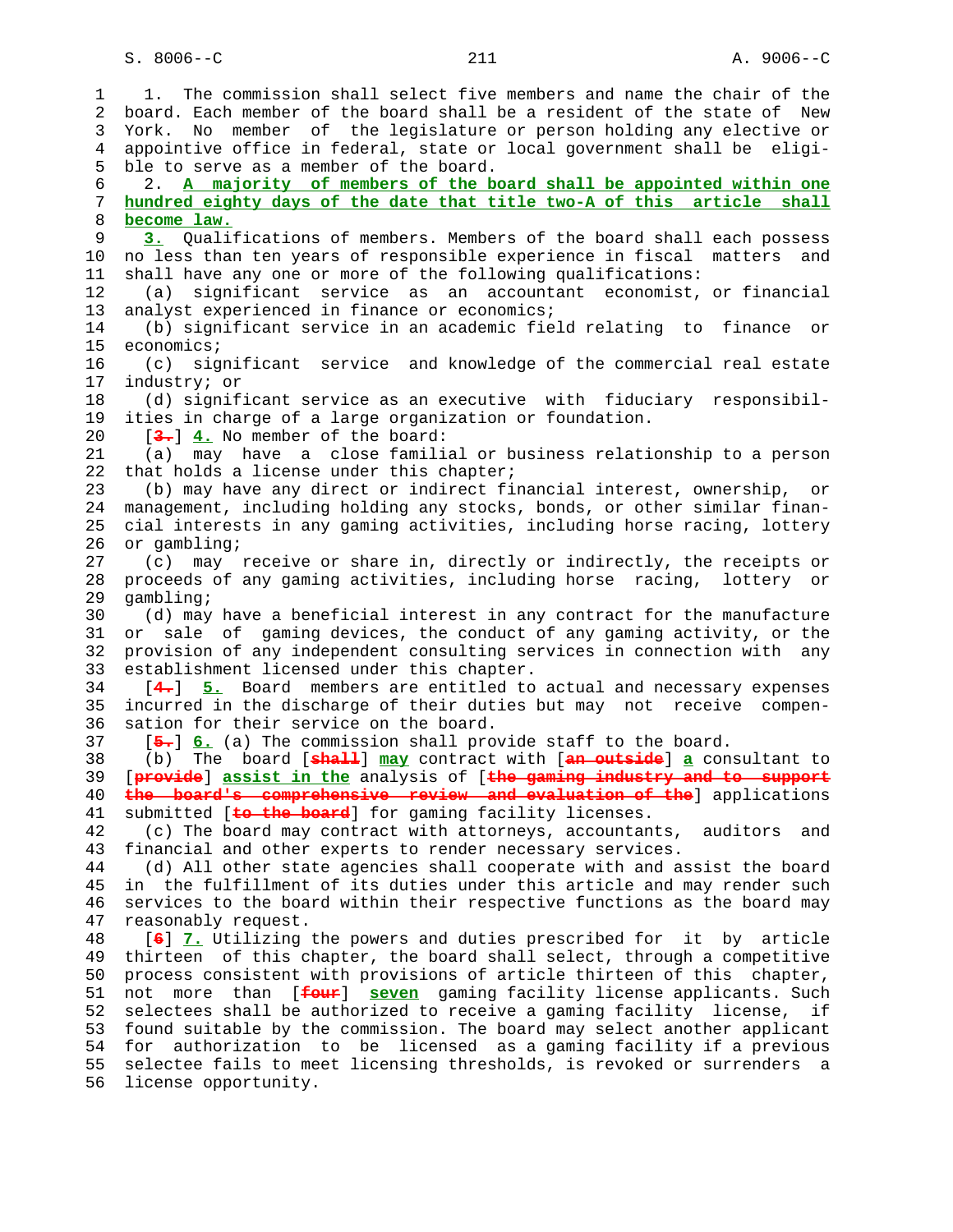1 § 10. The opening paragraph of section 1348 of the racing, pari-mutuel 2 wagering and breeding law, as added by chapter 174 of the laws of 2013, 3 is amended to read as follows: 4 In addition to any other tax or fee imposed by this article, there 5 shall be imposed an annual license fee of five hundred dollars for each 6 slot machine and table approved by the commission for use by a gaming 7 licensee at a gaming facility **located in zone two**; [**provided**] **and there shall be imposed an annual license fee of seven hundred fifty dollars for each slot machine and table game approved by the commission for use by a gaming licensee at a gaming facility located in zone one. Provided**, however, that not sooner than five years after award of an 12 original gaming license, the commission may annually adjust the fee for 13 inflation. The fee shall be imposed as of July first of each year for 14 all approved slot machines and tables on that date and shall be assessed 15 on a pro rata basis for any slot machine or table approved for use ther- 16 eafter. 17 § 11. Section 1355 of the racing, pari-mutuel wagering and breeding 18 law is amended by adding a new subdivision 3 to read as follows: **3. As part of the final gaming facility license award process for licenses authorized under title two-A of this article, the commission shall determine the obligations of such entity or entities required to maintain certain racing support payments at the same dollar level real- ized in two thousand nineteen, to be adjusted annually pursuant to changes in the consumer price index for all urban consumers, as published annually by the United States department of labor bureau of labor statistics. (a) In either region two or three of zone one, one or more licensees shall pay an amount to horsemen for the purpose of enhancing purses at Aqueduct racetrack, Belmont Park racetrack and Saratoga race course, an amount to the franchise corporation, and an amount to the New York state thoroughbred breeding and development fund that, in aggregate, shall be equal to the racing support payments made from video lottery gaming operations to the relevant horsemen, breeders organizations or fran- chised corporation at the same dollar level realized in two thousand nineteen, to be adjusted annually pursuant to changes in the consumer price index for all urban consumers, as published annually by the United States department of labor bureau of labor statistics. (b) In region one of zone one, one or more licensees shall pay an amount to the relevant horsemen and the breeders organizations at Yonk- ers Raceway at the same dollar level realized in two thousand nineteen, to be adjusted annually pursuant to changes in the consumer price index for all urban consumers, as published annually by the United States**

43 **department of labor bureau of labor statistics.**

44 § 12. This act shall take effect immediately.

### 45 PART SS

 46 Section 1. The second undesignated paragraph of subdivision a of 47 section 517 of the retirement and social security law, as amended by 48 chapter 18 of the laws of 2012, is amended to read as follows:

 49 Notwithstanding the foregoing, during each of the first three plan 50 years (April first to March thirty-first) in which such member has 51 established membership in the New York state and local employees' 52 retirement system, such member shall contribute a percentage of annual 53 wages in accordance with the preceding schedule based upon a projection 54 of annual wages provided by the employer. **Notwithstanding the foregoing,**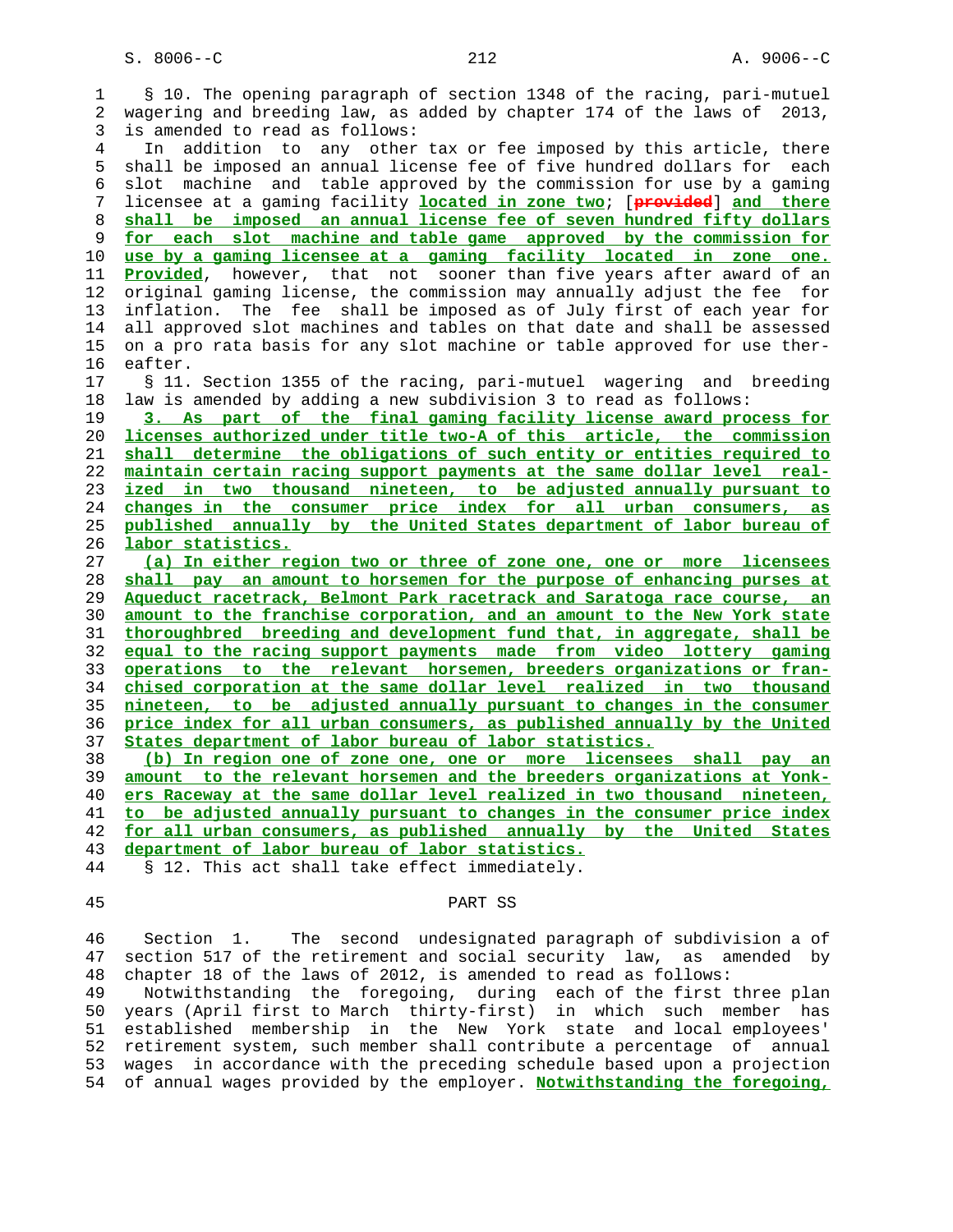1 **when determining the rate at which each such member who became a member** 2 **of the New York state and local employees' retirement system on or after** 3 **April first, two thousand twelve shall contribute for any plan year** 4 **(April first to March thirty-first) between April first, two thousand** 5 **twenty-two and April first, two thousand twenty-four, such rate shall be** 6 **determined by reference to employees annual base wages of such member in** 7 **the second plan year (April first to March thirty-first) preceding such** 8 **current plan year. Base wages shall include regular pay, shift differen-** 9 **tial pay, location pay, and any increased hiring rate pay, but shall not** 10 **include any overtime payments.** 11 § 2. The second undesignated paragraph of paragraph 1 and the second 12 undesignated paragraph of paragraph 2 of subdivision a, the second 13 undesignated paragraph of subdivision f and the second undesignated 14 paragraph of subdivision g of section 613 of the retirement and social 15 security law, the second undesignated paragraph of paragraph 1 and the 16 second undesignated paragraph of paragraph 2 of subdivision a as amended 17 by chapter 510 of the laws of 2015 and the second undesignated paragraph 18 of subdivision f and the second undesignated paragraph of subdivision g 19 as amended by chapter 18 of the laws of 2012, are amended to read as 20 follows: 21 Notwithstanding the foregoing, during each of the first three plan 22 years (April first to March thirty-first, except for members of New York 23 city employees' retirement system, New York city teachers' retirement 24 system and New York city board of education retirement system, plan year 25 shall mean January first through December thirty-first commencing with 26 the January first next succeeding the effective date of [**the**] chapter 27 **five hundred ten** of the laws of two thousand fifteen [**that amended this** 28 **paragraph**]) in which such member has established membership in a public 29 retirement system of the state, such member shall contribute a percent- 30 age of annual wages in accordance with the preceding schedule based upon 31 a projection of annual wages provided by the employer. **Notwithstanding** 32 **the foregoing, when determining the rate at which each such member who** 33 **became a member of the New York state and local employees' retirement** 34 **system, New York city employees' retirement system, New York city teach-** 35 **ers' retirement system and New York city board of education retirement** 36 **system, on or after April first, two thousand twelve shall contribute** 37 **for any plan year (April first to March thirty-first, except for members** 38 **of the New York city employees' retirement system, New York city teach-** 39 **ers' retirement system and New York city board of education retirement** 40 **system, plan year shall mean January first through December thirty-first** 41 **commencing with January first next succeeding the effective date of** 42 **chapter five hundred ten of the laws of two thousand fifteen) between** 43 **April first, two thousand twenty-two and April first, two thousand twen-** 44 **ty-four, such rate shall be determined by reference to employees annual** 45 **base wages of such member in the second plan year (April first to March** 46 **thirty-first) preceding such current plan year. Base wages shall include** 47 **regular pay, shift differential pay, location pay, and any increased** 48 **hiring rate pay, but shall not include any overtime payments or compen-** 49 **sation earned for extracurricular programs or any other pensionable** earnings paid in addition to the annual base wages. 51 Notwithstanding the foregoing, during each of the first three plan 52 years (April first to March thirty-first, provided, however, that plan 53 year shall mean January first through December thirty-first commencing 54 with the January first next succeeding the effective date of [**the**] chap- 55 ter **five hundred ten** of the laws of two thousand fifteen [**that amended** 56 **this paragraph**]) in which such member has established membership in the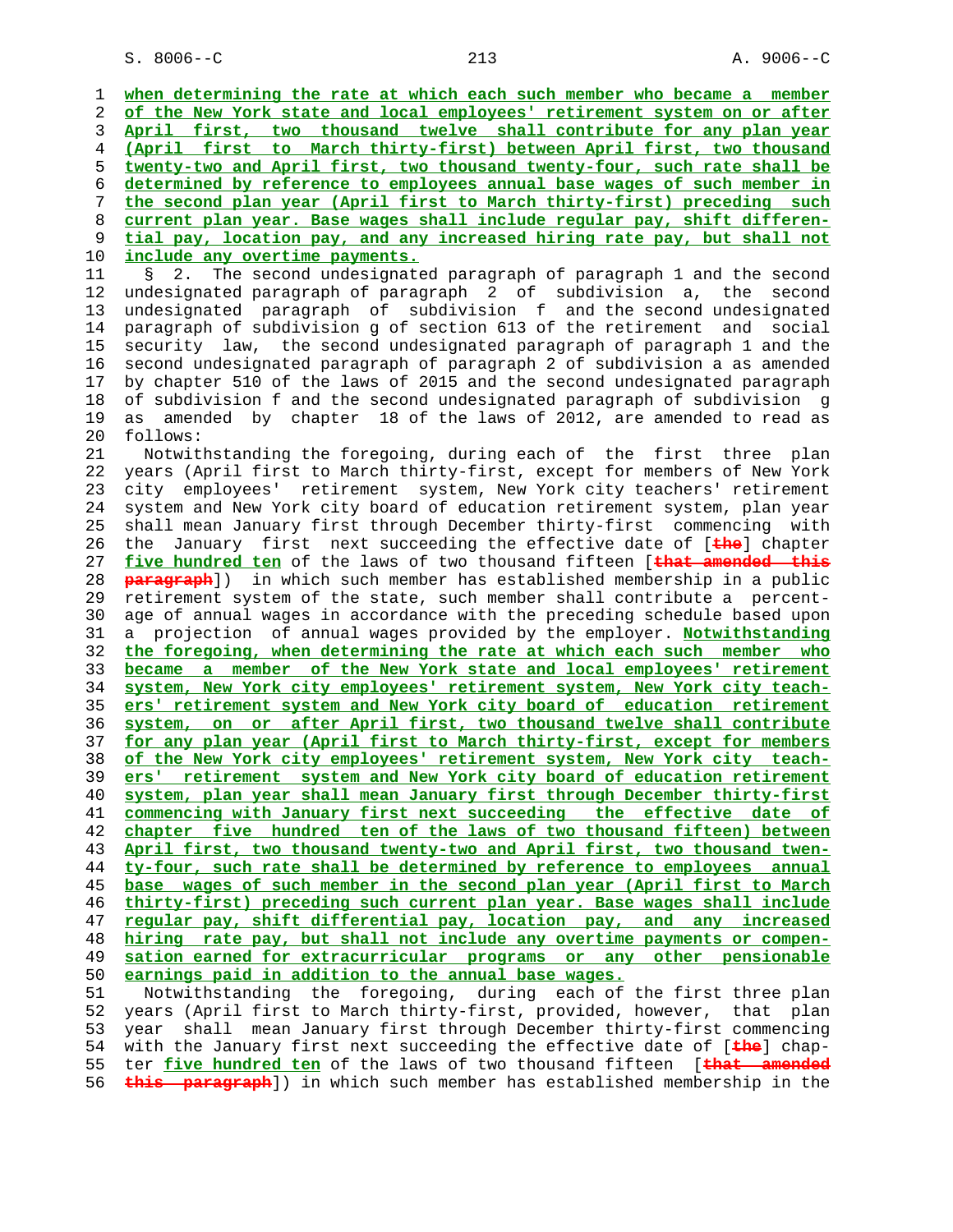1 New York city employees' retirement system, such member shall contribute 2 a percentage of annual wages in accordance with the preceding schedule 3 based upon a projection of annual wages provided by the employer. **Notwithstanding the foregoing, when determining the rate at which each such member who became a member of, New York city employees' retirement system, on or after April first, two thousand twelve shall contribute for any plan year (April first to March thirty-first, provided, howev- er, that plan year shall mean January first through December thirty- first commencing with the January first next succeeding the effective date of chapter five hundred ten of the laws of two thousand fifteen) between April first, two thousand twenty-two and April first, two thou- sand twenty-four, such rate shall be determined by reference to employees annual base wages of such member in the second plan year (April first to March thirty-first) preceding such current plan year. Base wages shall include regular pay, shift differential pay, location pay, and any increased hiring rate pay, but shall not include any over- time payments.** 18 Notwithstanding the foregoing, during each of the first three plan

 19 years (April first to March thirty-first) in which such member has 20 established membership in the New York state and local employees' 21 retirement system, such member shall contribute a percentage of annual 22 wages in accordance with the preceding schedule based upon a projection 23 of annual wages provided by the employer. **Notwithstanding the foregoing, when determining the rate at which each such member who became a member of the New York state and local employees' retirement system on or after April first, two thousand twelve shall contribute for any plan year (April first to March thirty-first) between April first, two thousand twenty-two and April first, two thousand twenty-four, such rate shall be determined by reference to employees annual base wages of such member in the second plan year (April first to March thirty-first) preceding such current plan year. Base wages shall include regular pay, shift differen- tial pay, location pay, and any increased hiring rate pay, but shall not include any overtime payments.**

 34 Notwithstanding the foregoing, during each of the first three plan 35 years (July first to June thirtieth) in which such member has estab- 36 lished membership in the New York state teachers' retirement system, 37 such member shall contribute a percentage of annual wages in accordance 38 with the preceding schedule based upon a projection of annual wages 39 provided by the employer. **Notwithstanding the foregoing, when determin-** 40 **ing the contribution rate at which a member of the New York state teach-** 41 **ers' retirement system with a date of membership on or after April** 42 **first, two thousand twelve shall contribute for plan years (July first** 43 **to June thirtieth) between July first, two thousand twenty-two and July** 44 **first, two thousand twenty-four, such rate shall be determined by refer-** 45 **ence to the member's annual base wages in the second plan year (July** 46 **first to June thirtieth) preceding such current plan year. Annual base** 47 **wages shall not include compensation earned for extracurricular programs** 48 **or any other pensionable earnings paid in addition to the annual base** 49 **wages.**

§ 3. The second undesignated paragraph of section 1204 of the retire- 51 ment and social security law, as amended by chapter 18 of the laws of 52 2012, is amended to read as follows:

 53 Notwithstanding the foregoing, during each of the first three plan 54 years (April first to March thirty-first) in which such member has 55 established membership in the New York state and local police and fire 56 retirement system, such member shall contribute a percentage of annual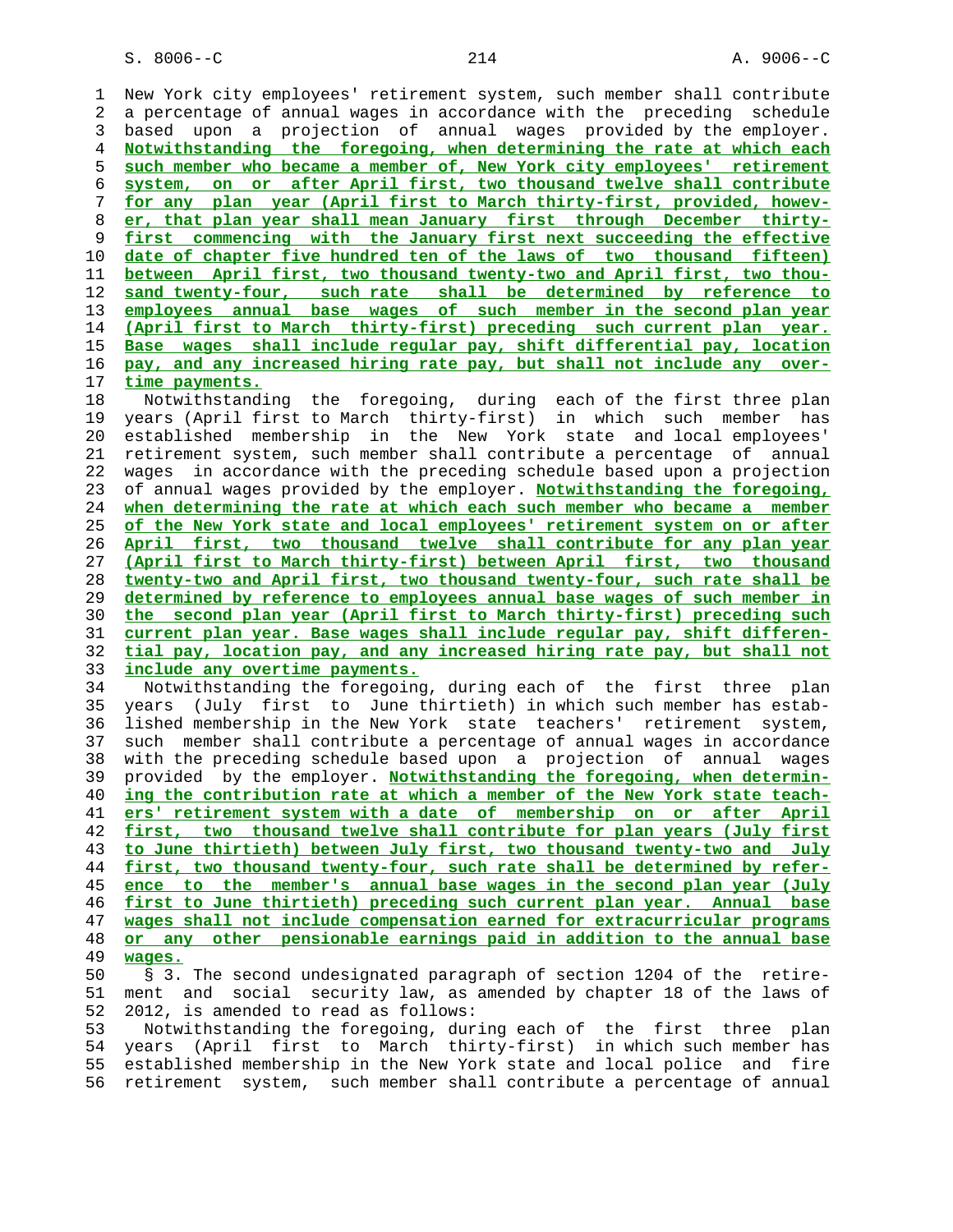1 wages in accordance with the preceding schedule based upon a projection 2 of annual wages provided by the employer. **Notwithstanding the foregoing,** 3 **when determining the rate at which each such member who became a member** 4 **of the New York state and local police and fire retirement system on or** 5 **after April first, two thousand twelve shall contribute for any plan** 6 **year (April first to March thirty-first) between April first, two thou-** 7 **sand twenty-two and April first, two thousand twenty-four, such rate** 8 **shall be determined by reference to employees annual base wages of such** 9 **member in the second plan year (April first to March thirty-first)** 10 **preceding such current plan year. Base wages shall include regular pay,** 11 **shift differential pay, location pay, and any increased hiring rate pay,** 12 **but shall not include any overtime payments.** Effective April first, two 13 thousand twelve, all members subject to the provisions of this article 14 shall not be required to make member contributions on annual wages 15 excluded from the calculation of final average salary pursuant to 16 section [**1203**] **twelve hundred three** of this article. Nothing in this 17 section, however, shall be construed or deemed to allow members to 18 receive a refund of any member contributions on such wages paid prior to 19 April first, two thousand twelve.

 20 § 4. Nothing in this act shall be construed or deemed to allow members 21 to receive a refund of any member contributions made or collected prior 22 to the effective date of this act.

 23 § 5. Notwithstanding any other provision of law to the contrary, none 24 of the provisions of this act shall be subject to section 25 of the 25 retirement and social security law.

 26 § 6. This act shall take effect immediately and shall be deemed to 27 have been in full force and effect on and after April 1, 2022.

FISCAL NOTE.--Pursuant to Legislative Law, Section 50:

 This bill would exclude overtime pay from the annual wages used to determine the variable member contribution rate for Tier 6 members of the New York State and Local Retirement System during the period of April 1, 2022 to April 1, 2024. There will be no return of member contributions.

Section 25 does not apply.

 Insofar as this bill affects the New York State and Local Employees' Retirement System (NYSLERS), if this legislation is enacted during the 2022 legislative session, there will be an increase in the present value of benefits of approximately \$27 million which would be shared by the State of New York and all participating employers in the NYSLERS. The estimated first-year cost would be approximately \$1.2 million to the State of New York and approximately \$1.7 million to the participating employers in the NYSLERS.

 Insofar as this bill affects the New York State and Local Police and Fire Retirement System (NYSLPFRS), if this legislation is enacted during the 2022 legislative session, there will be an increase in the present value of benefits of approximately \$5 million which would be shared by the State of New York and all participating employers in the NYSLPFRS. The estimated first-year cost would be approximately \$0.1 million to the State of New York and approximately \$0.4 million to the participating employers in the NYSLPFRS.

 In addition to the first-year costs discussed above, implementing the provisions of this legislation would generate administrative costs.

Summary of relevant resources:

 Membership data as of March 31, 2021 was used in measuring the impact of the proposed change, the same data used in the April 1, 2021 actuari al valuation. Distributions and other statistics can be found in the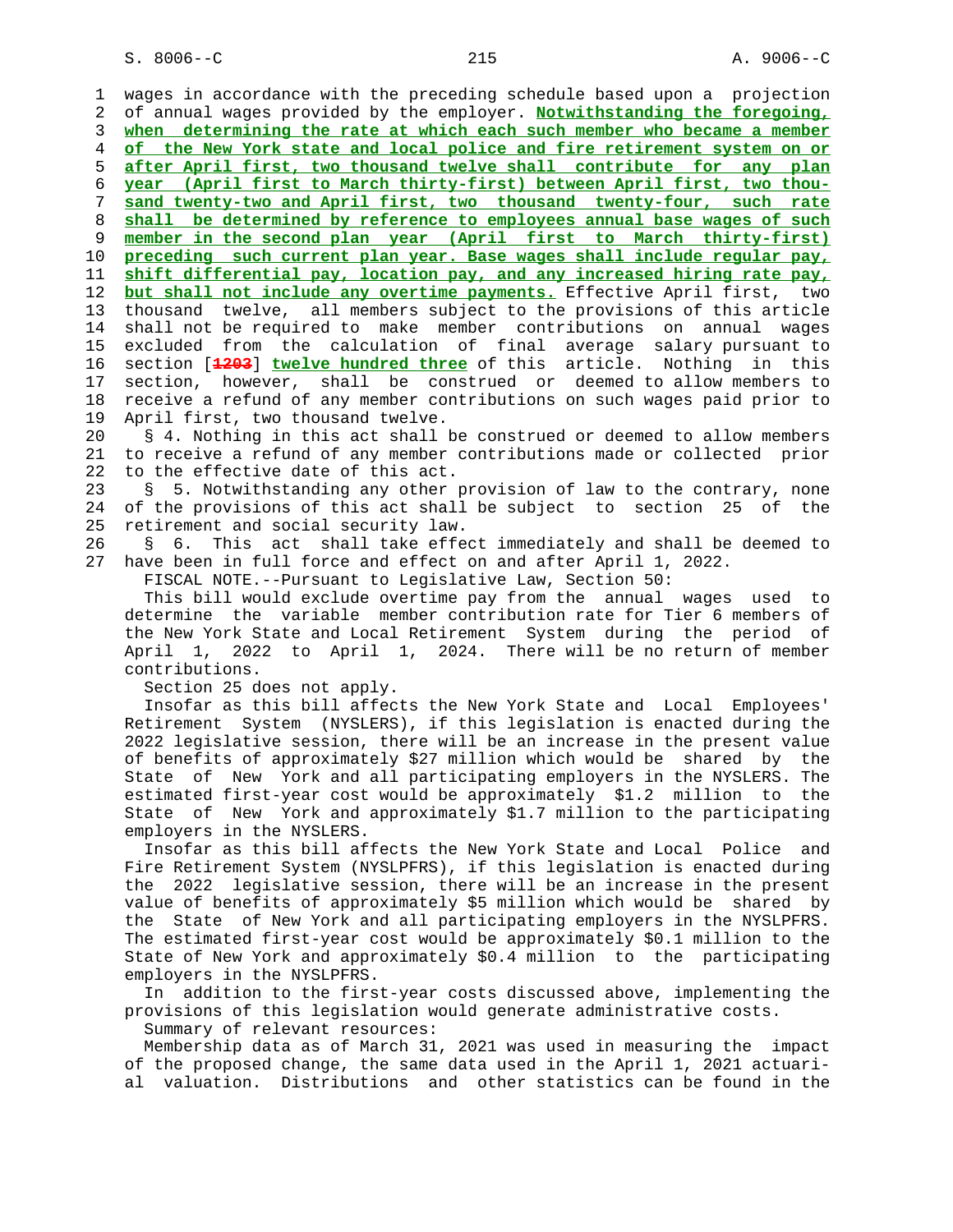2021 Report of the Actuary and the 2021 Comprehensive Annual Financial Report.

 The actuarial assumptions and methods used are described in the 2020 and 2021 Annual Report to the Comptroller on Actuarial Assumptions, and the Codes, Rules and Regulations of the State of New York: Audit and Control.

 The Market Assets and GASB Disclosures are found in the March 31, 2021 New York State and Local Retirement System Financial Statements and Supplementary Information.

 I am a member of the American Academy of Actuaries and meet the Quali fication Standards to render the actuarial opinion contained herein.

 This fiscal note does not constitute a legal opinion on the viability of the proposed change nor is it intended to serve as a substitute for the professional judgment of an attorney.

 This estimate, dated April 7, 2022, and intended for use only during the 2022 Legislative Session, is Fiscal Note No. 2022-123, prepared by the Actuary for the New York State and Local Retirement System.

FISCAL NOTE.--Pursuant to Legislative Law, Section 50:

 As this bill relates to the New York State Teachers' Retirement System, this bill would amend Section 613 of the Retirement and Social Security Law to permit the employee contribution rate for Tier 6 members to be determined using only a member's annual base wages and would not include compensation earned for extracurricular programs or any other pensionable earnings paid in addition to the annual base wages, for employee contributions to be made during the two fiscal years ending June 30, 2023 and June 30, 2024. Currently, the employee contribution rate for a Tier 6 member is determined using a member's total annual wages, including earnings from extracurricular programs and any other pensionable earnings paid to the member.

 The cost for using only annual base wages to determine the employee contribution rate for Tier 6 members during 2023 and 2024 is estimated to be \$9.3 million, over the two-year period, if this bill is enacted. This is not a recurring annual cost, but rather a temporary cost due to the projected decrease in employee contributions to be made during the two fiscal years ending June 30, 2023 and June 30, 2024.

 Member data is from the System's most recent actuarial valuation files, consisting of data provided by the employers to the Retirement System. Data distributions and statistics can be found in the System's Annual Report. System assets are as reported in the System's financial statements and can also be found in the System's Annual Report. Actuari al assumptions and methods are provided in the System's Actuarial Valu ation Report and the 2021 Actuarial Assumptions Report.

 The source of this estimate is Fiscal Note 2022-37 dated April 6, 2022 prepared by the Office of the Actuary of the New York State Teachers' Retirement System and is intended for use only during the 2022 Legisla tive Session. I, Richard A. Young, am the Chief Actuary for the New York State Teachers' Retirement System. I am a member of the American Academy of Actuaries and I meet the Qualification Standards of the American Academy of Actuaries to render the actuarial opinion contained herein.

FISCAL NOTE.--Pursuant to Legislative Law, Section 50:

 SUMMARY OF BILL: This proposed legislation, as it relates to the New York City Retirement Systems and Pension Funds (NYCRS), would amend Section 613 of the Retirement and Social Security Law (RSSL) to limit the salary used in determining employee contribution rates during a certain period of time by excluding compensation earned for work performed outside of the regular hours or workday for Tier 6 members of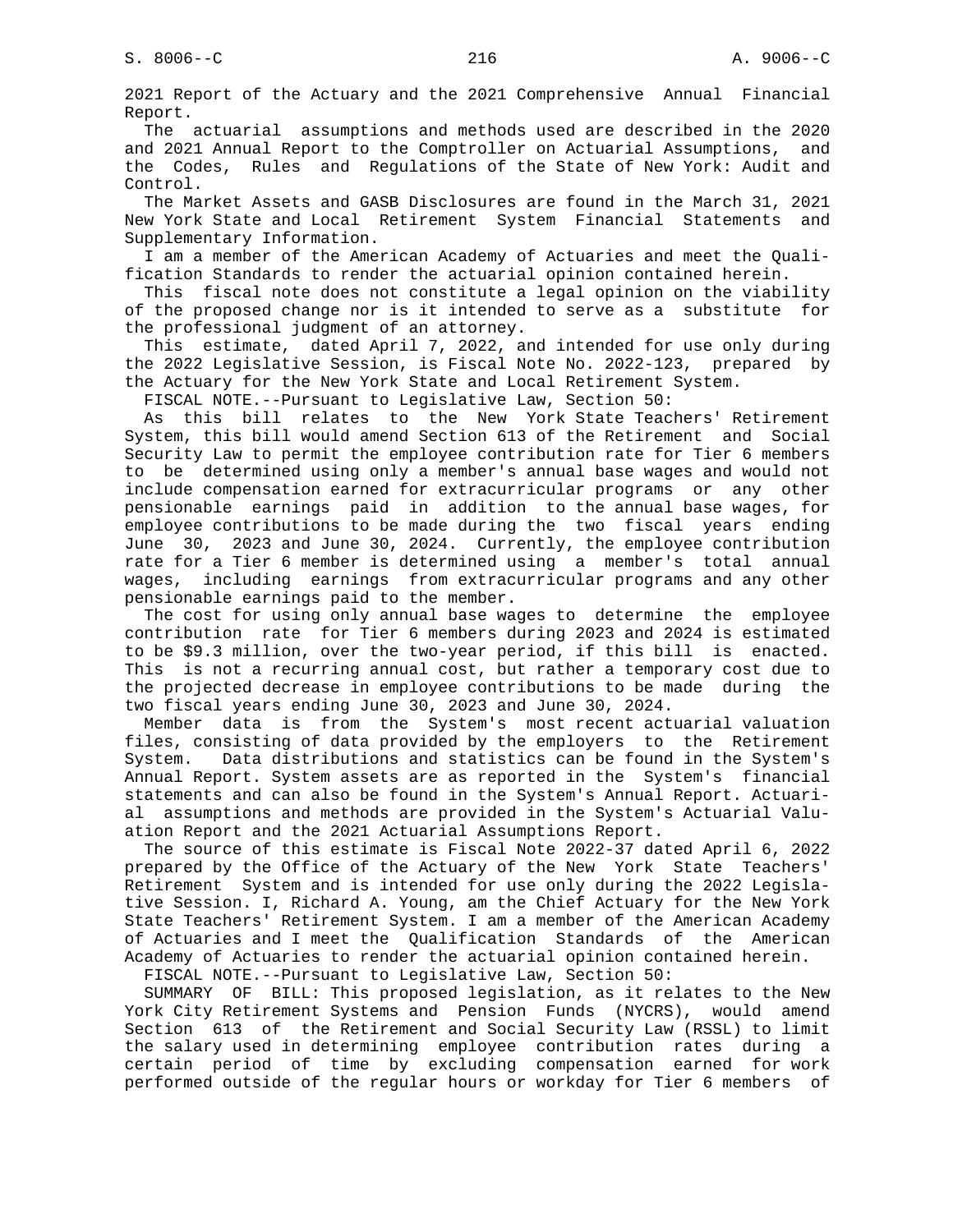the New York City Employees' Retirement System (NYCERS), the New York City Teachers' Retirement System (NYCTRS), and the New York City Board of Education Retirement System (BERS).

Effective Date: Upon enactment.

 BACKGROUND: Currently, Tier 6 members of NYCERS, NYCTRS, and BERS are required to make Basic Member Contributions (BMC) ranging from 3% to 6% depending on the members' applicable annual wages. Annual wages include overtime up to a certain limit (\$17,301 for calendar year 2021).

 Under the proposed legislation, if enacted, any pensionable earnings paid in addition to the annual base wages, including overtime and compensation earned for extracurricular activities, during the specified period would be excluded from annual wages used to calculate Tier 6 BMC rates.

 FINANCIAL IMPACT - PRESENT VALUES: The estimated financial impact of implementing the changes described above is a decrease in the Present Value of member contributions. There is also a small decrease in the Present Value of Future Benefits (PVFB) as a result of reduced refunds of member contributions upon termination of employment. The net result is an increase in the Present Value of future employer contributions and annual employer contributions of NYCERS, NYCTRS, and BERS. A breakdown of the financial impact by System is shown in the table below.

|               | Additional              | Estimated First Year |
|---------------|-------------------------|----------------------|
| NYCRS         | Present Value of Future | Annual Employer      |
|               | Employer Contributions  | Contributions        |
|               | (\$ Millions)           | (\$ Millions)        |
| <b>NYCERS</b> | \$9.9                   | \$0.9                |
| <b>NYCTRS</b> | 6.1                     | 0.4                  |
| BERS *        | 0.0                     | 0.0                  |
| Total         | \$16.0                  | $$1.3**$             |

 \* The increase in the Present Value of future employer contributions and annual employer contributions for BERS is expected to be de minimis.

 \*\* The increase in the employer contributions is estimated to be \$0.8 million for New York City and \$0.5 million for the other obligors of NYCRS.

 In accordance with Section 13-638.2(k-2) of the Administrative Code of the City of New York (ACCNY), new Unfunded Accrued Liability (UAL) attributable to benefit changes are to be amortized as determined by the Actuary but are generally amortized over the remaining working lifetime of those impacted by the benefit changes.

 As of June 30, 2021, the remaining working lifetime of NYCERS Tier 6 members is approximately 16 years, NYCTRS Tier 6 members is approximate ly 20 years, and BERS Tier 6 members is approximately 15 years.

 For purposes of this Fiscal Note, the increase in the UAL for NYCERS was amortized over a 16-year period (15 payments under the One-Year Lag Methodology (OYLM)) using level dollar payments. Under the same method ology the increase in the UAL for NYCTRS and BERS was amortized over 19 and 14 payments, respectively.

 CONTRIBUTION TIMING: For the purposes of this Fiscal Note, it is assumed that the changes in the Present Value of future employer contributions and annual employer contributions would be reflected for the first time in the Final June 30, 2021 actuarial valuation of NYCERS, NYCTRS, and BERS. In accordance with the OYLM used to determine employer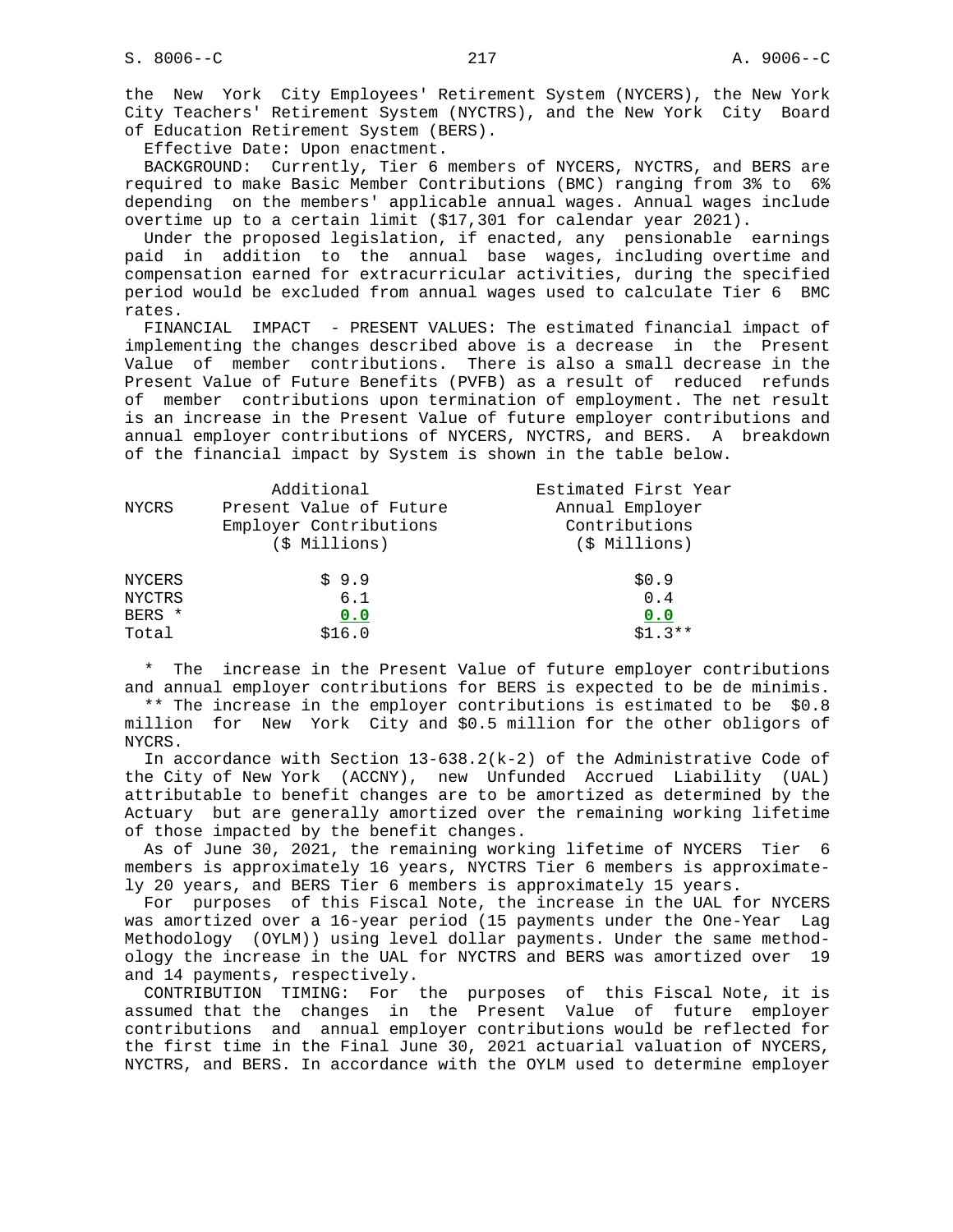contributions, the increase in employer contributions would first be reflected in Fiscal Year 2023.

 CENSUS DATA: The estimates presented herein are based on the census data used in the Preliminary June 30, 2021 (Lag) actuarial valuation of NYCERS, NYCTRS, and BERS to determine the Preliminary Fiscal Year 2023 employer contributions.

 The table below contains a summary of the census data for Tier 6 members in NYCERS, NYCTRS, and BERS as of June 30, 2021.

| <b>NYCRS</b>  | Active<br>Count | Average<br>Age | Average<br>Service | Average<br>Salary |
|---------------|-----------------|----------------|--------------------|-------------------|
| <b>NYCERS</b> | 71,663          | 41.3           | 3.9                | \$72,000          |
| <b>NYCTRS</b> | 49,642          | 37.1           | 4.5                | \$74,600          |
| <b>BERS</b>   | 12,229          | 45.5           | 3.3                | \$50,400          |

 ACTUARIAL ASSUMPTIONS AND METHODS: The changes in the Present Value of future employer contributions and annual employer contributions presented herein have been calculated based on the actuarial assumptions and methods in effect for the June 30, 2021 (Lag) actuarial valuations used to determine the Preliminary Fiscal Year 2023 employer contrib utions of NYCERS, NYCTRS, and BERS.

 RISK AND UNCERTAINTY: The costs presented in this Fiscal Note depend highly on the realization of the actuarial assumptions used, as well as certain demographic characteristics of NYCERS, NYCTRS, and BERS and other exogenous factors such as investment, contribution, and other risks. If actual experience deviates from actuarial assumptions, the actual costs could differ from those presented herein. Costs are also dependent on the actuarial methods used, and therefore different actuar ial methods could produce different results. Quantifying these risks is beyond the scope of this Fiscal Note.

Not measured in this Fiscal Note are the following:

 \* The initial, additional administrative costs of NYCERS, NYCTRS, and BERS and other New York City agencies to implement the proposed legis lation.

 STATEMENT OF ACTUARIAL OPINION: I, Michael J. Samet, am the Interim Chief Actuary for, and independent of, the New York City Retirement Systems and Pension Funds. I am a Fellow of the Society of Actuaries and a Member of the American Academy of Actuaries. I meet the Qualification Standards of the American Academy of Actuaries to render the actuarial opinion contained herein. To the best of my knowledge, the results contained herein have been prepared in accordance with generally accepted actuarial principles and procedures and with the Actuarial Standards of Practice issued by the Actuarial Standards Board.

 FISCAL NOTE IDENTIFICATION: This Fiscal Note 2022-16 dated April 7, 2022 was prepared by the Interim Chief Actuary for the New York City Employees' Retirement System, the New York City Teachers' Retirement System, and the New York City Board of Education Retirement System. This estimate is intended for use only during the 2022 Legislative Session.

### 1 PART TT

 2 Section 1. Subdivision a of section 516 of the retirement and social 3 security law, as amended by section 4 of part B of chapter 504 of the 4 laws of 2009, is amended to read as follows: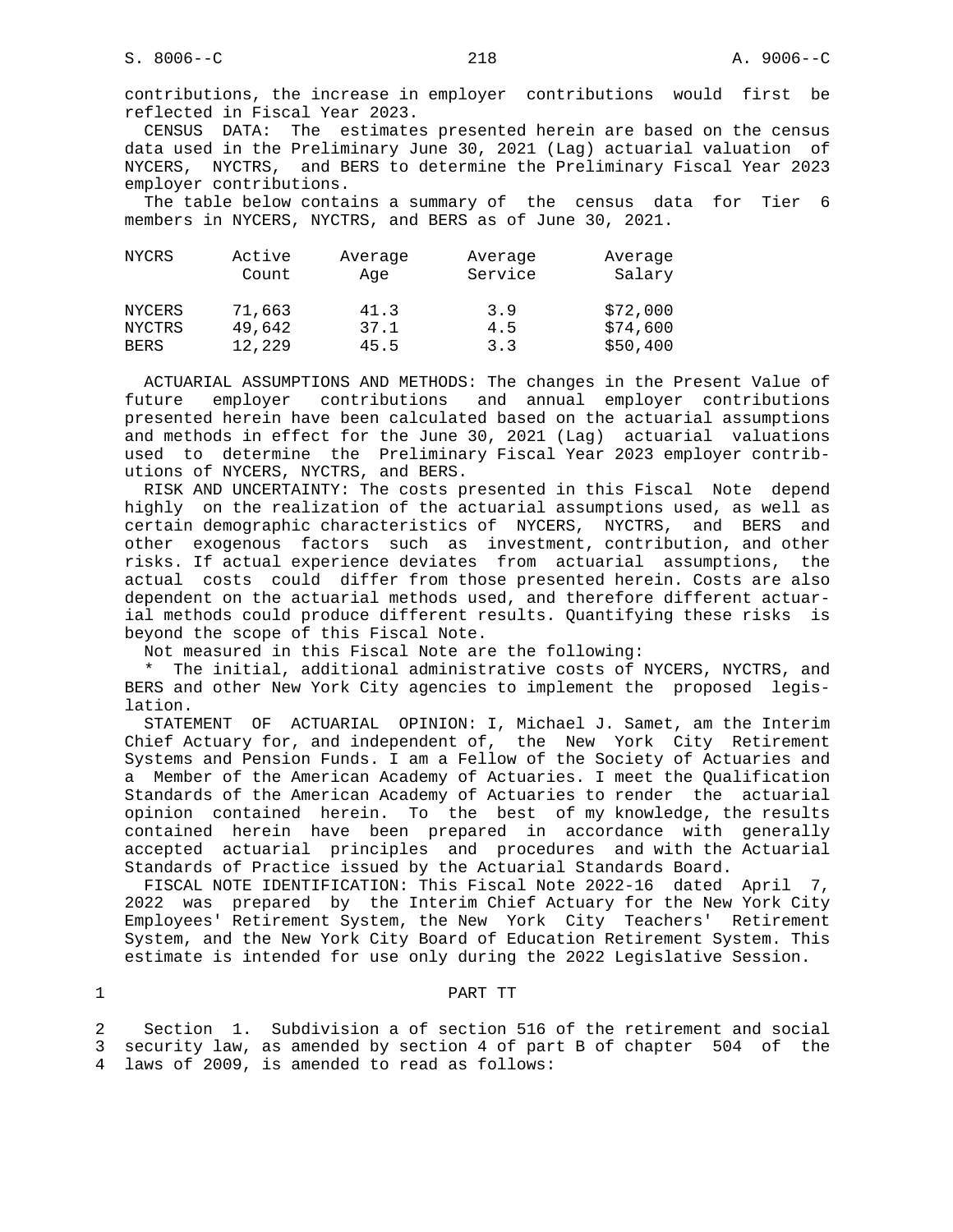1 a. A member who has five or more years of credited service [**or ten or** 2 **more years of credited service for members who first join the New York** 3 **state and local employees' retirement system on or after January first,** 4 **two thousand ten**] upon termination of employment shall be entitled to a 5 deferred vested benefit as provided herein. 6 § 2. Subdivisions a and a-1 of section 612 of the retirement and 7 social security law, as amended by chapter 18 of the laws of 2012, are 8 amended to read as follows: 9 a. Except as provided in subdivision a-1 of this section, a member who 10 has five or more years of credited service[**, or ten or more years of** 11 **credited service for a member who first joined the New York state and** 12 **local employees' retirement system or the New York state teachers'** 13 **retirement system on or after January first, two thousand ten**], upon 14 termination of employment, other than a member who is entitled to a 15 deferred vested benefit pursuant to any other provision of this article, 16 shall be entitled to a deferred vested benefit at normal retirement age 17 computed in accordance with the provisions of section six hundred four 18 of this article. Except as provided in subdivision a-1 of this section, 19 a member of a teachers' retirement system or the New York state and 20 local employees' retirement system who has five or more years of credit- 21 ed service, [**or ten or more years of credited service for a member who** 22 **first becomes a member of the New York state and local employees'** 23 **retirement system or the New York state teachers' retirement system on** 24 **or after January first, two thousand ten,**] upon termination of employ- 25 ment shall be entitled to a deferred vested benefit prior to normal 26 retirement age, but no earlier than age fifty-five, computed in accord- 27 ance with the provisions of subdivision i of section six hundred three 28 of this article as amended by section eight of part B of chapter five 29 hundred four of the laws of two thousand nine. Anything to the contrary 30 notwithstanding, a member of a public retirement system of the state who 31 first became a member of such system on or after April first, two thou- 32 sand twelve must have at least [**ten**] **five** years of credited service in 33 order to qualify for a deferred vested benefit under this section; such 34 member shall not be entitled to such benefit prior to the member's 35 attainment of age sixty-three; and such deferred vested benefit shall be 36 computed pursuant to subdivision b-1 of section six hundred four of this 37 article. 38 a-1. Notwithstanding the provisions of subdivision a of this section 39 or any other provision of law to the contrary, (i) a member of the New 40 York city teachers' retirement system who holds a position represented 41 by the recognized teacher organization for collective bargaining 42 purposes, who became subject to the provisions of this article after the 43 effective date of this subdivision, and who has [**ten**] **five** or more years 44 of credited service, or (ii) a member of the New York city board of 45 education retirement system who holds a position represented by the 46 recognized teacher organization for collective bargaining purposes, who 47 became subject to the provisions of this article after the effective 48 date of this subdivision, and who has [**ten**] **five** or more years of cred- 49 ited service, other than such a member of either of such retirement 50 systems who is entitled to a deferred vested benefit pursuant to any 51 other provision of this article, shall, upon termination of employment, 52 be entitled to a deferred vested benefit at normal retirement age 53 computed in accordance with the provisions of section six hundred four

 54 of this article. Notwithstanding the provisions of subdivision a of 55 this section or any other provision of law to the contrary, a member of 56 the New York city teachers' retirement system who holds a position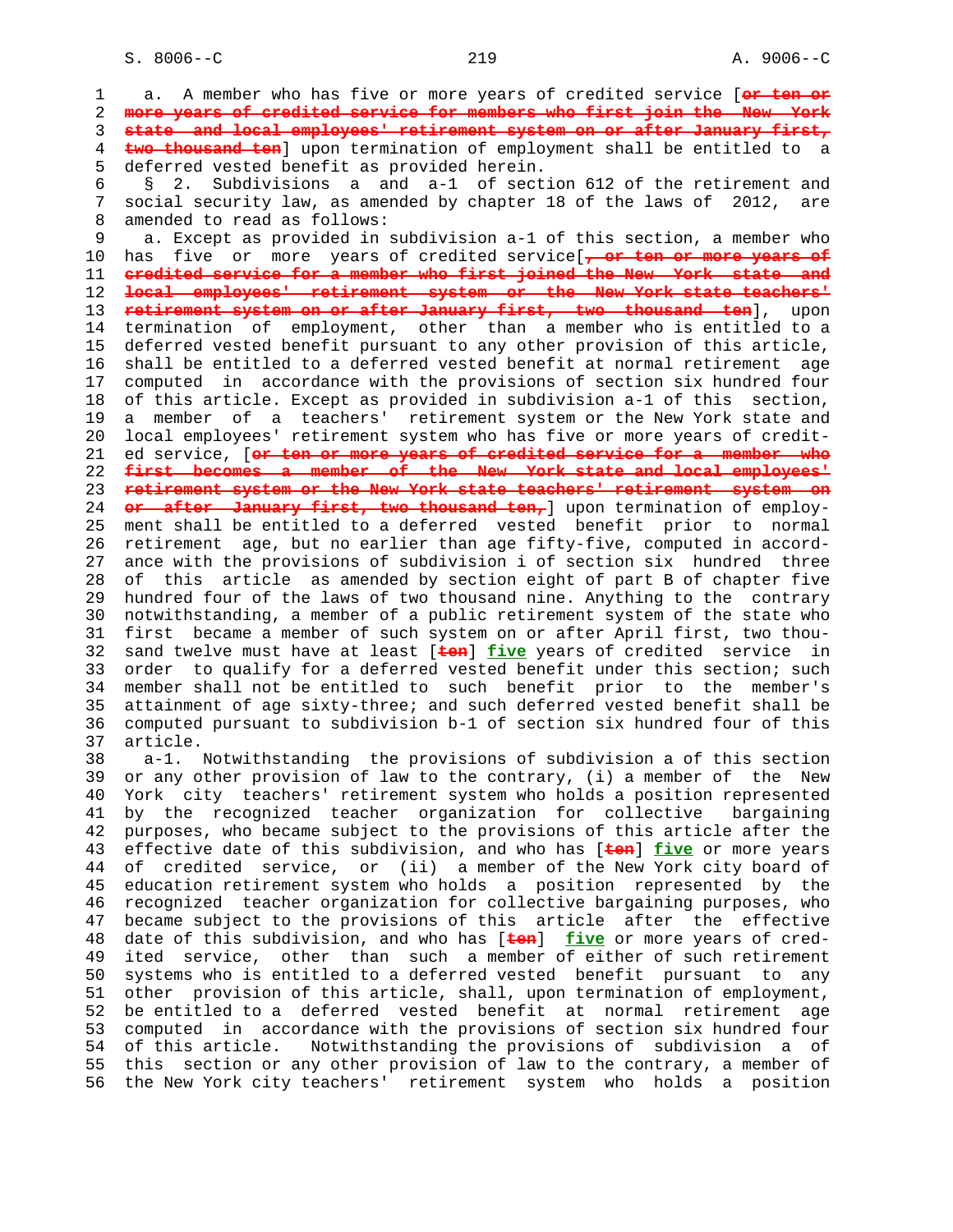1 represented by the recognized teacher organization for collective 2 bargaining purposes, who became subject to the provisions of this arti- 3 cle after the effective date of this subdivision, and who has [**ten**] **five** 4 or more years of credited service, shall, upon termination of employ- 5 ment, be entitled to a deferred vested benefit prior to normal retire- 6 ment age, but no earlier than age fifty-five, computed in accordance 7 with the provisions of subdivision i of section six hundred three of 8 this article, provided, however, that any such member of either of such 9 retirement systems who is a New York city revised plan member shall be 10 required to have at least [**ten**] **five** years of credited service in order 11 to be eligible for a deferred vested benefit, such member shall not be 12 entitled to payability of such benefit prior to attainment of age 13 sixty-three and such deferred vested benefit shall be computed pursuant 14 to subdivision b-1 of section six hundred four of this article. 15 § 3. Subdivisions a and b of section 502 of the retirement and social 16 security law, as amended by section 2 of part B of chapter 504 of the 17 laws of 2009, are amended to read as follows: 18 a. A member who first joins a public retirement system of this state 19 on or after June thirtieth, nineteen hundred seventy-six shall not be 20 eligible for service retirement benefits hereunder until such member has 21 rendered a minimum of five years of creditable service after July first, 22 nineteen hundred seventy-three[**, except that a member who first joins** 23 **the New York state and local employees' retirement system on or after** 24 **January first, two thousand ten shall not be eligible for service** 25 **retirement benefits pursuant to this article until such member has** 26 **rendered a minimum of ten years of credited service**]. 27 b. A member who previously was a member of a public retirement system 28 of this state shall not be eligible for service retirement benefits 29 hereunder until such member has rendered a minimum of five years of 30 service which is creditable pursuant to section five hundred thirteen of 31 this article. [**A member who first joins the New York state and local** 32 **employees' retirement system on or after January first, two thousand ten** 33 **shall not be eligible for service retirement benefits pursuant to this** 34 **article until such member has rendered a minimum of ten years of credit-** 35 **ed service.**] 36 § 4. Subdivisions a, b and b-1 of section 602 of the retirement and 37 social security law, subdivisions a and b as separately amended by 38 section 6 of part B and section 1 of part C of chapter 504 of the laws 39 of 2009, and subdivision b-1 as amended by chapter 18 of the laws of 40 2012, are amended to read as follows: 41 a. Except as provided in subdivision b-1 of this section, a member who 42 first joins a public retirement system of this state on or after July 43 first, nineteen hundred seventy-six shall not be eligible for service 44 retirement benefits hereunder until such member has rendered a minimum 45 of five years of credited service[**, except that a member who first joins** 46 **the New York state and local employees' retirement system or the New** 47 **York state teachers' retirement system on or after January first, two** 48 **thousand ten shall not be eligible for service retirement benefits** 49 **pursuant to this article until such member has rendered a minimum of ten** 50 **years of credited service**]. 51 b. Except as provided in subdivision b-1 of this section, a member who 52 previously was a member of a public retirement system of this state

 55 credited pursuant to section six hundred nine of this article. [**A member** 56 **who first joins the New York state and local employees' retirement**

 53 shall not be eligible for service retirement benefits hereunder until 54 such member has rendered a minimum of five years of service which is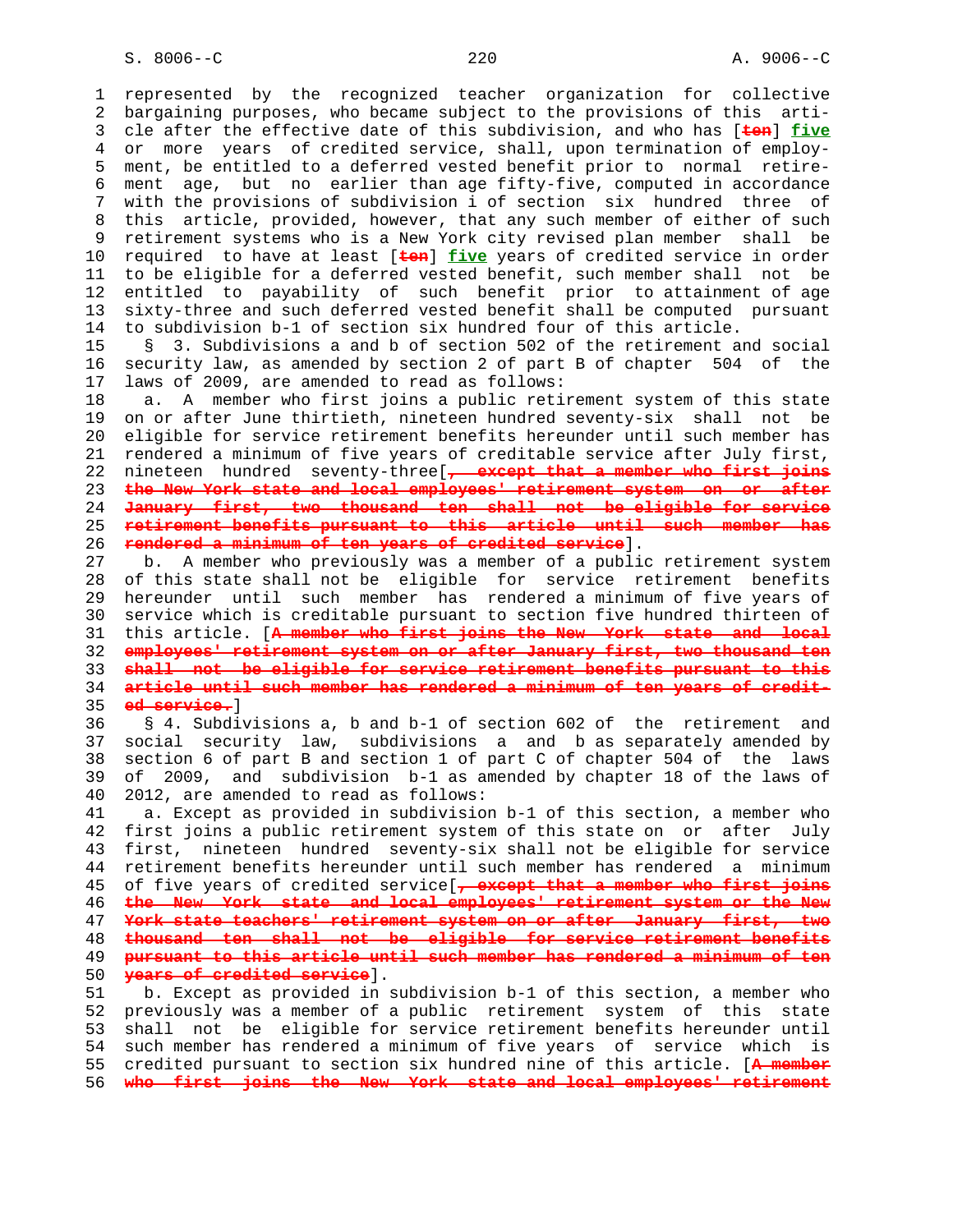1 **system or the New York state teachers' retirement system on or after** 2 **January first, two thousand ten shall not be eligible for service** 3 **retirement benefits pursuant to this article until such member has** 4 **rendered a minimum of ten years of credited service.**] 5 b-1. (1) Notwithstanding the provisions of subdivision a or b of this 6 section or any other provision of law to the contrary, (i) a member of 7 the New York city teachers' retirement system who holds a position 8 represented by the recognized teacher organization for collective 9 bargaining purposes, and who became subject to the provisions of this 10 article after the effective date of this subdivision, or (ii) a member 11 of the New York city board of education retirement system who holds a 12 position represented by the recognized teacher organization for collec- 13 tive bargaining purposes, and who became subject to the provisions of 14 this article after the effective date of this subdivision, shall not be 15 eligible for service retirement benefits hereunder until such member has 16 rendered a minimum of [**ten**] **five** years of credited service. 17 (2) Notwithstanding the provisions of subdivision a or b of this 18 section or any other provision of law to the contrary, a member who 19 first joins a public retirement system of the state on or after April 20 first, two thousand twelve shall not be eligible for service retirement 21 benefits hereunder until such member has rendered a minimum of [**ten**] 22 **five** years of credited service. 23 § 5. Subparagraph (ii) of paragraph 1 of subdivision d of section 24 604-b of the retirement and social security law, as amended by chapter 25 18 of the laws of 2012, is amended to read as follows: 26 (ii) [**in the case of a participant who is not a New York city revised** 27 **plan member,**] prior to such discontinuance, completed five but less than 28 twenty-five years of allowable service in the transit authority [**or, in** 29 **the case of a participant who is a New York city revised plan member,** 30 **has completed ten but less than twenty-five years of allowable service** 31 **in the transit authority prior to such discontinuance**]; and 32 § 6. Subparagraph (ii) of paragraph 1 of subdivision d of section 33 604-c of the retirement and social security law, as amended by chapter 34 18 of the laws of 2012, is amended to read as follows: 35 (ii) [**in the case of a participant who is not a New York city revised** 36 **plan member,**] prior to such discontinuance, completed five but less than 37 twenty years of credited service [**or, in the case of a participant who** 38 **is a New York city revised plan member, has completed ten but less than** 39 **twenty years of credited service**]; and 40 § 7. Subparagraph (ii) of paragraph 1 of subdivision d of section 41 604-e of the retirement and social security law, as amended by section 42 41 of chapter 18 of the laws of 2012, is amended to read as follows: 43 (ii) [**in the case of a participant who is not a New York city revised** 44 **plan member,**] who prior to such discontinuance, completed five but less 45 than twenty-five years of allowable service as a dispatcher member [**or,** 46 **in the case of a participant who is a New York city revised plan member,** 47 **who prior to such discontinuance, completed ten but less than twenty-** 48 **five years of allowable service as a dispatcher member**]; and 49 § 8. Subparagraph (ii) of paragraph 1 of subdivision d of section 50 604-e of the retirement and social security law, as amended by section 51 43 of chapter 18 of the laws of 2012, is amended to read as follows: 52 (ii) [**in the case of a participant who is not a New York city revised** 53 **plan member,**] who prior to such discontinuance, completed five but less 54 than twenty-five years of allowable service as an EMT member [**or, in the** 55 **case of a participant who is a New York city revised plan member, who**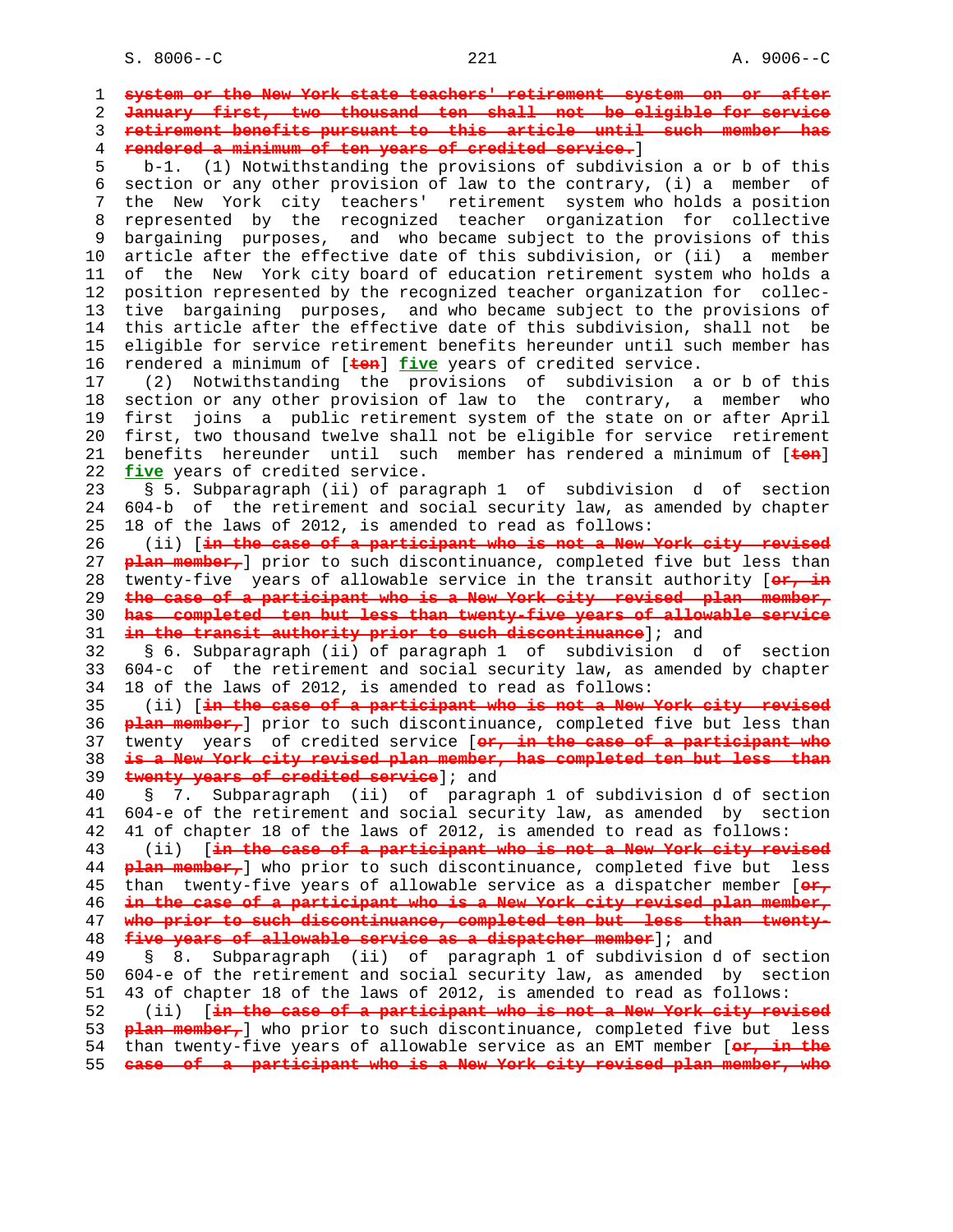1 **prior to such discontinuance, completed ten but less than twenty-five** 2 **years of allowable service as an EMT member**]; and 3 § 9. Subparagraph (ii) of paragraph 1 of subdivision d of section 4 604-f of the retirement and social security law, as amended by section 5 45 of chapter 18 of the laws of 2012, is amended to read as follows: 6 (ii) [**in the case of a participant who is not a New York city revised** 7 **plan member,**] who prior to such discontinuance, completed five but less 8 than twenty-five years of credited service [**or, in the case of a partic-** 9 **ipant who is a New York city revised plan member, who prior to such** 10 **discontinuance, completed ten but less than twenty-five years of credit-** 11 **ed service**]; and 12 § 10. Subparagraph (ii) of paragraph 1 of subdivision d of section 13 604-f of the retirement and social security law, as amended by section 14 47 of chapter 18 of the laws of 2012, is amended to read as follows: 15 (ii) [**in the case of a participant who is not a New York city revised** 16 **plan member,**] who prior to such discontinuance, completed five but less 17 than twenty-five years of allowable service as a special officer, park- 18 ing control specialist, school safety agent, campus peace officer or 19 taxi and limousine inspector member [**or, in the case of a participant** 20 **who is a New York city revised plan member, who prior to such discontin-** 21 **uance, completed ten but less than twenty-five years of allowable** 22 **service as a special officer, parking control specialist, school safety** 23 **agent, campus peace officer or taxi and limousine inspector member**]; and 24 § 11. Subparagraph (ii) of paragraph 1 of subdivision d of section 25 604-g of the retirement and social security law, as amended by chapter 26 18 of the laws of 2012, is amended to read as follows: 27 (ii) [**in the case of a participant who is not a New York city revised** 28 **plan member,**] who prior to such discontinuance, completed five but less 29 than twenty-five years of credited service [**or, in the case of a partic-** 30 **ipant who is a New York city revised plan member, who prior to such** 31 **discontinuance, completed ten but less than twenty-five years of credit-** 32 **ed service**]; and 33 § 12. Subparagraph (ii) of paragraph 1 of subdivision d of section 34 604-h of the retirement and social security law, as amended by chapter 35 18 of the laws of 2012, is amended to read as follows: 36 (ii) [**in the case of a participant who is not a New York city revised** 37 **plan member,**] who prior to such discontinuance, completed five but less 38 than twenty-five years of credited service [**or, in the case of a partic-** 39 **ipant who is a New York city revised plan member, who prior to such** 40 **discontinuance, completed ten but less than twenty-five years of credit-** 41 **ed service**]; and 42 § 13. Subdivision a of section 1202 of the retirement and social secu- 43 rity law, as added by section 1 of part A of chapter 504 of the laws of 44 2009, is amended to read as follows: 45 a. In order to qualify for a service retirement benefit, members 46 subject to the provisions of this article must have a minimum of [**ten**] 47 **five** years of creditable service. 48 § 14. Nothing in this act shall be construed or deemed to allow 49 members to receive a refund of any member contributions made prior to 50 the effective date of this act. 51 § 15. Notwithstanding any other provision of law to the contrary, none 52 of the provisions of this act shall be subject to section 25 of the 53 retirement and social security law. 54 § 16. This act shall take effect immediately. FISCAL NOTE.--Pursuant to Legislative Law, Section 50: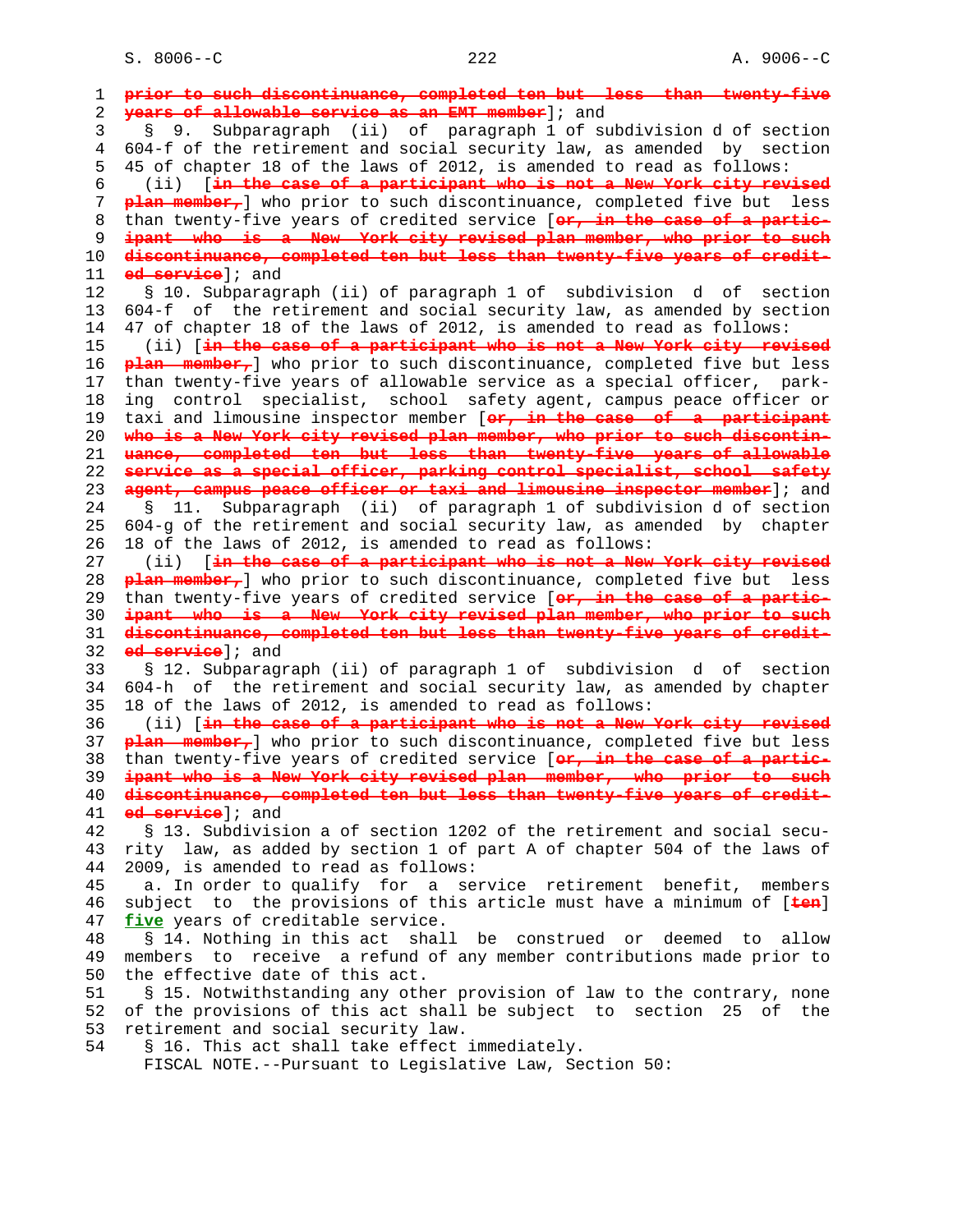This bill would provide members of Tier 5 and Tier 6 in the New York State and Local Employees' Retirement System (NYSLERS) or in the New York State and Local Police and Fire Retirement System (NYSLPFRS) vested status upon attainment of 5 years of service credit. It also clarifies that these NYSLERS members will only be ineligible for a service retire ment benefit prior to attaining 5 years of service credit, to align with the revised vesting requirement. Currently, these members are ineligible for a service retirement benefit prior to attaining 10 years of service credit, after which they become vested and eligible for a vested deferred benefit.

 Insofar as this bill affects the NYSLERS, if this legislation is enacted during the 2022 legislative session, there would be an increase in accrued liabilities of approximately \$430 million, due to the past service accruals of tier 5 and 6 members, which would be shared by the State of New York and all local participating employers in the NYSLERS. This will increase the billing rates charged annually to all participat ing employers by approximately 0.2% of salary, beginning with the fiscal year ending March 31, 2023.

 In addition to the cost for past service above, there would be a cost for future service accruals which would further increase the annual billing rates for tier 5 members by 0.2% of salary (for a 0.4% total annual rate increase) and further increase the annual billing rates for tier 6 members by 0.1% of salary (for a 0.3% total annual rate increase).

 Insofar as this bill affects the NYSLPFRS, if this legislation is enacted during the 2022 legislative session, there would be an increase in the billing rates charged annually to the State of New York and all other participating employers in the NYSLPFRS of approximately 0.1% of salary, beginning with the fiscal year ending March 31, 2023.

 These estimated costs are based on 250,109 affected members with annu al salary of approximately \$11.6 billion as of March 31, 2021.

Summary of relevant resources:

 Membership data as of March 31, 2021 was used in measuring the impact of the proposed change, the same data used in the April 1, 2021 actuari al valuation. Distributions and other statistics can be found in the 2021 Report of the Actuary and the 2021 Comprehensive Annual Financial Report.

 The actuarial assumptions and methods used are described in the 2020 and 2021 Annual Report to the Comptroller on Actuarial Assumptions, and the Codes, Rules and Regulations of the State of New York: Audit and Control.

 The Market Assets and GASB Disclosures are found in the March 31, 2021 New York State and Local Retirement System Financial Statements and Supplementary Information.

 I am a member of the American Academy of Actuaries and meet the Quali fication Standards to render the actuarial opinion contained herein.

 This fiscal note does not constitute a legal opinion on the viability of the proposed change nor is it intended to serve as a substitute for the professional judgment of an attorney.

 This estimate, dated April 6, 2022, and intended for use only during the 2022 Legislative Session, is Fiscal Note No. 2022-122, prepared by the Actuary for the New York State and Local Retirement System.

FISCAL NOTE.--Pursuant to Legislative Law, Section 50:

 As this bill relates to the New York State Teachers' Retirement System, this bill would amend Sections 602 and 612 of the Retirement and Social Security Law by reducing the number of years of credited service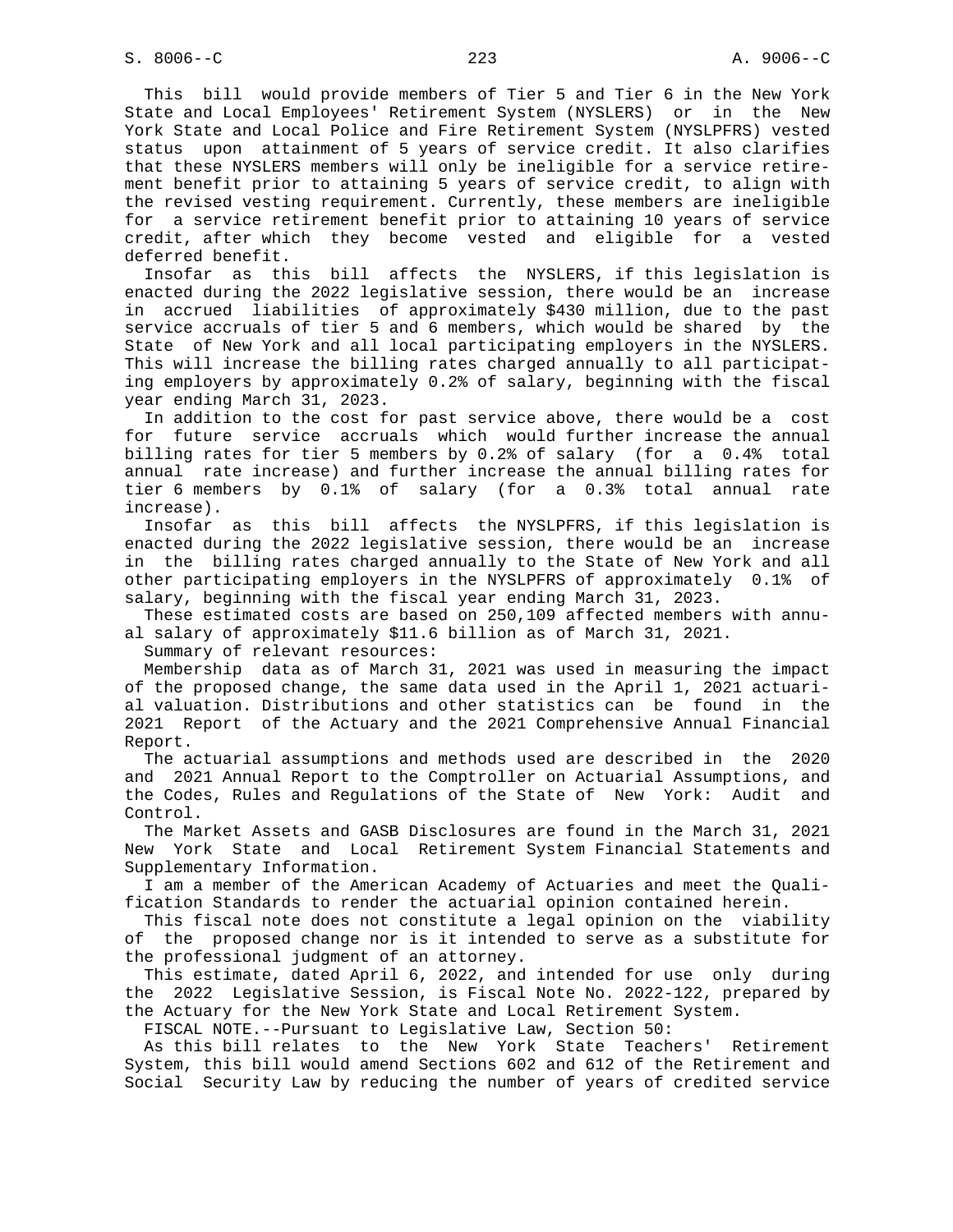required for vesting to five years for Tier 5 and 6 members for purposes of eligibility for a service retirement benefit or a deferred-vested retirement benefit. Currently, Tier 5 and 6 members need to have ten years of credited service to be vested for a service retirement benefit or a deferred-vested retirement benefit. Members who withdraw with between five and ten years of service credit will have the option of either receiving a refund of their accumulated member contributions or receiving the deferred-vested retirement benefit when eligible.

 The annual cost to the employers of members of the New York State Teachers' Retirement System for this benefit is estimated to be \$6.2 million or .04% of payroll if this bill is enacted.

 The System's "new entrant rate", a hypothetical employer contribution rate that would occur if we started a new Retirement System without any assets, is equal to 4.69% of pay under the current Tier 6 benefit struc ture. This can be thought of as the long-term expected employer cost of Tier 6, based on the current actuarial assumptions. For the proposed change to the Tier 6 benefit structure under this bill, this new entrant rate is estimated to increase to 4.76% of pay, an increase of .07% of pay.

 Member data is from the System's most recent actuarial valuation files, consisting of data provided by the employers to the Retirement System. Data distributions and statistics can be found in the System's Annual Report. System assets are as reported in the System's financial statements and can also be found in the System's Annual Report. Actuar ial assumptions and methods are provided in the System's Actuarial Valu ation Report and the 2021 Actuarial Assumptions Report.

 The source of this estimate is Fiscal Note 2022-36 dated April 8, 2022, prepared by the Office of the Actuary of the New York State Teach ers' Retirement System and is intended for use only during the 2022 Legislative Session. I, Richard A. Young, am the Chief Actuary for the New York State Teachers' Retirement System. I am a member of the Ameri can Academy of Actuaries and I meet the Qualification Standards of the American Academy of Actuaries to render the actuarial opinion contained herein.

FISCAL NOTE.--Pursuant to Legislative Law, Section 50:

 SUMMARY OF BILL: This proposed legislation, as it relates to the New York City Retirement Systems (NYCRS), would amend Article 15 of the Retirement and Social Security Law (RSSL) to reduce vesting requirements for certain Tier 4 members with a membership date after December 10, 2009 and Tier 6 members of the New York City Employees' Retirement System (NYCERS), the New York City Teachers' Retirement System (NYCTRS), and the New York City Board of Education Retirement System (BERS).

Effective Date: Upon enactment.

 IMPACT ON BENEFITS: Currently, Tier 6 members of NYCERS, NYCTRS, and BERS, as well as Tier 4 members of NYCTRS and BERS who held a position represented by the recognized teacher organization and who became members after December 10, 2009, need a minimum of 10 years of Credited Service to be eligible for a vested benefit. Such members are also inel igible to retire for service without at least 10 years of Credited Service.

 Under the proposed legislation, if enacted, the required service for a vested benefit or service retirement benefit would be lowered to five years.

 FINANCIAL IMPACT-SUMMARY: The financial impact will generally increase as the impacted populations increase over time, assuming that the demo graphics of new entrants remain similar to what they were historically.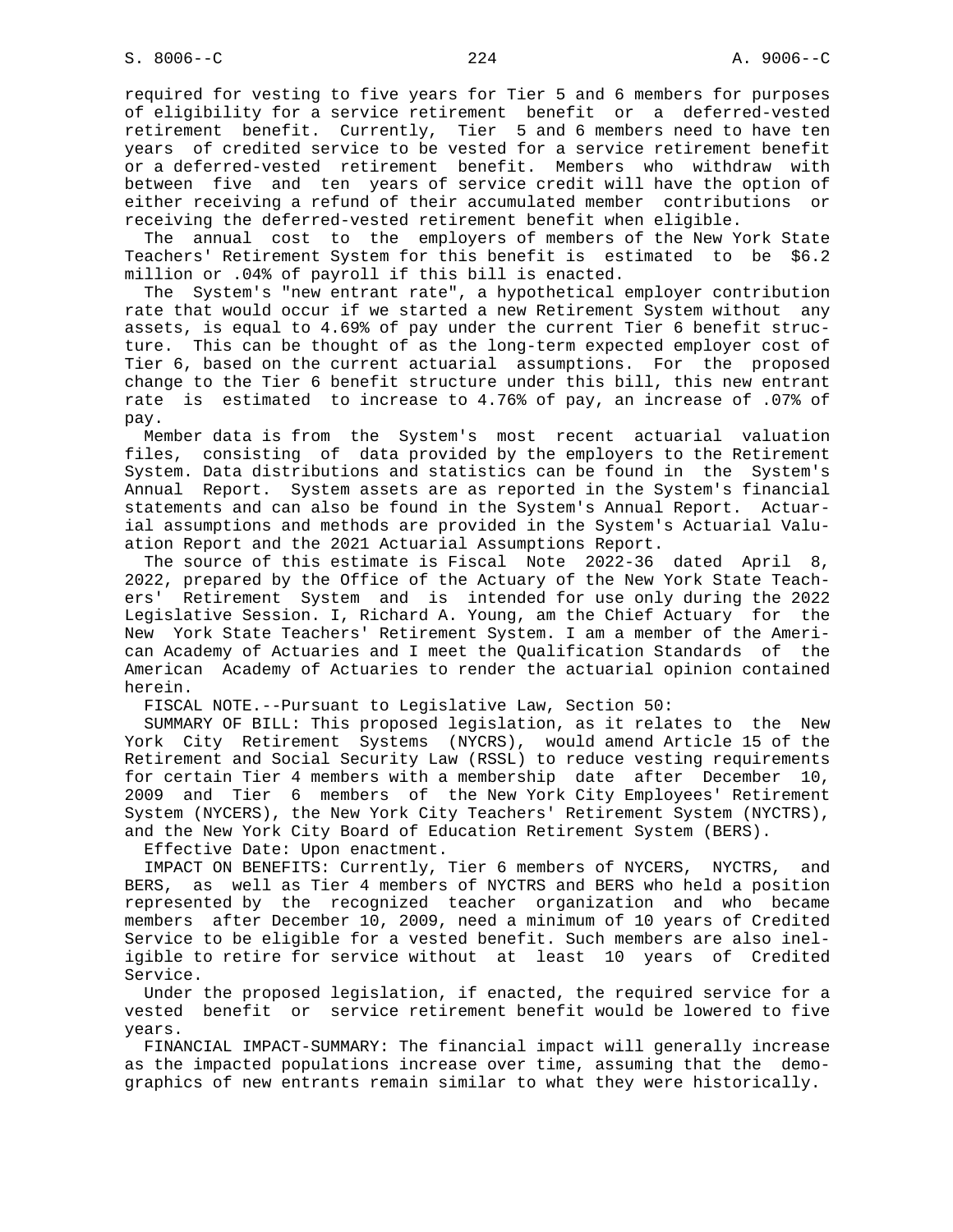The estimated financial impact of implementing the changes described above is an increase in the Present Value of Future Benefits (PVFB) and a decrease in the Present Value of member contributions. The net result is an increase in the Present Value of future employer contributions and annual employer contributions for NYCERS, NYCTRS, and BERS. A breakdown of the financial impact by System is shown in the table below.

| Annual Employer<br>Present Value of Future<br>NYCRS<br>Contributions<br>Employer Contributions | Estimated First Year |
|------------------------------------------------------------------------------------------------|----------------------|
|                                                                                                |                      |
|                                                                                                |                      |
| (\$ Millions)<br>(\$ Millions)                                                                 |                      |
| \$25.8<br>\$110.8<br><b>NYCERS</b>                                                             |                      |
| 39.8<br>7.8<br>NYCTRS                                                                          |                      |
| 30.9<br><b>BERS</b><br>5.0                                                                     |                      |
| $$38.6*$<br>\$181.5<br>Total                                                                   |                      |

 \* The increase in the employer contributions is estimated to be \$24.5 million for New York City and \$14.1 million for the other obligors of NYCRS.

 In accordance with Section 13-638.2(k-2) of the Administrative Code of the City of New York (ACCNY), new Unfunded Accrued Liability (UAL) attributable to benefit changes are to be amortized as determined by the Actuary but are generally amortized over the remaining working lifetime of those impacted by the benefit changes. As of June 30, 2021, the remaining working lifetime of NYCERS Tier 6 members is approximately 16-years, NYCTRS impacted members is approximately 20 years, and BERS impacted members is approximately 14 years.

 For purposes of this Fiscal Note, the increase in the UAL for NYCERS was amortized over a 16-year period (15 payments under the One-Year Lag Methodology (OYLM)) using level dollar payments. Under the same method ology the increase in the UAL for NYCTRS and BERS was amortized over 19 and 13 payments, respectively.

 CONTRIBUTION TIMING: For the purposes of this Fiscal Note, it is assumed that the changes in the Present Value of future employer contributions and annual employer contributions would be reflected for the first time in the Final June 30, 2021 actuarial valuations of NYCERS, NYCTRS, and BERS. In accordance with the OYLM used to determine employer contributions, the increase in employer contributions would first be reflected in Fiscal Year 2023.

 CENSUS DATA: The estimates presented herein are based on the census data used in the Preliminary June 30, 2021 (Lag) actuarial valuations of NYCERS, NYCTRS, and BERS to determine the Preliminary Fiscal Year 2023 employer contributions.

 The table below contains a summary of the census data for the members in the plans affected by the proposed legislation as of June 30, 2021.

| NYCRS         | Active | Average | Average | Average  |
|---------------|--------|---------|---------|----------|
|               | Count  | Age     | Service | Salary   |
| <b>NYCERS</b> | 71,663 | 41.3    | 3.9     | \$72,000 |
| <b>NYCTRS</b> | 59,134 | 38.0    | 5.4     | \$76,200 |
| <b>BERS</b>   | 12,707 | 45.5    | 3.5     | \$52,100 |

 ACTUARIAL ASSUMPTIONS AND METHODS: The changes in the Present Value of future employer contributions and annual employer contributions presented herein have been calculated based on the actuarial assumptions and methods in effect for the June 30, 2021 (Lag) actuarial valuations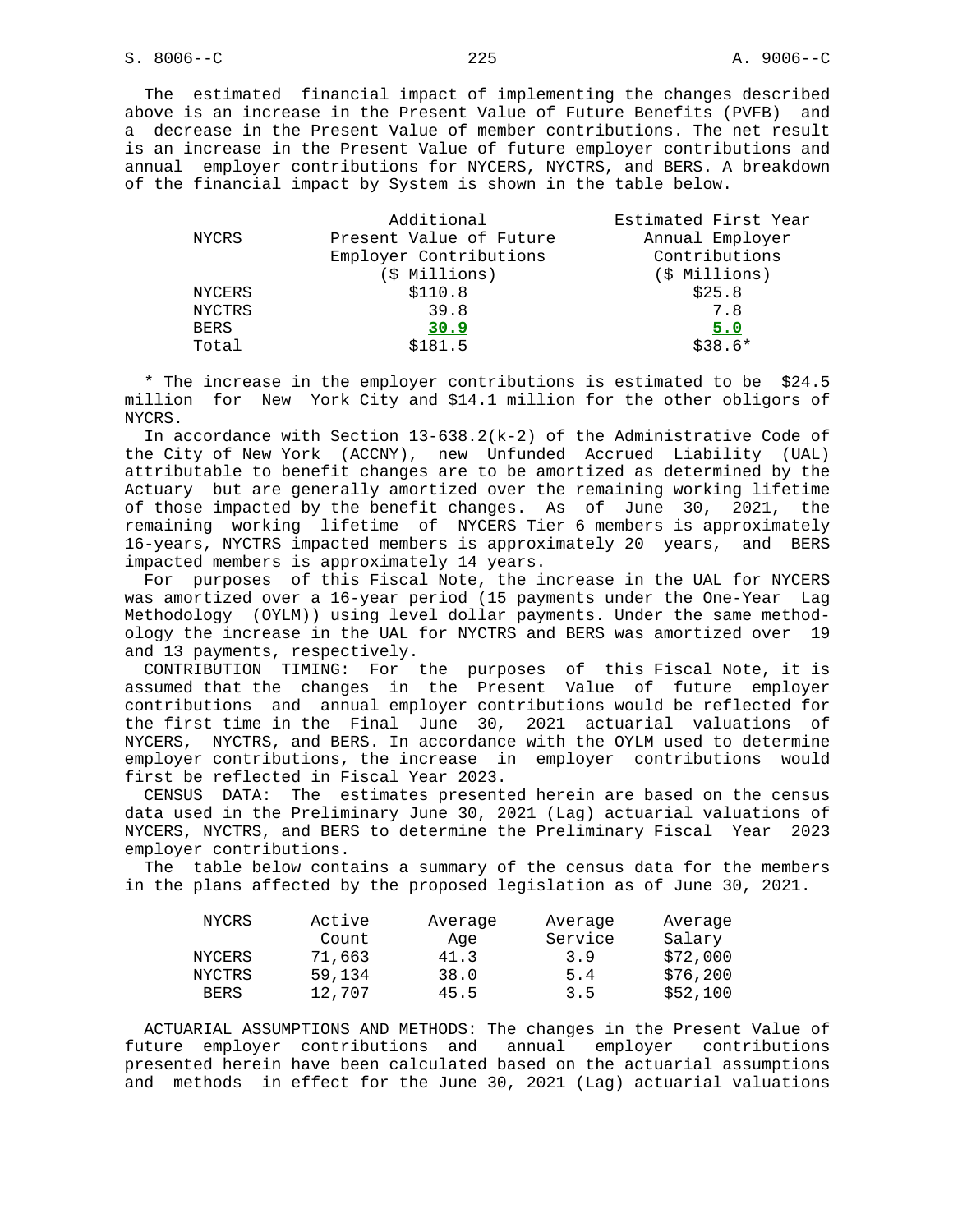used to determine the Preliminary Fiscal Year 2023 employer contrib utions of NYCERS, NYCTRS, and BERS.

 RISK AND UNCERTAINTY: The costs presented in this Fiscal Note depend highly on the realization of the actuarial assumptions used, as well as certain demographic characteristics of NYCERS, NYCTRS, and BERS and other exogenous factors such as investment, contribution, and other risks. If actual experience deviates from actuarial assumptions, the actual costs could differ from those presented herein. Costs are also dependent on the actuarial methods used, and therefore different actuar ial methods could produce different results. Quantifying these risks is beyond the scope of this Fiscal Note.

Not measured in this Fiscal Note are the following:

 \* The initial, additional administrative costs of NYCERS, NYCTRS, BERS, and other New York City agencies to implement the proposed legis lation.

 \* The impact of this proposed legislation on Other Postemployment Benefit (OPEB) costs.

 \* Costs associated with former members of NYCRS with five or more years of service who may become eligible to vest under the proposed legislation.

 \* The cost of potential Tax-Deferred Annuity (TDA) plan accelerated vesting.

 STATEMENT OF ACTUARIAL OPINION: I, Michael J. Samet, am the Interim Chief Actuary for, and independent of, the New York City Retirement Systems and Pension Funds. I am a Fellow of the Society of Actuaries and a Member of the American Academy of Actuaries. I meet the Qualification Standards of the American Academy of Actuaries to render the actuarial opinion contained herein. To the best of my knowledge, the results contained herein have been prepared in accordance with generally accepted actuarial principles and procedures and with the Actuarial Standards of Practice issued by the Actuarial Standards Board.

 FISCAL NOTE IDENTIFICATION: This Fiscal Note 2022-17 dated April 7, 2022 was prepared by the Interim Chief Actuary for the New York City Employees' Retirement System, the New York City Teachers' Retirement System, and the New York City Board of Education Retirement System. This estimate is intended for use only during the 2022 Legislative Session.

# 1 PART UU

 2 Section 1. This act enacts into law components of legislation relating 3 to criminal justice reform. Each component is wholly contained within a 4 Subpart identified as Subparts A through H. The effective date for each 5 particular provision contained within such Subpart is set forth in the 6 last section of such Subpart. Any provision in any section contained 7 within a Subpart, including the effective date of the Subpart, which 8 makes a reference to a section "of this act", when used in connection 9 with that particular component, shall be deemed to mean and refer to the 10 corresponding section of the Subpart in which it is found. Section 11 three of this act sets forth the general effective date of this act.

# 12 SUBPART A

 13 Section 1. Sections 265.12 and 265.13 of the penal law, as amended by 14 chapter 764 of the laws of 2005, are amended to read as follows: 15 § 265.12 Criminal sale of a firearm in the second degree.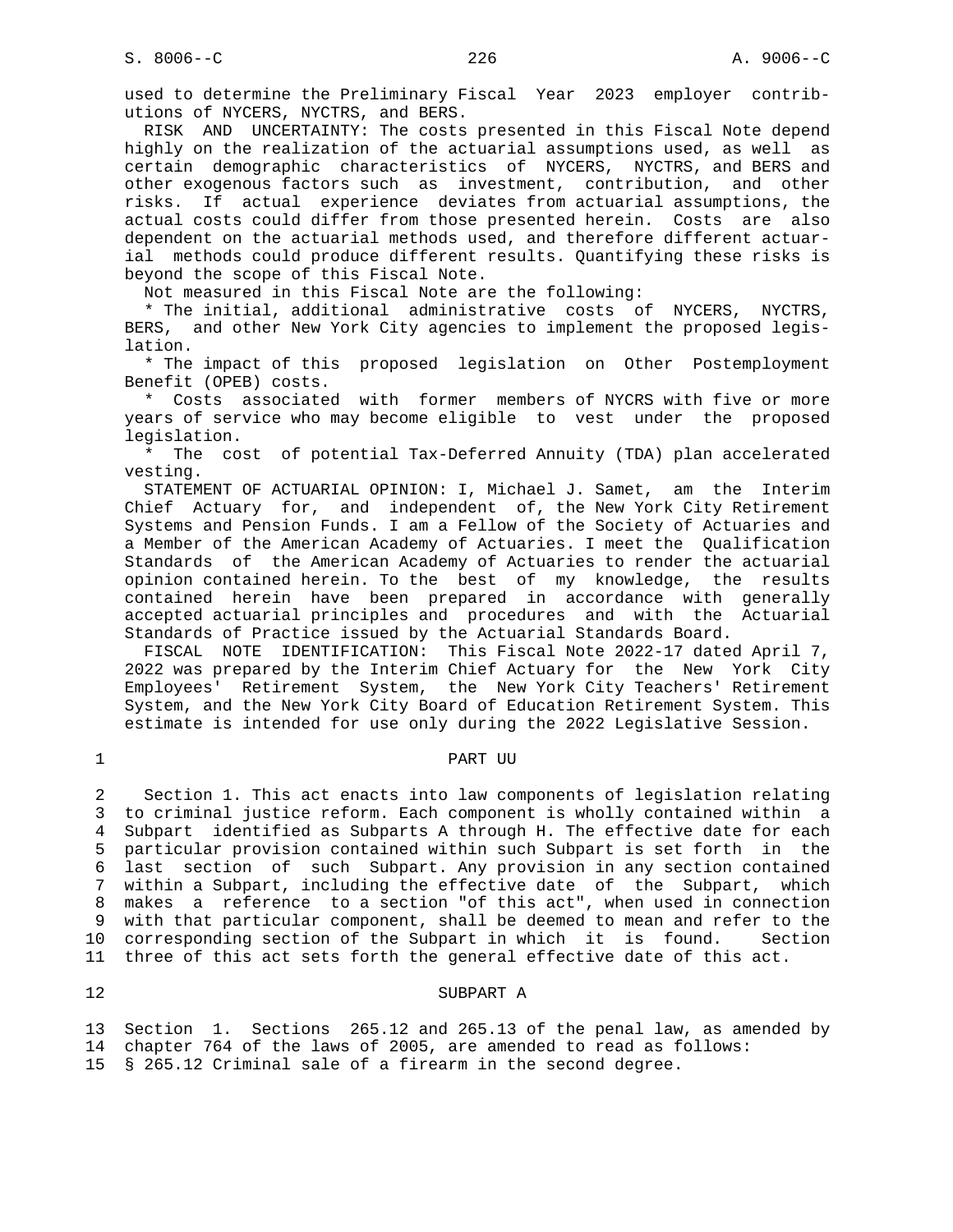1 A person is guilty of criminal sale of a firearm in the second degree 2 when such person: 3 (1) unlawfully sells, exchanges, gives or disposes of to another five 4 or more firearms; or 5 (2) unlawfully sells, exchanges, gives or disposes of to another 6 person or persons a total of [**five**] **two** or more firearms in a period of 7 not more than one year. 8 Criminal sale of a firearm in the second degree is a class C felony. 9 § 265.13 Criminal sale of a firearm in the first degree. 10 A person is guilty of criminal sale of a firearm in the first degree 11 when such person: 12 (1) unlawfully sells, exchanges, gives or disposes of to another ten 13 or more firearms; or 14 (2) unlawfully sells, exchanges, gives or disposes of to another 15 person or persons a total of [**ten**] **three** or more firearms in a period of 16 not more than one year. 17 Criminal sale of a firearm in the first degree is a class B felony. 18 § 2. Subdivision 6 of section 265.15 of the penal law, as added by 19 chapter 233 of the laws of 1980, is amended to read as follows: 20 6. The possession of [**five**] **three** or more firearms by any person is 21 presumptive evidence that such person possessed the firearms with the 22 intent to sell same. 23 § 3. This act shall take effect on the thirtieth day after it shall 24 have become a law. 25 SUBPART B 26 Section 1. Subparagraph (viii) of paragraph (b) of subdivision 1 of 27 section 150.20 of the criminal procedure law, as added by section 1-a of 28 part JJJ of chapter 59 of the laws of 2019, is amended and three new

 29 subparagraphs (ix), (x), and (xi) are added to read as follows: 30 (viii) it reasonably appears to the officer, based on the observed 31 behavior of the individual in the present contact with the officer and 32 facts regarding the person's condition that indicates a sign of distress 33 to such a degree that the person would face harm without immediate 34 medical or mental health care, that bringing the person before the court 35 would be in such person's interest in addressing that need; provided, 36 however, that before making the arrest, the officer shall make all 37 reasonable efforts to assist the person in securing appropriate 38 services[**.**]**;**

 39 **(ix) the person is eighteen years of age or older and charged with** 40 **criminal possession of a weapon on school grounds as defined in section** 41 **265.01-a of the penal law;**

 42 **(x) the person is eighteen years of age or older and charged with a** 43 **hate crime as defined in section 485.05 of the penal law; or**

 44 **(xi) the offense is a qualifying offense pursuant to paragraph (t) of** 45 **subdivision four of section 510.10 of this chapter, or pursuant to para-** 46 **graph (t) of subdivision four of section 530.40 of this chapter.**

 47 § 2. Paragraphs (s) and (t) of subdivision 4 of section 510.10 of the 48 criminal procedure law, as added by section 2 of part UU of chapter 56 49 of the laws of 2020, are amended and a new paragraph (u) is added to 50 read as follows:

 51 (s) a felony, where the defendant qualifies for sentencing on such 52 charge as a persistent felony offender pursuant to section 70.10 of the 53 penal law; [**or**]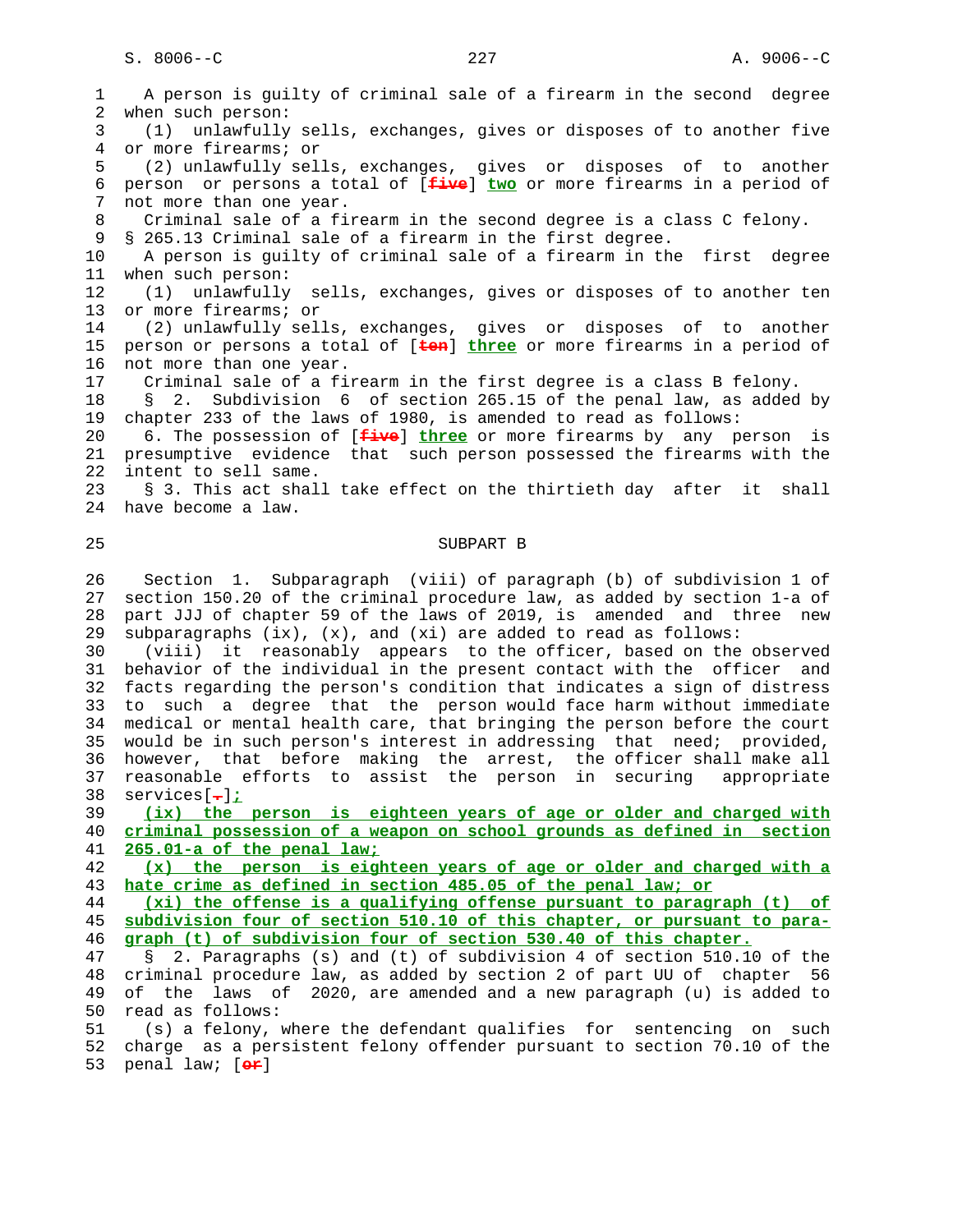| 1  | (t) any felony or class A misdemeanor involving harm to an identifi-        |
|----|-----------------------------------------------------------------------------|
|    |                                                                             |
| 2  | able person or property, or any charge of criminal possession of a          |
| 3  | firearm as defined in section 265.01-b of the penal law, where such         |
| 4  | charge arose from conduct occurring while the defendant was released on     |
| 5  | his or her own recognizance [or], released under conditions, or had yet     |
| 6  | to be arraigned after the issuance of a desk appearance ticket for a        |
| 7  | separate felony or class A misdemeanor involving harm to an identifiable    |
| 8  | person or property, or any charge of criminal possession of a firearm as    |
| 9  | defined in section 265.01-b of the penal law, provided, however, that       |
| 10 | the prosecutor must show reasonable cause to believe that the defendant     |
| 11 | committed the<br>instant crime and any underlying crime. For the purposes   |
| 12 | of this subparagraph, any of the underlying crimes need not be a quali-     |
| 13 | fying offense as defined in this subdivision. For the purposes of this      |
| 14 | paragraph, "harm to an identifiable person or property" shall include       |
| 15 | but not be limited to theft of or damage to property. However, based        |
| 16 | upon a review of the facts alleged in the accusatory instrument, if the     |
|    |                                                                             |
| 17 | court determines that such theft is negligible and does not appear to be    |
| 18 | in furtherance of other criminal activity, the principal shall be           |
| 19 | released on his or her own recognizance or under appropriate non-mone-      |
| 20 | tary conditions; or                                                         |
| 21 | (u) criminal possession of a weapon in the third degree as defined in       |
| 22 | subdivision three of section 265.02 of the penal law or criminal sale of    |
| 23 | a firearm to a minor as defined in section 265.16 of the penal law.         |
| 24 | § 3. Subdivision 3 of section 530.40 of the of the criminal procedure       |
| 25 | amended by section 18 of part JJJ of chapter 59 of the laws of<br>law, as   |
| 26 | 2019, is amended to read as follows:                                        |
| 27 | 3. In cases other than as described in subdivision four of this             |
| 28 | section the court shall release the principal pending trial on the prin-    |
| 29 | cipal's own recognizance, unless the court finds on the record or in        |
| 30 | writing that release on the principal's own recognizance will not           |
| 31 | reasonably assure the principal's return to court. In such instances,       |
| 32 | the court shall release the principal under non-monetary conditions,        |
| 33 | selecting the least restrictive alternative and conditions that will        |
| 34 | reasonably assure the principal's return to court.<br>The<br>court<br>shall |
| 35 | choice of alternative and conditions on the record or in<br>explain its     |
| 36 | In making its determination, the court must consider and take<br>writing.   |
| 37 | into account available information about the principal, including:          |
| 38 | (a) the principal's activities and history;                                 |
| 39 |                                                                             |
|    | (b) if the principal is a defendant, the charges facing the principal;      |
| 40 | (c) the principal's criminal conviction record if any;                      |
| 41 | (d) the principal's record of previous adjudication as a juvenile           |
| 42 | delinquent, as retained pursuant to section 354.1 of the family court       |
| 43 | act, or of pending cases where fingerprints are retained pursuant to        |
| 44 | section 306.1 of such act, or a youthful offender, if any;                  |
| 45 | (e) the principal's previous record with respect to flight to avoid         |
| 46 | criminal prosecution;                                                       |
| 47 | (f) if monetary bail is authorized, according to the restrictions set       |
| 48 | forth in this title, the principal's individual financial circumstances,    |
| 49 | and, in cases where bail is authorized, the principal's ability to post     |
| 50 | bail without posing undue hardship, as well as his or her ability to        |
| 51 | obtain a secured, unsecured, or partially secured bond;                     |
| 52 | (q) any violation by the principal of an order of protection issued by      |
| 53 | any court;                                                                  |
| 54 | (h) the principal's history and use or possession of a firearm;             |
| 55 | (i) whether the charge is alleged to have caused serious harm to an         |
|    |                                                                             |

56 **individual or group of individuals; and**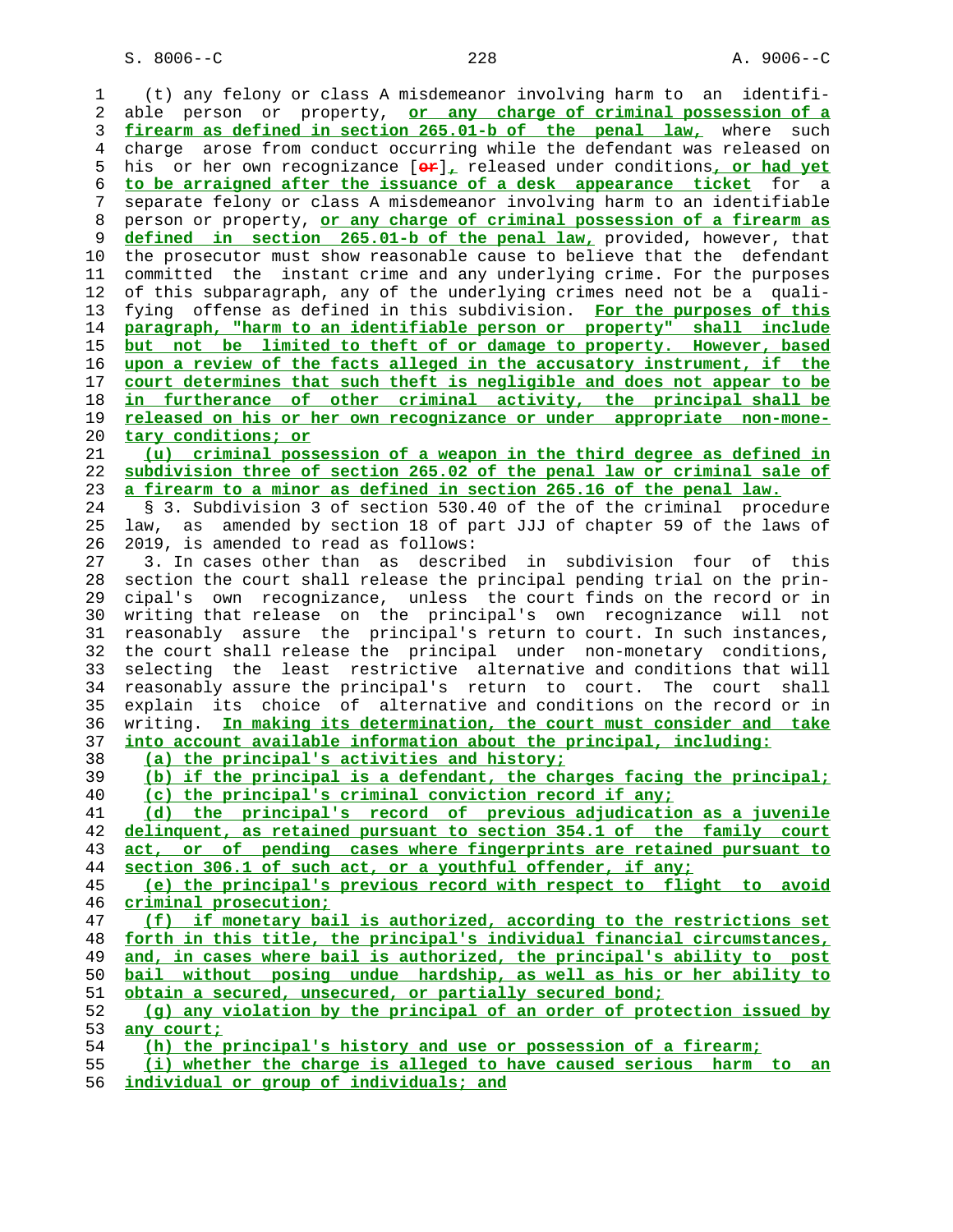1 **(j) if the principal is a defendant, in the case of an application for** 2 **a securing order pending appeal, the merit or lack of merit of the** 3 **appeal.** 4 § 4. Paragraphs (s) and (t) of subdivision 4 of section 530.40 of the 5 criminal procedure law, as added by section 4 of part UU of chapter 56 6 of the laws of 2020, are amended and a new paragraph (u) is added to 7 read as follows: 8 (s) a felony, where the defendant qualifies for sentencing on such 9 charge as a persistent felony offender pursuant to section 70.10 of the 10 penal law; [**or**] 11 (t) any felony or class A misdemeanor involving harm to an identifi- 12 able person or property, **or any charge of criminal possession of a** 13 **firearm as defined in section 265.01-b of the penal law,** where such 14 charge arose from conduct occurring while the defendant was released on 15 his or her own recognizance [**or**]**,** released under conditions**, or had yet** 16 **to be arraigned after the issuance of a desk appearance ticket** for a 17 separate felony or class A misdemeanor involving harm to an identifiable 18 person or property, **or any charge of criminal possession of a firearm as** 19 **defined in section 265.01-b of the penal law,** provided, however, that 20 the prosecutor must show reasonable cause to believe that the defendant 21 committed the instant crime and any underlying crime. For the purposes 22 of this subparagraph, any of the underlying crimes need not be a quali- 23 fying offense as defined in this subdivision. **For the purposes of this** 24 **paragraph, "harm to an identifiable person or property" shall include** 25 **but not be limited to theft of or damage to property. However, based** 26 **upon a review of the facts alleged in the accusatory instrument, if the** 27 **court determines that such theft is negligible and does not appear to be** 28 **in furtherance of other criminal activity, the principal shall be** 29 **released on his or her own recognizance or under appropriate non-mone-** 30 **tary conditions; or** 31 **(u) criminal possession of a weapon in the third degree as defined in**

 32 **subdivision three of section 265.02 of the penal law or criminal sale of** 33 **a firearm to a minor as defined in section 265.16 of the penal law.**

 34 § 5. This act shall take effect on the thirtieth day after it shall 35 have become a law.

# 36 SUBPART C

 37 Section 1. Subdivision 1 of section 510.10 of the criminal procedure 38 law, as amended by section 2 of part JJJ of chapter 59 of the laws of 39 2019, is amended to read as follows:

 40 1. When a principal, whose future court attendance at a criminal 41 action or proceeding is or may be required, comes under the control of a 42 court, such court shall, in accordance with this title, by a securing 43 order release the principal on the principal's own recognizance, release 44 the principal under non-monetary conditions, or, where authorized, fix 45 bail or commit the principal to the custody of the sheriff. In all such 46 cases, except where another type of securing order is shown to be 47 required by law, the court shall release the principal pending trial on 48 the principal's own recognizance, unless it is demonstrated and the 49 court makes an individualized determination that the principal poses a 50 risk of flight to avoid prosecution. If such a finding is made, the 51 court must select the least restrictive alternative and condition or 52 conditions that will reasonably assure the principal's return to court. 53 The court shall explain its choice of release, release with conditions, 54 bail or remand on the record or in writing. **In making its determination,**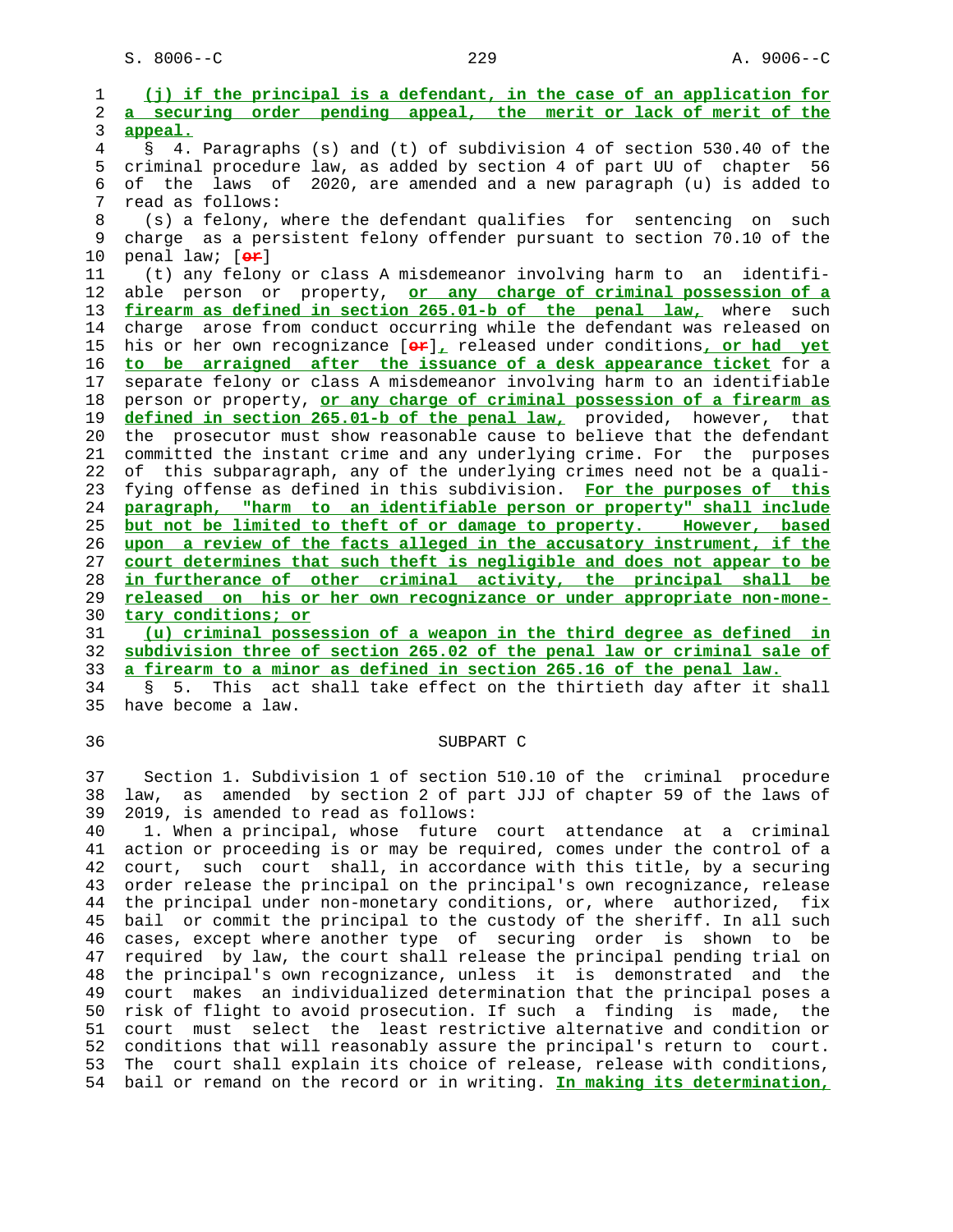| 1              | the court must consider and take into account available information                       |
|----------------|-------------------------------------------------------------------------------------------|
| $\overline{2}$ | about the principal, including:                                                           |
| 3              | (a) The principal's activities and history;                                               |
| 4              | (b) If the principal is a defendant, the charges facing the principal;                    |
| 5              | (c) The principal's criminal conviction record if any;                                    |
| 6              | (d) The principal's record of previous adjudication as a juvenile                         |
| 7              | delinquent, as retained pursuant to section 354.1 of the family court                     |
| 8              | act, or, of pending cases where fingerprints are retained pursuant to                     |
| 9              | section 306.1 of such act, or a youthful offender, if any;                                |
| 10             | (e) The principal's previous record with respect to flight to avoid                       |
| 11             | criminal prosecution;                                                                     |
| 12             | (f) If monetary bail is authorized, according to the restrictions set                     |
| 13             | forth in this title, the principal's individual financial circumstances,                  |
| 14             | and, in cases where bail is authorized, the principal's ability to post                   |
| 15             | bail without posing undue hardship, as well as his or her ability to                      |
| 16             | obtain a secured, unsecured, or partially secured bond;                                   |
| 17             | (g) Any violation by the principal of an order of protection issued by                    |
| 18             | any court;                                                                                |
| 19             | (h) The principal's history of use or possession of a firearm;                            |
| $20 \,$        | (i) Whether the charge is alleged to have caused serious harm to an                       |
| 21             | individual or group of individuals; and                                                   |
| 22             | (j) If the principal is a defendant, in the case of an application for                    |
| 23             | a securing order pending appeal, the merit or lack of merit of the                        |
| 24             | appeal.                                                                                   |
| 25             | § 2. Subdivision 1 of section 510.30 of the criminal procedure law, as                    |
| 26             | amended by section 5 of part JJJ of chapter 59 of the laws of 2019,<br>is                 |
| 27             | amended to read as follows:                                                               |
|                |                                                                                           |
| 28             | With respect to any principal, the court in all cases, unless<br>1.                       |
| 29             | otherwise provided by law, must impose the least restrictive kind and                     |
| 30             | degree of control or restriction that is necessary to secure the princi-                  |
| 31             | pal's return to court when required. In determining that matter, the                      |
| 32             | court must, on the basis of available information, consider and take                      |
| 33             | into account information about the principal that is relevant to the                      |
| 34             | principal's return to court, including:                                                   |
| 35             | (a) The principal's activities and history;                                               |
| 36             | (b) If the principal is a defendant, the charges facing the principal;                    |
| 37             | (c) The principal's criminal conviction record if any;                                    |
| 38             | (d) The principal's record of previous adjudication as a juvenile                         |
| 39             | delinguent, as retained pursuant to section 354.2 of the family court                     |
| 40             | act, or, of pending cases where fingerprints are retained pursuant to                     |
| 41             | section 306.1 of such act, or a youthful offender, if any;                                |
| 42             | (e) The principal's previous record with respect to flight to avoid                       |
| 43             | criminal prosecution;                                                                     |
| 44             | (f) If monetary bail is authorized, according to the restrictions<br>set                  |
| 45             | forth in this title, the principal's individual financial circumstances,                  |
| 46             | and, in cases where bail is authorized, the principal's ability to post                   |
| 47             | bail without posing undue hardship, as well as his or her ability to                      |
| 48             | obtain a secured, unsecured, or partially secured bond;                                   |
| 49             | [Where the principal is charged with a crime or crimes against a<br>(q)                   |
| 50             | member or members of the same family or household as that term is                         |
| 51             | defined in subdivision one of section 530.11 of this title, the follow-                   |
| 52             | ing factors:                                                                              |
| 53             | $\{\frac{\pm 1}{\pm 1}\}$ any violation by the principal of an order of protection issued |
| 54             | by any court [for the protection of a member or members of the same                       |
| 55             | family or household as that term is defined in subdivision one of                         |
|                |                                                                                           |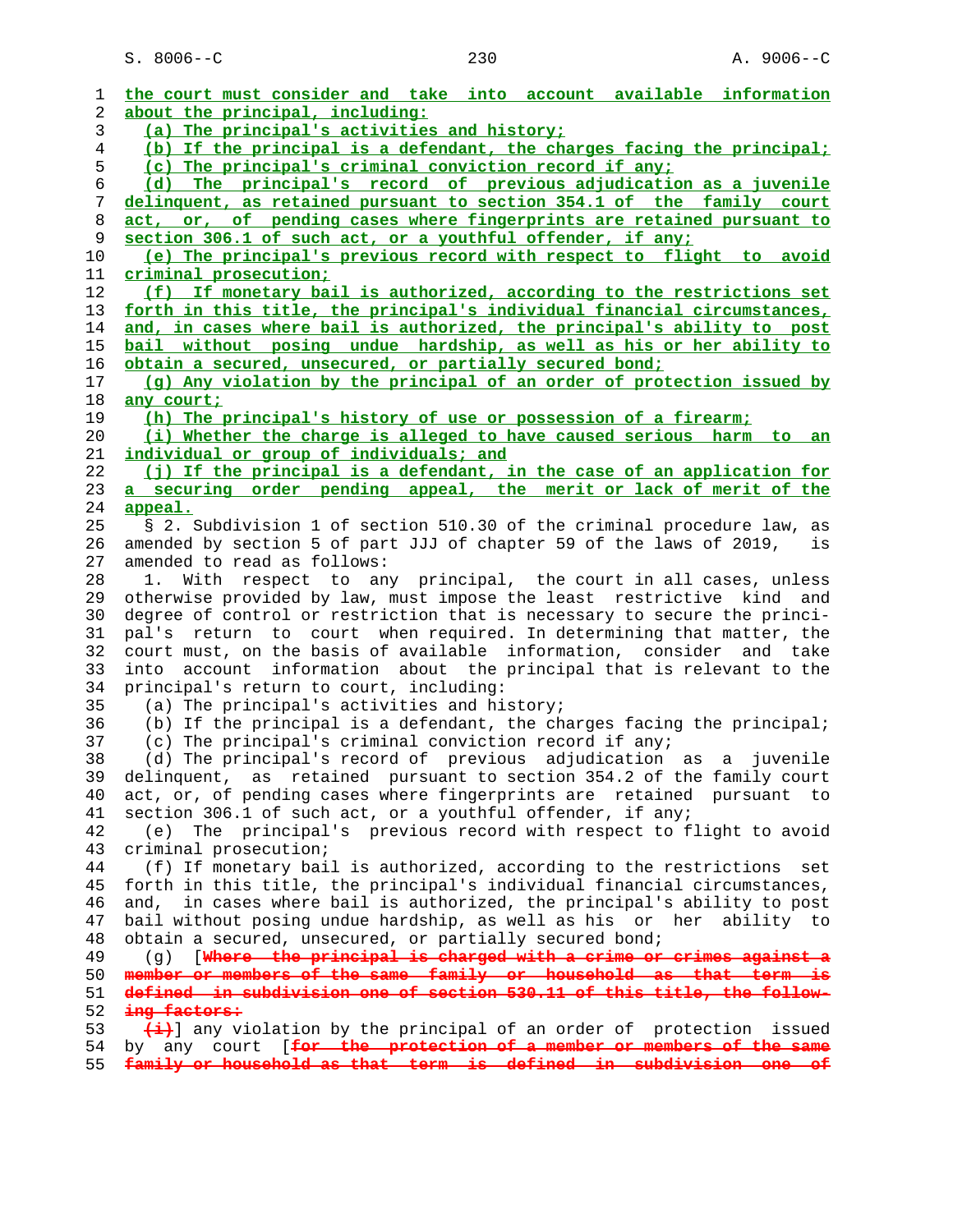| 1        | section 530.11 of this title, whether or not such order of protection is                                                                      |
|----------|-----------------------------------------------------------------------------------------------------------------------------------------------|
| 2        | $currenty$ in effect, and $j$                                                                                                                 |
| 3        | [(ii) In the principal's history of use or possession of a firearm;                                                                           |
| 4        | (i) whether the charge is alleged to have caused serious harm to an                                                                           |
| 5        | individual or group of individuals; and                                                                                                       |
|          | [(h) (j) If the principal is a defendant, in the case of an applica-                                                                          |
| 6        |                                                                                                                                               |
| 7        | tion for a securing order pending appeal, the merit or lack of merit of                                                                       |
| 8        | the appeal.                                                                                                                                   |
| 9        | § 3. Paragraph (a) of subdivision 1 of section 530.20 of the criminal                                                                         |
| 10       | procedure law, as added by section 16 of part JJJ of chapter 59 of the                                                                        |
| 11       | laws of 2019, is amended to read as follows:                                                                                                  |
| 12       | (a) In cases other than as described in paragraph (b) of this subdivi-                                                                        |
| 13       | sion the court shall release the principal pending trial on the princi-                                                                       |
| 14       | pal's own recognizance, unless the court finds on the record or in writ-                                                                      |
| 15       | ing that release on the principal's own recognizance will not reasonably                                                                      |
| 16       | assure the principal's return to court. In such instances, the court                                                                          |
| 17       | shall release the principal under non-monetary conditions, selecting the                                                                      |
| 18       | least restrictive alternative and conditions that will reasonably assure                                                                      |
| 19       | the principal's return to court. The court shall explain its<br>choice of                                                                     |
| 20       | alternative and conditions on the record or in writing. In making its                                                                         |
| 21       | determination, the court must consider and take into account available                                                                        |
| 22       | information about the principal, including:                                                                                                   |
| 23       | (i) the principal's activities and history;                                                                                                   |
| 24       |                                                                                                                                               |
|          | if the principal is a defendant, the charges facing the princi-<br>(ii)                                                                       |
| 25       | pal:                                                                                                                                          |
| 26       | (iii) the principal's criminal conviction record if any;                                                                                      |
| 27       | (iv) the principal's record of previous adjudication as a juvenile                                                                            |
| 28       | delinquent, as retained pursuant to section 354.1 of the family court                                                                         |
| 29       | act, or of pending cases where fingerprints are retained pursuant to                                                                          |
|          |                                                                                                                                               |
| 30       | section 306.1 of such act, or a youthful offender, if any;                                                                                    |
| 31       | (v) the principal's previous record with respect to flight to avoid                                                                           |
| 32       | criminal prosecution;                                                                                                                         |
| 33       | (vi) if monetary bail is authorized, according to the restrictions set                                                                        |
| 34       | forth in this title, the principal's individual financial circumstances,                                                                      |
| 35       | and, in cases where bail is authorized, the principal's ability to post                                                                       |
| 36       | bail without posing undue hardship, as well as his or her ability to                                                                          |
| 37       | obtain a secured, unsecured, or partially secured bond;                                                                                       |
| 38       | (vii) any violation by the principal of an order of protection issued                                                                         |
| 39       | by any court;                                                                                                                                 |
| 40       | (viii) the principal's history and use or possession of a firearm;                                                                            |
| 41       | (ix) whether the charge is alleged to have caused serious harm to an                                                                          |
| 42       | individual or group of individuals; and                                                                                                       |
|          |                                                                                                                                               |
| 43       | (x) if the principal is a defendant, in the case of an application for                                                                        |
| 44       | a securing order pending appeal, the merit or lack of merit of the                                                                            |
| 45       | appeal.                                                                                                                                       |
| 46       | § 4. Subparagraphs (xix) and (xx) of paragraph (b) of subdivision 1 of                                                                        |
| 47       | section 530.20 of the criminal procedure law, as amended by section 3 of                                                                      |
| 48       | part UU of chapter 56 of the laws of 2020, are amended and a new subpar-                                                                      |
| 49       | agraph (xxi) is added to read as follows:                                                                                                     |
| 50       | (xix) a felony, where the defendant qualifies for sentencing on such                                                                          |
| 51       | charge as a persistent felony offender pursuant to section 70.10 of the                                                                       |
| 52       | penal law; [er]                                                                                                                               |
| 53       | any felony or class A misdemeanor involving harm to an identifi-<br>(xx)                                                                      |
| 54       | able person or property, or any charge of criminal possession of a                                                                            |
| 55<br>56 | firearm as defined in section 265.01-b of the penal law where such<br>charge arose from conduct occurring while the defendant was released on |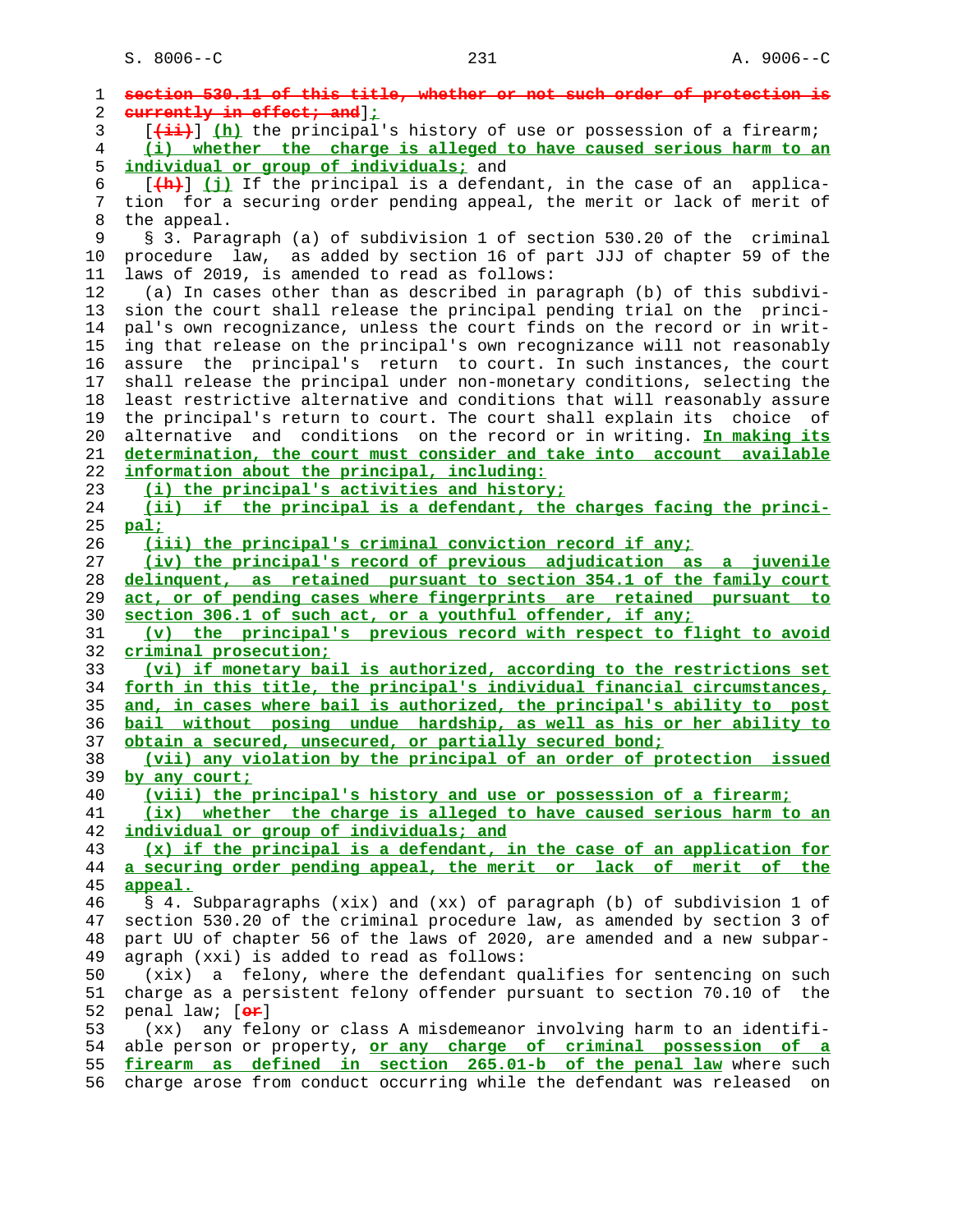1 his or her own recognizance [**or**]**,** released under conditions**, or had yet** 2 **to be arraigned after the issuance of a desk appearance ticket** for a 3 separate felony or class A misdemeanor involving harm to an identifiable 4 person or property, provided, however, that the prosecutor must show 5 reasonable cause to believe that the defendant committed the instant 6 crime and any underlying crime. For the purposes of this subparagraph, 7 any of the underlying crimes need not be a qualifying offense as defined 8 in this subdivision. **For the purposes of this paragraph, "harm to an** 9 **identifiable person or property" shall include but not be limited to** 10 **theft of or damage to property. However, based upon a review of the** 11 **facts alleged in the accusatory instrument, if the court determines that** 12 **such theft is negligible and does not appear to be in furtherance of** 13 **other criminal activity, the principal shall be released on his or her** 14 **own recognizance or under appropriate non-monetary conditions; or** 15 **(xxi) criminal possession of a weapon in the third degree as defined** 16 **in subdivision three of section 265.02 of the penal law or criminal sale** 17 **of a firearm to a minor as defined in section 265.16 of the penal law.**

 18 § 5. This act shall take effect on the thirtieth day after it shall 19 have become a law.

### 20 SUBPART D

 21 Section 1. Subdivision 4 of section 245.50 of the criminal procedure 22 law, as amended by section 7 of part HHH of chapter 56 of the laws of 23 2020, is amended and a new subdivision 1-a is added to read as follows:

**1-a. Any supplemental certificate of compliance shall detail the basis for the delayed disclosure so that the court may determine whether the delayed disclosure impacts the propriety of the certificate of compli- ance. The filing of a supplemental certificate of compliance shall not impact the validity of the original certificate of compliance if filed in good faith and after exercising due diligence pursuant to section 245.20 of this article, or if the additional discovery did not exist at the time of the filing of the original certificate of compliance.**

 32 4. **(a)** Challenges to, or questions related to a certificate of compli- 33 ance shall be addressed by motion.

**(b) To the extent that the party is aware of a potential defect or deficiency related to a certificate of compliance or supplemental certificate of compliance, the party entitled to disclosure shall notify or alert the opposing party as soon as practicable.**

**(c) Challenges related to the sufficiency of a certificate of compli- ance or supplemental certificates of compliance shall be addressed by motion as soon as practicable, provided that nothing in this section shall be construed to waive a party's right to make further challenges, including but not limited to a motion pursuant to section 30.30 of this chapter.**

 44 § 2. Paragraph (a) of subdivision 1 and subdivision 2 of section 45 245.80 of the criminal procedure law, as added by section 2 of part LLL 46 of chapter 59 of the laws of 2019, are amended to read as follows:

 47 (a) When material or information is discoverable under this article 48 but is disclosed belatedly, the court shall impose [**an appropriate**] **a** 49 remedy or sanction [**if**] **that is appropriate and proportionate to the** 50 **prejudice suffered by** the party entitled to disclosure [**shows that it** 51 **was prejudiced**]. Regardless of a showing of prejudice the party entitled 52 to disclosure shall be given reasonable time to prepare and respond to 53 the new material.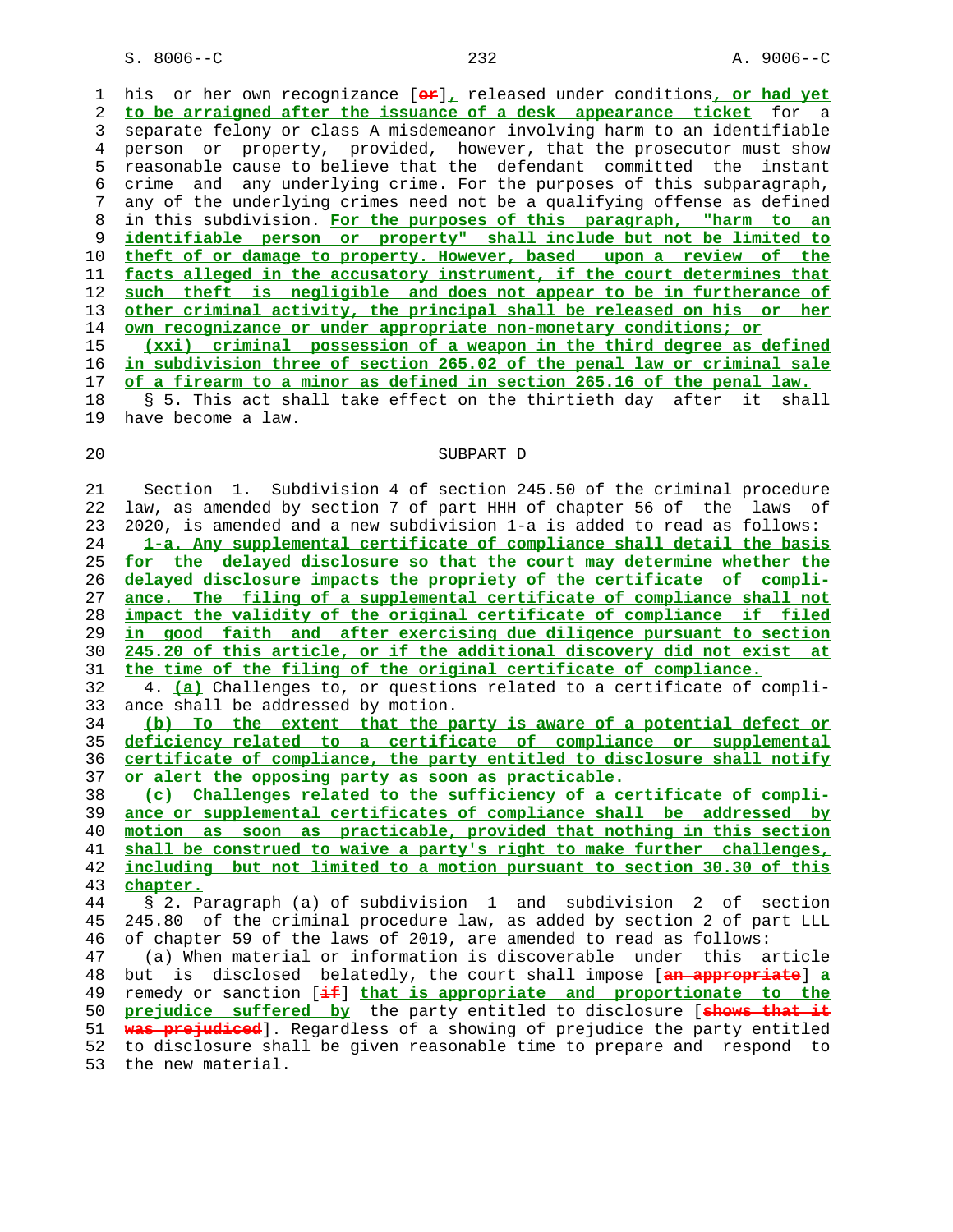S. 8006--C 233 A. 9006--C

 1 2. Available remedies or sanctions. For failure to comply with any 2 discovery order imposed or issued pursuant to this article, the court 3 may make a further order for discovery, grant a continuance, order that 4 a hearing be reopened, order that a witness be called or recalled, 5 instruct the jury that it may draw an adverse inference regarding the 6 non-compliance, preclude or strike a witness's testimony or a portion of 7 a witness's testimony, admit or exclude evidence, order a mistrial, 8 order the dismissal of all or some of the charges **provided that, after** 9 **considering all other remedies, dismissal is appropriate and propor-** 10 **tionate to the prejudice suffered by the party entitled to disclosure**, 11 or make such other order as it deems just under the circumstances; 12 except that any sanction against the defendant shall comport with the 13 defendant's constitutional right to present a defense, and precluding a 14 defense witness from testifying shall be permissible only upon a finding 15 that the defendant's failure to comply with the discovery obligation or 16 order was willful and motivated by a desire to obtain a tactical advan- 17 tage. 18 § 3. Section 450.20 of the criminal procedure law is amended by adding 19 a new subdivision 12 to read as follows: 20 **12. That portion of an order dismissing an accusatory instrument or** 21 **some of its counts pursuant to subdivision two of section 245.80 of this** 22 **part as a sanction for failure to comply with any discovery order issued** 23 **pursuant to article two hundred forty-five of this part.** 24 § 4. Section 530.50 of the criminal procedure law is amended by adding 25 a new subdivision 3 to read as follows: 26 **3. Where an appeal by the people has been taken from an order dismiss-** 27 **ing one or more counts of an accusatory instrument for failure to comply** 28 **with a discovery order pursuant to subdivision twelve of section 450.20** 29 **of this chapter and the defendant is charged with a qualifying offense** 30 **in the remaining counts in the accusatory instrument, pending determi-** 31 **nation of an appeal, the defendant may apply for an order of recogni-** 32 **zance or release on non-monetary conditions, where authorized, or fixing** 33 **bail. A judge identified in subdivision two of section 460.50 of this** 34 **chapter or paragraph (a) of subdivision one of section 460.60 of this** 35 **chapter may, in accordance with law, and except as otherwise provided by** 36 **law, issue a securing order releasing the defendant on the defendant's** 37 **own recognizance or under non-monetary conditions where authorized,** 38 **fixing bail, or remanding the defendant to the custody of the sheriff** 39 **where authorized.** 40 § 5. Subparagraph (iii) of paragraph (a) of subdivision 1 of section 41 245.10 of the criminal procedure law, as amended by section 1 of part 42 HHH of chapter 56 of the laws of 2020, is amended to read as follows: 43 (iii) [**Notwithstanding the timelines contained in the opening para-** 44 **graph of this paragraph, the prosecutor's discovery obligation under** 45 **subdivision one of section 245.20 of this article shall be performed as** 46 **soon as practicable, but not later than fifteen days before the trial of** 47 **a simplified information charging a traffic infraction under the vehicle** 48 **and traffic law, or by an information charging one or more petty** 49 **offenses as defined by the municipal code of a village, town, city, or** 50 **county, that do not carry a statutorily authorized sentence of imprison-** 51 **ment, and where the defendant stands charged before the court with no** 52 **crime or offense, provided however that nothing in this subparagraph** 53 **shall prevent a defendant from filing a motion for disclosure of such** 54 **items and information under subdivision one of such section 245.20 of** 55 **this article at an earlier date.**] **Notwithstanding the previous** 56 **provisions of this section, the prosecutor's obligations shall not apply**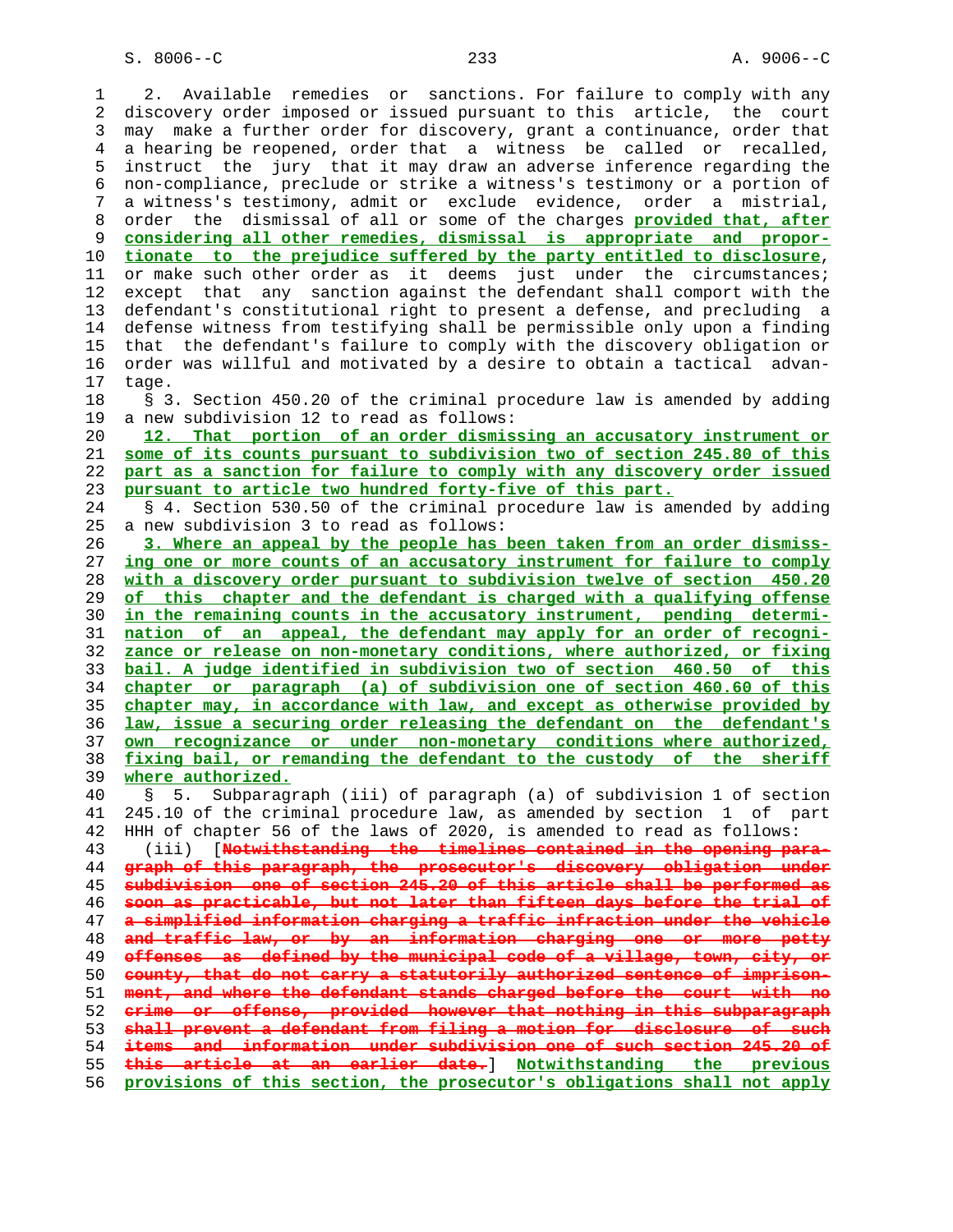S. 8006--C 234 A. 9006--C

| 1        | to a simplified information charging a traffic infraction under the                                                                           |
|----------|-----------------------------------------------------------------------------------------------------------------------------------------------|
| 2        | vehicle and traffic law, or to an information charging one or more petty                                                                      |
| 3        | offenses as defined by the municipal code of a village, town, city, or                                                                        |
| 4        | county, that do not carry a statutorily authorized sentence of imprison-                                                                      |
| 5        | ment, and where the defendant stands charged before the court with no                                                                         |
| 6        | crime or offense, provided however that nothing in this subparagraph                                                                          |
| 7        | shall prevent a defendant from filing a motion for disclosure of such                                                                         |
| 8        | items and information under subdivision one of section 245.20 of this                                                                         |
| 9        | article. The court shall, at the first appearance, advise the defendant                                                                       |
| 10       | of their right to file a motion for discovery.                                                                                                |
|          |                                                                                                                                               |
| 11<br>12 | § 6. This act shall take effect on the thirtieth day after it<br>shall                                                                        |
|          | have become a law.                                                                                                                            |
| 13       | SUBPART E                                                                                                                                     |
|          |                                                                                                                                               |
| 14       | Section 1. Section 302.1 of the family court act is amended by adding                                                                         |
| 15       | a new subdivision 4 to read as follows:                                                                                                       |
| 16       | 4. Where a proceeding had been commenced in the youth part of a supe-                                                                         |
| 17       | rior court for an act alleged to have been committed prior to his or her                                                                      |
| 18       | eighteenth birthday and then had been removed to family court, the fami-                                                                      |
| 19       | ly court shall exercise jurisdiction under this article, notwithstanding                                                                      |
| 20       | the fact that the respondent may be over the age of eighteen prior to                                                                         |
| 21       | the proceeding having commenced in the family court.                                                                                          |
| 22       | § 2. Section 302.2 of the family court act, as added by chapter 920 of                                                                        |
| 23       | the laws of 1982, is amended to read as follows:                                                                                              |
| 24       | § 302.2. Statute of limitations. A juvenile delinquency proceeding                                                                            |
| 25       | must be commenced within the period of limitation prescribed in section                                                                       |
| 26       | 30.10 of the criminal procedure law or, unless the alleged act is a                                                                           |
| 27<br>28 | designated felony as defined in subdivision eight of section 301.2 of                                                                         |
| 29       | this part or is an act allegedly committed when the respondent was aged                                                                       |
| 30       | sixteen years or older, commenced before the respondent's eighteenth<br>birthday, whichever occurs earlier, provided however, that consistent |
| 31       | with subdivision four of section 302.1 of this part, a proceeding                                                                             |
| 32       | commenced for an act allegedly committed when the respondent was<br>aged                                                                      |
| 33       | sixteen years or older shall be considered timely if it is commenced                                                                          |
| 34       | within such period of limitation prescribed in section 30.10 of the                                                                           |
| 35       | criminal procedure law or prior to the respondent's twentieth birthday,                                                                       |
| 36       | whichever occurs earlier, regardless of whether the<br>action had                                                                             |
| 37       | originally been commenced prior to the respondent's eighteenth birthday                                                                       |
| 38       | in a youth part of a superior court. When the alleged act constitutes a                                                                       |
| 39       | designated felony as defined in subdivision eight of section 301.2 of                                                                         |
| 40       | this part or is an act allegedly committed when the respondent was aged                                                                       |
| 41       | sixteen years or older, such proceeding must be commenced within such                                                                         |
| 42       | period of limitation or before the respondent's twentieth birthday,                                                                           |
| 43       | whichever occurs earlier.                                                                                                                     |
| 44       | 3. The family court act is amended by adding a new section 309.1 to<br>S.                                                                     |
| 45       | read as follows:                                                                                                                              |
| 46       | \$ 309.1. Community based treatment referrals. 1. A youth who is                                                                              |
| 47       | released prior to the filing of a petition shall be made aware of and                                                                         |
| 48       | referred to community based organizations offering counseling, treat-                                                                         |
| 49       | ment, employment, educational, or vocational services in which they may                                                                       |
| 50       | voluntarily enroll or participate. Such services shall be separate from                                                                       |
| 51       | and in addition to any adjustment services provided under section 308.1                                                                       |
| 52       | of this part, where applicable.                                                                                                               |
| 53       | 2. The youth shall be advised that the service referrals are being                                                                            |
| 54       | made as a resource and participation in them is voluntary and that                                                                            |
|          |                                                                                                                                               |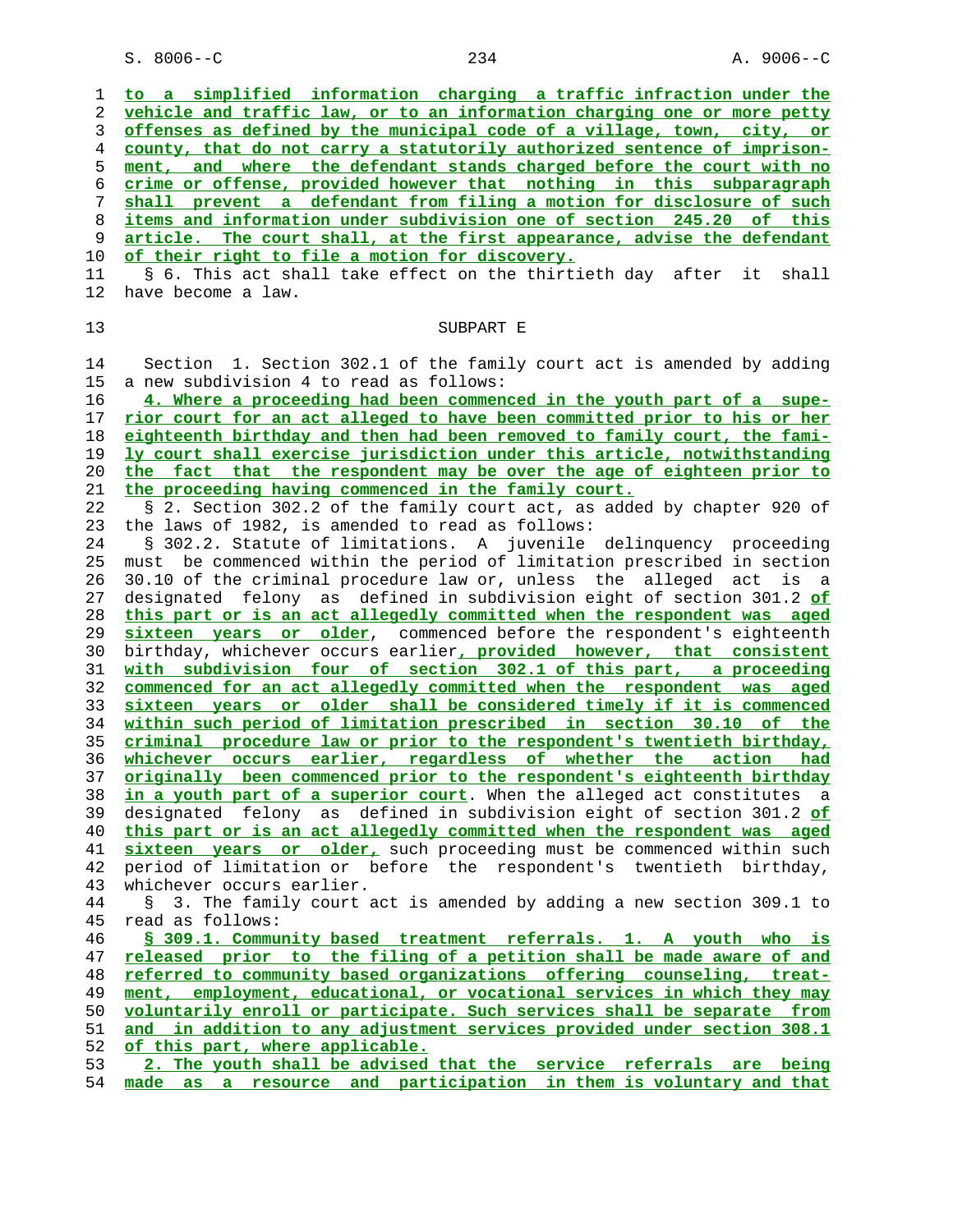**refusal to participate will not negatively impact any aspect of their pending case. Provided, however, nothing shall preclude the youth from voluntarily providing information, after consulting with their attorney, demonstrating successful enrollment, participation, and completion, where applicable, of any such services. The court shall consider any information provided by the youth regarding such participation in the case proceedings including but not limited to dispositional or placement determinations. The court may require supporting documentation for any such consideration that the youth requests, provided however, that such information shall be maintained as confidential in accordance with any applicable state or federal law.**

**3. No statements made to probation when discussing any service refer- rals under this section shall be admissible in a fact-finding hearing.**

 14 § 4. This act shall take effect immediately; provided that section 15 three of this act shall apply to offenses committed on or after such 16 date and to offenses for which the statute of limitations that was in 17 effect prior to such date has not elapsed as of such date.

### 18 SUBPART F

 19 Section 1. Section 500.10 of the criminal procedure law is amended by 20 adding a new subdivision 3-c to read as follows:

**3-c. (a) "Release for mental health assessment and evaluation." When a principal appearing before the court appears, by clear and convincing evidence, to be mentally ill at the present moment such that if left unattended their conduct may result in harm to himself or herself or others, the court may: order as a condition of release under supervision that the principal seek a voluntary psychiatric assessment under section 9.13 of the mental hygiene law if the principal has a recently docu- mented history of mental illness or psychiatric hospitalization, and the defense consents to the assessment.**

**(b) "Involuntary assessment pending release." When a principal appear- ing before the court appears, by clear and convincing evidence, to be mentally ill at the present moment such that if left unattended their conduct may result in immediate serious harm to himself or herself or others, the court may order as a condition of release under supervision that the principal be taken by an entity, including but not limited to, pretrial services agencies, or another qualified provider, to a local hospital for immediate psychiatric assessment involuntarily under section 9.43 of the mental hygiene law if the principal is conducting himself or herself before the court, in such a manner which in a person who is not mentally ill would be deemed disorderly conduct which is likely to result in immediate serious harm to himself or herself or others. The court is also authorized to request peace officers, when acting pursuant to their special duties, or police officers, who are members of an authorized police department or force or of a sheriff's department, to take into custody and transport such person to a hospital for determination by the director of community services when such person qualifies for admission pursuant to this section. The court may author- ize an ambulance service, as defined by subdivision two of section three thousand one of the public health law, to transport such person to any hospital specified in subdivision (a) of section 9.39 of the mental hygiene law or any comprehensive psychiatric emergency program specified in subdivision (a) of section 9.40 of the mental hygiene law, that is willing to receive such person. Upon removal, there shall be a determi- nation made by the director of such hospital or program whether such**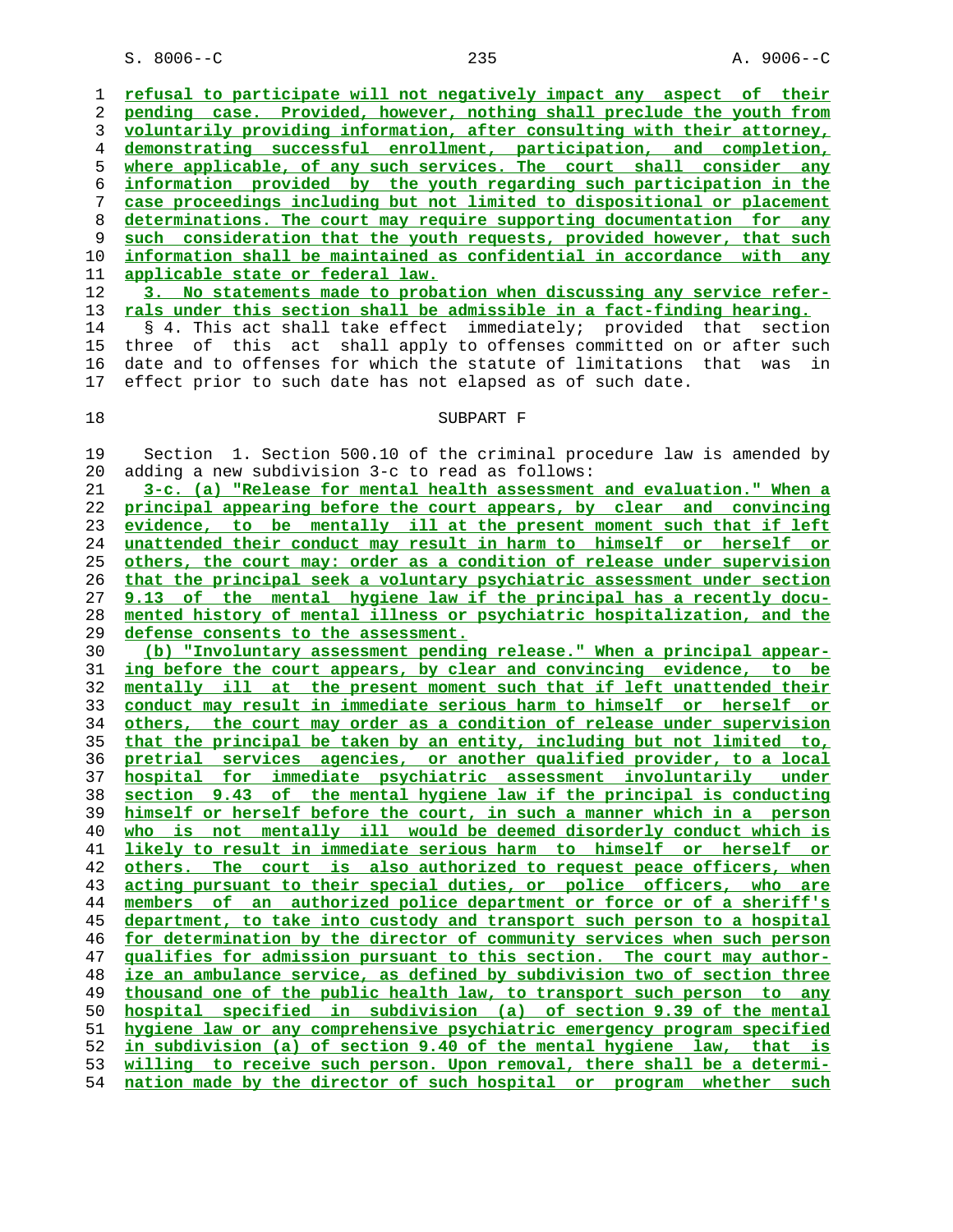S. 8006--C 236 A. 9006--C

**person should be retained therein pursuant to section 9.39 of the mental hygiene law. If the principal is hospitalized, at the time of release the hospital shall complete a discharge plan with linkages to communi- ty-based mental health treatment, including services that are provided after the individual has stabilized, if applicable and other community- based services as may be deemed necessary and appropriate and notify pretrial services agencies and the defense counsel of the person's discharge. Pretrial services agencies are responsible for ensuring continuity of care for the principal in the community.**

**(c) "Pretrial services." Pretrial services agencies shall be required, upon the request of the court to provide a summary of the assessment, limited to necessary and relevant information relating to the princi- pal's completion of an assessment and evaluation, placement, treatment, and discharge from the hospital solely for the purpose of ensuring compliance with the conditions of release and in accordance with any applicable state and federal confidentiality laws. Conditions of release may not be revoked solely based on noncompliance with treatment.**

**(d) "Confidential." Any clinical record produced as a part of the assessment, services or treatment plans required pursuant to this subdi- vision shall be considered confidential and shall not be considered part of the public record, and access to such records shall be limited in accordance with applicable federal and state privacy laws. Such informa- tion shall not be used as part of the criminal proceeding and shall be expunged upon the resolution of the case.**

 25 **(e) "Referral." Courts shall refer the principal, where appropriate,** 26 **to a judicial diversion program as defined in section 216.00 of this** 27 **chapter or to any other appropriate treatment court.**

 28 § 2. This act shall take effect on the thirtieth day after it shall 29 have become a law.

# 30 SUBPART G

 31 Section 1. Subdivision 5 of section 216 of the judiciary law, as added 32 by section 5 of part UU of chapter 56 of the laws of 2020, is amended to 33 read as follows:

 34 5. The chief administrator of the courts, in conjunction with the 35 division of criminal justice services, shall collect data and report 36 every six months regarding pretrial release and detention. Such data and 37 report shall contain information categorized by **age,** gender, racial and 38 ethnic background; regarding the nature of the criminal offenses, 39 including the top charge of each case; the number and type of charges in 40 each defendant's criminal record; **whether the prosecutor requested that** 41 **the court fix bail, the amounts and forms of bail requested by the** 42 **prosecutor, and the amounts and forms of bail set by the court;** the 43 number of individuals released on recognizance; the number of individ- 44 uals released on non-monetary conditions, including the conditions 45 imposed; the number of individuals committed to the custody of a sheriff 46 prior to trial; the rates of failure to appear and rearrest; the outcome 47 of such cases or dispositions; the length of the pretrial detention stay 48 and any other such information as the chief administrator and the divi- 49 sion of criminal justice services may find necessary and appropriate. 50 Such report shall aggregate the data collected by county; court, includ- 51 ing city, town and village courts; and judge. The data shall be [**disag-** 52 **gregated**] **aggregated** in order to protect the identity of individual 53 defendants. The report shall be released publicly and published on the 54 websites of the office of court administration and the division of crim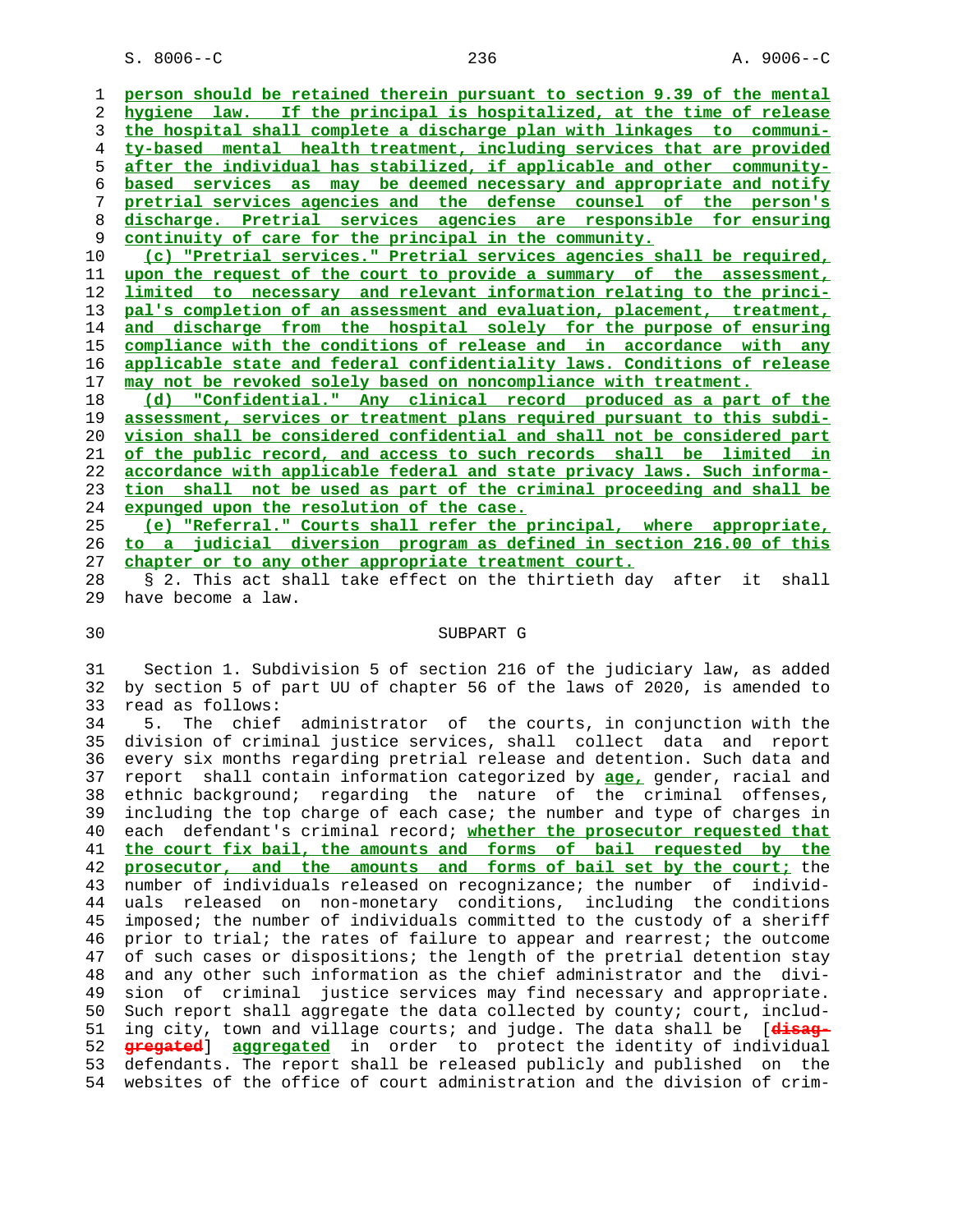1 inal justice services. The first report shall be published twelve months 2 after this subdivision shall have become a law, and shall include data 3 from the first six months following the enactment of this section. 4 Reports for subsequent periods shall be published every six months ther- 5 eafter.

 6 § 2. Section 837-u of the executive law, as added by section 6 of part 7 UU of chapter 56 of the laws of 2020, is amended to read as follows:

 8 § 837-u. The division of criminal justice services, in conjunction 9 with the chief administrator of the courts, shall collect data and 10 report annually regarding pretrial release and detention. Such data and 11 report shall contain information categorized by **age,** gender, racial and 12 ethnic background; regarding the nature of the criminal offenses, 13 including the top charge of each case; the number and type of charges in 14 each defendant's criminal record; **whether the prosecutor requested that** 15 **the court fix bail, the amounts and forms of bail requested by the** 16 **prosecutor, and the amounts and forms of bail set by the court;** the 17 number of individuals released on recognizance; the number of individ- 18 uals released on non-monetary conditions, including the conditions 19 imposed; the number of individuals committed to the custody of a sheriff 20 prior to trial; the rates of failure to appear and rearrest; the outcome 21 of such cases or dispositions; whether the defendant was represented by 22 counsel at every court appearance regarding the defendant's securing 23 order; the length of the pretrial detention stay and any other such 24 information as the chief administrator and the division of criminal 25 justice services may find necessary and appropriate. Such annual report 26 shall aggregate the data collected by county; court, including city, 27 town and village courts; and judge. The data shall be [**disaggregated**] 28 **aggregated** in order to protect the identity of individual defendants. 29 The report shall be released publicly and published on the websites of 30 the office of court administration and the division of criminal justice 31 services. The first report shall be published eighteen months after this 32 section shall have become a law, and shall include data from the first 33 twelve months following the enactment of this section. Reports for 34 subsequent years shall be published annually on or before that date 35 thereafter.

 36 § 3. Paragraph (c) of subdivision 4 of section 837 of the executive 37 law, as amended by chapter 512 of the laws of 1995, is amended to read 38 as follows:

 39 (c) collect and analyze statistical and other information and data 40 with respect to the number of crimes reported or known to police offi- 41 cers or peace officers, the number of persons arrested for the commis- 42 sion of offense, **the age of the person or persons arrested, the number** 43 **of custodial arrests and appearance tickets issued,** the offense for 44 which the person was arrested, the county within which the arrest was 45 made and the accusatory instrument filed, the disposition of the accusa- 46 tory instrument including, but not limited to, as the case may be, 47 dismissal, acquittal, the offense to which the defendant pled guilty, 48 the offense the defendant was convicted of after trial, and the 49 sentence; and where a firearm as defined in section 265.00 of the penal 50 law or machine gun, rifle or shotgun comes into the custody of police 51 officers or peace officers in the course of an investigation of such 52 crime or offense, the make, model type, caliber and magazine or cylinder 53 capacity of any such firearm and whether possession of such firearm by 54 the defendant is licensed or unlicensed and if confiscated at arrest, 55 the style and manufacturer of any ammunition; and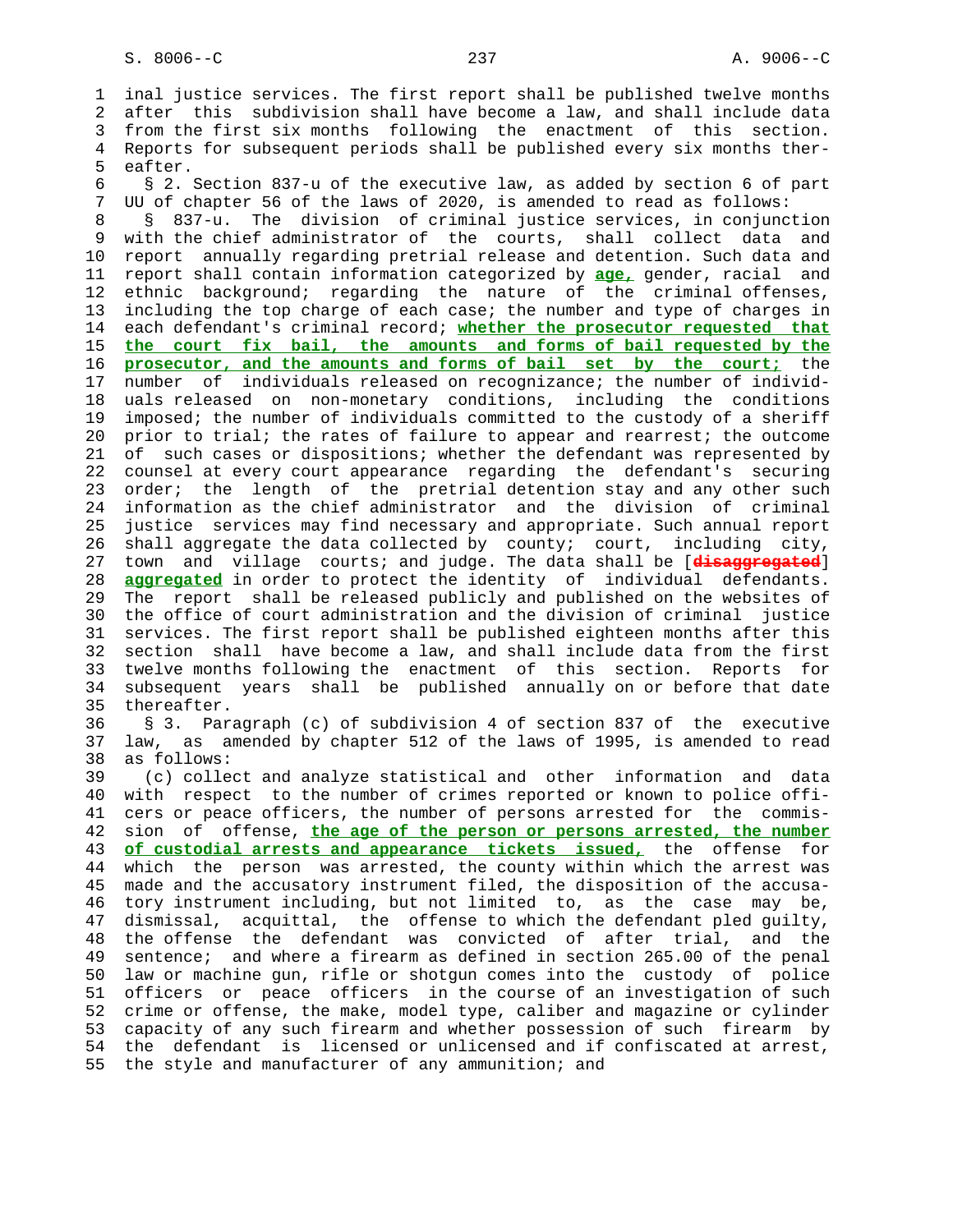1 § 4. This act shall take effect on the one hundred twentieth day after 2 it shall have become a law. 3 SUBPART H 4 Section 1. Section 18 of chapter 408 of the laws of 1999, constituting 5 Kendra's law, as amended by chapter 67 of the laws of 2017, is amended 6 to read as follows: 7 § 18. This act shall take effect immediately, provided that section 8 fifteen of this act shall take effect April 1, 2000, provided, further, 9 that subdivision (e) of section 9.60 of the mental hygiene law as added 10 by section six of this act shall be effective 90 days after this act 11 shall become law; and that this act shall expire and be deemed repealed 12 June 30, [**2022**] **2027**. 13 § 2. Paragraph 4 of subdivision (c) and paragraph 2 of subdivision (h) 14 of section 9.60 of the mental hygiene law, as amended by chapter 158 of 15 the laws of 2005, are amended and a new subdivision (s) is added to read 16 as follows: 17 (4) has a history of lack of compliance with treatment for mental 18 illness that has: 19 (i) **except as otherwise provided in subparagraph (iii) of this para-** 20 **graph,** prior to the filing of the petition, at least twice within the 21 last thirty-six months been a significant factor in necessitating hospi- 22 talization in a hospital, or receipt of services in a forensic or other 23 mental health unit of a correctional facility or a local correctional 24 facility, not including any current period, or period ending within the 25 last six months, during which the person was or is hospitalized or 26 incarcerated; or 27 (ii) **except as otherwise provided in subparagraph (iii) of this para-** 28 **graph,** prior to the filing of the petition, resulted in one or more acts 29 of serious violent behavior toward self or others or threats of, or 30 attempts at, serious physical harm to self or others within the last 31 forty-eight months, not including any current period, or period ending 32 within the last six months, in which the person was or is hospitalized 33 or incarcerated; [**and**] **or** 34 **(iii) notwithstanding subparagraphs (i) and (ii) of this paragraph,** 35 **resulted in the issuance of a court order for assisted outpatient treat-** 36 **ment which has expired within the last six months, and since the expira-** 37 **tion of the order, the person has experienced a substantial increase in** 38 **symptoms of mental illness and such symptoms substantially interferes** 39 **with or limits one or more major life activities as determined by a** 40 **director of community services who previously was required to coordinate** 41 **and monitor the care of any individual who was subject to such expired** 42 **assisted outpatient treatment order. The applicable director of communi-** 43 **ty services or their designee shall arrange for the individual to be** 44 **evaluated by a physician. If the physician determines court ordered** 45 **services are clinically necessary and the least restrictive option, the** 46 **director of community services may initiate a court proceeding.** 47 (2) The court shall not order assisted outpatient treatment unless an 48 examining physician, who recommends assisted outpatient treatment and 49 has personally examined the subject of the petition no more than ten 50 days before the filing of the petition, testifies in person **or by video-** 51 **conference** at the hearing**. Provided however, a physician shall only be** 52 **authorized to testify by video conference when it has been: (i) shown** 53 **that diligent efforts have been made to attend such hearing in person**

54 **and the subject of the petition consents to the physician testifying by**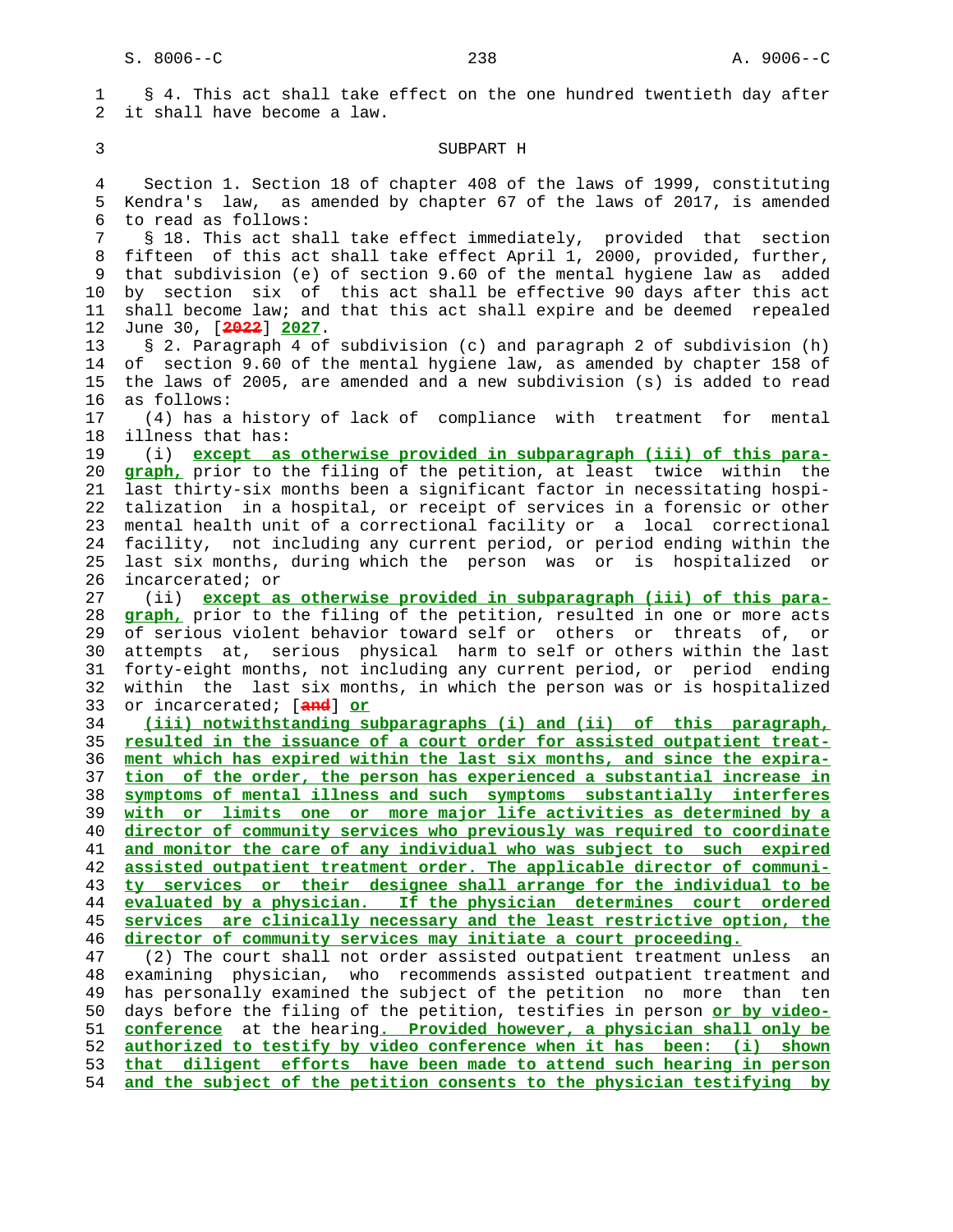**video conference; or (ii) the court orders the physician to testify by video conference upon a finding of good cause**. Such physician shall 3 state the facts and clinical determinations which support the allegation 4 that the subject of the petition meets each of the criteria for assisted 5 outpatient treatment. **(s) A director of community services or his or her designee may require a provider of inpatient psychiatric services operated or licensed by the office of mental health to provide contemporaneous information, including but not limited to relevant clinical records, documents, and other information concerning the person receiving assisted outpatient treatment pursuant to an active assisted outpatient treatment order, that is deemed necessary by such director or designee who is required to coordinate and monitor the care of any individual who was subject to an active assisted outpatient treatment order to appro- priately discharge their duties pursuant to section 9.47 of this arti- cle, and where such provider of inpatient psychiatric services is required to disclose such information pursuant to paragraph twelve of subdivision (c) of section 33.13 of this chapter and such disclosure is**

**in accordance with all other applicable state and federal confidentiali- ty laws. None of the records or information obtained by the director of community services pursuant to this subdivision shall be public records, and the records shall not be released by the director to any person or agency, except as already authorized by law.**

 24 § 3. This act shall take effect immediately, provided, however that 25 the amendments to section 9.60 of the mental hygiene law made by section 26 two of this act shall not affect the repeal of such section and shall be 27 deemed repealed therewith.

 28 § 2. Severability clause. If any clause, sentence, paragraph, subdivi- 29 sion, section, subpart or part of this act shall be adjudged by any 30 court of competent jurisdiction to be invalid, such judgment shall not 31 affect, impair, or invalidate the remainder thereof, but shall be 32 confined in its operation to the clause, sentence, paragraph, subdivi- 33 sion, section or part thereof directly involved in the controversy in 34 which such judgment shall have been rendered. It is hereby declared to 35 be the intent of the legislature that this act would have been enacted 36 even if such invalid provisions had not been included herein.

 37 § 3. This act shall take effect immediately provided, however, that 38 the applicable effective date of Subparts A through H of this act shall 39 be as specifically set forth in the last section of such Subparts.

# 40 PART VV

 41 Section 1. Short title. This act shall be known and may be cited as 42 the "private activity bond allocation act of 2022".

 43 § 2. Legislative findings and declaration. The legislature hereby 44 finds and declares that the federal tax reform act of 1986 established a 45 statewide bond volume ceiling on the issuance of certain tax exempt 46 private activity bonds and notes and, under certain circumstances, 47 governmental use bonds and notes issued by the state and its public 48 authorities, local governments, agencies which issue on behalf of local 49 governments, and certain other issuers. The federal tax reform act 50 establishes a formula for the allocation of the bond volume ceiling 51 which was subject to temporary modification by gubernatorial executive 52 order until December 31, 1987. That act also permits state legislatures 53 to establish, by statute, an alternative formula for allocating the 54 volume ceiling. Bonds and notes subject to the volume ceiling require an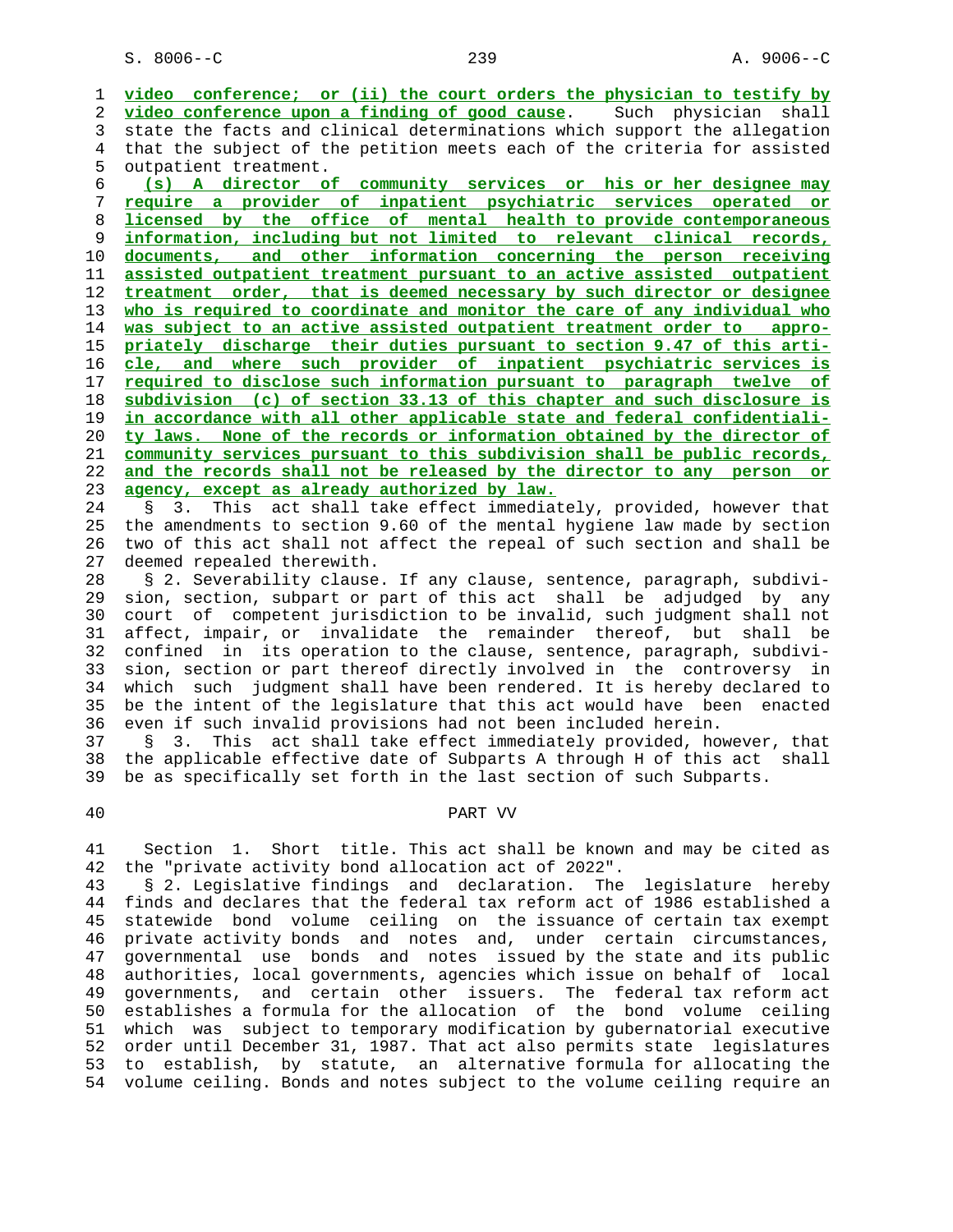1 allocation from the state's annual volume ceiling in order to qualify 2 for federal tax exemption. 3 It is hereby declared to be the policy of the state to maximize the 4 public benefit through the issuance of private activity bonds for the 5 purposes of, among other things, allocating a fair share of the bond 6 volume ceiling upon initial allocation and from a bond reserve to local 7 agencies and for needs identified by local governments; providing hous- 8 ing and promoting economic development; job creation; an economical 9 energy supply; and resource recovery and to provide for an orderly and 10 efficient volume ceiling allocation process for state and local agencies 11 by establishing an alternative formula for making such allocations. 12 § 3. Definitions. As used in this act, unless the context requires 13 otherwise: 14 1. "Bonds" means bonds, notes or other obligations. 15 2. "Carryforward" means an amount of unused private activity bond 16 ceiling available to an issuer pursuant to an election filed with the 17 internal revenue service pursuant to section 146(f) of the code. 18 3. "Code" means the internal revenue code of 1986, as amended. 19 4. "Commissioner" means the commissioner of the New York state depart- 20 ment of economic development. 21 5. "Covered bonds" means those tax exempt private activity bonds and 22 that portion of the non-qualified amount of an issue of governmental use 23 bonds for which an allocation of the statewide ceiling is required for 24 the interest earned by holders of such bonds to be excluded from the 25 gross income of such holders for federal income tax purposes under the 26 code. 27 6. "Director" means the director of the New York state division of the 28 budget. 29 7. "Issuer" means a local agency, state agency or other issuer. 30 8. "Local agency" means an industrial development agency established 31 or operating pursuant to article 18-A of the general municipal law, the 32 Troy industrial development authority and the Auburn industrial develop- 33 ment authority. 34 9. "Other issuer" means any agency, political subdivision or other 35 entity, other than a local agency or state agency, that is authorized to 36 issue covered bonds. 37 10. "Qualified small issue bonds" means qualified small issue bonds, 38 as defined in section 144(a) of the code. 39 11. "State agency" means the state of New York, the New York state 40 energy research and development authority, the New York job development 41 authority, the New York state environmental facilities corporation, the 42 New York state urban development corporation and its subsidiaries, the 43 Battery Park city authority, the port authority of New York and New 44 Jersey, the power authority of the state of New York, the dormitory 45 authority of the state of New York, the New York state housing finance 46 agency, the state of New York mortgage agency, and any other public 47 benefit corporation or public authority designated by the governor for 48 the purposes of this act. 49 12. "Statewide ceiling" means for any calendar year the highest state 50 ceiling (as such term is used in section 146 of the code) applicable to 51 New York state. 52 13. "Future allocations" means allocations of statewide ceiling for up 53 to two future years. 54 14. "Multi-year housing development project" means a project (a) which 55 qualifies for covered bonds; (b) which is to be constructed over two or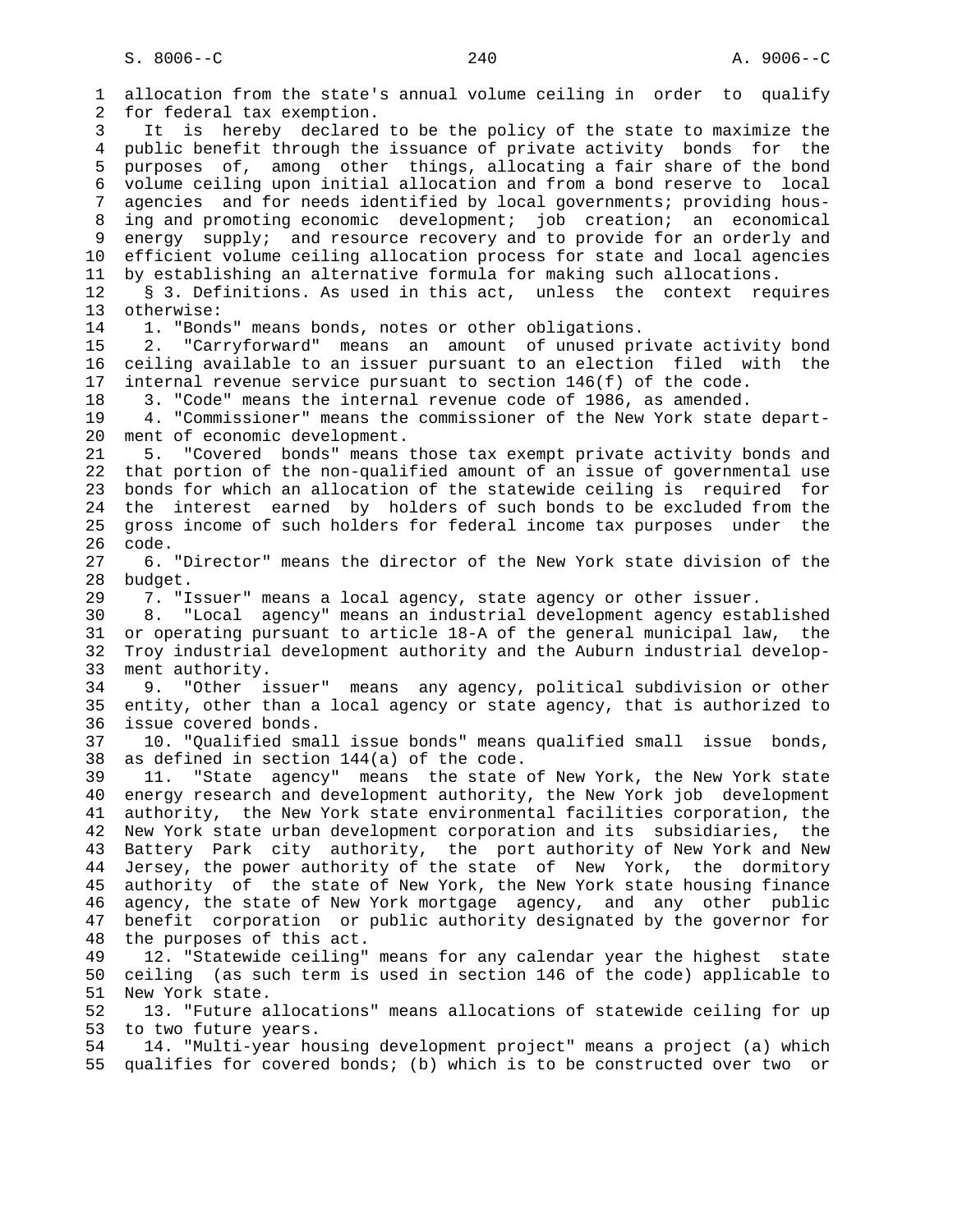1 more years and (c) in which at least twenty percent of the dwelling 2 units will be occupied by persons and families of low income. 3 § 4. Local agency set-aside. A set-aside of statewide ceiling for 4 local agencies for any calendar year shall be an amount which bears the 5 same ratio to one-third of the statewide ceiling as the population of 6 the jurisdiction of such local agency bears to the population of the 7 entire state. The commissioner shall administer allocations of such 8 set-aside to local agencies. 9 § 5. State agency set-aside. A set-aside of statewide ceiling for all 10 state agencies for any calendar year shall be one-third of the statewide 11 ceiling. The director shall administer allocations of such set-aside to 12 state agencies and may grant an allocation to any state agency upon 13 receipt of an application in such form as the director shall require. 14 § 6. Statewide bond reserve. One-third of the statewide ceiling is 15 hereby set aside as a statewide bond reserve to be administered by the 16 director. 17 1. Allocation of the statewide bond reserve among state agencies, 18 local agencies and other issuers. The director shall transfer a portion 19 of the statewide bond reserve to the commissioner for allocation to and 20 use by local agencies and other issuers in accordance with the terms of 21 this section. The remainder of the statewide bond reserve may be allo- 22 cated by the director to state agencies in accordance with the terms of 23 this section. 24 2. Allocation of statewide bond reserve to local agencies or other 25 issuers. 26 (a) Local agencies or other issuers may at any time apply to the 27 commissioner for an allocation from the statewide bond reserve. Such 28 application shall demonstrate: 29 (i) that the requested allocation is required under the code for the 30 interest earned on the bonds to be excluded from the gross income of 31 bondholders for federal income tax purposes; 32 (ii) that the local agency's remaining unused allocation provided 33 pursuant to section four of this act, and other issuer's remaining 34 unused allocation, or any available carryforward will be insufficient 35 for the specific project or projects for which the reserve allocation is 36 requested; and 37 (iii) that, except for those allocations made pursuant to section 38 thirteen of this act to enable carryforward elections, the requested 39 allocation is reasonably expected to be used during the calendar year, 40 and the requested future allocation is reasonably expected to be used in 41 the calendar year to which the future allocation relates. 42 (b) In reviewing and approving or disapproving applications, the 43 commissioner shall exercise discretion to ensure an equitable distrib- 44 ution of allocations from the statewide bond reserve to local agencies 45 and other issuers. Prior to making a determination on such applications, 46 the commissioner shall notify and seek the recommendation of the presi- 47 dent and chief executive officer of the New York state housing finance 48 agency in the case of an application related to the issuance of multi- 49 family housing or mortgage revenue bonds, and in the case of other 50 requests, such state officers, departments, divisions and agencies as 51 the commissioner deems appropriate. 52 (c) Applications for allocations shall be made in such form and 53 contain such information and reports as the commissioner shall require. 54 (d) On or before September fifteenth of each year, the commissioner 55 shall publish the total amount of local agency set-aside that has been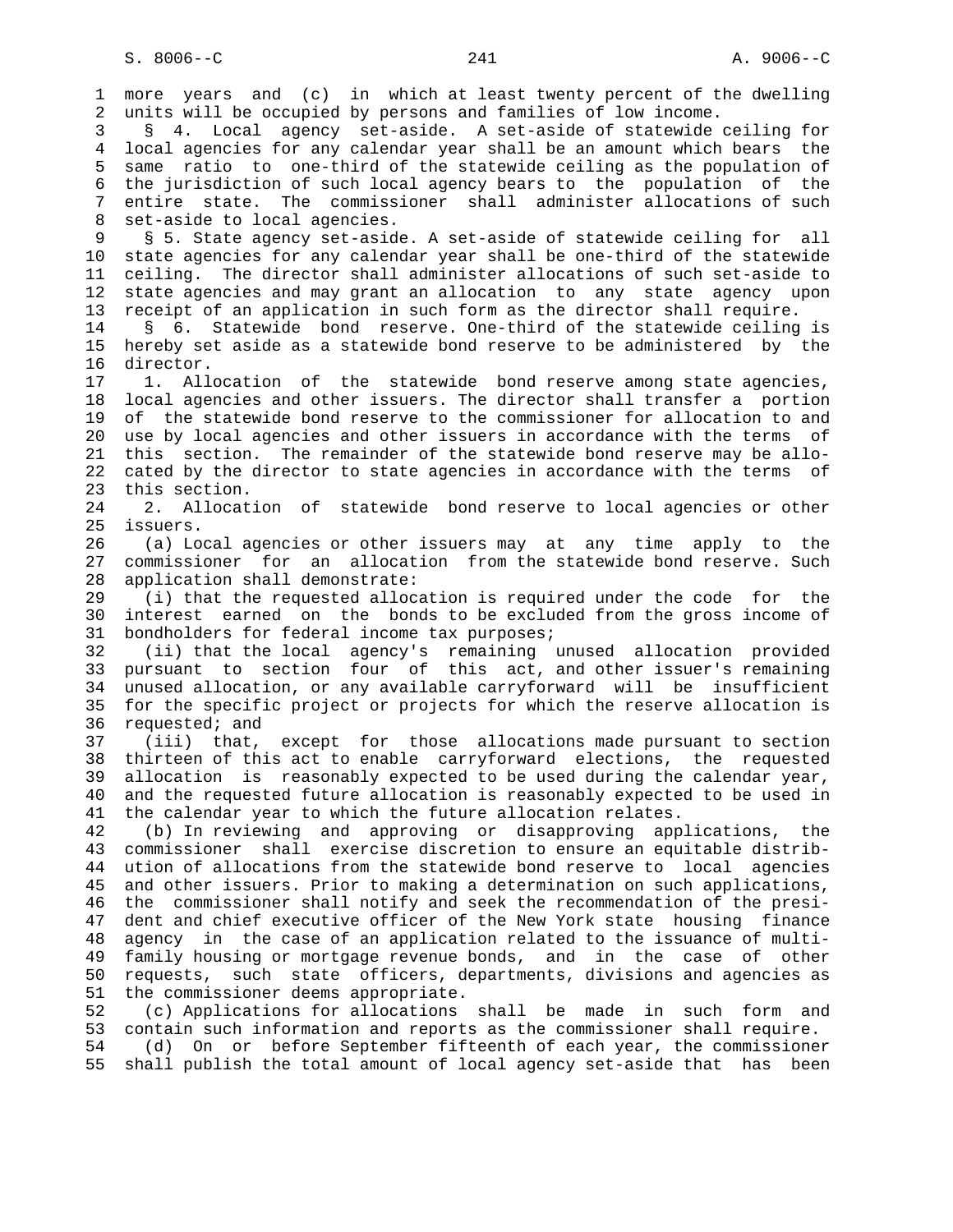1 recaptured pursuant to section twelve of this act for that year on the 2 department of economic development's website.

 3 3. Allocation of statewide bond reserve to state agencies. The direc- 4 tor may make an allocation from the statewide bond reserve to any state 5 agency. Before making any allocation of statewide bond reserve to state 6 agencies the director shall be satisfied:

 7 (a) that the allocation is required under the code for the interest 8 earned on the bonds to be excluded from the gross income of bondholders 9 for federal income tax purposes;

 10 (b) that the state agency's remaining unused allocation provided 11 pursuant to section five of this act or any available carryforward will 12 be insufficient to accommodate the specific bond issue or issues for 13 which the reserve allocation is requested; and

 14 (c) that, except for those allocations made pursuant to section thir- 15 teen of this act to enable carryforward elections, the requested allo- 16 cation is reasonably expected to be used during the calendar year, and 17 the requested future allocation is reasonably expected to be used in the 18 calendar year to which the future allocation relates.

 19 § 7. Access to employment opportunities. 1. All issuers shall require 20 that any new employment opportunities created in connection with indus- 21 trial or manufacturing projects financed through the issuance of quali- 22 fied small issue bonds shall be listed with the New York state depart- 23 ment of labor and with the one-stop career center established pursuant 24 to the federal Workforce Innovation and Opportunity Act (Pub. L. No. 25 113-128) serving the locality in which the employment opportunities are 26 being created. Such listing shall be in a manner and form prescribed by 27 the commissioner. All issuers shall further require that for any new 28 employment opportunities created in connection with an industrial or 29 manufacturing project financed through the issuance of qualified small 30 issue bonds by such issuer, industrial or manufacturing firms shall 31 first consider persons eligible to participate in the Workforce Inno- 32 vation and Opportunity Act (Pub. L. No. 113-128) programs who shall be 33 referred to the industrial or manufacturing firm by one-stop centers in 34 local workforce investment areas or by the department of labor. Issuers 35 of qualified small issue bonds are required to monitor compliance with 36 the provisions of this section as prescribed by the commissioner.

 37 2. Nothing in this section shall be construed to require users of 38 qualified small issue bonds to violate any existing collective bargain- 39 ing agreement with respect to the hiring of new employees. Failure on 40 the part of any user of qualified small issue bonds to comply with the 41 requirements of this section shall not affect the allocation of bonding 42 authority to the issuer of the bonds or the validity or tax exempt 43 status of such bonds.

 44 § 8. Overlapping jurisdictions. In a geographic area represented by a 45 county local agency and one or more sub-county local agencies, the allo- 46 cation granted by section four of this act with respect to such area of 47 overlapping jurisdiction shall be apportioned one-half to the county 48 local agency and one-half to the sub-county local agency or agencies. 49 Where there is a local agency for the benefit of a village within the 50 geographic area of a town for the benefit of which there is a local 51 agency, the allocation of the village local agency shall be based on the 52 population of the geographic area of the village, and the allocation of 53 the town local agency shall be based upon the population of the 54 geographic area of the town outside of the village. Notwithstanding the 55 foregoing, a local agency may surrender all or part of its allocation 56 for such calendar year to another local agency with an overlapping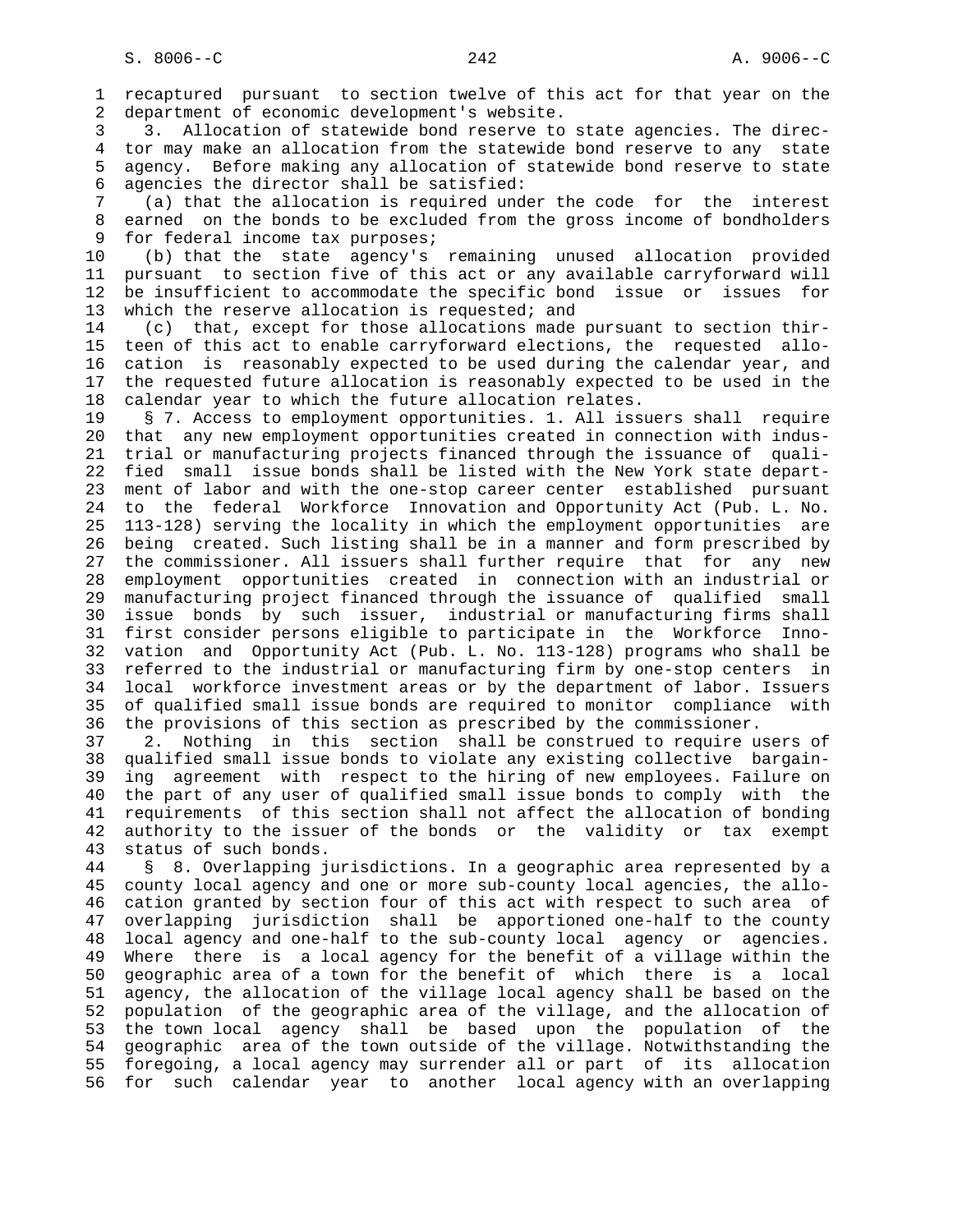1 jurisdiction. Such surrender shall be made at such time and in such 2 manner as the commissioner shall prescribe.

 3 § 9. Ineligible local agencies. To the extent that any allocation of 4 the local agency set-aside would be made by this act to a local agency 5 which is ineligible to receive such allocation under the code or under 6 regulations interpreting the state volume ceiling provisions of the 7 code, such allocation shall instead be made to the political subdivision 8 for whose benefit that local agency was created.

 9 § 10. Municipal reallocation. The chief executive officer of any poli- 10 tical subdivision or, if such political subdivision has no chief execu- 11 tive officer, the governing board of the political subdivision for the 12 benefit of which a local agency has been established, may withdraw all 13 or any portion of the allocation granted by section four of this act to 14 such local agency. The political subdivision may then reallocate all or 15 any portion of such allocation, as well as all or any portion of the 16 allocation received pursuant to section nine of this act, to itself or 17 any other issuer established for the benefit of that political subdivi- 18 sion or may assign all or any portion of the allocation received pursu- 19 ant to section nine of this act to the local agency created for its 20 benefit. The chief executive officer or governing board of the political 21 subdivision, as the case may be, shall notify the commissioner of any 22 such reallocation.

 23 § 11. Future allocations for multi-year housing development projects. 24 1. In addition to other powers granted under this act, the commissioner 25 is authorized to make the following future allocations of statewide 26 ceiling for any multi-year housing development project for which the 27 commissioner also makes an allocation of statewide ceiling for the 28 current year under this act or for which, in the event of expiration of 29 provisions of this act described in section eighteen of this act, an 30 allocation of volume cap for a calendar year subsequent to such expira- 31 tion shall have been made under section 146 of the code: (a) to local 32 agencies from the local agency set-aside (but only with the approval of 33 the chief executive officer of the political subdivision to which the 34 local agency set-aside relates or the governing body of a political 35 subdivision having no chief executive officer) and (b) to other issuers 36 from that portion, if any, of the statewide bond reserve transferred to 37 the commissioner by the director. Any future allocation made by the 38 commissioner shall constitute an allocation of statewide ceiling for the 39 future year specified by the commissioner and shall be deemed to have 40 been made on the first day of the future year so specified.

 41 2. In addition to other powers granted under this act, the director is 42 authorized to make future allocations of statewide ceiling from the 43 state agency set-aside or from the statewide bond reserve to state agen- 44 cies for any multi-year housing development project for which the direc- 45 tor also makes an allocation of statewide ceiling from the current year 46 under this act or for which, in the event of expiration of provisions of 47 this act described in section eighteen of this act, an allocation of 48 volume cap for a calendar year subsequent to such expiration shall have 49 been made under section 146 of the code, and is authorized to make 50 transfers of the statewide bond reserve to the commissioner for future 51 allocations to other issuers for multi-year housing development projects 52 for which the commissioner has made an allocation of statewide ceiling 53 for the current year. Any such future allocation or transfer of the 54 statewide bond reserve for future allocation made by the director shall 55 constitute an allocation of statewide ceiling or transfer of the state- 56 wide bond reserve for the future years specified by the director and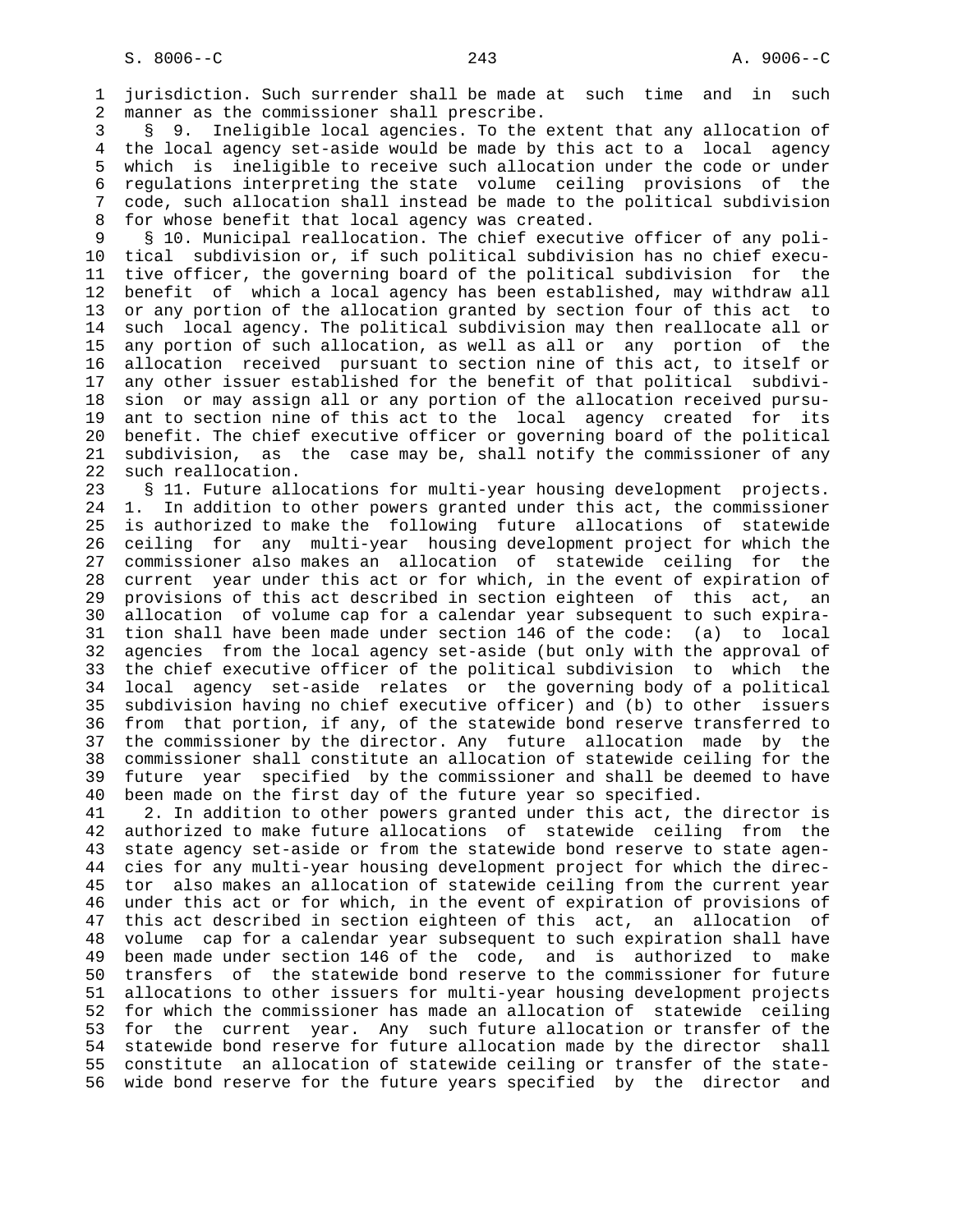1 shall be deemed to have been made on the first day of the future year so 2 specified. 3 3. (a) If an allocation made with respect to a multi-year housing 4 development project is not used by September fifteenth of the year to 5 which the allocation relates, the allocation with respect to the then 6 current year shall be subject to recapture in accordance with the 7 provisions of section twelve of this act, and in the event of such a 8 recapture, unless a carryforward election by another issuer shall have 9 been approved by the commissioner or a carryforward election by a state 10 agency shall have been approved by the director, all future allocations 11 made with respect to such project pursuant to subdivision one or two of 12 this section shall be canceled. 13 (b) The commissioner and the director shall have the authority to make 14 future allocations from recaptured current year allocations and canceled 15 future allocations to multi-year housing development projects in a 16 manner consistent with the provisions of this act. Any such future allo- 17 cation shall, unless a carryforward election by another issuer shall 18 have been approved by the commissioner or a carryforward election by a 19 state agency shall have been approved by the director, be canceled if 20 the current year allocation for the project is not used by December 31, 21 2023. 22 (c) The commissioner and the director shall establish procedures 23 consistent with the provisions of this act relating to carryforward of 24 future allocations. 25 4. The aggregate future allocations from either of the two succeeding 26 years shall not exceed six hundred fifty million dollars for each such 27 year. 28 § 12. Year end allocation recapture. On or before September first of 29 each year, each state agency shall report to the director and each local 30 agency and each other issuer shall report to the commissioner the amount 31 of bonds subject to allocation under this act that will be issued prior 32 to the end of the then current calendar year, and the amount of the 33 issuer's then total allocation that will remain unused. As of September 34 fifteenth of each year, the unused portion of each local agency's and 35 other issuer's then total allocation as reported and the unallocated 36 portion of the set-aside for state agencies shall be recaptured and 37 added to the statewide bond reserve and shall no longer be available to 38 covered bond issuers except as otherwise provided herein. From September 39 fifteenth through the end of the year, each local agency or other issuer 40 having an allocation shall immediately report to the commissioner and 41 each state agency having an allocation shall immediately report to the 42 director any changes to the status of its allocation or the status of 43 projects for which allocations have been made which should affect the 44 timing or likelihood of the issuance of covered bonds therefor. If the 45 commissioner determines that a local agency or other issuer has overes- 46 timated the amount of covered bonds subject to allocation that will be 47 issued prior to the end of the calendar year, the commissioner may 48 recapture the amount of the allocation to such local agency or other 49 issuer represented by such overestimation by notice to the local agency 50 or other issuer, and add such allocation to the statewide bond reserve. 51 The director may likewise make such determination and recapture with 52 respect to state agency allocations. 53 § 13. Allocation carryforward. 1. No local agency or other issuer 54 shall make a carryforward election utilizing any unused allocation

 55 (pursuant to section 146(f) of the code) without the prior approval of 56 the commissioner. Likewise no state agency shall make or file such an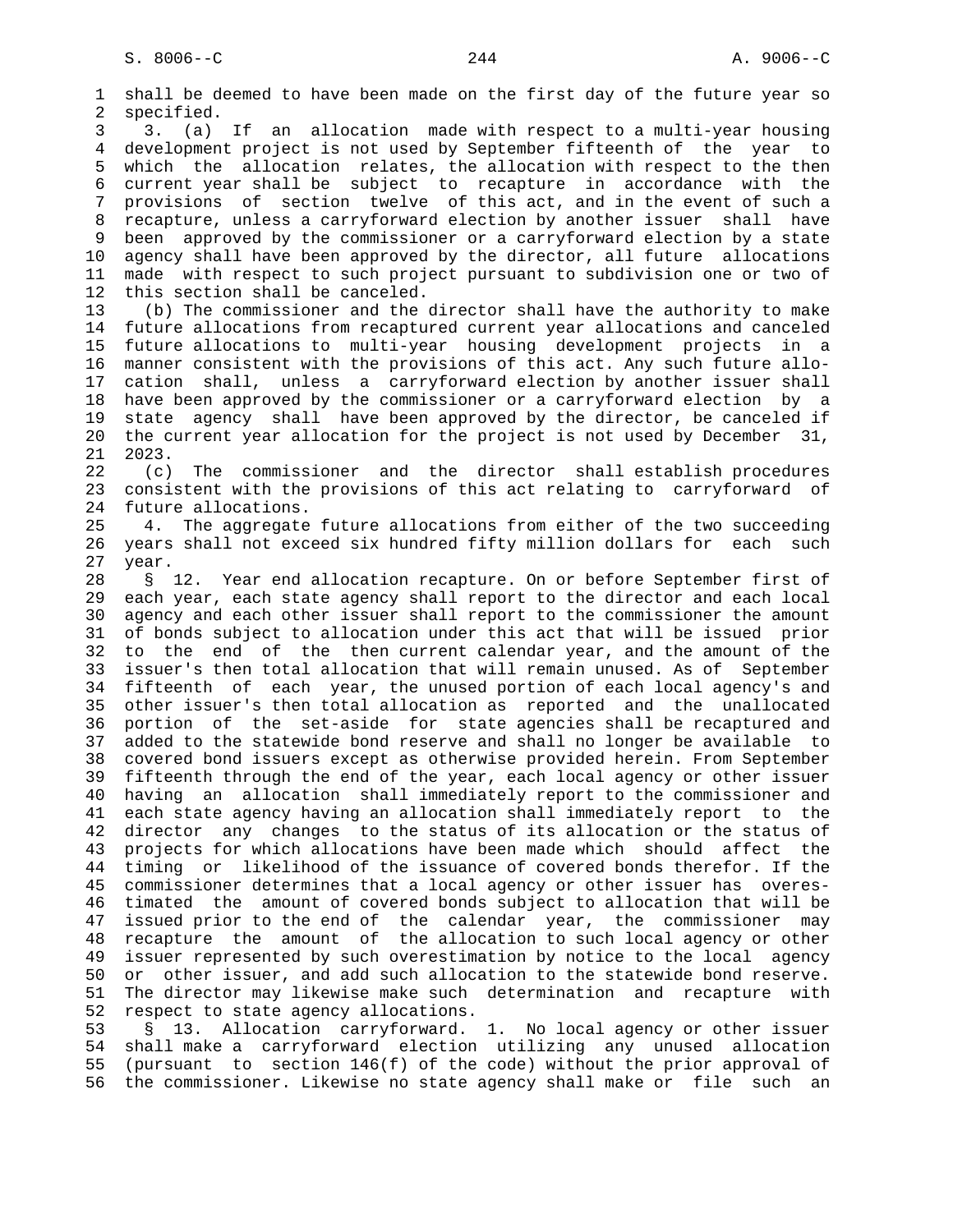1 election, or elect to issue or carryforward mortgage credit certif- 2 icates, without the prior approval of the director.

 3 2. On or before November fifteenth of each year, each state agency 4 seeking unused statewide ceiling for use in future years shall make a 5 request for an allocation for a carryforward to the director, whose 6 approval shall be required before a carryforward election is filed by or 7 on behalf of any state agency. A later request may also be considered by 8 the director, who may file a carryforward election for any state agency 9 with the consent of such agency.

 10 3. On or before November fifteenth of each year, each local agency or 11 other issuer seeking unused statewide ceiling for use in future years 12 shall make a request for an allocation for a carryforward to the commis- 13 sioner, whose approval shall be required before a carryforward election 14 is filed by or on behalf of any local or other agency. A later request 15 may also be considered by the commissioner.

 16 4. On or before January fifteenth of each year, the director shall 17 publish the total amount of unused statewide ceiling from the prior year 18 on the division of budget's website.

 19 § 14. New York state bond allocation policy advisory panel. 1. There 20 is hereby created a policy advisory panel and process to provide policy 21 advice regarding the priorities for distribution of the statewide ceil- 22 ing.

 23 2. The panel shall consist of five members, one designee being 24 appointed by each of the following: the governor, the temporary presi- 25 dent of the senate, the speaker of the assembly, the minority leader of 26 the senate and the minority leader of the assembly. The designee of the 27 governor shall chair the panel. The panel shall monitor the allocation 28 process through the year, and in that regard, the division of the budget 29 and the department of economic development shall assist and cooperate 30 with the panel as provided in this section. The advisory process shall 31 operate through the issuance of advisory opinions by members of the 32 panel as provided in subdivisions six and seven of this section. A meet- 33 ing may be held at the call of the chair with the unanimous consent of 34 the members.

 35 3. (a) Upon receipt of a request for allocation or a request for 36 approval of a carryforward election from the statewide reserve from a 37 local agency or other issuer, the commissioner shall, within five work- 38 ing days, notify the panel of such request and provide the panel with 39 copies of all application materials submitted by the applicant.

 40 (b) Upon receipt of a request for allocation or a request for approval 41 of carryforward election from the statewide reserve from a state agency, 42 the director shall, within five working days, notify the panel of such 43 request and provide the panel with copies of all application materials 44 submitted by the applicant.

 45 4. (a) Following receipt of a request for allocation from a local 46 agency or other issuer, the commissioner shall notify the panel of a 47 decision to approve or exclude from further consideration such request, 48 and the commissioner shall state the reasons. Such notification shall be 49 made with or after the transmittal of the information specified in 50 subdivision three of this section and at least five working days before 51 formal notification is made to the applicant.

 52 (b) Following receipt of a request for allocation from a state agency, 53 the director shall notify the panel of a decision to approve or exclude 54 from further consideration such request, and shall state the reasons. 55 Such notification shall be made with or after the transmission of the 56 information specified in subdivision three of this section and at least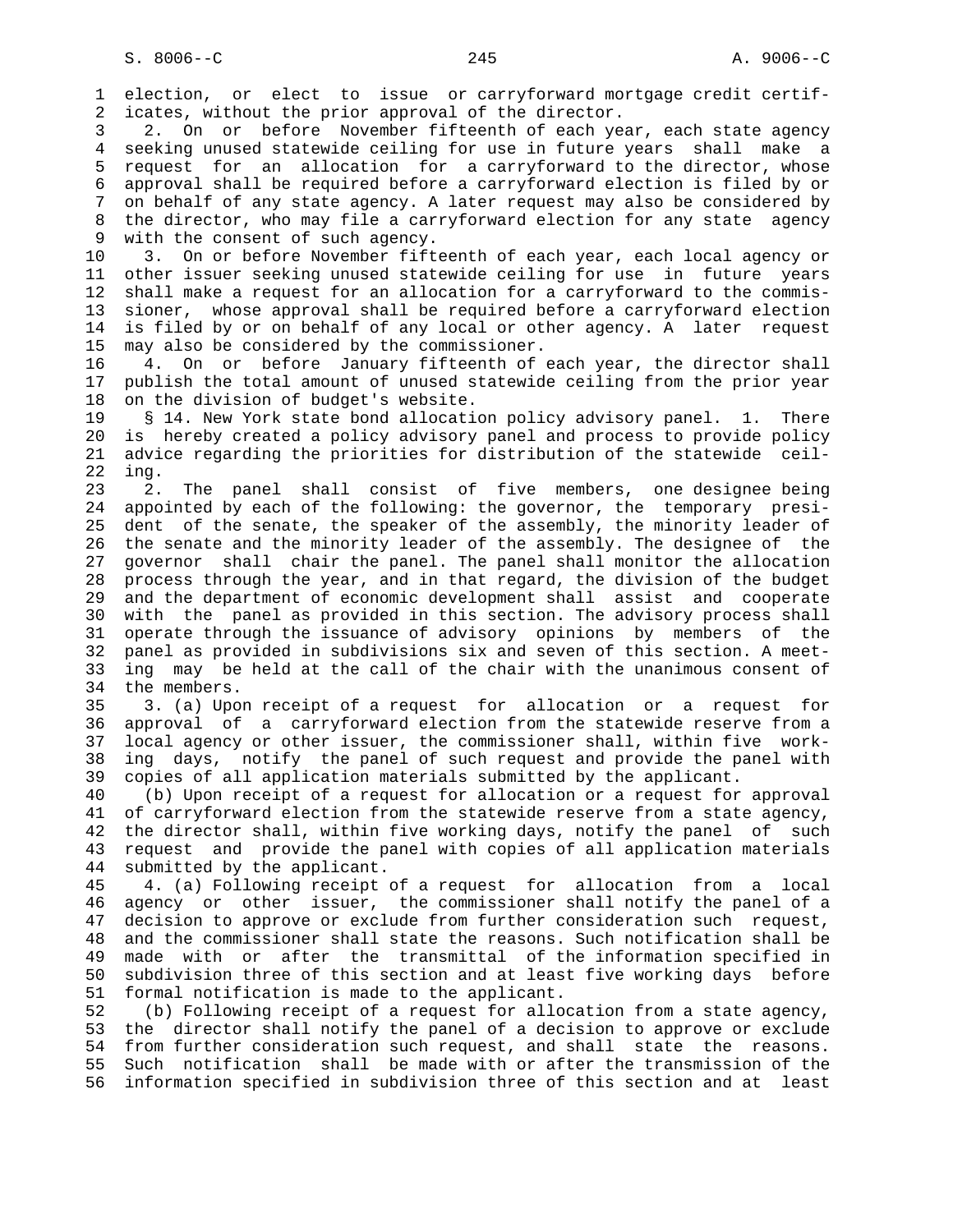1 five working days before formal notification is made to the state agen- 2 cy. 3 5. The requirements of subdivisions three and four of this section 4 shall not apply to adjustments to allocations due to bond sizing chang-<br>5 es. 5 es. 6 6. In the event that any decision to approve or to exclude from 7 further consideration a request for allocation is made within ten work- 8 ing days of the end of the calendar year and in the case of all requests 9 for consent to a carryforward election, the commissioner or director, as 10 is appropriate, shall provide the panel with the longest possible 11 advance notification of the action, consistent with the requirements of 12 the code, and shall, wherever possible, solicit the opinions of the 13 members of the panel before formally notifying any applicant of the 14 action. Such notification may be made by means of telephone communi- 15 cation to the members or by written notice delivered to the Albany 16 office of the appointing authority of the respective members. 17 7. Upon notification by the director or the commissioner, any member 18 of the panel may, within five working days, notify the commissioner or 19 the director of any policy objection concerning the expected action. If 20 three or more members of the panel shall submit policy objections in 21 writing to the intended action, the commissioner or the director shall 22 respond in writing to the objection prior to taking the intended action 23 unless exigent circumstances make it necessary to respond after the 24 action has been taken. 25 8. On or before the first day of July, in any year, the director shall 26 report to the members of the New York state bond allocation policy advi- 27 sory panel on the actual utilization of volume cap for the issuance of 28 bonds during the prior calendar year and the amount of such cap allo- 29 cated for carryforwards for future bond issuance. The report shall 30 include, for each local agency or other issuer and each state agency the 31 initial allocation, the amount of bonds issued subject to the allo- 32 cation, the amount of the issuer's allocation that remained unused, the 33 allocation of the statewide bond reserve, carryforward allocations and 34 recapture of allocations. Further, the report shall include projections 35 regarding private activity bond issuance for state and local issuers for 36 the calendar year, as well as any recommendations for legislative 37 action. The director shall publish the report on the division of budg- 38 et's website concurrently with the release of the report to the panel. 39 § 15. Severability. If any clause, sentence, paragraph, section, or 40 item of this part shall be adjudged by any court of competent jurisdic- 41 tion to be invalid, such judgment shall not affect, impair, or invali- 42 date the remainder thereof, but shall be confined in its operation to 43 the clause, sentence, paragraph, section, or item thereof directly 44 involved in the controversy in which such judgment shall have been 45 rendered. 46 § 16. Notwithstanding any provisions of this act to the contrary (1) 47 provided that a local agency or other issuer certifies to the commis- 48 sioner on or before October 1, 2022 that it has issued private activity 49 bonds described in this act and the amount thereof which used statewide 50 ceiling, a commitment or allocation of statewide ceiling to a local 51 agency or other issuer made to or so used by such local agency or other 52 issuer pursuant to the federal tax reform act of 1986 on or after Janu- 53 ary 1, 2022 and prior to the effective date of this act, in an amount 54 which exceeds the local agency set-aside established by section four of 55 this act, shall be first chargeable to the statewide bond reserve estab- 56 lished pursuant to section six of this act, and (2) a commitment or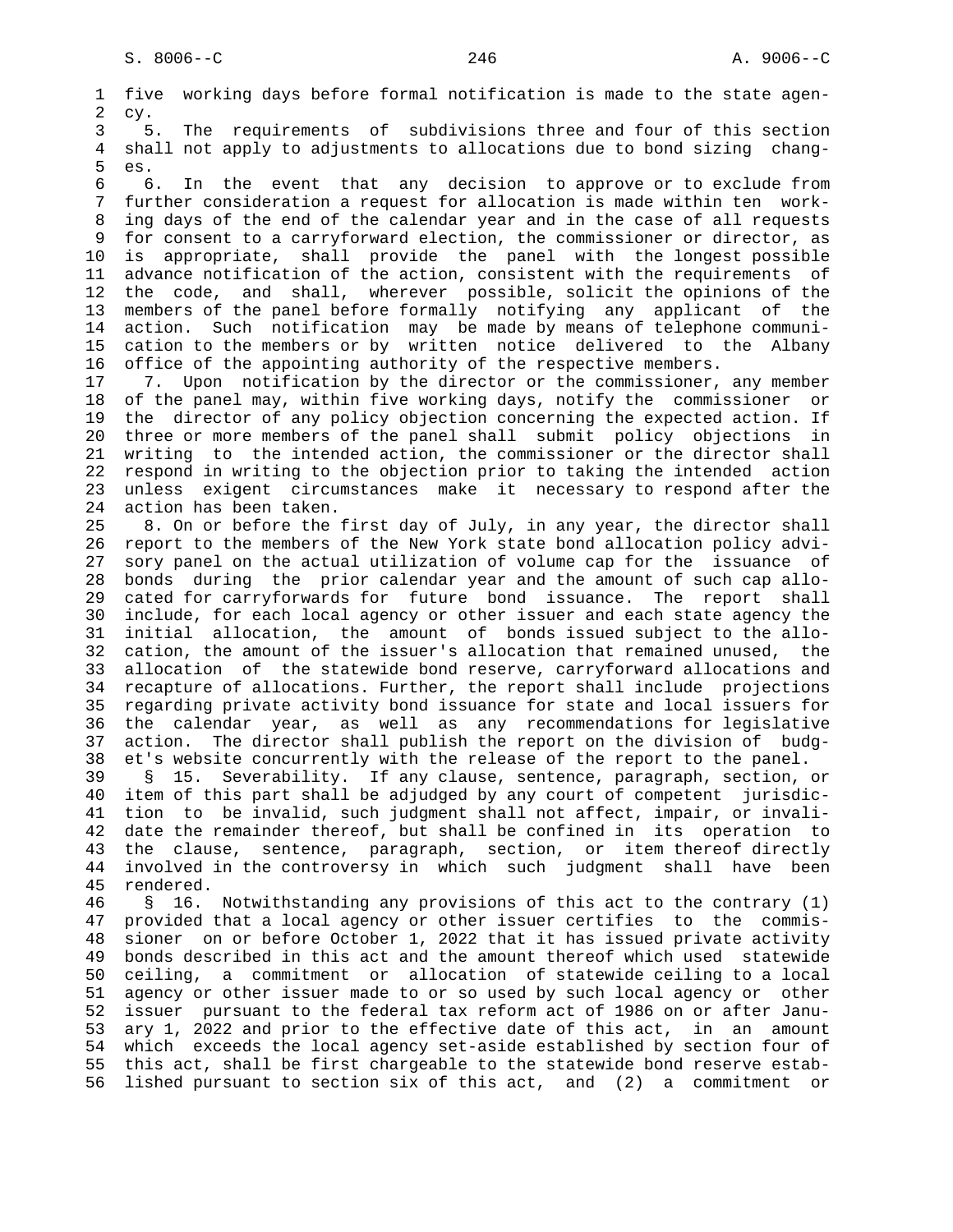1 allocation of statewide ceiling to a state agency made to or used by 2 such agency pursuant to the internal revenue code, as amended, on or 3 after January 1, 2022 and prior to the effective date of this act, shall 4 be first chargeable to the state agency set-aside established pursuant 5 to section five of this act, and, thereafter, to the statewide bond 6 reserve established by section six of this act.

 7 § 17. Nothing contained in this act shall be deemed to supersede, 8 alter or impair any allocation used by or committed by the director or 9 commissioner to a state or local agency or other issuer pursuant to the 10 federal tax reform act of 1986 and prior to the effective date of this 11 act.

 12 § 18. This act shall take effect immediately; provided, however, that 13 sections three, four, five, six, seven, eight, nine, ten, twelve, thir- 14 teen and fourteen of this act shall expire July 1, 2025 when upon such 15 date the provisions of such sections shall be deemed repealed; except 16 that the provisions of subdivisions two and three of section thirteen of 17 this act shall expire and be deemed repealed February 15, 2025.

### 18 PART WW

 19 Section 1. Subdivision (c) of section 103 of the public officers law, 20 as added by chapter 289 of the laws of 2000, is amended to read as 21 follows:

22 (c) A public body [that uses videosonferencing to conduct its 23 **ings**] shall provide an opportunity for the public to attend, listen and 24 observe [**at any site**] **meetings in at least one physical location** at 25 which a member participates.

 26 § 2. The public officers law is amended by adding a new section 103-a 27 to read as follows:

**§ 103-a. Videoconferencing by public bodies. 1. For the purposes of this section, "local public body" shall mean a public corporation as defined in section sixty-six of the general construction law, a poli- tical subdivision as defined in section one hundred of the general municipal law or a committee or subcommittee or other similar body of such entity, or any entity for which a quorum is required in order to conduct public business and which consists of two or more members, performing a governmental function for an entity limited in the execution of its official functions to a portion only of the state, or a political subdivision of the state, or for an agency or department ther- eof. For the purposes of this section, a public body shall be as defined in subdivision two of section one hundred two of this article.**

**2. A public body may, in its discretion, use videoconferencing to conduct its meetings pursuant to the requirements of this article provided that a minimum number of members are present to fulfill the public body's quorum requirement in the same physical location or locations where the public can attend and the following criteria are** 45 **met:**

**(a) the governing board of a county, city, town or village has adopted a local law, or a public body has adopted a resolution, or the senate and assembly have adopted a joint resolution, following a public hear- ing, authorizing the use of videoconferencing:**

50 **(i) for itself and its committees or subcommittees; or,**

 51 **(ii) specifying that each committee or subcommittee may make its own** 52 **determination;**

53 **(iii) provided however, each community board in a city with a popu-**

54 **lation of one million or more shall make its own determination;**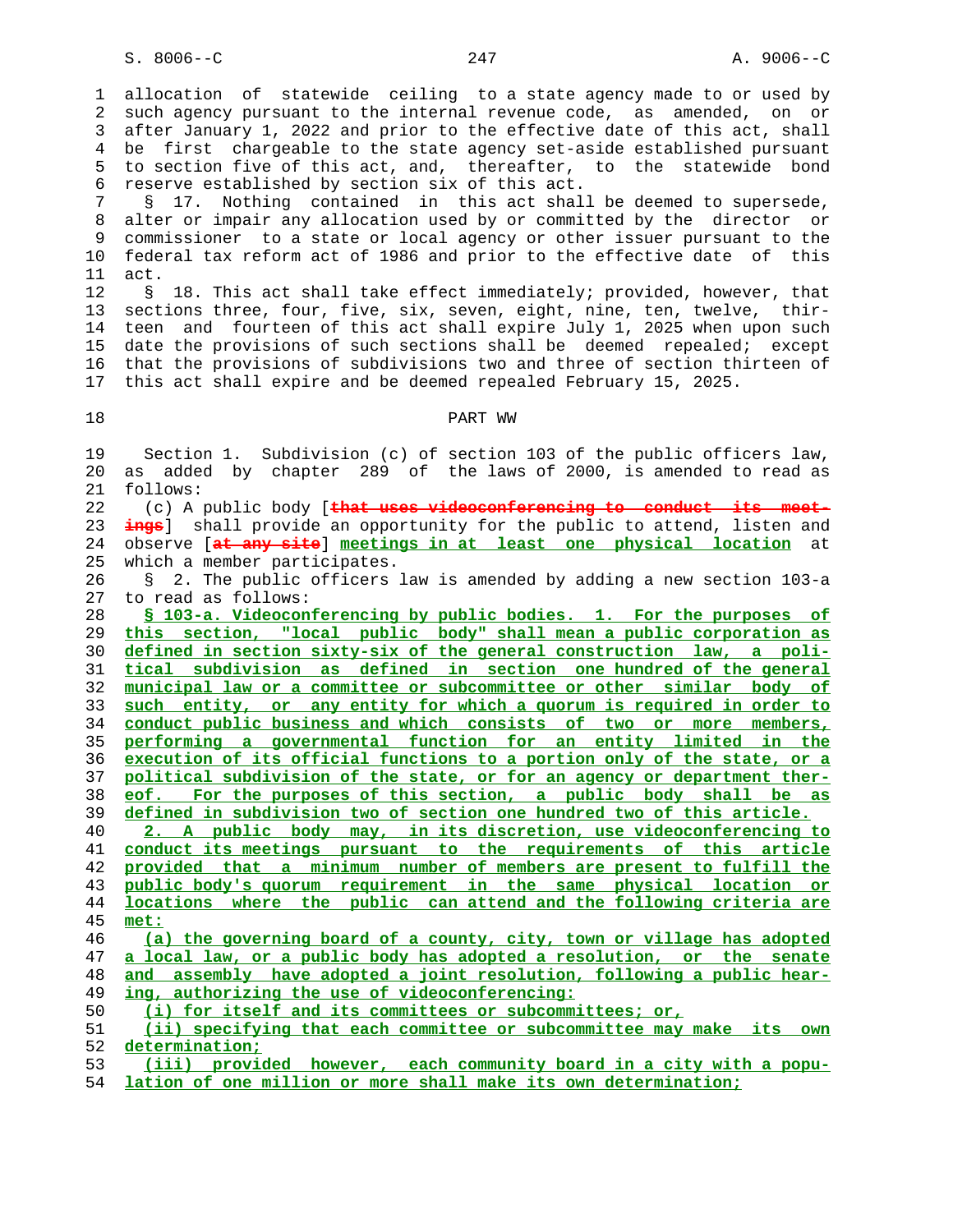| 1  | (b) the public body has established written procedures governing             |
|----|------------------------------------------------------------------------------|
| 2  | member and public attendance consistent with this section, and such          |
| 3  | written procedures shall be conspicuously posted on the public website       |
| 4  | of the public body;                                                          |
| 5  | (c) members of the public body shall be physically present at any such       |
| 6  | meeting unless such member is unable to be physically present at any         |
| 7  | such meeting location due to extraordinary circumstances, as set forth       |
|    |                                                                              |
| 8  | in the resolution and written procedures adopted pursuant to paragraphs      |
| 9  | (a) and (b) of this subdivision, including disability, illness, caregiv-     |
| 10 | ing responsibilities, or any other significant or unexpected factor or       |
| 11 | event which precludes the member's physical attendance at such meeting;      |
| 12 | (d) except in the case of executive sessions conducted pursuant to           |
| 13 | section one hundred five of this article, the public body shall ensure       |
| 14 | that members of the public body can be heard, seen and identified, while     |
| 15 | the meeting is being conducted, including but not limited to any             |
| 16 | motions, proposals, resolutions, and any other matter formally discussed     |
| 17 | or voted upon;                                                               |
| 18 | (e) the minutes of the meetings involving videoconferencing shall            |
|    |                                                                              |
| 19 | include which, if any, members participated remotely and shall be avail-     |
| 20 | able to the public pursuant to section one hundred six of this article;      |
| 21 | (f) if videoconferencing is used to conduct a meeting, the public            |
| 22 | notice for the meeting shall inform the public that videoconferencing        |
| 23 | will be used, where the public can view and/or participate in such meet-     |
| 24 | ing, where required documents and records will be posted or available,       |
| 25 | and identify the physical location for the meeting where the public can      |
| 26 | attend;                                                                      |
| 27 | (q) the public body shall provide that each meeting conducted using          |
| 28 | videoconferencing shall be recorded and such recordings posted or linked     |
| 29 | on the public website of the public body within five business days           |
| 30 | following the meeting, and shall remain so available for a minimum of        |
| 31 | five years thereafter. Such recordings shall be transcribed upon             |
|    |                                                                              |
| 32 | request;                                                                     |
| 33 | (h) if videoconferencing is used to conduct a meeting, the public body       |
| 34 | shall provide the opportunity for members of the public to view such         |
| 35 | meeting via video, and to participate in proceedings via videoconference     |
| 36 | in real time where public comment or participation is authorized and         |
| 37 | shall ensure that videoconferencing authorizes the same public partic-       |
| 38 | <u>ipation or testimony as in person participation or testimony; and</u>     |
| 39 | (i) a local public body electing to utilize videoconferencing to             |
| 40 | conduct its meetings must maintain an official website.                      |
| 41 | 3. The in person participation requirements of paragraph (c) of subdi-       |
| 42 | vision two of this section shall not apply during a state disaster emer-     |
| 43 | gency declared by the governor pursuant to section twenty-eight of the       |
| 44 | executive law, or a local state of emergency proclaimed by the chief         |
| 45 | executive of a county, city, village or town pursuant to section twen-       |
| 46 | ty-four of the executive law, if the public body determines that the         |
|    | circumstances necessitating the emergency declaration would affect or        |
| 47 |                                                                              |
| 48 | impair the ability of the public body to hold an in person meeting.          |
| 49 | 4. No later than January first, two thousand twenty-four, the commit-        |
| 50 | open government, created by paragraph (a) of subdivision one of<br>tee<br>on |
| 51 | section eighty-nine of this chapter, shall issue a report to the gover-      |
| 52 | nor, the temporary president of the senate, the speaker of the assembly,     |
| 53 | chair of the senate standing committee on local government, the<br>the       |
| 54 | chair of the senate standing committee on investigations and government      |
| 55 | operations, the chair of the assembly standing committee on local            |
| 56 | governments, and the chair of the assembly standing committee on govern-     |
|    |                                                                              |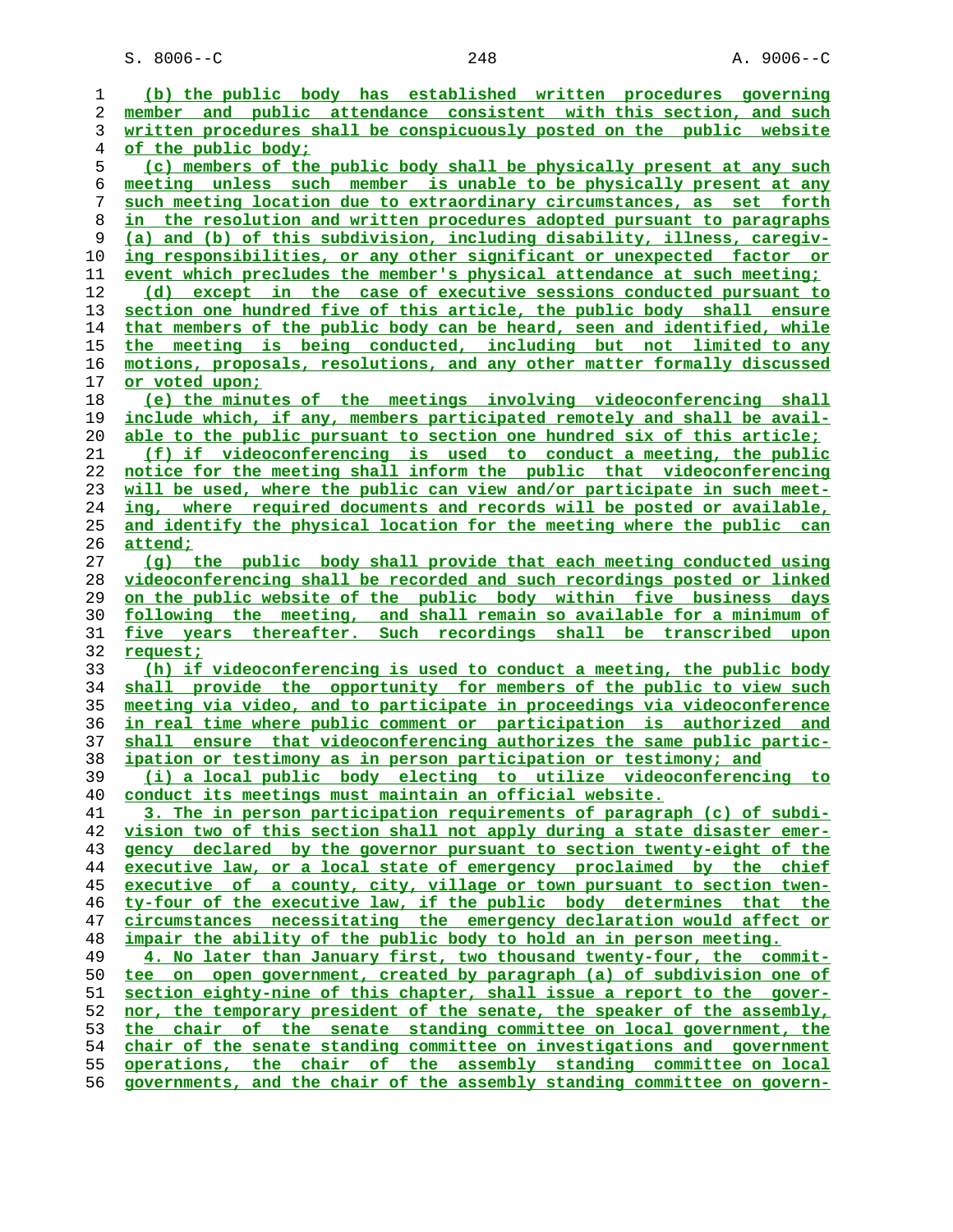S. 8006--C 249 229 A. 9006--C

|                                                                                                                                              | mental operations concerning the application and implementation of such<br>law and any further recommendations governing the use of videoconferenc-   |
|----------------------------------------------------------------------------------------------------------------------------------------------|-------------------------------------------------------------------------------------------------------------------------------------------------------|
| 2<br>3                                                                                                                                       | ing by public bodies to conduct meetings pursuant to this section.                                                                                    |
| 4                                                                                                                                            | 5. Open meetings of any public body that are broadcast or that use                                                                                    |
| 5                                                                                                                                            | videoconferencing shall utilize technology to permit access by members                                                                                |
|                                                                                                                                              |                                                                                                                                                       |
| 6                                                                                                                                            | of the public with disabilities consistent with the 1990 Americans with                                                                               |
| 7                                                                                                                                            | Disabilities Act (ADA), as amended, and corresponding quidelines. For                                                                                 |
| 8                                                                                                                                            | the purposes of this section, "disability" shall have the meaning                                                                                     |
| 9<br>10                                                                                                                                      | defined in section two hundred ninety-two of the executive law.                                                                                       |
| 11                                                                                                                                           | § 3. Notwithstanding the provisions of article 7 of the public<br>offi-                                                                               |
|                                                                                                                                              | cers law to the contrary, for sixty days after the effective date of                                                                                  |
|                                                                                                                                              | this act any public body shall be authorized to meet and take such                                                                                    |
|                                                                                                                                              | action authorized by law without permitting in public-in-person access                                                                                |
|                                                                                                                                              | to meetings and authorize such meetings to be held remotely by confer-                                                                                |
|                                                                                                                                              | ence call or similar service, provided that the public has the ability                                                                                |
|                                                                                                                                              | to view or listen to such proceeding and that such meetings are recorded                                                                              |
|                                                                                                                                              | and later transcribed.                                                                                                                                |
|                                                                                                                                              | § 4. This act shall take effect immediately and shall expire and be                                                                                   |
|                                                                                                                                              | deemed repealed July 1, 2024.                                                                                                                         |
|                                                                                                                                              |                                                                                                                                                       |
|                                                                                                                                              | PART XX                                                                                                                                               |
|                                                                                                                                              |                                                                                                                                                       |
|                                                                                                                                              | Section 1. The public health law is amended by adding a new section                                                                                   |
|                                                                                                                                              | 3614-f to read as follows:                                                                                                                            |
|                                                                                                                                              | \$ 3614-f. Home care minimum wage increase. 1. For the purpose of this                                                                                |
|                                                                                                                                              | section, "home care aide" shall have the same meaning as defined in                                                                                   |
|                                                                                                                                              | section thirty-six hundred fourteen-c of this article.                                                                                                |
|                                                                                                                                              | 2. In addition to the otherwise applicable minimum wage under section                                                                                 |
|                                                                                                                                              | six hundred fifty-two of the labor law, or any otherwise applicable wage                                                                              |
|                                                                                                                                              | rule or order under article nineteen of the labor law, the minimum wage                                                                               |
|                                                                                                                                              |                                                                                                                                                       |
|                                                                                                                                              | for a home care aide shall be increased by an amount of three dollars                                                                                 |
|                                                                                                                                              | and zero cents in accordance with the following schedule:                                                                                             |
|                                                                                                                                              | (a) beginning October first, two thousand twenty-two, the minimum wage                                                                                |
|                                                                                                                                              | for a home care aide shall be increased by an amount of two dollars and                                                                               |
|                                                                                                                                              | zero cents, and                                                                                                                                       |
|                                                                                                                                              | (b) beginning October first, two thousand twenty-three, the minimum                                                                                   |
|                                                                                                                                              | wage for a home care aide shall be increased by an additional amount of                                                                               |
|                                                                                                                                              | one dollar and zero cents.                                                                                                                            |
|                                                                                                                                              | 3. Where any home care aide is paid less than required by subdivision                                                                                 |
|                                                                                                                                              | two of this section, the home care aide, or the commissioner of labor                                                                                 |
|                                                                                                                                              | acting on behalf of the home care aide, may bring a civil action under                                                                                |
|                                                                                                                                              | article six or nineteen of the labor law; provided that this shall not                                                                                |
|                                                                                                                                              |                                                                                                                                                       |
|                                                                                                                                              | preclude the commissioner of labor from taking direct administrative                                                                                  |
|                                                                                                                                              | enforcement action under article six of the labor law.<br>Ş.                                                                                          |
|                                                                                                                                              | 2. Section 3614-d of the public health law, as added by section 49                                                                                    |
|                                                                                                                                              | of part B of chapter 57 of the laws of 2015, is amended to read as                                                                                    |
|                                                                                                                                              | follows:                                                                                                                                              |
|                                                                                                                                              | 3614-d. Universal standards for coding of payment for medical<br>$\mathcal{S}$                                                                        |
|                                                                                                                                              | assistance claims for long term care. Claims for payment submitted under                                                                              |
|                                                                                                                                              | contracts or agreements with insurers under the medical assistance                                                                                    |
|                                                                                                                                              | program for home and community-based long-term care services provided                                                                                 |
|                                                                                                                                              | under this article, by fiscal intermediaries operating pursuant to                                                                                    |
| 29<br>30<br>31<br>32<br>33<br>34<br>35<br>36<br>37<br>38<br>39<br>40<br>41<br>42<br>43<br>44<br>45<br>46<br>47<br>48<br>49<br>50<br>51<br>52 | section three hundred sixty-five-f of the social services law, and by                                                                                 |
| 53                                                                                                                                           | residential health care facilities operating pursuant to article twen-                                                                                |
| 54                                                                                                                                           | ty-eight of this chapter shall have standard billing codes. Such insur-<br>ers shall include but not be limited to Medicaid managed care plans<br>and |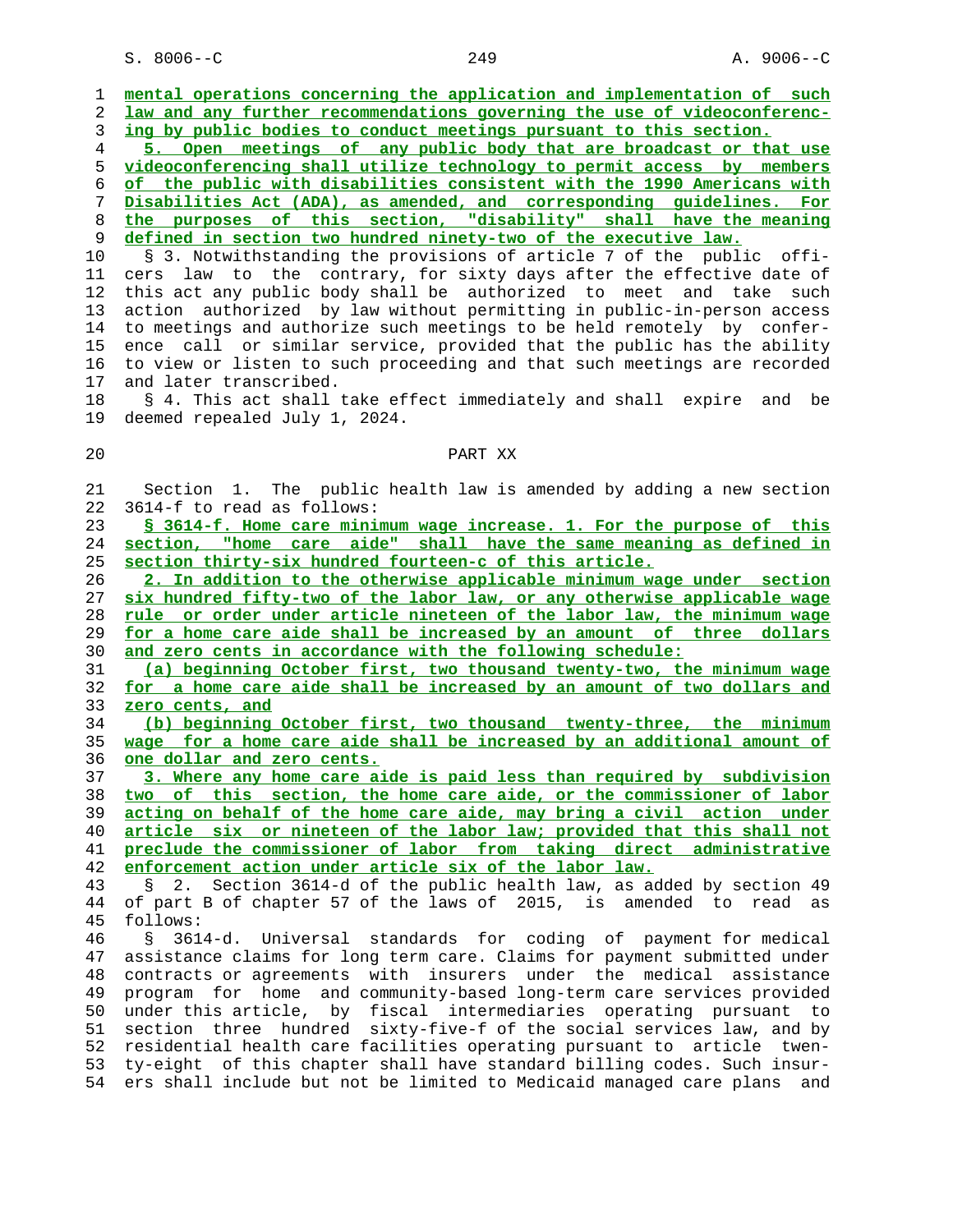1 managed long term care plans. Such payments shall be based on universal 2 billing codes approved by the department or a nationally accredited 3 organization as approved by the department; provided, however, such 4 coding shall be consistent with any codes developed as part of the 5 uniform assessment system for long term care established by the depart- 6 ment **and shall include, for any entity operating pursuant to section** 7 **three hundred sixty-five-f of the social services law a code that is** 8 **specific to the hourly cost of services at an overtime rate; provided,** 9 **however, that this section shall not be construed to require the depart-** 10 **ment to develop an overtime rate**. 11 § 3. Subparagraph (iv) of paragraph (a) of subdivision 3 of section 12 3614-c of the public health law, as amended by section 1 of part OO of 13 chapter 56 of the laws of 2020, is amended and a new subparagraph (v) is 14 added to read as follows: 15 (iv) for all periods on or after April first, two thousand sixteen, 16 the cash portion of the minimum rate of home care aide total compen- 17 sation shall be ten dollars or the minimum wage as laid out in paragraph 18 (a) of subdivision one of section six hundred fifty-two of the labor 19 law, whichever is higher. The benefit portion of the minimum rate of 20 home care aide total compensation shall be four dollars and nine 21 cents[**.**]**;** 22 **(v) for all periods on or after January first, two thousand twenty-** 23 **three, the cash portion of the minimum rate of home care aide total** 24 **compensation shall be the minimum wage for home care aides in the appli-** 25 **cable region, as defined in section thirty-six hundred fourteen-f of** 26 **this article. The benefit portion of the minimum rate of home care aide** 27 **total compensation shall be four dollars and nine cents.** 28 § 4. Subparagraph (iv) of paragraph (b) of subdivision 3 of section 29 3614-c of the public health law, as amended by section 1 of part OO of 30 chapter 56 of the laws of 2020, is amended and a new subparagraph (v) is 31 added to read as follows: 32 (iv) for all periods on or after March first, two thousand sixteen, 33 the cash portion of the minimum rate of home care aide total compen- 34 sation shall be ten dollars or the minimum wage as laid out in paragraph 35 (b) of subdivision one of section six hundred fifty-two of the labor 36 law, whichever is higher. The benefit portion of the minimum rate of 37 home care aide total compensation shall be three dollars and twenty-two 38 cents[**.**]**;** 39 **(v) for all periods on or after January first, two thousand twenty-** 40 **three, the cash portion of the minimum rate of home care aide total** 41 **compensation shall be the minimum wage for the applicable region, as** 42 **defined in section thirty-six hundred fourteen-f of this article. The** 43 **benefit portion of the minimum rate of home care aide total compensation** 44 **shall be three dollars and twenty-two cents.** 45 § 5. Severability. If any provision of this act, or any application of 46 any provision of this act, is held to be invalid, or to violate or be 47 inconsistent with any federal law or regulation, that shall not affect 48 the validity or effectiveness of any other provision of this act, or of 49 any other application of any provision of this act which can be given 50 effect without that provision or application; and to that end, the 51 provisions and applications of this act are severable. 52 § 6. This act shall take effect October 1, 2022.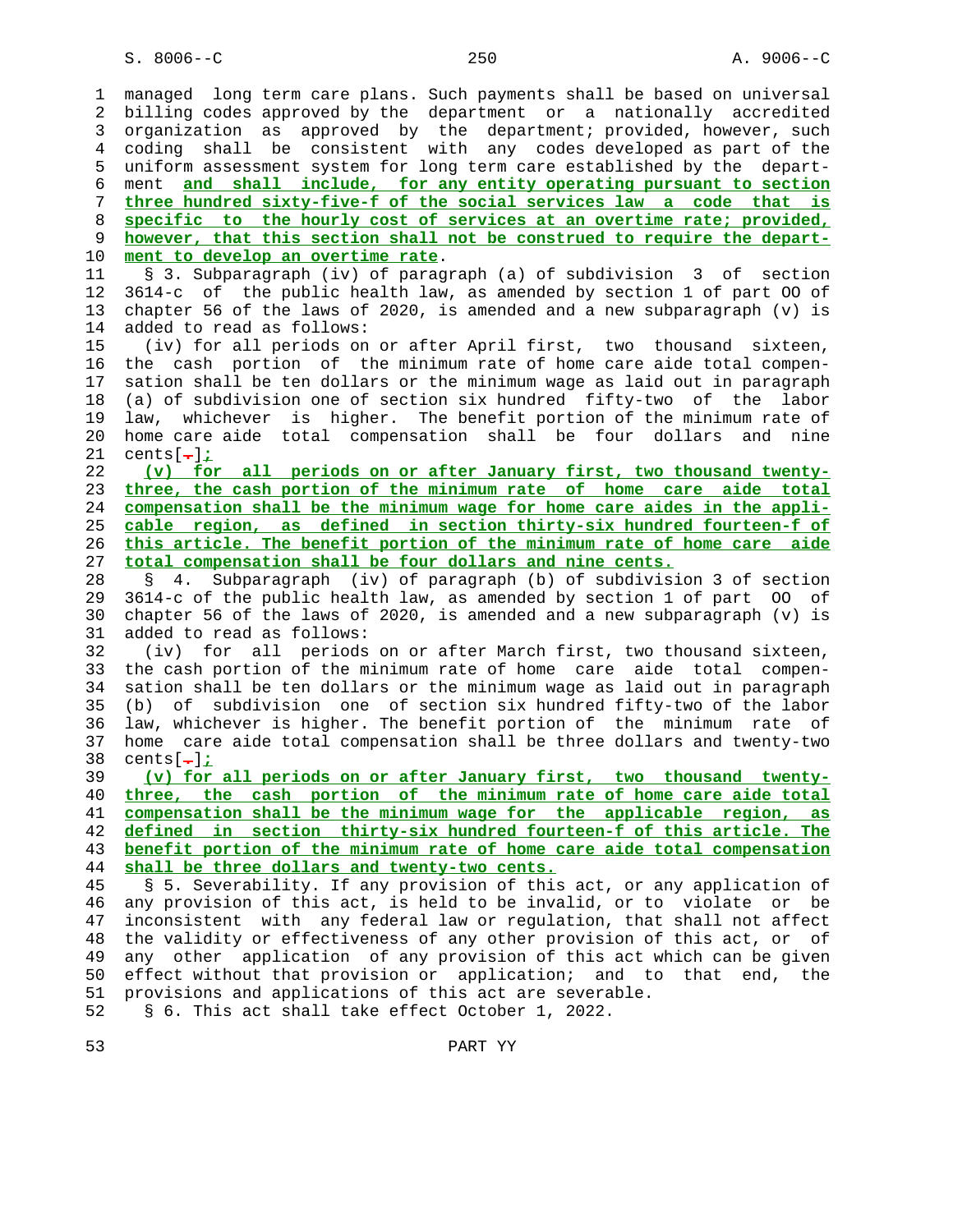1 Section 1. Sections 1 and 3 of chapter 252 of the laws of 1968 relat- 2 ing to the construction and financing of a stadium by the county of Erie 3 and authorizing, in aid of such financing, the leasing of such stadium 4 and exemption from current funds requirements, are amended to read as  $15$  follows: 5 follows:

 6 Section 1. **(1)** Notwithstanding the provisions of any other law, gener- 7 al, special, or local, the county of Erie, acting by the county execu- 8 tive, with the approval of the Erie county legislature, is hereby 9 authorized and empowered from time to time to enter into contracts, 10 leases, or rental agreements with, **transfer real property to,** or grant 11 licenses, permits, concessions, or other authorizations, to any person 12 or persons, upon such terms and conditions, for such consideration and 13 for such term of duration as may be agreed upon by the county and such 14 person or persons, whereby, for any purpose or purposes hereinafter 15 referred to, such person or persons are granted the right, to use, occu- 16 py, or carry on activities in, the whole or any part of a stadium, 17 including the site thereof, parking areas and other facilities appurten- 18 ant thereto or utilized therefor **on real property owned by the county of** 19 **Erie, or constructed and/or reconstructed by such person or persons on** 20 **real property transferred by the county of Erie to such person or** 21 **persons**, hereby authorized to be **(a)** constructed by the county of Erie 22 on such site as may be finally determined by the Erie county legislature 23 and acquired by the county of Erie**, or (b) constructed and/or recon-** 24 **structed by such person or persons on such site as may be provided by** 25 **transfer of real property by the county of Erie to such person or** 26 **persons**. **(2)** Prior to or after the expiration or termination of the 27 term of duration of any contracts, leases, rental agreements, licenses, 28 permits, concessions, or other authorizations entered into or granted 29 pursuant to the provisions of this act, the county of Erie, in accord- 30 ance with the requirements and conditions of this act, may from time to 31 time enter into amended, supplemental, new, additional, or further 32 contracts, leases, or rental agreements with, and grant new, additional, 33 supplemental, or further licenses, permits, concessions, or other 34 authorizations to, the same or any other person or persons for any 35 purpose or purposes referred to herein.

 36 § 3. The construction, **replacement,** reconstruction, or alteration of, 37 or construction of an addition to or a roof or increased seating capaci- 38 ty for, such stadium, including acquisition of land or rights in land, 39 demolition of existing structures thereon, grading or improving of the 40 site, construction of parking areas and other facilities appurtenant 41 thereto or utilized therefor and improvements in relation thereto and 42 purchase and installation of original furnishings, equipment, machinery, 43 and apparatus required for the purpose for which such stadium is to be 44 used, is hereby declared to be a specific object or purpose for which 45 indebtedness may be contracted and serial bonds and bond anticipation 46 notes of the county of Erie may be issued, pursuant to the applicable 47 provisions of the local finance law and the period of probable useful- 48 ness thereof is hereby determined to be forty years. Preliminary costs 49 of surveys, maps, plans, estimates, and hearings in connection with such 50 capital improvements and costs incidental to such improvement, including 51 but not limited to legal fees, printing or engraving, publication of 52 notices, taking of title, apportionment of costs and interest during 53 construction shall be deemed part of the cost of such object or purpose. 54 § 2. Section 5 of chapter 252 of the laws of 1968 relating to the 55 construction and financing of a stadium by the county of Erie and 56 authorizing, in aid of such financing, the leasing of such stadium and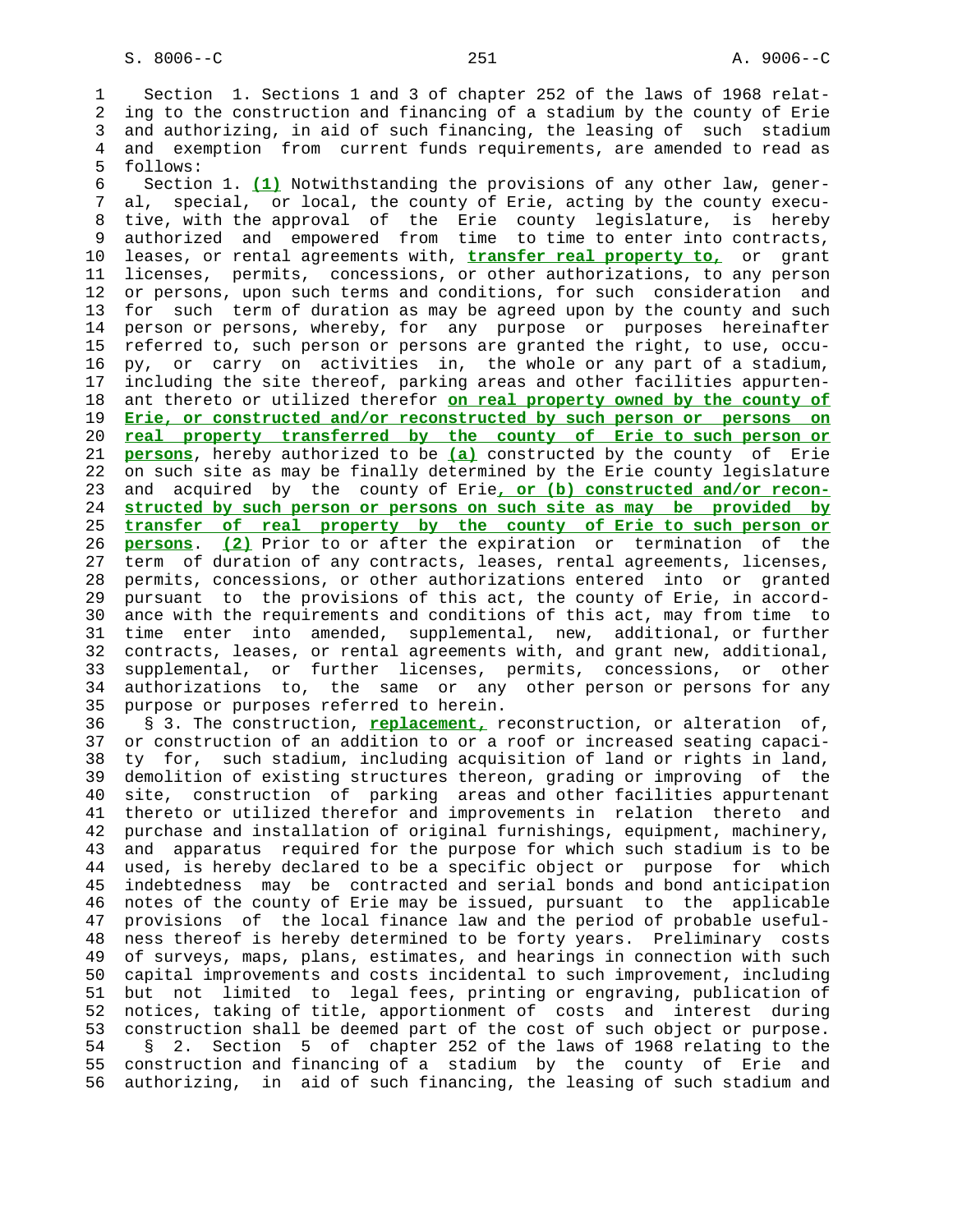S. 8006--C 252 A. 9006--C

 1 exemption from current funds requirements, as renumbered by chapter 699 2 of the laws of 1974, is renumbered section 6 and a new section 5 is 3 added to read as follows: **§ 5. The appropriation and expenditure of any funds after January 1, 2022 for any purposes related to services and expenses for any newly constructed athletic facilities related to professional football in Orchard Park, New York shall be subject to a contractual agreement between the Erie County Stadium Corporation and the lessee of such athletic facilities which provides that such lessee commit to the utili- zation and occupation of any newly constructed athletic facilities (prohibition on relocation) for a minimum duration of thirty years; and provided further, in addition to any other penalties, remedies and fees negotiated in such contract and any ancillary documents and agreements associated therewith between the Erie County Stadium Corporation and the lessee, such contract and any ancillary documents and agreements associ- ated therewith shall provide that the lessee of such athletic facili- ties reimburse the state for a portion of such funds consistent with the terms of the prohibition on relocation provisions included in such contract and any ancillary documents and agreements associated there- with.** 21 § 3. This act shall take effect immediately. 22 PART ZZ 23 Section 1. The social services law is amended by adding a new section 24 367-w to read as follows: **§ 367-w. Health care and mental hygiene worker bonuses. 1. Purpose and intent. New York's essential front line health care and mental hygiene workers have seen us through a once-in-a-century public health crisis and turned our state into a model for battling and beating COVID-19. To attract talented people into the profession at a time of such significant strain while also retaining those who have been working so tirelessly these past two years, we must recognize the efforts of our health care and mental hygiene workforce and reward them financially for their service. To do that, the commissioner of health is hereby directed to seek federal approvals as applicable, and, subject to federal financial participation, to support with federal and state funding bonuses to be made available during the state fiscal year of 2023 to recruit, retain, and reward health care and mental hygiene workers. 2. Definitions. As used in this section, the term: (a) "Employee" means certain front line health care and mental hygiene practitioners, technicians, assistants and aides that provide hands on health or care services to individuals, without regard to whether the person works full-time, part-time, on a salaried, hourly, or temporary basis, or as an independent contractor, that received an annualized base salary of one hundred twenty-five thousand dollars or less, to include: (i) Physician assistants, dental hygienists, dental assistants, psychiatric aides, pharmacists, pharmacy technicians, physical thera- pists, physical therapy assistants, physical therapy aides, occupational therapists, occupational therapy assistants, occupational therapy aides, speech-language pathologists, respiratory therapists, exercise physiolo- gists, recreational therapists, all other therapists, orthotists, prosthetists, clinical laboratory technologists and technicians, diag- nostic medical sonographers, nuclear medicine technologists, radiologic technologists, magnetic resonance imaging technologists, ophthalmic**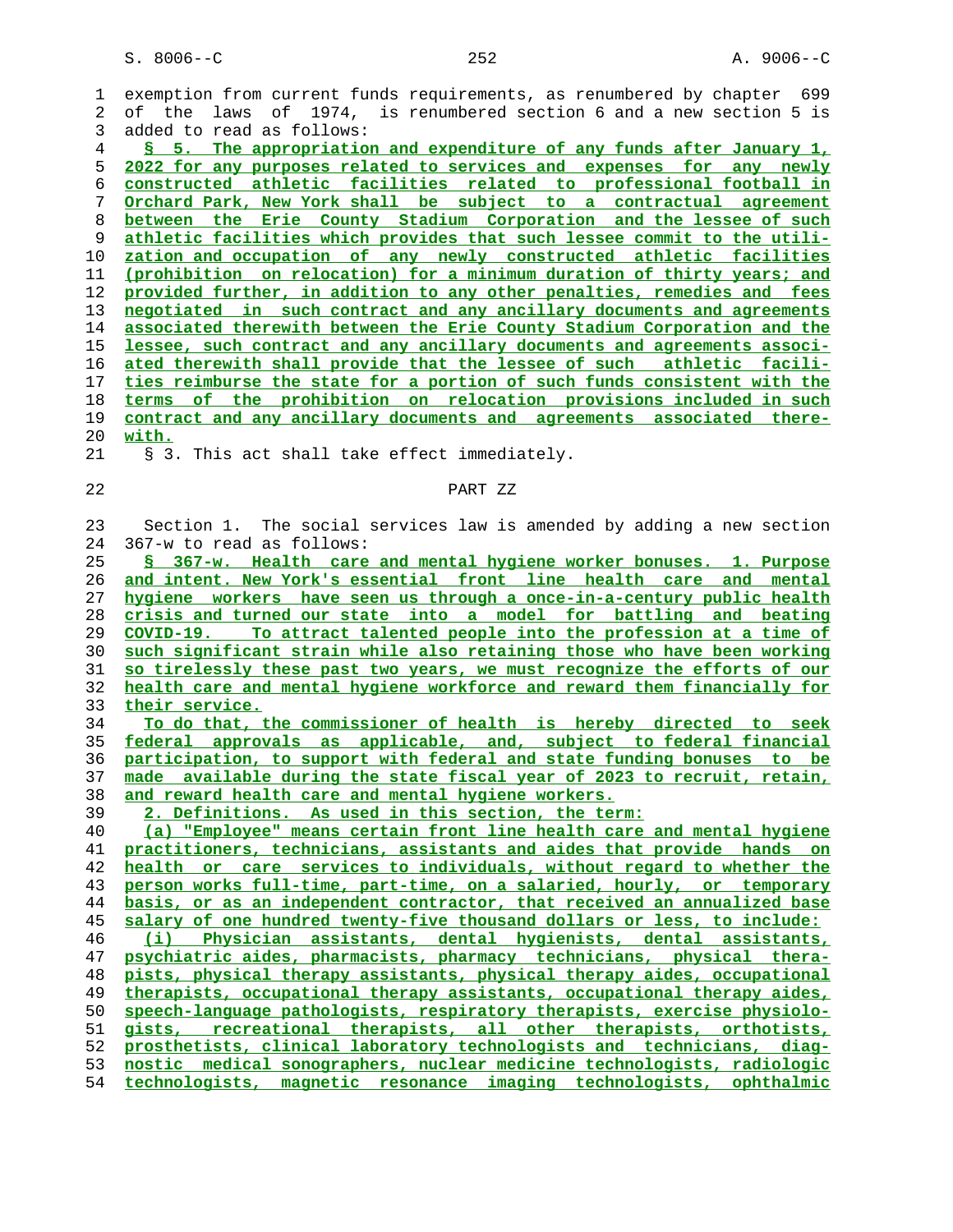| 1        | medical technicians, radiation therapists, dietetic technicians, cardio-      |
|----------|-------------------------------------------------------------------------------|
| 2        | vascular technologists and technicians, certified first responders,           |
| 3        | emergency medical technicians, advanced emergency medical technicians,        |
| 4        | paramedics, surgical technologists, all other health technologists and        |
| 5        | technicians, orderlies, medical assistants, phlebotomists, all other          |
| 6        | health care support workers, nurse anesthetists, nurse midwives, nurse        |
| 7        | practitioners, registered nurses, nursing assistants, and licensed prac-      |
| 8        | tical and licensed vocational nurses;                                         |
| 9        | (ii) to the extent not already included in subparagraph (i) of this           |
| 10       | paragraph, staff who perform functions as described in the consolidated       |
| 11       | fiscal report (CFR) manual with respect to the following title codes:         |
| 12       | Mental Hygiene Worker;                                                        |
| 13       | Residence/Site Worker;                                                        |
| 14       | Counselor (OMH) ;                                                             |
| 15       | Manager (OMH) ;                                                               |
| 16       | Senior Counselor (OMH);                                                       |
| 17       | Supervisor (OMH);                                                             |
| 18       | Developmental Disabilities Specialist QIDP - Direct Care (OPWDD);             |
| 19       | Certified Recovery Peer Advocate;                                             |
| 20       | Peer Professional - Non-CRPA (OASAS Only);                                    |
| 21       | Job Coach/Employment Specialist (OMH and OPWDD);                              |
| 22<br>23 | Peer Specialist (OMH):<br>Counselor - Alcoholism and Substance Abuse (CASAC); |
| 24       | Counseling Aide/Assistant - Alcoholism and Substance Abuse;                   |
| 25       | Other Direct Care Staff:                                                      |
| 26       |                                                                               |
| 27       | Case Manager;<br>Counselor - Rehabilitation;                                  |
| 28       | Developmental Disabilities Specialist/Habilitation Specialist OIDP            |
| 29       | Clinical (OPWDD);                                                             |
| 30       | Emergency Medical Technician;                                                 |
| 31       | Intensive Case Manager (OMH);                                                 |
| 32       | Intensive Case Manager/Coordinator (OMH);                                     |
| 33       | Nurse - Licensed Practical;                                                   |
| 34       | Nurse - Registered;                                                           |
| 35       | Psychologist (Licensed) ;                                                     |
| 36       | Psychologist (Master's Level)/Behavioral Specialist;                          |
| 37       | Psychology Worker/Other Behavioral Worker;                                    |
| 38       | Social Worker - Licensed (LMSW, LCSW);                                        |
| 39       | Social Worker - Master's Level (MSW);                                         |
| 40       | Licensed Mental Health Counselor (OASAS, OMH, OCFS);                          |
| 41       | Licensed Psychoanalyst (OMH);                                                 |
| 42       | Therapist - Recreation;                                                       |
| 43       | Therapist - Activity/Creative Arts;                                           |
| 44       | Therapist - Occupational;                                                     |
| 45       | Dietician/Nutritionist;                                                       |
| 46       | Therapy Assistant/Activity Assistant;                                         |
| 47       | Nurse's Aide/Medical Aide;                                                    |
| 48       | Behavior Intervention Specialist 1 (OPWDD);                                   |
| 49       | Behavior Intervention Specialist 2 (OPWDD);                                   |
| 50       | Clinical Coordinator;                                                         |
| 51       | Intake/Screening;                                                             |
| 52       | Pharmacist;                                                                   |
| 53       | Marriage and Family Counselor/Therapist;                                      |
| 54       | Residential Treatment Facility (RTF) Transition Coordinator (OMH);            |
| 55       | Crisis Prevention Specialist (OMH);                                           |

**Early Recognition Specialist (OMH);**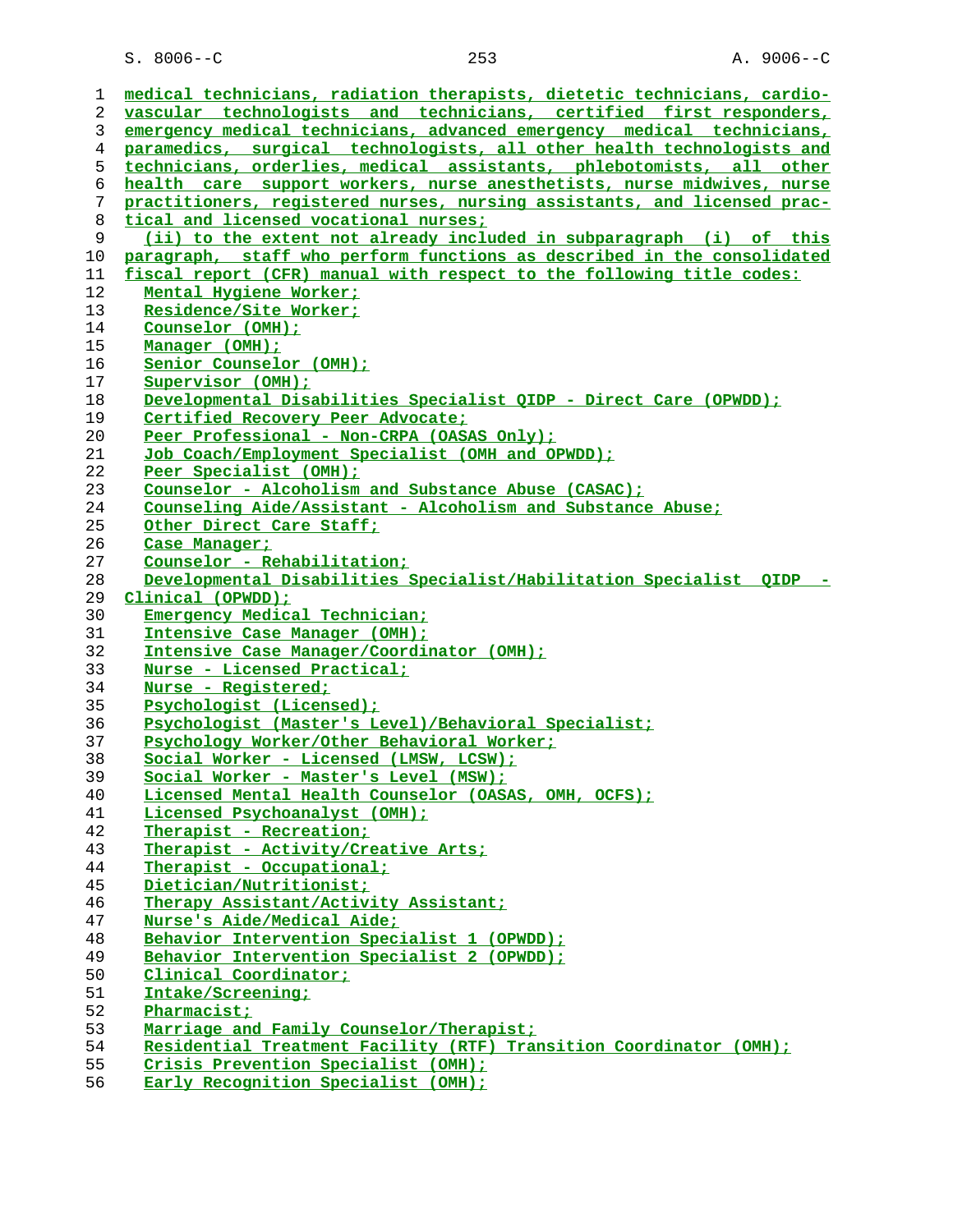| 1        | Other Clinical Staff/Assistants;                                                                                               |
|----------|--------------------------------------------------------------------------------------------------------------------------------|
| 2        | Nurse Practitioner/Nursing Supervisor;                                                                                         |
| 3        | Therapist - Physical:                                                                                                          |
| 4        | Therapist - Speech;                                                                                                            |
| 5        | Program or Site Director; and                                                                                                  |
| 6        | Assistant Program or Assistant Site Director; and                                                                              |
| 7        | (iii) such titles as determined by the commissioner, or relevant agen-                                                         |
| 8        | cy commissioner as applicable, and approved by the director of the budg-                                                       |
| 9        | et.                                                                                                                            |
| 10       | "Employer" means a provider enrolled in the medical assistance<br>(b)                                                          |
| 11       | program under this title that employs at least one employee and that                                                           |
| 12       | bills for services under the state plan or a home and community based                                                          |
| 13       | services waiver authorized pursuant to subdivision (c) of section nine-                                                        |
| 14       | teen hundred fifteen of the federal social security act, or that has a                                                         |
| 15       | provider agreement to bill for services provided or arranged through a                                                         |
| 16       | managed care provider under section three hundred sixty-four-j of this                                                         |
| 17       | title or a managed long term care plan under section forty-four hundred                                                        |
| 18       | three-f of the public health law, to include:                                                                                  |
| 19       | (i) providers and facilities licensed, certified or otherwise author-                                                          |
| 20       | ized under articles twenty-eight, thirty, thirty-six or forty of the                                                           |
| 21       | public health law, articles sixteen, thirty-one, thirty-two or thirty-                                                         |
| 22       | six of the mental hygiene law, article seven of this chapter, fiscal                                                           |
| 23       | intermediaries under section three hundred sixty-five-f of this title,                                                         |
| 24       | pharmacies registered under section six thousand eight hundred eight of                                                        |
| 25       | the education law, or school based health centers;                                                                             |
| 26       | (ii) programs that participate in the medical assistance program and                                                           |
| 27       | are funded by the office of mental health, the office of addiction                                                             |
| 28       | services and supports, or the office for people with developmental disa-                                                       |
| 29       | bilities; and                                                                                                                  |
| 30       | (iii) other provider types determined by the commissioner and approved                                                         |
| 31       | by the director of the budget;                                                                                                 |
| 32       | (iv) provided, however, that unless the provider is subject to a                                                               |
| 33       | certificate of need process as a condition of state licensure or                                                               |
| 34       | approval, such provider shall not be an employer under this section                                                            |
| 35       | unless at least twenty percent of the provider's patients or persons                                                           |
| 36       | served are eligible for services under this title and title XIX of the                                                         |
| 37       | federal social security act.                                                                                                   |
| 38       | (c) Notwithstanding the definition of employer in paragraph (b) of                                                             |
| 39       | this subdivision, and without regard to the availability of federal                                                            |
| 40       | financial participation, "employer" shall also include an institution of                                                       |
| 41       | higher education, a public or nonpublic school, a charter school, an                                                           |
| 42       | approved preschool program for students with disabilities, a school                                                            |
| 43       | district or boards of cooperative educational services, programs funded                                                        |
| 44       | by the office of mental health, programs funded by the office of                                                               |
| 45       | addiction services and supports, programs funded by the office for                                                             |
| 46       | people with developmental disabilities, programs funded by the office                                                          |
| 47       | for the aging, a health district as defined in section two of the public                                                       |
| 48       | health law, or a municipal corporation, where such program or<br>entity                                                        |
| 49       | employs at least one employee. Such employers shall be required to                                                             |
| 50       | enroll in the system designated by the commissioner, or relevant agency                                                        |
| 51       |                                                                                                                                |
|          | commissioners, in consultation with the director of the budget, for the                                                        |
| 52       | purpose of claiming bonus payments under this section. Such system or                                                          |
| 53       | process for claiming bonus payments may be different from the system and                                                       |
| 54<br>55 | process used under subdivision three of this section.<br>(d) "Vesting period" shall mean a series of six-month periods between |

**the dates of October first, two thousand twenty-one and March thirty-**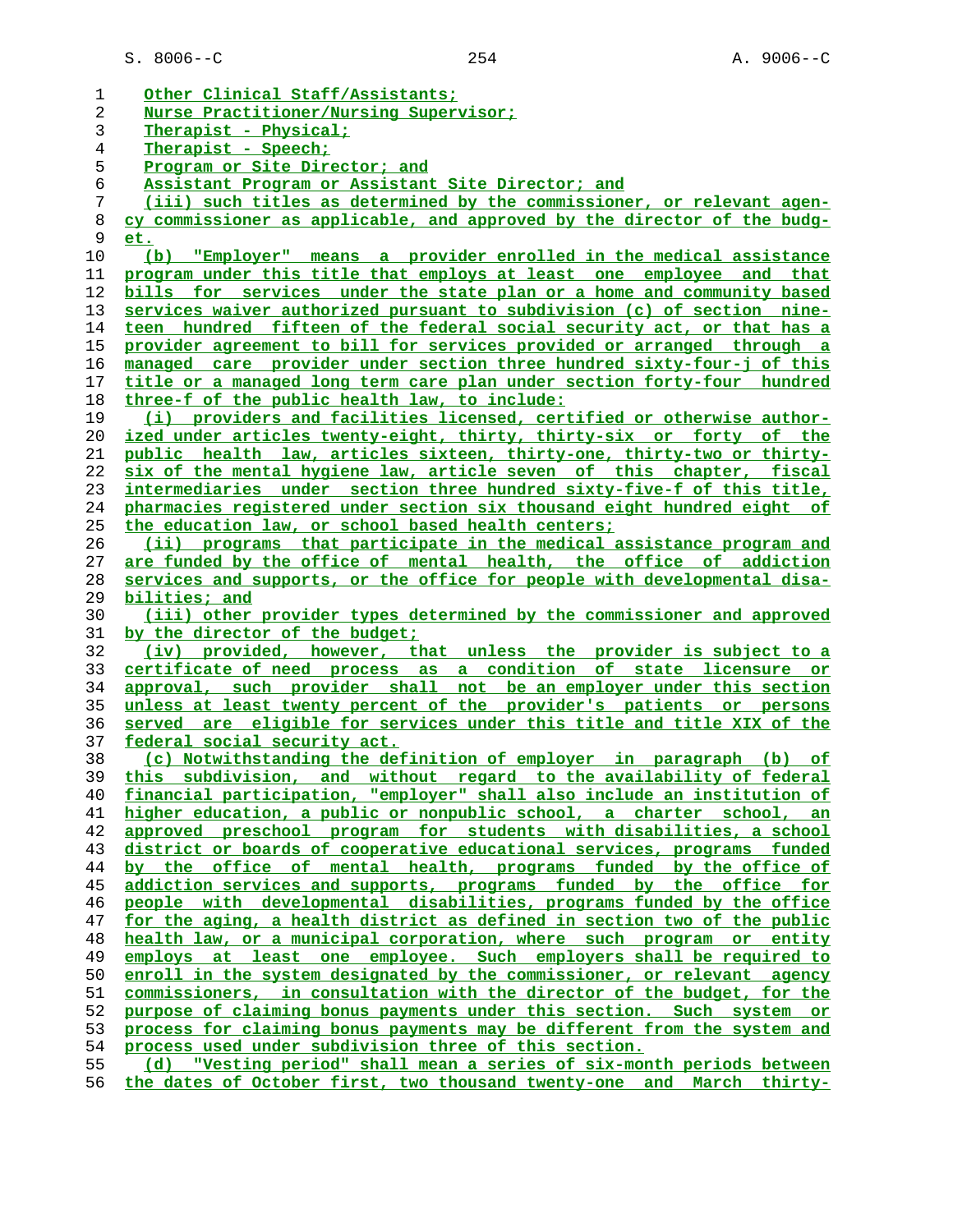S. 8006--C 255 A. 9006--C

| 1        | first, two thousand twenty-four for which employees that are continuous-                                                                    |
|----------|---------------------------------------------------------------------------------------------------------------------------------------------|
| 2        | ly employed by an employer during such six-month periods, in accordance                                                                     |
| 3        | with a schedule issued by the commissioner or relevant agency commis-                                                                       |
| 4        | sioner as applicable, may become eligible for a bonus pursuant to subdi-                                                                    |
| 5        | <u>vision four of this section.</u>                                                                                                         |
| 6        | (e) "Base salary" shall mean, for the purposes of this section, the                                                                         |
| 7        | employee's gross wages with the employer during the vesting period,                                                                         |
| 8        | excluding any bonuses or overtime pay.                                                                                                      |
| 9        | (f) "Municipal corporation" means a county outside the city of New                                                                          |
| 10       | York, a city, including the city of New York, a town, a village, or a                                                                       |
| 11       | <u>school district.</u>                                                                                                                     |
| 12       | 3. Tracking and submission of claims for bonuses. (a) The commission-                                                                       |
| 13       | er, in consultation with the commissioner of labor and the Medicaid                                                                         |
| 14       | inspector general, and subject to any necessary approvals by the federal                                                                    |
| 15       | centers for Medicare and Medicaid services, shall develop such forms and                                                                    |
| 16       | procedures as may be needed to identify the number of hours employees                                                                       |
|          |                                                                                                                                             |
| 17       | worked and to provide reimbursement to employers for the purposes of<br>funding employee bonuses in accordance with hours worked during the |
| 18       |                                                                                                                                             |
| 19       | vesting period.                                                                                                                             |
| 20       | (b) Using the forms and processes developed by the commissioner under                                                                       |
| 21       | this subdivision, employers shall, for a period of time specified by the                                                                    |
| 22       | commissioner:                                                                                                                               |
| 23       | (i) track the number of hours that employees work during the vesting                                                                        |
| 24       | period and, as applicable, the number of patients served by the employer                                                                    |
| 25       | <u>who are eligible for services under this title; and </u>                                                                                 |
| 26       | (ii) submit claims for reimbursement of employee bonus payments. In                                                                         |
| 27       | filling out the information required to submit such claims, employers                                                                       |
| 28       | shall use information obtained from tracking required pursuant to para-                                                                     |
| 29       | graph (a) of this subdivision and provide such other information as may                                                                     |
| 30       | be prescribed by the commissioner. In determining an employee's annual-                                                                     |
| 31       | ized base salary, the employer shall use information based on payroll                                                                       |
| 32       | <u>records.</u>                                                                                                                             |
| 33       | (c) Employers shall be responsible for determining whether an employee                                                                      |
| 34       | is eligible under this section and shall maintain and make available                                                                        |
| 35       | upon request all records, data and information the employer relied upon                                                                     |
| 36       | in making the determination that an employee was eligible, in accordance                                                                    |
| 37       | with paragraph (d) of this subdivision.                                                                                                     |
| 38       | (d) Employers shall maintain contemporaneous records for all tracking                                                                       |
| 39       | and claims related information and documents required to substantiate                                                                       |
| 40       | claims submitted under this section for a period of no less than six                                                                        |
| 41       | years. Employers shall furnish such records and information, upon                                                                           |
| 42       | request, to the commissioner, the Medicaid inspector general, the                                                                           |
| 43       | commissioner of labor, the secretary of the United States Department of                                                                     |
| 44       | Health and Human Services, and the deputy attorney general for Medicaid                                                                     |
| 45       | fraud control.                                                                                                                              |
| 46       | 4. Payment of worker bonuses. (a) Upon issuance of a vesting schedule                                                                       |
| 47       | by the commissioner, or relevant agency commissioner as applicable,                                                                         |
| 48       | employers shall be required to pay bonuses to employees pursuant to such                                                                    |
| 49       | schedule based on the number of hours worked during the vesting period.                                                                     |
| 50       | The schedule shall provide for total payments not to exceed three thou-                                                                     |
| 51       | sand dollars per employee in accordance with the following:                                                                                 |
| 52       |                                                                                                                                             |
|          | (i) employees who have worked an average of at least twenty but less                                                                        |
| 53<br>54 | than thirty hours per week over the course of a vesting period would<br>receive a five hundred dollar bonus for the vesting period;         |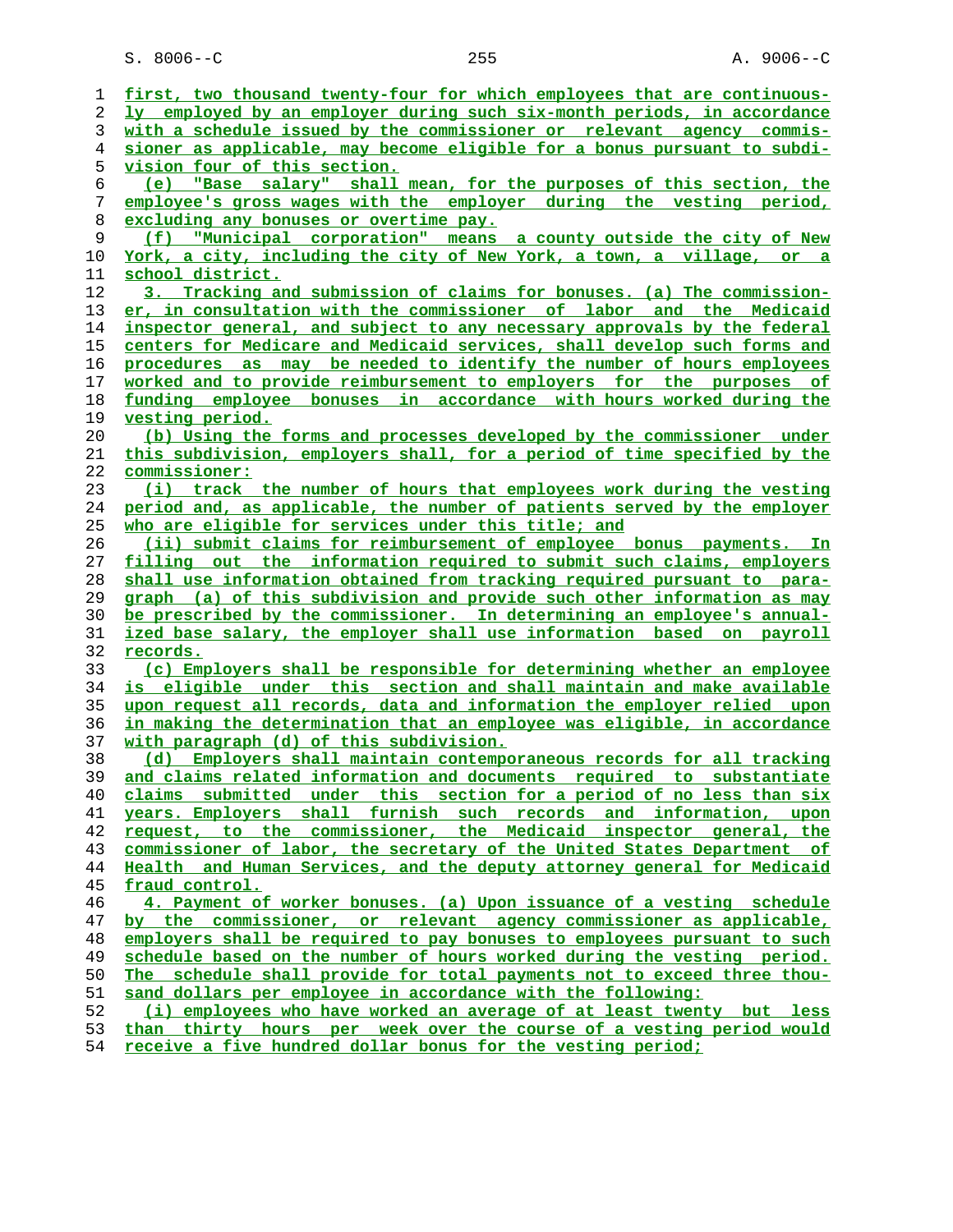S. 8006--C 256 256 A. 9006--C

| 1              | (ii) employees who have worked an average of at least thirty but less           |
|----------------|---------------------------------------------------------------------------------|
| 2              | than thirty-five hours per week over the course of a vesting period             |
| 3              | would receive a one thousand dollar bonus for such vesting period;              |
| $\overline{4}$ | (iii) employees who have worked an average of at least thirty-five              |
| 5              | hours per week over the course of a vesting period would receive a one          |
| 6              | thousand five hundred dollar bonus for such vesting period.                     |
| 7              | (iv) full-time employees who are exempt from overtime compensation as           |
| 8              | established in the labor commissioner's minimum wage orders or otherwise        |
| 9              |                                                                                 |
|                | provided by New York state law or regulation over the course of a vest-         |
| 10             | ing period would receive a one thousand five hundred dollar bonus for           |
| 11             | such vesting period.                                                            |
| 12             | (b) Notwithstanding paragraph (a) of this subdivision, the commission-          |
| 13             | er may through regulation specify an alternative number of vesting peri-        |
| 14             | ods, provided that total payments do not exceed three thousand dollars          |
| 15             | per employee.                                                                   |
| 16             | (c) Employees shall be eligible for bonuses for no more than two vest-          |
| 17             | ing periods per employer, in an amount equal to but not greater than            |
| 18             | three thousand dollars per employee across all employers.                       |
| 19             | (d) Upon completion of a vesting period with an employer, an employee           |
| 20             | shall be entitled to receive the bonus and the employer shall be                |
| 21             | required to pay the bonus no later than the date specified under this           |
| 22             | subdivision, provided however that prior to such date the employee does         |
| 23             | not terminate, through action or inaction, the employment relationship          |
| 24             | with the employer, in accordance with any employment agreement, includ-         |
|                |                                                                                 |
| 25             | ing a collectively bargained agreement, if any, between the employee and        |
| 26             | employer.                                                                       |
| 27             | (e) Any bonus due and payable to an employee under this section shall           |
| 28             | be made by the employer no later than thirty days after the bonus is            |
| 29             | paid to the employer.                                                           |
| 30             | (f) an employer shall be required to submit a claim for a bonus to the          |
| 31             | <u>department no later than thirty days after an employee's eligibility for</u> |
| 32             | a bonus vests, in accordance with and upon issuance of the schedule             |
| 33             | <u>issued by the commissioner or relevant agency commissioner.</u>              |
| 34             | (g) No portion of any dollars received from claims under subparagraph           |
| 35             | (ii) of paragraph (b) of subdivision three of this section for employee         |
| 36             | bonuses shall be returned to any person other than the employee to whom         |
| 37             | the bonus is due or used to reduce the total compensation an employer is        |
| 38             | obligated to pay to an employee under section thirty-six hundred four-          |
| 39             | of the public health law, section six hundred fifty-two of the<br>teen-c        |
| 40             | labor law, or any other provisions of law or regulations, or pursuant to        |
| 41             | any collectively bargained agreement.                                           |
| 42             | (h) No portion of any bonus available pursuant to this subdivision              |
| 43             | shall be payable to a person who has been suspended or excluded under           |
| 44             | the medical assistance program during the vesting period and at the time        |
|                |                                                                                 |
| 45             | an employer submits a claim under this section.                                 |
| 46             | (i) The use of any accruals or other leave, including but not limited           |
| 47             | to sick, vacation, or time used under the family medical leave act,             |
| 48             | shall be credited towards and included in the calculation of the average        |
| 49             | number of hours worked per week over the course of the vesting period.          |
| 50             | 5. Audits, investigations and reviews. (a) The Medicaid inspector               |
| 51             | general shall, in coordination with the commissioner, conduct audits,           |
| 52             | investigations and reviews of employers required to submit claims under         |
| 53             | this section. Such claims, inappropriately paid, under this section             |
| 54             | shall constitute overpayments as that term is defined under the regu-           |
| 55             | lations governing the medical assistance program. The Medicaid inspector        |
| 56             | general may recover such overpayments to employers as it would an over-         |
|                |                                                                                 |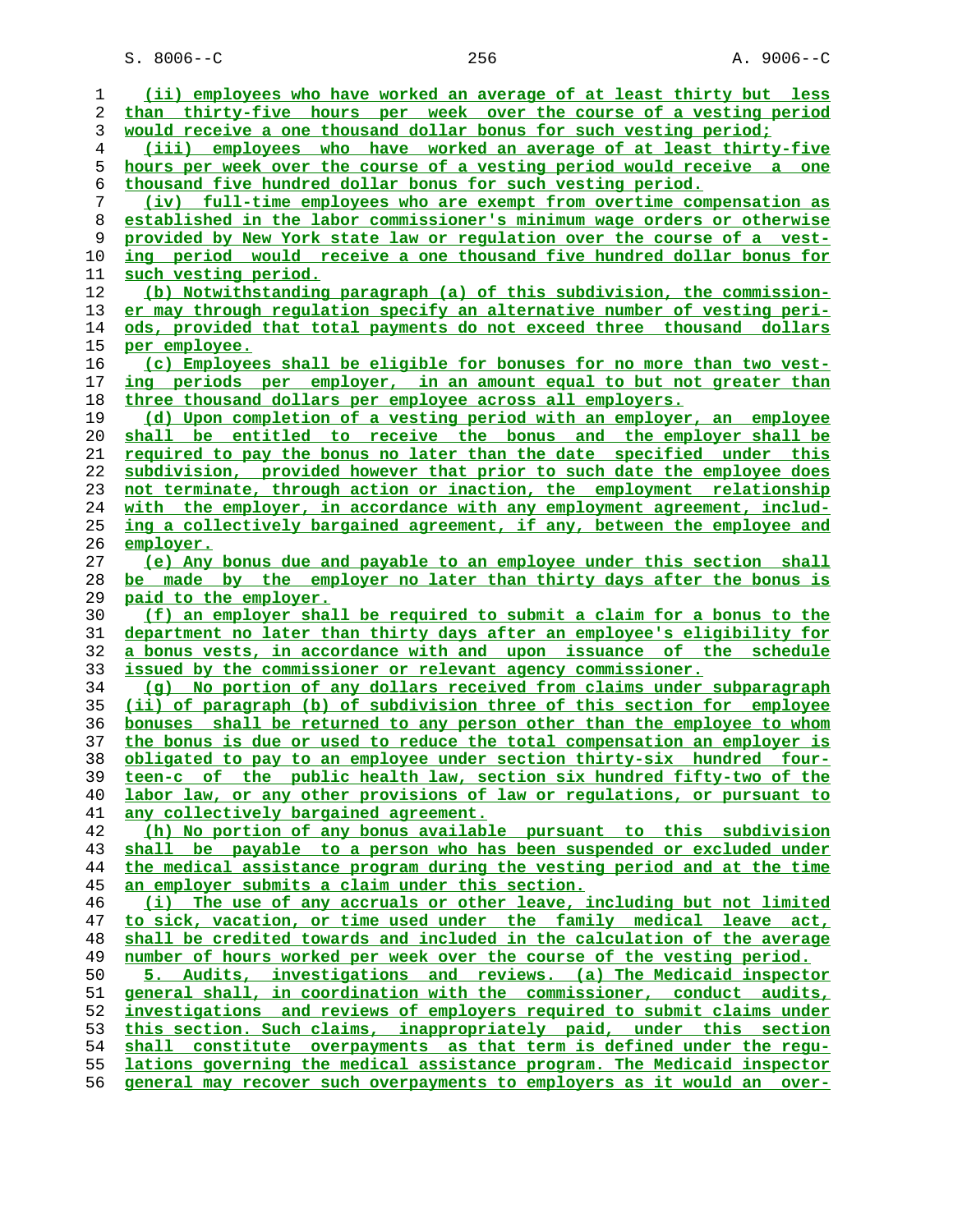S. 8006--C 257 A. 9006--C

**payment under the medical assistance program, impose sanctions up to and including exclusion from the medical assistance program, impose penal- ties, and take any other action authorized by law where: (i) an employer claims a bonus not due to an employee or a bonus amount in excess of the correct bonus amount due to an employee; (ii) an employer claims, receives and fails to pay any part of the bonus due to a designated employee; (iii) an employer fails to claim a bonus due to an employee. (b) Any employer identified in paragraph (a) of this subdivision who fails to identify, claim and pay any bonus for more than ten percent of its employees eligible for the bonus shall also be subject to additional penalties under subdivision four of section one hundred forty-five-b of this article. (c) Any employer who fails to pay any part of the bonus payment to a designated employee shall remain liable to pay such bonus to that employee, regardless of any recovery, sanction or penalty the Medicaid inspector general may impose. (d) In all instances recovery of inappropriate bonus payments shall be recovered from the employer. The employer shall not have the right to recover any inappropriately paid bonus from the employee. (e) Where the Medicaid inspector general sanctions an employer for violations under this section, they may also sanction any affiliates as defined under the regulations governing the medical assistance program. 6. Rules and regulations. The commissioner, in consultation with the Medicaid inspector general as it relates to subdivision five of this section, may promulgate rules, to implement this section pursuant to emergency regulation; provided, however, that this provision shall not be construed as requiring the commissioner to issue regulations to implement this section.** 30 § 2. Subparagraphs (iv) and (v) of paragraph (a) of subdivision 4 of 31 section 145-b of the social services law, as amended by section 1 of 32 part QQ of chapter 56 of the laws of 2020, are amended to read as 33 follows: 34 (iv) such person arranges or contracts, by employment, agreement, or 35 otherwise, with an individual or entity that the person knows or should 36 know is suspended or excluded from the medical assistance program at the 37 time such arrangement or contract regarding activities related to the 38 medical assistance program is made[**.**]**;** 39 (v) **such person had an obligation to identify, claim, and pay a bonus under subdivision three of section three hundred sixty-seven-w of this article and such person failed to identify, claim and pay such bonus. (vi)** For purposes of this paragraph, "person" as used in subparagraph 43 (i) **of this paragraph** does not include recipients of the medical assist- 44 ance program; and "person" as used in subparagraphs (ii) [**--**]**, (iii) and** 45 (iv) **of this paragraph**, is as defined in paragraph (e) of subdivision 46 [**(6)**] **six** of section three hundred sixty-three-d of this [**chapter**] **arti- cle; and "person" as used in subparagraph (v) of this paragraph includes employers as defined in section three hundred sixty-seven-w of this article**. § 3. Paragraph (c) of subdivision 4 of section 145-b of the social 51 services law is amended by adding a new subparagraph (iii) to read as 52 follows: **(iii) For subparagraph (v) of paragraph (a) of this subdivision, a monetary penalty shall be imposed for conduct described in subparagraphs (i), (ii) and (iii) of paragraph (a) of subdivision five of section three hundred sixty-seven-w of this article and shall not exceed one**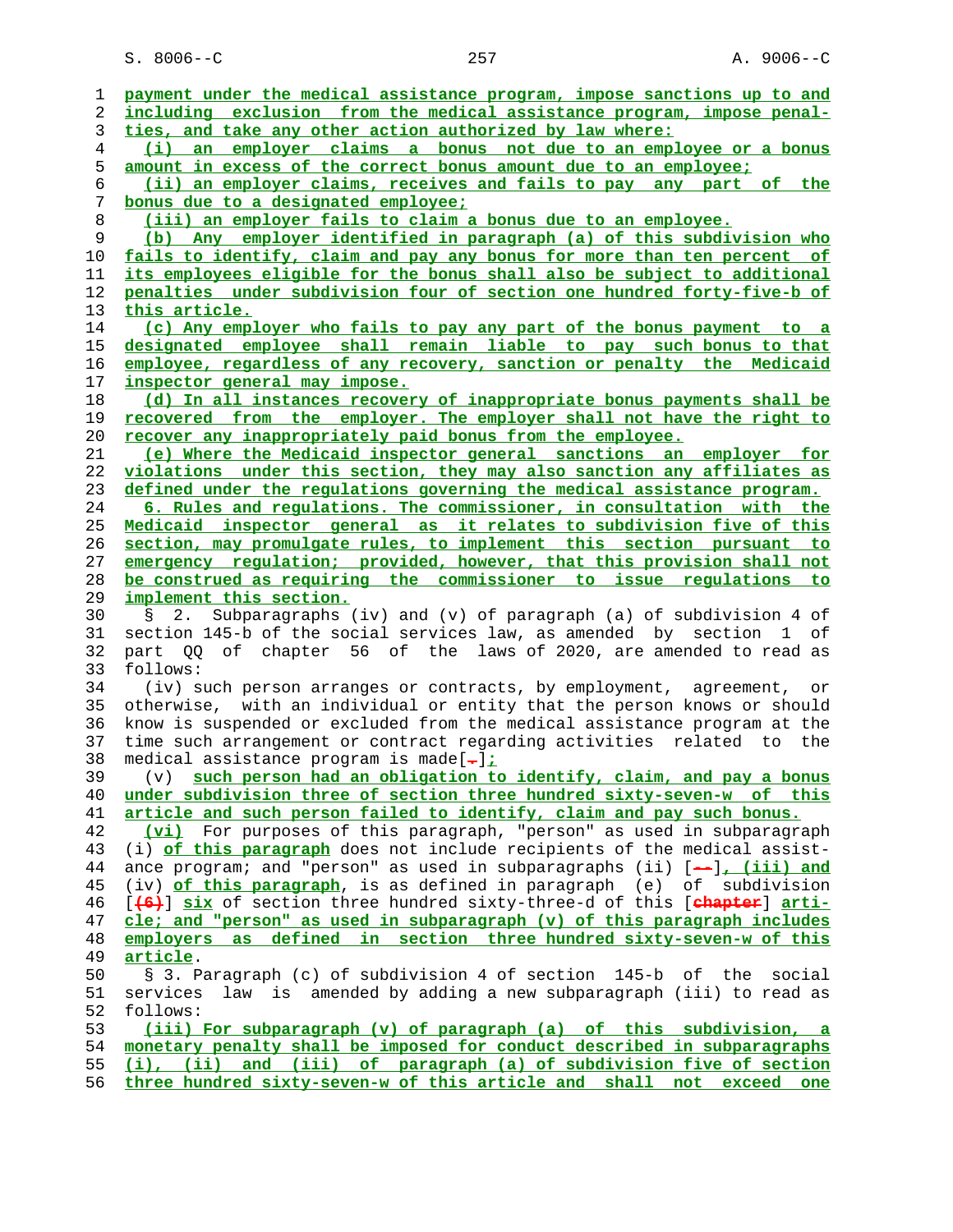1 **thousand dollars per failure to identify, claim and pay a bonus for each** 2 **employee.**

 3 § 4. Health care and mental hygiene worker bonuses for state employ- 4 ees. 1. An employee who is employed by a state operated facility, an 5 institutional or direct-care setting operated by the executive branch of 6 the State of New York or a public hospital operated by the state univer- 7 sity of New York and who is deemed substantially equivalent to the defi- 8 nition of employee pursuant to paragraph (a) of subdivision 2 of section 9 367-w of the social services law as determined by the commissioner of 10 health, in consultation with the chancellor of the state university of 11 New York, the commissioner of the department of civil service, the 12 director of the office of employee relations, and the commissioners of 13 other state agencies, as applicable, and approved by the director of the 14 budget, shall be eligible for the health care and mental hygiene worker 15 bonus. Notwithstanding the definition of base salary pursuant to para- 16 graph (e) of subdivision 2 of section 367-w, such bonus shall only be 17 paid to employees that receive an annualized base salary of one hundred 18 twenty-five thousand dollars or less.

 19 2. Employees shall be eligible for health care and mental hygiene 20 worker bonuses in an amount up to but not exceeding three thousand 21 dollars per employee. The payment of bonuses shall be paid based on the 22 total number of hours worked during two vesting periods based on the 23 employee's start date with the employer. No employee's first vesting 24 period may begin later than March thirty-first, two thousand twenty- 25 three, and in total both vesting periods may not exceed one year in 26 duration. For each vesting period, payments shall be in accordance with 27 the following:

 28 (a) employees who have worked an average of at least twenty but less 29 than thirty hours per week over the course of a vesting period shall 30 receive a five hundred dollar bonus for the vesting period;

 31 (b) employees who have worked an average of at least thirty but less 32 than thirty-seven and one half hours per week over the course of a vest- 33 ing period shall receive a one thousand dollar bonus for such vesting 34 period; and

 35 (c) employees who have worked an average of at least thirty-seven and 36 one half hours per week over the course of a vesting period shall 37 receive a one thousand five hundred dollar bonus for such vesting peri- 38 od.

 39 § 5. An employee under this act shall be limited to a bonus of three 40 thousand dollars per employee without regard to which section or 41 sections such employee may be eligible or whether the employee is eligi- 42 ble to receive a bonus from more than one employer.

 43 § 6. Notwithstanding any provision of law to the contrary, any bonus 44 payment paid pursuant to this act, to the extent includible in gross 45 income for federal income tax purposes, shall not be subject to state or 46 local income tax.

 47 § 7. Bonuses under this act shall not be considered income for 48 purposes of public benefits or other public assistance.

 49 § 8. Paragraph (a) of subdivision 8 of section 131-a of the social 50 services law is amended by adding a new subparagraph (x) to read as 51 follows:

 52 **(x) all of the income of a head of household or any person in the** 53 **household, who is receiving such aid or for whom an application for such** 54 **aid has been made, which is derived from the health care and mental**

55 **hygiene worker bonuses under section three hundred sixty-seven-w of this**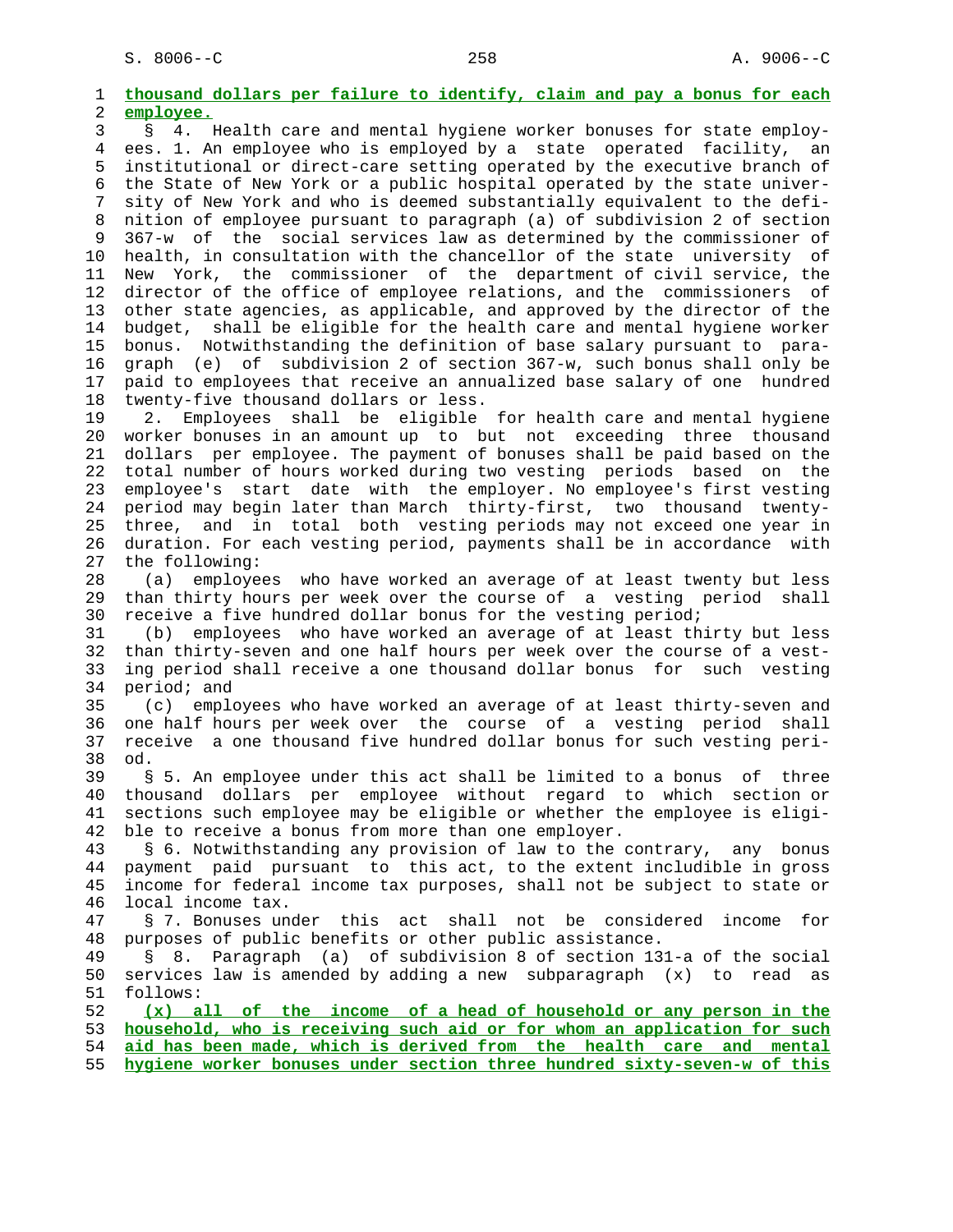1 **article or under the chapter of the laws of two thousand twenty-two** 2 **which added this subparagraph.** 3 § 9. The department of health shall request any necessary waiver or 4 waivers from the centers for medicare and medicaid services to ensure 5 that the payments required by this act shall not be included in the 6 calculation of federal disproportionate share payments as determined by 7 42 CFR § 412.106, or in the calculation of the upper payment limit as 8 determined by 42 CFR § 447.272 and 42 CFR § 447.321, for any applicable 9 employer types that receive disproportionate share payments, upper 10 payment limit supplemental payments, or similar supplemental payments 11 where the centers for medicare and medicaid services has a waiver or 12 similar process for the exclusion of the payments required by this act 13 from such calculations. 14 § 10. This act shall take effect immediately. 15 PART AAA 16 Section 1. Subparagraph 4 of paragraph (b) of subdivision 1 of section 17 366 of the social services law, as added by section 1 of part D of chap- 18 ter 56 of the laws of 2013, is amended to read as follows: 19 (4) An individual who is a pregnant woman or is a member of a family 20 that contains a dependent child living with a parent or other caretaker 21 relative is eligible for standard coverage if [**his or her**] **their** MAGI 22 household income does not exceed [**the MAGI-equivalent of**] one hundred 23 [**thirty**] **thirty-three** percent of the [**highest amount that ordinarily** 24 **would have been paid to a person without any income or resources under** 25 **the family assistance program as it existed on the first day of Novem-** 26 **ber, nineteen hundred ninety-seven**] **federal poverty line for the appli-** 27 **cable family size**, which shall be calculated in accordance with guidance 28 issued by the 29 Secretary of the United States department of health and human 30 services; for purposes of this subparagraph, the term dependent child 31 means a person who is under eighteen years of age, or is eighteen years 32 of age and a full-time student, who is deprived of parental support or 33 care by reason of the death, continued absence, or physical or mental 34 incapacity of a parent, or by reason of the unemployment of the parent, 35 as defined by the department of health. 36 § 2. Paragraph (g) of subdivision 1 of section 366 of the social 37 services law is amended by adding a new subparagraph 4 to read as 38 follows: 39 **(4) (a) Applicants and recipients who are age sixty-five or older, who** 40 **are otherwise eligible for medical assistance under this section, but** 41 **for their immigration status, are eligible for medical assistance** 42 **according to the following:** 43 **(b) individuals eligible for medical assistance pursuant to subpara-** 44 **graph (a) of this paragraph shall participate in and receive covered** 45 **benefits available through a managed care provider under section three** 46 **hundred sixty-four-j of this article that is certified pursuant to** 47 **section forty-four hundred three of the public health law; provided,** 48 **however, to the extent that any covered benefits available through such** 49 **managed care providers as of January first, two thousand twenty-three** 50 **are transitioned to fee-for-service coverage, then such individuals** 51 **shall continue to be entitled to these benefits in the fee-for-service** 52 **program, rather than through a managed care provider.** 53 § 3. Paragraph (a) of subdivision 2 of section 366 of the social

54 services law, as separately amended by chapter 32 and 588 of the laws of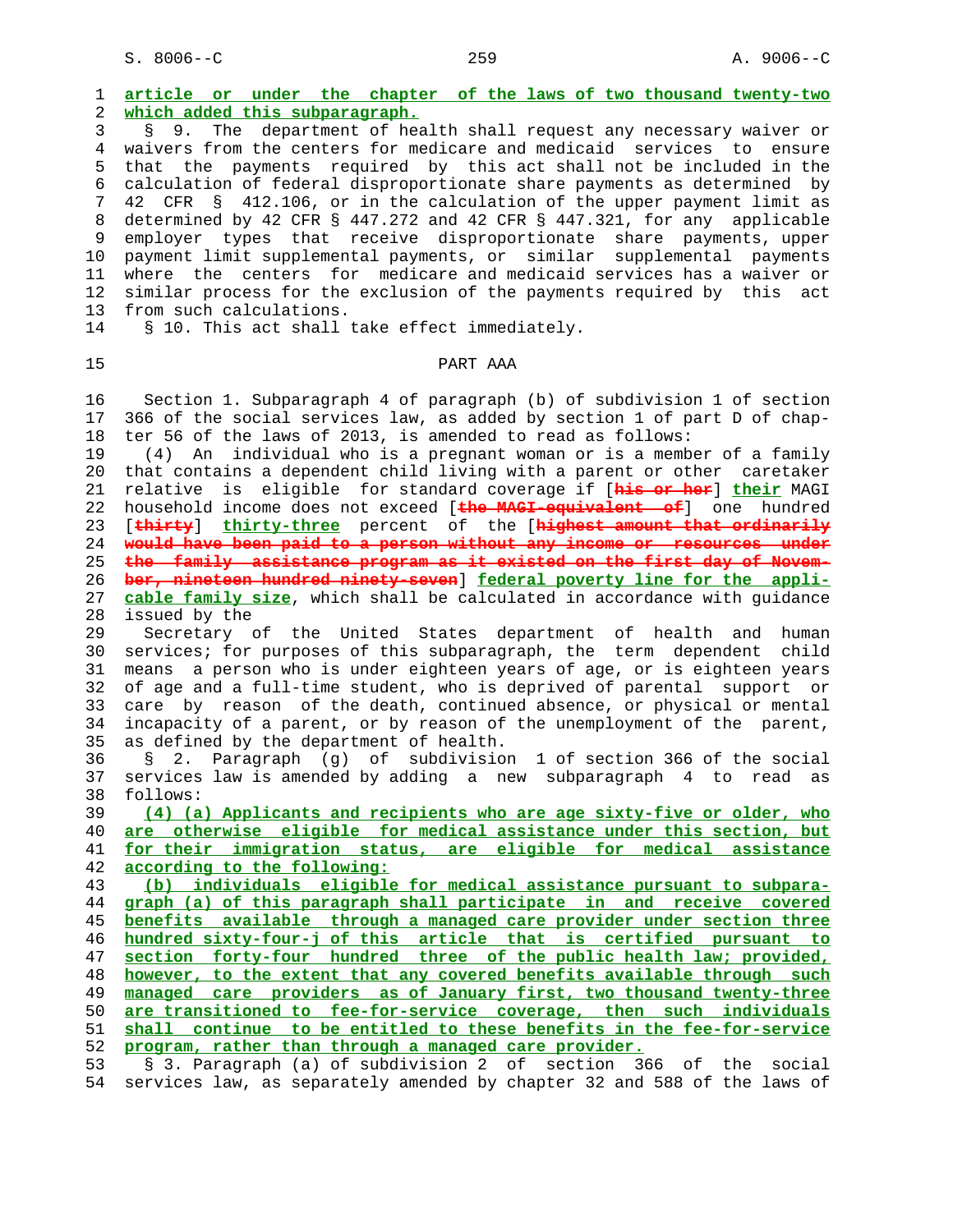1 1968, the opening paragraph as amended by chapter 41 of the laws of 2 1992, subparagraph 1 as amended by section 27 of part C of chapter 109 3 of the laws of 2006, subparagraphs 3 and 6 as amended by chapter 938 of 4 the laws of 1990, subparagraph 4 as amended by section 43 and subpara- 5 graph 7 as amended by section 47 of part C of chapter 58 of the laws of 6 2008, subparagraph 5 as amended by chapter 576 of the laws of 2007, 7 subparagraph 9 as amended by chapter 110 of the laws of 1971, subpara- 8 graph 10 as added by chapter 705 of the laws of 1988, clauses (i) and 9 (ii) of subparagraph 10 as amended by chapter 672 of the laws of 2019, 10 clause (iii) of subparagraph 10 as amended by chapter 170 of the laws of 11 1994, and subparagraph 11 as added by chapter 576 of the laws of 2015, 12 is amended to read as follows:

 13 (a) The following income and resources shall be exempt and shall not 14 be taken into consideration in determining a person's eligibility for 15 medical care, services and supplies available under this title:

 16 (1) (i) for applications for medical assistance filed on or before 17 December thirty-first, two thousand five, a homestead which is essential 18 and appropriate to the needs of the household;

 19 (ii) for applications for medical assistance filed on or after January 20 first, two thousand six, a homestead which is essential and appropriate 21 to the needs of the household; provided, however, that in determining 22 eligibility of an individual for medical assistance for nursing facility 23 services and other long term care services, the individual shall not be 24 eligible for such assistance if the individual's equity interest in the 25 homestead exceeds seven hundred fifty thousand dollars; provided 26 further, that the dollar amount specified in this clause shall be 27 increased, beginning with the year two thousand eleven, from year to 28 year, in an amount to be determined by the secretary of the federal 29 department of health and human services, based on the percentage 30 increase in the consumer price index for all urban consumers, rounded to 31 the nearest one thousand dollars. If such secretary does not determine 32 such an amount, the department of health shall increase such dollar 33 amount based on such increase in the consumer price index. Nothing in 34 this clause shall be construed as preventing an individual from using a 35 reverse mortgage or home equity loan to reduce the individual's total 36 equity interest in the homestead. The home equity limitation established 37 by this clause shall be waived in the case of a demonstrated hardship, 38 as determined pursuant to criteria established by such secretary. The 39 home equity limitation shall not apply if one or more of the following 40 persons is lawfully residing in the individual's homestead: (A) the 41 spouse of the individual; or (B) the individual's child who is under the 42 age of twenty-one, or is blind or permanently and totally disabled, as 43 defined in section 1614 of the federal social security act.

44 (2) essential personal property;

 45 (3) a burial fund, to the extent allowed as an exempt resource under 46 the cash assistance program to which the applicant is most closely 47 related;

 48 (4) savings in amounts equal to one hundred fifty percent of the 49 income amount permitted under subparagraph seven of this paragraph, 50 provided, however, that the amounts for one and two person households 51 shall not be less than the amounts permitted to be retained by house- 52 holds of the same size in order to qualify for benefits under the feder- 53 al supplemental security income program;

 54 (5) (i) such income as is disregarded or exempt under the cash assist- 55 ance program to which the applicant is most closely related for purposes 56 of this subparagraph, cash assistance program means either the aid to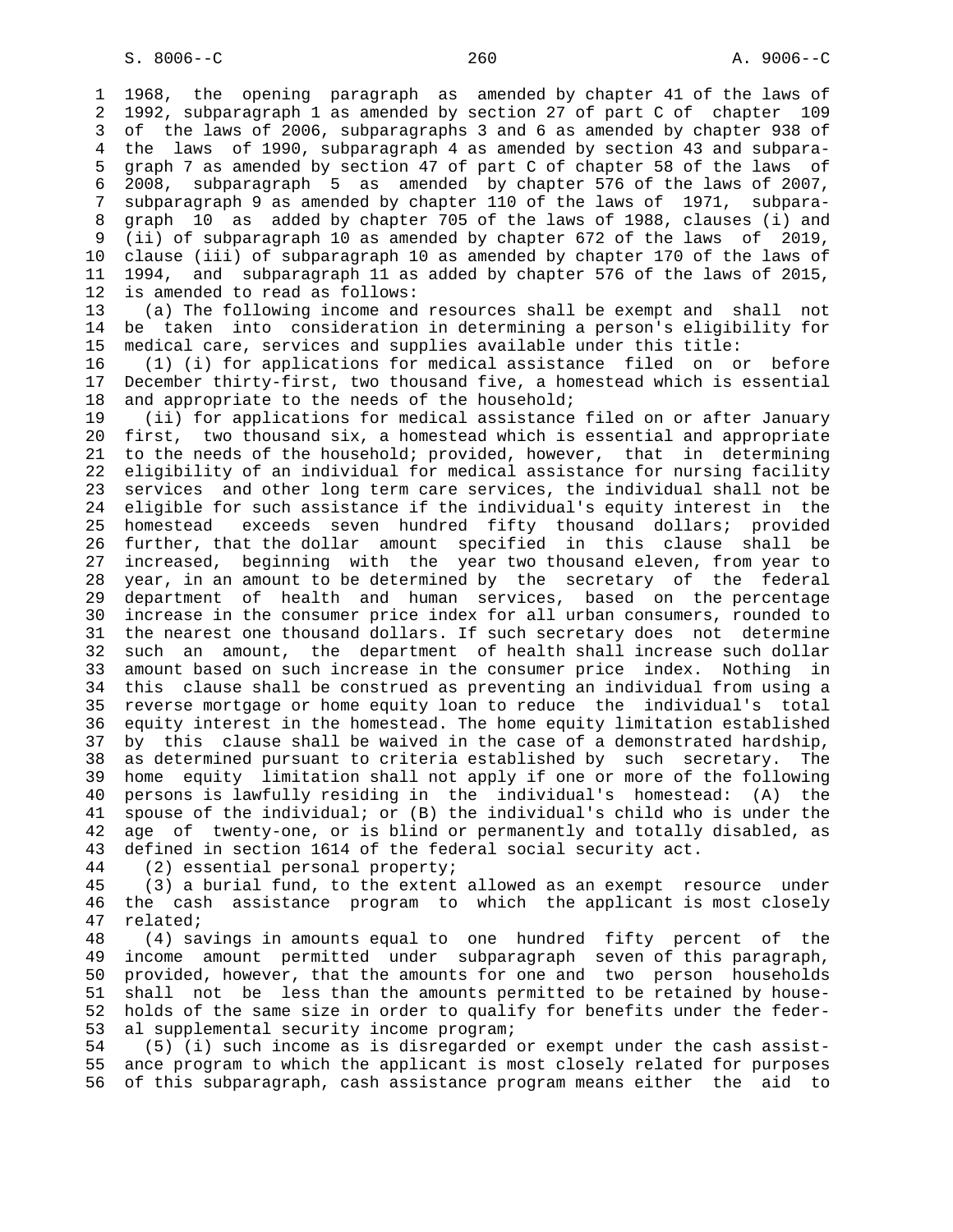1 dependent children program as it existed on the sixteenth day of July, 2 nineteen hundred ninety-six, or the supplemental security income 3 program; and 4 (ii) such income of a disabled person (as such term is defined in 5 section 1614(a)(3) of the federal social security act (42 U.S.C. section 6 1382c(a)(3)) or in accordance with any other rules or regulations estab- 7 lished by the social security administration), that is deposited in 8 trusts as defined in clause (iii) of subparagraph two of paragraph (b) 9 of this subdivision in the same calendar month within which said income 10 is received; 11 (6) health insurance premiums; 12 (7) income based on the number of family members in the medical 13 assistance household, as defined in regulations by the commissioner 14 consistent with federal regulations under title XIX of the federal 15 social security act [**and calculated as follows:** 16 **(i) The amounts for one and two person households and families shall** 17 **be equal to twelve times the standard of monthly need for determining** 18 **eligibility for and the amount of additional state payments for aged,** 19 **blind and disabled persons pursuant to section two hundred nine of this** 20 **article rounded up to the next highest one hundred dollars for eligible** 21 **individuals and couples living alone, respectively.** 22 **(ii) The amounts for households of three or more shall be calculated** 23 **by increasing the income standard for a household of two, established** 24 **pursuant to clause (i) of this subparagraph, by fifteen percent for each** 25 **additional household member above two, such that the income standard for** 26 **a three-person household shall be one hundred fifteen percent of the** 27 **income standard for a two-person household, the income standard for a** 28 **four-person household shall be one hundred thirty percent of the income** 29 **standard for a two-person household, and so on.** 30 **(iii)**] **that does not exceed one hundred thirty-eight percent of the** 31 **federal poverty line for the applicable family size, which shall be** 32 **calculated in accordance with guidance issued by the United States** 33 **secretary for health and human services and with other applicable** 34 **provisions of this section;** 35 **(8)** No other income or resources, including federal old-age, survivors 36 and disability insurance, state disability insurance or other payroll 37 deductions, whether mandatory or optional, shall be exempt and all other 38 income and resources shall be taken into consideration and required to 39 be applied toward the payment or partial payment of the cost of medical 40 care and services available under this title, to the extent permitted by 41 federal law. 42 (9) Subject to subparagraph eight, the department, upon the applica- 43 tion of a local social services district, after passage of a resolution 44 by the local legislative body authorizing such application, may adjust 45 the income exemption based upon the variations between cost of shelter 46 in urban areas and rural areas in accordance with standards prescribed 47 by the United States secretary of health, education and welfare. 48 (10) (i) A person who is receiving or is eligible to receive federal 49 supplemental security income payments and/or additional state payments 50 is entitled to a personal needs allowance as follows: 51 (A) for the personal expenses of a resident of a residential health 52 care facility, as defined by section twenty-eight hundred one of the 53 public health law, the amount of fifty-five dollars per month; 54 (B) for the personal expenses of a resident of an intermediate care 55 facility operated or licensed by the office for people with develop- 56 mental disabilities or a patient of a hospital operated by the office of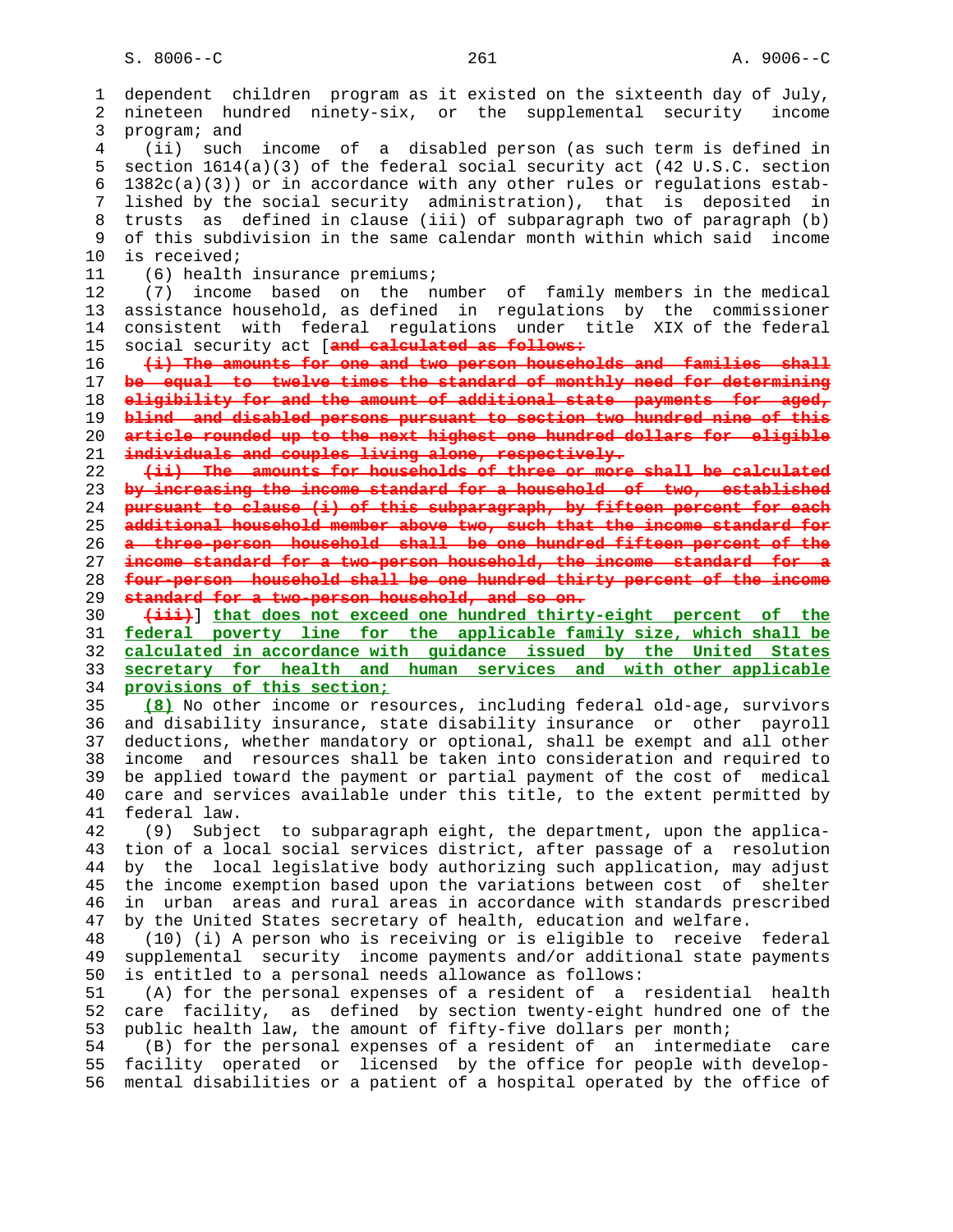1 mental health, as defined by subdivision ten of section 1.03 of the 2 mental hygiene law, the amount of thirty-five dollars per month.

 3 (ii) A person who neither receives nor is eligible to receive federal 4 supplemental security income payments and/or additional state payments 5 is entitled to a personal needs allowance as follows:

 6 (A) for the personal expenses of a resident of a residential health 7 care facility, as defined by section twenty-eight hundred one of the 8 public health law, the amount of fifty dollars per month;

 9 (B) for the personal expenses of a resident of an intermediate care 10 facility operated or licensed by the office for people with develop- 11 mental disabilities or a patient of a hospital operated by the office of 12 mental health, as defined by subdivision ten of section 1.03 of the 13 mental hygiene law, the amount of thirty-five dollars per month.

 14 (iii) Notwithstanding the provisions of clauses (i) and (ii) of this 15 subparagraph, the personal needs allowance for a person who is a veteran 16 having neither a spouse nor a child, or a surviving spouse of a veteran 17 having no child, who receives a reduced pension from the federal veter- 18 ans administration, and who is a resident of a nursing facility, as 19 defined in section 1919 of the federal social security act, shall be 20 equal to such reduced monthly pension but shall not exceed ninety 21 dollars per month.

 22 (11) subject to the availability of federal financial participation, 23 any amount, including earnings thereon, in a qualified NY ABLE account 24 as established pursuant to article eighty-four of the mental hygiene 25 law, any contributions to such NY ABLE account, and any distribution for 26 qualified disability expenses from such account; provided however, that 27 such exemption shall be consistent with section 529A of the Internal 28 Revenue Code of 1986, as amended.

 29 § 4. Subdivision 3 of section 367-a of the social services law, as 30 amended by chapter 558 of the laws of 1989, paragraph (a) as amended by 31 chapter 81 of the laws of 1995, subparagraph 1 of paragraph (b) as 32 designated and subparagraph 2 as added by section 41 of part C of chap- 33 ter 58 of the laws of 2008, paragraph (c) as added by chapter 651 of the 34 laws of 1990, paragraph (d) as amended by section 27 of part B of chap- 35 ter 109 of the laws of 2010, paragraph (e) as added by section 16 of 36 part D of chapter 56 of the laws of 2013, subparagraph 2 of paragraph 37 (e) as amended by section 52 of part C of chapter 60 of the laws of 38 2014, is amended to read as follows:

 39 3. (a) **As used in this subdivision, the following terms shall have the** 40 **following meanings:**

**(1) "Qualified medicare beneficiary" means a person who is entitled to hospital insurance benefits under part A of title XVIII of the federal social security act, whose income does not exceed one hundred thirty- eight percent of the official federal poverty line applicable to the person's family size and whose resources do not exceed twice the maximum amount of resources a person may have in order to qualify for benefits under the federal supplemental security income program of title XVI of the federal social security act, as determined for purposes of such program. To the extent that federal financial participation is avail- able, a person whose resources are in excess of the amount specified in this subparagraph but otherwise meets the requirements shall be consid- ered a "qualified medicare beneficiary". (2) "Qualified individual" means a person who is entitled to hospital insurance benefits under part A of title XVIII of the federal social**

 55 **security act and whose income is greater than one hundred thirty-eight** 56 **percent, but less than or equal to one hundred eighty-six percent, of**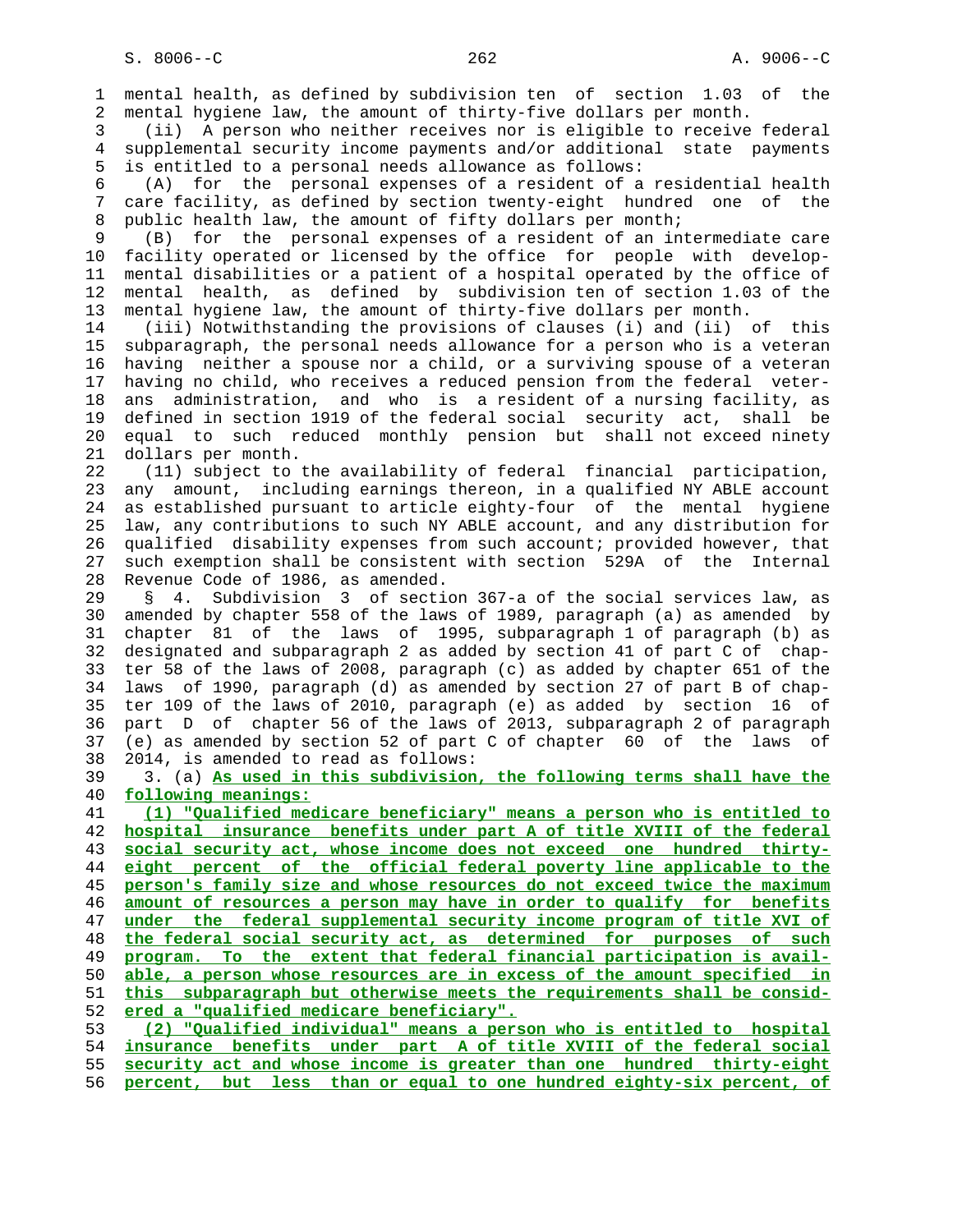**the federal poverty line, for the applicable family size, and who is not otherwise eligible for medical assistance under this article; referred to as a qualified individual. (3) "Qualified disabled and working individual" means an individual who is not otherwise eligible for medical assistance and: (i) who is entitled to enroll for hospital insurance benefits under section 1818A of part A of title XVIII of the federal social security act; (ii) whose income does not exceed two hundred percent of the official federal poverty line applicable to the person's family size; and (iii) whose resources do not exceed twice the maximum amount of resources that an individual or a couple, in the case of a married indi- vidual, may have and obtain federal supplemental security income bene- fits under title XVI of the federal social security act, as determined for purposes of that program. For purposes of this subparagraph, income and resources are determined by the same methodology as is used for determining eligibility under the federal supplemental security income benefits under title XVI of the federal social security act. (b)** Payment of premiums for enrolling qualified disabled and working 21 individuals and qualified medicare beneficiaries under Part A of title 22 XVIII of the federal social security act and for enrolling such benefi- 23 ciaries and eligible recipients of public assistance under part B of 24 title XVIII of the federal social security act, together with the costs 25 of the applicable co-insurance and deductible amounts on behalf of such 26 beneficiaries, and recipients, and premiums under section 1839 of the 27 federal social security act [**for persons who would be qualified medicare beneficiaries except that their incomes exceed one hundred percent of the federal income poverty line applicable to the person's family size but, in calendar years nineteen hundred ninety-three and nineteen hundred ninety-four, is less than one hundred ten percent of such pover- ty line and, in calendar year beginning in nineteen hundred ninety-five, is less than one hundred twenty percent of such poverty line**] shall be 34 made and the cost thereof borne by the state or by the state and social 35 services districts, respectively, in accordance with the regulations of 36 the department, provided, however, that the share of the cost to be 37 borne by a social services district, if any, shall in no event exceed 38 the proportionate share borne by such district with respect to other 39 expenditures under this title. Moreover, if the director of the budget 40 approves, payment of premiums for enrolling persons who have been deter- 41 mined to be eligible for medical assistance only may be made and the 42 cost thereof borne or shared pursuant to this subdivision. 43 [**(b) (1) For purposes of this subdivision, "qualified medicare benefi- ciaries" are those persons who are entitled to hospital insurance bene- fits under part A of title XVIII of the federal social security act, whose income does not exceed one hundred percent of the official federal poverty line applicable to the person's family size and whose resources do not exceed twice the maximum amount of resources a person may have in order to qualify for benefits under the federal supplemental security income program of title XVI of the federal social security act, as determined for purposes of such program. (2) Notwithstanding any provision of subparagraph one of this para- graph to the contrary, to the extent that federal financial partic- ipation is available, a person whose resources are in excess of the amount specified but otherwise meets the requirements of subparagraph one of this paragraph shall be considered a "qualified medicare benefi-**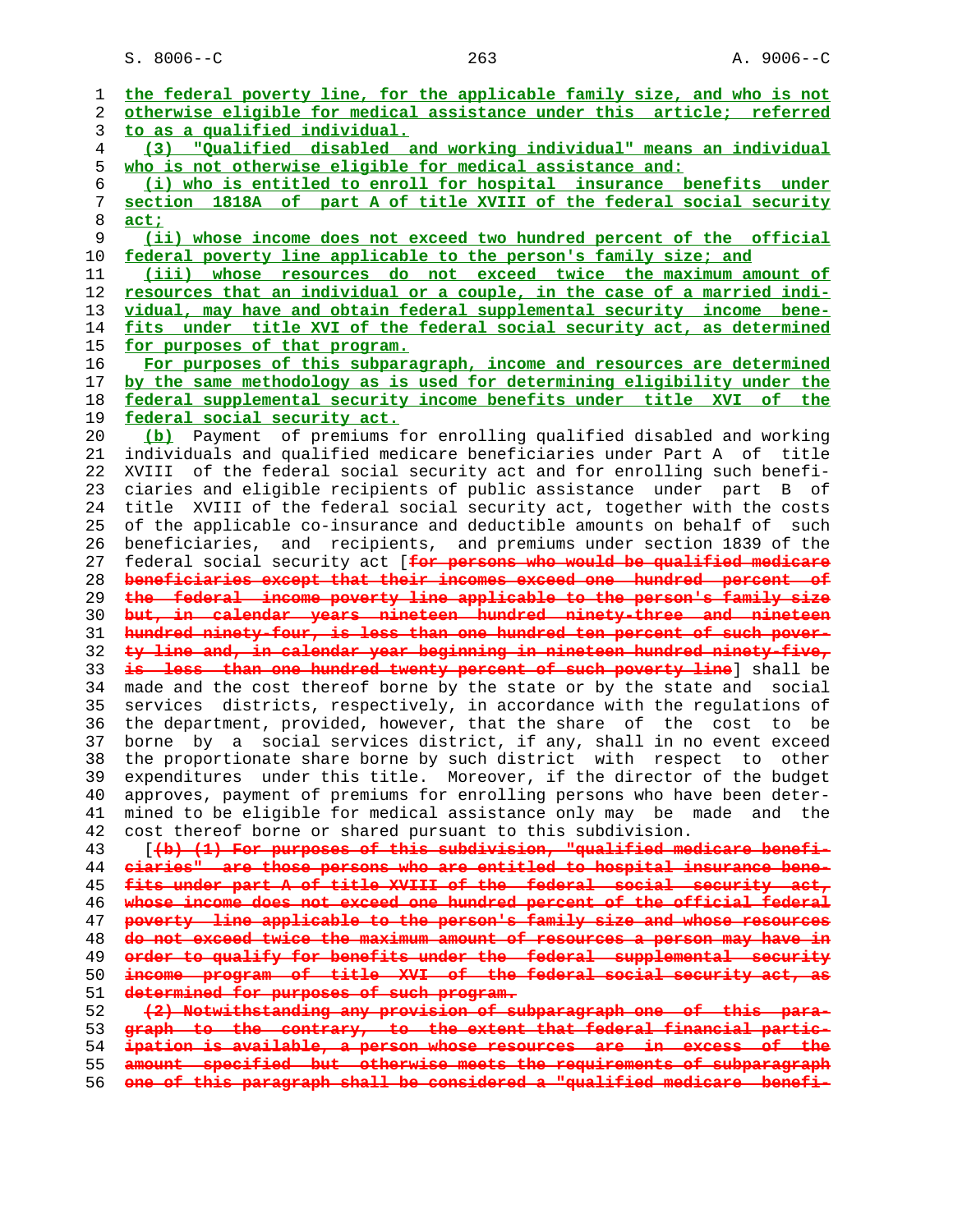S. 8006--C 264 A. 9006--C

 1 **ciary" for the purposes of this subdivision. The commissioner is author-** 2 **ized to submit amendments to the state plan for medical assistance** 3 **and/or submit one or more applications for waivers of the federal social** 4 **security act, to obtain the federal approvals necessary to implement** 5 **this subparagraph.** 6 **(c) (1) For purposes of this subdivision, "qualified disabled and** 7 **working individuals" are individuals who are not otherwise eligible for** 8 **medical assistance and:** 9 **(i) who are entitled to enroll for hospital insurance benefits under** 10 **section 1818A of part A of title XVIII of the federal social security** 11 **act;** 12 **(ii) whose income does not exceed two hundred percent of the official** 13 **federal poverty line applicable to the person's family size; and** 14 **(iii) whose resources do not exceed twice the maximum amount of** 15 **resources that an individual or a couple, in the case of a married indi-** 16 **vidual, may have and obtain federal supplemental security income bene-** 17 **fits under title XVI of the federal social security act, as determined** 18 **for purposes of that program.** 19 **(2) For purposes of this paragraph, income and resources are deter-** 20 **mined by the same methodology as is used for determining eligibility** 21 **under the federal supplemental security income benefits under title XVI** 22 **of the federal social security act.** 23 **(d)**] **(c)** (1) Beginning April first, two thousand two and to the extent 24 that federal financial participation is available at a one hundred 25 percent federal Medical assistance percentage and subject to sections 26 1933 and 1902(a)(10)(E)(iv) of the federal social security act, medical 27 assistance shall be available for full payment of medicare part B premi- 28 ums for **qualified** individuals [**(referred to as qualified individuals 1)** 29 **who are entitled to hospital insurance benefits under part A of title** 30 **XVIII of the federal social security act and whose income exceeds the** 31 **income level established by the state and is at least one hundred twenty** 32 **percent, but less than one hundred thirty-five percent, of the federal** 33 **poverty level, for a family of the size involved and who are not other-** 34 **wise eligible for medical assistance under the state plan;**]**.** 35 (2) Premium payments for the individuals described in subparagraph one 36 of this paragraph will be one hundred percent federally funded up to the 37 amount of the federal allotment. The department shall discontinue 38 enrollment into the program when the part B premium payments made pursu- 39 ant to subparagraph one of this paragraph meet the yearly federal allot- 40 ment. 41 (3) The commissioner of health shall develop a simplified application 42 form, consistent with federal law, for payments pursuant to this 43 section. The commissioner of health, in cooperation with the office for 44 the aging, shall publicize the availability of such payments to medicare 45 beneficiaries. 46 [**(e)**] **(d)** (1) Payment of premiums for enrolling individuals in quali- 47 fied health plans offered through a health insurance exchange estab- 48 lished pursuant to the federal Patient Protection and Affordable Care 49 Act (P.L. 111-148), as amended by the federal Health Care and Education 50 Reconciliation Act of 2010 (P.L. 111-152), shall be available to indi- 51 viduals who: 52 (i) immediately prior to being enrolled in the qualified health plan, 53 were or would have been eligible under the family health plus program as 54 a parent or stepparent of a child under the age of twenty-one, and whose 55 MAGI household income, as defined in subparagraph eight of paragraph (a) 56 of subdivision one of section three hundred sixty-six of this title,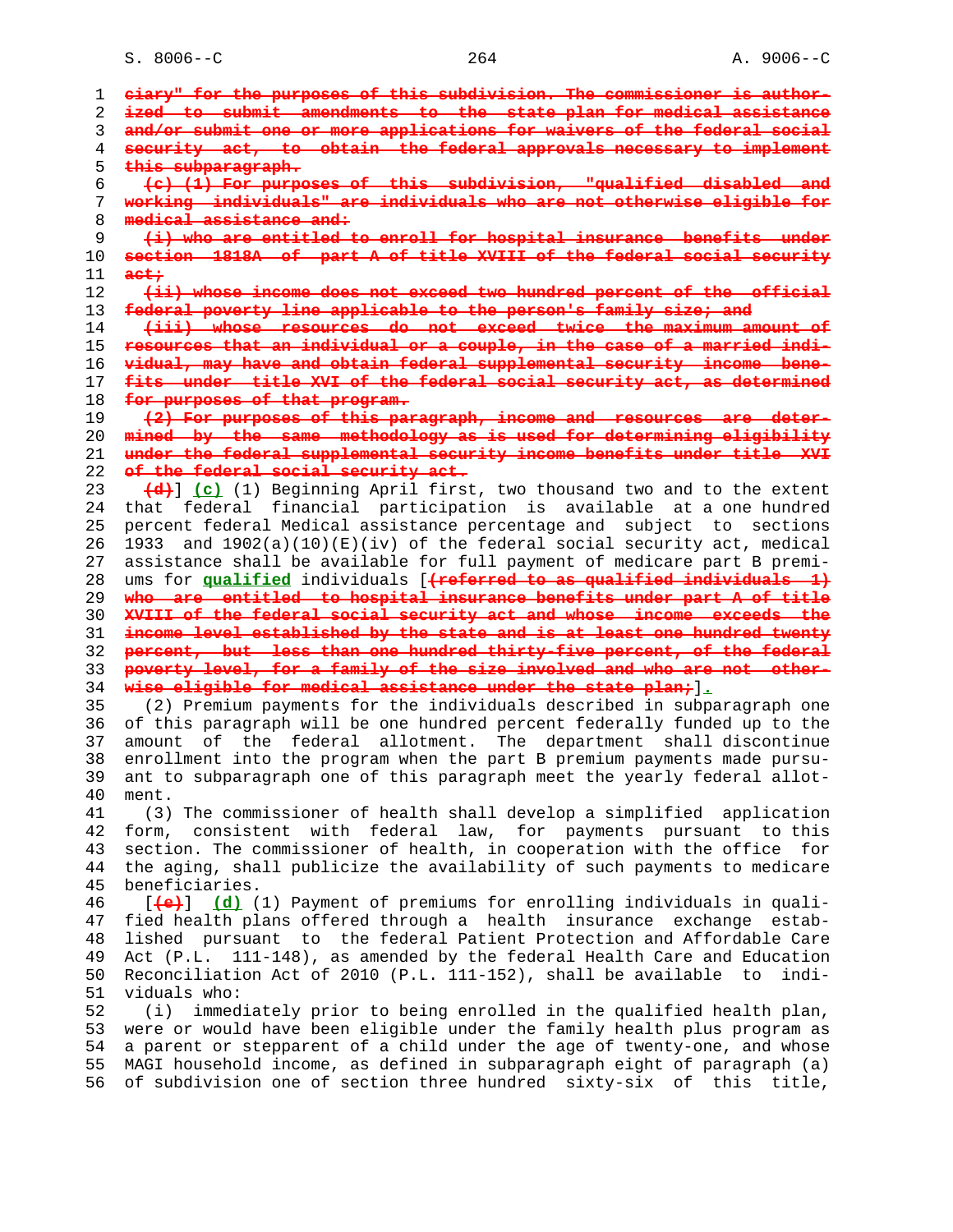1 exceeds one hundred thirty-three percent of the federal poverty line for 2 the applicable family size; 3 (ii) are not otherwise eligible for medical assistance under this 4 title; and 5 (iii) are enrolled in a standard health plan in the silver level, as 6 defined in 42 U.S.C. 18022. 7 (2) Payment pursuant to this paragraph shall be for premium obli- 8 gations of the individual under the qualified health plan and shall 9 continue only if and for so long as the individual's MAGI household 10 income exceeds one hundred thirty-three percent, but does not exceed one 11 hundred fifty percent, of the federal poverty line for the applicable 12 family size, or, if earlier, until the individual is eligible for 13 enrollment in a standard health plan pursuant to section three hundred 14 sixty-nine-gg of this article. 15 (3) The commissioner of health shall submit amendments to the state 16 plan for medical assistance and/or submit one or more applications for 17 waivers of the federal social security act as may be necessary to 18 receive federal financial participation in the costs of payments made 19 pursuant to this paragraph; provided further, however, that nothing in 20 this subparagraph shall be deemed to affect payments for premiums pursu- 21 ant to this paragraph if federal financial participation in the costs of 22 such payments is not available. 23 § 5. This act shall take effect January 1, 2023, subject to federal 24 financial participation for sections one, three, and four of this act; 25 provided, however that the commissioner of health shall notify the 26 legislative bill drafting commission upon the occurrence of federal 27 financial participation in order that the commission may maintain an 28 accurate and timely effective data base of the official text of the laws 29 of the state of New York in furtherance of effectuating the provisions 30 of section 44 of the legislative law and section 70-b of the public 31 officers law. 32 PART BBB 33 Section 1. Section 268-c of the public health law is amended by adding 34 a new subdivision 25 to read as follows: 35 **25. The commissioner is authorized to submit the appropriate waiver**

**applications to the United States secretary of health and human services and/or the department of the treasury to waive any applicable provisions of the Patient Protection and Affordable Care Act, Pub. L. 111-148 as amended, or successor provisions, as provided for by 42 U.S.C. 18052, and any other waivers necessary to achieve the purposes of high quality, affordable coverage through NY State of Health, the official health plan marketplace. The commissioner shall implement the state plans of any such waiver in a manner consistent with applicable state and federal laws, as authorized by the secretary of health and human services and/or the secretary of the treasury pursuant to 42 U.S.C. 18052. Copies of such original waiver applications and amendments thereto shall be provided to the chair of the senate finance committee, the chair of the assembly ways and means committee and the chairs of the senate and assembly health committees simultaneously with their submission to the federal government.**

 51 § 2. Paragraph (d) of subdivision 3 of section 369-gg of the social 52 services law, as amended by section 2 of part H of chapter 57 of the 53 laws of 2021, is amended to read as follows: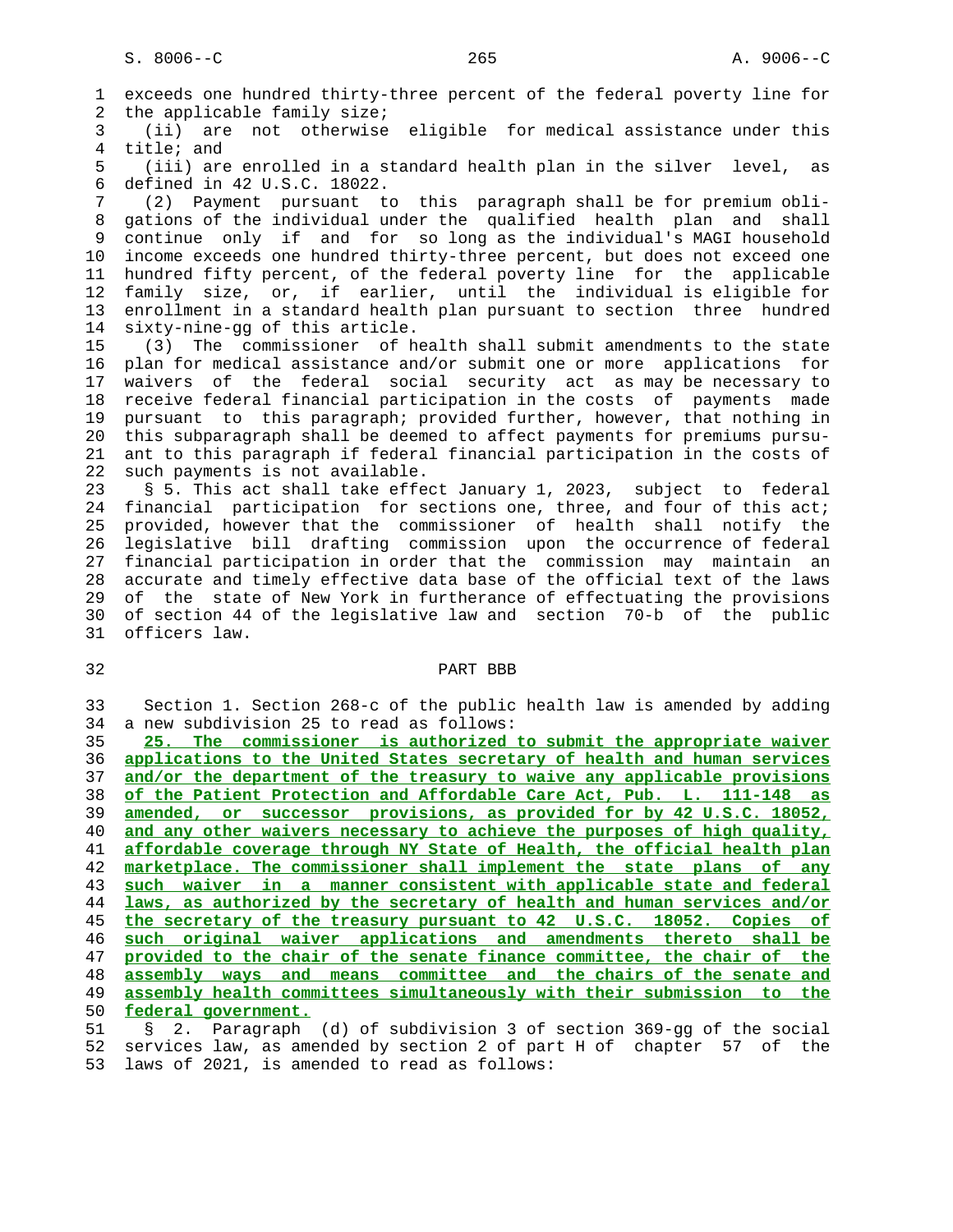1 (d) (i) **except as provided by subparagraph (ii) of this paragraph,** has 2 household income at or below two hundred percent of the federal poverty 3 line defined and annually revised by the United States department of 4 health and human services for a household of the same size; and [**(ii)**] 5 has household income that exceeds one hundred thirty-three percent of 6 the federal poverty line defined and annually revised by the United 7 States department of health and human services for a household of the 8 same size; however, MAGI eligible aliens lawfully present in the United 9 States with household incomes at or below one hundred thirty-three 10 percent of the federal poverty line shall be eligible to receive cover- 11 age for health care services pursuant to the provisions of this title if 12 such alien would be ineligible for medical assistance under title eleven 13 of this article due to [**his or her**] **their** immigration status[**.**]**;** 14 **(ii) subject to federal approval and the use of state funds, unless** 15 **the commissioner may use funds under subdivision seven of this section,** 16 **has household income at or below two hundred fifty percent of the feder-** 17 **al poverty line defined and annually revised by the United States** 18 **department of health and human services for a household of the same** 19 **size; and has household income that exceeds one hundred thirty-three** 20 **percent of the federal poverty line defined and annually revised by the** 21 **United States department of health and human services for a household of** 22 **the same size; however, MAGI eligible aliens lawfully present in the** 23 **United States with household incomes at or below one hundred thirty-** 24 **three percent of the federal poverty line shall be eligible to receive** 25 **coverage for health care services pursuant to the provisions of this** 26 **title if such alien would be ineligible for medical assistance under** 27 **title eleven of this article due to their immigration status;** 28 **(iii) subject to federal approval if required and the use of state** 29 **funds, unless the commissioner may use funds under subdivision seven of** 30 **this section, a pregnant individual who is eligible for and receiving** 31 **coverage for health care services pursuant to this title is eligible to** 32 **continue to receive health care services pursuant to this title during** 33 **the pregnancy and for a period of one year following the end of the** 34 **pregnancy without regard to any change in the income of the household** 35 **that includes the pregnant individual, even if such change would render** 36 **the pregnant individual ineligible to receive health care services** 37 **pursuant to this title;** 38 **(iv) subject to federal approval, a child born to an individual eligi-** 39 **ble for and receiving coverage for health care services pursuant to this** 40 **title who would be eligible for coverage pursuant to subparagraphs (2)** 41 **or (4) of paragraph (b) of subdivision 1 of section three hundred and** 42 **sixty-six of the social services law shall be deemed to have applied for** 43 **medical assistance and to have been found eligible for such assistance** 44 **on the date of such birth and to remain eligible for such assistance for** 45 **a period of one year.** 46 An applicant who fails to make an applicable premium payment, if any, 47 shall lose eligibility to receive coverage for health care services in 48 accordance with time frames and procedures determined by the commission- 49 er. 50 § 3. Paragraph (d) of subdivision 3 of section 369-gg of the social 51 services law, as added by section 51 of part C of chapter 60 of the laws 52 of 2014, is amended to read as follows: 53 (d) (i) **except as provided by subparagraph (ii) of this paragraph,** has 54 household income at or below two hundred percent of the federal poverty 55 line defined and annually revised by the United States department of 56 health and human services for a household of the same size; and [**(ii)**]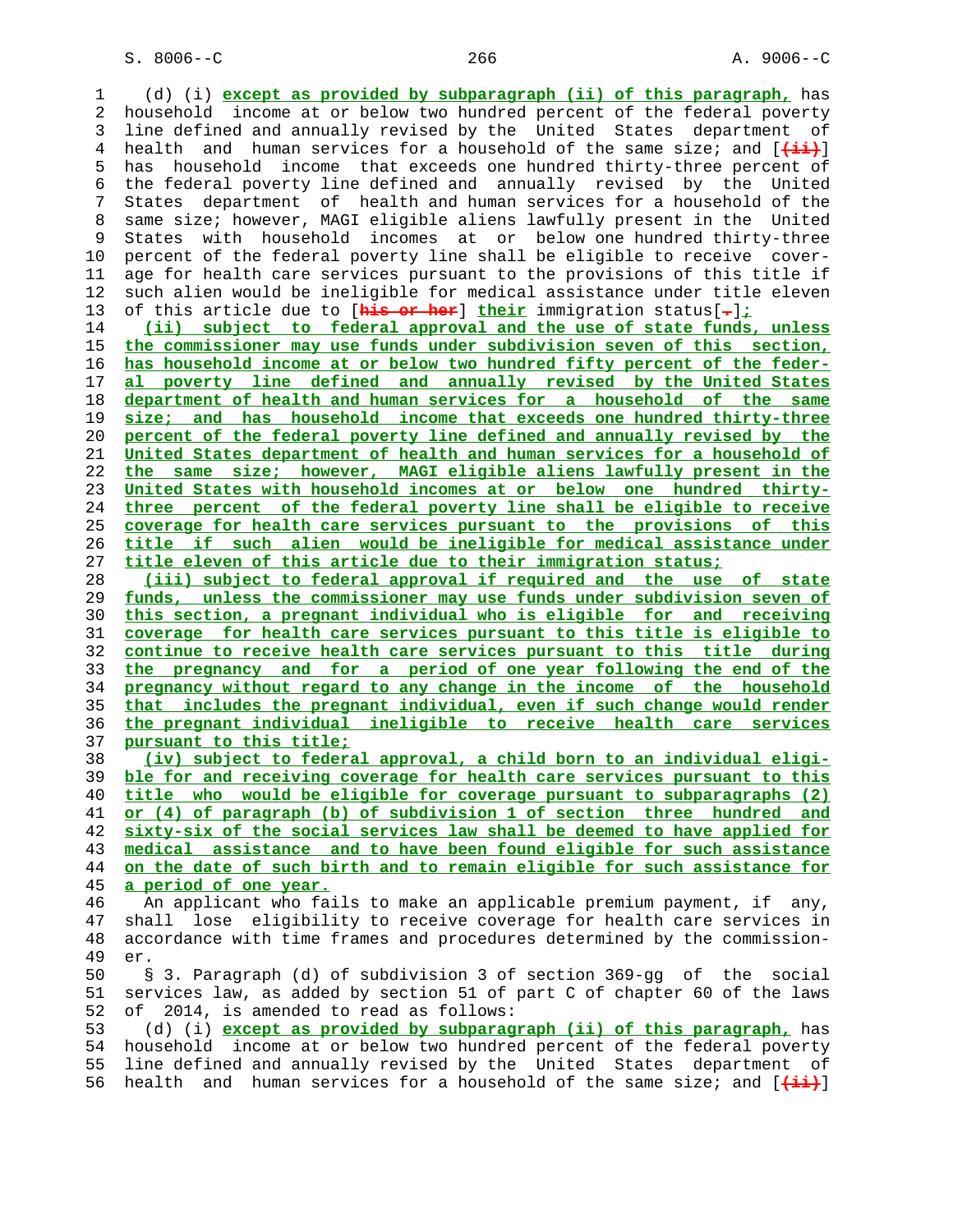1 has household income that exceeds one hundred thirty-three percent of 2 the federal poverty line defined and annually revised by the United 3 States department of health and human services for a household of the 4 same size; however, MAGI eligible aliens lawfully present in the United 5 States with household incomes at or below one hundred thirty-three 6 percent of the federal poverty line shall be eligible to receive cover- 7 age for health care services pursuant to the provisions of this title if 8 such alien would be ineligible for medical assistance under title eleven 9 of this article due to [**his or her**] **their** immigration status[**.**]**;**

**(ii) subject to federal approval and the use of state funds, unless the commissioner may use funds under subdivision seven of this section, has household income at or below two hundred fifty percent of the feder- al poverty line defined and annually revised by the United States department of health and human services for a household of the same size; and has household income that exceeds one hundred thirty-three percent of the federal poverty line defined and annually revised by the United States department of health and human services for a household of the same size; however, MAGI eligible aliens lawfully present in the United States with household incomes at or below one hundred thirty- three percent of the federal poverty line shall be eligible to receive coverage for health care services pursuant to the provisions of this title if such alien would be ineligible for medical assistance under title eleven of this article due to their immigration status;**

**(iii) subject to federal approval if required and the use of state funds, unless the commissioner may use funds under subdivision seven of this section, a pregnant individual who is eligible for and receiving coverage for health care services pursuant to this title is eligible to continue to receive health care services pursuant to this title during the pregnancy and for a period of one year following the end of the pregnancy without regard to any change in the income of the household that includes the pregnant individual, even if such change would render the pregnant individual ineligible to receive health care services pursuant to this title;**

**(iv) subject to federal approval, a child born to an individual eligi- ble for and receiving coverage for health care services pursuant to this title who would be eligible for coverage pursuant to subparagraphs (2) or (4) of paragraph (b) of subdivision 1 of section three hundred and sixty-six of the social services law shall be deemed to have applied for medical assistance and to have been found eligible for such assistance on the date of such birth and to remain eligible for such assistance for a period of one year.**

 42 An applicant who fails to make an applicable premium payment shall 43 lose eligibility to receive coverage for health care services in accord- 44 ance with time frames and procedures determined by the commissioner.

 45 § 4. Paragraph (c) of subdivision 1 of section 369-gg of the social 46 services law, as amended by section 2 of part H of chapter 57 of the 47 laws of 2021, is amended to read as follows:

 48 (c) "Health care services" means (i) the services and supplies as 49 defined by the commissioner in consultation with the superintendent of 50 financial services, and shall be consistent with and subject to the 51 essential health benefits as defined by the commissioner in accordance 52 with the provisions of the patient protection and affordable care act 53 (P.L. 111-148) and consistent with the benefits provided by the refer- 54 ence plan selected by the commissioner for the purposes of defining such 55 benefits, [**and**] (ii) dental and vision services as defined by the 56 commissioner**, and (iii) as defined by the commissioner and subject to**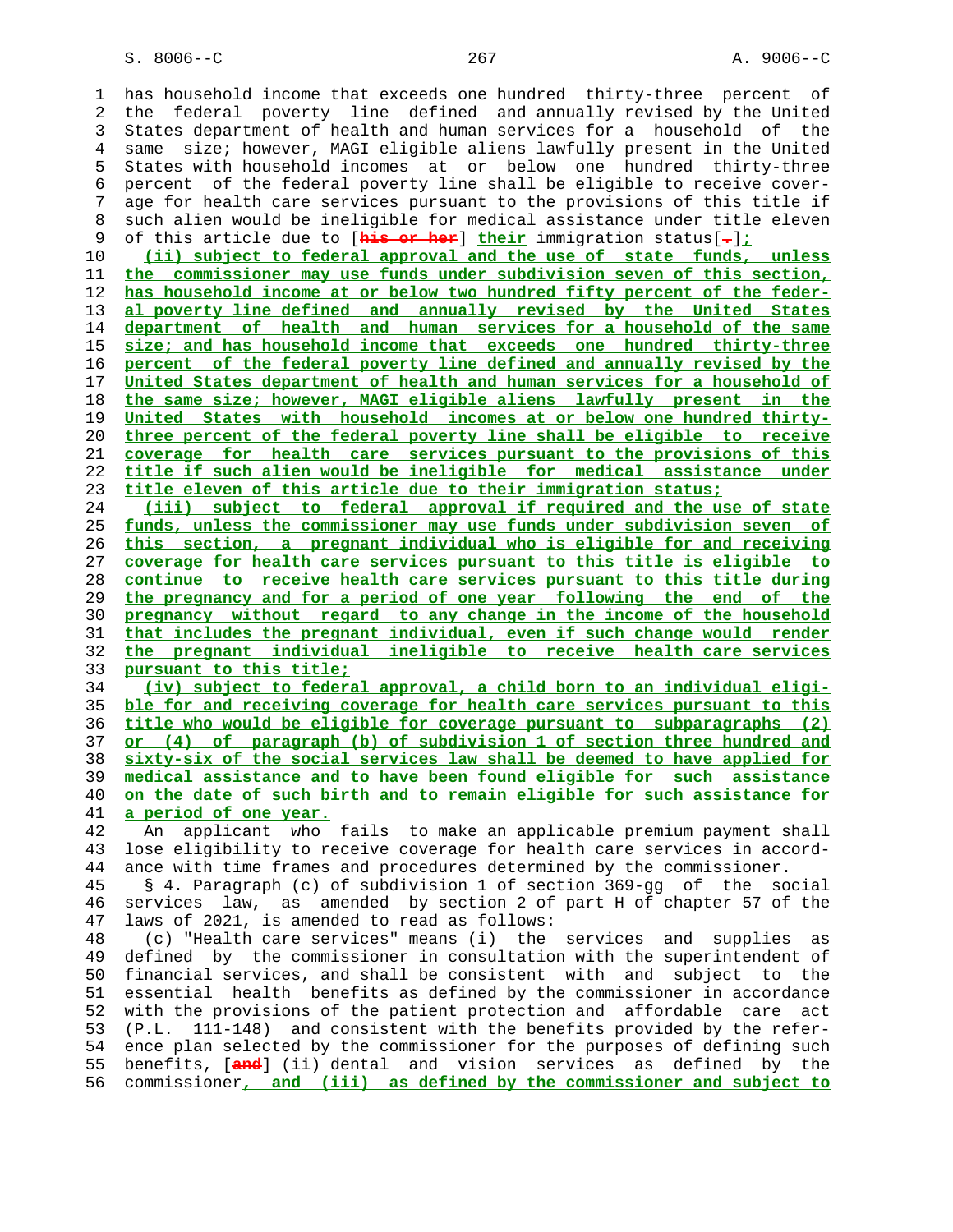S. 8006--C 268 A. 9006--C

 1 **federal approval, certain services and supports provided to enrollees** 2 **eligible pursuant to subparagraph one of paragraph (g) of subdivision** 3 **one of section three hundred sixty-six of this article who have func-** 4 **tional limitations and/or chronic illnesses that have the primary** 5 **purpose of supporting the ability of the enrollee to live or work in the** 6 **setting of their choice, which may include the individual's home, a** 7 **worksite, or a provider-owned or controlled residential setting**; 8 § 5. Paragraph (c) of subdivision 1 of section 369-gg of the social 9 services law, as added by section 51 of part C of chapter 60 of the laws<br>10 of 2014, is amended to read as follows: of 2014, is amended to read as follows: 11 (c) "Health care services" means **(i)** the services and supplies as 12 defined by the commissioner in consultation with the superintendent of 13 financial services, and shall be consistent with and subject to the 14 essential health benefits as defined by the commissioner in accordance 15 with the provisions of the patient protection and affordable care act 16 (P.L. 111-148) and consistent with the benefits provided by the refer- 17 ence plan selected by the commissioner for the purposes of defining such 18 benefits**, and (ii) as defined by the commissioner and subject to federal** 19 **approval, certain services and supports provided to enrollees eligible** 20 **pursuant to subparagraph one of paragraph (g) of subdivision one of** 21 **section three hundred sixty-six of this article who have functional** 22 **limitations and/or chronic illnesses that have the primary purpose of** 23 **supporting the ability of the enrollee to live or work in the setting of** 24 **their choice, which may include the individual's home, a worksite, or a** 25 **provider-owned or controlled residential setting**; 26 § 6. Paragraph (c) of subdivision 1 of section 369-gg of the social 27 services law, as amended by section 2 of part H of chapter 57 of the 28 laws of 2021, is amended to read as follows: 29 (c) "Health care services" means (i) the services and supplies as 30 defined by the commissioner in consultation with the superintendent of 31 financial services, and shall be consistent with and subject to the 32 essential health benefits as defined by the commissioner in accordance 33 with the provisions of the patient protection and affordable care act 34 (P.L. 111-148) and consistent with the benefits provided by the refer- 35 ence plan selected by the commissioner for the purposes of defining such 36 benefits, [**and**] (ii) dental and vision services as defined by the 37 commissioner**, and (iii) as defined by the commissioner and subject to** 38 **federal approval, certain services and supports provided to enrollees** 39 **who have functional limitations and/or chronic illnesses that have the** 40 **primary purpose of supporting the ability of the enrollee to live or** 41 **work in the setting of their choice, which may include the individual's** 42 **home, a worksite, or a provider-owned or controlled residential setting**; 43 § 7. Paragraph (c) of subdivision 1 of section 369-gg of the social 44 services law, as added by section 51 of part C of chapter 60 of the laws 45 of 2014, is amended to read as follows: 46 (c) "Health care services" means **(i)** the services and supplies as 47 defined by the commissioner in consultation with the superintendent of 48 financial services, and shall be consistent with and subject to the 49 essential health benefits as defined by the commissioner in accordance 50 with the provisions of the patient protection and affordable care act 51 (P.L. 111-148) and consistent with the benefits provided by the refer- 52 ence plan selected by the commissioner for the purposes of defining such 53 benefits**, and (ii) as defined by the commissioner and subject to federal** 54 **approval, certain services and supports provided to enrollees who have** 55 **functional limitations and/or chronic illnesses that have the primary** 56 **purpose of supporting the ability of the enrollee to live or work in the**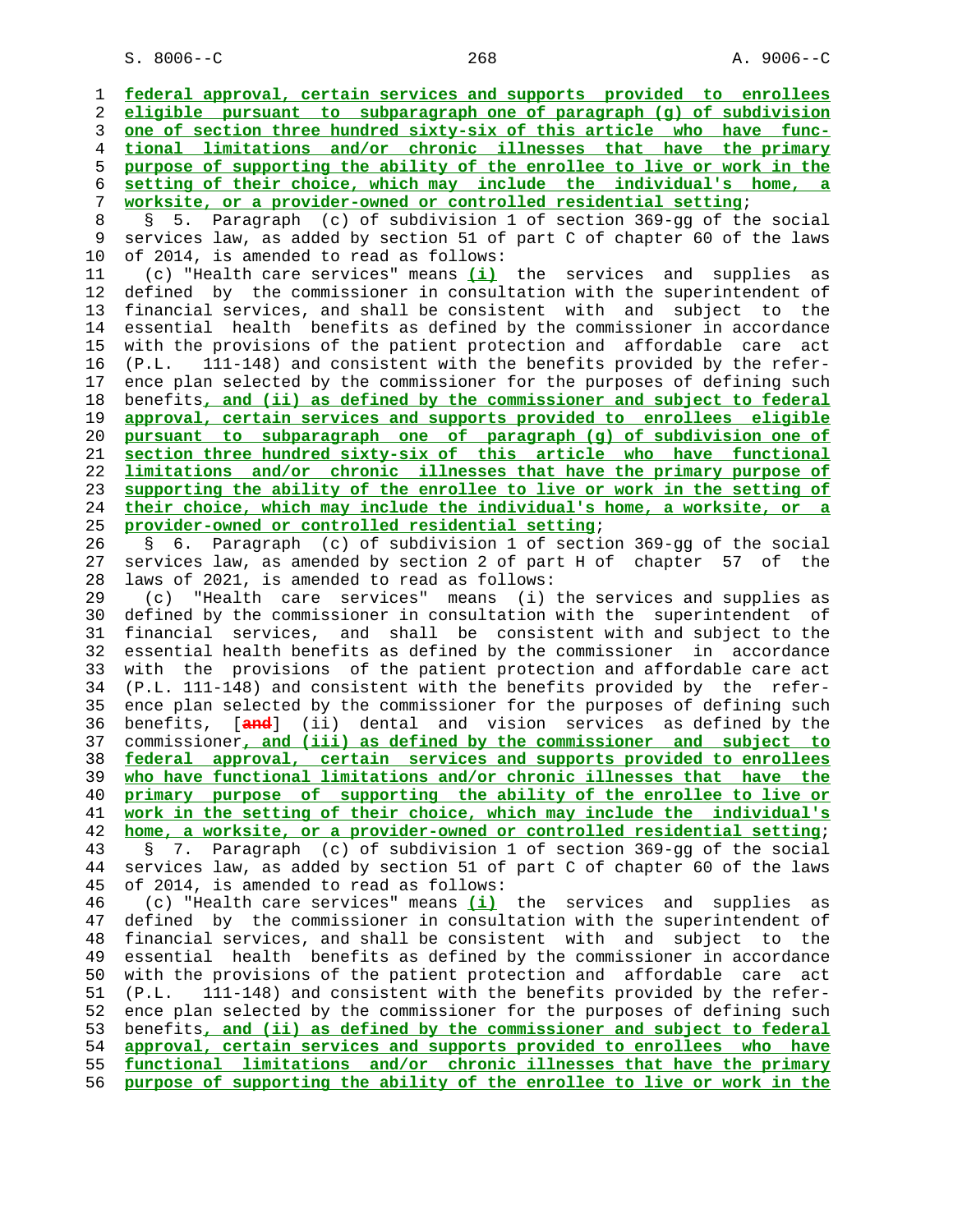1 **setting of their choice, which may include the individual's home, a** 2 **worksite, or a provider-owned or controlled residential setting**; 3 § 7-a. Paragraph (b) of subdivision 5 of section 369-gg of the social 4 services law, as amended by section 2 of part H of chapter 57 of the 5 laws of 2021, is amended to read as follows: 6 (b) The commissioner shall establish cost sharing obligations for 7 enrollees, subject to federal approval. There shall be no cost-sharing 8 obligations for enrollees for dental and vision services as defined in 9 subparagraph (ii) of paragraph (c) of subdivision one of this section<sub>i</sub><br>10 <u>services and supports as defined in subparagraph</u> (iii) of paragraph (c) 10 **services and supports as defined in subparagraph (iii) of paragraph (c)** 11 **of subdivision one of this section; and health care services authorized** 12 **under subparagraphs (iii) and (iv) of paragraph (d) of subdivision three** 13 **of this section**. 14 § 7-b. Paragraph (b) of subdivision 5 of section 369-gg of the social 15 services law, as added by section 51 of part C of chapter 60 of the laws 16 of 2014, is amended to read as follows: 17 (b) The commissioner shall establish cost sharing obligations for 18 enrollees, subject to federal approval. **There shall be no cost-sharing** 19 **obligations for services and supports as defined in subparagraph (iii)** 20 **of paragraph (c) of subdivision one of this section; and health care** 21 **services authorized under subparagraphs (iii) and (iv) of paragraph (d)** 22 **of subdivision three of this section.** 23 § 8. This act shall take effect immediately and shall be deemed to 24 have been in full force and effect on and after April 1, 2022, provided 25 however: 26 (a) the amendments to paragraph (d) of subdivision 3 of section 369-gg 27 of the social services law made by section two of this act shall be 28 subject to the expiration and reversion of such paragraph pursuant to 29 section 3 of part H of chapter 57 of the laws of 2021 as amended, when 30 upon such date the provisions of section three of this act shall take 31 effect; 32 (b) section four of this act shall expire and be deemed repealed 33 December 31, 2024; provided, however, the amendments to paragraph (c) of 34 subdivision 1 of section 369-gg of the social services law made by such 35 section of this act shall be subject to the expiration and reversion of 36 such paragraph pursuant to section 2 of part H of chapter 57 of the laws 37 of 2021 when upon such date, the provisions of section five of this act 38 shall take effect; provided, however, the amendments to such paragraph 39 made by section five of this act shall expire and be deemed repealed 40 December 31, 2024; 41 (c) section six of this act shall take effect January 1, 2025; 42 provided, however, the amendments to paragraph (c) of subdivision 1 of 43 section 369-gg of the social services law made by such section of this 44 act shall be subject to the expiration and reversion of such paragraph 45 pursuant to section 2 of part H of chapter 57 of the laws of 2021 when 46 upon such date, the provisions of section seven of this act shall take 47 effect; and 48 (d) the amendments to paragraph (b) of subdivision 5 of section 369-gg 49 of the social services law made by section seven-a of this act shall be 50 subject to the expiration and reversion of such paragraph pursuant to 51 section 3 of part H of chapter 57 of the laws of 2021 as amended, when 52 upon such date the provisions of section seven-b of this act shall take 53 effect.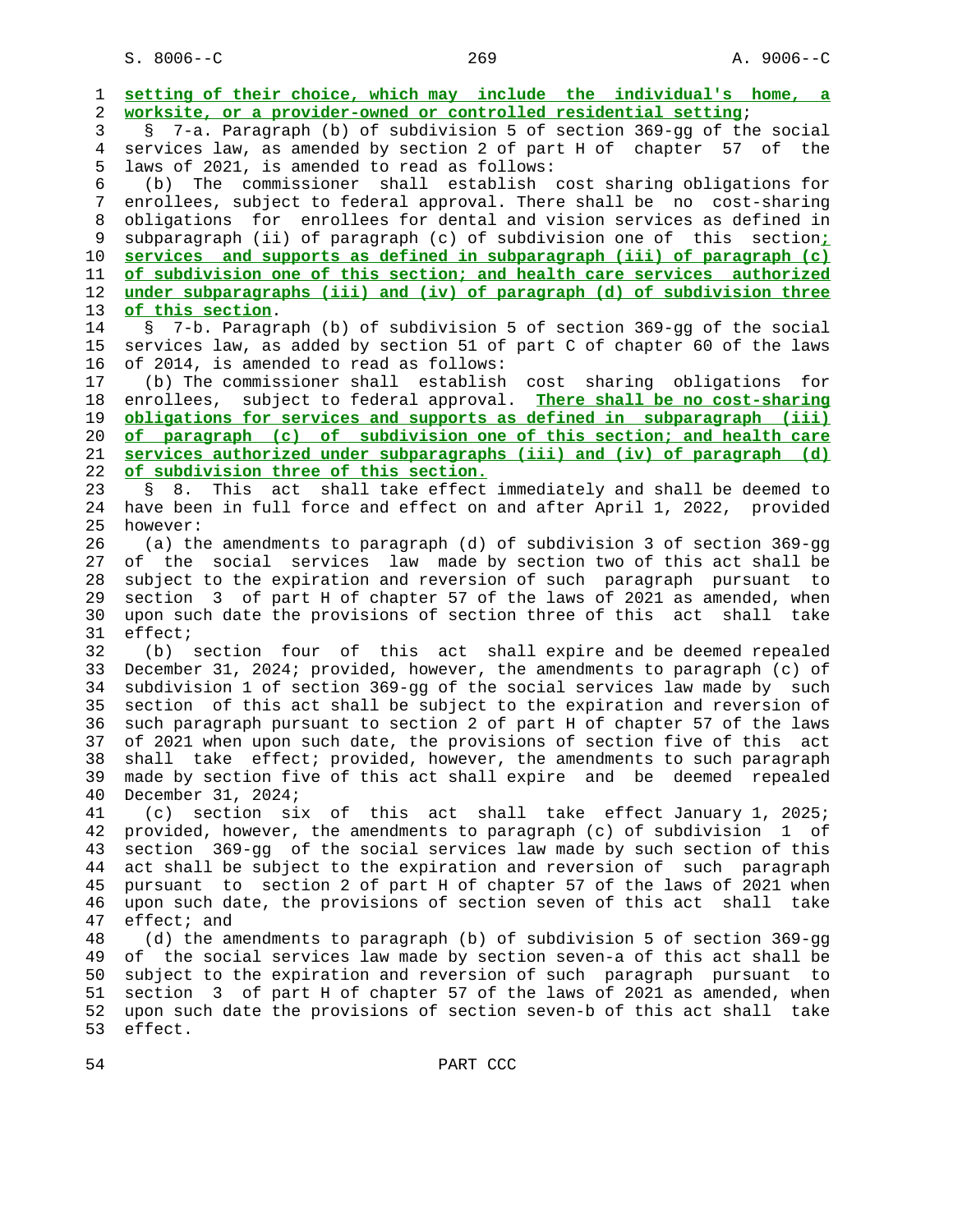S. 8006--C 270 A. 9006--C

 1 Section 1. Subdivision 2 of section 365-a of the social services law 2 is amended by adding a new paragraph (jj) to read as follows: 3 **(jj) pre-natal and post-partum care and services for the purpose of** 4 **improving maternal health outcomes and reduction of maternal mortality** 5 **when such services are recommended by a physician or other health care** 6 **practitioner authorized under title eight of the education law, and** 7 **provided by qualified practitioners. Such services shall include but** 8 **not be limited to nutrition services provided by certified dietitians** 9 **and certified nutritionists; care coordination, case management, and** 10 **peer support; patient navigation services; services by licensed clinical** 11 **social workers; dyadic services; Bluetooth-enabled devices for remote** 12 **patient monitoring; and other services determined by the commissioner of** 13 **health; provided, however, that the provisions of this paragraph shall** 14 **not take effect unless there is federal financial participation. Noth-** 15 **ing in this paragraph shall be construed to modify any licensure,** 16 **certification or scope of practice provision under title eight of the** 17 **education law.** 18 § 2. Subparagraph 3 of paragraph (d) of subdivision 1 of section 366 19 of the social services law, as added by section 1 of part D of chapter 20 56 of the laws of 2013, is amended to read as follows: 21 (3) cooperates with the appropriate social services official or the 22 department in establishing paternity or in establishing, modifying, or 23 enforcing a support order with respect to his or her child; provided, 24 however, that nothing herein contained shall be construed to require a 25 payment under this title for care or services, the cost of which may be 26 met in whole or in part by a third party; notwithstanding the foregoing, 27 a social services official shall not require such cooperation if the 28 social services official or the department determines that such actions 29 would be detrimental to the best interest of the child, applicant, or 30 recipient, or with respect to pregnant women during pregnancy and during 31 the [**sixty-day**] **one year** period beginning on the last day of pregnancy, 32 in accordance with procedures and criteria established by regulations of 33 the department consistent with federal law; and 34 § 3. Subparagraph 1 of paragraph (b) of subdivision 4 of section 366 35 of the social services law, as added by section 2 of part D of chapter 36 56 of the laws of 2013, is amended to read as follows: 37 (1) A pregnant woman eligible for medical assistance under subpara- 38 graph two or four of paragraph (b) of subdivision one of this section on 39 any day of her pregnancy will continue to be eligible for such care and 40 services [**through the end of the month in which the sixtieth day follow-** 41 **ing the end of the pregnancy occurs,**] **for a period of one year beginning** 42 **on the last day of pregnancy,** without regard to any change in the income 43 of the family that includes the pregnant woman, even if such change 44 otherwise would have rendered her ineligible for medical assistance. 45 § 4. Section 369-hh of the social services law is REPEALED. 46 § 5. This act shall take effect immediately and shall be deemed to 47 have been in full force and effect on and after April 1, 2022; provided, 48 however, that sections two, three and four of this act shall take effect 49 March 1, 2023. 50 PART DDD

 51 Section 1. Subdivision 7 of section 2510 of the public health law, as 52 amended by chapter 436 of the laws of 2021, is amended to read as 53 follows: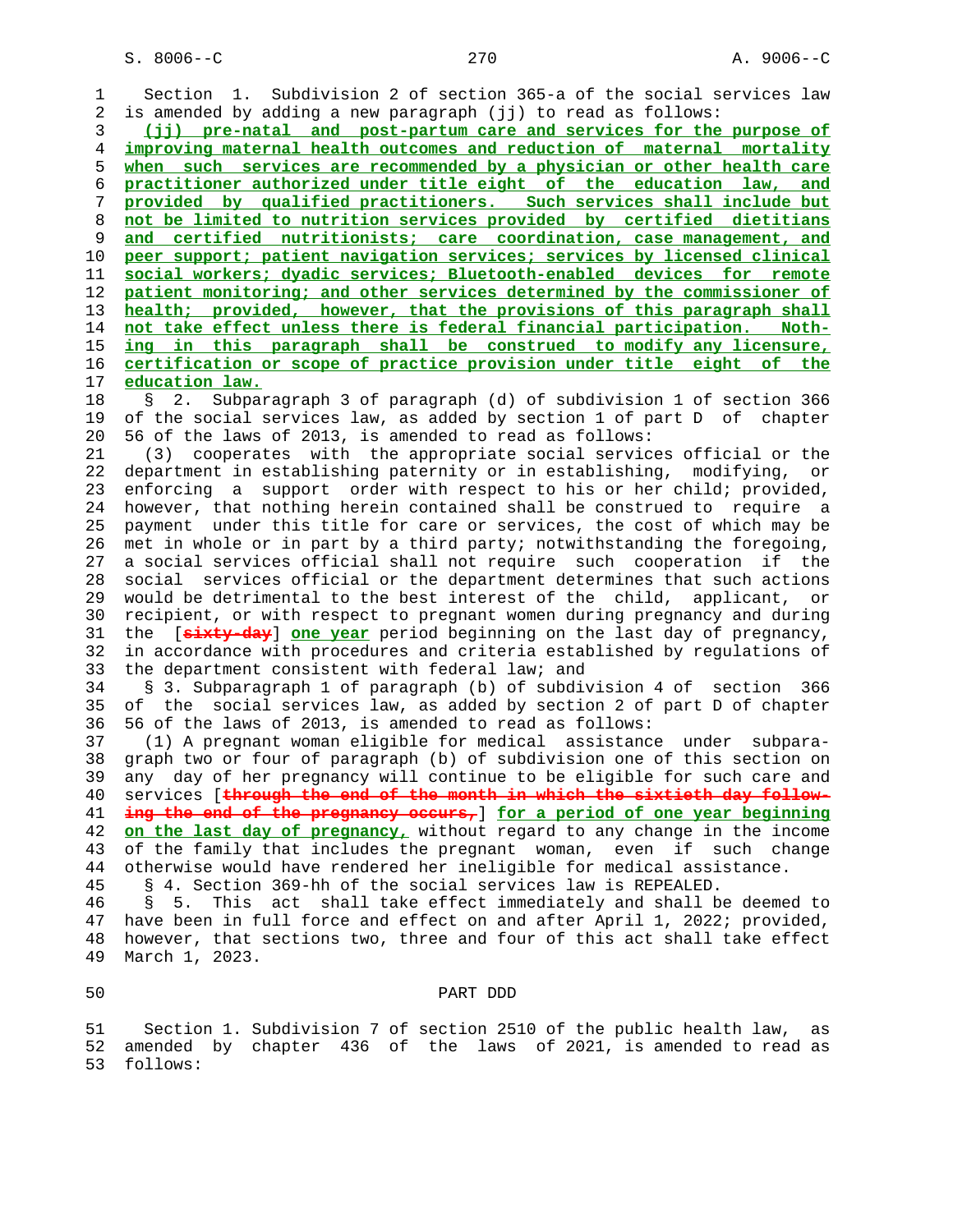1 7. "Covered health care services" means: the services of physicians, 2 optometrists, nurses, nurse practitioners, midwives and other related 3 professional personnel which are provided on an outpatient basis, 4 including routine well-child visits; diagnosis and treatment of illness 5 and injury; inpatient health care services; laboratory tests; diagnostic 6 x-rays; prescription and non-prescription drugs, ostomy **and other** 7 **medical** supplies and durable medical equipment; radiation therapy; 8 chemotherapy; hemodialysis; outpatient blood clotting factor products 9 and other treatments and services furnished in connection with the care 10 of hemophilia and other blood clotting protein deficiencies; emergency 11 room services; **ambulance services;** hospice services; emergency, preven- 12 tive and routine dental care, including [**medically necessary**] orthodon- 13 tia but excluding cosmetic surgery; emergency, preventive and routine 14 vision care, including eyeglasses; speech and hearing services; [**and,**] 15 inpatient and outpatient mental health, alcohol and substance abuse 16 services**, including children and family treatment and support services,** 17 **children's home and community based services, assertive community treat-** 18 **ment services and residential rehabilitation for youth services which** 19 **shall be reimbursed in accordance with the ambulatory patient group** 20 **(APG) rate-setting methodology as utilized by the department of health,** 21 **the office of addiction services and supports, or the office of mental** 22 **health for rate-setting purposes or any such other fees established** 23 **pursuant to article forty-three of the mental hygiene law; and health-** 24 **related services provided by voluntary foster care agency health facili-** 25 **ties licensed pursuant to article twenty-nine-I of this chapter;** as 26 defined by the commissioner [**in consultation with the superintendent**]. 27 "Covered health care services" shall not include drugs, procedures and 28 supplies for the treatment of erectile dysfunction when provided to, or 29 prescribed for use by, a person who is required to register as a sex 30 offender pursuant to article six-C of the correction law, provided that 31 any denial of coverage of such drugs, procedures or supplies shall 32 provide the patient with the means of obtaining additional information 33 concerning both the denial and the means of challenging such denial. 34 § 2. Subdivision 9 of section 2510 of the public health law is amended 35 by adding a new paragraph (e) to read as follows: 36 **(e) for periods on or after October first, two thousand twenty-two,** 37 **amounts as follows:** 38 **(i) no payments are required for eligible children whose family house-** 39 **hold income is less than two hundred twenty-three percent of the non-** 40 **farm federal poverty level and for eligible children who are American** 41 **Indians or Alaskan Natives, as defined by the United States department** 42 **of health and human services, whose family household income is less than** 43 **two hundred fifty-one percent of the non-farm federal poverty level; and** 44 **(ii) fifteen dollars per month for each eligible child whose family** 45 **household income is between two hundred twenty-three percent and two** 46 **hundred fifty percent of the non-farm federal poverty level, but no more** 47 **than forty-five dollars per month per family; and** 48 **(iii) thirty dollars per month for each eligible child whose family** 49 **household income is between two hundred fifty-one percent and three** hundred percent of the non-farm federal poverty level, but no more than 51 **ninety dollars per month per family; and** 52 **(iv) forty-five dollars per month for each eligible child whose family** 53 **household income is between three hundred one percent and three hundred** 54 **fifty percent of the non-farm federal poverty level, but no more than**

55 **one hundred thirty-five dollars per month per family; and**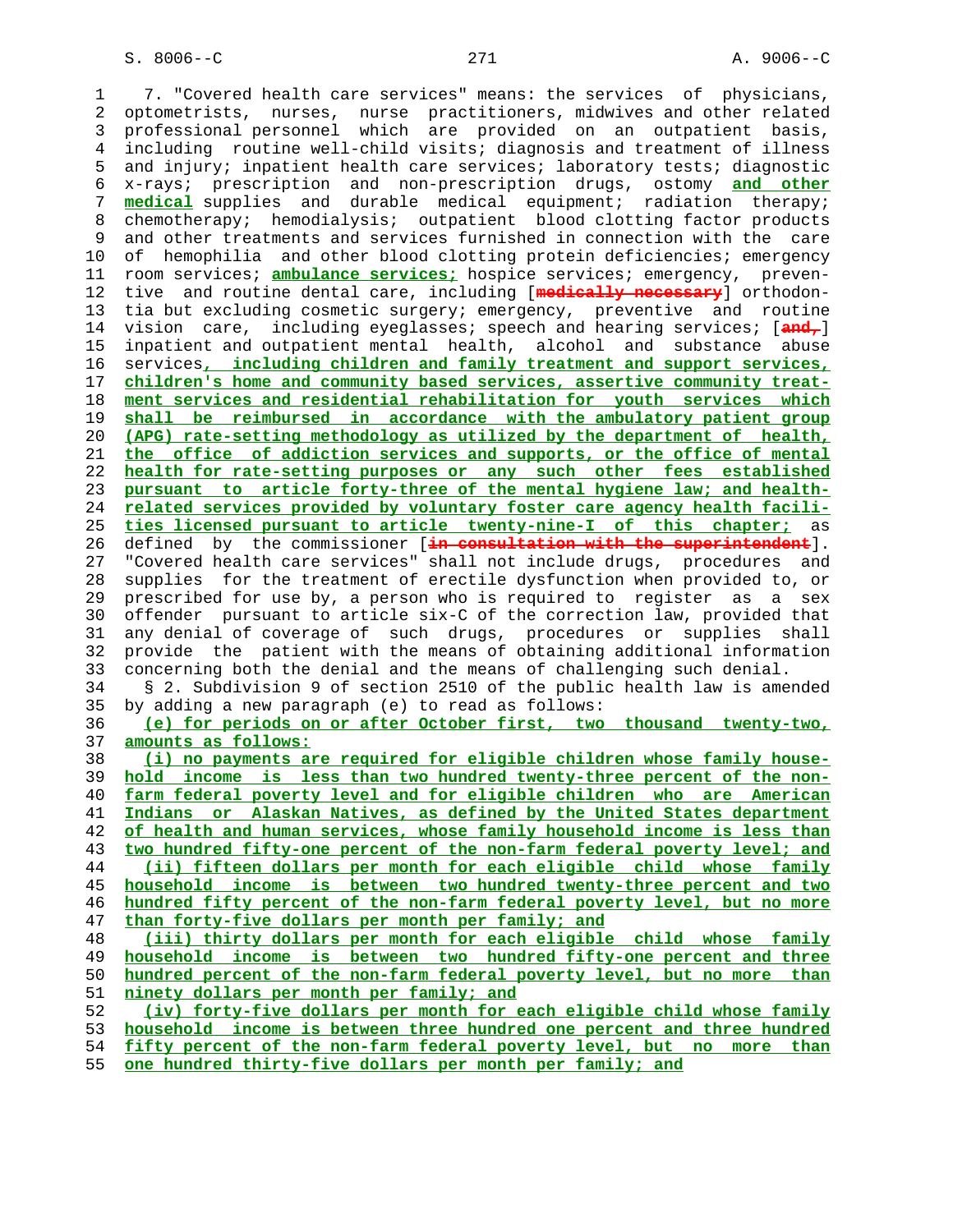S. 8006--C 272 A. 9006--C

**(v) sixty dollars per month for each eligible child whose family household income is between three hundred fifty-one percent and four hundred percent of the non-farm federal poverty level, but no more than one hundred eighty dollars per month per family.** 5 § 3. Subdivision 8 of section 2511 of the public health law is amended 6 by adding a new paragraph (i) to read as follows: **(i) Notwithstanding any inconsistent provision of this title, arti- cles thirty-two and forty-three of the insurance law and subsection (e) of section eleven hundred twenty of the insurance law: (i) The commissioner shall, subject to approval of the director of the division of the budget, develop reimbursement methodologies for deter- mining the amount of subsidy payments made to approved organizations for the cost of covered health care services coverage provided pursuant to this title for payments made on and after January first, two thousand twenty-four. (ii) Effective January first, two thousand twenty-three, the commis- sioner shall coordinate with the superintendent of financial services for the transition of the subsidy payment rate setting function to the department and, in conjunction with its independent actuary, review reimbursement methodologies developed in accordance with subparagraph (i) of this paragraph. Notwithstanding section one hundred sixty-three of the state finance law, the commissioner may select and contract with the independent actuary selected pursuant to subdivision eighteen of section three hundred sixty-four-j of the social services law, without a competitive bid or request for proposal process. Such independent actu- ary shall review and make recommendations concerning appropriate actuar- ial assumptions relevant to the establishment of reimbursement methodol- ogies, including but not limited to the adequacy of subsidy payment amounts in relation to the population to be served adjusted for case mix, the scope of services approved organizations must provide, the utilization of such services and the network of providers required to meet state standards.** 33 § 4. Paragraph (b) of subdivision 7 of section 2511 of the public 34 health law, as amended by chapter 923 of the laws of 1990, is amended to 35 read as follows: 36 (b) The commissioner, in consultation with the superintendent, shall 37 make a determination whether to approve, disapprove or recommend modifi- 38 cation of the proposal. In order for a proposal to be approved by the 39 commissioner, the proposal must also be approved by the superintendent 40 with respect to the provisions of subparagraphs [**(viii) through**] **(ix) and** (xii) of paragraph (a) of this subdivision. 42 § 5. Section 2511 of the public health law is amended by adding a new 43 subdivision 22 to read as follows: **22. Notwithstanding the provisions of this title and effective on and after January first, two thousand twenty-three, the consultative, review, and approval functions of the superintendent of financial services related to administration of the child health insurance plan are no longer applicable and references to those functions in this title shall be null and void. The child health insurance plan set forth in this title shall be administered solely by the commissioner. All child health insurance plan policies reviewed and approved by the superinten- dent of financial services in accordance with section eleven hundred twenty of the insurance law shall remain in effect until the commission- er establishes a process to review and approve member handbooks in accordance with the requirements of Title XXI of the federal social security act and implementing regulations, and such member handbooks are**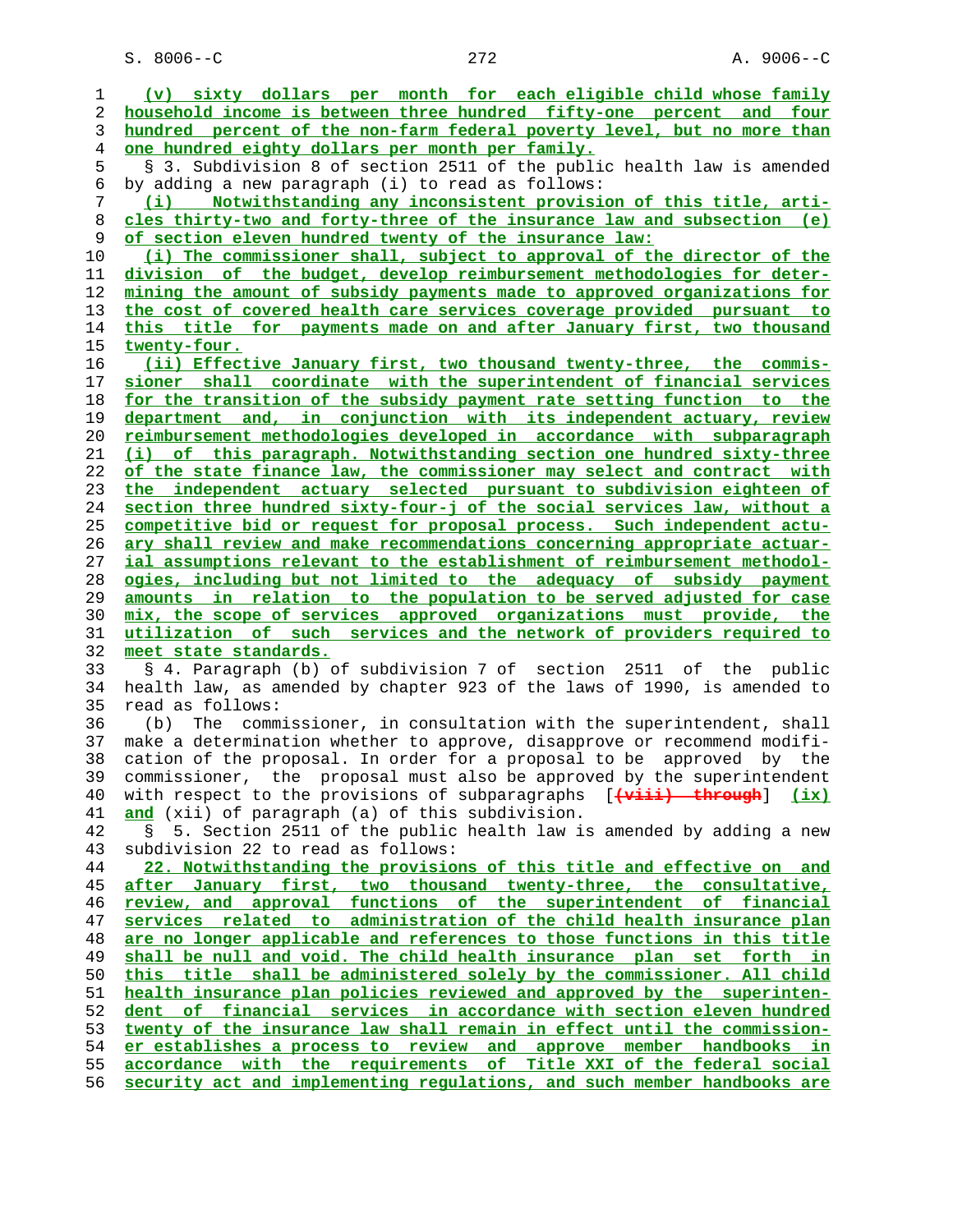S. 8006--C 273 A. 9006--C

 1 **issued by approved organizations to enrollees in place of child health** 2 **insurance plan policies which were subject to review under section elev-** 3 **en hundred twenty of the insurance law.**

 4 § 6. Subdivision 6 of section 2510 of the public health law is amended 5 by adding a new paragraph (d) to read as follows:

**(d) effective on or after March first, two thousand twenty-three through March thirty-first, two thousand twenty-seven, subject to exten- sion under Title XXI of the federal social security act, the period of eligibility for pregnant individuals enrolled in the child health insur- ance plan shall include twelve months postpartum coverage commencing on the first day of the month following the last day of pregnancy and ending on the last day of the month in which the twelve-month postpartum period ends; provided, however, such postpartum coverage may end prior to the end of the twelve-month period only under the following circum- stances: (i) the individual requests voluntary termination; (ii) the individual ceases to be a state resident; (iii) eligibility was deter- mined incorrectly because of error, fraud, abuse, or perjury attributed to the individual; or (iv) the individual dies.**

 19 § 7. This act shall take effect immediately and shall be deemed to 20 have been in full force and effect on and after April 1, 2022; provided, 21 however, that sections one, three and four of this act shall take effect 22 January 1, 2023.

## 23 PART EEE

 24 Section 1. Section 3 of part E of chapter 55 of the laws of 2020, 25 amending the state finance law relating to establishing the criminal 26 justice discovery compensation fund; amending the criminal procedure law 27 relating to monies recovered by county district attorneys before the 28 filing of an accusatory instrument; and providing for the repeal of 29 certain provisions upon expiration thereof, is amended to read as 30 follows:

 31 § 3. This act shall take effect immediately; provided, however, that 32 subdivision 2 of section 99-hh of the state finance law, as added by 33 section one of this act, shall expire and be deemed repealed March 31, 34 [**2022**] **2024**, and provided, further that the amendments to section 95.00 35 of the criminal procedure law made by section two of this act shall not 36 affect the repeal of such section and shall be deemed repealed there- 37 with.

 38 § 1-a. Subdivision 5 of section 216 of the judiciary law, as added by 39 section 4 of part HHH of chapter 56 of the laws of 2020, is renumbered 40 subdivision 6 and is amended to read as follows:

 41 6. The chief administrator of the courts, in conjunction with the 42 division of criminal justice services, shall collect data and report 43 annually regarding the impact of article two hundred forty-five of the 44 criminal procedure law. Such data and report shall contain information 45 regarding the implementation of article two hundred forty-five of the 46 criminal procedure law, including procedures used to implement the arti- 47 cle, resources needed for implementation, **monies received pursuant to** 48 **section ninety-nine-hh of the state finance law, including the amount of** 49 **money utilized for the services and expenses eligible pursuant to subdi-** 50 **vision three of such section,** information regarding cases where discov- 51 ery obligations are not met, and information regarding case outcomes. 52 The report shall be released publicly and published on the websites of 53 the office of court administration and the division of criminal justice 54 services. The first report shall be published eighteen months after the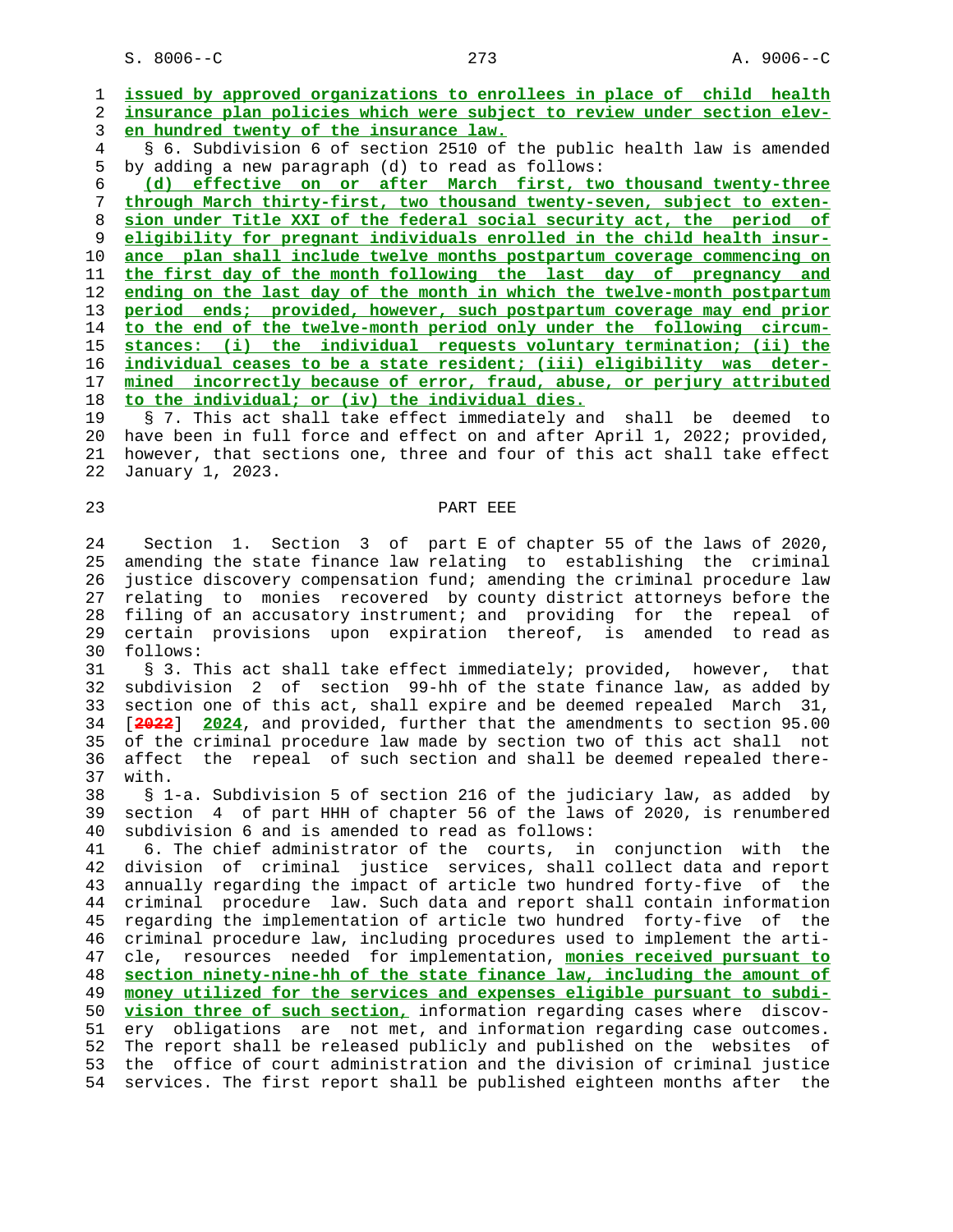1 effective date of this section, and shall include data from the first 2 twelve months following the enactment of this section. Reports for 3 subsequent years shall be published annually thereafter. 4 § 1-b. Subdivision 3 of section 99-hh of the state finance law, as 5 added by section 1 of part E of chapter 55 of the laws of 2020, is 6 amended to read as follows: 7 3. **(a)** Monies of the criminal justice discovery compensation fund, 8 following appropriation by the legislature and allocation by the direc- 9 tor of the budget, shall be made available for local assistance services 10 and expenses related to discovery reform implementation, including but 11 not limited to, digital evidence transmission technology, administrative 12 support, computers, hardware and operating software, data connectivity, 13 development of training materials, staff training, overtime costs, liti- 14 gation readiness, and pretrial services. Eligible entities shall 15 include, but not be limited to counties, cities with populations less 16 than one million, and law enforcement and prosecutorial entities within 17 towns and villages. 18 **(b) The director of the budget shall provide the amount of the monies** 19 **allocated pursuant to this section to the chief administrator of the** 20 **courts and the division of criminal justice services for the purpose of** 21 **completing the report required pursuant to subdivision six of section** 22 **two hundred sixteen of the judiciary law.** 23 § 2. This act shall take effect immediately and shall be deemed to 24 have been in full force and effect on and after March 31, 2022. 25 PART FFF 26 Section 1. The state comptroller is hereby authorized and directed to 27 loan money in accordance with the provisions set forth in subdivision 5 28 of section 4 of the state finance law to the following funds and/or 29 accounts: 30 1. DOL-Child performer protection account (20401). 31 2. Local government records management account (20501). 32 3. Child health plus program account (20810). 33 4. EPIC premium account (20818). 34 5. Education - New (20901). 35 6. VLT - Sound basic education fund (20904). 36 7. Sewage treatment program management and administration fund 37 (21000). 38 8. Hazardous bulk storage account (21061). 39 9. Utility environmental regulatory account (21064). 40 10. Federal grants indirect cost recovery account (21065). 41 11. Low level radioactive waste account (21066). 42 12. Recreation account (21067). 43 13. Public safety recovery account (21077). 44 14. Environmental regulatory account (21081). 45 15. Natural resource account (21082). 46 16. Mined land reclamation program account (21084). 47 17. Great lakes restoration initiative account (21087). 48 18. Environmental protection and oil spill compensation fund (21200). 49 19. Public transportation systems account (21401). 50 20. Metropolitan mass transportation (21402). 51 21. Operating permit program account (21451). 52 22. Mobile source account (21452). 53 23. Statewide planning and research cooperative system account 54 (21902).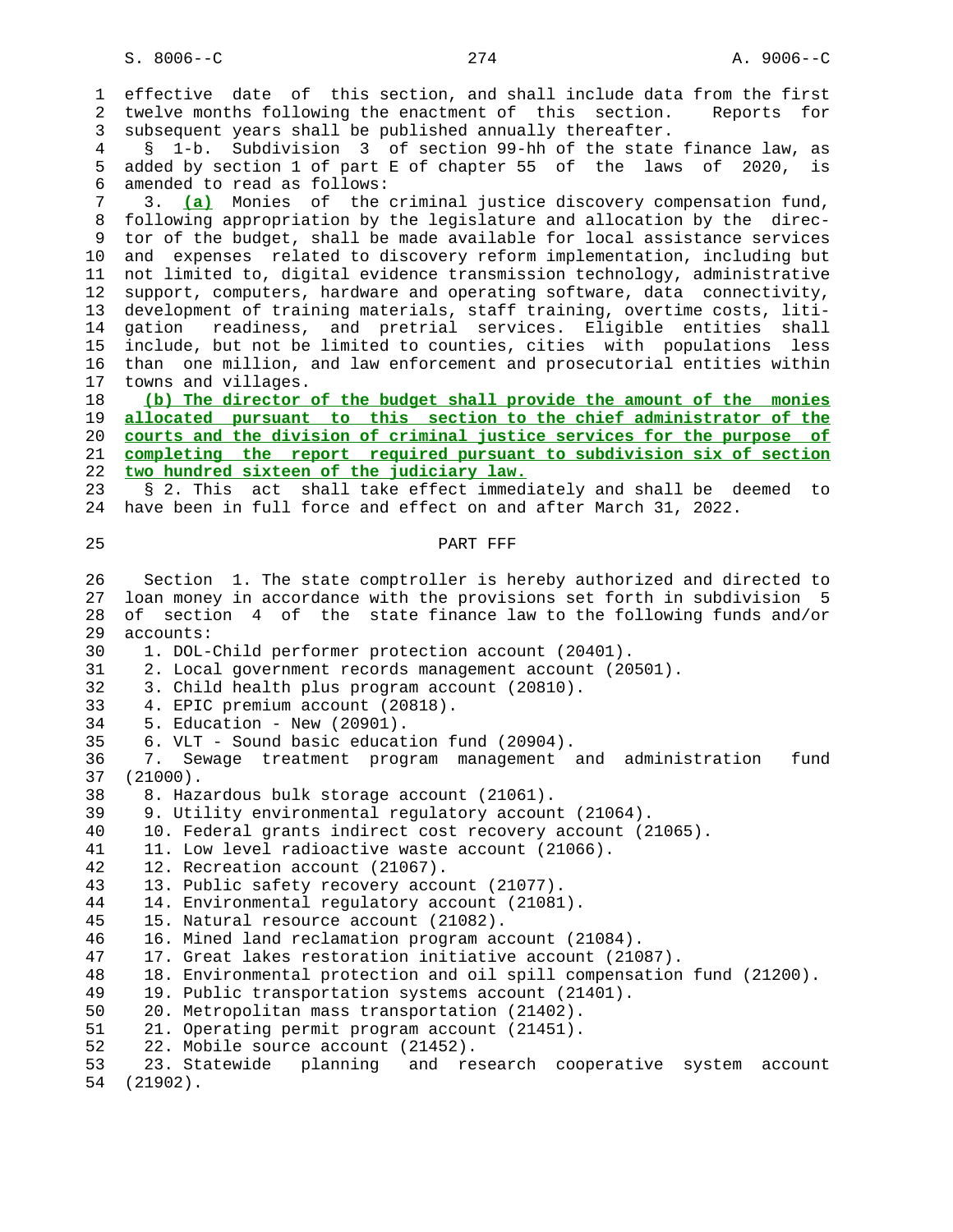1 24. New York state thruway authority account (21905). 2 25. Mental hygiene program fund account (21907). 3 26. Mental hygiene patient income account (21909). 4 27. Financial control board account (21911).<br>5 28. Requlation of racing account (21912). 28. Regulation of racing account (21912). 6 29. State university dormitory income reimbursable account (21937). 7 30. Criminal justice improvement account (21945). 8 31. Environmental laboratory reference fee account (21959). 9 32. Training, management and evaluation account (21961).<br>10 33. Clinical laboratory reference system assessment acco 33. Clinical laboratory reference system assessment account (21962). 11 34. Indirect cost recovery account (21978). 12 35. Multi-agency training account (21989). 13 36. Bell jar collection account (22003). 14 37. Industry and utility service account (22004). 15 38. Real property disposition account (22006). 16 39. Parking account (22007). 17 40. Courts special grants (22008). 18 41. Asbestos safety training program account (22009). 19 42. Camp Smith billeting account (22017).<br>20 43. Batavia school for the blind account 43. Batavia school for the blind account (22032). 21 44. Investment services account (22034). 22 45. Surplus property account (22036). 23 46. Financial oversight account (22039). 24 47. Regulation of Indian gaming account (22046). 25 48. Rome school for the deaf account (22053). 26 49. Seized assets account (22054). 27 50. Administrative adjudication account (22055). 28 51. New York City assessment account (22062). 29 52. Cultural education account (22063). 30 53. Local services account (22078). 31 54. DHCR mortgage servicing account (22085). 32 55. Housing indirect cost recovery account (22090). 33 56. DHCR-HCA application fee account (22100). 34 57. Low income housing monitoring account (22130). 35 58. Corporation administration account (22135). 36 59. New York State Home for Veterans in the Lower-Hudson Valley 37 account (22144). 38 60. Deferred compensation administration account (22151). 39 61. Rent revenue other New York City account (22156). 40 62. Rent revenue account (22158). 41 63. Transportation aviation account (22165). 42 64. Tax revenue arrearage account (22168). 43 65. New York state medical indemnity fund account (22240). 44 66. Behavioral health parity compliance fund (22246). 45 67. State university general income offset account (22654). 46 68. Lake George park trust fund account (22751). 47 69. State police motor vehicle law enforcement account (22802). 48 70. Highway safety program account (23001). 49 71. DOH drinking water program account (23102).<br>50 72. NYCCC operating offset account (23151). 72. NYCCC operating offset account (23151). 51 73. Commercial gaming regulation account (23702). 52 74. Highway use tax administration account (23801). 53 75. New York state secure choice administrative account (23806). 54 76. New York state cannabis revenue fund (24800). 55 77. Fantasy sports administration account (24951). 56 78. Highway and bridge capital account (30051).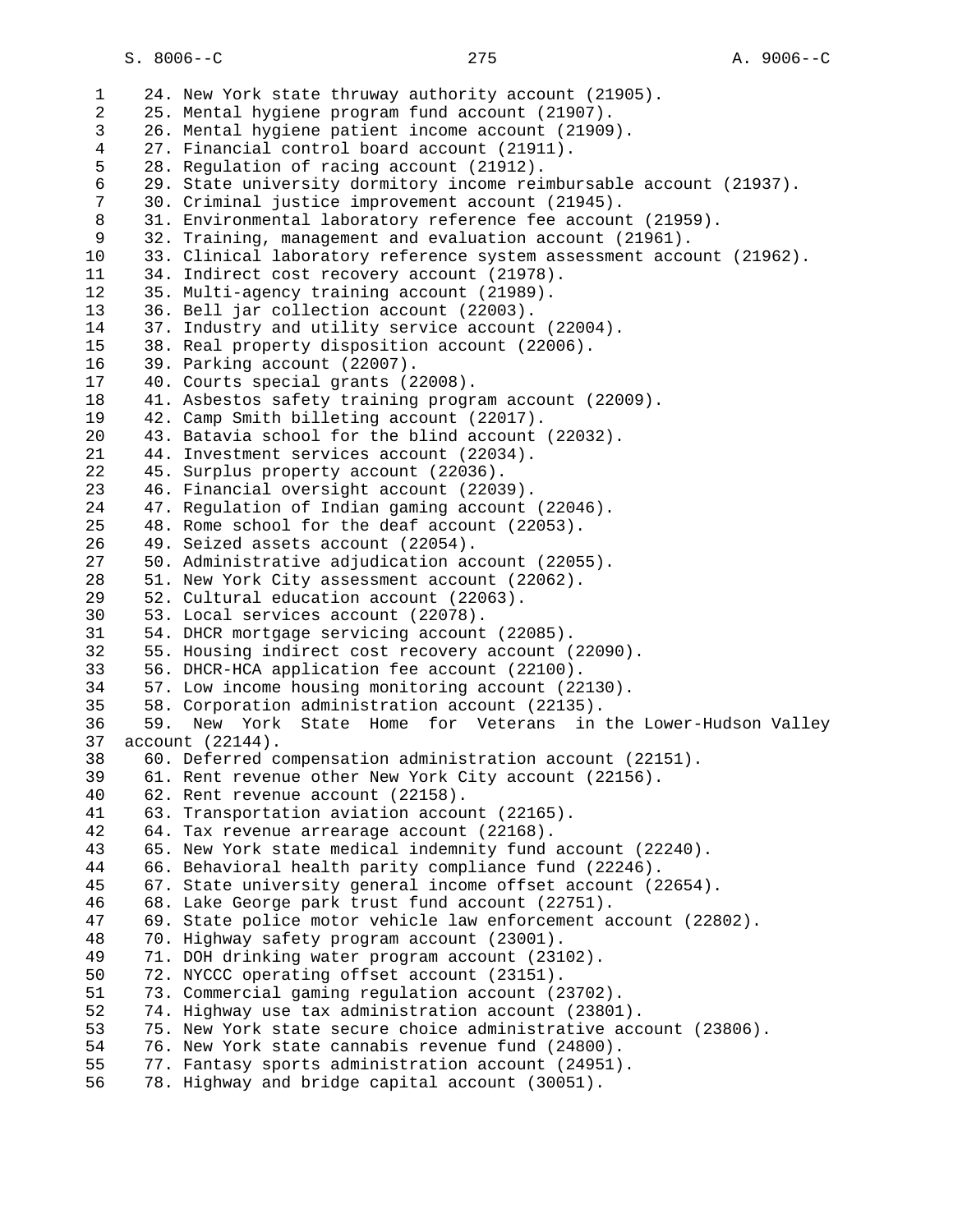1 79. Aviation purpose account (30053). 2 80. State university residence hall rehabilitation fund (30100). 3 81. State parks infrastructure account (30351). 4 82. Clean water/clean air implementation fund (30500). 83. Hazardous waste remedial cleanup account (31506). 6 84. Youth facilities improvement account (31701). 7 85. Housing assistance fund (31800). 8 86. Housing program fund (31850). 9 87. Highway facility purpose account (31951).<br>10 88. New York racing account (32213). 88. New York racing account (32213). 11 89. Capital miscellaneous gifts account (32214). 12 90. Information technology capital financing account (32215). 13 91. New York environmental protection and spill remediation account 14 (32219). 15 92. Mental hygiene facilities capital improvement fund (32300). 16 93. Correctional facilities capital improvement fund (32350). 17 94. New York State Storm Recovery Capital Fund (33000). 18 95. OGS convention center account (50318). 19 96. Empire Plaza Gift Shop (50327). 20 97. Centralized services fund (55000). 21 98. Archives records management account (55052). 22 99. Federal single audit account (55053). 23 100. Civil service administration account (55055). 24 101. Civil service EHS occupational health program account (55056). 25 102. Banking services account (55057). 26 103. Cultural resources survey account (55058). 27 104. Neighborhood work project account (55059). 28 105. Automation & printing chargeback account (55060). 29 106. OFT NYT account (55061). 30 107. Data center account (55062). 31 108. Intrusion detection account (55066). 32 109. Domestic violence grant account (55067). 33 110. Centralized technology services account (55069). 34 111. Labor contact center account (55071). 35 112. Human services contact center account (55072). 36 113. Tax contact center account (55073). 37 114. Department of law civil recoveries account (55074). 38 115. Executive direction internal audit account (55251). 39 116. CIO Information technology centralized services account (55252). 40 117. Health insurance internal service account (55300). 41 118. Civil service employee benefits division administrative account 42 (55301). 43 119. Correctional industries revolving fund (55350). 44 120. Employees health insurance account (60201). 45 121. Medicaid management information system escrow fund (60900). 46 § 1-a. The state comptroller is hereby authorized and directed to loan 47 money in accordance with the provisions set forth in subdivision 5 of 48 section 4 of the state finance law to any account within the following 49 federal funds, provided the comptroller has made a determination that<br>50 sufficient federal grant award authority is available to reimburse such sufficient federal grant award authority is available to reimburse such 51 loans: 52 1. Federal USDA-food and nutrition services fund (25000). 53 2. Federal health and human services fund (25100). 54 3. Federal education fund (25200). 55 4. Federal block grant fund (25250).

56 5. Federal miscellaneous operating grants fund (25300).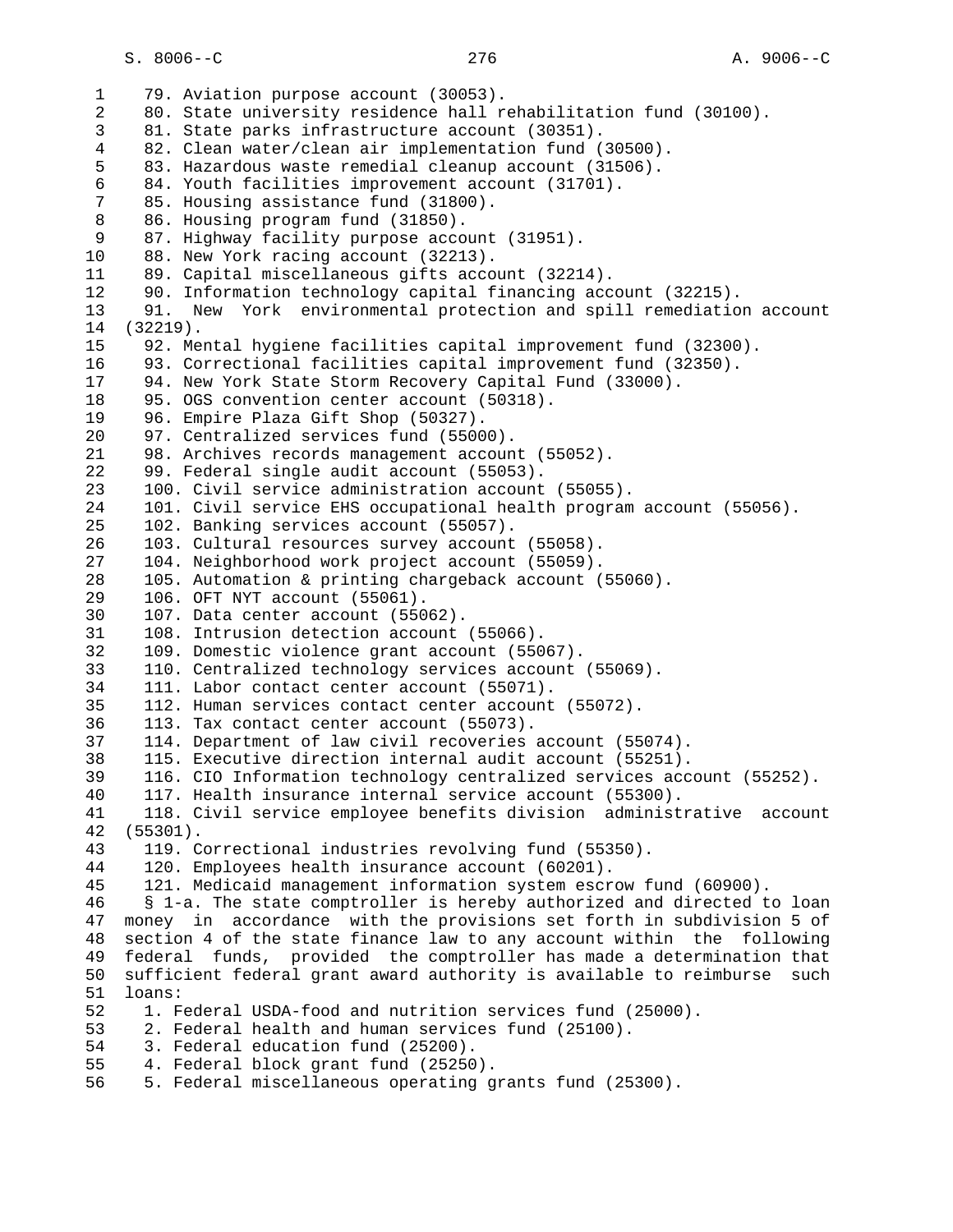1 6. Federal unemployment insurance administration fund (25900). 2 7. Federal unemployment insurance occupational training fund (25950). 3 8. Federal emergency employment act fund (26000). 4 9. Federal capital projects fund (31350). 5 § 2. Notwithstanding any law to the contrary, and in accordance with 6 section 4 of the state finance law, the comptroller is hereby authorized 7 and directed to transfer, upon request of the director of the budget, on 8 or before March 31, 2023, up to the unencumbered balance or the follow- 9 ing amounts: 10 Economic Development and Public Authorities: 11 1. \$1,175,000 from the miscellaneous special revenue fund, underground 12 facilities safety training account (22172), to the general fund. 13 2. An amount up to the unencumbered balance from the miscellaneous 14 special revenue fund, business and licensing services account (21977), 15 to the general fund. 16 3. \$14,810,000 from the miscellaneous special revenue fund, code 17 enforcement account (21904), to the general fund. 18 4. \$3,000,000 from the general fund to the miscellaneous special 19 revenue fund, tax revenue arrearage account (22168). 20 Education: 21 1. \$2,653,000,000 from the general fund to the state lottery fund, 22 education account (20901), as reimbursement for disbursements made from 23 such fund for supplemental aid to education pursuant to section 92-c of 24 the state finance law that are in excess of the amounts deposited in 25 such fund for such purposes pursuant to section 1612 of the tax law. 26 2. \$1,237,000,000 from the general fund to the state lottery fund, VLT 27 education account (20904), as reimbursement for disbursements made from 28 such fund for supplemental aid to education pursuant to section 92-c of 29 the state finance law that are in excess of the amounts deposited in 30 such fund for such purposes pursuant to section 1612 of the tax law. 31 3. \$140,800,000 from the general fund to the New York state commercial 32 gaming fund, commercial gaming revenue account (23701), as reimbursement 33 for disbursements made from such fund for supplemental aid to education 34 pursuant to section 97-nnnn of the state finance law that are in excess 35 of the amounts deposited in such fund for purposes pursuant to section 36 1352 of the racing, pari-mutuel wagering and breeding law. 37 4. \$614,580,000 from the general fund to the mobile sports wagering 38 fund, education account (24955), as reimbursement for disbursements made 39 from such fund for supplemental aid to education pursuant to section 40 92-c of the state finance law that are in excess of the amounts deposit- 41 ed in such fund for such purposes pursuant to section 1367 of the 42 racing, pari-mutuel wagering and breeding law. 43 5. \$7,000,000 from the interactive fantasy sports fund, fantasy sports 44 education account (24950), to the state lottery fund, education account 45 (20901), as reimbursement for disbursements made from such fund for 46 supplemental aid to education pursuant to section 92-c of the state 47 finance law. 48 6. An amount up to the unencumbered balance in the fund on March 31, 49 2023 from the charitable gifts trust fund, elementary and secondary 50 education account (24901), to the general fund, for payment of general 51 support for public schools pursuant to section 3609-a of the education 52 law. 53 7. Moneys from the state lottery fund (20900) up to an amount deposit- 54 ed in such fund pursuant to section 1612 of the tax law in excess of the 55 current year appropriation for supplemental aid to education pursuant to 56 section 92-c of the state finance law.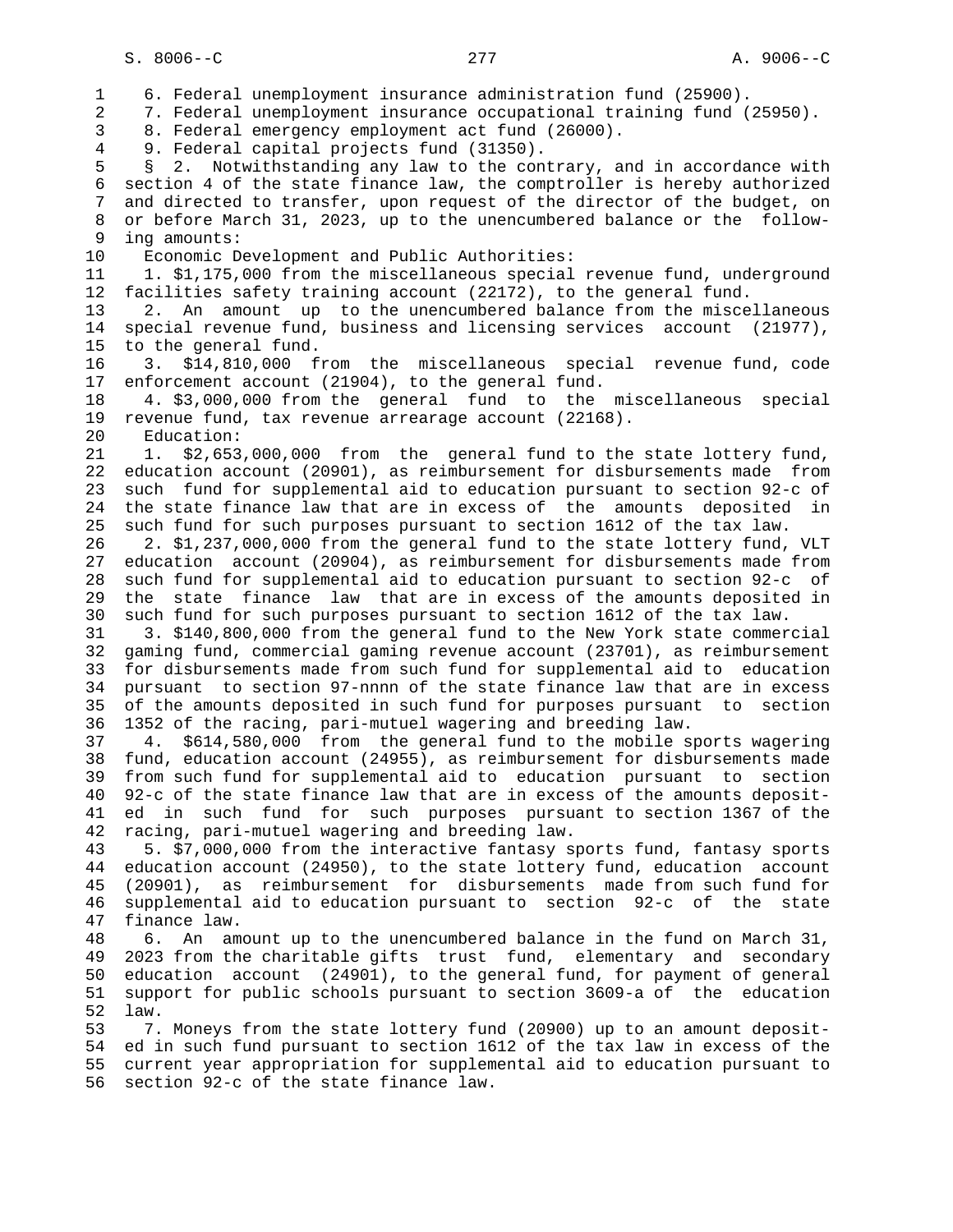1 8. \$300,000 from the New York state local government records manage- 2 ment improvement fund, local government records management account 3 (20501), to the New York state archives partnership trust fund, archives 4 partnership trust maintenance account (20351). 5 9. \$900,000 from the general fund to the miscellaneous special revenue 6 fund, Batavia school for the blind account (22032). 7 10. \$900,000 from the general fund to the miscellaneous special reven- 8 ue fund, Rome school for the deaf account (22053). 9 11. \$343,400,000 from the state university dormitory income fund 10 (40350) to the miscellaneous special revenue fund, state university 11 dormitory income reimbursable account (21937). 12 12. \$8,318,000 from the general fund to the state university income 13 fund, state university income offset account (22654), for the state's 14 share of repayment of the STIP loan. 15 13. \$47,000,000 from the state university income fund, state universi- 16 ty hospitals income reimbursable account (22656) to the general fund for 17 hospital debt service for the period April 1, 2022 through March 31, 18 2023. 19 14. \$7,790,000 from the miscellaneous special revenue fund, office of 20 the professions account (22051), to the miscellaneous capital projects 21 fund, office of the professions electronic licensing account (32222). 22 15. \$24,000,000 from any of the state education department's special 23 revenue and internal service funds to the miscellaneous special revenue 24 fund, indirect cost recovery account (21978). 25 16. \$4,200,000 from any of the state education department's special 26 revenue or internal service funds to the capital projects fund (30000). 27 Environmental Affairs: 28 1. \$16,000,000 from any of the department of environmental conserva- 29 tion's special revenue federal funds, and/or federal capital funds, to 30 the environmental conservation special revenue fund, federal indirect 31 recovery account (21065). 32 2. \$5,000,000 from any of the department of environmental conserva- 33 tion's special revenue federal funds, and/or federal capital funds, to 34 the conservation fund (21150) or Marine Resources Account (21151) as 35 necessary to avoid diversion of conservation funds. 36 3. \$3,000,000 from any of the office of parks, recreation and historic 37 preservation capital projects federal funds and special revenue federal 38 funds to the miscellaneous special revenue fund, federal grant indirect 39 cost recovery account (22188). 40 4. \$1,000,000 from any of the office of parks, recreation and historic 41 preservation special revenue federal funds to the miscellaneous capital 42 projects fund, I love NY water account (32212). 43 5. \$100,000,000 from the general fund to the environmental protection 44 fund, environmental protection fund transfer account (30451). 45 6. \$6,000,000 from the general fund to the hazardous waste remedial 46 fund, hazardous waste oversight and assistance account (31505). 47 7. An amount up to or equal to the cash balance within the special 48 revenue-other waste management & cleanup account (21053) to the capital 49 projects fund (30000) for services and capital expenses related to the 50 management and cleanup program as put forth in section 27-1915 of the 51 environmental conservation law. 52 8. \$1,800,000 from the miscellaneous special revenue fund, public<br>53 service account (22011) to the miscellaneous special revenue fund. utilservice account (22011) to the miscellaneous special revenue fund, util- 54 ity environmental regulatory account (21064). 55 9. \$7,000,000 from the general fund to the enterprise fund, state fair 56 account (50051).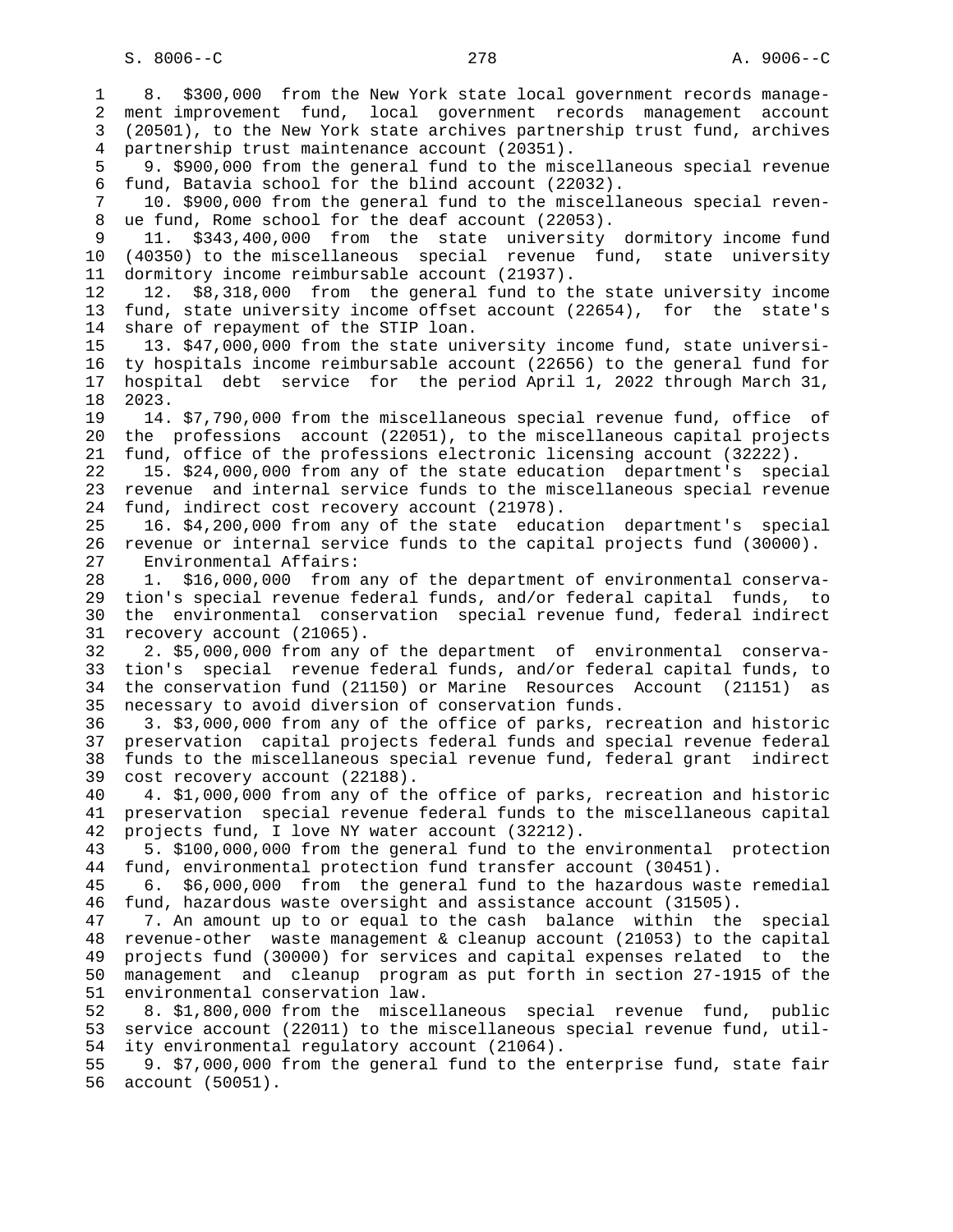1 10. \$4,000,000 from the waste management & cleanup account (21053) to 2 the general fund. 3 11. \$3,000,000 from the waste management & cleanup account (21053) to 4 the environmental protection fund transfer account (30451). 5 12. Up to \$10,000,000 from the general fund to the miscellaneous 6 special revenue fund, patron services account (22163). 7 Family Assistance: 8 1. \$7,000,000 from any of the office of children and family services, 9 office of temporary and disability assistance, or department of health 10 special revenue federal funds and the general fund, in accordance with 11 agreements with social services districts, to the miscellaneous special 12 revenue fund, office of human resources development state match account 13 (21967). 14 2. \$4,000,000 from any of the office of children and family services 15 or office of temporary and disability assistance special revenue federal 16 funds to the miscellaneous special revenue fund, family preservation and 17 support services and family violence services account (22082). 18 3. \$18,670,000 from any of the office of children and family services, 19 office of temporary and disability assistance, or department of health 20 special revenue federal funds and any other miscellaneous revenues 21 generated from the operation of office of children and family services 22 programs to the general fund. 23 4. \$175,000,000 from any of the office of temporary and disability 24 assistance or department of health special revenue funds to the general 25 fund. 26 5. \$2,500,000 from any of the office of temporary and disability 27 assistance special revenue funds to the miscellaneous special revenue 28 fund, office of temporary and disability assistance program account 29 (21980). 30 6. \$35,000,000 from any of the office of children and family services, 31 office of temporary and disability assistance, department of labor, and 32 department of health special revenue federal funds to the office of 33 children and family services miscellaneous special revenue fund, multi- 34 agency training contract account (21989). 35 7. \$205,000,000 from the miscellaneous special revenue fund, youth 36 facility per diem account (22186), to the general fund. 37 8. \$621,850 from the general fund to the combined gifts, grants, and 38 bequests fund, WB Hoyt Memorial account (20128). 39 9. \$5,000,000 from the miscellaneous special revenue fund, state 40 central registry (22028), to the general fund. 41 10. \$900,000 from the general fund to the Veterans' Remembrance and 42 Cemetery Maintenance and Operation account (20201). 43 11. \$505,000,000 from the general fund to the housing program fund 44 (31850). 45 General Government: 46 1. \$12,000,000 from the general fund to the health insurance revolving 47 fund (55300). 48 2. \$292,400,000 from the health insurance reserve receipts fund 49 (60550) to the general fund. 50 3. \$150,000 from the general fund to the not-for-profit revolving loan 51 fund (20650). 52 4. \$150,000 from the not-for-profit revolving loan fund (20650) to the 53 general fund. 54 5. \$3,000,000 from the miscellaneous special revenue fund, surplus 55 property account (22036), to the general fund.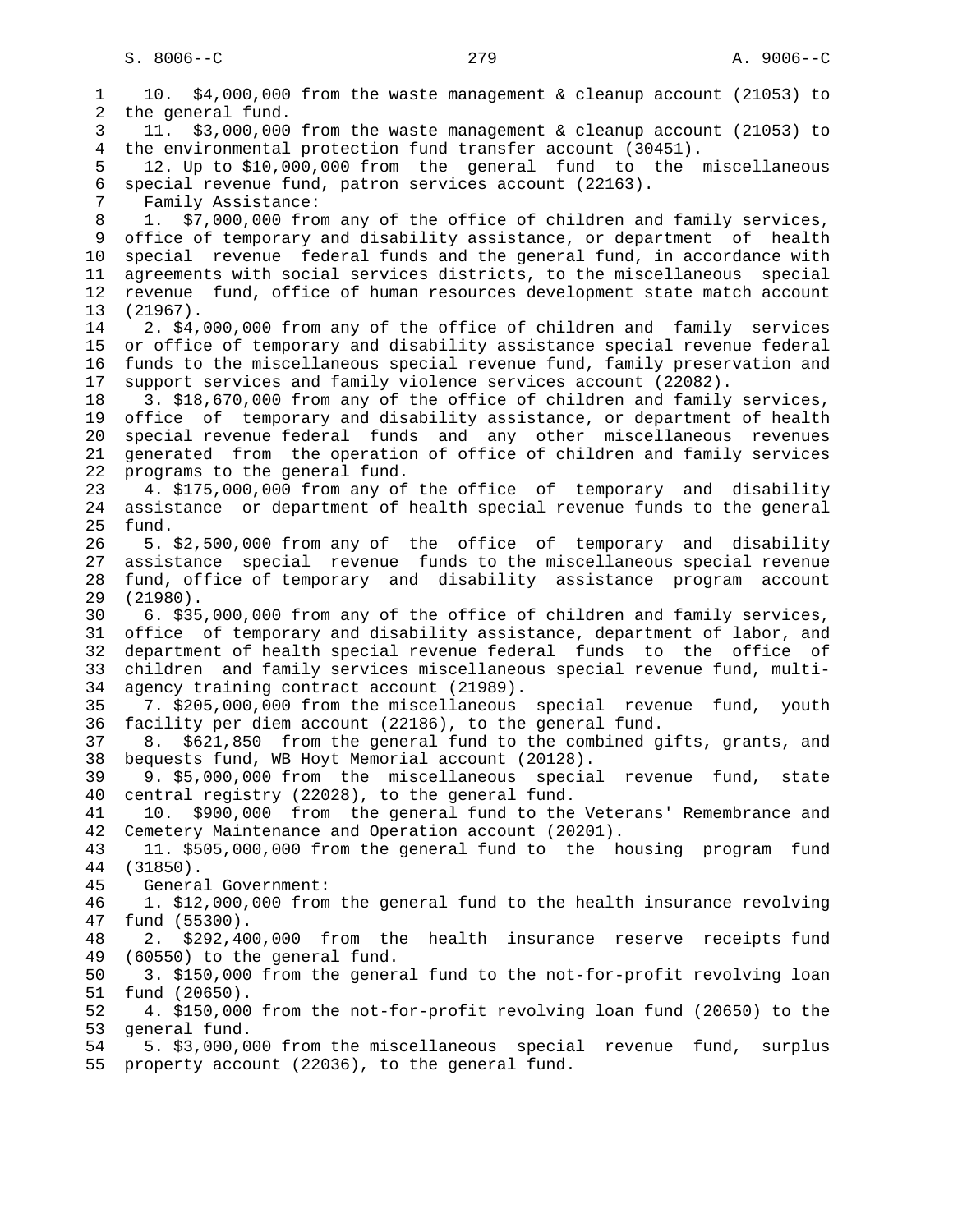1 6. \$19,000,000 from the miscellaneous special revenue fund, revenue 2 arrearage account (22024), to the general fund. 3 7. \$1,826,000 from the miscellaneous special revenue fund, revenue 4 arrearage account (22024), to the miscellaneous special revenue fund, 5 authority budget office account (22138). 6 8. \$1,000,000 from the miscellaneous special revenue fund, parking 7 account (22007), to the general fund, for the purpose of reimbursing the 8 costs of debt service related to state parking facilities. 9 9. \$11,460,000 from the general fund to the agencies internal service 10 fund, central technology services account (55069), for the purpose of 11 enterprise technology projects. 12 10. \$10,000,000 from the general fund to the agencies internal service 13 fund, state data center account (55062). 14 11. \$12,000,000 from the miscellaneous special revenue fund, parking 15 account (22007), to the centralized services, building support services 16 account (55018). 17 12. \$30,000,000 from the general fund to the internal service fund, 18 business services center account (55022). 19 13. \$8,000,000 from the general fund to the internal service fund, 20 building support services account (55018). 21 14. \$1,500,000 from the combined expendable trust fund, plaza special 22 events account (20120), to the general fund. 23 15. \$50,000,000 from the general fund to the New York State cannabis 24 revenue fund (24800). 25 16. \$50,000,000 from the New York State cannabis revenue fund (24800) 26 to the general fund. 27 Health: 28 1. A transfer from the general fund to the combined gifts, grants and 29 bequests fund, breast cancer research and education account (20155), up 30 to an amount equal to the monies collected and deposited into that 31 account in the previous fiscal year. 32 2. A transfer from the general fund to the combined gifts, grants and 33 bequests fund, prostate cancer research, detection, and education 34 account (20183), up to an amount equal to the moneys collected and 35 deposited into that account in the previous fiscal year. 36 3. A transfer from the general fund to the combined gifts, grants and 37 bequests fund, Alzheimer's disease research and assistance account 38 (20143), up to an amount equal to the moneys collected and deposited 39 into that account in the previous fiscal year. 40 4. \$8,750,000 from the HCRA resources fund (20800) to the miscella- 41 neous special revenue fund, empire state stem cell trust fund account 42 (22161). 43 5. \$2,000,000 from the miscellaneous special revenue fund, certificate 44 of need account (21920), to the miscellaneous capital projects fund, 45 healthcare IT capital subfund (32216). 46 6. \$2,000,000 from the miscellaneous special revenue fund, vital 47 health records account (22103), to the miscellaneous capital projects 48 fund, healthcare IT capital subfund (32216). 49 7. \$6,000,000 from the miscellaneous special revenue fund, profes- 50 sional medical conduct account (22088), to the miscellaneous capital 51 projects fund, healthcare IT capital subfund (32216). 52 8. \$112,500,000 from the HCRA resources fund (20800) to the capital 53 projects fund (30000). 54 9. \$6,550,000 from the general fund to the medical marihuana trust 55 fund, health operation and oversight account (23755).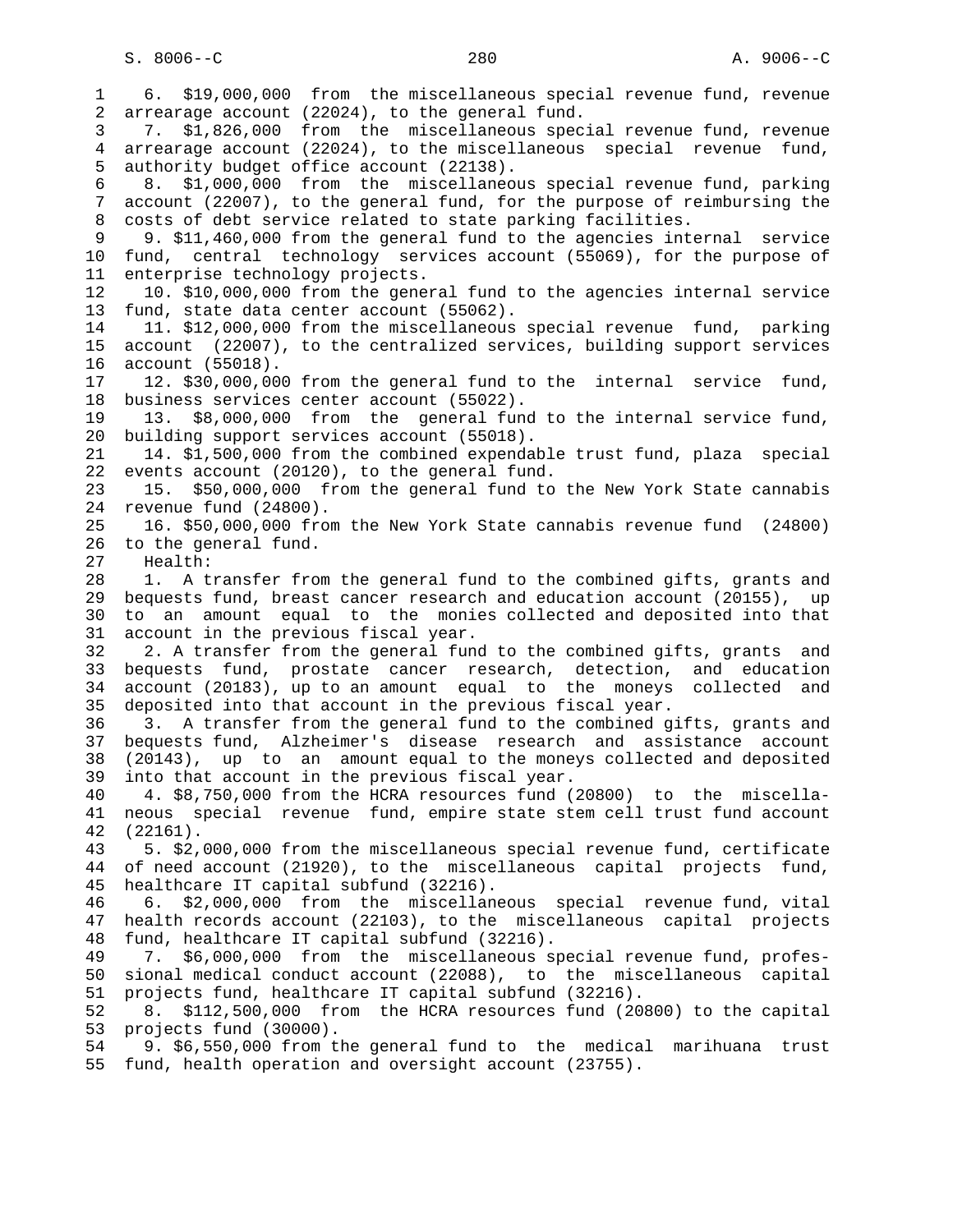1 10. An amount up to the unencumbered balance from the charitable gifts 2 trust fund, health charitable account (24900), to the general fund, for 3 payment of general support for primary, preventive, and inpatient health 4 care, dental and vision care, hunger prevention and nutritional assist- 5 ance, and other services for New York state residents with the overall 6 goal of ensuring that New York state residents have access to quality 7 health care and other related services. 8 11. \$500,000 from the miscellaneous special revenue fund, New York 9 State cannabis revenue fund, to the miscellaneous special revenue fund, 10 environmental laboratory fee account (21959). 11 12. An amount up to the unencumbered balance from the public health 12 emergency charitable gifts trust fund to the general fund, for payment 13 of goods and services necessary to respond to a public health disaster 14 emergency or to assist or aid in responding to such a disaster. 15 13. \$1,000,000,000 from the general fund to the health care transfor- 16 mation fund (24850). 17 Labor: 18 1. \$600,000 from the miscellaneous special revenue fund, DOL fee and 19 penalty account (21923), to the child performer's protection fund, child 20 performer protection account (20401). 21 2. \$11,700,000 from the unemployment insurance interest and penalty 22 fund, unemployment insurance special interest and penalty account 23 (23601), to the general fund. 24 3. \$50,000,000 from the DOL fee and penalty account (21923), unemploy- 25 ment insurance special interest and penalty account (23601), and public 26 work enforcement account (21998), to the general fund. 27 4. \$850,000 from the miscellaneous special revenue fund, DOL elevator 28 safety program fund (22252) to the miscellaneous special revenue fund, 29 DOL fee and penalty account (21923). 30 Mental Hygiene: 31 1. \$3,800,000 from the general fund, to the agencies internal service 32 fund, civil service EHS occupational health program account (55056). 33 2. \$2,000,000 from the general fund, to the mental hygiene facilities 34 capital improvement fund (32300). 35 3. \$20,000,000 from the opioid settlement fund (23817) to the miscel- 36 laneous capital projects fund, opioid settlement capital account. 37 4. \$20,000,000 from the miscellaneous capital projects fund, opioid 38 settlement capital account to the opioid settlement fund (23817). 39 Public Protection: 40 1. \$1,350,000 from the miscellaneous special revenue fund, emergency 41 management account (21944), to the general fund. 42 2. \$2,587,000 from the general fund to the miscellaneous special 43 revenue fund, recruitment incentive account (22171). 44 3. \$22,773,000 from the general fund to the correctional industries 45 revolving fund, correctional industries internal service account 46 (55350). 47 4. \$2,000,000,000 from any of the division of homeland security and 48 emergency services special revenue federal funds to the general fund. 49 5. \$115,420,000 from the state police motor vehicle law enforcement 50 and motor vehicle theft and insurance fraud prevention fund, state 51 police motor vehicle enforcement account (22802), to the general fund 52 for state operation expenses of the division of state police. 53 6. \$136,130,000 from the general fund to the correctional facilities 54 capital improvement fund (32350). 55 7. \$5,000,000 from the general fund to the dedicated highway and 56 bridge trust fund (30050) for the purpose of work zone safety activities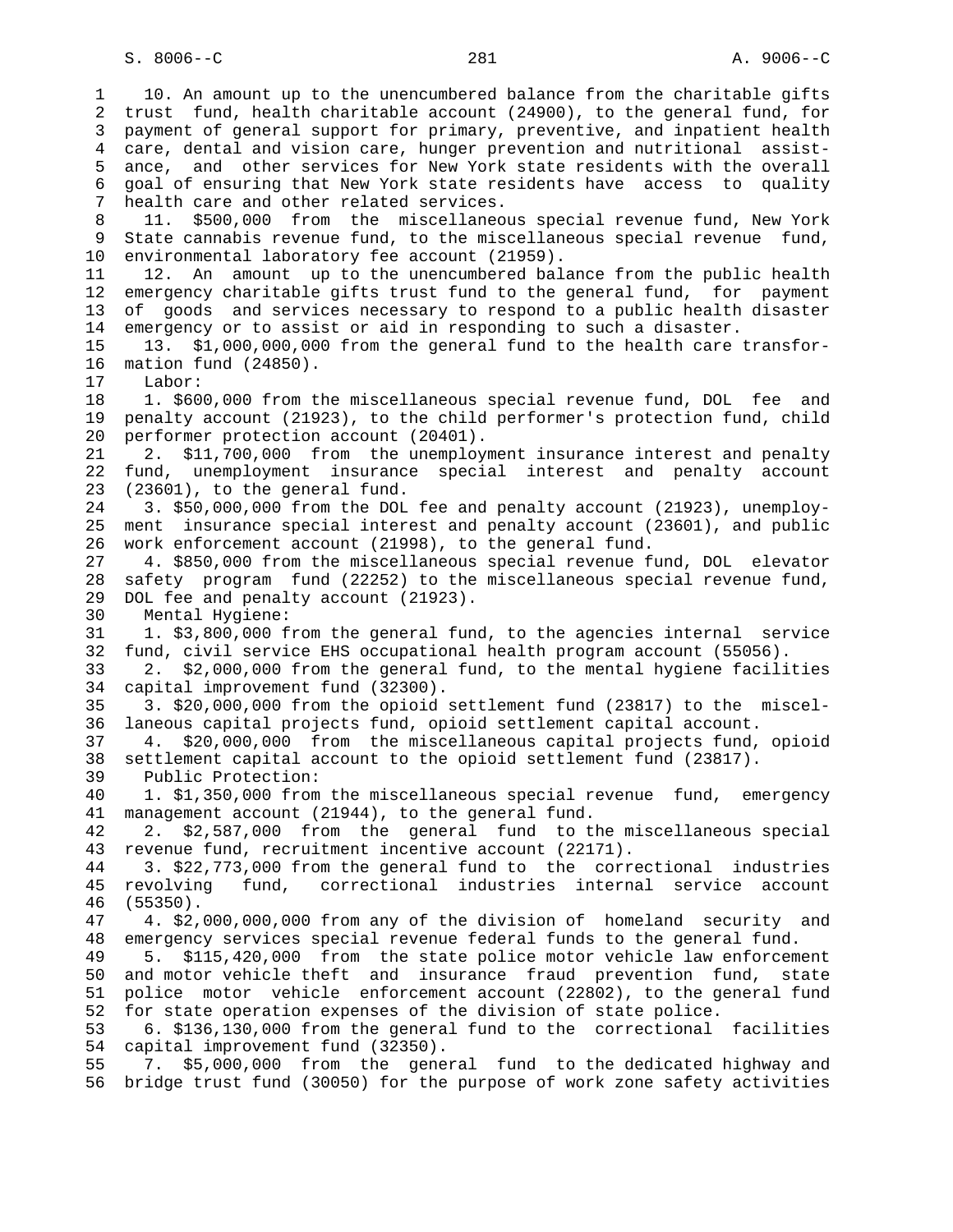1 provided by the division of state police for the department of transpor- 2 tation. 3 8. \$10,000,000 from the miscellaneous special revenue fund, statewide 4 public safety communications account (22123), to the capital projects 5 fund (30000). 6 9. \$9,830,000 from the miscellaneous special revenue fund, legal 7 services assistance account (22096), to the general fund. 8 10. \$1,000,000 from the general fund to the agencies internal service 9 fund, neighborhood work project account (55059). 10 11. \$7,980,000 from the miscellaneous special revenue fund, finger- 11 print identification & technology account (21950), to the general fund. 12 12. \$1,100,000 from the state police motor vehicle law enforcement and 13 motor vehicle theft and insurance fraud prevention fund, motor vehicle 14 theft and insurance fraud account (22801), to the general fund. 15 13. \$14,400,000 from the general fund to the miscellaneous special 16 revenue fund, criminal justice improvement account (21945). 17 Transportation: 18 1. \$20,000,000 from the general fund to the mass transportation oper- 19 ating assistance fund, public transportation systems operating assist- 20 ance account (21401), of which \$12,000,000 constitutes the base need for 21 operations. 22 2. \$727,500,000 from the general fund to the dedicated highway and 23 bridge trust fund (30050). 24 3. \$244,250,000 from the general fund to the MTA financial assistance 25 fund, mobility tax trust account (23651). 26 4. \$5,000,000 from the miscellaneous special revenue fund, transporta- 27 tion regulation account (22067) to the dedicated highway and bridge 28 trust fund (30050), for disbursements made from such fund for motor 29 carrier safety that are in excess of the amounts deposited in the dedi- 30 cated highway and bridge trust fund (30050) for such purpose pursuant to 31 section 94 of the transportation law. 32 5. \$3,000,000 from the miscellaneous special revenue fund, traffic 33 adjudication account (22055), to the general fund. 34 6. \$5,000,000 from the miscellaneous special revenue fund, transporta- 35 tion regulation account (22067) to the general fund, for disbursements 36 made from such fund for motor carrier safety that are in excess of the 37 amounts deposited in the general fund for such purpose pursuant to 38 section 94 of the transportation law. 39 Miscellaneous: 40 1. \$250,000,000 from the general fund to any funds or accounts for the 41 purpose of reimbursing certain outstanding accounts receivable balances. 42 2. \$500,000,000 from the general fund to the debt reduction reserve 43 fund (40000). 44 3. \$450,000,000 from the New York state storm recovery capital fund 45 (33000) to the revenue bond tax fund (40152). 46 4. \$15,500,000 from the general fund, community projects account GG 47 (10256), to the general fund, state purposes account (10050). 48 5. \$100,000,000 from any special revenue federal fund to the general 49 fund, state purposes account (10050). 50 6. \$12,750,000,000 from the special revenue federal fund, ARPA-Fiscal 51 Recovery Fund (25546) to the general fund, state purposes account 52 (10050) to cover eligible costs incurred by the state. 53 § 3. Notwithstanding any law to the contrary, and in accordance with 54 section 4 of the state finance law, the comptroller is hereby authorized 55 and directed to transfer, on or before March 31, 2023: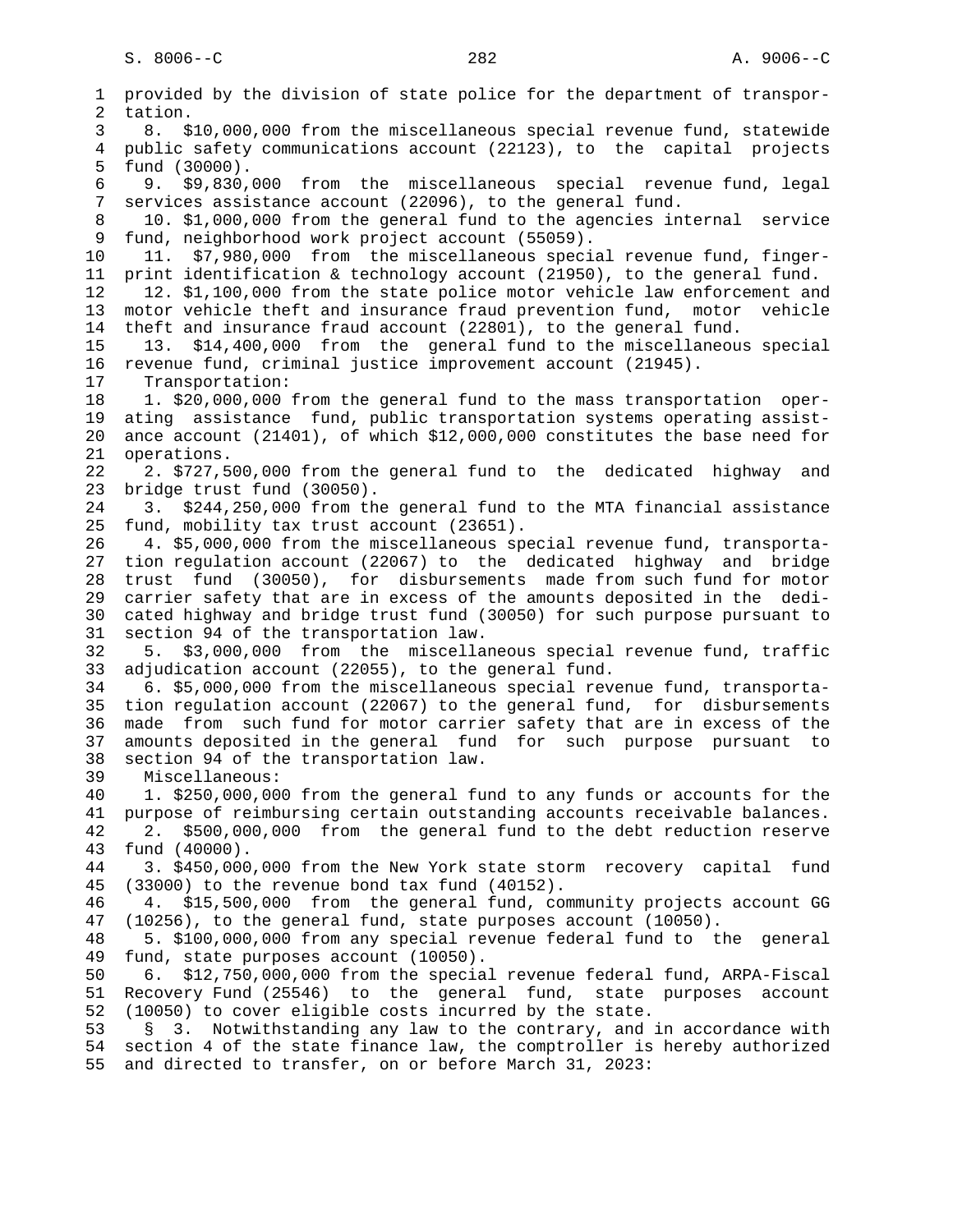1 1. Upon request of the commissioner of environmental conservation, up 2 to \$12,745,400 from revenues credited to any of the department of envi- 3 ronmental conservation special revenue funds, including \$4,000,000 from 4 the environmental protection and oil spill compensation fund (21200), 5 and \$1,834,600 from the conservation fund (21150), to the environmental 6 conservation special revenue fund, indirect charges account (21060). 7 2. Upon request of the commissioner of agriculture and markets, up to 8 \$3,000,000 from any special revenue fund or enterprise fund within the 9 department of agriculture and markets to the general fund, to pay appro- 10 priate administrative expenses. 11 3. Upon request of the commissioner of agriculture and markets, up to 12 \$2,000,000 from the state exposition special fund, state fair receipts 13 account (50051) to the miscellaneous capital projects fund, state fair 14 capital improvement account (32208). 15 4. Upon request of the commissioner of the division of housing and 16 community renewal, up to \$6,221,000 from revenues credited to any divi- 17 sion of housing and community renewal federal or miscellaneous special 18 revenue fund to the miscellaneous special revenue fund, housing indirect 19 cost recovery account (22090). 20 5. Upon request of the commissioner of the division of housing and 21 community renewal, up to \$5,500,000 may be transferred from any miscel- 22 laneous special revenue fund account, to any miscellaneous special 23 revenue fund. 24 6. Upon request of the commissioner of health up to \$13,694,000 from 25 revenues credited to any of the department of health's special revenue 26 funds, to the miscellaneous special revenue fund, administration account 27 (21982). 28 7. Upon the request of the attorney general, up to \$4,000,000 from 29 revenues credited to the federal health and human services fund, federal 30 health and human services account (25117) or the miscellaneous special 31 revenue fund, recoveries and revenue account (22041), to the miscella- 32 neous special revenue fund, litigation settlement and civil recovery 33 account (22117). 34 8. Upon the request of the commission of agriculture and markets, up 35 to \$3,000,000 from any special revenue fund or enterprise fund within 36 the department of agriculture and markets to the general fund, to pay 37 appropriate administrative expenses. 38 9. Upon the request of the commission of agriculture and markets, up 39 to \$2,000,000 from the state exposition special fund, state fair 40 receipts account (50051) to the miscellaneous capital projects fund, 41 state fair capital improvement account (32208). 42 § 4. On or before March 31, 2023, the comptroller is hereby authorized 43 and directed to deposit earnings that would otherwise accrue to the 44 general fund that are attributable to the operation of section 98-a of 45 the state finance law, to the agencies internal service fund, banking 46 services account (55057), for the purpose of meeting direct payments 47 from such account. 48 § 5. Notwithstanding any law to the contrary, upon the direction of 49 the director of the budget and upon requisition by the state university 50 of New York, the dormitory authority of the state of New York is 51 directed to transfer, up to \$22,000,000 in revenues generated from the 52 sale of notes or bonds, the state university income fund general revenue 53 account (22653) for reimbursement of bondable equipment for further 54 transfer to the state's general fund. 55 § 6. Notwithstanding any law to the contrary, and in accordance with 56 section 4 of the state finance law, the comptroller is hereby authorized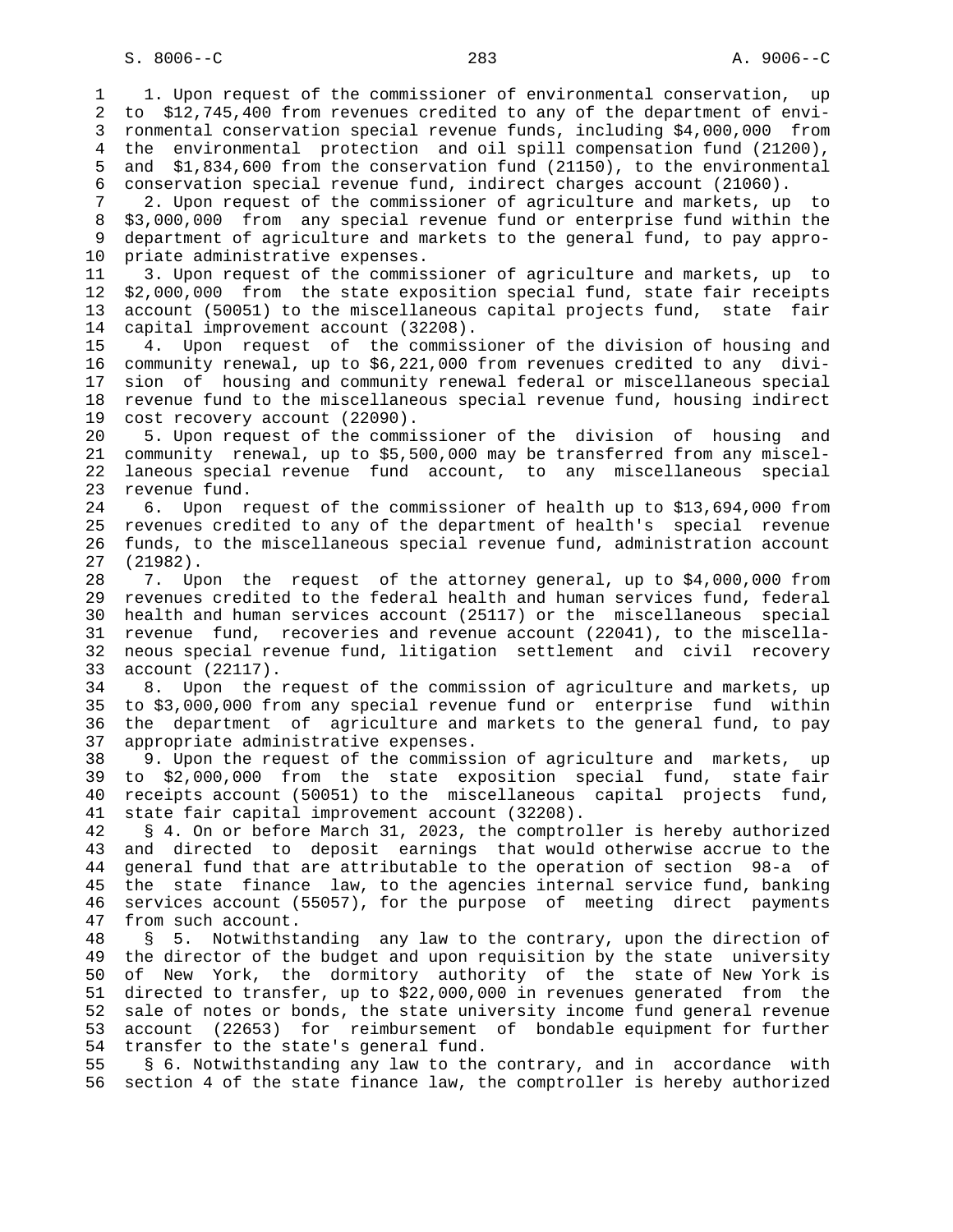1 and directed to transfer, upon request of the director of the budget and 2 upon consultation with the state university chancellor or his or her 3 designee, on or before March 31, 2023, up to \$16,000,000 from the state 4 university income fund general revenue account (22653) to the state 5 general fund for debt service costs related to campus supported capital 6 project costs for the NY-SUNY 2020 challenge grant program at the 7 University at Buffalo.

 8 § 7. Notwithstanding any law to the contrary, and in accordance with 9 section 4 of the state finance law, the comptroller is hereby authorized 10 and directed to transfer, upon request of the director of the budget and 11 upon consultation with the state university chancellor or his or her 12 designee, on or before March 31, 2023, up to \$6,500,000 from the state 13 university income fund general revenue account (22653) to the state 14 general fund for debt service costs related to campus supported capital 15 project costs for the NY-SUNY 2020 challenge grant program at the 16 University at Albany.

 17 § 8. Notwithstanding any law to the contrary, the state university 18 chancellor or his or her designee is authorized and directed to transfer 19 estimated tuition revenue balances from the state university collection 20 fund (61000) to the state university income fund, state university 21 general revenue offset account (22655) on or before March 31, 2023.

 22 § 9. Notwithstanding any law to the contrary, and in accordance with 23 section 4 of the state finance law, the comptroller is hereby authorized 24 and directed to transfer, upon request of the director of the budget, up 25 to \$1,165,260,416 from the general fund to the state university income 26 fund, state university general revenue offset account (22655) during the 27 period of July 1, 2022 through June 30, 2023 to support operations at 28 the state university.

 29 § 10. Notwithstanding any law to the contrary, and in accordance with 30 section 4 of the state finance law, the comptroller is hereby authorized 31 and directed to transfer, upon request of the director of the budget, up 32 to \$48,834,000 from the general fund to the state university income 33 fund, state university general revenue offset account (22655) during the 34 period of July 1, 2022 to June 30, 2023 for general fund operating 35 support pursuant to subparagraph (4-b) of paragraph h of subdivision 2 36 of section three hundred fifty-five of the education law.

 37 § 11. Notwithstanding any law to the contrary, and in accordance with 38 section 4 of the state finance law, the comptroller is hereby authorized 39 and directed to transfer, upon request of the director of the budget, up 40 to \$20,000,000 from the general fund to the state university income 41 fund, state university general revenue offset account (22655) during the 42 period of July 1, 2022 to June 30, 2023 to support operations at the 43 state university in accordance with the maintenance of effort pursuant 44 to subparagraph (4) of paragraph h of subdivision 2 of section 355 of 45 the education law.

 46 § 12. Notwithstanding any law to the contrary, and in accordance with 47 section 4 of the state finance law, the comptroller is hereby authorized 48 and directed to transfer, upon request of the state university chancel- 49 lor or his or her designee, up to \$55,000,000 from the state university 50 income fund, state university hospitals income reimbursable account 51 (22656), for services and expenses of hospital operations and capital 52 expenditures at the state university hospitals; and the state university 53 income fund, Long Island veterans' home account (22652) to the state 54 university capital projects fund (32400) on or before June 30, 2023.

 55 § 13. Notwithstanding any law to the contrary, and in accordance with 56 section 4 of the state finance law, the comptroller, after consultation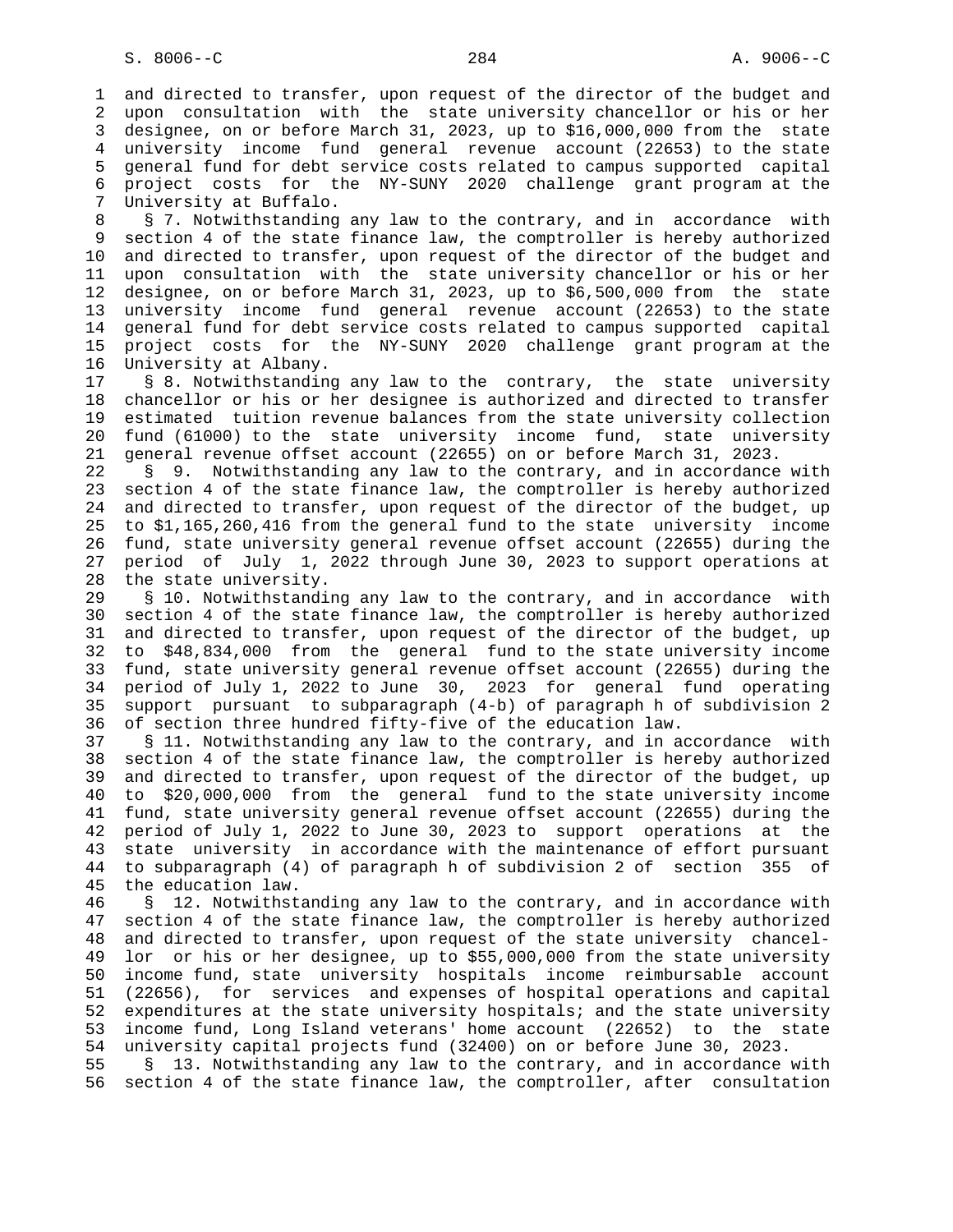1 with the state university chancellor or his or her designee, is hereby 2 authorized and directed to transfer moneys, in the first instance, from 3 the state university collection fund, Stony Brook hospital collection 4 account (61006), Brooklyn hospital collection account (61007), and Syra- 5 cuse hospital collection account (61008) to the state university income 6 fund, state university hospitals income reimbursable account (22656) in 7 the event insufficient funds are available in the state university 8 income fund, state university hospitals income reimbursable account 9 (22656) to permit the full transfer of moneys authorized for transfer, 10 to the general fund for payment of debt service related to the SUNY 11 hospitals. Notwithstanding any law to the contrary, the comptroller is 12 also hereby authorized and directed, after consultation with the state 13 university chancellor or his or her designee, to transfer moneys from 14 the state university income fund to the state university income fund, 15 state university hospitals income reimbursable account (22656) in the 16 event insufficient funds are available in the state university income 17 fund, state university hospitals income reimbursable account (22656) to 18 pay hospital operating costs or to permit the full transfer of moneys 19 authorized for transfer, to the general fund for payment of debt service 20 related to the SUNY hospitals on or before March 31, 2023.

 21 § 14. Notwithstanding any law to the contrary, upon the direction of 22 the director of the budget and the chancellor of the state university of 23 New York or his or her designee, and in accordance with section 4 of the 24 state finance law, the comptroller is hereby authorized and directed to 25 transfer monies from the state university dormitory income fund (40350) 26 to the state university residence hall rehabilitation fund (30100), and 27 from the state university residence hall rehabilitation fund (30100) to 28 the state university dormitory income fund (40350), in an amount not to 29 exceed \$100 million from each fund.

 30 § 15. Notwithstanding any law to the contrary, and in accordance with 31 section 4 of the state finance law, the comptroller is hereby authorized 32 and directed to transfer, at the request of the director of the budget, 33 up to \$700 million from the unencumbered balance of any special revenue 34 fund or account, agency fund or account, internal service fund or 35 account, enterprise fund or account, or any combination of such funds 36 and accounts, to the general fund. The amounts transferred pursuant to 37 this authorization shall be in addition to any other transfers expressly 38 authorized in the 2022-23 budget. Transfers from federal funds, debt 39 service funds, capital projects funds, the community projects fund, or 40 funds that would result in the loss of eligibility for federal benefits 41 or federal funds pursuant to federal law, rule, or regulation as assent- 42 ed to in chapter 683 of the laws of 1938 and chapter 700 of the laws of 43 1951 are not permitted pursuant to this authorization.

 44 § 16. Notwithstanding any law to the contrary, and in accordance with 45 section 4 of the state finance law, the comptroller is hereby authorized 46 and directed to transfer, at the request of the director of the budget, 47 up to \$100 million from any non-general fund or account, or combination 48 of funds and accounts, to the miscellaneous special revenue fund, tech- 49 nology financing account (22207), the miscellaneous capital projects 50 fund, the federal capital projects account (31350), information technol- 51 ogy capital financing account (32215), or the centralized technology 52 services account (55069), for the purpose of consolidating technology 53 procurement and services. The amounts transferred to the miscellaneous 54 special revenue fund, technology financing account (22207) pursuant to 55 this authorization shall be equal to or less than the amount of such 56 monies intended to support information technology costs which are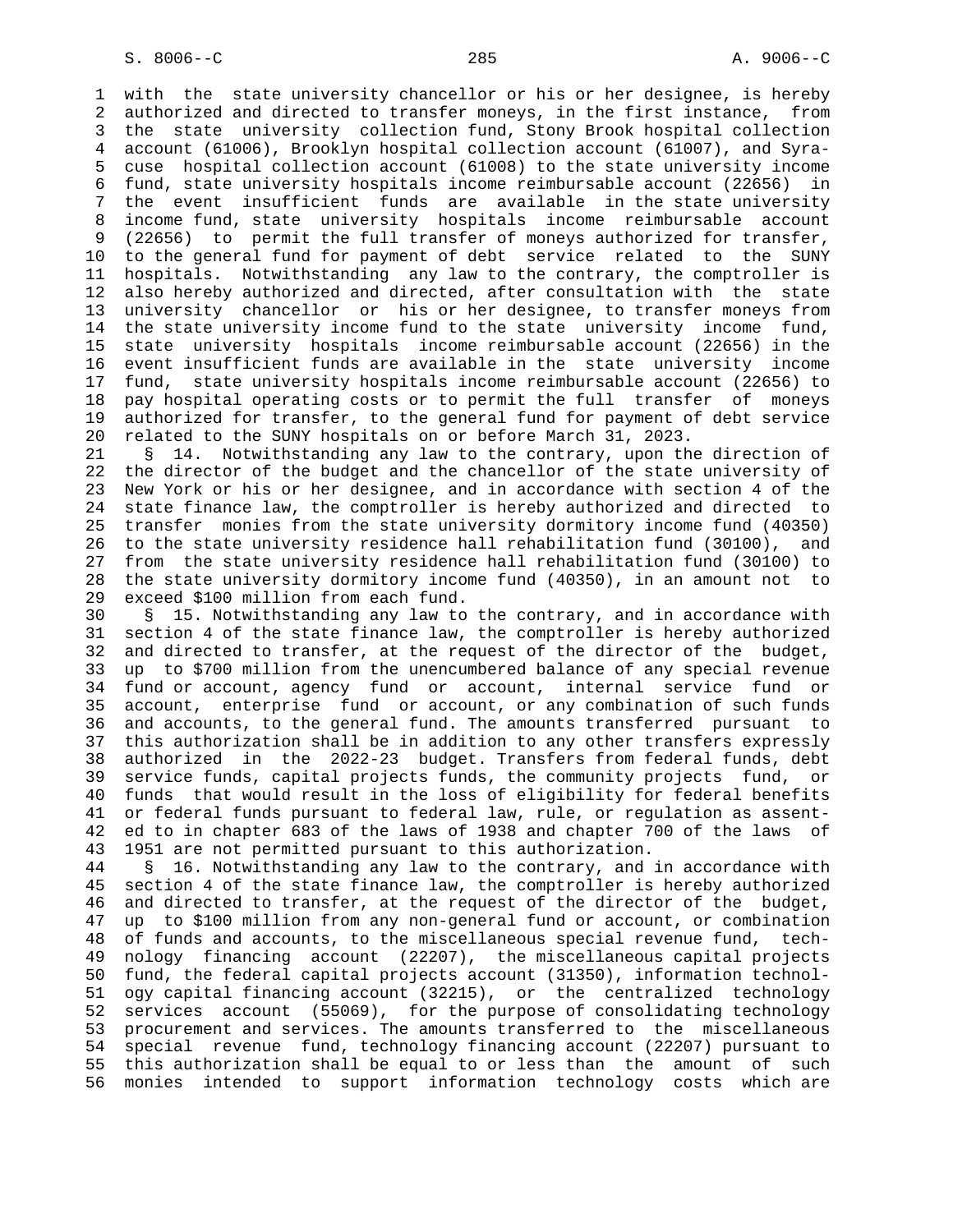1 attributable, according to a plan, to such account made in pursuance to 2 an appropriation by law. Transfers to the technology financing account 3 shall be completed from amounts collected by non-general funds or 4 accounts pursuant to a fund deposit schedule or permanent statute, and 5 shall be transferred to the technology financing account pursuant to a 6 schedule agreed upon by the affected agency commissioner. Transfers from 7 funds that would result in the loss of eligibility for federal benefits 8 or federal funds pursuant to federal law, rule, or regulation as assent- 9 ed to in chapter 683 of the laws of 1938 and chapter 700 of the laws of 10 1951 are not permitted pursuant to this authorization.

 11 § 17. Notwithstanding any law to the contrary, and in accordance with 12 section 4 of the state finance law, the comptroller is hereby authorized 13 and directed to transfer, at the request of the director of the budget, 14 up to \$400 million from any non-general fund or account, or combination 15 of funds and accounts, to the general fund for the purpose of consol- 16 idating technology procurement and services. The amounts transferred 17 pursuant to this authorization shall be equal to or less than the amount 18 of such monies intended to support information technology costs which 19 are attributable, according to a plan, to such account made in pursuance 20 to an appropriation by law. Transfers to the general fund shall be 21 completed from amounts collected by non-general funds or accounts pursu- 22 ant to a fund deposit schedule. Transfers from funds that would result 23 in the loss of eligibility for federal benefits or federal funds pursu- 24 ant to federal law, rule, or regulation as assented to in chapter 683 of 25 the laws of 1938 and chapter 700 of the laws of 1951 are not permitted 26 pursuant to this authorization.

 27 § 18. Notwithstanding any provision of law to the contrary, as deemed 28 feasible and advisable by its trustees, the power authority of the state 29 of New York is authorized and directed to transfer to the state treasury 30 to the credit of the general fund up to \$20,000,000 for the state fiscal 31 year commencing April 1, 2022, the proceeds of which will be utilized to 32 support energy-related state activities.

 33 § 19. Notwithstanding any provision of law, rule or regulation to the 34 contrary, the New York state energy research and development authority 35 is authorized and directed to contribute \$913,000 to the state treasury 36 to the credit of the general fund on or before March 31, 2023.

 37 § 20. Notwithstanding any provision of law, rule or regulation to the 38 contrary, the New York state energy research and development authority 39 is authorized and directed to transfer five million dollars to the cred- 40 it of the Environmental Protection Fund on or before March 31, 2023 from 41 proceeds collected by the authority from the auction or sale of carbon 42 dioxide emission allowances allocated by the department of environmental 43 conservation.

 44 § 21. Subdivision 5 of section 97-rrr of the state finance law, as 45 amended by section 20 of part JJJ of chapter 59 of the laws of 2021, is 46 amended to read as follows:

 47 5. Notwithstanding the provisions of section one hundred seventy-one-a 48 of the tax law, as separately amended by chapters four hundred eighty- 49 one and four hundred eighty-four of the laws of nineteen hundred eight- 50 y-one, and notwithstanding the provisions of chapter ninety-four of the 51 laws of two thousand eleven, or any other provisions of law to the 52 contrary, during the fiscal year beginning April first, two thousand 53 [**twenty-one**] **twenty-two**, the state comptroller is hereby authorized and 54 directed to deposit to the fund created pursuant to this section from 55 amounts collected pursuant to article twenty-two of the tax law and 56 pursuant to a schedule submitted by the director of the budget, up to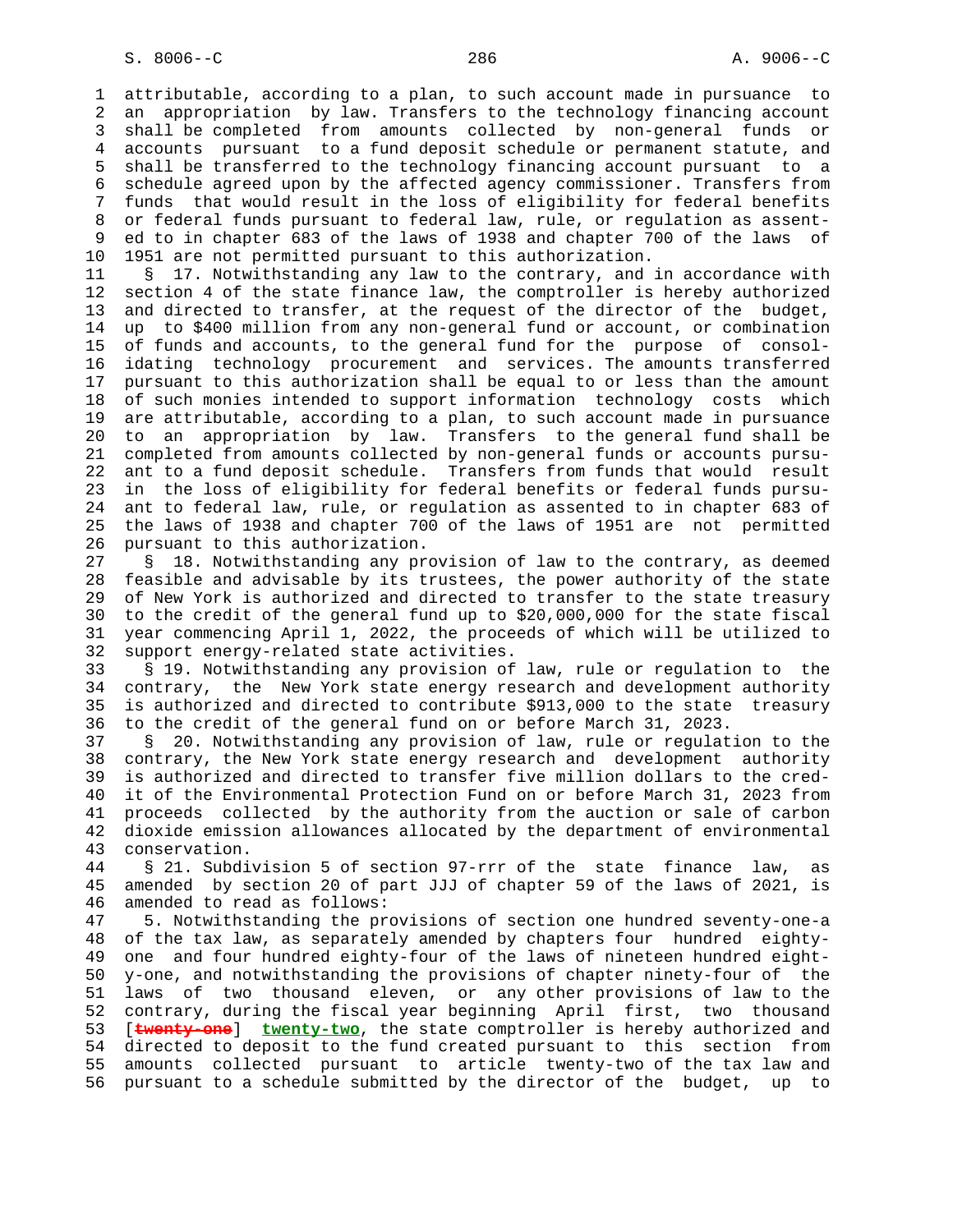1 [**\$1,979,457,000**] **\$1,830,985,000**, as may be certified in such schedule as 2 necessary to meet the purposes of such fund for the fiscal year begin- 3 ning April first, two thousand [**twenty-one**] **twenty-two**. 4 § 22. Notwithstanding any law to the contrary, the comptroller is 5 hereby authorized and directed to transfer, upon request of the director 6 of the budget, on or before March 31, 2023, the following amounts from 7 the following special revenue accounts to the capital projects fund 8 (30000), for the purposes of reimbursement to such fund for expenses 9 related to the maintenance and preservation of state assets: 10 1. \$43,000 from the miscellaneous special revenue fund, administrative 11 program account (21982). 12 2. \$1,478,000 from the miscellaneous special revenue fund, helen hayes 13 hospital account (22140). 14 3. \$456,000 from the miscellaneous special revenue fund, New York city 15 veterans' home account (22141). 16 4. \$570,000 from the miscellaneous special revenue fund, New York 17 state home for veterans' and their dependents at oxford account (22142). 18 5. \$170,000 from the miscellaneous special revenue fund, western New 19 York veterans' home account (22143). 20 6. \$323,000 from the miscellaneous special revenue fund, New York 21 state for veterans in the lower-hudson valley account (22144). 22 7. \$2,550,000 from the miscellaneous special revenue fund, patron 23 services account (22163). 24 8. \$7,502,241 from the miscellaneous special revenue fund, state 25 university general income reimbursable account (22653). 26 9. \$135,656,957 from the miscellaneous special revenue fund, state 27 university revenue offset account (22655). 28 10. \$49,329,802 from the state university dormitory income fund, state 29 university dormitory income fund (40350). 30 11. \$1,000,000 from the miscellaneous special revenue fund, litigation 31 settlement and civil recovery account (22117). 32 § 23. Subdivision 8 of section 53 of the state finance law, as amended 33 by chapter 58 of the laws of 1982, is amended to read as follows: 34 8. Notwithstanding the foregoing provisions of this section, in addi- 35 tion to the restrictions set forth therein, the governor may authorize a 36 transfer to the general fund, to a capital projects fund, or to a fund 37 established to account for revenues from the federal government only 38 after the approval of: 39 (1) the temporary president of the senate or the [**chairman**] **chair** of 40 the senate finance committee **(the "senate")**; and 41 (2) the speaker of the assembly or the [**chairman**] **chair** of the assem- 42 bly ways and means committee **(the "assembly")**. 43 **Provided however, if either the senate or the assembly fails to affir-** 44 **matively deny or approve such transfer within ten days from the date on** 45 **which the governor provides notification of such transfer, then the** 46 **transfer shall be deemed approved by both the senate and the assembly.** 47 § 24. Subdivision 6 of section 4 of the state finance law, as amended 48 by section 25 of part JJ of chapter 56 of the laws of 2020, is amended 49 to read as follows: 50 6. Notwithstanding any law to the contrary, at the beginning of the 51 state fiscal year, the state comptroller is hereby authorized and 52 directed to receive for deposit to the credit of a fund and/or an 53 account such monies as are identified by the director of the budget as 54 having been intended for such deposit to support disbursements from such 55 fund and/or account made in pursuance of an appropriation by law. As 56 soon as practicable upon enactment of the budget, the director of the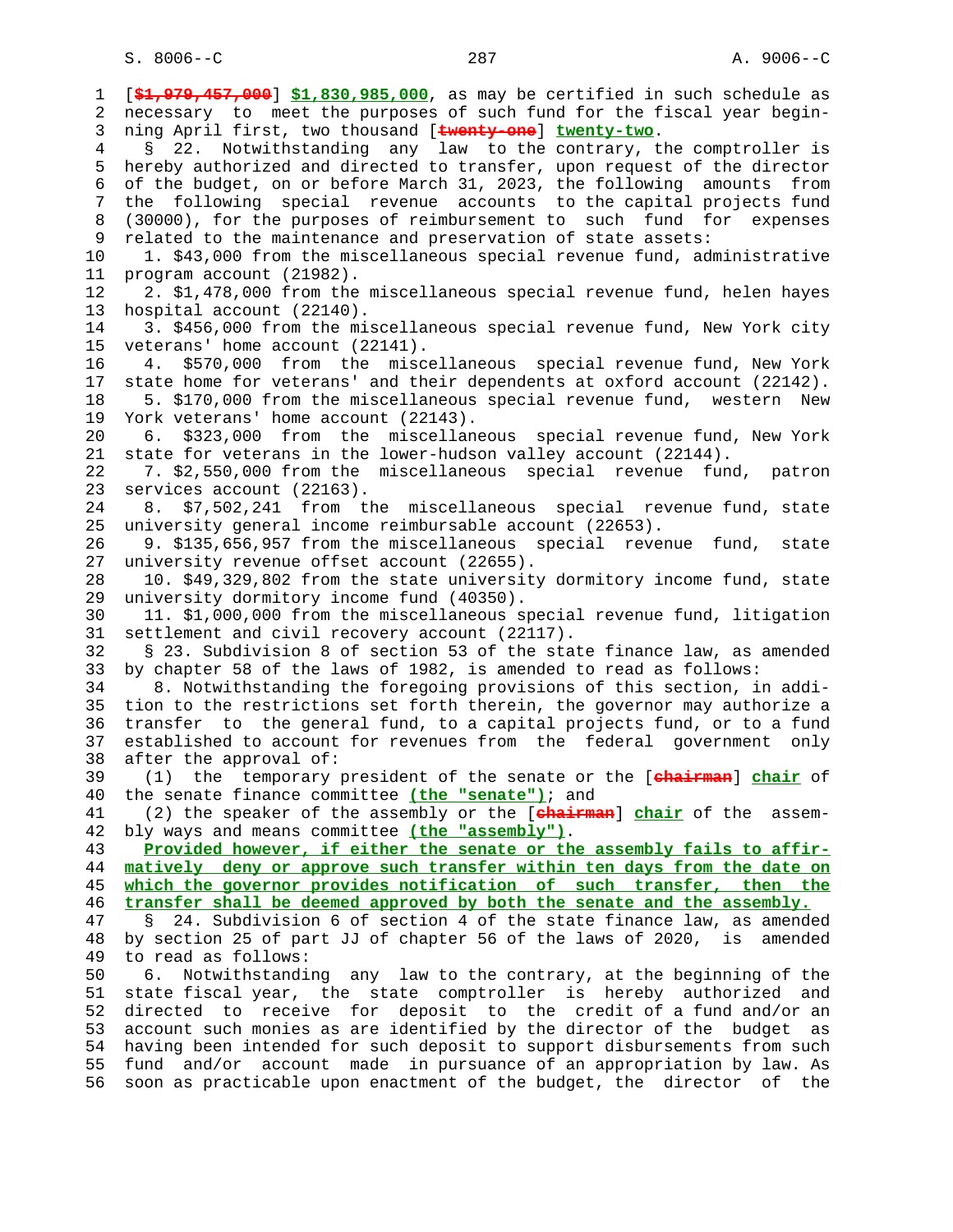1 budget shall, but not less than three days following preliminary 2 submission to the chairs of the senate finance committee and the assem- 3 bly ways and means committee, file with the state comptroller an iden- 4 tification of specific monies to be so deposited. Any subsequent change 5 regarding the monies to be so deposited shall be filed by the director 6 of the budget, as soon as practicable, but not less than three days 7 following preliminary submission to the chairs of the senate finance 8 committee and the assembly ways and means committee.

 9 All monies identified by the director of the budget to be deposited to 10 the credit of a fund and/or account shall be consistent with the intent 11 of the budget for the then current state fiscal year as enacted by the 12 legislature.

 13 The provisions of this subdivision shall expire on March thirty-first, 14 two thousand [**twenty-two**] **twenty-four**.

 15 § 25. Subdivision 4 of section 40 of the state finance law, as amended 16 by section 26 of part JJ of chapter 56 of the laws of 2020, is amended 17 to read as follows:

 18 4. Every appropriation made from a fund or account to a department or 19 agency shall be available for the payment of prior years' liabilities in 20 such fund or account for fringe benefits, indirect costs, and telecommu- 21 nications expenses and expenses for other centralized services fund 22 programs without limit. Every appropriation shall also be available for 23 the payment of prior years' liabilities other than those indicated 24 above, but only to the extent of one-half of one percent of the total 25 amount appropriated to a department or agency in such fund or account.

 26 The provisions of this subdivision shall expire March thirty-first, 27 two thousand [**twenty-two**] **twenty-four**.

 28 § 26. Subdivision 2 of section 92-cc of the state finance law, as 29 amended by section 12-a of part I of chapter 60 of the laws of 2015, is 30 amended to read as follows:

 31 2. Such fund shall have a maximum balance not to exceed [**five**] **fifteen** 32 per centum of the aggregate amount projected to be disbursed from the 33 general fund during the fiscal year immediately following the then-cur- 34 rent fiscal year. At the request of the director of the budget, the 35 state comptroller shall transfer monies to the rainy day reserve fund up 36 to and including an amount equivalent to [**seventy-five one-hundredths of** 37 **one**] **three** per centum of the aggregate amount projected to be disbursed 38 from the general fund during the then-current fiscal year, unless such 39 transfer would increase the rainy day reserve fund to an amount in 40 excess of [**five**] **fifteen** per centum of the aggregate amount projected to 41 be disbursed from the general fund during the fiscal year immediately 42 following the then-current fiscal year, in which event such transfer 43 shall be limited to such amount as will increase the rainy day reserve 44 fund to such [**five**] **fifteen** per centum limitation.

 45 § 27. Paragraph (c) of subdivision 4 of section 99-aa of the state 46 finance law, as added by section 22-d of part XXX of chapter 59 of the 47 laws of 2017, is amended to read as follows:

 48 (c) At the request of the director of the budget, the state comp- 49 troller shall transfer monies from the general fund to the trust fund up 50 to and including an amount equivalent to **one and** fifty one-hundredths of 51 one per centum of the total actuarial accrued liability included in the 52 state of New York comprehensive annual financial report.

 53 § 28. Subdivision 4 of section 89-h of the state finance law, as 54 amended by chapter 92 of the laws of 2021, is amended to read as 55 follows: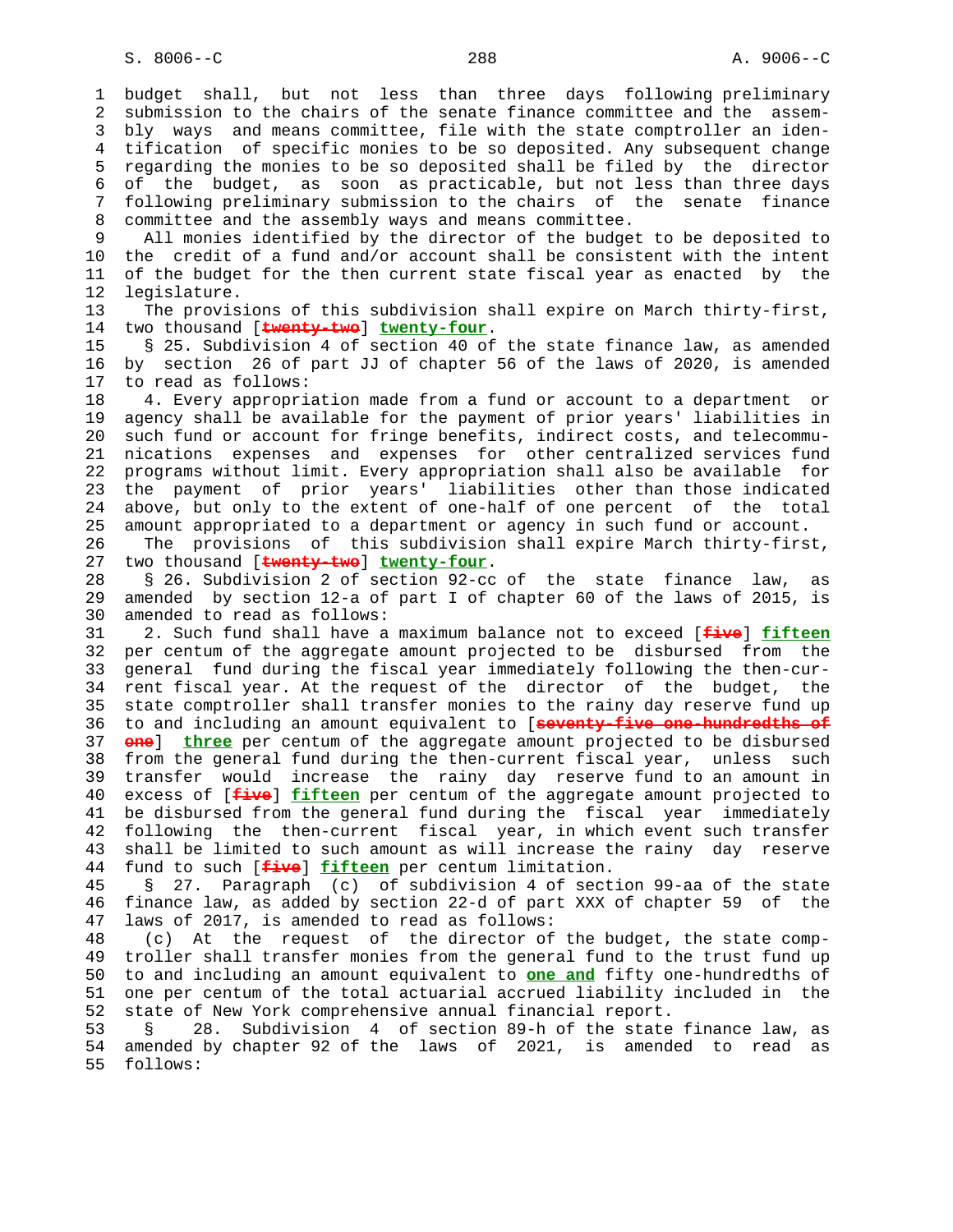1 4. The moneys of the medical cannabis trust fund, following appropri- 2 ation by the legislature, shall be allocated upon a certificate of 3 approval of availability by the director of the budget as follows: (a) 4 Twenty-two and five-tenths percent of the monies shall be transferred to 5 the counties in New York state in which the medical cannabis was manu- 6 factured and allocated in proportion to the gross sales originating from 7 medical cannabis manufactured in each such county; (b) twenty-two and 8 five-tenths percent of the moneys shall be transferred to the counties 9 in New York state in which the medical cannabis was dispensed and allo- 10 cated in proportion to the gross sales occurring in each such county; 11 (c) five percent of the monies shall be transferred to the office of 12 addiction services and supports, which shall use that revenue for addi- 13 tional drug abuse prevention, counseling and treatment services; (d) 14 five percent of the revenue received by the department shall be trans- 15 ferred to the division of criminal justice services, which shall use 16 that revenue for a program of discretionary grants to state and local 17 law enforcement agencies that demonstrate a need relating to article 18 three of the cannabis law; said grants could be used for personnel costs 19 of state and local law enforcement agencies; and (e) forty-five percent 20 of the monies shall be [**transferred**] **deposited** to the New York state 21 cannabis revenue fund. For purposes of this subdivision, the city of New 22 York shall be deemed to be a county. 23 § 28-a. Subdivision 1 of section 4 of section 1 of part D3 of chapter 24 62 of the laws of 2003 amending the general business law and other laws 25 relating to implementing the state fiscal plan for the 2003-2004 state 26 fiscal year, is amended to read as follows: 27 1. The state representative, upon the execution of a sale agreement on 28 behalf of the state may sell to the corporation, and the corporation may 29 purchase, for cash or other consideration and in one or more install- 30 ments, all or a portion of the state's share. Any such agreement shall 31 provide, among other matters, that the purchase price payable by the 32 corporation to the state for such state's share or portion thereof shall 33 consist of the net proceeds of the bonds issued to finance such purchase 34 price and the residual interests, if any. [**The**] **Notwithstanding section** 35 **121 of the state finance law or any other law to the contrary, the** resi- 36 dual interests shall be deposited into [**the tobacco settlement fund** 37 **pursuant to section 92-x of the state finance law, unless otherwise**

**directed by statute**] **the Medicaid management information system (MMIS) statewide escrow fund within thirty days upon the availability of such residual interests to fund a portion of the cumulative non-federal share of expenses related to the state takeover of the local share of Medicaid growth pursuant to part F of chapter 56 of the laws of 2012. Such deposit shall be in an amount equal to (a) the amount of residual inter- ests scheduled for deposit into the MMIS statewide escrow fund in the applicable year's enacted budget financial plan as updated or (b) the total amount of residual interests available if the total amount of such residual interests is less than the total amount of residual interests scheduled for deposit into the MMIS statewide escrow fund in the appli- cable year's enacted budget financial plan as updated. At the discretion of the state representative, any residual interests which exceed the amount scheduled for deposit into the MMIS statewide escrow fund in the applicable year's enacted budget financial plan as updated may either be deposited into the (i) MMIS statewide escrow fund to fund a portion, as determined by the state representative, of the cumulative non-Federal share of expenses related to the state takeover of the local share of Medicaid growth, pursuant to part F of chapter 56 of the laws of 2012,**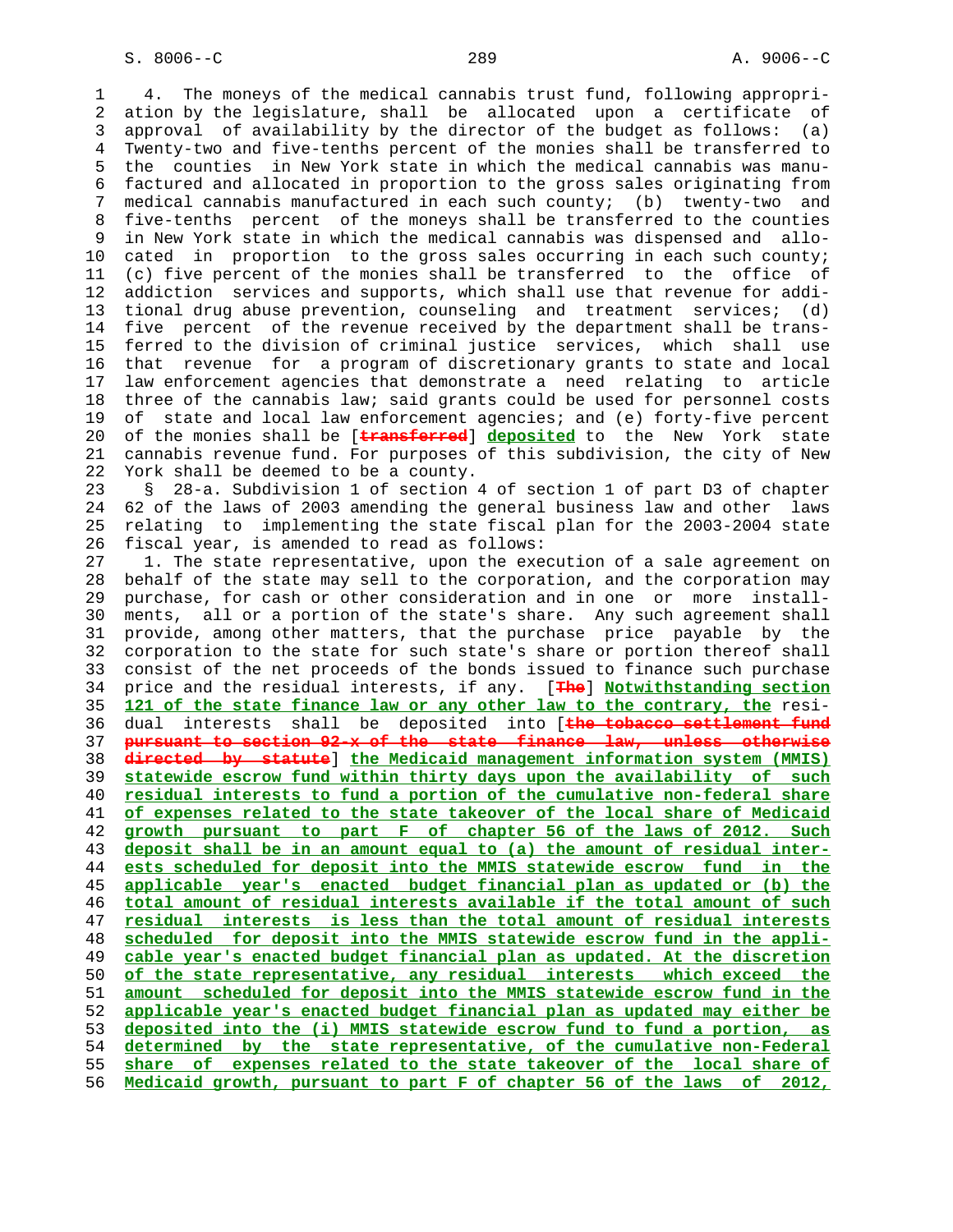1 **or (ii) the state general fund**; provided, however that any residual 2 interest derived from other assets shall be applied as directed by stat- 3 ute. **Notwithstanding any other law to the contrary, the amount used** 4 **from such deposit to fund a portion of the cumulative non-Federal share** 5 **of expenses related to the State takeover of the local share of Medicaid** 6 **growth shall be paid without appropriation.** Any such sale shall be 7 pursuant to one or more sale agreements which may contain such terms and 8 conditions deemed necessary by the state representative to carry out and 9 effectuate the purposes of this section, including covenants binding the 10 state in favor of the corporation and its assignees, including the 11 owners of its bonds such as covenants with respect to the enforcement at 12 the expense of the state of the payment provisions of the master settle- 13 ment agreement, the diligent enforcement at the expense of the state of 14 the qualifying statute, the application and use of the proceeds of the 15 sale of the state's share to preserve the tax-exemption on the bonds, 16 the interest on which is intended to be exempt from federal income tax, 17 issued to finance the purchase thereof and otherwise as provided in this 18 act. Notwithstanding the foregoing, neither the state representative nor 19 the corporation shall be authorized to make any covenant, pledge, prom- 20 ise or agreement purporting to bind the state with respect to pledged 21 tobacco revenues, except as otherwise specifically authorized by this 22 act.

 23 § 29. Notwithstanding any other law, rule, or regulation to the 24 contrary, the state comptroller is hereby authorized and directed to use 25 any balance remaining in the mental health services fund debt service 26 appropriation, after payment by the state comptroller of all obligations 27 required pursuant to any lease, sublease, or other financing arrangement 28 between the dormitory authority of the state of New York as successor to 29 the New York state medical care facilities finance agency, and the 30 facilities development corporation pursuant to chapter 83 of the laws of 31 1995 and the department of mental hygiene for the purpose of making 32 payments to the dormitory authority of the state of New York for the 33 amount of the earnings for the investment of monies deposited in the 34 mental health services fund that such agency determines will or may have 35 to be rebated to the federal government pursuant to the provisions of 36 the internal revenue code of 1986, as amended, in order to enable such 37 agency to maintain the exemption from federal income taxation on the 38 interest paid to the holders of such agency's mental services facilities 39 improvement revenue bonds. Annually on or before each June 30th, such 40 agency shall certify to the state comptroller its determination of the 41 amounts received in the mental health services fund as a result of the 42 investment of monies deposited therein that will or may have to be 43 rebated to the federal government pursuant to the provisions of the 44 internal revenue code of 1986, as amended.

 45 § 30. Subdivision 1 of section 16 of part D of chapter 389 of the laws 46 of 1997, relating to the financing of the correctional facilities 47 improvement fund and the youth facility improvement fund, as amended by 48 section 25 of part JJJ of chapter 59 of the laws of 2021, is amended to 49 read as follows:

 50 1. Subject to the provisions of chapter 59 of the laws of 2000, but 51 notwithstanding the provisions of section 18 of section 1 of chapter 174 52 of the laws of 1968, the New York state urban development corporation is 53 hereby authorized to issue bonds, notes and other obligations in an 54 aggregate principal amount not to exceed [**nine billion one hundred thir-** 55 **ty-nine million six hundred nineteen thousand dollars \$9,139,619,000**] 56 **nine billion five hundred two million seven hundred thirty-nine thousand**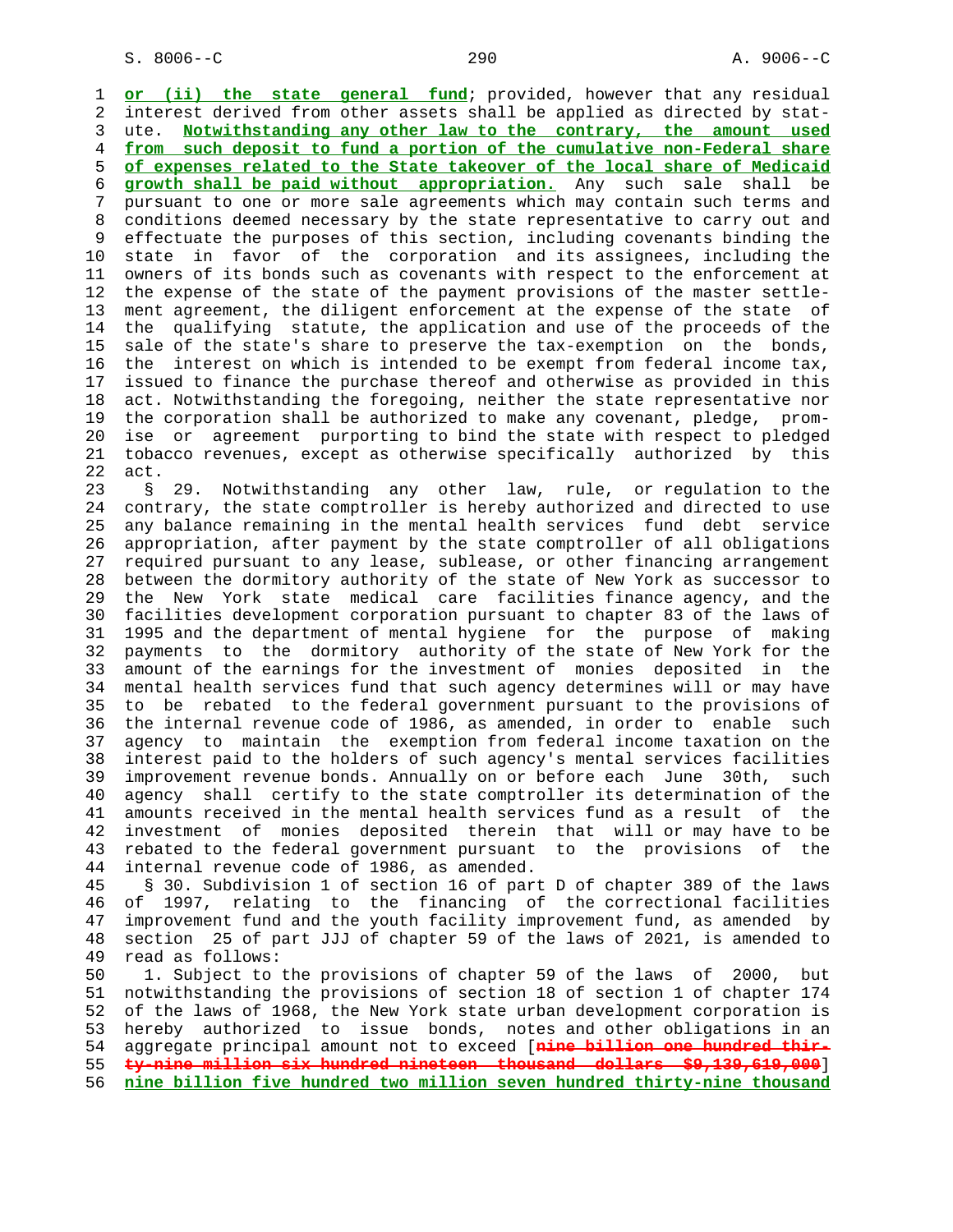1 **dollars \$9,502,739,000**, and shall include all bonds, notes and other 2 obligations issued pursuant to chapter 56 of the laws of 1983, as 3 amended or supplemented. The proceeds of such bonds, notes or other 4 obligations shall be paid to the state, for deposit in the correctional 5 facilities capital improvement fund to pay for all or any portion of the 6 amount or amounts paid by the state from appropriations or reappropri- 7 ations made to the department of corrections and community supervision 8 from the correctional facilities capital improvement fund for capital 9 projects. The aggregate amount of bonds, notes or other obligations 10 authorized to be issued pursuant to this section shall exclude bonds, 11 notes or other obligations issued to refund or otherwise repay bonds, 12 notes or other obligations theretofore issued, the proceeds of which 13 were paid to the state for all or a portion of the amounts expended by 14 the state from appropriations or reappropriations made to the department 15 of corrections and community supervision; provided, however, that upon 16 any such refunding or repayment the total aggregate principal amount of 17 outstanding bonds, notes or other obligations may be greater than [**nine** 18 **billion one hundred thirty-nine million six hundred nineteen thousand** 19 **dollars \$9,139,619,000**] **nine billion five hundred two million seven** 20 **hundred thirty-nine thousand dollars \$9,502,739,000**, only if the present 21 value of the aggregate debt service of the refunding or repayment bonds, 22 notes or other obligations to be issued shall not exceed the present 23 value of the aggregate debt service of the bonds, notes or other obli- 24 gations so to be refunded or repaid. For the purposes hereof, the pres- 25 ent value of the aggregate debt service of the refunding or repayment 26 bonds, notes or other obligations and of the aggregate debt service of 27 the bonds, notes or other obligations so refunded or repaid, shall be 28 calculated by utilizing the effective interest rate of the refunding or 29 repayment bonds, notes or other obligations, which shall be that rate 30 arrived at by doubling the semi-annual interest rate (compounded semi- 31 annually) necessary to discount the debt service payments on the refund- 32 ing or repayment bonds, notes or other obligations from the payment 33 dates thereof to the date of issue of the refunding or repayment bonds, 34 notes or other obligations and to the price bid including estimated 35 accrued interest or proceeds received by the corporation including esti- 36 mated accrued interest from the sale thereof. 37 § 31. Subdivision (a) of section 27 of part Y of chapter 61 of the 38 laws of 2005, relating to providing for the administration of certain 39 funds and accounts related to the 2005-2006 budget, as amended by 40 section 26 of part JJJ of chapter 59 of the laws of 2021, is amended to 41 read as follows: 42 (a) Subject to the provisions of chapter 59 of the laws of 2000, but 43 notwithstanding any provisions of law to the contrary, the urban devel- 44 opment corporation is hereby authorized to issue bonds or notes in one 45 or more series in an aggregate principal amount not to exceed [**three** 46 **hundred seventy-four million six hundred thousand dollars \$374,600,000**] 47 **four hundred twenty-six million one hundred thousand dollars** 48 **\$426,100,000**, excluding bonds issued to finance one or more debt service 49 reserve funds, to pay costs of issuance of such bonds, and bonds or 50 notes issued to refund or otherwise repay such bonds or notes previously 51 issued, for the purpose of financing capital projects including IT 52 initiatives for the division of state police, debt service and leases; 53 and to reimburse the state general fund for disbursements made therefor. 54 Such bonds and notes of such authorized issuer shall not be a debt of

 55 the state, and the state shall not be liable thereon, nor shall they be 56 payable out of any funds other than those appropriated by the state to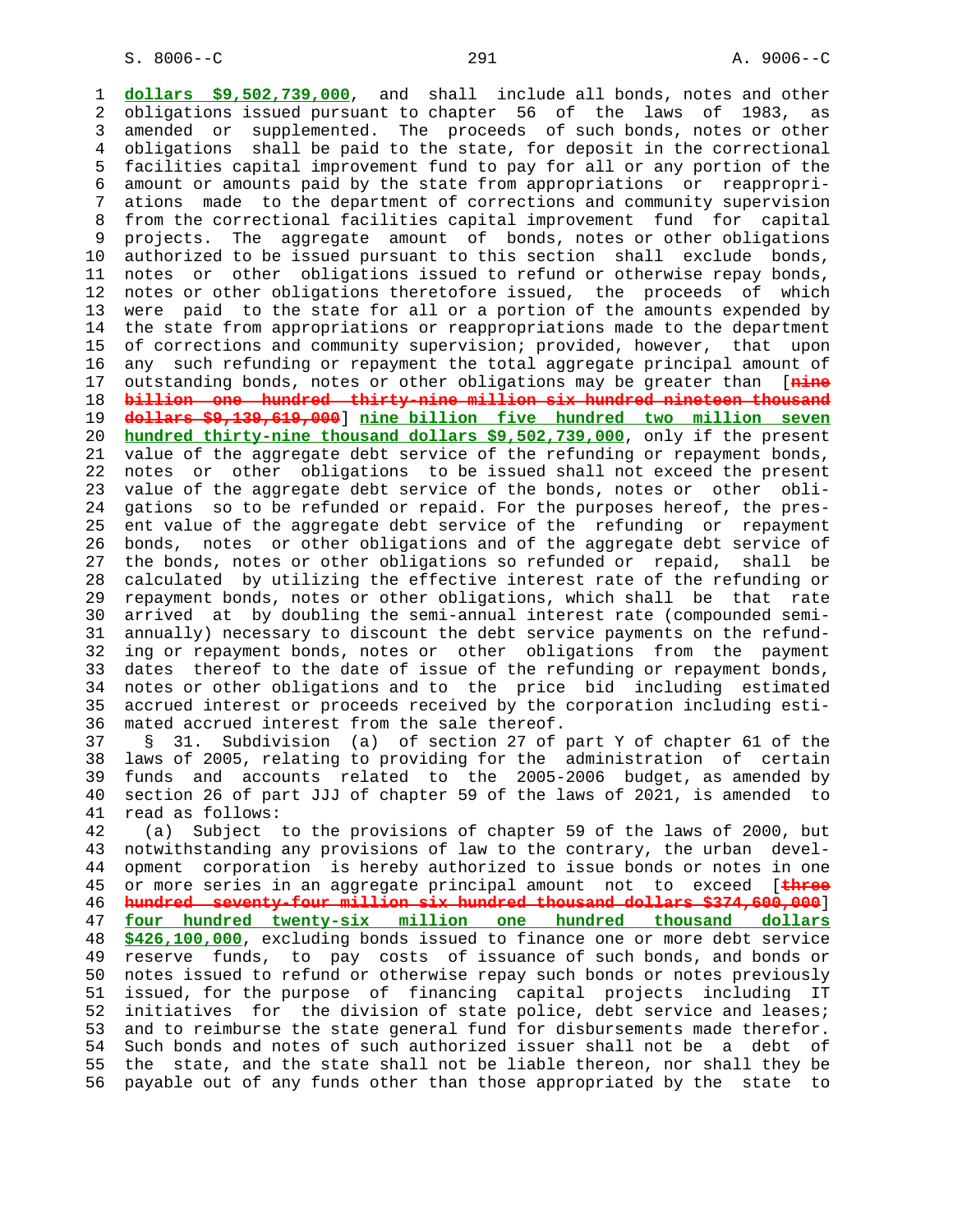1 such authorized issuer for debt service and related expenses pursuant to 2 any service contract executed pursuant to subdivision (b) of this 3 section and such bonds and notes shall contain on the face thereof a 4 statement to such effect. Except for purposes of complying with the 5 internal revenue code, any interest income earned on bond proceeds shall 6 only be used to pay debt service on such bonds.

 7 § 32. Subdivision 3 of section 1285-p of the public authorities law, 8 as amended by section 27 of part JJJ of chapter 59 of the laws of 2021, 9 is amended to read as follows:<br>10 3. The maximum amount of bon

3. The maximum amount of bonds that may be issued for the purpose of 11 financing environmental infrastructure projects authorized by this 12 section shall be [**seven billion one hundred thirty million ten thousand** 13 **dollars \$7,130,010,000**] **eight billion one hundred seventy-one million** 14 **one hundred ten thousand dollars \$8,171,110,000**, exclusive of bonds 15 issued to fund any debt service reserve funds, pay costs of issuance of 16 such bonds, and bonds or notes issued to refund or otherwise repay bonds 17 or notes previously issued. Such bonds and notes of the corporation 18 shall not be a debt of the state, and the state shall not be liable 19 thereon, nor shall they be payable out of any funds other than those 20 appropriated by the state to the corporation for debt service and 21 related expenses pursuant to any service contracts executed pursuant to 22 subdivision one of this section, and such bonds and notes shall contain 23 on the face thereof a statement to such effect.

 24 § 33. Subdivision (a) of section 48 of part K of chapter 81 of the 25 laws of 2002, relating to providing for the administration of certain 26 funds and accounts related to the 2002-2003 budget, as amended by 27 section 28 of part JJJ of chapter 59 of the laws of 2021, is amended to 28 read as follows:

 29 (a) Subject to the provisions of chapter 59 of the laws of 2000 but 30 notwithstanding the provisions of section 18 of the urban development 31 corporation act, the corporation is hereby authorized to issue bonds or 32 notes in one or more series in an aggregate principal amount not to 33 exceed [**three hundred forty-seven million five hundred thousand dollars** 34 **\$347,500,000**] **three hundred eighty-three million five hundred thousand** 35 **dollars \$383,500,000**, excluding bonds issued to fund one or more debt 36 service reserve funds, to pay costs of issuance of such bonds, and bonds 37 or notes issued to refund or otherwise repay such bonds or notes previ- 38 ously issued, for the purpose of financing capital costs related to 39 homeland security and training facilities for the division of state 40 police, the division of military and naval affairs, and any other state 41 agency, including the reimbursement of any disbursements made from the 42 state capital projects fund, and is hereby authorized to issue bonds or 43 notes in one or more series in an aggregate principal amount not to 44 exceed [**one billion three hundred eight million six hundred eighty-six** 45 **thousand dollars \$1,308,686,000**] **one billion six hundred four million** 46 **nine hundred eighty-six thousand dollars \$1,604,986,000,** excluding bonds 47 issued to fund one or more debt service reserve funds, to pay costs of 48 issuance of such bonds, and bonds or notes issued to refund or otherwise 49 repay such bonds or notes previously issued, for the purpose of financ- 50 ing improvements to State office buildings and other facilities located 51 statewide, including the reimbursement of any disbursements made from 52 the state capital projects fund. Such bonds and notes of the corporation 53 shall not be a debt of the state, and the state shall not be liable 54 thereon, nor shall they be payable out of any funds other than those 55 appropriated by the state to the corporation for debt service and 56 related expenses pursuant to any service contracts executed pursuant to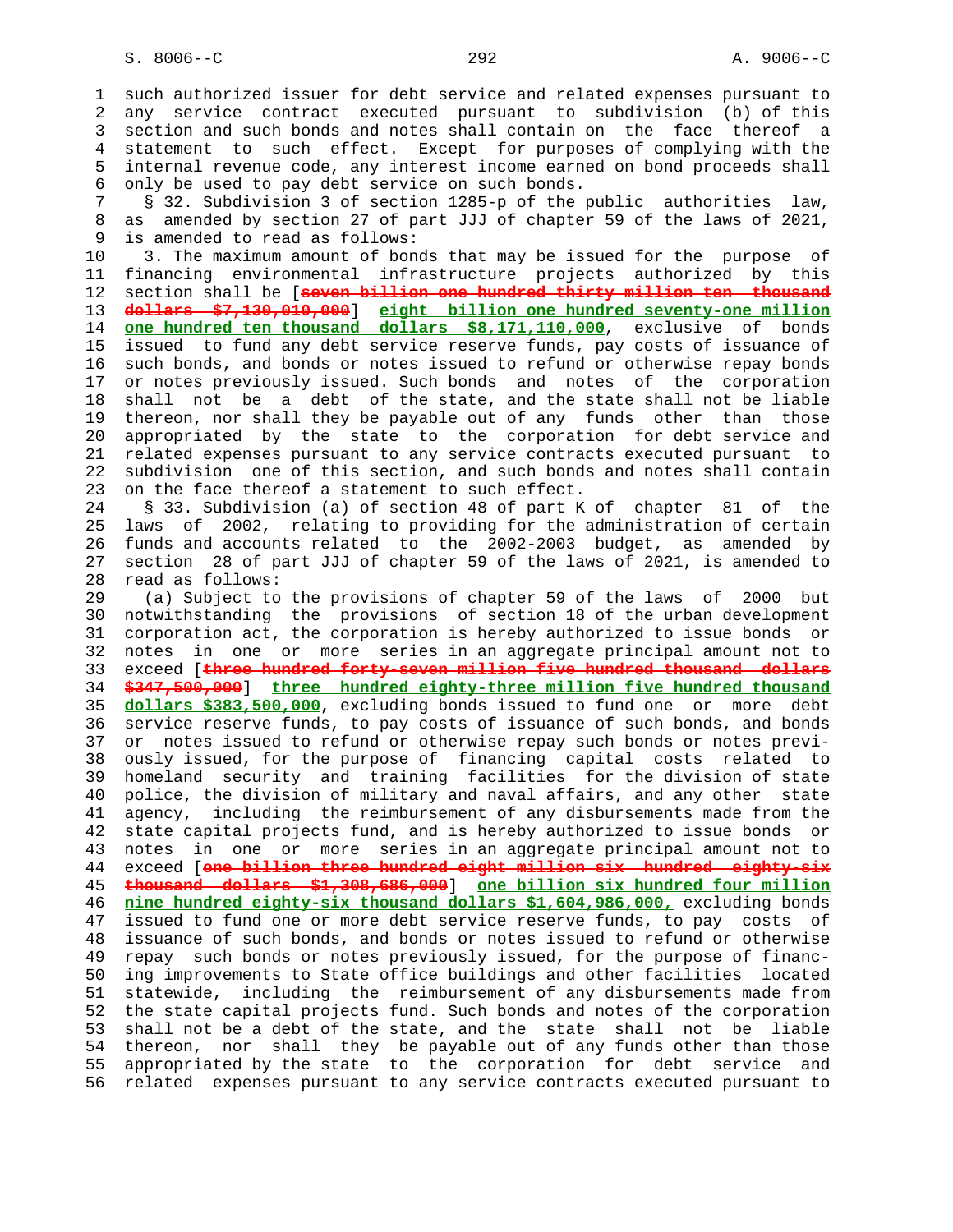1 subdivision (b) of this section, and such bonds and notes shall contain 2 on the face thereof a statement to such effect.

 3 § 34. Paragraph (c) of subdivision 19 of section 1680 of the public 4 authorities law, as amended by section 29 of part JJJ of chapter 59 of 5 the laws of 2021, is amended to read as follows:

 6 (c) Subject to the provisions of chapter fifty-nine of the laws of two 7 thousand, the dormitory authority shall not issue any bonds for state 8 university educational facilities purposes if the principal amount of 9 bonds to be issued when added to the aggregate principal amount of bonds 10 issued by the dormitory authority on and after July first, nineteen 11 hundred eighty-eight for state university educational facilities will 12 exceed [**fifteen billion five hundred fifty-five million eight hundred** 13 **sixty-four thousand dollars \$15,555,864,000**] **sixteen billion six hundred** 14 **eleven million five hundred sixty-four thousand dollars \$16,611,564,000**; 15 provided, however, that bonds issued or to be issued shall be excluded 16 from such limitation if: (1) such bonds are issued to refund state 17 university construction bonds and state university construction notes 18 previously issued by the housing finance agency; or (2) such bonds are 19 issued to refund bonds of the authority or other obligations issued for 20 state university educational facilities purposes and the present value 21 of the aggregate debt service on the refunding bonds does not exceed the 22 present value of the aggregate debt service on the bonds refunded there- 23 by; provided, further that upon certification by the director of the 24 budget that the issuance of refunding bonds or other obligations issued 25 between April first, nineteen hundred ninety-two and March thirty-first, 26 nineteen hundred ninety-three will generate long term economic benefits 27 to the state, as assessed on a present value basis, such issuance will 28 be deemed to have met the present value test noted above. For purposes 29 of this subdivision, the present value of the aggregate debt service of 30 the refunding bonds and the aggregate debt service of the bonds 31 refunded, shall be calculated by utilizing the true interest cost of the 32 refunding bonds, which shall be that rate arrived at by doubling the 33 semi-annual interest rate (compounded semi-annually) necessary to 34 discount the debt service payments on the refunding bonds from the 35 payment dates thereof to the date of issue of the refunding bonds to the 36 purchase price of the refunding bonds, including interest accrued there- 37 on prior to the issuance thereof. The maturity of such bonds, other than 38 bonds issued to refund outstanding bonds, shall not exceed the weighted 39 average economic life, as certified by the state university construction 40 fund, of the facilities in connection with which the bonds are issued, 41 and in any case not later than the earlier of thirty years or the expi- 42 ration of the term of any lease, sublease or other agreement relating 43 thereto; provided that no note, including renewals thereof, shall mature 44 later than five years after the date of issuance of such note. The 45 legislature reserves the right to amend or repeal such limit, and the 46 state of New York, the dormitory authority, the state university of New 47 York, and the state university construction fund are prohibited from 48 covenanting or making any other agreements with or for the benefit of 49 bondholders which might in any way affect such right.

 50 § 35. Paragraph (c) of subdivision 14 of section 1680 of the public 51 authorities law, as amended by section 30 of part JJJ of chapter 59 of 52 the laws of 2021, is amended to read as follows:

 53 (c) Subject to the provisions of chapter fifty-nine of the laws of two 54 thousand, (i) the dormitory authority shall not deliver a series of 55 bonds for city university community college facilities, except to refund 56 or to be substituted for or in lieu of other bonds in relation to city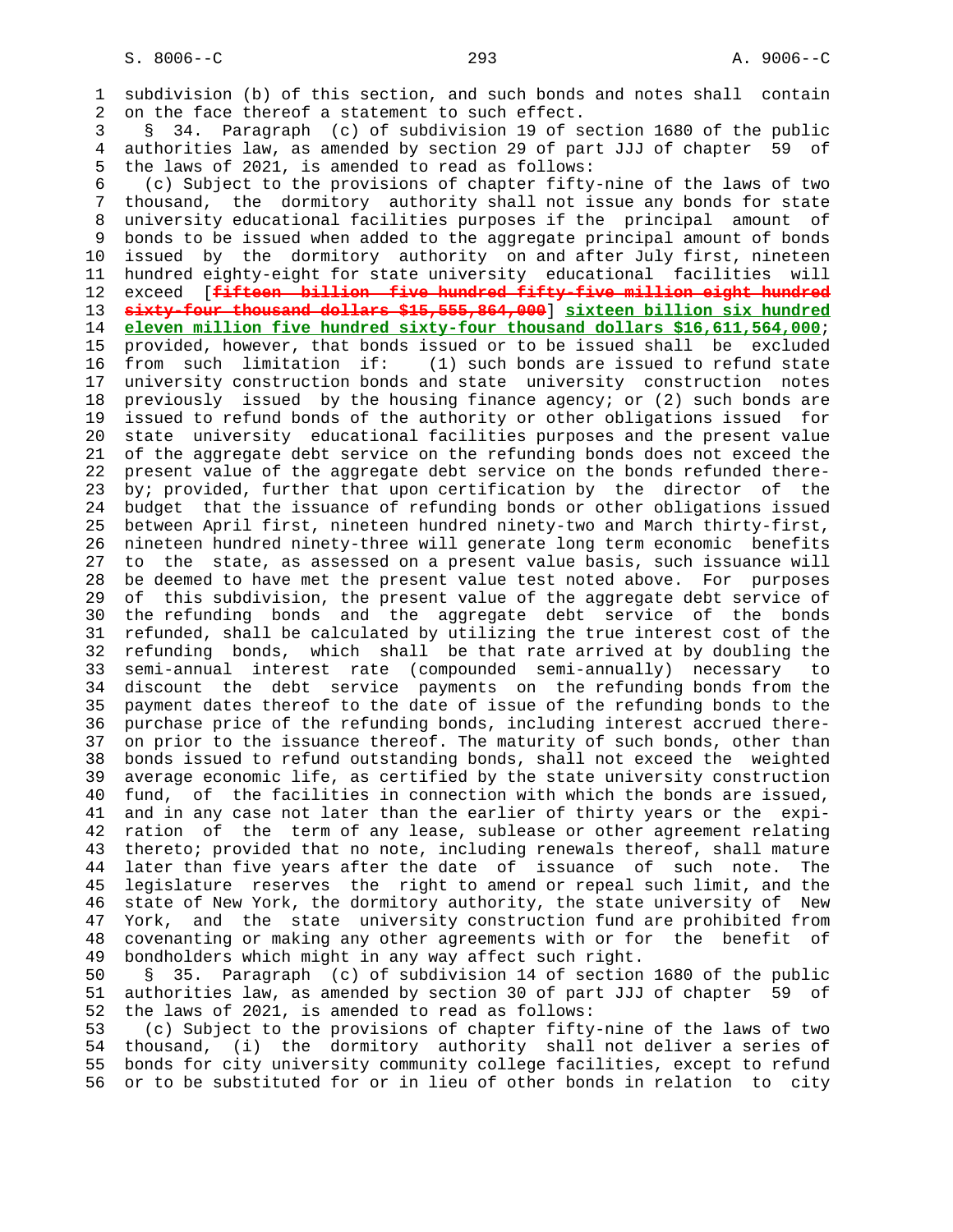1 university community college facilities pursuant to a resolution of the 2 dormitory authority adopted before July first, nineteen hundred eighty- 3 five or any resolution supplemental thereto, if the principal amount of 4 bonds so to be issued when added to all principal amounts of bonds 5 previously issued by the dormitory authority for city university commu- 6 nity college facilities, except to refund or to be substituted in lieu 7 of other bonds in relation to city university community college facili- 8 ties will exceed the sum of four hundred twenty-five million dollars and 9 (ii) the dormitory authority shall not deliver a series of bonds issued 10 for city university facilities, including community college facilities, 11 pursuant to a resolution of the dormitory authority adopted on or after 12 July first, nineteen hundred eighty-five, except to refund or to be 13 substituted for or in lieu of other bonds in relation to city university 14 facilities and except for bonds issued pursuant to a resolution supple- 15 mental to a resolution of the dormitory authority adopted prior to July 16 first, nineteen hundred eighty-five, if the principal amount of bonds so 17 to be issued when added to the principal amount of bonds previously 18 issued pursuant to any such resolution, except bonds issued to refund or 19 to be substituted for or in lieu of other bonds in relation to city 20 university facilities, will exceed [**nine billion six hundred sixty-one** 21 **million thirty thousand dollars \$9,661,030,000**] **ten billion two hundred** 22 **fifty-four million six hundred eighty-six thousand dollars** 23 **\$10,254,686,000**. The legislature reserves the right to amend or repeal 24 such limit, and the state of New York, the dormitory authority, the city 25 university, and the fund are prohibited from covenanting or making any 26 other agreements with or for the benefit of bondholders which might in 27 any way affect such right. 28 § 36. Subdivision 10-a of section 1680 of the public authorities law, 29 as amended by section 31 of part JJJ of chapter 59 of the laws of 2021, 30 is amended to read as follows: 31 10-a. Subject to the provisions of chapter fifty-nine of the laws of 32 two thousand, but notwithstanding any other provision of the law to the 33 contrary, the maximum amount of bonds and notes to be issued after March 34 thirty-first, two thousand two, on behalf of the state, in relation to 35 any locally sponsored community college, shall be [**one billion sixty-six** 36 **million two hundred fifty-seven thousand dollars \$1,066,257,000**] **one** 37 **billion one hundred twenty-three million one hundred forty thousand** 38 **dollars \$1,123,140,000**. Such amount shall be exclusive of bonds and 39 notes issued to fund any reserve fund or funds, costs of issuance and to 40 refund any outstanding bonds and notes, issued on behalf of the state, 41 relating to a locally sponsored community college. 42 § 37. Subdivision 1 of section 17 of part D of chapter 389 of the laws 43 of 1997, relating to the financing of the correctional facilities 44 improvement fund and the youth facility improvement fund, as amended by 45 section 32 of part JJJ of chapter 59 of the laws of 2021, is amended to 46 read as follows: 47 1. Subject to the provisions of chapter 59 of the laws of 2000, but 48 notwithstanding the provisions of section 18 of section 1 of chapter 174 49 of the laws of 1968, the New York state urban development corporation is 50 hereby authorized to issue bonds, notes and other obligations in an 51 aggregate principal amount not to exceed [**eight hundred seventy-six** 52 **million fifteen thousand dollars \$876,015,000**] **nine hundred sixty-two** 53 **million seven hundred fifteen thousand dollars \$962,715,000**, which 54 authorization increases the aggregate principal amount of bonds, notes 55 and other obligations authorized by section 40 of chapter 309 of the 56 laws of 1996, and shall include all bonds, notes and other obligations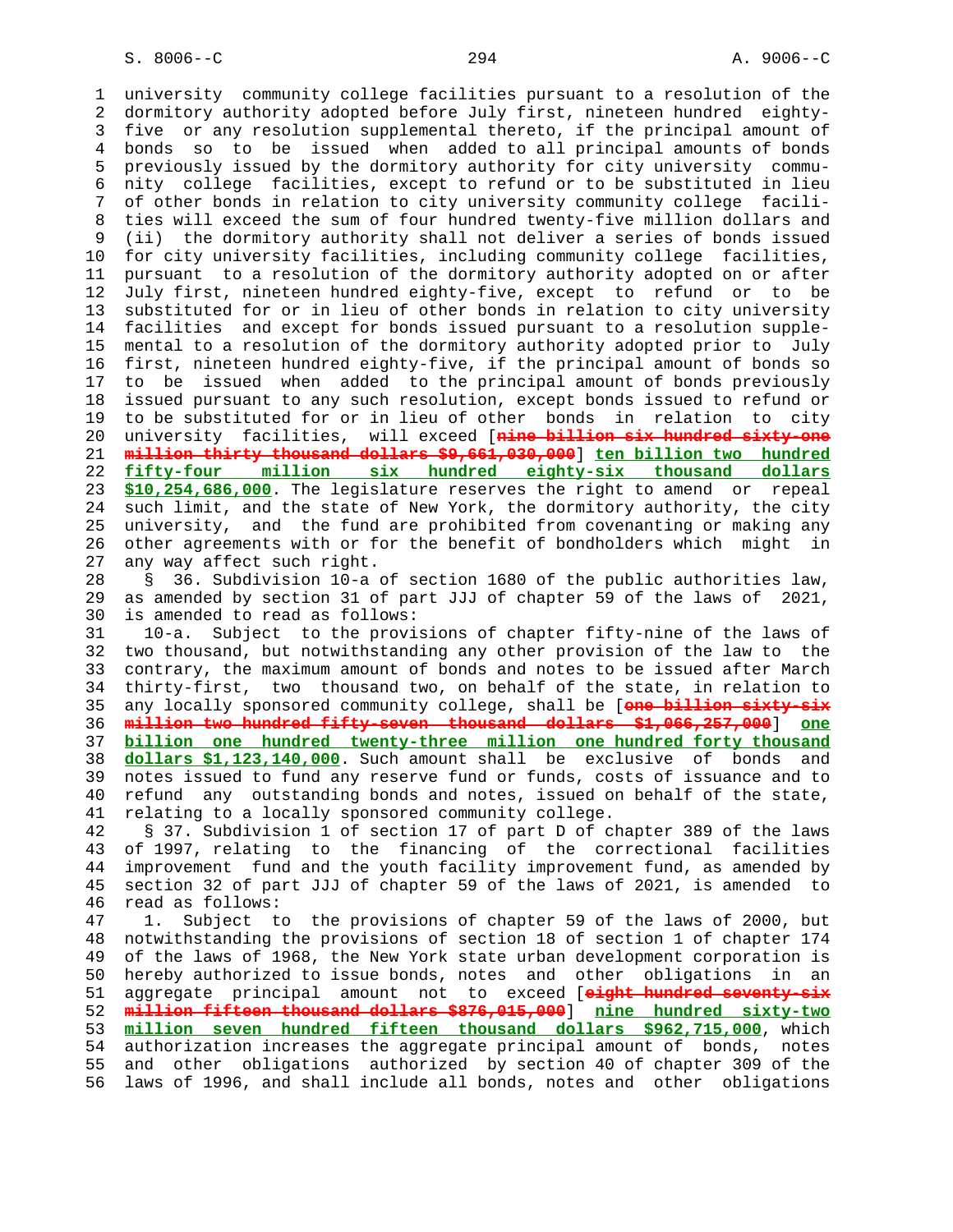1 issued pursuant to chapter 211 of the laws of 1990, as amended or 2 supplemented. The proceeds of such bonds, notes or other obligations 3 shall be paid to the state, for deposit in the youth facilities improve- 4 ment fund, to pay for all or any portion of the amount or amounts paid 5 by the state from appropriations or reappropriations made to the office 6 of children and family services from the youth facilities improvement 7 fund for capital projects. The aggregate amount of bonds, notes and 8 other obligations authorized to be issued pursuant to this section shall 9 exclude bonds, notes or other obligations issued to refund or otherwise<br>10 repay bonds, notes or other obligations theretofore issued. the proceeds repay bonds, notes or other obligations theretofore issued, the proceeds 11 of which were paid to the state for all or a portion of the amounts 12 expended by the state from appropriations or reappropriations made to 13 the office of children and family services; provided, however, that upon 14 any such refunding or repayment the total aggregate principal amount of 15 outstanding bonds, notes or other obligations may be greater than [**eight** 16 **hundred seventy-six million fifteen thousand dollars \$876,015,000**] **nine** 17 **hundred sixty-two million seven hundred fifteen thousand dollars** 18 **\$962,715,000**, only if the present value of the aggregate debt service of 19 the refunding or repayment bonds, notes or other obligations to be 20 issued shall not exceed the present value of the aggregate debt service 21 of the bonds, notes or other obligations so to be refunded or repaid. 22 For the purposes hereof, the present value of the aggregate debt service 23 of the refunding or repayment bonds, notes or other obligations and of 24 the aggregate debt service of the bonds, notes or other obligations so 25 refunded or repaid, shall be calculated by utilizing the effective 26 interest rate of the refunding or repayment bonds, notes or other obli- 27 gations, which shall be that rate arrived at by doubling the semi-annual 28 interest rate (compounded semi-annually) necessary to discount the debt 29 service payments on the refunding or repayment bonds, notes or other 30 obligations from the payment dates thereof to the date of issue of the 31 refunding or repayment bonds, notes or other obligations and to the 32 price bid including estimated accrued interest or proceeds received by 33 the corporation including estimated accrued interest from the sale ther- 34 eof.

 35 § 38. Paragraph b of subdivision 2 of section 9-a of section 1 of 36 chapter 392 of the laws of 1973, constituting the New York state medical 37 care facilities finance agency act, as amended by section 33 of part JJJ 38 of chapter 59 of the laws of 2021, is amended to read as follows:

 39 b. The agency shall have power and is hereby authorized from time to 40 time to issue negotiable bonds and notes in conformity with applicable 41 provisions of the uniform commercial code in such principal amount as, 42 in the opinion of the agency, shall be necessary, after taking into 43 account other moneys which may be available for the purpose, to provide 44 sufficient funds to the facilities development corporation, or any 45 successor agency, for the financing or refinancing of or for the design, 46 construction, acquisition, reconstruction, rehabilitation or improvement 47 of mental health services facilities pursuant to paragraph a of this 48 subdivision, the payment of interest on mental health services improve- 49 ment bonds and mental health services improvement notes issued for such 50 purposes, the establishment of reserves to secure such bonds and notes, 51 the cost or premium of bond insurance or the costs of any financial 52 mechanisms which may be used to reduce the debt service that would be 53 payable by the agency on its mental health services facilities improve- 54 ment bonds and notes and all other expenditures of the agency incident 55 to and necessary or convenient to providing the facilities development 56 corporation, or any successor agency, with funds for the financing or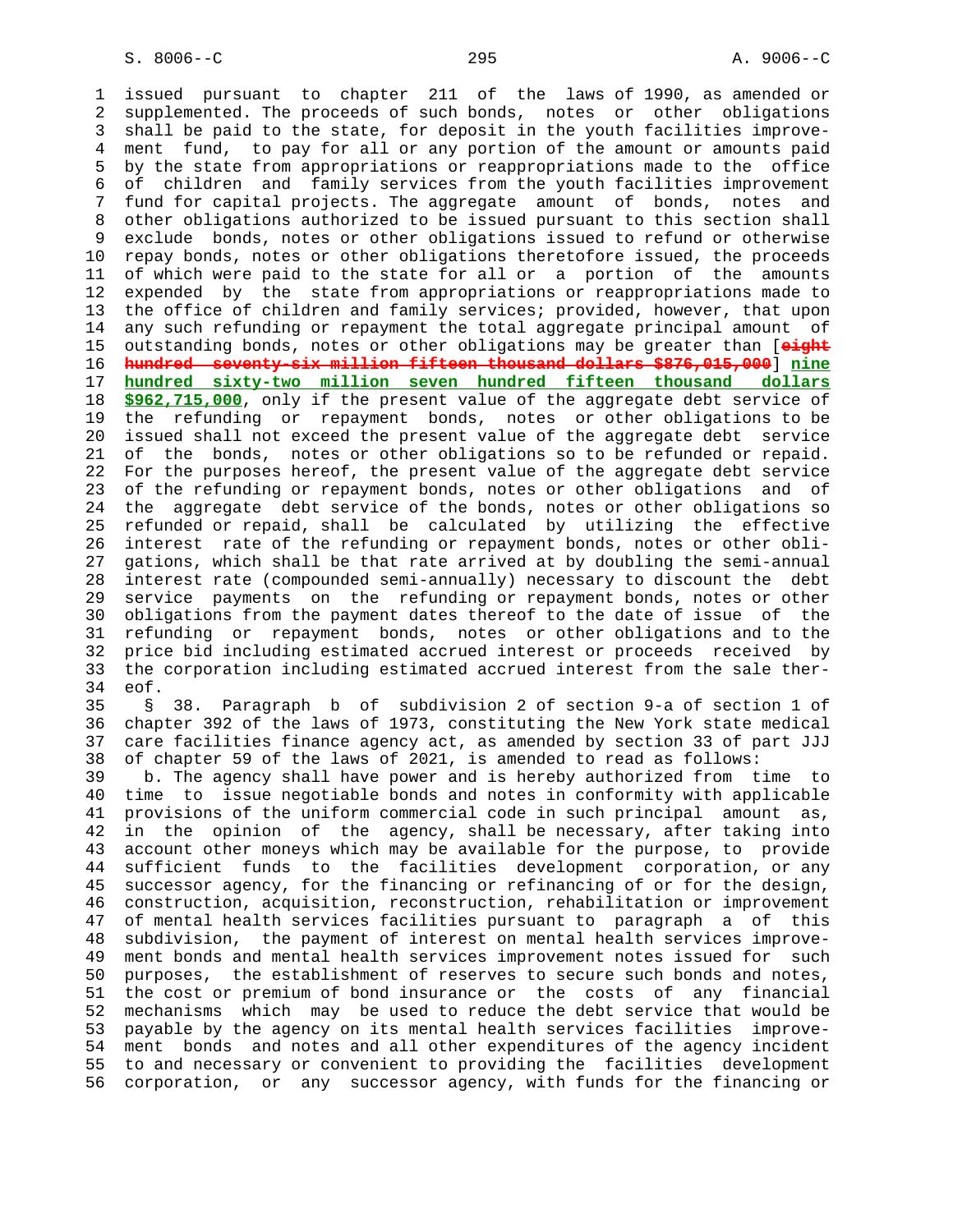S. 8006--C 296 A. 9006--C

 1 refinancing of or for any such design, construction, acquisition, recon- 2 struction, rehabilitation or improvement and for the refunding of mental 3 hygiene improvement bonds issued pursuant to section 47-b of the private 4 housing finance law; provided, however, that the agency shall not issue 5 mental health services facilities improvement bonds and mental health 6 services facilities improvement notes in an aggregate principal amount 7 exceeding [**ten billion four hundred seventy-six million seven hundred** 8 **seventy-three thousand dollars \$10,476,773,000**] **ten billion nine hundred** 9 **forty-two million eight hundred thirty-three thousand dollars** 10 **\$10,942,833,000**, excluding mental health services facilities improvement 11 bonds and mental health services facilities improvement notes issued to 12 refund outstanding mental health services facilities improvement bonds 13 and mental health services facilities improvement notes; provided, 14 however, that upon any such refunding or repayment of mental health 15 services facilities improvement bonds and/or mental health services 16 facilities improvement notes the total aggregate principal amount of 17 outstanding mental health services facilities improvement bonds and 18 mental health facilities improvement notes may be greater than [**ten** 19 **billion four hundred seventy-six million seven hundred seventy-three** 20 **thousand dollars \$10,476,773,000**] **ten billion nine hundred forty-two** 21 **million eight hundred thirty-three thousand dollars \$10,942,833,000**, 22 only if, except as hereinafter provided with respect to mental health 23 services facilities bonds and mental health services facilities notes 24 issued to refund mental hygiene improvement bonds authorized to be 25 issued pursuant to the provisions of section 47-b of the private housing 26 finance law, the present value of the aggregate debt service of the 27 refunding or repayment bonds to be issued shall not exceed the present 28 value of the aggregate debt service of the bonds to be refunded or 29 repaid. For purposes hereof, the present values of the aggregate debt 30 service of the refunding or repayment bonds, notes or other obligations 31 and of the aggregate debt service of the bonds, notes or other obli- 32 gations so refunded or repaid, shall be calculated by utilizing the 33 effective interest rate of the refunding or repayment bonds, notes or 34 other obligations, which shall be that rate arrived at by doubling the 35 semi-annual interest rate (compounded semi-annually) necessary to 36 discount the debt service payments on the refunding or repayment bonds, 37 notes or other obligations from the payment dates thereof to the date of 38 issue of the refunding or repayment bonds, notes or other obligations 39 and to the price bid including estimated accrued interest or proceeds 40 received by the authority including estimated accrued interest from the 41 sale thereof. Such bonds, other than bonds issued to refund outstanding 42 bonds, shall be scheduled to mature over a term not to exceed the aver- 43 age useful life, as certified by the facilities development corporation, 44 of the projects for which the bonds are issued, and in any case shall 45 not exceed thirty years and the maximum maturity of notes or any 46 renewals thereof shall not exceed five years from the date of the 47 original issue of such notes. Notwithstanding the provisions of this 48 section, the agency shall have the power and is hereby authorized to 49 issue mental health services facilities improvement bonds and/or mental 50 health services facilities improvement notes to refund outstanding 51 mental hygiene improvement bonds authorized to be issued pursuant to the 52 provisions of section 47-b of the private housing finance law and the 53 amount of bonds issued or outstanding for such purposes shall not be 54 included for purposes of determining the amount of bonds issued pursuant 55 to this section. The director of the budget shall allocate the aggregate 56 principal authorized to be issued by the agency among the office of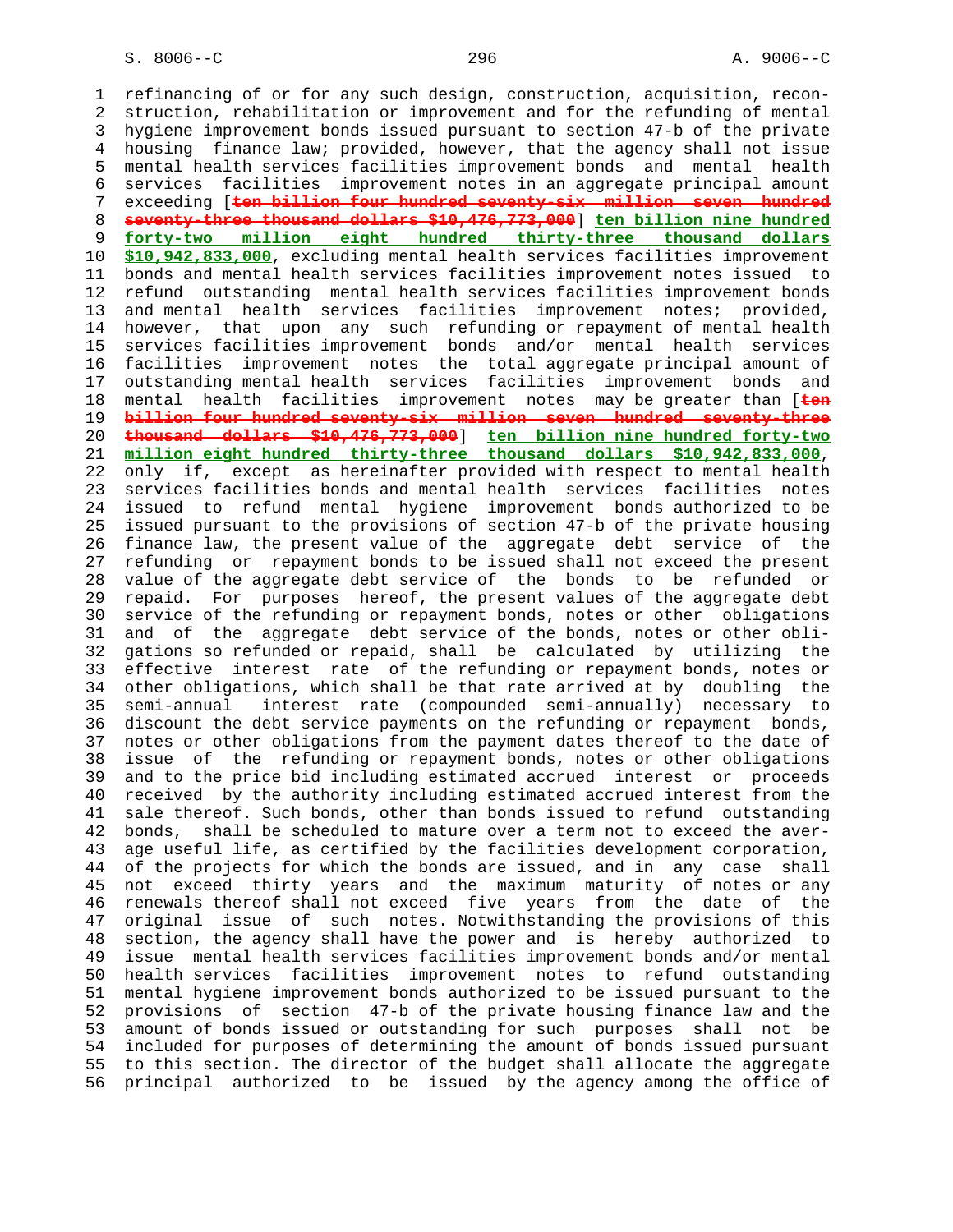1 mental health, office for people with developmental disabilities, and 2 the office of addiction services and supports, in consultation with 3 their respective commissioners to finance bondable appropriations previ- 4 ously approved by the legislature.

 5 § 39. Subdivision (a) of section 28 of part Y of chapter 61 of the 6 laws of 2005, relating to providing for the administration of certain 7 funds and accounts related to the 2005-2006 budget, as amended by 8 section 34 of part JJJ of chapter 59 of the laws of 2021, is amended to 9 read as follows:

 10 (a) Subject to the provisions of chapter 59 of the laws of 2000, but 11 notwithstanding any provisions of law to the contrary, one or more 12 authorized issuers as defined by section 68-a of the state finance law 13 are hereby authorized to issue bonds or notes in one or more series in 14 an aggregate principal amount not to exceed [**one hundred seventy-two** 15 **million dollars \$172,000,000**] **one hundred ninety-seven million dollars** 16 **\$197,000,000**, excluding bonds issued to finance one or more debt service 17 reserve funds, to pay costs of issuance of such bonds, and bonds or 18 notes issued to refund or otherwise repay such bonds or notes previously 19 issued, for the purpose of financing capital projects for public 20 protection facilities in the Division of Military and Naval Affairs, 21 debt service and leases; and to reimburse the state general fund for 22 disbursements made therefor. Such bonds and notes of such authorized 23 issuer shall not be a debt of the state, and the state shall not be 24 liable thereon, nor shall they be payable out of any funds other than 25 those appropriated by the state to such authorized issuer for debt 26 service and related expenses pursuant to any service contract executed 27 pursuant to subdivision (b) of this section and such bonds and notes 28 shall contain on the face thereof a statement to such effect. Except for 29 purposes of complying with the internal revenue code, any interest 30 income earned on bond proceeds shall only be used to pay debt service on 31 such bonds.

 32 § 40. Section 53 of section 1 of chapter 174 of the laws of 1968, 33 constituting the New York state urban development corporation act, as 34 amended by section 35 of part JJJ of chapter 59 of the laws of 2021, is 35 amended to read as follows:

 36 § 53. 1. Notwithstanding the provisions of any other law to the 37 contrary, the dormitory authority and the urban development corporation 38 are hereby authorized to issue bonds or notes in one or more series for 39 the purpose of funding project costs for the acquisition of equipment, 40 including but not limited to the creation or modernization of informa- 41 tion technology systems and related research and development equipment, 42 health and safety equipment, heavy equipment and machinery, the creation 43 or improvement of security systems, and laboratory equipment and other 44 state costs associated with such capital projects. The aggregate princi- 45 pal amount of bonds authorized to be issued pursuant to this section 46 shall not exceed [**two hundred ninety-three million dollars \$293,000,000**] 47 **three hundred ninety-three million dollars \$393,000,000**, excluding bonds 48 issued to fund one or more debt service reserve funds, to pay costs of 49 issuance of such bonds, and bonds or notes issued to refund or otherwise 50 repay such bonds or notes previously issued. Such bonds and notes of the 51 dormitory authority and the urban development corporation shall not be a 52 debt of the state, and the state shall not be liable thereon, nor shall 53 they be payable out of any funds other than those appropriated by the 54 state to the dormitory authority and the urban development corporation 55 for principal, interest, and related expenses pursuant to a service 56 contract and such bonds and notes shall contain on the face thereof a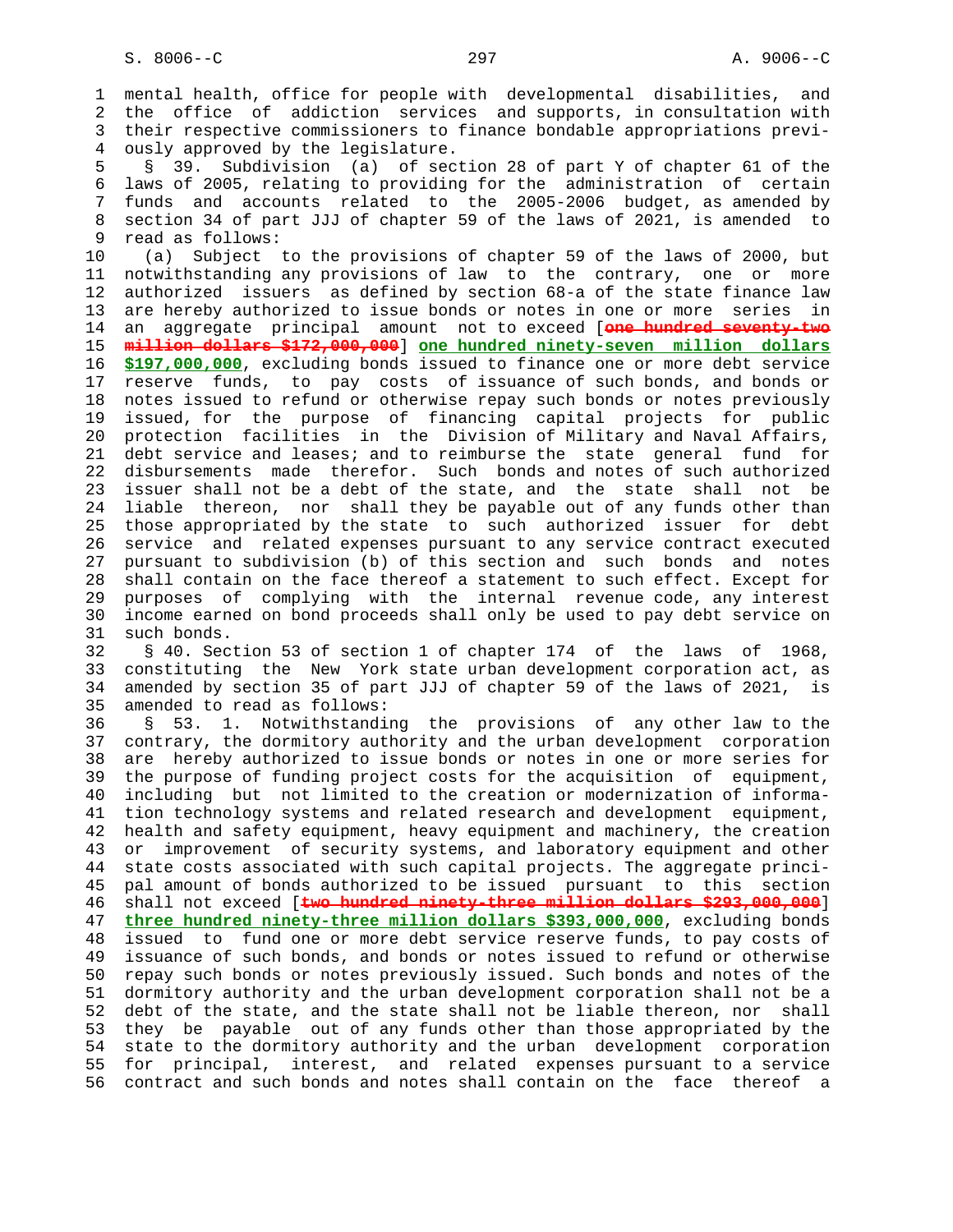1 statement to such effect. Except for purposes of complying with the 2 internal revenue code, any interest income earned on bond proceeds shall 3 only be used to pay debt service on such bonds.

 4 2. Notwithstanding any other provision of law to the contrary, in 5 order to assist the dormitory authority and the urban development corpo- 6 ration in undertaking the financing for project costs for the acquisi- 7 tion of equipment, including but not limited to the creation or modern- 8 ization of information technology systems and related research and 9 development equipment, health and safety equipment, heavy equipment and<br>10 machinery, the creation or improvement of security systems, and laboramachinery, the creation or improvement of security systems, and labora- 11 tory equipment and other state costs associated with such capital 12 projects, the director of the budget is hereby authorized to enter into 13 one or more service contracts with the dormitory authority and the urban 14 development corporation, none of which shall exceed thirty years in 15 duration, upon such terms and conditions as the director of the budget 16 and the dormitory authority and the urban development corporation agree, 17 so as to annually provide to the dormitory authority and the urban 18 development corporation, in the aggregate, a sum not to exceed the prin- 19 cipal, interest, and related expenses required for such bonds and notes. 20 Any service contract entered into pursuant to this section shall provide 21 that the obligation of the state to pay the amount therein provided 22 shall not constitute a debt of the state within the meaning of any 23 constitutional or statutory provision and shall be deemed executory only 24 to the extent of monies available and that no liability shall be 25 incurred by the state beyond the monies available for such purpose, 26 subject to annual appropriation by the legislature. Any such contract or 27 any payments made or to be made thereunder may be assigned and pledged 28 by the dormitory authority and the urban development corporation as 29 security for its bonds and notes, as authorized by this section.

 30 § 41. Subdivision (b) of section 11 of chapter 329 of the laws of 31 1991, amending the state finance law and other laws relating to the 32 establishment of the dedicated highway and bridge trust fund, as amended 33 by section 36 of part JJJ of chapter 59 of the laws of 2021, is amended 34 to read as follows:

 35 (b) Any service contract or contracts for projects authorized pursuant 36 to sections 10-c, 10-f, 10-g and 80-b of the highway law and section 37 14-k of the transportation law, and entered into pursuant to subdivision 38 (a) of this section, shall provide for state commitments to provide 39 annually to the thruway authority a sum or sums, upon such terms and 40 conditions as shall be deemed appropriate by the director of the budget, 41 to fund, or fund the debt service requirements of any bonds or any obli- 42 gations of the thruway authority issued to fund or to reimburse the 43 state for funding such projects having a cost not in excess of [**twelve** 44 **billion two hundred sixty million five hundred twenty-eight thousand** 45 **dollars \$12,260,528,000**] **thirteen billion fifty-three million eight** 46 **hundred eighty-one thousand dollars \$13,053,881,000** cumulatively by the 47 end of fiscal year [**2021-22**] **2022-23**. **For purposes of this subdivision,** 48 **such projects shall be deemed to include capital grants to cities, towns** 49 **and villages for the reimbursement of eligible capital costs of local** 50 **highway and bridge projects within such municipality, where allocations** 51 **to cities, towns and villages are based on the total number of New York** 52 **or United States or interstate signed touring route miles for which such** 53 **municipality has capital maintenance responsibility, and where such** 54 **eligible capital costs include the costs of construction and repair of** 55 **highways, bridges, highway-railroad crossings, and other transportation** 56 **facilities for projects with a service life of ten years or more.**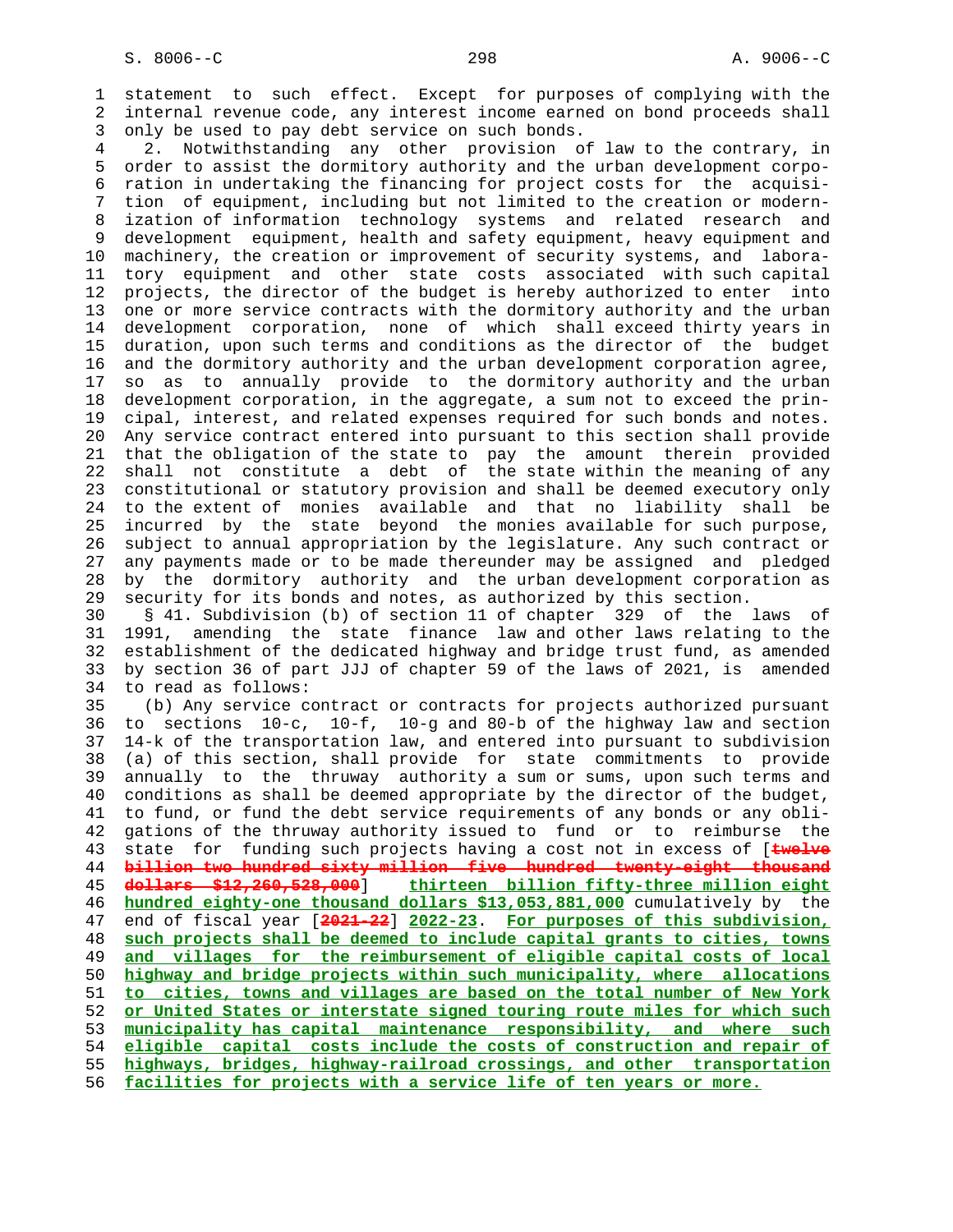1 § 42. Subdivision 1 of section 1689-i of the public authorities law, 2 as amended by section 37 of part JJJ of chapter 59 of the laws of 2021, 3 is amended to read as follows: 4 1. The dormitory authority is authorized to issue bonds, at the 5 request of the commissioner of education, to finance eligible library 6 construction projects pursuant to section two hundred seventy-three-a of 7 the education law, in amounts certified by such commissioner not to 8 exceed a total principal amount of [**two hundred ninety-nine million** 9 **dollars \$299,000,000**] **three hundred thirty-three million dollars** 10 **\$333,000,000**. 11 § 43. Section 44 of section 1 of chapter 174 of the laws of 1968, 12 constituting the New York state urban development corporation act, as 13 amended by section 38 of part JJJ of chapter 59 of the laws of 2021, is 14 amended to read as follows: 15 § 44. Issuance of certain bonds or notes. 1. Notwithstanding the 16 provisions of any other law to the contrary, the dormitory authority and 17 the corporation are hereby authorized to issue bonds or notes in one or 18 more series for the purpose of funding project costs for the regional 19 economic development council initiative, the economic transformation 20 program, state university of New York college for nanoscale and science 21 engineering, projects within the city of Buffalo or surrounding envi- 22 rons, the New York works economic development fund, projects for the 23 retention of professional football in western New York, the empire state 24 economic development fund, the clarkson-trudeau partnership, the New 25 York genome center, the cornell university college of veterinary medi- 26 cine, the olympic regional development authority, projects at nano 27 Utica, onondaga county revitalization projects, Binghamton university 28 school of pharmacy, New York power electronics manufacturing consortium, 29 regional infrastructure projects, high tech innovation and economic 30 development infrastructure program, high technology manufacturing 31 projects in Chautauqua and Erie county, an industrial scale research and 32 development facility in Clinton county, upstate revitalization initi- 33 ative projects, downstate revitalization initiative, market New York 34 projects, fairground buildings, equipment or facilities used to house 35 and promote agriculture, the state fair, the empire state trail, the 36 moynihan station development project, the Kingsbridge armory project, 37 strategic economic development projects, the cultural, arts and public 38 spaces fund, water infrastructure in the city of Auburn and town of 39 Owasco, a life sciences laboratory public health initiative, not-for- 40 profit pounds, shelters and humane societies, arts and cultural facili- 41 ties improvement program, restore New York's communities initiative, 42 heavy equipment, economic development and infrastructure projects, 43 Roosevelt Island operating corporation capital projects, Lake Ontario 44 regional projects, Pennsylvania station and other transit projects**,** 45 **athletic facilities for professional football in Orchard Park, New York** 46 and other state costs associated with such projects. The aggregate prin- 47 cipal amount of bonds authorized to be issued pursuant to this section 48 shall not exceed [**eleven billion two hundred seventy-nine million two** 49 **hundred two thousand dollars \$11,279,202,000**] **fourteen billion nine** 50 **hundred sixty-eight million four hundred two thousand dollars** 51 **\$14,968,402,000**, excluding bonds issued to fund one or more debt service 52 reserve funds, to pay costs of issuance of such bonds, and bonds or 53 notes issued to refund or otherwise repay such bonds or notes previously 54 issued. Such bonds and notes of the dormitory authority and the corpo- 55 ration shall not be a debt of the state, and the state shall not be 56 liable thereon, nor shall they be payable out of any funds other than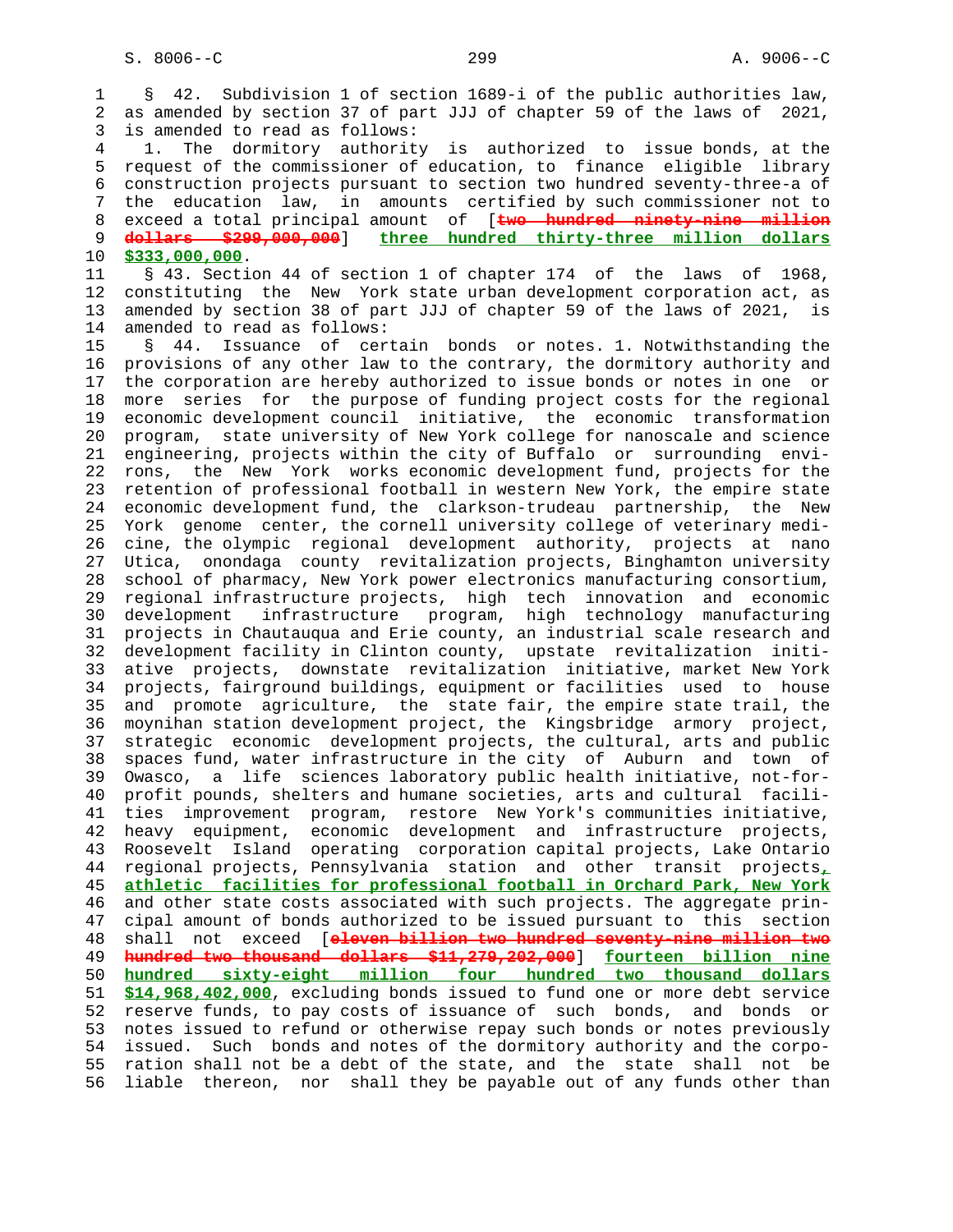1 those appropriated by the state to the dormitory authority and the 2 corporation for principal, interest, and related expenses pursuant to a 3 service contract and such bonds and notes shall contain on the face 4 thereof a statement to such effect. Except for purposes of complying 5 with the internal revenue code, any interest income earned on bond 6 proceeds shall only be used to pay debt service on such bonds.

 7 2. Notwithstanding any other provision of law to the contrary, in 8 order to assist the dormitory authority and the corporation in undertak- 9 ing the financing for project costs for the regional economic develop-<br>10 ment council initiative, the economic transformation program, state ment council initiative, the economic transformation program, state 11 university of New York college for nanoscale and science engineering, 12 projects within the city of Buffalo or surrounding environs, the New 13 York works economic development fund, projects for the retention of 14 professional football in western New York, the empire state economic 15 development fund, the clarkson-trudeau partnership, the New York genome 16 center, the cornell university college of veterinary medicine, the olym- 17 pic regional development authority, projects at nano Utica, onondaga 18 county revitalization projects, Binghamton university school of pharma- 19 cy, New York power electronics manufacturing consortium, regional 20 infrastructure projects, New York State Capital Assistance Program for 21 Transportation, infrastructure, and economic development, high tech 22 innovation and economic development infrastructure program, high tech- 23 nology manufacturing projects in Chautauqua and Erie county, an indus- 24 trial scale research and development facility in Clinton county, upstate 25 revitalization initiative projects, downstate revitalization initiative, 26 market New York projects, fairground buildings, equipment or facilities 27 used to house and promote agriculture, the state fair, the empire state 28 trail, the moynihan station development project, the Kingsbridge armory 29 project, strategic economic development projects, the cultural, arts and 30 public spaces fund, water infrastructure in the city of Auburn and town 31 of Owasco, a life sciences laboratory public health initiative, not-for- 32 profit pounds, shelters and humane societies, arts and cultural facili- 33 ties improvement program, restore New York's communities initiative, 34 heavy equipment, economic development and infrastructure projects, 35 Roosevelt Island operating corporation capital projects, Lake Ontario 36 regional projects, Pennsylvania station and other transit projects**,** 37 **athletic facilities for professional football in Orchard Park, New York** 38 and other state costs associated with such projects the director of the 39 budget is hereby authorized to enter into one or more service contracts 40 with the dormitory authority and the corporation, none of which shall 41 exceed thirty years in duration, upon such terms and conditions as the 42 director of the budget and the dormitory authority and the corporation 43 agree, so as to annually provide to the dormitory authority and the 44 corporation, in the aggregate, a sum not to exceed the principal, inter- 45 est, and related expenses required for such bonds and notes. Any service 46 contract entered into pursuant to this section shall provide that the 47 obligation of the state to pay the amount therein provided shall not 48 constitute a debt of the state within the meaning of any constitutional 49 or statutory provision and shall be deemed executory only to the extent 50 of monies available and that no liability shall be incurred by the state 51 beyond the monies available for such purpose, subject to annual appro- 52 priation by the legislature. Any such contract or any payments made or 53 to be made thereunder may be assigned and pledged by the dormitory 54 authority and the corporation as security for its bonds and notes, as 55 authorized by this section.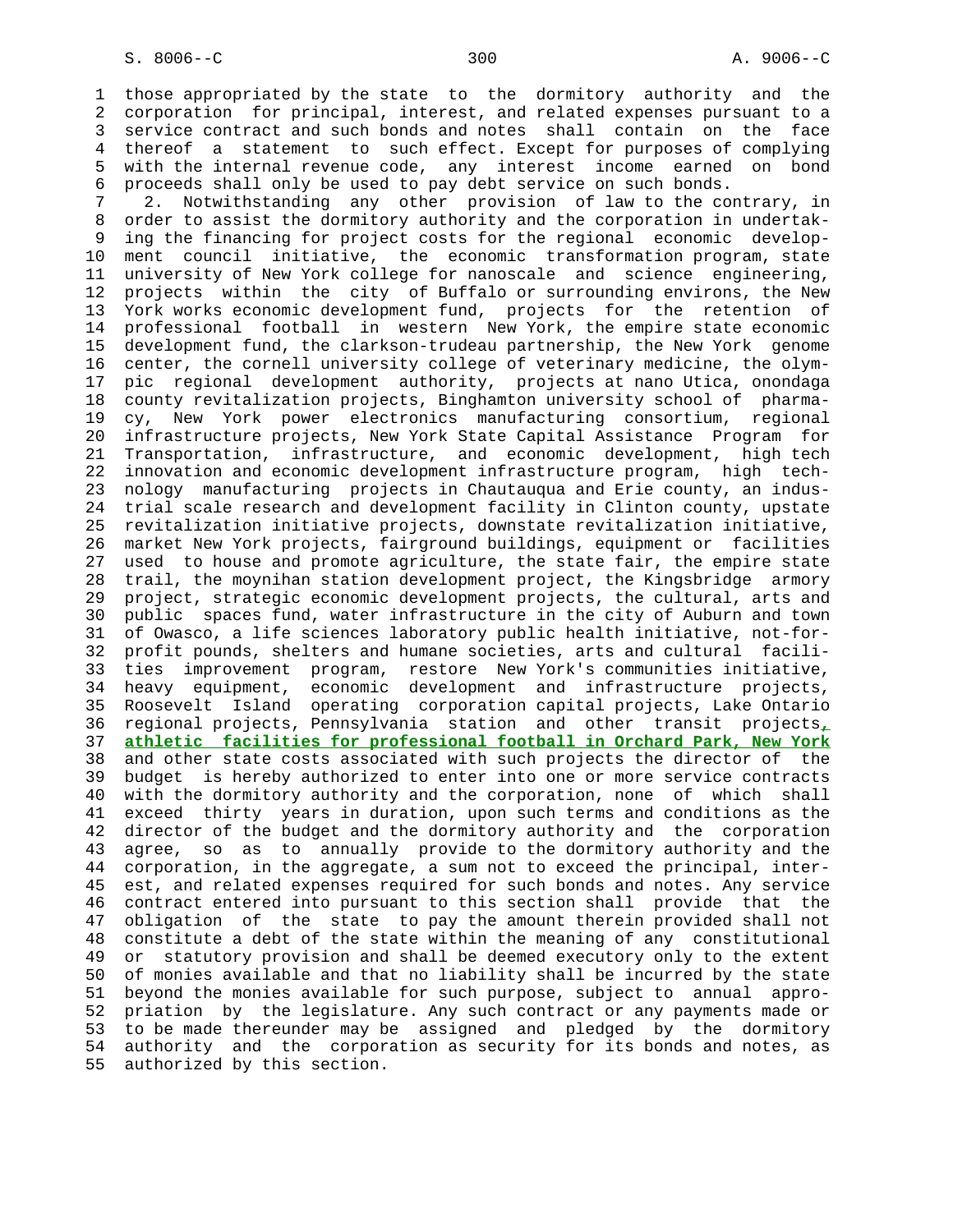1 § 44. Subdivision 1 of section 386-b of the public authorities law, as 2 amended by section 39 of part JJJ of chapter 59 of the laws of 2021, is 3 amended to read as follows:

 4 1. Notwithstanding any other provision of law to the contrary, the 5 authority, the dormitory authority and the urban development corporation 6 are hereby authorized to issue bonds or notes in one or more series for 7 the purpose of financing peace bridge projects and capital costs of 8 state and local highways, parkways, bridges, the New York state thruway, 9 Indian reservation roads, and facilities, and transportation infrastruc- 10 ture projects including aviation projects, non-MTA mass transit 11 projects, and rail service preservation projects, including work appur- 12 tenant and ancillary thereto. The aggregate principal amount of bonds 13 authorized to be issued pursuant to this section shall not exceed [**eight** 14 **billion eight hundred thirty-nine million nine hundred sixty-three thou-** 15 **sand dollars \$8,839,963,000**] **ten billion one hundred forty-seven million** 16 **eight hundred sixty-three thousand dollars \$10,147,863,000**, excluding 17 bonds issued to fund one or more debt service reserve funds, to pay 18 costs of issuance of such bonds, and to refund or otherwise repay such 19 bonds or notes previously issued. Such bonds and notes of the authori- 20 ty, the dormitory authority and the urban development corporation shall 21 not be a debt of the state, and the state shall not be liable thereon, 22 nor shall they be payable out of any funds other than those appropriated 23 by the state to the authority, the dormitory authority and the urban 24 development corporation for principal, interest, and related expenses 25 pursuant to a service contract and such bonds and notes shall contain on 26 the face thereof a statement to such effect. Except for purposes of 27 complying with the internal revenue code, any interest income earned on 28 bond proceeds shall only be used to pay debt service on such bonds.

 29 § 45. Paragraph (a) of subdivision 2 of section 47-e of the private 30 housing finance law, as amended by section 40 of part JJJ of chapter 59 31 of the laws of 2021, is amended to read as follows:

 32 (a) Subject to the provisions of chapter fifty-nine of the laws of two 33 thousand, in order to enhance and encourage the promotion of housing 34 programs and thereby achieve the stated purposes and objectives of such 35 housing programs, the agency shall have the power and is hereby author- 36 ized from time to time to issue negotiable housing program bonds and 37 notes in such principal amount as shall be necessary to provide suffi- 38 cient funds for the repayment of amounts disbursed (and not previously 39 reimbursed) pursuant to law or any prior year making capital appropri- 40 ations or reappropriations for the purposes of the housing program; 41 provided, however, that the agency may issue such bonds and notes in an 42 aggregate principal amount not exceeding [**seven billion five hundred** 43 **forty-five million one hundred seven thousand dollars \$7,545,107,000**] 44 **thirteen billion eighty-two million eight hundred ninety-one thousand** 45 **dollars \$13,082,891,000**, plus a principal amount of bonds issued to fund 46 the debt service reserve fund in accordance with the debt service 47 reserve fund requirement established by the agency and to fund any other 48 reserves that the agency reasonably deems necessary for the security or 49 marketability of such bonds and to provide for the payment of fees and 50 other charges and expenses, including underwriters' discount, trustee 51 and rating agency fees, bond insurance, credit enhancement and liquidity 52 enhancement related to the issuance of such bonds and notes. No reserve 53 fund securing the housing program bonds shall be entitled or eligible to 54 receive state funds apportioned or appropriated to maintain or restore 55 such reserve fund at or to a particular level, except to the extent of 56 any deficiency resulting directly or indirectly from a failure of the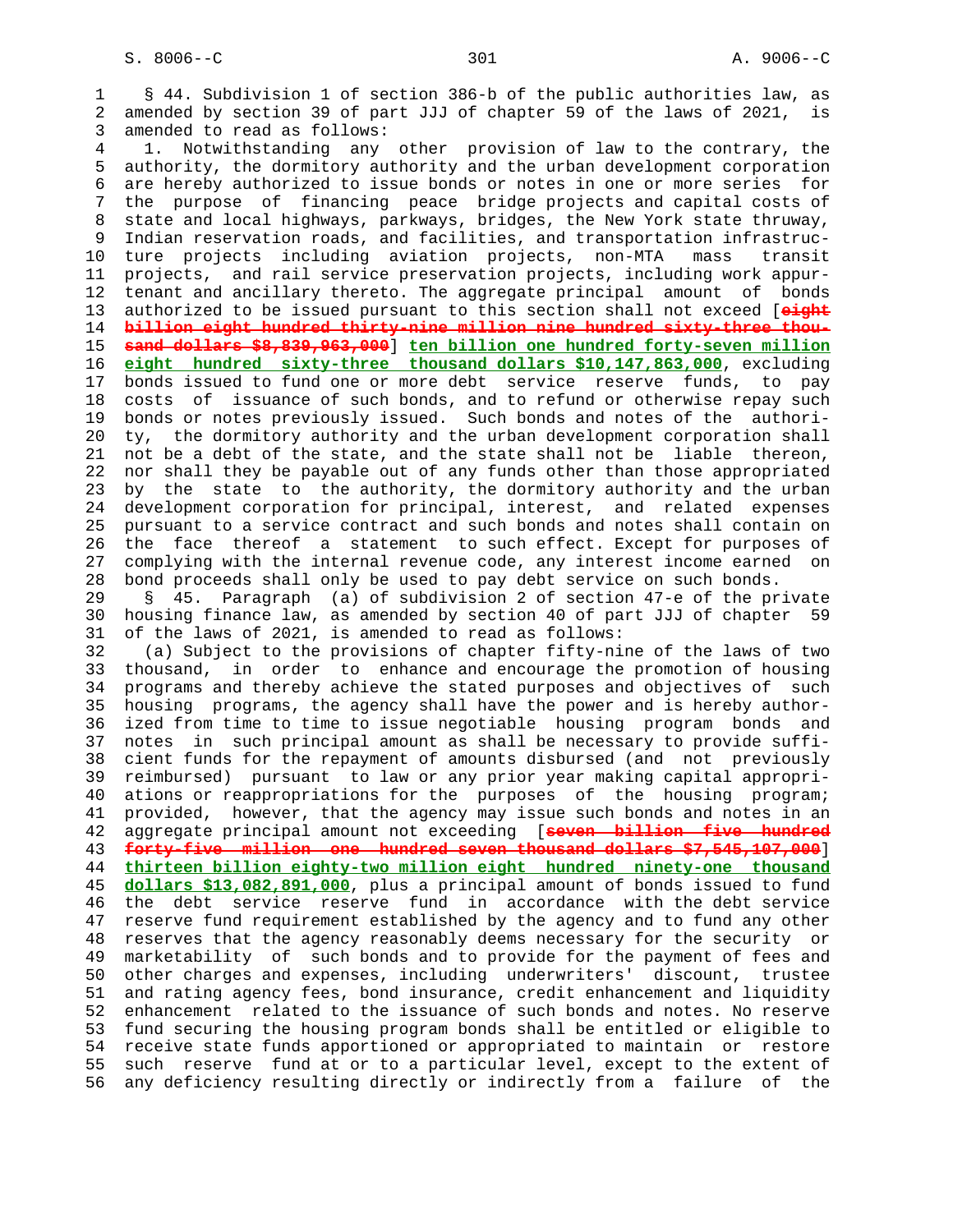1 state to appropriate or pay the agreed amount under any of the contracts 2 provided for in subdivision four of this section.

 3 § 46. Subdivision 1 of section 50 of section 1 of chapter 174 of the 4 laws of 1968, constituting the New York state urban development corpo- 5 ration act, as amended by section 41 of part JJJ of chapter 59 of the 6 laws of 2021, is amended to read as follows:

 7 1. Notwithstanding the provisions of any other law to the contrary, 8 the dormitory authority and the urban development corporation are hereby 9 authorized to issue bonds or notes in one or more series for the purpose 10 of funding project costs undertaken by or on behalf of the state educa- 11 tion department, special act school districts, state-supported schools 12 for the blind and deaf, approved private special education schools, 13 non-public schools, community centers, day care facilities, residential 14 camps, day camps, **Native American Indian Nation schools,** and other state 15 costs associated with such capital projects. The aggregate principal 16 amount of bonds authorized to be issued pursuant to this section shall 17 not exceed [**two hundred thirty-six million dollars \$236,000,000**] **three** 18 **hundred one million seven hundred thousand dollars \$301,700,000**, exclud- 19 ing bonds issued to fund one or more debt service reserve funds, to pay 20 costs of issuance of such bonds, and bonds or notes issued to refund or 21 otherwise repay such bonds or notes previously issued. Such bonds and 22 notes of the dormitory authority and the urban development corporation 23 shall not be a debt of the state, and the state shall not be liable 24 thereon, nor shall they be payable out of any funds other than those 25 appropriated by the state to the dormitory authority and the urban 26 development corporation for principal, interest, and related expenses 27 pursuant to a service contract and such bonds and notes shall contain on 28 the face thereof a statement to such effect. Except for purposes of 29 complying with the internal revenue code, any interest income earned on 30 bond proceeds shall only be used to pay debt service on such bonds.

 31 § 47. Subdivision 1 of section 47 of section 1 of chapter 174 of the 32 laws of 1968, constituting the New York state urban development corpo- 33 ration act, as amended by section 42 of part JJJ of chapter 59 of the 34 laws of 2021, is amended to read as follows:

 35 1. Notwithstanding the provisions of any other law to the contrary, 36 the dormitory authority and the corporation are hereby authorized to 37 issue bonds or notes in one or more series for the purpose of funding 38 project costs for the office of information technology services, depart- 39 ment of law, and other state costs associated with such capital 40 projects. The aggregate principal amount of bonds authorized to be 41 issued pursuant to this section shall not exceed [**nine hundred seventy-** 42 **four million two hundred fifty-four thousand dollars \$974,254,000**] **one** 43 **billion one hundred fifty-two million five hundred sixty-six thousand** 44 **dollars \$1,152,566,000** excluding bonds issued to fund one or more debt 45 service reserve funds, to pay costs of issuance of such bonds, and bonds 46 or notes issued to refund or otherwise repay such bonds or notes previ- 47 ously issued. Such bonds and notes of the dormitory authority and the 48 corporation shall not be a debt of the state, and the state shall not be 49 liable thereon, nor shall they be payable out of any funds other than 50 those appropriated by the state to the dormitory authority and the 51 corporation for principal, interest, and related expenses pursuant to a 52 service contract and such bonds and notes shall contain on the face 53 thereof a statement to such effect. Except for purposes of complying 54 with the internal revenue code, any interest income earned on bond 55 proceeds shall only be used to pay debt service on such bonds.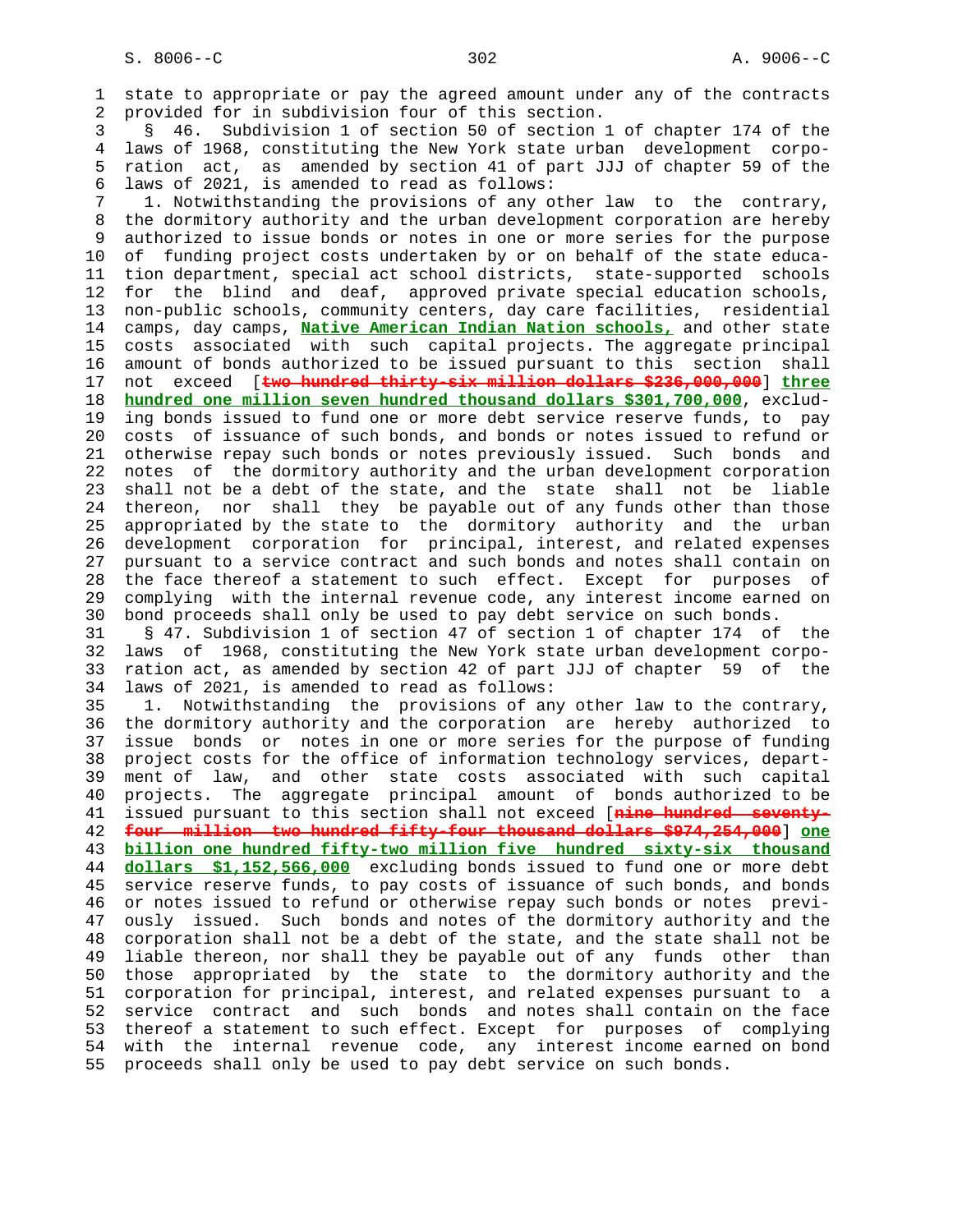1 § 48. Paragraph (b) of subdivision 1 of section 385 of the public 2 authorities law, as amended by section 43 of part JJJ of chapter 59 of 3 the laws of 2021, is amended to read as follows:

 4 (b) The authority is hereby authorized, as additional corporate 5 purposes thereof solely upon the request of the director of the budget: 6 (i) to issue special emergency highway and bridge trust fund bonds and 7 notes for a term not to exceed thirty years and to incur obligations 8 secured by the moneys appropriated from the dedicated highway and bridge 9 trust fund established in section eighty-nine-b of the state finance 10 law; (ii) to make available the proceeds in accordance with instructions 11 provided by the director of the budget from the sale of such special 12 emergency highway and bridge trust fund bonds, notes or other obli- 13 gations, net of all costs to the authority in connection therewith, for 14 the purposes of financing all or a portion of the costs of activities 15 for which moneys in the dedicated highway and bridge trust fund estab- 16 lished in section eighty-nine-b of the state finance law are authorized 17 to be utilized or for the financing of disbursements made by the state 18 for the activities authorized pursuant to section eighty-nine-b of the 19 state finance law; and (iii) to enter into agreements with the commis- 20 sioner of transportation pursuant to section ten-e of the highway law 21 with respect to financing for any activities authorized pursuant to 22 section eighty-nine-b of the state finance law, or agreements with the 23 commissioner of transportation pursuant to sections ten-f and ten-g of 24 the highway law in connection with activities on state highways pursuant 25 to these sections, and (iv) to enter into service contracts, contracts, 26 agreements, deeds and leases with the director of the budget or the 27 commissioner of transportation and project sponsors and others to 28 provide for the financing by the authority of activities authorized 29 pursuant to section eighty-nine-b of the state finance law, and each of 30 the director of the budget and the commissioner of transportation are 31 hereby authorized to enter into service contracts, contracts, agree- 32 ments, deeds and leases with the authority, project sponsors or others 33 to provide for such financing. The authority shall not issue any bonds 34 or notes in an amount in excess of [**eighteen billion one hundred fifty** 35 **million dollars \$18,150,000,000**] **nineteen billion seven hundred seven-** 36 **ty-six million nine hundred twenty thousand dollars \$19,776,920,000**,

 37 plus a principal amount of bonds or notes: (A) to fund capital reserve 38 funds; (B) to provide capitalized interest; and, (C) to fund other costs 39 of issuance. In computing for the purposes of this subdivision, the 40 aggregate amount of indebtedness evidenced by bonds and notes of the 41 authority issued pursuant to this section, as amended by a chapter of 42 the laws of nineteen hundred ninety-six, there shall be excluded the 43 amount of bonds or notes issued that would constitute interest under the 44 United States Internal Revenue Code of 1986, as amended, and the amount 45 of indebtedness issued to refund or otherwise repay bonds or notes.

 46 § 49. Subdivision 1 of section 386-a of the public authorities law, as 47 amended by section 44 of part JJJ of chapter 59 of the laws of 2021, is 48 amended to read as follows:

 49 1. Notwithstanding any other provision of law to the contrary, the 50 authority, the dormitory authority and the urban development corporation 51 are hereby authorized to issue bonds or notes in one or more series for 52 the purpose of assisting the metropolitan transportation authority in 53 the financing of transportation facilities as defined in subdivision 54 seventeen of section twelve hundred sixty-one of this chapter or other 55 capital projects. The aggregate principal amount of bonds authorized to 56 be issued pursuant to this section shall not exceed twelve billion five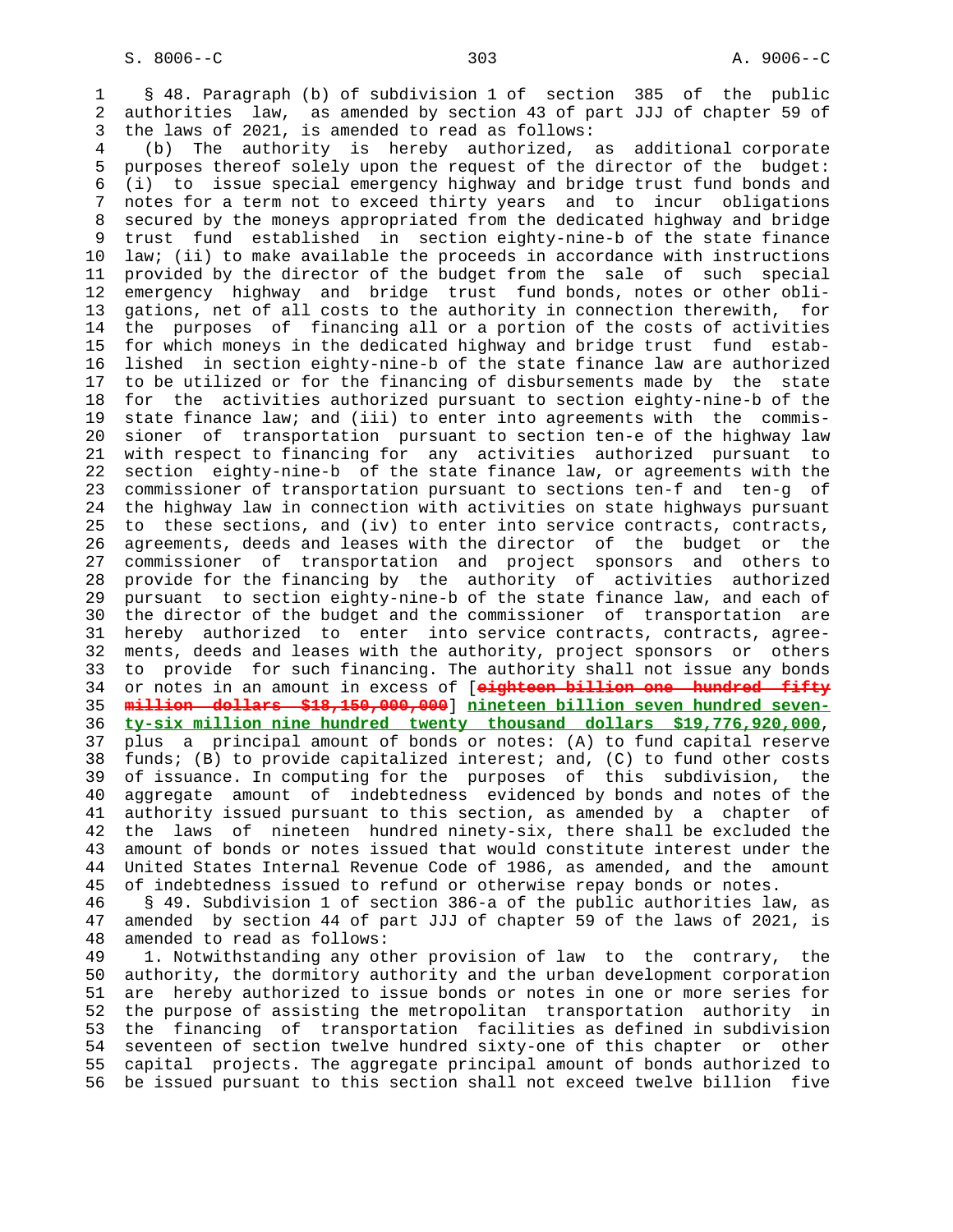1 hundred fifteen million eight hundred fifty-six thousand dollars 2 \$12,515,856,000, excluding bonds issued to fund one or more debt service 3 reserve funds, to pay costs of issuance of such bonds, and to refund or 4 otherwise repay such bonds or notes previously issued. Such bonds and 5 notes of the authority, the dormitory authority and the urban develop- 6 ment corporation shall not be a debt of the state, and the state shall 7 not be liable thereon, nor shall they be payable out of any funds other 8 than those appropriated by the state to the authority, the dormitory 9 authority and the urban development corporation for principal, interest, 10 and related expenses pursuant to a service contract and such bonds and 11 notes shall contain on the face thereof a statement to such effect. 12 Except for purposes of complying with the internal revenue code, any 13 interest income earned on bond proceeds shall only be used to pay debt 14 service on such bonds. Notwithstanding any other provision of law to the 15 contrary, including the limitations contained in subdivision four of 16 section sixty-seven-b of the state finance law, (A) any bonds and notes 17 issued prior to April first, two thousand [**twenty-two**] **twenty-three** 18 pursuant to this section may be issued with a maximum maturity of fifty 19 years, and (B) any bonds issued to refund such bonds and notes may be 20 issued with a maximum maturity of fifty years from the respective date 21 of original issuance of such bonds and notes.

 22 § 50. Subdivision 1 of section 1680-r of the public authorities law, 23 as amended by section 47 of part JJJ of chapter 59 of the laws of 2021, 24 is amended to read as follows:

 25 1. Notwithstanding the provisions of any other law to the contrary, 26 the dormitory authority and the urban development corporation are hereby 27 authorized to issue bonds or notes in one or more series for the purpose 28 of funding project costs for the capital restructuring financing program 29 for health care and related facilities licensed pursuant to the public 30 health law or the mental hygiene law and other state costs associated 31 with such capital projects, the health care facility transformation 32 programs, the essential health care provider program, and other health 33 care capital project costs. The aggregate principal amount of bonds 34 authorized to be issued pursuant to this section shall not exceed [**three** 35 **billion fifty-three million dollars \$3,053,000,000**] **four billion six** 36 **hundred fifty-three million dollars \$4,653,000,000**, excluding bonds 37 issued to fund one or more debt service reserve funds, to pay costs of 38 issuance of such bonds, and bonds or notes issued to refund or otherwise 39 repay such bonds or notes previously issued. Such bonds and notes of the 40 dormitory authority and the urban development corporation shall not be a 41 debt of the state, and the state shall not be liable thereon, nor shall 42 they be payable out of any funds other than those appropriated by the 43 state to the dormitory authority and the urban development corporation 44 for principal, interest, and related expenses pursuant to a service 45 contract and such bonds and notes shall contain on the face thereof a 46 statement to such effect. Except for purposes of complying with the 47 internal revenue code, any interest income earned on bond proceeds shall 48 only be used to pay debt service on such bonds.

 49 § 51. Subdivision 1 of section 1680-k of the public authorities law, 50 as amended by section 62 of part BBB of chapter 59 of the laws of 2018, 51 is amended to read as follows:

 52 1. Subject to the provisions of chapter fifty-nine of the laws of two 53 thousand, but notwithstanding any provisions of law to the contrary, the 54 dormitory authority is hereby authorized to issue bonds or notes in one 55 or more series in an aggregate principal amount not to exceed forty 56 million [**seven hundred fifteen thousand dollars**] **eight hundred thirty**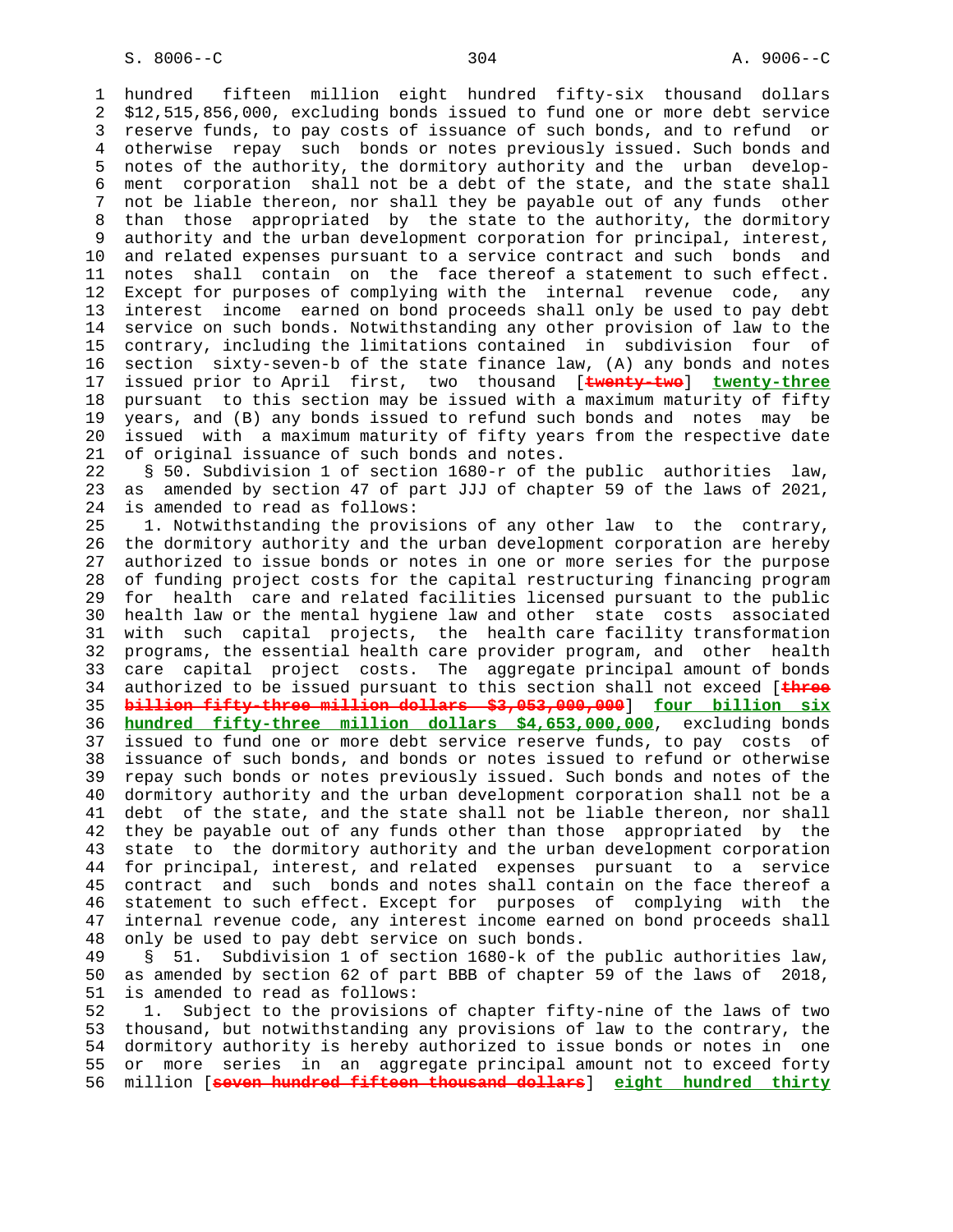1 **thousand dollars (\$40,830,000)** excluding bonds issued to finance one or 2 more debt service reserve funds, to pay costs of issuance of such bonds, 3 and bonds or notes issued to refund or otherwise repay such bonds or 4 notes previously issued, for the purpose of financing the construction 5 of the New York state agriculture and markets food laboratory. Eligible 6 project costs may include, but not be limited to the cost of design, 7 financing, site investigations, site acquisition and preparation, demo- 8 lition, construction, rehabilitation, acquisition of machinery and 9 equipment, and infrastructure improvements. Such bonds and notes of such 10 authorized issuers shall not be a debt of the state, and the state shall 11 not be liable thereon, nor shall they be payable out of any funds other 12 than those appropriated by the state to such authorized issuers for debt 13 service and related expenses pursuant to any service contract executed 14 pursuant to subdivision two of this section and such bonds and notes 15 shall contain on the face thereof a statement to such effect. Except for 16 purposes of complying with the internal revenue code, any interest 17 income earned on bond proceeds shall only be used to pay debt service on 18 such bonds. 19 § 52. Paragraph (b) of subdivision 3 and clause (B) of subparagraph 20 (iii) of paragraph (j) of subdivision 4 of section 1 of part D of chap- 21 ter 63 of the laws of 2005 relating to the composition and responsibil- 22 ities of the New York state higher education capital matching grant 23 board, as amended by section 7 of part K of chapter 39 of the laws of

24 2019, are amended to read as follows:

 25 (b) Within amounts appropriated therefor, the board is hereby author- 26 ized and directed to award matching capital grants totaling [**three** 27 **hundred million dollars, \$300,000,000**] **three hundred forty-five million** 28 **dollars \$345,000,000**. Each college shall be eligible for a grant award 29 amount as determined by the calculations pursuant to subdivision five of 30 this section. In addition, such colleges shall be eligible to compete 31 for additional funds pursuant to paragraph (h) of subdivision four of 32 this section.

 33 (B) The dormitory authority shall not issue any bonds or notes in an 34 amount in excess of [**three hundred million dollars, \$300,000,000**] **three** 35 **hundred forty-five million dollars \$345,000,000** for the purposes of this 36 section; excluding bonds or notes issued to fund one or more debt 37 service reserve funds, to pay costs of issuance of such bonds, and bonds 38 or notes issued to refund or otherwise repay such bonds or notes previ- 39 ously issued. Except for purposes of complying with the internal revenue 40 code, any interest on bond proceeds shall only be used to pay debt 41 service on such bonds.

 42 § 53. Subdivision 1 of section 51 of section 1 of chapter 174 of the 43 laws of 1968, constituting the New York state urban development corpo- 44 ration act, as amended by section 42-c of part XXX of chapter 59 of the 45 laws of 2017, is amended to read as follows:

 46 1. Notwithstanding the provisions of any other law to the contrary, 47 the dormitory authority and the urban development corporation are hereby 48 authorized to issue bonds or notes in one or more series for the purpose 49 of funding project costs for the nonprofit infrastructure capital 50 investment program and other state costs associated with such capital 51 projects. The aggregate principal amount of bonds authorized to be 52 issued pursuant to this section shall not exceed [**one hundred twenty** 53 **million dollars**] **one hundred seventy million dollars \$170,000,000**, 54 excluding bonds issued to fund one or more debt service reserve funds, 55 to pay costs of issuance of such bonds, and bonds or notes issued to 56 refund or otherwise repay such bonds or notes previously issued. Such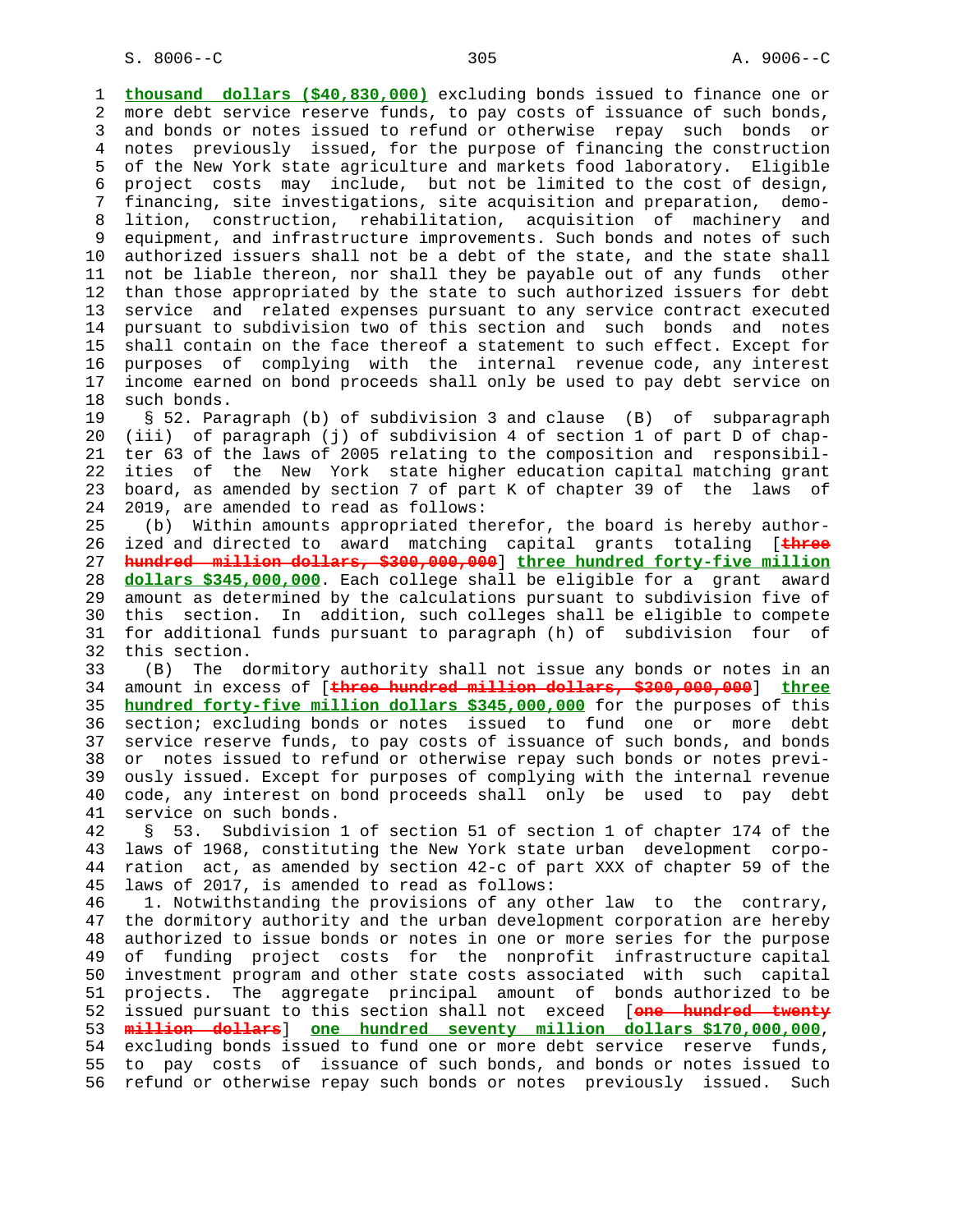1 bonds and notes of the dormitory authority and the urban development 2 corporation shall not be a debt of the state, and the state shall not be 3 liable thereon, nor shall they be payable out of any funds other than 4 those appropriated by the state to the dormitory authority and the urban 5 development corporation for principal, interest, and related expenses 6 pursuant to a service contract and such bonds and notes shall contain on 7 the face thereof a statement to such effect. Except for purposes of 8 complying with the internal revenue code, any interest income earned on 9 bond proceeds shall only be used to pay debt service on such bonds. 10 § 54. Section 1 of chapter 174 of the laws of 1968, constituting the 11 New York state urban development corporation act, is amended by adding a 12 new section 54-b to read as follows: **§ 54-b. Personal income tax notes. 1. Findings and declaration of need. (a) The state of New York finds and determines that shortfalls in the state's financial plan arising from adverse economic and fiscal events and risks, disasters and emergencies, including but not limited to, public health emergencies, may occur or develop, and that the finan- cial impact of such events, risks, disasters and emergencies could be prudently mitigated by certain fiscal management authorization measures being legislatively authorized and established. (b) Notwithstanding any other provision of law to the contrary, including, specifically, the provisions of chapter 59 of the laws of 2000 and section sixty-seven-b of the state finance law, the dormitory authority of the state of New York and the corporation are hereby authorized to issue personal income tax revenue anticipation notes with a maturity no later than March 31, 2023, in one or more series in an aggregate principal amount for each fiscal year not to exceed three billion dollars, and to pay costs of issuance of such notes, for the purpose of temporarily financing budgetary needs of the state. Such purpose shall constitute an authorized purpose under subdivision two of section sixty-eight-a of the state finance law for all purposes of arti- cle five-C of the state finance law with respect to the notes authorized by this paragraph. Such notes shall not be renewed, extended or refunded. For so long as any notes authorized by this paragraph shall be outstanding, the restrictions, limitations and requirements contained in article five-B of the state finance law shall not apply. (c) Such notes of the dormitory authority and the corporation shall not be a debt of the state, and the state shall not be liable thereon, nor shall they be payable out of any funds other than those appropriated by the state to the dormitory authority and the corporation for debt service and related expenses pursuant to any financing agreement described in paragraph (d) of this subdivision, and such notes shall contain on the face thereof a statement to such effect. Such notes shall be issued on a subordinate basis and shall be secured by subordinate payments from the revenue bond tax fund established pursuant to section ninety-two-z of the state finance law. Except for purposes of complying with the internal revenue code, any interest income earned on note proceeds shall only be used to pay debt service on such notes. All of the provisions of the state finance law, the dormitory authority act and this act relating to notes and bonds which are not inconsistent with the provisions of this section shall apply to notes authorized by paragraph (b) of this subdivision, including but not limited to the power to establish adequate reserves therefor, subject to the final maturity limitation for such notes set forth in paragraph (b) of this subdivi- sion. The issuance of any notes authorized by paragraph (b) of this**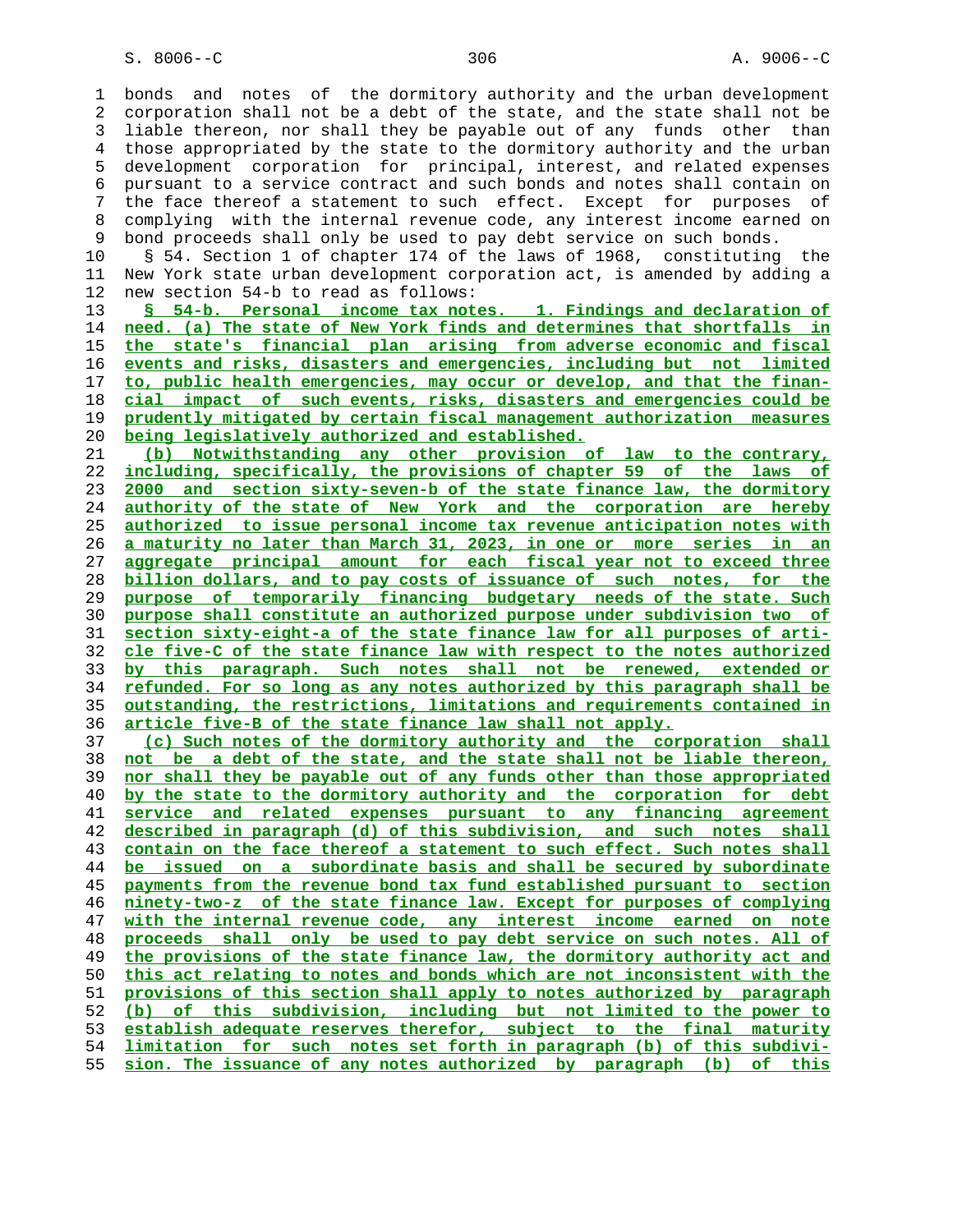S. 8006--C 307 A. 9006--C

**subdivision shall further be subject to the approval of the director of the division of the budget. (d) Notwithstanding any other law, rule or regulation to the contrary but subject to the limitations contained in paragraph (b) of this subdi- vision, in order to assist the dormitory authority and the corporation in undertaking the administration and financing of such notes, the director of the budget is hereby authorized to supplement any existing financing agreement with the dormitory authority and/or the corporation, or to enter into a new financing agreement with the dormitory authority** and/or the corporation, upon such terms and conditions as the director **of the budget and the dormitory authority and the corporation shall agree, so as to provide to the dormitory authority and the corporation, a sum not to exceed the debt service payments and related expenses required for any notes issued pursuant to paragraph (b) of this subdivi- sion. Any financing agreement supplemented or entered into pursuant to this section shall provide that the obligation of the state to pay the amount therein provided shall not constitute a debt of the state within the meaning of any constitutional or statutory provision and shall be deemed executory only to the extent of monies available and that no liability shall be incurred by the state beyond the monies available for such purposes, subject to annual appropriation by the legislature. Any such financing agreement or any payments made or to be made thereunder may be assigned or pledged by the dormitory authority and the corpo- ration as security for the notes authorized by paragraph (b) of this subdivision. (e) Notwithstanding any other provision of law to the contrary, including specifically the provisions of subdivision 3 of section 67-b of the state finance law, no capital work or purpose shall be required for any issuance of personal income tax revenue anticipation notes issued by the dormitory authority and the corporation pursuant to para- graph (b) of this subdivision. (f) Notwithstanding any other law, rule, or regulation to the contra- ry, the comptroller is hereby authorized and directed to deposit to the credit of the general fund, all proceeds of personal income tax revenue anticipation notes issued by the dormitory authority and the New York state urban development corporation pursuant to paragraph (b) of this subdivision. 2. Effect of inconsistent provisions. Insofar as the provisions of this section are inconsistent with the provisions of any other law, general, special, or local, the provisions of this section shall be controlling. 3. Severability; construction. The provisions of this section shall be severable, and if the application of any clause, sentence, paragraph, subdivision, section or part of this section to any person or circum- stance shall be adjudged by any court of competent jurisdiction to be invalid, such judgment shall not necessarily affect, impair or invali- date the application of any such clause, sentence, paragraph, subdivi- sion, section, part of this section or remainder thereof, as the case may be, to any other person or circumstance, but shall be confined in its operation to the clause, sentence, paragraph, subdivision, section or part thereof directly involved in the controversy in which such judg- ment shall have been rendered.** 53 § 55. Section 1 of chapter 174 of the laws of 1968, constituting the 54 New York state urban development corporation act, is amended by adding a

55 new section 55-b to read as follows: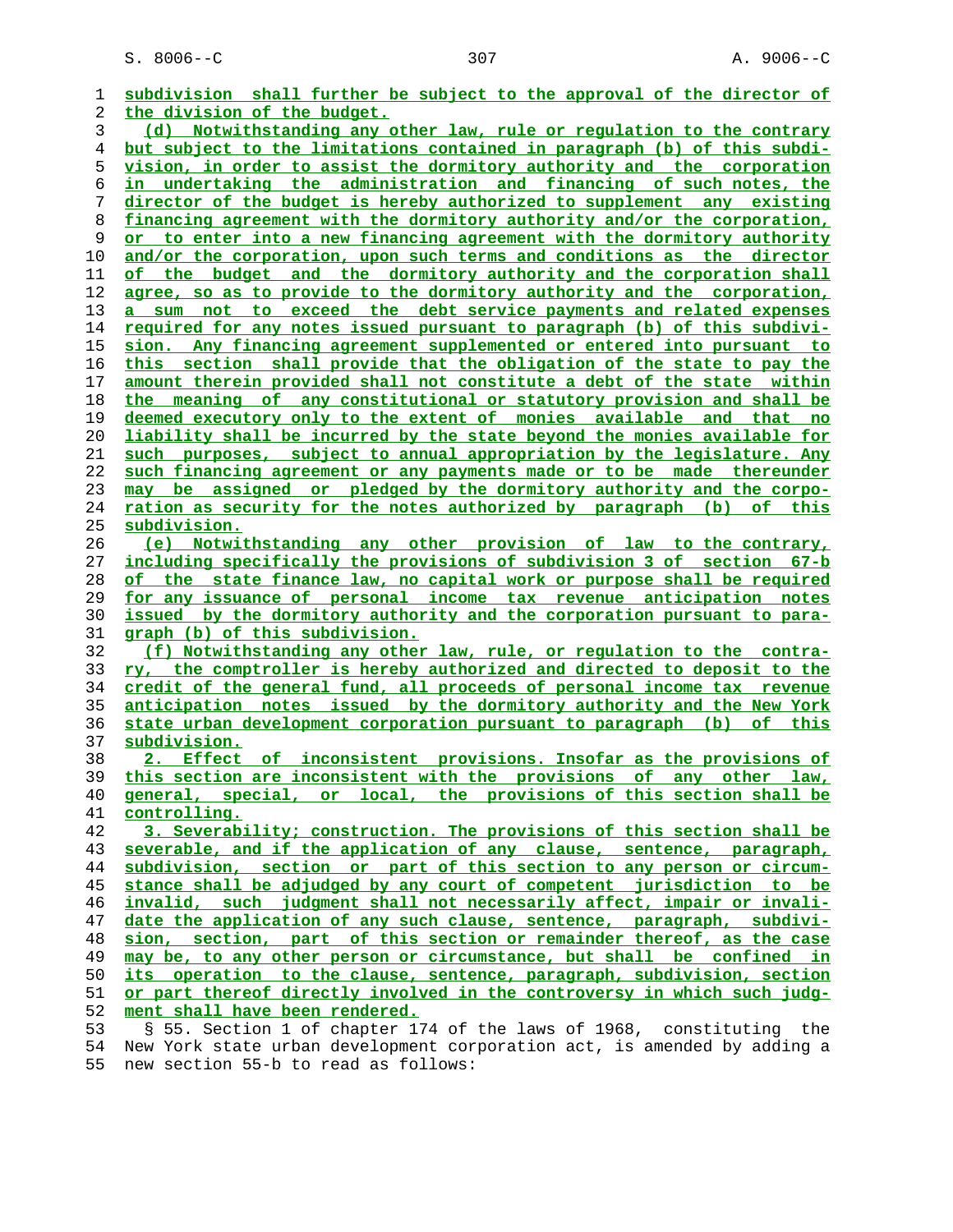S. 8006--C 308 A. 9006--C

**§ 55-b. Line of credit facilities. 1. Findings and declaration of need. (a) The state of New York finds and determines that shortfalls in the state's financial plan arising from adverse economic and fiscal events and risks, disasters and emergencies, including but not limited to, public health emergencies, may occur or develop, and that the finan- cial impact of such events, risks, disasters and emergencies could be prudently mitigated by certain fiscal management authorization measures being legislatively authorized and established. (b) Definitions. When used in this subdivision: (i) "Line of credit facility" shall mean one or more revolving credit commitment arrangements between the dormitory authority of the state of New York and/or the urban development corporation with an individual financial institution or a consortium of financial institutions for the purpose of assisting the state to temporarily finance its budgetary needs. (ii) "Related expenses and fees" shall mean interest costs, commitment fees and other costs, expenses and fees incurred in connection with a line of credit facility and/or a service contract or other agreement of the state securing such line of credit facility that contractually obli- gates the state to pay debt service subject to an appropriation. (c) Notwithstanding any other provision of law to the contrary, including, specifically, the provisions of chapter 59 of the laws of 2000 and section 67-b of the state finance law, the dormitory authority of the state of New York and the urban development corporation are authorized until March 31, 2023 to: (i) enter into one or more line of credit facilities not in excess of two billion dollars in aggregate principal amount; (ii) draw, at one or more times at the direction of the director of the budget, upon such line of credit facilities and provide to the state the amounts so drawn for the purpose of assisting the state to temporarily finance its budgetary needs; provided, however, that the total principal amounts of such draws for each fiscal year shall not exceed two billion dollars; and (iii) secure repayment of all draws under such line of credit facilities and the payment of related expenses and fees, which repayment and payment obligations shall not constitute a debt of the state within the meaning of any constitutional or statutory provision and shall be deemed executory only to the extent moneys are available and that no liability shall be incurred by the state beyond the moneys available for such purpose, and that such payment obligation is subject to annual appropriation by the legisla- ture. Any line of credit facility agreements entered into by the dormi- tory authority of the state of New York and/or the urban development corporation with financial institutions pursuant to this section may contain such provisions that the dormitory authority of the state of New York and/or the urban development corporation deem necessary or desira- ble for the establishment of such credit facilities. The maximum term of any line of credit facility shall be one year from the date of incur- rence; provided however that no draw on any such line of credit facility shall occur after March 31, 2023, and provided further that any such line of credit facility whose term extends beyond March 31, 2023 shall be supported by sufficient appropriation authority enacted by the legis- lature that provides for the repayment of all amounts drawn and remain- ing unpaid as of March 31, 2023, as well as the payment of related expenses and fees incurred and to become due and payable by the dormito- ry authority of the state of New York and/or the urban development corporation.**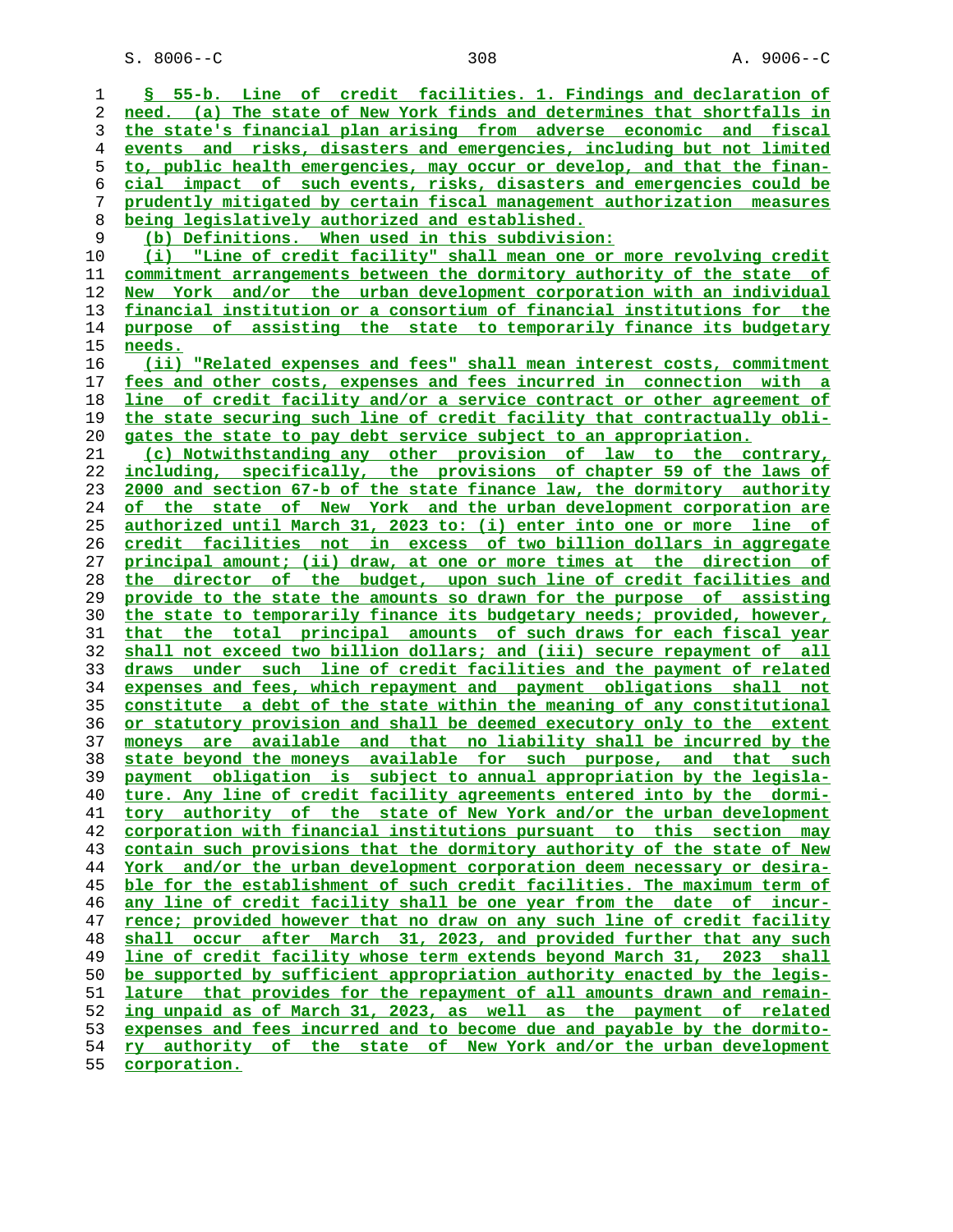S. 8006--C 309 A. 9006--C

**(d) Notwithstanding any other law, rule, or regulation to the contra- ry, the comptroller is hereby authorized and directed to deposit to the credit of the general fund, all amounts provided by the dormitory authority of the state of New York and/or the urban development corpo- ration to the state from draws made on any line of credit facility authorized by paragraph (c) of this subdivision. (e) Notwithstanding any other provision of law to the contrary, for so long as any amounts under a line of credit facility authorized by para- graph (c) of this subdivision are due and payable, such amounts shall not constitute nor be treated as state-supported debt for purposes of article 5-B of the state finance law. As applicable, all of the provisions of the state finance law, the dormitory authority act and the New York state urban development corporation act relating to notes and bonds which are not inconsistent with the provisions of this section shall apply to any line of credit facility established in accordance with the authorization contained in paragraph (c) of this subdivision. (f) Each draw on a line of credit facility authorized by paragraph (c) of this subdivision shall only be made if the service contract or other agreement entered into in connection with such line of credit facility is supported by sufficient appropriation authority enacted by the legis- lature to repay the amount of the draw and to pay the related expenses and fees to become due and payable. Amounts repaid under a line of cred- it facility may be re-borrowed under the same or another line of credit facility authorized by paragraph (c) of this subdivision provided that the legislature has enacted sufficient appropriation authority that provides for the repayment of any such re-borrowed amounts and the payment of the related expenses and fees to become due and payable. Neither the dormitory authority of the state of New York nor the urban development corporation shall have any financial liability for the repayment of draws under any line of credit facility authorized by para- graph (c) of this subdivision and the payment of the related expenses and fees beyond the moneys received for such purpose under any service contract or other agreement authorized by paragraph (g) of this subdivi- sion. (g) The director of the budget is authorized to enter into one or more service contracts or other agreements, none of which shall exceed one year in duration, with the dormitory authority of the state of New York and/or the urban development corporation, upon such terms and conditions as the director of the budget and dormitory authority of the state of New York and/or the urban development corporation shall agree. Any service contract or other agreement entered into pursuant to this para- graph shall provide for state commitments to provide annually to the dormitory authority of the state of New York and/or the urban develop- ment corporation a sum or sums, upon such terms and conditions as shall be deemed appropriate by the director of the budget and the dormitory authority of the state of New York and/or the urban development corpo- ration, to fund the payment of all amounts to become due and payable under any line of credit facility. Any such service contract or other agreement shall provide that the obligation of the director of the budg- et or of the state to fund or to pay the amounts therein provided for shall not constitute a debt of the state within the meaning of any constitutional or statutory provision and shall be deemed executory only to the extent moneys are available and that no liability shall be incurred by the state beyond the moneys available for such purpose, and that such obligation is subject to annual appropriation by the legisla- ture.**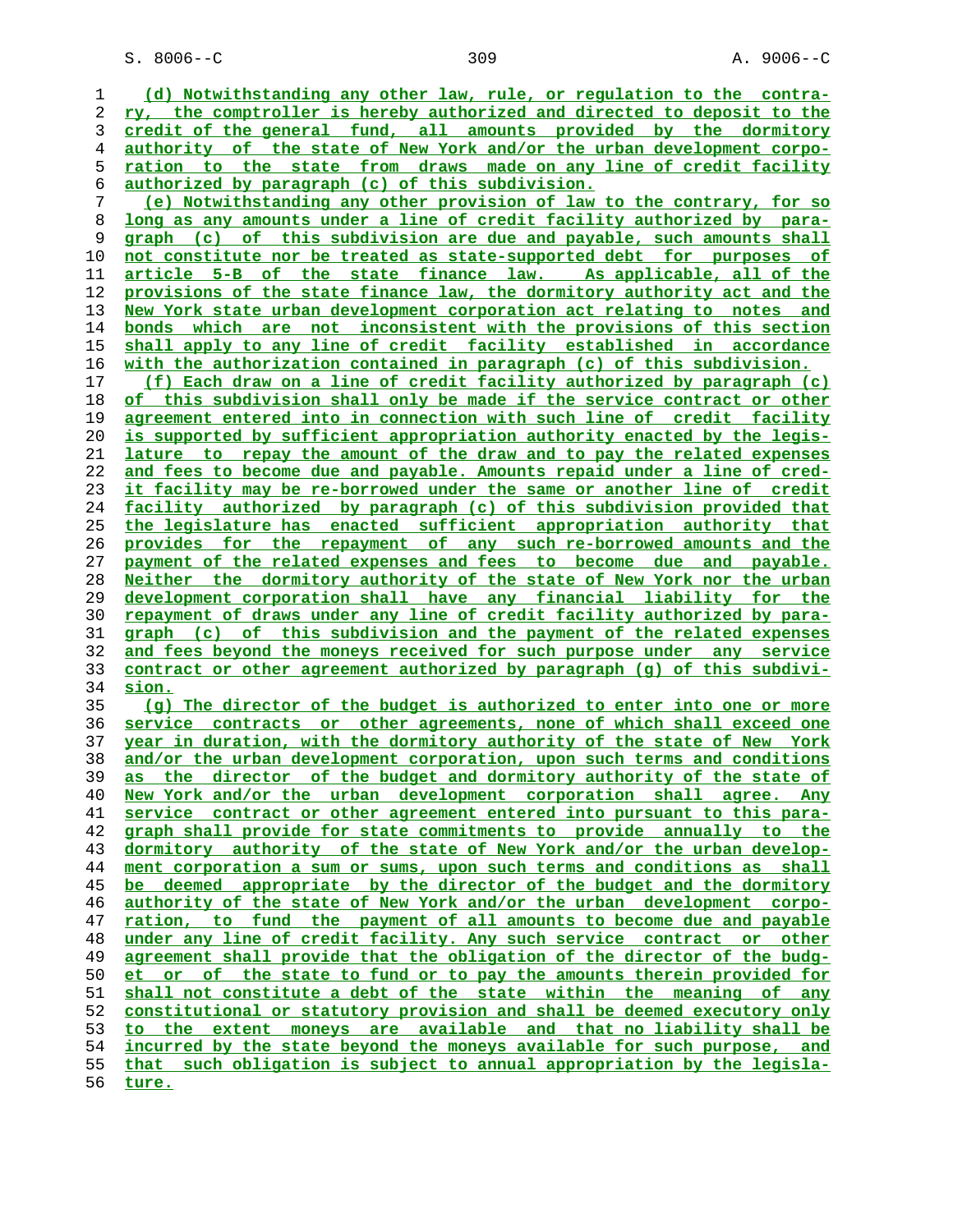S. 8006--C 310 <br>310 <br>A. 9006--C

| 1        | (h) Any service contract or other agreement entered into pursuant to                                                                             |
|----------|--------------------------------------------------------------------------------------------------------------------------------------------------|
| 2        | paragraph (q) of this subdivision or any payments made or to be made                                                                             |
| 3        | thereunder may be assigned and pledged by the dormitory authority of the                                                                         |
| 4        | state of New York and/or the urban development corporation as security                                                                           |
| 5        | for any related payment obligation it may have with one or more finan-                                                                           |
| 6        | cial institutions in connection with a line of credit facility author-                                                                           |
| 7        | ized by paragraph (c) of this subdivision.                                                                                                       |
| 8        | (i) In addition to the foregoing, the director of the budget, the                                                                                |
| 9        | dormitory authority of the state of New York and the urban development                                                                           |
| 10       | corporation shall each be authorized to enter into such other agreements                                                                         |
| 11       | and to take or cause to be taken such additional actions as are neces-                                                                           |
| 12       | sary or desirable to effectuate the purposes of the transactions contem-                                                                         |
| 13       | plated by a line of credit facility and the related service contract or                                                                          |
| 14       | other agreement, subject to the limitations and restrictions set forth                                                                           |
| 15       | <u>in this subdivision.</u>                                                                                                                      |
| 16       | (j) No later than seven days after a draw occurs on a line of credit                                                                             |
| 17       | facility, the director of the budget shall provide notification of such                                                                          |
| 18       | draw to the president pro tempore of the senate and the speaker of the                                                                           |
| 19       | assembly.                                                                                                                                        |
| 20       | 2. Effect of inconsistent provisions. Insofar as the provisions of                                                                               |
| 21       | this section are inconsistent with the provisions of any other law,                                                                              |
| 22       | general, special, or local, the provisions of this act shall be control-                                                                         |
| 23       | ling.<br>3. Severability; construction. The provisions of this section shall be                                                                  |
| 24       |                                                                                                                                                  |
| 25       | severable, and if the application of any clause, sentence, paragraph,                                                                            |
| 26       | subdivision, section or part of this section to any person or circum-                                                                            |
| 27       | stance shall be adjudged by any court of competent jurisdiction to be                                                                            |
| 28<br>29 | invalid, such judgment shall not necessarily affect, impair or invali-<br>date the application of any such clause, sentence, paragraph, subdivi- |
| 30       | sion, section, part of this section or remainder thereof, as the case                                                                            |
| 31       | may be, to any other person or circumstance, but shall be confined in                                                                            |
| 32       | its operation to the clause, sentence, paragraph, subdivision, section                                                                           |
| 33       | or part thereof directly involved in the controversy in which such judg-                                                                         |
| 34       | ment shall have been rendered.                                                                                                                   |
| 35       | Section 1 of chapter 174 of the laws of 1968, constituting the<br>56.<br>S                                                                       |
| 36       | New York state urban development corporation act, is amended by adding a                                                                         |
| 37       | new section 58 to read as follows:                                                                                                               |
| 38       | § 58. Gateway project. 1. Findings and declaration of need. The state                                                                            |
| 39       | of New York finds and determines that providing funding for the passen-                                                                          |
| 40       | ger rail transportation project commonly known as the gateway project,                                                                           |
| 41       | is needed to preserve and improve the functionality and strengthen the                                                                           |
| 42       | resiliency of long-distance and commuter rail infrastructure between the                                                                         |
| 43       | state of New York and the state of New Jersey.                                                                                                   |
| 44       | 2. Definitions. When used in this section:                                                                                                       |
| 45       | "Commission" shall mean the gateway development commission, a bi-state                                                                           |
| 46       | commission and a body corporate and politic established by the state of                                                                          |
| 47       | New Jersey and the state of New York, acting in the public interest and                                                                          |
| 48       | exercising essential governmental functions in accordance with the Gate-                                                                         |
| 49       | way development commission act, and any successor thereto.                                                                                       |
| 50       | "Federal transportation loan" shall mean one or more loans made to the                                                                           |
| 51       | commission to finance the Hudson tunnel project under or pursuant to any                                                                         |
| 52       | U.S. Department of Transportation program or act, including but not                                                                              |
| 53       | limited to the Railroad Rehabilitation & Improvement Financing Program                                                                           |
| 54       | or the Transportation Infrastructure Finance and Innovation Act, which                                                                           |
| 55       | loan or loans are related to the state capital commitment.                                                                                       |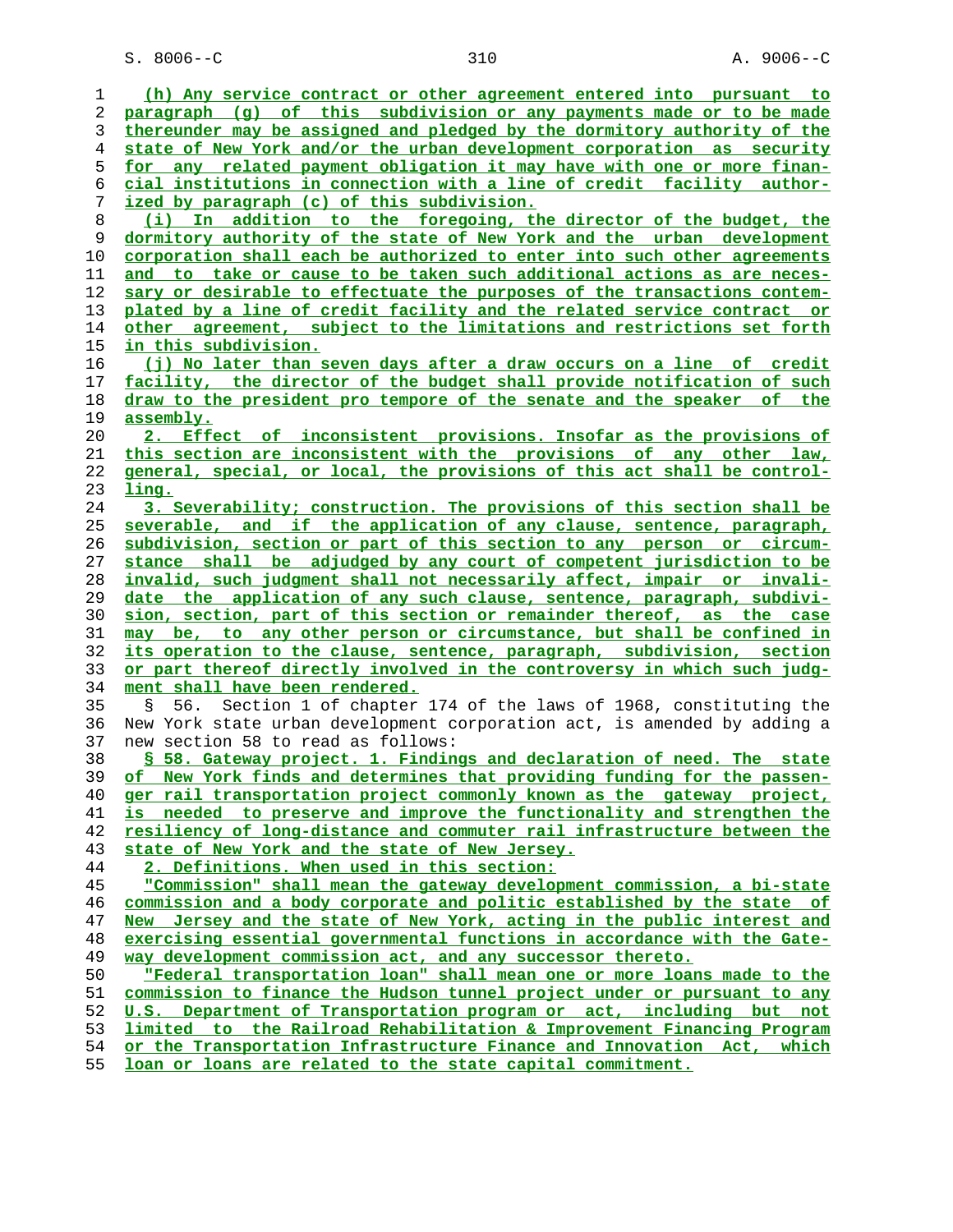S. 8006--C 311 A. 9006--C

**"Gateway development commission act" shall mean chapter 108 of the laws of New York, 2019, as amended. "Gateway project" shall mean the Hudson tunnel project. "Hudson tunnel project" shall mean the project consisting of construction of a tunnel connecting the states of New York and New Jersey and the completion of certain ancillary facilities including construction of concrete casing at Hudson Yards in Manhattan, New York and the rehabilitation of the existing North River Tunnels. "State capital commitment" shall mean an aggregate principal amount not to exceed \$2,350,000,000, plus any interest costs, including capi- talized interest, and related expenses and fees payable by the state of New York to the commission under one or more service contracts or other agreements pursuant to this section, as well as any expenses of the state incurred in connection therewith. "Related expenses and fees" shall mean commitment fees and other ancillary costs, expenses and fees incurred, and to become due and paya- ble, by the commission in connection with the Federal transportation loan. 3. Notwithstanding any other provision of law to the contrary, in order to provide for the payment for the state capital commitment, the director of the budget is hereby authorized to enter into one or more service contracts or other agreements with the commission, none of which shall exceed the maximum duration of the Federal transportation loan, upon such terms and conditions as the director of the budget and commis- sion agree, so as to provide to the commission, for each state fiscal year, a sum not to exceed the amount required for the payment of the state capital commitment for such fiscal year. Any such service contract or other agreement shall provide that the obligation of the state to pay the amount therein provided shall not constitute a debt of the state within the meaning of any constitutional or statutory provision and shall be deemed executory only to the extent of monies available, that no liability shall be incurred by the state beyond the monies available for such purpose, and that such obligation is subject to annual appro- priation by the legislature. Any such service contract or other agree- ment and any payments made or to be made thereunder may be assigned and pledged by the commission as security for the repayment by the commis- sion of the Federal transportation loan. 4. The director of the budget is also authorized to enter into such other agreements and to take or cause to be taken such additional actions as are necessary or desirable to effectuate the purposes of the transactions contemplated by the state capital commitment provided for herein and the service contract or other agreement authorized by subdi- vision 3 of this section.** 44 § 57. Subdivisions 4 and 5 of section 16 of part T of chapter 57 of 45 the laws of 2007, relating to providing for the administration of 46 certain funds and accounts related to the 2007-2008 budget, are 47 REPEALED. 48 § 58. Notwithstanding any law to the contrary, the comptroller is 49 hereby authorized and directed to transfer, upon request of the director 50 of the budget, on or before March 31, 2023, the following amounts from 51 the following special revenue accounts or enterprise funds to the gener- 52 al fund, for the purposes of offsetting principal and interest costs, 53 incurred by the state pursuant to section fifty-nine of this act, 54 provided that the annual amount of the transfer shall be no more than 55 the principal and interest that would have otherwise been due to the 56 power authority of the state of New York, from any state agency, in a